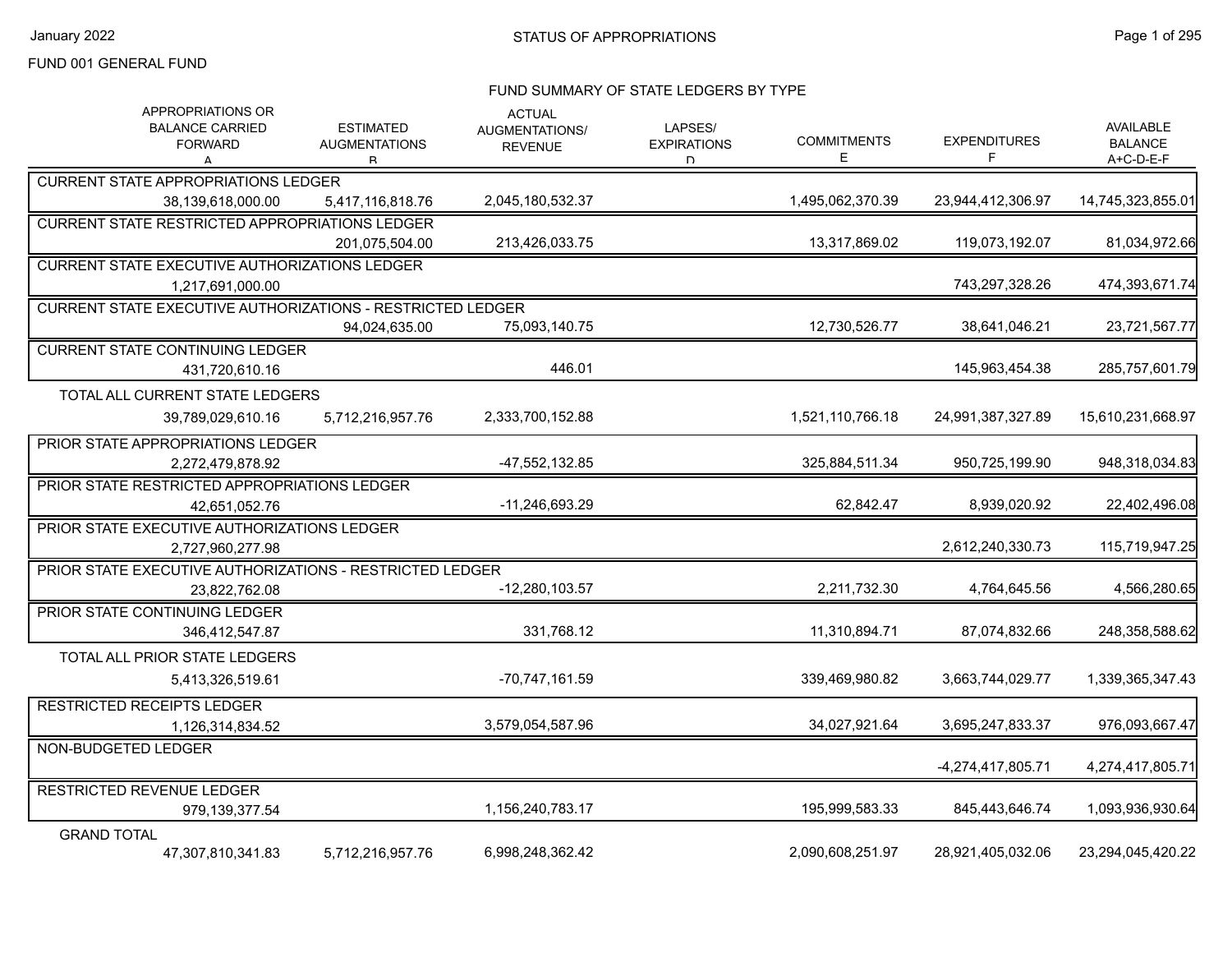# SUMMARY OF ALL CURRENT STATE LEDGERS BY DEPARTMENT

| APPROPRIATIONS OR<br><b>BALANCE CARRIED</b><br><b>FORWARD</b><br>Α | <b>ESTIMATED</b><br><b>AUGMENTATIONS</b><br>В | <b>ACTUAL</b><br>AUGMENTATIONS/<br><b>REVENUE</b> | LAPSES/<br><b>EXPIRATIONS</b><br>D. | <b>COMMITMENTS</b><br>Е | <b>EXPENDITURES</b><br>F. | <b>AVAILABLE</b><br><b>BALANCE</b><br>A+C-D-E-F |
|--------------------------------------------------------------------|-----------------------------------------------|---------------------------------------------------|-------------------------------------|-------------------------|---------------------------|-------------------------------------------------|
| <b>EXECUTIVE BRANCH</b>                                            |                                               |                                                   |                                     |                         |                           |                                                 |
| BA 99 - Governor's Office                                          |                                               |                                                   |                                     |                         |                           |                                                 |
| 6,706,000.00                                                       | 2,734,000.00                                  | 202,165.70                                        |                                     | 558,447.85              | 4,950,623.42              | 1,399,094.43                                    |
| BA 81 - Executive Offices                                          |                                               |                                                   |                                     |                         |                           |                                                 |
| 182,727,000.00                                                     | 511,484,747.06                                | 301,663,155.78                                    |                                     | 93,014,456.06           | 334,705,334.97            | 56,670,364.75                                   |
| BA 28 - Lieutenant Governor                                        |                                               |                                                   |                                     |                         |                           |                                                 |
| 2,043,000.00                                                       |                                               |                                                   |                                     | 326,564.39              | 691,954.32                | 1,024,481.29                                    |
| BA 14 - Attorney General                                           |                                               |                                                   |                                     |                         |                           |                                                 |
| 114,262,000.00                                                     | 39,425,088.00                                 | 9,363,915.46                                      |                                     | 6,048,391.64            | 75,087,069.19             | 42,490,454.63                                   |
| BA 92 - Auditor General                                            |                                               |                                                   |                                     |                         |                           |                                                 |
| 40,609,000.00                                                      | 11,247,000.00                                 | 3,605,777.36                                      |                                     | 346,493.27              | 26,496,609.73             | 17,371,674.36                                   |
| BA 73 - Treasury                                                   |                                               |                                                   |                                     |                         |                           |                                                 |
| 1,225,464,000.00                                                   |                                               | 6,406,430.11                                      |                                     |                         | 855,049,483.13            | 376,820,946.98                                  |
| BA 68 - Agriculture                                                |                                               |                                                   |                                     |                         |                           |                                                 |
| 174,515,000.00                                                     | 9,698,800.00                                  | 6,160,966.88                                      |                                     | 16,444,460.28           | 113,039,161.25            | 51, 192, 345. 35                                |
| BA 75 - Banking & Securities                                       |                                               |                                                   |                                     |                         |                           |                                                 |
|                                                                    | 9,477,000.00                                  | 9,477,000.00                                      |                                     | 411,289.15              | 3,846,876.13              | 5,218,834.72                                    |
| BA 32 - Civil Service Commission                                   |                                               |                                                   |                                     |                         |                           |                                                 |
|                                                                    | 3,500,000.00                                  | 2,721,960.89                                      |                                     | 497,011.91              | 2,049,261.27              | 175,687.71                                      |
| BA 24 - Community & Economic Develop                               |                                               |                                                   |                                     |                         |                           |                                                 |
| 193,969,000.00                                                     | 14,129,504.00                                 | 10,867,745.13                                     |                                     | 49,396,281.79           | 60,122,249.54             | 95,318,213.80                                   |
| BA 38 - Conservation & Natural Resourc                             |                                               |                                                   |                                     |                         |                           |                                                 |
| 139,054,000.00                                                     | 71,199,000.00                                 | 39,796,980.96                                     |                                     | 15,649,031.34           | 108,474,682.31            | 54,727,267.31                                   |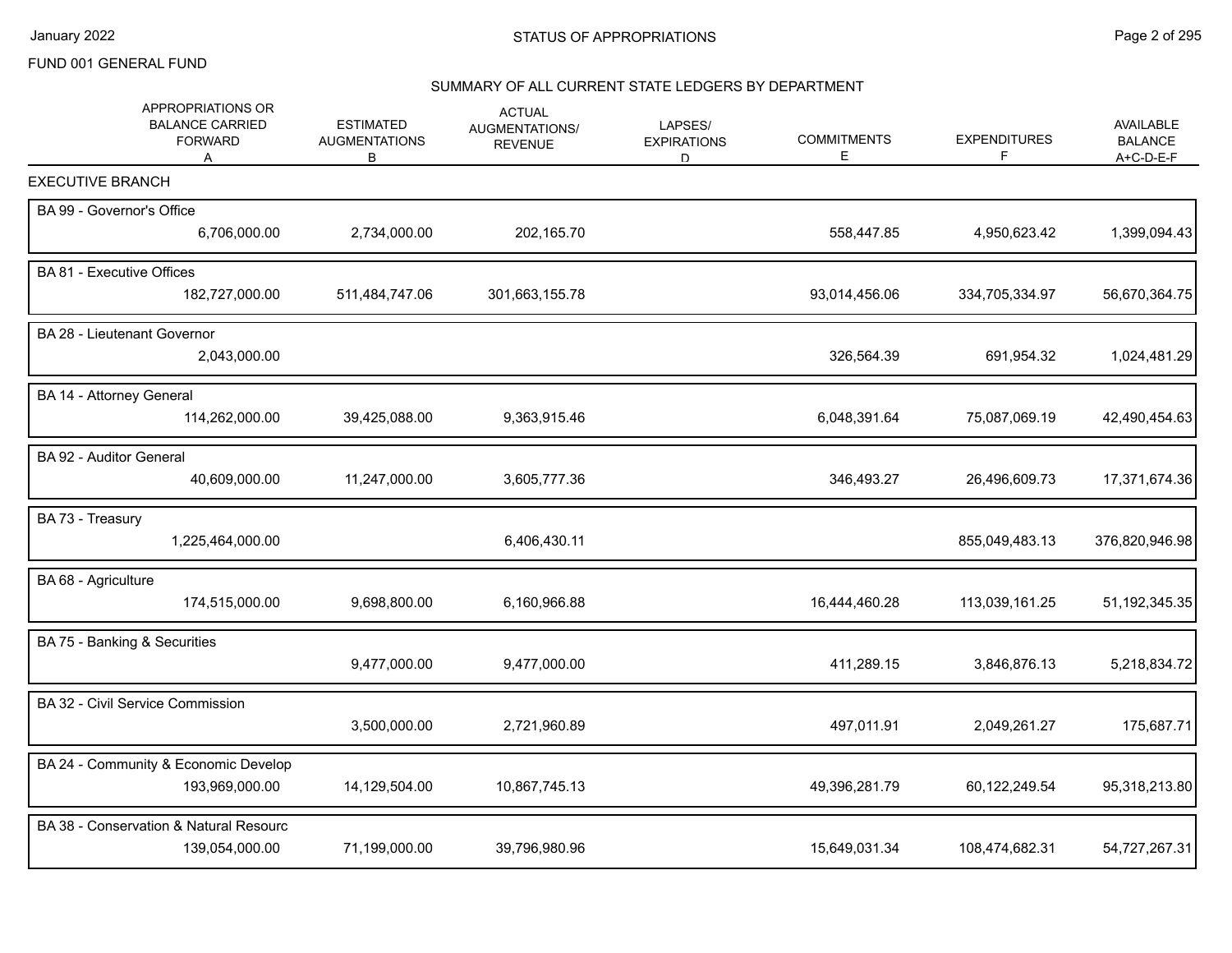# SUMMARY OF ALL CURRENT STATE LEDGERS BY DEPARTMENT

| APPROPRIATIONS OR<br><b>BALANCE CARRIED</b><br><b>FORWARD</b><br>A | <b>ESTIMATED</b><br><b>AUGMENTATIONS</b><br>В | <b>ACTUAL</b><br><b>AUGMENTATIONS/</b><br><b>REVENUE</b> | LAPSES/<br><b>EXPIRATIONS</b><br>D | <b>COMMITMENTS</b><br>Е | <b>EXPENDITURES</b><br>F | AVAILABLE<br><b>BALANCE</b><br>A+C-D-E-F |
|--------------------------------------------------------------------|-----------------------------------------------|----------------------------------------------------------|------------------------------------|-------------------------|--------------------------|------------------------------------------|
| <b>BA 11 - Corrections</b><br>2,664,454,000.00                     | 9,192,000.00                                  | 3,288,527.69                                             |                                    | 259,246,948.27          | 1,452,931,079.38         | 955,564,500.04                           |
| BA 74 - Drug and Alcohol Programs<br>47,729,000.00                 | 5,126,000.00                                  |                                                          |                                    | 21,710,924.94           | 22,685,811.68            | 3,332,263.38                             |
| BA 16 - Education<br>14,525,026,000.00                             | 6,216,000.00                                  | 3,511,372.43                                             |                                    | 324,626,716.38          | 7,243,708,959.54         | 6,960,201,696.51                         |
| BA 31 - PA Emergency Management Agency<br>13,890,000.00            | 1,405,650.00                                  | 6,363.30                                                 |                                    | 1,100,535.46            | 9,005,035.27             | 3,790,792.57                             |
| BA 37 - Environmental Hearing Board<br>2,593,000.00                |                                               |                                                          |                                    | 218,541.85              | 1,073,682.72             | 1,300,775.43                             |
| BA 35 - Environmental Protection<br>169,042,000.00                 | 38,649,000.00                                 | 5,926,381.90                                             |                                    | 25,501,400.07           | 111,991,220.10           | 37,475,761.73                            |
| <b>BA 15 - General Services</b><br>130,314,000.00                  | 69,023,000.00                                 | 19,646,576.78                                            |                                    | 24,902,064.39           | 108,420,486.69           | 16,638,025.70                            |
| BA 67 - Health<br>209,815,000.00                                   | 23,214,635.00                                 | 14,885,992.09                                            |                                    | 41,652,441.46           | 97,513,477.99            | 85,535,072.64                            |
| BA 39 - PA Higher Education Assistance<br>369,382,000.00           |                                               |                                                          |                                    |                         | 359,430,600.00           | 9,951,400.00                             |
| BA 30 - Historical & Museum Commission<br>23,150,000.00            | 1,458,000.00                                  | 766,196.83                                               |                                    | 385,745.18              | 10,948,901.93            | 12,581,549.72                            |
| BA 12 - Labor & Industry<br>79,033,000.00                          | 12,331,000.00                                 | 8,940,614.31                                             |                                    | 6,104,934.25            | 67,357,485.64            | 14,511,194.42                            |
| BA 13 - Military & Veterans Affairs<br>160,534,000.00              | 26,165,030.00                                 | 14,310,212.62                                            |                                    | 22,672,743.96           | 111,368,209.60           | 40,803,259.06                            |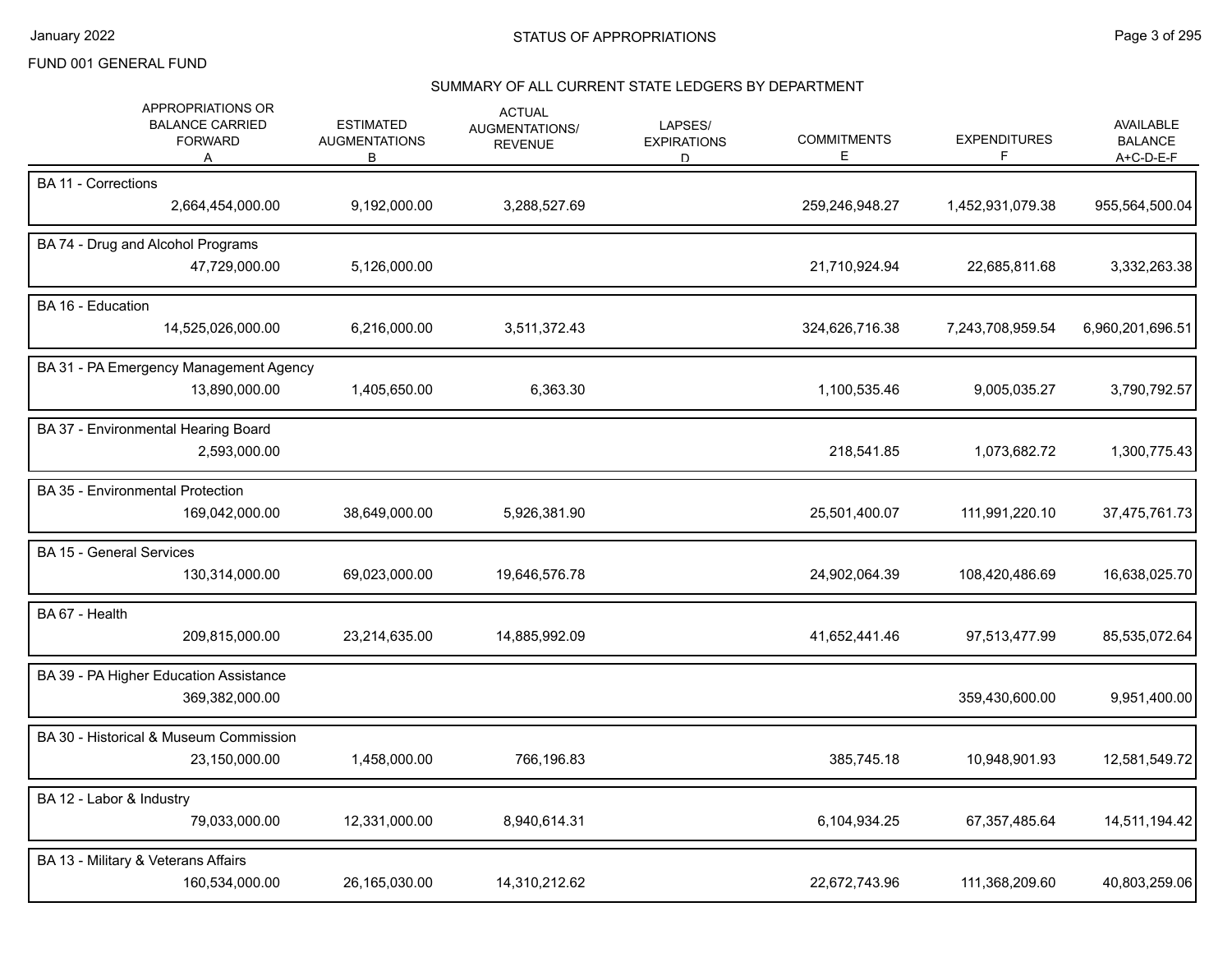January 2022 **STATUS OF APPROPRIATIONS** STATUS OF APPROPRIATIONS

#### FUND 001 GENERAL FUND

#### SUMMARY OF ALL CURRENT STATE LEDGERS BY DEPARTMENT

| APPROPRIATIONS OR<br><b>BALANCE CARRIED</b><br><b>FORWARD</b><br>A | <b>ESTIMATED</b><br><b>AUGMENTATIONS</b><br>В | <b>ACTUAL</b><br>AUGMENTATIONS/<br><b>REVENUE</b> | LAPSES/<br><b>EXPIRATIONS</b><br>D | <b>COMMITMENTS</b><br>E | <b>EXPENDITURES</b><br>F | <b>AVAILABLE</b><br><b>BALANCE</b><br>A+C-D-E-F |
|--------------------------------------------------------------------|-----------------------------------------------|---------------------------------------------------|------------------------------------|-------------------------|--------------------------|-------------------------------------------------|
| BA 17 - Public Utility Commission                                  | 78,477,000.00                                 | 78,477,000.00                                     |                                    | 4,933,001.13            | 39,721,878.70            | 33,822,120.17                                   |
| BA 21 - Human Services<br>16,136,498,000.00                        | 3,866,386,434.00                              | 872,329,024.07                                    |                                    | 523,004,022.20          | 11,442,797,688.96        | 5,043,025,312.91                                |
| BA 18 - Revenue<br>1,392,704,000.00                                | 59,958,000.00                                 | 26,083,054.14                                     |                                    | 10,160,398.60           | 870,886,621.13           | 537,740,034.41                                  |
| BA 19 - State Department<br>35,428,000.00                          | 86,548,069.70                                 | 68,223,994.26                                     |                                    | 15,377,842.53           | 50,971,144.46            | 37,303,007.27                                   |
| BA 20 - State Police<br>462,250,000.00                             | 755,172,000.00                                | 706,351,228.86                                    |                                    | 56,804,469.75           | 683,493,377.97           | 428,303,381.14                                  |
| BA 90 - System of Higher Education<br>477,470,000.00               |                                               |                                                   |                                    |                         | 278,524,162.00           | 198,945,838.00                                  |
| BA 78 - Transportation<br>2,970,000.00                             |                                               |                                                   |                                    |                         | 1,900,000.00             | 1,070,000.00                                    |
| BA 40 - Ethics Commission<br>3,015,000.00                          |                                               |                                                   |                                    | 15,608.08               | 1,422,321.07             | 1,577,070.85                                    |
| BA 43 - Health Care Cost Containment<br>3,167,000.00               |                                               |                                                   |                                    |                         | 2,161,208.01             | 1,005,791.99                                    |
| BA 64 - Thaddeus Stevens Coll of Tech<br>18,701,000.00             |                                               |                                                   |                                    |                         | 18,701,000.00            |                                                 |
| TOTAL EXECUTIVE BRANCH<br>39,006,514,000.00                        | 5,712,216,957.76                              | 2,213,012,637.55                                  |                                    | 1,521,110,766.18        | 24,571,527,658.10        | 15,126,888,213.27                               |

LEGISLATIVE BRANCH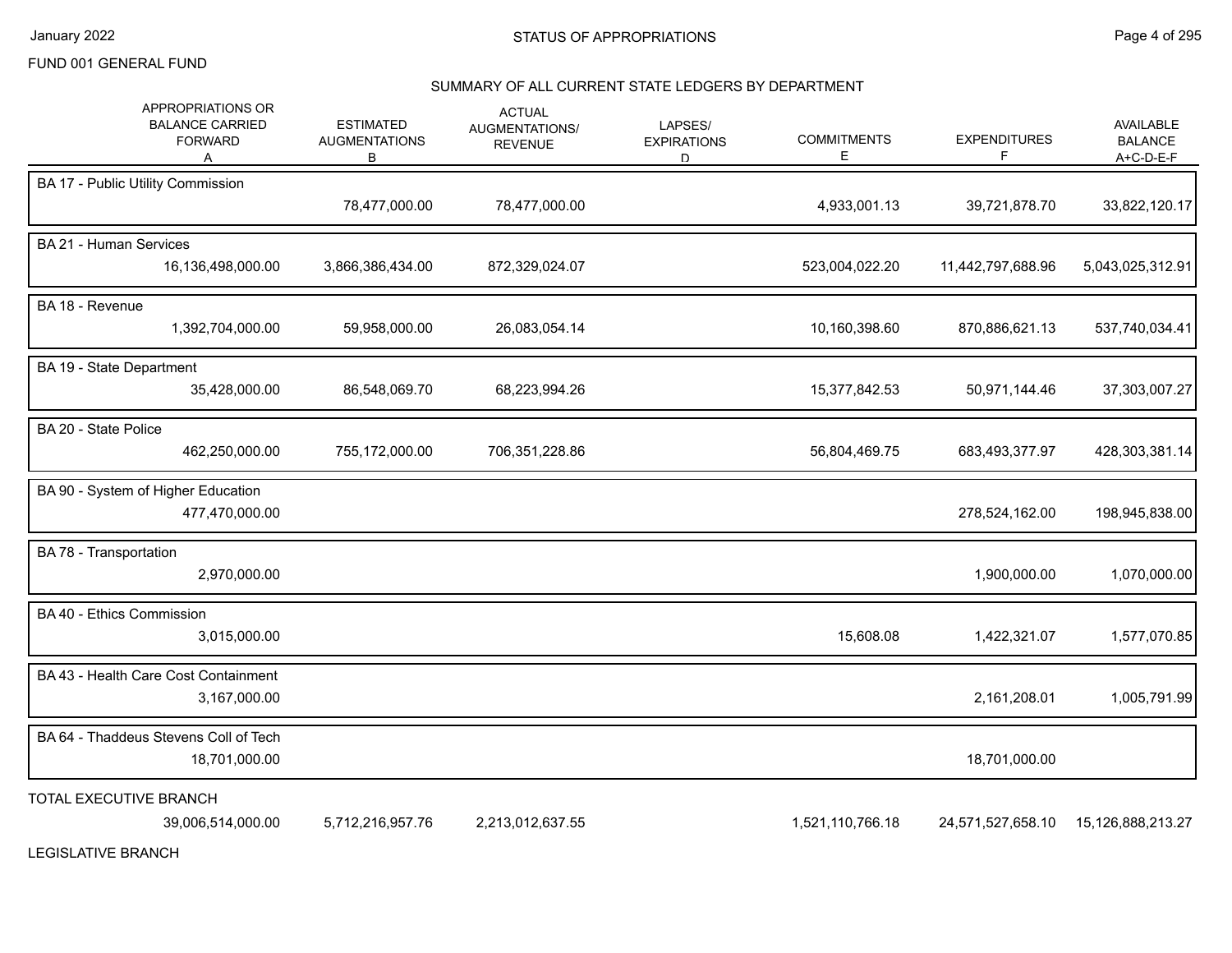#### SUMMARY OF ALL CURRENT STATE LEDGERS BY DEPARTMENT

| APPROPRIATIONS OR<br><b>BALANCE CARRIED</b><br><b>FORWARD</b><br>A | <b>ESTIMATED</b><br><b>AUGMENTATIONS</b><br>В | <b>ACTUAL</b><br>AUGMENTATIONS/<br><b>REVENUE</b> | LAPSES/<br><b>EXPIRATIONS</b><br>D. | <b>COMMITMENTS</b><br>Е | <b>EXPENDITURES</b><br>F | AVAILABLE<br><b>BALANCE</b><br>A+C-D-E-F |
|--------------------------------------------------------------------|-----------------------------------------------|---------------------------------------------------|-------------------------------------|-------------------------|--------------------------|------------------------------------------|
| BA 41 - Senate<br>127,106,610.16                                   |                                               |                                                   |                                     |                         | 52,020,947.65            | 75,085,662.51                            |
| BA 42 - House of Representatives<br>231,682,000.00                 |                                               |                                                   |                                     |                         | 79,397,512.32            | 152,284,487.68                           |
| BA 44 - Legislative Reference Bureau<br>10,896,000.00              |                                               |                                                   |                                     |                         | 656,128.59               | 10,239,871.41                            |
| BA 45 - Legislative Misc & Commissions<br>16,236,000.00            |                                               | 19.80                                             |                                     |                         | 2,399,258.34             | 13,836,761.46                            |
| BA 46 - Joint State Government Comm.<br>1,701,000.00               |                                               |                                                   |                                     |                         | 263,483.51               | 1,437,516.49                             |
| BA 47 - Legislative Budget and Finance<br>2,020,000.00             |                                               |                                                   |                                     |                         | 324,095.78               | 1,695,904.22                             |
| BA 48 - Legislative Data Processing<br>34,755,000.00               |                                               |                                                   |                                     |                         | 8,384,199.70             | 26,370,800.30                            |
| BA 63 - Regulatory Review Commission<br>2,155,000.00               |                                               |                                                   |                                     |                         |                          | 2,155,000.00                             |
| TOTAL LEGISLATIVE BRANCH<br>426,551,610.16                         |                                               | 19.80                                             |                                     |                         | 143,445,625.89           | 283,106,004.07                           |
| <b>JUDICIAL BRANCH</b><br>BA 51 - Supreme Court<br>59,456,000.00   |                                               | 68,975,585.74                                     |                                     |                         | 68,817,242.93            | 59,614,342.81                            |
| BA 52 - Superior Court<br>32,560,000.00                            |                                               | 9,141,937.66                                      |                                     |                         | 22,908,387.23            | 18,793,550.43                            |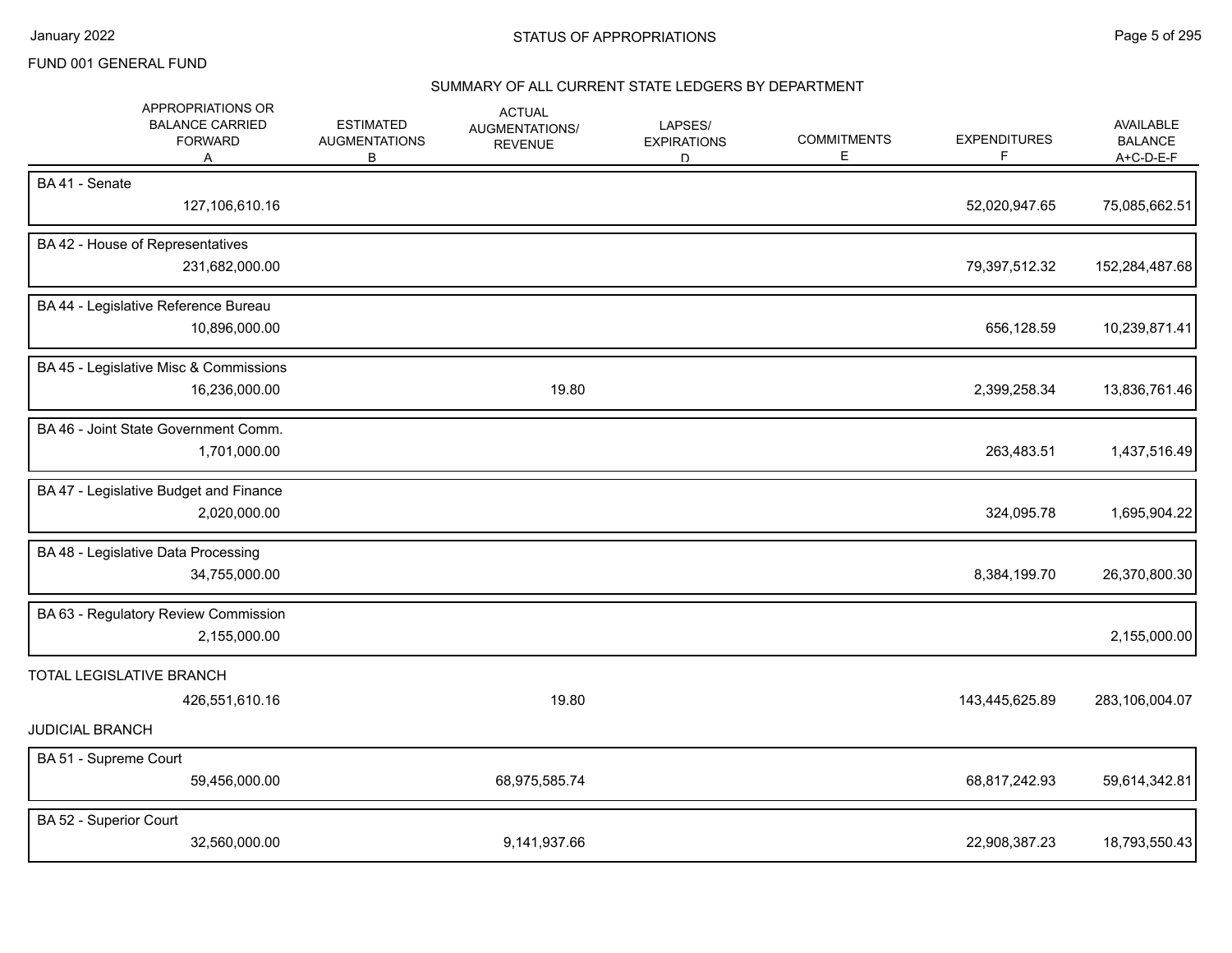#### SUMMARY OF ALL CURRENT STATE LEDGERS BY DEPARTMENT

| <b>APPROPRIATIONS OR</b><br><b>BALANCE CARRIED</b><br><b>FORWARD</b> | <b>ESTIMATED</b><br><b>AUGMENTATIONS</b><br>В | <b>ACTUAL</b><br>AUGMENTATIONS/<br><b>REVENUE</b> | LAPSES/<br><b>EXPIRATIONS</b><br>D | <b>COMMITMENTS</b><br>Е | <b>EXPENDITURES</b><br>F | AVAILABLE<br><b>BALANCE</b><br>A+C-D-E-F |
|----------------------------------------------------------------------|-----------------------------------------------|---------------------------------------------------|------------------------------------|-------------------------|--------------------------|------------------------------------------|
| BA 53 - Courts of Common Pleas                                       |                                               |                                                   |                                    |                         |                          |                                          |
| 124,155,000.00                                                       |                                               | 27,400,017.98                                     |                                    |                         | 86,257,044.48            | 65,297,973.50                            |
| BA 57 - Miscellaneous Judges                                         |                                               |                                                   |                                    |                         |                          |                                          |
| 27,129,000.00                                                        |                                               |                                                   |                                    |                         | 23,401,051.74            | 3,727,948.26                             |
| BA 58 - Commonwealth Court                                           |                                               |                                                   |                                    |                         |                          |                                          |
| 21,324,000.00                                                        |                                               | 97,368.87                                         |                                    |                         | 12,581,215.27            | 8,840,153.60                             |
| BA 59 - Magisterial District Judges                                  |                                               |                                                   |                                    |                         |                          |                                          |
| 83,546,000.00                                                        |                                               | 12,745,509.24                                     |                                    |                         | 56,640,280.45            | 39,651,228.79                            |
| BA 62 - Philadelphia Municipal Court                                 |                                               |                                                   |                                    |                         |                          |                                          |
| 7,794,000.00                                                         |                                               | 2,327,076.04                                      |                                    |                         | 5,808,821.80             | 4,312,254.24                             |
| TOTAL JUDICIAL BRANCH                                                |                                               |                                                   |                                    |                         |                          |                                          |
| 355,964,000.00                                                       |                                               | 120,687,495.53                                    |                                    |                         | 276,414,043.90           | 200, 237, 451.63                         |
| <b>GRAND TOTAL</b>                                                   |                                               |                                                   |                                    |                         |                          |                                          |
| 39,789,029,610.16                                                    | 5,712,216,957.76                              | 2,333,700,152.88                                  |                                    | 1,521,110,766.18        | 24,991,387,327.89        | 15,610,231,668.97                        |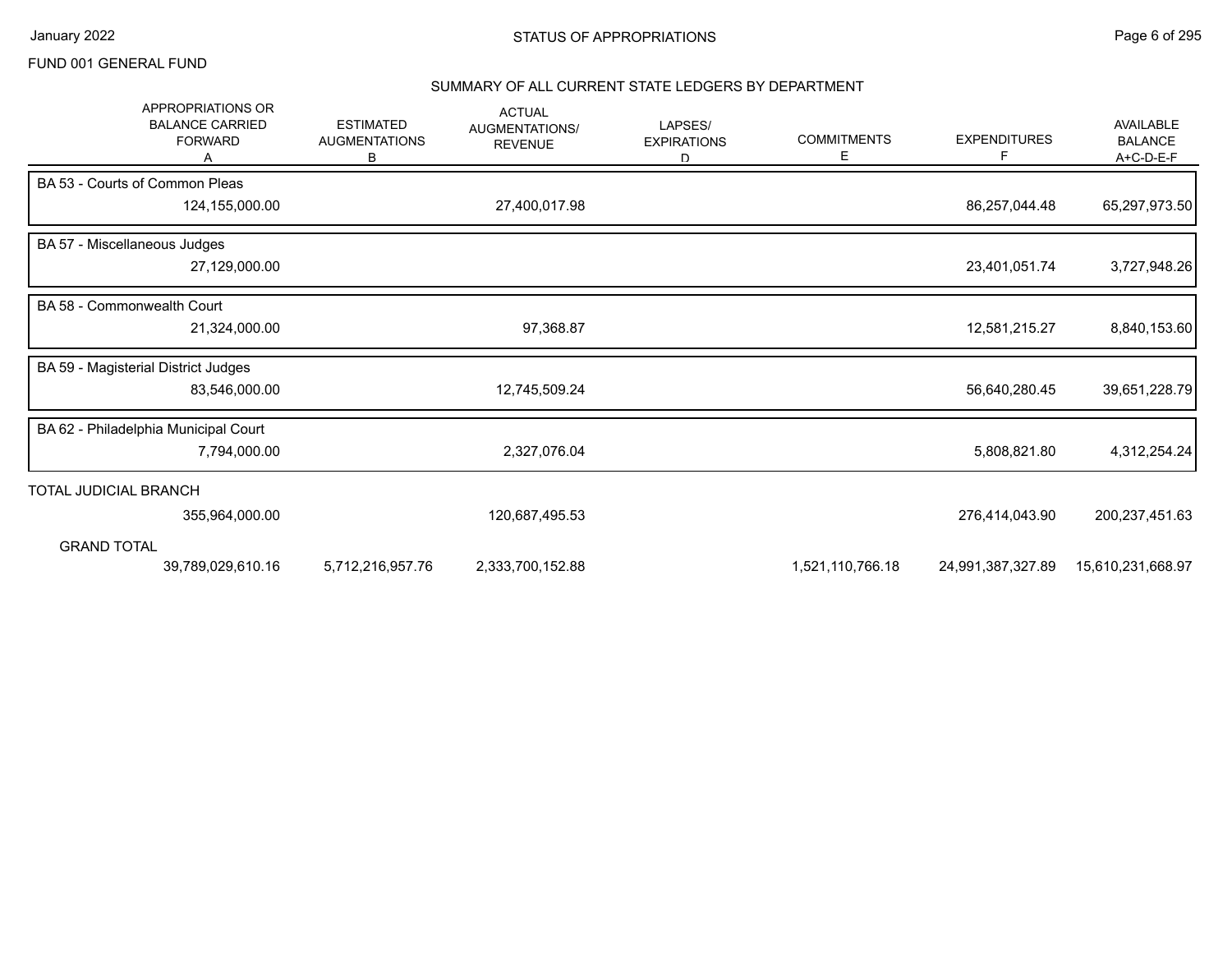# January 2022 **STATUS OF APPROPRIATIONS** STATUS OF APPROPRIATIONS

#### FUND 001 GENERAL FUND

#### SUMMARY OF ALL CURRENT STATE LEDGERS BY CHARACTER OF EXPENDITURE

|                             | APPROPRIATIONS OR<br><b>BALANCE CARRIED</b><br><b>FORWARD</b> | <b>ESTIMATED</b><br><b>AUGMENTATIONS</b><br>R. | <b>ACTUAL</b><br>AUGMENTATIONS/<br><b>REVENUE</b> | LAPSES/EXPIRATIONS<br>D | <b>COMMITMENTS</b><br>E. | <b>EXPENDITURES</b> | AVAILABLE<br><b>BALANCE</b><br>$A+C-D-E-F$ |
|-----------------------------|---------------------------------------------------------------|------------------------------------------------|---------------------------------------------------|-------------------------|--------------------------|---------------------|--------------------------------------------|
| <b>GENERAL GOVERNMENT</b>   |                                                               |                                                |                                                   |                         |                          |                     |                                            |
|                             | 3,339,854,610.16                                              | 1,836,839,523.76                               | 1,449,906,548.54                                  |                         | 482,106,432.18           | 2,653,708,003.19    | 1,653,946,723.33                           |
| INSTITUTIONAL               |                                                               |                                                |                                                   |                         |                          |                     |                                            |
|                             | 3,582,584,000.00                                              | 98,448,000.00                                  | 25,209,785.33                                     |                         | 353,718,901.59           | 2,079,656,376.29    | 1,174,418,507.45                           |
| <b>GRANTS AND SUBSIDIES</b> |                                                               |                                                |                                                   |                         |                          |                     |                                            |
|                             | 30,488,055,000.00                                             | 3,776,929,434.00                               | 858,583,819.01                                    |                         | 685,285,432.41           | 18,695,544,698.41   | 11,965,808,688.19                          |
| <b>REFUNDS</b>              |                                                               |                                                |                                                   |                         |                          |                     |                                            |
|                             | 1,200,000,000.00                                              |                                                |                                                   |                         |                          | 735,771,325.19      | 464,228,674.81                             |
| <b>DEBT SERVICE</b>         |                                                               |                                                |                                                   |                         |                          |                     |                                            |
|                             | 1,178,536,000.00                                              |                                                |                                                   |                         |                          | 826,706,924.81      | 351,829,075.19                             |
| <b>GRAND TOTAL</b>          |                                                               |                                                |                                                   |                         |                          |                     |                                            |
|                             | 39,789,029,610.16                                             | 5,712,216,957.76                               | 2,333,700,152.88                                  |                         | 1,521,110,766.18         | 24,991,387,327.89   | 15,610,231,668.97                          |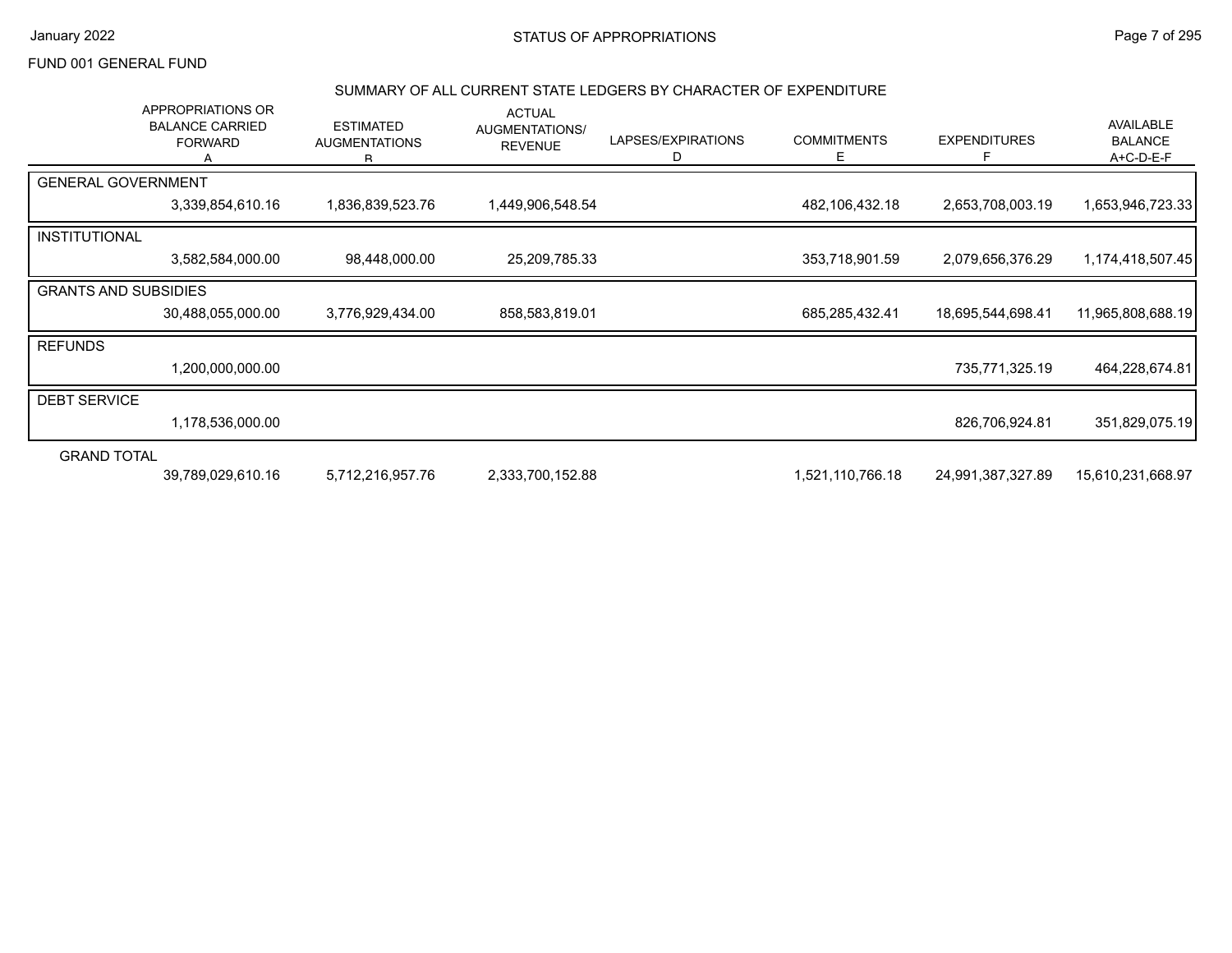|                                  | APPROPRIATIONS OR<br><b>BALANCE CARRIED</b><br><b>FORWARD</b><br>A | <b>ESTIMATED</b><br><b>AUGMENTATIONS</b><br>В | <b>ACTUAL</b><br><b>AUGMENTATIONS/</b><br><b>REVENUE</b> | LAPSES/EXPIRATIONS<br>D | <b>COMMITMENTS</b><br>E | <b>EXPENDITURES</b><br>F | AVAILABLE<br><b>BALANCE</b><br>A+C-D-E-F |
|----------------------------------|--------------------------------------------------------------------|-----------------------------------------------|----------------------------------------------------------|-------------------------|-------------------------|--------------------------|------------------------------------------|
| <b>BA 99 - Governor's Office</b> |                                                                    |                                               |                                                          |                         |                         |                          |                                          |
| <b>GENERAL GOVERNMENT</b>        |                                                                    |                                               |                                                          |                         |                         |                          |                                          |
| 10648 2021                       | Governor's Office                                                  |                                               |                                                          |                         |                         |                          |                                          |
|                                  | 6,706,000.00                                                       | 2,734,000.00                                  | 202,165.70                                               |                         | 558,447.85              | 4,950,623.42             | 1,399,094.43                             |
| <b>DEPT TOTAL</b>                |                                                                    |                                               |                                                          |                         |                         |                          |                                          |
|                                  | 6,706,000.00                                                       | 2,734,000.00                                  | 202,165.70                                               |                         | 558,447.85              | 4,950,623.42             | 1,399,094.43                             |
| <b>BA 81 - Executive Offices</b> |                                                                    |                                               |                                                          |                         |                         |                          |                                          |
| <b>GENERAL GOVERNMENT</b>        |                                                                    |                                               |                                                          |                         |                         |                          |                                          |
| 10595 2021                       | Office of State Inspector General                                  |                                               |                                                          |                         |                         |                          |                                          |
|                                  | 4,276,000.00                                                       | 1,111,000.00                                  |                                                          |                         | 169,329.60              | 2,703,277.48             | 1,403,392.92                             |
| 10596 2021                       | Juvenile Court Judges Commission                                   |                                               |                                                          |                         |                         |                          |                                          |
|                                  | 2,980,000.00                                                       |                                               |                                                          |                         | 68,860.06               | 1,231,626.77             | 1,679,513.17                             |
| 10599 2021                       | Office of General Counsel                                          |                                               |                                                          |                         |                         |                          |                                          |
|                                  | 5,838,000.00                                                       | 376,000.00                                    | 66,900.00                                                |                         | 124,212.44              | 2,479,848.64             | 3,300,838.92                             |
| 10600 2021                       | Inspector General - Welfare Fraud                                  |                                               |                                                          |                         |                         |                          |                                          |
|                                  | 11,799,000.00                                                      |                                               |                                                          |                         | 302,612.81              | 6,920,298.52             | 4,576,088.67                             |
| 10620 2021                       | Office of Administration                                           |                                               |                                                          |                         |                         |                          |                                          |
|                                  | 10,453,000.00                                                      | 412,701,000.00                                | 242,064,979.00                                           |                         | 44,606,365.88           | 221,231,711.88           | -13,320,098.76                           |
| 10621 2021                       | Pennsylvania Council on the Arts                                   |                                               |                                                          |                         |                         |                          |                                          |
|                                  | 867,000.00                                                         | 60,000.00                                     | 48,000.00                                                |                         | 102,010.35              | 354,151.16               | 458,838.49                               |
| 10622 2021                       | Office of the Budget                                               |                                               |                                                          |                         |                         |                          |                                          |
|                                  | 18,788,000.00                                                      | 56,402,000.00                                 | 19,527,717.66                                            |                         | 3,182,188.42            | 32,609,037.70            | 2,524,491.54                             |
| 10624 2021                       | Commission on Crime and Delinquency                                |                                               |                                                          |                         |                         |                          |                                          |
|                                  | 11,377,000.00                                                      | 10,910,747.06                                 | 9,040,747.06                                             |                         | 6,233,752.36            | 6,095,186.71             | 8,088,807.99                             |
| 10633 2021                       | Human Relations Commission                                         |                                               |                                                          |                         |                         |                          |                                          |
|                                  | 9,713,000.00                                                       | 5,000.00                                      | 432.34                                                   |                         | 461,229.09              | 4,885,827.64             | 4,366,375.61                             |
| 11003 2021                       | Violence & Delinquency Prevention Prgms                            |                                               |                                                          |                         |                         |                          |                                          |
|                                  | 4,033,000.00                                                       | 4,919,000.00                                  | 4,355,843.26                                             |                         | 5,504,269.83            | 1,847,901.79             | 1,036,671.64                             |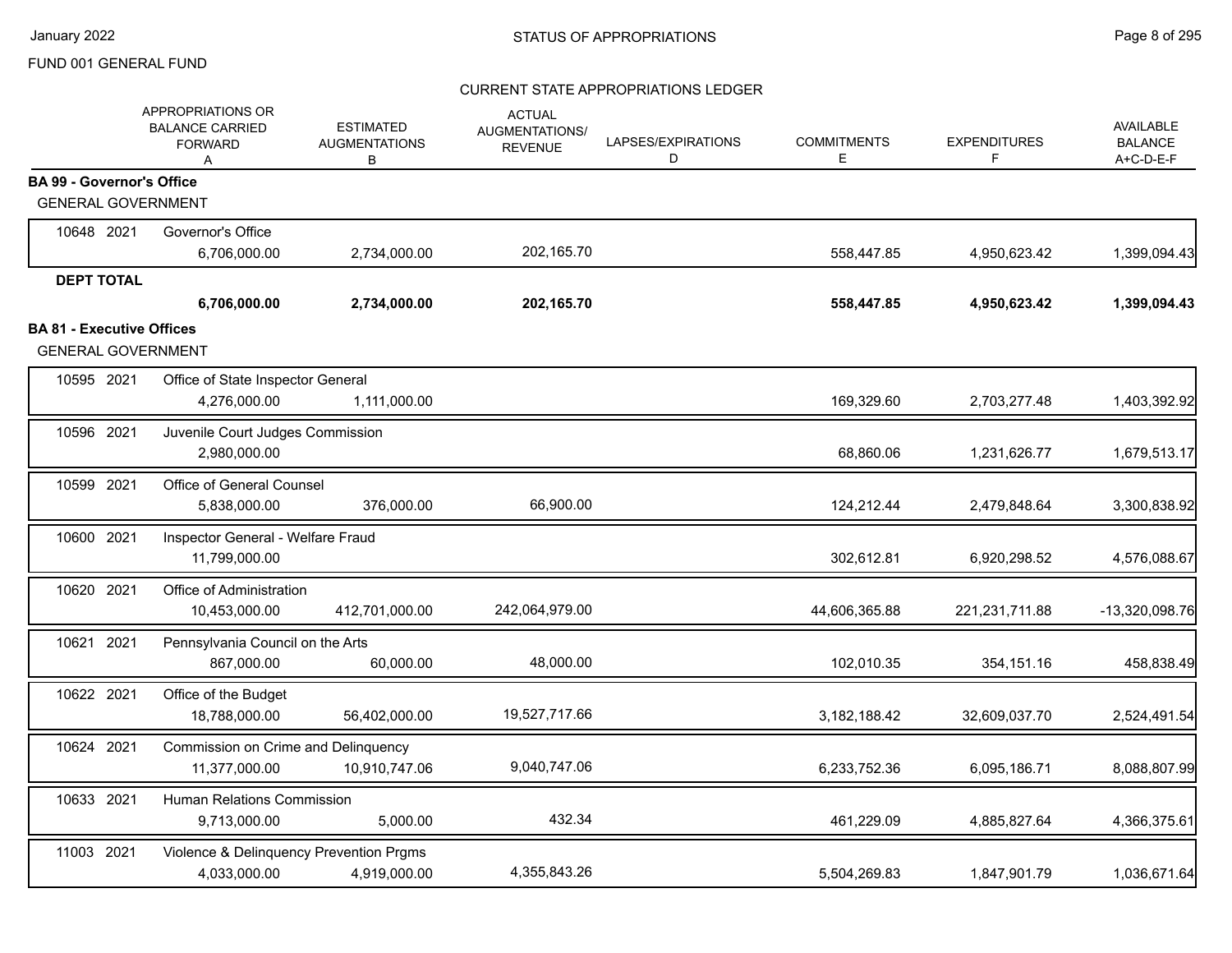|                                                                 | APPROPRIATIONS OR<br><b>BALANCE CARRIED</b><br><b>FORWARD</b><br>A | <b>ESTIMATED</b><br><b>AUGMENTATIONS</b><br>В | <b>ACTUAL</b><br>AUGMENTATIONS/<br><b>REVENUE</b> | LAPSES/EXPIRATIONS<br>D | <b>COMMITMENTS</b><br>E | <b>EXPENDITURES</b><br>F. | AVAILABLE<br><b>BALANCE</b><br>A+C-D-E-F |
|-----------------------------------------------------------------|--------------------------------------------------------------------|-----------------------------------------------|---------------------------------------------------|-------------------------|-------------------------|---------------------------|------------------------------------------|
| 11015 2021                                                      | Office for Safe Schools Advocate<br>379.000.00                     |                                               |                                                   |                         | 17,001.73               | 110,387.74                | 251,610.53                               |
| 11172 2021                                                      | 5,000,000.00                                                       | Trnsfr CommnwlthFinancngAuthrty-Broadbnd      |                                                   |                         |                         | 5,000,000.00              |                                          |
| 11174 2021                                                      | Violence Intervention and Prevention<br>30,000,000.00              |                                               |                                                   |                         | 3,770,099.10            | 90,424.90                 | 26,139,476.00                            |
| <b>GRANTS AND SUBSIDIES</b>                                     |                                                                    |                                               |                                                   |                         |                         |                           |                                          |
| 10616 2021                                                      | <b>Law Enforcement Activities</b><br>3,000,000.00                  |                                               |                                                   |                         |                         |                           | 3,000,000.00                             |
| 10619 2021                                                      | Grants to the Arts<br>9,590,000.00                                 |                                               |                                                   |                         | 3,525,232.98            | 5,874,990.02              | 189,777.00                               |
| 11004 2021                                                      | 18,167,000.00                                                      | Intermed Punishment Treatment Programs        |                                                   |                         | 11,103,729.91           | 5,902,323.05              | 1,160,947.04                             |
| 11005 2021                                                      | Juvenile Probation Services<br>18,945,000.00                       |                                               |                                                   |                         | 1,960,519.00            | 12,137,826.00             | 4,846,655.00                             |
| 11045 2021                                                      | Victims of Juvenile Offenders<br>1,300,000.00                      |                                               |                                                   |                         | 710,023.15              | 587,175.35                | 2,801.50                                 |
| 11171 2021                                                      | 16,222,000.00                                                      | Improvement of Adult Probation Services       |                                                   |                         | 4,953,203.30            | 6,795,354.78              | 4,473,441.92                             |
| <b>DEPT TOTAL</b>                                               |                                                                    |                                               |                                                   |                         |                         |                           |                                          |
|                                                                 | 182,727,000.00                                                     | 486,484,747.06                                | 275,104,619.32                                    |                         | 86,794,640.01           | 316,857,350.13            | 54,179,629.18                            |
| <b>BA 28 - Lieutenant Governor</b><br><b>GENERAL GOVERNMENT</b> |                                                                    |                                               |                                                   |                         |                         |                           |                                          |
| 10666 2021                                                      | Board Of Pardons<br>906,000.00                                     |                                               |                                                   |                         | 324,340.61              | 171,400.06                | 410,259.33                               |
| 10667 2021                                                      | Lieutenant Governor's Office<br>1,137,000.00                       |                                               |                                                   |                         | 2,223.78                | 520,554.26                | 614,221.96                               |
| <b>DEPT TOTAL</b>                                               |                                                                    |                                               |                                                   |                         |                         |                           |                                          |
|                                                                 | 2,043,000.00                                                       |                                               |                                                   |                         | 326,564.39              | 691,954.32                | 1,024,481.29                             |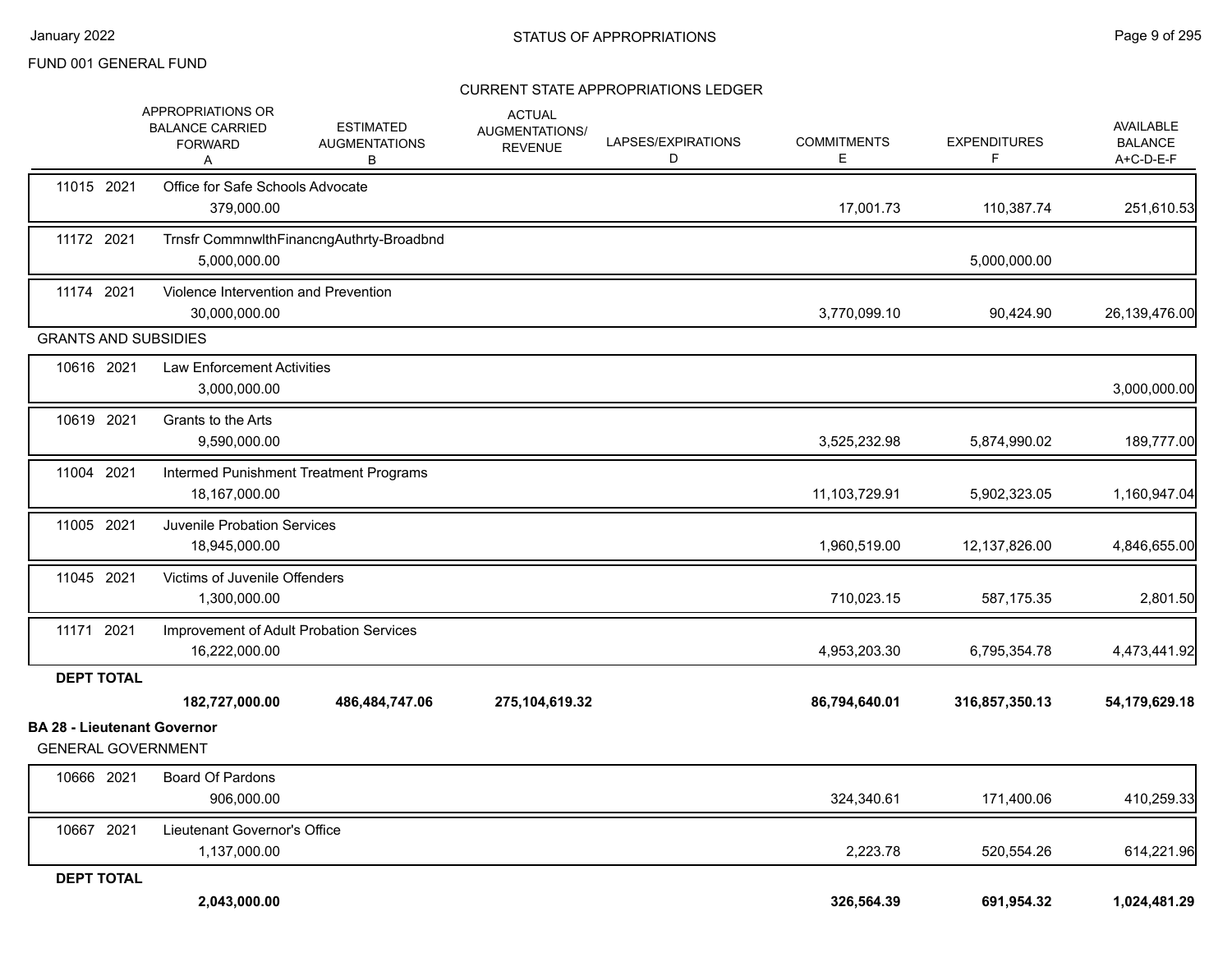|                                                             | APPROPRIATIONS OR<br><b>BALANCE CARRIED</b><br><b>FORWARD</b><br>A | <b>ESTIMATED</b><br><b>AUGMENTATIONS</b><br>B | <b>ACTUAL</b><br>AUGMENTATIONS/<br><b>REVENUE</b> | LAPSES/EXPIRATIONS<br>D | <b>COMMITMENTS</b><br>Е | <b>EXPENDITURES</b><br>F. | AVAILABLE<br><b>BALANCE</b><br>A+C-D-E-F |
|-------------------------------------------------------------|--------------------------------------------------------------------|-----------------------------------------------|---------------------------------------------------|-------------------------|-------------------------|---------------------------|------------------------------------------|
| <b>BA 14 - Attorney General</b>                             |                                                                    |                                               |                                                   |                         |                         |                           |                                          |
| <b>GENERAL GOVERNMENT</b>                                   |                                                                    |                                               |                                                   |                         |                         |                           |                                          |
| 10057 2021                                                  | <b>Tobacco Law Enforcement</b><br>1,353,000.00                     |                                               |                                                   |                         | 600,563.00              | 201,766.15                | 550,670.85                               |
| 10059 2021                                                  | Drug Law Enforcement<br>49,455,000.00                              | 125,000.00                                    | 162,133.12                                        |                         | 1,032,938.87            | 26,707,962.57             | 21,876,231.68                            |
| 10063 2021                                                  | <b>General Government Operations</b><br>47,408,000.00              | 22,479,088.00                                 | 104,782.34                                        |                         | 3,174,094.73            | 36,923,179.56             | 7,415,508.05                             |
| 10731 2021                                                  | Child Predator Interception<br>5,755,000.00                        |                                               |                                                   |                         | 92,866.69               | 2,969,208.27              | 2,692,925.04                             |
| 10732 2021                                                  | Witness Relocation Program<br>1,215,000.00                         |                                               |                                                   |                         |                         | 207,335.29                | 1,007,664.71                             |
| 10796 2021                                                  | Joint Local - State FirearmTask Force<br>7,115,000.00              |                                               |                                                   |                         | 44,815.73               | 3, 153, 745.01            | 3,916,439.26                             |
| 11124 2021                                                  | School Safety<br>1,761,000.00                                      |                                               |                                                   |                         | 18,463.84               | 846,841.85                | 895,694.31                               |
| <b>GRANTS AND SUBSIDIES</b>                                 |                                                                    |                                               |                                                   |                         |                         |                           |                                          |
| 10058 2021                                                  | <b>County Trial Reimbursement</b><br>200,000.00                    |                                               |                                                   |                         |                         |                           | 200,000.00                               |
| <b>DEPT TOTAL</b>                                           |                                                                    |                                               |                                                   |                         |                         |                           |                                          |
|                                                             | 114,262,000.00                                                     | 22,604,088.00                                 | 266,915.46                                        |                         | 4,963,742.86            | 71,010,038.70             | 38,555,133.90                            |
| <b>BA 92 - Auditor General</b><br><b>GENERAL GOVERNMENT</b> |                                                                    |                                               |                                                   |                         |                         |                           |                                          |
| 10640 2021                                                  | <b>Board of Claims</b><br>1,768,000.00                             |                                               |                                                   |                         | 12,206.70               | 774,779.65                | 981,013.65                               |
| 10642 2021                                                  | <b>Auditor General's Office</b><br>38,341,000.00                   | 11,247,000.00                                 | 3,605,777.36                                      |                         | 334,286.57              | 25,710,081.08             | 15,902,409.71                            |
| 11125 2021                                                  | <b>Special Financial Audits</b><br>500,000.00                      |                                               |                                                   |                         |                         | 11,749.00                 | 488,251.00                               |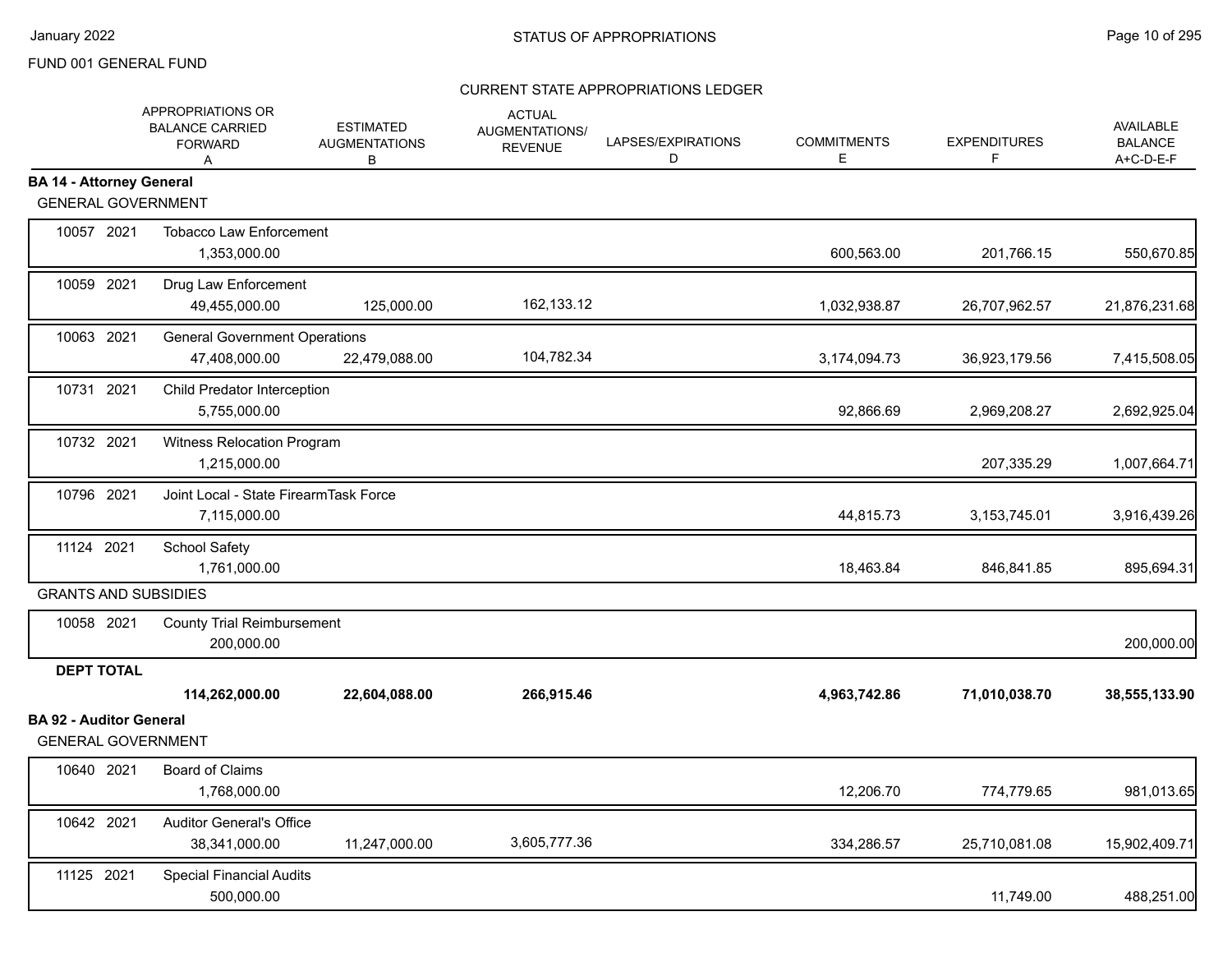|                             | APPROPRIATIONS OR<br><b>BALANCE CARRIED</b><br><b>FORWARD</b><br>Α | <b>ESTIMATED</b><br><b>AUGMENTATIONS</b><br>в | <b>ACTUAL</b><br>AUGMENTATIONS/<br><b>REVENUE</b> | LAPSES/EXPIRATIONS<br>D | <b>COMMITMENTS</b><br>E. | <b>EXPENDITURES</b><br>F. | <b>AVAILABLE</b><br><b>BALANCE</b><br>A+C-D-E-F |
|-----------------------------|--------------------------------------------------------------------|-----------------------------------------------|---------------------------------------------------|-------------------------|--------------------------|---------------------------|-------------------------------------------------|
| <b>DEPT TOTAL</b>           |                                                                    |                                               |                                                   |                         |                          |                           |                                                 |
|                             | 40,609,000.00                                                      | 11,247,000.00                                 | 3,605,777.36                                      |                         | 346,493.27               | 26,496,609.73             | 17,371,674.36                                   |
| BA 73 - Treasury            |                                                                    |                                               |                                                   |                         |                          |                           |                                                 |
| <b>GENERAL GOVERNMENT</b>   |                                                                    |                                               |                                                   |                         |                          |                           |                                                 |
| 10537 2021                  | Board of Finanace and Revenue<br>2,992,000.00                      |                                               |                                                   |                         |                          | 1,470,418.18              | 1,521,581.82                                    |
| 10538 2021                  | <b>Publishing Monthly Statements</b><br>5,000.00                   |                                               |                                                   |                         |                          |                           | 5,000.00                                        |
|                             |                                                                    |                                               |                                                   |                         |                          |                           |                                                 |
| 10544 2021                  | <b>General Government Operations</b><br>37,206,000.00              |                                               | 6,406,430.11                                      |                         |                          | 23,593,820.37             | 20,018,609.74                                   |
| 10553 2021                  | Intergovernmental Organizations<br>1,195,000.00                    |                                               |                                                   |                         |                          | 1,120,494.00              | 74,506.00                                       |
| 11030 2021                  | Divestiture Reimbursement<br>300,000.00                            |                                               |                                                   |                         |                          | 300,000.00                |                                                 |
| 11139 2021                  | Information Technology Cyber Security<br>1,000,000.00              |                                               |                                                   |                         |                          | 523,525.35                | 476,474.65                                      |
| <b>GRANTS AND SUBSIDIES</b> |                                                                    |                                               |                                                   |                         |                          |                           |                                                 |
| 10540 2021                  | Law Enforcement Officers Death Benefits<br>3,330,000.00            |                                               |                                                   |                         |                          | 434,300.42                | 2,895,699.58                                    |
| 11112 2021                  | Transfer To ABLE Fund<br>900,000.00                                |                                               |                                                   |                         |                          | 900,000.00                |                                                 |
| <b>DEBT SERVICE</b>         |                                                                    |                                               |                                                   |                         |                          |                           |                                                 |
| 10539 2021                  | Loan & Transfer Agents<br>40,000.00                                |                                               |                                                   |                         |                          | 5,000.00                  | 35,000.00                                       |
| 10543 2021                  | <b>General Obligation Debt Service</b><br>1,178,496,000.00         |                                               |                                                   |                         |                          | 826,701,924.81            | 351,794,075.19                                  |
| <b>DEPT TOTAL</b>           |                                                                    |                                               |                                                   |                         |                          |                           |                                                 |
|                             | 1,225,464,000.00                                                   |                                               | 6,406,430.11                                      |                         |                          | 855,049,483.13            | 376,820,946.98                                  |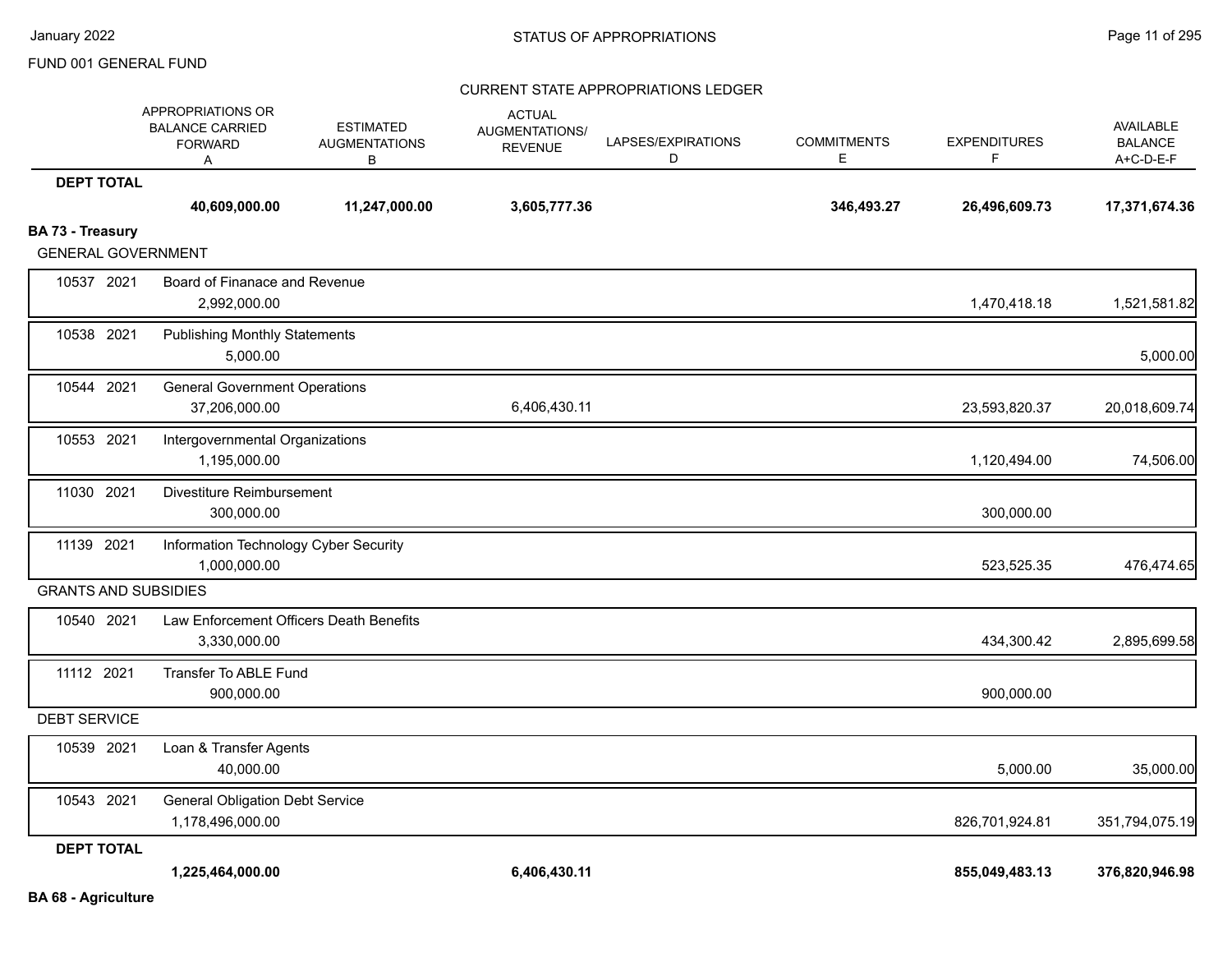|                             | APPROPRIATIONS OR<br><b>BALANCE CARRIED</b><br><b>FORWARD</b><br>A | <b>ESTIMATED</b><br><b>AUGMENTATIONS</b><br>В | <b>ACTUAL</b><br><b>AUGMENTATIONS/</b><br><b>REVENUE</b> | LAPSES/EXPIRATIONS<br>D | <b>COMMITMENTS</b><br>E. | <b>EXPENDITURES</b><br>F | <b>AVAILABLE</b><br><b>BALANCE</b><br>A+C-D-E-F |
|-----------------------------|--------------------------------------------------------------------|-----------------------------------------------|----------------------------------------------------------|-------------------------|--------------------------|--------------------------|-------------------------------------------------|
| <b>GENERAL GOVERNMENT</b>   |                                                                    |                                               |                                                          |                         |                          |                          |                                                 |
| 10508 2021                  | Agri Promo Edctn & Exprt<br>553,000.00                             |                                               |                                                          |                         | 129,016.94               | 2,072.46                 | 421,910.60                                      |
| 10516 2021                  | <b>Agricultural Research</b><br>2,187,000.00                       |                                               |                                                          |                         | 1,985,530.55             | 13,045.38                | 188,424.07                                      |
| 10525 2021                  | Farmers' Market Food Coupons<br>2,079,000.00                       |                                               |                                                          |                         | 132,599.63               | 210,868.17               | 1,735,532.20                                    |
| 10527 2021                  | Hardwoods Research and Promotion<br>474,000.00                     |                                               |                                                          |                         | 276,370.14               | 197,629.86               |                                                 |
| 10528 2021                  | <b>General Government Operations</b><br>34,952,000.00              | 9,698,800.00                                  | 6,160,966.88                                             |                         | 3,781,595.03             | 26,600,137.47            | 10,731,234.38                                   |
| 10784 2021                  | <b>Agricultural Excellence</b><br>2,800,000.00                     |                                               |                                                          |                         | 2,325,517.30             | 424,482.70               | 50,000.00                                       |
| 11142 2021                  | Agric Business and Workforce Investment<br>4,500,000.00            |                                               |                                                          |                         | 397,831.03               | 2,003,424.88             | 2,098,744.09                                    |
| 11145 2021                  | Agricultural Preparedness and Response<br>3,000,000.00             |                                               |                                                          |                         |                          | 3,000,000.00             |                                                 |
| <b>GRANTS AND SUBSIDIES</b> |                                                                    |                                               |                                                          |                         |                          |                          |                                                 |
| 10510 2021                  | <b>State Food Purchase</b><br>22,688,000.00                        |                                               |                                                          |                         | 4,921,999.66             | 17,266,000.33            | 500,000.01                                      |
| 10511 2021                  | Livestock Show<br>215,000.00                                       |                                               |                                                          |                         |                          | 215,000.00               |                                                 |
| 10515 2021                  | Open Dairy Show<br>215,000.00                                      |                                               |                                                          |                         |                          | 215,000.00               |                                                 |
| 10521 2021                  | Trsfr to Conservation District Fund<br>869,000.00                  |                                               |                                                          |                         |                          | 869,000.00               |                                                 |
| 10523 2021                  | Transfer to Nutrient Management fund<br>6,200,000.00               |                                               |                                                          |                         |                          | 6,200,000.00             |                                                 |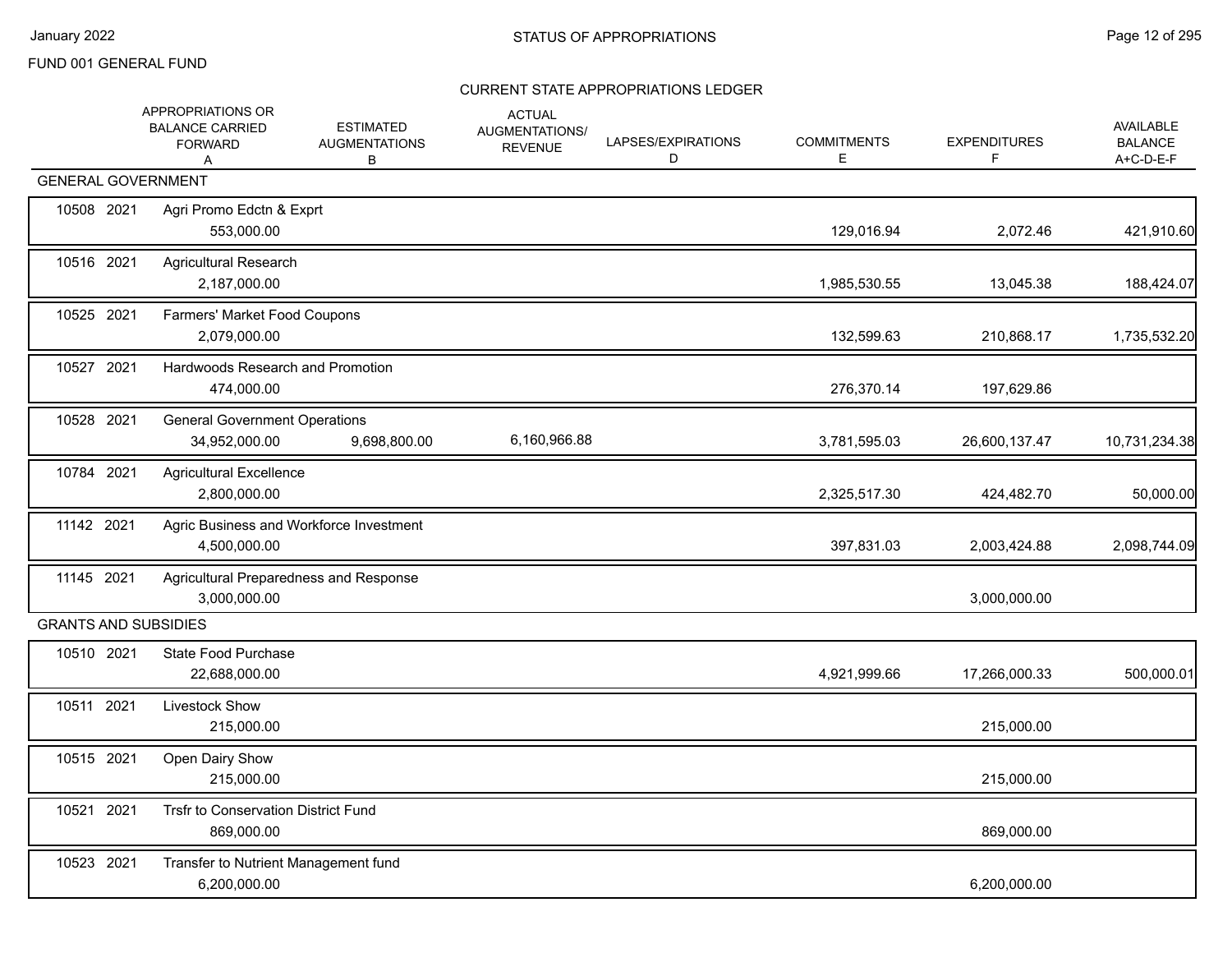|                           | APPROPRIATIONS OR<br><b>BALANCE CARRIED</b><br><b>FORWARD</b><br>A | <b>ESTIMATED</b><br><b>AUGMENTATIONS</b><br>В | <b>ACTUAL</b><br>AUGMENTATIONS/<br><b>REVENUE</b> | LAPSES/EXPIRATIONS<br>D | <b>COMMITMENTS</b><br>Е | <b>EXPENDITURES</b><br>F | <b>AVAILABLE</b><br><b>BALANCE</b><br>A+C-D-E-F |
|---------------------------|--------------------------------------------------------------------|-----------------------------------------------|---------------------------------------------------|-------------------------|-------------------------|--------------------------|-------------------------------------------------|
| 10864 2021                | Food Marketing and Research<br>494,000.00                          |                                               |                                                   |                         | 494,000.00              |                          |                                                 |
| 11006 2021                | Youth Shows<br>169,000.00                                          |                                               |                                                   |                         |                         |                          | 169,000.00                                      |
| 11020 2021                | Transf-Agricultural College Land Scrip<br>54,960,000.00            |                                               |                                                   |                         |                         | 36,640,000.00            | 18,320,000.00                                   |
| 11021 2021                | University of PA-Veterinary Activities<br>31,660,000.00            |                                               |                                                   |                         |                         | 15,830,000.00            | 15,830,000.00                                   |
| 11022 2021                | UPA-Center for Infectious Disease<br>295,000.00                    |                                               |                                                   |                         |                         | 147,500.00               | 147,500.00                                      |
| 11042 2021                | 3,205,000.00                                                       | PA Preferred Program Trademark Licensing      |                                                   |                         |                         | 3,205,000.00             |                                                 |
| 11143 2021                | 1,000,000.00                                                       | Livestock and Consumer Health Protection      |                                                   |                         |                         |                          | 1,000,000.00                                    |
| 11144 2021                | 2,000,000.00                                                       | Animal Health and Diagnostic Commission       |                                                   |                         | 2,000,000.00            |                          |                                                 |
| <b>DEPT TOTAL</b>         | 174,515,000.00                                                     | 9,698,800.00                                  | 6,160,966.88                                      |                         | 16,444,460.28           | 113,039,161.25           | 51, 192, 345. 35                                |
| <b>GENERAL GOVERNMENT</b> | <b>BA 24 - Community &amp; Economic Develop</b>                    |                                               |                                                   |                         |                         |                          |                                                 |
| 10274 2021                | <b>Base Realignment and Closure</b><br>556,000.00                  |                                               |                                                   |                         |                         | 193,442.30               | 362,557.70                                      |
| 10294 2021                | Marketing to Attract Tourists<br>30,151,000.00                     | 120,000.00                                    | 113,079.82                                        |                         | 5,813,690.38            | 6,481,729.30             | 17,968,660.14                                   |
| 10302 2021                | Office of InternationalBusinessDevelopmt<br>5,830,000.00           |                                               |                                                   |                         | 1,562,574.86            | 1,900,720.91             | 2,366,704.23                                    |
| 10303 2021                | Marketing to Attract Business<br>2,016,000.00                      |                                               |                                                   |                         | 560.017.26              | 642,143.36               | 813,839.38                                      |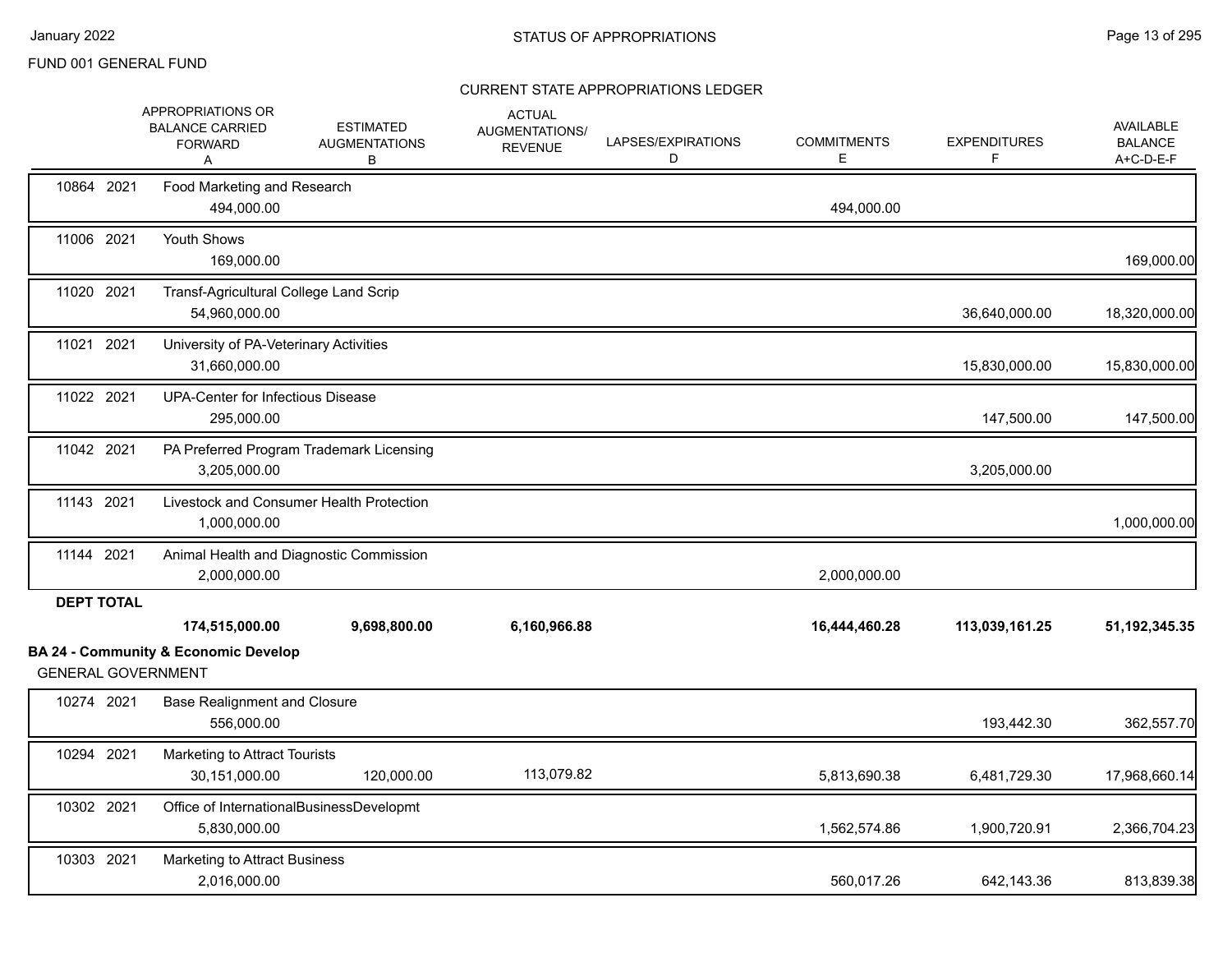|            | APPROPRIATIONS OR<br><b>BALANCE CARRIED</b><br><b>FORWARD</b><br>A | <b>ESTIMATED</b><br><b>AUGMENTATIONS</b><br>В | <b>ACTUAL</b><br>AUGMENTATIONS/<br><b>REVENUE</b> | LAPSES/EXPIRATIONS<br>D | <b>COMMITMENTS</b><br>Е | <b>EXPENDITURES</b><br>F | AVAILABLE<br><b>BALANCE</b><br>A+C-D-E-F |
|------------|--------------------------------------------------------------------|-----------------------------------------------|---------------------------------------------------|-------------------------|-------------------------|--------------------------|------------------------------------------|
| 10313 2021 | <b>General Government Operations</b><br>21,032,000.00              | 7,180,000.00                                  | 3,925,161.31                                      |                         | 2,370,970.11            | 13,740,409.57            | 8,845,781.63                             |
| 10949 2021 | Office of Open Records<br>3,299,000.00                             |                                               |                                                   |                         | 127.55                  | 1,592,310.18             | 1,706,562.27                             |
| 11052 2021 | <b>Center For Local Government Services</b><br>4,217,000.00        | 5,000.00                                      | 5,000.00                                          |                         | 130,999.31              | 2,101,014.45             | 1,989,986.24                             |
|            | <b>GRANTS AND SUBSIDIES</b>                                        |                                               |                                                   |                         |                         |                          |                                          |
| 10283 2021 | Rural Leadership Training<br>100,000.00                            |                                               |                                                   |                         |                         | 99,999.00                | 1.00                                     |
| 10284 2021 | <b>Tourism-Accredited Zoos</b><br>800,000.00                       |                                               |                                                   |                         |                         | 679,760.00               | 120,240.00                               |
| 10285 2021 | <b>Super Computer Center</b><br>500,000.00                         |                                               |                                                   |                         | 267,198.00              | 232,802.00               |                                          |
| 10290 2021 | <b>Powdered Metals</b><br>100,000.00                               |                                               |                                                   |                         | 100,000.00              |                          |                                          |
| 10312 2021 | Transfer to Ben Franklin Tech Dvlp Fund<br>14,500,000.00           |                                               |                                                   |                         |                         | 14,500,000.00            |                                          |
| 10318 2021 | Trnsfr to Municipalities Finan Rec Fund<br>4,500,000.00            |                                               |                                                   |                         |                         | 4,500,000.00             |                                          |
| 10326 2021 | PA Infrastructure Tech Assistance Prgram<br>2,000,000.00           |                                               |                                                   |                         | 2,000,000.00            |                          |                                          |
| 10844 2021 | Strategic Management Planning Program<br>2,367,000.00              |                                               |                                                   |                         | 979,143.98              | 65,046.61                | 1,322,809.41                             |
| 10856 2021 | Infrastructure & Facilities Improvement<br>10,000,000.00           |                                               |                                                   |                         | 2,223,776.00            |                          | 7,776,224.00                             |
| 11007 2021 | Pennsylvania First<br>20,000,000.00                                |                                               |                                                   |                         | 8,933,351.78            | 1,714,432.28             | 9,352,215.94                             |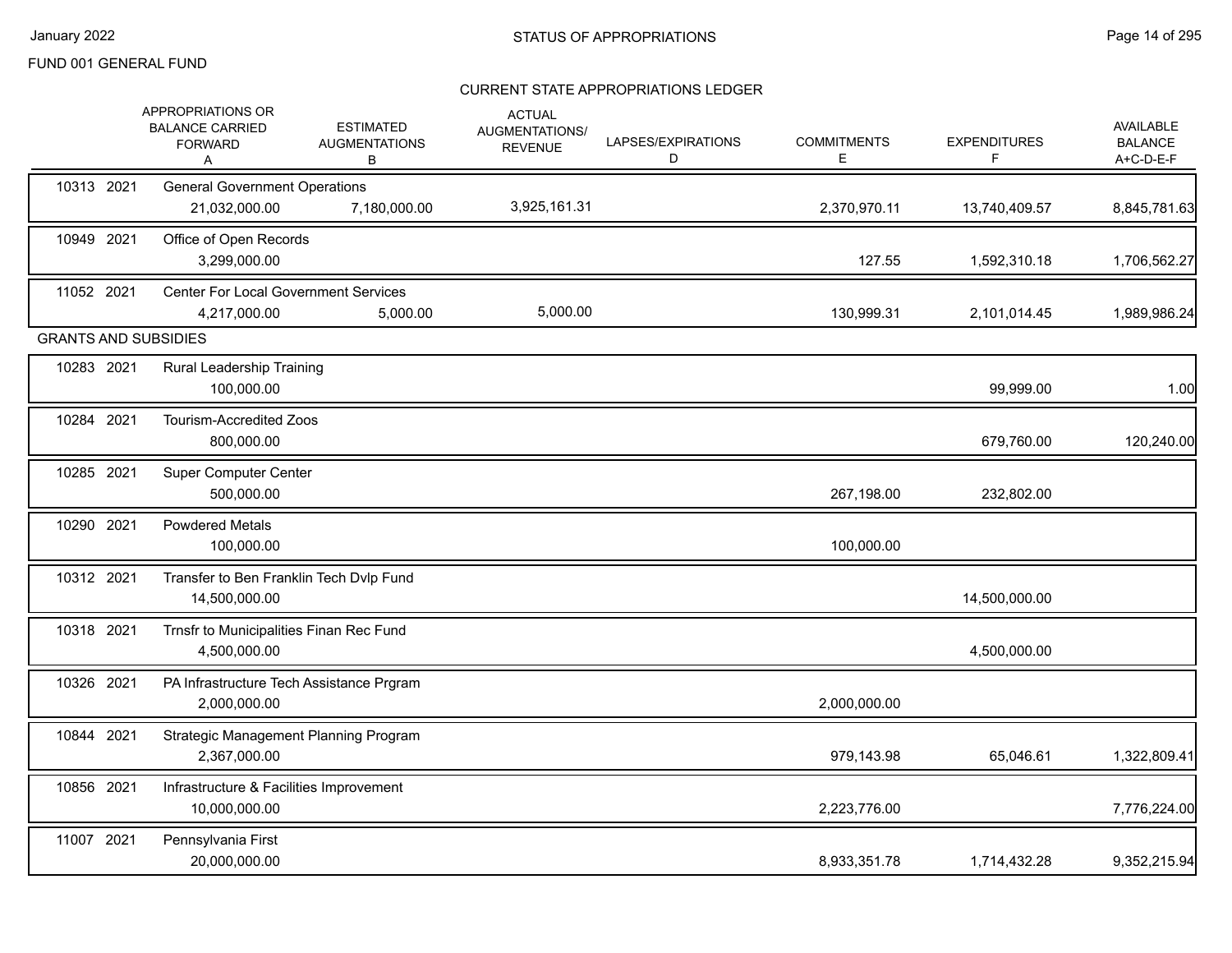|                   | APPROPRIATIONS OR<br><b>BALANCE CARRIED</b><br><b>FORWARD</b><br>A                               | <b>ESTIMATED</b><br><b>AUGMENTATIONS</b><br>В | <b>ACTUAL</b><br>AUGMENTATIONS/<br><b>REVENUE</b> | LAPSES/EXPIRATIONS<br>D | <b>COMMITMENTS</b><br>Е | <b>EXPENDITURES</b><br>F | AVAILABLE<br><b>BALANCE</b><br>A+C-D-E-F |
|-------------------|--------------------------------------------------------------------------------------------------|-----------------------------------------------|---------------------------------------------------|-------------------------|-------------------------|--------------------------|------------------------------------------|
| 11008 2021        | Municipal Assistance Program<br>546,000.00                                                       |                                               |                                                   |                         | 50,000.00               |                          | 496,000.00                               |
| 11009 2021        | Keystone Communities<br>29,700,000.00                                                            |                                               |                                                   |                         | 6,619,655.31            | 981,595.09               | 22,098,749.60                            |
| 11010 2021        | Partnerships/Regional Econom Performance<br>9,880,000.00                                         |                                               |                                                   |                         | 9,370,257.78            | 395,769.19               | 113,973.03                               |
| 11077 2021        | Manufacturing PA<br>12,000,000.00                                                                |                                               |                                                   |                         | 5,708,764.60            | 1,579,807.40             | 4,711,428.00                             |
| 11104 2021        | Local Municipal Emergcy Relief<br>18,775,000.00                                                  |                                               |                                                   |                         | 515,000.00              | 5,369,722.00             | 12,890,278.00                            |
| 11127 2021        | <b>Food Access Initiative</b><br>1,000,000.00                                                    |                                               |                                                   |                         | 1,000,000.00            |                          |                                          |
| 11141 2021        | IntrgvrnmntlCooperatnAuth3rdClassCities<br>100,000.00                                            |                                               |                                                   |                         |                         | 100,000.00               |                                          |
| <b>DEPT TOTAL</b> | 193,969,000.00<br><b>BA 38 - Conservation &amp; Natural Resourc</b><br><b>GENERAL GOVERNMENT</b> | 7,305,000.00                                  | 4,043,241.13                                      |                         | 48,205,526.92           | 56,870,703.64            | 92,936,010.57                            |
| 10394 2021        | <b>State Forest Operations</b><br>43,187,000.00                                                  | 17,384,000.00                                 | 12,336,840.61                                     |                         | 3,738,593.72            | 30,507,176.11            | 21,278,070.78                            |
| 10395 2021        | <b>State Park Operations</b><br>54,326,000.00                                                    | 37,901,000.00                                 | 13,722,331.55                                     |                         | 7,630,027.72            | 47,995,635.57            | 12,422,668.26                            |
| 10399 2021        | <b>General Government Operations</b><br>28,350,000.00                                            | 3,414,000.00                                  | 3,287,808.80                                      |                         | 2,052,753.37            | 20,021,172.82            | 9,563,882.61                             |
| 11128 2021        | Parks & Forests Infrastructure Projects<br>900,000.00                                            |                                               |                                                   |                         |                         |                          | 900,000.00                               |
|                   | <b>GRANTS AND SUBSIDIES</b>                                                                      |                                               |                                                   |                         |                         |                          |                                          |
| 10396 2021        | Heritage and Other Parks<br>3,852,000.00                                                         |                                               |                                                   |                         | 1,365,000.00            | 252,500.00               | 2,234,500.00                             |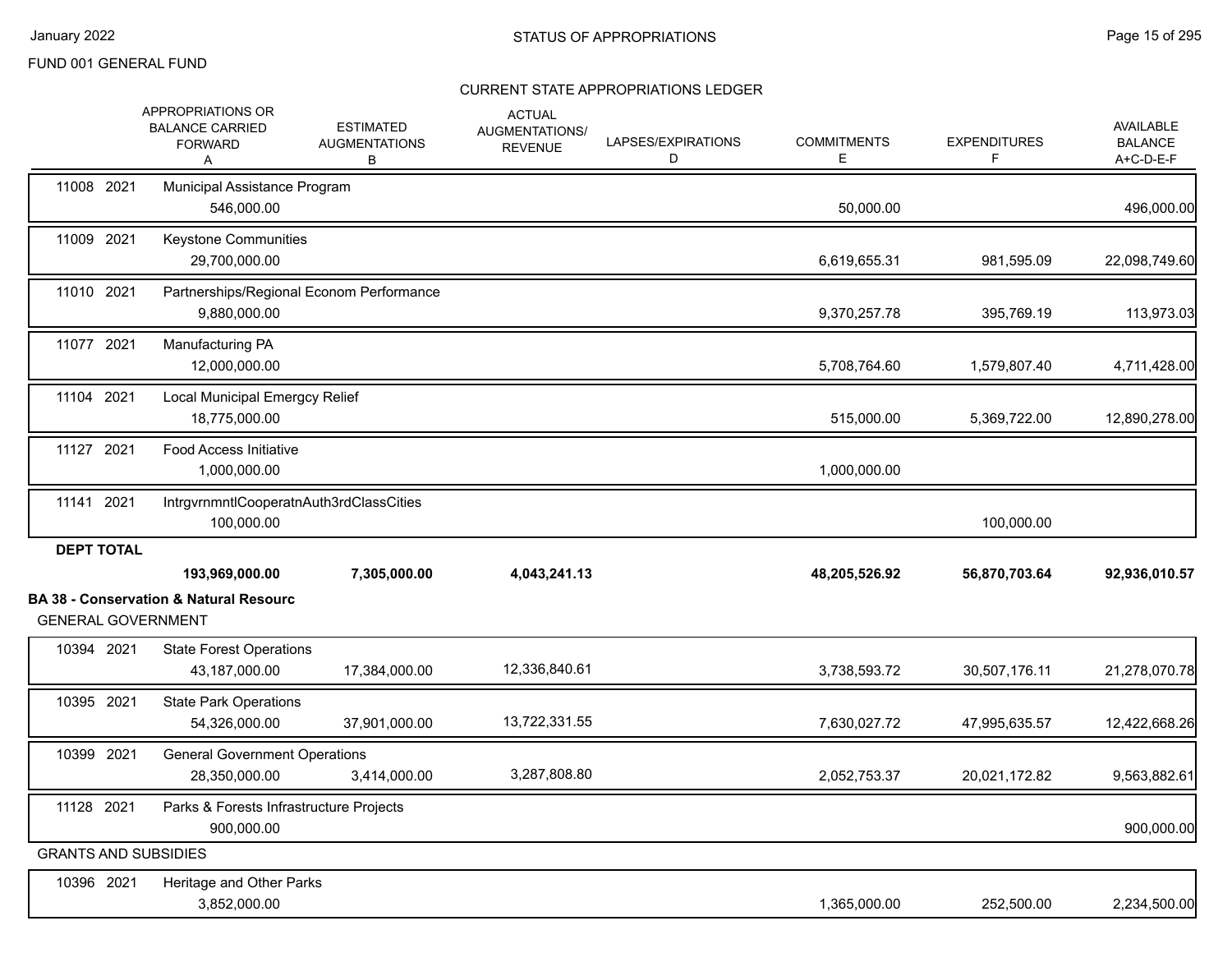|                            | <b>APPROPRIATIONS OR</b><br><b>BALANCE CARRIED</b><br><b>FORWARD</b><br>Α | <b>ESTIMATED</b><br><b>AUGMENTATIONS</b><br>В | <b>ACTUAL</b><br>AUGMENTATIONS/<br><b>REVENUE</b> | LAPSES/EXPIRATIONS<br>D | <b>COMMITMENTS</b><br>Е | <b>EXPENDITURES</b><br>F | <b>AVAILABLE</b><br><b>BALANCE</b><br>A+C-D-E-F |
|----------------------------|---------------------------------------------------------------------------|-----------------------------------------------|---------------------------------------------------|-------------------------|-------------------------|--------------------------|-------------------------------------------------|
| 10673 2021                 | Annual Fixed Charges - Project 70<br>88,000.00                            |                                               |                                                   |                         |                         | 87,996.95                | 3.05                                            |
| 10674 2021                 | Annual Fixed Charges - Park Lands<br>430,000.00                           |                                               |                                                   |                         |                         | 59,732.08                | 370,267.92                                      |
| 10675 2021                 | Annual Fixed Charges - Flood Lands<br>70,000.00                           |                                               |                                                   |                         |                         | 48,494.46                | 21,505.54                                       |
| 10676 2021                 | Annual Fixed Charges - Forest Lands<br>7,851,000.00                       |                                               |                                                   |                         |                         | 7,758,889.62             | 92,110.38                                       |
| <b>DEPT TOTAL</b>          |                                                                           |                                               |                                                   |                         |                         |                          |                                                 |
|                            | 139,054,000.00                                                            | 58,699,000.00                                 | 29,346,980.96                                     |                         | 14,786,374.81           | 106,731,597.61           | 46,883,008.54                                   |
| <b>BA 11 - Corrections</b> |                                                                           |                                               |                                                   |                         |                         |                          |                                                 |
| <b>GENERAL GOVERNMENT</b>  |                                                                           |                                               |                                                   |                         |                         |                          |                                                 |
| 10014 2021                 | <b>General Government Operations</b><br>42,268,000.00                     | 164,000.00                                    | 226.99                                            |                         | 4,672,836.69            | 18,407,332.03            | 19,188,058.27                                   |
| 11116 2021                 | <b>State Field Supervision</b><br>146,356,000.00                          | 4,571,000.00                                  | 73,451.14                                         |                         | 4,372,486.84            | 81,191,539.05            | 60,865,425.25                                   |
| 11117 2021                 | Pennsylvania Parole Board<br>12,121,000.00                                |                                               |                                                   |                         | 114,002.82              | 6,174,027.03             | 5,832,970.15                                    |
| 11119 2021                 | Sexual Offenders Assessment Board<br>6,582,000.00                         |                                               |                                                   |                         | 166,757.69              | 3,390,500.31             | 3,024,742.00                                    |
| <b>INSTITUTIONAL</b>       |                                                                           |                                               |                                                   |                         |                         |                          |                                                 |
| 10011 2021                 | <b>Medical Care</b><br>331,486,000.00                                     | 424,000.00                                    | 42,636.78                                         |                         | 88,195,419.35           | 169,256,814.45           | 74,076,402.98                                   |
| 10012 2021                 | Inmate Education and Training<br>42,597,000.00                            |                                               |                                                   |                         | 1,207,601.23            | 22,851,348.01            | 18,538,050.76                                   |
| 10013 2021                 | <b>State Correctional Institutions</b><br>2,083,044,000.00                | 3,776,000.00                                  | 3,036,139.82                                      |                         | 160,511,619.59          | 1,151,589,501.01         | 773,979,019.22                                  |
| <b>DEPT TOTAL</b>          | 2,664,454,000.00                                                          | 8,935,000.00                                  | 3, 152, 454. 73                                   |                         | 259,240,724.21          | 1,452,861,061.89         | 955,504,668.63                                  |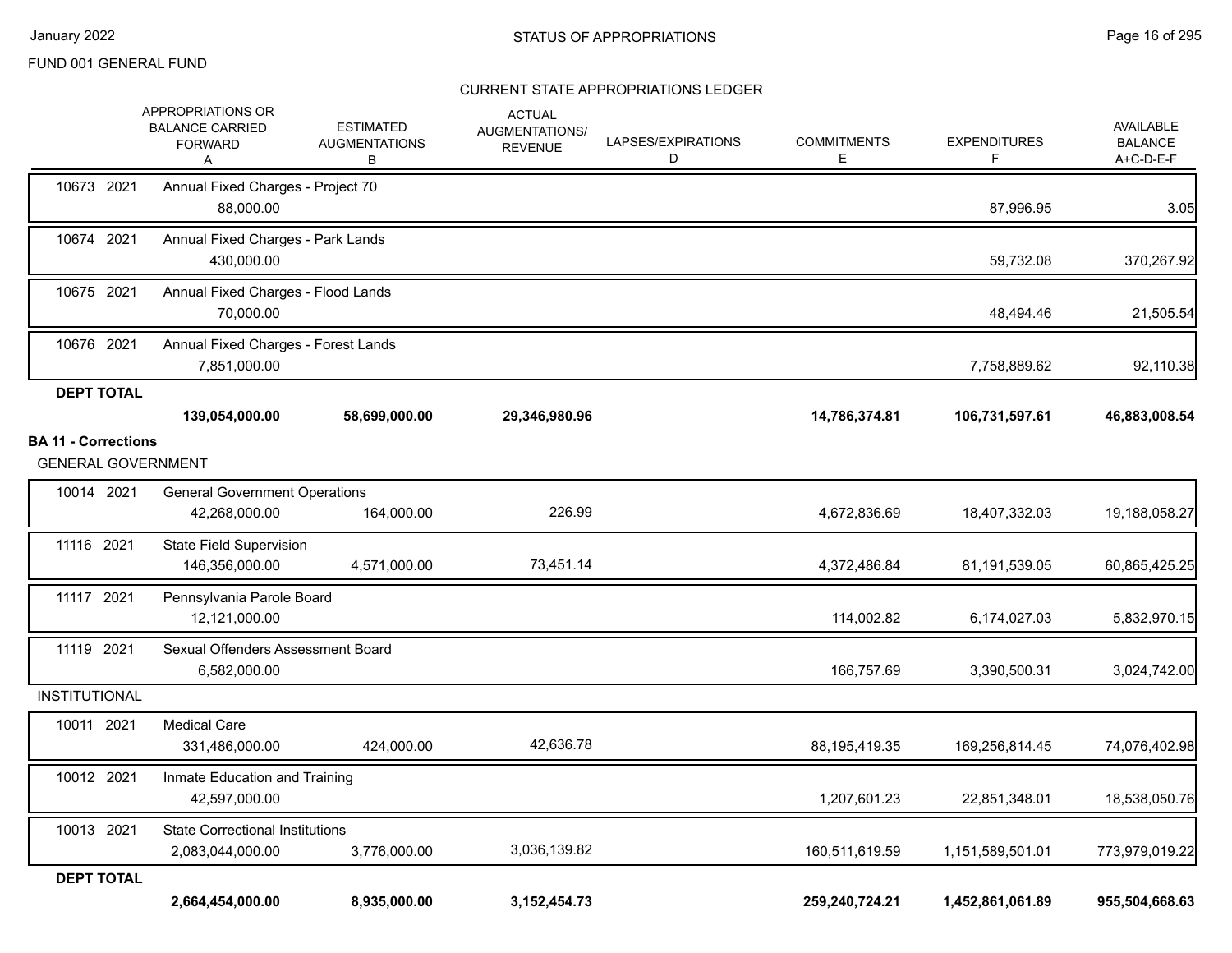|                             | APPROPRIATIONS OR<br><b>BALANCE CARRIED</b><br><b>FORWARD</b><br>Α | <b>ESTIMATED</b><br><b>AUGMENTATIONS</b><br>В | <b>ACTUAL</b><br>AUGMENTATIONS/<br><b>REVENUE</b> | LAPSES/EXPIRATIONS<br>D | <b>COMMITMENTS</b><br>Е | <b>EXPENDITURES</b><br>F. | AVAILABLE<br><b>BALANCE</b><br>A+C-D-E-F |
|-----------------------------|--------------------------------------------------------------------|-----------------------------------------------|---------------------------------------------------|-------------------------|-------------------------|---------------------------|------------------------------------------|
| <b>GENERAL GOVERNMENT</b>   | <b>BA 74 - Drug and Alcohol Programs</b>                           |                                               |                                                   |                         |                         |                           |                                          |
| 11028 2021                  | <b>General Government Operations</b>                               |                                               |                                                   |                         |                         |                           |                                          |
|                             | 2,997,000.00                                                       |                                               |                                                   |                         | 148,289.12              | 1,757,906.86              | 1,090,804.02                             |
| <b>GRANTS AND SUBSIDIES</b> |                                                                    |                                               |                                                   |                         |                         |                           |                                          |
| 11029 2021                  | Assistance to Drug and Alcohol Programs                            |                                               |                                                   |                         |                         |                           |                                          |
|                             | 44,732,000.00                                                      | 1,000.00                                      |                                                   |                         | 21,562,635.82           | 20,927,904.82             | 2,241,459.36                             |
| <b>DEPT TOTAL</b>           |                                                                    |                                               |                                                   |                         |                         |                           |                                          |
|                             | 47,729,000.00                                                      | 1,000.00                                      |                                                   |                         | 21,710,924.94           | 22,685,811.68             | 3,332,263.38                             |
| <b>BA 16 - Education</b>    |                                                                    |                                               |                                                   |                         |                         |                           |                                          |
| <b>GENERAL GOVERNMENT</b>   |                                                                    |                                               |                                                   |                         |                         |                           |                                          |
| 10094 2021                  | <b>PA Assessments</b><br>45,265,000.00                             |                                               |                                                   |                         | 22,865,723.30           | 17,614,857.55             | 4,784,419.15                             |
| 10141 2021                  | <b>General Government Operations</b><br>29,981,000.00              | 6,110,000.00                                  | 3,406,372.43                                      |                         | 2,920,764.19            | 16,789,509.16             | 13,677,099.08                            |
| 10142 2021                  | <b>State Library</b><br>2,238,000.00                               | 106,000.00                                    | 105,000.00                                        |                         | 159,184.82              | 1,065,402.15              | 1,118,413.03                             |
| 10149 2021                  | Information & Technology Improvement<br>3,740,000.00               |                                               |                                                   |                         | 1,587,723.20            | 1,911,134.13              | 241,142.67                               |
| 11206 2021                  | Recovery Schools<br>250,000.00                                     |                                               |                                                   |                         | 250,000.00              |                           |                                          |
| <b>INSTITUTIONAL</b>        |                                                                    |                                               |                                                   |                         |                         |                           |                                          |
| 10093 2021                  | Youth Development Centers<br>8,283,000.00                          |                                               |                                                   |                         | 77.88                   | 8,178,102.00              | 104,820.12                               |
| <b>GRANTS AND SUBSIDIES</b> |                                                                    |                                               |                                                   |                         |                         |                           |                                          |
| 10085 2021                  | Libr Srvs - Visually Impaired & Disabled<br>2,567,000.00           |                                               |                                                   |                         |                         |                           | 2,567,000.00                             |
| 10086 2021                  | Improvement of Library Services<br>59,470,000.00                   |                                               |                                                   |                         |                         | 59,144,362.02             | 325,637.98                               |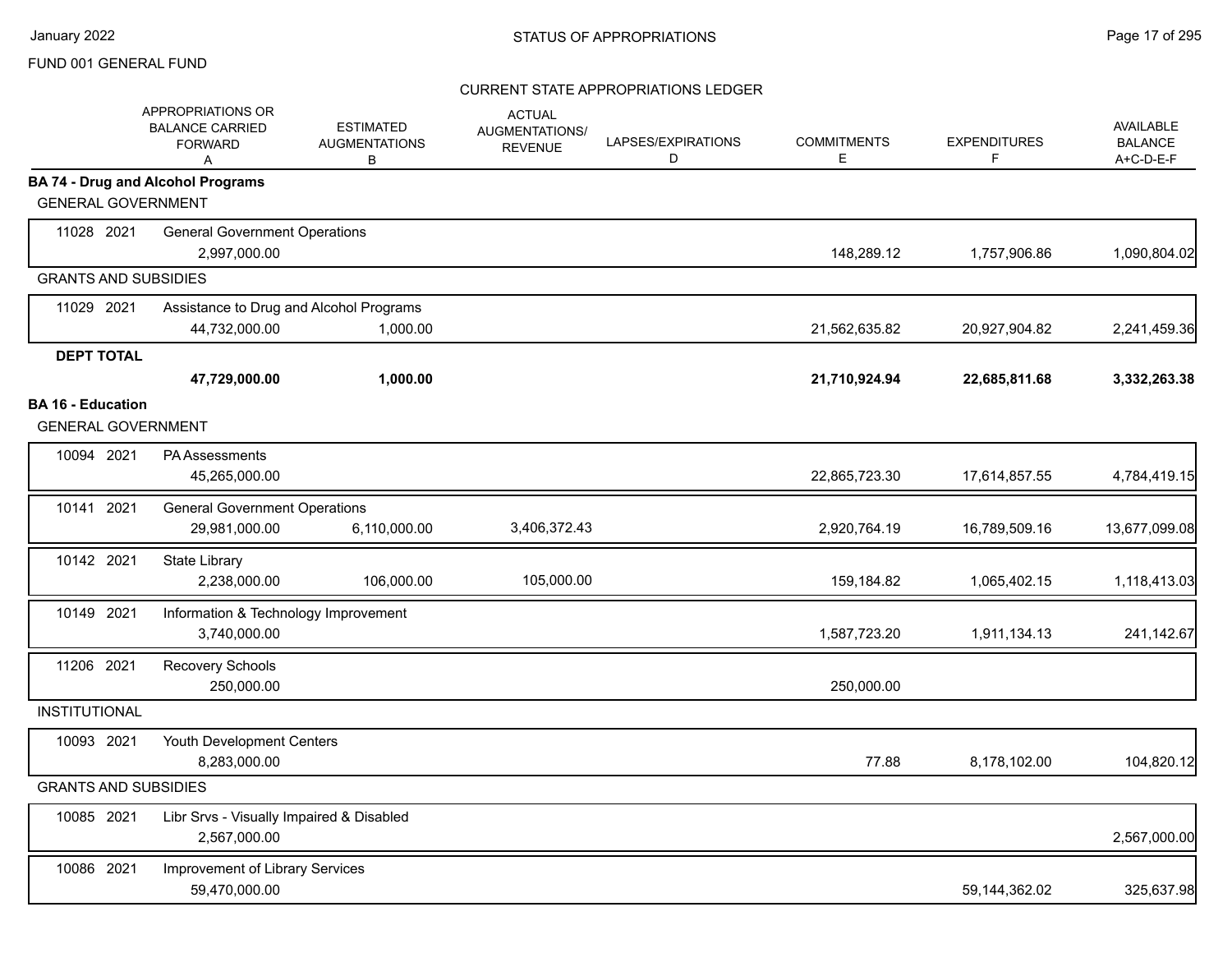|            | APPROPRIATIONS OR<br><b>BALANCE CARRIED</b><br><b>FORWARD</b><br>A | <b>ESTIMATED</b><br><b>AUGMENTATIONS</b><br>В | <b>ACTUAL</b><br>AUGMENTATIONS/<br><b>REVENUE</b> | LAPSES/EXPIRATIONS<br>D | <b>COMMITMENTS</b><br>Е | <b>EXPENDITURES</b><br>F | <b>AVAILABLE</b><br><b>BALANCE</b><br>A+C-D-E-F |
|------------|--------------------------------------------------------------------|-----------------------------------------------|---------------------------------------------------|-------------------------|-------------------------|--------------------------|-------------------------------------------------|
| 10087 2021 | <b>School Food Services</b><br>30,000,000.00                       |                                               |                                                   |                         |                         | 12,512,844.60            | 17,487,155.40                                   |
| 10089 2021 | <b>Community Colleges</b><br>245,240,000.00                        |                                               |                                                   |                         |                         | 122,620,000.00           | 122,620,000.00                                  |
| 10090 2021 | <b>Basic Education Funding</b><br>7,066,773,000.00                 |                                               |                                                   |                         |                         | 3,097,917,964.48         | 3,968,855,035.52                                |
| 10097 2021 | Pa Charter Schools for the Deaf & Blind<br>57,722,000.00           |                                               |                                                   |                         |                         | 40,213,152.32            | 17,508,847.68                                   |
| 10098 2021 | <b>Community Education Councils</b><br>2,393,000.00                |                                               |                                                   |                         | 1,196,499.98            | 1,196,500.02             |                                                 |
| 10103 2021 | Services to Nonpublic Schools<br>87,939,000.00                     |                                               |                                                   |                         |                         | 87,060,000.00            | 879,000.00                                      |
| 10104 2021 | Textbooks/Instruct Mat for Nonpublic Sch<br>26,751,000.00          |                                               |                                                   |                         |                         | 22,974,756.20            | 3,776,243.80                                    |
| 10106 2021 | Auth Rental & Sinking Fund Requirements<br>201,303,000.00          |                                               |                                                   |                         |                         | 149,609,907.95           | 51,693,092.05                                   |
| 10107 2021 | <b>Pupil Transportation</b><br>597,408,000.00                      |                                               |                                                   |                         |                         | 392,549,892.00           | 204,858,108.00                                  |
| 10109 2021 | Special Education<br>1,236,815,000.00                              |                                               |                                                   |                         | 563,000.00              | 755,417,113.97           | 480,834,886.03                                  |
| 10110 2021 | Special Educ Approved Private Schools<br>122,656,000.00            |                                               |                                                   |                         |                         | 98,501,246.69            | 24, 154, 753. 31                                |
| 10114 2021 | Tuition for Orphans & Children<br>49,374,000.00                    |                                               |                                                   |                         |                         | 4,885,858.50             | 44,488,141.50                                   |
| 10115 2021 | Payments in Lieu of Taxes<br>170,000.00                            |                                               |                                                   |                         |                         |                          | 170,000.00                                      |
| 10116 2021 | Education of Migrant Laborers Children<br>853,000.00               |                                               |                                                   |                         | 758,388.53              | 26,611.47                | 68,000.00                                       |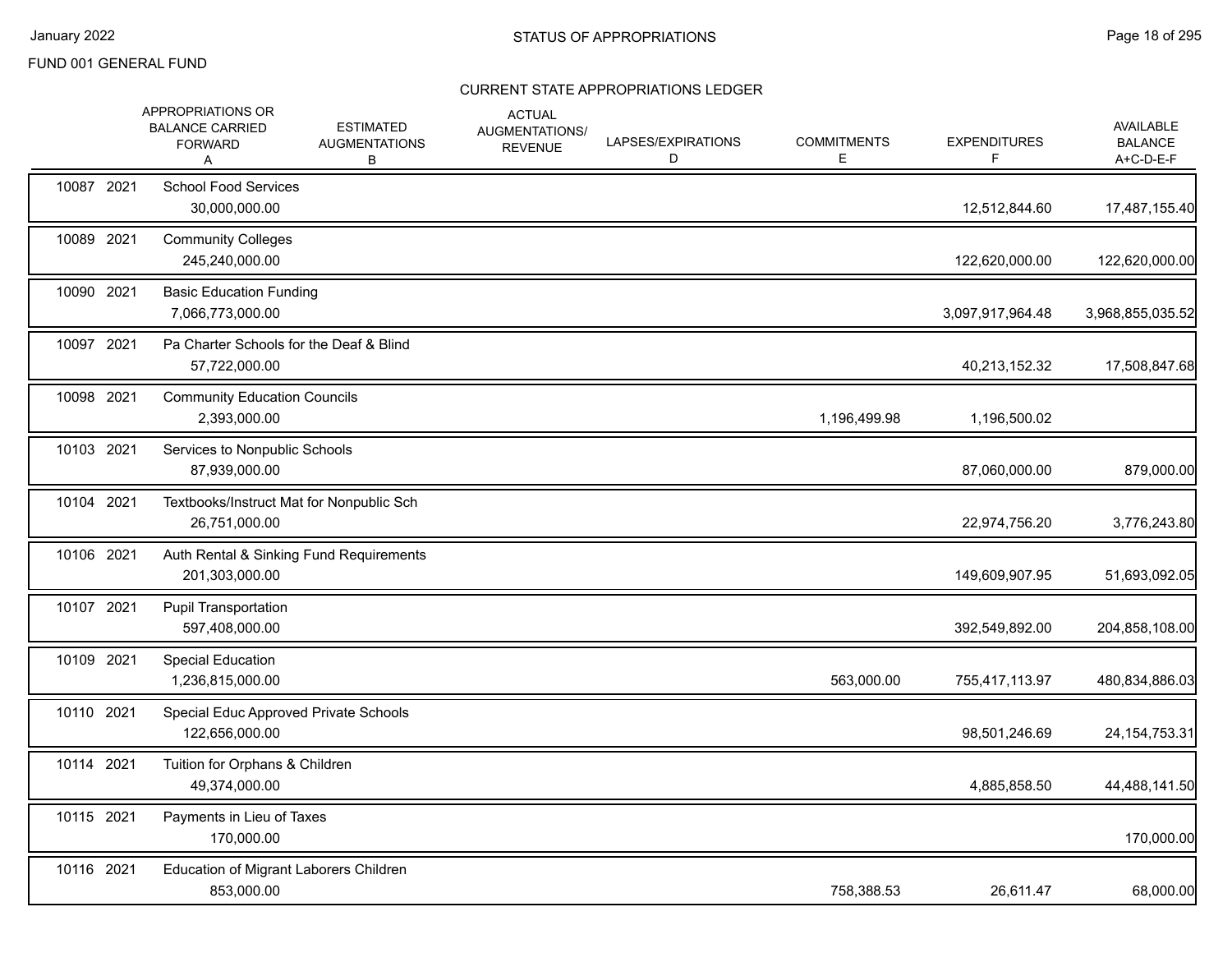|            | APPROPRIATIONS OR<br><b>BALANCE CARRIED</b><br><b>FORWARD</b><br>A | <b>ESTIMATED</b><br><b>AUGMENTATIONS</b><br>В | <b>ACTUAL</b><br>AUGMENTATIONS/<br><b>REVENUE</b> | LAPSES/EXPIRATIONS<br>D | <b>COMMITMENTS</b><br>Е | <b>EXPENDITURES</b><br>F. | AVAILABLE<br><b>BALANCE</b><br>A+C-D-E-F |
|------------|--------------------------------------------------------------------|-----------------------------------------------|---------------------------------------------------|-------------------------|-------------------------|---------------------------|------------------------------------------|
| 10121 2021 | Teacher Professional Development<br>5,044,000.00                   |                                               |                                                   |                         | 3,296,141.95            | 520,685.81                | 1,227,172.24                             |
| 10123 2021 | Early Intervention<br>336,500,000.00                               |                                               |                                                   |                         | 135,850,998.91          | 185,650,607.09            | 14,998,394.00                            |
| 10125 2021 | 79,442,000.00                                                      | Nonpub & Charter School Pupil Transport       |                                                   |                         |                         | 27,441,364.00             | 52,000,636.00                            |
| 10126 2021 | 5,550,000.00                                                       | <b>Vocational Education Equipment Grants</b>  |                                                   |                         |                         |                           | 5,550,000.00                             |
| 10133 2021 | School Employes Retirement<br>2,734,000,000.00                     |                                               |                                                   |                         |                         | 1,280,379,898.73          | 1,453,620,101.27                         |
| 10134 2021 | 2,136,000.00                                                       | <b>Regional Community Colleges Servces</b>    |                                                   |                         | 1,196,986.00            | 571,014.00                | 368,000.00                               |
| 10135 2021 | 3,214,000.00                                                       | Mobile Science & Math Education Programs      |                                                   |                         |                         | 1,100,000.00              | 2,114,000.00                             |
| 10136 2021 | <b>School Employes Social Security</b><br>68,061,000.00            |                                               |                                                   |                         |                         | 33,661,094.71             | 34,399,905.29                            |
| 10138 2021 | <b>Adult and Family Literacy</b><br>12,475,000.00                  |                                               |                                                   |                         | 1,815,729.25            | 8,803,700.75              | 1,855,570.00                             |
| 10139 2021 | <b>Library Access</b><br>3,071,000.00                              |                                               |                                                   |                         | 712,815.05              | 1,575,500.29              | 782,684.66                               |
| 10146 2021 | <b>Vocational Education</b><br>99,000,000.00                       |                                               |                                                   |                         | 10,618,133.77           | 35,391,836.65             | 52,990,029.58                            |
| 10148 2021 | Job Training & Education Programs<br>30,995,000.00                 |                                               |                                                   |                         | 3,795,000.00            | 3,105,000.00              | 24,095,000.00                            |
| 10152 2021 | PSU-Pa. College of Technology<br>26,736,000.00                     |                                               |                                                   |                         |                         | 15,596,000.00             | 11,140,000.00                            |
| 10168 2021 | U of Pitt-Rural Education Outreach<br>3,346,000.00                 |                                               |                                                   |                         |                         | 1,951,833.31              | 1,394,166.69                             |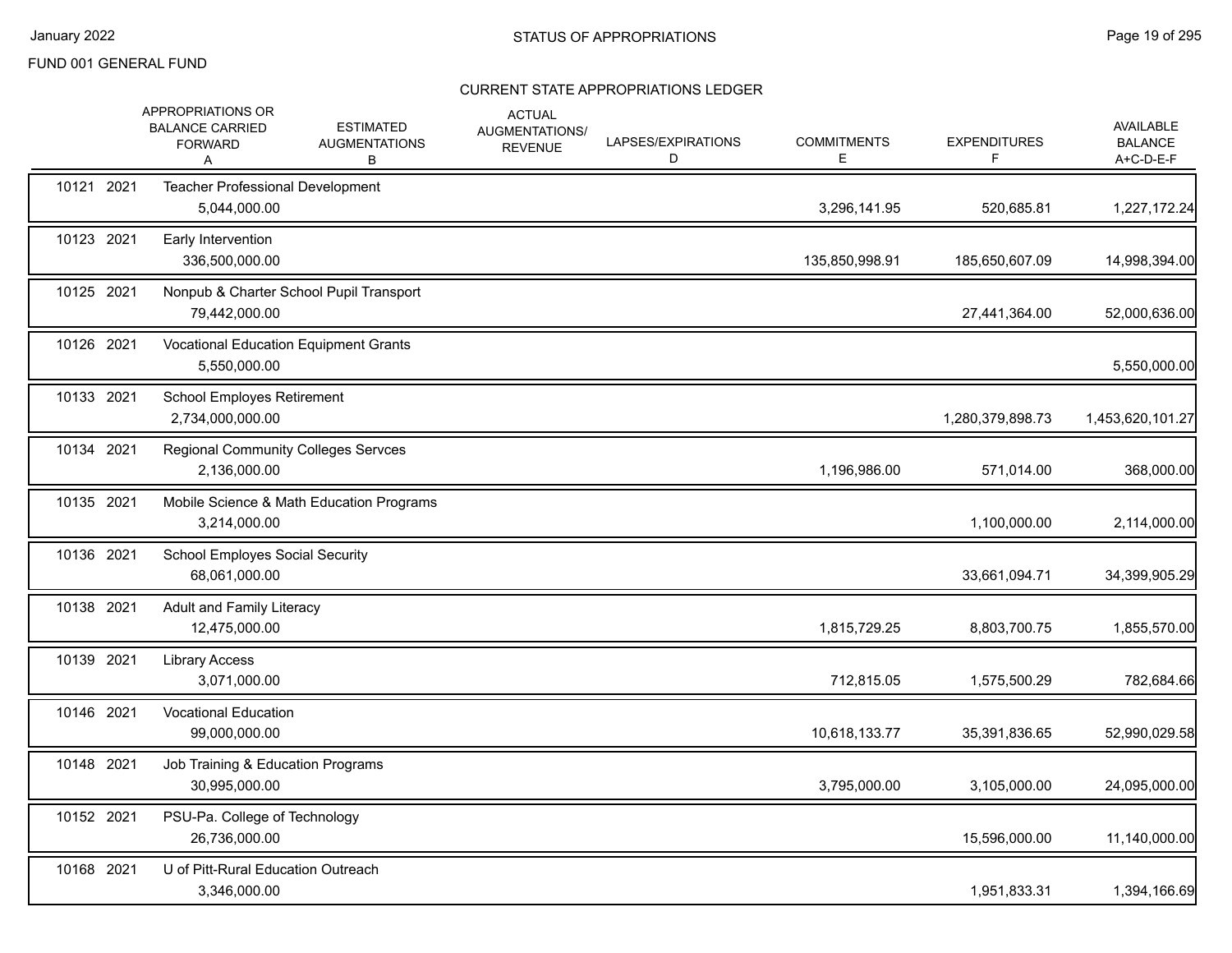| <b>GENERAL GOVERNMENT</b> | <b>BA 31 - PA Emergency Management Agency</b>                                  |                                               |                                                   |                         |                         |                          |                                          |
|---------------------------|--------------------------------------------------------------------------------|-----------------------------------------------|---------------------------------------------------|-------------------------|-------------------------|--------------------------|------------------------------------------|
|                           | 14,525,026,000.00                                                              | 6,216,000.00                                  | 3,511,372.43                                      |                         | 324,626,716.38          | 7,243,708,959.54         | 6,960,201,696.51                         |
| <b>DEPT TOTAL</b>         | 7,000,000.00                                                                   |                                               |                                                   |                         |                         |                          | 7,000,000.00                             |
| 11207 2021<br>11208 2021  | <b>Trauma-Informed Education</b><br>750,000.00<br>Northern PA Regional College |                                               |                                                   |                         |                         |                          | 750,000.00                               |
| 11067 2021                | Ready To Learn Block Grant<br>288,000,000.00                                   |                                               |                                                   |                         |                         | 268,648,718.00           | 19,351,282.00                            |
| 11011 2021                | Safe School Initiative<br>11,000,000.00                                        |                                               |                                                   |                         | 1,541,144.53            | 658,545.52               | 8,800,309.95                             |
| 10986 2021                | General Support - Lincoln<br>15,166,000.00                                     |                                               |                                                   |                         |                         | 8,846,833.33             | 6,319,166.67                             |
| 10985 2021                | General Support - Temple<br>158,206,000.00                                     |                                               |                                                   |                         |                         | 79,103,000.00            | 79,103,000.00                            |
| 10984 2021                | General Support - Pitt<br>151,507,000.00                                       |                                               |                                                   |                         |                         | 70,205,000.00            | 81,302,000.00                            |
| 10983 2021                | General Support - PSU<br>242,096,000.00                                        |                                               |                                                   |                         |                         | 141,222,662.00           | 100,873,338.00                           |
| 10924 2021                | Pre-K Counts<br>242,284,000.00                                                 |                                               |                                                   |                         | 98,892,980.60           | 105,983,609.56           | 37,407,409.84                            |
| 10838 2021                | Head Start Supplemental Assistance<br>69,178,000.00                            |                                               |                                                   |                         | 36,605,424.42           | 31,024,840.58            | 1,547,735.00                             |
| 10832 2021                | <b>Community Colleges Facilities</b><br>52,078,000.00                          |                                               |                                                   |                         |                         | 52,078,000.00            |                                          |
| 10829 2021                | <b>Higher Education Assistance</b><br>1,000,000.00                             |                                               |                                                   |                         |                         |                          | 1,000,000.00                             |
|                           | APPROPRIATIONS OR<br><b>BALANCE CARRIED</b><br><b>FORWARD</b><br>A             | <b>ESTIMATED</b><br><b>AUGMENTATIONS</b><br>В | <b>ACTUAL</b><br>AUGMENTATIONS/<br><b>REVENUE</b> | LAPSES/EXPIRATIONS<br>D | <b>COMMITMENTS</b><br>Е | <b>EXPENDITURES</b><br>F | AVAILABLE<br><b>BALANCE</b><br>A+C-D-E-F |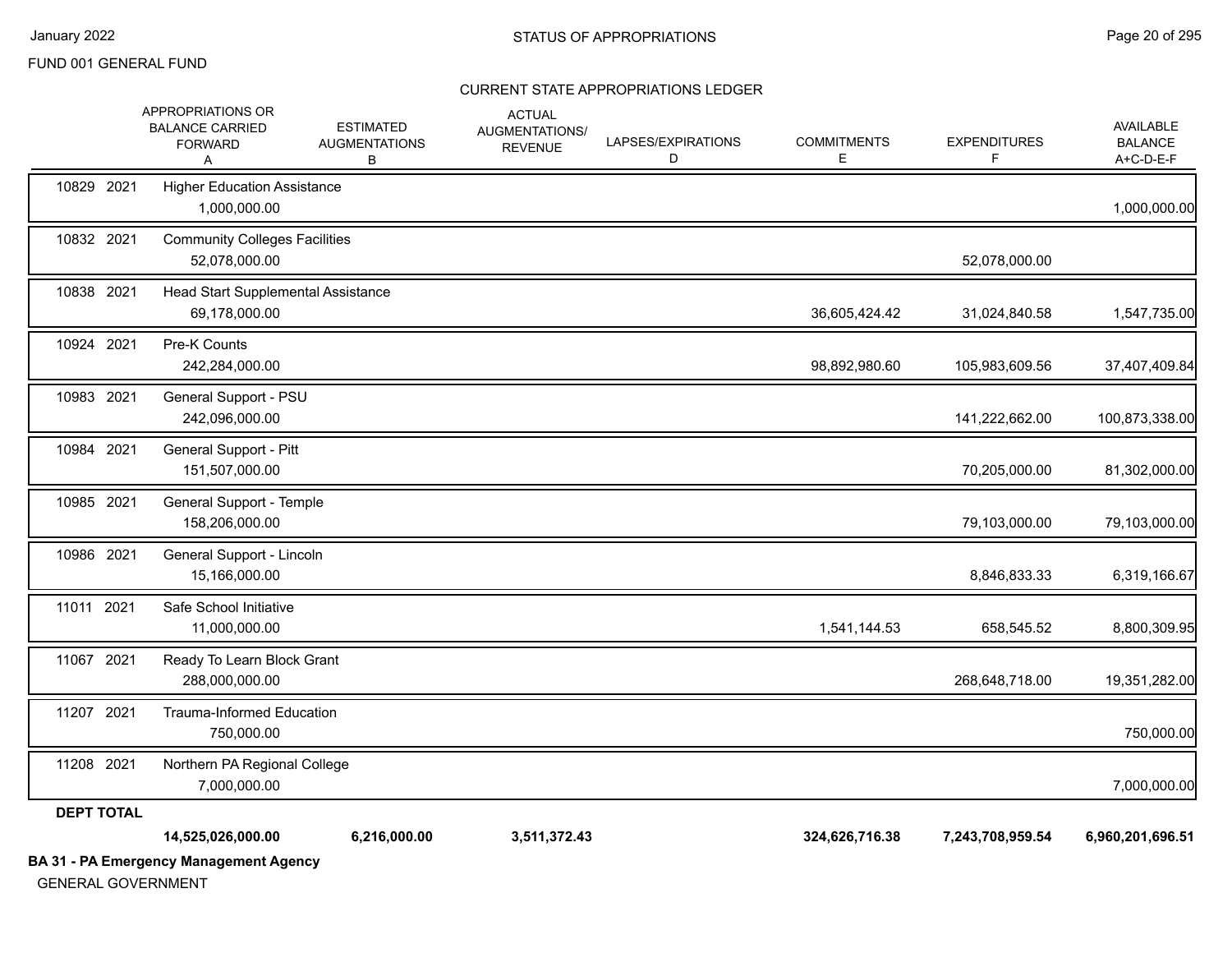|                             | APPROPRIATIONS OR<br><b>BALANCE CARRIED</b><br><b>FORWARD</b><br>Α | <b>ESTIMATED</b><br><b>AUGMENTATIONS</b><br>В | <b>ACTUAL</b><br>AUGMENTATIONS/<br><b>REVENUE</b> | LAPSES/EXPIRATIONS<br>D | <b>COMMITMENTS</b><br>E. | <b>EXPENDITURES</b><br>F | <b>AVAILABLE</b><br><b>BALANCE</b><br>A+C-D-E-F |
|-----------------------------|--------------------------------------------------------------------|-----------------------------------------------|---------------------------------------------------|-------------------------|--------------------------|--------------------------|-------------------------------------------------|
| 10354 2021                  | <b>State Fire Commissioners Office</b>                             |                                               |                                                   |                         |                          |                          |                                                 |
|                             | 2,777,000.00                                                       | 1,401,000.00                                  | 1,658.10                                          |                         | 47,019.91                | 2,214,780.96             | 516,857.23                                      |
| 10355 2021                  | <b>General Government Operations</b><br>10.603.000.00              | 4.650.00                                      | 4,705.20                                          |                         | 1,053,515.55             | 6,530,638.66             | 3,023,550.99                                    |
| <b>GRANTS AND SUBSIDIES</b> |                                                                    |                                               |                                                   |                         |                          |                          |                                                 |
| 10349 2021                  | Red Cross Extended Care Program<br>250,000.00                      |                                               |                                                   |                         |                          | 250,000.00               |                                                 |
| 10352 2021                  | Firefighters' Memorial Flag<br>10,000.00                           |                                               |                                                   |                         |                          | 9,615.65                 | 384.35                                          |
| 11069 2021                  | Search And Rescue<br>250,000.00                                    |                                               |                                                   |                         |                          |                          | 250,000.00                                      |
| <b>DEPT TOTAL</b>           | 13,890,000.00                                                      | 1,405,650.00                                  | 6,363.30                                          |                         | 1,100,535.46             | 9,005,035.27             | 3,790,792.57                                    |
| <b>GENERAL GOVERNMENT</b>   | <b>BA 37 - Environmental Hearing Board</b>                         |                                               |                                                   |                         |                          |                          |                                                 |
| 10393 2021                  | <b>Environmental Hearing Board</b><br>2,593,000.00                 |                                               |                                                   |                         | 218,541.85               | 1,073,682.72             | 1,300,775.43                                    |
| <b>DEPT TOTAL</b>           | 2,593,000.00                                                       |                                               |                                                   |                         | 218,541.85               | 1,073,682.72             | 1,300,775.43                                    |
| <b>GENERAL GOVERNMENT</b>   | <b>BA 35 - Environmental Protection</b>                            |                                               |                                                   |                         |                          |                          |                                                 |
| 10381 2021                  | <b>Environmental Protection Operations</b><br>98,036,000.00        | 24,641,000.00                                 | 1,754,742.71                                      |                         | 8,200,509.88             | 66,970,533.86            | 24,619,698.97                                   |
| 10382 2021                  | Environmental Program Management<br>34,160,000.00                  | 1,706,000.00                                  | 158,304.55                                        |                         | 594,139.89               | 18,526,604.88            | 15, 197, 559. 78                                |
| 10385 2021                  | Chesapeake Bay Agr Source Abatement<br>3,461,000.00                |                                               |                                                   |                         | 315,102.76               | 484,970.28               | 2,660,926.96                                    |
| 10386 2021                  | <b>Blackfly Control and Research</b><br>7,645,000.00               | 750,000.00                                    | 769,216.00                                        |                         | 3,834,867.49             | 3,942,599.68             | 636,748.83                                      |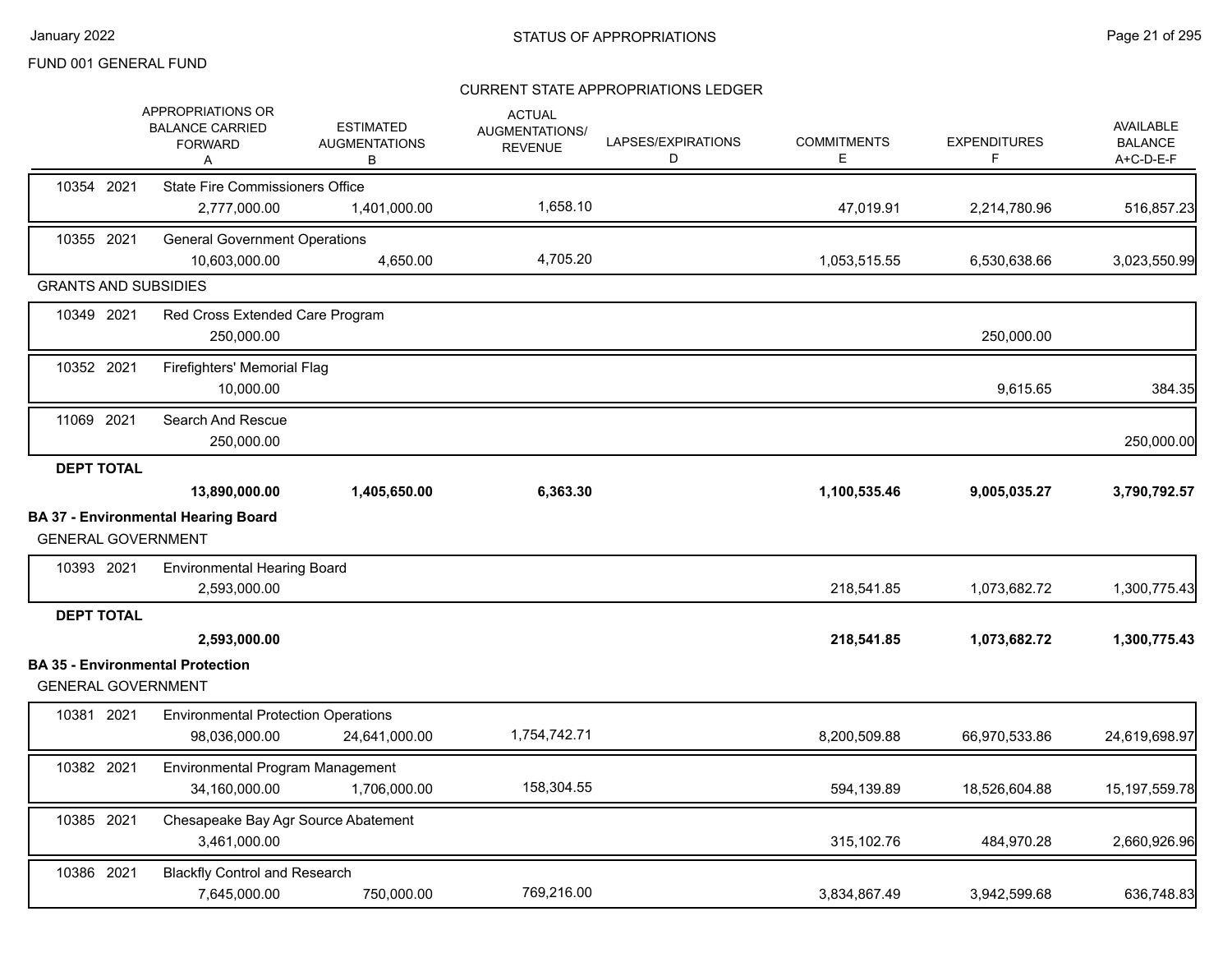|                                                              | APPROPRIATIONS OR<br><b>BALANCE CARRIED</b><br><b>FORWARD</b><br>Α | <b>ESTIMATED</b><br><b>AUGMENTATIONS</b><br>В | <b>ACTUAL</b><br>AUGMENTATIONS/<br><b>REVENUE</b> | LAPSES/EXPIRATIONS<br>D | <b>COMMITMENTS</b><br>Е | <b>EXPENDITURES</b><br>F | AVAILABLE<br><b>BALANCE</b><br>A+C-D-E-F |
|--------------------------------------------------------------|--------------------------------------------------------------------|-----------------------------------------------|---------------------------------------------------|-------------------------|-------------------------|--------------------------|------------------------------------------|
| 10389 2021                                                   | West Nile Virus Control<br>5,609,000.00                            | 740,000.00                                    | 95,938.75                                         |                         | 1,833,720.87            | 2,498,184.56             | 1,373,033.32                             |
| 10390 2021                                                   | <b>General Government Operations</b><br>16,759,000.00              | 10,006,000.00                                 | 2,496,179.89                                      |                         | 10,528,309.18           | 16,276,196.55            | $-7,549,325.84$                          |
| <b>GRANTS AND SUBSIDIES</b>                                  |                                                                    |                                               |                                                   |                         |                         |                          |                                          |
| 10368 2021                                                   | <b>Delaware River Master</b><br>38,000.00                          |                                               |                                                   |                         | 38,000.00               |                          |                                          |
| 10372 2021                                                   | Transfer to Conservation District Fund<br>2,506,000.00             |                                               |                                                   |                         |                         | 2,506,000.00             |                                          |
| 10374 2021                                                   | Ohio River Valley Water Sanitation Comm<br>68,000.00               |                                               |                                                   |                         |                         | 68,000.00                |                                          |
| 10375 2021                                                   | Interstate Commission/The Potomac River<br>23,000.00               |                                               |                                                   |                         |                         | 23,000.00                |                                          |
| 10376 2021                                                   | Susquehanna River Basin Commission<br>205,000.00                   |                                               |                                                   |                         | 102,500.00              | 102,500.00               |                                          |
| 10377 2021                                                   | Delaware River Basin Commission<br>217,000.00                      |                                               |                                                   |                         | 54,250.00               | 162,750.00               |                                          |
| 10378 2021                                                   | Interstate Mining Commission<br>15,000.00                          |                                               |                                                   |                         |                         | 15,000.00                |                                          |
| 10671 2021                                                   | Chesapeake Bay Commission<br>300,000.00                            |                                               |                                                   |                         |                         | 300,000.00               |                                          |
| <b>DEPT TOTAL</b>                                            |                                                                    |                                               |                                                   |                         |                         |                          |                                          |
|                                                              | 169,042,000.00                                                     | 37,843,000.00                                 | 5,274,381.90                                      |                         | 25,501,400.07           | 111,876,339.81           | 36,938,642.02                            |
| <b>BA 15 - General Services</b><br><b>GENERAL GOVERNMENT</b> |                                                                    |                                               |                                                   |                         |                         |                          |                                          |
| 10067 2021                                                   | <b>Capitol Police Operations</b><br>14,286,000.00                  | 1,200,000.00                                  | 798,897.94                                        |                         | 159,572.14              | 8,151,238.19             | 6,774,087.61                             |
| 10070 2021                                                   | <b>Rental and Municipal Charges</b><br>26,150,000.00               | 30,330,000.00                                 | 14,289,872.04                                     |                         | 14,554,930.77           | 36,558,402.79            | $-10,673,461.52$                         |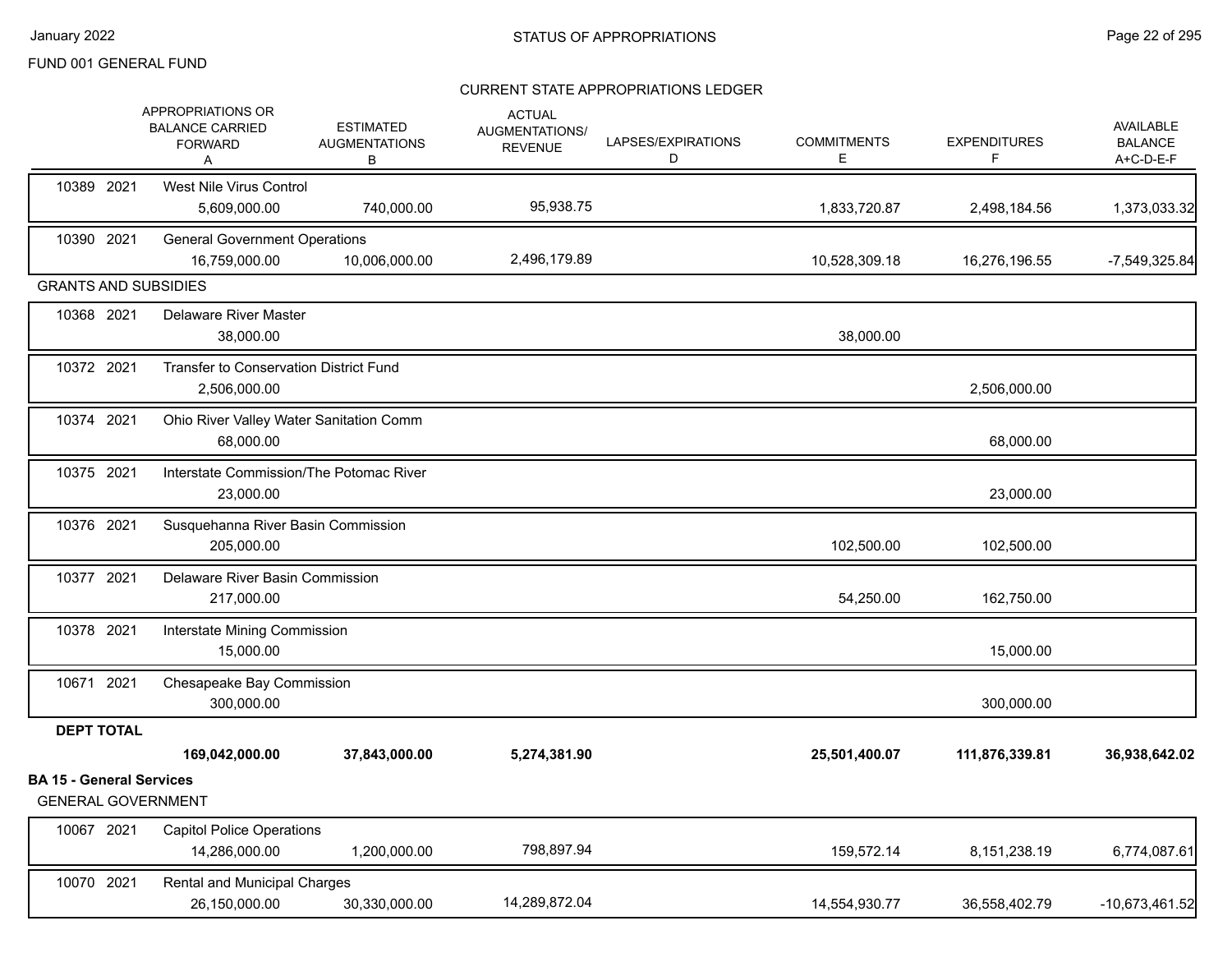#### CURRENT STATE APPROPRIATIONS LEDGER

| 10072 2021<br><b>Capitol Fire Protection</b><br>5,000,000.00<br>5,000,000.00<br>10073 2021<br><b>Excess Insurance Coverage</b><br>4,977,000.00<br>2,955,342.82<br>10074 2021<br><b>General Government Operations</b><br>4,534,529.72<br>55,275,000.00<br>37,048,000.00<br>6,628,862.39<br>42,992,294.20<br>10075 2021<br><b>Utility Costs</b><br>23,277.08<br>445,000.00<br>24,626,000.00<br>3,558,699.09<br>12,763,208.69<br><b>DEPT TOTAL</b><br>130,314,000.00<br>69,023,000.00<br>19,646,576.78<br>24,902,064.39<br>108,420,486.69<br>BA 67 - Health<br><b>GENERAL GOVERNMENT</b><br>10467 2021<br><b>Quality Assurance</b><br>28.00<br>24,393,000.00<br>119,000.00<br>1,500,822.56<br>14,199,520.20<br>10469 2021<br><b>Vital Statistics</b><br>100,000.00<br>36,125.46<br>37,957.22<br>10470 2021<br>State Laboratory<br>2,575,429.58<br>4,028,000.00<br>1,728,000.00<br>693,834.67<br>3,653,421.15<br>10471 2021<br><b>State Health Care Centers</b><br>24,972,000.00<br>1,364,436.06<br>12,813,618.69<br>10497 2021<br><b>General Government Operations</b><br>237,964.07<br>30,268,000.00<br>1,191,000.00<br>12,631,529.85<br>2,385,968.22<br>10658 2021<br>STD - Screening And Treatment<br>1,757,000.00<br>475,841.45<br>539,171.21<br>11012 2021<br>Health Innovation<br>753,000.00<br>138,189.50<br>218,626.32<br>11080 2021<br>Achieve Better Care-MAP Admin<br>2,989,000.00<br>508,984.74<br>686,492.09 |  | APPROPRIATIONS OR<br><b>BALANCE CARRIED</b><br><b>FORWARD</b><br>Α | <b>ESTIMATED</b><br><b>AUGMENTATIONS</b><br>В | <b>ACTUAL</b><br>AUGMENTATIONS/<br><b>REVENUE</b> | LAPSES/EXPIRATIONS<br>D | <b>COMMITMENTS</b><br>E. | <b>EXPENDITURES</b><br>F | AVAILABLE<br><b>BALANCE</b><br>A+C-D-E-F |
|------------------------------------------------------------------------------------------------------------------------------------------------------------------------------------------------------------------------------------------------------------------------------------------------------------------------------------------------------------------------------------------------------------------------------------------------------------------------------------------------------------------------------------------------------------------------------------------------------------------------------------------------------------------------------------------------------------------------------------------------------------------------------------------------------------------------------------------------------------------------------------------------------------------------------------------------------------------------------------------------------------------------------------------------------------------------------------------------------------------------------------------------------------------------------------------------------------------------------------------------------------------------------------------------------------------------------------------------------------------------------------------------------------------------|--|--------------------------------------------------------------------|-----------------------------------------------|---------------------------------------------------|-------------------------|--------------------------|--------------------------|------------------------------------------|
|                                                                                                                                                                                                                                                                                                                                                                                                                                                                                                                                                                                                                                                                                                                                                                                                                                                                                                                                                                                                                                                                                                                                                                                                                                                                                                                                                                                                                        |  |                                                                    |                                               |                                                   |                         |                          |                          |                                          |
|                                                                                                                                                                                                                                                                                                                                                                                                                                                                                                                                                                                                                                                                                                                                                                                                                                                                                                                                                                                                                                                                                                                                                                                                                                                                                                                                                                                                                        |  |                                                                    |                                               |                                                   |                         |                          |                          | 2,021,657.18                             |
|                                                                                                                                                                                                                                                                                                                                                                                                                                                                                                                                                                                                                                                                                                                                                                                                                                                                                                                                                                                                                                                                                                                                                                                                                                                                                                                                                                                                                        |  |                                                                    |                                               |                                                   |                         |                          |                          | 10,188,373.13                            |
|                                                                                                                                                                                                                                                                                                                                                                                                                                                                                                                                                                                                                                                                                                                                                                                                                                                                                                                                                                                                                                                                                                                                                                                                                                                                                                                                                                                                                        |  |                                                                    |                                               |                                                   |                         |                          |                          | 8,327,369.30                             |
|                                                                                                                                                                                                                                                                                                                                                                                                                                                                                                                                                                                                                                                                                                                                                                                                                                                                                                                                                                                                                                                                                                                                                                                                                                                                                                                                                                                                                        |  |                                                                    |                                               |                                                   |                         |                          |                          | 16,638,025.70                            |
|                                                                                                                                                                                                                                                                                                                                                                                                                                                                                                                                                                                                                                                                                                                                                                                                                                                                                                                                                                                                                                                                                                                                                                                                                                                                                                                                                                                                                        |  |                                                                    |                                               |                                                   |                         |                          |                          |                                          |
|                                                                                                                                                                                                                                                                                                                                                                                                                                                                                                                                                                                                                                                                                                                                                                                                                                                                                                                                                                                                                                                                                                                                                                                                                                                                                                                                                                                                                        |  |                                                                    |                                               |                                                   |                         |                          |                          |                                          |
|                                                                                                                                                                                                                                                                                                                                                                                                                                                                                                                                                                                                                                                                                                                                                                                                                                                                                                                                                                                                                                                                                                                                                                                                                                                                                                                                                                                                                        |  |                                                                    |                                               |                                                   |                         |                          |                          | 8,692,685.24                             |
|                                                                                                                                                                                                                                                                                                                                                                                                                                                                                                                                                                                                                                                                                                                                                                                                                                                                                                                                                                                                                                                                                                                                                                                                                                                                                                                                                                                                                        |  |                                                                    |                                               |                                                   |                         |                          |                          | 25,917.32                                |
|                                                                                                                                                                                                                                                                                                                                                                                                                                                                                                                                                                                                                                                                                                                                                                                                                                                                                                                                                                                                                                                                                                                                                                                                                                                                                                                                                                                                                        |  |                                                                    |                                               |                                                   |                         |                          |                          | 2,256,173.76                             |
|                                                                                                                                                                                                                                                                                                                                                                                                                                                                                                                                                                                                                                                                                                                                                                                                                                                                                                                                                                                                                                                                                                                                                                                                                                                                                                                                                                                                                        |  |                                                                    |                                               |                                                   |                         |                          |                          | 10,793,945.25                            |
|                                                                                                                                                                                                                                                                                                                                                                                                                                                                                                                                                                                                                                                                                                                                                                                                                                                                                                                                                                                                                                                                                                                                                                                                                                                                                                                                                                                                                        |  |                                                                    |                                               |                                                   |                         |                          |                          | 15,488,466.00                            |
|                                                                                                                                                                                                                                                                                                                                                                                                                                                                                                                                                                                                                                                                                                                                                                                                                                                                                                                                                                                                                                                                                                                                                                                                                                                                                                                                                                                                                        |  |                                                                    |                                               |                                                   |                         |                          |                          | 741,987.34                               |
|                                                                                                                                                                                                                                                                                                                                                                                                                                                                                                                                                                                                                                                                                                                                                                                                                                                                                                                                                                                                                                                                                                                                                                                                                                                                                                                                                                                                                        |  |                                                                    |                                               |                                                   |                         |                          |                          | 396,184.18                               |
|                                                                                                                                                                                                                                                                                                                                                                                                                                                                                                                                                                                                                                                                                                                                                                                                                                                                                                                                                                                                                                                                                                                                                                                                                                                                                                                                                                                                                        |  |                                                                    |                                               |                                                   |                         |                          |                          | 1,793,523.17                             |

GRANTS AND SUBSIDIES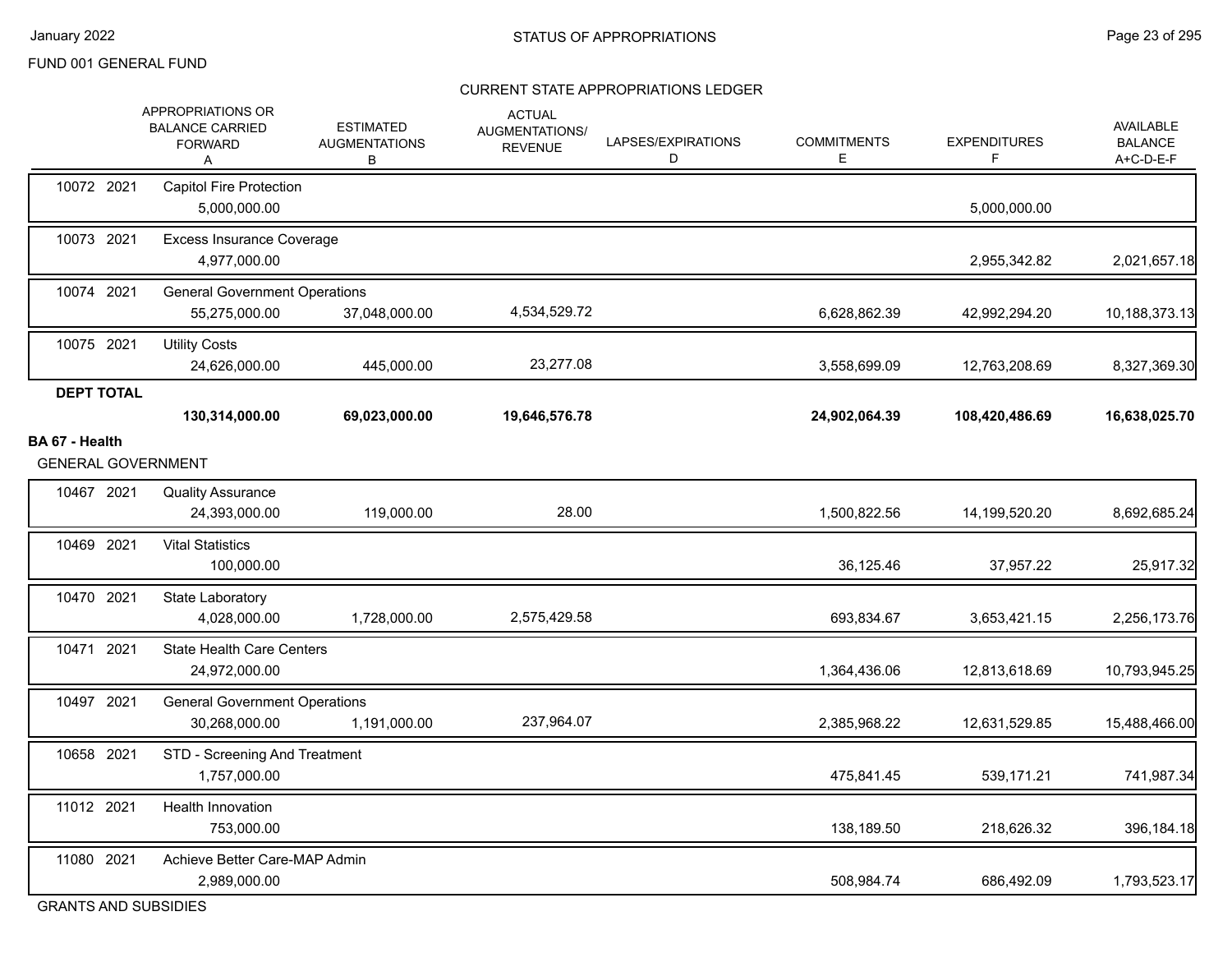|            | APPROPRIATIONS OR<br><b>BALANCE CARRIED</b><br><b>FORWARD</b><br>A | <b>ESTIMATED</b><br><b>AUGMENTATIONS</b><br>В | <b>ACTUAL</b><br>AUGMENTATIONS/<br><b>REVENUE</b> | LAPSES/EXPIRATIONS<br>D | <b>COMMITMENTS</b><br>Е | <b>EXPENDITURES</b><br>F. | <b>AVAILABLE</b><br><b>BALANCE</b><br>A+C-D-E-F |
|------------|--------------------------------------------------------------------|-----------------------------------------------|---------------------------------------------------|-------------------------|-------------------------|---------------------------|-------------------------------------------------|
| 10461 2021 | TB Screening & Treatment<br>913,000.00                             |                                               |                                                   |                         | 347,453.60              | 314,222.53                | 251,323.87                                      |
| 10462 2021 | Sickle Cell<br>1,260,000.00                                        |                                               |                                                   |                         | 894,825.17              | 365,174.83                |                                                 |
| 10463 2021 | 750,000.00                                                         | AdultCysticFibros&OthrChroncResprtryllln      |                                                   |                         | 466,091.97              | 184,101.43                | 99,806.60                                       |
| 10464 2021 | Hemophilia<br>959,000.00                                           |                                               |                                                   |                         | 589,447.69              | 369,552.31                |                                                 |
| 10465 2021 | Local Health-Environmental<br>2,564,000.00                         |                                               |                                                   |                         |                         | 1,282,000.00              | 1,282,000.00                                    |
| 10466 2021 | Cooley's Anemia<br>100,000.00                                      |                                               |                                                   |                         | 71,330.93               | 28,669.07                 |                                                 |
| 10472 2021 | Tourette Syndrome<br>150,000.00                                    |                                               |                                                   |                         | 84,947.16               | 65,052.84                 |                                                 |
| 10473 2021 | <b>Trauma Prevention</b><br>460,000.00                             |                                               |                                                   |                         | 231,742.67              | 228,257.33                |                                                 |
| 10474 2021 | Lupus<br>100,000.00                                                |                                               |                                                   |                         | 89,414.56               | 10,585.44                 |                                                 |
| 10475 2021 | Regional Poison Control Centers<br>700,000.00                      |                                               |                                                   |                         | 700,000.00              |                           |                                                 |
| 10477 2021 | Primary Health Care Practitioner<br>4,550,000.00                   |                                               |                                                   |                         | 3,424,074.58            | 697,144.81                | 428,780.61                                      |
| 10479 2021 | Servs for Children with Special Needs<br>1,728,000.00              |                                               |                                                   |                         | 1,053,109.15            | 422,351.54                | 252,539.31                                      |
| 10491 2021 | <b>Epilepsy Support Services</b><br>550,000.00                     |                                               |                                                   |                         | 256,367.17              | 293,632.83                |                                                 |
| 10493 2021 | <b>Regional Cancer Institutes</b><br>1,200,000.00                  |                                               |                                                   |                         | 736,458.10              | 463,541.90                |                                                 |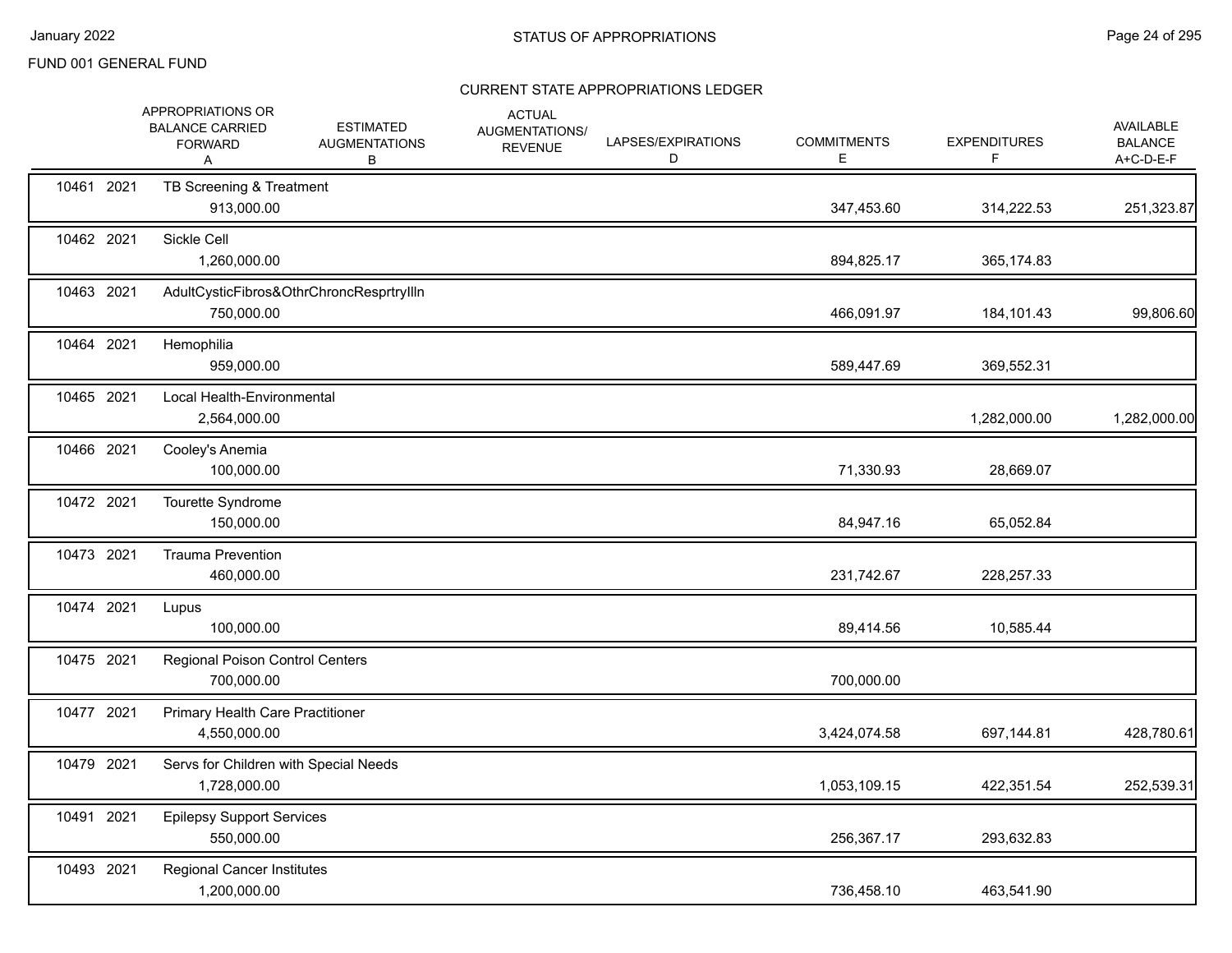| <b>DEPT TOTAL</b> | 209,815,000.00                                                     | 3,038,000.00                                  | 2,813,421.65                                             |                         | 39,363,295.92           | 91, 162, 317.55           | 82,102,808.18                            |
|-------------------|--------------------------------------------------------------------|-----------------------------------------------|----------------------------------------------------------|-------------------------|-------------------------|---------------------------|------------------------------------------|
| 11130 2021        | Leukemia/Lymphoma<br>200,000.00                                    |                                               |                                                          |                         |                         | 200,000.00                |                                          |
| 11129 2021        | Lyme Disease<br>3,000,000.00                                       |                                               |                                                          |                         | 766,525.79              | 151,667.81                | 2,081,806.40                             |
| 11068 2021        | 10,436,000.00                                                      | AIDS Programs & Special Pharm Services        |                                                          |                         | 7,191,898.30            | 1,818,174.85              | 1,425,926.85                             |
| 11055 2021        | Community-Based Health Care Subsidy<br>2,000,000.00                |                                               |                                                          |                         | 1,394,273.87            | 591,156.45                | 14,569.68                                |
| 11043 2021        | Amyotrophic Lateral Sclerosis Supp Serv<br>850,000.00              |                                               |                                                          |                         | 562,296.76              | 287,703.24                |                                          |
| 11014 2021        | <b>Cancer Screening Services</b><br>2,563,000.00                   |                                               |                                                          |                         | 1,823,032.62            | 739,967.37                | 0.01                                     |
| 10657 2021        | Diabetes Programs<br>200,000.00                                    |                                               |                                                          |                         | 51,665.26               | 48,334.74                 | 100,000.00                               |
| 10655 2021        | <b>Renal Dialysis</b><br>6,300,000.00                              |                                               |                                                          |                         | 3,599,320.89            | 978,288.10                | 1,722,391.01                             |
| 10654 2021        | <b>School District Health Services</b><br>34,620,000.00            |                                               |                                                          |                         |                         | 21,212,338.23             | 13,407,661.77                            |
| 10652 2021        | Local Health Departments<br>27,362,000.00                          |                                               |                                                          |                         |                         | 12,710,500.01             | 14,651,499.99                            |
| 10651 2021        | Maternal And Child Health<br>1,398,000.00                          |                                               |                                                          |                         | 944,856.64              | 352,235.58                | 100,907.78                               |
| 10502 2021        | <b>Newborn Screening</b><br>7,092,000.00                           |                                               |                                                          |                         | 4,529,960.38            | 2,367,327.58              | 194,712.04                               |
| 10495 2021        | <b>Bio-Technology Research</b><br>8,550,000.00                     |                                               |                                                          |                         | 2,450,000.00            | 200,000.00                | 5,900,000.00                             |
|                   | APPROPRIATIONS OR<br><b>BALANCE CARRIED</b><br><b>FORWARD</b><br>A | <b>ESTIMATED</b><br><b>AUGMENTATIONS</b><br>В | <b>ACTUAL</b><br><b>AUGMENTATIONS/</b><br><b>REVENUE</b> | LAPSES/EXPIRATIONS<br>D | <b>COMMITMENTS</b><br>E | <b>EXPENDITURES</b><br>F. | AVAILABLE<br><b>BALANCE</b><br>A+C-D-E-F |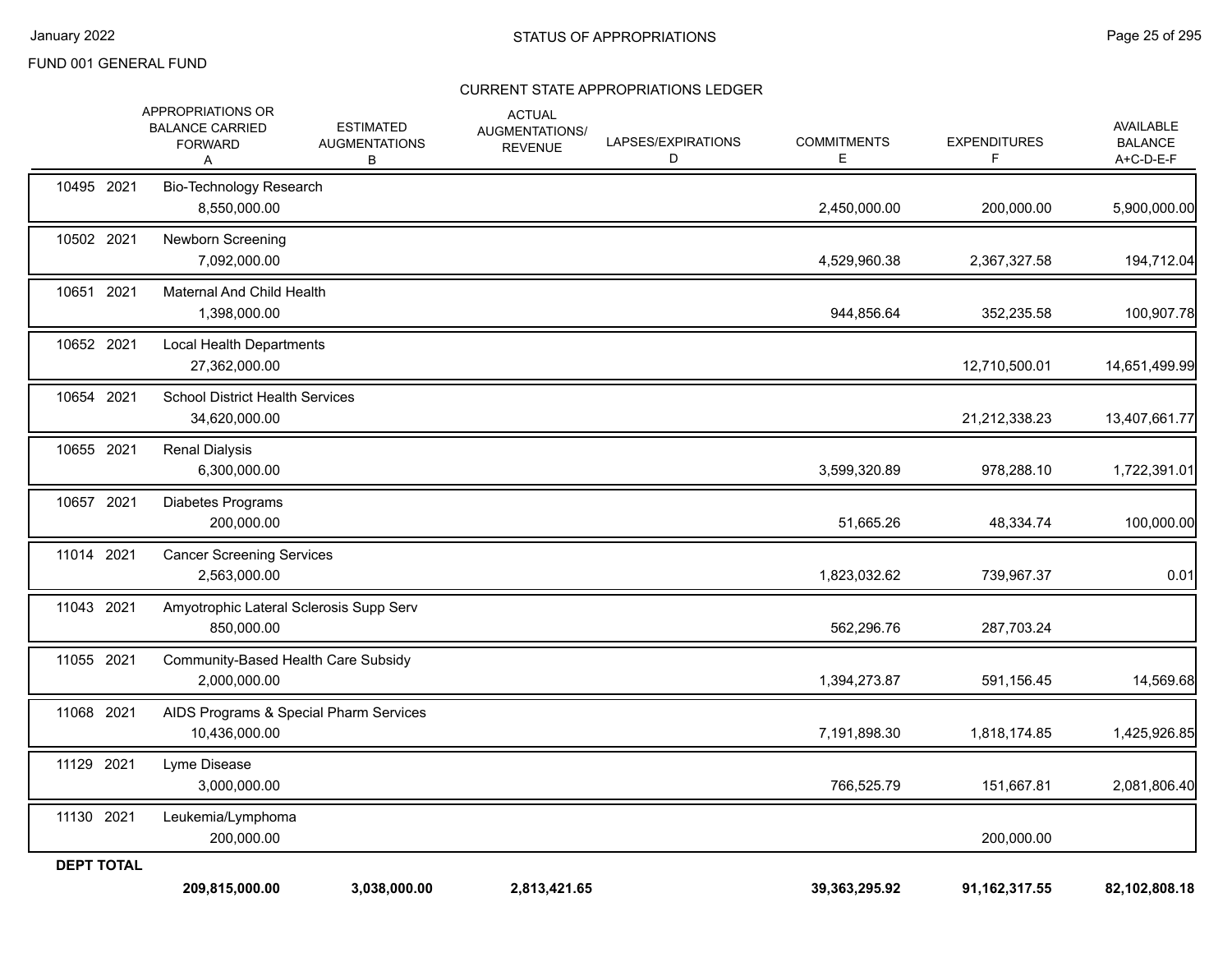|                             | APPROPRIATIONS OR<br><b>BALANCE CARRIED</b><br><b>FORWARD</b><br>A | <b>ESTIMATED</b><br><b>AUGMENTATIONS</b><br>В | <b>ACTUAL</b><br>AUGMENTATIONS/<br><b>REVENUE</b> | LAPSES/EXPIRATIONS<br>D | <b>COMMITMENTS</b><br>Е | <b>EXPENDITURES</b><br>F | <b>AVAILABLE</b><br><b>BALANCE</b><br>A+C-D-E-F |
|-----------------------------|--------------------------------------------------------------------|-----------------------------------------------|---------------------------------------------------|-------------------------|-------------------------|--------------------------|-------------------------------------------------|
|                             | <b>BA 39 - PA Higher Education Assistance</b>                      |                                               |                                                   |                         |                         |                          |                                                 |
| <b>GRANTS AND SUBSIDIES</b> |                                                                    |                                               |                                                   |                         |                         |                          |                                                 |
| 10400 2021                  | Gr To Students-Transfer to High Ed. assi<br>310,733,000.00         |                                               |                                                   |                         |                         | 306,000,000.00           | 4,733,000.00                                    |
| 10401 2021                  | Matching Payment for Student Aid Funds<br>13,121,000.00            |                                               |                                                   |                         |                         | 13,121,000.00            |                                                 |
| 10402 2021                  | Horace Mann Bds-Leslie Pinckney Hill Sch<br>800,000.00             |                                               |                                                   |                         |                         | 800,000.00               |                                                 |
| 10405 2021                  | Institutional Assistance Grants<br>26,521,000.00                   |                                               |                                                   |                         |                         | 23,900,000.00            | 2,621,000.00                                    |
| 10408 2021                  | Cheyney University Keystone Academy<br>3,500,000.00                |                                               |                                                   |                         |                         | 3,500,000.00             |                                                 |
| 10833 2021                  | PA Internship Program Grants<br>450,000.00                         |                                               |                                                   |                         |                         | 450,000.00               |                                                 |
| 11017 2021                  | Higher Education for the Disadvantaged<br>2,358,000.00             |                                               |                                                   |                         |                         | 1,650,600.00             | 707,400.00                                      |
| 11018 2021                  | Higher Education - Blind or Deaf Students<br>49,000.00             |                                               |                                                   |                         |                         | 49,000.00                |                                                 |
| 11071 2021                  | Ready To Succeed Scholarships<br>5,550,000.00                      |                                               |                                                   |                         |                         | 5,550,000.00             |                                                 |
| 11146 2021                  | Targeted Industry Scholarship Program<br>6,300,000.00              |                                               |                                                   |                         |                         | 4,410,000.00             | 1,890,000.00                                    |
| <b>DEPT TOTAL</b>           |                                                                    |                                               |                                                   |                         |                         |                          |                                                 |
|                             | 369,382,000.00                                                     |                                               |                                                   |                         |                         | 359,430,600.00           | 9,951,400.00                                    |
| <b>GENERAL GOVERNMENT</b>   | <b>BA 30 - Historical &amp; Museum Commission</b>                  |                                               |                                                   |                         |                         |                          |                                                 |
| 10347 2021                  | <b>General Government Operations</b><br>21,150,000.00              | 1,458,000.00                                  | 766,196.83                                        |                         | 385,745.18              | 10,921,015.82            | 10,609,435.83                                   |
|                             |                                                                    |                                               |                                                   |                         |                         |                          |                                                 |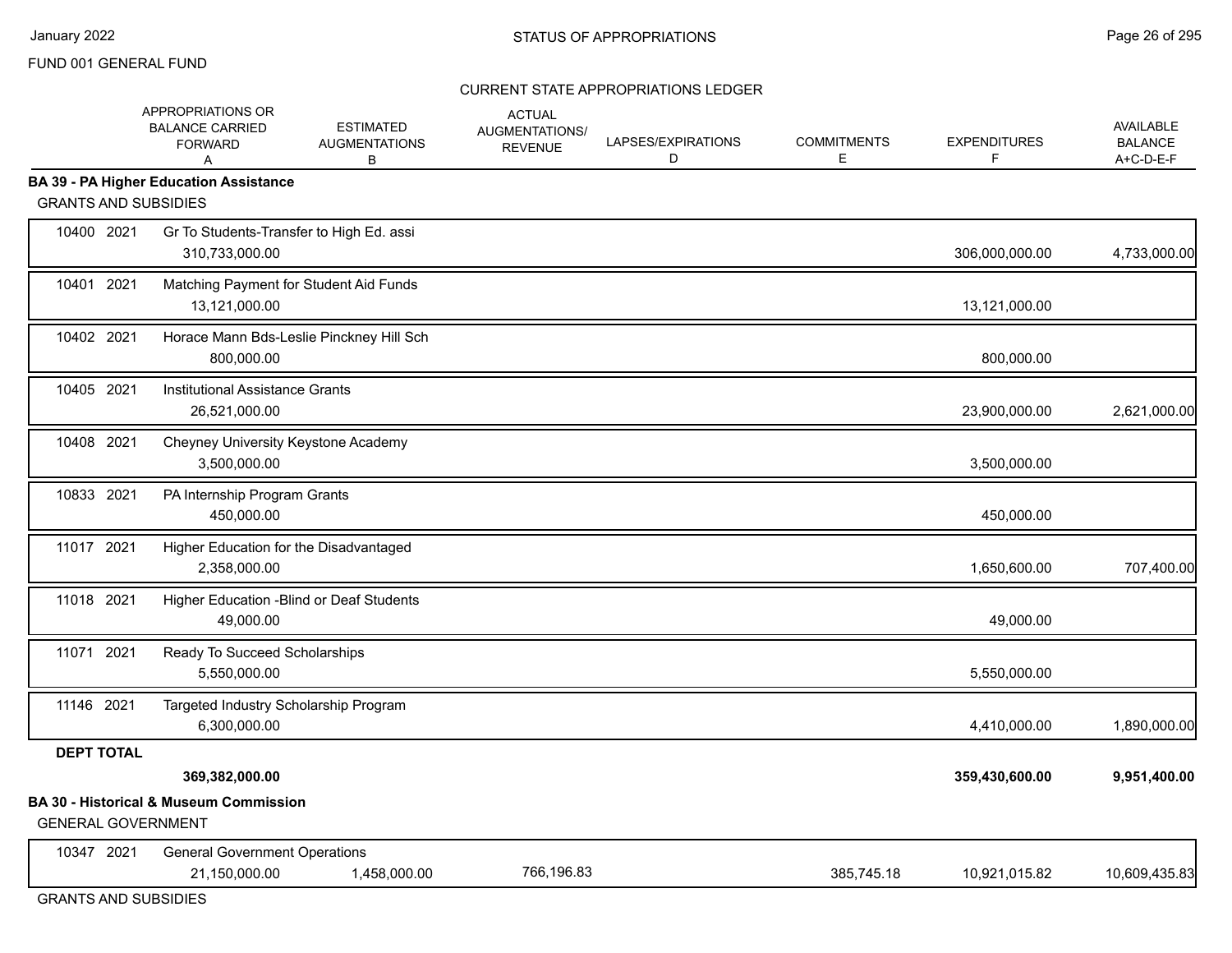|                                                       | APPROPRIATIONS OR<br><b>BALANCE CARRIED</b><br><b>FORWARD</b><br>Α | <b>ESTIMATED</b><br><b>AUGMENTATIONS</b><br>В | <b>ACTUAL</b><br>AUGMENTATIONS/<br><b>REVENUE</b> | LAPSES/EXPIRATIONS<br>D | <b>COMMITMENTS</b><br>Е | <b>EXPENDITURES</b><br>F | <b>AVAILABLE</b><br><b>BALANCE</b><br>A+C-D-E-F |
|-------------------------------------------------------|--------------------------------------------------------------------|-----------------------------------------------|---------------------------------------------------|-------------------------|-------------------------|--------------------------|-------------------------------------------------|
| 11057 2021                                            | <b>Cultural And Historical Support</b><br>2,000,000.00             |                                               |                                                   |                         |                         | 27,886.11                | 1,972,113.89                                    |
| <b>DEPT TOTAL</b>                                     | 23,150,000.00                                                      | 1,458,000.00                                  | 766,196.83                                        |                         | 385,745.18              | 10,948,901.93            | 12,581,549.72                                   |
| BA 12 - Labor & Industry<br><b>GENERAL GOVERNMENT</b> |                                                                    |                                               |                                                   |                         |                         |                          |                                                 |
| 10028 2021                                            | Occupational & Industrial Safety<br>2,945,000.00                   | 10,000,000.00                                 | 6,656,814.01                                      |                         | 739,931.61              | 6,984,336.68             | 1,877,545.72                                    |
| 10031 2021                                            | <b>General Government Operations</b><br>13,844,000.00              | 306,000.00                                    | 258,800.30                                        |                         | 1,716,791.76            | 10,232,631.48            | 2,153,377.06                                    |
| <b>GRANTS AND SUBSIDIES</b>                           |                                                                    |                                               |                                                   |                         |                         |                          |                                                 |
| 10016 2021                                            | Transfer to Vocational Rehab Fund<br>47,942,000.00                 |                                               |                                                   |                         |                         | 47,942,000.00            |                                                 |
| 10017 2021                                            | <b>Workers Compensation Payments</b><br>278,000.00                 |                                               |                                                   |                         |                         | 128,245.75               | 149,754.25                                      |
| 10018 2021                                            | Occupational Disease Payments<br>164,000.00                        |                                               |                                                   |                         |                         | 74,596.34                | 89,403.66                                       |
| 10020 2021                                            | Supported Employment<br>397,000.00                                 |                                               |                                                   |                         | 306,480.71              | 90,519.29                |                                                 |
| 10030 2021                                            | Center for Independent Living<br>1,950,000.00                      |                                               |                                                   |                         | 1,155,700.25            | 793,259.41               | 1,040.34                                        |
| 10707 2021                                            | Industry Partnership<br>2,813,000.00                               |                                               |                                                   |                         | 250,004.69              | 117,556.00               | 2,445,439.31                                    |
| 10967 2021                                            | New Choices / New Options<br>750,000.00                            |                                               |                                                   |                         | 586,052.82              | 163,947.18               |                                                 |
| 11035 2021                                            | <b>Assistive Technology Devices</b><br>500,000.00                  |                                               |                                                   |                         | 353,234.31              | 142,953.79               | 3,811.90                                        |
| 11036 2021                                            | Assistive Technology Demo&Training<br>450,000.00                   |                                               |                                                   |                         | 437,625.00              | 6,479.79                 | 5,895.21                                        |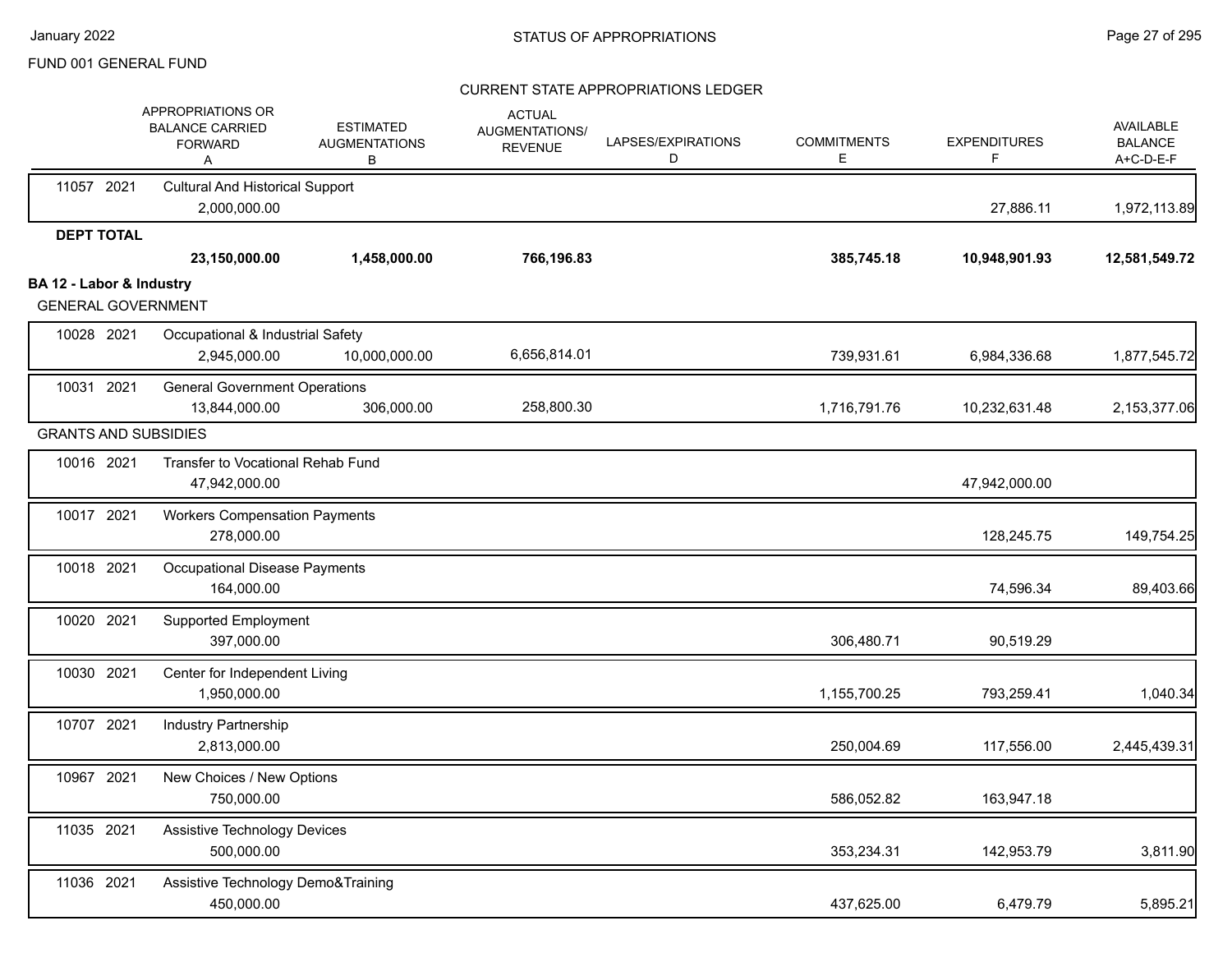|                             | APPROPRIATIONS OR<br><b>BALANCE CARRIED</b><br><b>FORWARD</b><br>A | <b>ESTIMATED</b><br><b>AUGMENTATIONS</b><br>В | <b>ACTUAL</b><br><b>AUGMENTATIONS/</b><br><b>REVENUE</b> | LAPSES/EXPIRATIONS<br>D | <b>COMMITMENTS</b><br>Е | <b>EXPENDITURES</b><br>F | <b>AVAILABLE</b><br><b>BALANCE</b><br>A+C-D-E-F |
|-----------------------------|--------------------------------------------------------------------|-----------------------------------------------|----------------------------------------------------------|-------------------------|-------------------------|--------------------------|-------------------------------------------------|
| 11136 2021                  | <b>Apprenticeship Training</b><br>7,000,000.00                     |                                               |                                                          |                         | 307,491.13              | 222,600.87               | 6,469,908.00                                    |
| <b>DEPT TOTAL</b>           |                                                                    |                                               |                                                          |                         |                         |                          |                                                 |
|                             | 79,033,000.00                                                      | 10,306,000.00                                 | 6,915,614.31                                             |                         | 5,853,312.28            | 66,899,126.58            | 13,196,175.45                                   |
| <b>GENERAL GOVERNMENT</b>   | <b>BA 13 - Military &amp; Veterans Affairs</b>                     |                                               |                                                          |                         |                         |                          |                                                 |
| 10041 2021                  | <b>American Battle Monuments</b><br>50,000.00                      |                                               |                                                          |                         |                         |                          | 50,000.00                                       |
| 10043 2021                  | Armory Maintenance and Repair<br>1,645,000.00                      |                                               |                                                          |                         | 379,009.24              | 53,632.22                | 1,212,358.54                                    |
| 10048 2021                  | Special State Duty<br>35,000.00                                    |                                               |                                                          |                         |                         | 2,788.60                 | 32,211.40                                       |
| 10051 2021                  | <b>Burial Detail Honor Guard</b><br>99,000.00                      |                                               |                                                          |                         | 24,750.00               | 74,250.00                |                                                 |
| 10053 2021                  | <b>General Government Operations</b><br>26,401,000.00              | 396,030.00                                    | 280,395.85                                               |                         | 1,714,556.40            | 14,749,135.96            | 10,217,703.49                                   |
| 11147 2021                  | National Guard Youth Challenge Program<br>1,400,000.00             |                                               |                                                          |                         | 166,800.16              | 240,923.55               | 992,276.29                                      |
| <b>INSTITUTIONAL</b>        |                                                                    |                                               |                                                          |                         |                         |                          |                                                 |
| 10702 2021                  | Veterans Homes<br>110,260,000.00                                   | 25,769,000.00                                 | 14,029,816.77                                            |                         | 19,433,878.16           | 78,581,683.97            | 26,274,254.64                                   |
| <b>GRANTS AND SUBSIDIES</b> |                                                                    |                                               |                                                          |                         |                         |                          |                                                 |
| 10034 2021                  | <b>Education of Veterans Children</b><br>135,000.00                |                                               |                                                          |                         |                         | 102,395.30               | 32,604.70                                       |
| 10035 2021                  | <b>National Guard Pension</b><br>5,000.00                          |                                               |                                                          |                         |                         |                          | 5,000.00                                        |
| 10036 2021                  | <b>Blind Veterans Pension</b><br>222,000.00                        |                                               |                                                          |                         |                         | 108,600.00               | 113,400.00                                      |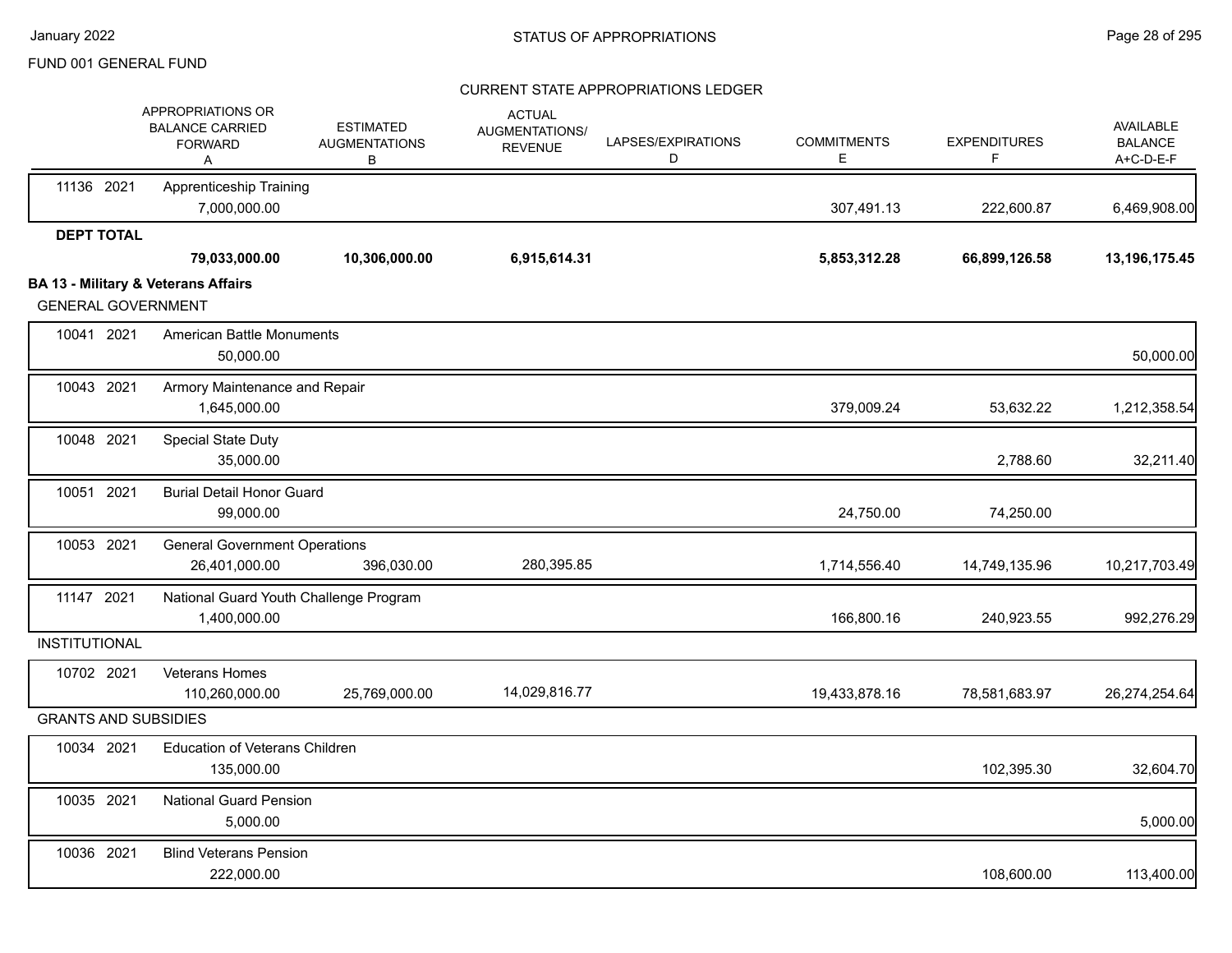|                               | APPROPRIATIONS OR<br><b>BALANCE CARRIED</b><br><b>FORWARD</b><br>Α | <b>ESTIMATED</b><br><b>AUGMENTATIONS</b><br>В | <b>ACTUAL</b><br><b>AUGMENTATIONS/</b><br><b>REVENUE</b> | LAPSES/EXPIRATIONS<br>D | <b>COMMITMENTS</b><br>Е | <b>EXPENDITURES</b><br>F | AVAILABLE<br><b>BALANCE</b><br>A+C-D-E-F |
|-------------------------------|--------------------------------------------------------------------|-----------------------------------------------|----------------------------------------------------------|-------------------------|-------------------------|--------------------------|------------------------------------------|
| 10045 2021                    | Amputee and Paralyzed Veterans Pension<br>3,878,000.00             |                                               |                                                          |                         |                         | 2,168,550.00             | 1,709,450.00                             |
| 10050 2021                    | Civil Air Patrol<br>100,000.00                                     |                                               |                                                          |                         | 50,000.00               | 50,000.00                |                                          |
| 10660 2021                    | DisabledAmericanVeteransTransportation<br>336,000.00               |                                               |                                                          |                         | 84,000.00               | 252,000.00               |                                          |
| 10705 2021                    | 12,525,000.00                                                      | TransferToEducationalAssistanceProgamFnd      |                                                          |                         |                         | 12,525,000.00            |                                          |
| 10785 2021                    | Supplemental Life Insurance Premiums<br>164,000.00                 |                                               |                                                          |                         |                         |                          | 164,000.00                               |
| 10936 2021                    | <b>Veterans Outreach Services</b><br>3,279,000.00                  |                                               |                                                          |                         | 819,750.00              | 2,459,250.00             |                                          |
| <b>DEPT TOTAL</b>             | 160,534,000.00                                                     | 26,165,030.00                                 | 14,310,212.62                                            |                         | 22,672,743.96           | 111,368,209.60           | 40,803,259.06                            |
| <b>BA 21 - Human Services</b> |                                                                    |                                               |                                                          |                         |                         |                          |                                          |
|                               | <b>GENERAL GOVERNMENT</b>                                          |                                               |                                                          |                         |                         |                          |                                          |
| 10233 2021                    | <b>County Administration-Statewide</b><br>51,334,000.00            | 2,669,000.00                                  | 1,147,876.78                                             |                         | 10,469,421.36           | 22,008,659.29            | 20,003,796.13                            |
| 10238 2021                    | <b>Child Support Enforcement</b><br>16,250,000.00                  | 12,163,000.00                                 | 235,366.93                                               |                         | 14,496,258.68           | 7,711,361.65             | $-5,722,253.40$                          |
| 10244 2021                    | <b>New Directions</b><br>20,712,000.00                             |                                               |                                                          |                         | 2,001,535.93            | 7,010,193.64             | 11,700,270.43                            |
| 10257 2021                    | Information Systems<br>91,885,000.00                               | 533,000.00                                    |                                                          |                         | 88,674,344.32           | 45,049,952.68            | -41,839,297.00                           |
| 10263 2021                    | <b>General Government Operations</b><br>120,570,000.00             | 10,614,000.00                                 | 4,260,769.39                                             |                         | 28,063,028.48           | 64,062,222.22            | 32,705,518.69                            |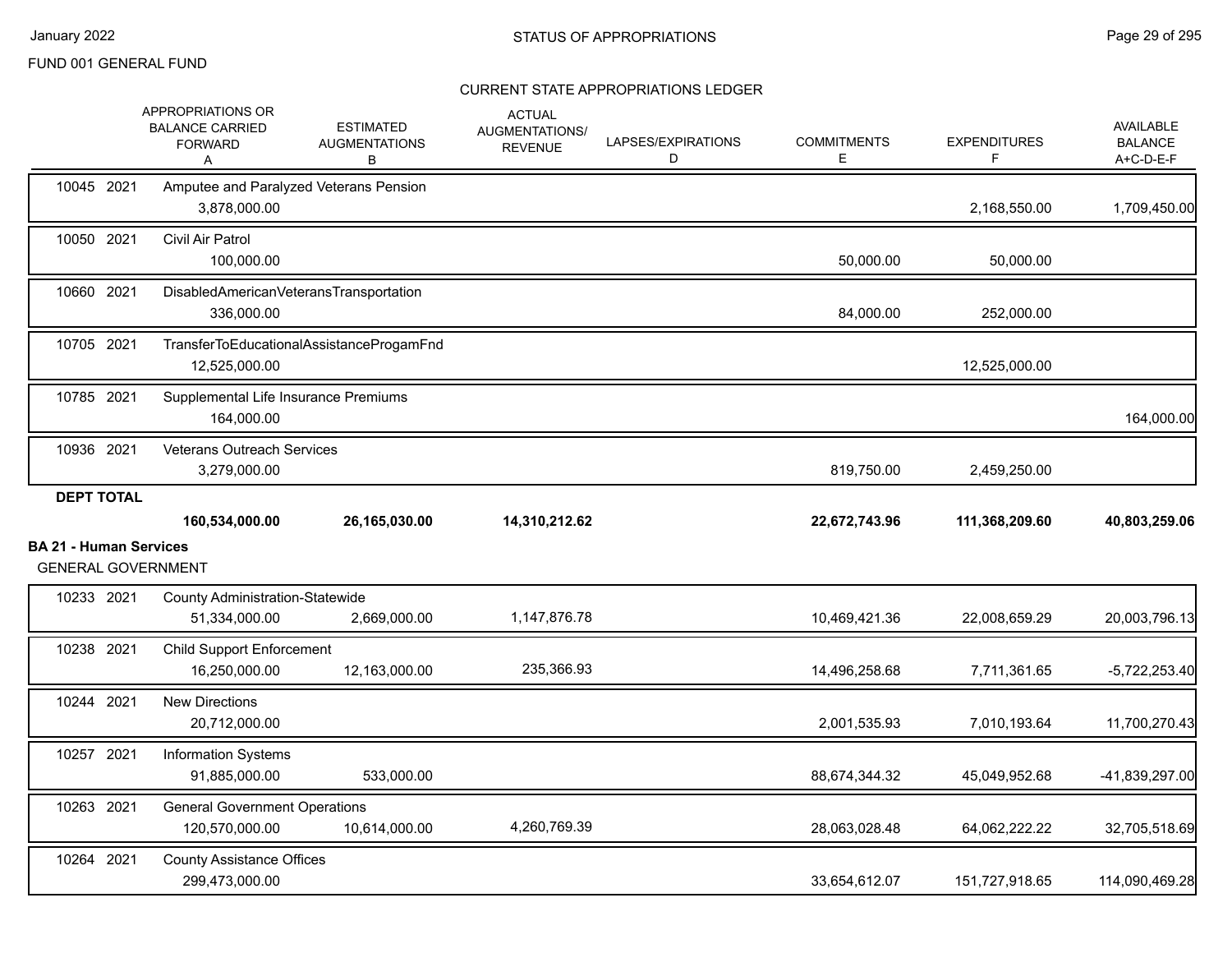|                      | APPROPRIATIONS OR<br><b>BALANCE CARRIED</b><br><b>FORWARD</b><br>Α | <b>ESTIMATED</b><br><b>AUGMENTATIONS</b><br>В        | <b>ACTUAL</b><br>AUGMENTATIONS/<br><b>REVENUE</b> | LAPSES/EXPIRATIONS<br>D | <b>COMMITMENTS</b><br>E | <b>EXPENDITURES</b><br>F | <b>AVAILABLE</b><br><b>BALANCE</b><br>A+C-D-E-F |
|----------------------|--------------------------------------------------------------------|------------------------------------------------------|---------------------------------------------------|-------------------------|-------------------------|--------------------------|-------------------------------------------------|
| 11096 2021           | Children's Health Insurance Admin                                  |                                                      |                                                   |                         |                         | $-4.14$                  | 4.14                                            |
| <b>INSTITUTIONAL</b> |                                                                    |                                                      |                                                   |                         |                         |                          |                                                 |
| 10248 2021           | <b>Mental Health Services</b><br>833,145,000.00                    | 43,933,000.00                                        | 4,024,601.77                                      |                         | 43,042,604.74           | 577,138,060.68           | 216,988,936.35                                  |
| 10249 2021           | <b>State Centers Intellectual Disabilities</b><br>109,204,000.00   | 24,536,000.00                                        | 4,076,578.19                                      |                         | 36,381,999.19           | 41,547,353.63            | 35, 351, 225. 37                                |
| 10261 2021           | 64,565,000.00                                                      | Youth Development Center-Forestry Camps<br>10,000.00 | 12.00                                             |                         | 4,945,701.45            | 30,513,512.54            | 29,105,798.01                                   |
|                      | <b>GRANTS AND SUBSIDIES</b>                                        |                                                      |                                                   |                         |                         |                          |                                                 |
| 10226 2021           | Medical Assistance-Capitation<br>3,982,395,000.00                  | 2,737,183,000.00                                     | 607,466,205.45                                    |                         | 18,198,528.32           | 3,831,746,052.23         | 739,916,624.90                                  |
| 10227 2021           | <b>Special Pharmaceutical Services</b><br>600,000.00               |                                                      |                                                   |                         |                         | 75,636.46                | 524,363.54                                      |
| 10229 2021           | Domestic Violence<br>20,093,000.00                                 | 833,000.00                                           |                                                   |                         | 7,031,740.49            | 13,893,805.54            | $-832,546.03$                                   |
| 10230 2021           | Human Services Development Fund<br>13,460,000.00                   |                                                      |                                                   |                         |                         | 10,083,411.00            | 3,376,589.00                                    |
| 10232 2021           | Medical Assistance - Transportation<br>62,340,000.00               |                                                      |                                                   |                         | 6,212,502.55            | 30, 193, 444. 67         | 25,934,052.78                                   |
| 10235 2021           | Early Intervention<br>172,657,000.00                               |                                                      |                                                   |                         | 817,850.94              | 110,460,886.40           | 61,378,262.66                                   |
| 10236 2021           | <b>ID Residential Services-Lansdowne</b><br>200,000.00             |                                                      |                                                   |                         |                         | 150,000.00               | 50,000.00                                       |
| 10245 2021           | <b>Breast Cancer Screening</b><br>1,723,000.00                     |                                                      |                                                   |                         | 803,416.00              | 919,584.00               |                                                 |
| 10247 2021           | <b>Legal Services</b><br>4,161,000.00                              |                                                      |                                                   |                         | 2,817,988.54            | 1,343,011.46             |                                                 |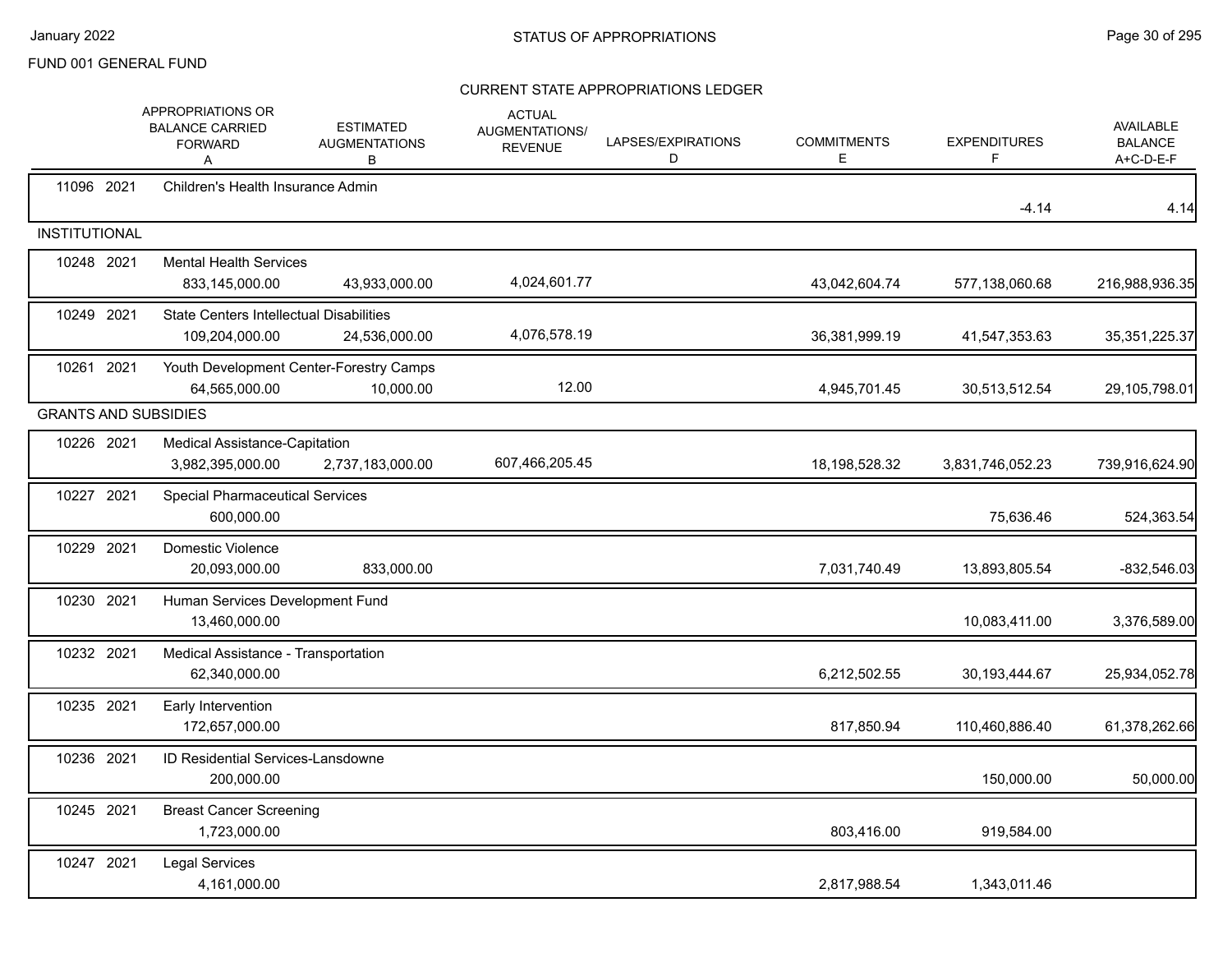|            | APPROPRIATIONS OR<br><b>BALANCE CARRIED</b><br><b>FORWARD</b><br>A | <b>ESTIMATED</b><br><b>AUGMENTATIONS</b><br>В | <b>ACTUAL</b><br>AUGMENTATIONS/<br><b>REVENUE</b> | LAPSES/EXPIRATIONS<br>D | <b>COMMITMENTS</b><br>Е | <b>EXPENDITURES</b><br>F | <b>AVAILABLE</b><br><b>BALANCE</b><br>A+C-D-E-F |
|------------|--------------------------------------------------------------------|-----------------------------------------------|---------------------------------------------------|-------------------------|-------------------------|--------------------------|-------------------------------------------------|
| 10250 2021 | Rape Crisis<br>11,921,000.00                                       |                                               |                                                   |                         | 3,289,233.00            | 8,631,767.00             |                                                 |
| 10251 2021 | Intermediate Care Facilities-ID<br>168,399,000.00                  | 20,900,000.00                                 | 13,530,521.00                                     |                         |                         | 105,708,050.96           | 76,221,470.04                                   |
| 10252 2021 | Supplemental Grants-Aged, Blind & Disabl<br>115,032,000.00         |                                               |                                                   |                         | 1,391,193.50            | 63,297,876.89            | 50,342,929.61                                   |
| 10253 2021 | <b>Child Care Services</b><br>156,482,000.00                       |                                               |                                                   |                         | 82,868,474.24           | 73,313,525.76            | 300,000.00                                      |
| 10254 2021 | Expanded Medical Serv. For Women<br>6,263,000.00                   |                                               |                                                   |                         | 1,565,808.00            | 4,697,192.00             |                                                 |
| 10255 2021 | ID Community Base Program<br>144,716,000.00                        |                                               |                                                   |                         | 5,242,511.50            | 103,536,374.52           | 35,937,113.98                                   |
| 10256 2021 | <b>Community-Based Family Centers</b><br>19,558,000.00             |                                               |                                                   |                         | 4,128,621.64            | 15, 138, 285. 93         | 291,092.43                                      |
| 10258 2021 | Homeless Assistance<br>18,496,000.00                               |                                               |                                                   |                         |                         | 13,871,953.00            | 4,624,047.00                                    |
| 10262 2021 | <b>Behavioral Health Services</b><br>57,149,000.00                 |                                               |                                                   |                         |                         | 42,811,151.00            | 14,337,849.00                                   |
| 10265 2021 | Cash Grants<br>13,740,000.00                                       |                                               |                                                   |                         | 4,050,551.90            | 5,074,025.50             | 4,615,422.60                                    |
| 10266 2021 | <b>County Child Welfare</b><br>1,325,309,000.00                    | 953,000.00                                    |                                                   |                         | 32,787,788.19           | 569,005,243.02           | 723,515,968.79                                  |
| 10267 2021 | MA-Long-Term Living<br>138,160,000.00                              | 537,000.00                                    | 133,962.26                                        |                         | 10,565.08               | 53,559,560.58            | 84,723,836.60                                   |
| 10709 2021 | Medical Assistance-Academic Medical Cntr<br>24,681,000.00          |                                               |                                                   |                         |                         |                          | 24,681,000.00                                   |
| 10741 2021 | Autism Intervention and Services<br>29,204,000.00                  |                                               |                                                   |                         | 2,837,182.38            | 15,042,345.55            | 11,324,472.07                                   |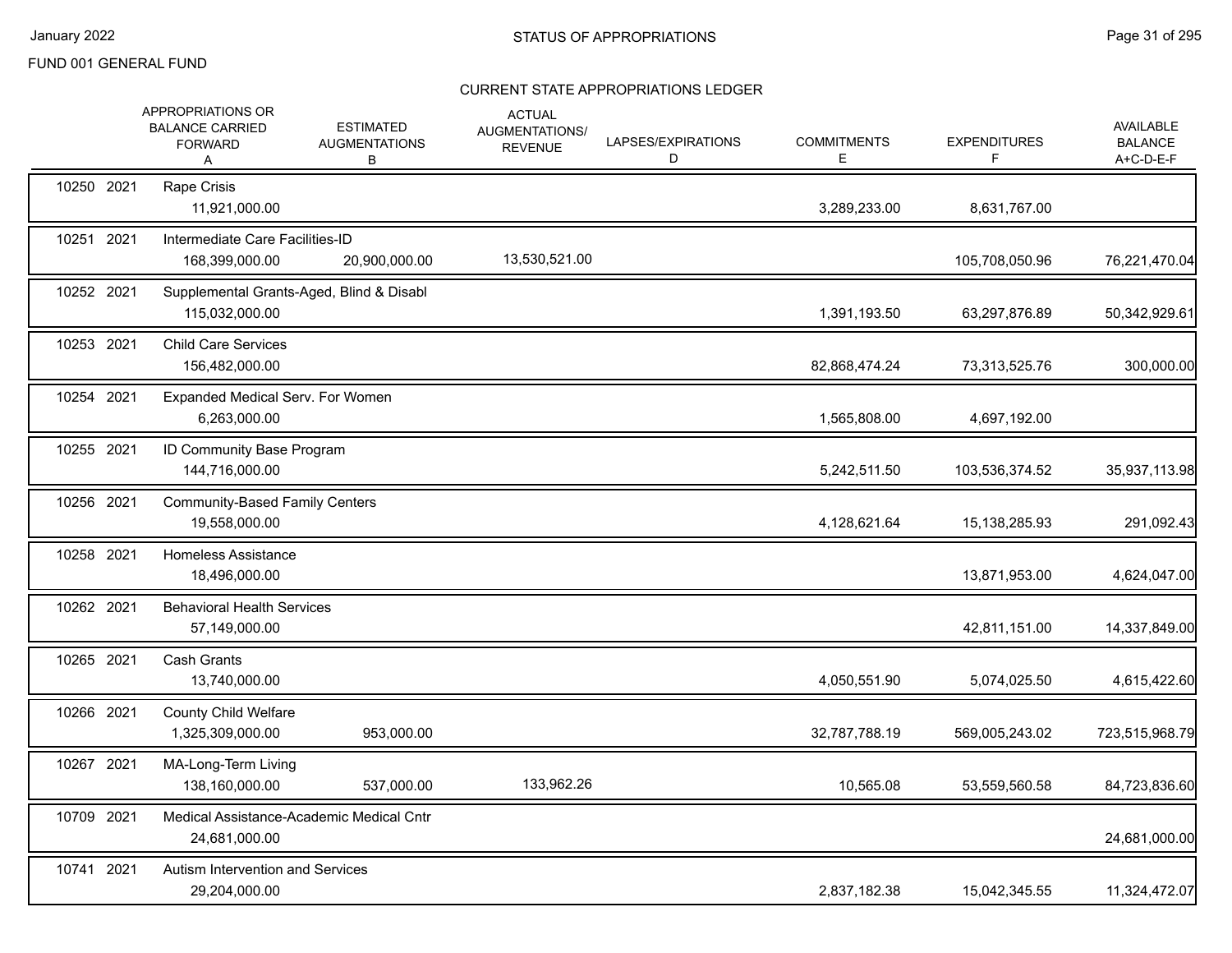|            | APPROPRIATIONS OR<br><b>BALANCE CARRIED</b><br><b>FORWARD</b><br>Α | <b>ESTIMATED</b><br><b>AUGMENTATIONS</b><br>В | <b>ACTUAL</b><br>AUGMENTATIONS/<br><b>REVENUE</b> | LAPSES/EXPIRATIONS<br>D | <b>COMMITMENTS</b><br>Ε | <b>EXPENDITURES</b><br>F. | AVAILABLE<br><b>BALANCE</b><br>A+C-D-E-F |
|------------|--------------------------------------------------------------------|-----------------------------------------------|---------------------------------------------------|-------------------------|-------------------------|---------------------------|------------------------------------------|
| 10760 2021 | <b>Nurse Family Partnership</b><br>13,131,000.00                   |                                               |                                                   |                         | 3,214,632.75            | 9,417,716.31              | 498,650.94                               |
| 10763 2021 | 815,075,000.00                                                     | Paymnt to Fed Govt -Medicare Drug Progrm      |                                                   |                         |                         | 507,031,402.40            | 308,043,597.60                           |
| 10789 2021 | <b>Hospital Based Burn Center</b><br>4,438,000.00                  |                                               |                                                   |                         |                         |                           | 4,438,000.00                             |
| 10830 2021 | <b>MA-Trauma Centers</b><br>8,657,000.00                           |                                               |                                                   |                         |                         |                           | 8,657,000.00                             |
| 10912 2021 | <b>Child Care Assistance</b><br>109,885,000.00                     | 1,705,000.00                                  | 1,650,737.08                                      |                         | 14,354,530.81           | 62,113,949.97             | 35,067,256.30                            |
| 10946 2021 | MA-Obstetric & Neonatal Services<br>3,681,000.00                   | 3,000,000.00                                  |                                                   |                         |                         |                           | 3,681,000.00                             |
| 10952 2021 | Med Assist- Physician Practice Plans<br>10,071,000.00              |                                               |                                                   |                         |                         | 3,868,358.93              | 6,202,641.07                             |
| 10958 2021 | Med Assist - Critical Access Hospitals<br>13,057,000.00            | 3,200,000.00                                  |                                                   |                         |                         | $-31,620.67$              | 13,088,620.67                            |
| 10975 2021 | 1,867,429,000.00                                                   | Community Intellectual Disab Waiver Prgm      |                                                   |                         |                         | 1,073,165,984.21          | 794,263,015.79                           |
| 10996 2021 | MA- Workers with Disabilities<br>64,307,000.00                     |                                               |                                                   |                         |                         |                           | 64,307,000.00                            |
| 11025 2021 | Long-Term Care Managed Care<br>161,754,000.00                      |                                               |                                                   |                         |                         | 84,486,404.71             | 77,267,595.29                            |
| 11076 2021 | Medical Assistance-Fee for Service<br>647,560,000.00               | 403,286,000.00                                | 220,006,276.76                                    |                         | 14,762,420.86           | 640,492,921.06            | 212,310,934.84                           |
| 11095 2021 | Children's Health Insurance Program<br>67,657,000.00               | 13,373,434.00                                 | 2,038,778.54                                      |                         | 30,897,934.97           | 44,091,877.59             | $-5,294,034.02$                          |
| 11121 2021 | Services for the Visually Impaired<br>3,102,000.00                 |                                               |                                                   |                         |                         | 3,003,580.00              | 98,420.00                                |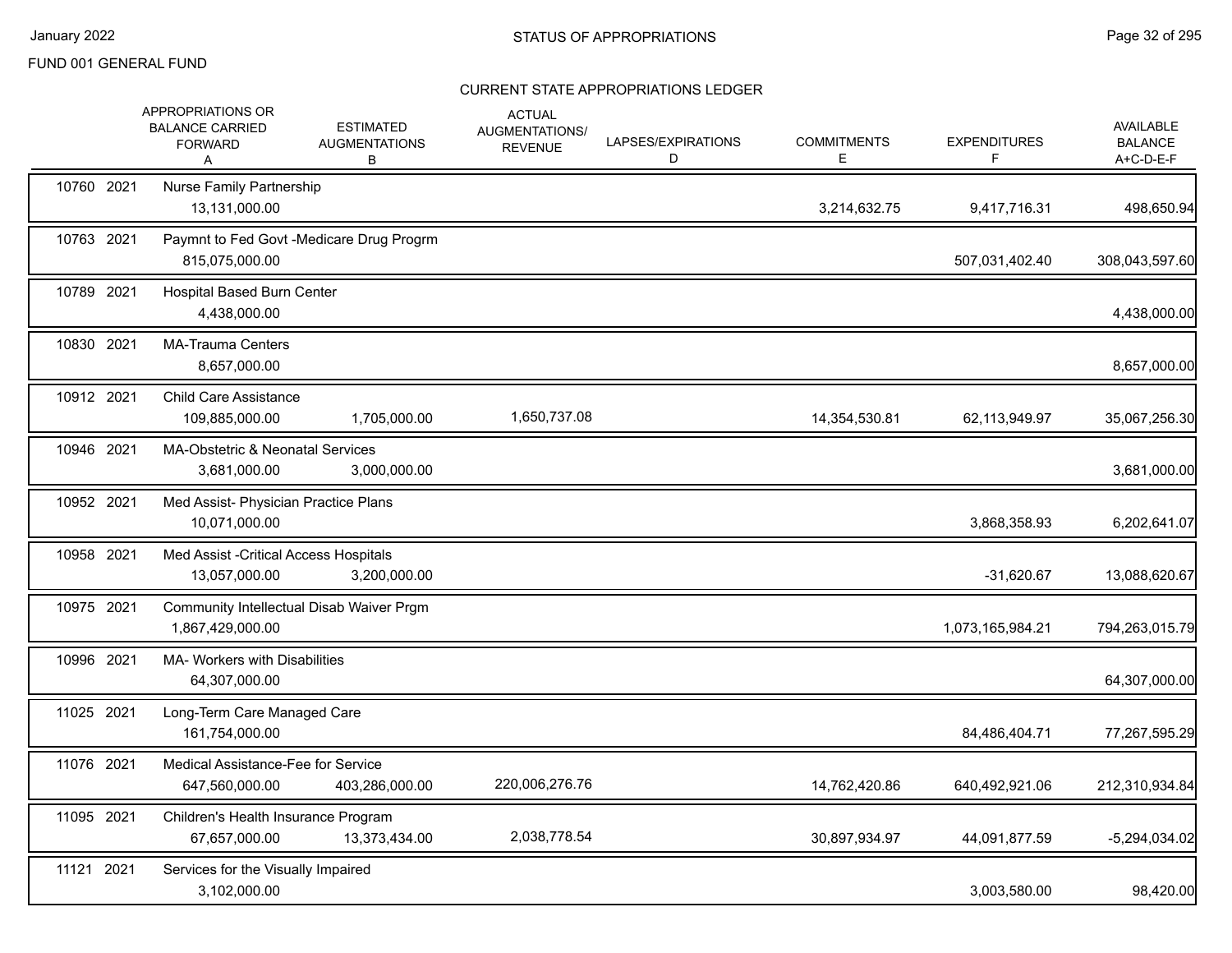|                                                              | APPROPRIATIONS OR<br><b>BALANCE CARRIED</b><br><b>FORWARD</b><br>Α | <b>ESTIMATED</b><br><b>AUGMENTATIONS</b><br>В              | <b>ACTUAL</b><br>AUGMENTATIONS/<br><b>REVENUE</b> | LAPSES/EXPIRATIONS<br>D | <b>COMMITMENTS</b><br>E | <b>EXPENDITURES</b><br>F | <b>AVAILABLE</b><br><b>BALANCE</b><br>A+C-D-E-F |
|--------------------------------------------------------------|--------------------------------------------------------------------|------------------------------------------------------------|---------------------------------------------------|-------------------------|-------------------------|--------------------------|-------------------------------------------------|
| 11122 2021                                                   | Health Program Assistance and Services<br>19,890,000.00            |                                                            |                                                   |                         | 57,120.00               | 4,374,000.00             | 15,458,880.00                                   |
| 11132 2021                                                   | 211 Communications<br>750,000.00                                   |                                                            |                                                   |                         |                         | 750,000.00               |                                                 |
| 11133 2021                                                   | 4,232,177,000.00                                                   | Medical Assist - Community Healthchoices<br>586,958,000.00 | 13,757,337.92                                     |                         | 23,933,920.32           | 2,990,710,700.14         | 1,231,289,717.46                                |
| <b>DEPT TOTAL</b>                                            |                                                                    |                                                            |                                                   |                         |                         |                          |                                                 |
|                                                              | 16,136,498,000.00                                                  | 3,866,386,434.00                                           | 872,329,024.07                                    |                         | 523,004,022.20          | 11,442,797,688.96        | 5,043,025,312.91                                |
| <b>BA 18 - Revenue</b><br><b>GENERAL GOVERNMENT</b>          |                                                                    |                                                            |                                                   |                         |                         |                          |                                                 |
| 10208 2021                                                   | <b>General Government Operations</b><br>142,954,000.00             | 29,958,000.00                                              | 8,583,054.14                                      |                         | 8,948,750.28            | 82,118,834.35            | 60,469,469.51                                   |
| 10953 2021                                                   | Technology and Process Modernization<br>4,750,000.00               |                                                            |                                                   |                         | 1,211,648.32            | 832,949.10               | 2,705,402.58                                    |
| <b>GRANTS AND SUBSIDIES</b>                                  |                                                                    |                                                            |                                                   |                         |                         |                          |                                                 |
| 10209 2021                                                   | Distribution of Pub Utility Realty Tax<br>32,209,000.00            |                                                            |                                                   |                         |                         | 30, 162, 734. 26         | 2,046,265.74                                    |
| <b>DEPT TOTAL</b>                                            |                                                                    |                                                            |                                                   |                         |                         |                          |                                                 |
|                                                              | 179,913,000.00                                                     | 29,958,000.00                                              | 8,583,054.14                                      |                         | 10,160,398.60           | 113, 114, 517. 71        | 65,221,137.83                                   |
| <b>BA 19 - State Department</b><br><b>GENERAL GOVERNMENT</b> |                                                                    |                                                            |                                                   |                         |                         |                          |                                                 |
| 10212 2021                                                   | Voter Registration<br>462,000.00                                   |                                                            |                                                   |                         | 12,775.17               | 177,836.01               | 271,388.82                                      |
| 10213 2021                                                   | <b>General Government Operations</b><br>5,795,000.00               | 5,673,069.70                                               | 4,150,994.26                                      |                         | 262,995.52              | 5,310,650.00             | 4,372,348.74                                    |
| 10699 2021                                                   | Publishing Fed Reapportionment Maps<br>400,000.00                  |                                                            |                                                   |                         |                         |                          | 400,000.00                                      |
| 10719 2021                                                   | Publishing State Reapportionment Maps<br>2,500,000.00              |                                                            |                                                   |                         | 1,146,983.55            | 44,665.50                | 1,308,350.95                                    |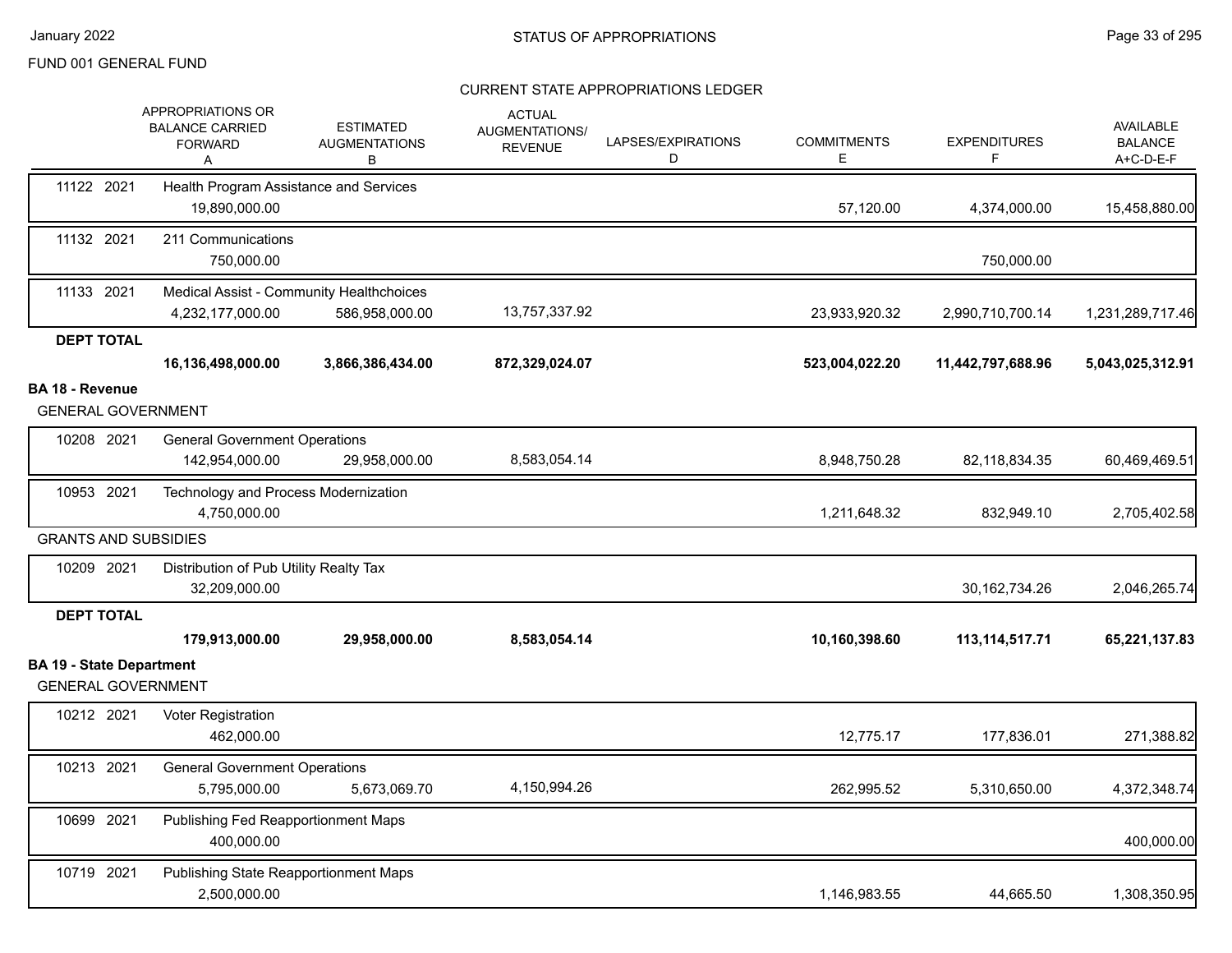#### CURRENT STATE APPROPRIATIONS LEDGER

|                                                          | <b>BA 90 - System of Higher Education</b>                          |                                               |                                                          |                         |                         |                          |                                                 |
|----------------------------------------------------------|--------------------------------------------------------------------|-----------------------------------------------|----------------------------------------------------------|-------------------------|-------------------------|--------------------------|-------------------------------------------------|
|                                                          | 462,250,000.00                                                     | 751,420,000.00                                | 706,151,228.86                                           |                         | 56,732,998.40           | 683,421,031.62           | 428,247,198.84                                  |
| <b>DEPT TOTAL</b>                                        |                                                                    |                                               |                                                          |                         |                         |                          |                                                 |
| 11040 2021                                               | Public Safety Radio System<br>6,992,000.00                         | 20,977,000.00                                 | 20,977,000.00                                            |                         | 12,794,910.18           | 13,002,216.33            | 2,171,873.49                                    |
| 10221 2021                                               | <b>Gun Checks</b><br>4,400,000.00                                  |                                               |                                                          |                         |                         | 3,444,488.89             | 955,511.11                                      |
| 10220 2021                                               | <b>General Government Operations</b><br>441,366,000.00             | 707,983,000.00                                | 662,681,512.85                                           |                         | 34,605,947.66           | 652,482,293.49           | 416,959,271.70                                  |
| 10217 2021                                               | Automated Fingerprint ID System<br>885,000.00                      |                                               |                                                          |                         | 39,250.00               | 699,162.50               | 146,587.50                                      |
| 10216 2021                                               | Law Enforcement Information Technology<br>6,899,000.00             | 20,697,000.00                                 | 20,697,000.00                                            |                         | 9,161,956.06            | 12,626,979.26            | 5,807,064.68                                    |
| 10214 2021                                               | <b>Municipal Police Training</b><br>1,708,000.00                   | 1,763,000.00                                  | 1,795,716.01                                             |                         | 130,934.50              | 1,165,891.15             | 2,206,890.36                                    |
| <b>BA 20 - State Police</b><br><b>GENERAL GOVERNMENT</b> |                                                                    |                                               |                                                          |                         |                         |                          |                                                 |
|                                                          | 30,528,000.00                                                      | 6,189,069.70                                  | 4,666,994.26                                             |                         | 7,147,088.08            | 11,354,464.42            | 16,693,441.76                                   |
| <b>DEPT TOTAL</b>                                        | 9,275,000.00                                                       |                                               |                                                          |                         |                         | 1,378,129.99             | 7,896,870.01                                    |
| 11170 2021                                               | <b>Election Code Debt Service</b>                                  |                                               |                                                          |                         |                         |                          |                                                 |
| 10210 2021                                               | Voting of Citizens in Military Service<br>20,000.00                |                                               |                                                          |                         |                         |                          | 20,000.00                                       |
| <b>GRANTS AND SUBSIDIES</b>                              | 285,000.00                                                         | 516,000.00                                    |                                                          |                         | 136,821.84              | 482,277.68               | 181,900.48                                      |
| 10903 2021                                               | Lobbying Disclosure                                                |                                               | 516,000.00                                               |                         |                         |                          |                                                 |
| 10759 2021                                               | Statewide Uniform Registry of Electors<br>11,791,000.00            |                                               |                                                          |                         | 5,587,512.00            | 3,960,905.24             | 2,242,582.76                                    |
|                                                          | APPROPRIATIONS OR<br><b>BALANCE CARRIED</b><br><b>FORWARD</b><br>A | <b>ESTIMATED</b><br><b>AUGMENTATIONS</b><br>В | <b>ACTUAL</b><br><b>AUGMENTATIONS/</b><br><b>REVENUE</b> | LAPSES/EXPIRATIONS<br>D | <b>COMMITMENTS</b><br>E | <b>EXPENDITURES</b><br>F | <b>AVAILABLE</b><br><b>BALANCE</b><br>A+C-D-E-F |

GRANTS AND SUBSIDIES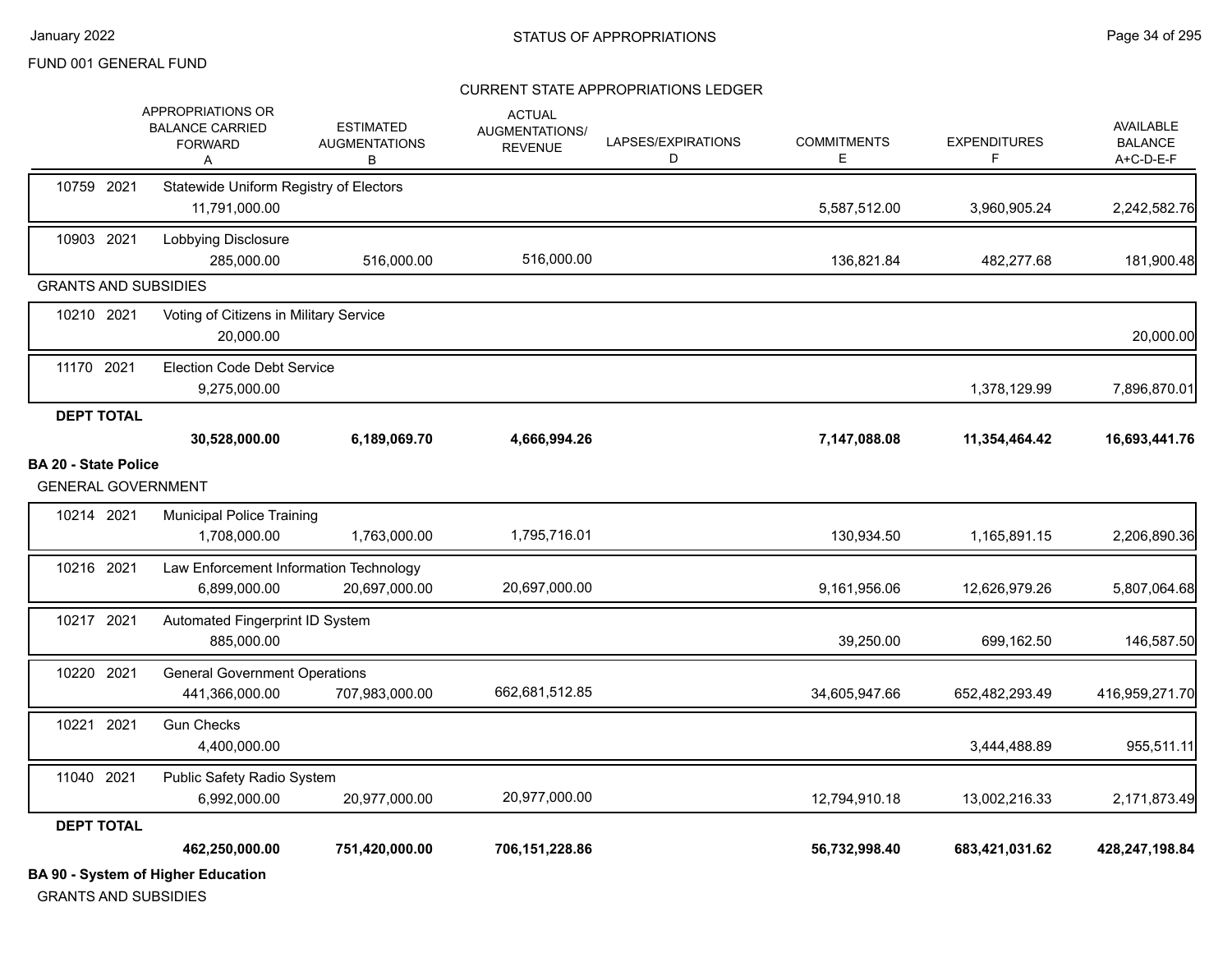|                                  | APPROPRIATIONS OR<br><b>BALANCE CARRIED</b><br><b>FORWARD</b><br>Α | <b>ESTIMATED</b><br><b>AUGMENTATIONS</b><br>В | <b>ACTUAL</b><br>AUGMENTATIONS/<br><b>REVENUE</b> | LAPSES/EXPIRATIONS<br>D | <b>COMMITMENTS</b><br>Е | <b>EXPENDITURES</b><br>F | <b>AVAILABLE</b><br><b>BALANCE</b><br>A+C-D-E-F |
|----------------------------------|--------------------------------------------------------------------|-----------------------------------------------|---------------------------------------------------|-------------------------|-------------------------|--------------------------|-------------------------------------------------|
| 10634 2021                       | <b>SSHE-State Universities</b><br>477,470,000.00                   |                                               |                                                   |                         |                         | 278,524,162.00           | 198,945,838.00                                  |
| <b>DEPT TOTAL</b>                |                                                                    |                                               |                                                   |                         |                         |                          |                                                 |
|                                  | 477,470,000.00                                                     |                                               |                                                   |                         |                         | 278,524,162.00           | 198,945,838.00                                  |
| <b>BA 78 - Transportation</b>    |                                                                    |                                               |                                                   |                         |                         |                          |                                                 |
| <b>GENERAL GOVERNMENT</b>        |                                                                    |                                               |                                                   |                         |                         |                          |                                                 |
| 10567 2021                       | Voter Registration                                                 |                                               |                                                   |                         |                         |                          |                                                 |
|                                  | 550,000.00                                                         |                                               |                                                   |                         |                         |                          | 550,000.00                                      |
| 10568 2021                       | Vehicle Sales Tax Collections                                      |                                               |                                                   |                         |                         |                          |                                                 |
|                                  | 520,000.00                                                         |                                               |                                                   |                         |                         |                          | 520,000.00                                      |
| 11148 2021                       | Infrastructure Projects                                            |                                               |                                                   |                         |                         |                          |                                                 |
|                                  | 1,900,000.00                                                       |                                               |                                                   |                         |                         | 1,900,000.00             |                                                 |
| <b>DEPT TOTAL</b>                |                                                                    |                                               |                                                   |                         |                         |                          |                                                 |
|                                  | 2,970,000.00                                                       |                                               |                                                   |                         |                         | 1,900,000.00             | 1,070,000.00                                    |
| <b>BA 40 - Ethics Commission</b> |                                                                    |                                               |                                                   |                         |                         |                          |                                                 |
| <b>GENERAL GOVERNMENT</b>        |                                                                    |                                               |                                                   |                         |                         |                          |                                                 |
| 10677 2021                       | <b>State Ethics Commission</b>                                     |                                               |                                                   |                         |                         |                          |                                                 |
|                                  | 3,015,000.00                                                       |                                               |                                                   |                         | 15,608.08               | 1,422,321.07             | 1,577,070.85                                    |
| <b>DEPT TOTAL</b>                |                                                                    |                                               |                                                   |                         |                         |                          |                                                 |
|                                  | 3,015,000.00                                                       |                                               |                                                   |                         | 15,608.08               | 1,422,321.07             | 1,577,070.85                                    |
| <b>BA 51 - Supreme Court</b>     |                                                                    |                                               |                                                   |                         |                         |                          |                                                 |
| <b>GENERAL GOVERNMENT</b>        |                                                                    |                                               |                                                   |                         |                         |                          |                                                 |
| 10414 2021                       | <b>Court Administrator</b>                                         |                                               |                                                   |                         |                         |                          |                                                 |
|                                  | 11,577,000.00                                                      |                                               | 4,695,856.50                                      |                         |                         | 9,663,929.62             | 6,608,926.88                                    |
| 10417 2021                       | Supreme Court                                                      |                                               |                                                   |                         |                         |                          |                                                 |
|                                  | 17,150,000.00                                                      |                                               | 4,385,693.48                                      |                         |                         | 12,766,475.82            | 8,769,217.66                                    |
| 10420 2021                       | Justice Expenses                                                   |                                               |                                                   |                         |                         |                          |                                                 |
|                                  | 118,000.00                                                         |                                               |                                                   |                         |                         | 29,435.16                | 88,564.84                                       |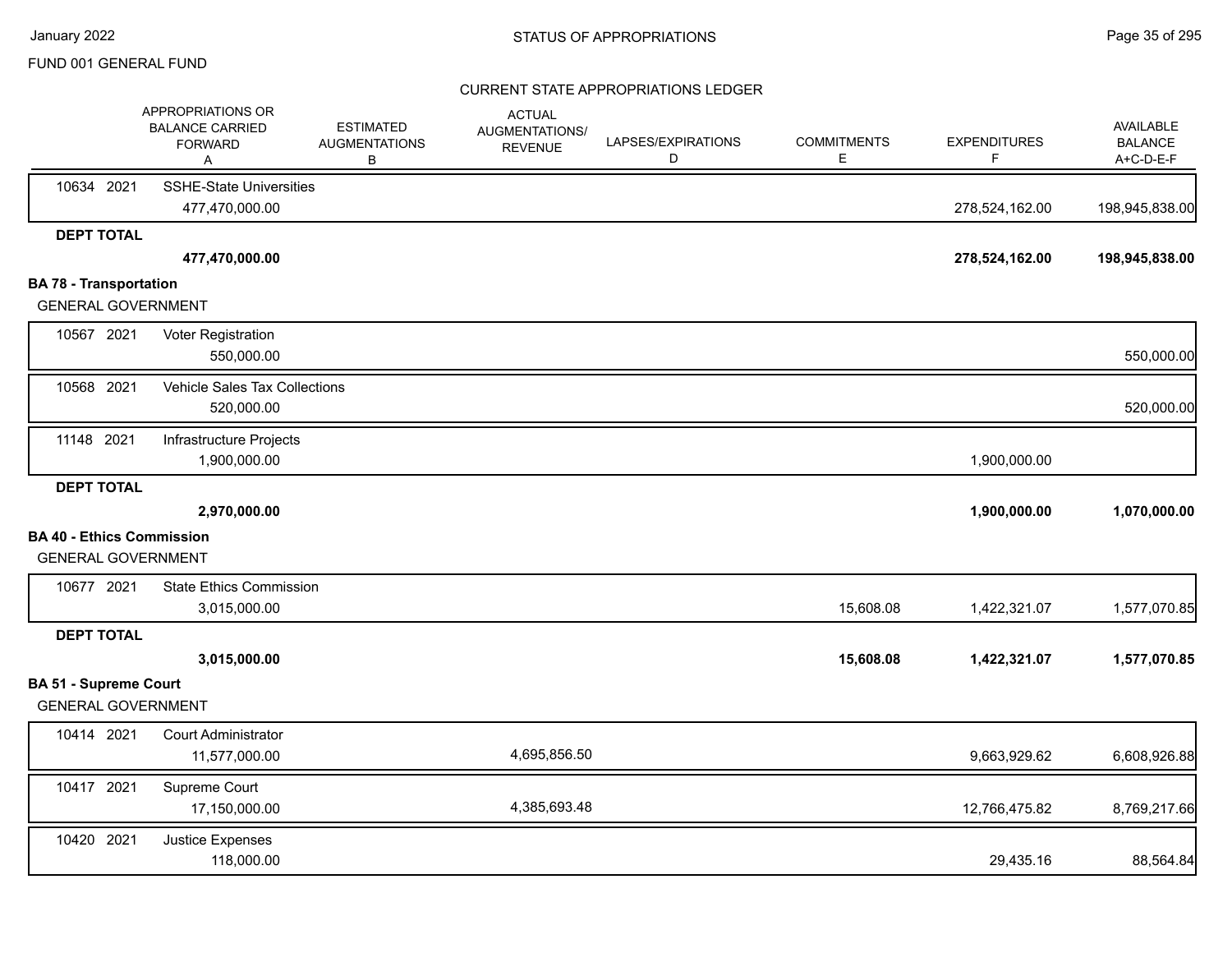|                                                            | APPROPRIATIONS OR<br><b>BALANCE CARRIED</b><br><b>FORWARD</b><br>Α | <b>ESTIMATED</b><br><b>AUGMENTATIONS</b><br>В | <b>ACTUAL</b><br>AUGMENTATIONS/<br><b>REVENUE</b> | LAPSES/EXPIRATIONS<br>D | <b>COMMITMENTS</b><br>Е | <b>EXPENDITURES</b><br>F. | AVAILABLE<br><b>BALANCE</b><br>A+C-D-E-F |
|------------------------------------------------------------|--------------------------------------------------------------------|-----------------------------------------------|---------------------------------------------------|-------------------------|-------------------------|---------------------------|------------------------------------------|
| 10423 2021                                                 | <b>Judicial Conduct Board</b><br>2,505,000.00                      |                                               | 3,799.75                                          |                         |                         | 1,331,439.63              | 1,177,360.12                             |
| 10424 2021                                                 | Court of Judicial Discipline<br>606,000.00                         |                                               | 699.89                                            |                         |                         | 273,809.64                | 332,890.25                               |
| 10426 2021                                                 | Integrated Criminal Justice System<br>2,372,000.00                 |                                               |                                                   |                         |                         | 858,400.49                | 1,513,599.51                             |
| 10429 2021                                                 | 73,000.00                                                          | Statewide Funding-Court Management Ed         |                                                   |                         |                         | 29,373.94                 | 43,626.06                                |
| 10430 2021                                                 | <b>District Court Administrators</b><br>19,657,000.00              |                                               | 10,159,605.01                                     |                         |                         | 17,281,067.74             | 12,535,537.27                            |
| 10431 2021                                                 | Statewide Funding-Judicial Council<br>141,000.00                   |                                               |                                                   |                         |                         | 132.37                    | 140,867.63                               |
| 10913 2021                                                 | Interbranch Commission<br>350,000.00                               |                                               |                                                   |                         |                         | 186,714.48                | 163,285.52                               |
| 10956 2021                                                 | <b>Judicial Center Operations</b><br>814,000.00                    |                                               | 955,991.65                                        |                         |                         | 1,006,014.75              | 763,976.90                               |
| 11019 2021                                                 | <b>Rules Committees</b><br>1,595,000.00                            |                                               | 2,983.50                                          |                         |                         | 807,286.60                | 790,696.90                               |
| 11110 2021                                                 | Office Of Elder Justice<br>496,000.00                              |                                               |                                                   |                         |                         | 208,184.79                | 287,815.21                               |
| <b>DEPT TOTAL</b>                                          |                                                                    |                                               |                                                   |                         |                         |                           |                                          |
|                                                            | 57,454,000.00                                                      |                                               | 20,204,629.78                                     |                         |                         | 44,442,265.03             | 33,216,364.75                            |
| <b>BA 52 - Superior Court</b><br><b>GENERAL GOVERNMENT</b> |                                                                    |                                               |                                                   |                         |                         |                           |                                          |
| 10432 2021                                                 | <b>Superior Court</b><br>32,377,000.00                             |                                               | 9,141,937.66                                      |                         |                         | 22,878,839.79             | 18,640,097.87                            |
| 10433 2021                                                 | Judges Expenses<br>183,000.00                                      |                                               |                                                   |                         |                         | 29,547.44                 | 153,452.56                               |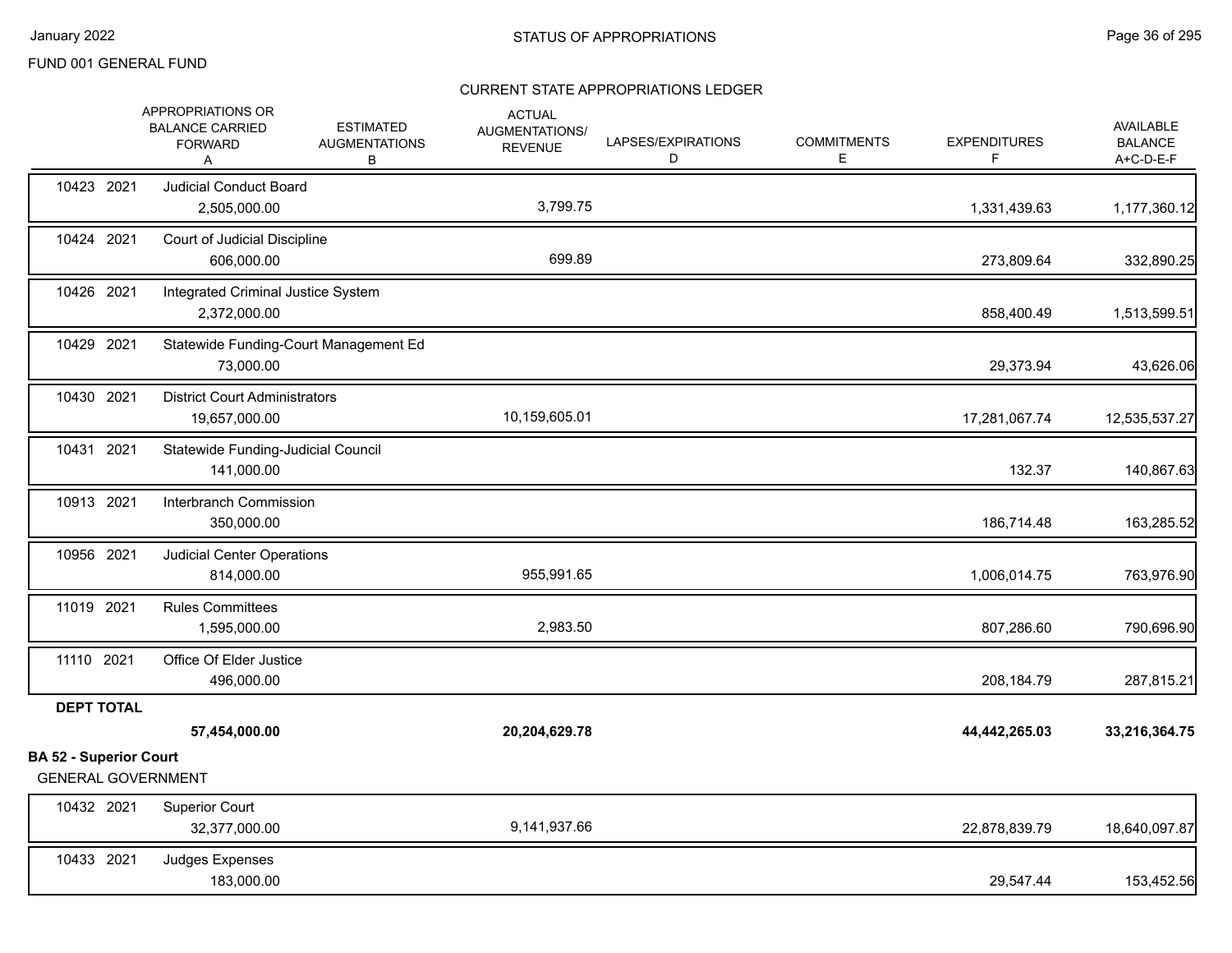# CURRENT STATE APPROPRIATIONS LEDGER

|                                                                    | APPROPRIATIONS OR<br><b>BALANCE CARRIED</b><br><b>FORWARD</b><br>A | <b>ESTIMATED</b><br><b>AUGMENTATIONS</b><br>В | <b>ACTUAL</b><br>AUGMENTATIONS/<br><b>REVENUE</b> | LAPSES/EXPIRATIONS<br>D | <b>COMMITMENTS</b><br>Е | <b>EXPENDITURES</b><br>F. | AVAILABLE<br><b>BALANCE</b><br>A+C-D-E-F |
|--------------------------------------------------------------------|--------------------------------------------------------------------|-----------------------------------------------|---------------------------------------------------|-------------------------|-------------------------|---------------------------|------------------------------------------|
| <b>DEPT TOTAL</b>                                                  |                                                                    |                                               |                                                   |                         |                         |                           |                                          |
|                                                                    | 32,560,000.00                                                      |                                               | 9,141,937.66                                      |                         |                         | 22,908,387.23             | 18,793,550.43                            |
| <b>GENERAL GOVERNMENT</b>                                          | <b>BA 53 - Courts of Common Pleas</b>                              |                                               |                                                   |                         |                         |                           |                                          |
| 10435 2021                                                         | Court of Common Pleas<br>117,739,000.00                            |                                               | 26,524,017.98                                     |                         |                         | 83,841,391.22             | 60,421,626.76                            |
| 10436 2021                                                         | Senior Judges<br>4,004,000.00                                      |                                               | 664,000.00                                        |                         |                         | 1,721,078.97              | 2,946,921.03                             |
| 10437 2021                                                         | <b>Judicial Education</b><br>1,247,000.00                          |                                               | 212,000.00                                        |                         |                         | 461,863.41                | 997,136.59                               |
| 10438 2021                                                         | <b>Ethics Committee</b><br>62,000.00                               |                                               |                                                   |                         |                         | 1,538.31                  | 60,461.69                                |
| 11044 2021                                                         | Problem-Solving Courts<br>1,103,000.00                             |                                               |                                                   |                         |                         | 231, 172.57               | 871,827.43                               |
| <b>DEPT TOTAL</b>                                                  | 124,155,000.00                                                     |                                               | 27,400,017.98                                     |                         |                         | 86,257,044.48             | 65,297,973.50                            |
| <b>BA 57 - Miscellaneous Judges</b><br><b>GRANTS AND SUBSIDIES</b> |                                                                    |                                               |                                                   |                         |                         |                           |                                          |
| 10439 2021                                                         | <b>County Courts Reimbursement</b><br>23,136,000.00                |                                               |                                                   |                         |                         | 23,136,000.00             |                                          |
| 10440 2021                                                         | Jurors Cost Reimbursement<br>1,118,000.00                          |                                               |                                                   |                         |                         | 265,051.74                | 852,948.26                               |
| 10441 2021                                                         | Senior Judge Reimbursement<br>1,375,000.00                         |                                               |                                                   |                         |                         |                           | 1,375,000.00                             |
| 11091 2021                                                         | Court Interpreter County Grant<br>1,500,000.00                     |                                               |                                                   |                         |                         |                           | 1,500,000.00                             |
| <b>DEPT TOTAL</b>                                                  |                                                                    |                                               |                                                   |                         |                         |                           |                                          |
| <b>BA 58 - Commonwealth Court</b>                                  | 27,129,000.00                                                      |                                               |                                                   |                         |                         | 23,401,051.74             | 3,727,948.26                             |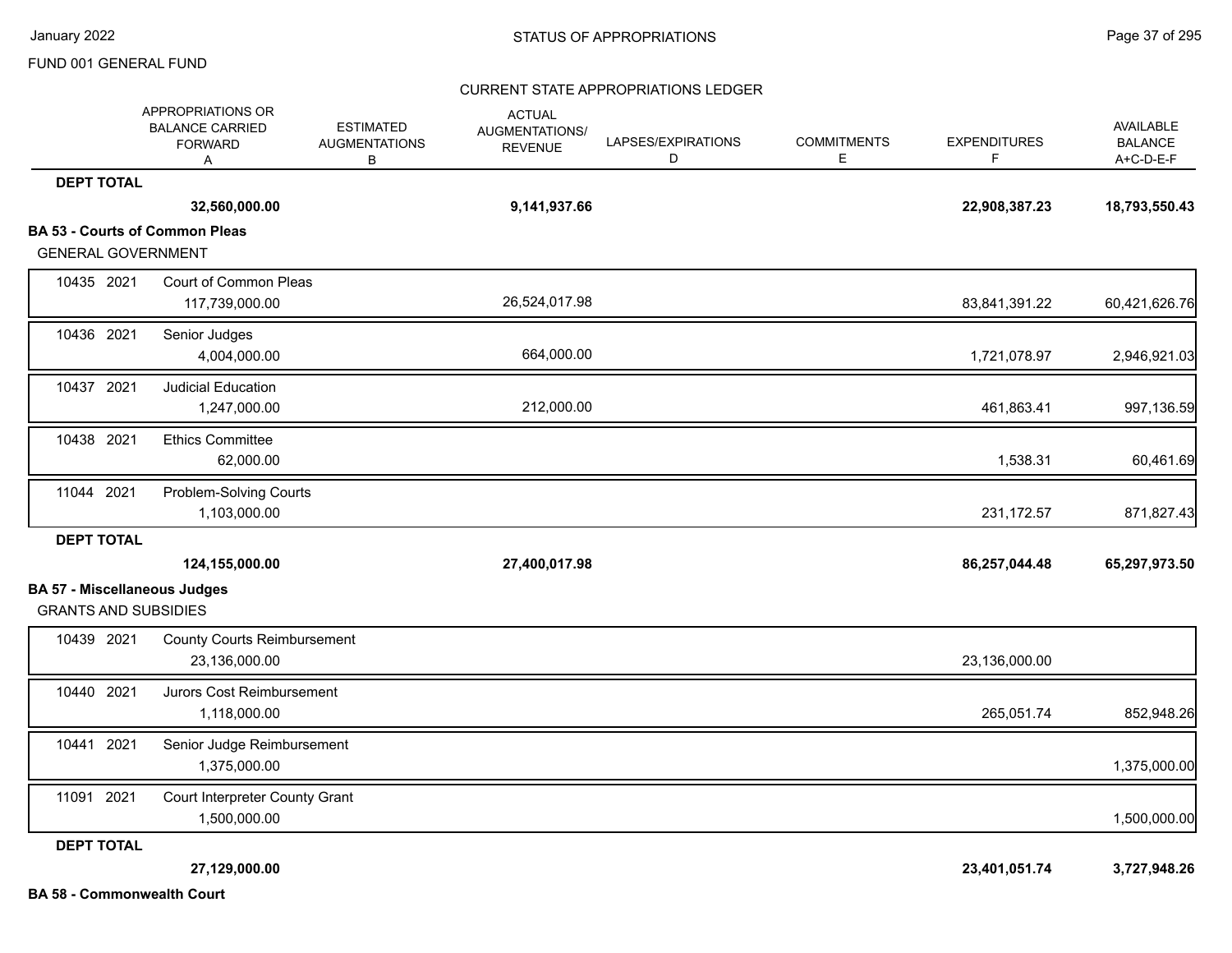### CURRENT STATE APPROPRIATIONS LEDGER

|                             | APPROPRIATIONS OR<br><b>BALANCE CARRIED</b><br><b>FORWARD</b><br>A | <b>ESTIMATED</b><br><b>AUGMENTATIONS</b><br>В | <b>ACTUAL</b><br><b>AUGMENTATIONS/</b><br><b>REVENUE</b> | LAPSES/EXPIRATIONS<br>D | <b>COMMITMENTS</b><br>Е | <b>EXPENDITURES</b><br>F | <b>AVAILABLE</b><br><b>BALANCE</b><br>A+C-D-E-F |
|-----------------------------|--------------------------------------------------------------------|-----------------------------------------------|----------------------------------------------------------|-------------------------|-------------------------|--------------------------|-------------------------------------------------|
| <b>GENERAL GOVERNMENT</b>   |                                                                    |                                               |                                                          |                         |                         |                          |                                                 |
| 10447 2021                  | <b>Commonwealth Court</b><br>21,192,000.00                         |                                               | 97,368.87                                                |                         |                         | 12,554,250.76            | 8,735,118.11                                    |
| 10448 2021                  | Judges Expenses<br>132,000.00                                      |                                               |                                                          |                         |                         | 26,964.51                | 105,035.49                                      |
| <b>DEPT TOTAL</b>           |                                                                    |                                               |                                                          |                         |                         |                          |                                                 |
|                             | 21,324,000.00                                                      |                                               | 97,368.87                                                |                         |                         | 12,581,215.27            | 8,840,153.60                                    |
|                             | <b>BA 59 - Magisterial District Judges</b>                         |                                               |                                                          |                         |                         |                          |                                                 |
| <b>GENERAL GOVERNMENT</b>   |                                                                    |                                               |                                                          |                         |                         |                          |                                                 |
| 10451 2021                  | <b>Magisterial District Justices</b><br>82,802,000.00              |                                               | 12,729,712.93                                            |                         |                         | 56,305,119.55            | 39,226,593.38                                   |
| 10452 2021                  | <b>Magisterial District Justices Education</b>                     |                                               |                                                          |                         |                         |                          |                                                 |
|                             | 744,000.00                                                         |                                               | 15,796.31                                                |                         |                         | 335,160.90               | 424,635.41                                      |
| <b>DEPT TOTAL</b>           |                                                                    |                                               |                                                          |                         |                         |                          |                                                 |
|                             | 83,546,000.00                                                      |                                               | 12,745,509.24                                            |                         |                         | 56,640,280.45            | 39,651,228.79                                   |
| <b>GENERAL GOVERNMENT</b>   | BA 62 - Philadelphia Municipal Court                               |                                               |                                                          |                         |                         |                          |                                                 |
| 10456 2021                  | <b>Municipal Court</b>                                             |                                               |                                                          |                         |                         |                          |                                                 |
|                             | 7,794,000.00                                                       |                                               | 2,327,076.04                                             |                         |                         | 5,808,821.80             | 4,312,254.24                                    |
| <b>DEPT TOTAL</b>           |                                                                    |                                               |                                                          |                         |                         |                          |                                                 |
|                             | 7,794,000.00                                                       |                                               | 2,327,076.04                                             |                         |                         | 5,808,821.80             | 4,312,254.24                                    |
| <b>GRANTS AND SUBSIDIES</b> | <b>BA 64 - Thaddeus Stevens Coll of Tech</b>                       |                                               |                                                          |                         |                         |                          |                                                 |
| 10876 2021                  | Thaddeus Stevens College of Technology<br>18,701,000.00            |                                               |                                                          |                         |                         | 18,701,000.00            |                                                 |
| <b>DEPT TOTAL</b>           |                                                                    |                                               |                                                          |                         |                         |                          |                                                 |
|                             | 18,701,000.00                                                      |                                               |                                                          |                         |                         | 18,701,000.00            |                                                 |
| <b>LEDGER TOTAL</b>         |                                                                    |                                               |                                                          |                         |                         |                          |                                                 |
|                             | 38,139,618,000.00                                                  | 5,417,116,818.76                              | 2,045,180,532.37                                         |                         | 1,495,062,370.39        | 23,944,412,306.97        | 14,745,323,855.01                               |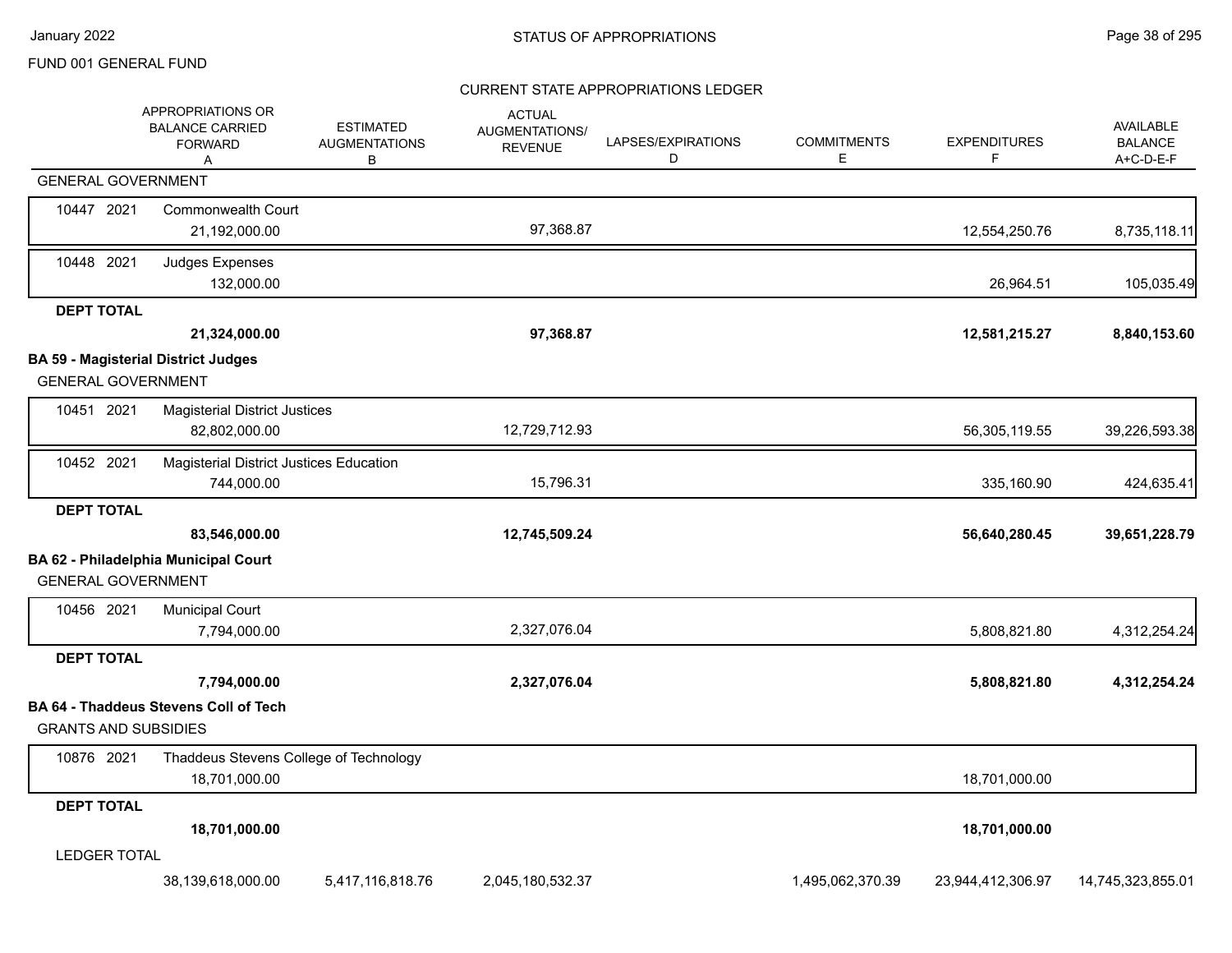### CURRENT STATE RESTRICTED APPROPRIATIONS LEDGER

|                                 | APPROPRIATIONS OR<br><b>BALANCE CARRIED</b><br><b>FORWARD</b><br>A | <b>ESTIMATED</b><br><b>AUGMENTATIONS</b><br>В | <b>ACTUAL</b><br>AUGMENTATIONS/<br><b>REVENUE</b> | LAPSES/EXPIRATIONS<br>D | <b>COMMITMENTS</b><br>Е | <b>EXPENDITURES</b><br>F | <b>AVAILABLE</b><br><b>BALANCE</b><br>A+C-D-E-F |
|---------------------------------|--------------------------------------------------------------------|-----------------------------------------------|---------------------------------------------------|-------------------------|-------------------------|--------------------------|-------------------------------------------------|
| <b>BA 14 - Attorney General</b> |                                                                    |                                               |                                                   |                         |                         |                          |                                                 |
| <b>GENERAL GOVERNMENT</b>       |                                                                    |                                               |                                                   |                         |                         |                          |                                                 |
| 16054 2021                      | Office of Consumer Advocate                                        |                                               |                                                   |                         |                         |                          |                                                 |
|                                 |                                                                    | 6,204,000.00                                  | 6,204,000.00                                      |                         | 1,055,951.10            | 2,783,221.74             | 2,364,827.16                                    |
| 16819 2021                      | Home Improvement Consumer Protection                               |                                               |                                                   |                         |                         |                          |                                                 |
|                                 |                                                                    | 2,893,000.00                                  | 2,893,000.00                                      |                         | 28,697.68               | 1,293,808.75             | 1,570,493.57                                    |
| <b>DEPT TOTAL</b>               |                                                                    |                                               |                                                   |                         |                         |                          |                                                 |
|                                 |                                                                    | 9,097,000.00                                  | 9,097,000.00                                      |                         | 1,084,648.78            | 4,077,030.49             | 3,935,320.73                                    |
|                                 | BA 24 - Community & Economic Develop                               |                                               |                                                   |                         |                         |                          |                                                 |
| <b>GENERAL GOVERNMENT</b>       |                                                                    |                                               |                                                   |                         |                         |                          |                                                 |
| 16297 2021                      | <b>Small Business Advocate</b>                                     |                                               |                                                   |                         |                         |                          |                                                 |
|                                 |                                                                    | 1,824,504.00                                  | 1,824,504.00                                      |                         | 495,753.00              | 734,281.41               | 594,469.59                                      |
| 16902 2021                      | Marketing to Attract Tourists                                      |                                               |                                                   |                         |                         |                          |                                                 |
|                                 |                                                                    | 5,000,000.00                                  | 5,000,000.00                                      |                         | 695,001.87              | 2,517,264.49             | 1,787,733.64                                    |
| <b>DEPT TOTAL</b>               |                                                                    |                                               |                                                   |                         |                         |                          |                                                 |
|                                 |                                                                    | 6,824,504.00                                  | 6,824,504.00                                      |                         | 1,190,754.87            | 3,251,545.90             | 2,382,203.23                                    |
|                                 | <b>BA 74 - Drug and Alcohol Programs</b>                           |                                               |                                                   |                         |                         |                          |                                                 |
| <b>GRANTS AND SUBSIDIES</b>     |                                                                    |                                               |                                                   |                         |                         |                          |                                                 |
| 16967 2021                      | <b>Opioid Settlement</b>                                           |                                               |                                                   |                         |                         |                          |                                                 |
|                                 |                                                                    | 5,000,000.00                                  |                                                   |                         |                         |                          |                                                 |
| <b>DEPT TOTAL</b>               |                                                                    |                                               |                                                   |                         |                         |                          |                                                 |
|                                 |                                                                    | 5,000,000.00                                  |                                                   |                         |                         |                          |                                                 |
|                                 | <b>BA 17 - Public Utility Commission</b>                           |                                               |                                                   |                         |                         |                          |                                                 |
| <b>GENERAL GOVERNMENT</b>       |                                                                    |                                               |                                                   |                         |                         |                          |                                                 |
| 16205 2021                      | <b>General Government Operations</b>                               |                                               |                                                   |                         |                         |                          |                                                 |
|                                 |                                                                    | 78,477,000.00                                 | 78,477,000.00                                     |                         | 4,933,001.13            | 39,721,878.70            | 33,822,120.17                                   |
| <b>DEPT TOTAL</b>               |                                                                    |                                               |                                                   |                         |                         |                          |                                                 |
|                                 |                                                                    | 78,477,000.00                                 | 78,477,000.00                                     |                         | 4,933,001.13            | 39,721,878.70            | 33,822,120.17                                   |

**BA 18 - Revenue**

GENERAL GOVERNMENT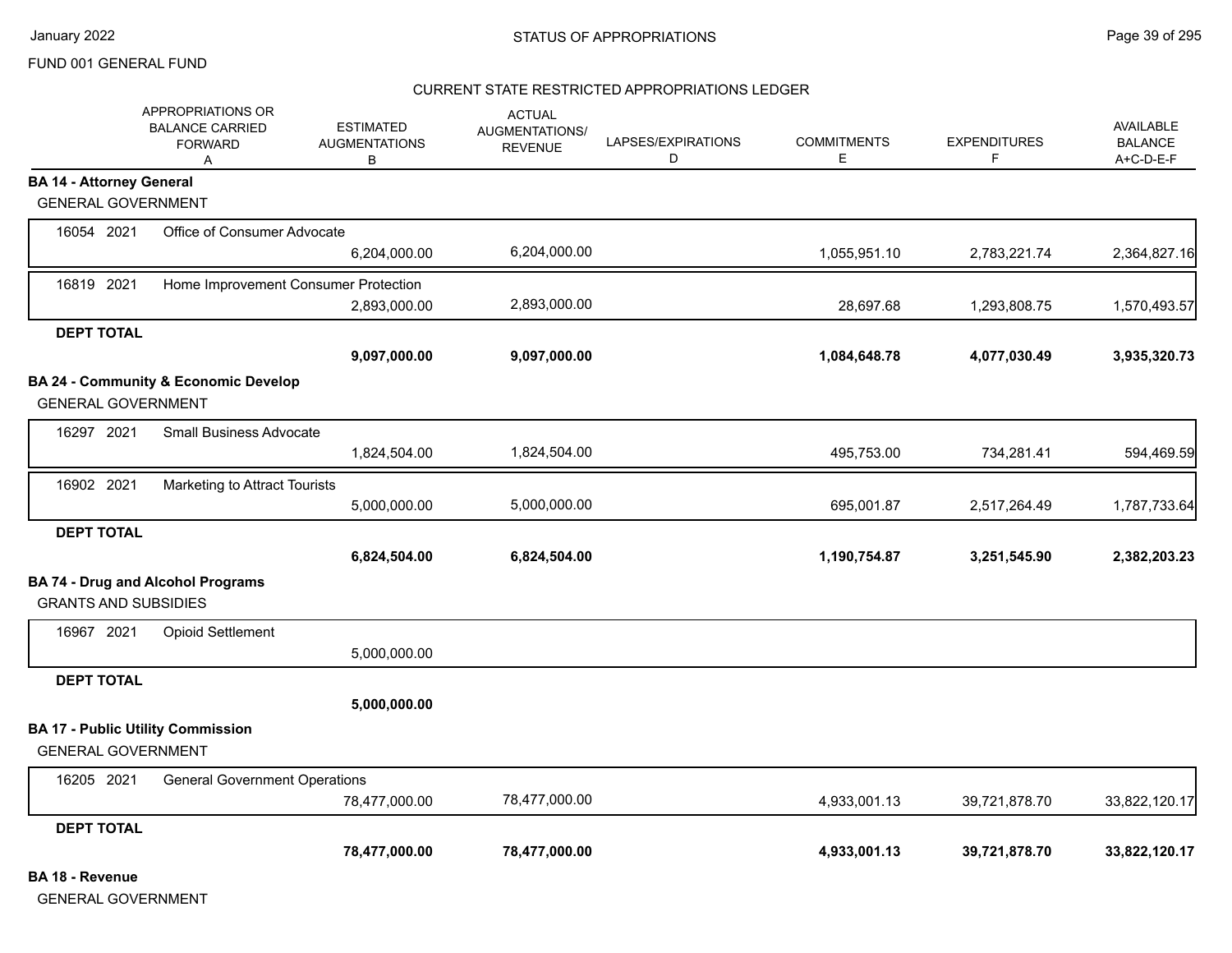# CURRENT STATE RESTRICTED APPROPRIATIONS LEDGER

|                                 |            | APPROPRIATIONS OR<br><b>BALANCE CARRIED</b><br><b>FORWARD</b><br>Α | <b>ESTIMATED</b><br><b>AUGMENTATIONS</b><br>B | <b>ACTUAL</b><br><b>AUGMENTATIONS/</b><br><b>REVENUE</b> | LAPSES/EXPIRATIONS<br>D | <b>COMMITMENTS</b><br>E | <b>EXPENDITURES</b><br>F | <b>AVAILABLE</b><br><b>BALANCE</b><br>A+C-D-E-F |
|---------------------------------|------------|--------------------------------------------------------------------|-----------------------------------------------|----------------------------------------------------------|-------------------------|-------------------------|--------------------------|-------------------------------------------------|
| 16903 2021                      |            | <b>Enhanced Revenue Collection Account</b>                         |                                               |                                                          |                         |                         |                          |                                                 |
|                                 |            |                                                                    | 30,000,000.00                                 | 17,500,000.00                                            |                         |                         | 14,474,775.16            | 3,025,224.84                                    |
| <b>DEPT TOTAL</b>               |            |                                                                    |                                               |                                                          |                         |                         |                          |                                                 |
|                                 |            |                                                                    | 30,000,000.00                                 | 17,500,000.00                                            |                         |                         | 14,474,775.16            | 3,025,224.84                                    |
| <b>BA 19 - State Department</b> |            |                                                                    |                                               |                                                          |                         |                         |                          |                                                 |
|                                 |            | <b>GENERAL GOVERNMENT</b>                                          |                                               |                                                          |                         |                         |                          |                                                 |
|                                 | 16239 2021 | Professional and Occupational Affairs                              |                                               |                                                          |                         |                         |                          |                                                 |
|                                 |            |                                                                    | 55,325,000.00                                 | 39,957,000.00                                            |                         | 5,227,952.84            | 29,099,921.41            | 5,629,125.75                                    |
|                                 | 16240 2021 | State Board of Podiatry                                            |                                               |                                                          |                         |                         |                          |                                                 |
|                                 |            |                                                                    | 393,000.00                                    | 393,000.00                                               |                         | 19,252.50               | 151,861.53               | 221,885.97                                      |
| 16646 2021                      |            | State Board of Medicine                                            |                                               |                                                          |                         |                         |                          |                                                 |
|                                 |            |                                                                    | 8,849,000.00                                  | 8,849,000.00                                             |                         | 572,721.71              | 3,217,211.11             | 5,059,067.18                                    |
| 16647 2021                      |            | State Board of Osteopathic Medicine                                |                                               |                                                          |                         |                         |                          |                                                 |
|                                 |            |                                                                    | 2,490,000.00                                  | 2,490,000.00                                             |                         | 204,012.82              | 664,373.33               | 1,621,613.85                                    |
| 16663 2021                      |            | <b>State Athletic Commission</b>                                   |                                               |                                                          |                         |                         |                          |                                                 |
|                                 |            |                                                                    | 868,000.00                                    | 868,000.00                                               |                         | 14,053.02               | 323,890.67               | 530,056.31                                      |
| <b>DEPT TOTAL</b>               |            |                                                                    |                                               |                                                          |                         |                         |                          |                                                 |
|                                 |            |                                                                    | 67,925,000.00                                 | 52,557,000.00                                            |                         | 6,037,992.89            | 33,457,258.05            | 13,061,749.06                                   |
| <b>BA 20 - State Police</b>     |            | <b>GENERAL GOVERNMENT</b>                                          |                                               |                                                          |                         |                         |                          |                                                 |
| 16218 2021                      |            | <b>Firearms Records Check</b>                                      |                                               |                                                          |                         |                         |                          |                                                 |
|                                 |            |                                                                    | 3,752,000.00                                  | 200,000.00                                               |                         | 71,471.35               | 72,346.35                | 56,182.30                                       |
| <b>DEPT TOTAL</b>               |            |                                                                    |                                               |                                                          |                         |                         |                          |                                                 |
|                                 |            |                                                                    | 3,752,000.00                                  | 200,000.00                                               |                         | 71,471.35               | 72,346.35                | 56,182.30                                       |
| <b>BA 51 - Supreme Court</b>    |            | <b>GENERAL GOVERNMENT</b>                                          |                                               |                                                          |                         |                         |                          |                                                 |
| 14421 2021                      |            | Statewide Judicial Computer System                                 |                                               |                                                          |                         |                         |                          |                                                 |
|                                 |            |                                                                    |                                               | 48,770,529.75                                            |                         |                         | 24,018,357.42            | 24,752,172.33                                   |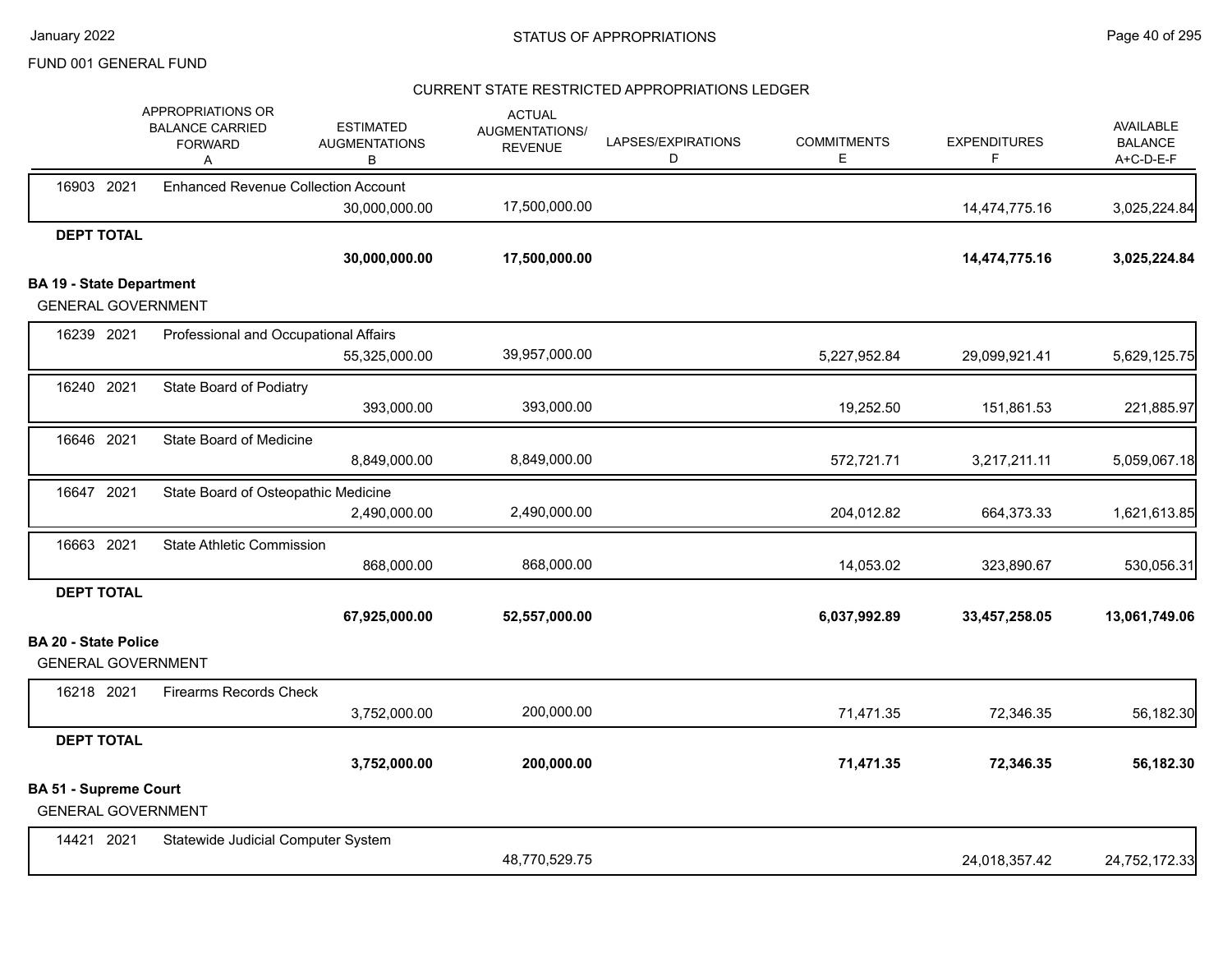### CURRENT STATE RESTRICTED APPROPRIATIONS LEDGER

|                     | APPROPRIATIONS OR<br><b>BALANCE CARRIED</b><br><b>FORWARD</b> | <b>ESTIMATED</b><br><b>AUGMENTATIONS</b><br>в | <b>ACTUAL</b><br>AUGMENTATIONS/<br><b>REVENUE</b> | LAPSES/EXPIRATIONS | <b>COMMITMENTS</b> | <b>EXPENDITURES</b> | AVAILABLE<br><b>BALANCE</b><br>A+C-D-E-F |
|---------------------|---------------------------------------------------------------|-----------------------------------------------|---------------------------------------------------|--------------------|--------------------|---------------------|------------------------------------------|
| <b>DEPT TOTAL</b>   |                                                               |                                               |                                                   |                    |                    |                     |                                          |
|                     |                                                               |                                               | 48,770,529.75                                     |                    |                    | 24,018,357.42       | 24,752,172.33                            |
| <b>LEDGER TOTAL</b> |                                                               |                                               |                                                   |                    |                    |                     |                                          |
|                     |                                                               | 201,075,504.00                                | 213,426,033.75                                    |                    | 13,317,869.02      | 119,073,192.07      | 81,034,972.66                            |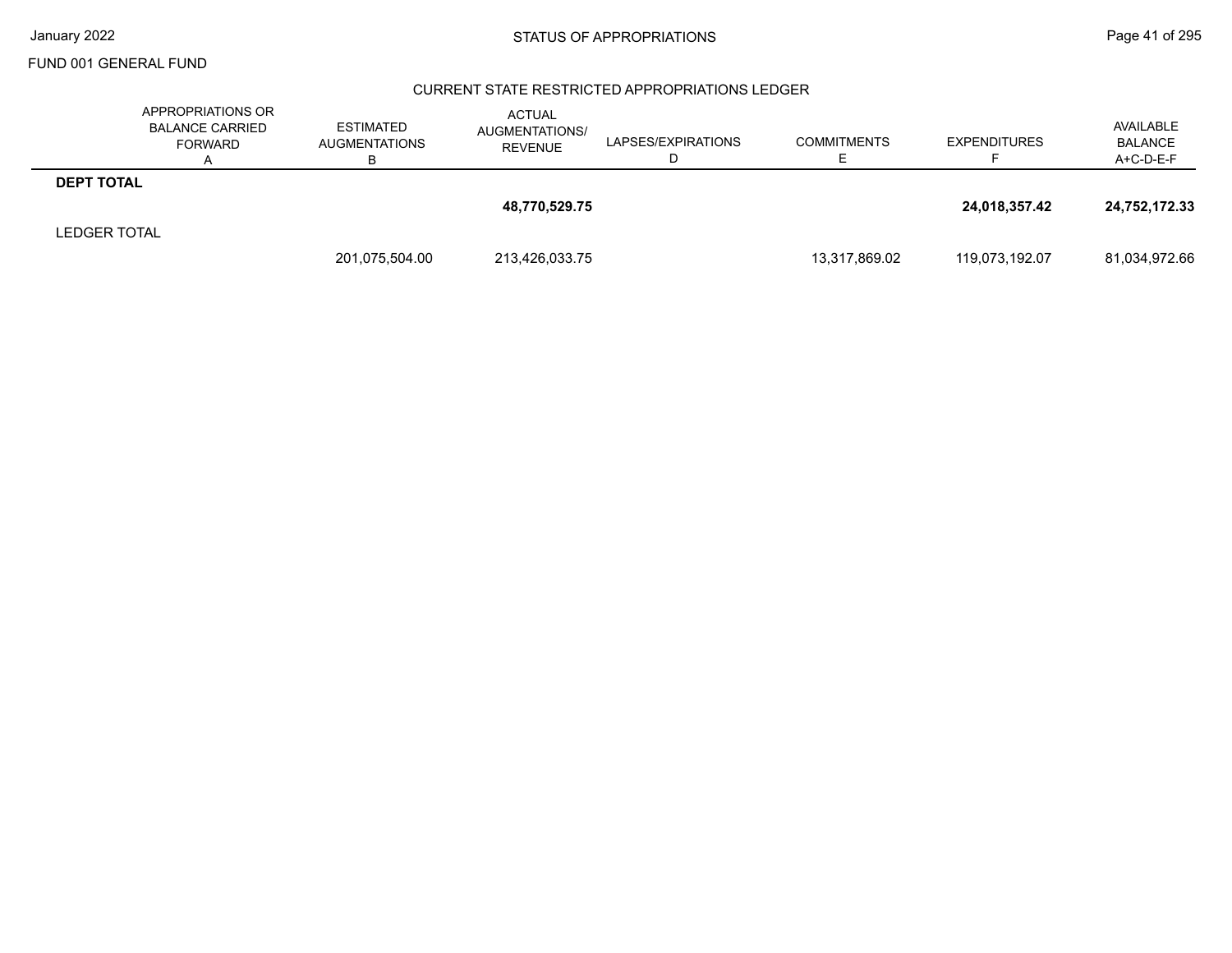### CURRENT STATE EXECUTIVE AUTHORIZATIONS LEDGER

|                                 | APPROPRIATIONS OR<br><b>BALANCE CARRIED</b><br><b>FORWARD</b><br>Α | <b>ESTIMATED</b><br><b>AUGMENTATIONS</b><br>в | <b>ACTUAL</b><br>AUGMENTATIONS/<br><b>REVENUE</b> | LAPSES/EXPIRATIONS<br>D | <b>COMMITMENTS</b><br>Е | <b>EXPENDITURES</b><br>F | AVAILABLE<br><b>BALANCE</b><br>$A+C-D-E-F$ |
|---------------------------------|--------------------------------------------------------------------|-----------------------------------------------|---------------------------------------------------|-------------------------|-------------------------|--------------------------|--------------------------------------------|
| <b>BA 18 - Revenue</b>          |                                                                    |                                               |                                                   |                         |                         |                          |                                            |
| <b>GENERAL GOVERNMENT</b>       |                                                                    |                                               |                                                   |                         |                         |                          |                                            |
| 20019 2021                      | Comm-Inherit & Realty Transfer Tax Col                             |                                               |                                                   |                         |                         |                          |                                            |
|                                 | 12,791,000.00                                                      |                                               |                                                   |                         |                         | 7,526,003.07             | 5,264,996.93                               |
| <b>REFUNDS</b>                  |                                                                    |                                               |                                                   |                         |                         |                          |                                            |
| 20018 2021                      | <b>Refunding Tax Collections</b>                                   |                                               |                                                   |                         |                         |                          |                                            |
|                                 | 1,200,000,000.00                                                   |                                               |                                                   |                         |                         | 735,771,325.19           | 464,228,674.81                             |
| <b>DEPT TOTAL</b>               |                                                                    |                                               |                                                   |                         |                         |                          |                                            |
|                                 | 1,212,791,000.00                                                   |                                               |                                                   |                         |                         | 743,297,328.26           | 469,493,671.74                             |
| <b>BA 19 - State Department</b> |                                                                    |                                               |                                                   |                         |                         |                          |                                            |
| <b>GENERAL GOVERNMENT</b>       |                                                                    |                                               |                                                   |                         |                         |                          |                                            |
| 20027 2021                      | <b>Publishing Constitutional Amendments</b>                        |                                               |                                                   |                         |                         |                          |                                            |
|                                 | 4,500,000.00                                                       |                                               |                                                   |                         |                         |                          | 4,500,000.00                               |
| <b>GRANTS AND SUBSIDIES</b>     |                                                                    |                                               |                                                   |                         |                         |                          |                                            |
| 20028 2021                      | <b>County Election Expenses</b>                                    |                                               |                                                   |                         |                         |                          |                                            |
|                                 | 400,000.00                                                         |                                               |                                                   |                         |                         |                          | 400,000.00                                 |
| <b>DEPT TOTAL</b>               |                                                                    |                                               |                                                   |                         |                         |                          |                                            |
|                                 | 4,900,000.00                                                       |                                               |                                                   |                         |                         |                          | 4,900,000.00                               |
| <b>LEDGER TOTAL</b>             |                                                                    |                                               |                                                   |                         |                         |                          |                                            |
|                                 | 1,217,691,000.00                                                   |                                               |                                                   |                         |                         | 743,297,328.26           | 474,393,671.74                             |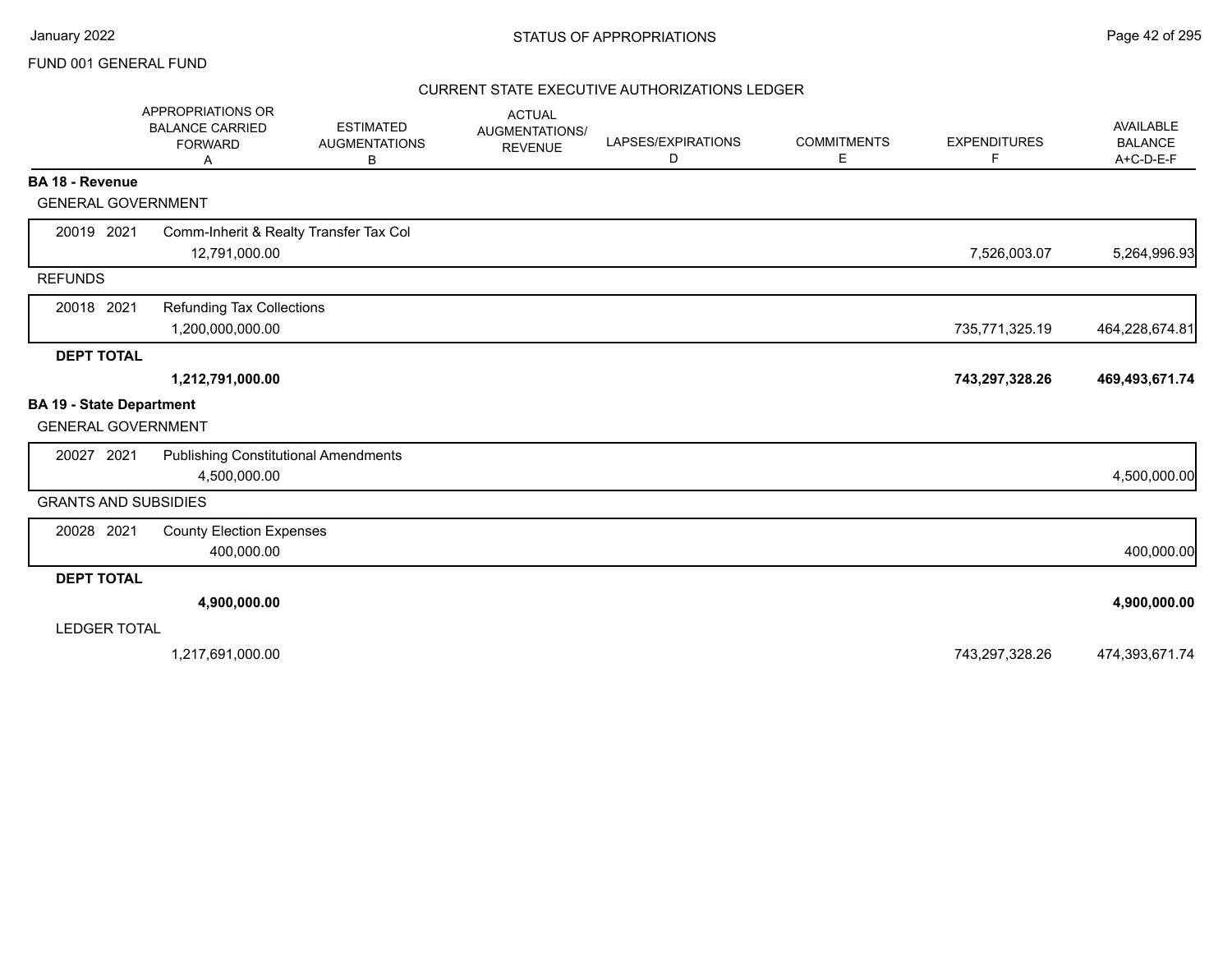### CURRENT STATE EXECUTIVE AUTHORIZATIONS - RESTRICTED LEDGER

|                                                                      | APPROPRIATIONS OR<br><b>BALANCE CARRIED</b><br><b>FORWARD</b><br>Α | <b>ESTIMATED</b><br><b>AUGMENTATIONS</b><br>B | <b>ACTUAL</b><br>AUGMENTATIONS/<br><b>REVENUE</b> | LAPSES/EXPIRATIONS<br>D | <b>COMMITMENTS</b><br>Е | <b>EXPENDITURES</b><br>F | <b>AVAILABLE</b><br><b>BALANCE</b><br>A+C-D-E-F |
|----------------------------------------------------------------------|--------------------------------------------------------------------|-----------------------------------------------|---------------------------------------------------|-------------------------|-------------------------|--------------------------|-------------------------------------------------|
| <b>BA 81 - Executive Offices</b>                                     |                                                                    |                                               |                                                   |                         |                         |                          |                                                 |
| <b>GENERAL GOVERNMENT</b>                                            |                                                                    |                                               |                                                   |                         |                         |                          |                                                 |
| 26434 2021                                                           | <b>Agency IT Projects</b>                                          |                                               |                                                   |                         |                         |                          |                                                 |
|                                                                      |                                                                    | 25,000,000.00                                 | 26,558,536.46                                     |                         | 6,219,816.05            | 17,847,984.84            | 2,490,735.57                                    |
| <b>DEPT TOTAL</b>                                                    |                                                                    |                                               |                                                   |                         |                         |                          |                                                 |
|                                                                      |                                                                    | 25,000,000.00                                 | 26,558,536.46                                     |                         | 6,219,816.05            | 17,847,984.84            | 2,490,735.57                                    |
| <b>BA 14 - Attorney General</b><br><b>GENERAL GOVERNMENT</b>         |                                                                    |                                               |                                                   |                         |                         |                          |                                                 |
| 26346 2021                                                           | Reimb to Counties-FT District Attorneys                            | 7,724,000.00                                  |                                                   |                         |                         |                          |                                                 |
| <b>DEPT TOTAL</b>                                                    |                                                                    |                                               |                                                   |                         |                         |                          |                                                 |
|                                                                      |                                                                    | 7,724,000.00                                  |                                                   |                         |                         |                          |                                                 |
| <b>BA 75 - Banking &amp; Securities</b><br><b>GENERAL GOVERNMENT</b> |                                                                    |                                               |                                                   |                         |                         |                          |                                                 |
| 26385 2021                                                           | Securities Operation                                               |                                               |                                                   |                         |                         |                          |                                                 |
|                                                                      |                                                                    | 9,477,000.00                                  | 9,477,000.00                                      |                         | 411,289.15              | 3,846,876.13             | 5,218,834.72                                    |
| <b>DEPT TOTAL</b>                                                    |                                                                    |                                               |                                                   |                         |                         |                          |                                                 |
|                                                                      |                                                                    | 9,477,000.00                                  | 9,477,000.00                                      |                         | 411,289.15              | 3,846,876.13             | 5,218,834.72                                    |
| <b>GENERAL GOVERNMENT</b>                                            | <b>BA 32 - Civil Service Commission</b>                            |                                               |                                                   |                         |                         |                          |                                                 |
| 26469 2021                                                           | <b>Civil Service Commission</b>                                    |                                               |                                                   |                         |                         |                          |                                                 |
|                                                                      |                                                                    | 3,500,000.00                                  | 2,721,960.89                                      |                         | 497,011.91              | 2,049,261.27             | 175,687.71                                      |
| <b>DEPT TOTAL</b>                                                    |                                                                    |                                               |                                                   |                         |                         |                          |                                                 |
|                                                                      |                                                                    | 3,500,000.00                                  | 2,721,960.89                                      |                         | 497,011.91              | 2,049,261.27             | 175,687.71                                      |
| <b>GENERAL GOVERNMENT</b>                                            | <b>BA 38 - Conservation &amp; Natural Resourc</b>                  |                                               |                                                   |                         |                         |                          |                                                 |
| 26452 2021                                                           | <b>ATV Management</b>                                              | 7,000,000.00                                  | 5,200,000.00                                      |                         | 277,675.22              | 980,213.00               | 3,942,111.78                                    |
| 26453 2021                                                           | Snowmobile Management                                              | 1,000,000.00                                  | 750,000.00                                        |                         | 107,560.15              | 203,726.43               | 438,713.42                                      |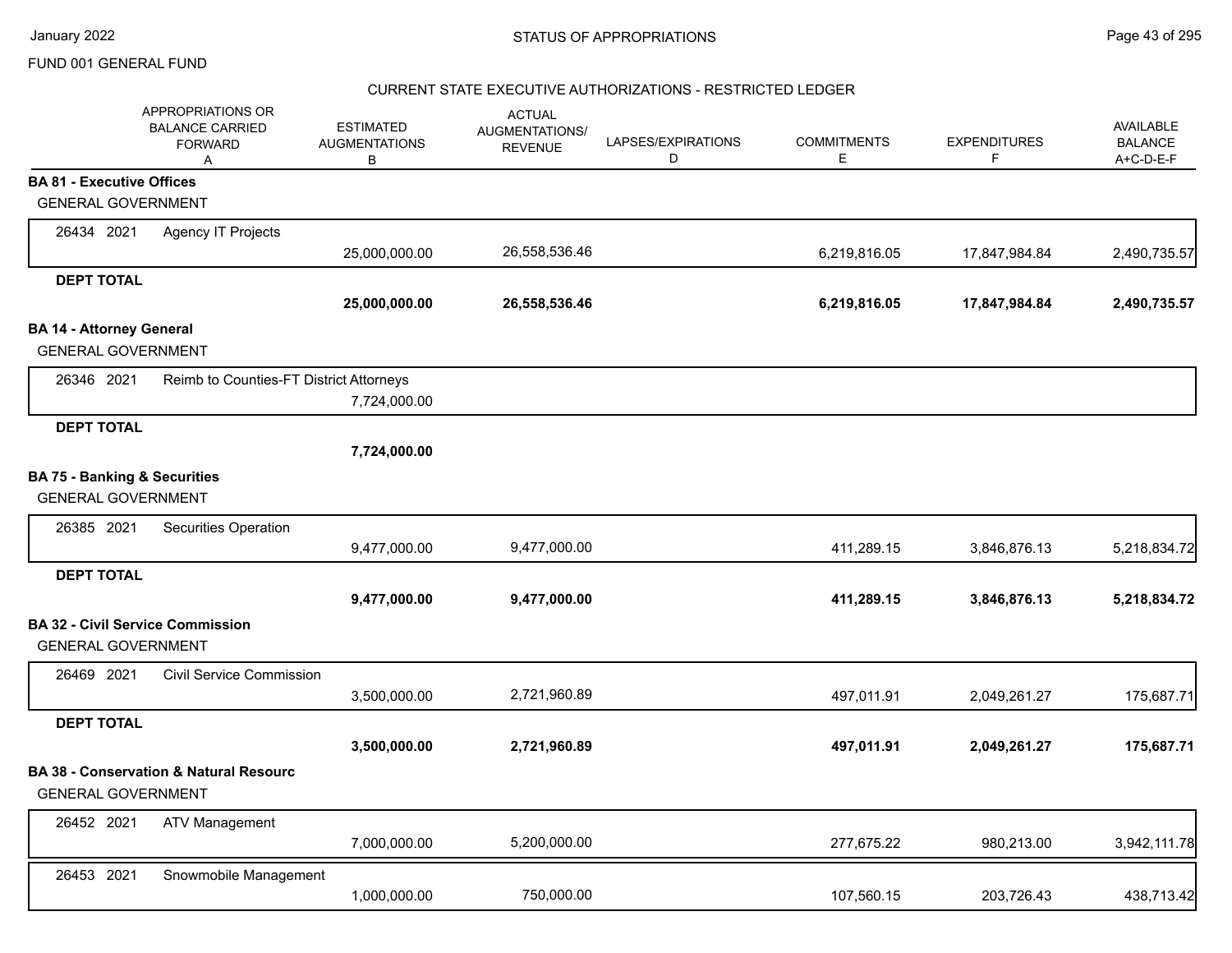### CURRENT STATE EXECUTIVE AUTHORIZATIONS - RESTRICTED LEDGER

|                            | APPROPRIATIONS OR<br><b>BALANCE CARRIED</b><br><b>FORWARD</b><br>Α | <b>ESTIMATED</b><br><b>AUGMENTATIONS</b><br>В | <b>ACTUAL</b><br>AUGMENTATIONS/<br><b>REVENUE</b> | LAPSES/EXPIRATIONS<br>D | <b>COMMITMENTS</b><br>Е | <b>EXPENDITURES</b><br>F | AVAILABLE<br><b>BALANCE</b><br>A+C-D-E-F |
|----------------------------|--------------------------------------------------------------------|-----------------------------------------------|---------------------------------------------------|-------------------------|-------------------------|--------------------------|------------------------------------------|
| 26464 2021                 | <b>Forest Regeneration</b>                                         | 4,500,000.00                                  | 4,500,000.00                                      |                         | 477,421.16              | 559,145.27               | 3,463,433.57                             |
| <b>DEPT TOTAL</b>          |                                                                    |                                               |                                                   |                         |                         |                          |                                          |
|                            |                                                                    | 12,500,000.00                                 | 10,450,000.00                                     |                         | 862,656.53              | 1,743,084.70             | 7,844,258.77                             |
| <b>BA 11 - Corrections</b> |                                                                    |                                               |                                                   |                         |                         |                          |                                          |
| <b>GENERAL GOVERNMENT</b>  |                                                                    |                                               |                                                   |                         |                         |                          |                                          |
| 26450 2021                 | Rockview Farm Program                                              |                                               |                                                   |                         |                         |                          |                                          |
|                            |                                                                    | 257,000.00                                    | 136,072.96                                        |                         | 6,224.06                | 70,017.49                | 59,831.41                                |
| <b>DEPT TOTAL</b>          |                                                                    |                                               |                                                   |                         |                         |                          |                                          |
|                            |                                                                    | 257,000.00                                    | 136,072.96                                        |                         | 6,224.06                | 70,017.49                | 59,831.41                                |
| <b>GENERAL GOVERNMENT</b>  | <b>BA 74 - Drug and Alcohol Programs</b>                           |                                               |                                                   |                         |                         |                          |                                          |
| 26470 2021                 | Recovery House Certification                                       |                                               |                                                   |                         |                         |                          |                                          |
|                            |                                                                    | 125,000.00                                    |                                                   |                         |                         |                          |                                          |
| <b>DEPT TOTAL</b>          |                                                                    |                                               |                                                   |                         |                         |                          |                                          |
|                            |                                                                    | 125,000.00                                    |                                                   |                         |                         |                          |                                          |
|                            | <b>BA 35 - Environmental Protection</b>                            |                                               |                                                   |                         |                         |                          |                                          |
| <b>GENERAL GOVERNMENT</b>  |                                                                    |                                               |                                                   |                         |                         |                          |                                          |
| 26250 2021                 | Used Tire Pile Remediation                                         |                                               |                                                   |                         |                         |                          |                                          |
|                            |                                                                    | 3,000.00                                      |                                                   |                         |                         |                          |                                          |
| 26251 2021                 | Sewage Facilities Program Administration                           | 803,000.00                                    | 652,000.00                                        |                         |                         | 114,880.29               | 537,119.71                               |
| <b>DEPT TOTAL</b>          |                                                                    |                                               |                                                   |                         |                         |                          |                                          |
|                            |                                                                    | 806,000.00                                    | 652,000.00                                        |                         |                         | 114,880.29               | 537,119.71                               |
| BA 67 - Health             |                                                                    |                                               |                                                   |                         |                         |                          |                                          |
| <b>GENERAL GOVERNMENT</b>  |                                                                    |                                               |                                                   |                         |                         |                          |                                          |
| 26322 2021                 | Vital Statistics Improvement Admin                                 |                                               |                                                   |                         |                         |                          |                                          |
|                            |                                                                    | 18,151,000.00                                 | 11, 157, 370. 44                                  |                         | 2,289,145.54            | 6,351,160.44             | 2,517,064.46                             |
| 26328 2021                 | County Coroner / Medical Examiner Distri                           |                                               |                                                   |                         |                         |                          |                                          |
|                            |                                                                    | 1,110,435.00                                  |                                                   |                         |                         |                          |                                          |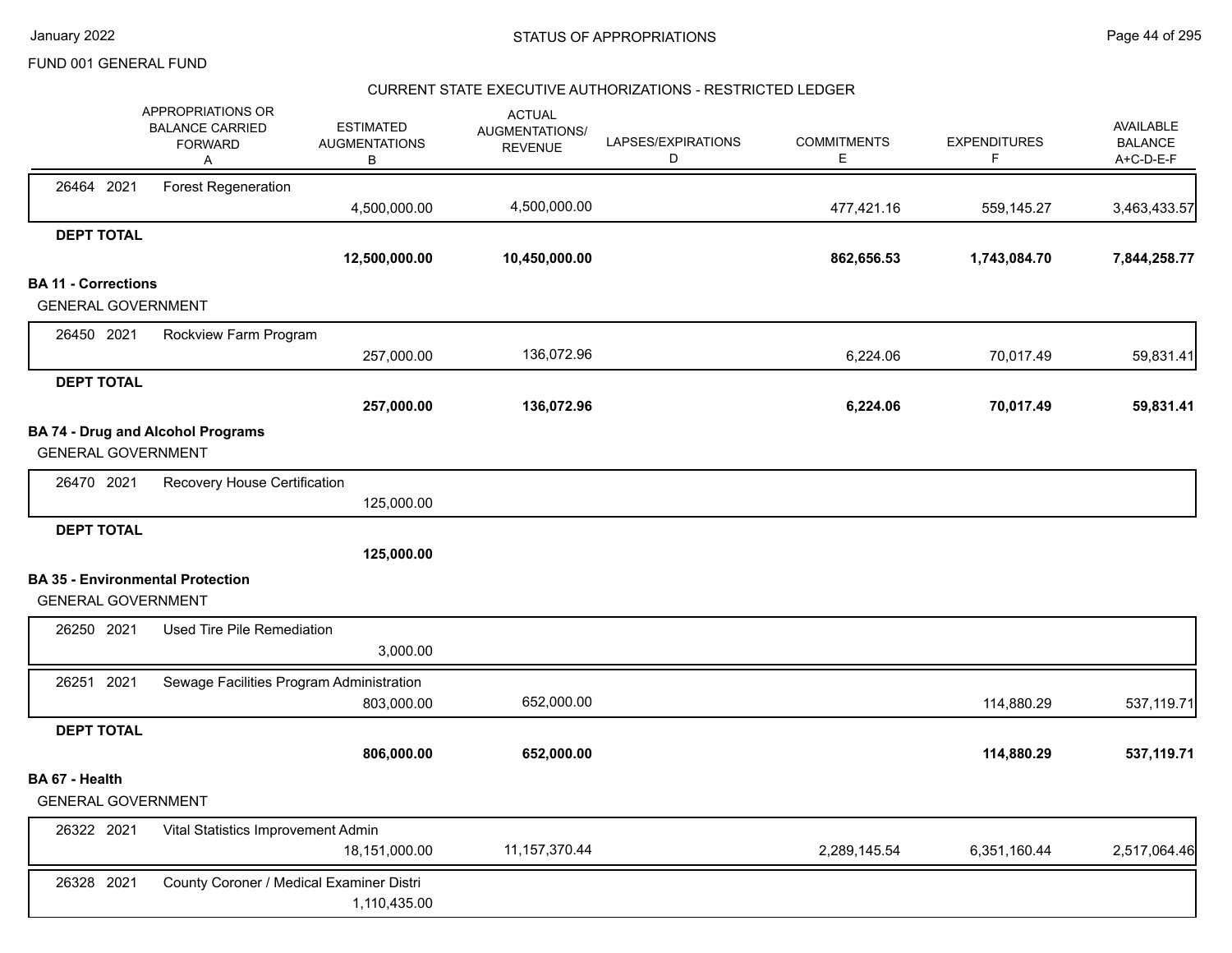### CURRENT STATE EXECUTIVE AUTHORIZATIONS - RESTRICTED LEDGER

|                                 | APPROPRIATIONS OR<br><b>BALANCE CARRIED</b><br><b>FORWARD</b> | <b>ESTIMATED</b><br><b>AUGMENTATIONS</b><br>в | <b>ACTUAL</b><br><b>AUGMENTATIONS/</b><br><b>REVENUE</b> | LAPSES/EXPIRATIONS<br>D | <b>COMMITMENTS</b><br>Е | <b>EXPENDITURES</b><br>F | <b>AVAILABLE</b><br><b>BALANCE</b><br>A+C-D-E-F |
|---------------------------------|---------------------------------------------------------------|-----------------------------------------------|----------------------------------------------------------|-------------------------|-------------------------|--------------------------|-------------------------------------------------|
| 2021<br>26509                   | LT Care Infection Prevention & Control                        |                                               |                                                          |                         |                         |                          |                                                 |
|                                 |                                                               | 915,200.00                                    | 915,200.00                                               |                         |                         |                          | 915,200.00                                      |
| <b>DEPT TOTAL</b>               |                                                               |                                               |                                                          |                         |                         |                          |                                                 |
|                                 |                                                               | 20,176,635.00                                 | 12,072,570.44                                            |                         | 2,289,145.54            | 6,351,160.44             | 3,432,264.46                                    |
| BA 12 - Labor & Industry        |                                                               |                                               |                                                          |                         |                         |                          |                                                 |
| <b>GENERAL GOVERNMENT</b>       |                                                               |                                               |                                                          |                         |                         |                          |                                                 |
| 26235 2021                      | Asbestos and Lead Certification                               |                                               |                                                          |                         |                         |                          |                                                 |
|                                 |                                                               | 2,025,000.00                                  | 2,025,000.00                                             |                         | 251,621.97              | 458,359.06               | 1,315,018.97                                    |
| <b>DEPT TOTAL</b>               |                                                               |                                               |                                                          |                         |                         |                          |                                                 |
|                                 |                                                               | 2,025,000.00                                  | 2,025,000.00                                             |                         | 251,621.97              | 458,359.06               | 1,315,018.97                                    |
| <b>BA 19 - State Department</b> |                                                               |                                               |                                                          |                         |                         |                          |                                                 |
| <b>GENERAL GOVERNMENT</b>       |                                                               |                                               |                                                          |                         |                         |                          |                                                 |
| 26239 2021                      |                                                               | Bureau ofCorporatns&CharitableOrganizatn      |                                                          |                         |                         |                          |                                                 |
|                                 |                                                               | 12,434,000.00                                 | 11,000,000.00                                            |                         | 2,192,761.56            | 6,159,421.99             | 2,647,816.45                                    |
| <b>DEPT TOTAL</b>               |                                                               |                                               |                                                          |                         |                         |                          |                                                 |
|                                 |                                                               | 12,434,000.00                                 | 11,000,000.00                                            |                         | 2,192,761.56            | 6,159,421.99             | 2,647,816.45                                    |
| <b>LEDGER TOTAL</b>             |                                                               |                                               |                                                          |                         |                         |                          |                                                 |
|                                 |                                                               | 94,024,635.00                                 | 75,093,140.75                                            |                         | 12,730,526.77           | 38,641,046.21            | 23,721,567.77                                   |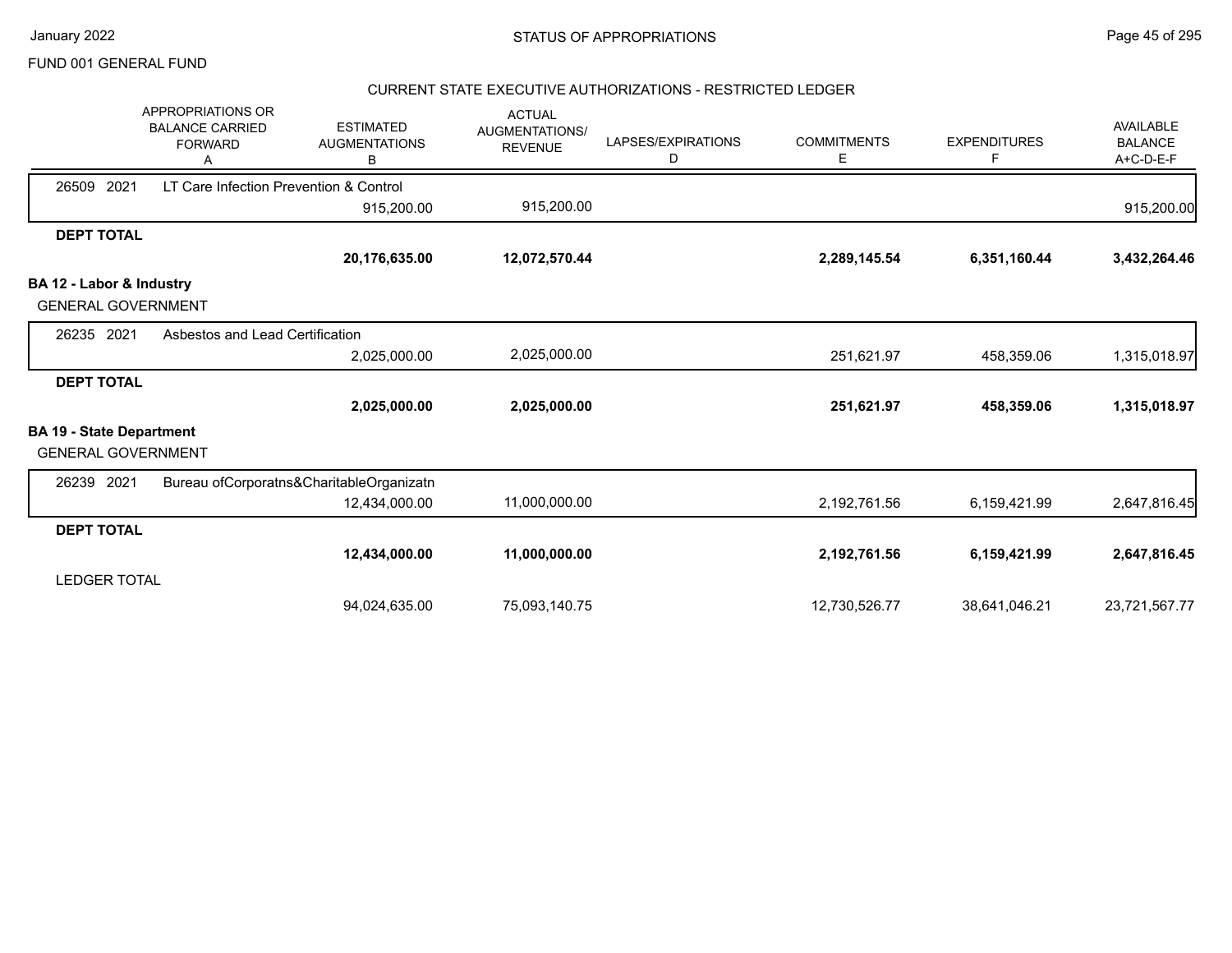|                                             | APPROPRIATIONS OR<br><b>BALANCE CARRIED</b><br><b>FORWARD</b><br>A | <b>ESTIMATED</b><br><b>AUGMENTATIONS</b><br>В | <b>ACTUAL</b><br>AUGMENTATIONS/<br><b>REVENUE</b> | LAPSES/EXPIRATIONS<br>D | <b>COMMITMENTS</b><br>Е | <b>EXPENDITURES</b><br>F | <b>AVAILABLE</b><br><b>BALANCE</b><br>A+C-D-E-F |
|---------------------------------------------|--------------------------------------------------------------------|-----------------------------------------------|---------------------------------------------------|-------------------------|-------------------------|--------------------------|-------------------------------------------------|
|                                             | <b>BA 43 - Health Care Cost Containment</b>                        |                                               |                                                   |                         |                         |                          |                                                 |
| <b>GENERAL GOVERNMENT</b>                   |                                                                    |                                               |                                                   |                         |                         |                          |                                                 |
| 30309 2021                                  | Health Care Cost Containment Council                               |                                               |                                                   |                         |                         |                          |                                                 |
|                                             | 3,167,000.00                                                       |                                               |                                                   |                         |                         | 2,161,208.01             | 1,005,791.99                                    |
| <b>DEPT TOTAL</b>                           |                                                                    |                                               |                                                   |                         |                         |                          |                                                 |
|                                             | 3,167,000.00                                                       |                                               |                                                   |                         |                         | 2,161,208.01             | 1,005,791.99                                    |
| BA 41 - Senate<br><b>GENERAL GOVERNMENT</b> |                                                                    |                                               |                                                   |                         |                         |                          |                                                 |
| 30037 2021                                  | Senators' Salaries                                                 |                                               |                                                   |                         |                         |                          |                                                 |
|                                             | 8,864,000.00                                                       |                                               |                                                   |                         |                         | 3,998,797.58             | 4,865,202.42                                    |
| 30039 2021                                  | <b>Employes of Chief Clerk</b>                                     |                                               |                                                   |                         |                         |                          |                                                 |
|                                             | 3,085,000.00                                                       |                                               |                                                   |                         |                         |                          | 3,085,000.00                                    |
| 30040 2021                                  | Salaried Officers & Employes                                       |                                               |                                                   |                         |                         |                          |                                                 |
|                                             | 13,973,000.00                                                      |                                               |                                                   |                         |                         | 7,003,450.04             | 6,969,549.96                                    |
| 2021<br>30041                               | <b>Reapportionment Expenses</b>                                    |                                               |                                                   |                         |                         |                          |                                                 |
|                                             | 800,000.00                                                         |                                               |                                                   |                         |                         | 26,300.00                | 773,700.00                                      |
| 30047 2021                                  | Committee on Appropriations (R)                                    |                                               |                                                   |                         |                         |                          |                                                 |
|                                             | 1,507,500.00                                                       |                                               |                                                   |                         |                         | 824,325.06               | 683,174.94                                      |
| 30060 2021                                  | <b>Incidental Expenses</b>                                         |                                               |                                                   |                         |                         |                          |                                                 |
|                                             | 3,595,000.00                                                       |                                               |                                                   |                         |                         | 80,745.87                | 3,514,254.13                                    |
| 30061 2021                                  | Committee on Appropriations (D)                                    |                                               |                                                   |                         |                         |                          |                                                 |
|                                             | 1,507,500.00                                                       |                                               |                                                   |                         |                         | 411,353.53               | 1,096,146.47                                    |
| 30062 2021                                  | Expenses-Senators                                                  |                                               |                                                   |                         |                         |                          |                                                 |
|                                             | 1,416,000.00                                                       |                                               |                                                   |                         |                         | 141,008.15               | 1,274,991.85                                    |
| 30063 2021                                  | Legislative Printing & Expenses                                    |                                               |                                                   |                         |                         |                          |                                                 |
|                                             | 8,048,000.00                                                       |                                               |                                                   |                         |                         | 381,698.78               | 7,666,301.22                                    |
| 30218 2021                                  | Caucus Operations (D)                                              |                                               |                                                   |                         |                         |                          |                                                 |
|                                             | 37,371,822.21                                                      |                                               |                                                   |                         |                         | 18,105,461.87            | 19,266,360.34                                   |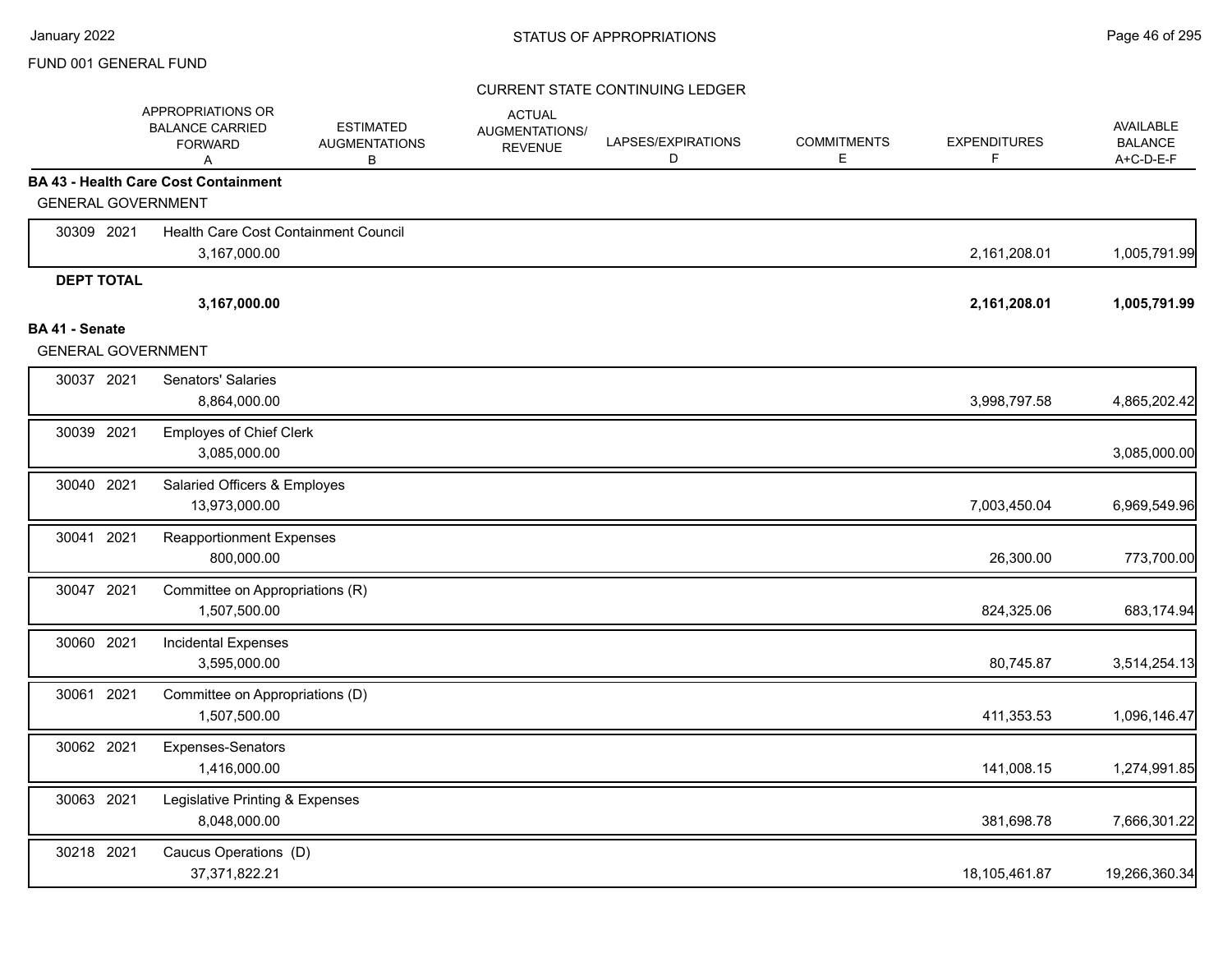|                           | APPROPRIATIONS OR<br><b>BALANCE CARRIED</b><br><b>FORWARD</b><br>A | <b>ESTIMATED</b><br><b>AUGMENTATIONS</b><br>В | <b>ACTUAL</b><br><b>AUGMENTATIONS/</b><br><b>REVENUE</b> | LAPSES/EXPIRATIONS<br>D | <b>COMMITMENTS</b><br>E | <b>EXPENDITURES</b><br>F | <b>AVAILABLE</b><br><b>BALANCE</b><br>A+C-D-E-F |
|---------------------------|--------------------------------------------------------------------|-----------------------------------------------|----------------------------------------------------------|-------------------------|-------------------------|--------------------------|-------------------------------------------------|
| 30219 2021                | Caucus Operations (R)<br>46,938,787.95                             |                                               |                                                          |                         |                         | 21,047,806.77            | 25,890,981.18                                   |
| <b>DEPT TOTAL</b>         | 127,106,610.16                                                     |                                               |                                                          |                         |                         | 52,020,947.65            | 75,085,662.51                                   |
|                           | <b>BA 42 - House of Representatives</b>                            |                                               |                                                          |                         |                         |                          |                                                 |
| <b>GENERAL GOVERNMENT</b> |                                                                    |                                               |                                                          |                         |                         |                          |                                                 |
| 30073 2021                | 35,290,000.00                                                      | Members' Salaries, Speaker's Extra Comp       |                                                          |                         |                         | 17,947,824.47            | 17,342,175.53                                   |
| 30076 2021                | Reappropriationment Expenses-House<br>800,000.00                   |                                               |                                                          |                         |                         | 26,735.46                | 773,264.54                                      |
| 30077 2021                | Speaker's Office<br>1,756,000.00                                   |                                               |                                                          |                         |                         |                          | 1,756,000.00                                    |
| 30078 2021                | 14,834,000.00                                                      | Bi-Partisan Committee, Chief Clerk & Com      |                                                          |                         |                         | 2,588,309.25             | 12,245,690.75                                   |
| 30080 2021                | Mileage: Reps, Officers, & Employees<br>572,000.00                 |                                               |                                                          |                         |                         | 147,693.73               | 424,306.27                                      |
| 30082 2021                | Chief Clerk & Legislative Journal<br>2,816,000.00                  |                                               |                                                          |                         |                         | 75,205.76                | 2,740,794.24                                    |
| 30083 2021                | Speaker<br>20,000.00                                               |                                               |                                                          |                         |                         |                          | 20,000.00                                       |
| 30084 2021                | <b>Chief Clerk</b><br>1,091,000.00                                 |                                               |                                                          |                         |                         | 672,466.06               | 418,533.94                                      |
| 30085 2021                | Floor Leader (R)<br>7,000.00                                       |                                               |                                                          |                         |                         |                          | 7,000.00                                        |
| 30086 2021                | Floor Leader (D)<br>7,000.00                                       |                                               |                                                          |                         |                         |                          | 7,000.00                                        |
| 30087 2021                | WHIP(R)<br>6,000.00                                                |                                               |                                                          |                         |                         | 6,000.00                 |                                                 |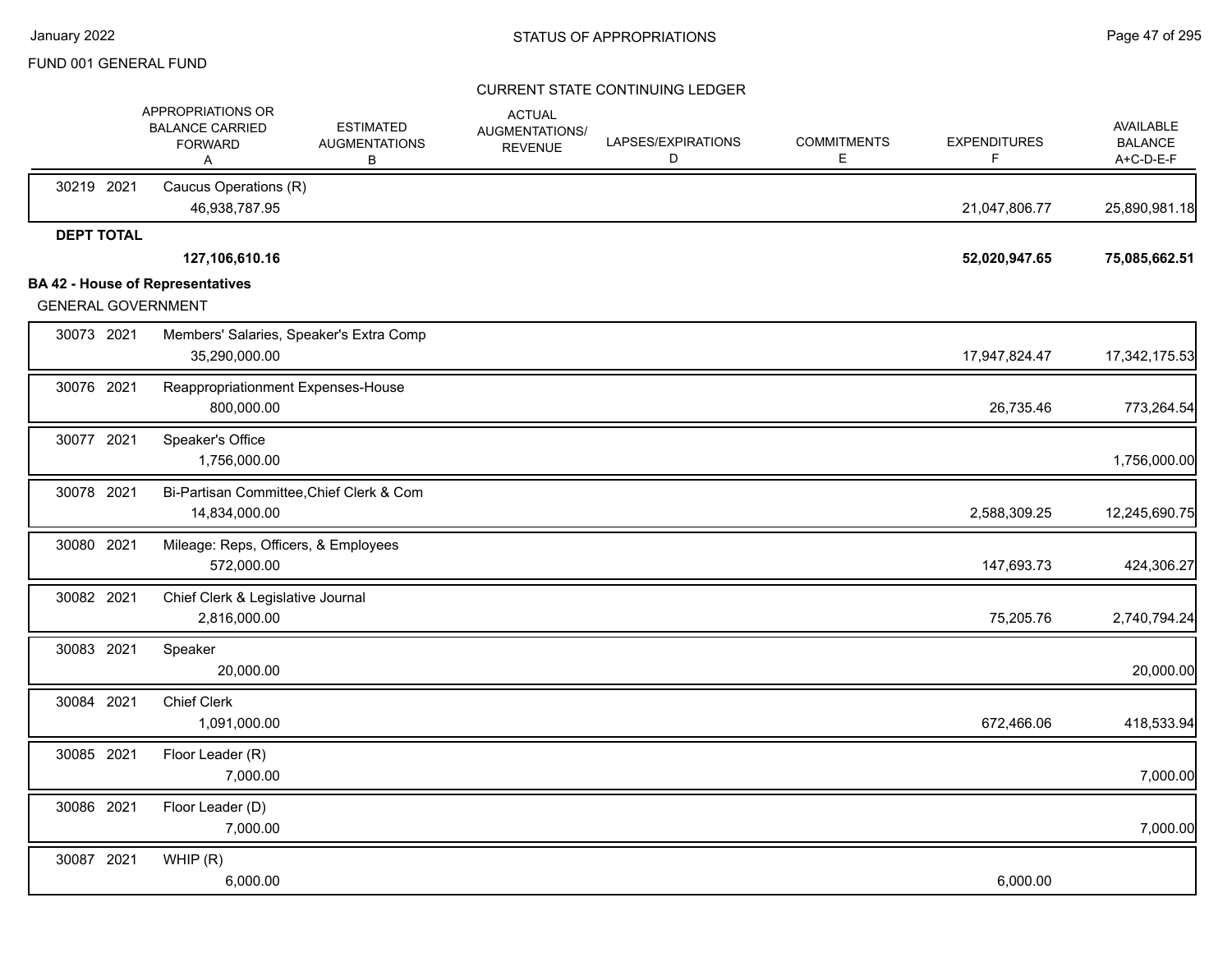|            | APPROPRIATIONS OR<br><b>BALANCE CARRIED</b><br><b>FORWARD</b><br>Α | <b>ESTIMATED</b><br><b>AUGMENTATIONS</b><br>В | <b>ACTUAL</b><br>AUGMENTATIONS/<br><b>REVENUE</b> | LAPSES/EXPIRATIONS<br>D | <b>COMMITMENTS</b><br>E. | <b>EXPENDITURES</b><br>F | <b>AVAILABLE</b><br><b>BALANCE</b><br>A+C-D-E-F |
|------------|--------------------------------------------------------------------|-----------------------------------------------|---------------------------------------------------|-------------------------|--------------------------|--------------------------|-------------------------------------------------|
| 30088 2021 | WHIP (D)<br>6,000.00                                               |                                               |                                                   |                         |                          |                          | 6,000.00                                        |
| 30089 2021 | Chairman Caucus Operations (R)<br>3,000.00                         |                                               |                                                   |                         |                          | 3,000.00                 |                                                 |
| 30090 2021 | Chairman Caucus Operations (D)<br>3,000.00                         |                                               |                                                   |                         |                          | 3,000.00                 |                                                 |
| 30091 2021 | Chairman-Appropriations Committee (R)<br>6,000.00                  |                                               |                                                   |                         |                          |                          | 6,000.00                                        |
| 30092 2021 | Caucus Administrator (R)<br>2,000.00                               |                                               |                                                   |                         |                          | 2,000.00                 |                                                 |
| 30093 2021 | Caucus Administrator (D)<br>2,000.00                               |                                               |                                                   |                         |                          | 2,000.00                 |                                                 |
| 30094 2021 | Secretary-Caucus (R)<br>3,000.00                                   |                                               |                                                   |                         |                          | 3,000.00                 |                                                 |
| 30095 2021 | <b>Incidental Expenses</b><br>7,569,000.00                         |                                               |                                                   |                         |                          | 1,385,646.76             | 6,183,353.24                                    |
| 30097 2021 | Committee on Appropriations (R)<br>3,223,000.00                    |                                               |                                                   |                         |                          |                          | 3,223,000.00                                    |
| 30099 2021 | Expenses-Representative<br>4,251,000.00                            |                                               |                                                   |                         |                          | 285,110.79               | 3,965,889.21                                    |
| 30100 2021 | Legislative Printing & Expenses<br>10,674,000.00                   |                                               |                                                   |                         |                          | 1,665,227.73             | 9,008,772.27                                    |
| 30101 2021 | Secretary-Caucus (D)<br>3,000.00                                   |                                               |                                                   |                         |                          | 3,000.00                 |                                                 |
| 30102 2021 | Special Leadership Account (R)<br>6,045,000.00                     |                                               |                                                   |                         |                          |                          | 6,045,000.00                                    |
| 30103 2021 | Special Leadership Account (D)<br>6,045,000.00                     |                                               |                                                   |                         |                          |                          | 6,045,000.00                                    |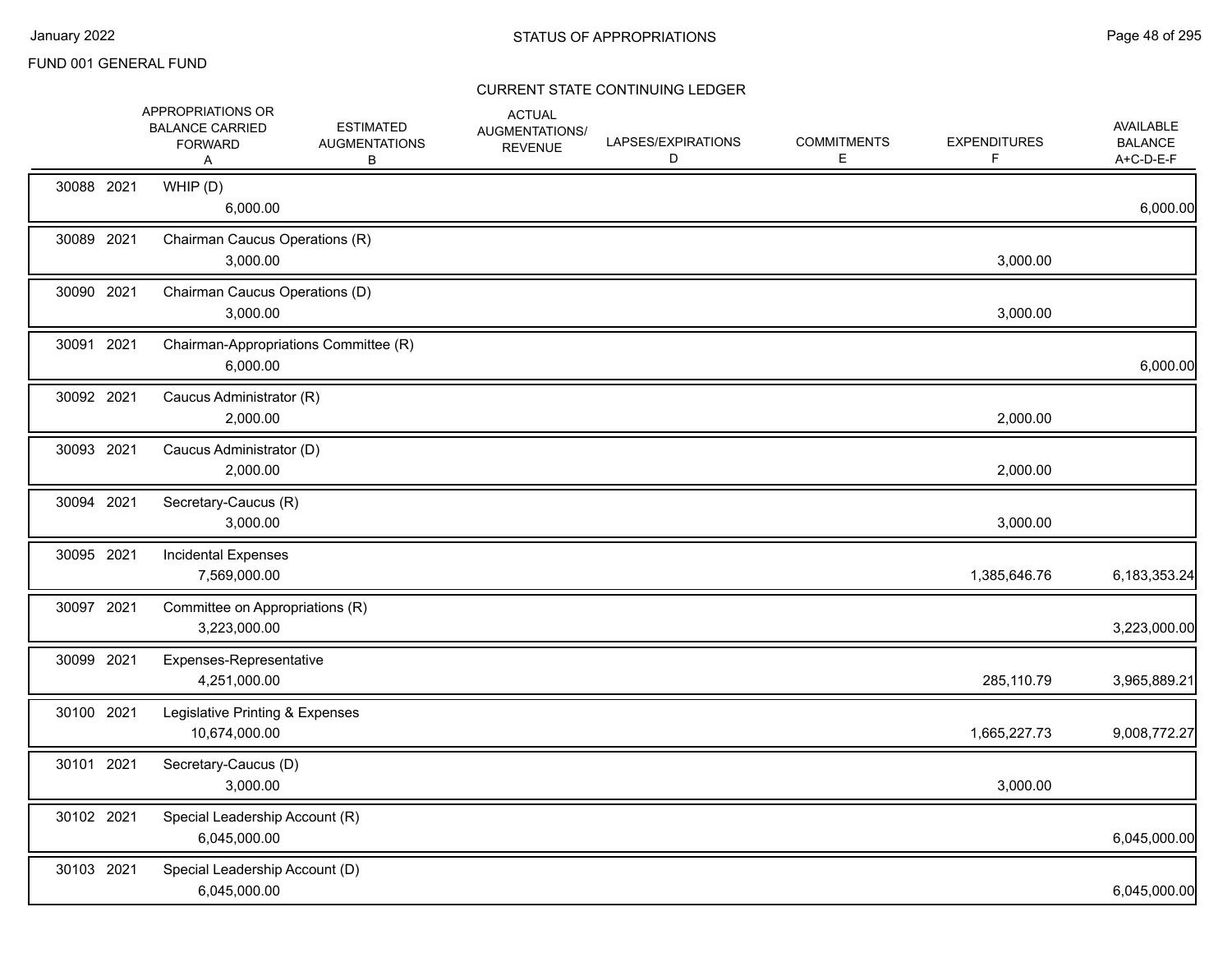|                           | APPROPRIATIONS OR<br><b>BALANCE CARRIED</b><br><b>FORWARD</b><br>A | <b>ESTIMATED</b><br><b>AUGMENTATIONS</b><br>В | <b>ACTUAL</b><br>AUGMENTATIONS/<br><b>REVENUE</b> | LAPSES/EXPIRATIONS<br>D | <b>COMMITMENTS</b><br>Е | <b>EXPENDITURES</b><br>F. | AVAILABLE<br><b>BALANCE</b><br>A+C-D-E-F |
|---------------------------|--------------------------------------------------------------------|-----------------------------------------------|---------------------------------------------------|-------------------------|-------------------------|---------------------------|------------------------------------------|
| 30104 2021                | Chairman-Policy Committee (D)<br>2,000.00                          |                                               |                                                   |                         |                         | 2,000.00                  |                                          |
| 30105 2021                | Committee on Appropriations (D)<br>3,223,000.00                    |                                               |                                                   |                         |                         |                           | 3,223,000.00                             |
| 30106 2021                | Chairman Policy Committee (R)<br>2,000.00                          |                                               |                                                   |                         |                         | 2,000.00                  |                                          |
| 30107 2021                | Administrator for Staff (D)<br>20,000.00                           |                                               |                                                   |                         |                         |                           | 20,000.00                                |
| 30108 2021                | Chairman Appropriations Committee (D)<br>6,000.00                  |                                               |                                                   |                         |                         | 6,000.00                  |                                          |
| 30109 2021                | Administrator for Staff (R)<br>20,000.00                           |                                               |                                                   |                         |                         |                           | 20,000.00                                |
| 30311 2021                | Caucus Operations (R)<br>69,275,000.00                             |                                               |                                                   |                         |                         | 31,874,813.36             | 37,400,186.64                            |
| 30312 2021                | Caucus Operations (D)<br>64,100,000.00                             |                                               |                                                   |                         |                         | 22,696,478.95             | 41,403,521.05                            |
| <b>DEPT TOTAL</b>         | 231,682,000.00<br><b>BA 44 - Legislative Reference Bureau</b>      |                                               |                                                   |                         |                         | 79,397,512.32             | 152,284,487.68                           |
| <b>GENERAL GOVERNMENT</b> |                                                                    |                                               |                                                   |                         |                         |                           |                                          |
| 30115 2021                | <b>LRB-Salaries &amp; Expenses</b><br>9,985,000.00                 |                                               |                                                   |                         |                         | 656,128.59                | 9,328,871.41                             |
| 30117 2021                | Printing of Pa Bulletin & Pa Code<br>886,000.00                    |                                               |                                                   |                         |                         |                           | 886,000.00                               |
| 30359 2021                | <b>Contingent Expenses</b><br>25,000.00                            |                                               |                                                   |                         |                         |                           | 25,000.00                                |
| <b>DEPT TOTAL</b>         | 10,896,000.00<br><b>BA 45 - Legislative Misc &amp; Commissions</b> |                                               |                                                   |                         |                         | 656,128.59                | 10,239,871.41                            |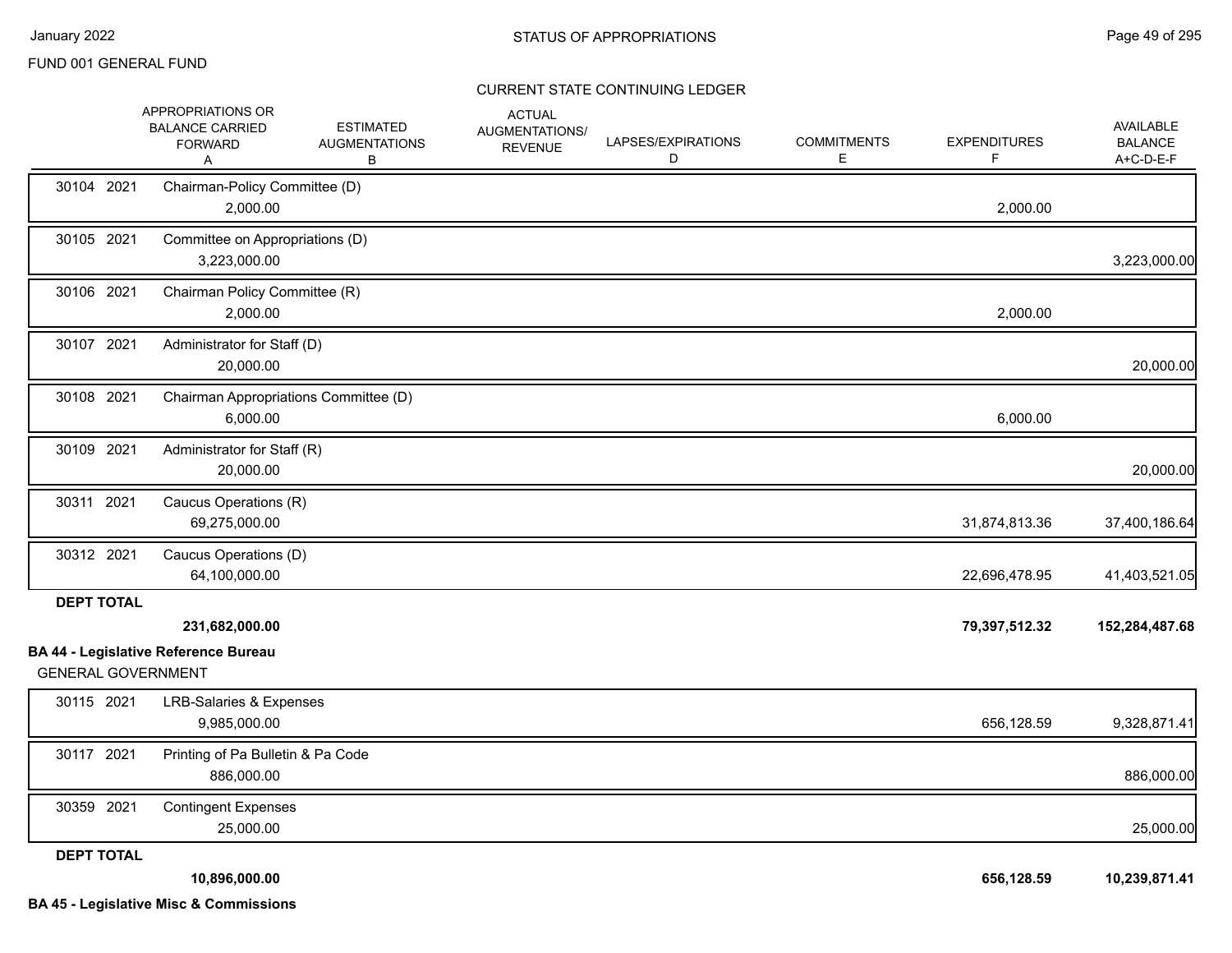|                           | APPROPRIATIONS OR<br><b>BALANCE CARRIED</b><br><b>FORWARD</b><br>A | <b>ESTIMATED</b><br><b>AUGMENTATIONS</b><br>B | <b>ACTUAL</b><br>AUGMENTATIONS/<br><b>REVENUE</b> | LAPSES/EXPIRATIONS<br>D | <b>COMMITMENTS</b><br>Е | <b>EXPENDITURES</b><br>F | AVAILABLE<br><b>BALANCE</b><br>A+C-D-E-F |
|---------------------------|--------------------------------------------------------------------|-----------------------------------------------|---------------------------------------------------|-------------------------|-------------------------|--------------------------|------------------------------------------|
| <b>GENERAL GOVERNMENT</b> |                                                                    |                                               |                                                   |                         |                         |                          |                                          |
| 30118 2021                | <b>Local Government Commission</b><br>1,283,000.00                 |                                               |                                                   |                         |                         | 115,712.35               | 1,167,287.65                             |
| 30119 2021                | Legislative Audit Advisory Commission<br>285,000.00                |                                               |                                                   |                         |                         |                          | 285,000.00                               |
| 30121 2021                | <b>Local Government Codes</b><br>24,000.00                         |                                               | 19.80                                             |                         |                         | 75.00                    | 23,944.80                                |
| 30122 2021                | <b>Capitol Preservation Committee</b><br>827,000.00                |                                               |                                                   |                         |                         | 135,889.40               | 691,110.60                               |
| 30123 2021                | <b>Capitol Restoration</b><br>3,157,000.00                         |                                               |                                                   |                         |                         |                          | 3,157,000.00                             |
| 30127 2021                | <b>Commission on Sentencing</b><br>2,553,000.00                    |                                               |                                                   |                         |                         | 1,186,563.26             | 1,366,436.74                             |
| 30129 2021                | Center for Rural Pennsylvania<br>1,128,000.00                      |                                               |                                                   |                         |                         | $-45,081.49$             | 1,173,081.49                             |
| 30131 2021                | 1,053,000.00                                                       | Legislative Reapportionment Commissions       |                                                   |                         |                         |                          | 1,053,000.00                             |
| 30308 2021                | Independent Fiscal Office<br>2,343,000.00                          |                                               |                                                   |                         |                         |                          | 2,343,000.00                             |
| 30721 2021                | <b>Commonwealth Mail Processing Center</b><br>3,583,000.00         |                                               |                                                   |                         |                         | 1,006,099.82             | 2,576,900.18                             |
| <b>DEPT TOTAL</b>         |                                                                    |                                               |                                                   |                         |                         |                          |                                          |
|                           | 16,236,000.00                                                      |                                               | 19.80                                             |                         |                         | 2,399,258.34             | 13,836,761.46                            |
| <b>GENERAL GOVERNMENT</b> | <b>BA 46 - Joint State Government Comm.</b>                        |                                               |                                                   |                         |                         |                          |                                          |
| 30133 2021                | Joint State Government Commission<br>1,701,000.00                  |                                               |                                                   |                         |                         | 263,483.51               | 1,437,516.49                             |
| <b>DEPT TOTAL</b>         | 1,701,000.00                                                       |                                               |                                                   |                         |                         | 263,483.51               | 1,437,516.49                             |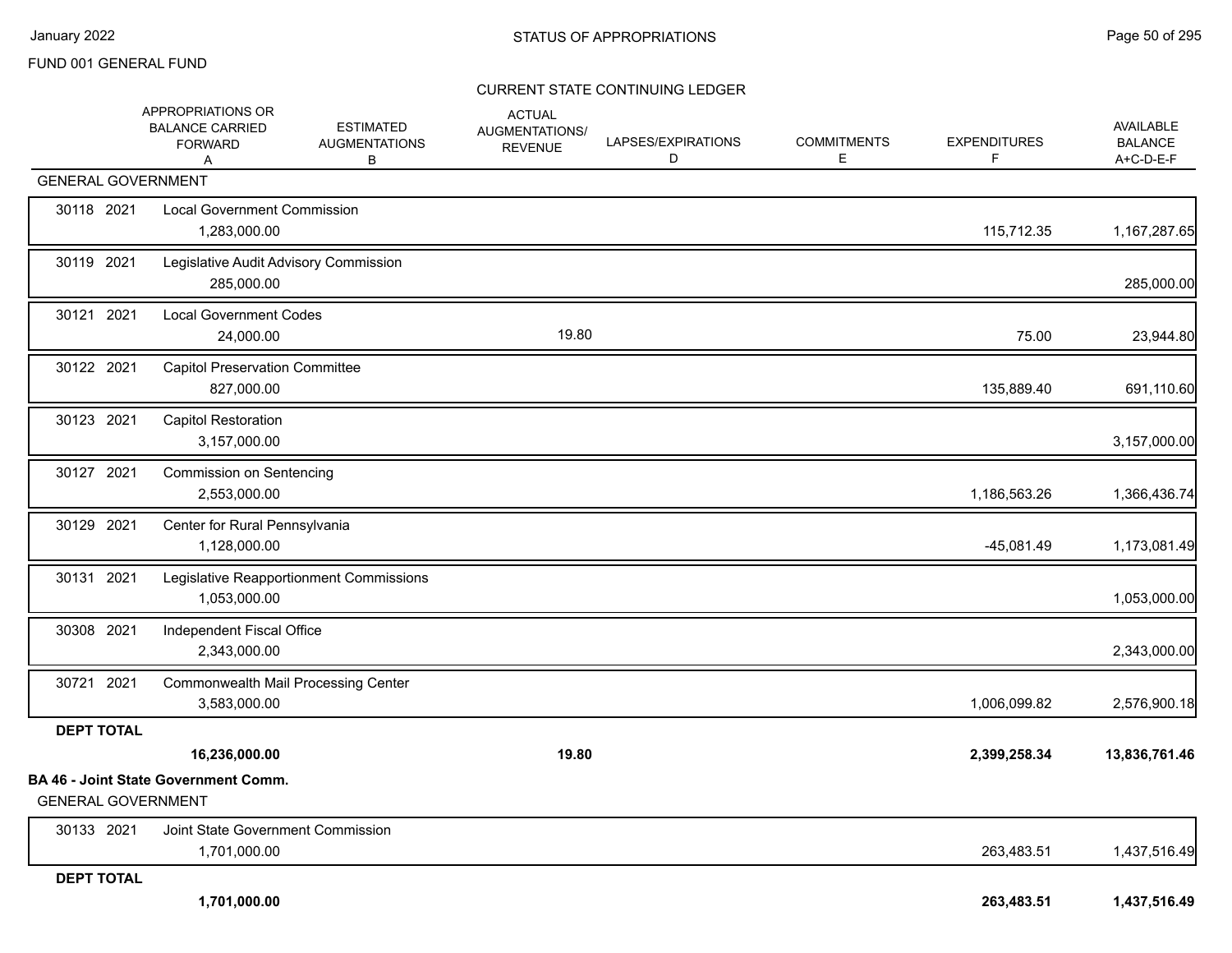|                              | <b>APPROPRIATIONS OR</b><br><b>BALANCE CARRIED</b><br><b>FORWARD</b><br>Α | <b>ESTIMATED</b><br><b>AUGMENTATIONS</b><br>В | <b>ACTUAL</b><br>AUGMENTATIONS/<br><b>REVENUE</b> | LAPSES/EXPIRATIONS<br>D | <b>COMMITMENTS</b><br>Е | <b>EXPENDITURES</b><br>F | <b>AVAILABLE</b><br><b>BALANCE</b><br>A+C-D-E-F |
|------------------------------|---------------------------------------------------------------------------|-----------------------------------------------|---------------------------------------------------|-------------------------|-------------------------|--------------------------|-------------------------------------------------|
|                              | <b>BA 47 - Legislative Budget and Finance</b>                             |                                               |                                                   |                         |                         |                          |                                                 |
| <b>GENERAL GOVERNMENT</b>    |                                                                           |                                               |                                                   |                         |                         |                          |                                                 |
| 30134 2021                   | Legislative Budget & Finance Committee                                    |                                               |                                                   |                         |                         |                          |                                                 |
|                              | 2,020,000.00                                                              |                                               |                                                   |                         |                         | 324,095.78               | 1,695,904.22                                    |
| <b>DEPT TOTAL</b>            |                                                                           |                                               |                                                   |                         |                         |                          |                                                 |
|                              | 2,020,000.00                                                              |                                               |                                                   |                         |                         | 324,095.78               | 1,695,904.22                                    |
|                              | <b>BA 48 - Legislative Data Processing</b>                                |                                               |                                                   |                         |                         |                          |                                                 |
| <b>GENERAL GOVERNMENT</b>    |                                                                           |                                               |                                                   |                         |                         |                          |                                                 |
| 30135 2021                   | Legislative Data Processing Center                                        |                                               |                                                   |                         |                         |                          |                                                 |
|                              | 32,255,000.00                                                             |                                               |                                                   |                         |                         | 8,384,199.70             | 23,870,800.30                                   |
| 30360 2021                   | LDP-Information Technology Modernization                                  |                                               |                                                   |                         |                         |                          |                                                 |
|                              | 2,500,000.00                                                              |                                               |                                                   |                         |                         |                          | 2,500,000.00                                    |
| <b>DEPT TOTAL</b>            |                                                                           |                                               |                                                   |                         |                         |                          |                                                 |
|                              | 34,755,000.00                                                             |                                               |                                                   |                         |                         | 8,384,199.70             | 26,370,800.30                                   |
|                              | <b>BA 63 - Regulatory Review Commission</b>                               |                                               |                                                   |                         |                         |                          |                                                 |
| <b>GENERAL GOVERNMENT</b>    |                                                                           |                                               |                                                   |                         |                         |                          |                                                 |
| 30138 2021                   |                                                                           | Independent Regulatory Review Commission      |                                                   |                         |                         |                          |                                                 |
|                              | 2,155,000.00                                                              |                                               |                                                   |                         |                         |                          | 2,155,000.00                                    |
| <b>DEPT TOTAL</b>            |                                                                           |                                               |                                                   |                         |                         |                          |                                                 |
|                              | 2,155,000.00                                                              |                                               |                                                   |                         |                         |                          | 2,155,000.00                                    |
| <b>BA 51 - Supreme Court</b> |                                                                           |                                               |                                                   |                         |                         |                          |                                                 |
| <b>GENERAL GOVERNMENT</b>    |                                                                           |                                               |                                                   |                         |                         |                          |                                                 |
| 30249 2021                   | <b>Unified Judicial System Security</b>                                   |                                               |                                                   |                         |                         |                          |                                                 |
|                              | 2,002,000.00                                                              |                                               | 426.21                                            |                         |                         | 356,620.48               | 1,645,805.73                                    |
| <b>DEPT TOTAL</b>            |                                                                           |                                               |                                                   |                         |                         |                          |                                                 |
|                              | 2,002,000.00                                                              |                                               | 426.21                                            |                         |                         | 356,620.48               | 1,645,805.73                                    |
| <b>LEDGER TOTAL</b>          |                                                                           |                                               |                                                   |                         |                         |                          |                                                 |
|                              | 431,720,610.16                                                            |                                               | 446.01                                            |                         |                         | 145,963,454.38           | 285,757,601.79                                  |
|                              | TOTAL TOTAL ALL CURRENT STATE LEDGERS                                     |                                               |                                                   |                         |                         |                          |                                                 |
|                              | 39,789,029,610.16                                                         | 5,712,216,957.76                              | 2,333,700,152.88                                  |                         | 1,521,110,766.18        | 24,991,387,327.89        | 15,610,231,668.97                               |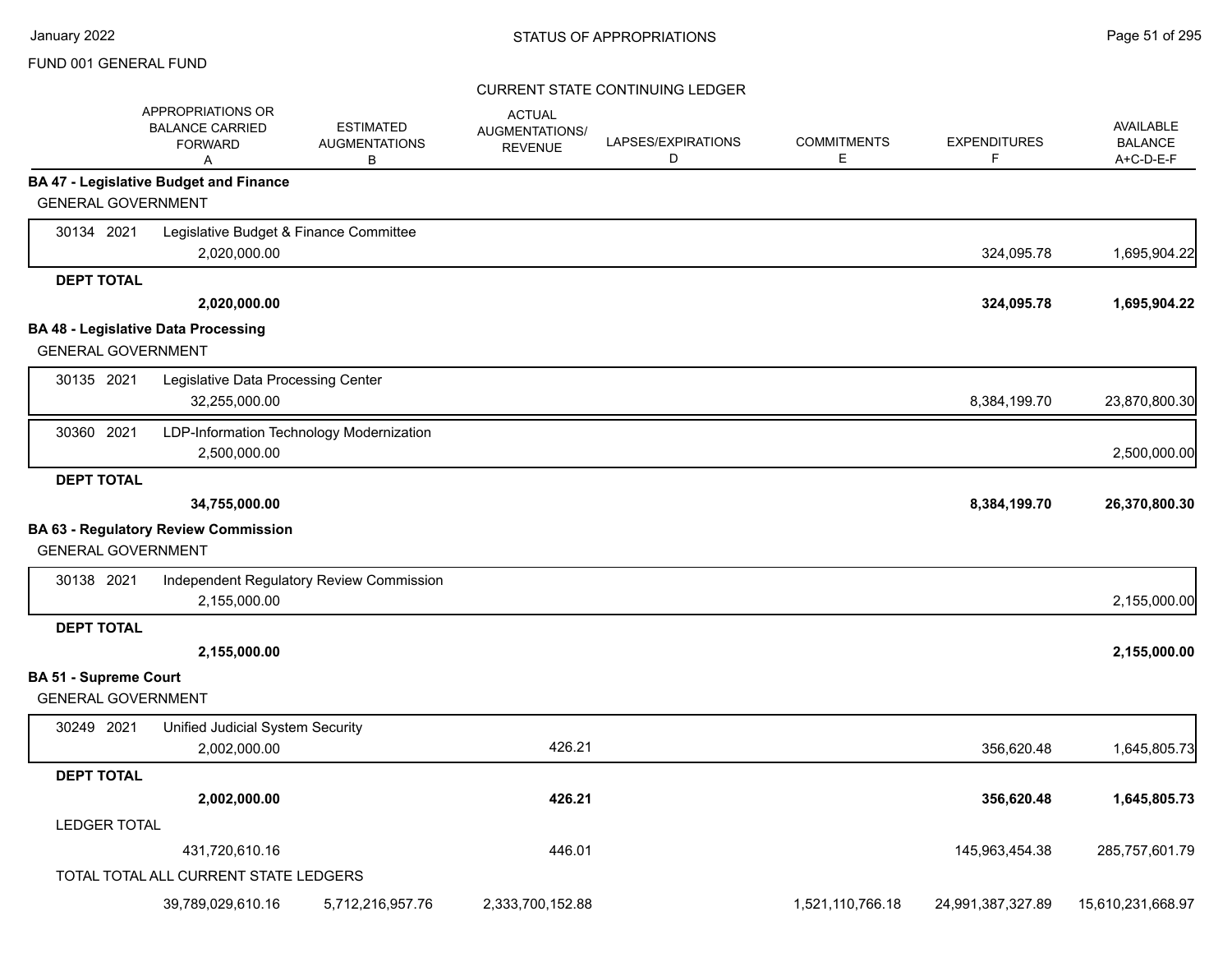|                                                               | APPROPRIATIONS OR<br><b>BALANCE CARRIED</b><br><b>FORWARD</b><br>A | <b>ESTIMATED</b><br><b>AUGMENTATIONS</b><br>В | <b>ACTUAL</b><br>AUGMENTATIONS/<br><b>REVENUE</b> | LAPSES/EXPIRATIONS<br>D | <b>COMMITMENTS</b><br>Е | <b>EXPENDITURES</b><br>F | AVAILABLE<br><b>BALANCE</b><br>A+C-D-E-F |
|---------------------------------------------------------------|--------------------------------------------------------------------|-----------------------------------------------|---------------------------------------------------|-------------------------|-------------------------|--------------------------|------------------------------------------|
| <b>BA 99 - Governor's Office</b>                              |                                                                    |                                               |                                                   |                         |                         |                          |                                          |
| <b>GENERAL GOVERNMENT</b>                                     |                                                                    |                                               |                                                   |                         |                         |                          |                                          |
| 10648 2017                                                    | Governor's Office<br>1,824.00                                      |                                               |                                                   |                         |                         | 1,824.00                 |                                          |
| 10648 2018                                                    | Governor's Office<br>121,232.61                                    |                                               |                                                   |                         | 121,232.61              |                          |                                          |
| 10648 2019                                                    | Governor's Office<br>1,595,308.23                                  |                                               |                                                   |                         | 61,259.43               | 332,801.16               | 1,201,247.64                             |
| 10648 2020                                                    | Governor's Office<br>1,925,374.02                                  |                                               | $-200,000.00$                                     |                         | 186,946.06              | 441,188.97               | 1,097,238.99                             |
| <b>DEPT TOTAL</b>                                             |                                                                    |                                               |                                                   |                         |                         |                          |                                          |
|                                                               | 3,643,738.86                                                       |                                               | $-200,000.00$                                     |                         | 369,438.10              | 775,814.13               | 2,298,486.63                             |
| <b>BA 81 - Executive Offices</b><br><b>GENERAL GOVERNMENT</b> |                                                                    |                                               |                                                   |                         |                         |                          |                                          |
| 10595 2017                                                    | Office of State Inspector General<br>163,055.60                    |                                               |                                                   |                         |                         | 158,220.70               | 4,834.90                                 |
| 10595 2018                                                    | Office of State Inspector General<br>4.21                          |                                               |                                                   |                         |                         |                          | 4.21                                     |
| 10595 2019                                                    | Office of State Inspector General<br>385,940.96                    |                                               |                                                   |                         | 20,066.43               | 233,854.38               | 132,020.15                               |
| 10595 2020                                                    | Office of State Inspector General<br>1,132,591.34                  |                                               |                                                   |                         | 41,863.14               | 152,826.68               | 937,901.52                               |
| 10596 2019                                                    | Juvenile Court Judges Commission<br>346,386.71                     |                                               |                                                   |                         |                         | 116.49                   | 346,270.22                               |
| 10596 2020                                                    | Juvenile Court Judges Commission<br>457,279.44                     |                                               |                                                   |                         |                         | 82,355.98                | 374,923.46                               |
| 10599 2019                                                    | Office of General Counsel<br>56,351.23                             |                                               |                                                   |                         |                         |                          | 56,351.23                                |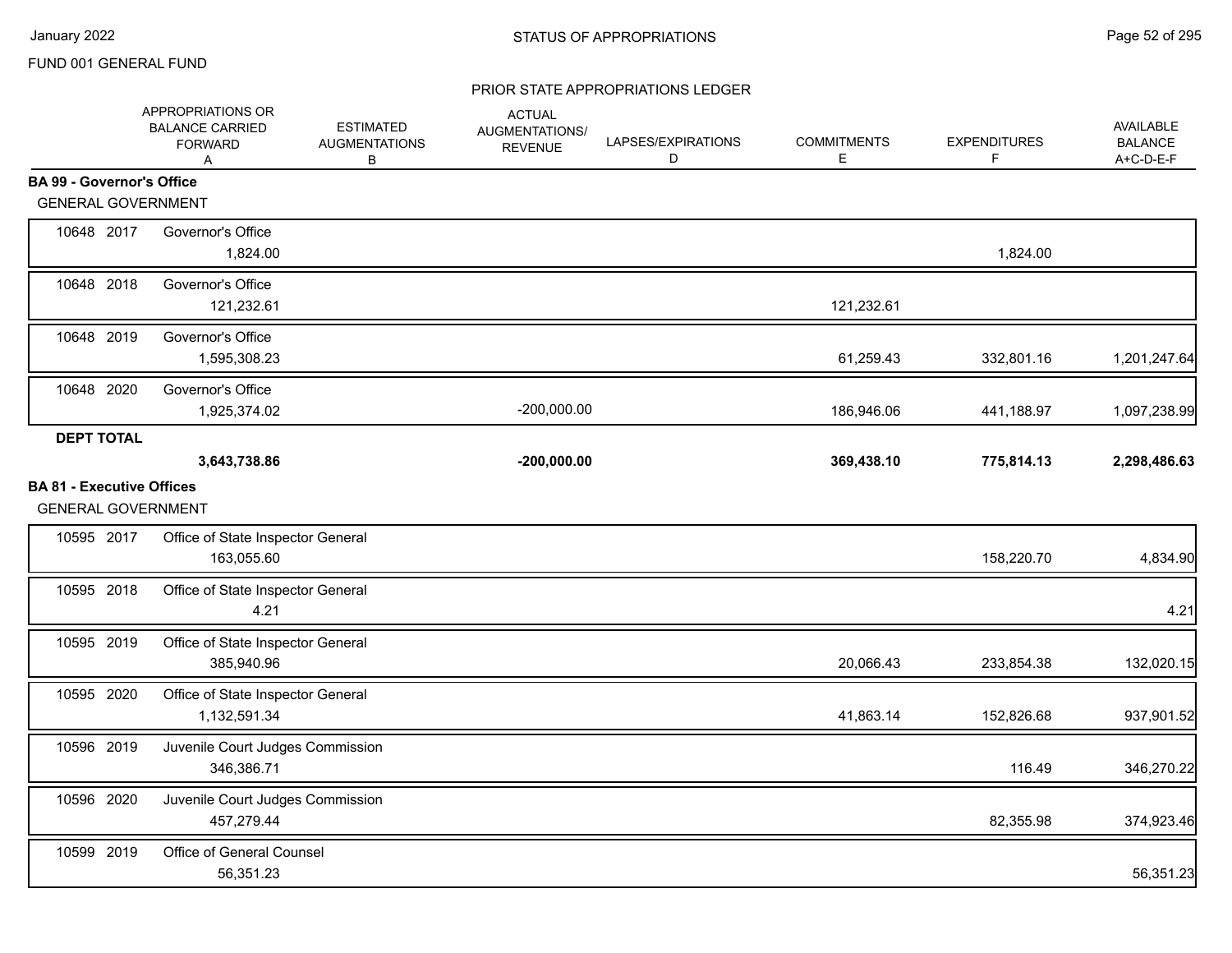|            | APPROPRIATIONS OR<br><b>BALANCE CARRIED</b><br><b>FORWARD</b><br>A | <b>ESTIMATED</b><br><b>AUGMENTATIONS</b><br>В | <b>ACTUAL</b><br>AUGMENTATIONS/<br><b>REVENUE</b> | LAPSES/EXPIRATIONS<br>D | <b>COMMITMENTS</b><br>Е | <b>EXPENDITURES</b><br>F. | AVAILABLE<br><b>BALANCE</b><br>A+C-D-E-F |
|------------|--------------------------------------------------------------------|-----------------------------------------------|---------------------------------------------------|-------------------------|-------------------------|---------------------------|------------------------------------------|
| 10599 2020 | Office of General Counsel<br>622,279.58                            |                                               | 20.00                                             |                         | 3,088.28                | 240,490.14                | 378,721.16                               |
| 10600 2017 | Inspector General - Welfare Fraud<br>1,640,649.83                  |                                               |                                                   |                         | 185.00                  | $-64.00$                  | 1,640,528.83                             |
| 10600 2018 | Inspector General - Welfare Fraud<br>330,934.58                    |                                               |                                                   |                         | 3,152.90                | 327,698.73                | 82.95                                    |
| 10600 2019 | Inspector General - Welfare Fraud<br>2,781,696.52                  |                                               |                                                   |                         | 102,382.54              |                           | 2,679,313.98                             |
| 10600 2020 | Inspector General - Welfare Fraud<br>6,227,011.83                  |                                               |                                                   |                         | 120,759.84              | 290,812.96                | 5,815,439.03                             |
| 10605 2015 | <b>Commonwealth Technology Services</b><br>2,921.24                |                                               |                                                   |                         |                         |                           | 2,921.24                                 |
| 10620 2018 | Office of Administration<br>388.05                                 |                                               |                                                   |                         |                         |                           | 388.05                                   |
| 10620 2019 | Office of Administration<br>836,299.06                             |                                               | $-17,736.08$                                      |                         | 532,612.87              | 80,518.38                 | 205,431.73                               |
| 10620 2020 | Office of Administration<br>42,584,667.28                          |                                               | -12,798,847.32                                    |                         | 2,612,603.50            | 24,866,600.67             | 2,306,615.79                             |
| 10621 2019 | Pennsylvania Council on the Arts<br>68,554.60                      |                                               |                                                   |                         |                         |                           | 68,554.60                                |
| 10621 2020 | Pennsylvania Council on the Arts<br>123,217.70                     |                                               |                                                   |                         | 10,000.00               | 70,682.65                 | 42,535.05                                |
| 10622 2016 | Office of the Budget<br>6,608.85                                   |                                               |                                                   |                         |                         |                           | 6,608.85                                 |
| 10622 2019 | Office of the Budget<br>5,897,312.94                               |                                               |                                                   |                         | 251.72                  | $-17,600.23$              | 5,914,661.45                             |
| 10622 2020 | Office of the Budget<br>13,285,143.89                              |                                               | -4,677,096.41                                     |                         | 93,369.96               | 3,234,605.19              | 5,280,072.33                             |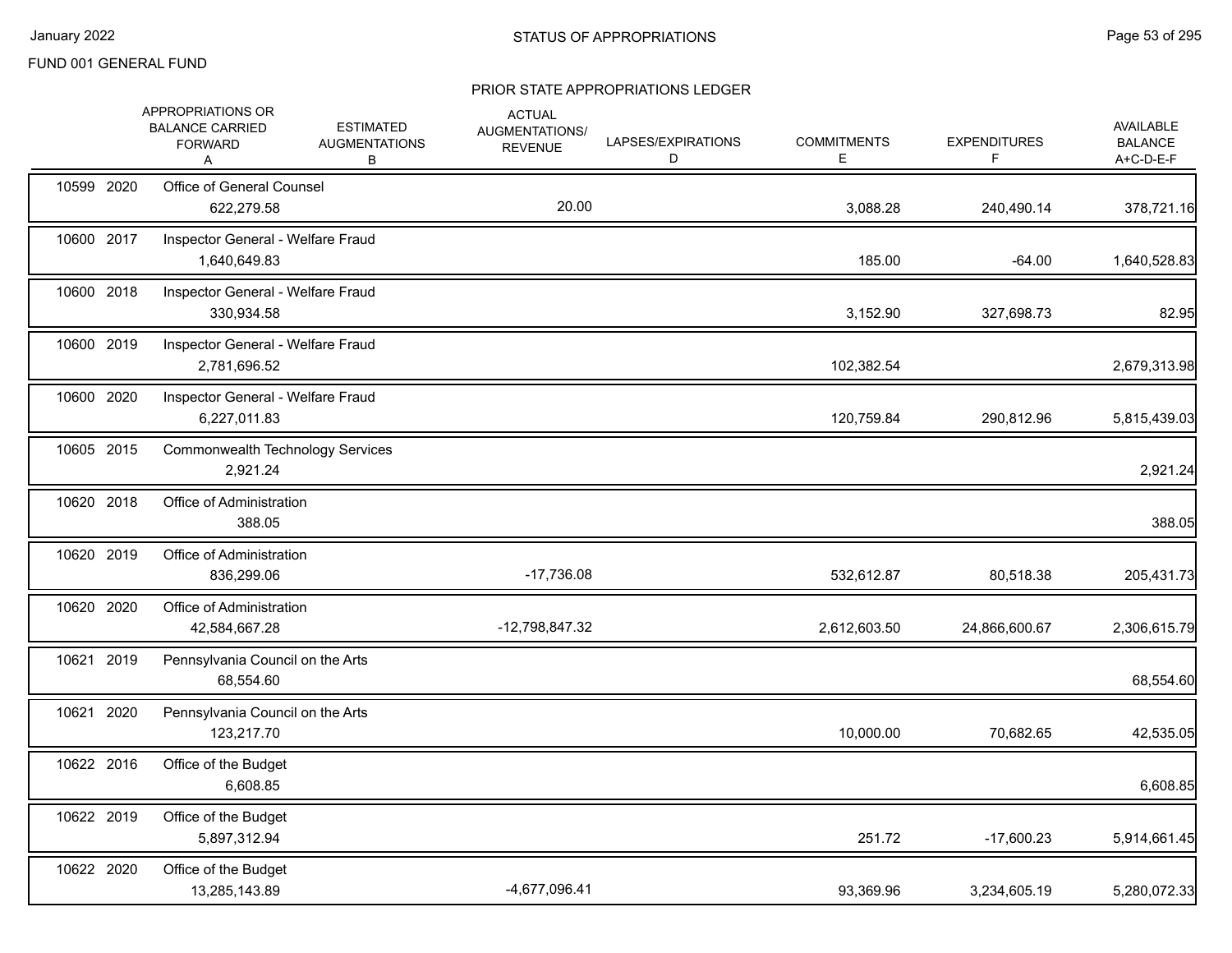|            | APPROPRIATIONS OR<br><b>ESTIMATED</b><br><b>BALANCE CARRIED</b><br><b>AUGMENTATIONS</b><br><b>FORWARD</b><br>в<br>Α | <b>ACTUAL</b><br>AUGMENTATIONS/<br><b>REVENUE</b> | LAPSES/EXPIRATIONS<br>D | <b>COMMITMENTS</b><br>Е | <b>EXPENDITURES</b><br>F | <b>AVAILABLE</b><br><b>BALANCE</b><br>A+C-D-E-F |
|------------|---------------------------------------------------------------------------------------------------------------------|---------------------------------------------------|-------------------------|-------------------------|--------------------------|-------------------------------------------------|
| 10624 2017 | Commission on Crime and Delinquency<br>342,493.25                                                                   |                                                   |                         | 224.93                  | 0.05                     | 342,268.27                                      |
| 10624 2018 | Commission on Crime and Delinquency<br>379,988.92                                                                   |                                                   |                         |                         | 379,779.13               | 209.79                                          |
| 10624 2019 | Commission on Crime and Delinquency<br>1,082,578.67                                                                 |                                                   |                         | 827,012.26              | 252,854.15               | 2,712.26                                        |
| 10624 2020 | Commission on Crime and Delinquency<br>11,707,633.29                                                                | $-8,191,734.06$                                   |                         | 1,336,585.21            | 1,473,312.13             | 706,001.89                                      |
| 10624 2013 | Commission on Crime and Delinquency<br>500,000.00                                                                   |                                                   |                         |                         |                          | 500,000.00                                      |
| 10633 2017 | <b>Human Relations Commission</b><br>0.01                                                                           |                                                   |                         |                         |                          | 0.01                                            |
| 10633 2018 | Human Relations Commission<br>550,000.22                                                                            |                                                   |                         |                         | 0.22                     | 550,000.00                                      |
| 10633 2019 | <b>Human Relations Commission</b><br>1,060.00                                                                       | $-250.00$                                         |                         | 810.00                  |                          |                                                 |
| 10633 2020 | <b>Human Relations Commission</b><br>6,399,034.94                                                                   |                                                   |                         | 6,840.00                | 466,212.44               | 5,925,982.50                                    |
| 10711 2020 | Audit of the Auditor General<br>99,000.00                                                                           |                                                   |                         | 89,750.00               |                          | 9,250.00                                        |
| 11003 2017 | Violence & Delinquency Prevention Prgms<br>0.02                                                                     |                                                   |                         |                         | 0.02                     |                                                 |
| 11003 2018 | Violence & Delinquency Prevention Prgms<br>163,506.69                                                               |                                                   |                         |                         | 163,506.69               |                                                 |
| 11003 2019 | Violence & Delinquency Prevention Prgms<br>444.000.58                                                               |                                                   |                         |                         | 376,586.83               | 67,413.75                                       |
| 11003 2020 | Violence & Delinquency Prevention Prgms<br>5,712,632.38                                                             | $-3,164,928.39$                                   |                         | 1,944,404.44            | 520,330.80               | 82,968.75                                       |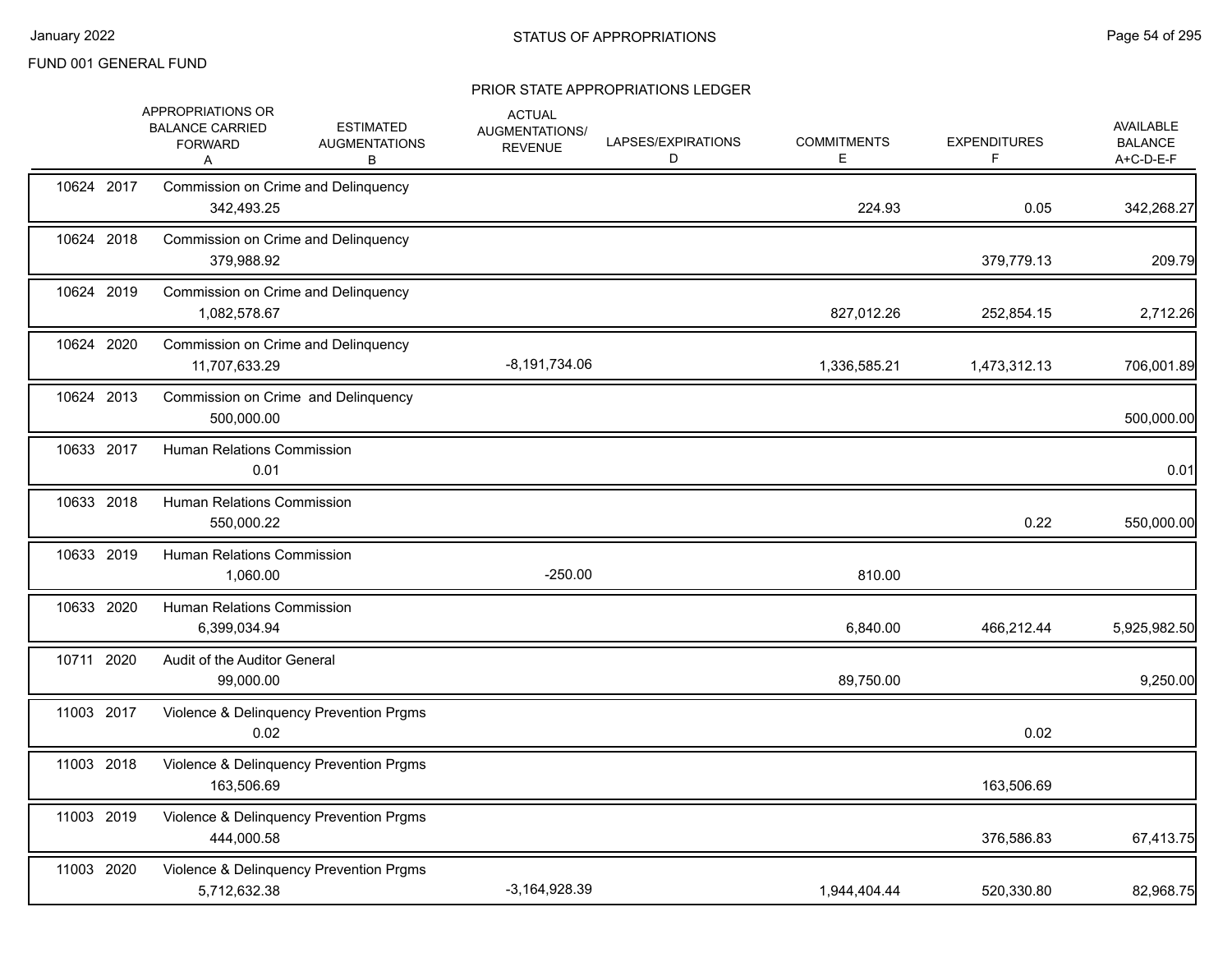|                             | APPROPRIATIONS OR<br><b>BALANCE CARRIED</b><br><b>FORWARD</b><br>Α | <b>ESTIMATED</b><br><b>AUGMENTATIONS</b><br>В | <b>ACTUAL</b><br>AUGMENTATIONS/<br><b>REVENUE</b> | LAPSES/EXPIRATIONS<br>D | <b>COMMITMENTS</b><br>Е | <b>EXPENDITURES</b><br>F. | AVAILABLE<br><b>BALANCE</b><br>A+C-D-E-F |
|-----------------------------|--------------------------------------------------------------------|-----------------------------------------------|---------------------------------------------------|-------------------------|-------------------------|---------------------------|------------------------------------------|
| 11015 2020                  | Office for Safe Schools Advocate<br>188,386.18                     |                                               |                                                   |                         | 1,000.00                | 20,618.28                 | 166,767.90                               |
| 11168 2020                  | Transfer to Nonprofit Security Grant Fnd<br>5,000,000.00           |                                               |                                                   |                         |                         | 5,000,000.00              |                                          |
| <b>GRANTS AND SUBSIDIES</b> |                                                                    |                                               |                                                   |                         |                         |                           |                                          |
| 10619 2015                  | Grants to the Arts<br>10,082.39                                    |                                               |                                                   |                         |                         |                           | 10,082.39                                |
| 10619 2017                  | Grants to the Arts<br>1,042.00                                     |                                               |                                                   |                         |                         |                           | 1,042.00                                 |
| 10619 2018                  | Grants to the Arts<br>1,744.00                                     |                                               |                                                   |                         |                         | $-3,551.16$               | 5,295.16                                 |
| 10619 2019                  | Grants to the Arts<br>50,201.00                                    |                                               |                                                   |                         |                         | 50,201.00                 |                                          |
| 10619 2020                  | Grants to the Arts<br>2,042,894.96                                 |                                               |                                                   |                         | 65,000.00               | 1,731,936.96              | 245,958.00                               |
| 11004 2017                  | 0.03                                                               | Intermed Punishment Treatment Programs        |                                                   |                         |                         | 0.03                      |                                          |
| 11004 2019                  | 3,996,109.18                                                       | Intermed Punishment Treatment Programs        |                                                   |                         |                         |                           | 3,996,109.18                             |
| 11004 2020                  | 8,394,807.24                                                       | Intermed Punishment Treatment Programs        |                                                   |                         | 236,042.20              | 4,107,760.22              | 4,051,004.82                             |
| 11005 2020                  | <b>Juvenile Probation Services</b><br>57,375.00                    |                                               |                                                   |                         |                         | 57,375.00                 |                                          |
| 11045 2019                  | Victims of Juvenile Offenders<br>138,289.71                        |                                               |                                                   |                         |                         |                           | 138,289.71                               |
| 11045 2020                  | Victims of Juvenile Offenders<br>368,374.76                        |                                               |                                                   |                         | 12,265.00               | 302,148.86                | 53,960.90                                |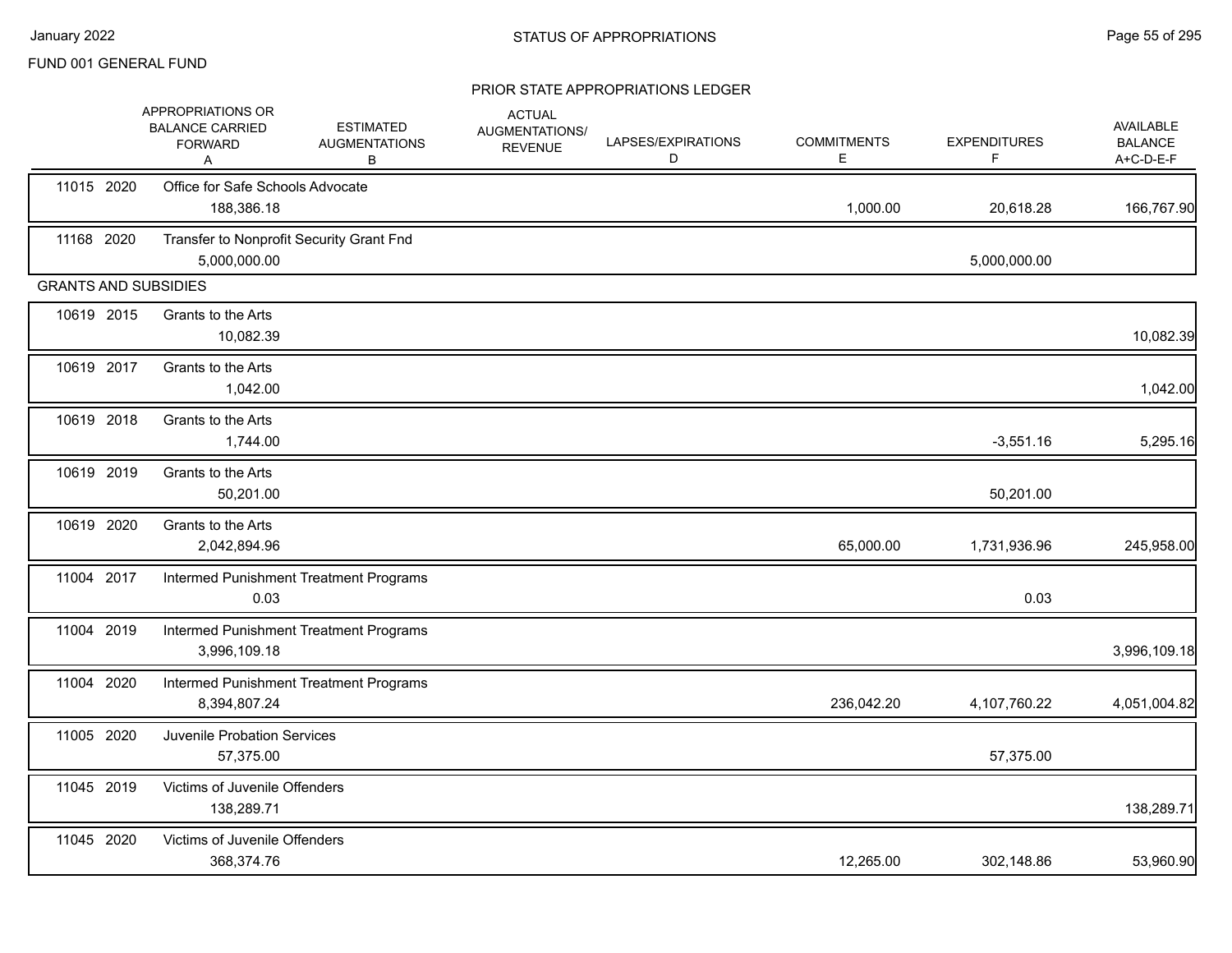|                                                                 | APPROPRIATIONS OR<br><b>BALANCE CARRIED</b><br><b>FORWARD</b><br>Α | <b>ESTIMATED</b><br><b>AUGMENTATIONS</b><br>B | <b>ACTUAL</b><br>AUGMENTATIONS/<br><b>REVENUE</b> | LAPSES/EXPIRATIONS<br>D | <b>COMMITMENTS</b><br>Е | <b>EXPENDITURES</b><br>F | AVAILABLE<br><b>BALANCE</b><br>A+C-D-E-F |
|-----------------------------------------------------------------|--------------------------------------------------------------------|-----------------------------------------------|---------------------------------------------------|-------------------------|-------------------------|--------------------------|------------------------------------------|
| 11171 2020                                                      | Improvement of Adult Probation Services<br>6,923,780.84            |                                               |                                                   |                         |                         | 6,812,158.23             | 111,622.61                               |
| <b>DEPT TOTAL</b>                                               |                                                                    |                                               |                                                   |                         |                         |                          |                                          |
|                                                                 | 131,504,311.70                                                     |                                               | $-28,850,572.26$                                  |                         | 8,060,270.22            | 51,432,348.60            | 43, 161, 120.62                          |
| <b>BA 28 - Lieutenant Governor</b><br><b>GENERAL GOVERNMENT</b> |                                                                    |                                               |                                                   |                         |                         |                          |                                          |
|                                                                 |                                                                    |                                               |                                                   |                         |                         |                          |                                          |
| 10666 2019                                                      | <b>Board Of Pardons</b><br>517,018.54                              |                                               |                                                   |                         |                         | 517,018.54               |                                          |
| 10666 2020                                                      | Board Of Pardons<br>195,020.97                                     |                                               |                                                   |                         | 6,533.66                | 187,570.52               | 916.79                                   |
| 10667 2018                                                      | Lieutenant Governor's Office<br>80.00                              |                                               |                                                   |                         | 80.00                   |                          |                                          |
| 10667 2019                                                      | Lieutenant Governor's Office<br>372,454.03                         |                                               |                                                   |                         |                         | 244,700.33               | 127,753.70                               |
| 10667 2020                                                      | Lieutenant Governor's Office<br>527,057.29                         |                                               |                                                   |                         |                         | 50,009.58                | 477,047.71                               |
| <b>DEPT TOTAL</b>                                               | 1,611,630.83                                                       |                                               |                                                   |                         | 6,613.66                | 999,298.97               | 605,718.20                               |
| <b>BA 14 - Attorney General</b><br><b>GENERAL GOVERNMENT</b>    |                                                                    |                                               |                                                   |                         |                         |                          |                                          |
| 10057 2020                                                      | <b>Tobacco Law Enforcement</b><br>707,889.28                       |                                               |                                                   |                         |                         | 562,287.93               | 145,601.35                               |
| 10059 2020                                                      | Drug Law Enforcement<br>2,465,329.86                               |                                               |                                                   |                         |                         | 2,464,750.00             | 579.86                                   |
| 10063 2020                                                      | <b>General Government Operations</b><br>4,294,798.63               |                                               | 2,561.53                                          |                         | 14,918.40               | 4, 114, 113.53           | 168,328.23                               |
| 10731 2020                                                      | Child Predator Interception<br>374,524.84                          |                                               |                                                   |                         | 717.94                  | 373,806.90               |                                          |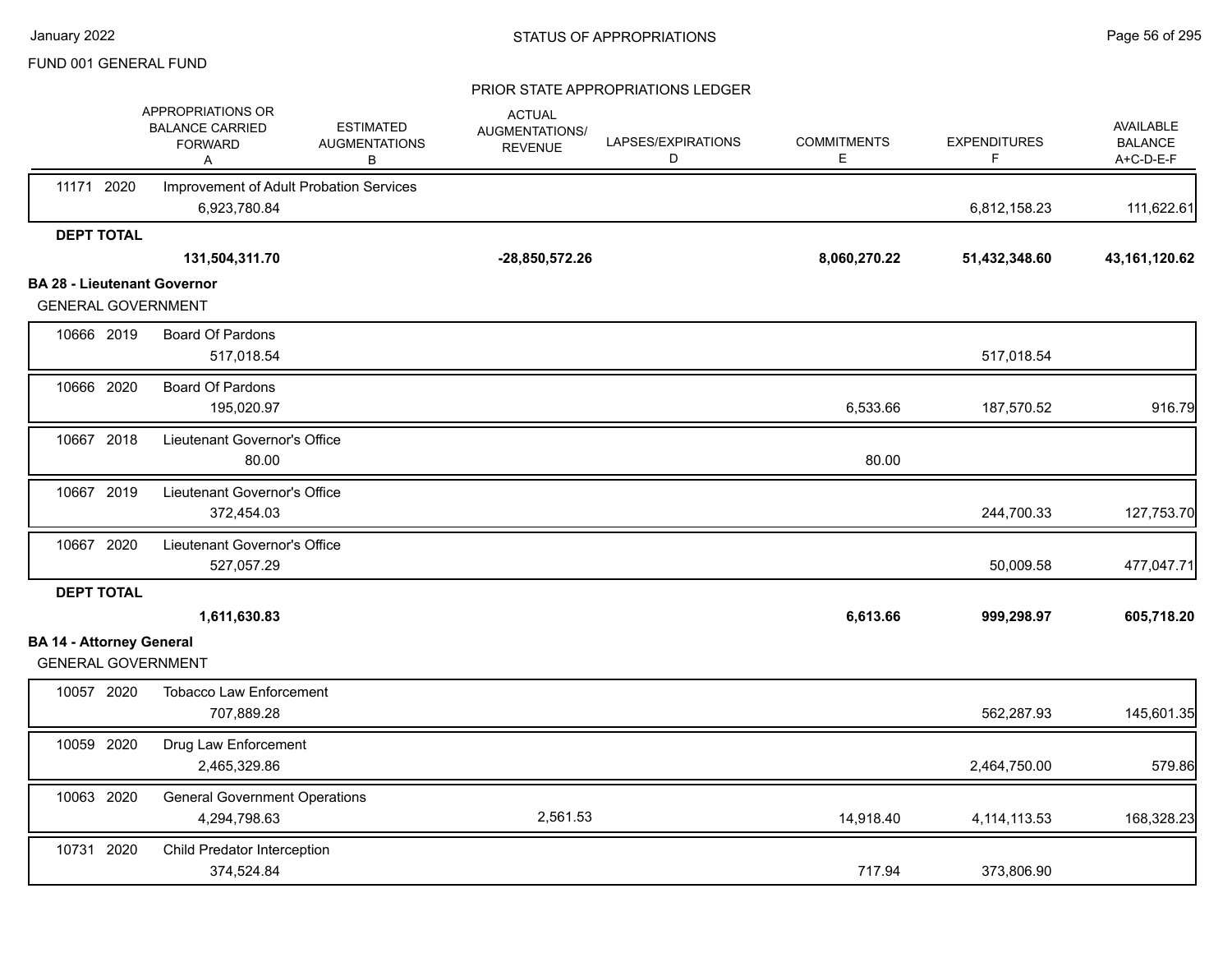|                                                             | APPROPRIATIONS OR<br><b>BALANCE CARRIED</b><br><b>FORWARD</b><br>A | <b>ESTIMATED</b><br><b>AUGMENTATIONS</b><br>В | <b>ACTUAL</b><br>AUGMENTATIONS/<br><b>REVENUE</b> | LAPSES/EXPIRATIONS<br>D | <b>COMMITMENTS</b><br>Е | <b>EXPENDITURES</b><br>F | AVAILABLE<br><b>BALANCE</b><br>A+C-D-E-F |
|-------------------------------------------------------------|--------------------------------------------------------------------|-----------------------------------------------|---------------------------------------------------|-------------------------|-------------------------|--------------------------|------------------------------------------|
| 10732 2020                                                  | Witness Relocation Program<br>501,213.99                           |                                               |                                                   |                         |                         | 501,213.99               |                                          |
| 10796 2020                                                  | Joint Local - State FirearmTask Force<br>2,380,728.89              |                                               |                                                   |                         | 178,478.34              | 1,069,659.66             | 1,132,590.89                             |
| 11124 2020                                                  | School Safety<br>390,829.26                                        |                                               |                                                   |                         | 35.31                   | 77,875.56                | 312,918.39                               |
| <b>GRANTS AND SUBSIDIES</b>                                 |                                                                    |                                               |                                                   |                         |                         |                          |                                          |
| 10058 2020                                                  | <b>County Trial Reimbursement</b><br>200,000.00                    |                                               |                                                   |                         |                         |                          | 200,000.00                               |
| <b>DEPT TOTAL</b>                                           |                                                                    |                                               |                                                   |                         |                         |                          |                                          |
|                                                             | 11,315,314.75                                                      |                                               | 2,561.53                                          |                         | 194,149.99              | 9,163,707.57             | 1,960,018.72                             |
| <b>BA 92 - Auditor General</b><br><b>GENERAL GOVERNMENT</b> |                                                                    |                                               |                                                   |                         |                         |                          |                                          |
| 10640 2019                                                  | <b>Board of Claims</b><br>164,456.16                               |                                               |                                                   |                         |                         |                          | 164,456.16                               |
| 10640 2020                                                  | <b>Board of Claims</b><br>273,944.02                               |                                               |                                                   |                         |                         | 40,568.83                | 233,375.19                               |
| 10642 2014                                                  | <b>Auditor General's Office</b><br>101.66                          |                                               |                                                   |                         |                         |                          | 101.66                                   |
| 10642 2015                                                  | <b>Auditor General's Office</b><br>177.78                          |                                               |                                                   |                         |                         |                          | 177.78                                   |
| 10642 2019                                                  | <b>Auditor General's Office</b><br>5,847.71                        |                                               |                                                   |                         |                         |                          | 5,847.71                                 |
| 10642 2020                                                  | <b>Auditor General's Office</b><br>2,569,046.20                    |                                               | $-1,041,884.13$                                   |                         |                         | 1,527,162.07             |                                          |
| 11125 2020                                                  | <b>Special Financial Audits</b><br>82,002.49                       |                                               |                                                   |                         |                         |                          | 82,002.49                                |
| <b>DEPT TOTAL</b>                                           |                                                                    |                                               |                                                   |                         |                         |                          |                                          |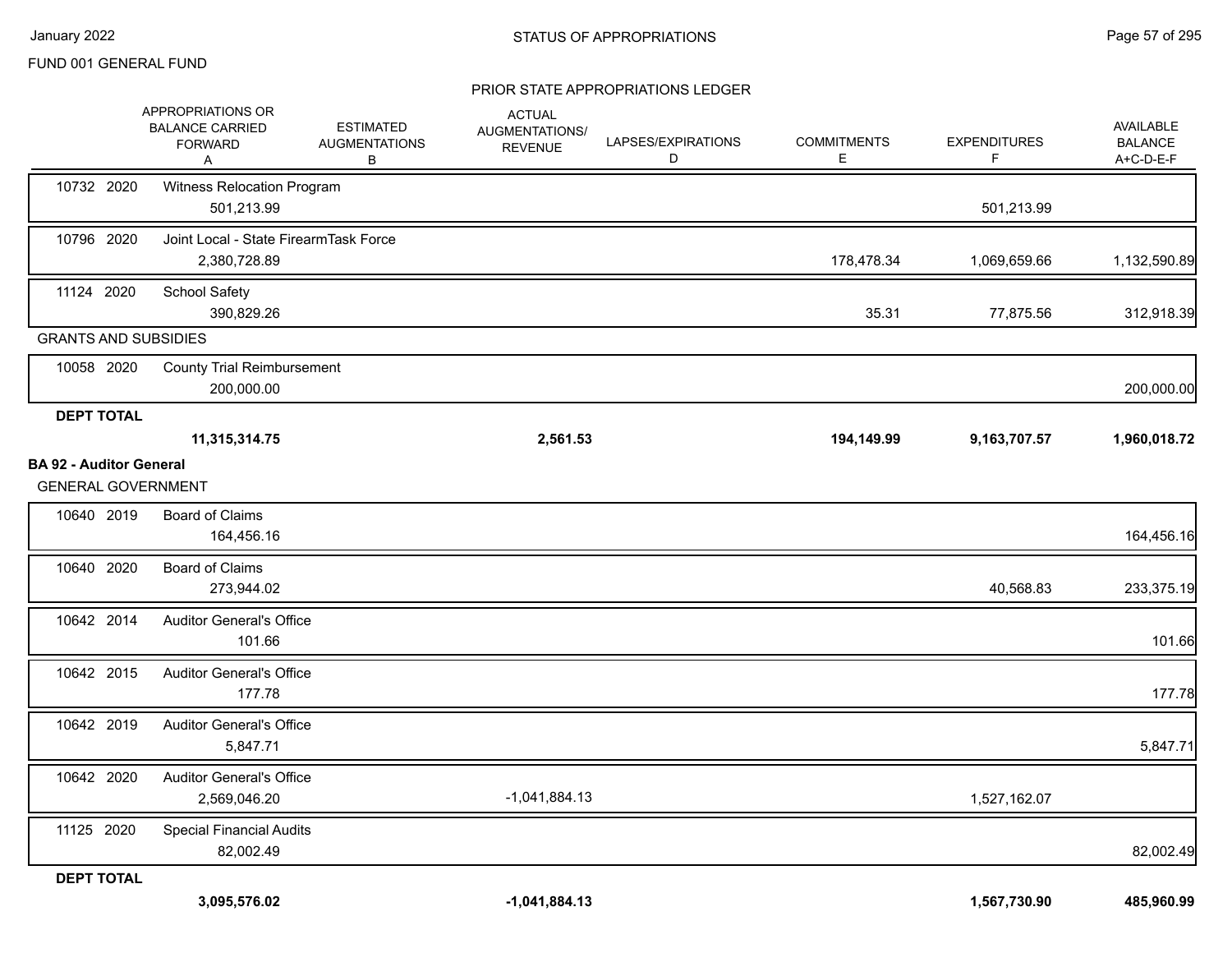|                  | APPROPRIATIONS OR<br><b>BALANCE CARRIED</b><br><b>FORWARD</b><br>A | <b>ESTIMATED</b><br><b>AUGMENTATIONS</b><br>В | <b>ACTUAL</b><br>AUGMENTATIONS/<br><b>REVENUE</b> | LAPSES/EXPIRATIONS<br>D | <b>COMMITMENTS</b><br>Е | <b>EXPENDITURES</b><br>F | <b>AVAILABLE</b><br><b>BALANCE</b><br>A+C-D-E-F |
|------------------|--------------------------------------------------------------------|-----------------------------------------------|---------------------------------------------------|-------------------------|-------------------------|--------------------------|-------------------------------------------------|
| BA 73 - Treasury |                                                                    |                                               |                                                   |                         |                         |                          |                                                 |
|                  | <b>GENERAL GOVERNMENT</b>                                          |                                               |                                                   |                         |                         |                          |                                                 |
| 10537 2018       | Board of Finanace and Revenue<br>30,733.49                         |                                               |                                                   |                         |                         |                          | 30,733.49                                       |
| 10537 2019       | Board of Finanace and Revenue<br>28.619.07                         |                                               |                                                   |                         |                         |                          | 28,619.07                                       |
| 10537 2020       | Board of Finanace and Revenue<br>147,089.91                        |                                               |                                                   |                         |                         | 118,896.43               | 28,193.48                                       |
| 10538 2018       | <b>Publishing Monthly Statements</b><br>15,000.00                  |                                               |                                                   |                         |                         |                          | 15,000.00                                       |
| 10538 2019       | <b>Publishing Monthly Statements</b><br>10,000.00                  |                                               |                                                   |                         |                         |                          | 10,000.00                                       |
| 10538 2020       | <b>Publishing Monthly Statements</b><br>5,000.00                   |                                               |                                                   |                         |                         |                          | 5,000.00                                        |
| 10544 2018       | <b>General Government Operations</b><br>513,771.75                 |                                               |                                                   |                         |                         | 243,656.55               | 270,115.20                                      |
| 10544 2019       | <b>General Government Operations</b><br>192,256.41                 |                                               |                                                   |                         |                         | 164,195.90               | 28,060.51                                       |
| 10544 2020       | <b>General Government Operations</b><br>2,805,107.98               |                                               |                                                   |                         |                         | 2,767,535.66             | 37,572.32                                       |
| 10553 2019       | Intergovernmental Organizations<br>38,247.00                       |                                               |                                                   |                         |                         |                          | 38,247.00                                       |
| 10553 2020       | Intergovernmental Organizations<br>40,360.00                       |                                               |                                                   |                         |                         |                          | 40,360.00                                       |
| 11139 2019       | Information Technology Cyber Security<br>56,207.62                 |                                               |                                                   |                         |                         |                          | 56,207.62                                       |
| 11139 2020       | Information Technology Cyber Security<br>32,803.90                 |                                               |                                                   |                         |                         | 29,093.54                | 3,710.36                                        |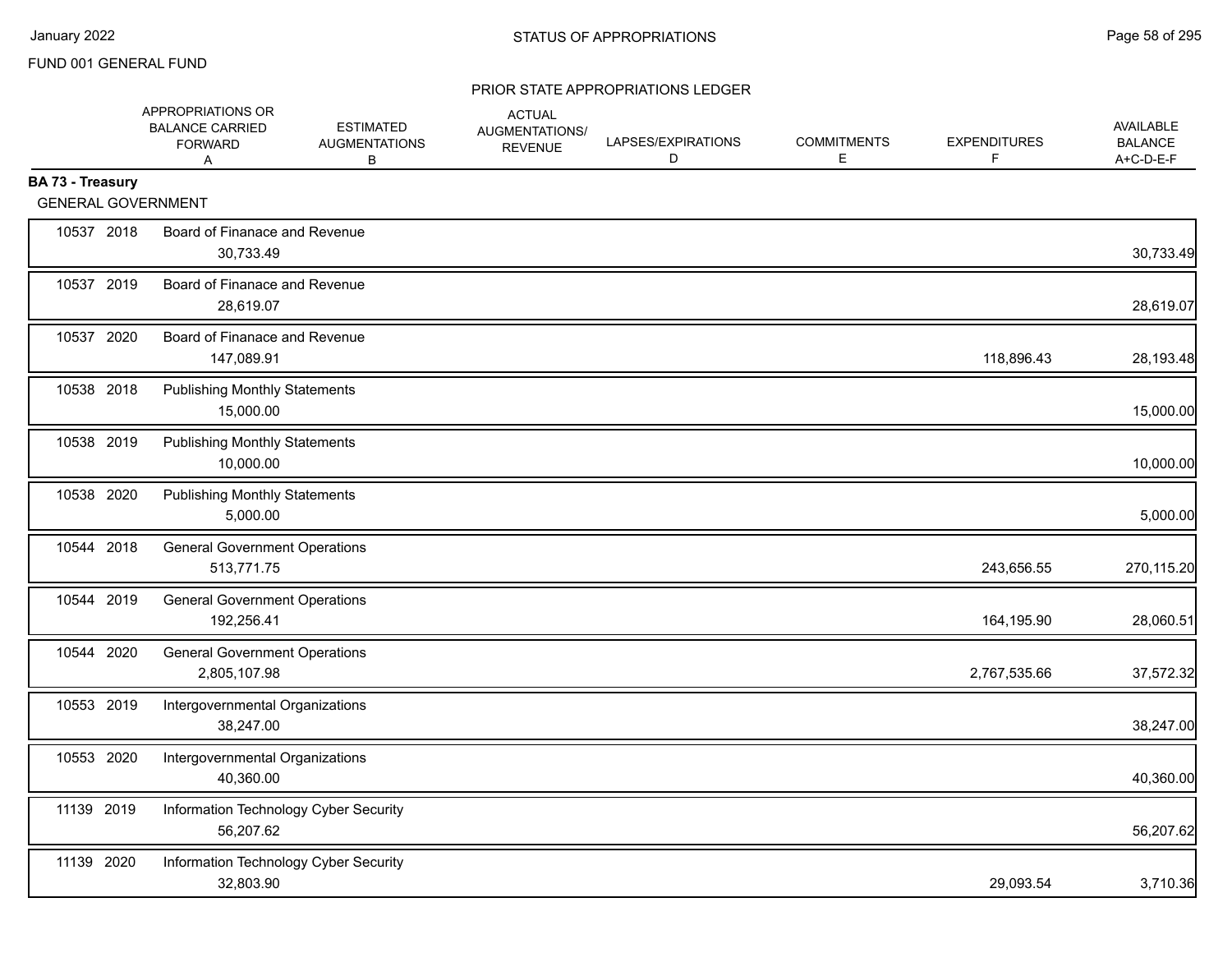|                             | APPROPRIATIONS OR<br><b>BALANCE CARRIED</b><br><b>FORWARD</b><br>Α | <b>ESTIMATED</b><br><b>AUGMENTATIONS</b><br>В | <b>ACTUAL</b><br>AUGMENTATIONS/<br><b>REVENUE</b> | LAPSES/EXPIRATIONS<br>D | <b>COMMITMENTS</b><br>E | <b>EXPENDITURES</b><br>F. | AVAILABLE<br><b>BALANCE</b><br>A+C-D-E-F |
|-----------------------------|--------------------------------------------------------------------|-----------------------------------------------|---------------------------------------------------|-------------------------|-------------------------|---------------------------|------------------------------------------|
| <b>GRANTS AND SUBSIDIES</b> |                                                                    |                                               |                                                   |                         |                         |                           |                                          |
| 10540 2018                  | Law Enforcement Officers Death Benefits<br>464,353.46              |                                               |                                                   |                         |                         | 238,671.49                | 225,681.97                               |
| 10540 2019                  | Law Enforcement Officers Death Benefits<br>1,433,015.86            |                                               |                                                   |                         |                         | 166,074.51                | 1,266,941.35                             |
| 10540 2020                  | Law Enforcement Officers Death Benefits<br>1,812,627.97            |                                               |                                                   |                         |                         | 1,117,379.01              | 695,248.96                               |
| <b>DEBT SERVICE</b>         |                                                                    |                                               |                                                   |                         |                         |                           |                                          |
| 10539 2018                  | Loan & Transfer Agents<br>30,500.00                                |                                               |                                                   |                         |                         |                           | 30,500.00                                |
| 10539 2019                  | Loan & Transfer Agents<br>32,000.00                                |                                               |                                                   |                         |                         |                           | 32,000.00                                |
| 10539 2020                  | Loan & Transfer Agents<br>29,500.00                                |                                               |                                                   |                         |                         |                           | 29,500.00                                |
| <b>DEPT TOTAL</b>           |                                                                    |                                               |                                                   |                         |                         |                           |                                          |
| <b>BA 68 - Agriculture</b>  | 7,717,194.42                                                       |                                               |                                                   |                         |                         | 4,845,503.09              | 2,871,691.33                             |
| <b>GENERAL GOVERNMENT</b>   |                                                                    |                                               |                                                   |                         |                         |                           |                                          |
| 10508 2019                  | Agri Promo Edctn & Exprt<br>253,145.65                             |                                               |                                                   |                         | 7,415.29                | 150,415.00                | 95,315.36                                |
| 10508 2020                  | Agri Promo Edctn & Exprt<br>553,000.00                             |                                               |                                                   |                         | 153,437.75              | 146,562.25                | 253,000.00                               |
| 10516 2019                  | <b>Agricultural Research</b><br>593,207.25                         |                                               |                                                   |                         | 151,399.55              | 441,804.33                | 3.37                                     |
| 10516 2020                  | <b>Agricultural Research</b><br>1,520,055.46                       |                                               |                                                   |                         | 884,902.69              | 635, 152.77               |                                          |
| 10525 2019                  | Farmers' Market Food Coupons<br>179,662.74                         |                                               |                                                   |                         |                         |                           | 179,662.74                               |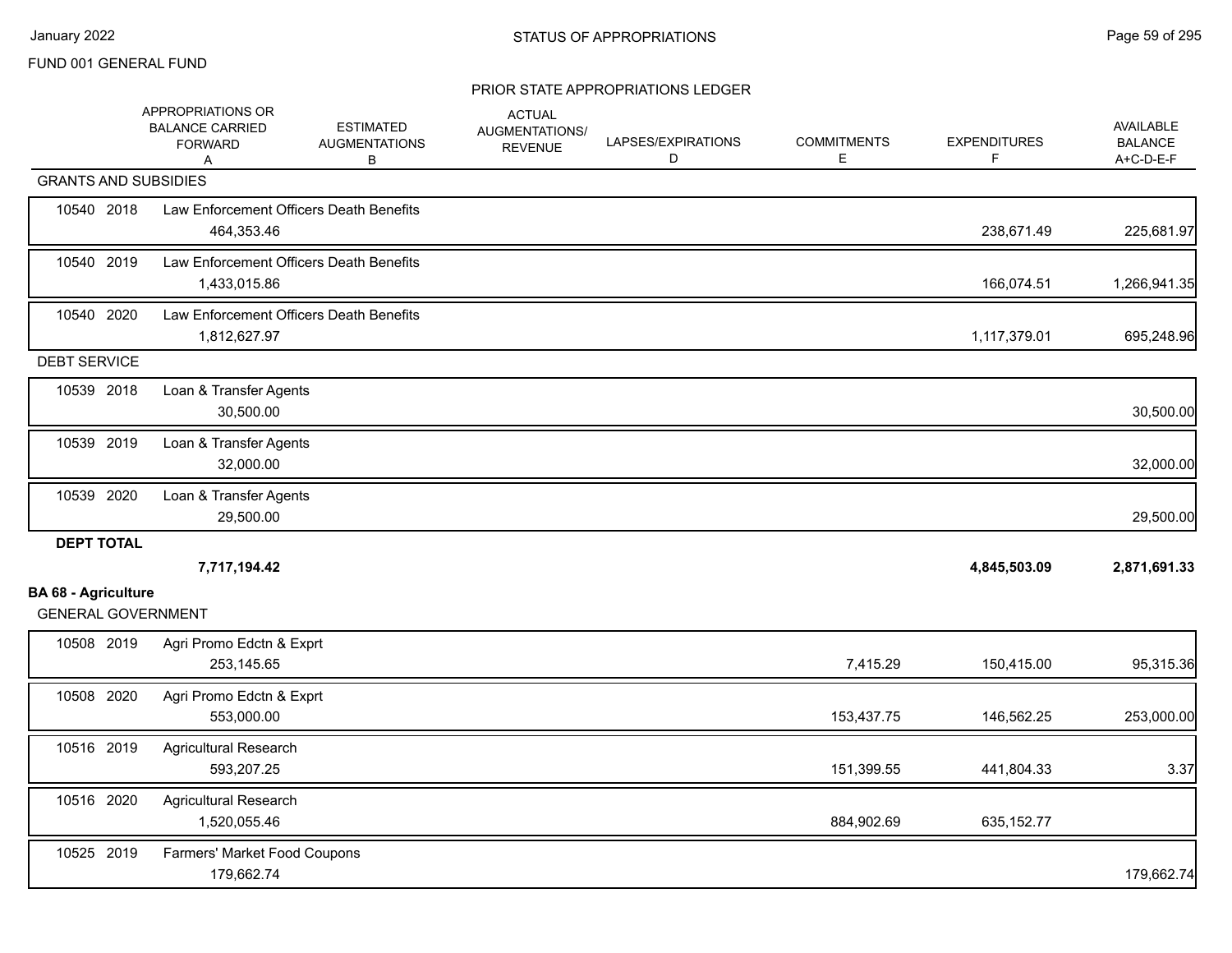|                             | APPROPRIATIONS OR<br><b>BALANCE CARRIED</b><br><b>FORWARD</b><br>A | <b>ESTIMATED</b><br><b>AUGMENTATIONS</b><br>B | <b>ACTUAL</b><br>AUGMENTATIONS/<br><b>REVENUE</b> | LAPSES/EXPIRATIONS<br>D | <b>COMMITMENTS</b><br>E. | <b>EXPENDITURES</b> | <b>AVAILABLE</b><br><b>BALANCE</b><br>A+C-D-E-F |
|-----------------------------|--------------------------------------------------------------------|-----------------------------------------------|---------------------------------------------------|-------------------------|--------------------------|---------------------|-------------------------------------------------|
| 10525 2020                  | Farmers' Market Food Coupons<br>1,846,127.08                       |                                               |                                                   |                         | 135,691.16               | 1,141,976.97        | 568,458.95                                      |
| 10527 2020                  | Hardwoods Research and Promotion<br>131,956.51                     |                                               |                                                   |                         |                          | 131,956.51          |                                                 |
| 10528 2018                  | <b>General Government Operations</b>                               |                                               |                                                   |                         |                          | $-560.82$           | 560.82                                          |
| 10528 2019                  | <b>General Government Operations</b><br>460,642.38                 |                                               |                                                   |                         | 92,970.00                | 351,574.70          | 16,097.68                                       |
| 10528 2020                  | <b>General Government Operations</b><br>12,257,285.53              |                                               | $-58.50$                                          |                         | 2,841,625.89             | 6,998,502.23        | 2,417,098.91                                    |
| 10784 2019                  | <b>Agricultural Excellence</b><br>276.35                           |                                               |                                                   |                         |                          |                     | 276.35                                          |
| 10784 2020                  | <b>Agricultural Excellence</b><br>677,017.62                       |                                               |                                                   |                         | 236.03                   | 676,781.59          |                                                 |
| 11103 2016                  | AvianFlu Preparedness&Response<br>2,000,000.00                     |                                               |                                                   |                         |                          |                     | 2,000,000.00                                    |
| 11142 2019                  | 1,127,336.63                                                       | Agric Business and Workforce Investment       |                                                   |                         | 389,150.92               | 489,789.65          | 248,396.06                                      |
| 11142 2020                  | 1,985,294.00                                                       | Agric Business and Workforce Investment       |                                                   |                         | 909,641.60               | 376,904.34          | 698,748.06                                      |
| 11145 2019                  | Agricultural Preparedness and Response<br>585.12                   |                                               |                                                   |                         |                          |                     | 585.12                                          |
| <b>GRANTS AND SUBSIDIES</b> |                                                                    |                                               |                                                   |                         |                          |                     |                                                 |
| 10511 2020                  | <b>Livestock Show</b><br>201,708.40                                |                                               |                                                   |                         |                          | 26,708.40           | 175,000.00                                      |
| 10515 2020                  | Open Dairy Show<br>166,083.91                                      |                                               |                                                   |                         |                          | 26,083.91           | 140,000.00                                      |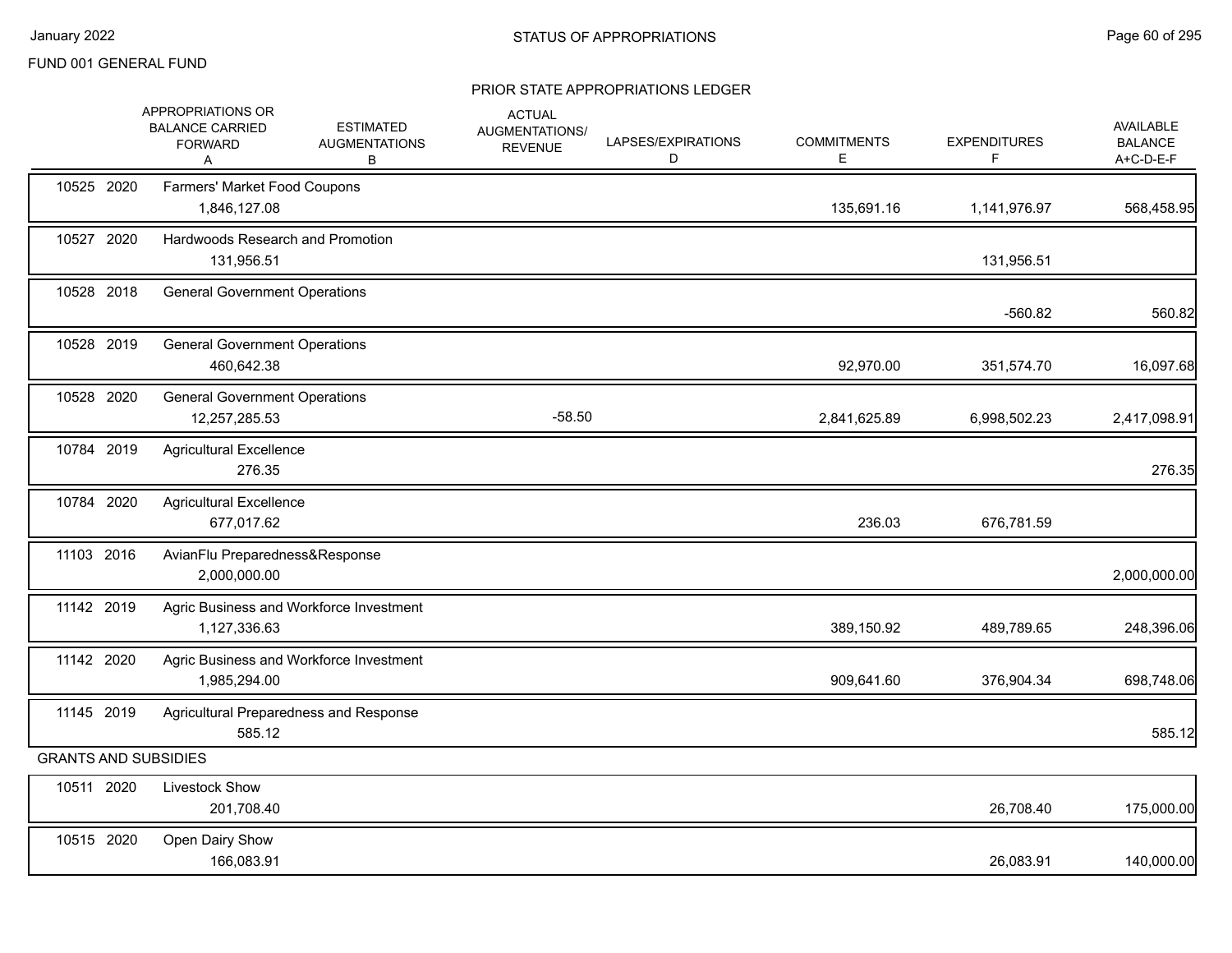|                   | APPROPRIATIONS OR<br><b>BALANCE CARRIED</b><br><b>FORWARD</b><br>A           | <b>ESTIMATED</b><br><b>AUGMENTATIONS</b><br>B | <b>ACTUAL</b><br>AUGMENTATIONS/<br><b>REVENUE</b> | LAPSES/EXPIRATIONS<br>D | <b>COMMITMENTS</b><br>Е | <b>EXPENDITURES</b><br>F | AVAILABLE<br><b>BALANCE</b><br>A+C-D-E-F |
|-------------------|------------------------------------------------------------------------------|-----------------------------------------------|---------------------------------------------------|-------------------------|-------------------------|--------------------------|------------------------------------------|
| 10864 2020        | Food Marketing and Research<br>494,000.00                                    |                                               |                                                   |                         |                         | 494,000.00               |                                          |
| 11006 2020        | Youth Shows<br>56,333.34                                                     |                                               |                                                   |                         | 56,333.33               |                          | 0.01                                     |
| 11143 2019        | 38,779.34                                                                    | Livestock and Consumer Health Protection      |                                                   |                         |                         | 38,779.34                |                                          |
| 11143 2020        | 25,114.70                                                                    | Livestock and Consumer Health Protection      |                                                   |                         |                         |                          | 25,114.70                                |
| 11144 2019        | 37,982.99                                                                    | Animal Health and Diagnostic Commission       |                                                   |                         | 18,783.28               | 19,189.50                | 10.21                                    |
| 11144 2020        | 1,716,964.30                                                                 | Animal Health and Diagnostic Commission       |                                                   |                         | 581,051.95              | 1,135,890.89             | 21.46                                    |
| <b>DEPT TOTAL</b> |                                                                              |                                               |                                                   |                         |                         |                          |                                          |
|                   | 26,322,559.30                                                                |                                               | $-58.50$                                          |                         | 6,222,639.44            | 13,281,511.56            | 6,818,349.80                             |
|                   | <b>BA 24 - Community &amp; Economic Develop</b><br><b>GENERAL GOVERNMENT</b> |                                               |                                                   |                         |                         |                          |                                          |
| 10274 2017        | <b>Base Realignment and Closure</b><br>19,585.54                             |                                               |                                                   |                         |                         | 19,585.54                |                                          |
| 10274 2018        | <b>Base Realignment and Closure</b><br>152,599.98                            |                                               |                                                   |                         | 17,089.98               | 135,510.00               |                                          |
| 10274 2019        | <b>Base Realignment and Closure</b><br>293,436.10                            |                                               |                                                   |                         | 143,000.00              | 125,651.84               | 24,784.26                                |
| 10274 2020        | <b>Base Realignment and Closure</b><br>275,465.55                            |                                               |                                                   |                         | 260,000.00              | 15,465.55                |                                          |
| 10294 2017        | Marketing to Attract Tourists<br>47,306.75                                   |                                               |                                                   |                         |                         | 3,500.00                 | 43,806.75                                |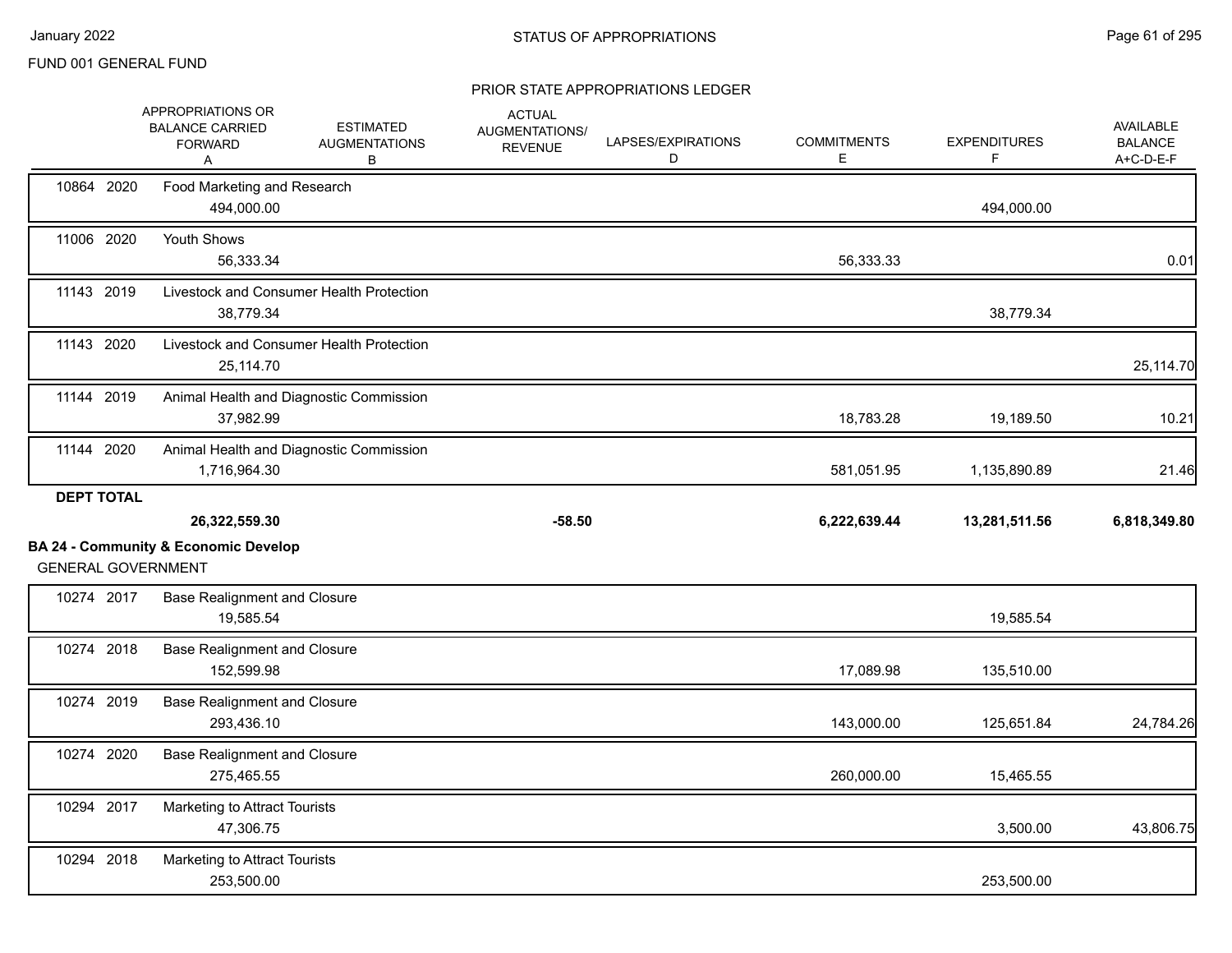|            | APPROPRIATIONS OR<br><b>BALANCE CARRIED</b><br><b>FORWARD</b><br>Α | <b>ESTIMATED</b><br><b>AUGMENTATIONS</b><br>В | <b>ACTUAL</b><br>AUGMENTATIONS/<br><b>REVENUE</b> | LAPSES/EXPIRATIONS<br>D | <b>COMMITMENTS</b><br>E | <b>EXPENDITURES</b><br>F | <b>AVAILABLE</b><br><b>BALANCE</b><br>A+C-D-E-F |
|------------|--------------------------------------------------------------------|-----------------------------------------------|---------------------------------------------------|-------------------------|-------------------------|--------------------------|-------------------------------------------------|
| 10294 2019 | Marketing to Attract Tourists<br>542,423.83                        |                                               |                                                   |                         | 362,853.55              | 87,465.28                | 92,105.00                                       |
| 10294 2020 | Marketing to Attract Tourists<br>6,487,113.01                      |                                               |                                                   |                         | 1,082,058.93            | 4,674,054.00             | 731,000.08                                      |
| 10302 2018 | 40,697.52                                                          | Office of InternationalBusinessDevelopmt      |                                                   |                         |                         | 40,697.52                |                                                 |
| 10302 2019 | 298,957.10                                                         | Office of InternationalBusinessDevelopmt      |                                                   |                         | 72,073.12               | 33,103.93                | 193,780.05                                      |
| 10302 2020 | 1,667,380.51                                                       | Office of InternationalBusinessDevelopmt      |                                                   |                         | 304,103.89              | 1,363,276.62             |                                                 |
| 10303 2019 | Marketing to Attract Business<br>165,321.33                        |                                               |                                                   |                         | 38,153.33               |                          | 127,168.00                                      |
| 10303 2020 | Marketing to Attract Business<br>505,477.18                        |                                               |                                                   |                         | 142,344.24              | 363,081.19               | 51.75                                           |
| 10313 2018 | <b>General Government Operations</b><br>1,223.60                   |                                               |                                                   |                         |                         | 1,223.60                 |                                                 |
| 10313 2019 | <b>General Government Operations</b><br>317,828.90                 |                                               |                                                   |                         |                         | 126,869.63               | 190,959.27                                      |
| 10313 2020 | <b>General Government Operations</b><br>3,293,098.40               |                                               |                                                   |                         | 169,700.38              | 3,123,398.02             |                                                 |
| 10949 2018 | Office of Open Records<br>70,548.84                                |                                               |                                                   |                         | 2,082.25                | 64,306.19                | 4,160.40                                        |
| 10949 2019 | Office of Open Records<br>306,676.50                               |                                               |                                                   |                         |                         | 51,014.94                | 255,661.56                                      |
| 10949 2020 | Office of Open Records<br>607,387.51                               |                                               |                                                   |                         |                         | 192,817.29               | 414,570.22                                      |
| 11052 2016 | 19,339.80                                                          | <b>Center For Local Government Services</b>   |                                                   |                         | 19,339.80               |                          |                                                 |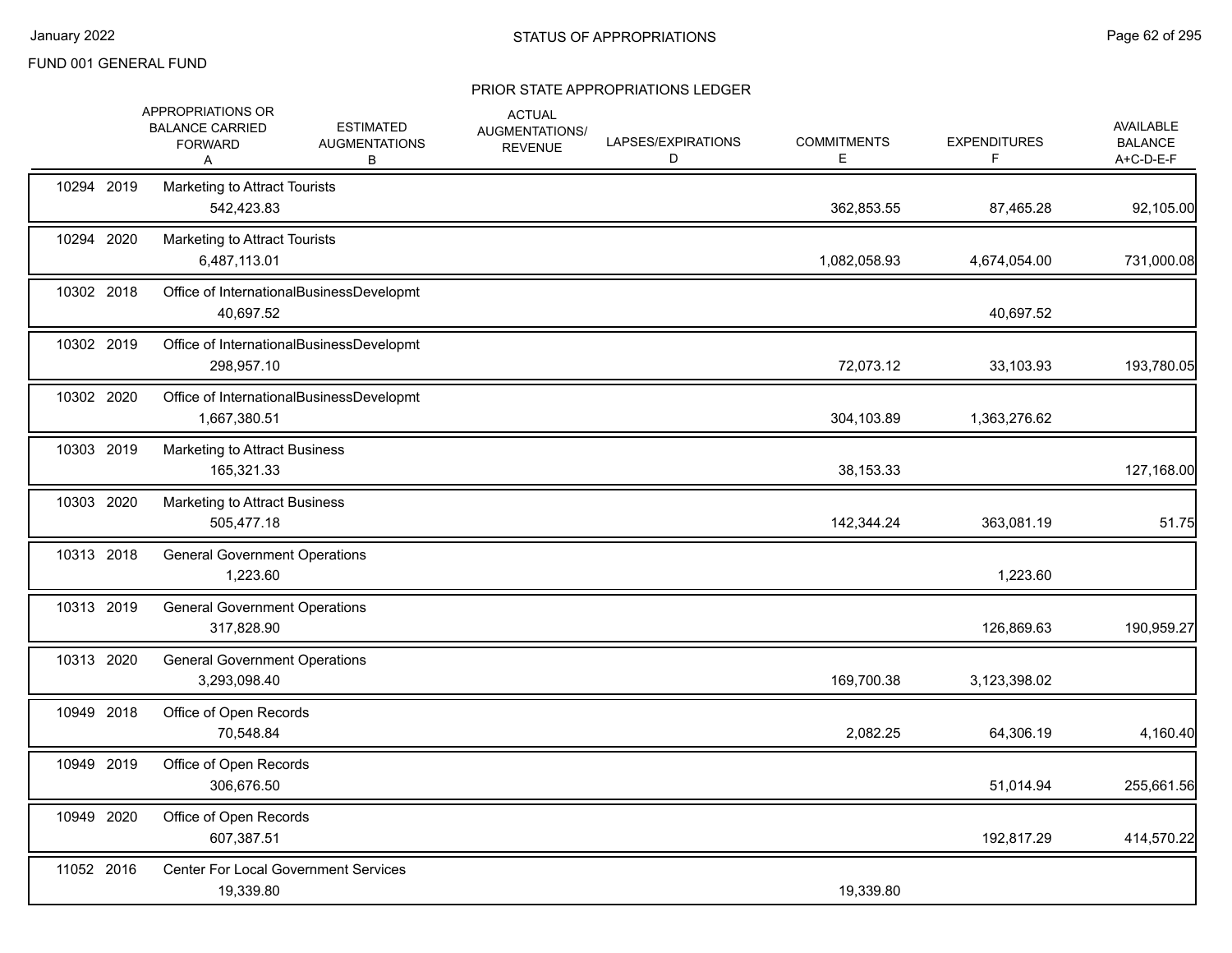|                             | APPROPRIATIONS OR<br><b>BALANCE CARRIED</b><br><b>FORWARD</b><br>Α | <b>ESTIMATED</b><br><b>AUGMENTATIONS</b><br>В | <b>ACTUAL</b><br>AUGMENTATIONS/<br><b>REVENUE</b> | LAPSES/EXPIRATIONS<br>D | <b>COMMITMENTS</b><br>Ε | <b>EXPENDITURES</b><br>F | AVAILABLE<br><b>BALANCE</b><br>A+C-D-E-F |
|-----------------------------|--------------------------------------------------------------------|-----------------------------------------------|---------------------------------------------------|-------------------------|-------------------------|--------------------------|------------------------------------------|
| 11052 2017                  | <b>Center For Local Government Services</b><br>9,612.86            |                                               |                                                   |                         | 9,612.86                |                          |                                          |
| 11052 2018                  | <b>Center For Local Government Services</b><br>40,649.97           |                                               |                                                   |                         | 38,098.15               | 2,551.82                 |                                          |
| 11052 2019                  | <b>Center For Local Government Services</b><br>5,292.83            |                                               |                                                   |                         | 4,242.23                | 1,050.60                 |                                          |
| 11052 2020                  | <b>Center For Local Government Services</b><br>655,521.20          |                                               |                                                   |                         | 82,384.21               | 573,136.99               |                                          |
| <b>GRANTS AND SUBSIDIES</b> |                                                                    |                                               |                                                   |                         |                         |                          |                                          |
| 10283 2020                  | Rural Leadership Training<br>100,000.00                            |                                               |                                                   |                         |                         | 99,939.00                | 61.00                                    |
| 10285 2020                  | <b>Super Computer Center</b><br>198,368.00                         |                                               |                                                   |                         |                         | 187,788.00               | 10,580.00                                |
| 10290 2019                  | <b>Powdered Metals</b><br>87,068.32                                |                                               |                                                   |                         | 57,950.39               | 29,117.93                |                                          |
| 10290 2020                  | <b>Powdered Metals</b><br>100,000.00                               |                                               |                                                   |                         | 100,000.00              |                          |                                          |
| 10305 2004                  | <b>Opportunity Grants Program</b><br>6,500.00                      |                                               |                                                   |                         |                         |                          | 6,500.00                                 |
| 10305 2005                  | <b>Opportunity Grants Program</b><br>45,000.00                     |                                               |                                                   |                         | 2,000.00                | 3,562.06                 | 39,437.94                                |
| 10305 2007                  | <b>Opportunity Grants Program</b><br>25,866.60                     |                                               |                                                   |                         |                         | 19,200.00                | 6,666.60                                 |
| 10305 2009                  | <b>Opportunity Grants Program</b><br>207,184.05                    |                                               |                                                   |                         | 192,660.30              |                          | 14,523.75                                |
| 10305 2010                  | <b>Opportunity Grants Program</b><br>68,976.25                     |                                               |                                                   |                         |                         | $-405,226.45$            | 474,202.70                               |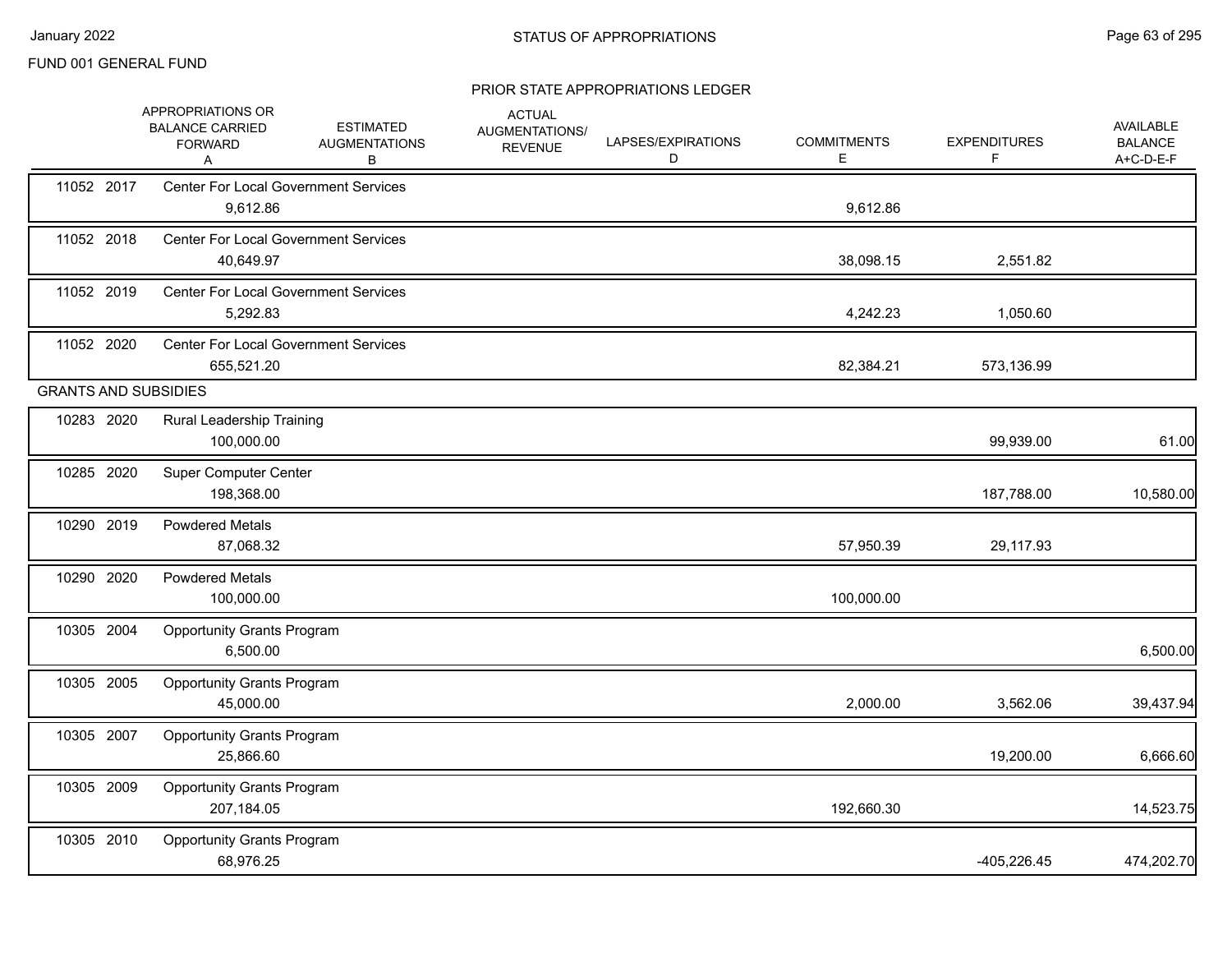|            | APPROPRIATIONS OR<br><b>BALANCE CARRIED</b><br><b>FORWARD</b><br>Α | <b>ESTIMATED</b><br><b>AUGMENTATIONS</b><br>В | <b>ACTUAL</b><br>AUGMENTATIONS/<br><b>REVENUE</b> | LAPSES/EXPIRATIONS<br>D | <b>COMMITMENTS</b><br>Е | <b>EXPENDITURES</b><br>F | <b>AVAILABLE</b><br><b>BALANCE</b><br>A+C-D-E-F |
|------------|--------------------------------------------------------------------|-----------------------------------------------|---------------------------------------------------|-------------------------|-------------------------|--------------------------|-------------------------------------------------|
| 10306 2009 | 500,000.00                                                         | HOUSING AND REDEVELOPMENT ASSIST              |                                                   |                         | 500,000.00              |                          |                                                 |
| 10309 2005 | Infrastructure Development<br>300.00                               |                                               |                                                   |                         |                         | $-300.00$                | 600.00                                          |
| 10309 2008 | Infrastructure Development<br>52,670.00                            |                                               |                                                   |                         |                         |                          | 52,670.00                                       |
| 10321 2008 | <b>Community Revitalization</b><br>30,780.26                       |                                               |                                                   |                         |                         | 23,423.50                | 7,356.76                                        |
| 10326 2017 | 165,191.15                                                         | PA Infrastructure Tech Assistance Prgram      |                                                   |                         |                         | 165,191.15               |                                                 |
| 10326 2018 | 746,591.93                                                         | PA Infrastructure Tech Assistance Prgram      |                                                   |                         | 746,591.93              |                          |                                                 |
| 10326 2019 | 1,321,923.60                                                       | PA Infrastructure Tech Assistance Prgram      |                                                   |                         | 442,011.48              | 879,912.12               |                                                 |
| 10326 2020 | 1,977,137.77                                                       | PA Infrastructure Tech Assistance Prgram      |                                                   |                         | 1,398,295.06            | 578,842.71               |                                                 |
| 10826 2006 | 652.00                                                             | Local Government Resources & Development      |                                                   |                         |                         | $-2,965.10$              | 3,617.10                                        |
| 10844 2015 | 941.00                                                             | Strategic Management Planning Program         |                                                   |                         |                         | 941.00                   |                                                 |
| 10844 2016 | 276,000.88                                                         | Strategic Management Planning Program         |                                                   |                         | 193,484.79              | 82,516.09                |                                                 |
| 10844 2017 | 445,557.08                                                         | Strategic Management Planning Program         |                                                   |                         | 344,022.67              | 101,534.41               |                                                 |
| 10844 2018 | 516,981.89                                                         | Strategic Management Planning Program         |                                                   |                         | 475,514.06              | 41,467.83                |                                                 |
| 10844 2019 | 719,572.63                                                         | Strategic Management Planning Program         |                                                   |                         | 377,600.84              | 341,971.79               |                                                 |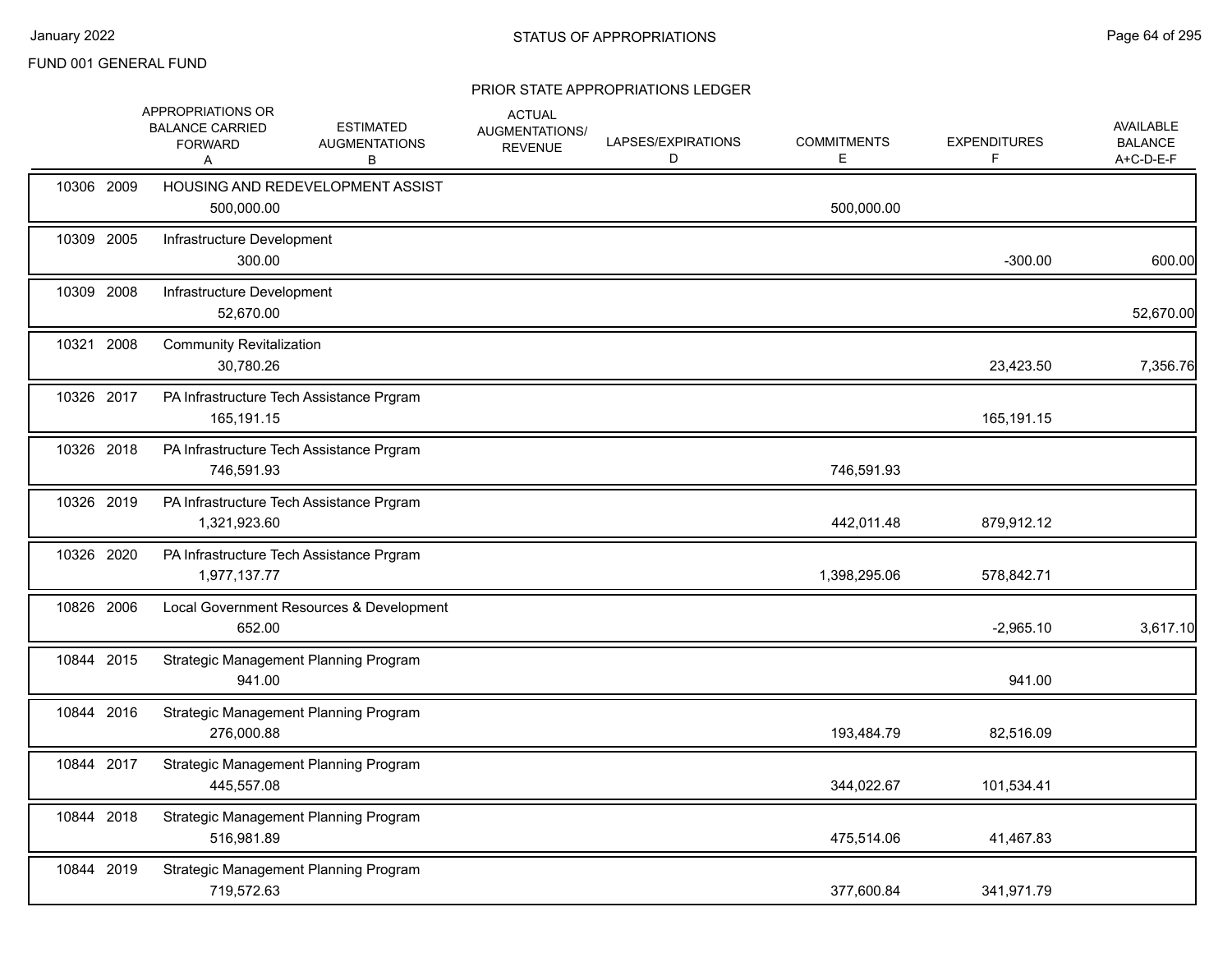|            | APPROPRIATIONS OR<br><b>BALANCE CARRIED</b><br><b>FORWARD</b><br>A | <b>ESTIMATED</b><br><b>AUGMENTATIONS</b><br>В | <b>ACTUAL</b><br>AUGMENTATIONS/<br><b>REVENUE</b> | LAPSES/EXPIRATIONS<br>D | <b>COMMITMENTS</b><br>E | <b>EXPENDITURES</b><br>F. | AVAILABLE<br><b>BALANCE</b><br>A+C-D-E-F |
|------------|--------------------------------------------------------------------|-----------------------------------------------|---------------------------------------------------|-------------------------|-------------------------|---------------------------|------------------------------------------|
| 10844 2020 | 2,111,806.10                                                       | Strategic Management Planning Program         |                                                   |                         | 1,738,580.80            | 373,225.30                |                                          |
| 10856 2018 | Infrastructure & Facilities Improvement<br>4,256,889.00            |                                               |                                                   |                         | 613,539.00              | 3,643,350.00              |                                          |
| 10856 2019 | Infrastructure & Facilities Improvement<br>9,835,546.00            |                                               |                                                   |                         | 634,757.00              |                           | 9,200,789.00                             |
| 10856 2020 | Infrastructure & Facilities Improvement<br>9,600,000.00            |                                               |                                                   |                         | 8,858,000.00            | 269,000.00                | 473,000.00                               |
| 11007 2014 | Pennsylvania First<br>195,085.53                                   |                                               |                                                   |                         | 168,302.69              | $-17,749.68$              | 44,532.52                                |
| 11007 2015 | Pennsylvania First<br>810,488.63                                   |                                               |                                                   |                         | 871,881.95              | $-61,393.32$              |                                          |
| 11007 2016 | Pennsylvania First<br>405,983.89                                   |                                               |                                                   |                         | 417,396.22              | $-11,412.33$              |                                          |
| 11007 2017 | Pennsylvania First<br>553,673.41                                   |                                               |                                                   |                         | 518,673.41              |                           | 35,000.00                                |
| 11007 2018 | Pennsylvania First<br>4,525,761.42                                 |                                               |                                                   |                         | 4,126,190.08            | 23,286.34                 | 376,285.00                               |
| 11007 2019 | Pennsylvania First<br>13,556,755.22                                |                                               |                                                   |                         | 2,919,988.23            | 1,426,273.63              | 9,210,493.36                             |
| 11007 2020 | Pennsylvania First<br>16,093,783.71                                |                                               |                                                   |                         | 9,051,453.28            | 2,986,233.08              | 4,056,097.35                             |
| 11007 2011 | Pennsylvania First<br>309,424.38                                   |                                               |                                                   |                         | 296,811.54              | -48,628.61                | 61,241.45                                |
| 11007 2012 | Pennsylvania First<br>336,280.03                                   |                                               |                                                   |                         | 271,904.82              | $-36,390.75$              | 100,765.96                               |
| 11007 2013 | Pennsylvania First<br>881,875.52                                   |                                               |                                                   |                         | 874,945.52              | $-20,790.00$              | 27,720.00                                |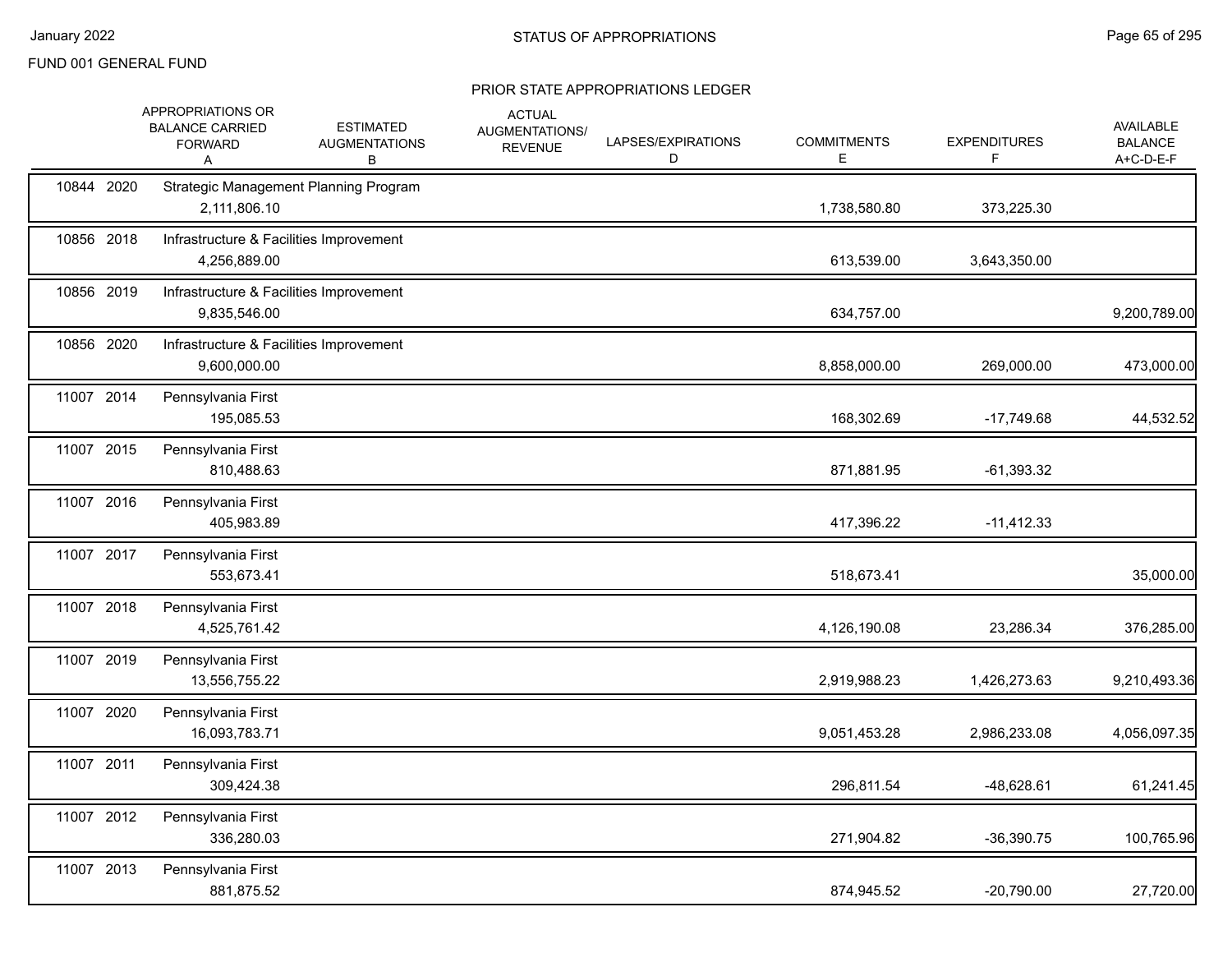| 11008 2016<br>Municipal Assistance Program<br>32,375.00<br>32,375.00<br>11008 2017<br>Municipal Assistance Program<br>828.00<br>21,430.04<br>24,214.01<br>11008 2018<br>Municipal Assistance Program<br>301,225.16<br>60,372.92<br>140,452.24<br>11008 2019<br>Municipal Assistance Program<br>416,523.35<br>317,358.00<br>99,165.35<br>11008 2020<br>Municipal Assistance Program<br>494,476.00<br>217,438.00<br>196,131.65<br>11009 2014<br>Keystone Communities<br>22,293.73<br>4,754.68<br>17,255.20<br>11009 2015<br><b>Keystone Communities</b><br>1,881,872.64<br>1,355,873.40<br>415,999.24<br>11009 2016<br>Keystone Communities<br>1,457,149.31<br>624,639.64<br>788,932.19<br>11009 2017<br>Keystone Communities<br>4,884,696.46<br>2,543,565.11<br>765,649.83<br>11009 2018<br>Keystone Communities<br>8,242,855.79<br>4,296,665.97<br>2,145,967.00<br>11009 2019<br>Keystone Communities<br>16,516,150.45<br>9,980,354.00<br>3,585,114.45<br>11009 2020<br><b>Keystone Communities</b><br>23,150,621.71<br>12,812,633.02<br>3,428,537.56 |            | APPROPRIATIONS OR<br><b>BALANCE CARRIED</b><br><b>FORWARD</b><br>A | <b>ESTIMATED</b><br><b>AUGMENTATIONS</b><br>В | <b>ACTUAL</b><br>AUGMENTATIONS/<br><b>REVENUE</b> | LAPSES/EXPIRATIONS<br>D | <b>COMMITMENTS</b><br>Е | <b>EXPENDITURES</b><br>F. | AVAILABLE<br><b>BALANCE</b><br>A+C-D-E-F |
|-------------------------------------------------------------------------------------------------------------------------------------------------------------------------------------------------------------------------------------------------------------------------------------------------------------------------------------------------------------------------------------------------------------------------------------------------------------------------------------------------------------------------------------------------------------------------------------------------------------------------------------------------------------------------------------------------------------------------------------------------------------------------------------------------------------------------------------------------------------------------------------------------------------------------------------------------------------------------------------------------------------------------------------------------------|------------|--------------------------------------------------------------------|-----------------------------------------------|---------------------------------------------------|-------------------------|-------------------------|---------------------------|------------------------------------------|
|                                                                                                                                                                                                                                                                                                                                                                                                                                                                                                                                                                                                                                                                                                                                                                                                                                                                                                                                                                                                                                                       |            |                                                                    |                                               |                                                   |                         |                         |                           |                                          |
|                                                                                                                                                                                                                                                                                                                                                                                                                                                                                                                                                                                                                                                                                                                                                                                                                                                                                                                                                                                                                                                       |            |                                                                    |                                               |                                                   |                         |                         |                           | 1,955.97                                 |
|                                                                                                                                                                                                                                                                                                                                                                                                                                                                                                                                                                                                                                                                                                                                                                                                                                                                                                                                                                                                                                                       |            |                                                                    |                                               |                                                   |                         |                         |                           | 100,400.00                               |
|                                                                                                                                                                                                                                                                                                                                                                                                                                                                                                                                                                                                                                                                                                                                                                                                                                                                                                                                                                                                                                                       |            |                                                                    |                                               |                                                   |                         |                         |                           |                                          |
|                                                                                                                                                                                                                                                                                                                                                                                                                                                                                                                                                                                                                                                                                                                                                                                                                                                                                                                                                                                                                                                       |            |                                                                    |                                               |                                                   |                         |                         |                           | 80,906.35                                |
|                                                                                                                                                                                                                                                                                                                                                                                                                                                                                                                                                                                                                                                                                                                                                                                                                                                                                                                                                                                                                                                       |            |                                                                    |                                               |                                                   |                         |                         |                           | 283.85                                   |
|                                                                                                                                                                                                                                                                                                                                                                                                                                                                                                                                                                                                                                                                                                                                                                                                                                                                                                                                                                                                                                                       |            |                                                                    |                                               |                                                   |                         |                         |                           | 110,000.00                               |
|                                                                                                                                                                                                                                                                                                                                                                                                                                                                                                                                                                                                                                                                                                                                                                                                                                                                                                                                                                                                                                                       |            |                                                                    |                                               |                                                   |                         |                         |                           | 43,577.48                                |
|                                                                                                                                                                                                                                                                                                                                                                                                                                                                                                                                                                                                                                                                                                                                                                                                                                                                                                                                                                                                                                                       |            |                                                                    |                                               |                                                   |                         |                         |                           | 1,575,481.52                             |
|                                                                                                                                                                                                                                                                                                                                                                                                                                                                                                                                                                                                                                                                                                                                                                                                                                                                                                                                                                                                                                                       |            |                                                                    |                                               |                                                   |                         |                         |                           | 1,800,222.82                             |
|                                                                                                                                                                                                                                                                                                                                                                                                                                                                                                                                                                                                                                                                                                                                                                                                                                                                                                                                                                                                                                                       |            |                                                                    |                                               |                                                   |                         |                         |                           | 2,950,682.00                             |
|                                                                                                                                                                                                                                                                                                                                                                                                                                                                                                                                                                                                                                                                                                                                                                                                                                                                                                                                                                                                                                                       |            |                                                                    |                                               |                                                   |                         |                         |                           | 6,909,451.13                             |
| 18,438.00<br>18,438.00                                                                                                                                                                                                                                                                                                                                                                                                                                                                                                                                                                                                                                                                                                                                                                                                                                                                                                                                                                                                                                | 11009 2013 | Keystone Communities                                               |                                               |                                                   |                         |                         |                           |                                          |
| 11010 2018<br>Partnerships/Regional Econom Performance<br>750.00<br>750.00                                                                                                                                                                                                                                                                                                                                                                                                                                                                                                                                                                                                                                                                                                                                                                                                                                                                                                                                                                            |            |                                                                    |                                               |                                                   |                         |                         |                           |                                          |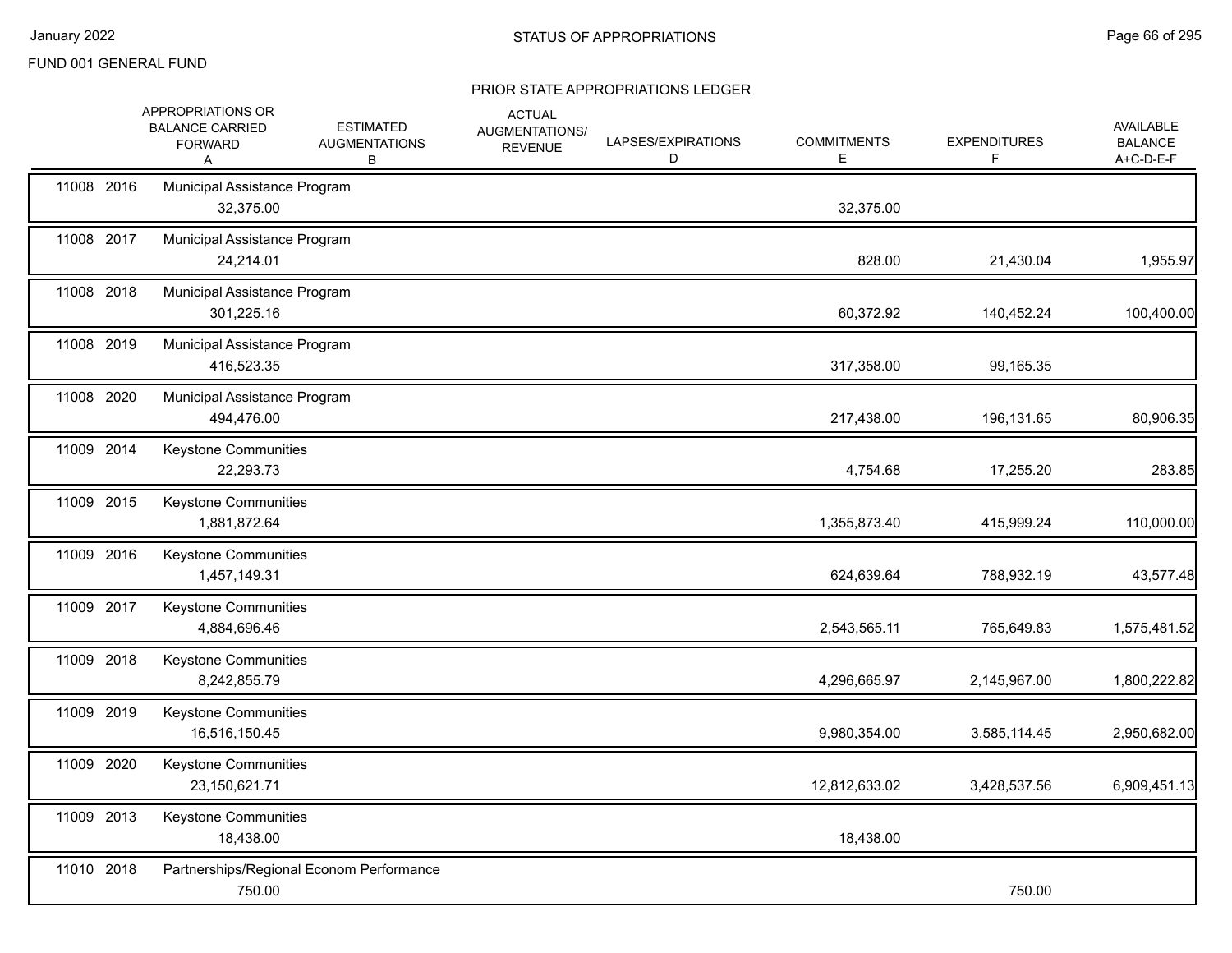| <b>DEPT TOTAL</b> | 186,504,162.43                                                     |                                               |                                                          |                         | 87,521,038.13            | 53,904,279.02             | 45,078,845.28                                   |
|-------------------|--------------------------------------------------------------------|-----------------------------------------------|----------------------------------------------------------|-------------------------|--------------------------|---------------------------|-------------------------------------------------|
| 11169 2020        | State Facility Closure TransitionProgram<br>2,386,363.63           |                                               |                                                          |                         |                          | 2,386,363.63              |                                                 |
| 11127 2020        | Food Access Initiative<br>1,000,000.00                             |                                               |                                                          |                         | 1,000,000.00             |                           |                                                 |
| 11104 2020        | Local Municipal Emergcy Relief<br>10,235,100.00                    |                                               |                                                          |                         | 707,650.00               | 8,342,631.00              | 1,184,819.00                                    |
| 11104 2019        | <b>Local Municipal Emergcy Relief</b><br>2,495,983.76              |                                               |                                                          |                         | 500,000.00               | 1,055,000.00              | 940,983.76                                      |
| 11104 2018        | <b>Local Municipal Emergcy Relief</b><br>427,951.84                |                                               |                                                          |                         |                          | 57,000.00                 | 370,951.84                                      |
| 11104 2017        | Local Municipal Emergcy Relief<br>98,574.00                        |                                               |                                                          |                         |                          |                           | 98,574.00                                       |
| 11077 2020        | Manufacturing PA<br>7,708,377.98                                   |                                               |                                                          |                         | 5,507,172.60             | 1,568,924.25              | 632,281.13                                      |
| 11077 2019        | Manufacturing PA<br>5,342,767.57                                   |                                               |                                                          |                         | 2,403,196.01             | 1,068,461.60              | 1,871,109.96                                    |
| 11077 2018        | Manufacturing PA<br>3,848,378.83                                   |                                               |                                                          |                         | 1,973,457.10             | 1,874,921.73              |                                                 |
| 11077 2017        | Manufacturing PA<br>370,132.62                                     |                                               |                                                          |                         | 303,123.88               | 67,008.74                 |                                                 |
| 11023 2011        | Discovered in PA, Developed in PA                                  |                                               |                                                          |                         |                          | -70,933.30                | 70,933.30                                       |
| 11010 2020        | 7,512,659.63                                                       | Partnerships/Regional Econom Performance      |                                                          |                         | 3,620,618.32             | 3,892,041.31              |                                                 |
| 11010 2019        | 491,169.90                                                         | Partnerships/Regional Econom Performance      |                                                          |                         | 300,831.50               | 134,295.06                | 56,043.34                                       |
|                   | APPROPRIATIONS OR<br><b>BALANCE CARRIED</b><br><b>FORWARD</b><br>Α | <b>ESTIMATED</b><br><b>AUGMENTATIONS</b><br>В | <b>ACTUAL</b><br><b>AUGMENTATIONS/</b><br><b>REVENUE</b> | LAPSES/EXPIRATIONS<br>D | <b>COMMITMENTS</b><br>E. | <b>EXPENDITURES</b><br>F. | <b>AVAILABLE</b><br><b>BALANCE</b><br>A+C-D-E-F |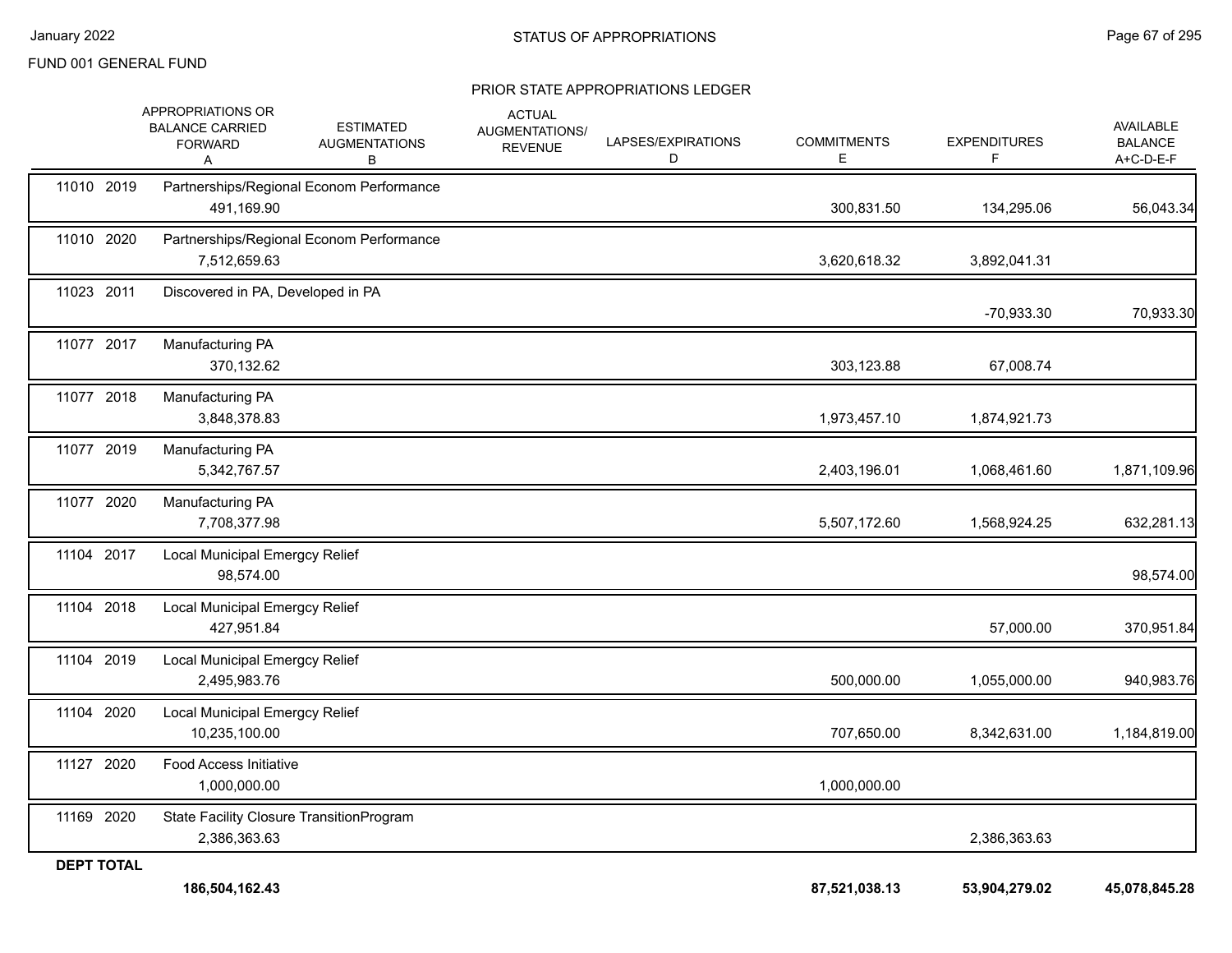|            | APPROPRIATIONS OR<br><b>BALANCE CARRIED</b><br><b>FORWARD</b><br>A | <b>ESTIMATED</b><br><b>AUGMENTATIONS</b><br>В | <b>ACTUAL</b><br><b>AUGMENTATIONS/</b><br><b>REVENUE</b> | LAPSES/EXPIRATIONS<br>D | <b>COMMITMENTS</b><br>Е | <b>EXPENDITURES</b><br>F. | <b>AVAILABLE</b><br><b>BALANCE</b><br>A+C-D-E-F |
|------------|--------------------------------------------------------------------|-----------------------------------------------|----------------------------------------------------------|-------------------------|-------------------------|---------------------------|-------------------------------------------------|
|            | <b>BA 38 - Conservation &amp; Natural Resourc</b>                  |                                               |                                                          |                         |                         |                           |                                                 |
|            | <b>GENERAL GOVERNMENT</b>                                          |                                               |                                                          |                         |                         |                           |                                                 |
| 10394 2016 | <b>State Forest Operations</b>                                     |                                               |                                                          |                         |                         | $-4,823.00$               | 4,823.00                                        |
| 10394 2019 | <b>State Forest Operations</b><br>2,375,491.25                     |                                               |                                                          |                         | 276,150.43              | 412,535.18                | 1,686,805.64                                    |
| 10394 2020 | <b>State Forest Operations</b><br>4,226,542.75                     |                                               | 451.89                                                   |                         | 869,561.90              | 3,308,311.04              | 49,121.70                                       |
| 10395 2016 | <b>State Park Operations</b>                                       |                                               |                                                          |                         |                         | $-5,824.00$               | 5,824.00                                        |
| 10395 2018 | <b>State Park Operations</b><br>138.75                             |                                               |                                                          |                         |                         |                           | 138.75                                          |
| 10395 2019 | <b>State Park Operations</b><br>5,612,055.90                       |                                               |                                                          |                         | 3,200,093.00            | $-9,270.41$               | 2,421,233.31                                    |
| 10395 2020 | <b>State Park Operations</b><br>11,677,241.27                      |                                               | $-5,376,395.23$                                          |                         | 177,689.54              | 5,902,030.47              | 221,126.03                                      |
| 10399 2018 | <b>General Government Operations</b><br>3,632.36                   |                                               |                                                          |                         |                         |                           | 3,632.36                                        |
| 10399 2019 | <b>General Government Operations</b><br>2,139,567.42               |                                               |                                                          |                         | 66,834.09               | 27,320.25                 | 2,045,413.08                                    |
| 10399 2020 | <b>General Government Operations</b><br>1,690,325.95               |                                               | $-151.10$                                                |                         | 119,463.01              | 1,011,346.82              | 559,365.02                                      |
| 11128 2018 | Parks & Forests Infrastructure Projects<br>165.80                  |                                               |                                                          |                         |                         |                           | 165.80                                          |
| 11128 2019 | Parks & Forests Infrastructure Projects<br>810,000.00              |                                               |                                                          |                         | 810,000.00              |                           |                                                 |
| 11128 2020 | Parks & Forests Infrastructure Projects<br>900,000.00              |                                               |                                                          |                         |                         |                           | 900,000.00                                      |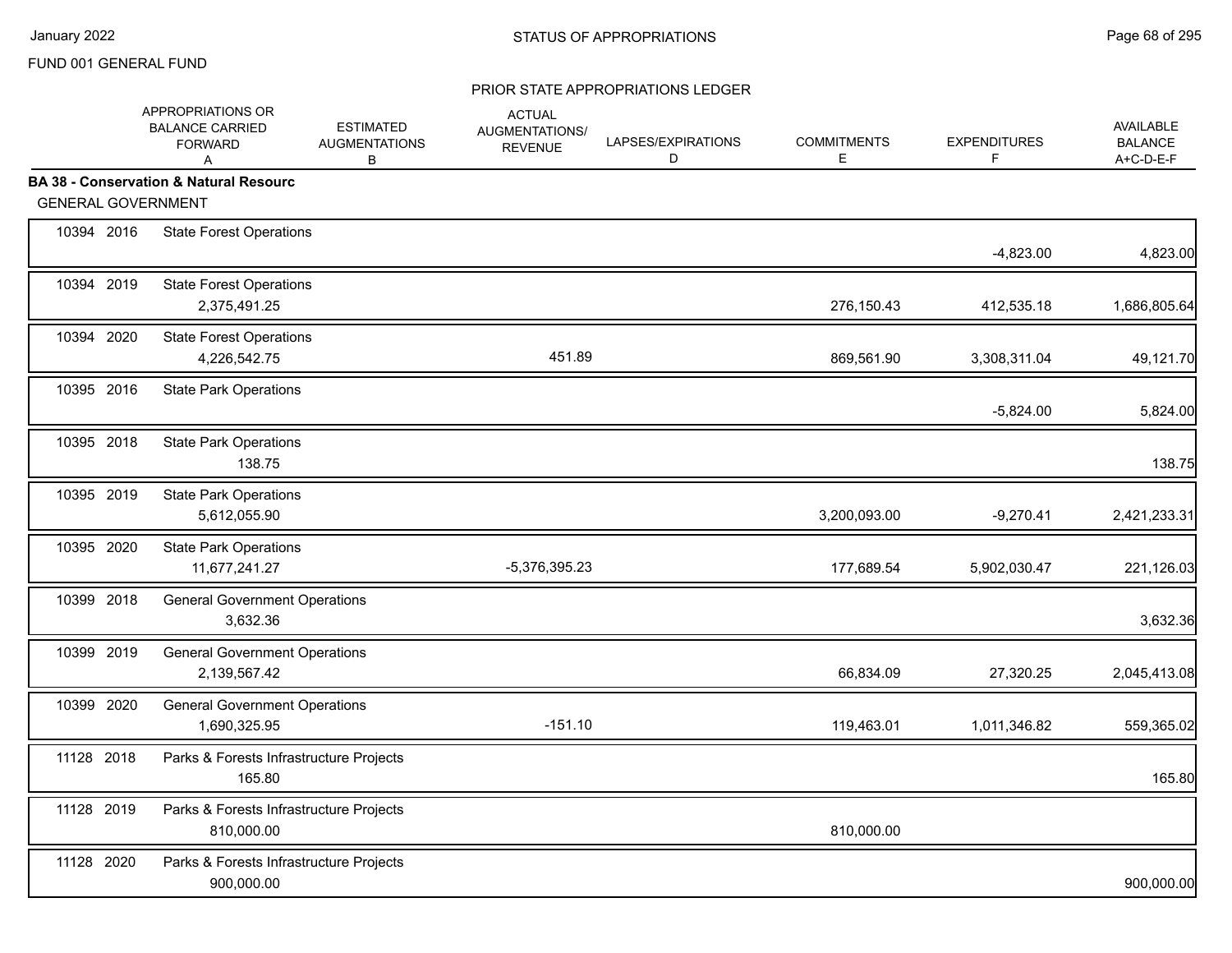|                                                         | APPROPRIATIONS OR<br><b>BALANCE CARRIED</b><br><b>FORWARD</b><br>Α | <b>ESTIMATED</b><br><b>AUGMENTATIONS</b><br>в | <b>ACTUAL</b><br>AUGMENTATIONS/<br><b>REVENUE</b> | LAPSES/EXPIRATIONS<br>D | <b>COMMITMENTS</b><br>Е | <b>EXPENDITURES</b><br>F. | <b>AVAILABLE</b><br><b>BALANCE</b><br>A+C-D-E-F |
|---------------------------------------------------------|--------------------------------------------------------------------|-----------------------------------------------|---------------------------------------------------|-------------------------|-------------------------|---------------------------|-------------------------------------------------|
| <b>GRANTS AND SUBSIDIES</b>                             |                                                                    |                                               |                                                   |                         |                         |                           |                                                 |
| 10396 2015                                              | Heritage and Other Parks<br>150,000.00                             |                                               |                                                   |                         | 150,000.00              |                           |                                                 |
| 10396 2016                                              | Heritage and Other Parks<br>30,100.00                              |                                               |                                                   |                         | 8,100.00                | 22,000.00                 |                                                 |
| 10396 2017                                              | Heritage and Other Parks<br>376,705.00                             |                                               |                                                   |                         | 294,000.00              | 79,150.00                 | 3,555.00                                        |
| 10396 2018                                              | Heritage and Other Parks<br>872,656.00                             |                                               |                                                   |                         | 226,250.00              | 85,500.00                 | 560,906.00                                      |
| 10396 2019                                              | Heritage and Other Parks<br>1,823,600.00                           |                                               |                                                   |                         | 243,600.00              |                           | 1,580,000.00                                    |
| 10396 2020                                              | Heritage and Other Parks<br>2,421,375.00                           |                                               |                                                   |                         | 383,250.00              | 686,125.00                | 1,352,000.00                                    |
| 10673 2020                                              | Annual Fixed Charges - Project 70<br>3.05                          |                                               |                                                   |                         |                         |                           | 3.05                                            |
| 10674 2020                                              | Annual Fixed Charges - Park Lands<br>106,407.89                    |                                               |                                                   |                         |                         |                           | 106,407.89                                      |
| 10675 2020                                              | Annual Fixed Charges - Flood Lands<br>20,090.91                    |                                               |                                                   |                         |                         | 10,277.35                 | 9,813.56                                        |
| 10676 2020                                              | Annual Fixed Charges - Forest Lands<br>57,764.04                   |                                               |                                                   |                         |                         |                           | 57,764.04                                       |
| <b>DEPT TOTAL</b>                                       |                                                                    |                                               |                                                   |                         |                         |                           |                                                 |
|                                                         | 35,293,863.34                                                      |                                               | $-5,376,094.44$                                   |                         | 6,824,991.97            | 11,524,678.70             | 11,568,098.23                                   |
| <b>BA 11 - Corrections</b><br><b>GENERAL GOVERNMENT</b> |                                                                    |                                               |                                                   |                         |                         |                           |                                                 |
| 10014 2018                                              | <b>General Government Operations</b><br>1.00                       |                                               |                                                   |                         | 1.00                    |                           |                                                 |
| 10014 2019                                              | <b>General Government Operations</b><br>28,520.45                  |                                               |                                                   |                         |                         | 23,789.05                 | 4,731.40                                        |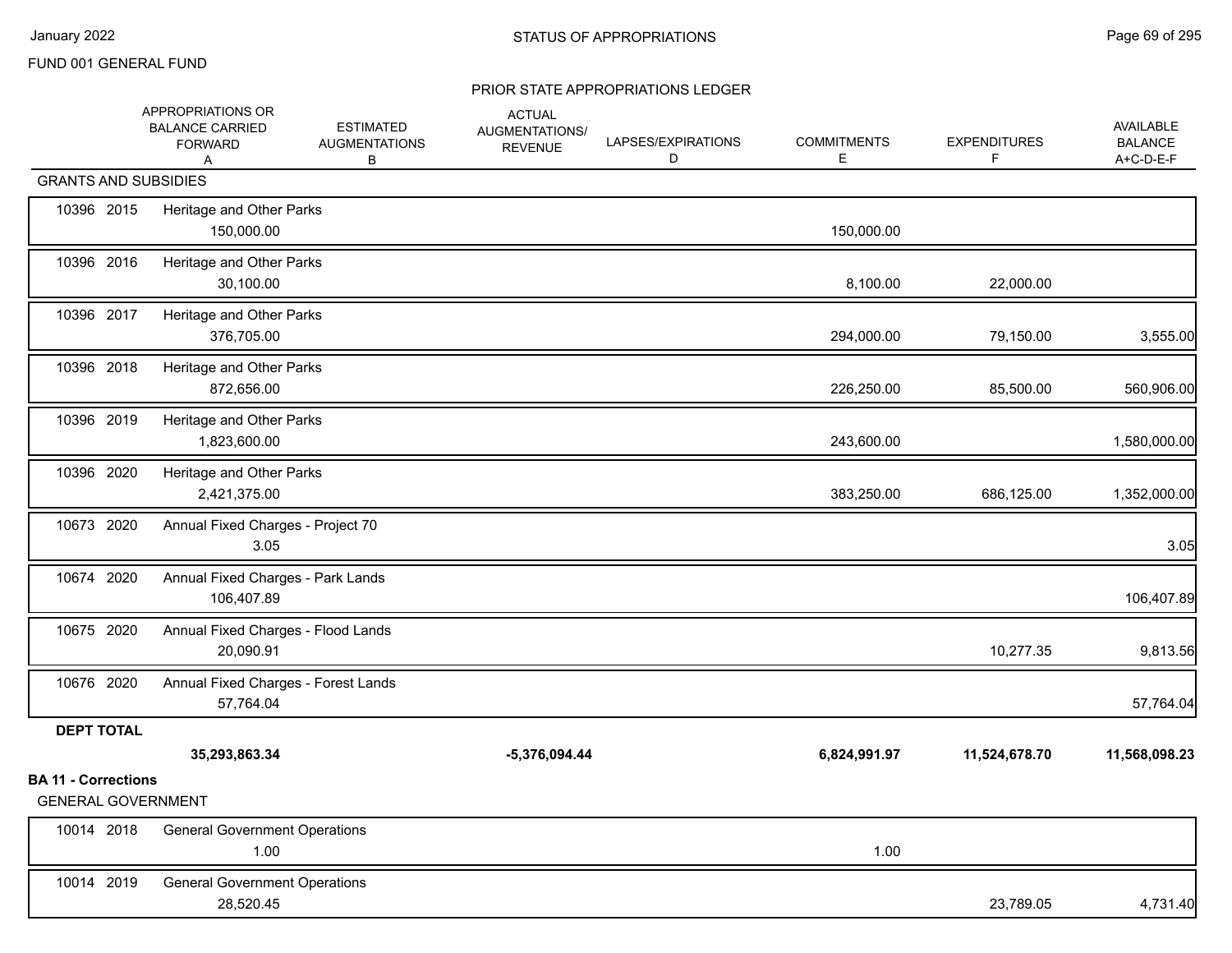|               | APPROPRIATIONS OR<br><b>BALANCE CARRIED</b><br><b>FORWARD</b><br>Α | <b>ESTIMATED</b><br><b>AUGMENTATIONS</b><br>В | <b>ACTUAL</b><br><b>AUGMENTATIONS/</b><br><b>REVENUE</b> | LAPSES/EXPIRATIONS<br>D | <b>COMMITMENTS</b><br>Е | <b>EXPENDITURES</b><br>F | AVAILABLE<br><b>BALANCE</b><br>A+C-D-E-F |
|---------------|--------------------------------------------------------------------|-----------------------------------------------|----------------------------------------------------------|-------------------------|-------------------------|--------------------------|------------------------------------------|
| 10014 2020    | <b>General Government Operations</b><br>6,112,865.04               |                                               |                                                          |                         | 465,509.96              | 3,662,412.01             | 1,984,943.07                             |
| 11116 2018    | <b>State Field Supervision</b><br>181.90                           |                                               |                                                          |                         |                         |                          | 181.90                                   |
| 11116 2019    | <b>State Field Supervision</b>                                     |                                               |                                                          |                         |                         | $-5,111.17$              | 5,111.17                                 |
| 11116 2020    | <b>State Field Supervision</b><br>4,133,264.04                     |                                               |                                                          |                         | 461,327.94              | 3,451,871.40             | 220,064.70                               |
| 11117 2020    | Pennsylvania Parole Board<br>1,240,574.90                          |                                               |                                                          |                         | 31,655.10               | 352,959.36               | 855,960.44                               |
| 11119 2020    | Sexual Offenders Assessment Board<br>965,558.84                    |                                               |                                                          |                         |                         | 204,839.00               | 760,719.84                               |
| INSTITUTIONAL |                                                                    |                                               |                                                          |                         |                         |                          |                                          |
| 10011 2018    | <b>Medical Care</b><br>190.48                                      |                                               |                                                          |                         |                         | $-4,736.32$              | 4,926.80                                 |
| 10011 2019    | <b>Medical Care</b><br>642,879.16                                  |                                               |                                                          |                         |                         | 642,290.11               | 589.05                                   |
| 10011 2020    | <b>Medical Care</b><br>34,156,024.06                               |                                               | 65.00                                                    |                         | 1,718,613.67            | 30,220,285.58            | 2,217,189.81                             |
| 10012 2018    | Inmate Education and Training<br>9,106.00                          |                                               |                                                          |                         |                         | 9,106.00                 |                                          |
| 10012 2019    | Inmate Education and Training<br>104,246.11                        |                                               |                                                          |                         | 46,895.90               | 50,648.52                | 6,701.69                                 |
| 10012 2020    | Inmate Education and Training<br>3,349,822.38                      |                                               |                                                          |                         | 72,496.06               | 2,030,129.31             | 1,247,197.01                             |
| 10012 2010    | Inmate Education and Training                                      |                                               |                                                          |                         |                         | $-136.00$                | 136.00                                   |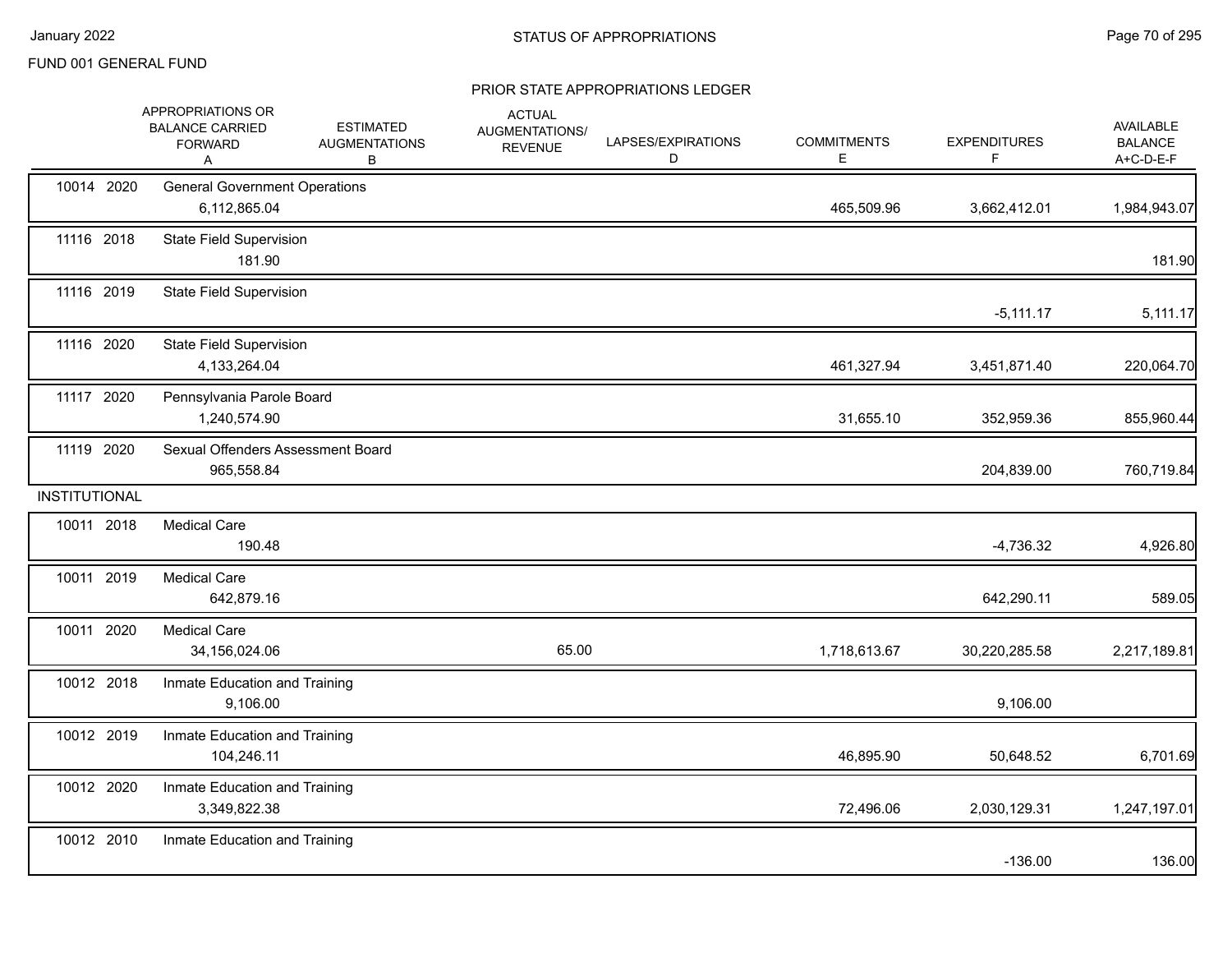|                             | APPROPRIATIONS OR<br><b>BALANCE CARRIED</b><br><b>FORWARD</b><br>A | <b>ESTIMATED</b><br><b>AUGMENTATIONS</b><br>В | <b>ACTUAL</b><br><b>AUGMENTATIONS/</b><br><b>REVENUE</b> | LAPSES/EXPIRATIONS<br>D | <b>COMMITMENTS</b><br>E. | <b>EXPENDITURES</b><br>F | <b>AVAILABLE</b><br><b>BALANCE</b><br>A+C-D-E-F |
|-----------------------------|--------------------------------------------------------------------|-----------------------------------------------|----------------------------------------------------------|-------------------------|--------------------------|--------------------------|-------------------------------------------------|
| 10013 2014                  | <b>State Correctional Institutions</b><br>985.72                   |                                               |                                                          |                         |                          |                          | 985.72                                          |
| 10013 2015                  | <b>State Correctional Institutions</b><br>56.50                    |                                               |                                                          |                         |                          |                          | 56.50                                           |
| 10013 2017                  | <b>State Correctional Institutions</b><br>5,280.07                 |                                               |                                                          |                         | 9,066.40                 | $-9,066.40$              | 5,280.07                                        |
| 10013 2018                  | <b>State Correctional Institutions</b>                             |                                               |                                                          |                         | 9,578.80                 | $-9,578.80$              |                                                 |
| 10013 2019                  | <b>State Correctional Institutions</b><br>601,775.03               |                                               |                                                          |                         | 83,024.97                | 423,889.44               | 94,860.62                                       |
| 10013 2020                  | <b>State Correctional Institutions</b><br>93,849,592.84            |                                               | $-0.55$                                                  |                         | 9,255,721.96             | 52,955,191.33            | 31,638,679.00                                   |
| 10013 2010                  | <b>State Correctional Institutions</b>                             |                                               |                                                          |                         |                          | $-3,060.32$              | 3,060.32                                        |
| 10013 2012                  | <b>State Correctional Institutions</b><br>765.77                   |                                               |                                                          |                         |                          |                          | 765.77                                          |
| <b>GRANTS AND SUBSIDIES</b> |                                                                    |                                               |                                                          |                         |                          |                          |                                                 |
| 11120 2019                  | 32,703.73                                                          | Improvement of Adult Probation Services       |                                                          |                         |                          |                          | 32,703.73                                       |
| <b>DEPT TOTAL</b>           |                                                                    |                                               |                                                          |                         |                          |                          |                                                 |
|                             | 145,234,394.02                                                     |                                               | 64.45                                                    |                         | 12,153,891.76            | 93,995,722.10            | 39,084,844.61                                   |
| <b>GENERAL GOVERNMENT</b>   | <b>BA 74 - Drug and Alcohol Programs</b>                           |                                               |                                                          |                         |                          |                          |                                                 |
| 11028 2020                  | <b>General Government Operations</b><br>200,789.22                 |                                               |                                                          |                         |                          | 72,631.86                | 128, 157.36                                     |
| <b>GRANTS AND SUBSIDIES</b> |                                                                    |                                               |                                                          |                         |                          |                          |                                                 |
| 11029 2018                  | 67,548.06                                                          | Assistance to Drug and Alcohol Programs       |                                                          |                         |                          |                          | 67,548.06                                       |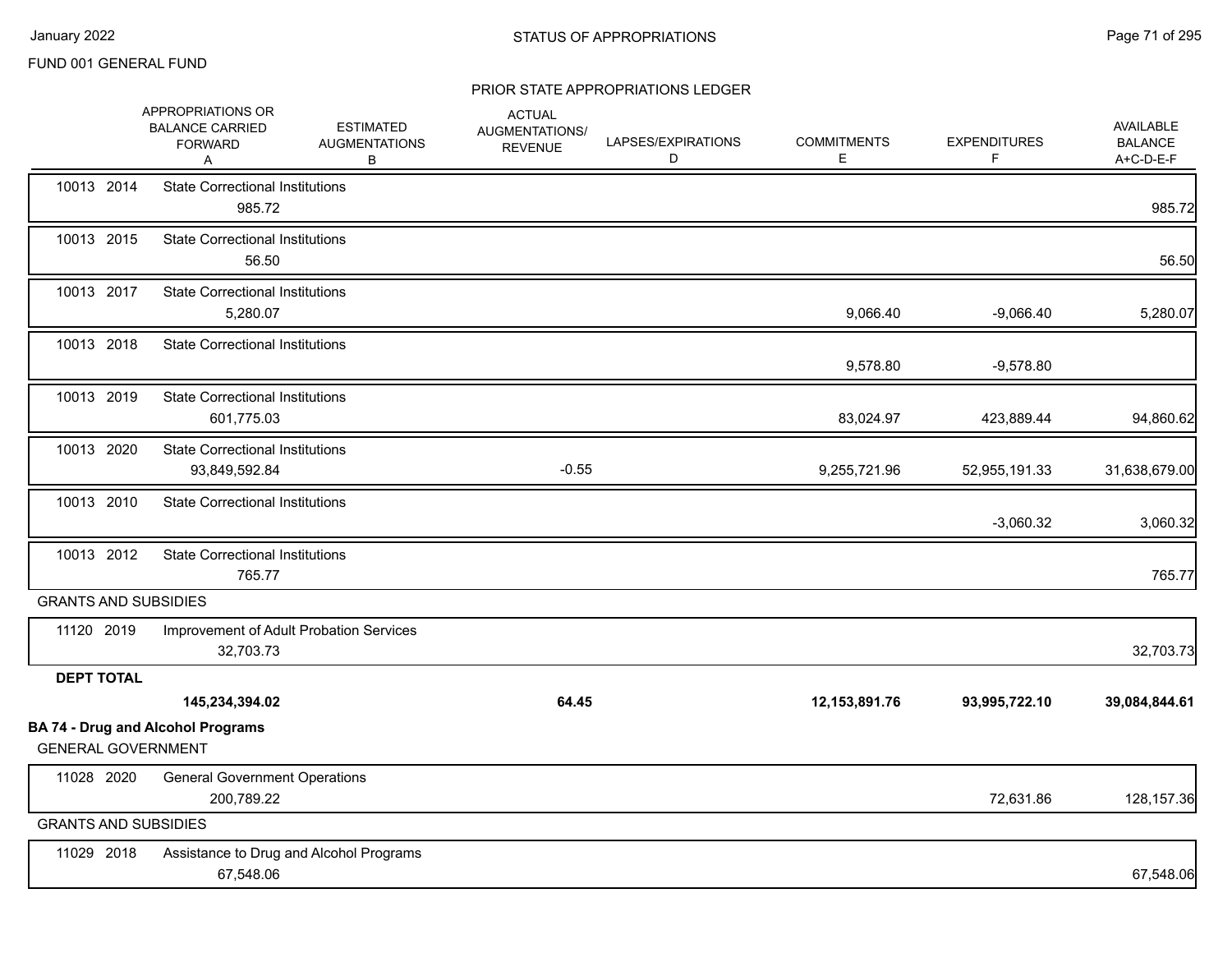|                                                       | APPROPRIATIONS OR<br><b>BALANCE CARRIED</b><br><b>FORWARD</b><br>Α | <b>ESTIMATED</b><br><b>AUGMENTATIONS</b><br>в | <b>ACTUAL</b><br>AUGMENTATIONS/<br><b>REVENUE</b> | LAPSES/EXPIRATIONS<br>D | <b>COMMITMENTS</b><br>E. | <b>EXPENDITURES</b><br>F | <b>AVAILABLE</b><br><b>BALANCE</b><br>A+C-D-E-F |
|-------------------------------------------------------|--------------------------------------------------------------------|-----------------------------------------------|---------------------------------------------------|-------------------------|--------------------------|--------------------------|-------------------------------------------------|
| 11029 2020                                            | Assistance to Drug and Alcohol Programs<br>8,080,313.91            |                                               |                                                   |                         |                          | 8,080,313.91             |                                                 |
| <b>DEPT TOTAL</b>                                     | 8,348,651.19                                                       |                                               |                                                   |                         |                          | 8,152,945.77             | 195,705.42                                      |
| <b>BA 16 - Education</b><br><b>GENERAL GOVERNMENT</b> |                                                                    |                                               |                                                   |                         |                          |                          |                                                 |
| 10094 2018                                            | PA Assessments<br>1,311,368.13                                     |                                               |                                                   |                         |                          | 1,311,368.13             |                                                 |
| 10094 2019                                            | <b>PA Assessments</b><br>6,192,841.32                              |                                               |                                                   |                         | 214,148.09               | 2,922,526.16             | 3,056,167.07                                    |
| 10094 2020                                            | PA Assessments<br>6,619,865.06                                     |                                               |                                                   |                         | 157,756.63               | 5,710,929.28             | 751,179.15                                      |
| 10141 2019                                            | <b>General Government Operations</b><br>10,802.08                  |                                               |                                                   |                         |                          | 10,526.08                | 276.00                                          |
| 10141 2020                                            | <b>General Government Operations</b><br>3,478,375.90               |                                               |                                                   |                         | 95,487.47                | 1,808,830.41             | 1,574,058.02                                    |
| 10142 2019                                            | State Library<br>329,523.51                                        |                                               |                                                   |                         | 284.00                   |                          | 329,239.51                                      |
| 10142 2020                                            | State Library<br>285,875.99                                        |                                               |                                                   |                         | 784.00                   | 67,392.17                | 217,699.82                                      |
| 10149 2018                                            | Information & Technology Improvement<br>1,940.25                   |                                               |                                                   |                         |                          |                          | 1,940.25                                        |
| 10149 2020                                            | Information & Technology Improvement<br>957,247.19                 |                                               |                                                   |                         |                          | 785,124.89               | 172,122.30                                      |
| 11206 2017                                            | Recovery Schools<br>174,600.00                                     |                                               |                                                   |                         |                          |                          | 174,600.00                                      |
| 11206 2018                                            | Recovery Schools<br>149,200.00                                     |                                               |                                                   |                         | 137,184.00               | 2,016.00                 | 10,000.00                                       |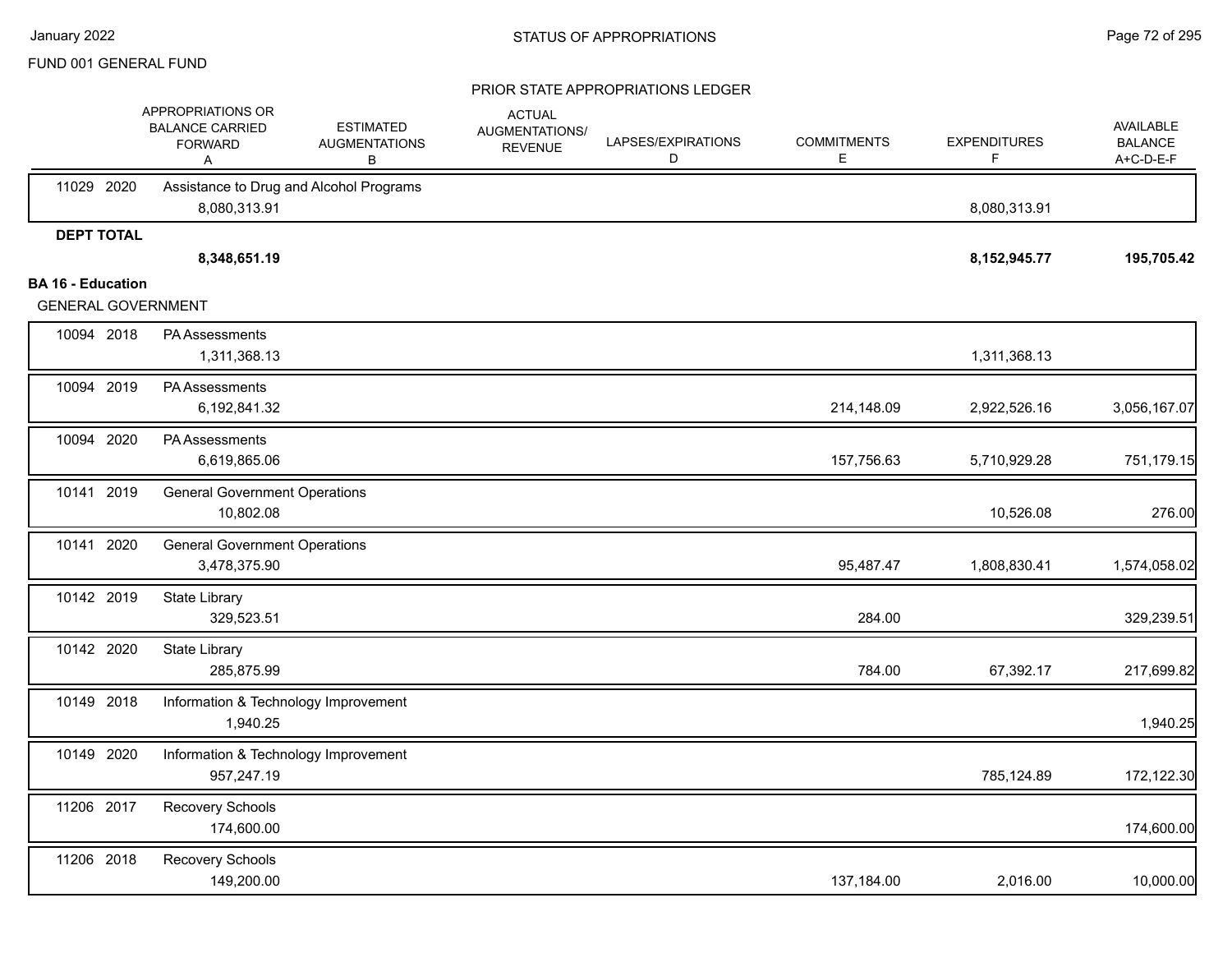|                             | APPROPRIATIONS OR<br><b>BALANCE CARRIED</b><br><b>FORWARD</b><br>Α | <b>ESTIMATED</b><br><b>AUGMENTATIONS</b><br>В | <b>ACTUAL</b><br><b>AUGMENTATIONS/</b><br><b>REVENUE</b> | LAPSES/EXPIRATIONS<br>D | <b>COMMITMENTS</b><br>Е | <b>EXPENDITURES</b><br>F. | AVAILABLE<br><b>BALANCE</b><br>A+C-D-E-F |
|-----------------------------|--------------------------------------------------------------------|-----------------------------------------------|----------------------------------------------------------|-------------------------|-------------------------|---------------------------|------------------------------------------|
| 11206 2019                  | Recovery Schools<br>122,800.00                                     |                                               |                                                          |                         | 107,076.00              | 5,724.00                  | 10,000.00                                |
| 11206 2020                  | Recovery Schools<br>172,800.00                                     |                                               |                                                          |                         | 126,258.00              | 46,542.00                 |                                          |
| <b>INSTITUTIONAL</b>        |                                                                    |                                               |                                                          |                         |                         |                           |                                          |
| 10093 2019                  | Youth Development Centers<br>56,663.82                             |                                               |                                                          |                         |                         |                           | 56,663.82                                |
| 10093 2020                  | Youth Development Centers<br>56,164.84                             |                                               |                                                          |                         |                         | 3,440.92                  | 52,723.92                                |
| <b>GRANTS AND SUBSIDIES</b> |                                                                    |                                               |                                                          |                         |                         |                           |                                          |
| 10085 2019                  | Libr Srvs - Visually Impaired & Disabled<br>140,665.90             |                                               |                                                          |                         |                         |                           | 140,665.90                               |
| 10085 2020                  | Libr Srvs - Visually Impaired & Disabled<br>1,153,109.98           |                                               |                                                          |                         | 165,522.15              | 987,587.83                |                                          |
| 10086 2019                  | Improvement of Library Services<br>67,688.27                       |                                               |                                                          |                         |                         |                           | 67,688.27                                |
| 10086 2020                  | Improvement of Library Services<br>67,442.61                       |                                               |                                                          |                         |                         |                           | 67,442.61                                |
| 10087 2016                  | <b>School Food Services</b><br>748,814.41                          |                                               |                                                          |                         |                         |                           | 748,814.41                               |
| 10087 2017                  | <b>School Food Services</b><br>951,055.85                          |                                               |                                                          |                         |                         |                           | 951,055.85                               |
| 10087 2018                  | School Food Services<br>1,200,861.12                               |                                               |                                                          |                         |                         |                           | 1,200,861.12                             |
| 10087 2019                  | <b>School Food Services</b><br>6,490,595.06                        |                                               |                                                          |                         |                         | $-0.90$                   | 6,490,595.96                             |
| 10087 2020                  | <b>School Food Services</b><br>16,669,428.72                       |                                               |                                                          |                         |                         | 992,721.86                | 15,676,706.86                            |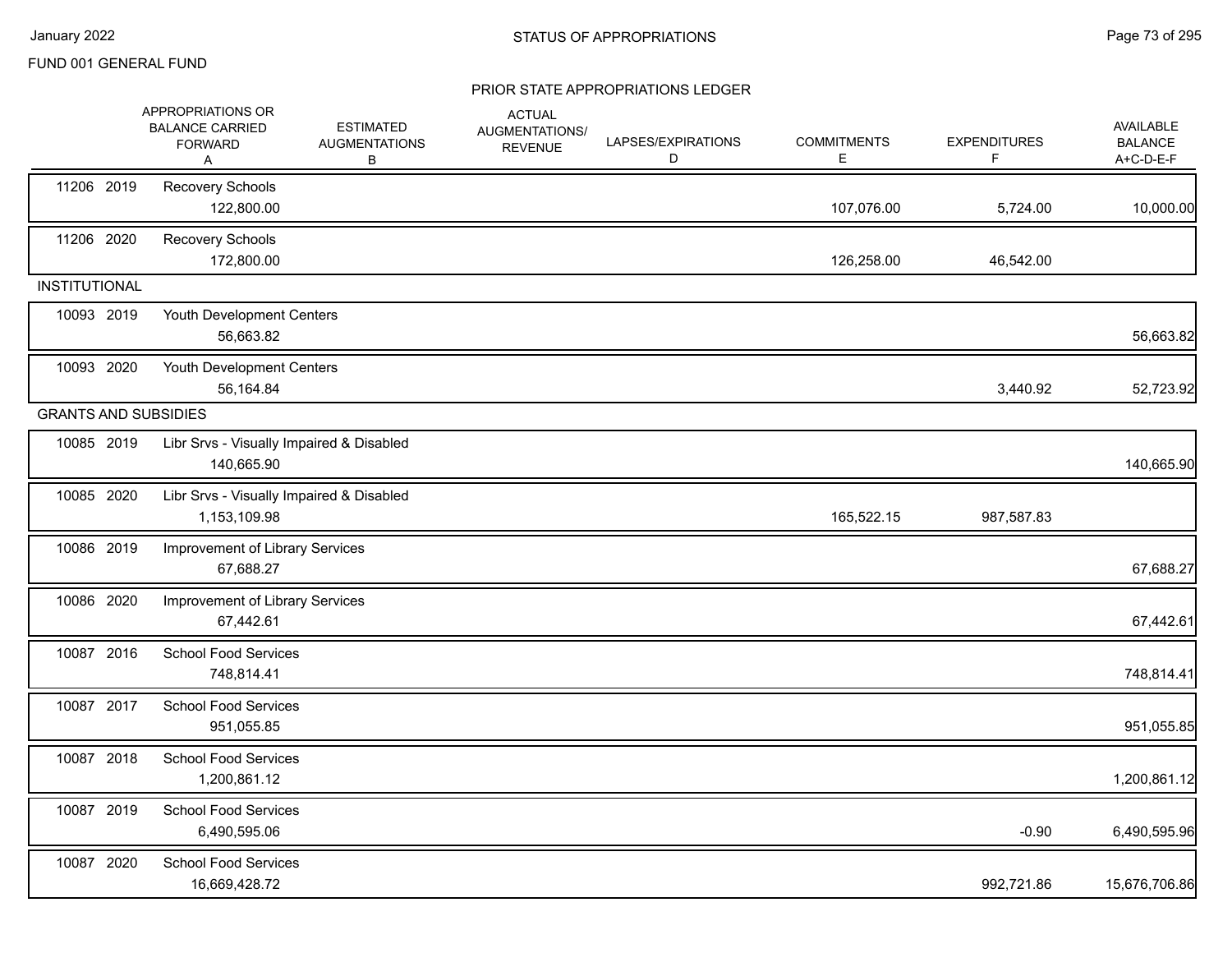|            | APPROPRIATIONS OR<br><b>BALANCE CARRIED</b><br><b>FORWARD</b><br>Α | <b>ESTIMATED</b><br><b>AUGMENTATIONS</b><br>В | <b>ACTUAL</b><br>AUGMENTATIONS/<br><b>REVENUE</b> | LAPSES/EXPIRATIONS<br>D | <b>COMMITMENTS</b><br>Е | <b>EXPENDITURES</b><br>F | <b>AVAILABLE</b><br><b>BALANCE</b><br>A+C-D-E-F |
|------------|--------------------------------------------------------------------|-----------------------------------------------|---------------------------------------------------|-------------------------|-------------------------|--------------------------|-------------------------------------------------|
| 10090 2016 | <b>Basic Education Funding</b><br>741,679.69                       |                                               |                                                   |                         |                         | 741,679.69               |                                                 |
| 10090 2017 | <b>Basic Education Funding</b><br>1,872,987.71                     |                                               |                                                   |                         |                         | 1,872,987.71             |                                                 |
| 10090 2018 | <b>Basic Education Funding</b><br>1,601,716.09                     |                                               |                                                   |                         |                         |                          | 1,601,716.09                                    |
| 10090 2019 | <b>Basic Education Funding</b><br>1,552,148.28                     |                                               |                                                   |                         |                         | 99,512.59                | 1,452,635.69                                    |
| 10090 2020 | <b>Basic Education Funding</b><br>192,881.66                       |                                               |                                                   |                         |                         | $-124,013.63$            | 316,895.29                                      |
| 10097 2020 | Pa Charter Schools for the Deaf & Blind<br>4,045,338.07            |                                               |                                                   |                         |                         | 4,045,338.07             |                                                 |
| 10098 2016 | <b>Community Education Councils</b><br>77,201.00                   |                                               |                                                   |                         |                         |                          | 77,201.00                                       |
| 10098 2019 | <b>Community Education Councils</b><br>39,832.54                   |                                               |                                                   |                         |                         |                          | 39,832.54                                       |
| 10098 2020 | <b>Community Education Councils</b><br>239,299.99                  |                                               |                                                   |                         | 31,031.37               | 208,268.62               |                                                 |
| 10103 2015 | Services to Nonpublic Schools<br>4,398.38                          |                                               |                                                   |                         |                         |                          | 4,398.38                                        |
| 10103 2016 | Services to Nonpublic Schools<br>296,317.05                        |                                               |                                                   |                         |                         |                          | 296,317.05                                      |
| 10103 2017 | Services to Nonpublic Schools<br>413,169.52                        |                                               |                                                   |                         |                         |                          | 413,169.52                                      |
| 10103 2018 | Services to Nonpublic Schools<br>584,739.79                        |                                               |                                                   |                         |                         |                          | 584,739.79                                      |
| 10103 2020 | Services to Nonpublic Schools<br>0.01                              |                                               |                                                   |                         |                         |                          | 0.01                                            |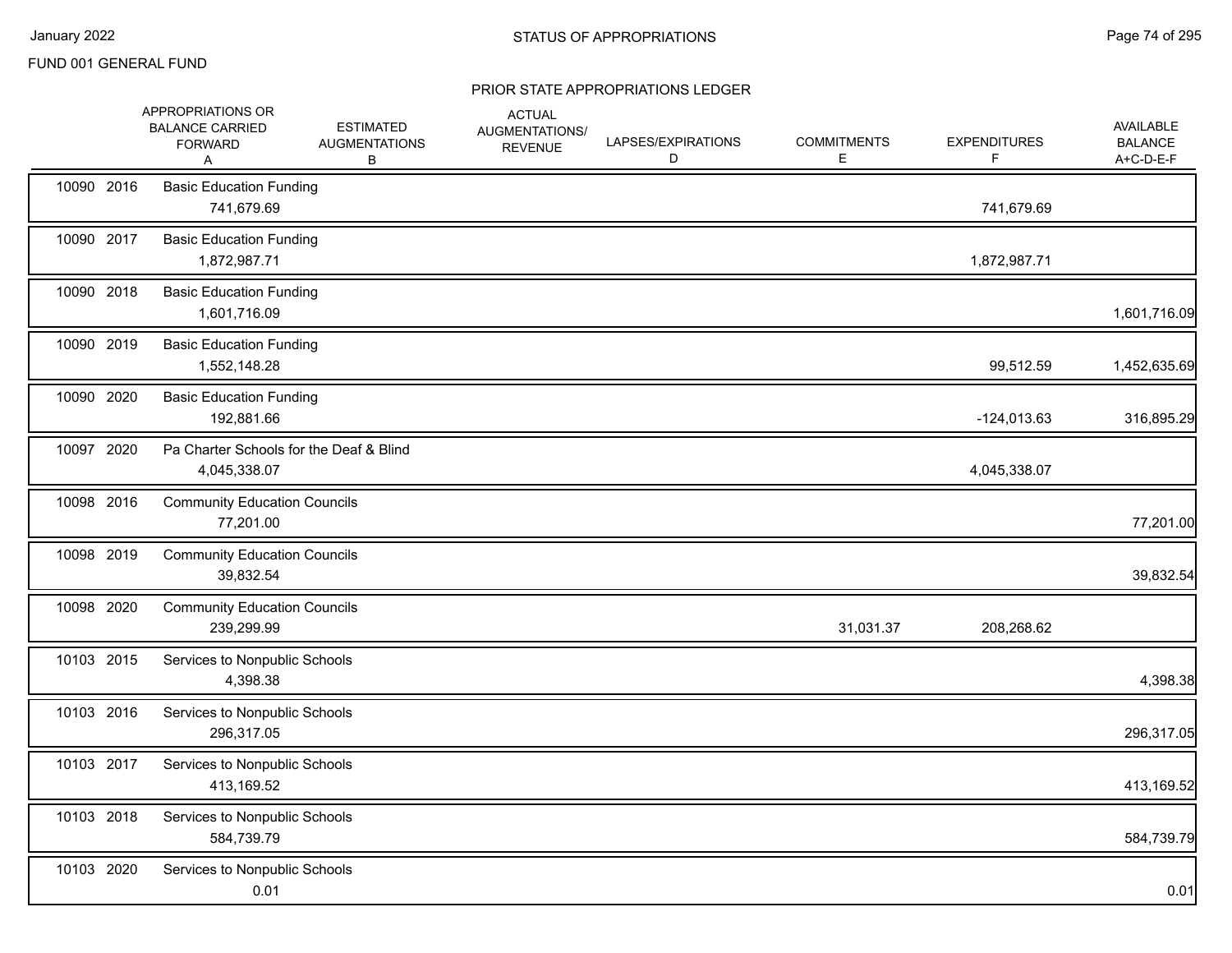|            | APPROPRIATIONS OR<br><b>BALANCE CARRIED</b><br><b>FORWARD</b><br>A | <b>ESTIMATED</b><br><b>AUGMENTATIONS</b><br>В | <b>ACTUAL</b><br>AUGMENTATIONS/<br><b>REVENUE</b> | LAPSES/EXPIRATIONS<br>D | <b>COMMITMENTS</b><br>Е | <b>EXPENDITURES</b> | <b>AVAILABLE</b><br><b>BALANCE</b><br>A+C-D-E-F |
|------------|--------------------------------------------------------------------|-----------------------------------------------|---------------------------------------------------|-------------------------|-------------------------|---------------------|-------------------------------------------------|
| 10104 2016 | 148,351.00                                                         | Textbooks/Instruct Mat for Nonpublic Sch      |                                                   |                         |                         |                     | 148,351.00                                      |
| 10104 2017 | 156,493.62                                                         | Textbooks/Instruct Mat for Nonpublic Sch      |                                                   |                         |                         |                     | 156,493.62                                      |
| 10104 2018 |                                                                    | Textbooks/Instruct Mat for Nonpublic Sch      |                                                   |                         |                         | $-843.00$           | 843.00                                          |
| 10104 2019 | 105,455.80                                                         | Textbooks/Instruct Mat for Nonpublic Sch      |                                                   |                         |                         | $-492.46$           | 105,948.26                                      |
| 10104 2020 | 1,123,182.54                                                       | Textbooks/Instruct Mat for Nonpublic Sch      |                                                   |                         |                         | 365,122.50          | 758,060.04                                      |
| 10106 2014 | 2,891,755.22                                                       | Auth Rental & Sinking Fund Requirements       |                                                   |                         |                         |                     | 2,891,755.22                                    |
| 10106 2017 | 2,249,004.64                                                       | Auth Rental & Sinking Fund Requirements       |                                                   |                         |                         |                     | 2,249,004.64                                    |
| 10106 2018 | 2,317,754.20                                                       | Auth Rental & Sinking Fund Requirements       |                                                   |                         |                         |                     | 2,317,754.20                                    |
| 10106 2019 | 2,282,557.53                                                       | Auth Rental & Sinking Fund Requirements       |                                                   |                         |                         | 90,772.73           | 2,191,784.80                                    |
| 10106 2020 | 2,201,095.23                                                       | Auth Rental & Sinking Fund Requirements       |                                                   |                         |                         | 182,267.06          | 2,018,828.17                                    |
| 10107 2020 | <b>Pupil Transportation</b><br>4,752,116.38                        |                                               |                                                   |                         |                         | $-2,710,097.96$     | 7,462,214.34                                    |
| 10109 2016 | <b>Special Education</b><br>262,633.47                             |                                               |                                                   |                         |                         | 262,633.47          |                                                 |
| 10109 2017 | <b>Special Education</b><br>1,217,565.62                           |                                               |                                                   |                         |                         | 1,217,565.62        |                                                 |
| 10109 2018 | <b>Special Education</b><br>2,878,936.36                           |                                               |                                                   |                         |                         | 451,834.59          | 2,427,101.77                                    |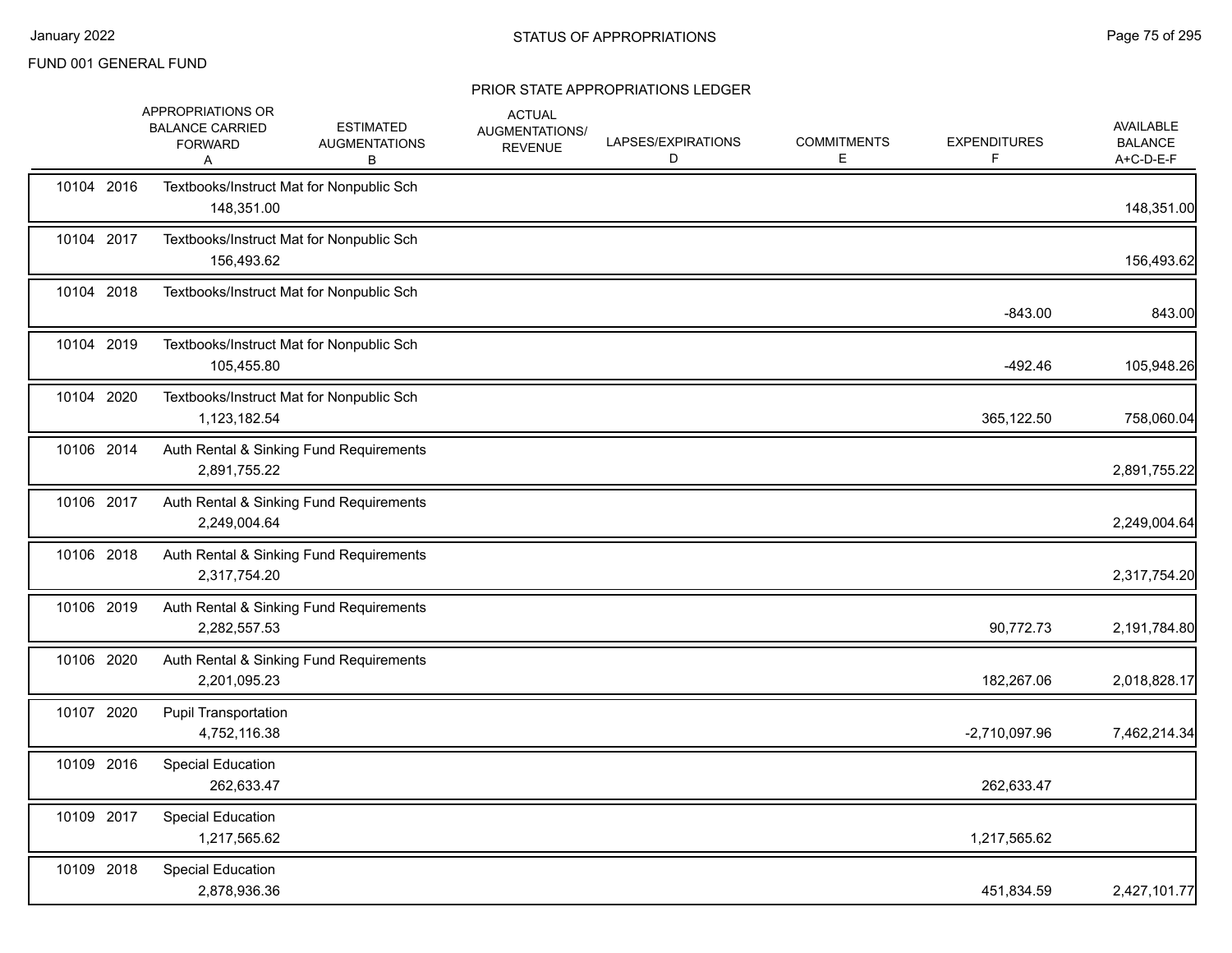|            | APPROPRIATIONS OR<br><b>BALANCE CARRIED</b><br><b>FORWARD</b><br>Α | <b>ESTIMATED</b><br><b>AUGMENTATIONS</b><br>В | <b>ACTUAL</b><br>AUGMENTATIONS/<br><b>REVENUE</b> | LAPSES/EXPIRATIONS<br>D | <b>COMMITMENTS</b><br>E. | <b>EXPENDITURES</b><br>F | AVAILABLE<br><b>BALANCE</b><br>A+C-D-E-F |
|------------|--------------------------------------------------------------------|-----------------------------------------------|---------------------------------------------------|-------------------------|--------------------------|--------------------------|------------------------------------------|
| 10109 2019 | <b>Special Education</b><br>5,186,329.06                           |                                               |                                                   |                         |                          | $-22,454.08$             | 5,208,783.14                             |
| 10109 2020 | <b>Special Education</b><br>9,894,266.07                           |                                               |                                                   |                         |                          | 495,119.74               | 9,399,146.33                             |
| 10110 2015 | Special Educ Approved Private Schools<br>207,659.00                |                                               |                                                   |                         |                          |                          | 207,659.00                               |
| 10110 2016 | Special Educ Approved Private Schools<br>2,274,845.00              |                                               |                                                   |                         |                          |                          | 2,274,845.00                             |
| 10110 2017 | Special Educ Approved Private Schools<br>743,682.16                |                                               |                                                   |                         |                          |                          | 743,682.16                               |
| 10110 2018 | Special Educ Approved Private Schools<br>1,421,662.25              |                                               |                                                   |                         |                          |                          | 1,421,662.25                             |
| 10110 2019 | Special Educ Approved Private Schools<br>198,125.87                |                                               |                                                   |                         |                          |                          | 198,125.87                               |
| 10110 2020 | Special Educ Approved Private Schools<br>923,888.19                |                                               |                                                   |                         |                          |                          | 923,888.19                               |
| 10114 2016 | Tuition for Orphans & Children<br>388,531.48                       |                                               |                                                   |                         |                          | 388,531.48               |                                          |
| 10114 2017 | Tuition for Orphans & Children<br>682,897.87                       |                                               |                                                   |                         |                          | 682,897.87               |                                          |
| 10114 2018 | Tuition for Orphans & Children<br>175,132.89                       |                                               |                                                   |                         |                          | 175,132.89               |                                          |
| 10114 2019 | Tuition for Orphans & Children<br>628,398.19                       |                                               |                                                   |                         |                          | 181,545.00               | 446,853.19                               |
| 10114 2020 | Tuition for Orphans & Children<br>1,928,592.39                     |                                               |                                                   |                         |                          |                          | 1,928,592.39                             |
| 10115 2019 | Payments in Lieu of Taxes<br>2,686.98                              |                                               |                                                   |                         |                          | 2,686.98                 |                                          |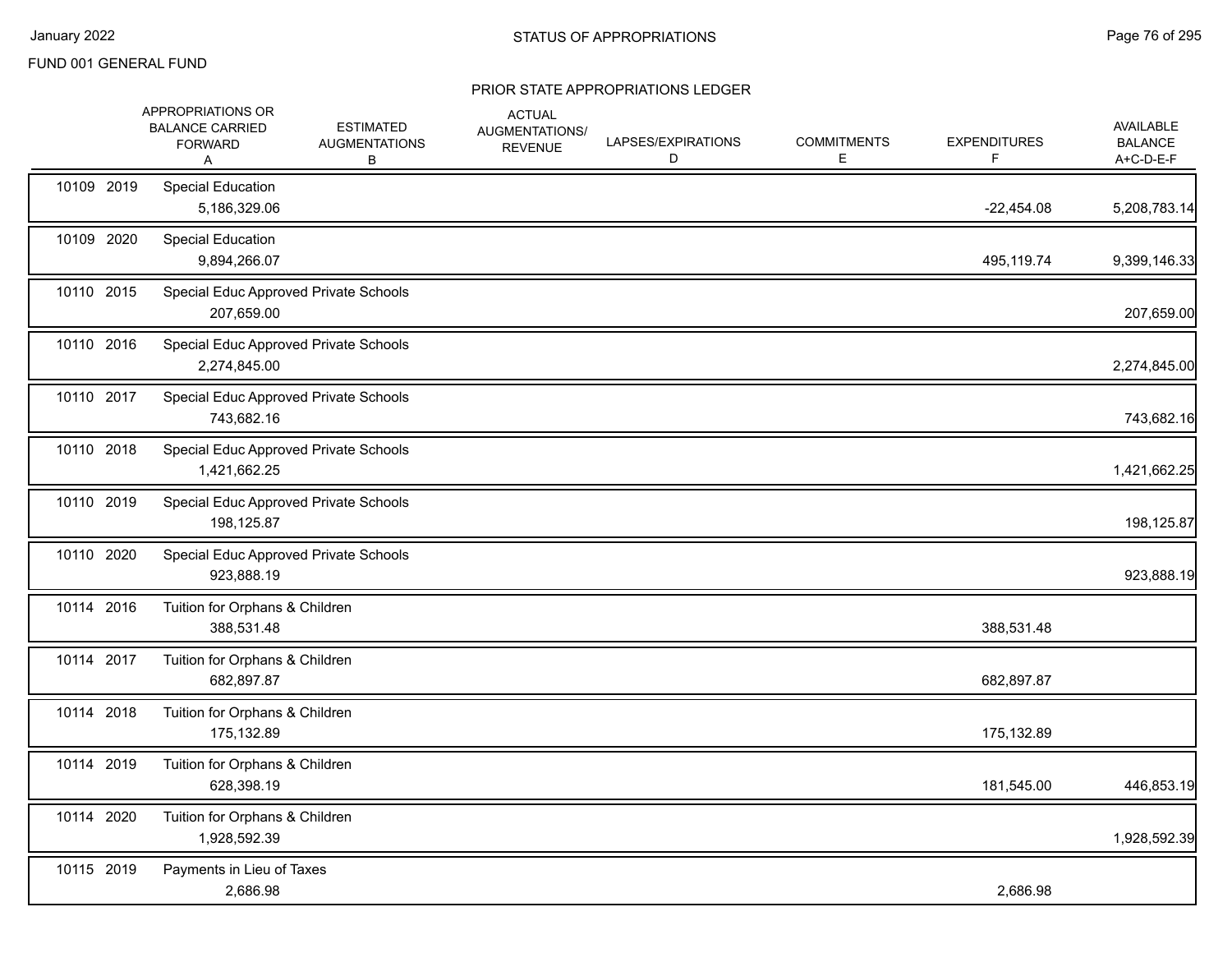|            | APPROPRIATIONS OR<br><b>BALANCE CARRIED</b><br><b>FORWARD</b><br>A | <b>ESTIMATED</b><br><b>AUGMENTATIONS</b><br>В | <b>ACTUAL</b><br>AUGMENTATIONS/<br><b>REVENUE</b> | LAPSES/EXPIRATIONS<br>D | <b>COMMITMENTS</b><br>Е | <b>EXPENDITURES</b><br>F. | AVAILABLE<br><b>BALANCE</b><br>A+C-D-E-F |
|------------|--------------------------------------------------------------------|-----------------------------------------------|---------------------------------------------------|-------------------------|-------------------------|---------------------------|------------------------------------------|
| 10115 2020 | Payments in Lieu of Taxes<br>5,197.51                              |                                               |                                                   |                         |                         | 5,197.51                  |                                          |
| 10116 2020 | Education of Migrant Laborers Children<br>551,503.96               |                                               |                                                   |                         |                         | 551,460.96                | 43.00                                    |
| 10121 2020 | Teacher Professional Development<br>4,818,450.30                   |                                               |                                                   |                         | 238,223.22              | 1,893,589.37              | 2,686,637.71                             |
| 10123 2019 | Early Intervention<br>1,286,023.61                                 |                                               |                                                   |                         | 952,461.18              | -160,360.57               | 493,923.00                               |
| 10123 2020 | Early Intervention<br>9,029,207.05                                 |                                               |                                                   |                         | 3,442,427.92            | 5,301,653.13              | 285,126.00                               |
| 10125 2017 | 425,809.98                                                         | Nonpub & Charter School Pupil Transport       |                                                   |                         |                         | 203,921.61                | 221,888.37                               |
| 10125 2018 | 2,525,183.33                                                       | Nonpub & Charter School Pupil Transport       |                                                   |                         |                         | 165,671.76                | 2,359,511.57                             |
| 10125 2019 | 2,037,108.33                                                       | Nonpub & Charter School Pupil Transport       |                                                   |                         |                         |                           | 2,037,108.33                             |
| 10125 2020 | 5,238,255.00                                                       | Nonpub & Charter School Pupil Transport       |                                                   |                         |                         |                           | 5,238,255.00                             |
| 10133 2020 | School Employes Retirement<br>68,851,660.75                        |                                               |                                                   |                         |                         | 68,851,660.75             |                                          |
| 10134 2014 | <b>Regional Community Colleges Servces</b><br>70,161.00            |                                               |                                                   |                         |                         |                           | 70,161.00                                |
| 10134 2015 | <b>Regional Community Colleges Servces</b><br>22,888.00            |                                               |                                                   |                         |                         |                           | 22,888.00                                |
| 10134 2017 | <b>Regional Community Colleges Servces</b><br>77,386.76            |                                               |                                                   |                         |                         |                           | 77,386.76                                |
| 10134 2020 | Regional Community Colleges Servces<br>368,200.00                  |                                               |                                                   |                         |                         | 368,200.00                |                                          |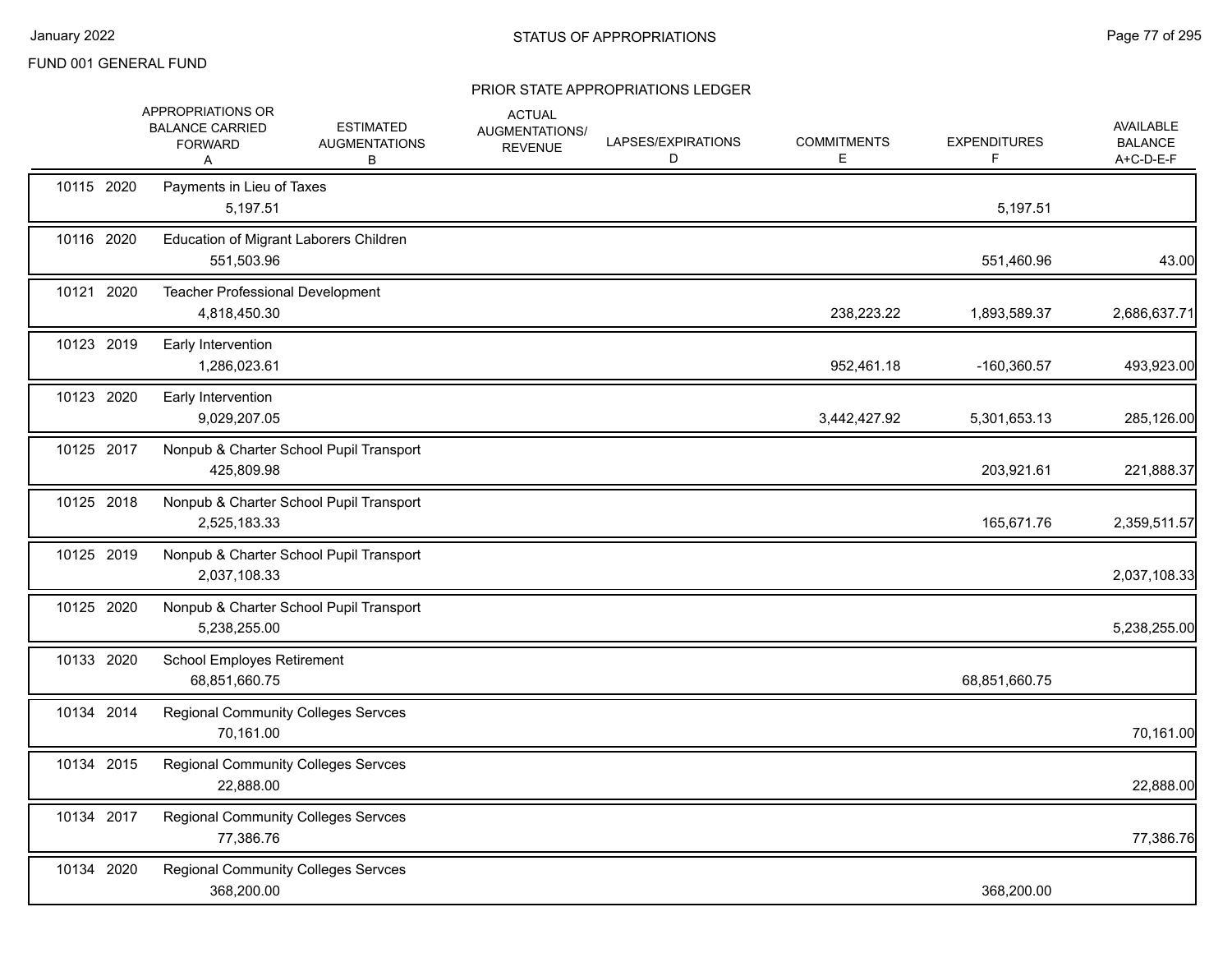|            | APPROPRIATIONS OR<br><b>BALANCE CARRIED</b><br><b>FORWARD</b><br>A | <b>ESTIMATED</b><br><b>AUGMENTATIONS</b><br>в | <b>ACTUAL</b><br>AUGMENTATIONS/<br><b>REVENUE</b> | LAPSES/EXPIRATIONS<br>D | <b>COMMITMENTS</b><br>Е | <b>EXPENDITURES</b><br>F | AVAILABLE<br><b>BALANCE</b><br>A+C-D-E-F |
|------------|--------------------------------------------------------------------|-----------------------------------------------|---------------------------------------------------|-------------------------|-------------------------|--------------------------|------------------------------------------|
| 10135 2016 | 100,000.00                                                         | Mobile Science & Math Education Programs      |                                                   |                         |                         |                          | 100,000.00                               |
| 10135 2018 | 330,000.00                                                         | Mobile Science & Math Education Programs      |                                                   |                         |                         |                          | 330,000.00                               |
| 10135 2019 | 239,000.00                                                         | Mobile Science & Math Education Programs      |                                                   |                         |                         |                          | 239,000.00                               |
| 10135 2020 | 3,721,317.08                                                       | Mobile Science & Math Education Programs      |                                                   |                         |                         | 2,182,281.08             | 1,539,036.00                             |
| 10136 2019 | <b>School Employes Social Security</b><br>0.01                     |                                               |                                                   |                         |                         | 0.01                     |                                          |
| 10136 2020 | <b>School Employes Social Security</b><br>136.57                   |                                               |                                                   |                         |                         | 136.57                   |                                          |
| 10138 2017 | <b>Adult and Family Literacy</b><br>692,391.58                     |                                               |                                                   |                         |                         |                          | 692,391.58                               |
| 10138 2018 | <b>Adult and Family Literacy</b><br>402,310.61                     |                                               |                                                   |                         |                         |                          | 402,310.61                               |
| 10138 2019 | <b>Adult and Family Literacy</b><br>349,910.22                     |                                               |                                                   |                         |                         |                          | 349,910.22                               |
| 10138 2020 | <b>Adult and Family Literacy</b><br>2,160,767.03                   |                                               |                                                   |                         | 734,045.48              | 1,062,400.91             | 364,320.64                               |
| 10139 2015 | <b>Library Access</b><br>249,916.00                                |                                               |                                                   |                         |                         |                          | 249,916.00                               |
| 10139 2017 | <b>Library Access</b><br>77,000.00                                 |                                               |                                                   |                         |                         |                          | 77,000.00                                |
| 10139 2018 | <b>Library Access</b><br>138,699.62                                |                                               |                                                   |                         | 56.00                   |                          | 138,643.62                               |
| 10139 2019 | <b>Library Access</b><br>513,574.73                                |                                               |                                                   |                         |                         |                          | 513,574.73                               |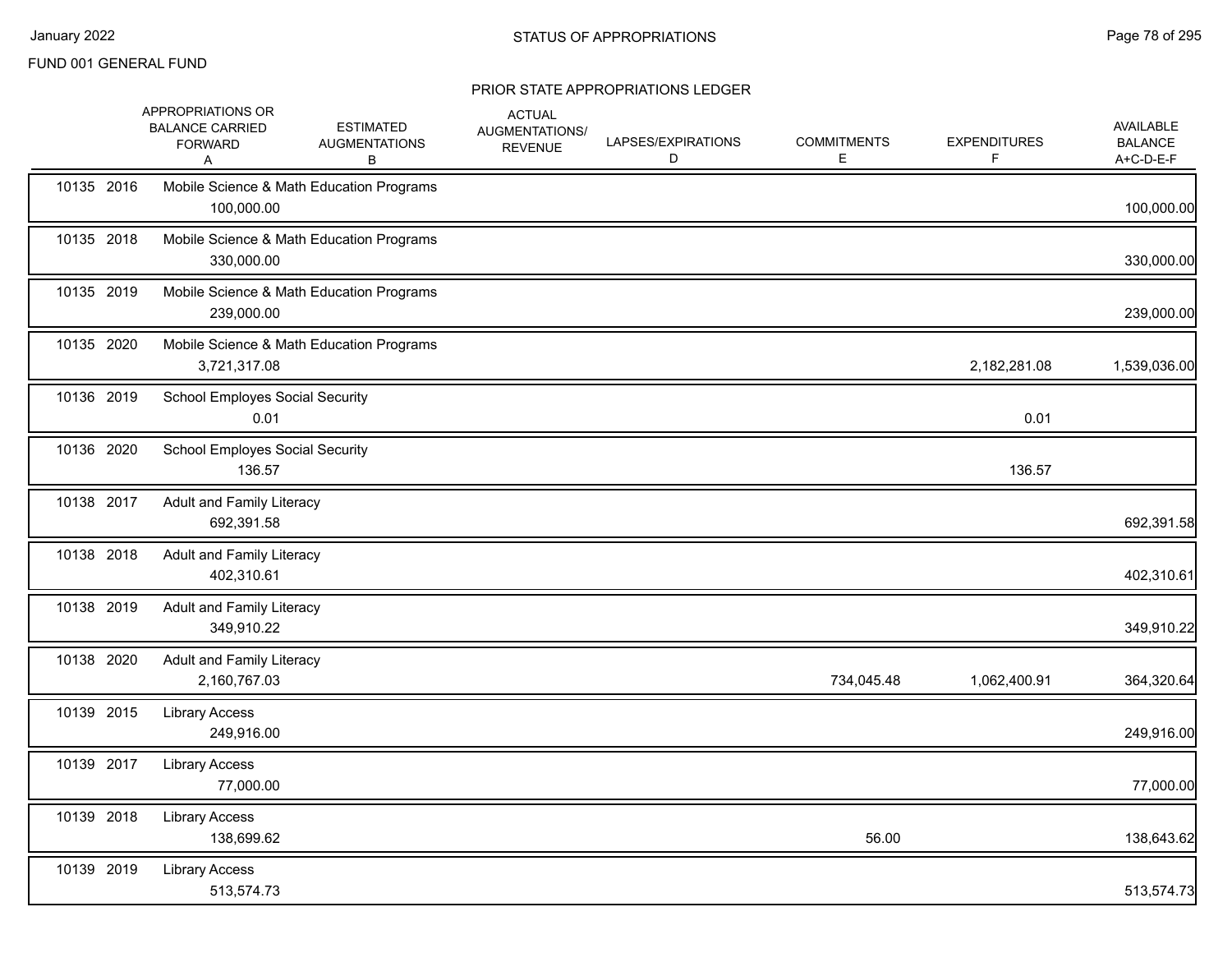|            | <b>APPROPRIATIONS OR</b><br><b>BALANCE CARRIED</b><br><b>FORWARD</b><br>Α | <b>ESTIMATED</b><br><b>AUGMENTATIONS</b><br>В | <b>ACTUAL</b><br><b>AUGMENTATIONS/</b><br><b>REVENUE</b> | LAPSES/EXPIRATIONS<br>D | <b>COMMITMENTS</b><br>E | <b>EXPENDITURES</b><br>F | AVAILABLE<br><b>BALANCE</b><br>A+C-D-E-F |
|------------|---------------------------------------------------------------------------|-----------------------------------------------|----------------------------------------------------------|-------------------------|-------------------------|--------------------------|------------------------------------------|
| 10139 2020 | <b>Library Access</b><br>540,651.68                                       |                                               |                                                          |                         | 29,040.00               | 280,928.44               | 230,683.24                               |
| 10146 2019 | <b>Vocational Education</b><br>9,692,939.74                               |                                               |                                                          |                         | 6,046,916.53            | 2,765,031.45             | 880,991.76                               |
| 10146 2020 | <b>Vocational Education</b><br>20,634,837.82                              |                                               |                                                          |                         | 1,127,849.24            | 1,427,370.19             | 18,079,618.39                            |
| 10148 2015 | Job Training & Education Programs<br>30,000.00                            |                                               |                                                          |                         |                         |                          | 30,000.00                                |
| 10148 2016 | Job Training & Education Programs<br>777,439.00                           |                                               |                                                          |                         |                         |                          | 777,439.00                               |
| 10148 2017 | Job Training & Education Programs<br>111,281.39                           |                                               |                                                          |                         | 6,907.48                |                          | 104,373.91                               |
| 10148 2018 | Job Training & Education Programs<br>4,168,000.00                         |                                               |                                                          |                         | 25,000.00               | 667,500.00               | 3,475,500.00                             |
| 10148 2019 | Job Training & Education Programs<br>10,462,393.89                        |                                               |                                                          |                         | 500,000.00              | 5,469,995.00             | 4,492,398.89                             |
| 10148 2020 | Job Training & Education Programs<br>30,277,500.00                        |                                               |                                                          |                         | 950,000.00              | 8,337,500.00             | 20,990,000.00                            |
| 10829 2016 | <b>Higher Education Assistance</b><br>111,929.06                          |                                               |                                                          |                         |                         |                          | 111,929.06                               |
| 10829 2017 | <b>Higher Education Assistance</b><br>77,305.95                           |                                               |                                                          |                         |                         |                          | 77,305.95                                |
| 10829 2018 | <b>Higher Education Assistance</b><br>54,582.40                           |                                               |                                                          |                         | 39,231.80               | 15,350.60                |                                          |
| 10829 2019 | <b>Higher Education Assistance</b><br>63,599.07                           |                                               |                                                          |                         | 35,320.00               | -59,029.39               | 87,308.46                                |
| 10829 2020 | <b>Higher Education Assistance</b><br>541,216.30                          |                                               |                                                          |                         | 299,150.00              | 242,066.30               |                                          |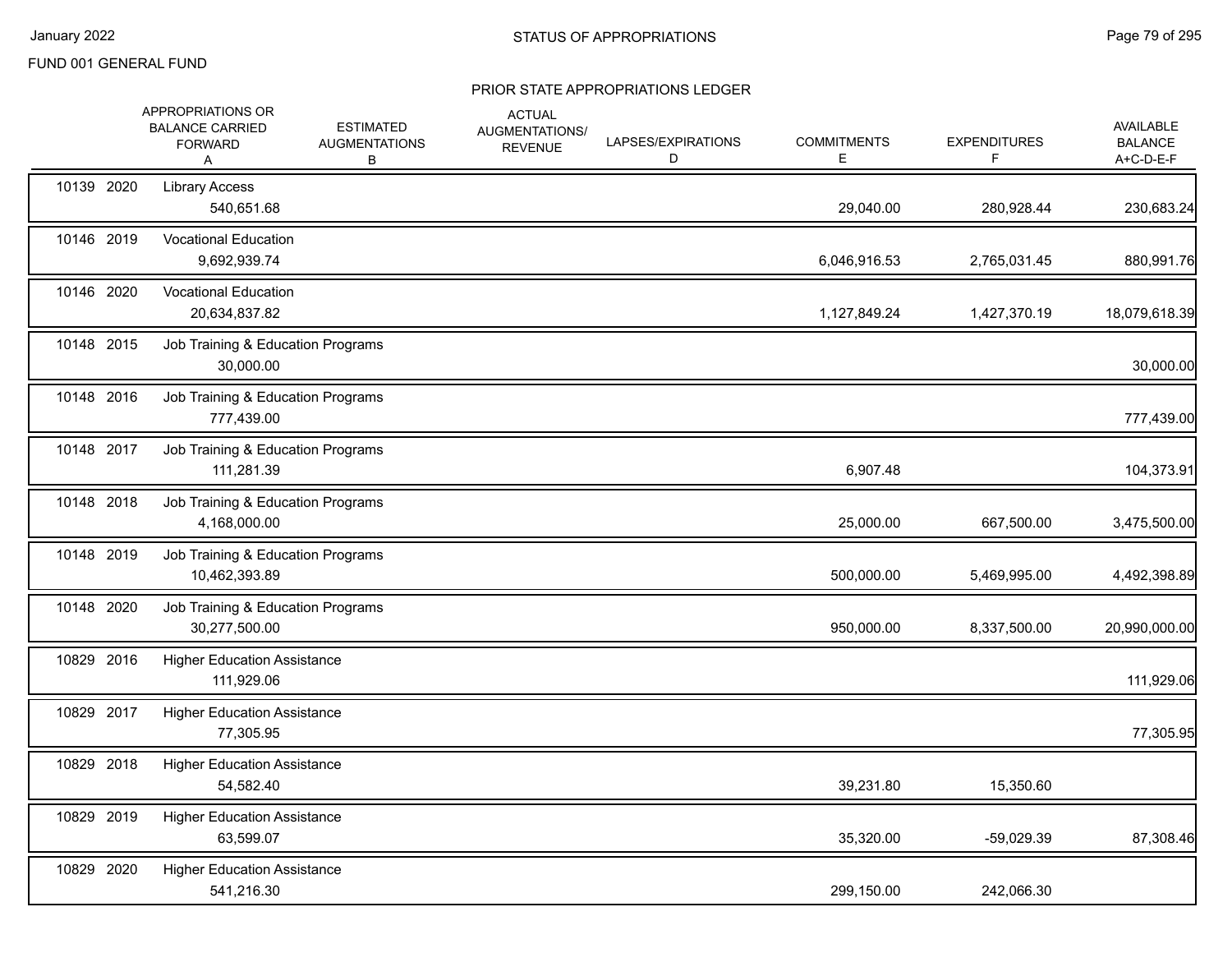|            | APPROPRIATIONS OR<br><b>BALANCE CARRIED</b><br><b>FORWARD</b><br>A | <b>ESTIMATED</b><br><b>AUGMENTATIONS</b><br>В | <b>ACTUAL</b><br>AUGMENTATIONS/<br><b>REVENUE</b> | LAPSES/EXPIRATIONS<br>D | <b>COMMITMENTS</b><br>E. | <b>EXPENDITURES</b><br>F. | <b>AVAILABLE</b><br><b>BALANCE</b><br>$A+C-D-E-F$ |
|------------|--------------------------------------------------------------------|-----------------------------------------------|---------------------------------------------------|-------------------------|--------------------------|---------------------------|---------------------------------------------------|
| 10838 2017 | Head Start Supplemental Assistance<br>259,619.85                   |                                               |                                                   |                         |                          | 259,619.85                |                                                   |
| 10838 2018 | Head Start Supplemental Assistance<br>30,836.90                    |                                               |                                                   |                         |                          | 30,836.90                 |                                                   |
| 10838 2019 | Head Start Supplemental Assistance<br>206,409.98                   |                                               |                                                   |                         |                          |                           | 206,409.98                                        |
| 10838 2020 | Head Start Supplemental Assistance<br>3,692,755.89                 |                                               |                                                   |                         |                          | 3,667,577.23              | 25,178.66                                         |
| 10924 2015 | Pre-K Counts<br>215,602.00                                         |                                               |                                                   |                         |                          | 215,602.00                |                                                   |
| 10924 2016 | Pre-K Counts<br>54,101.00                                          |                                               |                                                   |                         |                          | 54,101.00                 |                                                   |
| 10924 2017 | Pre-K Counts<br>557,989.68                                         |                                               |                                                   |                         |                          | 557,989.68                |                                                   |
| 10924 2018 | Pre-K Counts<br>241,055.61                                         |                                               |                                                   |                         |                          | 241,055.61                |                                                   |
| 10924 2019 | Pre-K Counts<br>563,427.65                                         |                                               |                                                   |                         |                          | 42,634.14                 | 520,793.51                                        |
| 10924 2020 | Pre-K Counts<br>12,301,925.19                                      |                                               |                                                   |                         |                          | 11,659,307.45             | 642,617.74                                        |
| 10984 2020 | General Support - Pitt<br>73,123,000.00                            |                                               |                                                   |                         |                          |                           | 73,123,000.00                                     |
| 10985 2020 | General Support - Temple<br>79,103,000.00                          |                                               |                                                   |                         |                          |                           | 79,103,000.00                                     |
| 11011 2015 | Safe School Initiative<br>1,850.56                                 |                                               |                                                   |                         |                          |                           | 1,850.56                                          |
| 11011 2016 | Safe School Initiative<br>26,865.78                                |                                               |                                                   |                         |                          |                           | 26,865.78                                         |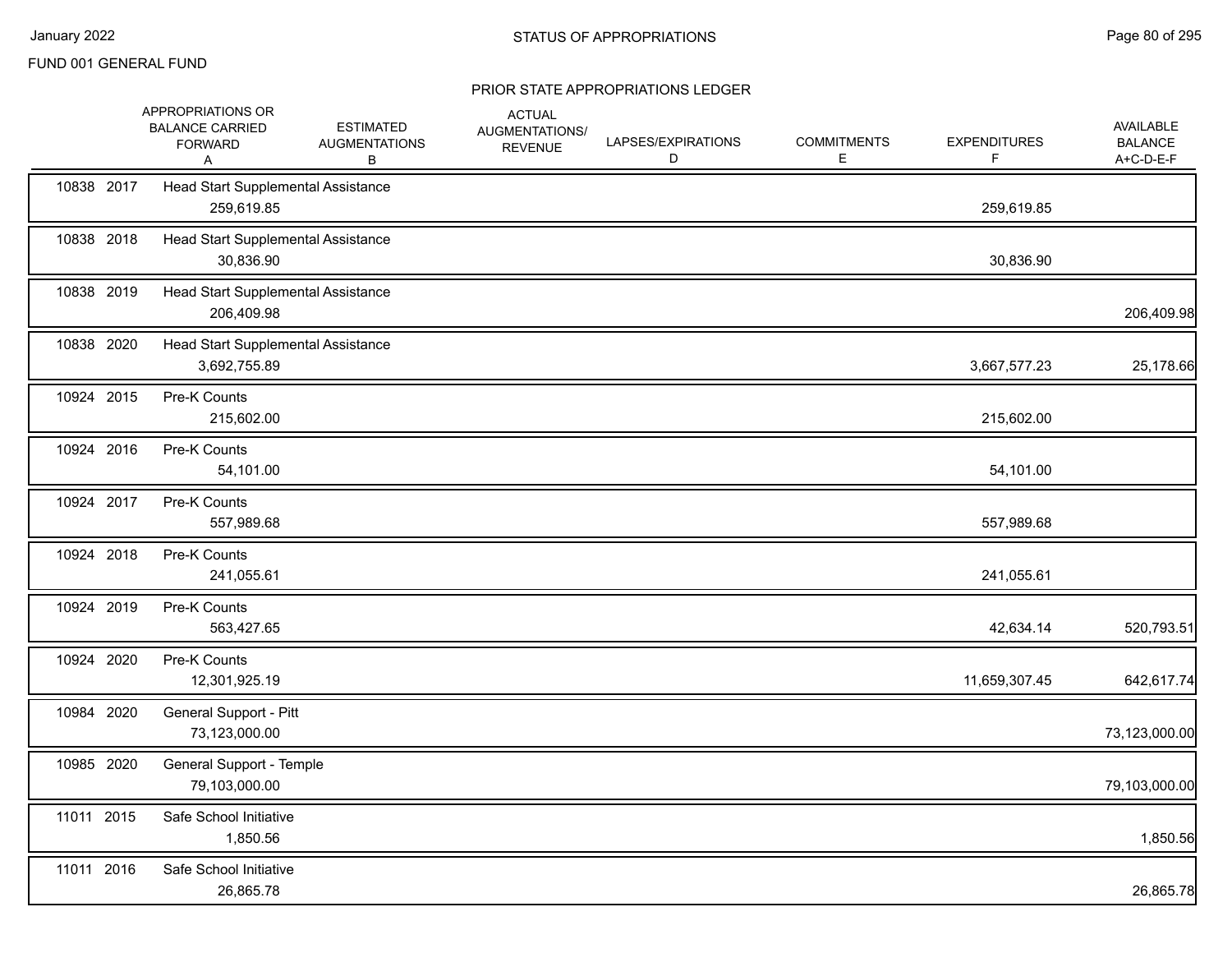#### PRIOR STATE APPROPRIATIONS LEDGER

|                   | APPROPRIATIONS OR<br><b>BALANCE CARRIED</b><br><b>FORWARD</b><br>A | <b>ESTIMATED</b><br><b>AUGMENTATIONS</b><br>В | <b>ACTUAL</b><br>AUGMENTATIONS/<br><b>REVENUE</b> | LAPSES/EXPIRATIONS<br>D | <b>COMMITMENTS</b><br>E | <b>EXPENDITURES</b><br>F | AVAILABLE<br><b>BALANCE</b><br>A+C-D-E-F |
|-------------------|--------------------------------------------------------------------|-----------------------------------------------|---------------------------------------------------|-------------------------|-------------------------|--------------------------|------------------------------------------|
| 11011 2017        | Safe School Initiative<br>1,004,763.86                             |                                               |                                                   |                         | 20,520.00               | 413,712.42               | 570,531.44                               |
| 11011 2018        | Safe School Initiative<br>2,337,528.97                             |                                               |                                                   |                         | 764,311.29              | 610,491.30               | 962,726.38                               |
| 11011 2019        | Safe School Initiative<br>4,046,941.41                             |                                               |                                                   |                         | 2,426,280.84            | 937,130.58               | 683,529.99                               |
| 11011 2020        | Safe School Initiative<br>10,029,057.20                            |                                               |                                                   |                         | 2,410,147.44            | 5,745,187.49             | 1,873,722.27                             |
| 11067 2018        | Ready To Learn Block Grant<br>385,534.00                           |                                               |                                                   |                         |                         |                          | 385,534.00                               |
| 11067 2020        | Ready To Learn Block Grant<br>653,484.00                           |                                               |                                                   |                         |                         |                          | 653,484.00                               |
| 11205 2015        | <b>Educational Access Programs</b><br>133,644.00                   |                                               |                                                   |                         |                         |                          | 133,644.00                               |
| 11205 2016        | <b>Educational Access Programs</b><br>149,941.48                   |                                               |                                                   |                         |                         | 20,475.20                | 129,466.28                               |
| 11205 2017        | <b>Educational Access Programs</b><br>51,869.52                    |                                               |                                                   |                         |                         |                          | 51,869.52                                |
| 11207 2020        | <b>Trauma-Informed Education</b><br>750,000.00                     |                                               |                                                   |                         |                         |                          | 750,000.00                               |
| 11208 2019        | Northern PA Regional College<br>7,000,000.00                       |                                               |                                                   |                         |                         | 7,000,000.00             |                                          |
| 11208 2020        | Northern PA Regional College<br>7,000,000.00                       |                                               |                                                   |                         |                         |                          | 7,000,000.00                             |
| <b>DEPT TOTAL</b> | 492,061,978.66<br><b>BA 31 - PA Emergency Management Agency</b>    |                                               |                                                   |                         | 21,083,420.13           | 154,288,970.84           | 316,689,587.69                           |

GENERAL GOVERNMENT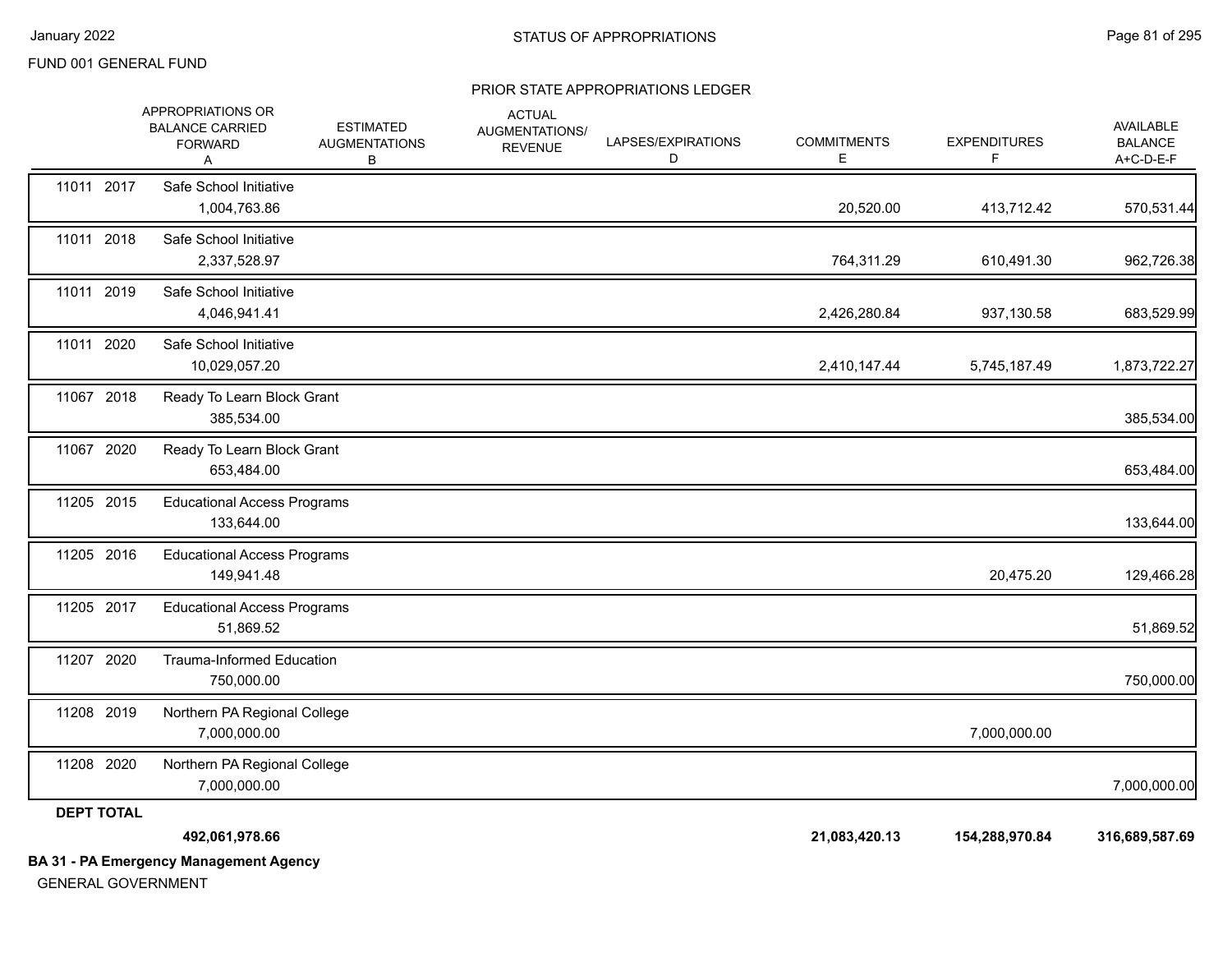|                             | APPROPRIATIONS OR<br><b>BALANCE CARRIED</b><br><b>FORWARD</b><br>Α | <b>ESTIMATED</b><br><b>AUGMENTATIONS</b><br>В | <b>ACTUAL</b><br>AUGMENTATIONS/<br><b>REVENUE</b> | LAPSES/EXPIRATIONS<br>D | <b>COMMITMENTS</b><br>E. | <b>EXPENDITURES</b><br>F | AVAILABLE<br><b>BALANCE</b><br>A+C-D-E-F |
|-----------------------------|--------------------------------------------------------------------|-----------------------------------------------|---------------------------------------------------|-------------------------|--------------------------|--------------------------|------------------------------------------|
| 10354 2019                  | <b>State Fire Commissioners Office</b><br>606,320.95               |                                               |                                                   |                         | 583.08                   | 112,108.05               | 493,629.82                               |
| 10354 2020                  | <b>State Fire Commissioners Office</b><br>1,380,748.13             |                                               |                                                   |                         | 55,539.46                | 189,300.94               | 1,135,907.73                             |
| 10355 2018                  | <b>General Government Operations</b><br>10,148.32                  |                                               |                                                   |                         |                          | 10,148.32                |                                          |
| 10355 2019                  | <b>General Government Operations</b><br>539,055.29                 |                                               |                                                   |                         | 190,073.79               | 318,090.27               | 30,891.23                                |
| 10355 2020                  | <b>General Government Operations</b><br>4,782,808.75               |                                               |                                                   |                         | 740,260.58               | 1,745,558.68             | 2,296,989.49                             |
| <b>GRANTS AND SUBSIDIES</b> |                                                                    |                                               |                                                   |                         |                          |                          |                                          |
| 10352 2019                  | Firefighters' Memorial Flag<br>975.32                              |                                               |                                                   |                         |                          |                          | 975.32                                   |
| 10352 2020                  | Firefighters' Memorial Flag<br>4,904.02                            |                                               |                                                   |                         |                          | 1,059.39                 | 3,844.63                                 |
| <b>DEPT TOTAL</b>           |                                                                    |                                               |                                                   |                         |                          |                          |                                          |
|                             | 7,324,960.78                                                       |                                               |                                                   |                         | 986,456.91               | 2,376,265.65             | 3,962,238.22                             |
| <b>GENERAL GOVERNMENT</b>   | <b>BA 37 - Environmental Hearing Board</b>                         |                                               |                                                   |                         |                          |                          |                                          |
| 10393 2020                  | <b>Environmental Hearing Board</b><br>974,441.88                   |                                               |                                                   |                         | 25,150.30                | 86,027.01                | 863,264.57                               |
| <b>DEPT TOTAL</b>           |                                                                    |                                               |                                                   |                         |                          |                          |                                          |
|                             | 974,441.88                                                         |                                               |                                                   |                         | 25,150.30                | 86,027.01                | 863,264.57                               |
| <b>GENERAL GOVERNMENT</b>   | <b>BA 35 - Environmental Protection</b>                            |                                               |                                                   |                         |                          |                          |                                          |
| 10381 2015                  | <b>Environmental Protection Operations</b><br>2,959.89             |                                               |                                                   |                         |                          |                          | 2,959.89                                 |
| 10381 2019                  | <b>Environmental Protection Operations</b><br>170,514.50           |                                               |                                                   |                         | 57,800.73                | 193.00                   | 112,520.77                               |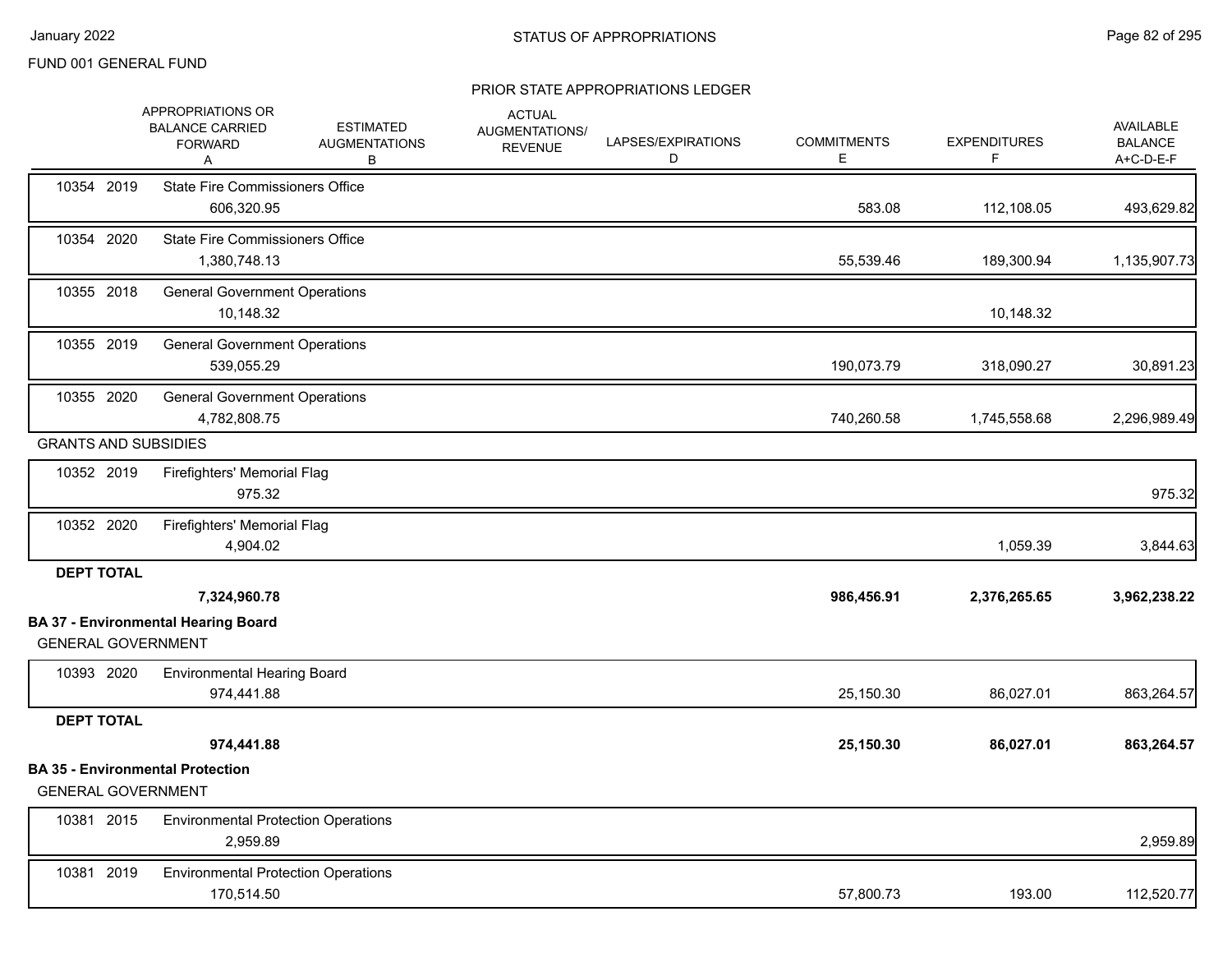|            | APPROPRIATIONS OR<br><b>BALANCE CARRIED</b><br><b>FORWARD</b><br>Α | <b>ESTIMATED</b><br><b>AUGMENTATIONS</b><br>В | <b>ACTUAL</b><br>AUGMENTATIONS/<br><b>REVENUE</b> | LAPSES/EXPIRATIONS<br>D | <b>COMMITMENTS</b><br>E | <b>EXPENDITURES</b><br>F | <b>AVAILABLE</b><br><b>BALANCE</b><br>A+C-D-E-F |
|------------|--------------------------------------------------------------------|-----------------------------------------------|---------------------------------------------------|-------------------------|-------------------------|--------------------------|-------------------------------------------------|
| 10381 2020 | <b>Environmental Protection Operations</b><br>4,360,209.36         |                                               | 81,822.01                                         |                         | 243,756.02              | 4, 144, 721. 13          | 53,554.22                                       |
| 10382 2014 | Environmental Program Management<br>0.16                           |                                               |                                                   |                         |                         |                          | 0.16                                            |
| 10382 2019 | Environmental Program Management<br>974,255.14                     |                                               |                                                   |                         | 58.54                   | $-306.95$                | 974,503.55                                      |
| 10382 2020 | Environmental Program Management<br>2,146,068.72                   |                                               |                                                   |                         | 6,404.83                | 2,121,497.70             | 18,166.19                                       |
| 10382 2011 | Environmental Program Management                                   |                                               | 1,957.00                                          |                         |                         |                          | 1,957.00                                        |
| 10385 2020 | 1,117,152.88                                                       | Chesapeake Bay Agr Source Abatement           |                                                   |                         | 45,235.20               | 434,970.35               | 636,947.33                                      |
| 10386 2020 | <b>Blackfly Control and Research</b><br>1,473,088.05               |                                               |                                                   |                         | 350.90                  | 1,472,737.15             |                                                 |
| 10389 2018 | West Nile Virus Control<br>296.30                                  |                                               |                                                   |                         |                         |                          | 296.30                                          |
| 10389 2019 | West Nile Virus Control<br>27,353.22                               |                                               |                                                   |                         | 4,722.50                |                          | 22,630.72                                       |
| 10389 2020 | West Nile Virus Control<br>2,704,334.97                            |                                               |                                                   |                         | 423,286.15              | 1,196,800.42             | 1,084,248.40                                    |
| 10390 2015 | <b>General Government Operations</b><br>401,280.00                 |                                               |                                                   |                         |                         |                          | 401,280.00                                      |
| 10390 2018 | <b>General Government Operations</b><br>7,460.07                   |                                               |                                                   |                         | 7,460.07                |                          |                                                 |
| 10390 2019 | <b>General Government Operations</b><br>5,209,276.34               |                                               |                                                   |                         | 1,932,588.09            | 32,261.05                | 3,244,427.20                                    |
| 10390 2020 | <b>General Government Operations</b><br>5,132,455.01               |                                               |                                                   |                         | 1,872,701.84            | 2,524,664.29             | 735,088.88                                      |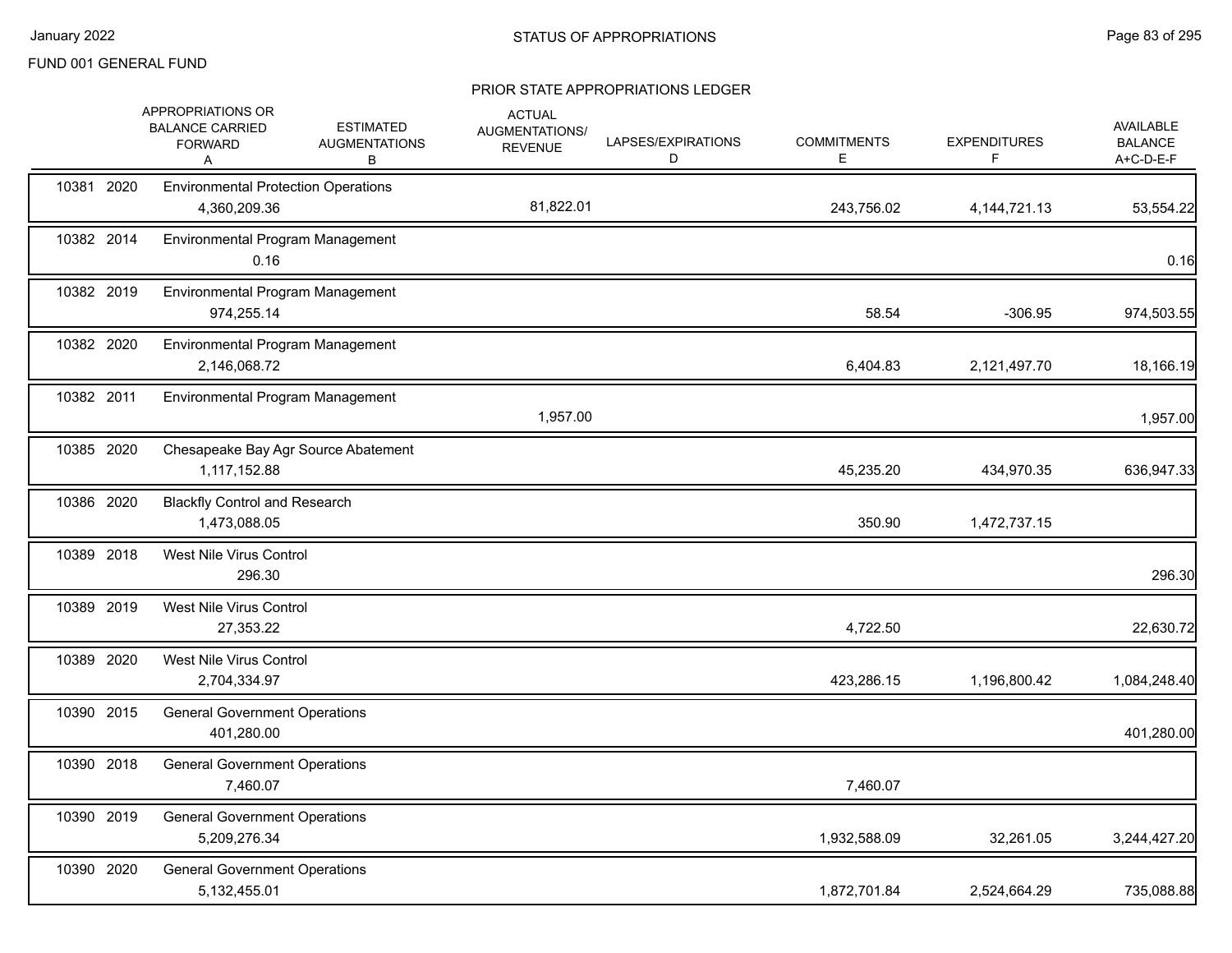|                                 | APPROPRIATIONS OR<br><b>BALANCE CARRIED</b><br><b>FORWARD</b><br>Α | <b>ESTIMATED</b><br><b>AUGMENTATIONS</b><br>в | <b>ACTUAL</b><br>AUGMENTATIONS/<br><b>REVENUE</b> | LAPSES/EXPIRATIONS<br>D | <b>COMMITMENTS</b><br>Е | <b>EXPENDITURES</b><br>F. | <b>AVAILABLE</b><br><b>BALANCE</b><br>A+C-D-E-F |
|---------------------------------|--------------------------------------------------------------------|-----------------------------------------------|---------------------------------------------------|-------------------------|-------------------------|---------------------------|-------------------------------------------------|
| <b>DEPT TOTAL</b>               |                                                                    |                                               |                                                   |                         |                         |                           |                                                 |
|                                 | 23,726,704.61                                                      |                                               | 83,779.01                                         |                         | 4,594,364.87            | 11,927,538.14             | 7,288,580.61                                    |
| <b>BA 15 - General Services</b> |                                                                    |                                               |                                                   |                         |                         |                           |                                                 |
| <b>GENERAL GOVERNMENT</b>       |                                                                    |                                               |                                                   |                         |                         |                           |                                                 |
| 10067 2019                      | <b>Capitol Police Operations</b>                                   |                                               | 4,255.00                                          |                         |                         |                           | 4,255.00                                        |
| 10067 2020                      | <b>Capitol Police Operations</b><br>692,752.14                     |                                               | 12,617.25                                         |                         | 9,820.41                | 674,988.80                | 20,560.18                                       |
| 10070 2018                      | Rental and Municipal Charges<br>328,674.42                         |                                               |                                                   |                         |                         |                           | 328,674.42                                      |
| 10070 2019                      | Rental and Municipal Charges<br>594,531.28                         |                                               |                                                   |                         | 11,316.00               | 299,340.09                | 283,875.19                                      |
| 10070 2020                      | Rental and Municipal Charges<br>3,238,156.19                       |                                               | 5,783.24                                          |                         |                         | 111,793.38                | 3,132,146.05                                    |
| 10070 2013                      | Rental and Municipal Charges                                       |                                               | 2,500.00                                          |                         |                         |                           | 2,500.00                                        |
| 10073 2020                      | <b>Excess Insurance Coverage</b><br>198.00                         |                                               |                                                   |                         |                         |                           | 198.00                                          |
| 10074 2017                      | <b>General Government Operations</b><br>250.00                     |                                               | $-250.00$                                         |                         |                         |                           |                                                 |
| 10074 2018                      | <b>General Government Operations</b><br>81,532.99                  |                                               | $-26,264.05$                                      |                         | 54,723.94               | $-2,968,189.56$           | 2,968,734.56                                    |
| 10074 2019                      | <b>General Government Operations</b><br>1,714,423.23               |                                               | $-11,658.96$                                      |                         | 271,241.39              | -354,340.92               | 1,785,863.80                                    |
| 10074 2020                      | <b>General Government Operations</b><br>14,104,681.76              |                                               | 23,641.76                                         |                         | 1,069,014.88            | 6,160,744.28              | 6,898,564.36                                    |
| 10075 2017                      | <b>Utility Costs</b><br>24,443.04                                  |                                               |                                                   |                         | 24,443.04               |                           |                                                 |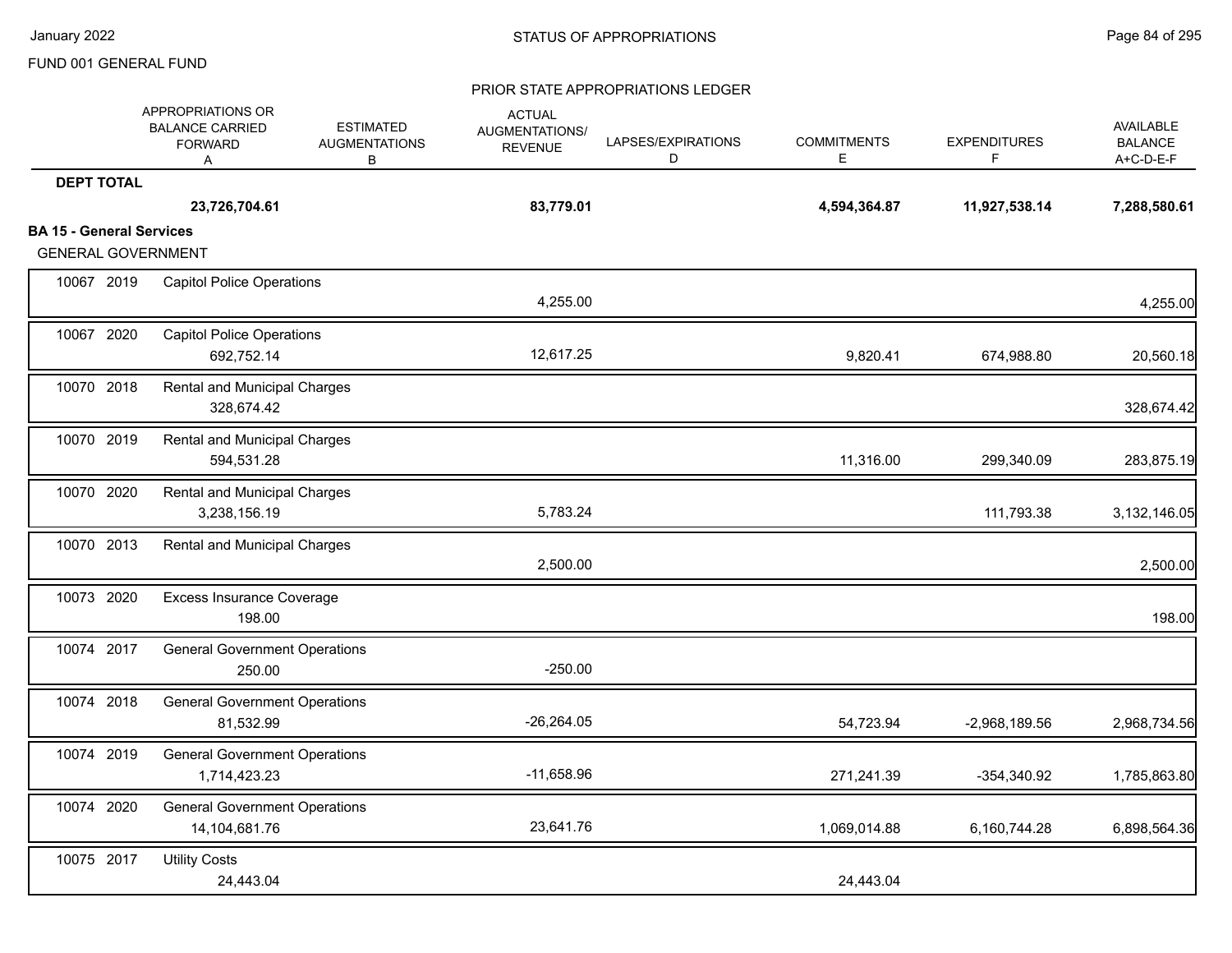|                                             | APPROPRIATIONS OR<br><b>BALANCE CARRIED</b><br><b>FORWARD</b><br>Α | <b>ESTIMATED</b><br><b>AUGMENTATIONS</b><br>В | <b>ACTUAL</b><br>AUGMENTATIONS/<br><b>REVENUE</b> | LAPSES/EXPIRATIONS<br>D | <b>COMMITMENTS</b><br>E | <b>EXPENDITURES</b><br>F | <b>AVAILABLE</b><br><b>BALANCE</b><br>A+C-D-E-F |
|---------------------------------------------|--------------------------------------------------------------------|-----------------------------------------------|---------------------------------------------------|-------------------------|-------------------------|--------------------------|-------------------------------------------------|
| 10075 2018                                  | <b>Utility Costs</b><br>187,071.45                                 |                                               |                                                   |                         | 3,031.00                |                          | 184,040.45                                      |
| 10075 2019                                  | <b>Utility Costs</b><br>164,790.97                                 |                                               |                                                   |                         |                         |                          | 164,790.97                                      |
| 10075 2020                                  | <b>Utility Costs</b><br>1,548,164.15                               |                                               | 26,620.37                                         |                         |                         | 1,445,382.60             | 129,401.92                                      |
| <b>DEPT TOTAL</b>                           |                                                                    |                                               |                                                   |                         |                         |                          |                                                 |
|                                             | 22,679,669.62                                                      |                                               | 37,244.61                                         |                         | 1,443,590.66            | 5,369,718.67             | 15,903,604.90                                   |
| BA 67 - Health<br><b>GENERAL GOVERNMENT</b> |                                                                    |                                               |                                                   |                         |                         |                          |                                                 |
| 10467 2017                                  | <b>Quality Assurance</b><br>362,079.21                             |                                               |                                                   |                         |                         |                          | 362,079.21                                      |
| 10467 2019                                  | <b>Quality Assurance</b><br>3,131,352.88                           |                                               |                                                   |                         | 160,433.00              | 1,280,000.00             | 1,690,919.88                                    |
| 10467 2020                                  | <b>Quality Assurance</b><br>4,413,322.27                           |                                               |                                                   |                         | 9,151.99                | 1,902,180.47             | 2,501,989.81                                    |
| 10469 2020                                  | <b>Vital Statistics</b><br>26,738.67                               |                                               |                                                   |                         |                         | 26,738.67                |                                                 |
| 10470 2019                                  | State Laboratory<br>3,479.96                                       |                                               |                                                   |                         | 300.00                  |                          | 3,179.96                                        |
| 10470 2020                                  | State Laboratory<br>948,165.99                                     |                                               | 47,017.00                                         |                         | 63,756.61               | 300,744.62               | 630,681.76                                      |
| 10471 2018                                  | <b>State Health Care Centers</b><br>71,557.73                      |                                               |                                                   |                         |                         |                          | 71,557.73                                       |
| 10471 2019                                  | <b>State Health Care Centers</b><br>1,640,936.17                   |                                               |                                                   |                         |                         | 18.00                    | 1,640,918.17                                    |
| 10471 2020                                  | <b>State Health Care Centers</b><br>1,655,849.39                   |                                               |                                                   |                         | 36,224.20               | 778,372.60               | 841,252.59                                      |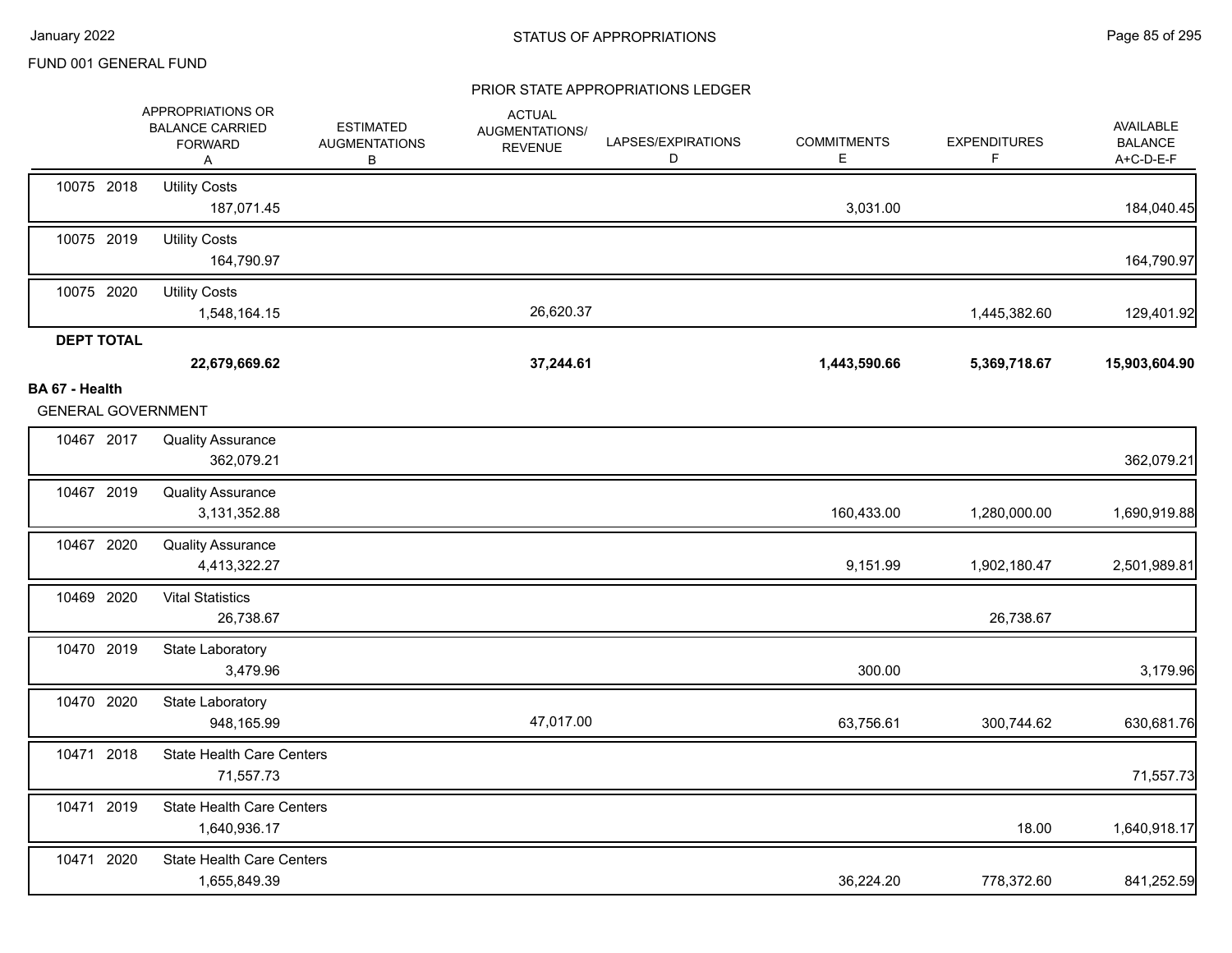|                             | APPROPRIATIONS OR<br><b>BALANCE CARRIED</b><br><b>FORWARD</b><br>A | <b>ESTIMATED</b><br><b>AUGMENTATIONS</b><br>в | <b>ACTUAL</b><br>AUGMENTATIONS/<br><b>REVENUE</b> | LAPSES/EXPIRATIONS<br>D | <b>COMMITMENTS</b><br>Е | <b>EXPENDITURES</b><br>F. | AVAILABLE<br><b>BALANCE</b><br>A+C-D-E-F |
|-----------------------------|--------------------------------------------------------------------|-----------------------------------------------|---------------------------------------------------|-------------------------|-------------------------|---------------------------|------------------------------------------|
| 10497 2018                  | <b>General Government Operations</b><br>585,079.14                 |                                               |                                                   |                         |                         | 73,022.35                 | 512,056.79                               |
| 10497 2019                  | <b>General Government Operations</b><br>5,098,171.20               |                                               |                                                   |                         | 2,861,485.85            | 1,410,634.83              | 826,050.52                               |
| 10497 2020                  | <b>General Government Operations</b><br>5,651,380.61               |                                               | $-48,562.50$                                      |                         | 2,743,150.18            | -710,262.68               | 3,569,930.61                             |
| 10658 2018                  | STD - Screening And Treatment                                      |                                               |                                                   |                         |                         | $-4,733.40$               | 4,733.40                                 |
| 10658 2019                  | STD - Screening And Treatment<br>212,025.16                        |                                               |                                                   |                         |                         |                           | 212,025.16                               |
| 10658 2020                  | STD - Screening And Treatment<br>487,468.46                        |                                               |                                                   |                         |                         | 130,452.27                | 357,016.19                               |
| 11012 2018                  | <b>Health Innovation</b><br>107,926.57                             |                                               |                                                   |                         | 19,838.71               | $-19,838.71$              | 107,926.57                               |
| 11012 2019                  | Health Innovation<br>227,054.66                                    |                                               |                                                   |                         |                         | 25,550.87                 | 201,503.79                               |
| 11012 2020                  | <b>Health Innovation</b><br>153,140.55                             |                                               |                                                   |                         |                         | 10,810.54                 | 142,330.01                               |
| 11080 2019                  | Achieve Better Care-MAP Admin<br>595,631.54                        |                                               |                                                   |                         |                         |                           | 595,631.54                               |
| 11080 2020                  | Achieve Better Care-MAP Admin<br>1,338,360.17                      |                                               |                                                   |                         |                         | 958,326.05                | 380,034.12                               |
| <b>GRANTS AND SUBSIDIES</b> |                                                                    |                                               |                                                   |                         |                         |                           |                                          |
| 10461 2019                  | TB Screening & Treatment<br>87,725.09                              |                                               |                                                   |                         |                         |                           | 87,725.09                                |
| 10461 2020                  | TB Screening & Treatment<br>449,741.28                             |                                               |                                                   |                         |                         | 240,734.41                | 209,006.87                               |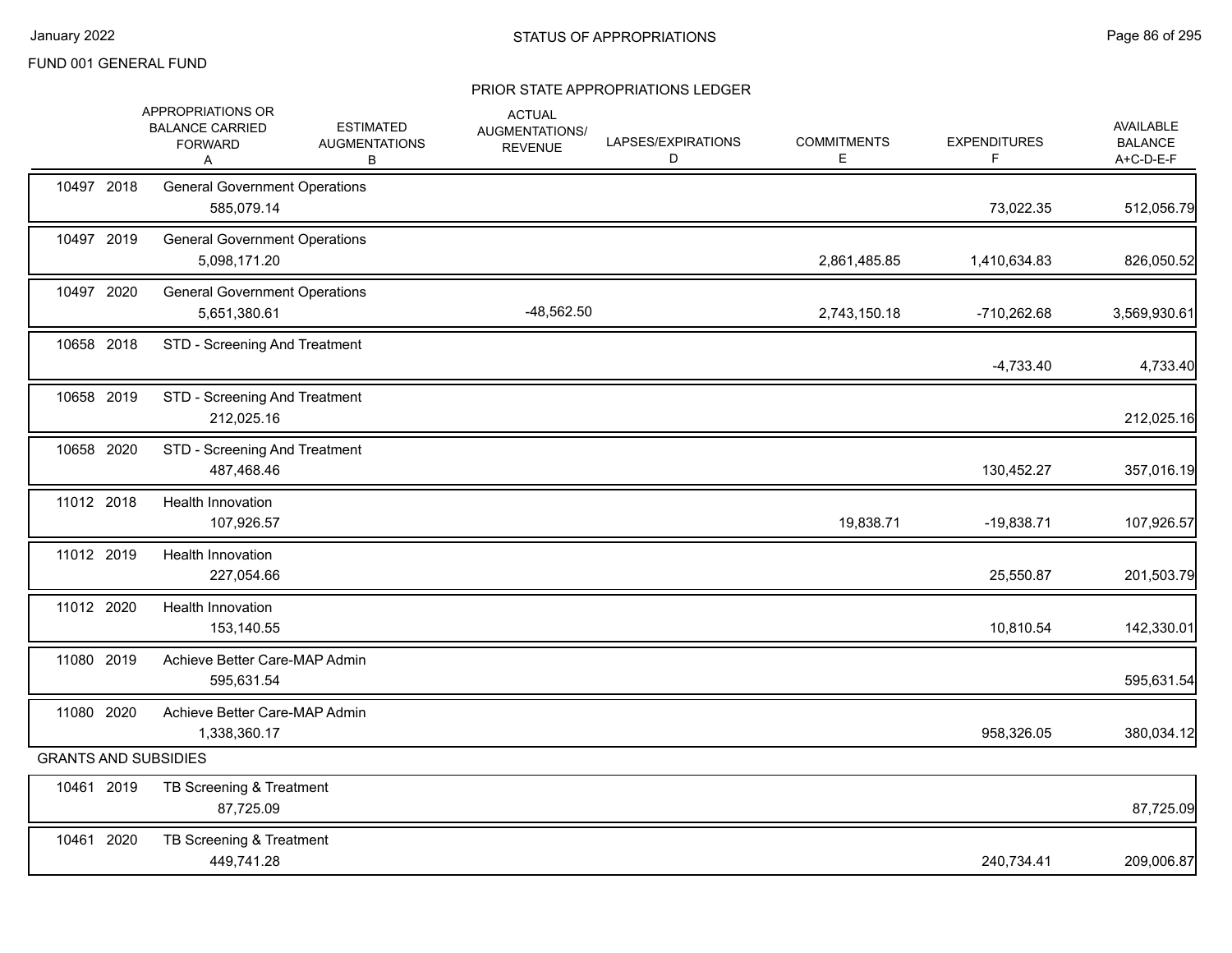|            | APPROPRIATIONS OR<br><b>BALANCE CARRIED</b><br><b>FORWARD</b><br>Α | <b>ESTIMATED</b><br><b>AUGMENTATIONS</b><br>В | <b>ACTUAL</b><br>AUGMENTATIONS/<br><b>REVENUE</b> | LAPSES/EXPIRATIONS<br>D | <b>COMMITMENTS</b><br>Е | <b>EXPENDITURES</b><br>F | AVAILABLE<br><b>BALANCE</b><br>A+C-D-E-F |
|------------|--------------------------------------------------------------------|-----------------------------------------------|---------------------------------------------------|-------------------------|-------------------------|--------------------------|------------------------------------------|
| 10462 2019 | Sickle Cell<br>18,275.00                                           |                                               |                                                   |                         |                         |                          | 18,275.00                                |
| 10462 2020 | Sickle Cell<br>246,217.04                                          |                                               |                                                   |                         |                         | 205,579.83               | 40,637.21                                |
| 10463 2019 | 47,052.27                                                          | AdultCysticFibros&OthrChroncResprtryIlln      |                                                   |                         | 98,657.97               | $-98,657.97$             | 47,052.27                                |
| 10463 2020 | 235,965.34                                                         | AdultCysticFibros&OthrChroncResprtryIlln      |                                                   |                         |                         | 150,089.34               | 85,876.00                                |
| 10464 2019 | Hemophilia<br>57,189.76                                            |                                               |                                                   |                         |                         |                          | 57,189.76                                |
| 10464 2020 | Hemophilia<br>153,981.04                                           |                                               |                                                   |                         |                         | 133,725.22               | 20,255.82                                |
| 10465 2020 | Local Health-Environmental<br>0.01                                 |                                               |                                                   |                         |                         |                          | 0.01                                     |
| 10466 2019 | Cooley's Anemia<br>6,789.42                                        |                                               |                                                   |                         |                         |                          | 6,789.42                                 |
| 10466 2020 | Cooley's Anemia<br>2,882.79                                        |                                               |                                                   |                         |                         | 2,882.55                 | 0.24                                     |
| 10472 2020 | Tourette Syndrome<br>30,031.01                                     |                                               |                                                   |                         |                         | 30,031.01                |                                          |
| 10473 2020 | <b>Trauma Prevention</b><br>99,835.25                              |                                               |                                                   |                         |                         | 99,835.25                |                                          |
| 10474 2020 | Lupus<br>35,981.70                                                 |                                               |                                                   |                         |                         | 35,981.70                |                                          |
| 10475 2020 | Regional Poison Control Centers<br>350,000.00                      |                                               |                                                   |                         |                         | 350,000.00               |                                          |
| 10477 2019 | Primary Health Care Practitioner<br>362,718.28                     |                                               |                                                   |                         |                         |                          | 362,718.28                               |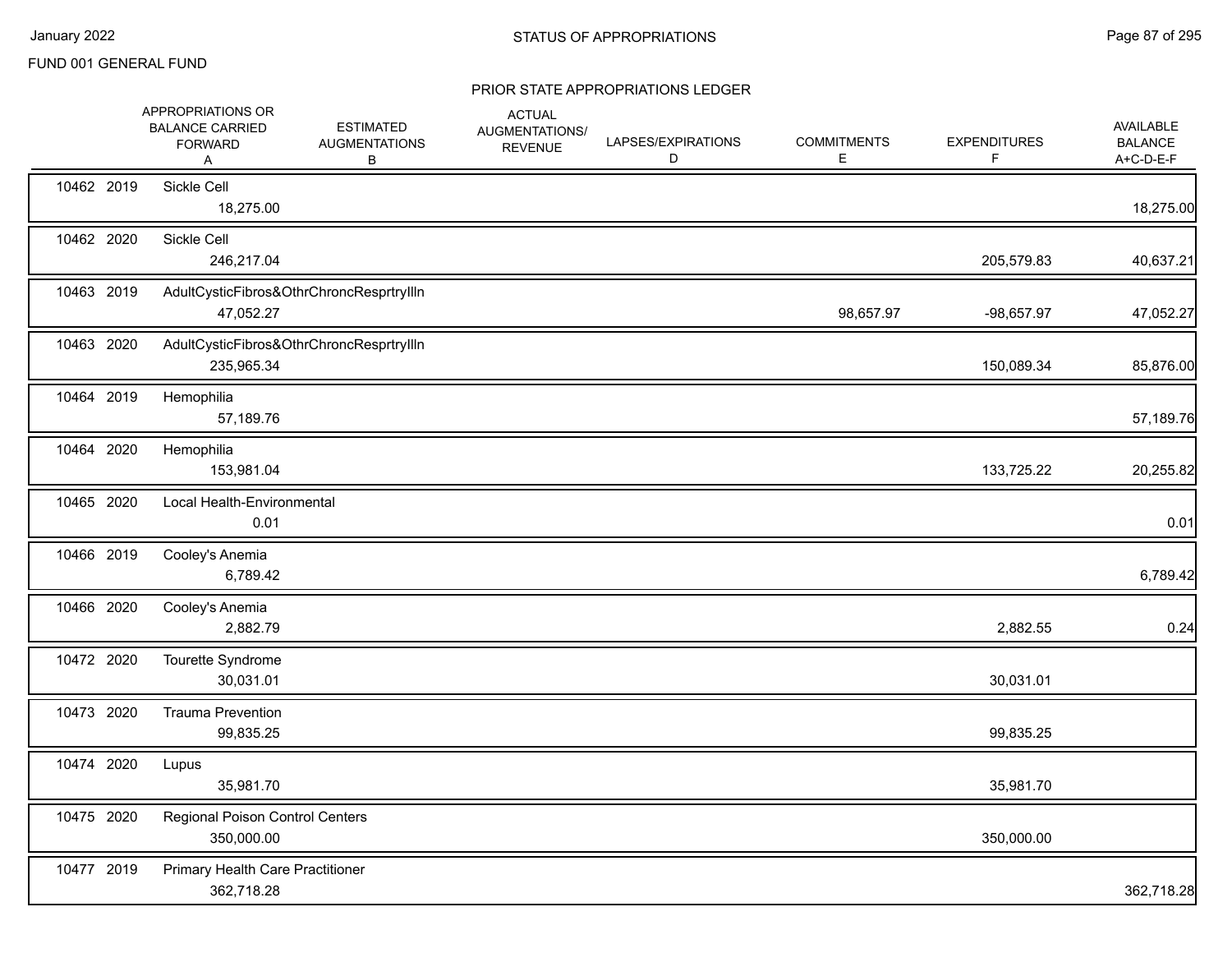|            | APPROPRIATIONS OR<br><b>BALANCE CARRIED</b><br><b>FORWARD</b><br>A | <b>ESTIMATED</b><br><b>AUGMENTATIONS</b><br>В | <b>ACTUAL</b><br>AUGMENTATIONS/<br><b>REVENUE</b> | LAPSES/EXPIRATIONS<br>D | <b>COMMITMENTS</b><br>E. | <b>EXPENDITURES</b><br>F. | AVAILABLE<br><b>BALANCE</b><br>A+C-D-E-F |
|------------|--------------------------------------------------------------------|-----------------------------------------------|---------------------------------------------------|-------------------------|--------------------------|---------------------------|------------------------------------------|
| 10477 2020 | <b>Primary Health Care Practitioner</b><br>1,156,718.49            |                                               |                                                   |                         |                          | 791,732.33                | 364,986.16                               |
| 10479 2019 | Servs for Children with Special Needs<br>132,085.17                |                                               |                                                   |                         |                          |                           | 132,085.17                               |
| 10479 2020 | Servs for Children with Special Needs<br>487,452.96                |                                               |                                                   |                         |                          | 276,098.40                | 211,354.56                               |
| 10491 2020 | <b>Epilepsy Support Services</b><br>74,843.52                      |                                               |                                                   |                         |                          | 74,843.52                 |                                          |
| 10493 2016 | <b>Regional Cancer Institutes</b><br>150,000.00                    |                                               |                                                   |                         | 150,000.00               |                           |                                          |
| 10493 2019 | <b>Regional Cancer Institutes</b><br>154,372.07                    |                                               |                                                   |                         |                          |                           | 154,372.07                               |
| 10493 2020 | <b>Regional Cancer Institutes</b><br>278,246.08                    |                                               |                                                   |                         |                          | 171,082.03                | 107,164.05                               |
| 10495 2015 | Bio-Technology Research<br>44,517.43                               |                                               |                                                   |                         | 44,517.43                |                           |                                          |
| 10495 2018 | Bio-Technology Research<br>201,670.78                              |                                               |                                                   |                         | 31,198.02                | 20,472.76                 | 150,000.00                               |
| 10502 2019 | Newborn Screening<br>789,199.69                                    |                                               |                                                   |                         |                          |                           | 789,199.69                               |
| 10502 2020 | Newborn Screening<br>1,591,982.28                                  |                                               |                                                   |                         |                          | 949,542.62                | 642,439.66                               |
| 10651 2019 | <b>Maternal And Child Health</b><br>257,075.30                     |                                               |                                                   |                         |                          |                           | 257,075.30                               |
| 10651 2020 | Maternal And Child Health<br>317,812.11                            |                                               |                                                   |                         |                          | 156,384.10                | 161,428.01                               |
| 10654 2019 | <b>School District Health Services</b><br>617,520.89               |                                               |                                                   |                         |                          | 833.60                    | 616,687.29                               |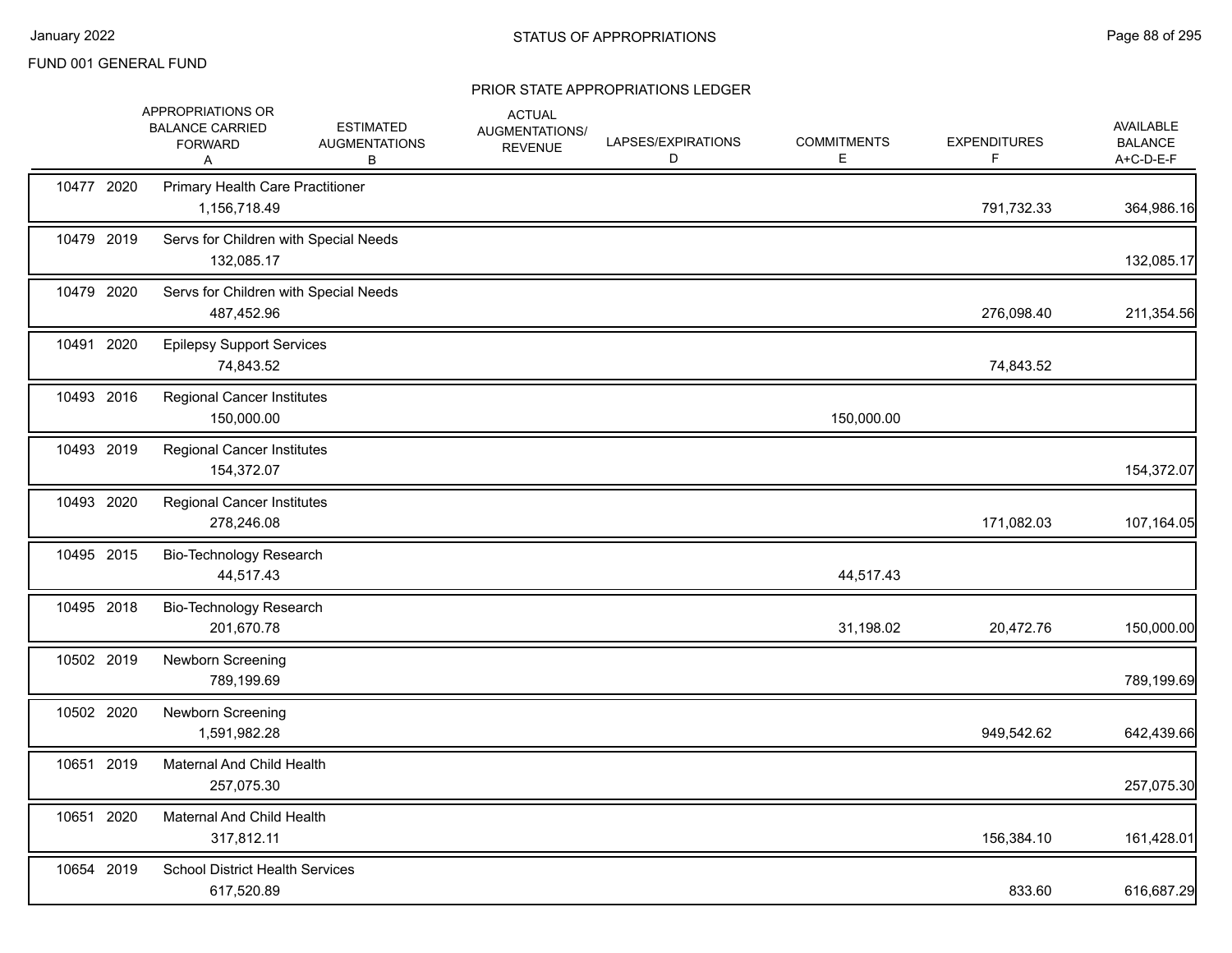|            | APPROPRIATIONS OR<br><b>BALANCE CARRIED</b><br><b>FORWARD</b><br>A | <b>ESTIMATED</b><br><b>AUGMENTATIONS</b><br>В | <b>ACTUAL</b><br>AUGMENTATIONS/<br><b>REVENUE</b> | LAPSES/EXPIRATIONS<br>D | <b>COMMITMENTS</b><br>E | <b>EXPENDITURES</b><br>F | AVAILABLE<br><b>BALANCE</b><br>A+C-D-E-F |
|------------|--------------------------------------------------------------------|-----------------------------------------------|---------------------------------------------------|-------------------------|-------------------------|--------------------------|------------------------------------------|
| 10654 2020 | <b>School District Health Services</b><br>616,217.38               |                                               |                                                   |                         |                         |                          | 616,217.38                               |
| 10655 2018 | <b>Renal Dialysis</b><br>52.16                                     |                                               |                                                   |                         |                         |                          | 52.16                                    |
| 10655 2019 | <b>Renal Dialysis</b><br>895,544.69                                |                                               |                                                   |                         |                         | $-16,751.26$             | 912,295.95                               |
| 10655 2020 | <b>Renal Dialysis</b><br>3,696,041.53                              |                                               |                                                   |                         |                         | 2,007,929.01             | 1,688,112.52                             |
| 10657 2019 | Diabetes Programs<br>35,019.35                                     |                                               |                                                   |                         |                         |                          | 35,019.35                                |
| 10657 2020 | Diabetes Programs<br>59,456.77                                     |                                               |                                                   |                         | 36,203.87               | 23,252.90                |                                          |
| 11014 2019 | <b>Cancer Screening Services</b><br>1,235,109.40                   |                                               |                                                   |                         |                         |                          | 1,235,109.40                             |
| 11014 2020 | <b>Cancer Screening Services</b><br>1,684,754.23                   |                                               |                                                   |                         |                         | 366,080.90               | 1,318,673.33                             |
| 11043 2020 | Amyotrophic Lateral Sclerosis Supp Serv<br>276,165.14              |                                               |                                                   |                         |                         | 273,038.36               | 3,126.78                                 |
| 11055 2018 | Community-Based Health Care Subsidy<br>11,009.06                   |                                               |                                                   |                         |                         |                          | 11,009.06                                |
| 11055 2019 | Community-Based Health Care Subsidy<br>309,472.44                  |                                               |                                                   |                         |                         |                          | 309,472.44                               |
| 11055 2020 | Community-Based Health Care Subsidy<br>853,722.55                  |                                               |                                                   |                         |                         | 411,495.95               | 442,226.60                               |
| 11068 2018 |                                                                    | AIDS Programs & Special Pharm Services        |                                                   |                         |                         | $-3,713.60$              | 3,713.60                                 |
| 11068 2019 | 3,014,960.72                                                       | AIDS Programs & Special Pharm Services        |                                                   |                         |                         |                          | 3,014,960.72                             |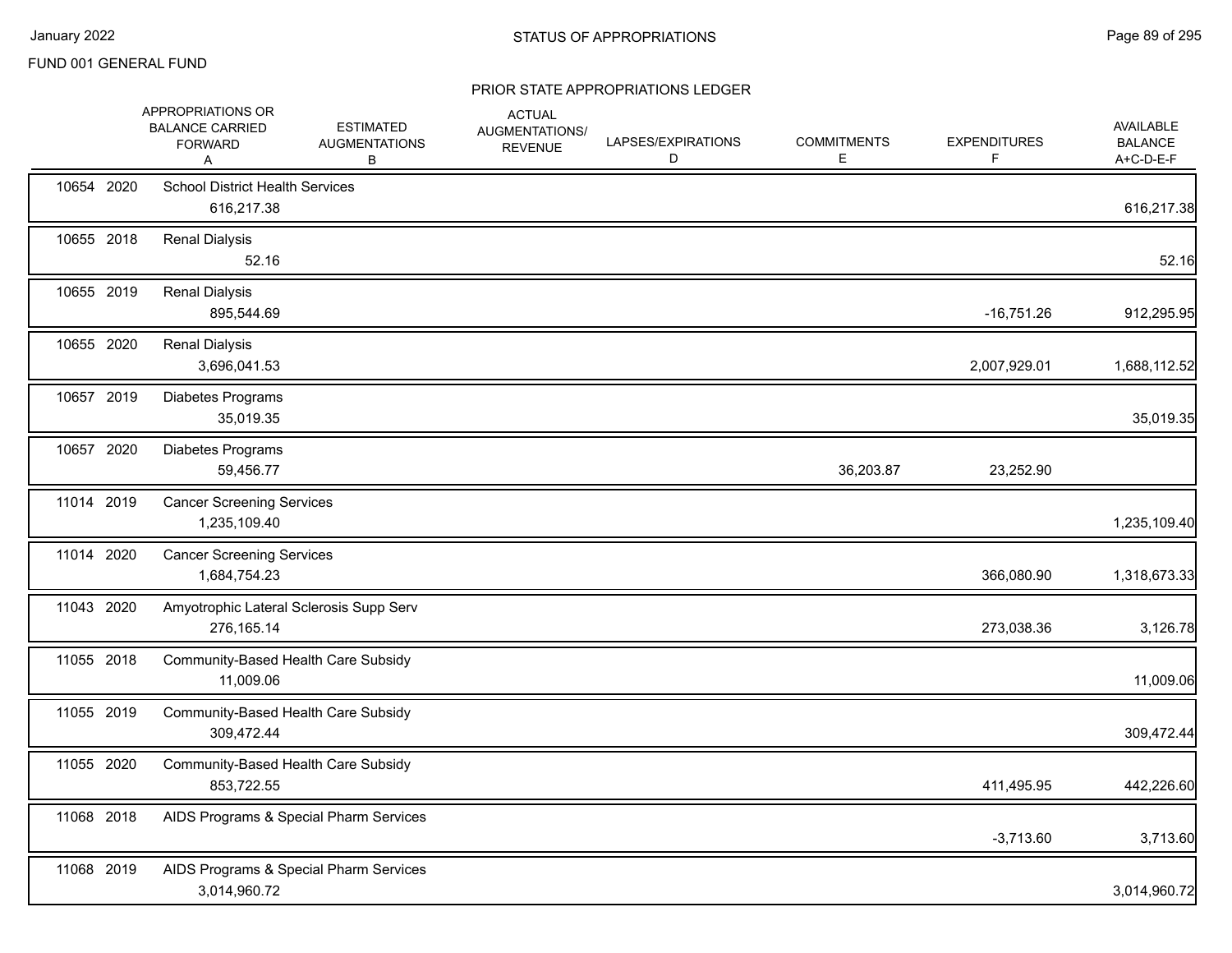|                                                         | APPROPRIATIONS OR<br><b>BALANCE CARRIED</b><br><b>FORWARD</b><br>Α | <b>ESTIMATED</b><br><b>AUGMENTATIONS</b><br>B | <b>ACTUAL</b><br>AUGMENTATIONS/<br><b>REVENUE</b> | LAPSES/EXPIRATIONS<br>D | <b>COMMITMENTS</b><br>Е | <b>EXPENDITURES</b> | AVAILABLE<br><b>BALANCE</b><br>A+C-D-E-F |
|---------------------------------------------------------|--------------------------------------------------------------------|-----------------------------------------------|---------------------------------------------------|-------------------------|-------------------------|---------------------|------------------------------------------|
| 11068 2020                                              | 4,576,280.75                                                       | AIDS Programs & Special Pharm Services        |                                                   |                         |                         | 2,896,816.89        | 1,679,463.86                             |
| 11129 2019                                              | Lyme Disease<br>671,059.08                                         |                                               |                                                   |                         | 156,738.70              |                     | 514,320.38                               |
| 11129 2020                                              | Lyme Disease<br>2,054,604.55                                       |                                               |                                                   |                         | 511,792.85              | 130,639.60          | 1,412,172.10                             |
| <b>DEPT TOTAL</b>                                       | 55, 137, 072. 18                                                   |                                               | $-1,545.50$                                       |                         | 6,923,449.38            | 15,841,995.93       | 32,370,081.37                            |
| <b>GENERAL GOVERNMENT</b>                               | <b>BA 30 - Historical &amp; Museum Commission</b>                  |                                               |                                                   |                         |                         |                     |                                          |
| 10347 2019                                              | <b>General Government Operations</b><br>3,498,752.23               |                                               |                                                   |                         | 467,299.46              | 237,937.85          | 2,793,514.92                             |
| 10347 2020                                              | <b>General Government Operations</b><br>2,984,095.98               |                                               | $-87,458.37$                                      |                         | 639,565.14              | 833,437.72          | 1,423,634.75                             |
| <b>GRANTS AND SUBSIDIES</b>                             |                                                                    |                                               |                                                   |                         |                         |                     |                                          |
| 11057 2020                                              | <b>Cultural And Historical Support</b><br>83,443.00                |                                               |                                                   |                         |                         | 76,379.00           | 7,064.00                                 |
| <b>DEPT TOTAL</b>                                       |                                                                    |                                               |                                                   |                         |                         |                     |                                          |
|                                                         | 6,566,291.21                                                       |                                               | $-87,458.37$                                      |                         | 1,106,864.60            | 1, 147, 754. 57     | 4,224,213.67                             |
| <b>BA 79 - Insurance</b><br><b>GRANTS AND SUBSIDIES</b> |                                                                    |                                               |                                                   |                         |                         |                     |                                          |
| 10824 2020                                              | <b>USTIF Loan Payment</b><br>4,074.32                              |                                               |                                                   |                         |                         |                     | 4,074.32                                 |
| <b>DEPT TOTAL</b>                                       |                                                                    |                                               |                                                   |                         |                         |                     |                                          |
|                                                         | 4,074.32                                                           |                                               |                                                   |                         |                         |                     | 4,074.32                                 |
| BA 12 - Labor & Industry<br><b>GENERAL GOVERNMENT</b>   |                                                                    |                                               |                                                   |                         |                         |                     |                                          |
| 10028 2018                                              | Occupational & Industrial Safety<br>1,240.14                       |                                               |                                                   |                         |                         |                     | 1,240.14                                 |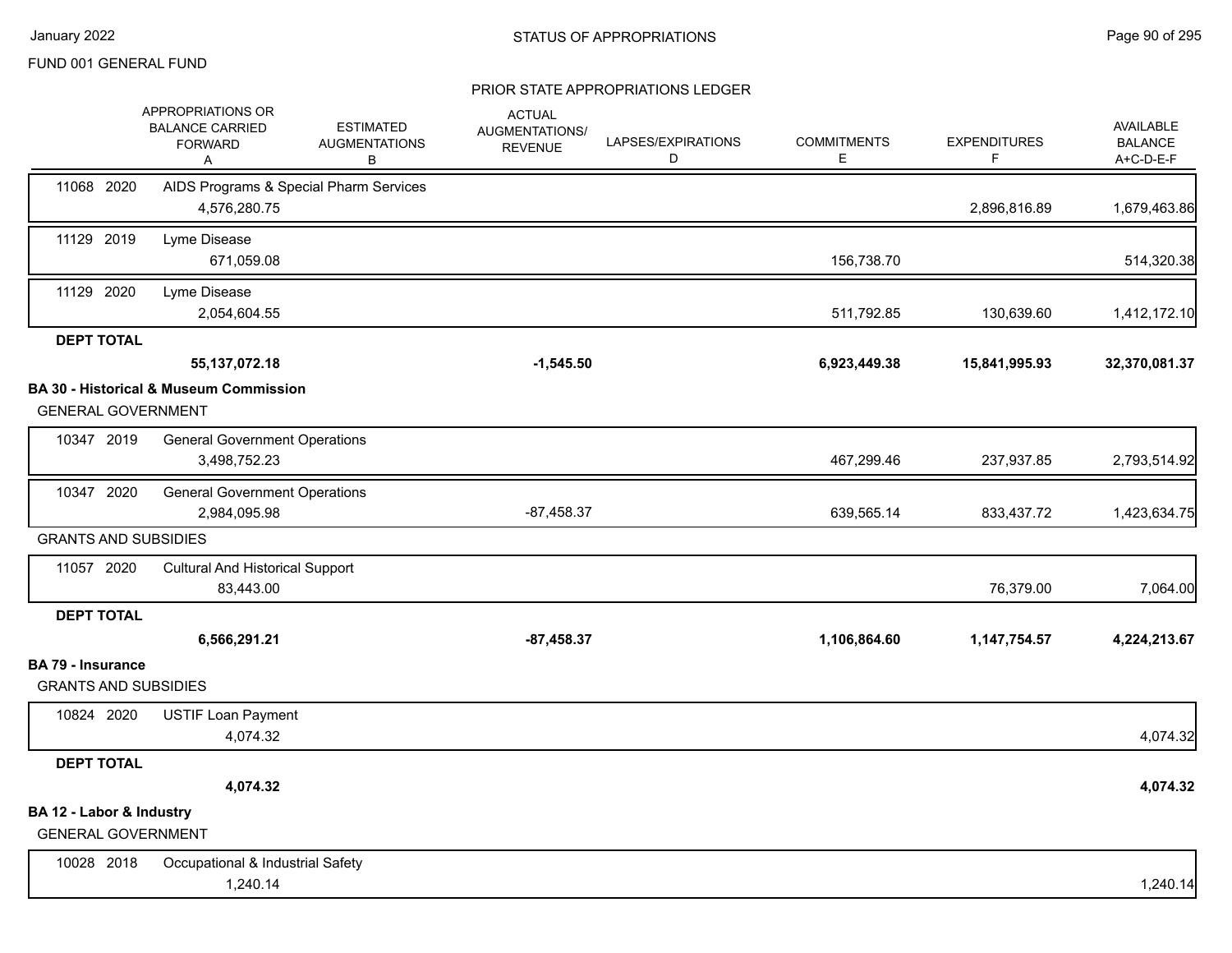|                             | APPROPRIATIONS OR<br><b>BALANCE CARRIED</b><br><b>FORWARD</b><br>A | <b>ESTIMATED</b><br><b>AUGMENTATIONS</b><br>В | <b>ACTUAL</b><br>AUGMENTATIONS/<br><b>REVENUE</b> | LAPSES/EXPIRATIONS<br>D | <b>COMMITMENTS</b><br>Е | <b>EXPENDITURES</b><br>F | <b>AVAILABLE</b><br><b>BALANCE</b><br>A+C-D-E-F |
|-----------------------------|--------------------------------------------------------------------|-----------------------------------------------|---------------------------------------------------|-------------------------|-------------------------|--------------------------|-------------------------------------------------|
| 10028 2019                  | Occupational & Industrial Safety<br>699,474.16                     |                                               |                                                   |                         |                         |                          | 699,474.16                                      |
| 10028 2020                  | Occupational & Industrial Safety<br>2,389,670.47                   |                                               |                                                   |                         |                         | 485,280.43               | 1,904,390.04                                    |
| 10031 2018                  | <b>General Government Operations</b><br>1,246,449.57               |                                               |                                                   |                         | 136,227.36              | 1,044,307.69             | 65,914.52                                       |
| 10031 2019                  | <b>General Government Operations</b><br>1,891,215.75               |                                               |                                                   |                         | 56,643.16               | 4,957.57                 | 1,829,615.02                                    |
| 10031 2020                  | <b>General Government Operations</b><br>5,325,137.98               |                                               | 18.75                                             |                         | 342,402.00              | 1,028,462.88             | 3,954,291.85                                    |
| <b>GRANTS AND SUBSIDIES</b> |                                                                    |                                               |                                                   |                         |                         |                          |                                                 |
| 10017 2019                  | <b>Workers Compensation Payments</b><br>117,476.66                 |                                               |                                                   |                         |                         |                          | 117,476.66                                      |
| 10017 2020                  | <b>Workers Compensation Payments</b><br>128,247.54                 |                                               |                                                   |                         |                         | 7,024.34                 | 121,223.20                                      |
| 10018 2019                  | <b>Occupational Disease Payments</b><br>93,622.51                  |                                               |                                                   |                         |                         |                          | 93,622.51                                       |
| 10018 2020                  | Occupational Disease Payments<br>38,644.68                         |                                               |                                                   |                         |                         | 16,794.40                | 21,850.28                                       |
| 10020 2020                  | <b>Supported Employment</b><br>283,676.05                          |                                               |                                                   |                         | 308.05                  | 283,368.00               |                                                 |
| 10030 2020                  | Center for Independent Living<br>369,482.44                        |                                               |                                                   |                         |                         | 348,770.42               | 20,712.02                                       |
| 10707 2017                  | Industry Partnership<br>489,206.28                                 |                                               |                                                   |                         |                         | 188,312.88               | 300,893.40                                      |
| 10707 2018                  | Industry Partnership<br>1,926,260.30                               |                                               |                                                   |                         | 1,631,918.35            | 294,341.95               |                                                 |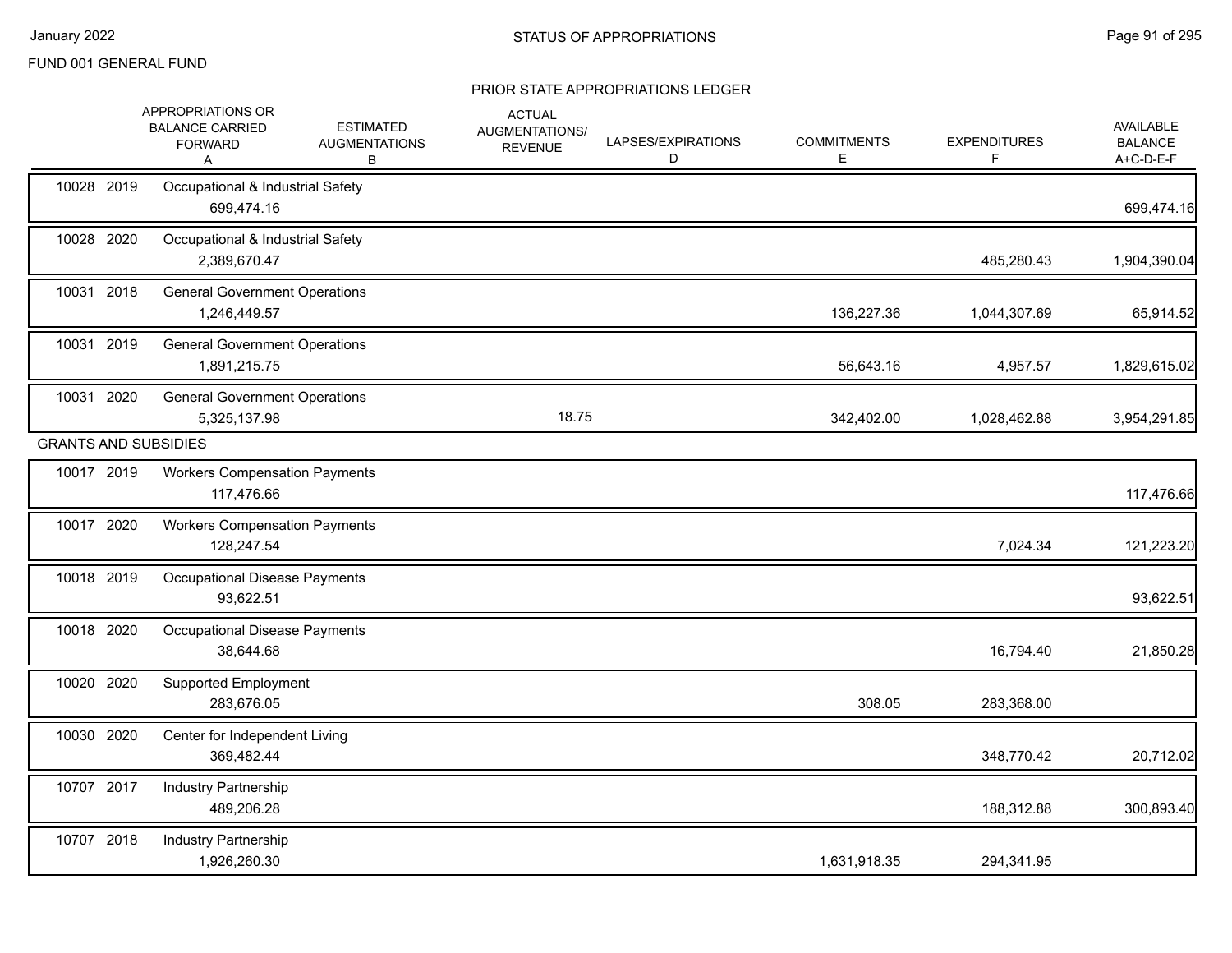|                           | APPROPRIATIONS OR<br><b>BALANCE CARRIED</b><br><b>FORWARD</b><br>Α | <b>ESTIMATED</b><br><b>AUGMENTATIONS</b><br>В | <b>ACTUAL</b><br>AUGMENTATIONS/<br><b>REVENUE</b> | LAPSES/EXPIRATIONS<br>D | <b>COMMITMENTS</b><br>Е | <b>EXPENDITURES</b><br>F. | <b>AVAILABLE</b><br><b>BALANCE</b><br>A+C-D-E-F |
|---------------------------|--------------------------------------------------------------------|-----------------------------------------------|---------------------------------------------------|-------------------------|-------------------------|---------------------------|-------------------------------------------------|
| 10707 2019                | <b>Industry Partnership</b><br>4,559,611.73                        |                                               |                                                   |                         | 3,929,917.75            | 629,693.98                |                                                 |
| 10707 2020                | Industry Partnership<br>2,726,296.92                               |                                               |                                                   |                         | 2,521,302.75            | 42,213.30                 | 162,780.87                                      |
| 10967 2020                | New Choices / New Options<br>226,377.29                            |                                               |                                                   |                         |                         | 226,377.29                |                                                 |
| 11035 2020                | Assistive Technology Devices<br>111,380.07                         |                                               |                                                   |                         |                         | 102,560.21                | 8,819.86                                        |
| 11036 2020                | Assistive Technology Demo&Training<br>427,576.06                   |                                               |                                                   |                         | 45,158.33               | 376,585.01                | 5,832.72                                        |
| 11136 2018                | <b>Apprenticeship Training</b><br>1,737,395.68                     |                                               |                                                   |                         | 562,296.15              | 588,721.49                | 586,378.04                                      |
| 11136 2019                | <b>Apprenticeship Training</b><br>5,760,738.83                     |                                               |                                                   |                         | 4,236,426.68            | 1,124,273.91              | 400,038.24                                      |
| 11136 2020                | Apprenticeship Training<br>6,999,998.83                            |                                               |                                                   |                         |                         | $-1.17$                   | 7,000,000.00                                    |
| <b>DEPT TOTAL</b>         | 37,549,179.94                                                      |                                               | 18.75                                             |                         | 13,462,600.58           | 6,792,044.58              | 17,294,553.53                                   |
| <b>GENERAL GOVERNMENT</b> | <b>BA 13 - Military &amp; Veterans Affairs</b>                     |                                               |                                                   |                         |                         |                           |                                                 |
| 10041 2020                | American Battle Monuments<br>50.000.00                             |                                               |                                                   |                         |                         |                           | 50,000.00                                       |
| 10043 2020                | Armory Maintenance and Repair<br>807,792.07                        |                                               |                                                   |                         | 155,182.65              | 651,592.91                | 1,016.51                                        |
| 10048 2019                | <b>Special State Duty</b><br>14,984.21                             |                                               |                                                   |                         |                         |                           | 14,984.21                                       |
| 10048 2020                | <b>Special State Duty</b><br>28,485.13                             |                                               |                                                   |                         |                         |                           | 28,485.13                                       |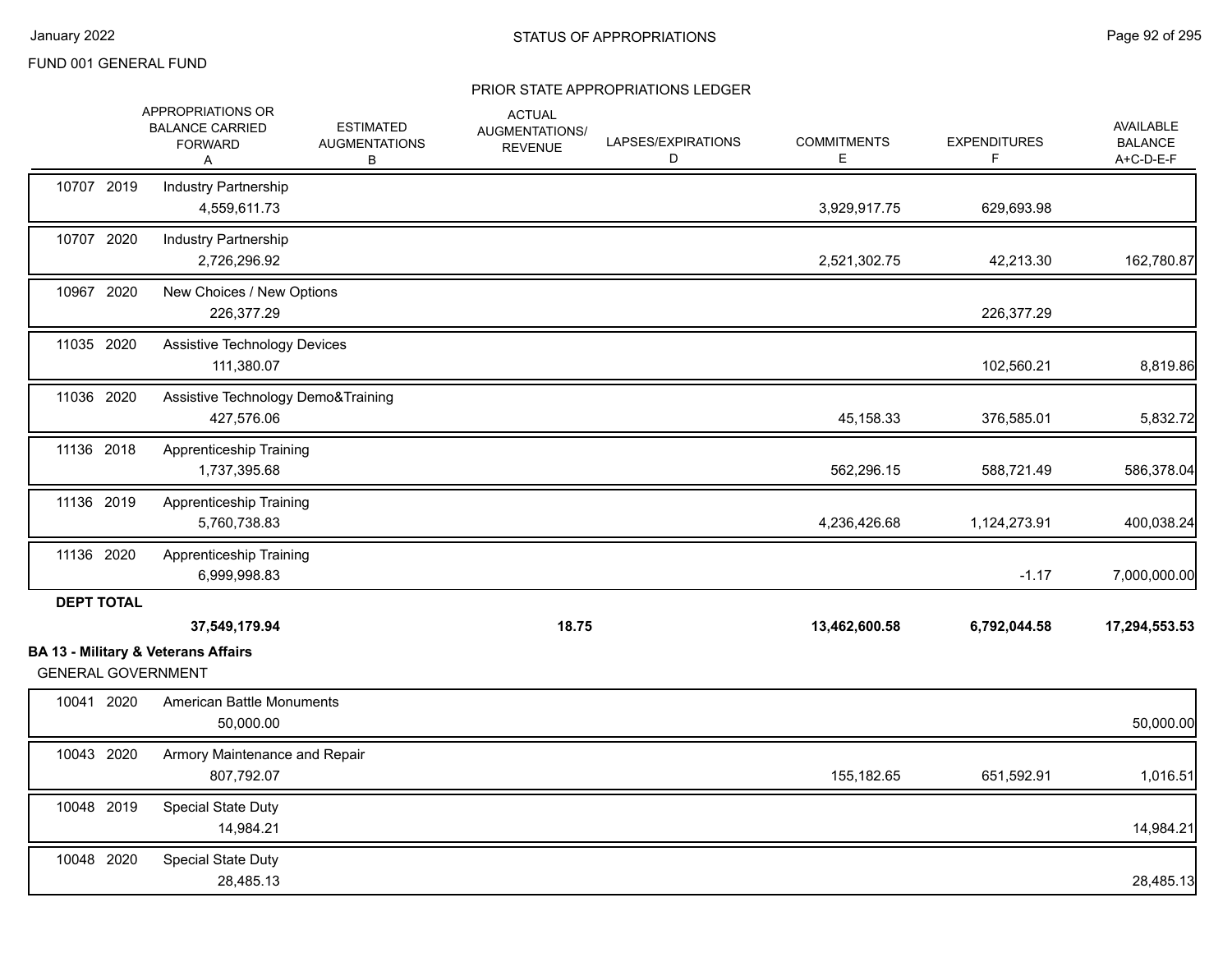|                      | APPROPRIATIONS OR<br><b>BALANCE CARRIED</b><br><b>FORWARD</b><br>Α | <b>ESTIMATED</b><br><b>AUGMENTATIONS</b><br>В | <b>ACTUAL</b><br>AUGMENTATIONS/<br><b>REVENUE</b> | LAPSES/EXPIRATIONS<br>D | <b>COMMITMENTS</b><br>E. | <b>EXPENDITURES</b><br>F | AVAILABLE<br><b>BALANCE</b><br>A+C-D-E-F |
|----------------------|--------------------------------------------------------------------|-----------------------------------------------|---------------------------------------------------|-------------------------|--------------------------|--------------------------|------------------------------------------|
| 10051 2018           | <b>Burial Detail Honor Guard</b><br>5,730.12                       |                                               |                                                   |                         |                          |                          | 5,730.12                                 |
| 10051 2020           | <b>Burial Detail Honor Guard</b><br>47,450.00                      |                                               |                                                   |                         |                          | 1,200.00                 | 46,250.00                                |
| 10053 2019           | <b>General Government Operations</b><br>1,881,957.20               |                                               |                                                   |                         |                          | $-71,041.62$             | 1,952,998.82                             |
| 10053 2020           | <b>General Government Operations</b><br>4,396,737.72               |                                               | 4.56                                              |                         | 973,487.53               | 3,252,292.86             | 170,961.89                               |
| 11147 2019           | 729,280.92                                                         | National Guard Youth Challenge Program        |                                                   |                         | 515,629.21               | 213,321.71               | 330.00                                   |
| 11147 2020           | 1,179,601.10                                                       | National Guard Youth Challenge Program        |                                                   |                         | 697,113.91               | 468,435.92               | 14,051.27                                |
| <b>INSTITUTIONAL</b> |                                                                    |                                               |                                                   |                         |                          |                          |                                          |
| 10702 2015           | <b>Veterans Homes</b>                                              |                                               | 144.00                                            |                         |                          |                          | 144.00                                   |
| 10702 2016           | Veterans Homes                                                     |                                               | 776.00                                            |                         |                          |                          | 776.00                                   |
| 10702 2018           | Veterans Homes<br>256.16                                           |                                               |                                                   |                         |                          | 152.00                   | 104.16                                   |
| 10702 2019           | Veterans Homes<br>389,739.90                                       |                                               |                                                   |                         | 74,963.85                | -1,660,340.32            | 1,975,116.37                             |
| 10702 2020           | Veterans Homes<br>17,682,991.25                                    |                                               |                                                   |                         | 1,704,121.22             | 9,730,722.09             | 6,248,147.94                             |
|                      | <b>GRANTS AND SUBSIDIES</b>                                        |                                               |                                                   |                         |                          |                          |                                          |
| 10034 2020           | Education of Veterans Children<br>11,797.40                        |                                               |                                                   |                         |                          |                          | 11,797.40                                |
| 10035 2020           | <b>National Guard Pension</b><br>5,000.00                          |                                               |                                                   |                         |                          |                          | 5,000.00                                 |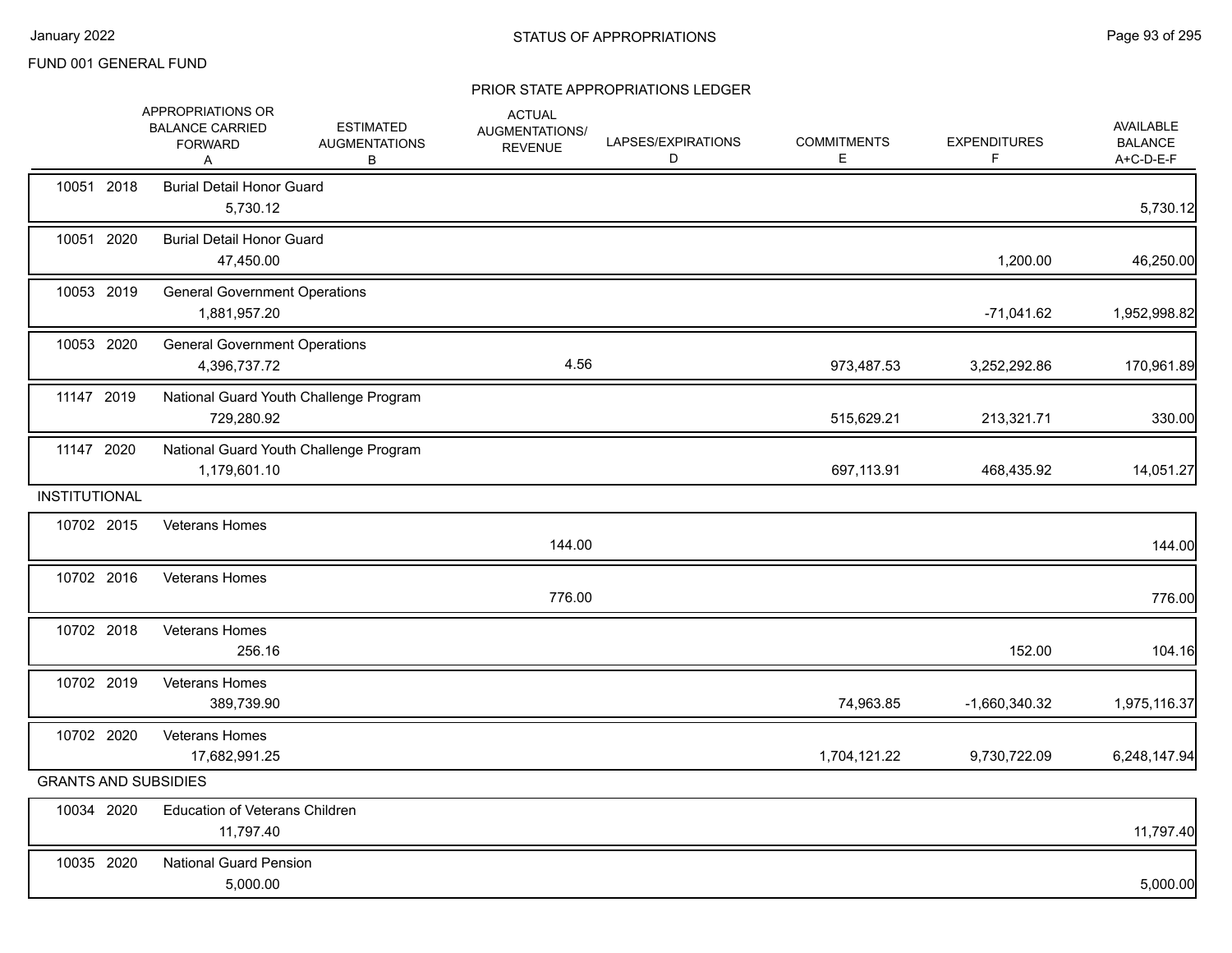|                                                            | APPROPRIATIONS OR<br><b>BALANCE CARRIED</b><br><b>FORWARD</b><br>Α | <b>ESTIMATED</b><br><b>AUGMENTATIONS</b><br>В | <b>ACTUAL</b><br>AUGMENTATIONS/<br><b>REVENUE</b> | LAPSES/EXPIRATIONS<br>D | <b>COMMITMENTS</b><br>E. | <b>EXPENDITURES</b> | AVAILABLE<br><b>BALANCE</b><br>A+C-D-E-F |
|------------------------------------------------------------|--------------------------------------------------------------------|-----------------------------------------------|---------------------------------------------------|-------------------------|--------------------------|---------------------|------------------------------------------|
| 10036 2020                                                 | <b>Blind Veterans Pension</b><br>75,750.00                         |                                               |                                                   |                         |                          |                     | 75,750.00                                |
| 10045 2019                                                 |                                                                    | Amputee and Paralyzed Veterans Pension        |                                                   |                         |                          | $-1,800.00$         | 1,800.00                                 |
| 10045 2020                                                 | 145,950.00                                                         | Amputee and Paralyzed Veterans Pension        |                                                   |                         |                          | $-6,900.00$         | 152,850.00                               |
| 10785 2019                                                 | Supplemental Life Insurance Premiums<br>146,509.00                 |                                               |                                                   |                         |                          |                     | 146,509.00                               |
| 10785 2020                                                 | Supplemental Life Insurance Premiums<br>154,956.00                 |                                               |                                                   |                         |                          |                     | 154,956.00                               |
| <b>DEPT TOTAL</b>                                          | 27,754,968.18                                                      |                                               | 924.56                                            |                         | 4,120,498.37             | 12,577,635.55       | 11,057,758.82                            |
| <b>BA 25 - Parole Board</b>                                |                                                                    |                                               |                                                   |                         |                          |                     |                                          |
| <b>GENERAL GOVERNMENT</b>                                  |                                                                    |                                               |                                                   |                         |                          |                     |                                          |
| 10331 2016                                                 | <b>General Government Operations</b><br>182.71                     |                                               |                                                   |                         |                          |                     | 182.71                                   |
| <b>DEPT TOTAL</b>                                          |                                                                    |                                               |                                                   |                         |                          |                     |                                          |
|                                                            | 182.71                                                             |                                               |                                                   |                         |                          |                     | 182.71                                   |
| <b>BA 21 - Human Services</b><br><b>GENERAL GOVERNMENT</b> |                                                                    |                                               |                                                   |                         |                          |                     |                                          |
| 10233 2017                                                 | <b>County Administration-Statewide</b><br>167.81                   |                                               |                                                   |                         |                          |                     | 167.81                                   |
| 10233 2018                                                 | <b>County Administration-Statewide</b><br>5,948.25                 |                                               |                                                   |                         | 3,287.96                 |                     | 2,660.29                                 |
| 10233 2019                                                 | <b>County Administration-Statewide</b><br>341,362.46               |                                               |                                                   |                         | 96,404.18                | 341.68              | 244,616.60                               |
| 10233 2020                                                 | <b>County Administration-Statewide</b><br>8,001,160.62             |                                               |                                                   |                         | 823,336.45               | 6,682,936.37        | 494,887.80                               |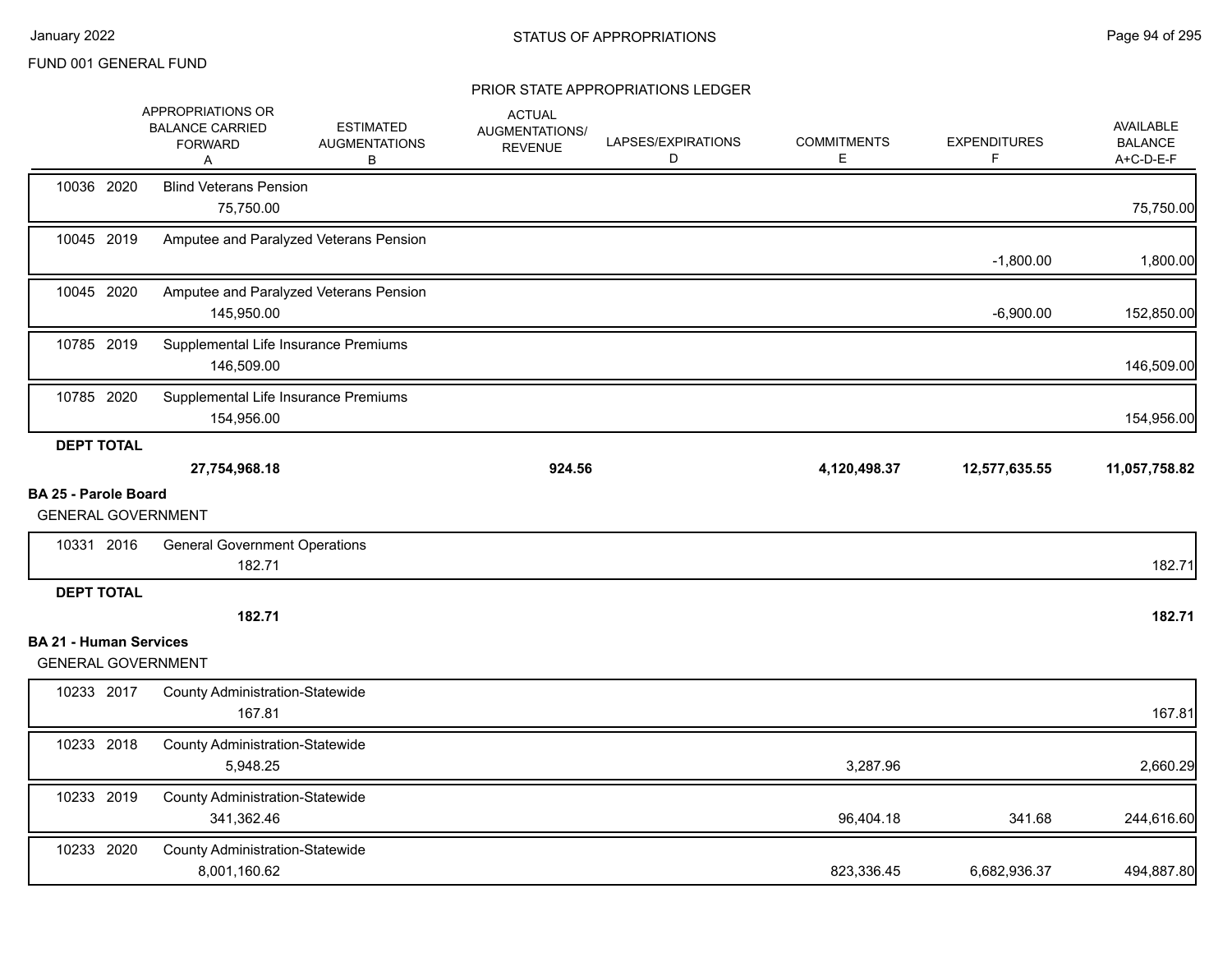|            | APPROPRIATIONS OR<br><b>BALANCE CARRIED</b><br><b>FORWARD</b><br>Α | <b>ESTIMATED</b><br><b>AUGMENTATIONS</b><br>В | <b>ACTUAL</b><br>AUGMENTATIONS/<br><b>REVENUE</b> | LAPSES/EXPIRATIONS<br>D | <b>COMMITMENTS</b><br>E | <b>EXPENDITURES</b><br>F | <b>AVAILABLE</b><br><b>BALANCE</b><br>A+C-D-E-F |
|------------|--------------------------------------------------------------------|-----------------------------------------------|---------------------------------------------------|-------------------------|-------------------------|--------------------------|-------------------------------------------------|
| 10238 2020 | <b>Child Support Enforcement</b><br>4,899,754.29                   |                                               |                                                   |                         | 481,996.46              | 3,378,414.14             | 1,039,343.69                                    |
| 10244 2018 | <b>New Directions</b><br>272.06                                    |                                               |                                                   |                         |                         |                          | 272.06                                          |
| 10244 2019 | <b>New Directions</b><br>90,739.65                                 |                                               |                                                   |                         |                         |                          | 90,739.65                                       |
| 10244 2020 | <b>New Directions</b><br>2,024,084.82                              |                                               |                                                   |                         | 257,065.12              | 1,385,604.36             | 381,415.34                                      |
| 10257 2016 | <b>Information Systems</b><br>284.51                               |                                               |                                                   |                         |                         |                          | 284.51                                          |
| 10257 2018 | <b>Information Systems</b><br>513,281.25                           |                                               |                                                   |                         | 239.94                  |                          | 513,041.31                                      |
| 10257 2019 | <b>Information Systems</b><br>9,191,261.62                         |                                               |                                                   |                         | 1,425,886.52            | 237,398.74               | 7,527,976.36                                    |
| 10257 2020 | <b>Information Systems</b><br>41,789,618.21                        |                                               |                                                   |                         | 21,571,078.84           | 19,184,590.09            | 1,033,949.28                                    |
| 10263 2016 | <b>General Government Operations</b><br>10,696.50                  |                                               |                                                   |                         | 10,330.00               |                          | 366.50                                          |
| 10263 2017 | <b>General Government Operations</b><br>3,491,481.89               |                                               |                                                   |                         |                         |                          | 3,491,481.89                                    |
| 10263 2018 | <b>General Government Operations</b><br>420,712.57                 |                                               |                                                   |                         | 30,044.21               |                          | 390,668.36                                      |
| 10263 2019 | <b>General Government Operations</b><br>7,181,366.33               |                                               |                                                   |                         | 405,645.10              | 74,523.81                | 6,701,197.42                                    |
| 10263 2020 | <b>General Government Operations</b><br>16,902,109.77              |                                               | $-30,981.99$                                      |                         | 5,846,031.75            | 10,723,637.50            | 301,458.53                                      |
| 10264 2018 | <b>County Assistance Offices</b><br>1,174,336.85                   |                                               |                                                   |                         | 184.96                  |                          | 1,174,151.89                                    |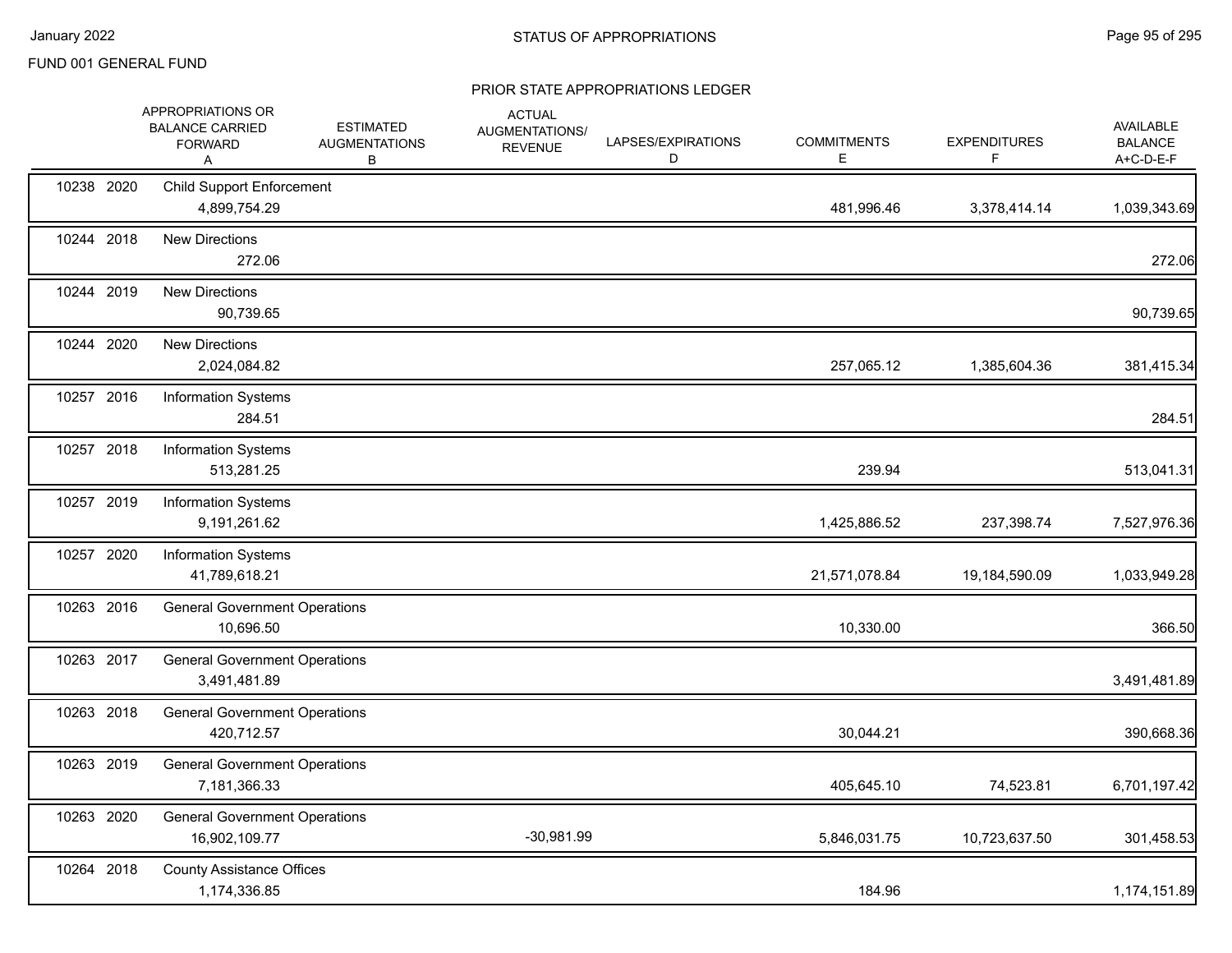|                      | APPROPRIATIONS OR<br><b>BALANCE CARRIED</b><br><b>FORWARD</b><br>Α | <b>ESTIMATED</b><br><b>AUGMENTATIONS</b><br>В | <b>ACTUAL</b><br><b>AUGMENTATIONS/</b><br><b>REVENUE</b> | LAPSES/EXPIRATIONS<br>D | <b>COMMITMENTS</b><br>E. | <b>EXPENDITURES</b><br>F. | AVAILABLE<br><b>BALANCE</b><br>A+C-D-E-F |
|----------------------|--------------------------------------------------------------------|-----------------------------------------------|----------------------------------------------------------|-------------------------|--------------------------|---------------------------|------------------------------------------|
| 10264 2019           | <b>County Assistance Offices</b><br>1,956,932.02                   |                                               |                                                          |                         | 383,537.73               | 26,072.38                 | 1,547,321.91                             |
| 10264 2020           | <b>County Assistance Offices</b><br>22,627,602.48                  |                                               |                                                          |                         | 940,233.17               | 21,398,760.42             | 288,608.89                               |
| 11096 2018           | Children's Health Insurance Admin<br>1,741.00                      |                                               |                                                          |                         |                          |                           | 1,741.00                                 |
| 11096 2020           | Children's Health Insurance Admin<br>1,152,635.03                  |                                               |                                                          |                         |                          | 69,493.00                 | 1,083,142.03                             |
| <b>INSTITUTIONAL</b> |                                                                    |                                               |                                                          |                         |                          |                           |                                          |
| 10248 2017           | <b>Mental Health Services</b><br>1,386,782.95                      |                                               |                                                          |                         | 311,244.15               | 12,095.23                 | 1,063,443.57                             |
| 10248 2019           | <b>Mental Health Services</b><br>10.811.361.98                     |                                               |                                                          |                         | 21,548.99                | 828,252.39                | 9,961,560.60                             |
| 10248 2020           | <b>Mental Health Services</b><br>62,825,814.95                     |                                               |                                                          |                         | 14,529,198.07            | 29,349,910.33             | 18,946,706.55                            |
| 10249 2019           | <b>State Centers Intellectual Disabilities</b><br>7,392,815.47     |                                               |                                                          |                         | 6,088,000.00             | 325,540.72                | 979,274.75                               |
| 10249 2020           | <b>State Centers Intellectual Disabilities</b><br>16,593,335.66    |                                               |                                                          |                         | 3,810,520.59             | 11,209,594.57             | 1,573,220.50                             |
| 10261 2018           | 413,500.00                                                         | Youth Development Center-Forestry Camps       |                                                          |                         |                          | 413,500.00                |                                          |
| 10261 2019           | 658,035.77                                                         | Youth Development Center-Forestry Camps       |                                                          |                         | 1,750.00                 | 292,824.32                | 363,461.45                               |
| 10261 2020           | 12,661,394.06                                                      | Youth Development Center-Forestry Camps       |                                                          |                         | 3,380,823.68             | 4,821,383.25              | 4,459,187.13                             |
|                      | <b>GRANTS AND SUBSIDIES</b>                                        |                                               |                                                          |                         |                          |                           |                                          |
| 10226 2018           | Medical Assistance-Capitation<br>189,096.53                        |                                               |                                                          |                         | 189,096.53               |                           |                                          |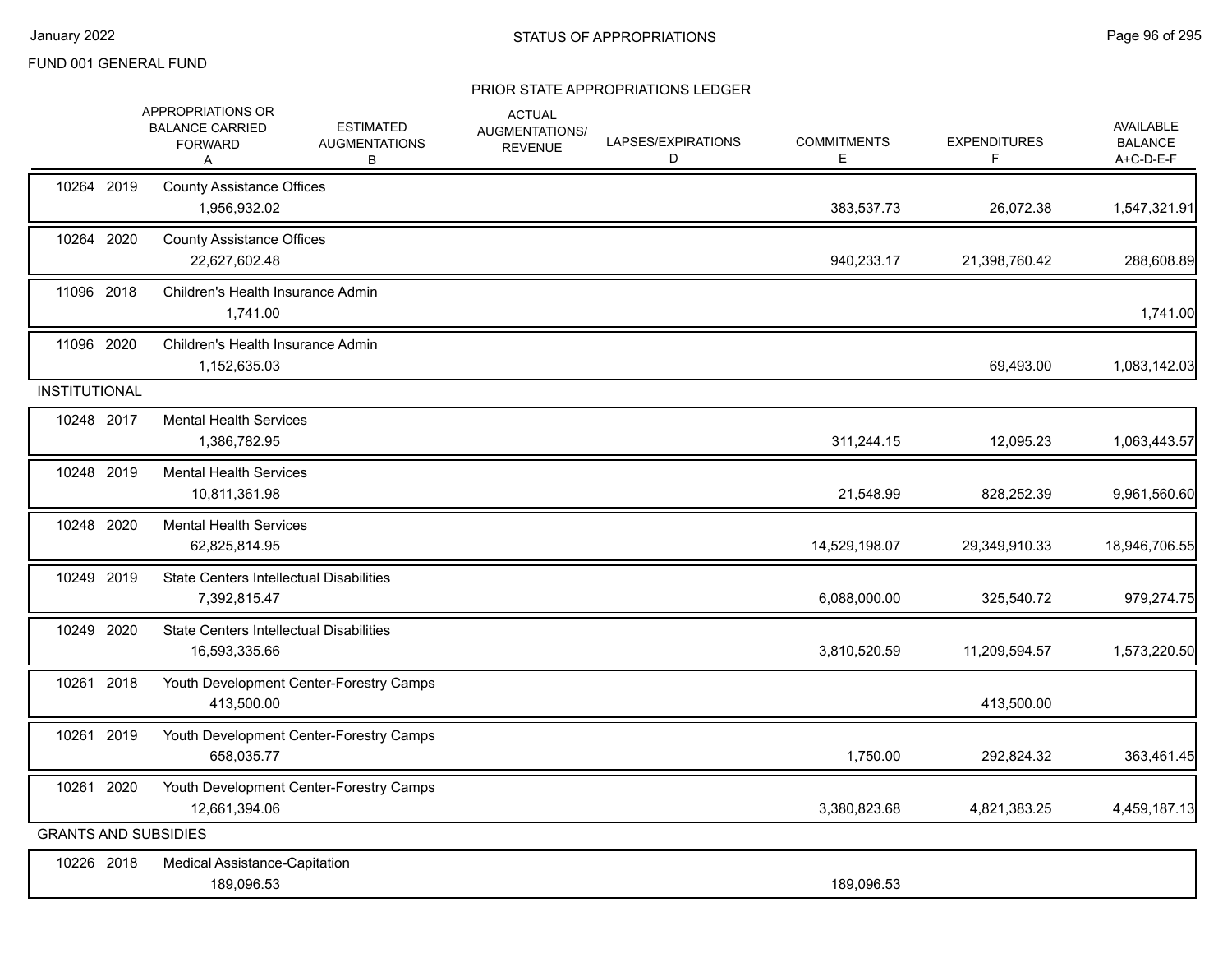|            | APPROPRIATIONS OR<br><b>BALANCE CARRIED</b><br><b>FORWARD</b><br>A | <b>ESTIMATED</b><br><b>AUGMENTATIONS</b><br>B | <b>ACTUAL</b><br>AUGMENTATIONS/<br><b>REVENUE</b> | LAPSES/EXPIRATIONS<br>D | <b>COMMITMENTS</b><br>Е | <b>EXPENDITURES</b><br>F. | <b>AVAILABLE</b><br><b>BALANCE</b><br>A+C-D-E-F |
|------------|--------------------------------------------------------------------|-----------------------------------------------|---------------------------------------------------|-------------------------|-------------------------|---------------------------|-------------------------------------------------|
| 10226 2019 | Medical Assistance-Capitation<br>284,904.88                        |                                               |                                                   |                         | 230,494.18              | 54,410.70                 |                                                 |
| 10226 2020 | <b>Medical Assistance-Capitation</b><br>10,342,300.51              |                                               |                                                   |                         | 876,269.32              | 9,459,672.63              | 6,358.56                                        |
| 10227 2019 | <b>Special Pharmaceutical Services</b><br>372,334.41               |                                               |                                                   |                         |                         |                           | 372,334.41                                      |
| 10227 2020 | <b>Special Pharmaceutical Services</b><br>263,191.73               |                                               |                                                   |                         |                         | 65,754.01                 | 197,437.72                                      |
| 10229 2019 | Domestic Violence<br>211,323.96                                    |                                               |                                                   |                         |                         |                           | 211,323.96                                      |
| 10229 2020 | Domestic Violence<br>3,553,113.06                                  |                                               |                                                   |                         |                         | 2,987,905.14              | 565,207.92                                      |
| 10230 2020 | Human Services Development Fund                                    |                                               |                                                   |                         |                         | $-1,958.00$               | 1,958.00                                        |
| 10232 2019 | Medical Assistance - Transportation<br>322,468.42                  |                                               |                                                   |                         |                         |                           | 322,468.42                                      |
| 10232 2020 | Medical Assistance - Transportation<br>11, 135, 937. 27            |                                               |                                                   |                         |                         | 485,976.06                | 10,649,961.21                                   |
| 10234 2018 | <b>Attendant Care</b><br>6,874.78                                  |                                               |                                                   |                         |                         |                           | 6,874.78                                        |
| 10234 2019 | <b>Attendant Care</b><br>319.74                                    |                                               |                                                   |                         |                         |                           | 319.74                                          |
| 10235 2019 | Early Intervention<br>409.83                                       |                                               |                                                   |                         |                         | $-8,681.24$               | 9,091.07                                        |
| 10235 2020 | Early Intervention<br>895,723.95                                   |                                               |                                                   |                         |                         | 681,009.13                | 214,714.82                                      |
| 10236 2019 | <b>ID Residential Services-Lansdowne</b><br>122,712.00             |                                               |                                                   |                         |                         |                           | 122,712.00                                      |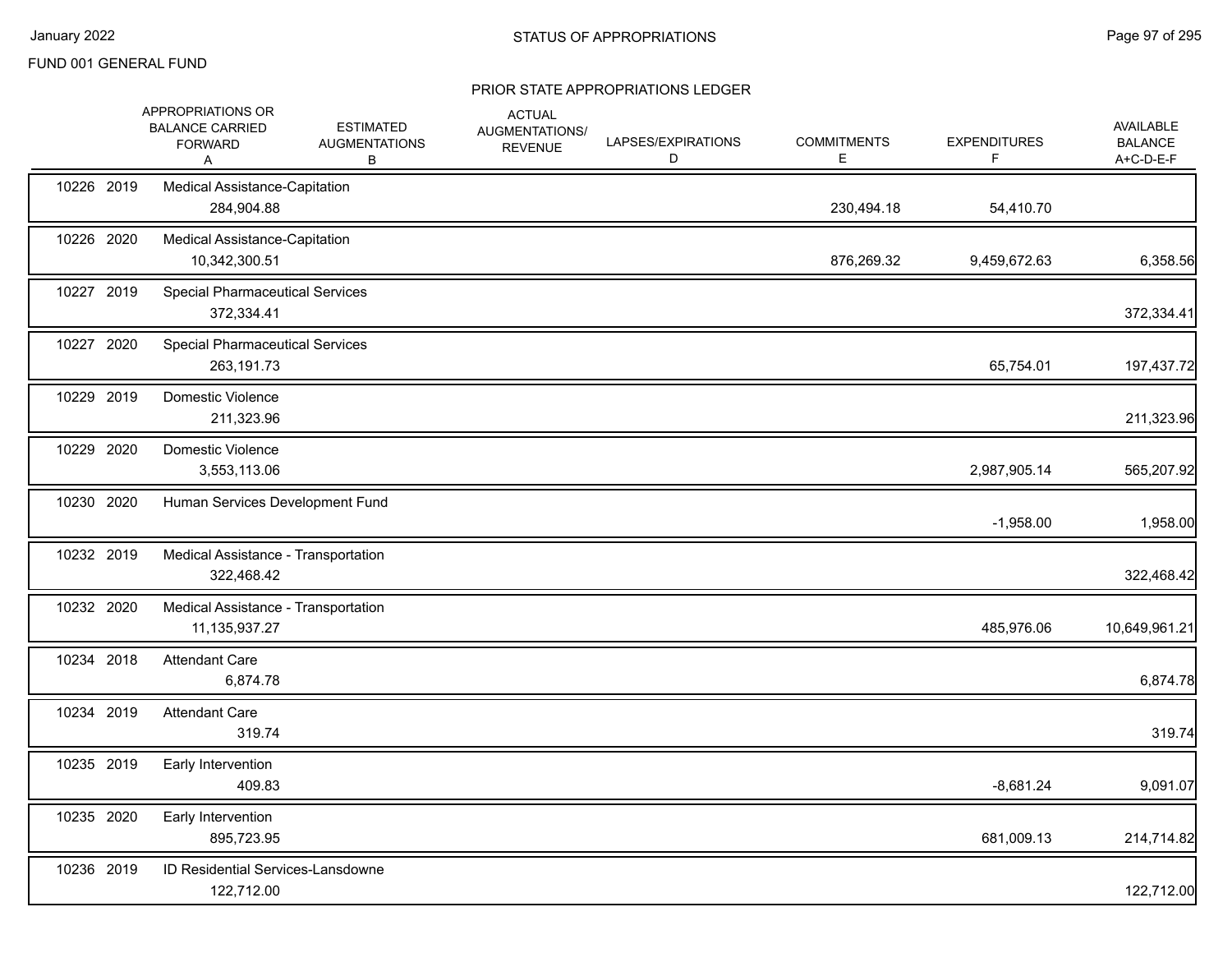|            | APPROPRIATIONS OR<br><b>BALANCE CARRIED</b><br><b>FORWARD</b><br>Α | <b>ESTIMATED</b><br><b>AUGMENTATIONS</b><br>В | <b>ACTUAL</b><br>AUGMENTATIONS/<br><b>REVENUE</b> | LAPSES/EXPIRATIONS<br>D | <b>COMMITMENTS</b><br>E. | <b>EXPENDITURES</b><br>F | AVAILABLE<br><b>BALANCE</b><br>A+C-D-E-F |
|------------|--------------------------------------------------------------------|-----------------------------------------------|---------------------------------------------------|-------------------------|--------------------------|--------------------------|------------------------------------------|
| 10236 2020 | <b>ID Residential Services-Lansdowne</b><br>100,000.00             |                                               |                                                   |                         |                          | $-62,559.00$             | 162,559.00                               |
| 10243 2018 | Services to Persons with Disabilities<br>21,921.86                 |                                               |                                                   |                         |                          |                          | 21,921.86                                |
| 10243 2019 | Services to Persons with Disabilities<br>8,262.56                  |                                               |                                                   |                         |                          |                          | 8,262.56                                 |
| 10245 2020 | <b>Breast Cancer Screening</b><br>810,706.00                       |                                               |                                                   |                         | 405,006.00               | 405,700.00               |                                          |
| 10247 2020 | Legal Services<br>333,681.26                                       |                                               |                                                   |                         |                          | 333,681.26               |                                          |
| 10250 2019 | Rape Crisis<br>433.00                                              |                                               |                                                   |                         |                          |                          | 433.00                                   |
| 10250 2020 | Rape Crisis                                                        |                                               |                                                   |                         | 3,167.00                 | $-60,441.93$             | 57,274.93                                |
| 10251 2020 | Intermediate Care Facilities-ID<br>12,209,144.67                   |                                               |                                                   |                         |                          | -439,720.27              | 12,648,864.94                            |
| 10252 2019 |                                                                    | Supplemental Grants-Aged, Blind & Disabl      |                                                   |                         |                          | $-243.10$                | 243.10                                   |
| 10252 2020 | 3,674,254.38                                                       | Supplemental Grants-Aged, Blind & Disabl      |                                                   |                         | 45,029.66                | 1,081,287.71             | 2,547,937.01                             |
| 10253 2020 | <b>Child Care Services</b><br>152,527.79                           |                                               |                                                   |                         |                          | 36,897.29                | 115,630.50                               |
| 10254 2017 | Expanded Medical Serv. For Women<br>63.22                          |                                               |                                                   |                         |                          |                          | 63.22                                    |
| 10254 2018 | Expanded Medical Serv. For Women<br>1,222.98                       |                                               |                                                   |                         |                          |                          | 1,222.98                                 |
| 10254 2020 | Expanded Medical Serv. For Women                                   |                                               |                                                   |                         |                          | -1,810,337.62            | 1,810,337.62                             |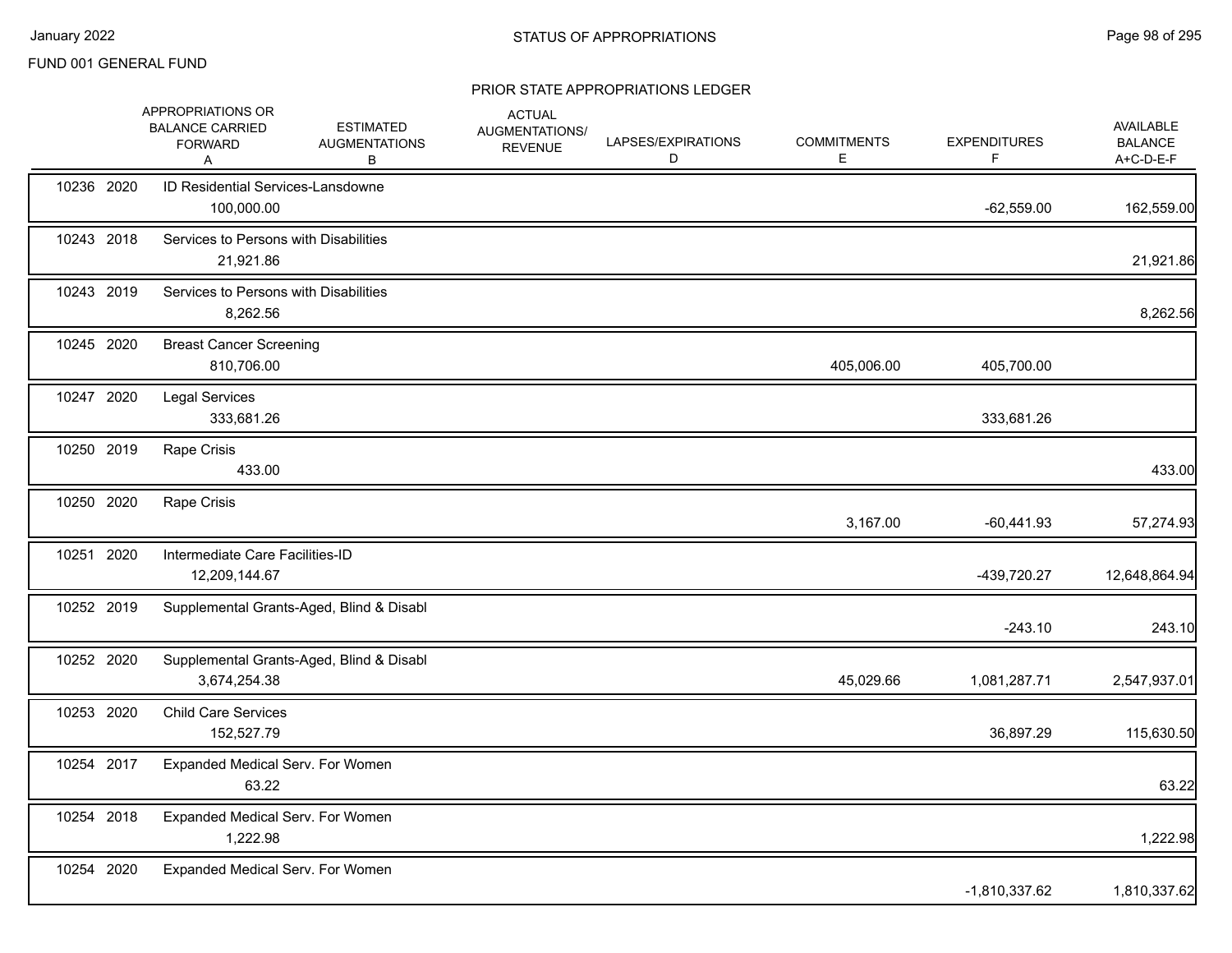|            | APPROPRIATIONS OR<br><b>BALANCE CARRIED</b><br><b>FORWARD</b><br>A | <b>ESTIMATED</b><br><b>AUGMENTATIONS</b><br>В | <b>ACTUAL</b><br>AUGMENTATIONS/<br><b>REVENUE</b> | LAPSES/EXPIRATIONS<br>D | <b>COMMITMENTS</b><br>E | <b>EXPENDITURES</b><br>F. | AVAILABLE<br><b>BALANCE</b><br>A+C-D-E-F |
|------------|--------------------------------------------------------------------|-----------------------------------------------|---------------------------------------------------|-------------------------|-------------------------|---------------------------|------------------------------------------|
| 10255 2015 | ID Community Base Program<br>474,984.72                            |                                               |                                                   |                         | 474,984.74              |                           | $-0.02$                                  |
| 10255 2016 | ID Community Base Program<br>179,615.67                            |                                               |                                                   |                         | 179,615.37              | 0.01                      | 0.29                                     |
| 10255 2017 | ID Community Base Program<br>1,321,166.23                          |                                               |                                                   |                         | 1,070,299.65            | 22,567.21                 | 228,299.37                               |
| 10255 2018 | ID Community Base Program<br>2,174,471.48                          |                                               |                                                   |                         | 987,618.51              | 23,336.11                 | 1,163,516.86                             |
| 10255 2019 | ID Community Base Program<br>1,226,602.16                          |                                               |                                                   |                         | 51,437.38               | 7,242.14                  | 1,167,922.64                             |
| 10255 2020 | ID Community Base Program<br>5,530,125.22                          |                                               |                                                   |                         | 3,263.26                | 2,759,598.62              | 2,767,263.34                             |
| 10256 2020 | <b>Community-Based Family Centers</b><br>2,760,470.18              |                                               |                                                   |                         |                         | 2,205,764.29              | 554,705.89                               |
| 10262 2018 | <b>Behavioral Health Services</b>                                  |                                               |                                                   |                         |                         | $-224,712.52$             | 224,712.52                               |
| 10262 2020 | <b>Behavioral Health Services</b><br>225,376.00                    |                                               |                                                   |                         |                         | $-92,632.32$              | 318,008.32                               |
| 10265 2019 | <b>Cash Grants</b><br>547.33                                       |                                               |                                                   |                         |                         |                           | 547.33                                   |
| 10265 2020 | Cash Grants<br>6,691,684.98                                        |                                               |                                                   |                         | 117,402.22              | 1,934,975.52              | 4,639,307.24                             |
| 10266 2018 | <b>County Child Welfare</b>                                        |                                               |                                                   |                         |                         | $-15,164.61$              | 15,164.61                                |
| 10266 2019 | <b>County Child Welfare</b><br>88,479,381.59                       |                                               |                                                   |                         | 830,406.39              | 12,558,556.94             | 75,090,418.26                            |
| 10266 2020 | <b>County Child Welfare</b><br>172,650,068.32                      |                                               |                                                   |                         | 9,941,840.38            | 158,275,054.58            | 4,433,173.36                             |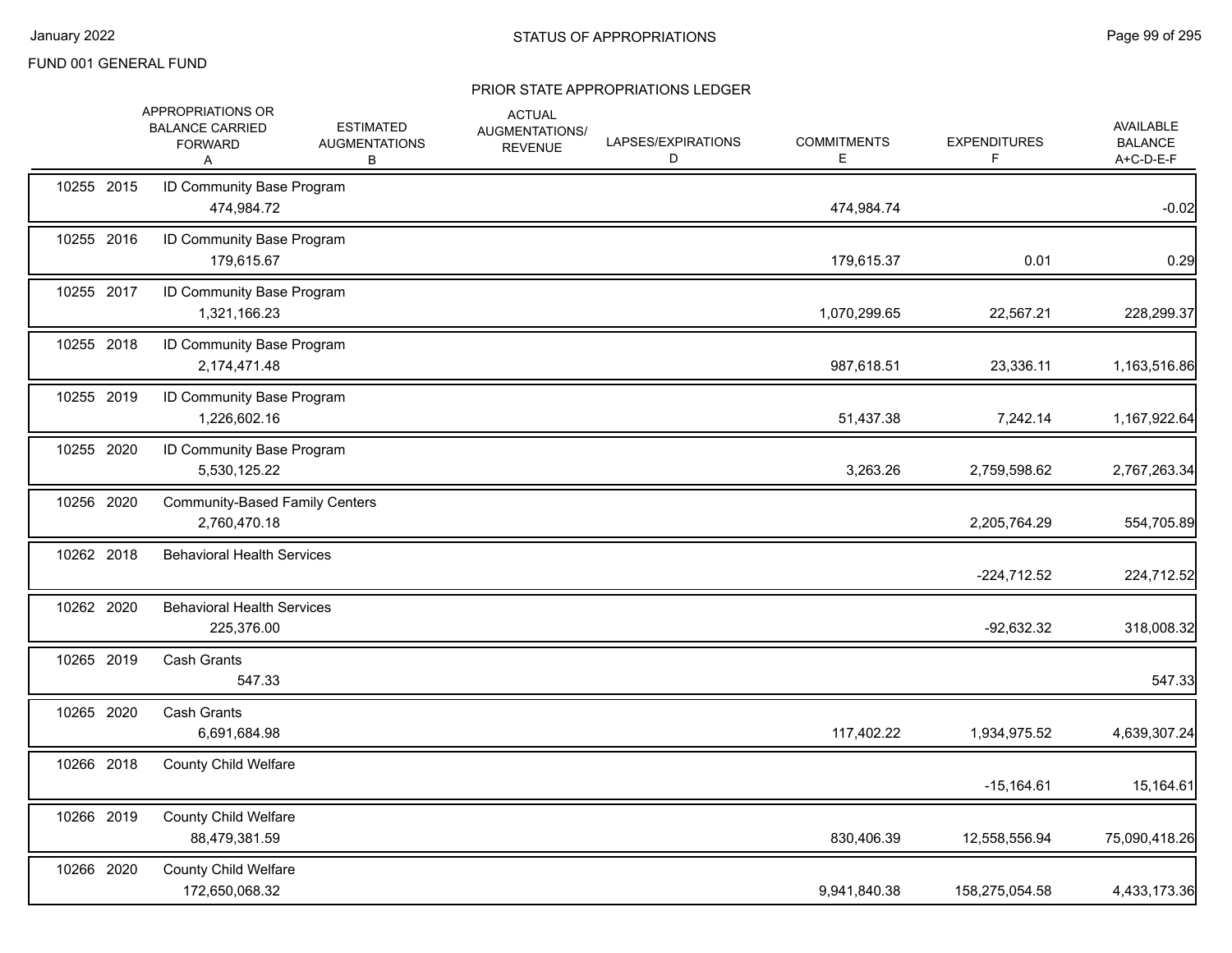|            | APPROPRIATIONS OR<br><b>BALANCE CARRIED</b><br><b>FORWARD</b><br>A | <b>ESTIMATED</b><br><b>AUGMENTATIONS</b><br>В | <b>ACTUAL</b><br>AUGMENTATIONS/<br><b>REVENUE</b> | LAPSES/EXPIRATIONS<br>D | <b>COMMITMENTS</b><br>E | <b>EXPENDITURES</b><br>F. | AVAILABLE<br><b>BALANCE</b><br>A+C-D-E-F |
|------------|--------------------------------------------------------------------|-----------------------------------------------|---------------------------------------------------|-------------------------|-------------------------|---------------------------|------------------------------------------|
| 10267 2017 | MA-Long-Term Living<br>73,761.44                                   |                                               |                                                   |                         | 73,761.44               |                           |                                          |
| 10267 2018 | MA-Long-Term Living<br>271,447.03                                  |                                               |                                                   |                         | 139,275.30              |                           | 132,171.73                               |
| 10267 2019 | MA-Long-Term Living<br>6,334,231.98                                |                                               |                                                   |                         | 6,148,988.65            | 2,916.93                  | 182,326.40                               |
| 10267 2020 | MA-Long-Term Living<br>9,651,001.00                                |                                               |                                                   |                         | 20,001.00               | 9,598,303.66              | 32,696.34                                |
| 10741 2018 | Autism Intervention and Services<br>730,122.02                     |                                               |                                                   |                         |                         | $-18,886.56$              | 749,008.58                               |
| 10741 2019 | Autism Intervention and Services<br>1,257,824.96                   |                                               |                                                   |                         |                         | 787,323.71                | 470,501.25                               |
| 10741 2020 | Autism Intervention and Services<br>4,926,029.22                   |                                               |                                                   |                         | 592,930.13              | 2,294,547.68              | 2,038,551.41                             |
| 10760 2020 | Nurse Family Partnership<br>1,900,197.25                           |                                               |                                                   |                         |                         | 1,438,987.70              | 461,209.55                               |
| 10763 2020 | Paymnt to Fed Govt -Medicare Drug Progrm<br>7,026,000.00           |                                               |                                                   |                         |                         | 7,026,000.00              |                                          |
| 10789 2020 | <b>Hospital Based Burn Center</b><br>510.46                        |                                               |                                                   |                         |                         |                           | 510.46                                   |
| 10830 2020 | <b>MA-Trauma Centers</b><br>744.77                                 |                                               |                                                   |                         |                         |                           | 744.77                                   |
| 10912 2019 | <b>Child Care Assistance</b><br>15,329,742.67                      |                                               |                                                   |                         |                         |                           | 15,329,742.67                            |
| 10912 2020 | <b>Child Care Assistance</b><br>7,352,910.86                       |                                               |                                                   |                         | 1,865.07                | 177,293.66                | 7,173,752.13                             |
| 10946 2019 | MA-Obstetric & Neonatal Services<br>650,109.47                     |                                               |                                                   |                         |                         |                           | 650,109.47                               |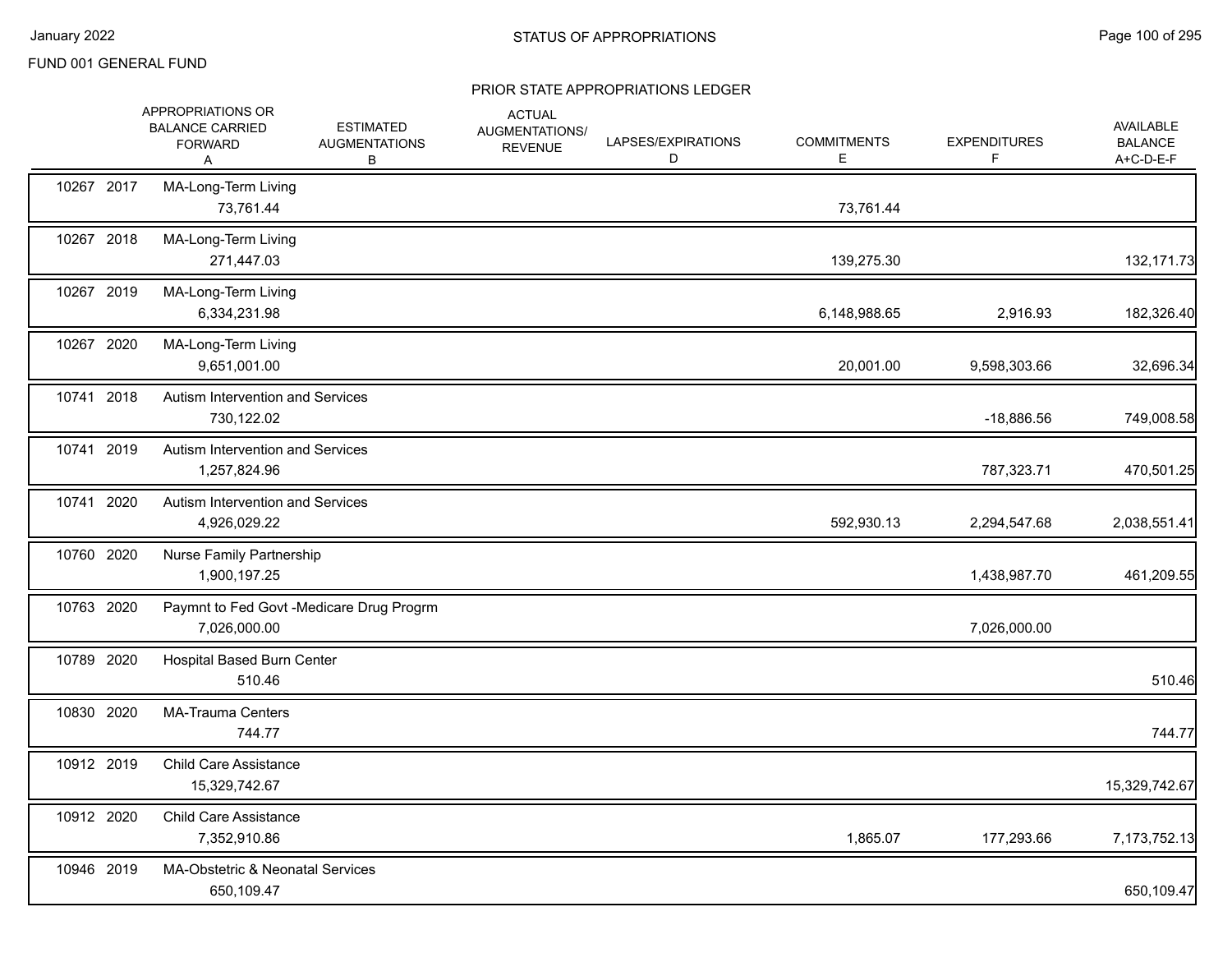|            | APPROPRIATIONS OR<br><b>BALANCE CARRIED</b><br><b>FORWARD</b><br>A | <b>ESTIMATED</b><br><b>AUGMENTATIONS</b><br>В | <b>ACTUAL</b><br>AUGMENTATIONS/<br><b>REVENUE</b> | LAPSES/EXPIRATIONS<br>D | <b>COMMITMENTS</b><br>Е | <b>EXPENDITURES</b> | <b>AVAILABLE</b><br><b>BALANCE</b><br>A+C-D-E-F |
|------------|--------------------------------------------------------------------|-----------------------------------------------|---------------------------------------------------|-------------------------|-------------------------|---------------------|-------------------------------------------------|
| 10946 2020 | <b>MA-Obstetric &amp; Neonatal Services</b><br>325.861.61          |                                               |                                                   |                         |                         | $-343,910.71$       | 669,772.32                                      |
| 10952 2020 | 2,159,439.33                                                       | Med Assist- Physician Practice Plans          |                                                   |                         |                         | 2,159,439.33        |                                                 |
| 10958 2020 | 1,114,956.98                                                       | Med Assist - Critical Access Hospitals        |                                                   |                         |                         | 243,785.22          | 871,171.76                                      |
| 10975 2018 | 8,820.02                                                           | Community Intellectual Disab Waiver Prgm      |                                                   |                         |                         |                     | 8,820.02                                        |
| 10975 2019 |                                                                    | Community Intellectual Disab Waiver Prgm      |                                                   |                         |                         | $-61,402.34$        | 61,402.34                                       |
| 10975 2020 | 46,991,572.53                                                      | Community Intellectual Disab Waiver Prgm      |                                                   |                         |                         | $-3,582,108.57$     | 50,573,681.10                                   |
| 10996 2020 | <b>MA- Workers with Disabilities</b><br>28,501,440.06              |                                               |                                                   |                         |                         | 28,453,286.13       | 48,153.93                                       |
| 11016 2018 | 23,949.69                                                          | Home and Community - Based Services           |                                                   |                         |                         |                     | 23,949.69                                       |
| 11016 2019 | 341.16                                                             | Home and Community - Based Services           |                                                   |                         |                         |                     | 341.16                                          |
| 11025 2019 | Long-Term Care Managed Care<br>1,985,417.03                        |                                               |                                                   |                         |                         |                     | 1,985,417.03                                    |
| 11076 2017 | Medical Assistance-Fee for Service<br>1,069,750.65                 |                                               |                                                   |                         |                         |                     | 1,069,750.65                                    |
| 11076 2018 | Medical Assistance-Fee for Service<br>348,325.60                   |                                               |                                                   |                         |                         |                     | 348,325.60                                      |
| 11076 2019 | Medical Assistance-Fee for Service<br>29,013.52                    |                                               |                                                   |                         |                         | $-5,341.15$         | 34,354.67                                       |
| 11076 2020 | Medical Assistance-Fee for Service<br>22,880,548.31                |                                               |                                                   |                         | 66,435.39               | 22,111,758.16       | 702,354.76                                      |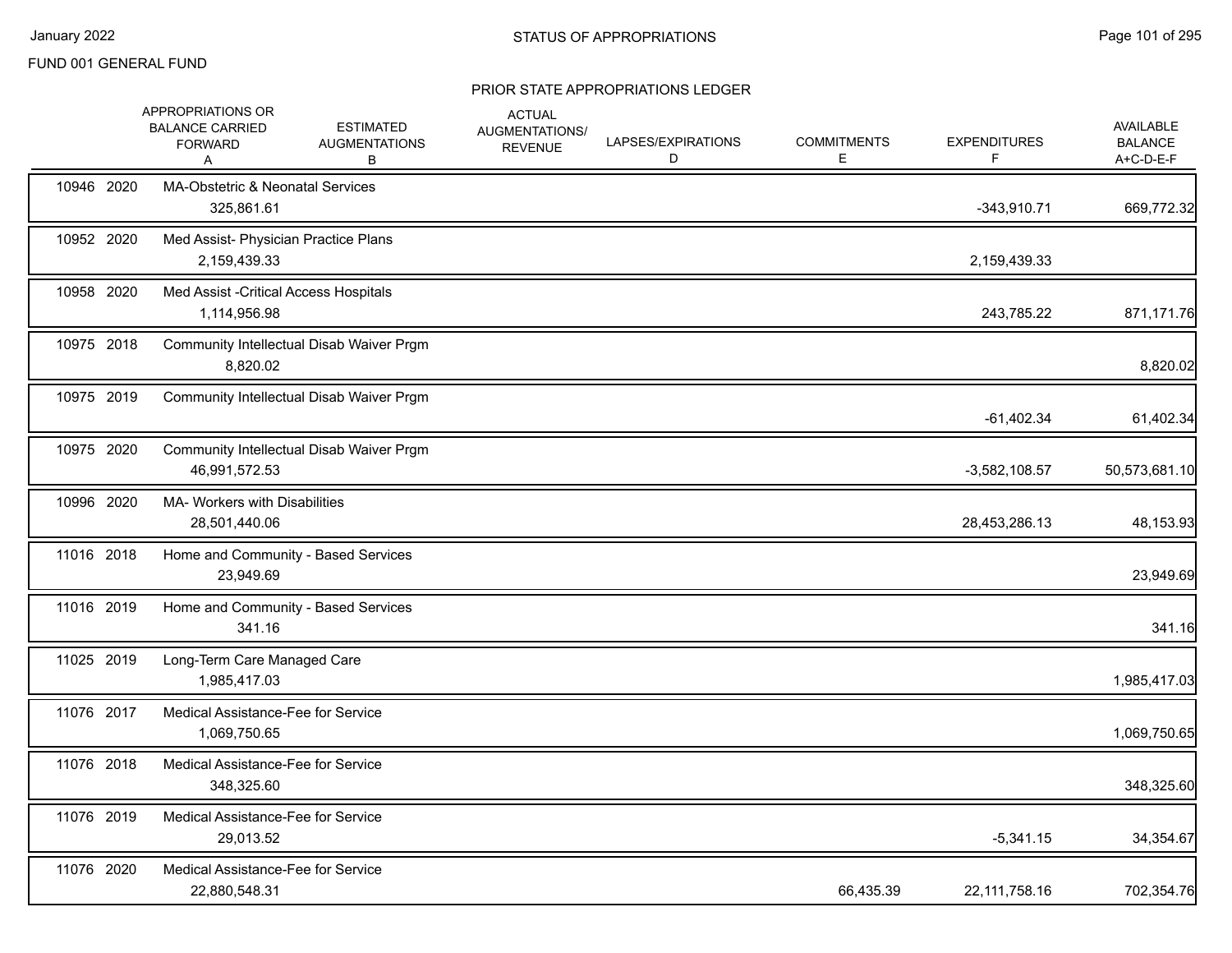|                                             | APPROPRIATIONS OR<br><b>BALANCE CARRIED</b><br><b>FORWARD</b><br>A | <b>ESTIMATED</b><br><b>AUGMENTATIONS</b><br>В | <b>ACTUAL</b><br>AUGMENTATIONS/<br><b>REVENUE</b> | LAPSES/EXPIRATIONS<br>D | <b>COMMITMENTS</b><br>E | <b>EXPENDITURES</b><br>F | <b>AVAILABLE</b><br><b>BALANCE</b><br>A+C-D-E-F |
|---------------------------------------------|--------------------------------------------------------------------|-----------------------------------------------|---------------------------------------------------|-------------------------|-------------------------|--------------------------|-------------------------------------------------|
| 11095 2020                                  | 9,203,093.62                                                       | Children's Health Insurance Program           |                                                   |                         |                         | 8,561,240.55             | 641,853.07                                      |
| 11121 2017                                  | 318.05                                                             | Services for the Visually Impaired            |                                                   |                         |                         |                          | 318.05                                          |
| 11121 2019                                  |                                                                    | Services for the Visually Impaired            |                                                   |                         |                         | $-1,043.04$              | 1,043.04                                        |
| 11121 2020                                  | 518,000.04                                                         | Services for the Visually Impaired            |                                                   |                         |                         | 518,000.00               | 0.04                                            |
| 11122 2017                                  | 542,488.62                                                         | Health Program Assistance and Services        |                                                   |                         | 139,177.76              | 186,966.24               | 216,344.62                                      |
| 11122 2018                                  | 425,204.57                                                         | Health Program Assistance and Services        |                                                   |                         | 10,513.15               | 411,691.42               | 3,000.00                                        |
| 11122 2019                                  | 1,381,284.00                                                       | Health Program Assistance and Services        |                                                   |                         | 9,045.10                | 801,024.64               | 571,214.26                                      |
| 11122 2020                                  | 13,320,157.38                                                      | Health Program Assistance and Services        |                                                   |                         | 219,000.00              | 11,491,500.00            | 1,609,657.38                                    |
| 11132 2020                                  | 211 Communications<br>750,000.00                                   |                                               |                                                   |                         |                         | 750,000.00               |                                                 |
| 11133 2019                                  | 510,000.00                                                         | Medical Assist - Community Healthchoices      |                                                   |                         | 510,000.00              |                          |                                                 |
| 11133 2020                                  | 14,551,765.28                                                      | Medical Assist - Community Healthchoices      |                                                   |                         | 8,658,369.48            | 4,767,512.07             | 1,125,883.73                                    |
| <b>DEPT TOTAL</b><br><b>BA 18 - Revenue</b> | 763,394,394.68                                                     |                                               | $-30,981.99$                                      |                         | 92,413,680.93           | 398,846,696.77           | 272,103,034.99                                  |
| <b>GENERAL GOVERNMENT</b>                   |                                                                    |                                               |                                                   |                         |                         |                          |                                                 |
| 10208 2018                                  | <b>General Government Operations</b><br>14,612,379.52              |                                               |                                                   |                         |                         | 1,093,974.09             | 13,518,405.43                                   |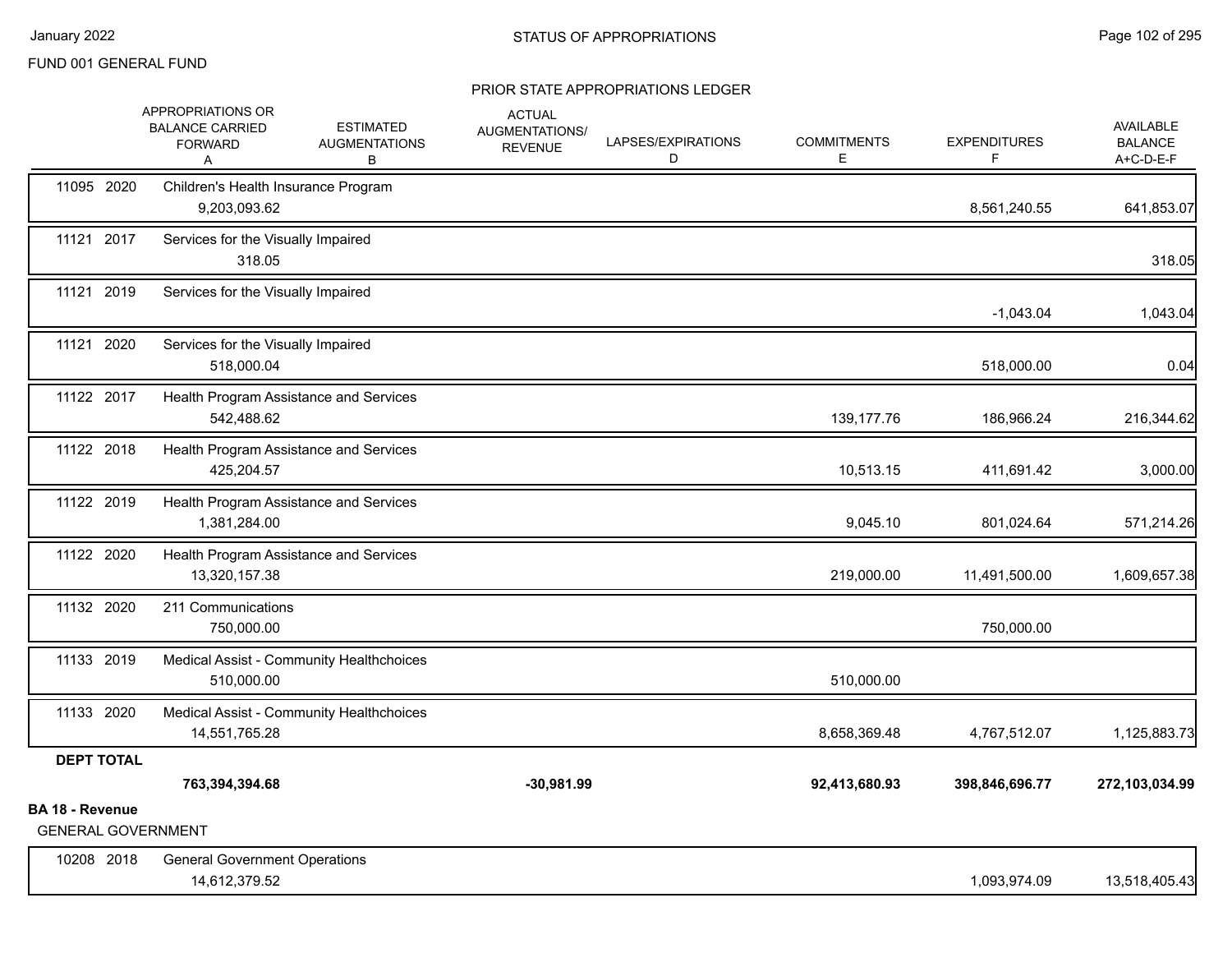|                                 | APPROPRIATIONS OR<br><b>BALANCE CARRIED</b><br><b>FORWARD</b><br>Α | <b>ESTIMATED</b><br><b>AUGMENTATIONS</b><br>В | <b>ACTUAL</b><br>AUGMENTATIONS/<br><b>REVENUE</b> | LAPSES/EXPIRATIONS<br>D | <b>COMMITMENTS</b><br>Е | <b>EXPENDITURES</b><br>F | <b>AVAILABLE</b><br><b>BALANCE</b><br>A+C-D-E-F |
|---------------------------------|--------------------------------------------------------------------|-----------------------------------------------|---------------------------------------------------|-------------------------|-------------------------|--------------------------|-------------------------------------------------|
| 10208 2019                      | <b>General Government Operations</b><br>28,587,503.22              |                                               |                                                   |                         | 4,037,860.88            | 2,133,954.16             | 22,415,688.18                                   |
| 10208 2020                      | <b>General Government Operations</b><br>45,110,756.11              |                                               |                                                   |                         | 9,399,691.76            | 9,079,352.27             | 26,631,712.08                                   |
| 10953 2019                      | Technology and Process Modernization<br>2,335,420.35               |                                               |                                                   |                         | 6,830.02                | 187,933.33               | 2,140,657.00                                    |
| 10953 2020                      | Technology and Process Modernization<br>4,564,302.27               |                                               |                                                   |                         |                         | 96,459.43                | 4,467,842.84                                    |
|                                 | <b>GRANTS AND SUBSIDIES</b>                                        |                                               |                                                   |                         |                         |                          |                                                 |
| 10209 2020                      | Distribution of Pub Utility Realty Tax<br>927.55                   |                                               |                                                   |                         |                         |                          | 927.55                                          |
| <b>DEPT TOTAL</b>               |                                                                    |                                               |                                                   |                         |                         |                          |                                                 |
|                                 | 95,211,289.02                                                      |                                               |                                                   |                         | 13,444,382.66           | 12,591,673.28            | 69,175,233.08                                   |
| <b>BA 19 - State Department</b> | <b>GENERAL GOVERNMENT</b>                                          |                                               |                                                   |                         |                         |                          |                                                 |
| 10211 2020                      | <b>Electoral College</b><br>5,867.35                               |                                               |                                                   |                         |                         |                          | 5,867.35                                        |
| 10212 2017                      | Voter Registration<br>9,628.69                                     |                                               |                                                   |                         |                         |                          | 9,628.69                                        |
| 10212 2019                      | Voter Registration<br>1,029.58                                     |                                               |                                                   |                         |                         |                          | 1,029.58                                        |
| 10212 2020                      | Voter Registration<br>122,378.23                                   |                                               |                                                   |                         |                         | 99,453.51                | 22,924.72                                       |
| 10213 2018                      | <b>General Government Operations</b><br>83,107.77                  |                                               |                                                   |                         |                         |                          | 83,107.77                                       |
| 10213 2020                      | <b>General Government Operations</b><br>1,949,553.31               |                                               | -427,231.78                                       |                         | 73,841.65               | 669,484.98               | 778,994.90                                      |
| 10759 2019                      | Statewide Uniform Registry of Electors<br>490,749.73               |                                               |                                                   |                         | 146,700.00              | 343,400.00               | 649.73                                          |
|                                 |                                                                    |                                               |                                                   |                         |                         |                          |                                                 |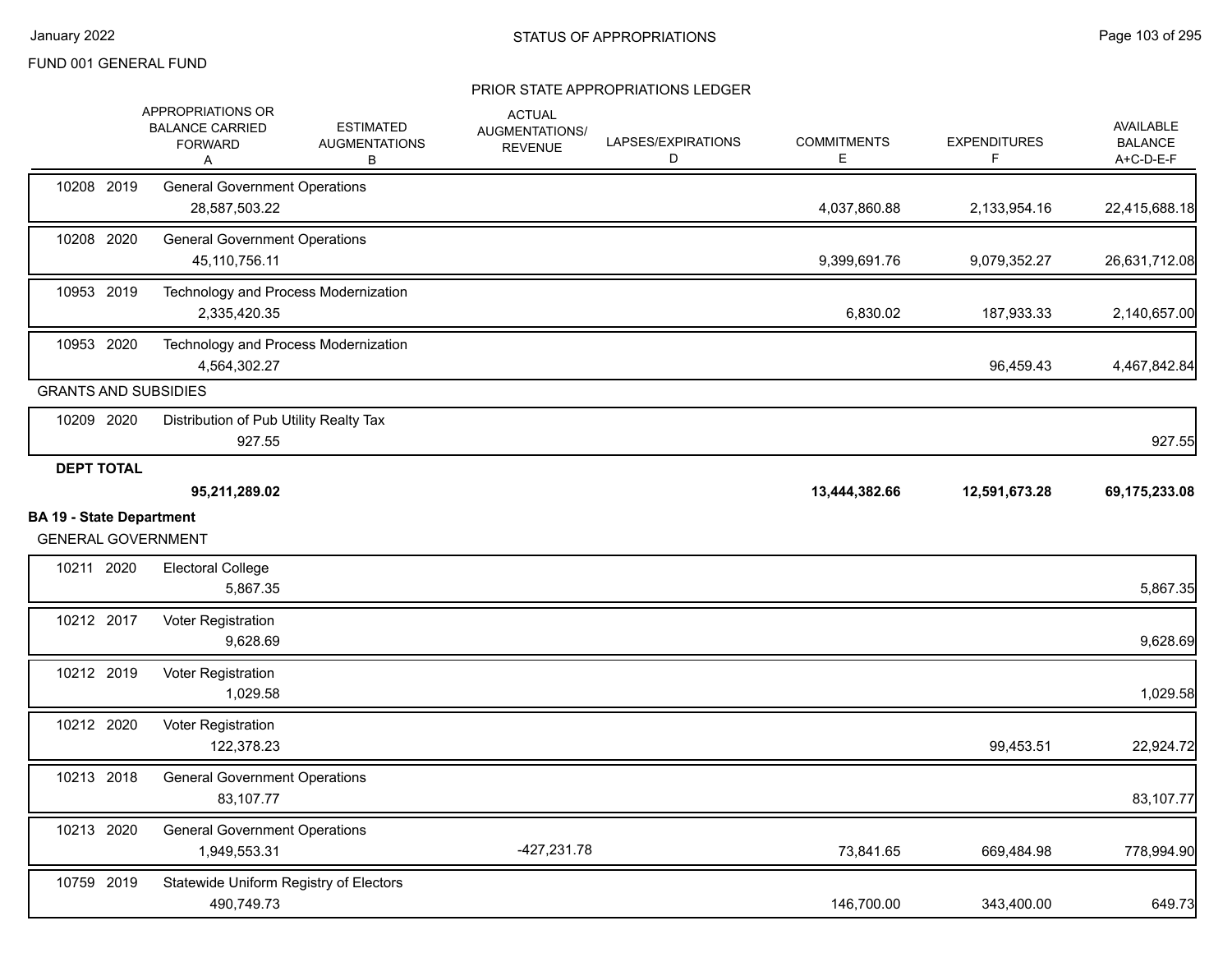|                                                          | APPROPRIATIONS OR<br><b>BALANCE CARRIED</b><br><b>FORWARD</b><br>A | <b>ESTIMATED</b><br><b>AUGMENTATIONS</b><br>В | <b>ACTUAL</b><br>AUGMENTATIONS/<br><b>REVENUE</b> | LAPSES/EXPIRATIONS<br>D | <b>COMMITMENTS</b><br>E. | <b>EXPENDITURES</b><br>F. | <b>AVAILABLE</b><br><b>BALANCE</b><br>A+C-D-E-F |
|----------------------------------------------------------|--------------------------------------------------------------------|-----------------------------------------------|---------------------------------------------------|-------------------------|--------------------------|---------------------------|-------------------------------------------------|
| 10759 2020                                               | Statewide Uniform Registry of Electors<br>1,028,971.32             |                                               |                                                   |                         | 4,386.30                 | 727,207.96                | 297,377.06                                      |
| 10903 2019                                               | Lobbying Disclosure<br>83,526.63                                   |                                               |                                                   |                         |                          |                           | 83,526.63                                       |
| 10903 2020                                               | Lobbying Disclosure<br>42,743.83                                   |                                               |                                                   |                         |                          | 25,942.16                 | 16,801.67                                       |
| <b>GRANTS AND SUBSIDIES</b>                              |                                                                    |                                               |                                                   |                         |                          |                           |                                                 |
| 10210 2019                                               | Voting of Citizens in Military Service<br>18,674.00                |                                               |                                                   |                         |                          |                           | 18,674.00                                       |
| 10210 2020                                               | Voting of Citizens in Military Service<br>12,464.00                |                                               |                                                   |                         |                          |                           | 12,464.00                                       |
| 11170 2020                                               | <b>Election Code Debt Service</b><br>650.00                        |                                               |                                                   |                         |                          |                           | 650.00                                          |
| <b>DEPT TOTAL</b>                                        |                                                                    |                                               |                                                   |                         |                          |                           |                                                 |
|                                                          |                                                                    |                                               |                                                   |                         |                          |                           |                                                 |
|                                                          | 3,849,344.44                                                       |                                               | $-427,231.78$                                     |                         | 224,927.95               | 1,865,488.61              |                                                 |
| <b>BA 20 - State Police</b><br><b>GENERAL GOVERNMENT</b> |                                                                    |                                               |                                                   |                         |                          |                           |                                                 |
| 10214 2019                                               | <b>Municipal Police Training</b><br>537,536.35                     |                                               |                                                   |                         |                          |                           | 1,331,696.10<br>537,536.35                      |
| 10214 2020                                               | <b>Municipal Police Training</b><br>1,227,647.02                   |                                               |                                                   |                         |                          | 136,283.43                | 1,091,363.59                                    |
| 10216 2019                                               | Law Enforcement Information Technology<br>106,347.00               |                                               |                                                   |                         |                          |                           | 106,347.00                                      |
| 10216 2020                                               | Law Enforcement Information Technology<br>4,086,712.69             |                                               |                                                   |                         | 99,107.00                | 3,602,168.70              | 385,436.99                                      |
| 10220 2016                                               | <b>General Government Operations</b><br>15,282.79                  |                                               |                                                   |                         |                          |                           | 15,282.79                                       |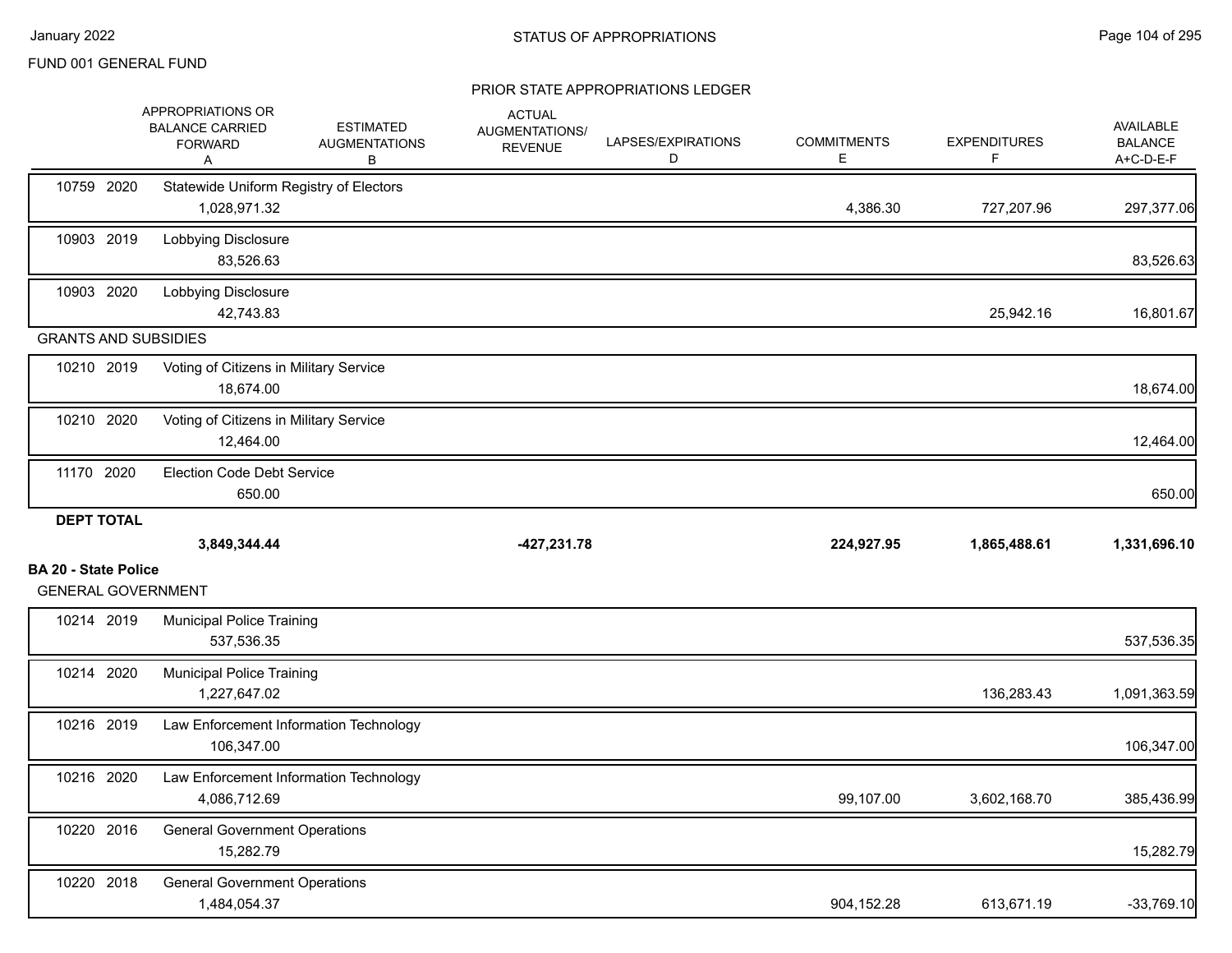|                              | APPROPRIATIONS OR<br><b>BALANCE CARRIED</b><br><b>FORWARD</b><br>Α | <b>ESTIMATED</b><br><b>AUGMENTATIONS</b><br>В | <b>ACTUAL</b><br>AUGMENTATIONS/<br><b>REVENUE</b> | LAPSES/EXPIRATIONS<br>D | <b>COMMITMENTS</b><br>Е | <b>EXPENDITURES</b><br>F | <b>AVAILABLE</b><br><b>BALANCE</b><br>A+C-D-E-F |
|------------------------------|--------------------------------------------------------------------|-----------------------------------------------|---------------------------------------------------|-------------------------|-------------------------|--------------------------|-------------------------------------------------|
| 10220 2019                   | <b>General Government Operations</b><br>15,625,445.99              |                                               |                                                   |                         | 14,663,930.04           | 960,635.94               | 880.01                                          |
| 10220 2020                   | <b>General Government Operations</b><br>92,723,537.73              |                                               | 442,413.01                                        |                         | 25,303,856.26           | 60,357,395.58            | 7,504,698.90                                    |
| 10220 2010                   | <b>General Government Operations</b><br>20,381.39                  |                                               | 29,160.65                                         |                         |                         |                          | 49,542.04                                       |
| 10220 2011                   | <b>General Government Operations</b><br>196.16                     |                                               |                                                   |                         |                         | $-683.09$                | 879.25                                          |
| 11040 2018                   | Public Safety Radio System<br>0.01                                 |                                               |                                                   |                         | 0.01                    |                          |                                                 |
| 11040 2020                   | Public Safety Radio System<br>9,183,815.48                         |                                               |                                                   |                         | 3,658,409.11            | 5,522,756.37             | 2,650.00                                        |
| <b>DEPT TOTAL</b>            | 125,010,956.98                                                     |                                               | 471,573.66                                        |                         | 44,629,454.70           | 71,192,228.12            | 9,660,847.82                                    |
|                              | <b>BA 40 - Ethics Commission</b><br><b>GENERAL GOVERNMENT</b>      |                                               |                                                   |                         |                         |                          |                                                 |
| 10677 2020                   | <b>State Ethics Commission</b><br>245,433.30                       |                                               |                                                   |                         | 72,636.03               | 163,554.13               | 9,243.14                                        |
| <b>DEPT TOTAL</b>            | 245,433.30                                                         |                                               |                                                   |                         | 72,636.03               | 163,554.13               | 9,243.14                                        |
| <b>BA 51 - Supreme Court</b> | <b>GENERAL GOVERNMENT</b>                                          |                                               |                                                   |                         |                         |                          |                                                 |
| 10414 2019                   | <b>Court Administrator</b><br>482,962.04                           |                                               | -482,962.04                                       |                         |                         |                          |                                                 |
| 10414 2020                   | <b>Court Administrator</b><br>4,300,091.36                         |                                               | 390,699.34                                        |                         |                         | 600,532.49               | 4,090,258.21                                    |
| 10417 2019                   | Supreme Court<br>1,161,360.36                                      |                                               | $-1,161,360.36$                                   |                         |                         |                          |                                                 |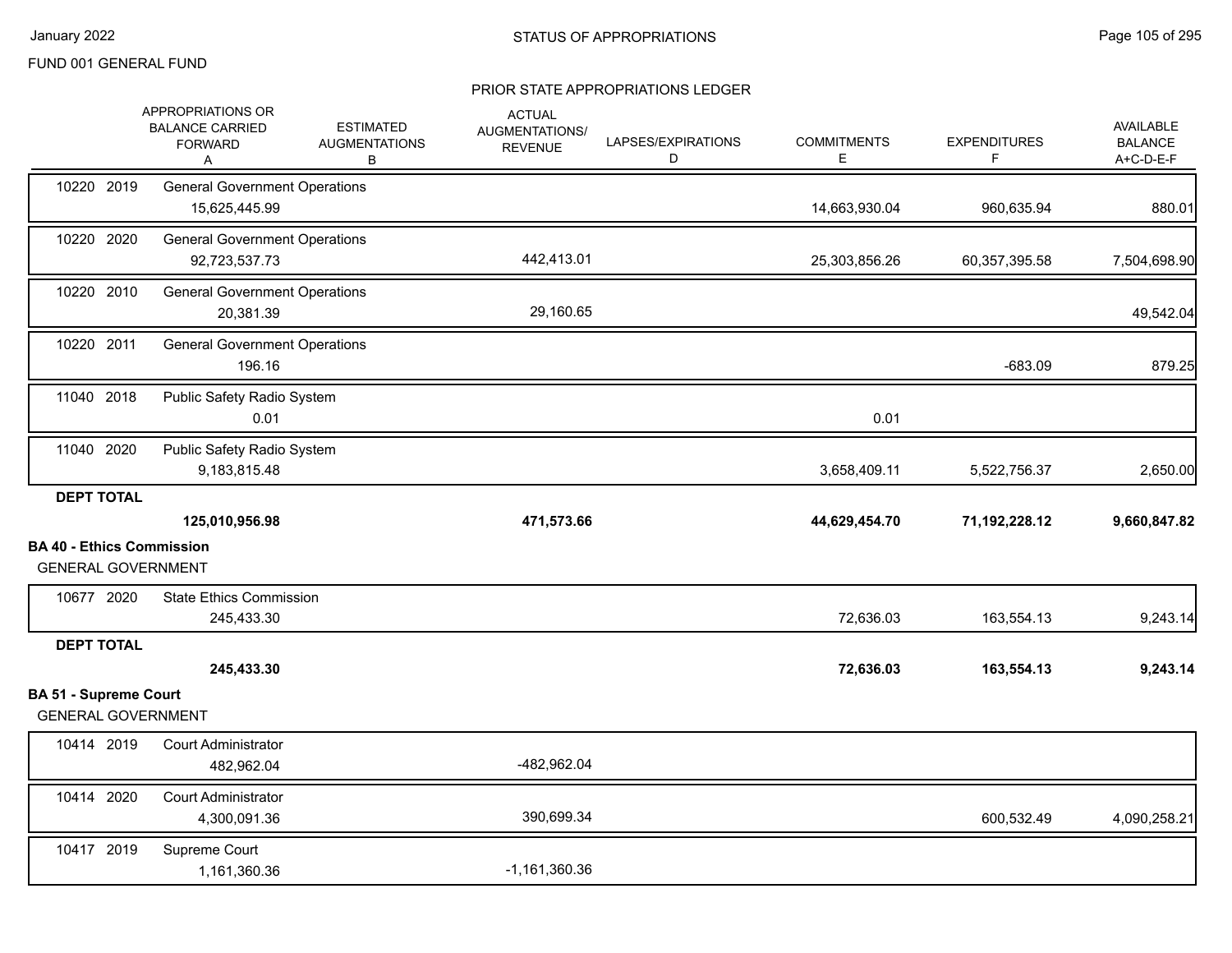|            | APPROPRIATIONS OR<br><b>BALANCE CARRIED</b><br><b>FORWARD</b><br>Α | <b>ESTIMATED</b><br><b>AUGMENTATIONS</b><br>В | <b>ACTUAL</b><br>AUGMENTATIONS/<br><b>REVENUE</b> | LAPSES/EXPIRATIONS<br>D | <b>COMMITMENTS</b><br>E. | <b>EXPENDITURES</b> | <b>AVAILABLE</b><br><b>BALANCE</b><br>A+C-D-E-F |
|------------|--------------------------------------------------------------------|-----------------------------------------------|---------------------------------------------------|-------------------------|--------------------------|---------------------|-------------------------------------------------|
| 10417 2020 | Supreme Court<br>3,758,792.26                                      |                                               |                                                   |                         |                          | 637,338.70          | 3,121,453.56                                    |
| 10420 2020 | Justice Expenses<br>395.74                                         |                                               |                                                   |                         |                          | 395.74              |                                                 |
| 10423 2016 | <b>Judicial Conduct Board</b><br>44,550.92                         |                                               |                                                   |                         |                          | 2,948.06            | 41,602.86                                       |
| 10423 2017 | <b>Judicial Conduct Board</b><br>37,292.21                         |                                               |                                                   |                         |                          | 11,415.83           | 25,876.38                                       |
| 10423 2019 | <b>Judicial Conduct Board</b><br>270,561.68                        |                                               |                                                   |                         |                          | 35,759.08           | 234,802.60                                      |
| 10423 2020 | <b>Judicial Conduct Board</b><br>381,604.71                        |                                               |                                                   |                         |                          | 53,965.12           | 327,639.59                                      |
| 10424 2014 | Court of Judicial Discipline<br>23,250.27                          |                                               |                                                   |                         |                          | 7,324.35            | 15,925.92                                       |
| 10424 2015 | Court of Judicial Discipline<br>1,571.47                           |                                               |                                                   |                         |                          | 348.88              | 1,222.59                                        |
| 10424 2016 | Court of Judicial Discipline<br>10,449.90                          |                                               |                                                   |                         |                          | 2,351.72            | 8,098.18                                        |
| 10424 2017 | Court of Judicial Discipline<br>6,286.12                           |                                               |                                                   |                         |                          | 232.28              | 6,053.84                                        |
| 10424 2018 | Court of Judicial Discipline<br>8,944.59                           |                                               |                                                   |                         |                          | 4,315.08            | 4,629.51                                        |
| 10424 2020 | Court of Judicial Discipline<br>37,155.93                          |                                               |                                                   |                         |                          | 14,717.87           | 22,438.06                                       |
| 10426 2020 | Integrated Criminal Justice System<br>680,805.34                   |                                               |                                                   |                         |                          | 479,823.96          | 200,981.38                                      |
| 10429 2018 | Statewide Funding-Court Management Ed<br>1,899.90                  |                                               |                                                   |                         |                          | 1,899.90            |                                                 |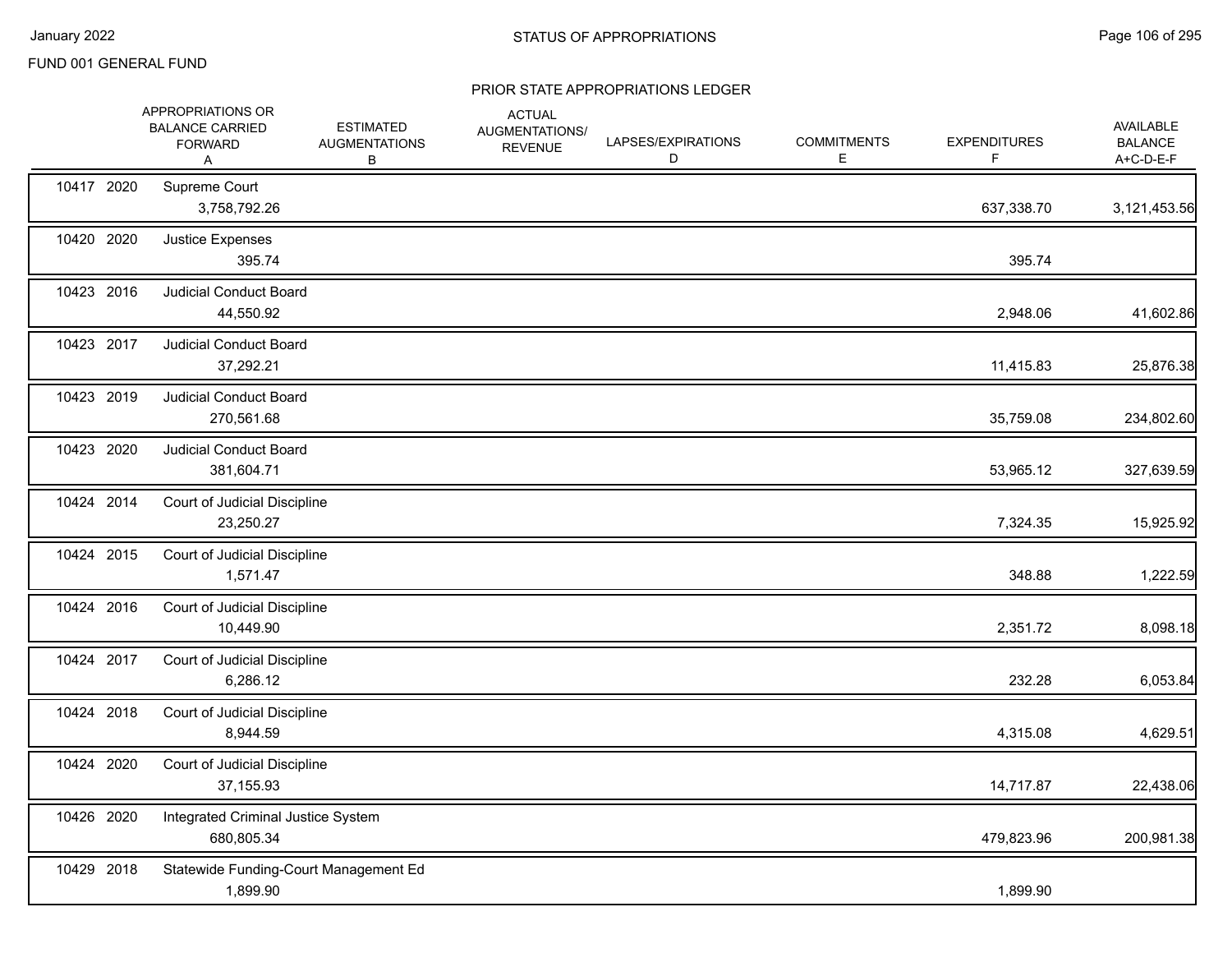|            | APPROPRIATIONS OR<br><b>BALANCE CARRIED</b><br><b>FORWARD</b><br>Α | <b>ESTIMATED</b><br><b>AUGMENTATIONS</b><br>В | <b>ACTUAL</b><br>AUGMENTATIONS/<br><b>REVENUE</b> | LAPSES/EXPIRATIONS<br>D | <b>COMMITMENTS</b><br>Е | <b>EXPENDITURES</b><br>F | <b>AVAILABLE</b><br><b>BALANCE</b><br>A+C-D-E-F |
|------------|--------------------------------------------------------------------|-----------------------------------------------|---------------------------------------------------|-------------------------|-------------------------|--------------------------|-------------------------------------------------|
| 10430 2019 | <b>District Court Administrators</b><br>369,434.09                 |                                               | -369,434.09                                       |                         |                         |                          |                                                 |
| 10430 2020 | <b>District Court Administrators</b><br>1,581,395.38               |                                               |                                                   |                         |                         | 695,899.53               | 885,495.85                                      |
| 10431 2019 | Statewide Funding-Judicial Council<br>953.44                       |                                               |                                                   |                         |                         |                          | 953.44                                          |
| 10913 2016 | Interbranch Commission<br>145.96                                   |                                               |                                                   |                         |                         | 145.96                   |                                                 |
| 10913 2017 | Interbranch Commission<br>8,044.94                                 |                                               |                                                   |                         |                         | 875.52                   | 7,169.42                                        |
| 10913 2018 | Interbranch Commission<br>6,835.39                                 |                                               |                                                   |                         |                         | 597.55                   | 6,237.84                                        |
| 10913 2019 | Interbranch Commission<br>41,312.51                                |                                               |                                                   |                         |                         | 9,420.46                 | 31,892.05                                       |
| 10913 2020 | Interbranch Commission<br>51,408.02                                |                                               |                                                   |                         |                         | 7,279.97                 | 44,128.05                                       |
| 10956 2018 | <b>Judicial Center Operations</b><br>549,766.00                    |                                               |                                                   |                         |                         |                          | 549,766.00                                      |
| 10956 2019 | <b>Judicial Center Operations</b><br>100,000.00                    |                                               | $-100,000.00$                                     |                         |                         |                          |                                                 |
| 10956 2020 | Judicial Center Operations<br>909,395.48                           |                                               |                                                   |                         |                         | 102,595.72               | 806,799.76                                      |
| 11019 2018 | <b>Rules Committees</b><br>58,986.68                               |                                               |                                                   |                         |                         | 9,577.39                 | 49,409.29                                       |
| 11019 2019 | <b>Rules Committees</b><br>110,076.31                              |                                               |                                                   |                         |                         | 17,715.40                | 92,360.91                                       |
| 11019 2020 | <b>Rules Committees</b><br>130,850.12                              |                                               |                                                   |                         |                         | 36,130.65                | 94,719.47                                       |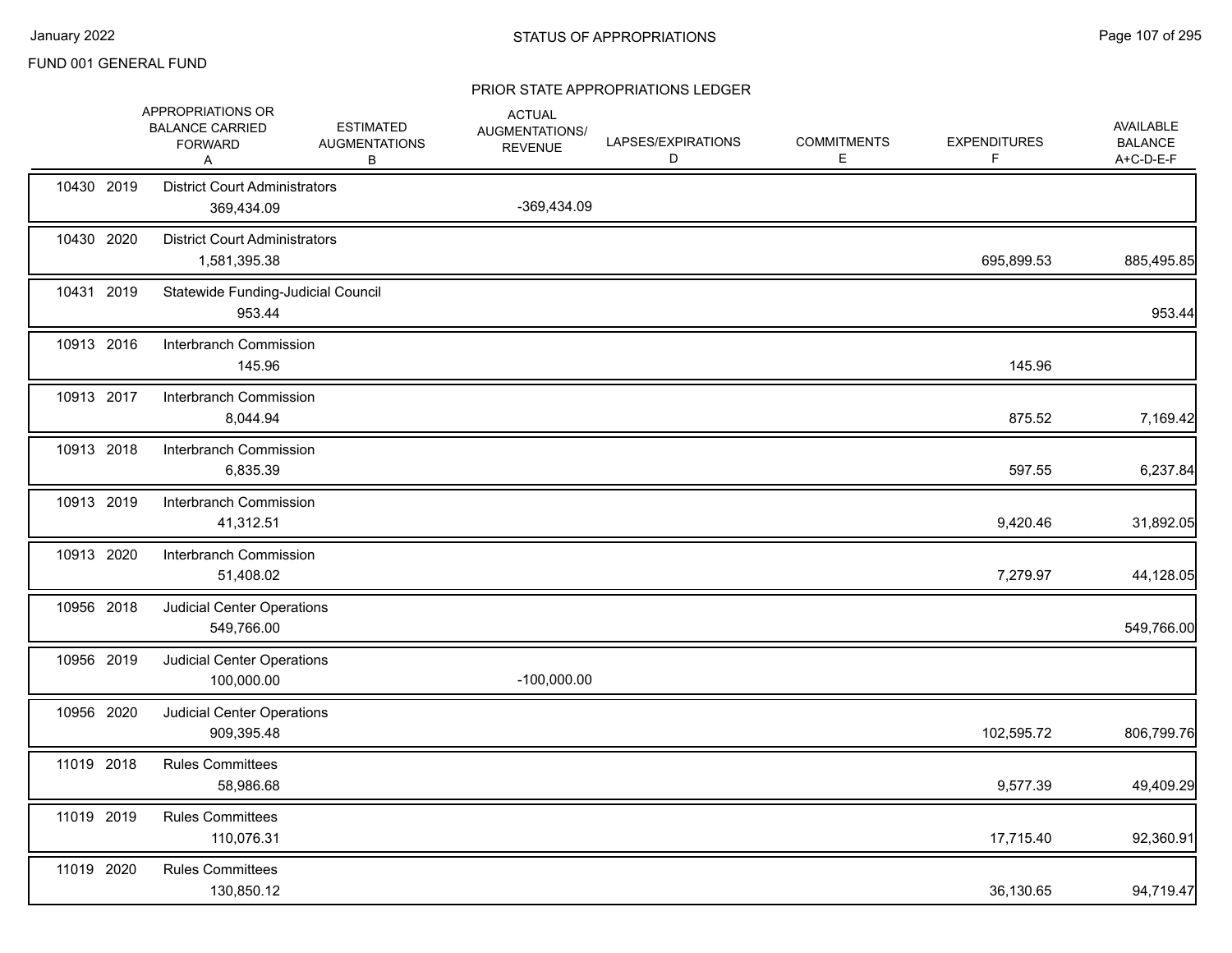|                                                            | APPROPRIATIONS OR<br><b>BALANCE CARRIED</b><br><b>FORWARD</b><br>Α | <b>ESTIMATED</b><br><b>AUGMENTATIONS</b><br>В | <b>ACTUAL</b><br>AUGMENTATIONS/<br><b>REVENUE</b> | LAPSES/EXPIRATIONS<br>D | <b>COMMITMENTS</b><br>Ε | <b>EXPENDITURES</b><br>F | <b>AVAILABLE</b><br><b>BALANCE</b><br>A+C-D-E-F |
|------------------------------------------------------------|--------------------------------------------------------------------|-----------------------------------------------|---------------------------------------------------|-------------------------|-------------------------|--------------------------|-------------------------------------------------|
| 11110 2016                                                 | Office Of Elder Justice<br>51,940.12                               |                                               |                                                   |                         |                         | 1,500.32                 | 50,439.80                                       |
| 11110 2017                                                 | Office Of Elder Justice<br>31,623.20                               |                                               |                                                   |                         |                         | 5,406.25                 | 26,216.95                                       |
| 11110 2020                                                 | Office Of Elder Justice<br>10,473.90                               |                                               |                                                   |                         |                         | 10,473.90                |                                                 |
| <b>DEPT TOTAL</b>                                          |                                                                    |                                               |                                                   |                         |                         |                          |                                                 |
|                                                            | 15,220,616.34                                                      |                                               | $-1,723,057.15$                                   |                         |                         | 2,750,987.68             | 10,746,571.51                                   |
| <b>BA 52 - Superior Court</b><br><b>GENERAL GOVERNMENT</b> |                                                                    |                                               |                                                   |                         |                         |                          |                                                 |
| 10432 2019                                                 | <b>Superior Court</b><br>2,029,699.55                              |                                               | $-2,029,699.55$                                   |                         |                         |                          |                                                 |
| 10432 2020                                                 | <b>Superior Court</b><br>6,143,544.84                              |                                               |                                                   |                         |                         | 1,047,514.89             | 5,096,029.95                                    |
| 10433 2020                                                 | Judges Expenses<br>289.50                                          |                                               |                                                   |                         |                         | 289.50                   |                                                 |
| <b>DEPT TOTAL</b>                                          |                                                                    |                                               |                                                   |                         |                         |                          |                                                 |
|                                                            | 8,173,533.89                                                       |                                               | $-2,029,699.55$                                   |                         |                         | 1,047,804.39             | 5,096,029.95                                    |
| <b>GENERAL GOVERNMENT</b>                                  | <b>BA 53 - Courts of Common Pleas</b>                              |                                               |                                                   |                         |                         |                          |                                                 |
| 10435 2019                                                 | Court of Common Pleas<br>4,486,357.46                              |                                               | $-4,486,357.46$                                   |                         |                         |                          |                                                 |
| 10435 2020                                                 | Court of Common Pleas<br>8,053,822.15                              |                                               |                                                   |                         |                         | $-52,358.62$             | 8,106,180.77                                    |
| 10436 2020                                                 | Senior Judges<br>126,527.31                                        |                                               |                                                   |                         |                         | 126,527.31               |                                                 |
| 10437 2019                                                 | <b>Judicial Education</b><br>199,438.67                            |                                               | -199,438.67                                       |                         |                         |                          |                                                 |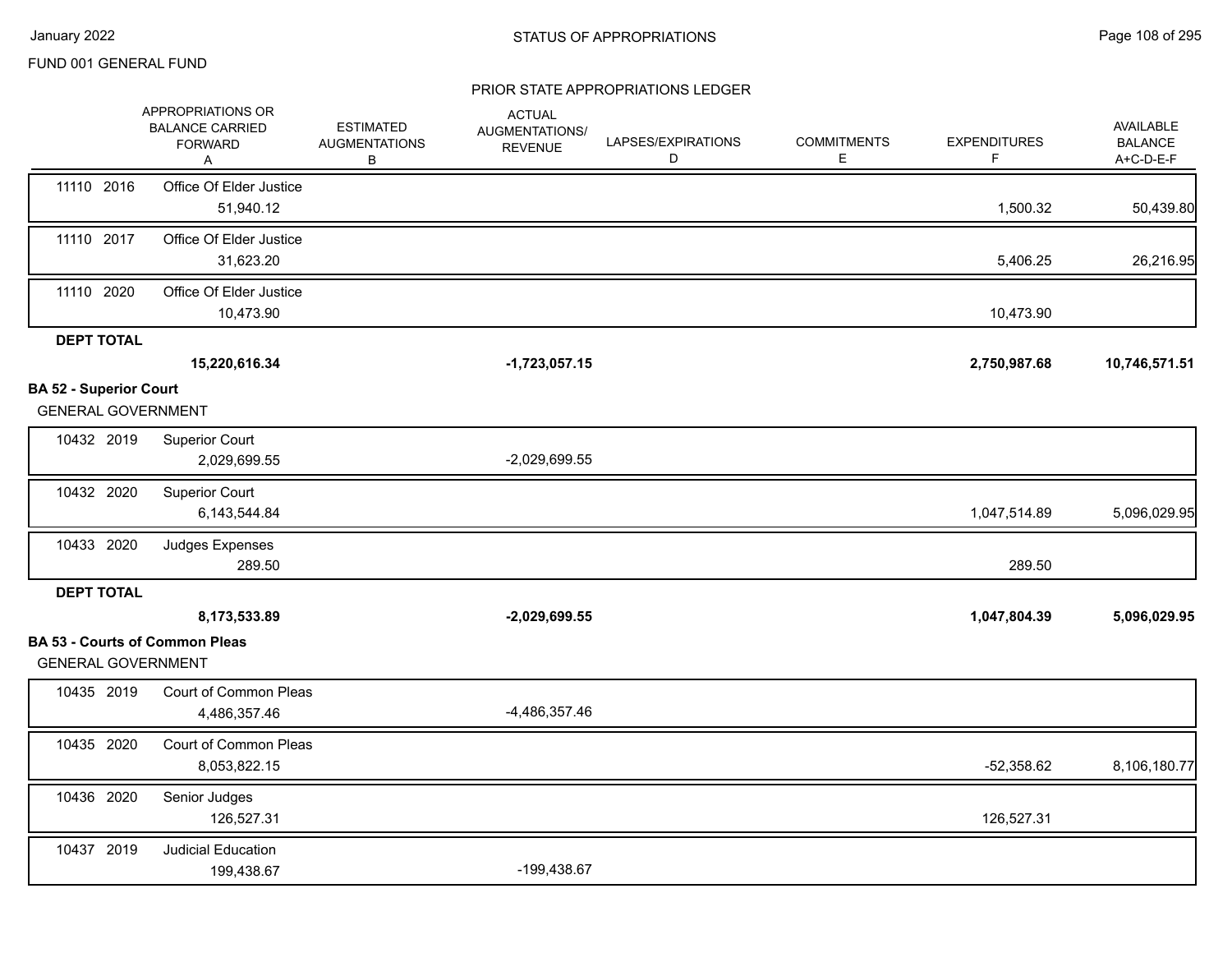#### PRIOR STATE APPROPRIATIONS LEDGER

|                                                                | APPROPRIATIONS OR<br><b>BALANCE CARRIED</b><br><b>FORWARD</b><br>Α | <b>ESTIMATED</b><br><b>AUGMENTATIONS</b><br>В | <b>ACTUAL</b><br>AUGMENTATIONS/<br><b>REVENUE</b> | LAPSES/EXPIRATIONS<br>D | <b>COMMITMENTS</b><br>Е | <b>EXPENDITURES</b><br>F | AVAILABLE<br><b>BALANCE</b><br>A+C-D-E-F              |
|----------------------------------------------------------------|--------------------------------------------------------------------|-----------------------------------------------|---------------------------------------------------|-------------------------|-------------------------|--------------------------|-------------------------------------------------------|
| 10437 2020                                                     | <b>Judicial Education</b><br>1,589,402.15                          |                                               |                                                   |                         |                         | 376,050.22               | 1,213,351.93                                          |
| 10438 2020                                                     | <b>Ethics Committee</b><br>57,326.51                               |                                               |                                                   |                         |                         |                          | 57,326.51                                             |
| 11044 2016                                                     | Problem-Solving Courts<br>61,655.29                                |                                               |                                                   |                         |                         | 61,655.29                |                                                       |
| 11044 2018                                                     | <b>Problem-Solving Courts</b><br>18,883.20                         |                                               |                                                   |                         |                         | 18,883.20                |                                                       |
| 11044 2019                                                     | Problem-Solving Courts<br>338,512.65                               |                                               |                                                   |                         |                         | 238,384.52               | 100,128.13                                            |
| 11044 2020                                                     | Problem-Solving Courts<br>894,678.43                               |                                               |                                                   |                         |                         | 302,821.35               | 591,857.08                                            |
| <b>DEPT TOTAL</b>                                              |                                                                    |                                               |                                                   |                         |                         |                          |                                                       |
|                                                                |                                                                    |                                               |                                                   |                         |                         |                          |                                                       |
|                                                                | 15,826,603.82                                                      |                                               | $-4,685,796.13$                                   |                         |                         | 1,071,963.27             |                                                       |
| <b>BA 58 - Commonwealth Court</b><br><b>GENERAL GOVERNMENT</b> |                                                                    |                                               |                                                   |                         |                         |                          |                                                       |
| 10447 2016                                                     | <b>Commonwealth Court</b><br>247,168.48                            |                                               |                                                   |                         |                         | 188,161.89               |                                                       |
| 10447 2017                                                     | <b>Commonwealth Court</b><br>951,284.19                            |                                               |                                                   |                         |                         | 6,757.54                 |                                                       |
| 10447 2018                                                     | Commonwealth Court<br>97,307.33                                    |                                               |                                                   |                         |                         | 50,706.00                | 10,068,844.42<br>59,006.59<br>944,526.65<br>46,601.33 |
| 10447 2019                                                     | <b>Commonwealth Court</b><br>662,551.98                            |                                               |                                                   |                         |                         | 3,179.54                 | 659,372.44                                            |
| 10447 2020                                                     | <b>Commonwealth Court</b><br>516,644.89                            |                                               |                                                   |                         |                         | 433,503.67               | 83,141.22                                             |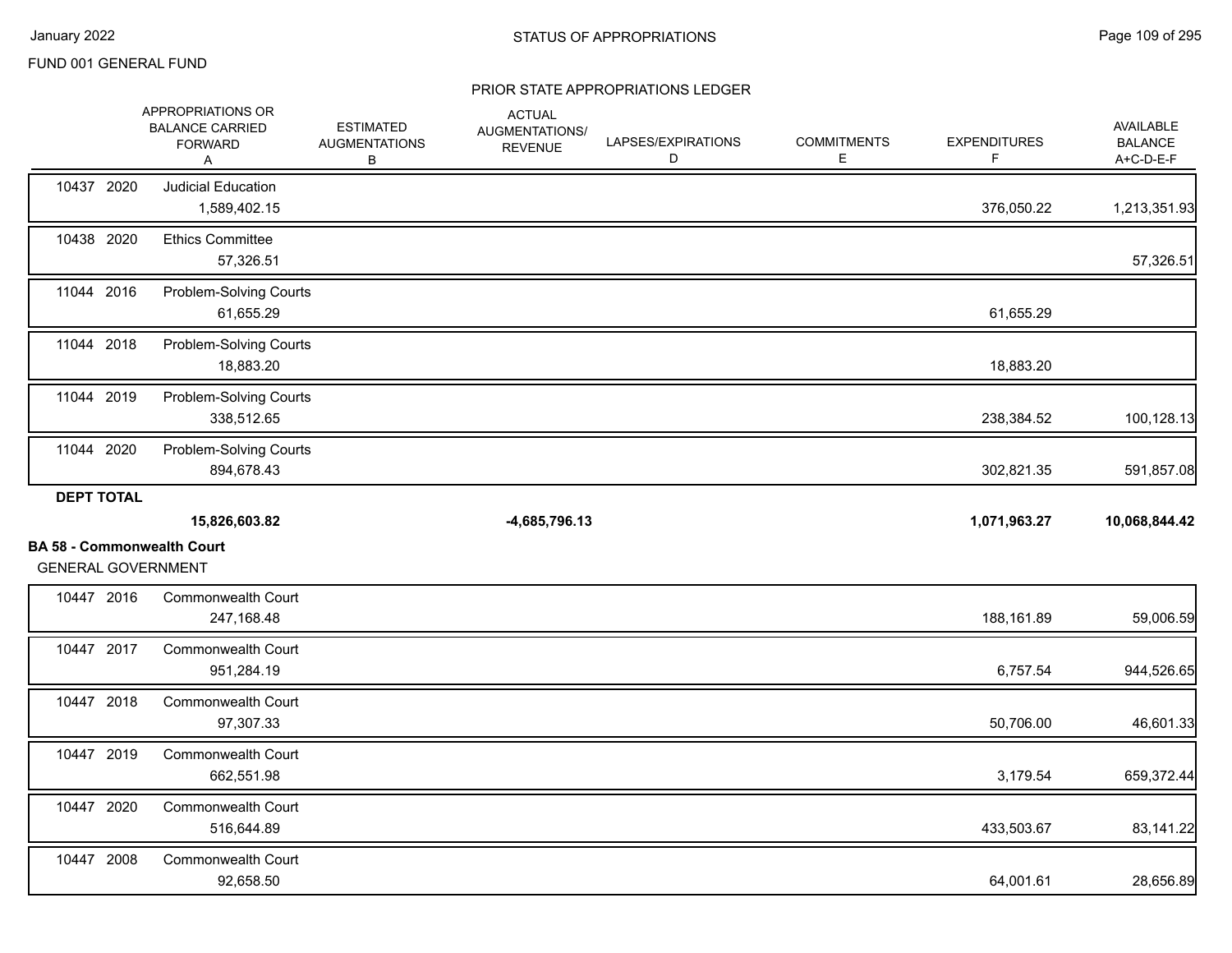#### PRIOR STATE APPROPRIATIONS LEDGER

|                           | APPROPRIATIONS OR<br><b>BALANCE CARRIED</b><br><b>FORWARD</b><br>Α | <b>ESTIMATED</b><br><b>AUGMENTATIONS</b><br>В | <b>ACTUAL</b><br>AUGMENTATIONS/<br><b>REVENUE</b> | LAPSES/EXPIRATIONS<br>D | <b>COMMITMENTS</b><br>Е | <b>EXPENDITURES</b><br>F | AVAILABLE<br><b>BALANCE</b><br>A+C-D-E-F |
|---------------------------|--------------------------------------------------------------------|-----------------------------------------------|---------------------------------------------------|-------------------------|-------------------------|--------------------------|------------------------------------------|
| 10448 2020                | Judges Expenses<br>682.99                                          |                                               |                                                   |                         |                         | 682.99                   |                                          |
| <b>DEPT TOTAL</b>         | 2,568,298.36                                                       |                                               |                                                   |                         |                         | 746,993.24               | 1,821,305.12                             |
|                           | <b>BA 59 - Magisterial District Judges</b>                         |                                               |                                                   |                         |                         |                          |                                          |
| <b>GENERAL GOVERNMENT</b> |                                                                    |                                               |                                                   |                         |                         |                          |                                          |
| 10451 2019                | <b>Magisterial District Justices</b><br>2,811,368.10               |                                               | $-2,811,368.10$                                   |                         |                         |                          |                                          |
| 10451 2020                | <b>Magisterial District Justices</b><br>3,587,522.63               |                                               |                                                   |                         |                         | 172,167.40               | 3,415,355.23                             |
| 10452 2019                | <b>Magisterial District Justices Education</b><br>319,000.00       |                                               | $-319,000.00$                                     |                         |                         |                          |                                          |
| 10452 2020                | Magisterial District Justices Education<br>316,544.28              |                                               |                                                   |                         |                         | 171,642.18               | 144,902.10                               |
| <b>DEPT TOTAL</b>         |                                                                    |                                               |                                                   |                         |                         |                          |                                          |
|                           | 7,034,435.01                                                       |                                               | $-3,130,368.10$                                   |                         |                         | 343,809.58               | 3,560,257.33                             |
|                           | <b>BA 62 - Philadelphia Municipal Court</b>                        |                                               |                                                   |                         |                         |                          |                                          |
| <b>GENERAL GOVERNMENT</b> |                                                                    |                                               |                                                   |                         |                         |                          |                                          |
| 10456 2019                | <b>Municipal Court</b><br>563,551.52                               |                                               | $-563,551.52$                                     |                         |                         |                          |                                          |
| 10456 2020                | <b>Municipal Court</b><br>1,010,500.61                             |                                               |                                                   |                         |                         | 52,509.48                | 957,991.13                               |
| <b>DEPT TOTAL</b>         |                                                                    |                                               |                                                   |                         |                         |                          |                                          |
|                           | 1,574,052.13                                                       |                                               | $-563,551.52$                                     |                         |                         | 52,509.48                | 957,991.13                               |
| <b>LEDGER TOTAL</b>       |                                                                    |                                               |                                                   |                         |                         |                          |                                          |
|                           | 2,272,479,878.92                                                   |                                               | -47,552,132.85                                    |                         | 325,884,511.34          | 950,725,199.90           | 948,318,034.83                           |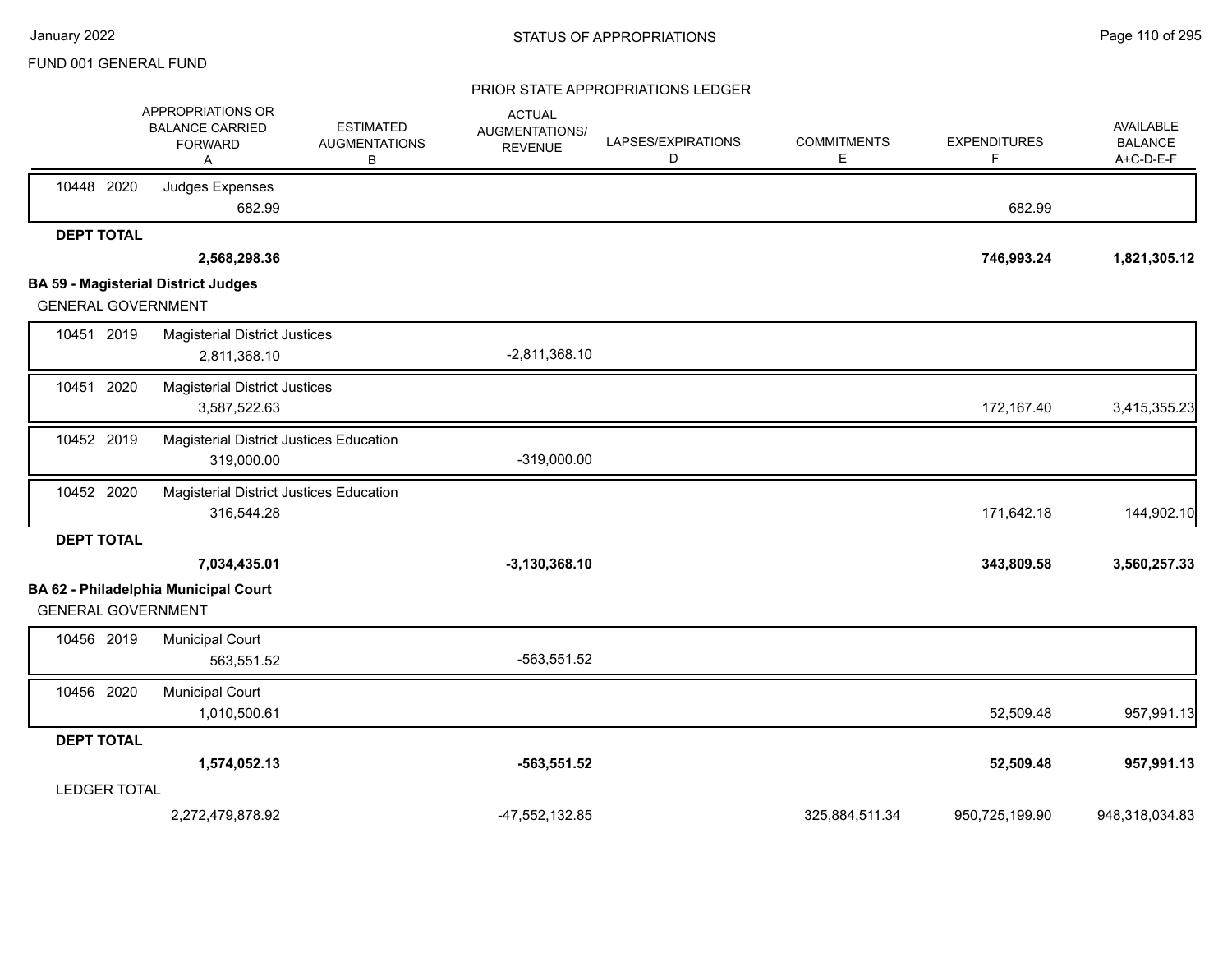#### PRIOR STATE RESTRICTED APPROPRIATIONS LEDGER

|                                  | APPROPRIATIONS OR<br><b>BALANCE CARRIED</b><br><b>FORWARD</b><br>Α | <b>ESTIMATED</b><br><b>AUGMENTATIONS</b><br>В | <b>ACTUAL</b><br><b>AUGMENTATIONS/</b><br><b>REVENUE</b> | LAPSES/EXPIRATIONS<br>D | <b>COMMITMENTS</b><br>E | <b>EXPENDITURES</b><br>F | <b>AVAILABLE</b><br><b>BALANCE</b><br>A+C-D-E-F |
|----------------------------------|--------------------------------------------------------------------|-----------------------------------------------|----------------------------------------------------------|-------------------------|-------------------------|--------------------------|-------------------------------------------------|
| <b>BA 81 - Executive Offices</b> |                                                                    |                                               |                                                          |                         |                         |                          |                                                 |
| <b>GENERAL GOVERNMENT</b>        |                                                                    |                                               |                                                          |                         |                         |                          |                                                 |
| 16857 2013                       | <b>Children's Advocacy Centers</b>                                 |                                               |                                                          |                         |                         |                          |                                                 |
|                                  | 0.85                                                               |                                               |                                                          |                         |                         |                          | 0.85                                            |
| <b>DEPT TOTAL</b>                |                                                                    |                                               |                                                          |                         |                         |                          |                                                 |
|                                  | 0.85                                                               |                                               |                                                          |                         |                         |                          | 0.85                                            |
| <b>BA 14 - Attorney General</b>  |                                                                    |                                               |                                                          |                         |                         |                          |                                                 |
| <b>GENERAL GOVERNMENT</b>        |                                                                    |                                               |                                                          |                         |                         |                          |                                                 |
| 16054 2020                       | Office of Consumer Advocate<br>1,279,883.27                        |                                               |                                                          |                         |                         | 480,452.53               | 799,430.74                                      |
| 16819 2020                       | Home Improvement Consumer Protection<br>674,909.94                 |                                               |                                                          |                         |                         | 99,286.97                | 575,622.97                                      |
| <b>DEPT TOTAL</b>                |                                                                    |                                               |                                                          |                         |                         |                          |                                                 |
|                                  | 1,954,793.21                                                       |                                               |                                                          |                         |                         | 579,739.50               | 1,375,053.71                                    |
|                                  | <b>BA 24 - Community &amp; Economic Develop</b>                    |                                               |                                                          |                         |                         |                          |                                                 |
| <b>GENERAL GOVERNMENT</b>        |                                                                    |                                               |                                                          |                         |                         |                          |                                                 |
| 16297 2020                       | <b>Small Business Advocate</b>                                     |                                               |                                                          |                         |                         |                          |                                                 |
|                                  | 377,590.04                                                         |                                               | -289,953.94                                              |                         |                         | 87,636.10                |                                                 |
| 16902 2019                       | Marketing to Attract Tourists<br>94,960.59                         |                                               |                                                          |                         |                         |                          | 94,960.59                                       |
| 16902 2020                       | Marketing to Attract Tourists<br>1,970,479.14                      |                                               |                                                          |                         |                         |                          | 1,970,479.14                                    |
| <b>DEPT TOTAL</b>                |                                                                    |                                               |                                                          |                         |                         |                          |                                                 |
|                                  | 2,443,029.77                                                       |                                               | -289,953.94                                              |                         |                         | 87,636.10                | 2,065,439.73                                    |
| BA 12 - Labor & Industry         |                                                                    |                                               |                                                          |                         |                         |                          |                                                 |
| <b>GENERAL GOVERNMENT</b>        |                                                                    |                                               |                                                          |                         |                         |                          |                                                 |
| 14845 2013                       | Asbestos Abatement                                                 |                                               |                                                          |                         |                         |                          |                                                 |
|                                  | 100,000.00                                                         |                                               |                                                          |                         |                         |                          | 100,000.00                                      |
| <b>DEDT TOTAL</b>                |                                                                    |                                               |                                                          |                         |                         |                          |                                                 |

**DEPT TOTAL**

 **100,000.00 100,000.00**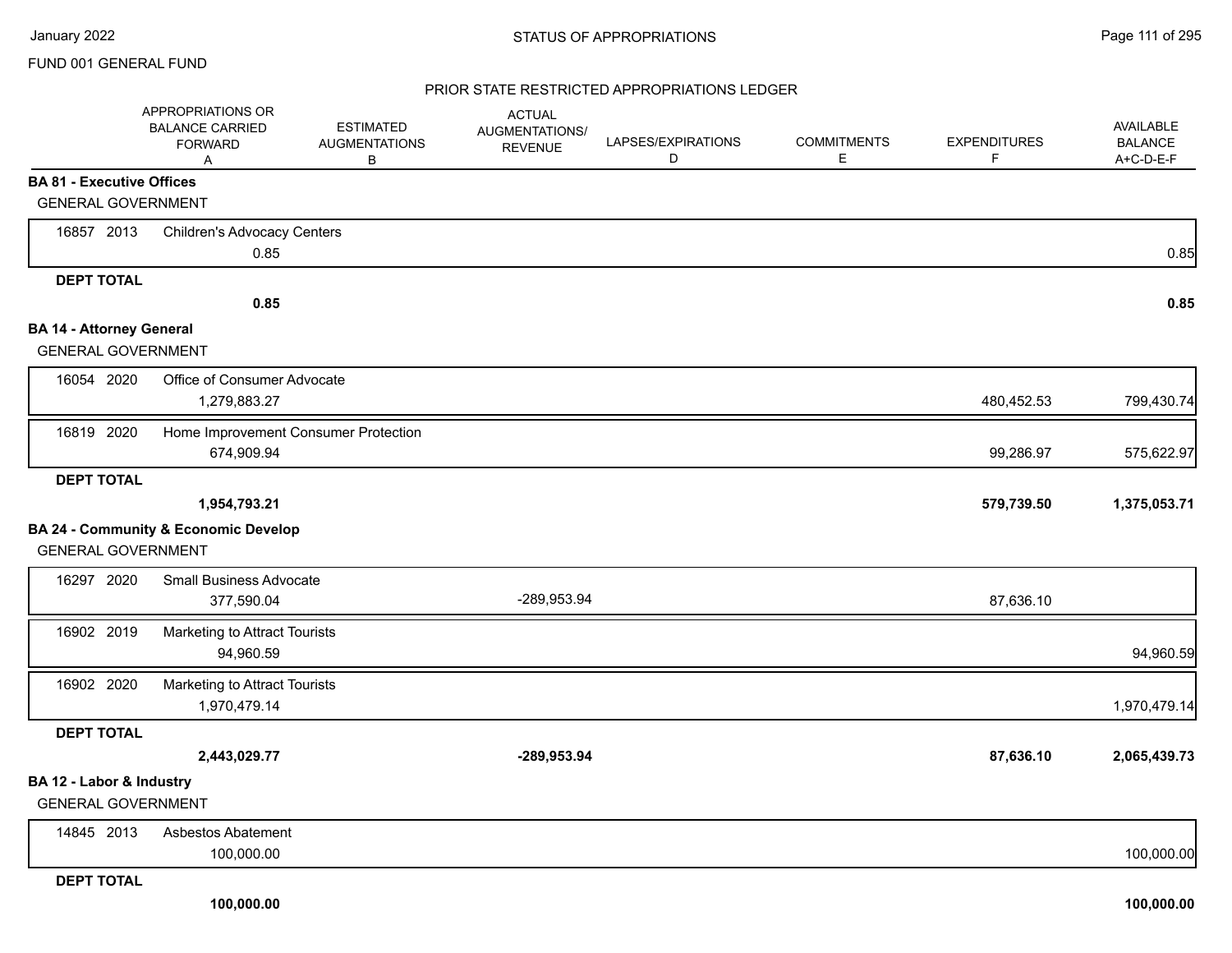# PRIOR STATE RESTRICTED APPROPRIATIONS LEDGER

|                                                              | APPROPRIATIONS OR<br><b>BALANCE CARRIED</b><br><b>FORWARD</b><br>Α | <b>ESTIMATED</b><br><b>AUGMENTATIONS</b><br>В | <b>ACTUAL</b><br>AUGMENTATIONS/<br><b>REVENUE</b> | LAPSES/EXPIRATIONS<br>D | <b>COMMITMENTS</b><br>E | <b>EXPENDITURES</b><br>F | <b>AVAILABLE</b><br><b>BALANCE</b><br>A+C-D-E-F |
|--------------------------------------------------------------|--------------------------------------------------------------------|-----------------------------------------------|---------------------------------------------------|-------------------------|-------------------------|--------------------------|-------------------------------------------------|
|                                                              | <b>BA 17 - Public Utility Commission</b>                           |                                               |                                                   |                         |                         |                          |                                                 |
| <b>GENERAL GOVERNMENT</b>                                    |                                                                    |                                               |                                                   |                         |                         |                          |                                                 |
| 16205 2018                                                   | <b>General Government Operations</b><br>228.74                     |                                               | $-228.74$                                         |                         |                         |                          |                                                 |
| 16205 2019                                                   | <b>General Government Operations</b>                               |                                               |                                                   |                         | 237.25                  |                          | $-237.25$                                       |
| 16205 2020                                                   | <b>General Government Operations</b><br>14,047,740.30              |                                               | $-11,000,000.00$                                  |                         | 465.50                  | 513,891.38               | 2,533,383.42                                    |
| <b>DEPT TOTAL</b>                                            | 14,047,969.04                                                      |                                               | -11,000,228.74                                    |                         | 702.75                  | 513,891.38               | 2,533,146.17                                    |
| <b>BA 19 - State Department</b><br><b>GENERAL GOVERNMENT</b> |                                                                    |                                               |                                                   |                         |                         |                          |                                                 |
| 16239 2020                                                   | Professional and Occupational Affairs<br>9,859,491.38              |                                               |                                                   |                         | 62,139.72               | 1,450,949.93             | 8,346,401.73                                    |
| 16240 2020                                                   | State Board of Podiatry<br>82,956.11                               |                                               |                                                   |                         |                         | 39,511.35                | 43,444.76                                       |
| 16646 2020                                                   | State Board of Medicine<br>2,684,804.58                            |                                               |                                                   |                         |                         | 947,226.89               | 1,737,577.69                                    |
| 16647 2020                                                   | State Board of Osteopathic Medicine<br>1,118,285.69                |                                               |                                                   |                         |                         | 190,478.74               | 927,806.95                                      |
| 16663 2020                                                   | <b>State Athletic Commission</b><br>315,706.50                     |                                               |                                                   |                         |                         | 24,831.45                | 290,875.05                                      |
| <b>DEPT TOTAL</b>                                            | 14,061,244.26                                                      |                                               |                                                   |                         | 62,139.72               | 2,652,998.36             | 11,346,106.18                                   |
| <b>BA 20 - State Police</b><br><b>GENERAL GOVERNMENT</b>     |                                                                    |                                               |                                                   |                         |                         |                          |                                                 |
| 16218 2015                                                   | <b>Firearms Records Check</b><br>242.71                            |                                               |                                                   |                         |                         |                          | 242.71                                          |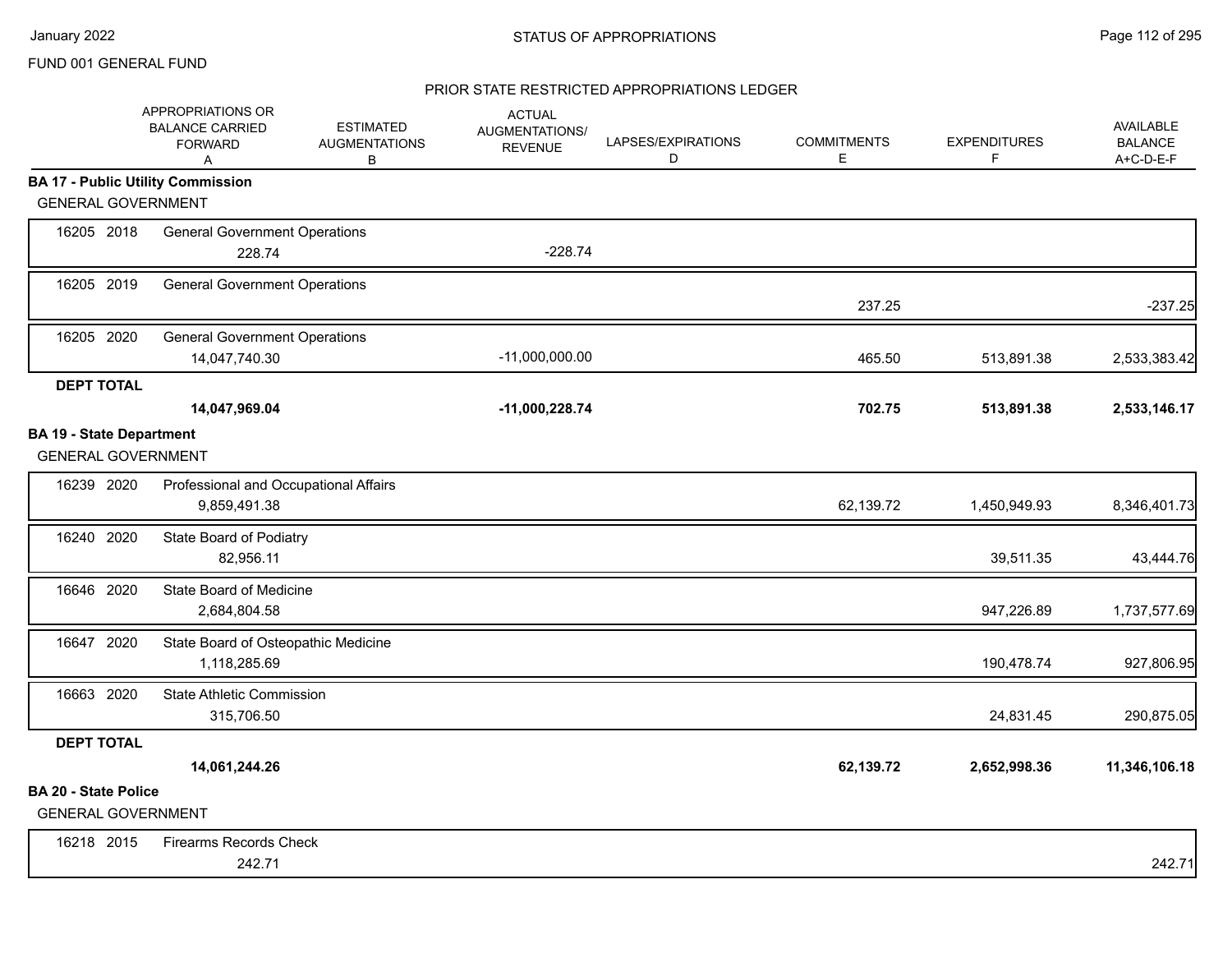## PRIOR STATE RESTRICTED APPROPRIATIONS LEDGER

|                                                           | APPROPRIATIONS OR<br><b>BALANCE CARRIED</b><br><b>FORWARD</b><br>A | <b>ESTIMATED</b><br><b>AUGMENTATIONS</b><br>В | <b>ACTUAL</b><br>AUGMENTATIONS/<br><b>REVENUE</b> | LAPSES/EXPIRATIONS<br>D | <b>COMMITMENTS</b><br>Е | <b>EXPENDITURES</b><br>F | AVAILABLE<br><b>BALANCE</b><br>A+C-D-E-F |
|-----------------------------------------------------------|--------------------------------------------------------------------|-----------------------------------------------|---------------------------------------------------|-------------------------|-------------------------|--------------------------|------------------------------------------|
| 16218 2017                                                | <b>Firearms Records Check</b><br>34,196.60                         |                                               |                                                   |                         |                         |                          | 34,196.60                                |
| 16218 2018                                                | <b>Firearms Records Check</b><br>6.18                              |                                               |                                                   |                         |                         |                          | 6.18                                     |
| 16218 2020                                                | <b>Firearms Records Check</b><br>$-1,239.30$                       |                                               | 43,489.39                                         |                         |                         | 41,010.70                | 1,239.39                                 |
| <b>DEPT TOTAL</b>                                         | 33,206.19                                                          |                                               | 43,489.39                                         |                         |                         | 41,010.70                | 35,684.88                                |
| <b>BA 51 - Supreme Court</b><br><b>GENERAL GOVERNMENT</b> |                                                                    |                                               |                                                   |                         |                         |                          |                                          |
| 2018<br>14421                                             | Statewide Judicial Computer System<br>237, 167.65                  |                                               |                                                   |                         |                         |                          | 237, 167.65                              |
| 2019<br>14421                                             | Statewide Judicial Computer System<br>315,000.00                   |                                               |                                                   |                         |                         |                          | 315,000.00                               |
| 2020<br>14421                                             | Statewide Judicial Computer System<br>9,458,641.79                 |                                               |                                                   |                         |                         | 5,063,744.88             | 4,394,896.91                             |
| <b>DEPT TOTAL</b>                                         |                                                                    |                                               |                                                   |                         |                         |                          |                                          |
|                                                           | 10,010,809.44                                                      |                                               |                                                   |                         |                         | 5,063,744.88             | 4,947,064.56                             |
| <b>LEDGER TOTAL</b>                                       |                                                                    |                                               |                                                   |                         |                         |                          |                                          |
|                                                           | 42,651,052.76                                                      |                                               | -11,246,693.29                                    |                         | 62,842.47               | 8,939,020.92             | 22,402,496.08                            |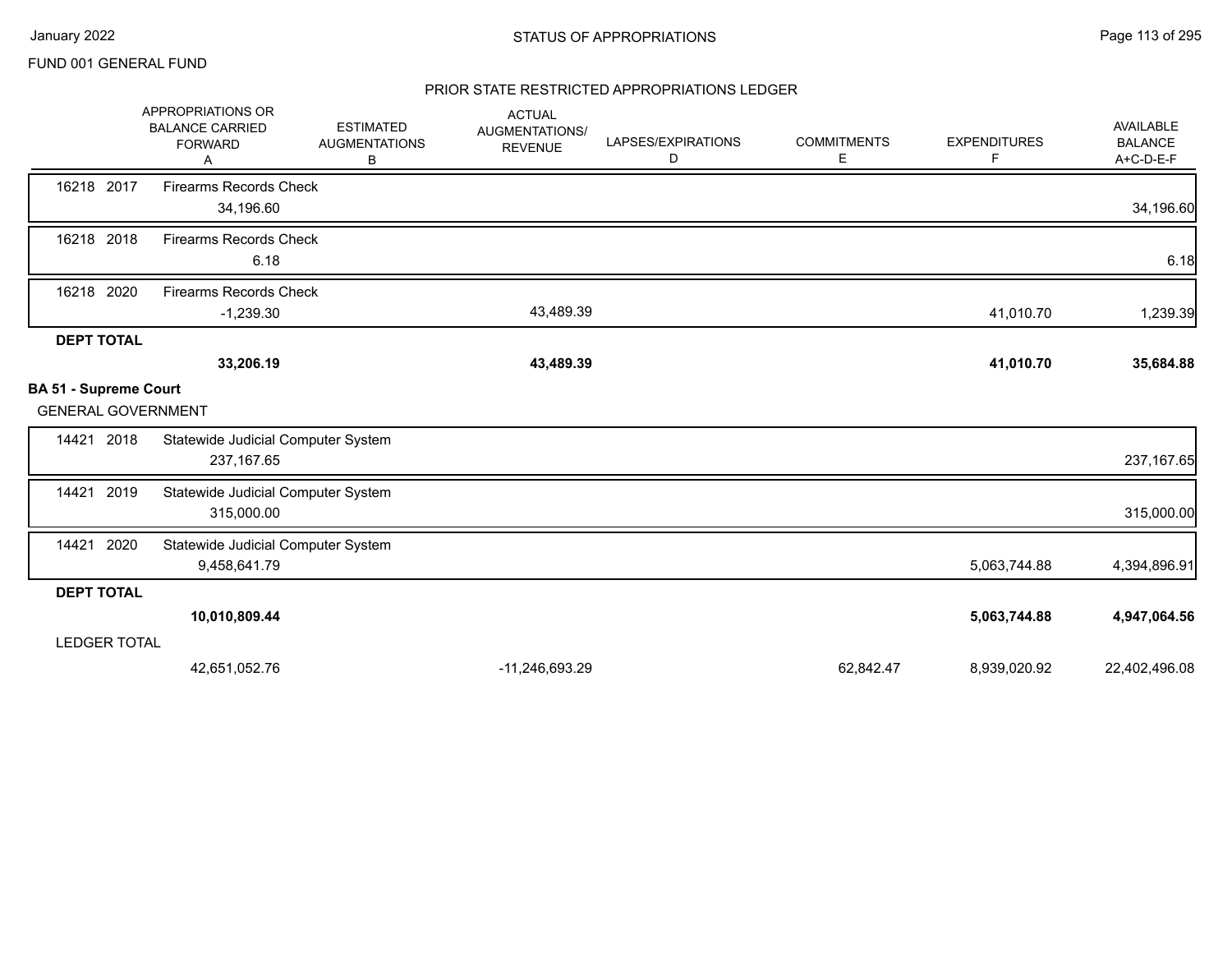## PRIOR STATE EXECUTIVE AUTHORIZATIONS LEDGER

|                                  | APPROPRIATIONS OR<br><b>BALANCE CARRIED</b><br><b>FORWARD</b><br>A | <b>ESTIMATED</b><br><b>AUGMENTATIONS</b><br>B | <b>ACTUAL</b><br><b>AUGMENTATIONS/</b><br><b>REVENUE</b> | LAPSES/EXPIRATIONS<br>D | <b>COMMITMENTS</b><br>Е | <b>EXPENDITURES</b><br>F | <b>AVAILABLE</b><br><b>BALANCE</b><br>A+C-D-E-F |
|----------------------------------|--------------------------------------------------------------------|-----------------------------------------------|----------------------------------------------------------|-------------------------|-------------------------|--------------------------|-------------------------------------------------|
| <b>BA 81 - Executive Offices</b> |                                                                    |                                               |                                                          |                         |                         |                          |                                                 |
| <b>GENERAL GOVERNMENT</b>        |                                                                    |                                               |                                                          |                         |                         |                          |                                                 |
| 20517 2020                       |                                                                    | Transfer to Crime Victim's Reimbursement      |                                                          |                         |                         |                          |                                                 |
|                                  | 83,486.11                                                          |                                               |                                                          |                         |                         |                          | 83,486.11                                       |
| <b>GRANTS AND SUBSIDIES</b>      |                                                                    |                                               |                                                          |                         |                         |                          |                                                 |
| 20304 2020                       | Tfr to Budget Stabilization Reserve Fund                           |                                               |                                                          |                         |                         |                          |                                                 |
|                                  | 2,621,516,423.69                                                   |                                               |                                                          |                         |                         | 2,621,516,423.69         |                                                 |
| <b>DEPT TOTAL</b>                |                                                                    |                                               |                                                          |                         |                         |                          |                                                 |
|                                  | 2,621,599,909.80                                                   |                                               |                                                          |                         |                         | 2,621,516,423.69         | 83,486.11                                       |
| BA 18 - Revenue                  |                                                                    |                                               |                                                          |                         |                         |                          |                                                 |
| <b>GENERAL GOVERNMENT</b>        |                                                                    |                                               |                                                          |                         |                         |                          |                                                 |
| 20019 2020                       | Comm-Inherit & Realty Transfer Tax Col                             |                                               |                                                          |                         |                         |                          |                                                 |
|                                  | 591,502.18                                                         |                                               |                                                          |                         |                         |                          | 591,502.18                                      |
| <b>REFUNDS</b>                   |                                                                    |                                               |                                                          |                         |                         |                          |                                                 |
| 20018 2018                       | <b>Refunding Tax Collections</b>                                   |                                               |                                                          |                         |                         |                          |                                                 |
|                                  | 262.16                                                             |                                               |                                                          |                         |                         |                          | 262.16                                          |
| 20018 2019                       | <b>Refunding Tax Collections</b>                                   |                                               |                                                          |                         |                         |                          |                                                 |
|                                  | 1,170,028.29                                                       |                                               |                                                          |                         |                         | $-5,014,086.29$          | 6,184,114.58                                    |
| 20018 2020                       | <b>Refunding Tax Collections</b>                                   |                                               |                                                          |                         |                         |                          |                                                 |
|                                  | 104,180,244.97                                                     |                                               |                                                          |                         |                         | $-4,262,006.67$          | 108,442,251.64                                  |
| <b>DEPT TOTAL</b>                |                                                                    |                                               |                                                          |                         |                         |                          |                                                 |
|                                  | 105,942,037.60                                                     |                                               |                                                          |                         |                         | $-9,276,092.96$          | 115,218,130.56                                  |
| <b>BA 19 - State Department</b>  |                                                                    |                                               |                                                          |                         |                         |                          |                                                 |
| <b>GENERAL GOVERNMENT</b>        |                                                                    |                                               |                                                          |                         |                         |                          |                                                 |
| 20027 2020                       | <b>Publishing Constitutional Amendments</b>                        |                                               |                                                          |                         |                         |                          |                                                 |
|                                  | 728.39                                                             |                                               |                                                          |                         |                         |                          | 728.39                                          |
| <b>GRANTS AND SUBSIDIES</b>      |                                                                    |                                               |                                                          |                         |                         |                          |                                                 |
| 20028 2019                       | <b>County Election Expenses</b>                                    |                                               |                                                          |                         |                         |                          |                                                 |
|                                  | 60,730.91                                                          |                                               |                                                          |                         |                         |                          | 60,730.91                                       |
|                                  |                                                                    |                                               |                                                          |                         |                         |                          |                                                 |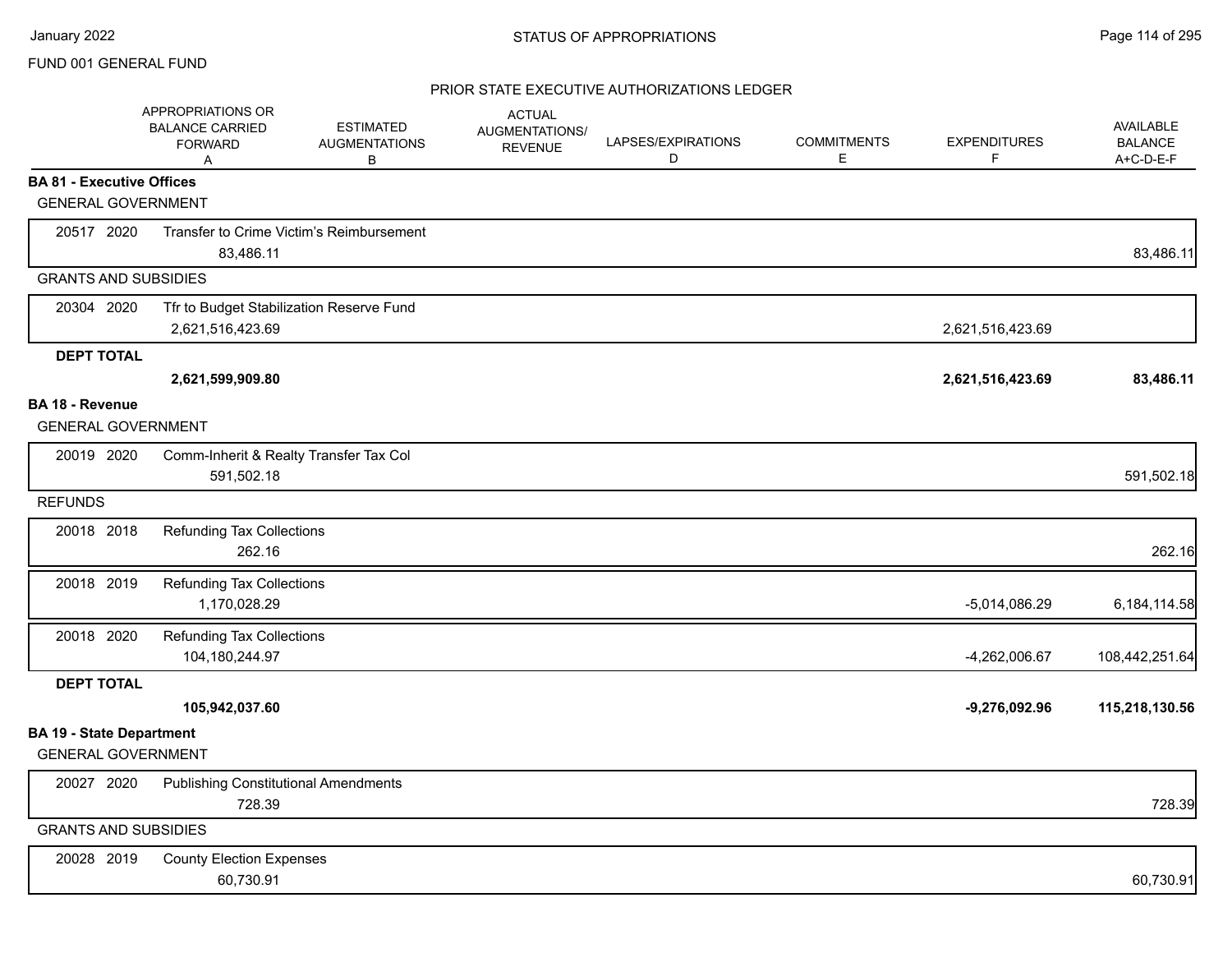## PRIOR STATE EXECUTIVE AUTHORIZATIONS LEDGER

|                     | APPROPRIATIONS OR<br><b>BALANCE CARRIED</b><br><b>FORWARD</b><br>$\overline{A}$ | <b>ESTIMATED</b><br><b>AUGMENTATIONS</b><br>в | <b>ACTUAL</b><br>AUGMENTATIONS/<br><b>REVENUE</b> | LAPSES/EXPIRATIONS<br>ш | <b>COMMITMENTS</b> | <b>EXPENDITURES</b> | AVAILABLE<br><b>BALANCE</b><br>A+C-D-E-F |
|---------------------|---------------------------------------------------------------------------------|-----------------------------------------------|---------------------------------------------------|-------------------------|--------------------|---------------------|------------------------------------------|
| 20028 2020          | <b>County Election Expenses</b>                                                 |                                               |                                                   |                         |                    |                     |                                          |
|                     | 356,871.28                                                                      |                                               |                                                   |                         |                    |                     | 356,871.28                               |
| <b>DEPT TOTAL</b>   |                                                                                 |                                               |                                                   |                         |                    |                     |                                          |
|                     | 418,330.58                                                                      |                                               |                                                   |                         |                    |                     | 418,330.58                               |
| <b>LEDGER TOTAL</b> |                                                                                 |                                               |                                                   |                         |                    |                     |                                          |
|                     | 2,727,960,277.98                                                                |                                               |                                                   |                         |                    | 2,612,240,330.73    | 115,719,947.25                           |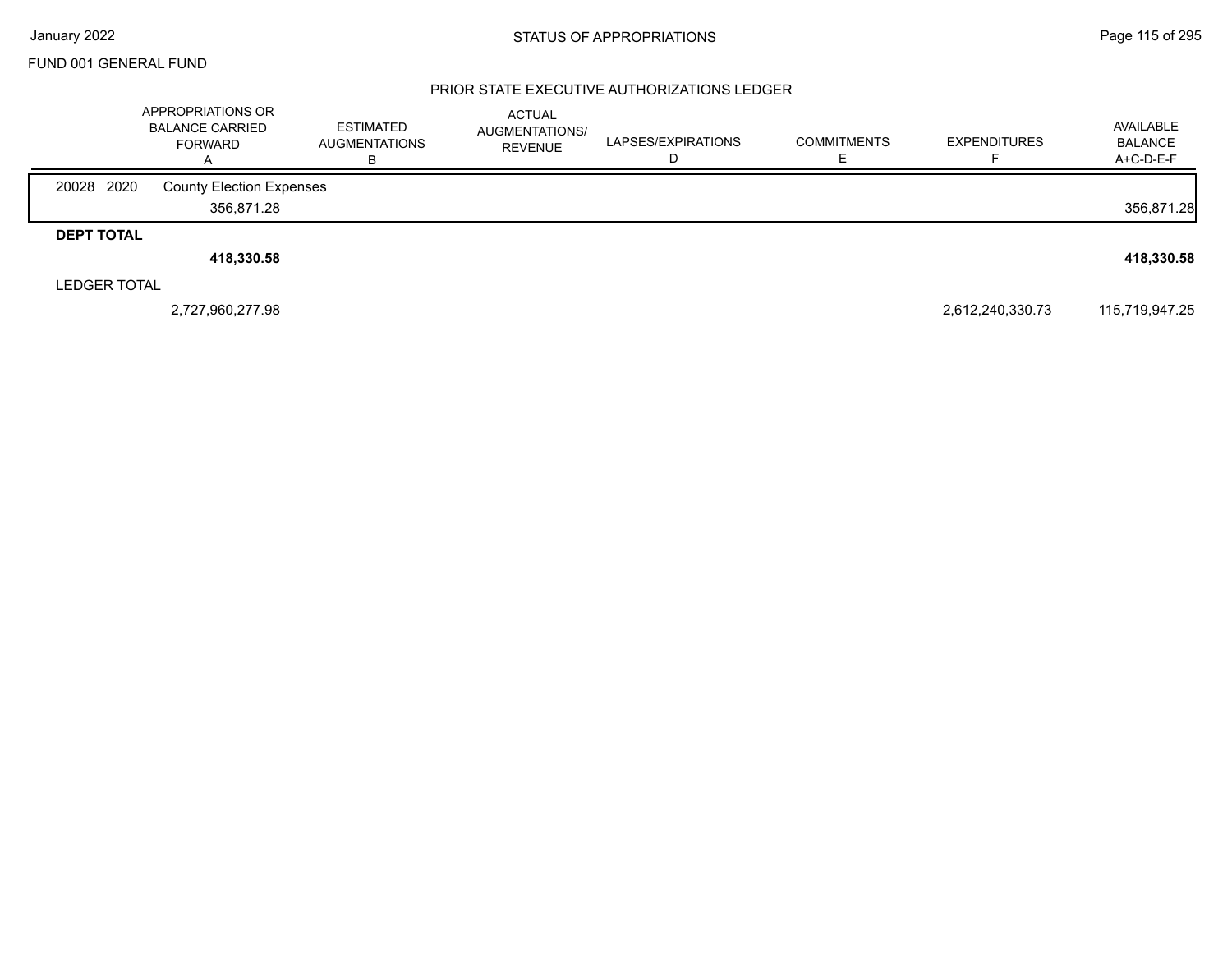## PRIOR STATE EXECUTIVE AUTHORIZATIONS - RESTRICTED LEDGER

|                                         | APPROPRIATIONS OR<br><b>BALANCE CARRIED</b><br><b>FORWARD</b><br>Α | <b>ESTIMATED</b><br><b>AUGMENTATIONS</b><br>В | <b>ACTUAL</b><br>AUGMENTATIONS/<br><b>REVENUE</b> | LAPSES/EXPIRATIONS<br>D | <b>COMMITMENTS</b><br>Е | <b>EXPENDITURES</b><br>F. | AVAILABLE<br><b>BALANCE</b><br>A+C-D-E-F |
|-----------------------------------------|--------------------------------------------------------------------|-----------------------------------------------|---------------------------------------------------|-------------------------|-------------------------|---------------------------|------------------------------------------|
| <b>BA 81 - Executive Offices</b>        |                                                                    |                                               |                                                   |                         |                         |                           |                                          |
| <b>GENERAL GOVERNMENT</b>               |                                                                    |                                               |                                                   |                         |                         |                           |                                          |
| 26434 2019                              | <b>Agency IT Projects</b><br>940,433.09                            |                                               | $-860,044.08$                                     |                         | 80,389.01               |                           |                                          |
| 26434 2020                              | <b>Agency IT Projects</b><br>9,786,876.00                          |                                               | $-9,042,308.85$                                   |                         |                         | 744,567.15                |                                          |
| <b>DEPT TOTAL</b>                       |                                                                    |                                               |                                                   |                         |                         |                           |                                          |
|                                         | 10,727,309.09                                                      |                                               | $-9,902,352.93$                                   |                         | 80,389.01               | 744,567.15                |                                          |
| <b>BA 75 - Banking &amp; Securities</b> |                                                                    |                                               |                                                   |                         |                         |                           |                                          |
| <b>GENERAL GOVERNMENT</b>               |                                                                    |                                               |                                                   |                         |                         |                           |                                          |
| 26385 2018                              | Securities Operation<br>3.61                                       |                                               |                                                   |                         |                         |                           | 3.61                                     |
| 26385 2019                              | Securities Operation<br>150,990.07                                 |                                               |                                                   |                         |                         |                           | 150,990.07                               |
| 26385 2020                              | Securities Operation<br>1,946,394.78                               |                                               |                                                   |                         |                         | 192,537.08                | 1,753,857.70                             |
| 26385 2013                              | Securities Operation<br>122.48                                     |                                               |                                                   |                         |                         |                           | 122.48                                   |
| <b>DEPT TOTAL</b>                       |                                                                    |                                               |                                                   |                         |                         |                           |                                          |
|                                         | 2,097,510.94                                                       |                                               |                                                   |                         |                         | 192,537.08                | 1,904,973.86                             |
| <b>GENERAL GOVERNMENT</b>               | <b>BA 32 - Civil Service Commission</b>                            |                                               |                                                   |                         |                         |                           |                                          |
| 26469 2020                              | <b>Civil Service Commission</b><br>1,423,825.04                    |                                               | $-1,338,104.28$                                   |                         |                         | 85,720.76                 |                                          |
| <b>DEPT TOTAL</b>                       |                                                                    |                                               |                                                   |                         |                         |                           |                                          |
|                                         | 1,423,825.04                                                       |                                               | $-1,338,104.28$                                   |                         |                         | 85,720.76                 |                                          |
| <b>GRANTS AND SUBSIDIES</b>             | <b>BA 24 - Community &amp; Economic Develop</b>                    |                                               |                                                   |                         |                         |                           |                                          |
| 26508 2020                              | COVID-HospitalityIndustryRecvry CBG Prgm                           |                                               | $-242,216.60$                                     |                         |                         | $-242,216.60$             |                                          |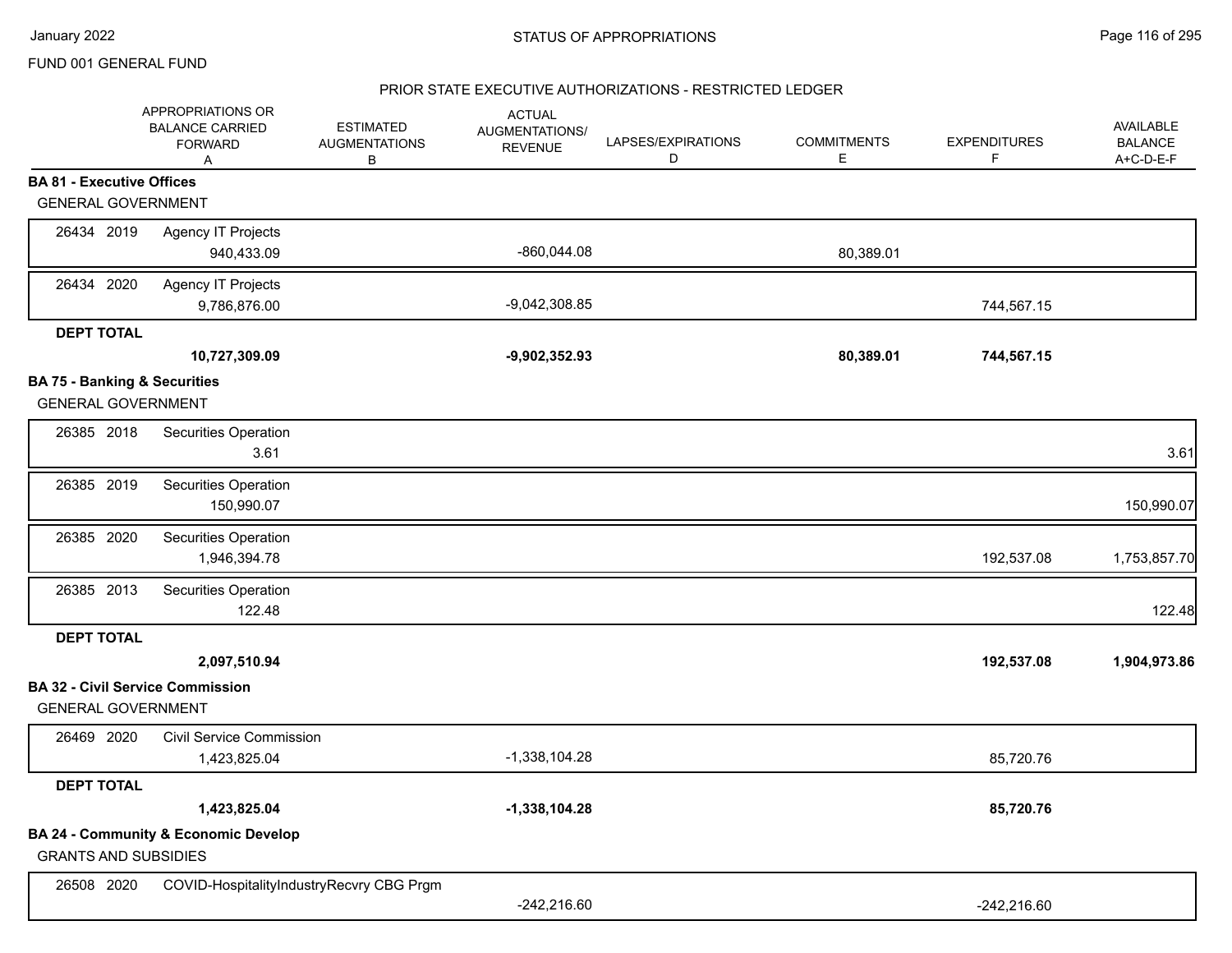#### PRIOR STATE EXECUTIVE AUTHORIZATIONS - RESTRICTED LEDGER

|                            | APPROPRIATIONS OR<br><b>BALANCE CARRIED</b><br><b>FORWARD</b><br>Α | <b>ESTIMATED</b><br><b>AUGMENTATIONS</b><br>В | <b>ACTUAL</b><br>AUGMENTATIONS/<br><b>REVENUE</b> | LAPSES/EXPIRATIONS<br>D | <b>COMMITMENTS</b><br>E | <b>EXPENDITURES</b><br>F. | <b>AVAILABLE</b><br><b>BALANCE</b><br>A+C-D-E-F |
|----------------------------|--------------------------------------------------------------------|-----------------------------------------------|---------------------------------------------------|-------------------------|-------------------------|---------------------------|-------------------------------------------------|
| <b>DEPT TOTAL</b>          |                                                                    |                                               |                                                   |                         |                         |                           |                                                 |
|                            |                                                                    |                                               | $-242,216.60$                                     |                         |                         | $-242,216.60$             |                                                 |
|                            | <b>BA 38 - Conservation &amp; Natural Resourc</b>                  |                                               |                                                   |                         |                         |                           |                                                 |
| <b>GENERAL GOVERNMENT</b>  |                                                                    |                                               |                                                   |                         |                         |                           |                                                 |
| 26452 2018                 | <b>ATV Management</b>                                              |                                               |                                                   |                         |                         |                           |                                                 |
|                            | 152,060.00                                                         |                                               |                                                   |                         | 73,860.00               | 78,200.00                 |                                                 |
| 26452 2019                 | <b>ATV Management</b>                                              |                                               |                                                   |                         |                         |                           |                                                 |
|                            | 559,432.70                                                         |                                               |                                                   |                         | 347,034.82              | 212,397.88                |                                                 |
| 26452 2020                 | <b>ATV Management</b>                                              |                                               |                                                   |                         |                         |                           |                                                 |
|                            | 2,076,183.86                                                       |                                               | -691,398.69                                       |                         | 885,228.23              | 499,556.94                |                                                 |
| 26453 2019                 | Snowmobile Management                                              |                                               |                                                   |                         |                         |                           |                                                 |
|                            | 13,290.65                                                          |                                               | $-24.59$                                          |                         | 12,081.44               | 1,128.20                  | 56.42                                           |
| 26453 2020                 | Snowmobile Management                                              |                                               |                                                   |                         |                         |                           |                                                 |
|                            | 180,220.79                                                         |                                               | $-88,175.49$                                      |                         | 27,604.71               | 64,440.59                 |                                                 |
| 26464 2019                 | <b>Forest Regeneration</b>                                         |                                               |                                                   |                         |                         |                           |                                                 |
|                            | 169,220.84                                                         |                                               |                                                   |                         |                         | 169,219.82                | 1.02                                            |
| 26464 2020                 | <b>Forest Regeneration</b>                                         |                                               |                                                   |                         |                         |                           |                                                 |
|                            | 1,494,928.90                                                       |                                               |                                                   |                         | 78,671.29               | 798,689.23                | 617,568.38                                      |
| <b>DEPT TOTAL</b>          |                                                                    |                                               |                                                   |                         |                         |                           |                                                 |
|                            | 4,645,337.74                                                       |                                               | -779,598.77                                       |                         | 1,424,480.49            | 1,823,632.66              | 617,625.82                                      |
| <b>BA 11 - Corrections</b> |                                                                    |                                               |                                                   |                         |                         |                           |                                                 |
| <b>GENERAL GOVERNMENT</b>  |                                                                    |                                               |                                                   |                         |                         |                           |                                                 |
| 26450 2020                 | Rockview Farm Program                                              |                                               |                                                   |                         |                         |                           |                                                 |
|                            | 43,029.88                                                          |                                               | $-7,399.18$                                       |                         |                         | 35,630.70                 |                                                 |
| <b>DEPT TOTAL</b>          |                                                                    |                                               |                                                   |                         |                         |                           |                                                 |
|                            | 43,029.88                                                          |                                               | $-7,399.18$                                       |                         |                         | 35,630.70                 |                                                 |
|                            | <b>BA 35 - Environmental Protection</b>                            |                                               |                                                   |                         |                         |                           |                                                 |
| <b>GENERAL GOVERNMENT</b>  |                                                                    |                                               |                                                   |                         |                         |                           |                                                 |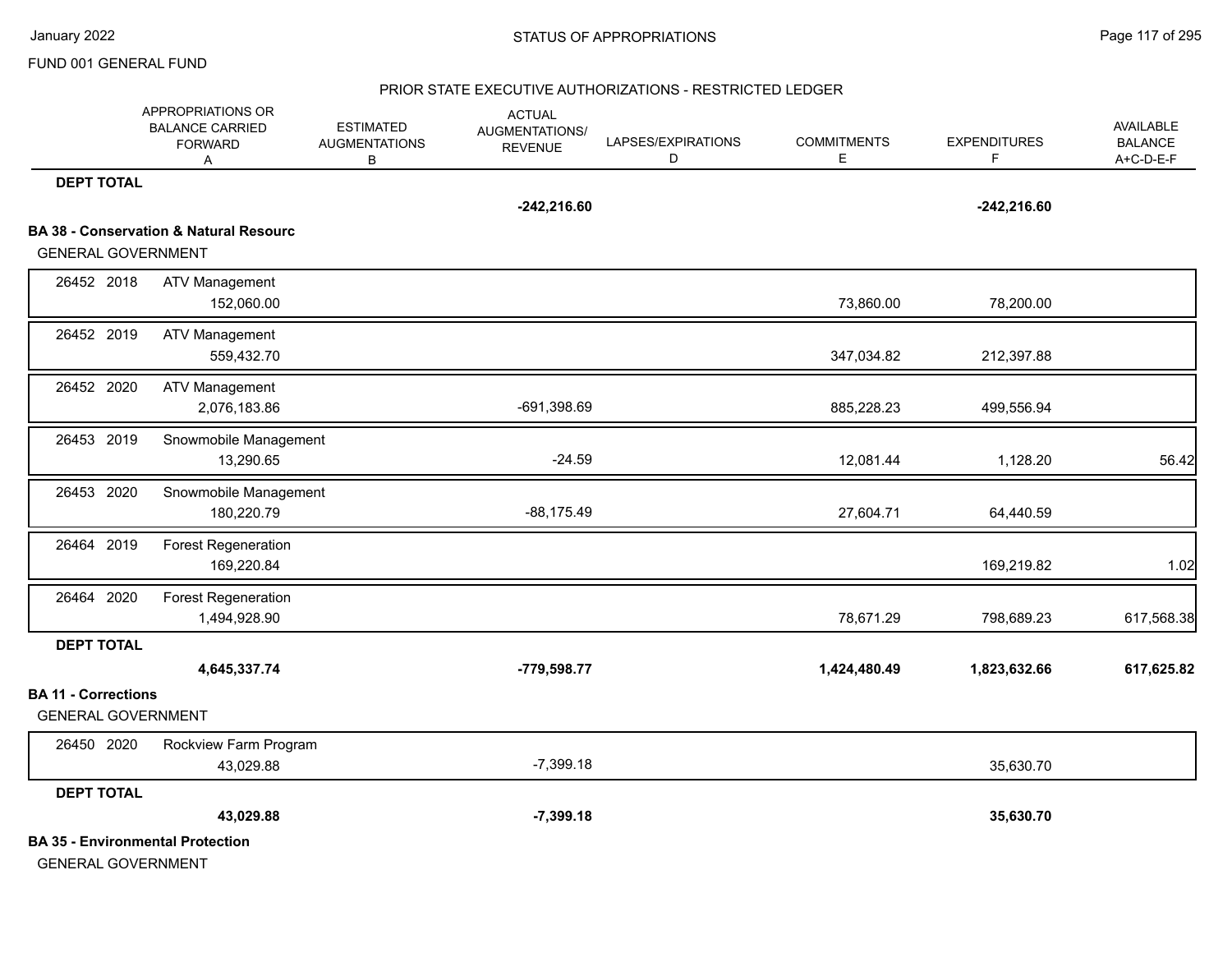## PRIOR STATE EXECUTIVE AUTHORIZATIONS - RESTRICTED LEDGER

|                                 | APPROPRIATIONS OR<br><b>BALANCE CARRIED</b><br><b>FORWARD</b><br>Α | <b>ESTIMATED</b><br><b>AUGMENTATIONS</b><br>В | <b>ACTUAL</b><br><b>AUGMENTATIONS/</b><br><b>REVENUE</b> | LAPSES/EXPIRATIONS<br>D | <b>COMMITMENTS</b><br>E | <b>EXPENDITURES</b><br>F | <b>AVAILABLE</b><br><b>BALANCE</b><br>A+C-D-E-F |
|---------------------------------|--------------------------------------------------------------------|-----------------------------------------------|----------------------------------------------------------|-------------------------|-------------------------|--------------------------|-------------------------------------------------|
| 2020<br>26251                   | Sewage Facilities Program Administration                           |                                               |                                                          |                         |                         |                          |                                                 |
|                                 | 10,431.81                                                          |                                               | $-10,431.81$                                             |                         |                         |                          |                                                 |
| <b>DEPT TOTAL</b>               |                                                                    |                                               |                                                          |                         |                         |                          |                                                 |
|                                 | 10,431.81                                                          |                                               | $-10,431.81$                                             |                         |                         |                          |                                                 |
| BA 67 - Health                  |                                                                    |                                               |                                                          |                         |                         |                          |                                                 |
| <b>GENERAL GOVERNMENT</b>       |                                                                    |                                               |                                                          |                         |                         |                          |                                                 |
| 26322 2020                      | Vital Statistics Improvement Admin                                 |                                               |                                                          |                         |                         |                          |                                                 |
|                                 | 2,783,898.39                                                       |                                               |                                                          |                         | 618,459.03              | 1,579,107.18             | 586,332.18                                      |
| <b>DEPT TOTAL</b>               |                                                                    |                                               |                                                          |                         |                         |                          |                                                 |
|                                 | 2,783,898.39                                                       |                                               |                                                          |                         | 618,459.03              | 1,579,107.18             | 586,332.18                                      |
| BA 12 - Labor & Industry        |                                                                    |                                               |                                                          |                         |                         |                          |                                                 |
| <b>GENERAL GOVERNMENT</b>       |                                                                    |                                               |                                                          |                         |                         |                          |                                                 |
| 26235 2020                      | Asbestos and Lead Certification                                    |                                               |                                                          |                         |                         |                          |                                                 |
|                                 | 917,154.92                                                         |                                               |                                                          |                         | 88,200.00               | 85,619.34                | 743,335.58                                      |
| <b>DEPT TOTAL</b>               |                                                                    |                                               |                                                          |                         |                         |                          |                                                 |
|                                 | 917,154.92                                                         |                                               |                                                          |                         | 88,200.00               | 85,619.34                | 743,335.58                                      |
| <b>BA 19 - State Department</b> |                                                                    |                                               |                                                          |                         |                         |                          |                                                 |
| <b>GENERAL GOVERNMENT</b>       |                                                                    |                                               |                                                          |                         |                         |                          |                                                 |
| 26239 2020                      |                                                                    | Bureau ofCorporatns&CharitableOrganizatn      |                                                          |                         |                         |                          |                                                 |
|                                 | 1,174,264.27                                                       |                                               |                                                          |                         | 203.77                  | 460,047.29               | 714,013.21                                      |
| <b>DEPT TOTAL</b>               |                                                                    |                                               |                                                          |                         |                         |                          |                                                 |
|                                 | 1,174,264.27                                                       |                                               |                                                          |                         | 203.77                  | 460,047.29               | 714,013.21                                      |
| <b>LEDGER TOTAL</b>             |                                                                    |                                               |                                                          |                         |                         |                          |                                                 |
|                                 | 23,822,762.08                                                      |                                               | $-12,280,103.57$                                         |                         | 2,211,732.30            | 4,764,645.56             | 4,566,280.65                                    |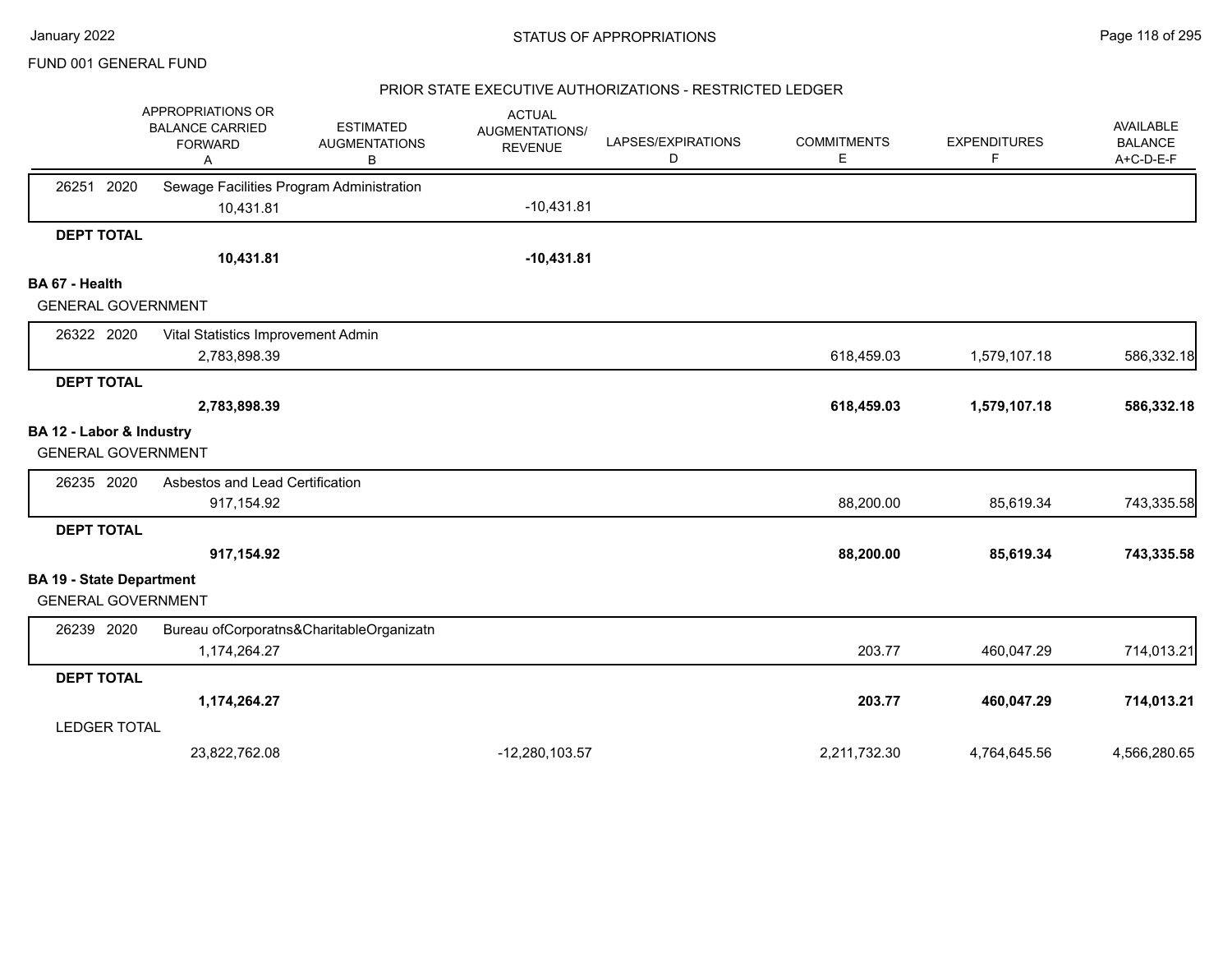|                                                               | APPROPRIATIONS OR<br><b>BALANCE CARRIED</b><br><b>FORWARD</b><br>A | <b>ESTIMATED</b><br><b>AUGMENTATIONS</b><br>B | <b>ACTUAL</b><br>AUGMENTATIONS/<br><b>REVENUE</b> | LAPSES/EXPIRATIONS<br>D | <b>COMMITMENTS</b><br>Е | <b>EXPENDITURES</b><br>F. | AVAILABLE<br><b>BALANCE</b><br>A+C-D-E-F |
|---------------------------------------------------------------|--------------------------------------------------------------------|-----------------------------------------------|---------------------------------------------------|-------------------------|-------------------------|---------------------------|------------------------------------------|
|                                                               | <b>BA 31 - PA Emergency Management Agency</b>                      |                                               |                                                   |                         |                         |                           |                                          |
| <b>GRANTS AND SUBSIDIES</b>                                   |                                                                    |                                               |                                                   |                         |                         |                           |                                          |
| 30328 2018                                                    | <b>Hazard Mitigation</b><br>1,000,000.00                           |                                               |                                                   |                         |                         |                           | 1,000,000.00                             |
| 30328 2012                                                    | <b>Hazard Mitigation</b><br>1,292,236.46                           |                                               |                                                   |                         | 576,430.07              | 674,983.10                | 40,823.29                                |
| 30328 2013                                                    | <b>Hazard Mitigation</b><br>1,916,696.93                           |                                               |                                                   |                         | 862,982.25              | 728,319.75                | 325,394.93                               |
| 30355 2014                                                    | 616,450.80                                                         | Emergency Management Assistance Compact       |                                                   |                         |                         | $-7,103.52$               | 623,554.32                               |
| 30355 2017                                                    | 3,069,913.02                                                       | Emergency Management Assistance Compact       |                                                   |                         |                         |                           | 3,069,913.02                             |
| 30357 2016                                                    | <b>Disaster Relief</b>                                             |                                               |                                                   |                         | 15,307.24               | $-15,307.24$              |                                          |
| 30357 2018                                                    | <b>Disaster Relief</b><br>2,852,632.78                             |                                               |                                                   |                         | 1,974,714.80            | 423,982.15                | 453,935.83                               |
| 30357 2019                                                    | <b>Disaster Relief</b><br>3,723,827.77                             |                                               |                                                   |                         | 1,907,252.04            | 21,744.34                 | 1,794,831.39                             |
| 30357 2020                                                    | <b>Disaster Relief</b><br>26,848,040.97                            |                                               |                                                   |                         | 5,974,208.31            | 1,426,853.94              | 19,446,978.72                            |
| <b>DEPT TOTAL</b>                                             |                                                                    |                                               |                                                   |                         |                         |                           |                                          |
|                                                               | 41,319,798.73                                                      |                                               |                                                   |                         | 11,310,894.71           | 3,253,472.52              | 26,755,431.50                            |
| <b>BA 40 - Ethics Commission</b><br><b>GENERAL GOVERNMENT</b> |                                                                    |                                               |                                                   |                         |                         |                           |                                          |
| 30310 2011                                                    | <b>State Ethics Commission</b><br>83.50                            |                                               |                                                   |                         |                         |                           | 83.50                                    |
| 30310 2012                                                    | <b>State Ethics Commission</b><br>172,991.45                       |                                               |                                                   |                         |                         |                           | 172,991.45                               |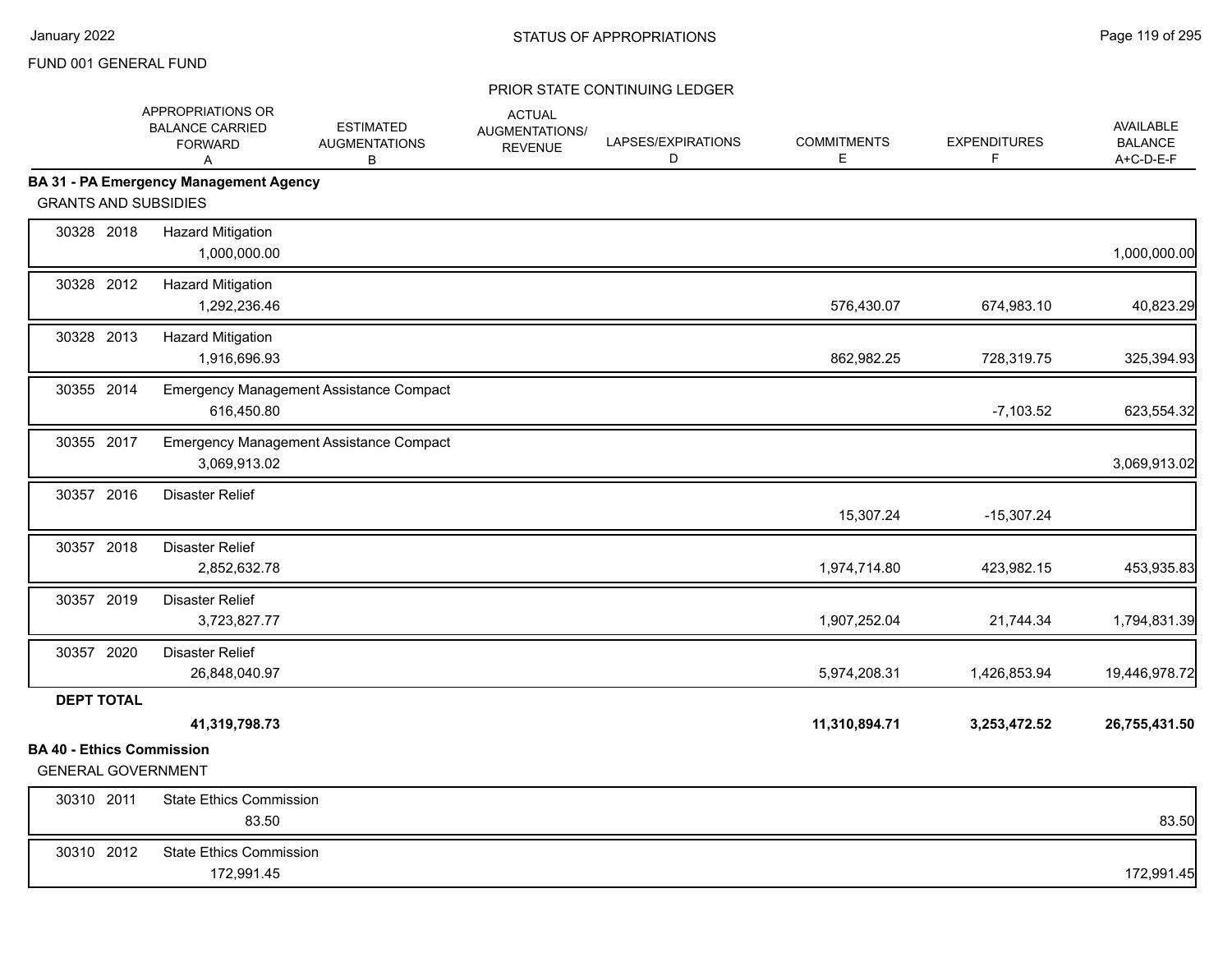|                                             | APPROPRIATIONS OR<br><b>BALANCE CARRIED</b><br><b>FORWARD</b><br>A | <b>ESTIMATED</b><br><b>AUGMENTATIONS</b><br>В | <b>ACTUAL</b><br>AUGMENTATIONS/<br><b>REVENUE</b> | LAPSES/EXPIRATIONS<br>D | <b>COMMITMENTS</b><br>Е | <b>EXPENDITURES</b><br>F | <b>AVAILABLE</b><br><b>BALANCE</b><br>A+C-D-E-F |
|---------------------------------------------|--------------------------------------------------------------------|-----------------------------------------------|---------------------------------------------------|-------------------------|-------------------------|--------------------------|-------------------------------------------------|
| <b>DEPT TOTAL</b>                           |                                                                    |                                               |                                                   |                         |                         |                          |                                                 |
|                                             | 173,074.95                                                         |                                               |                                                   |                         |                         |                          | 173,074.95                                      |
|                                             | <b>BA 43 - Health Care Cost Containment</b>                        |                                               |                                                   |                         |                         |                          |                                                 |
| <b>GENERAL GOVERNMENT</b>                   |                                                                    |                                               |                                                   |                         |                         |                          |                                                 |
| 30309 2019                                  | Health Care Cost Containment Council                               |                                               |                                                   |                         |                         | $-282,129.90$            | 282,129.90                                      |
| <b>DEPT TOTAL</b>                           |                                                                    |                                               |                                                   |                         |                         |                          |                                                 |
|                                             |                                                                    |                                               |                                                   |                         |                         | $-282, 129.90$           | 282,129.90                                      |
| BA 41 - Senate<br><b>GENERAL GOVERNMENT</b> |                                                                    |                                               |                                                   |                         |                         |                          |                                                 |
|                                             |                                                                    |                                               |                                                   |                         |                         |                          |                                                 |
| 30037 2020                                  | Senators' Salaries<br>2,231,347.87                                 |                                               |                                                   |                         |                         | 1,151,700.20             | 1,079,647.67                                    |
| 30039 2019                                  | <b>Employes of Chief Clerk</b>                                     |                                               |                                                   |                         |                         |                          |                                                 |
|                                             | 1,025,824.22                                                       |                                               |                                                   |                         |                         | 943,543.94               | 82,280.28                                       |
| 30039 2020                                  | <b>Employes of Chief Clerk</b>                                     |                                               |                                                   |                         |                         |                          |                                                 |
|                                             | 3,085,000.00                                                       |                                               |                                                   |                         |                         | 575,561.64               | 2,509,438.36                                    |
| 30040 2020                                  | Salaried Officers & Employes                                       |                                               |                                                   |                         |                         |                          |                                                 |
|                                             | 1,731,377.24                                                       |                                               |                                                   |                         |                         | 1,337,930.31             | 393,446.93                                      |
| 30047 2019                                  | Committee on Appropriations (R)                                    |                                               |                                                   |                         |                         |                          |                                                 |
|                                             | 652,179.95                                                         |                                               |                                                   |                         |                         | 15,662.98                | 636,516.97                                      |
| 30047 2020                                  | Committee on Appropriations (R)                                    |                                               |                                                   |                         |                         |                          |                                                 |
|                                             | 1,507,500.00                                                       |                                               |                                                   |                         |                         | 857.81                   | 1,506,642.19                                    |
| 30060 2017                                  | <b>Incidental Expenses</b>                                         |                                               |                                                   |                         |                         |                          |                                                 |
|                                             | 698,359.33                                                         |                                               |                                                   |                         |                         | 698,359.33               |                                                 |
| 30060 2018                                  | <b>Incidental Expenses</b>                                         |                                               |                                                   |                         |                         |                          |                                                 |
|                                             | 2,947,424.63                                                       |                                               |                                                   |                         |                         | $-156,425.10$            | 3,103,849.73                                    |
| 30060 2019                                  | <b>Incidental Expenses</b>                                         |                                               |                                                   |                         |                         |                          |                                                 |
|                                             | 3,593,476.80                                                       |                                               |                                                   |                         |                         | $-2,089.95$              | 3,595,566.75                                    |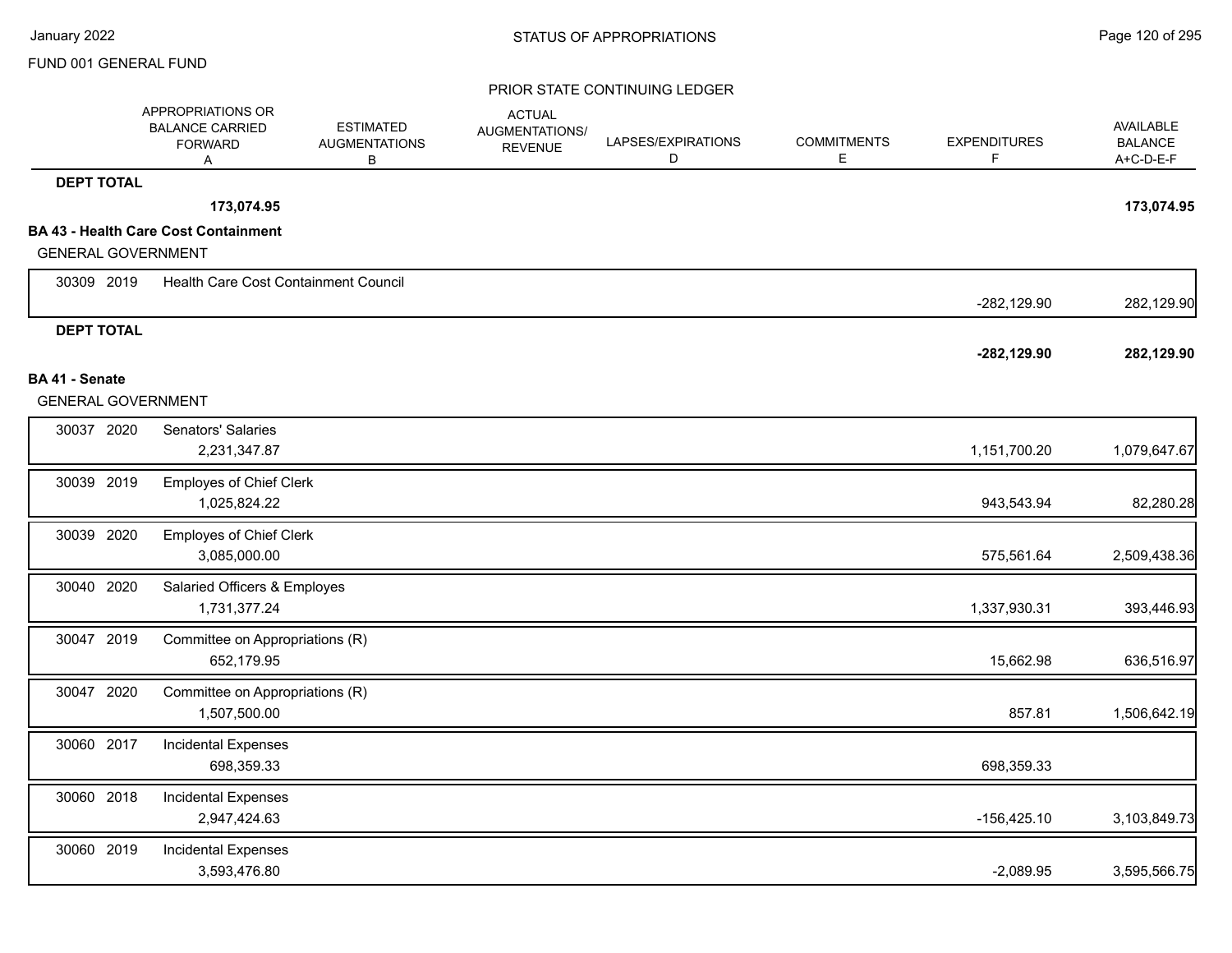|                           | APPROPRIATIONS OR<br><b>BALANCE CARRIED</b><br><b>FORWARD</b><br>Α | <b>ESTIMATED</b><br><b>AUGMENTATIONS</b><br>в | <b>ACTUAL</b><br>AUGMENTATIONS/<br><b>REVENUE</b> | LAPSES/EXPIRATIONS<br>D | <b>COMMITMENTS</b><br>Е | <b>EXPENDITURES</b><br>F | <b>AVAILABLE</b><br><b>BALANCE</b><br>A+C-D-E-F |
|---------------------------|--------------------------------------------------------------------|-----------------------------------------------|---------------------------------------------------|-------------------------|-------------------------|--------------------------|-------------------------------------------------|
| 30060 2020                | Incidental Expenses<br>3,585,542.77                                |                                               |                                                   |                         |                         | 64,553.16                | 3,520,989.61                                    |
| 30061 2019                | Committee on Appropriations (D)<br>528,820.02                      |                                               |                                                   |                         |                         | 19,308.94                | 509,511.08                                      |
| 30061 2020                | Committee on Appropriations (D)<br>1,458,779.71                    |                                               |                                                   |                         |                         | 549.37                   | 1,458,230.34                                    |
| 30062 2019                | Expenses-Senators<br>7,869.02                                      |                                               |                                                   |                         |                         | 7,869.02                 |                                                 |
| 30062 2020                | Expenses-Senators<br>1,404,455.91                                  |                                               |                                                   |                         |                         | 324,390.90               | 1,080,065.01                                    |
| 30063 2018                | Legislative Printing & Expenses<br>3,532,245.80                    |                                               |                                                   |                         |                         | 3,532,245.80             |                                                 |
| 30063 2019                | Legislative Printing & Expenses<br>8,048,000.00                    |                                               |                                                   |                         |                         | 1,933,166.73             | 6,114,833.27                                    |
| 30063 2020                | Legislative Printing & Expenses<br>6,174,174.57                    |                                               |                                                   |                         |                         | -776,459.03              | 6,950,633.60                                    |
| 30218 2020                | Caucus Operations (D)<br>6,319,845.58                              |                                               |                                                   |                         |                         | 3,854,237.94             | 2,465,607.64                                    |
| 30219 2020                | Caucus Operations (R)<br>12,968,835.36                             |                                               |                                                   |                         |                         | 5,664,656.58             | 7,304,178.78                                    |
| <b>DEPT TOTAL</b>         | 61,501,058.78                                                      |                                               |                                                   |                         |                         | 19,189,620.57            | 42,311,438.21                                   |
|                           | <b>BA 42 - House of Representatives</b>                            |                                               |                                                   |                         |                         |                          |                                                 |
| <b>GENERAL GOVERNMENT</b> |                                                                    |                                               |                                                   |                         |                         |                          |                                                 |
| 30073 2020                | Members' Salaries, Speaker's Extra Comp<br>3,239,649.52            |                                               |                                                   |                         |                         | 2,385,080.90             | 854,568.62                                      |
| 30075 2016                | National Legislative Conference Expenses<br>18,446.48              |                                               |                                                   |                         |                         | 11,920.57                | 6,525.91                                        |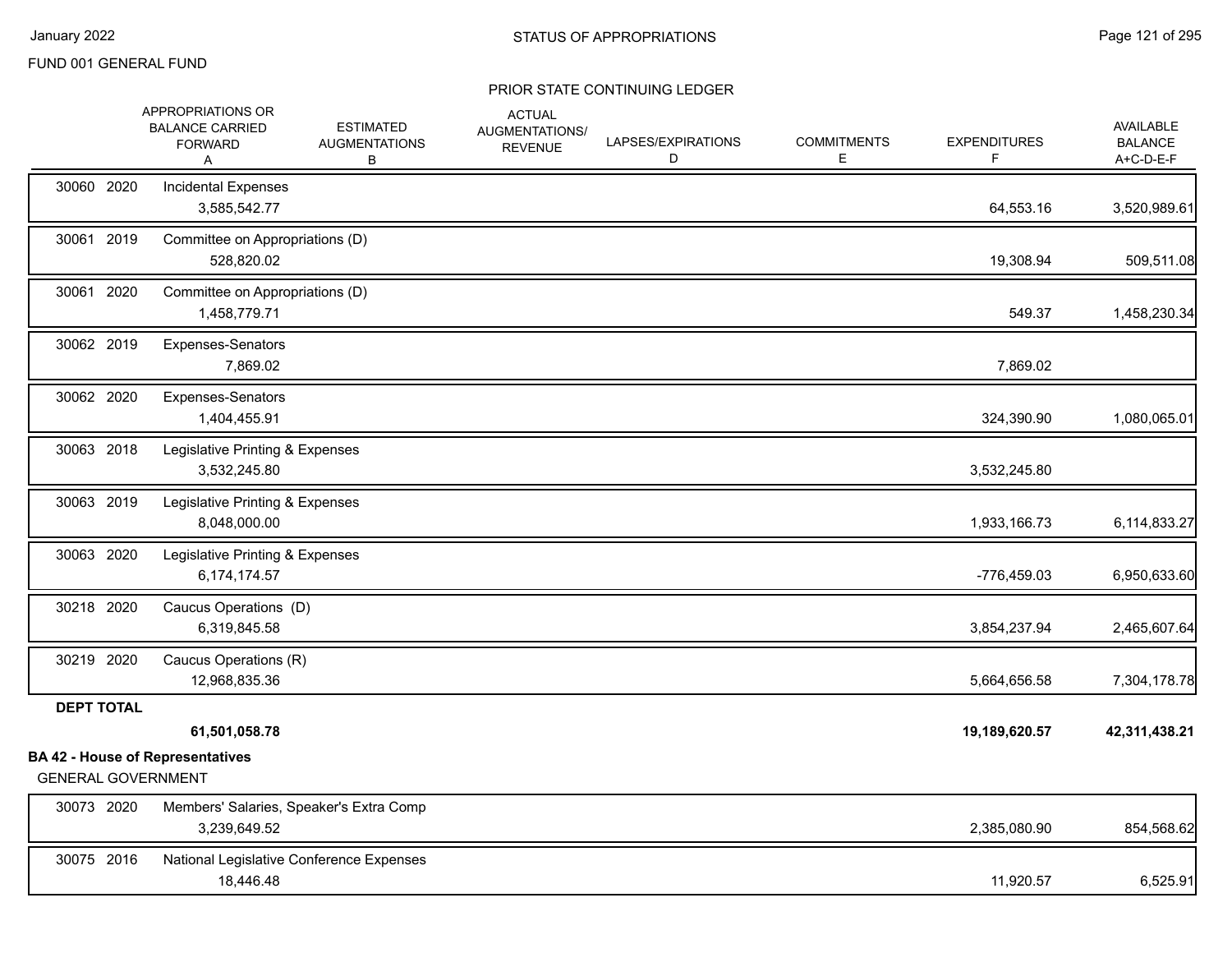|            | APPROPRIATIONS OR<br><b>BALANCE CARRIED</b><br><b>FORWARD</b><br>A | <b>ESTIMATED</b><br><b>AUGMENTATIONS</b><br>В | <b>ACTUAL</b><br>AUGMENTATIONS/<br><b>REVENUE</b> | LAPSES/EXPIRATIONS<br>D | <b>COMMITMENTS</b><br>Е | <b>EXPENDITURES</b><br>F. | AVAILABLE<br><b>BALANCE</b><br>A+C-D-E-F |
|------------|--------------------------------------------------------------------|-----------------------------------------------|---------------------------------------------------|-------------------------|-------------------------|---------------------------|------------------------------------------|
| 30075 2017 | 11,000.00                                                          | National Legislative Conference Expenses      |                                                   |                         |                         | 3,284.75                  | 7,715.25                                 |
| 30077 2014 | Speaker's Office<br>553,781.96                                     |                                               |                                                   |                         |                         | 553,781.96                |                                          |
| 30077 2015 | Speaker's Office<br>1,757,000.00                                   |                                               |                                                   |                         |                         | 782,517.21                | 974,482.79                               |
| 30077 2016 | Speaker's Office<br>1,810,000.00                                   |                                               |                                                   |                         |                         |                           | 1,810,000.00                             |
| 30077 2017 | Speaker's Office<br>1,810,000.00                                   |                                               |                                                   |                         |                         |                           | 1,810,000.00                             |
| 30077 2018 | Speaker's Office<br>1,810,000.00                                   |                                               |                                                   |                         |                         |                           | 1,810,000.00                             |
| 30077 2019 | Speaker's Office<br>1,810,000.00                                   |                                               |                                                   |                         |                         |                           | 1,810,000.00                             |
| 30077 2020 | Speaker's Office<br>1,810,000.00                                   |                                               |                                                   |                         |                         |                           | 1,810,000.00                             |
| 30078 2020 | 4,766,611.25                                                       | Bi-Partisan Committee, Chief Clerk & Com      |                                                   |                         |                         | 4,474,810.32              | 291,800.93                               |
| 30080 2019 | Mileage: Reps, Officers, & Employees<br>30,896.01                  |                                               |                                                   |                         |                         | 23,298.08                 | 7,597.93                                 |
| 30080 2020 | Mileage: Reps, Officers, & Employees<br>393,093.55                 |                                               |                                                   |                         |                         | 65,790.60                 | 327,302.95                               |
| 30082 2019 | Chief Clerk & Legislative Journal<br>1,362,656.87                  |                                               |                                                   |                         |                         | 522,350.77                | 840,306.10                               |
| 30082 2020 | Chief Clerk & Legislative Journal<br>2,619,720.76                  |                                               |                                                   |                         |                         | 257,523.54                | 2,362,197.22                             |
| 30083 2016 | Speaker<br>16,000.00                                               |                                               |                                                   |                         |                         | 16,000.00                 |                                          |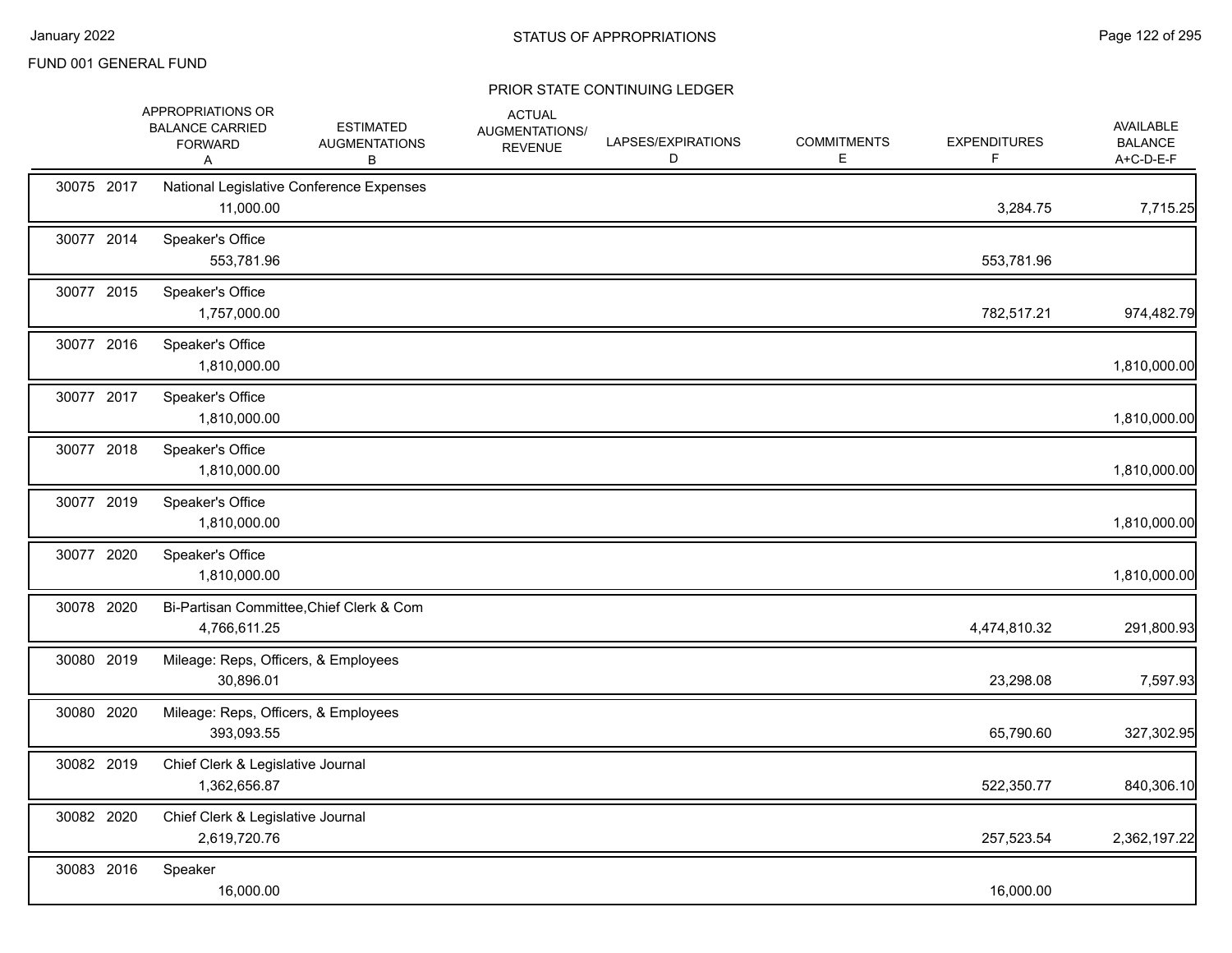|            | APPROPRIATIONS OR<br><b>BALANCE CARRIED</b><br><b>FORWARD</b><br>Α | <b>ESTIMATED</b><br><b>AUGMENTATIONS</b><br>B | <b>ACTUAL</b><br>AUGMENTATIONS/<br><b>REVENUE</b> | LAPSES/EXPIRATIONS<br>D | <b>COMMITMENTS</b><br>Е | <b>EXPENDITURES</b><br>F | AVAILABLE<br><b>BALANCE</b><br>A+C-D-E-F |
|------------|--------------------------------------------------------------------|-----------------------------------------------|---------------------------------------------------|-------------------------|-------------------------|--------------------------|------------------------------------------|
| 30083 2017 | Speaker<br>20,000.00                                               |                                               |                                                   |                         |                         |                          | 20,000.00                                |
| 30083 2018 | Speaker<br>20,000.00                                               |                                               |                                                   |                         |                         |                          | 20,000.00                                |
| 30083 2019 | Speaker<br>20,000.00                                               |                                               |                                                   |                         |                         |                          | 20,000.00                                |
| 30083 2020 | Speaker<br>20,000.00                                               |                                               |                                                   |                         |                         |                          | 20,000.00                                |
| 30084 2020 | <b>Chief Clerk</b><br>468,368.37                                   |                                               |                                                   |                         |                         | 324,295.15               | 144,073.22                               |
| 30085 2015 | Floor Leader (R)<br>5,000.00                                       |                                               |                                                   |                         |                         | 5,000.00                 |                                          |
| 30085 2016 | Floor Leader (R)<br>7,000.00                                       |                                               |                                                   |                         |                         |                          | 7,000.00                                 |
| 30085 2017 | Floor Leader (R)<br>7,000.00                                       |                                               |                                                   |                         |                         |                          | 7,000.00                                 |
| 30085 2018 | Floor Leader (R)<br>7,000.00                                       |                                               |                                                   |                         |                         |                          | 7,000.00                                 |
| 30085 2019 | Floor Leader (R)<br>7,000.00                                       |                                               |                                                   |                         |                         |                          | 7,000.00                                 |
| 30085 2020 | Floor Leader (R)<br>7,000.00                                       |                                               |                                                   |                         |                         |                          | 7,000.00                                 |
| 30086 2020 | Floor Leader (D)<br>4,760.26                                       |                                               |                                                   |                         |                         | 1,383.85                 | 3,376.41                                 |
| 30091 2019 | Chairman-Appropriations Committee (R)<br>6,000.00                  |                                               |                                                   |                         |                         |                          | 6,000.00                                 |
| 30091 2020 | Chairman-Appropriations Committee (R)<br>6,000.00                  |                                               |                                                   |                         |                         |                          | 6,000.00                                 |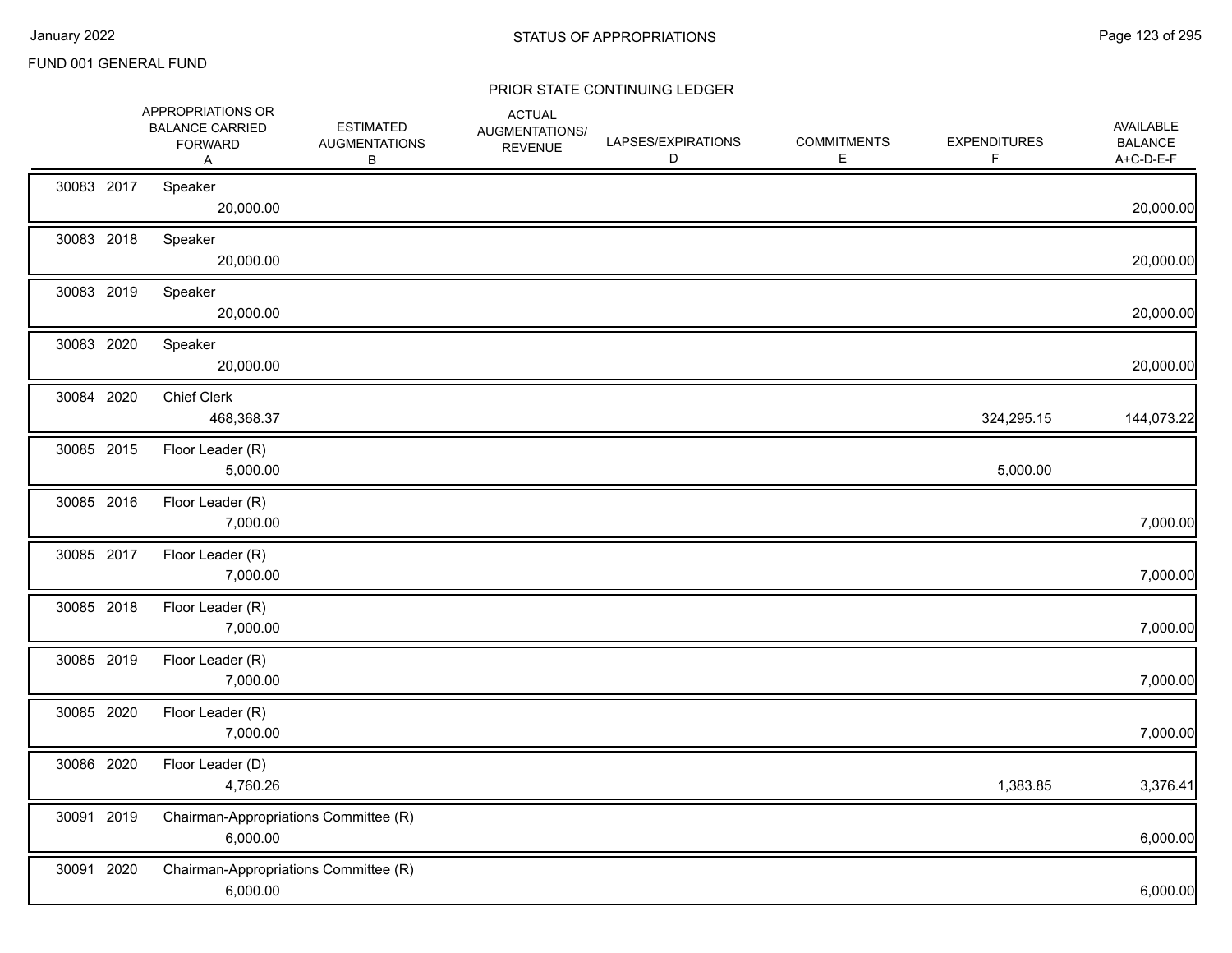|            | APPROPRIATIONS OR<br><b>BALANCE CARRIED</b><br><b>FORWARD</b><br>A | <b>ESTIMATED</b><br><b>AUGMENTATIONS</b><br>В | <b>ACTUAL</b><br>AUGMENTATIONS/<br><b>REVENUE</b> | LAPSES/EXPIRATIONS<br>D | <b>COMMITMENTS</b><br>E | <b>EXPENDITURES</b><br>F. | AVAILABLE<br><b>BALANCE</b><br>A+C-D-E-F |
|------------|--------------------------------------------------------------------|-----------------------------------------------|---------------------------------------------------|-------------------------|-------------------------|---------------------------|------------------------------------------|
| 30095 2018 | <b>Incidental Expenses</b><br>163,249.25                           |                                               |                                                   |                         |                         |                           | 163,249.25                               |
| 30095 2019 | <b>Incidental Expenses</b><br>46,700.05                            |                                               |                                                   |                         |                         |                           | 46,700.05                                |
| 30095 2020 | <b>Incidental Expenses</b><br>3,528,551.15                         |                                               |                                                   |                         |                         | 2,403,402.48              | 1,125,148.67                             |
| 30097 2019 | Committee on Appropriations (R)<br>2,781,977.50                    |                                               |                                                   |                         |                         | 2,352,398.67              | 429,578.83                               |
| 30097 2020 | Committee on Appropriations (R)<br>3,223,000.00                    |                                               |                                                   |                         |                         |                           | 3,223,000.00                             |
| 30099 2018 | Expenses-Representative<br>1,012,391.44                            |                                               |                                                   |                         |                         | 1,012,391.44              |                                          |
| 30099 2019 | Expenses-Representative<br>1,205,649.20                            |                                               |                                                   |                         |                         | 1,205,564.20              | 85.00                                    |
| 30099 2020 | Expenses-Representative<br>3,113,127.18                            |                                               |                                                   |                         |                         | 1,118,950.19              | 1,994,176.99                             |
| 30100 2019 | Legislative Printing & Expenses<br>111,331.78                      |                                               |                                                   |                         |                         | 111,331.78                |                                          |
| 30100 2020 | Legislative Printing & Expenses<br>4,825,649.25                    |                                               |                                                   |                         |                         | 3,897,877.66              | 927,771.59                               |
| 30102 2014 | Special Leadership Account (R)                                     |                                               |                                                   |                         |                         | $-244,200.00$             | 244,200.00                               |
| 30102 2015 | Special Leadership Account (R)<br>3,497,013.06                     |                                               |                                                   |                         |                         | $-933, 198.04$            | 4,430,211.10                             |
| 30102 2016 | Special Leadership Account (R)<br>6,045,000.00                     |                                               |                                                   |                         |                         |                           | 6,045,000.00                             |
| 30102 2017 | Special Leadership Account (R)<br>6,045,000.00                     |                                               |                                                   |                         |                         |                           | 6,045,000.00                             |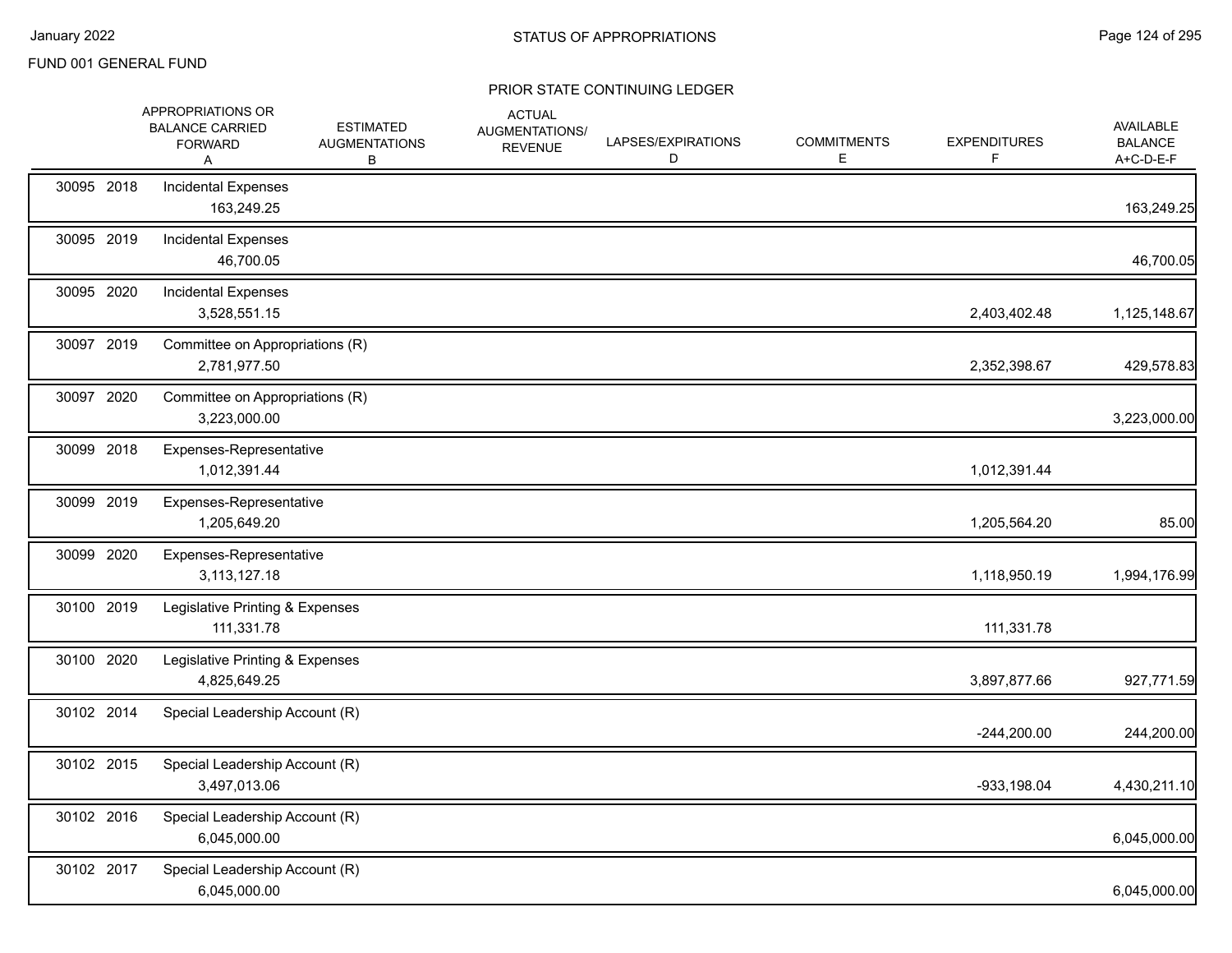|            | APPROPRIATIONS OR<br><b>BALANCE CARRIED</b><br><b>FORWARD</b><br>Α | <b>ESTIMATED</b><br><b>AUGMENTATIONS</b><br>В | <b>ACTUAL</b><br>AUGMENTATIONS/<br><b>REVENUE</b> | LAPSES/EXPIRATIONS<br>D | <b>COMMITMENTS</b><br>E | <b>EXPENDITURES</b><br>F | <b>AVAILABLE</b><br><b>BALANCE</b><br>A+C-D-E-F |
|------------|--------------------------------------------------------------------|-----------------------------------------------|---------------------------------------------------|-------------------------|-------------------------|--------------------------|-------------------------------------------------|
| 30102 2018 | Special Leadership Account (R)<br>6,045,000.00                     |                                               |                                                   |                         |                         |                          | 6,045,000.00                                    |
| 30102 2019 | Special Leadership Account (R)<br>6,045,000.00                     |                                               |                                                   |                         |                         |                          | 6,045,000.00                                    |
| 30102 2020 | Special Leadership Account (R)<br>6,045,000.00                     |                                               |                                                   |                         |                         |                          | 6,045,000.00                                    |
| 30103 2015 | Special Leadership Account (D)<br>452,138.77                       |                                               |                                                   |                         |                         | -4,453,883.76            | 4,906,022.53                                    |
| 30103 2016 | Special Leadership Account (D)<br>6,018,646.40                     |                                               |                                                   |                         |                         | 36.58                    | 6,018,609.82                                    |
| 30103 2017 | Special Leadership Account (D)<br>6,045,000.00                     |                                               |                                                   |                         |                         |                          | 6,045,000.00                                    |
| 30103 2018 | Special Leadership Account (D)<br>6,045,000.00                     |                                               |                                                   |                         |                         |                          | 6,045,000.00                                    |
| 30103 2019 | Special Leadership Account (D)<br>6,045,000.00                     |                                               |                                                   |                         |                         |                          | 6,045,000.00                                    |
| 30103 2020 | Special Leadership Account (D)<br>6,045,000.00                     |                                               |                                                   |                         |                         |                          | 6,045,000.00                                    |
| 30105 2018 | Committee on Appropriations (D)<br>625,427.26                      |                                               |                                                   |                         |                         | 625,427.26               |                                                 |
| 30105 2019 | Committee on Appropriations (D)<br>3,223,000.00                    |                                               |                                                   |                         |                         | 1,374,572.74             | 1,848,427.26                                    |
| 30105 2020 | Committee on Appropriations (D)<br>3,223,000.00                    |                                               |                                                   |                         |                         |                          | 3,223,000.00                                    |
| 30107 2016 | Administrator for Staff (D)<br>12,636.00                           |                                               |                                                   |                         |                         | 9.00                     | 12,627.00                                       |
| 30107 2017 | Administrator for Staff (D)<br>20,000.00                           |                                               |                                                   |                         |                         |                          | 20,000.00                                       |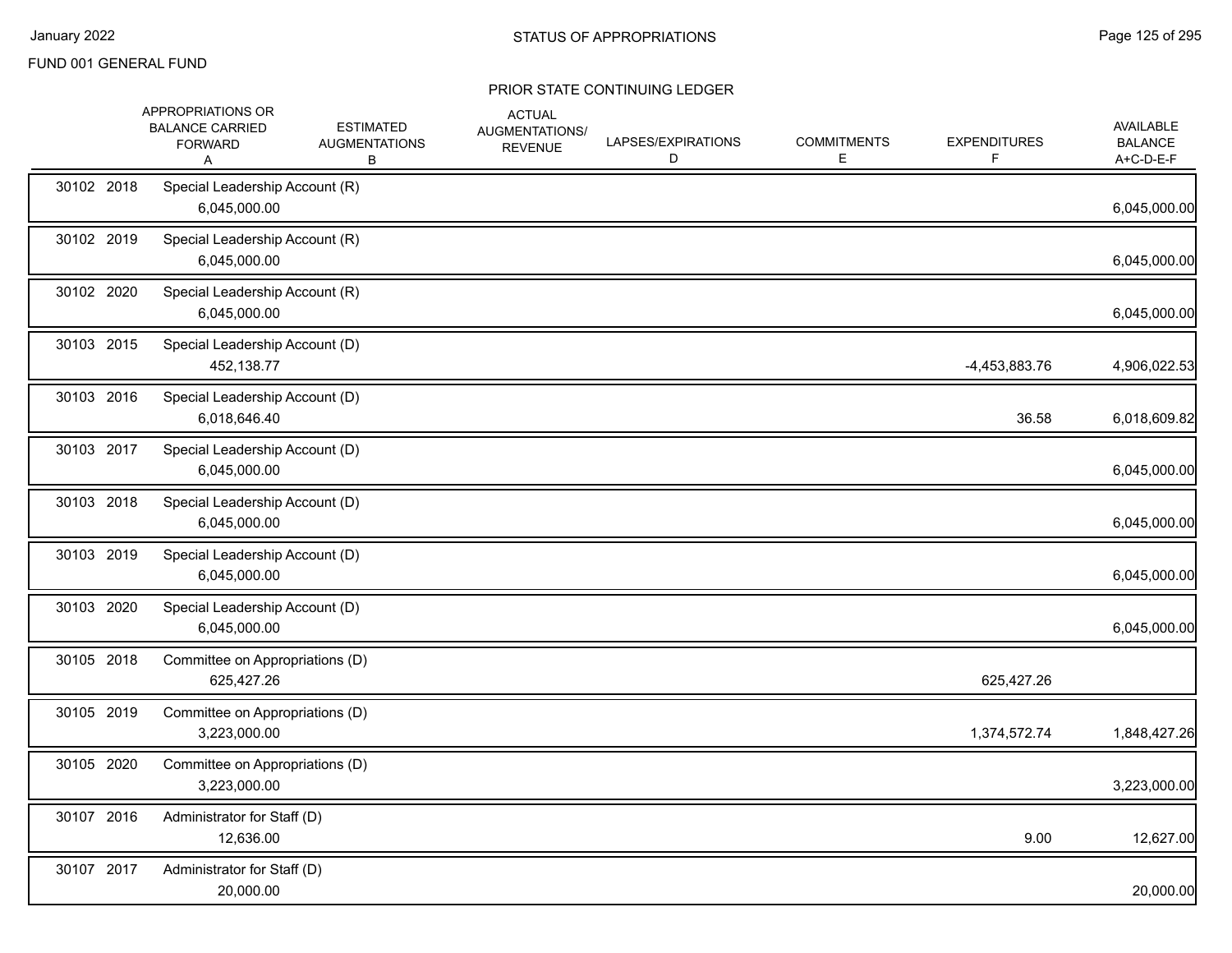|            | APPROPRIATIONS OR<br><b>BALANCE CARRIED</b><br><b>FORWARD</b><br>Α | <b>ESTIMATED</b><br><b>AUGMENTATIONS</b><br>В | <b>ACTUAL</b><br>AUGMENTATIONS/<br><b>REVENUE</b> | LAPSES/EXPIRATIONS<br>D | <b>COMMITMENTS</b><br>Е | <b>EXPENDITURES</b><br>F | <b>AVAILABLE</b><br><b>BALANCE</b><br>A+C-D-E-F |
|------------|--------------------------------------------------------------------|-----------------------------------------------|---------------------------------------------------|-------------------------|-------------------------|--------------------------|-------------------------------------------------|
| 30107 2018 | Administrator for Staff (D)<br>20,000.00                           |                                               |                                                   |                         |                         |                          | 20,000.00                                       |
| 30107 2019 | Administrator for Staff (D)<br>20,000.00                           |                                               |                                                   |                         |                         |                          | 20,000.00                                       |
| 30107 2020 | Administrator for Staff (D)<br>20,000.00                           |                                               |                                                   |                         |                         |                          | 20,000.00                                       |
| 30108 2019 | Chairman Appropriations Committee (D)<br>6,000.00                  |                                               |                                                   |                         |                         | 6,000.00                 |                                                 |
| 30108 2020 | Chairman Appropriations Committee (D)<br>6,000.00                  |                                               |                                                   |                         |                         | 6,000.00                 |                                                 |
| 30109 2014 | Administrator for Staff (R)<br>20,000.00                           |                                               |                                                   |                         |                         |                          | 20,000.00                                       |
| 30109 2015 | Administrator for Staff (R)<br>20,000.00                           |                                               |                                                   |                         |                         |                          | 20,000.00                                       |
| 30109 2016 | Administrator for Staff (R)<br>20,000.00                           |                                               |                                                   |                         |                         |                          | 20,000.00                                       |
| 30109 2017 | Administrator for Staff (R)<br>20,000.00                           |                                               |                                                   |                         |                         |                          | 20,000.00                                       |
| 30109 2018 | Administrator for Staff (R)<br>20,000.00                           |                                               |                                                   |                         |                         |                          | 20,000.00                                       |
| 30109 2019 | Administrator for Staff (R)<br>20,000.00                           |                                               |                                                   |                         |                         |                          | 20,000.00                                       |
| 30109 2020 | Administrator for Staff (R)<br>20,000.00                           |                                               |                                                   |                         |                         |                          | 20,000.00                                       |
| 30109 2012 | Administrator for Staff (R)<br>20,000.00                           |                                               |                                                   |                         |                         | 20,000.00                |                                                 |
| 30109 2013 | Administrator for Staff (R)<br>20,000.00                           |                                               |                                                   |                         |                         |                          | 20,000.00                                       |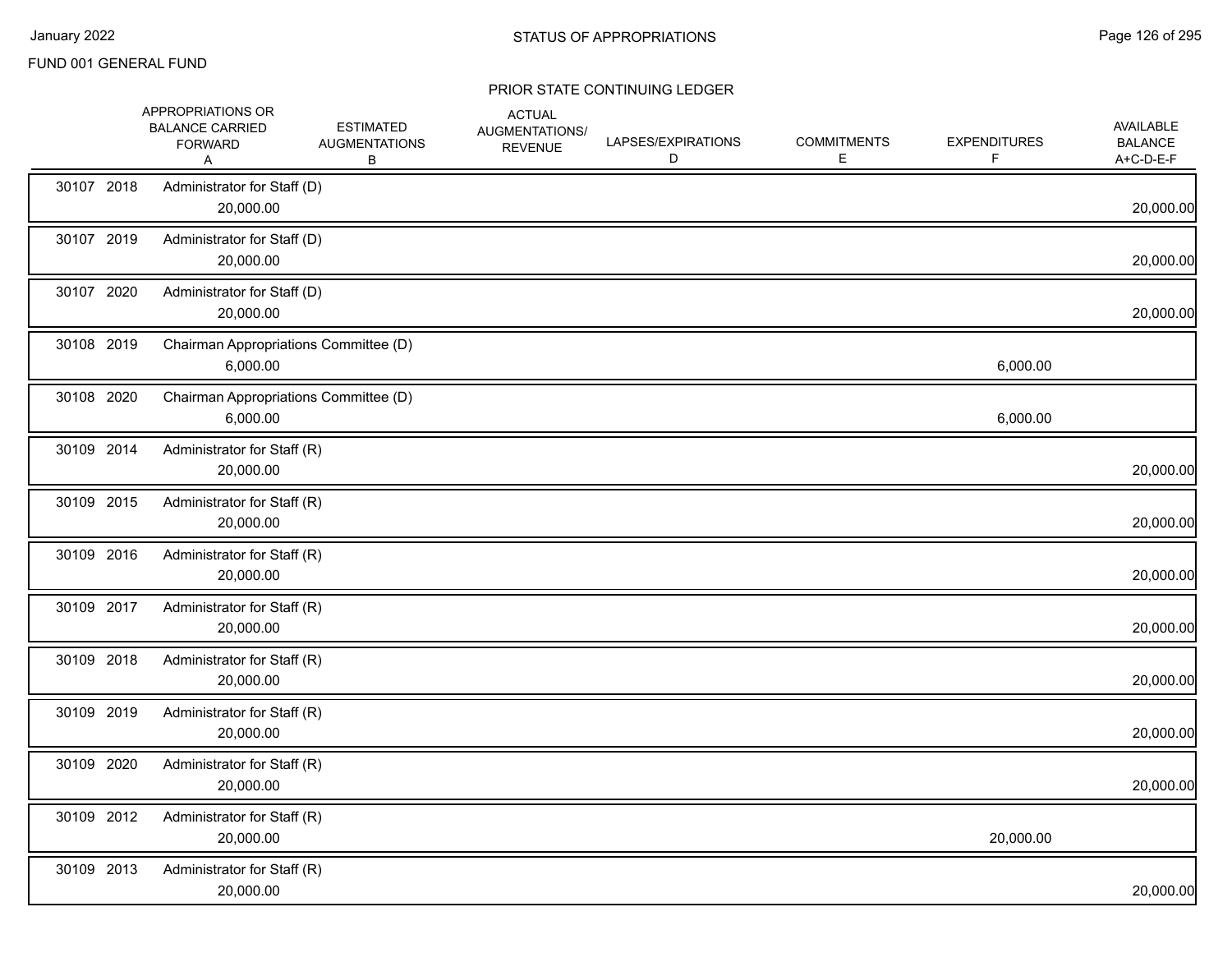|                   | APPROPRIATIONS OR<br><b>BALANCE CARRIED</b><br><b>FORWARD</b><br>Α       | <b>ESTIMATED</b><br><b>AUGMENTATIONS</b><br>В | <b>ACTUAL</b><br>AUGMENTATIONS/<br><b>REVENUE</b> | LAPSES/EXPIRATIONS<br>D | <b>COMMITMENTS</b><br>Е | <b>EXPENDITURES</b><br>F | <b>AVAILABLE</b><br><b>BALANCE</b><br>A+C-D-E-F |
|-------------------|--------------------------------------------------------------------------|-----------------------------------------------|---------------------------------------------------|-------------------------|-------------------------|--------------------------|-------------------------------------------------|
| 30311 2020        | Caucus Operations (R)<br>7,926,490.64                                    |                                               |                                                   |                         |                         | 6,042,204.78             | 1,884,285.86                                    |
| 30312 2020        | Caucus Operations (D)<br>17,304,458.71                                   |                                               |                                                   |                         |                         | 16,945,200.95            | 359,257.76                                      |
| <b>DEPT TOTAL</b> | 141,395,422.67                                                           |                                               |                                                   |                         |                         | 40,917,123.63            | 100,478,299.04                                  |
|                   | <b>BA 44 - Legislative Reference Bureau</b><br><b>GENERAL GOVERNMENT</b> |                                               |                                                   |                         |                         |                          |                                                 |
| 30115 2019        | <b>LRB-Salaries &amp; Expenses</b><br>62,552.03                          |                                               |                                                   |                         |                         | 62,552.03                |                                                 |
| 30115 2020        | <b>LRB-Salaries &amp; Expenses</b><br>6,881,047.98                       |                                               |                                                   |                         |                         | 5,536,197.25             | 1,344,850.73                                    |
| 30117 2019        | Printing of Pa Bulletin & Pa Code<br>149,520.34                          |                                               |                                                   |                         |                         | 149,520.34               |                                                 |
| 30117 2020        | Printing of Pa Bulletin & Pa Code<br>886,000.00                          |                                               |                                                   |                         |                         | 641,738.41               | 244,261.59                                      |
| 30286 2006        | Legislative Drafting System<br>66,053.10                                 |                                               |                                                   |                         |                         |                          | 66,053.10                                       |
| <b>DEPT TOTAL</b> |                                                                          |                                               |                                                   |                         |                         |                          |                                                 |
|                   | 8,045,173.45<br><b>BA 45 - Legislative Misc &amp; Commissions</b>        |                                               |                                                   |                         |                         | 6,390,008.03             | 1,655,165.42                                    |
|                   | <b>GENERAL GOVERNMENT</b>                                                |                                               |                                                   |                         |                         |                          |                                                 |
| 30118 2019        | <b>Local Government Commission</b><br>375,146.48                         |                                               |                                                   |                         |                         | 375,146.48               |                                                 |
| 30118 2020        | <b>Local Government Commission</b><br>1,081,980.72                       |                                               |                                                   |                         |                         | 112,176.79               | 969,803.93                                      |
| 30119 2017        | Legislative Audit Advisory Commission<br>6,242.00                        |                                               |                                                   |                         |                         |                          | 6,242.00                                        |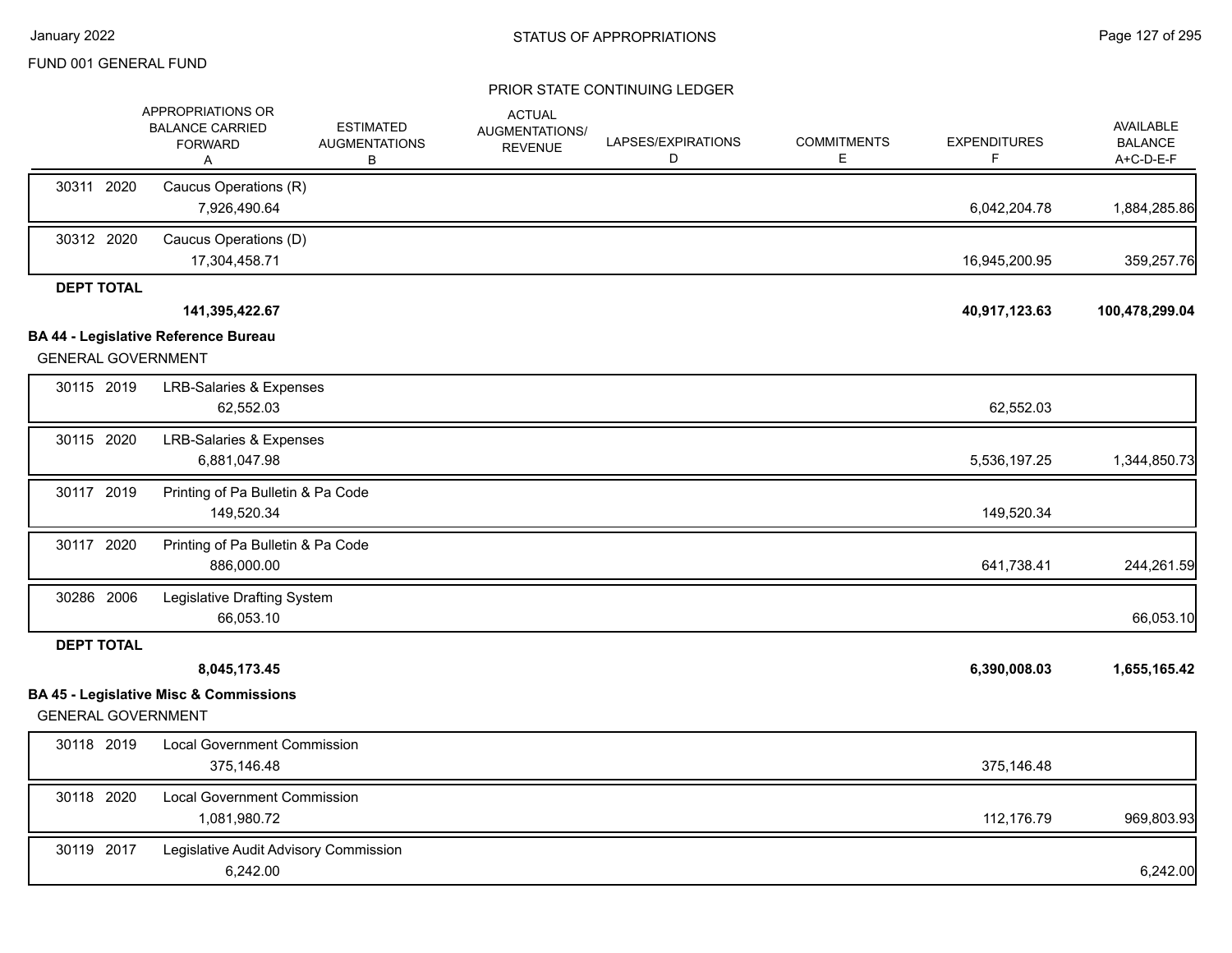|            | APPROPRIATIONS OR<br><b>BALANCE CARRIED</b><br><b>FORWARD</b><br>A | <b>ESTIMATED</b><br><b>AUGMENTATIONS</b><br>В | <b>ACTUAL</b><br>AUGMENTATIONS/<br><b>REVENUE</b> | LAPSES/EXPIRATIONS<br>D | <b>COMMITMENTS</b><br>E. | <b>EXPENDITURES</b><br>F | <b>AVAILABLE</b><br><b>BALANCE</b><br>A+C-D-E-F |
|------------|--------------------------------------------------------------------|-----------------------------------------------|---------------------------------------------------|-------------------------|--------------------------|--------------------------|-------------------------------------------------|
| 30119 2018 | Legislative Audit Advisory Commission<br>244,000.00                |                                               |                                                   |                         |                          | 145,500.00               | 98,500.00                                       |
| 30119 2019 | Legislative Audit Advisory Commission<br>285,000.00                |                                               |                                                   |                         |                          |                          | 285,000.00                                      |
| 30119 2020 | Legislative Audit Advisory Commission<br>285,000.00                |                                               |                                                   |                         |                          |                          | 285,000.00                                      |
| 30121 2017 | <b>Local Government Codes</b><br>117,355.54                        |                                               |                                                   |                         |                          |                          | 117,355.54                                      |
| 30121 2018 | <b>Local Government Codes</b><br>23,065.40                         |                                               |                                                   |                         |                          |                          | 23,065.40                                       |
| 30121 2019 | <b>Local Government Codes</b><br>24,063.00                         |                                               |                                                   |                         |                          |                          | 24,063.00                                       |
| 30121 2020 | <b>Local Government Codes</b><br>24,000.00                         |                                               |                                                   |                         |                          |                          | 24,000.00                                       |
| 30122 2020 | <b>Capitol Preservation Committee</b><br>381,319.90                |                                               |                                                   |                         |                          | 381,319.90               |                                                 |
| 30123 2019 | <b>Capitol Restoration</b><br>485,469.37                           |                                               |                                                   |                         |                          | 485,469.37               |                                                 |
| 30123 2020 | <b>Capitol Restoration</b><br>3,157,000.00                         |                                               |                                                   |                         |                          | 1,279,973.58             | 1,877,026.42                                    |
| 30127 2015 | <b>Commission on Sentencing</b><br>615,100.00                      |                                               |                                                   |                         |                          | $-132,000.00$            | 747,100.00                                      |
| 30127 2019 | <b>Commission on Sentencing</b><br>244,000.00                      |                                               |                                                   |                         |                          | 33,127.63                | 210,872.37                                      |
| 30127 2020 | Commission on Sentencing<br>603,306.20                             |                                               |                                                   |                         |                          | 249,507.00               | 353,799.20                                      |
| 30128 1989 | Health Care Cost Containment<br>1,927,492.95                       |                                               | 331,768.12                                        |                         |                          | 135,692.76               | 2,123,568.31                                    |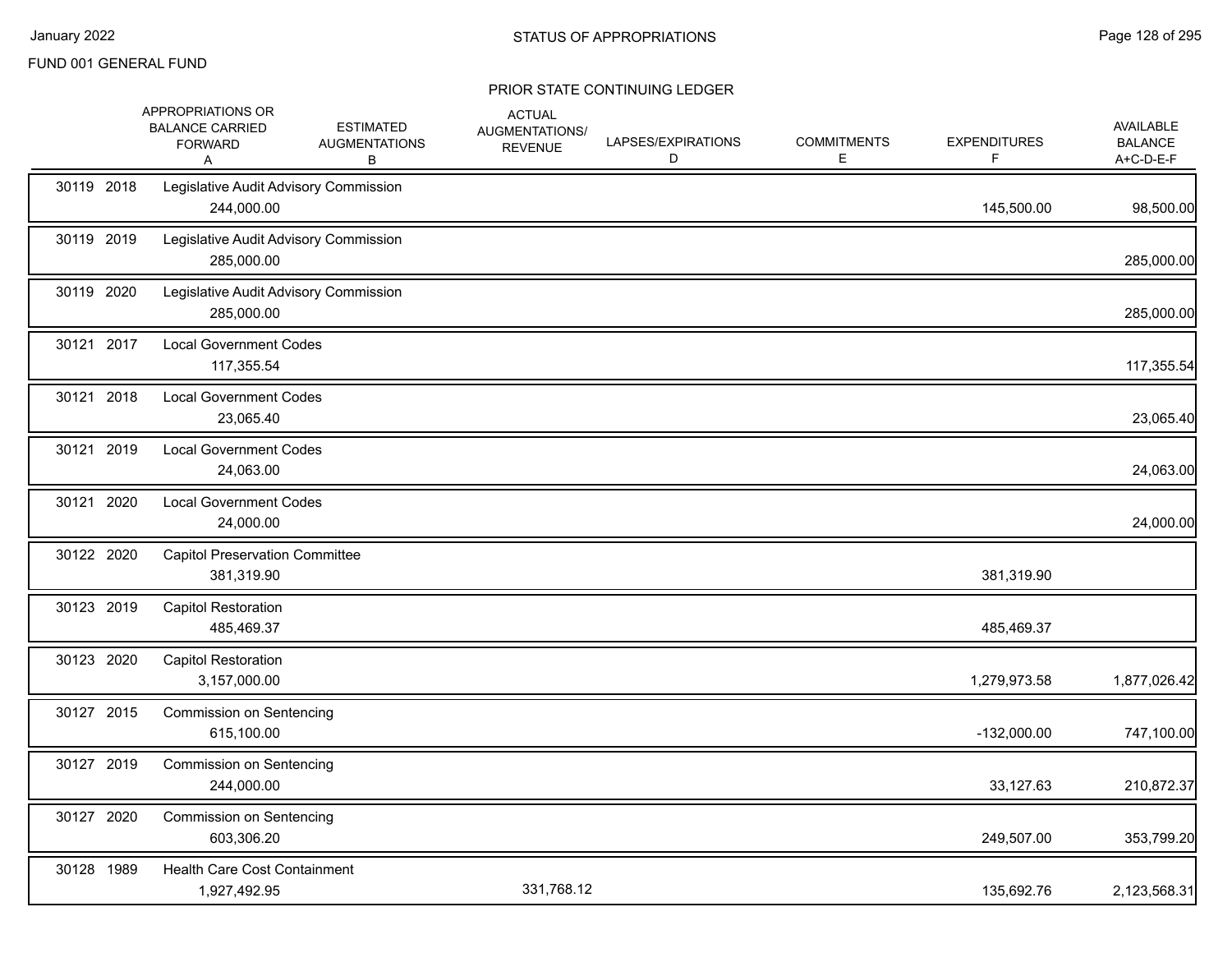|            | APPROPRIATIONS OR<br><b>BALANCE CARRIED</b><br><b>FORWARD</b><br>A | <b>ESTIMATED</b><br><b>AUGMENTATIONS</b><br>В | <b>ACTUAL</b><br>AUGMENTATIONS/<br><b>REVENUE</b> | LAPSES/EXPIRATIONS<br>D | <b>COMMITMENTS</b><br>Е | <b>EXPENDITURES</b><br>F. | AVAILABLE<br><b>BALANCE</b><br>A+C-D-E-F |
|------------|--------------------------------------------------------------------|-----------------------------------------------|---------------------------------------------------|-------------------------|-------------------------|---------------------------|------------------------------------------|
| 30129 2019 | Center for Rural Pennsylvania<br>194,132.85                        |                                               |                                                   |                         |                         | 73,436.83                 | 120,696.02                               |
| 30129 2020 | Center for Rural Pennsylvania<br>785,766.47                        |                                               |                                                   |                         |                         | 680,097.07                | 105,669.40                               |
| 30131 2014 | 177,000.00                                                         | Legislative Reapportionment Commissions       |                                                   |                         |                         | 177,000.00                |                                          |
| 30131 2015 | 707,000.00                                                         | Legislative Reapportionment Commissions       |                                                   |                         |                         | 304,092.59                | 402,907.41                               |
| 30131 2016 | 756,000.00                                                         | Legislative Reapportionment Commissions       |                                                   |                         |                         |                           | 756,000.00                               |
| 30131 2017 | 1,000,000.00                                                       | Legislative Reapportionment Commissions       |                                                   |                         |                         |                           | 1,000,000.00                             |
| 30131 2018 | 1,030,000.00                                                       | Legislative Reapportionment Commissions       |                                                   |                         |                         |                           | 1,030,000.00                             |
| 30131 2019 | 1,053,000.00                                                       | Legislative Reapportionment Commissions       |                                                   |                         |                         |                           | 1,053,000.00                             |
| 30131 2020 | 1,053,000.00                                                       | Legislative Reapportionment Commissions       |                                                   |                         |                         |                           | 1,053,000.00                             |
| 30131 2012 | 14,999.53                                                          | Legislative Reapportionment Commissions       |                                                   |                         |                         | 14,999.53                 |                                          |
| 30131 2013 | 105,000.00                                                         | Legislative Reapportionment Commissions       |                                                   |                         |                         | 105,000.00                |                                          |
| 30308 2017 | Independent Fiscal Office<br>7.75                                  |                                               |                                                   |                         |                         | 7.75                      |                                          |
| 30308 2018 | Independent Fiscal Office<br>1,728,592.54                          |                                               |                                                   |                         |                         | 1,728,592.54              |                                          |
| 30308 2019 | Independent Fiscal Office<br>98,532.30                             |                                               |                                                   |                         |                         | -1,072,395.26             | 1,170,927.56                             |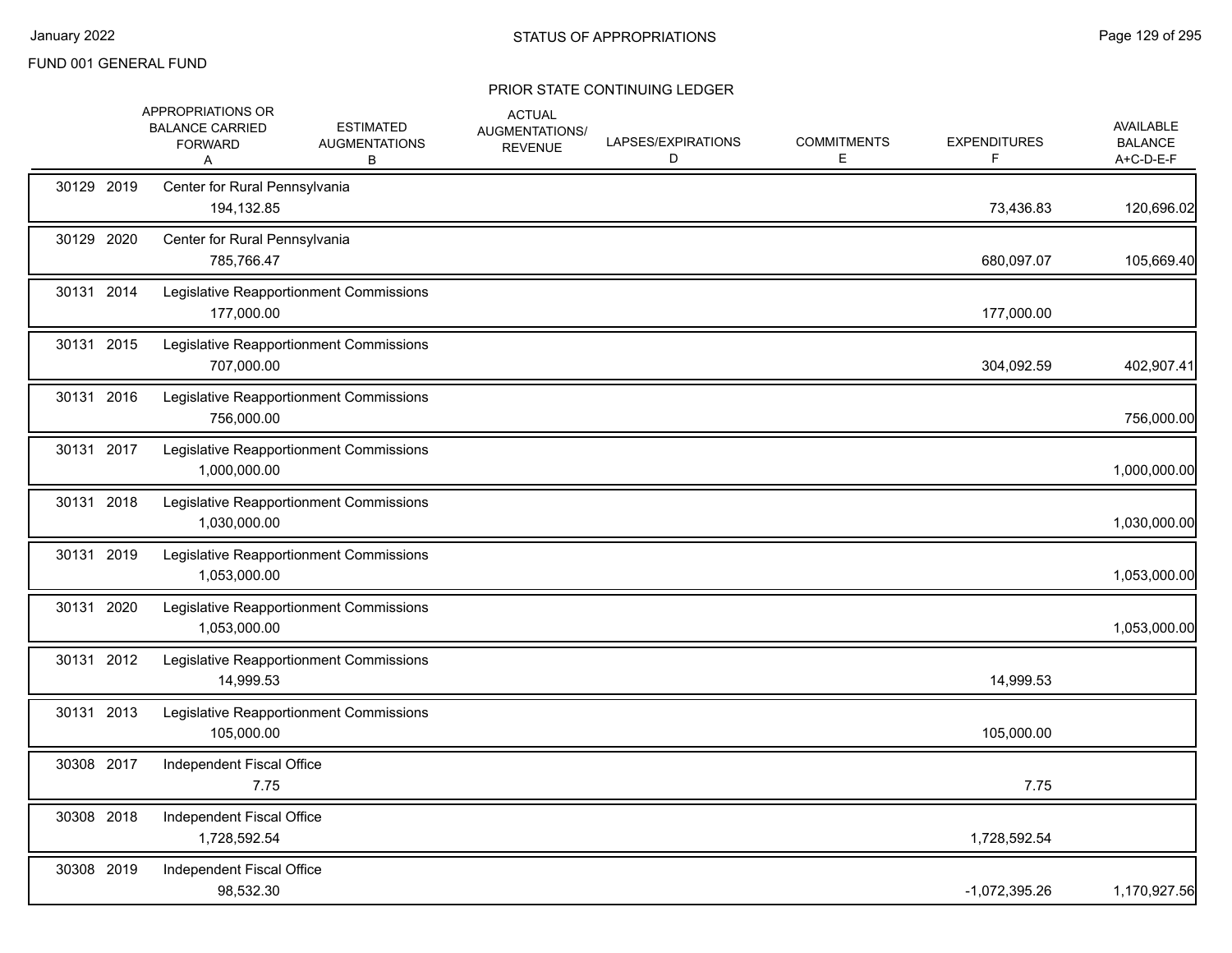|                           | APPROPRIATIONS OR<br><b>BALANCE CARRIED</b><br><b>FORWARD</b><br>Α | <b>ESTIMATED</b><br><b>AUGMENTATIONS</b><br>В | <b>ACTUAL</b><br>AUGMENTATIONS/<br><b>REVENUE</b> | LAPSES/EXPIRATIONS<br>D | <b>COMMITMENTS</b><br>E. | <b>EXPENDITURES</b> | AVAILABLE<br><b>BALANCE</b><br>A+C-D-E-F |
|---------------------------|--------------------------------------------------------------------|-----------------------------------------------|---------------------------------------------------|-------------------------|--------------------------|---------------------|------------------------------------------|
| 30308 2020                | Independent Fiscal Office<br>2,272,369.57                          |                                               |                                                   |                         |                          | 1,022,646.79        | 1,249,722.78                             |
| 30721 2018                | <b>Commonwealth Mail Processing Center</b><br>198,475.18           |                                               |                                                   |                         |                          | 198,475.18          |                                          |
| 30721 2019                | <b>Commonwealth Mail Processing Center</b><br>2,207,784.60         |                                               |                                                   |                         |                          | 156,918.64          | 2,050,865.96                             |
| 30721 2020                | <b>Commonwealth Mail Processing Center</b><br>3,396,335.94         |                                               |                                                   |                         |                          | $-623.72$           | 3,396,959.66                             |
| <b>DEPT TOTAL</b>         | 26,657,538.29                                                      |                                               | 331,768.12                                        |                         |                          | 6,454,161.45        | 20,535,144.96                            |
| <b>GENERAL GOVERNMENT</b> | <b>BA 46 - Joint State Government Comm.</b>                        |                                               |                                                   |                         |                          |                     |                                          |
| 30133 2019                | Joint State Government Commission<br>937,448.49                    |                                               |                                                   |                         |                          | 727,016.41          | 210,432.08                               |
| 30133 2020                | Joint State Government Commission<br>551,139.43                    |                                               |                                                   |                         |                          |                     | 551,139.43                               |
| <b>DEPT TOTAL</b>         |                                                                    |                                               |                                                   |                         |                          |                     |                                          |
| <b>GENERAL GOVERNMENT</b> | 1,488,587.92<br><b>BA 47 - Legislative Budget and Finance</b>      |                                               |                                                   |                         |                          | 727,016.41          | 761,571.51                               |
| 30134 2015                | Legislative Budget & Finance Committee<br>336.88                   |                                               |                                                   |                         |                          | 236.00              | 100.88                                   |
| 30134 2018                | Legislative Budget & Finance Committee<br>593,258.92               |                                               |                                                   |                         |                          | 94,723.31           | 498,535.61                               |
| 30134 2019                | Legislative Budget & Finance Committee<br>1,689,191.11             |                                               |                                                   |                         |                          | 232,363.70          | 1,456,827.41                             |
| 30134 2020                | Legislative Budget & Finance Committee<br>629,283.30               |                                               |                                                   |                         |                          | 509,476.21          | 119,807.09                               |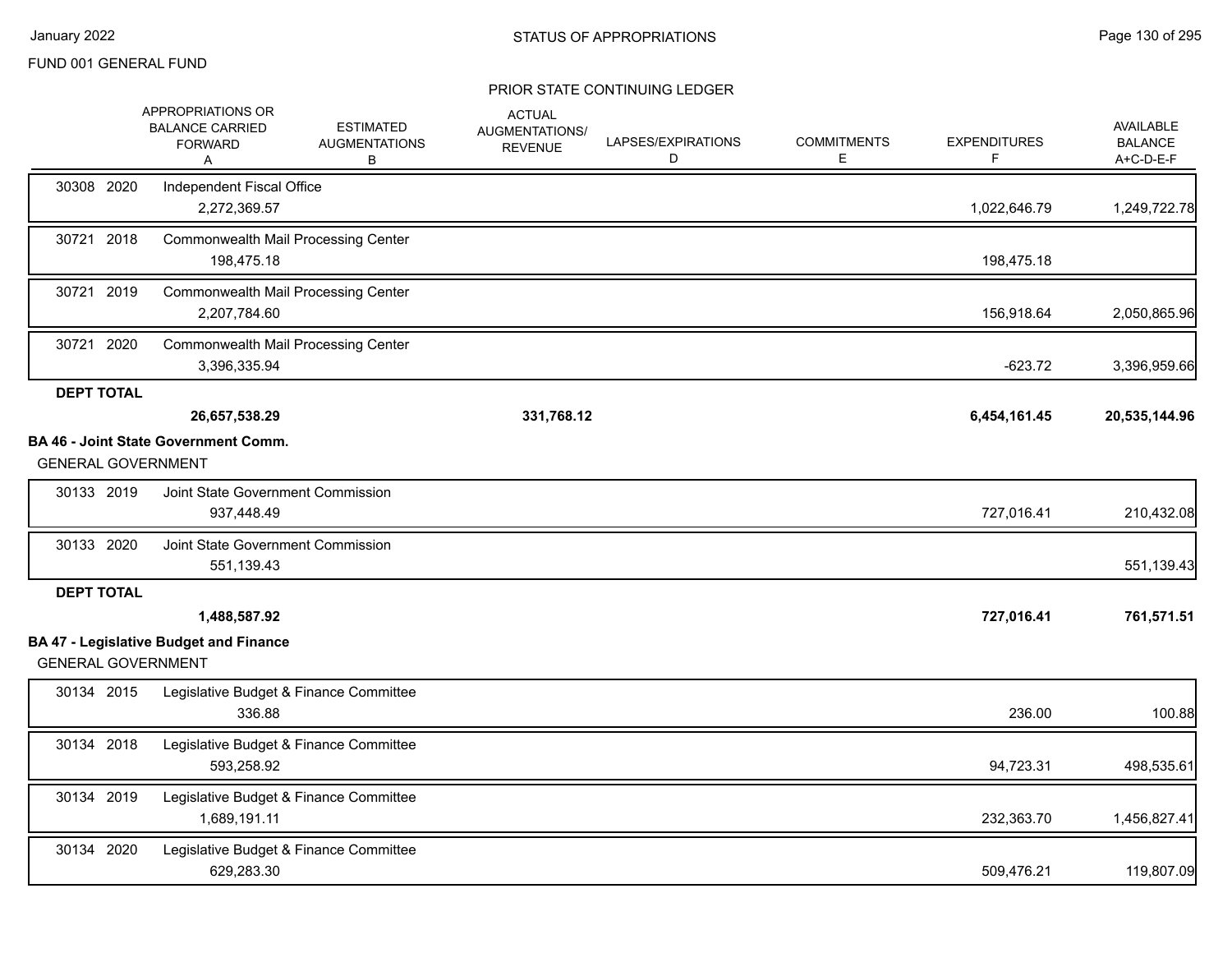|                           | APPROPRIATIONS OR<br><b>BALANCE CARRIED</b><br><b>FORWARD</b><br>Α | <b>ESTIMATED</b><br><b>AUGMENTATIONS</b><br>в | <b>ACTUAL</b><br>AUGMENTATIONS/<br><b>REVENUE</b> | LAPSES/EXPIRATIONS<br>D | <b>COMMITMENTS</b><br>E | <b>EXPENDITURES</b><br>F | AVAILABLE<br><b>BALANCE</b><br>A+C-D-E-F |
|---------------------------|--------------------------------------------------------------------|-----------------------------------------------|---------------------------------------------------|-------------------------|-------------------------|--------------------------|------------------------------------------|
| <b>DEPT TOTAL</b>         |                                                                    |                                               |                                                   |                         |                         |                          |                                          |
|                           | 2,912,070.21                                                       |                                               |                                                   |                         |                         | 836,799.22               | 2,075,270.99                             |
|                           | <b>BA 48 - Legislative Data Processing</b>                         |                                               |                                                   |                         |                         |                          |                                          |
| <b>GENERAL GOVERNMENT</b> |                                                                    |                                               |                                                   |                         |                         |                          |                                          |
| 30135 2015                | Legislative Data Processing Center<br>400.000.00                   |                                               |                                                   |                         |                         |                          | 400,000.00                               |
| 30135 2016                | Legislative Data Processing Center<br>400,000.00                   |                                               |                                                   |                         |                         |                          | 400,000.00                               |
| 30135 2017                | Legislative Data Processing Center<br>2,109,536.83                 |                                               |                                                   |                         |                         | 9,530.00                 | 2,100,006.83                             |
| 30135 2018                | Legislative Data Processing Center<br>9,286,976.85                 |                                               |                                                   |                         |                         | 2,564,600.74             | 6,722,376.11                             |
| 30135 2019                | Legislative Data Processing Center<br>13,209,372.51                |                                               |                                                   |                         |                         | 2,143,031.49             | 11,066,341.02                            |
| 30135 2020                | Legislative Data Processing Center<br>24,212,749.12                |                                               |                                                   |                         |                         | 3,119,181.87             | 21,093,567.25                            |
| 30360 2019                | 2,420,543.76                                                       | LDP-Information Technology Modernization      |                                                   |                         |                         | 9,045.00                 | 2,411,498.76                             |
| 30360 2020                | 2,500,000.00                                                       | LDP-Information Technology Modernization      |                                                   |                         |                         |                          | 2,500,000.00                             |
| <b>DEPT TOTAL</b>         |                                                                    |                                               |                                                   |                         |                         |                          |                                          |
|                           | 54,539,179.07                                                      |                                               |                                                   |                         |                         | 7,845,389.10             | 46,693,789.97                            |
| <b>GENERAL GOVERNMENT</b> | <b>BA 49 - Air &amp; Water Pollution Control</b>                   |                                               |                                                   |                         |                         |                          |                                          |
| 30136 2019                | 112,300.23                                                         | Joint Leg Air & Water Poll Cont Committ       |                                                   |                         |                         | 104,221.18               | 8,079.05                                 |
| <b>DEPT TOTAL</b>         |                                                                    |                                               |                                                   |                         |                         |                          |                                          |
|                           | 112,300.23                                                         |                                               |                                                   |                         |                         | 104,221.18               | 8,079.05                                 |
|                           | <b>BA 63 - Regulatory Review Commission</b>                        |                                               |                                                   |                         |                         |                          |                                          |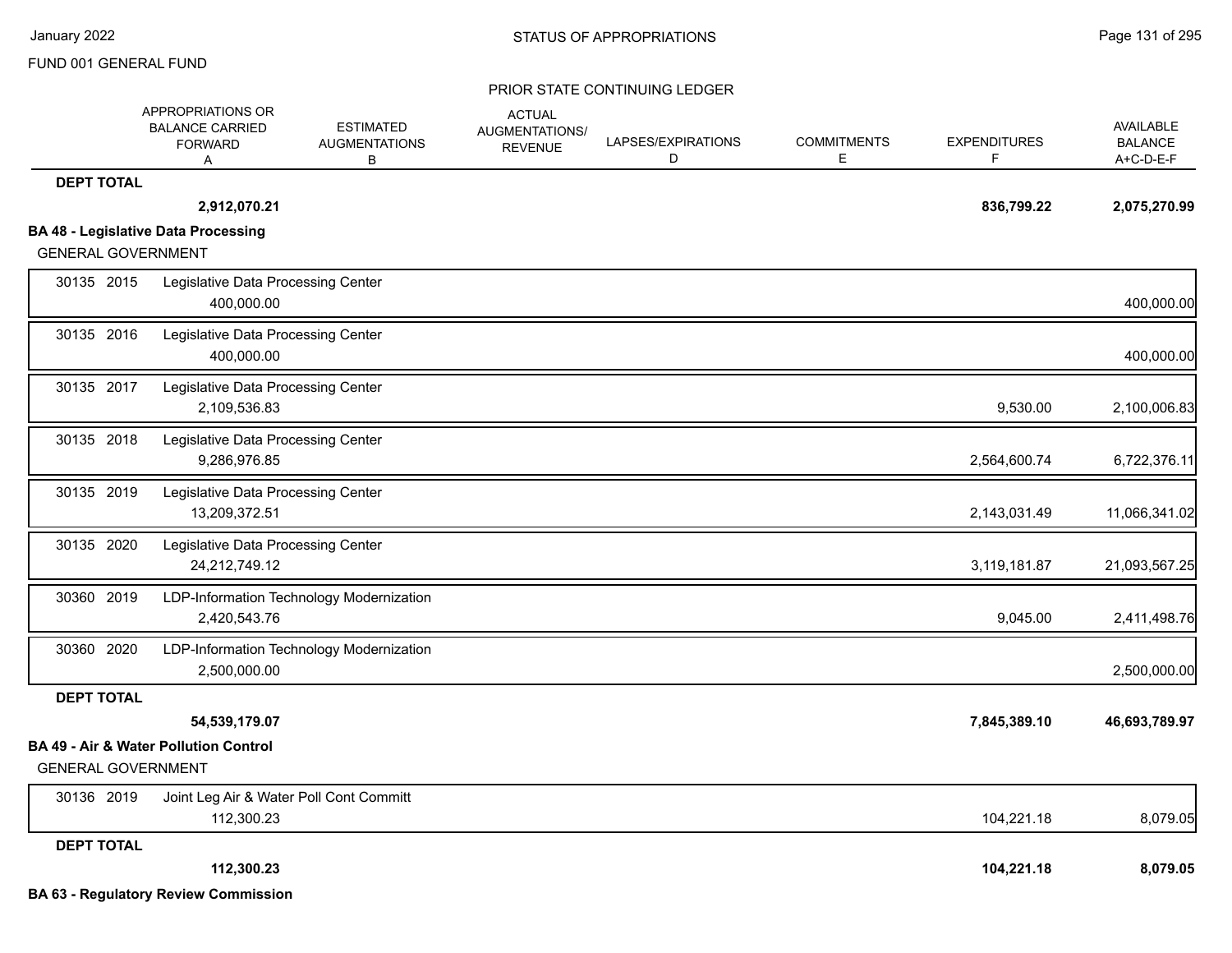|                                                                | APPROPRIATIONS OR<br><b>BALANCE CARRIED</b><br><b>FORWARD</b><br>Α | <b>ESTIMATED</b><br><b>AUGMENTATIONS</b><br>В | <b>ACTUAL</b><br>AUGMENTATIONS/<br><b>REVENUE</b> | LAPSES/EXPIRATIONS<br>D | <b>COMMITMENTS</b><br>E | <b>EXPENDITURES</b><br>F. | <b>AVAILABLE</b><br><b>BALANCE</b><br>A+C-D-E-F |
|----------------------------------------------------------------|--------------------------------------------------------------------|-----------------------------------------------|---------------------------------------------------|-------------------------|-------------------------|---------------------------|-------------------------------------------------|
| <b>GENERAL GOVERNMENT</b>                                      |                                                                    |                                               |                                                   |                         |                         |                           |                                                 |
| 30138 2019                                                     | 400,419.38                                                         | Independent Regulatory Review Commission      |                                                   |                         |                         | 400,419.38                |                                                 |
| 30138 2020                                                     | 2,155,000.00                                                       | Independent Regulatory Review Commission      |                                                   |                         |                         | 857,657.53                | 1,297,342.47                                    |
| <b>DEPT TOTAL</b>                                              |                                                                    |                                               |                                                   |                         |                         |                           |                                                 |
|                                                                | 2,555,419.38                                                       |                                               |                                                   |                         |                         | 1,258,076.91              | 1,297,342.47                                    |
| <b>BA 51 - Supreme Court</b><br><b>GENERAL GOVERNMENT</b>      |                                                                    |                                               |                                                   |                         |                         |                           |                                                 |
| 30249 2018                                                     | Unified Judicial System Security<br>620,414.56                     |                                               |                                                   |                         |                         | 368,459.65                | 251,954.91                                      |
| 30249 2019                                                     | Unified Judicial System Security<br>1,434,550.80                   |                                               |                                                   |                         |                         |                           | 1,434,550.80                                    |
| 30249 2020                                                     | Unified Judicial System Security<br>1,473,232.36                   |                                               |                                                   |                         |                         | 12,613.89                 | 1,460,618.47                                    |
| <b>DEPT TOTAL</b>                                              |                                                                    |                                               |                                                   |                         |                         |                           |                                                 |
|                                                                | 3,528,197.72                                                       |                                               |                                                   |                         |                         | 381,073.54                | 3, 147, 124. 18                                 |
| <b>BA 58 - Commonwealth Court</b><br><b>GENERAL GOVERNMENT</b> |                                                                    |                                               |                                                   |                         |                         |                           |                                                 |
| 30300 2007                                                     | <b>Commonwealth Court</b><br>2,184,726.47                          |                                               |                                                   |                         |                         |                           | 2,184,726.47                                    |
| <b>DEPT TOTAL</b>                                              |                                                                    |                                               |                                                   |                         |                         |                           |                                                 |
|                                                                | 2,184,726.47                                                       |                                               |                                                   |                         |                         |                           | 2,184,726.47                                    |
| <b>LEDGER TOTAL</b>                                            |                                                                    |                                               |                                                   |                         |                         |                           |                                                 |
|                                                                | 346,412,547.87                                                     |                                               | 331,768.12                                        |                         | 11,310,894.71           | 87,074,832.66             | 248,358,588.62                                  |
|                                                                | TOTAL TOTAL ALL PRIOR STATE LEDGERS                                |                                               |                                                   |                         |                         |                           |                                                 |
|                                                                | 5,413,326,519.61                                                   |                                               | -70,747,161.59                                    |                         | 339,469,980.82          | 3,663,744,029.77          | 1,339,365,347.43                                |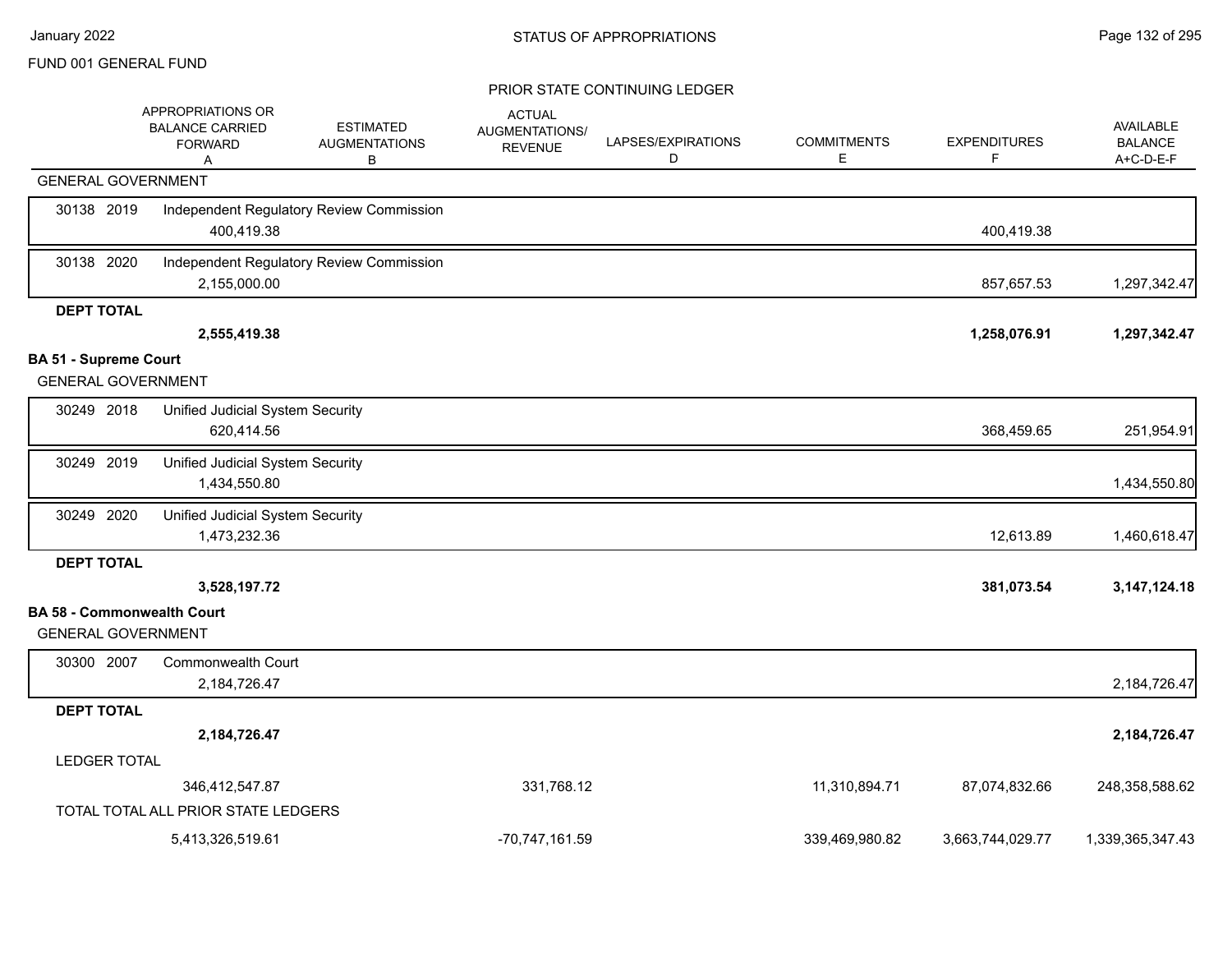|                                               | APPROPRIATIONS OR<br><b>BALANCE CARRIED</b><br><b>FORWARD</b><br>A | <b>ESTIMATED</b><br><b>AUGMENTATIONS</b><br>B | <b>ACTUAL</b><br>AUGMENTATIONS/<br><b>REVENUE</b> | LAPSES/EXPIRATIONS<br>D | <b>COMMITMENTS</b><br>Е | <b>EXPENDITURES</b><br>F | AVAILABLE<br><b>BALANCE</b><br>A+C-D-E-F |
|-----------------------------------------------|--------------------------------------------------------------------|-----------------------------------------------|---------------------------------------------------|-------------------------|-------------------------|--------------------------|------------------------------------------|
| <b>BA 81 - Executive Offices</b>              |                                                                    |                                               |                                                   |                         |                         |                          |                                          |
| <b>GENERAL GOVERNMENT</b>                     |                                                                    |                                               |                                                   |                         |                         |                          |                                          |
| 40092 2021                                    | State Workmen's Comp Third Party Admin<br>3,884,324.72             |                                               |                                                   |                         | 17,614,597.30           |                          | -13,730,272.58                           |
| 40123 2021                                    | <b>Payroll Deductions</b><br>900,919,111.38                        |                                               | 3,226,326,150.62                                  |                         | 13,194,219.50           | 3,374,478,023.52         | 739,573,018.98                           |
| 40161 2021                                    | State Employees Combined Appeal<br>698,040.65                      |                                               | 1,391,872.68                                      |                         | 45,000.00               | 1,459,150.11             | 585,763.22                               |
| 40245 2021                                    | PPA-Assess of Fares of Prearranged Rides                           |                                               | 5,713,026.00                                      |                         |                         | 5,713,026.00             |                                          |
| <b>DEPT TOTAL</b>                             |                                                                    |                                               |                                                   |                         |                         |                          |                                          |
|                                               | 905,501,476.75                                                     |                                               | 3,233,431,049.30                                  |                         | 30,853,816.80           | 3,381,650,199.63         | 726,428,509.62                           |
| <b>BA 14 - Attorney General</b>               |                                                                    |                                               |                                                   |                         |                         |                          |                                          |
| <b>GENERAL GOVERNMENT</b>                     |                                                                    |                                               |                                                   |                         |                         |                          |                                          |
| 40010 2021                                    | Fee Duction System - Collect of Bad Debt<br>571,097.98             |                                               | 1,084,933.49                                      |                         | 621,922.36              | 945,013.50               | 89,095.61                                |
| <b>DEPT TOTAL</b>                             |                                                                    |                                               |                                                   |                         |                         |                          |                                          |
|                                               | 571,097.98                                                         |                                               | 1,084,933.49                                      |                         | 621,922.36              | 945,013.50               | 89,095.61                                |
| BA 73 - Treasury<br><b>GENERAL GOVERNMENT</b> |                                                                    |                                               |                                                   |                         |                         |                          |                                          |
| 40064 2021                                    | Claim Payment for Unclaimed Property<br>1,049,154.95               |                                               | 80,000,000.00                                     |                         |                         | 75,346,168.06            | 5,702,986.89                             |
| 40066 2021                                    | <b>US Savings Bond Deductions</b><br>1,480.00                      |                                               |                                                   |                         |                         |                          | 1,480.00                                 |
| 40069 2021                                    | Payroll Deduction<br>1,341,601.15                                  |                                               | 3,940,308.34                                      |                         |                         | 4,210,891.33             | 1,071,018.16                             |
| 40072 2021                                    | Purchase of Saving Bonds-Series I<br>950.00                        |                                               |                                                   |                         |                         |                          | 950.00                                   |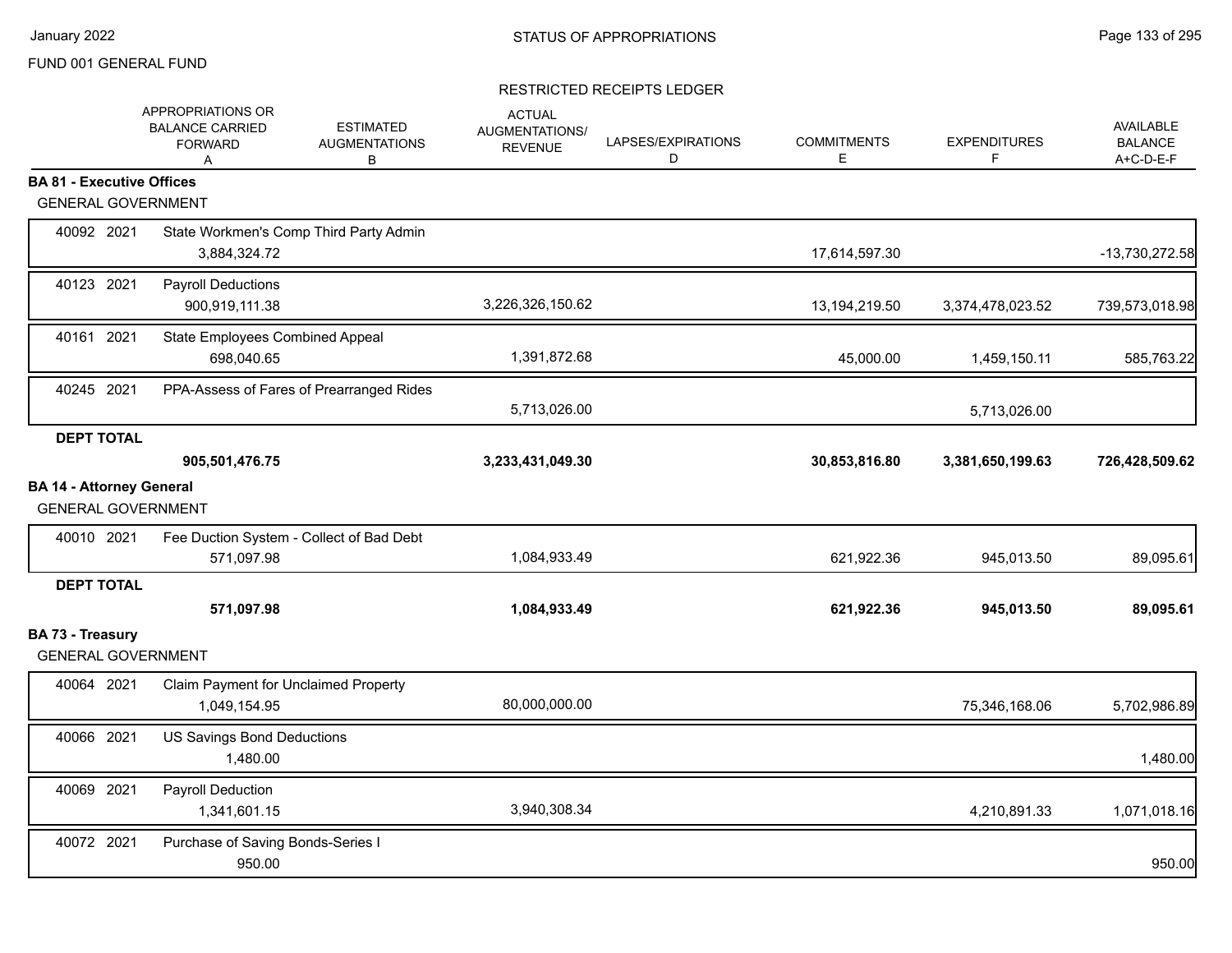## RESTRICTED RECEIPTS LEDGER

|                                                         | APPROPRIATIONS OR<br><b>BALANCE CARRIED</b><br><b>FORWARD</b><br>Α | <b>ESTIMATED</b><br><b>AUGMENTATIONS</b><br>B | <b>ACTUAL</b><br>AUGMENTATIONS/<br><b>REVENUE</b> | LAPSES/EXPIRATIONS<br>D | <b>COMMITMENTS</b><br>E | <b>EXPENDITURES</b><br>F | AVAILABLE<br><b>BALANCE</b><br>A+C-D-E-F |
|---------------------------------------------------------|--------------------------------------------------------------------|-----------------------------------------------|---------------------------------------------------|-------------------------|-------------------------|--------------------------|------------------------------------------|
| 40359 2021                                              | 594,737.41                                                         | Unclaimed Property- Restitution Transfer      | 277,585.02                                        |                         |                         | 486,184.43               | 386,138.00                               |
| <b>DEPT TOTAL</b>                                       |                                                                    |                                               |                                                   |                         |                         |                          |                                          |
|                                                         | 2,987,923.51                                                       |                                               | 84,217,893.36                                     |                         |                         | 80,043,243.82            | 7,162,573.05                             |
|                                                         | <b>BA 24 - Community &amp; Economic Develop</b>                    |                                               |                                                   |                         |                         |                          |                                          |
| <b>GENERAL GOVERNMENT</b>                               |                                                                    |                                               |                                                   |                         |                         |                          |                                          |
| 40037 2021                                              | 1989 Trade Shows                                                   |                                               |                                                   |                         |                         |                          |                                          |
|                                                         | 73,009.02                                                          |                                               | 10,000.00                                         |                         |                         | 19,010.00                | 63,999.02                                |
| 40166 2021                                              | CDBG Section 108 Loan Guarantee                                    |                                               |                                                   |                         |                         |                          |                                          |
|                                                         | 2,655,677.84                                                       |                                               |                                                   |                         |                         | 1,264,360.00             | 1,391,317.84                             |
| <b>DEPT TOTAL</b>                                       |                                                                    |                                               |                                                   |                         |                         |                          |                                          |
|                                                         | 2,728,686.86                                                       |                                               | 10,000.00                                         |                         |                         | 1,283,370.00             | 1,455,316.86                             |
|                                                         | <b>BA 38 - Conservation &amp; Natural Resourc</b>                  |                                               |                                                   |                         |                         |                          |                                          |
| <b>GENERAL GOVERNMENT</b>                               |                                                                    |                                               |                                                   |                         |                         |                          |                                          |
| 40099 2021                                              | <b>State Parks User Fees</b>                                       |                                               |                                                   |                         |                         |                          |                                          |
|                                                         | 10,700,128.87                                                      |                                               | 18,651,999.09                                     |                         |                         | 8,000,333.83             | 21,351,794.13                            |
| 40100 2021                                              | Forestry Stumpage Sales                                            |                                               |                                                   |                         |                         |                          |                                          |
|                                                         | 7,695,173.79                                                       |                                               | 9,739,414.61                                      |                         |                         | 9,712,746.00             | 7,721,842.40                             |
| 40102 2021                                              | <b>Security Deposit Receipts</b>                                   |                                               |                                                   |                         |                         |                          |                                          |
|                                                         | 2,312,986.20                                                       |                                               | 850,001.00                                        |                         |                         | 197,427.00               | 2,965,560.20                             |
| 40272 2021                                              | Military Installation Forest Products                              |                                               |                                                   |                         |                         |                          |                                          |
|                                                         |                                                                    |                                               | 2,638.53                                          |                         |                         |                          | 2,638.53                                 |
| <b>DEPT TOTAL</b>                                       |                                                                    |                                               |                                                   |                         |                         |                          |                                          |
|                                                         | 20,708,288.86                                                      |                                               | 29,244,053.23                                     |                         |                         | 17,910,506.83            | 32,041,835.26                            |
| <b>BA 11 - Corrections</b><br><b>GENERAL GOVERNMENT</b> |                                                                    |                                               |                                                   |                         |                         |                          |                                          |
| 42041 2021                                              | <b>State Supervision Fees</b>                                      |                                               |                                                   |                         |                         |                          |                                          |
|                                                         | 142,235.24                                                         |                                               | 2,274,994.27                                      |                         |                         |                          | 2,417,229.51                             |

**INSTITUTIONAL**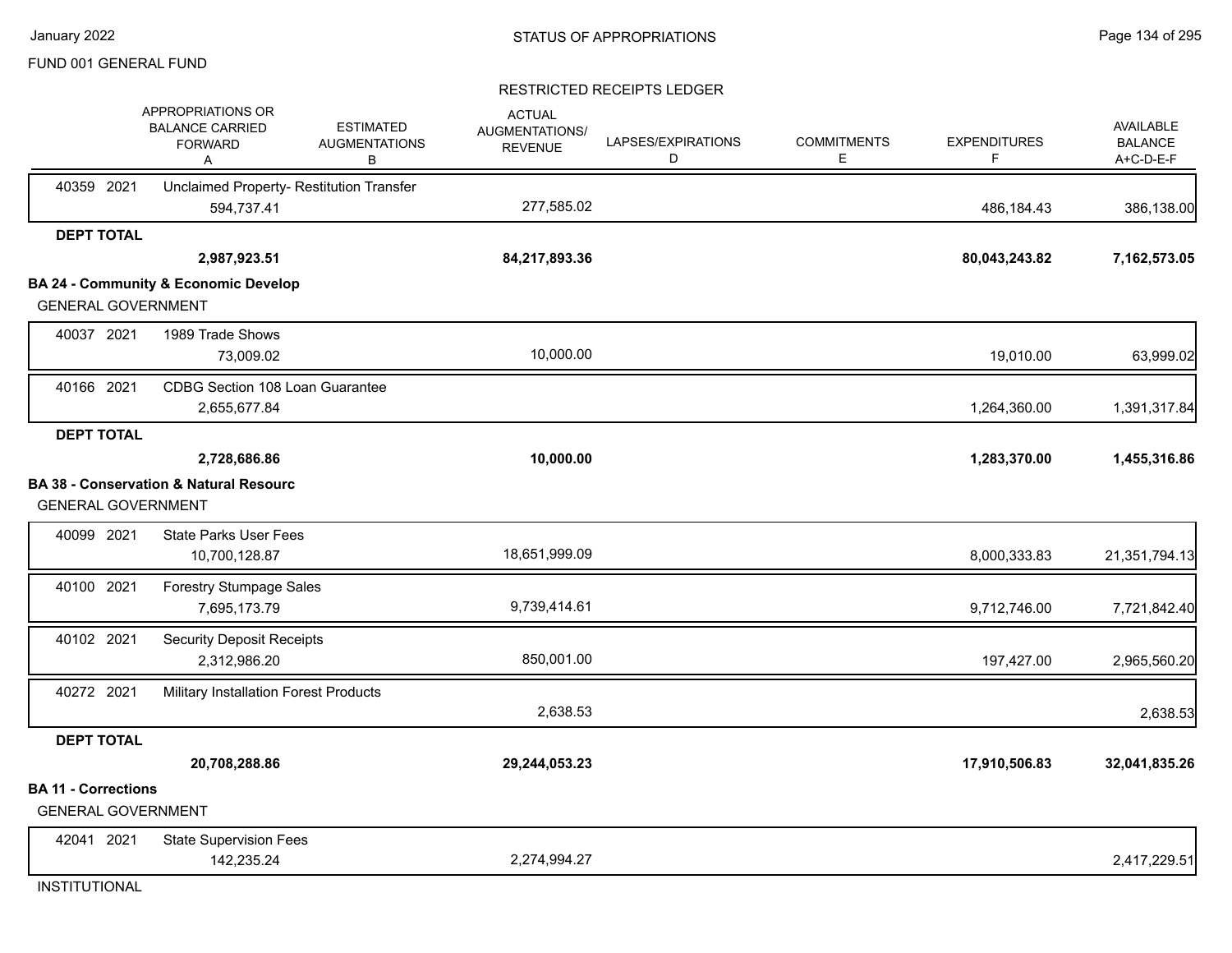|                                                         | APPROPRIATIONS OR<br><b>BALANCE CARRIED</b><br><b>FORWARD</b><br>A | <b>ESTIMATED</b><br><b>AUGMENTATIONS</b><br>B | <b>ACTUAL</b><br>AUGMENTATIONS/<br><b>REVENUE</b> | LAPSES/EXPIRATIONS<br>D | <b>COMMITMENTS</b><br>E. | <b>EXPENDITURES</b><br>F | AVAILABLE<br><b>BALANCE</b><br>A+C-D-E-F |
|---------------------------------------------------------|--------------------------------------------------------------------|-----------------------------------------------|---------------------------------------------------|-------------------------|--------------------------|--------------------------|------------------------------------------|
| 40109 2021                                              | Fines-Correction Officers-SCI Pittsburgh<br>91,376.27              |                                               |                                                   |                         |                          |                          | 91,376.27                                |
| <b>GRANTS AND SUBSIDIES</b>                             |                                                                    |                                               |                                                   |                         |                          |                          |                                          |
| 42042 2021                                              | <b>County Supervision Fees</b>                                     |                                               |                                                   |                         |                          |                          |                                          |
|                                                         | 1,977,204.42                                                       |                                               | 9,640,971.65                                      |                         | 25,468.78                | 1,914,782.27             | 9,677,925.02                             |
| <b>DEPT TOTAL</b>                                       |                                                                    |                                               |                                                   |                         |                          |                          |                                          |
|                                                         | 2,210,815.93                                                       |                                               | 11,915,965.92                                     |                         | 25,468.78                | 1,914,782.27             | 12,186,530.80                            |
| <b>BA 16 - Education</b><br><b>GRANTS AND SUBSIDIES</b> |                                                                    |                                               |                                                   |                         |                          |                          |                                          |
| 40018 2021                                              | 510.20                                                             | Sur Bond Proceeds-Bankrupt Private Schls      |                                                   |                         |                          |                          | 510.20                                   |
| 40114 2021                                              | 24,198.34                                                          | LEA-Interest Earned On Federal Funds (F)      |                                                   |                         |                          |                          | 24,198.34                                |
| 40132 2021                                              | <b>Empowerment School Districts</b><br>3,267,350.65                |                                               | 7,000,000.00                                      |                         | 1,330,524.41             | 4,554,073.79             | 4,382,752.45                             |
| <b>DEPT TOTAL</b>                                       |                                                                    |                                               |                                                   |                         |                          |                          |                                          |
|                                                         | 3,292,059.19                                                       |                                               | 7,000,000.00                                      |                         | 1,330,524.41             | 4,554,073.79             | 4,407,460.99                             |
| <b>GRANTS AND SUBSIDIES</b>                             | <b>BA 31 - PA Emergency Management Agency</b>                      |                                               |                                                   |                         |                          |                          |                                          |
| 40357 2021                                              | Aloca Foundation Grant<br>49.69                                    |                                               |                                                   |                         |                          |                          | 49.69                                    |
| <b>DEPT TOTAL</b>                                       |                                                                    |                                               |                                                   |                         |                          |                          |                                          |
|                                                         | 49.69                                                              |                                               |                                                   |                         |                          |                          | 49.69                                    |
| <b>GENERAL GOVERNMENT</b>                               | <b>BA 37 - Environmental Hearing Board</b>                         |                                               |                                                   |                         |                          |                          |                                          |
| 40229 2021                                              | <b>EHB - Appellant Escrow</b>                                      |                                               |                                                   |                         |                          |                          |                                          |
|                                                         | 1,582.59                                                           |                                               | 0.12                                              |                         |                          |                          | 1,582.71                                 |
| <b>DEPT TOTAL</b>                                       |                                                                    |                                               |                                                   |                         |                          |                          |                                          |
|                                                         | 1,582.59                                                           |                                               | 0.12                                              |                         |                          |                          | 1,582.71                                 |
|                                                         | <b>BA 35 - Environmental Protection</b>                            |                                               |                                                   |                         |                          |                          |                                          |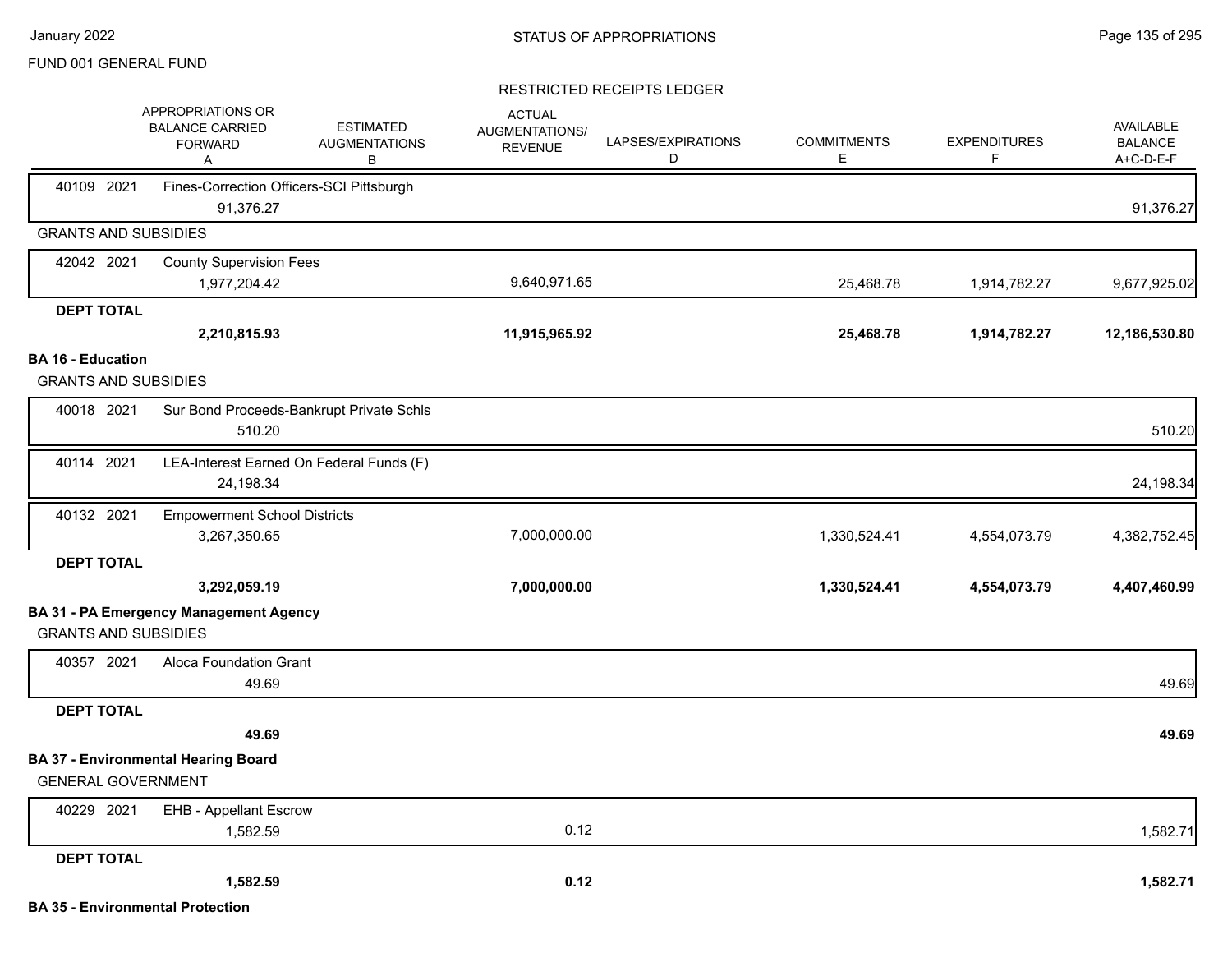|                                 | APPROPRIATIONS OR<br><b>BALANCE CARRIED</b><br><b>FORWARD</b><br>Α | <b>ESTIMATED</b><br><b>AUGMENTATIONS</b><br>В | <b>ACTUAL</b><br><b>AUGMENTATIONS/</b><br><b>REVENUE</b> | LAPSES/EXPIRATIONS<br>D | <b>COMMITMENTS</b><br>E. | <b>EXPENDITURES</b><br>F. | <b>AVAILABLE</b><br><b>BALANCE</b><br>A+C-D-E-F |
|---------------------------------|--------------------------------------------------------------------|-----------------------------------------------|----------------------------------------------------------|-------------------------|--------------------------|---------------------------|-------------------------------------------------|
|                                 | <b>GENERAL GOVERNMENT</b>                                          |                                               |                                                          |                         |                          |                           |                                                 |
| 40047 2021                      | <b>Security Deposit Receipts</b><br>99,385,084.18                  |                                               | 1,448,218.65                                             |                         |                          | -569,926.00               | 101,403,228.83                                  |
| 40049 2021                      | Depositis for Susidence Claims<br>117,400.00                       |                                               |                                                          |                         |                          |                           | 117,400.00                                      |
| <b>DEPT TOTAL</b>               |                                                                    |                                               |                                                          |                         |                          |                           |                                                 |
|                                 | 99,502,484.18                                                      |                                               | 1,448,218.65                                             |                         |                          | $-569,926.00$             | 101,520,628.83                                  |
| <b>BA 15 - General Services</b> | <b>GENERAL GOVERNMENT</b>                                          |                                               |                                                          |                         |                          |                           |                                                 |
| 40011 2021                      | Rmbrsmnt Bd-Prfrmnc Scurity Payment<br>33,175.00                   |                                               |                                                          |                         |                          |                           | 33,175.00                                       |
| 40012 2021                      | <b>Tort Claims</b><br>24,829.51                                    |                                               | 499,892.36                                               |                         |                          | 167,780.74                | 356,941.13                                      |
| 40013 2021                      | Emplye Lblty SIf Insrnc Prgrm<br>102,814.76                        |                                               | 6,497,362.97                                             |                         | 68,741.25                | 4,741,108.43              | 1,790,328.05                                    |
| 40014 2021                      | Auto Lblty Slf-Insrnc Program<br>3,367,300.86                      |                                               | 2,498,321.05                                             |                         |                          | 769,051.49                | 5,096,570.42                                    |
| 40015 2021                      | <b>Agency Construction Projects</b><br>8,740,926.31                |                                               | 295,104.70                                               |                         | 1,127,448.04             | 183,325.23                | 7,725,257.74                                    |
| <b>DEPT TOTAL</b>               |                                                                    |                                               |                                                          |                         |                          |                           |                                                 |
|                                 | 12,269,046.44                                                      |                                               | 9,790,681.08                                             |                         | 1,196,189.29             | 5,861,265.89              | 15,002,272.34                                   |
| BA 67 - Health                  | <b>GENERAL GOVERNMENT</b>                                          |                                               |                                                          |                         |                          |                           |                                                 |
| 40350 2021                      | Med Facility Lic Fee Surcharge Asmt Acct<br>1,330,597.29           |                                               | $-1,324,715.00$                                          |                         |                          |                           | 5,882.29                                        |
| <b>DEPT TOTAL</b>               |                                                                    |                                               |                                                          |                         |                          |                           |                                                 |
|                                 | 1,330,597.29                                                       |                                               | $-1,324,715.00$                                          |                         |                          |                           | 5,882.29                                        |
| <b>BA 79 - Insurance</b>        | <b>GENERAL GOVERNMENT</b>                                          |                                               |                                                          |                         |                          |                           |                                                 |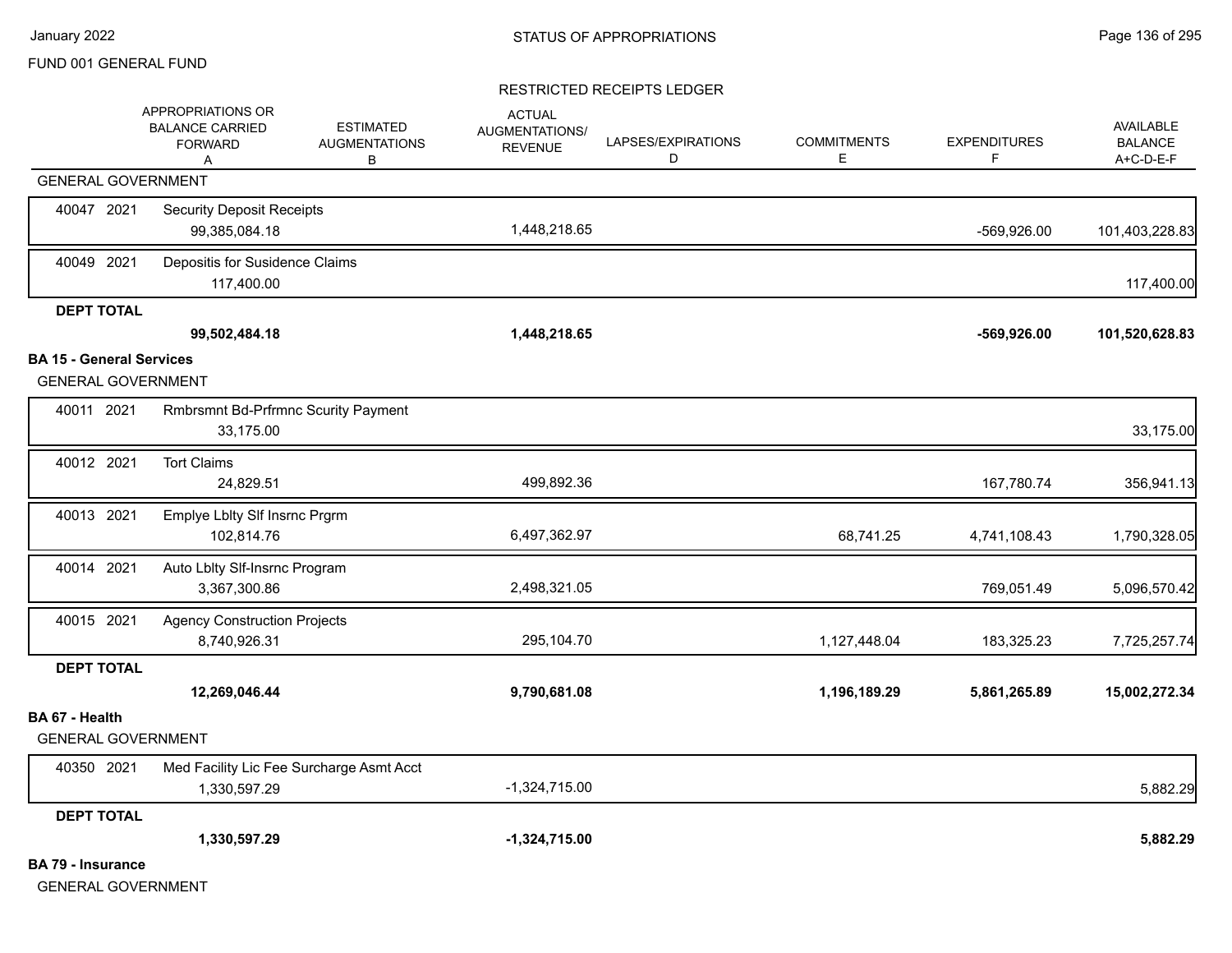|                               | APPROPRIATIONS OR<br><b>BALANCE CARRIED</b><br><b>FORWARD</b><br>Α | <b>ESTIMATED</b><br><b>AUGMENTATIONS</b><br>B | <b>ACTUAL</b><br>AUGMENTATIONS/<br><b>REVENUE</b> | LAPSES/EXPIRATIONS<br>D | <b>COMMITMENTS</b><br>Е | <b>EXPENDITURES</b><br>F | <b>AVAILABLE</b><br><b>BALANCE</b><br>A+C-D-E-F |
|-------------------------------|--------------------------------------------------------------------|-----------------------------------------------|---------------------------------------------------|-------------------------|-------------------------|--------------------------|-------------------------------------------------|
| 40107 2021                    | <b>Statutory Liquidator Unclaimed Funds</b><br>13,108,127.17       |                                               |                                                   |                         |                         |                          | 13,108,127.17                                   |
| <b>DEPT TOTAL</b>             |                                                                    |                                               |                                                   |                         |                         |                          |                                                 |
|                               | 13,108,127.17                                                      |                                               |                                                   |                         |                         |                          | 13,108,127.17                                   |
| BA 12 - Labor & Industry      |                                                                    |                                               |                                                   |                         |                         |                          |                                                 |
|                               | <b>GENERAL GOVERNMENT</b>                                          |                                               |                                                   |                         |                         |                          |                                                 |
| 40001 2021                    | Subsequent Injury Account                                          |                                               |                                                   |                         |                         |                          |                                                 |
|                               | 304,841.25                                                         |                                               | 2,117.00                                          |                         |                         | 78,152.40                | 228,805.85                                      |
| 40131 2021                    | <b>Labor Law Settlements</b>                                       |                                               |                                                   |                         |                         |                          |                                                 |
|                               | 371,855.46                                                         |                                               | 12,148.28                                         |                         |                         | 26,105.21                | 357,898.53                                      |
| <b>DEPT TOTAL</b>             |                                                                    |                                               |                                                   |                         |                         |                          |                                                 |
|                               | 676,696.71                                                         |                                               | 14,265.28                                         |                         |                         | 104,257.61               | 586,704.38                                      |
|                               | <b>BA 13 - Military &amp; Veterans Affairs</b>                     |                                               |                                                   |                         |                         |                          |                                                 |
| INSTITUTIONAL                 |                                                                    |                                               |                                                   |                         |                         |                          |                                                 |
| 40226 2021                    | Holding Account-Member Funds                                       |                                               |                                                   |                         |                         |                          |                                                 |
|                               | 1,554,872.90                                                       |                                               | 512,792.41                                        |                         |                         | 679,528.22               | 1,388,137.09                                    |
| <b>DEPT TOTAL</b>             |                                                                    |                                               |                                                   |                         |                         |                          |                                                 |
|                               | 1,554,872.90                                                       |                                               | 512,792.41                                        |                         |                         | 679,528.22               | 1,388,137.09                                    |
| <b>BA 21 - Human Services</b> |                                                                    |                                               |                                                   |                         |                         |                          |                                                 |
|                               | <b>GENERAL GOVERNMENT</b>                                          |                                               |                                                   |                         |                         |                          |                                                 |
| 40030 2021                    | Non-Welfare Child Support Collections                              |                                               |                                                   |                         |                         |                          |                                                 |
|                               | 528,096.64                                                         |                                               | 125,657.93                                        |                         |                         | 144,309.14               | 509,445.43                                      |
| 40032 2021                    |                                                                    | Unemployment Compensation Intercept Fund      |                                                   |                         |                         |                          |                                                 |
|                               | 33,359.00                                                          |                                               | 27,424,506.24                                     |                         |                         | 27,438,606.24            | 19,259.00                                       |
| 40034 2021                    | Gift to State Owned Institutions                                   |                                               |                                                   |                         |                         |                          |                                                 |
|                               | 20,392.28                                                          |                                               |                                                   |                         |                         | 2,640.60                 | 17,751.68                                       |
| 40035 2021                    | Stwd Child Support Collections & Disb                              |                                               |                                                   |                         |                         |                          |                                                 |
|                               | 66,587.45                                                          |                                               | 12,568.28                                         |                         |                         |                          | 79,155.73                                       |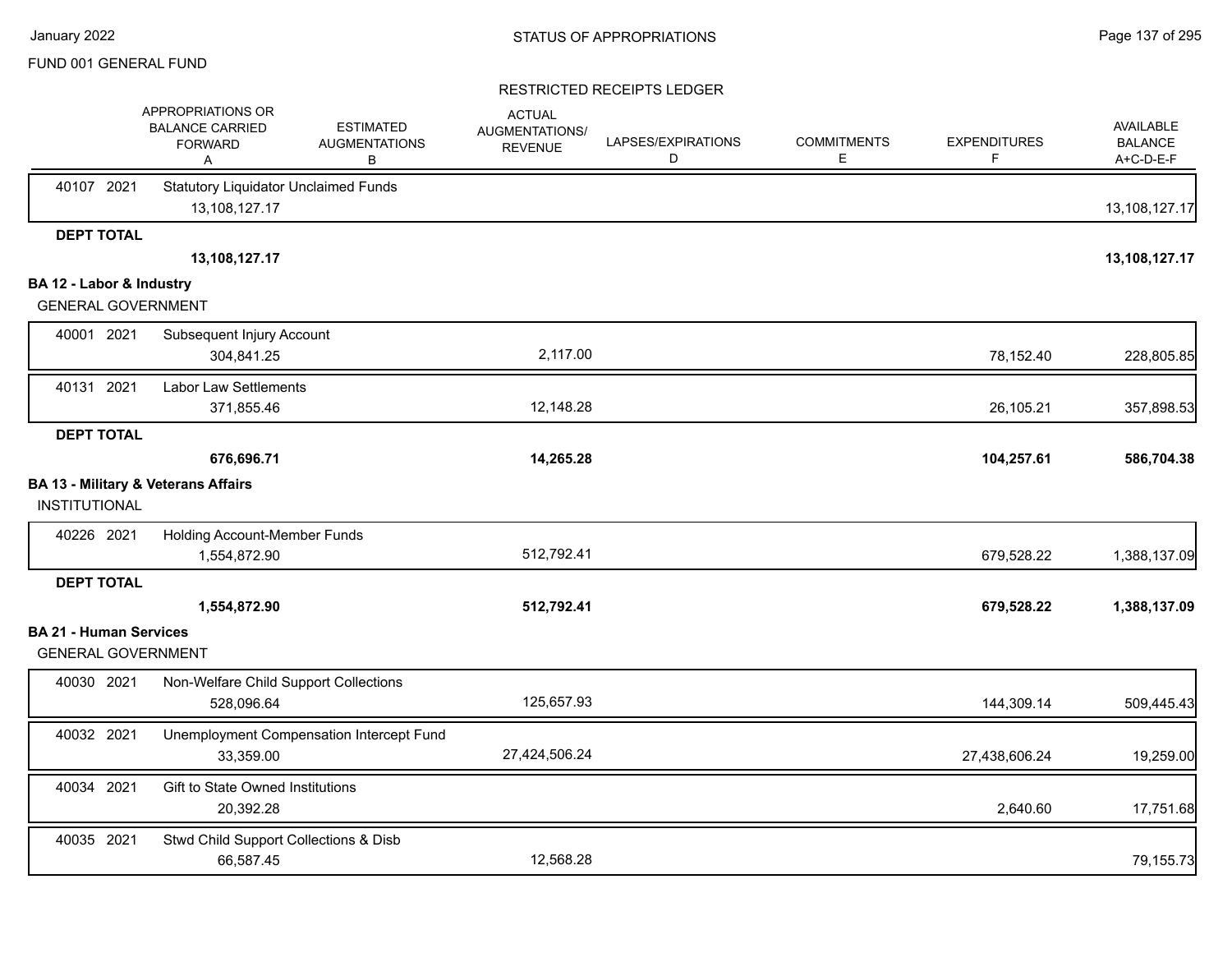|                                                                | APPROPRIATIONS OR<br><b>BALANCE CARRIED</b><br><b>FORWARD</b><br>Α | <b>ESTIMATED</b><br><b>AUGMENTATIONS</b><br>В | <b>ACTUAL</b><br><b>AUGMENTATIONS/</b><br><b>REVENUE</b> | LAPSES/EXPIRATIONS<br>D | <b>COMMITMENTS</b><br>E. | <b>EXPENDITURES</b><br>F | <b>AVAILABLE</b><br><b>BALANCE</b><br>A+C-D-E-F |
|----------------------------------------------------------------|--------------------------------------------------------------------|-----------------------------------------------|----------------------------------------------------------|-------------------------|--------------------------|--------------------------|-------------------------------------------------|
| 40151 2021                                                     | 199,522.28                                                         | Act 66-Protection From Abuse Fee Account      | 24,600.72                                                |                         |                          |                          | 224,123.00                                      |
| <b>GRANTS AND SUBSIDIES</b>                                    |                                                                    |                                               |                                                          |                         |                          |                          |                                                 |
| 40028 2021                                                     | Act 222 Domestic Violence Programs<br>80,509.85                    |                                               | 466,143.25                                               |                         |                          |                          | 546,653.10                                      |
| 40029 2021                                                     | State Tax Refund Intercept Program<br>10,768.52                    |                                               | 150,440.76                                               |                         |                          | 156,483.66               | 4,725.62                                        |
| 40031 2021                                                     | Act 170-94 Attendant Care Program<br>60,071.20                     |                                               | 28,017.36                                                |                         |                          |                          | 88,088.56                                       |
| <b>DEPT TOTAL</b>                                              | 999,307.22                                                         |                                               | 28,231,934.54                                            |                         |                          | 27,742,039.64            | 1,489,202.12                                    |
| <b>BA 18 - Revenue</b><br><b>GENERAL GOVERNMENT</b>            |                                                                    |                                               |                                                          |                         |                          |                          |                                                 |
| 40019 2021                                                     | Offer in Compromice Program<br>756,391.01                          |                                               | 238.00                                                   |                         |                          |                          | 756,629.01                                      |
| 40022 2021                                                     | <b>Transient Vendor's Bond</b><br>28,000.00                        |                                               |                                                          |                         |                          |                          | 28,000.00                                       |
| 40024 2021                                                     | Cigarette Tax Enforcement<br>373,286.54                            |                                               |                                                          |                         |                          | 199,000.00               | 174,286.54                                      |
| 40025 2021                                                     | Auto Rental Tax<br>10,658,807.06                                   |                                               | 18,584,141.63                                            |                         |                          |                          | 29,242,948.69                                   |
| 40230 2021                                                     | 40,357.14                                                          | HostMunicipalityTavernGamesLocalShareAcc      | 56,092.00                                                |                         |                          |                          | 96,449.14                                       |
| <b>DEPT TOTAL</b>                                              |                                                                    |                                               |                                                          |                         |                          |                          |                                                 |
|                                                                | 11,856,841.75                                                      |                                               | 18,640,471.63                                            |                         |                          | 199,000.00               | 30,298,313.38                                   |
| <b>BA 19 - State Department</b><br><b>GRANTS AND SUBSIDIES</b> |                                                                    |                                               |                                                          |                         |                          |                          |                                                 |
| 40027 2021                                                     | 78,497.30                                                          | App Fees-National Registry of Real Est        | 16,825.00                                                |                         |                          | 76,995.00                | 18,327.30                                       |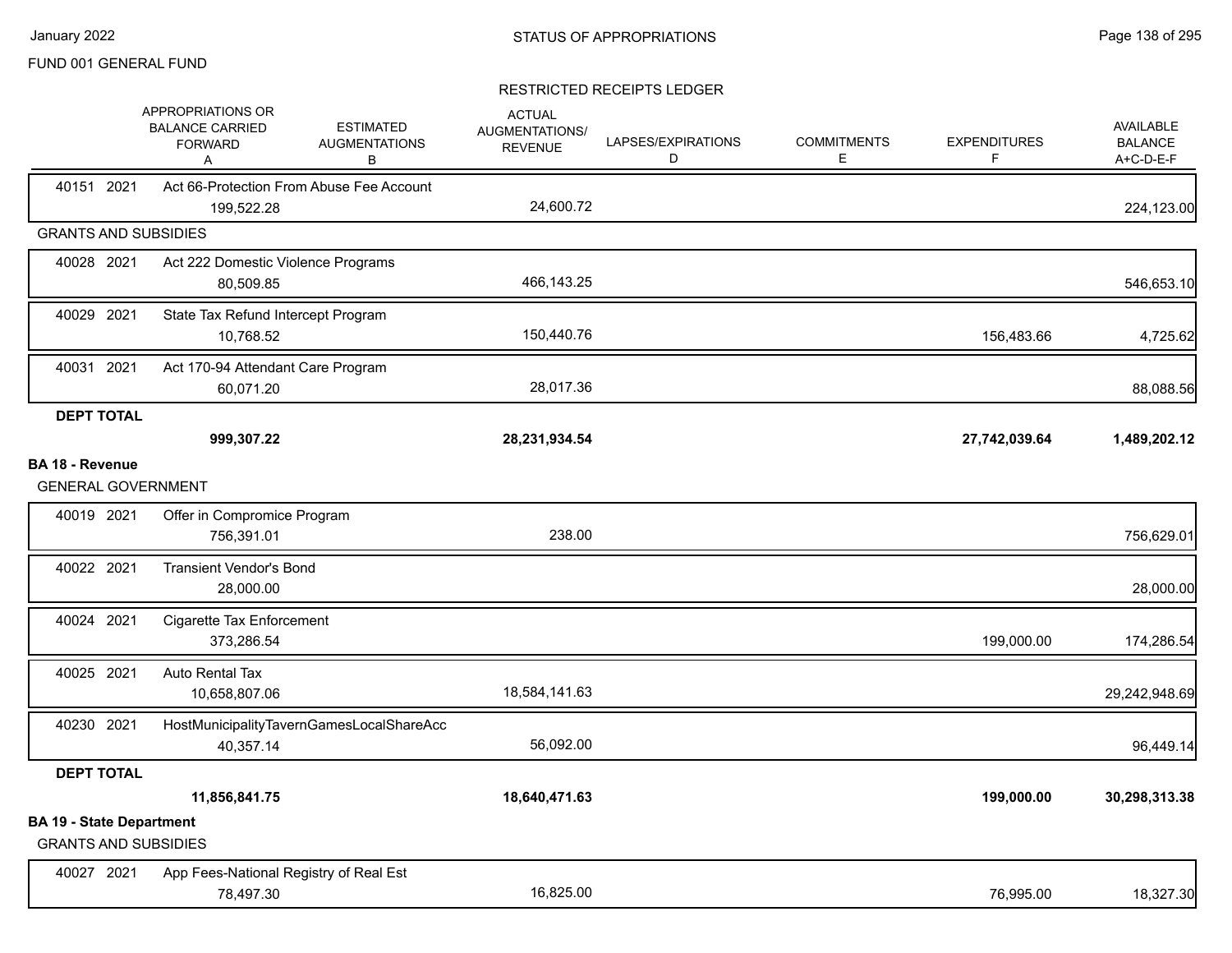#### RESTRICTED RECEIPTS LEDGER

|                               | APPROPRIATIONS OR<br><b>BALANCE CARRIED</b><br><b>FORWARD</b><br>Α | <b>ESTIMATED</b><br><b>AUGMENTATIONS</b><br>В | <b>ACTUAL</b><br>AUGMENTATIONS/<br><b>REVENUE</b> | LAPSES/EXPIRATIONS<br>D | <b>COMMITMENTS</b><br>E | <b>EXPENDITURES</b><br>F | <b>AVAILABLE</b><br><b>BALANCE</b><br>A+C-D-E-F |
|-------------------------------|--------------------------------------------------------------------|-----------------------------------------------|---------------------------------------------------|-------------------------|-------------------------|--------------------------|-------------------------------------------------|
| <b>DEPT TOTAL</b>             |                                                                    |                                               |                                                   |                         |                         |                          |                                                 |
|                               | 78,497.30                                                          |                                               | 16,825.00                                         |                         |                         | 76,995.00                | 18,327.30                                       |
| <b>BA 78 - Transportation</b> |                                                                    |                                               |                                                   |                         |                         |                          |                                                 |
| <b>GRANTS AND SUBSIDIES</b>   |                                                                    |                                               |                                                   |                         |                         |                          |                                                 |
| 40228 2021                    | ReimburseMuncipalitiesVehicleCodeFines                             |                                               |                                                   |                         |                         |                          |                                                 |
|                               | 1,521,881.26                                                       |                                               | 3,419,484.81                                      |                         |                         | 2,939,429.81             | 2,001,936.26                                    |
| <b>DEPT TOTAL</b>             |                                                                    |                                               |                                                   |                         |                         |                          |                                                 |
|                               | 1,521,881.26                                                       |                                               | 3,419,484.81                                      |                         |                         | 2,939,429.81             | 2,001,936.26                                    |
| BA 41 - Senate                |                                                                    |                                               |                                                   |                         |                         |                          |                                                 |
| <b>GENERAL GOVERNMENT</b>     |                                                                    |                                               |                                                   |                         |                         |                          |                                                 |
| 40170 2021                    | Local Services Tax - Senate                                        |                                               |                                                   |                         |                         |                          |                                                 |
|                               | 21,787.36                                                          |                                               | 49,014.34                                         |                         |                         | 61,479.30                | 9,322.40                                        |
| 40203 2021                    | Earned Income Tax-Senate (EIT)                                     |                                               |                                                   |                         |                         |                          |                                                 |
|                               | 89,635.17                                                          |                                               | 466,229.76                                        |                         |                         | 465,118.11               | 90,746.82                                       |
| 40246 2021                    | PA Unemployment Compensation - Senate                              |                                               |                                                   |                         |                         |                          |                                                 |
|                               | 8,093.74                                                           |                                               | 20,036.12                                         |                         |                         | 24,606.14                | 3,523.72                                        |
| <b>DEPT TOTAL</b>             |                                                                    |                                               |                                                   |                         |                         |                          |                                                 |
|                               | 119,516.27                                                         |                                               | 535,280.22                                        |                         |                         | 551,203.55               | 103,592.94                                      |
|                               | <b>BA 42 - House of Representatives</b>                            |                                               |                                                   |                         |                         |                          |                                                 |
| <b>GENERAL GOVERNMENT</b>     |                                                                    |                                               |                                                   |                         |                         |                          |                                                 |
| 40171 2021                    | Local Services Tax - House                                         |                                               |                                                   |                         |                         |                          |                                                 |
|                               | 42,259.48                                                          |                                               | 95,158.31                                         |                         |                         | 118,429.78               | 18,988.01                                       |
| 40204 2021                    | Earned Income Tax-House (EIT)                                      |                                               |                                                   |                         |                         |                          |                                                 |
|                               | 142,062.68                                                         |                                               | 708,224.62                                        |                         |                         | 704,038.72               | 146,248.58                                      |
| 40247 2021                    | PA Unemployment Compensation - House                               |                                               |                                                   |                         |                         |                          |                                                 |
|                               | 11,503.93                                                          |                                               | 26,667.31                                         |                         |                         | 33,119.46                | 5,051.78                                        |
| <b>DEPT TOTAL</b>             |                                                                    |                                               |                                                   |                         |                         |                          |                                                 |
|                               | 195,826.09                                                         |                                               | 830,050.24                                        |                         |                         | 855,587.96               | 170,288.37                                      |
|                               | <b>BA 44 - Legislative Reference Bureau</b>                        |                                               |                                                   |                         |                         |                          |                                                 |

GENERAL GOVERNMENT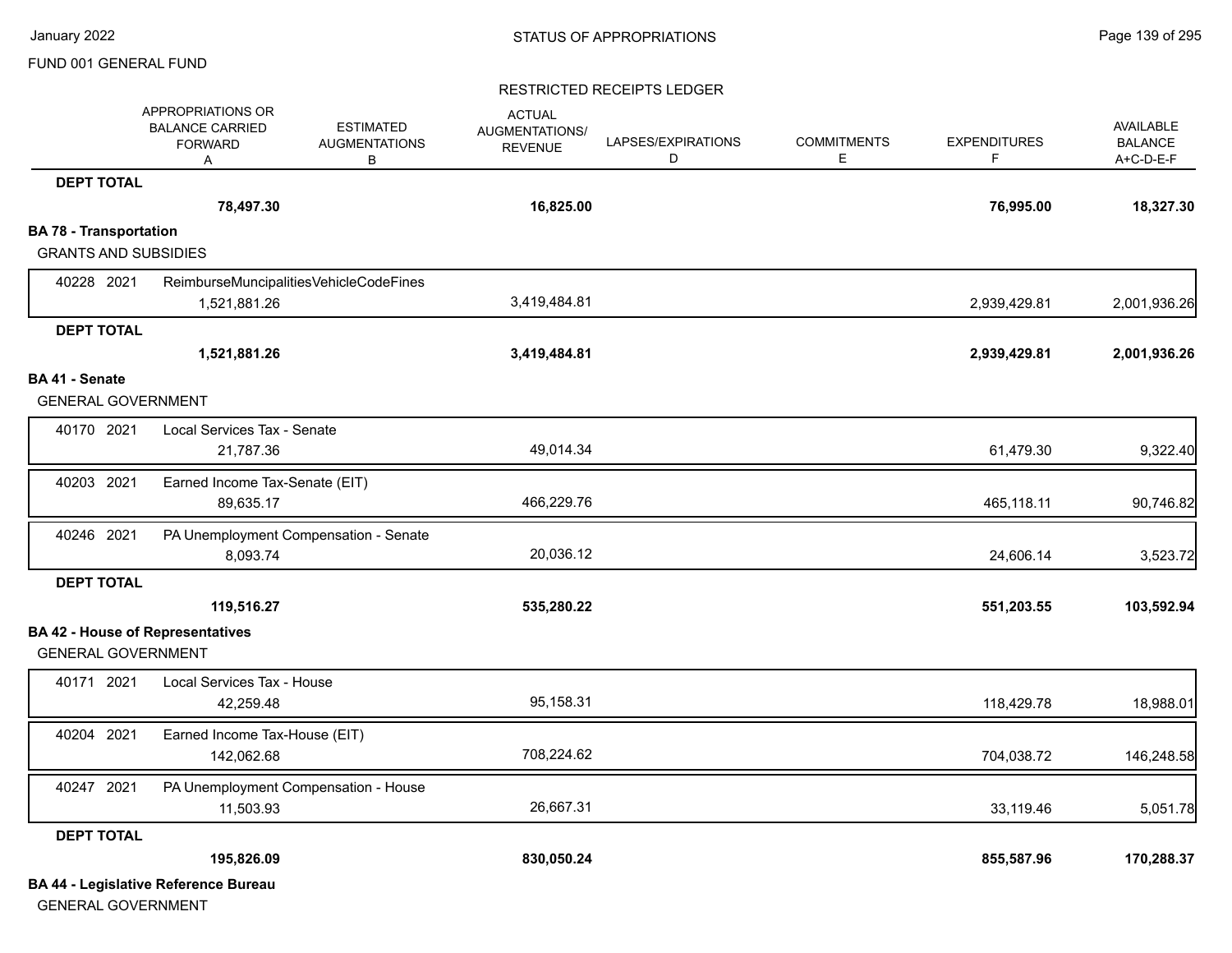|                   | APPROPRIATIONS OR<br><b>BALANCE CARRIED</b><br><b>FORWARD</b><br>Α         | <b>ESTIMATED</b><br><b>AUGMENTATIONS</b><br>в | <b>ACTUAL</b><br>AUGMENTATIONS/<br><b>REVENUE</b> | LAPSES/EXPIRATIONS<br>D | <b>COMMITMENTS</b><br>Е | <b>EXPENDITURES</b><br>F | <b>AVAILABLE</b><br><b>BALANCE</b><br>A+C-D-E-F |
|-------------------|----------------------------------------------------------------------------|-----------------------------------------------|---------------------------------------------------|-------------------------|-------------------------|--------------------------|-------------------------------------------------|
| 40208 2021        | 16.805.00                                                                  | EarnedIncomeTaxLegislativeReferencBureau      | 44,954.57                                         |                         |                         | 52,953.90                | 8,805.67                                        |
|                   | <b>GRANTS AND SUBSIDIES</b>                                                |                                               |                                                   |                         |                         |                          |                                                 |
| 40056 2021        | Pa Consolidated Statues                                                    |                                               |                                                   |                         |                         |                          |                                                 |
|                   | 218,202.04                                                                 |                                               | 3,082.50                                          |                         |                         | 49,086.61                | 172,197.93                                      |
| <b>DEPT TOTAL</b> |                                                                            |                                               |                                                   |                         |                         |                          |                                                 |
|                   | 235,007.04                                                                 |                                               | 48,037.07                                         |                         |                         | 102,040.51               | 181,003.60                                      |
|                   | <b>BA 45 - Legislative Misc &amp; Commissions</b>                          |                                               |                                                   |                         |                         |                          |                                                 |
|                   | <b>GENERAL GOVERNMENT</b>                                                  |                                               |                                                   |                         |                         |                          |                                                 |
| 40209 2021        |                                                                            | EarnedIncomeTaxLocalGovernmentCommission      |                                                   |                         |                         |                          |                                                 |
|                   | 2,054.82                                                                   |                                               | 5,323.04                                          |                         |                         | 6,567.98                 | 809.88                                          |
| 40210 2021        |                                                                            | EarnedIncomeTaxCapitolPreservationCommit      |                                                   |                         |                         |                          |                                                 |
|                   | 1,751.20                                                                   |                                               | 3,312.58                                          |                         |                         | 4,389.68                 | 674.10                                          |
| 40216 2021        |                                                                            | EarnedIncomeTax IndependentFiscalOffice       |                                                   |                         |                         |                          |                                                 |
|                   | 4,932.07                                                                   |                                               | 9,138.88                                          |                         |                         | 12,366.12                | 1,704.83                                        |
| 40217 2021        | EarnedIncomeTaxCenterForRuralPA                                            |                                               |                                                   |                         |                         |                          |                                                 |
|                   | 1,502.21                                                                   |                                               | 3,113.70                                          |                         |                         | 3,967.38                 | 648.53                                          |
| 40224 2021        | Leave Payout Expense                                                       |                                               |                                                   |                         |                         |                          |                                                 |
|                   | 717,233.31                                                                 |                                               |                                                   |                         |                         | 78,993.33                | 638,239.98                                      |
| <b>DEPT TOTAL</b> |                                                                            |                                               |                                                   |                         |                         |                          |                                                 |
|                   | 727,473.61                                                                 |                                               | 20,888.20                                         |                         |                         | 106,284.49               | 642,077.32                                      |
|                   | <b>BA 46 - Joint State Government Comm.</b><br><b>GENERAL GOVERNMENT</b>   |                                               |                                                   |                         |                         |                          |                                                 |
| 40211 2021        |                                                                            | EarnedIncomeTaxJointStateGovtCommission       |                                                   |                         |                         |                          |                                                 |
|                   | 2,590.92                                                                   |                                               | 6,316.37                                          |                         |                         | 7,707.69                 | 1,199.60                                        |
| <b>DEPT TOTAL</b> |                                                                            |                                               |                                                   |                         |                         |                          |                                                 |
|                   | 2,590.92                                                                   |                                               | 6,316.37                                          |                         |                         | 7,707.69                 | 1,199.60                                        |
|                   | <b>BA 47 - Legislative Budget and Finance</b><br><b>GENERAL GOVERNMENT</b> |                                               |                                                   |                         |                         |                          |                                                 |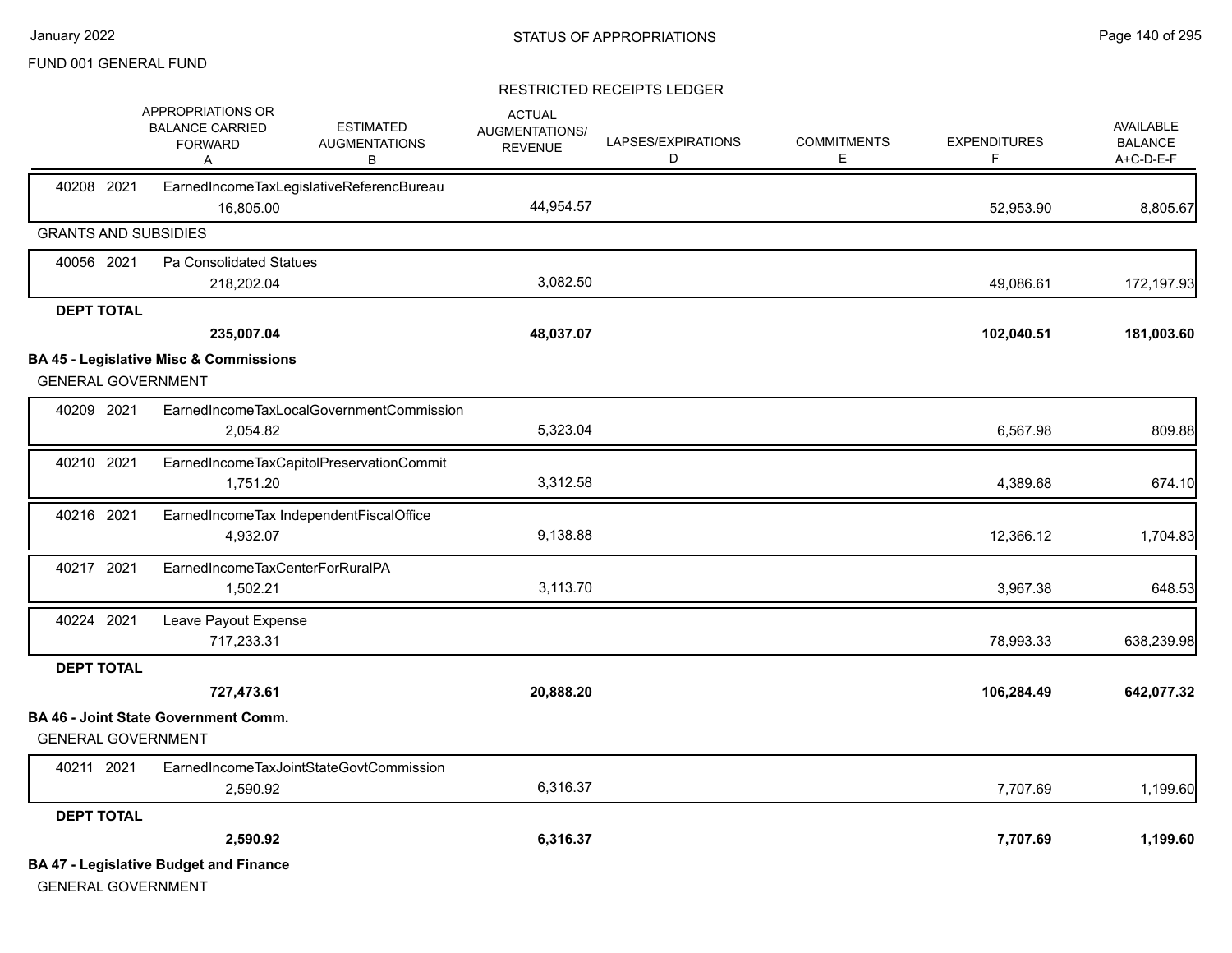|                              | APPROPRIATIONS OR<br><b>BALANCE CARRIED</b><br><b>FORWARD</b><br>Α | <b>ESTIMATED</b><br><b>AUGMENTATIONS</b><br>В | <b>ACTUAL</b><br><b>AUGMENTATIONS/</b><br><b>REVENUE</b> | LAPSES/EXPIRATIONS<br>D | <b>COMMITMENTS</b><br>Е | <b>EXPENDITURES</b><br>F | AVAILABLE<br><b>BALANCE</b><br>A+C-D-E-F |
|------------------------------|--------------------------------------------------------------------|-----------------------------------------------|----------------------------------------------------------|-------------------------|-------------------------|--------------------------|------------------------------------------|
| 40212 2021                   | 3,066.31                                                           | EarnedIncomeTaxLegisItvBdgtFinanceComm        | 7,288.61                                                 |                         |                         | 9,245.43                 | 1,109.49                                 |
| <b>DEPT TOTAL</b>            |                                                                    |                                               |                                                          |                         |                         |                          |                                          |
|                              | 3,066.31                                                           |                                               | 7,288.61                                                 |                         |                         | 9,245.43                 | 1,109.49                                 |
|                              | <b>BA 48 - Legislative Data Processing</b>                         |                                               |                                                          |                         |                         |                          |                                          |
| <b>GENERAL GOVERNMENT</b>    |                                                                    |                                               |                                                          |                         |                         |                          |                                          |
| 40213 2021                   |                                                                    | EarnedIncomeTaxLegislaDataProcessingCntr      |                                                          |                         |                         |                          |                                          |
|                              | 8,082.81                                                           |                                               | 21,126.98                                                |                         |                         | 25,369.01                | 3,840.78                                 |
| <b>DEPT TOTAL</b>            |                                                                    |                                               |                                                          |                         |                         |                          |                                          |
|                              | 8,082.81                                                           |                                               | 21,126.98                                                |                         |                         | 25,369.01                | 3,840.78                                 |
| <b>GENERAL GOVERNMENT</b>    | <b>BA 49 - Air &amp; Water Pollution Control</b>                   |                                               |                                                          |                         |                         |                          |                                          |
| 40214 2021                   |                                                                    | EarnedIncomeTaxJointLegislAirWaterComm        |                                                          |                         |                         |                          |                                          |
|                              | 2,335.15                                                           |                                               |                                                          |                         |                         | 2,335.15                 |                                          |
| <b>DEPT TOTAL</b>            |                                                                    |                                               |                                                          |                         |                         |                          |                                          |
|                              | 2,335.15                                                           |                                               |                                                          |                         |                         | 2,335.15                 |                                          |
|                              | <b>BA 63 - Regulatory Review Commission</b>                        |                                               |                                                          |                         |                         |                          |                                          |
| <b>GENERAL GOVERNMENT</b>    |                                                                    |                                               |                                                          |                         |                         |                          |                                          |
| 40215 2021                   |                                                                    | EarnedIncomeTaxIndepndtRegulatoryRvwComm      |                                                          |                         |                         |                          |                                          |
|                              | 4,972.08                                                           |                                               | 9,765.03                                                 |                         |                         | 12,784.32                | 1,952.79                                 |
| <b>DEPT TOTAL</b>            |                                                                    |                                               |                                                          |                         |                         |                          |                                          |
|                              | 4,972.08                                                           |                                               | 9,765.03                                                 |                         |                         | 12,784.32                | 1,952.79                                 |
| <b>BA 51 - Supreme Court</b> |                                                                    |                                               |                                                          |                         |                         |                          |                                          |
| <b>GENERAL GOVERNMENT</b>    |                                                                    |                                               |                                                          |                         |                         |                          |                                          |
| 40057 2021                   | <b>Payroll Deduction Account</b><br>$-200,040.02$                  |                                               | 106,218,689.55                                           |                         |                         | 104,842,209.49           | 1,176,440.04                             |
| 40058 2021                   | <b>Benefits</b><br>17,853.79                                       |                                               | 56,269,472.29                                            |                         |                         | 51,851,462.48            | 4,435,863.60                             |
| 40059 2021                   | Judicial Computer System<br>38,028,349.02                          |                                               | -24,063,456.76                                           |                         |                         |                          | 13,964,892.26                            |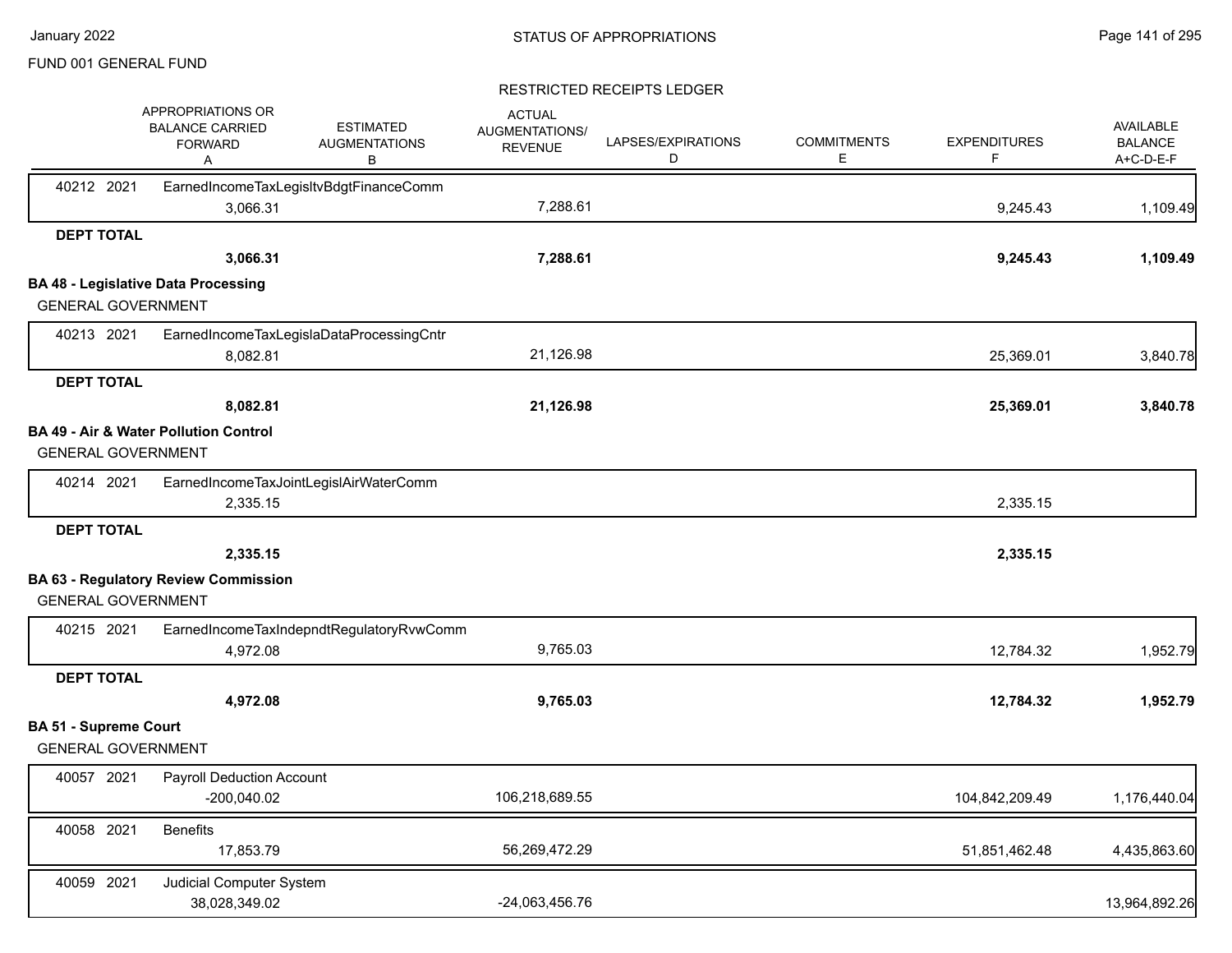|                                                        | <b>APPROPRIATIONS OR</b><br><b>BALANCE CARRIED</b><br><b>FORWARD</b><br>Α | <b>ESTIMATED</b><br><b>AUGMENTATIONS</b><br>В | <b>ACTUAL</b><br>AUGMENTATIONS/<br><b>REVENUE</b> | LAPSES/EXPIRATIONS<br>D | <b>COMMITMENTS</b><br>Е | <b>EXPENDITURES</b><br>F. | <b>AVAILABLE</b><br><b>BALANCE</b><br>A+C-D-E-F |
|--------------------------------------------------------|---------------------------------------------------------------------------|-----------------------------------------------|---------------------------------------------------|-------------------------|-------------------------|---------------------------|-------------------------------------------------|
| 40060 2021                                             | Jen and Dave's Law<br>50,000.00                                           |                                               | 78,848.72                                         |                         |                         |                           | 128,848.72                                      |
| 40140 2021                                             | Access to Justice Account<br>1,353,407.34                                 |                                               | 9,921,947.49                                      |                         |                         | 10,027,088.35             | 1,248,266.48                                    |
| 40354 2021                                             | <b>Health Benefits Reserve Account</b><br>253,955.31                      |                                               | 1,491,759.04                                      |                         |                         | 1,520,734.93              | 224,979.42                                      |
| <b>DEPT TOTAL</b><br><b>BA 58 - Commonwealth Court</b> | 39,503,525.44                                                             |                                               | 149,917,260.33                                    |                         |                         | 168,241,495.25            | 21,179,290.52                                   |
| <b>GENERAL GOVERNMENT</b>                              |                                                                           |                                               |                                                   |                         |                         |                           |                                                 |
| 40242 2021                                             | Commonwealth Court Escrow Account<br>4,612,105.22                         |                                               | 4,721.09                                          |                         |                         |                           | 4,616,826.31                                    |
| <b>DEPT TOTAL</b>                                      |                                                                           |                                               |                                                   |                         |                         |                           |                                                 |
|                                                        | 4,612,105.22                                                              |                                               | 4,721.09                                          |                         |                         |                           | 4,616,826.31                                    |
| <b>LEDGER TOTAL</b>                                    |                                                                           |                                               |                                                   |                         |                         |                           |                                                 |
|                                                        | 1,126,314,834.52                                                          |                                               | 3,579,054,587.96                                  |                         | 34,027,921.64           | 3,695,247,833.37          | 976,093,667.47                                  |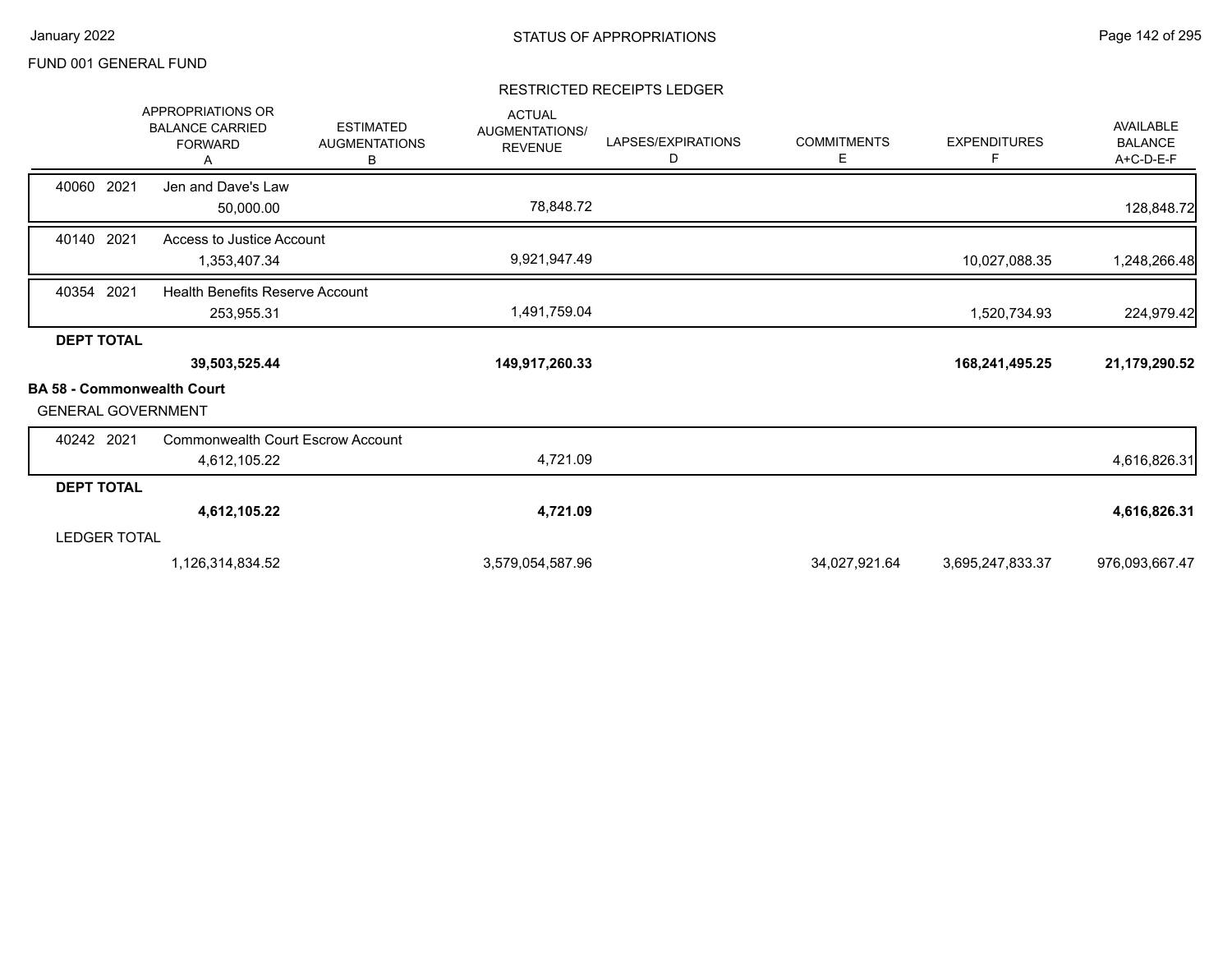#### NON-BUDGETED LEDGER

|                               | APPROPRIATIONS OR<br><b>BALANCE CARRIED</b><br><b>FORWARD</b><br>A | <b>ESTIMATED</b><br><b>AUGMENTATIONS</b><br>в | <b>ACTUAL</b><br>AUGMENTATIONS/<br><b>REVENUE</b> | LAPSES/EXPIRATIONS | <b>COMMITMENTS</b><br>E. | <b>EXPENDITURES</b> | AVAILABLE<br><b>BALANCE</b><br>A+C-D-E-F |
|-------------------------------|--------------------------------------------------------------------|-----------------------------------------------|---------------------------------------------------|--------------------|--------------------------|---------------------|------------------------------------------|
| <b>BA 21 - Human Services</b> |                                                                    |                                               |                                                   |                    |                          |                     |                                          |
| <b>GENERAL GOVERNMENT</b>     |                                                                    |                                               |                                                   |                    |                          |                     |                                          |
| 50150 2021                    | <b>Mandatory Programs</b>                                          |                                               |                                                   |                    |                          |                     |                                          |
|                               |                                                                    |                                               |                                                   |                    |                          | -4,879,348,546.72   | 4,879,348,546.72                         |
| 54226 2021                    | MP-Medical Assistance-Capitation                                   |                                               |                                                   |                    |                          |                     |                                          |
|                               |                                                                    |                                               |                                                   |                    |                          | 604,930,741.01      | $-604,930,741.01$                        |
| <b>DEPT TOTAL</b>             |                                                                    |                                               |                                                   |                    |                          |                     |                                          |
|                               |                                                                    |                                               |                                                   |                    |                          | -4,274,417,805.71   | 4,274,417,805.71                         |
| <b>LEDGER TOTAL</b>           |                                                                    |                                               |                                                   |                    |                          |                     |                                          |
|                               |                                                                    |                                               |                                                   |                    |                          | -4,274,417,805.71   | 4,274,417,805.71                         |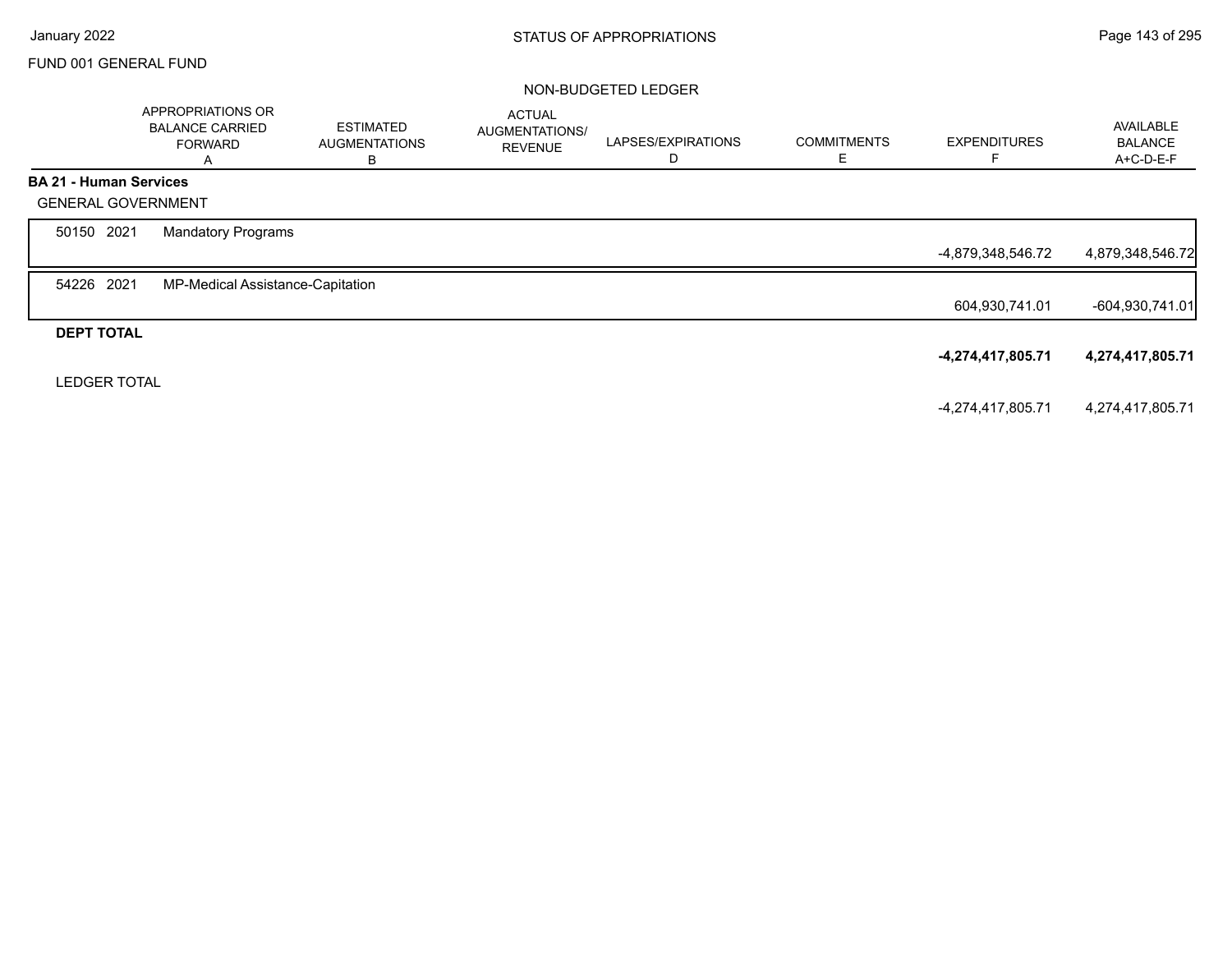#### RESTRICTED REVENUE LEDGER

|                                                               | APPROPRIATIONS OR<br><b>ESTIMATED</b><br><b>BALANCE CARRIED</b><br><b>AUGMENTATIONS</b><br><b>FORWARD</b><br>В<br>A | <b>ACTUAL</b><br>AUGMENTATIONS/<br><b>REVENUE</b> | LAPSES/EXPIRATIONS<br>D | <b>COMMITMENTS</b><br>E. | <b>EXPENDITURES</b><br>F | AVAILABLE<br><b>BALANCE</b><br>A+C-D-E-F |
|---------------------------------------------------------------|---------------------------------------------------------------------------------------------------------------------|---------------------------------------------------|-------------------------|--------------------------|--------------------------|------------------------------------------|
| <b>BA 81 - Executive Offices</b><br><b>GENERAL GOVERNMENT</b> |                                                                                                                     |                                                   |                         |                          |                          |                                          |
|                                                               |                                                                                                                     |                                                   |                         |                          |                          |                                          |
| 60135 2021                                                    | <b>Victim/Witness Services</b><br>4,120,425.56                                                                      | 2,604,678.14                                      |                         | 6,343,134.10             | 3,636,058.63             | $-3,254,089.03$                          |
| 60136 2021                                                    | <b>Crime Victims Payments</b><br>5,261,298.96                                                                       | 4,681,901.02                                      |                         | 291,888.88               | 8,208,033.44             | 1,443,277.66                             |
| 60137 2021                                                    | <b>Constables Education &amp; Training Account</b><br>2,478,756.38                                                  | 724,164.19                                        |                         | 2,932,586.00             | 341,012.98               | $-70,678.41$                             |
| 60184 2021                                                    | <b>CULTURAL PROGRAMS</b><br>1,578.49                                                                                |                                                   |                         |                          |                          | 1,578.49                                 |
| 60185 2021                                                    | <b>AUDIT SETTLEMENTS</b><br>146,336.56                                                                              |                                                   |                         |                          |                          | 146,336.56                               |
| 60221 2021                                                    | Firearms License to Carry Modernization<br>2,840.00                                                                 |                                                   |                         |                          |                          | 2,840.00                                 |
| 60291 2021                                                    | Sheriff & Deputy Sheriff's Educ&Trng Acc<br>4,439,405.55                                                            | 2,132,354.00                                      |                         | 7,448,623.27             | 3,030,812.57             | -3,907,676.29                            |
| 60308 2021                                                    | Agency IT Projects<br>2,757,453.01                                                                                  | 19,598,886.05                                     |                         |                          | 16,655,183.53            | 5,701,155.53                             |
| 60326 2021                                                    | Luzerne County Youth Settlement<br>72.35                                                                            |                                                   |                         |                          |                          | 72.35                                    |
| 60380 2021                                                    | Child Advocacy Centers<br>3,029,891.47                                                                              | 1,285,392.99                                      |                         | 2,421,096.62             | 1,694,119.31             | 200,068.53                               |
| 60484 2021                                                    | Nonprofit Security Grant Fund<br>2,345,224.18                                                                       | 9,500,930.00                                      |                         | 3,527,222.87             | 1,864,719.52             | 6,454,211.79                             |
| 63054 2021                                                    | Firearms Education & Training Commission<br>929,553.89                                                              | 205,862.38                                        |                         | 425,219.96               | 182,402.55               | 527,793.76                               |

GRANTS AND SUBSIDIES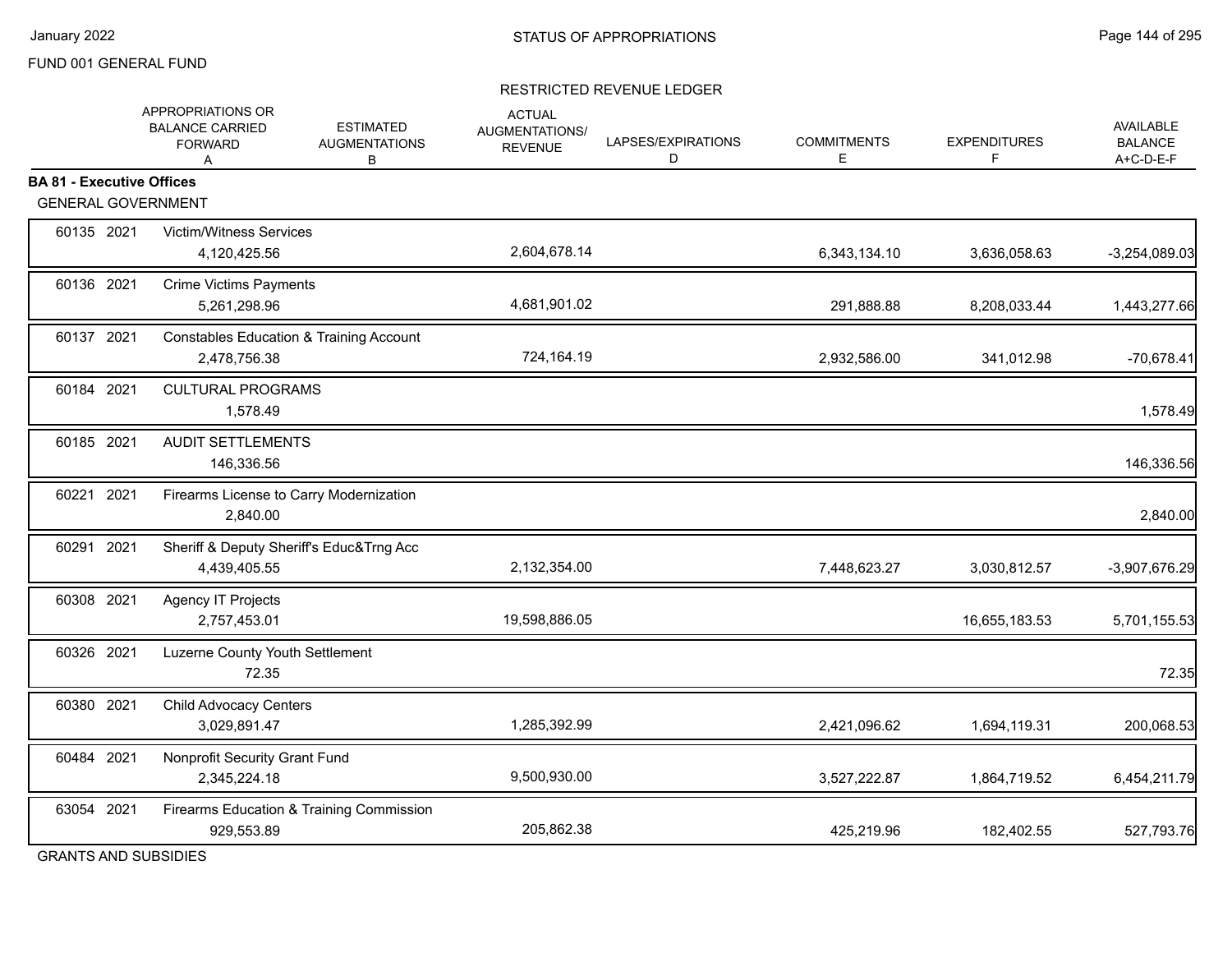|                                 |                   | APPROPRIATIONS OR<br><b>BALANCE CARRIED</b><br><b>FORWARD</b><br>A | <b>ESTIMATED</b><br><b>AUGMENTATIONS</b><br>В | <b>ACTUAL</b><br>AUGMENTATIONS/<br><b>REVENUE</b> | LAPSES/EXPIRATIONS<br>D | <b>COMMITMENTS</b><br>E. | <b>EXPENDITURES</b><br>F. | AVAILABLE<br><b>BALANCE</b><br>A+C-D-E-F |
|---------------------------------|-------------------|--------------------------------------------------------------------|-----------------------------------------------|---------------------------------------------------|-------------------------|--------------------------|---------------------------|------------------------------------------|
|                                 | 60503 2021        | Angel Investment Venture Capital                                   |                                               | 5,000,000.00                                      |                         |                          |                           | 5,000,000.00                             |
|                                 | <b>DEPT TOTAL</b> | 25,512,836.40                                                      |                                               | 45,734,168.77                                     |                         | 23,389,771.70            | 35,612,342.53             | 12,244,890.94                            |
| <b>BA 14 - Attorney General</b> |                   |                                                                    |                                               |                                                   |                         |                          |                           |                                          |
|                                 |                   | <b>GENERAL GOVERNMENT</b>                                          |                                               |                                                   |                         |                          |                           |                                          |
|                                 | 60009 2021        | Seized/Forfeit Prop-State Court Awarded<br>18,388,141.14           |                                               | 10,362,546.21                                     |                         | 513,205.60               | 11,683,271.74             | 16,554,210.01                            |
|                                 | 60010 2021        | Seized/Forfeit Prop-U.S.Depart Justice<br>3,470,513.67             |                                               | 31,060.62                                         |                         | 170,678.46               | 1,605,000.54              | 1,725,895.29                             |
|                                 | 60012 2021        | OAG Investigative Funds-Outside Sources<br>1,506,988.82            |                                               | 4,406,691.14                                      |                         | 101,589.28               | 4,792,993.50              | 1,019,097.18                             |
|                                 | 60013 2021        | Seized/Forfeit Prop-US Treasury Depart<br>443,729.79               |                                               | 113.94                                            |                         | 10,316.46                | 116,921.46                | 316,605.81                               |
|                                 | 60014 2021        | <b>Public Protection Law Enforcement</b><br>46,234,204.02          |                                               | 1,303,541.56                                      |                         | 1,047,041.72             | $-213,064.12$             | 46,703,767.98                            |
|                                 | 60015 2021        | <b>Coroners Education Board</b><br>24,955.57                       |                                               | 59,725.00                                         |                         |                          |                           | 84,680.57                                |
|                                 | 60215 2021        | Seized/Forfeited Prpty-Dpt-HomeInd Scrty<br>2,685,697.17           |                                               | 586,816.22                                        |                         |                          | 491,290.72                | 2,781,222.67                             |
|                                 | 60238 2021        | <b>Criminal Justice Enhancement Account</b><br>3,534,149.05        |                                               | 4,737,060.48                                      |                         |                          |                           | 8,271,209.53                             |
|                                 | 60298 2021        | Community Drug Abuse Prevention Grant Pr<br>2,186,525.24           |                                               | 341,160.00                                        |                         | 32,838.80                | 240,769.05                | 2,254,077.39                             |
|                                 | 60316 2021        | Home Improvement Account<br>3,218,481.27                           |                                               | 1,252,430.77                                      |                         |                          | 2,893,000.00              | 1,577,912.04                             |
|                                 | 60431 2021        | <b>Judicial Fee Account</b><br>421,447.71                          |                                               | 3,204,543.86                                      |                         |                          |                           | 3,625,991.57                             |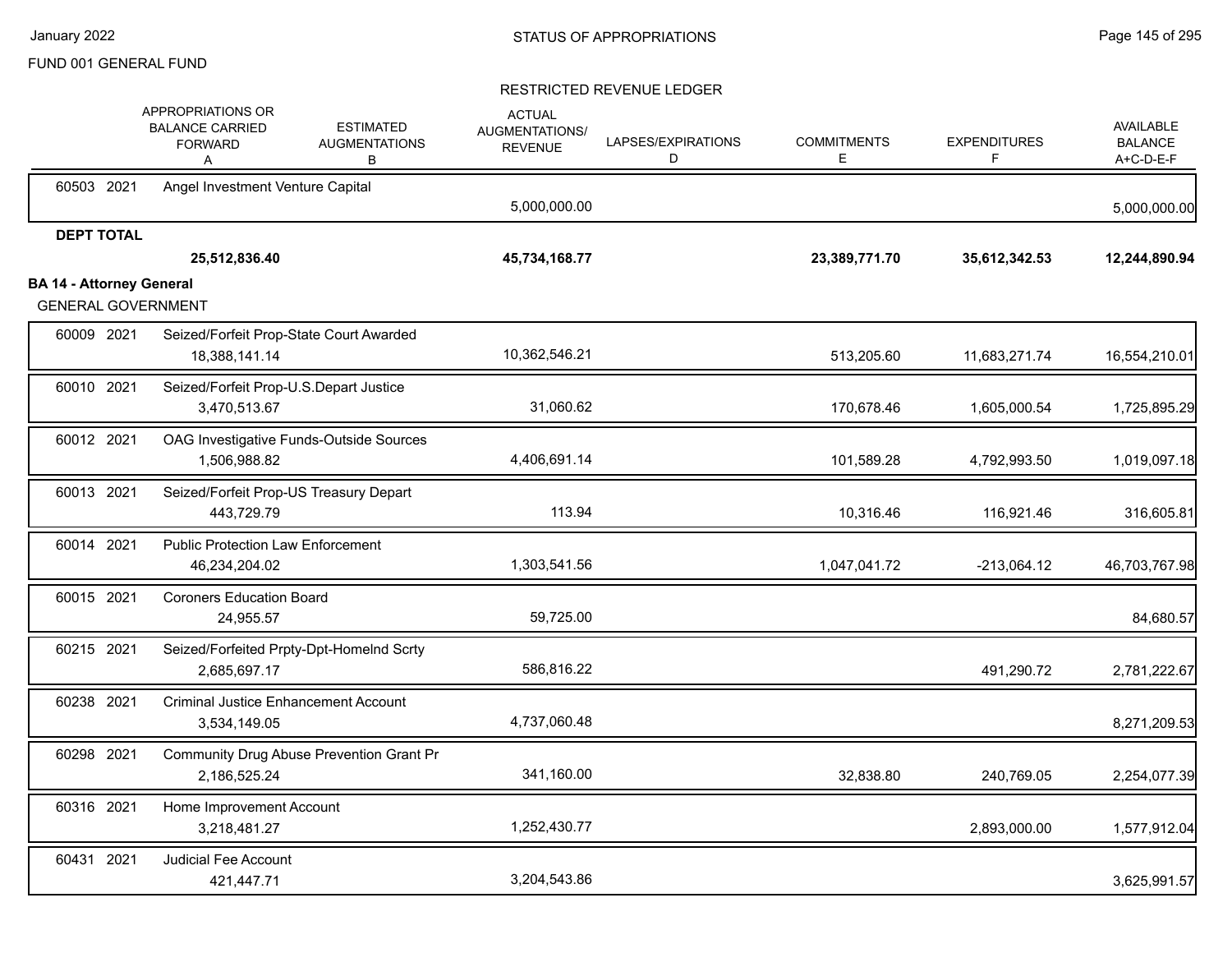|                            | APPROPRIATIONS OR<br><b>BALANCE CARRIED</b><br><b>FORWARD</b><br>Α | <b>ESTIMATED</b><br><b>AUGMENTATIONS</b><br>В | <b>ACTUAL</b><br>AUGMENTATIONS/<br><b>REVENUE</b> | LAPSES/EXPIRATIONS<br>D | <b>COMMITMENTS</b><br>E. | <b>EXPENDITURES</b><br>F | AVAILABLE<br><b>BALANCE</b><br>A+C-D-E-F |
|----------------------------|--------------------------------------------------------------------|-----------------------------------------------|---------------------------------------------------|-------------------------|--------------------------|--------------------------|------------------------------------------|
| 60437 2021                 | <b>Collection Adminstration Account</b>                            |                                               | 2,365,652.11                                      |                         |                          | 1,279,731.44             | 1,085,920.67                             |
| 60449 2021                 | <b>Criminal Enforcement Account</b><br>15,400,000.00               |                                               |                                                   |                         | 1,669,089.19             |                          | 13,730,910.81                            |
| <b>DEPT TOTAL</b>          | 97,514,833.45                                                      |                                               | 28,651,341.91                                     |                         | 3,544,759.51             | 22,889,914.33            | 99,731,501.52                            |
| <b>BA 68 - Agriculture</b> | <b>GENERAL GOVERNMENT</b>                                          |                                               |                                                   |                         |                          |                          |                                          |
| 60118 2021                 | Dog Law<br>1,421,436.68                                            |                                               | 3,016,256.52                                      |                         | 86,946.59                | 1,504,696.32             | 2,846,050.29                             |
| 60119 2021                 | PA Rural Rehabilitation Program<br>32,316.17                       |                                               |                                                   |                         |                          |                          | 32,316.17                                |
| 60120 2021                 | Farm Operations<br>595,044.91                                      |                                               | 135,421.78                                        |                         | 128,076.18               | 148,257.06               | 454,133.45                               |
| 60121 2021                 | Pesticide Regulatory Account<br>14,407,307.56                      |                                               | 4,781,131.50                                      |                         | 4,987,865.67             | 2,087,669.73             | 12,112,903.66                            |
| 60123 2021                 | <b>Plant Pest Management</b><br>376,087.75                         |                                               | 355,097.76                                        |                         |                          | 377,632.65               | 353,552.86                               |
| 60124 2021                 | Federal State Option Contract<br>1,695,314.60                      |                                               |                                                   |                         | 36,368.56                | $-55,303.62$             | 1,714,249.66                             |
| 60152 2021                 | 1,621,170.93                                                       | AGRONOMIC REGULATORY ACCOUNT                  | 359,827.01                                        |                         | 6,196.03                 | 216,716.99               | 1,758,084.92                             |
| 60268 2021                 | 349,519.84                                                         | Fruit & Vegetable Inspection & Grading        | 149,016.77                                        |                         |                          | 132,051.61               | 366,485.00                               |
| 60310 2021                 | Cervidae Livestock Operations<br>430,009.11                        |                                               | 3,600.00                                          |                         |                          | 25,007.46                | 408,601.65                               |
| 60327 2021                 | 4,156,635.21                                                       | PA Preferred Trademark Licensing Fund         | 3,236,393.67                                      |                         | 1,321,711.63             | 1,275,512.02             | 4,795,805.23                             |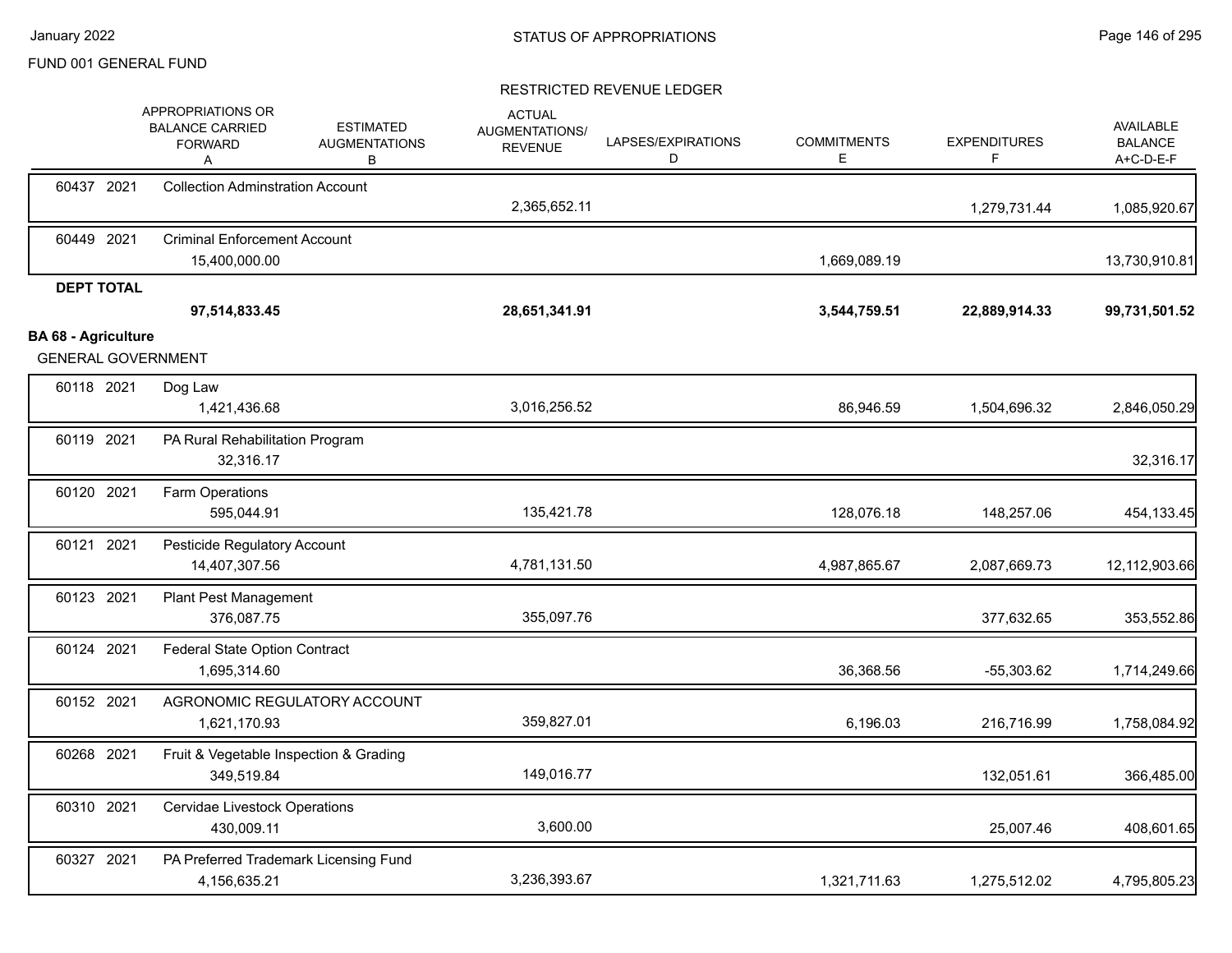|                                                                      | APPROPRIATIONS OR<br><b>BALANCE CARRIED</b><br><b>FORWARD</b><br>Α | <b>ESTIMATED</b><br><b>AUGMENTATIONS</b><br>В | <b>ACTUAL</b><br>AUGMENTATIONS/<br><b>REVENUE</b> | LAPSES/EXPIRATIONS<br>D | <b>COMMITMENTS</b><br>E. | <b>EXPENDITURES</b><br>F | <b>AVAILABLE</b><br><b>BALANCE</b><br>A+C-D-E-F |
|----------------------------------------------------------------------|--------------------------------------------------------------------|-----------------------------------------------|---------------------------------------------------|-------------------------|--------------------------|--------------------------|-------------------------------------------------|
| 60477 2021                                                           | Rapid Response Disaster Readiness<br>3,074,753.71                  |                                               | 3,000,936.73                                      |                         | 1,475,077.60             | 3,268,509.94             | 1,332,102.90                                    |
| 60478 2021                                                           | AgriculturalBusinessDevelopmentCenterFnd<br>2,462,347.83           |                                               | 2,000,712.30                                      |                         | 1,264,285.64             | 791,430.34               | 2,407,344.15                                    |
| 60479 2021                                                           | Specialty Crop Block Grant Fund<br>972.460.65                      |                                               | 227.99                                            |                         | 615,305.62               | 192,187.89               | 165,195.13                                      |
| <b>GRANTS AND SUBSIDIES</b>                                          |                                                                    |                                               |                                                   |                         |                          |                          |                                                 |
| 60114 2021                                                           | Animal Health and Diagnostic Program<br>916,123.91                 |                                               | 5,351,053.93                                      |                         | 5,110,241.41             | 941, 112.77              | 215,823.66                                      |
| 60116 2021                                                           | Aquaculture Development Account<br>57,670.55                       |                                               | 3,800.00                                          |                         |                          | 10,000.00                | 51,470.55                                       |
| <b>DEPT TOTAL</b>                                                    | 32,568,199.41                                                      |                                               | 22,393,475.96                                     |                         | 15,032,074.93            | 10,915,481.16            | 29,014,119.28                                   |
| <b>BA 75 - Banking &amp; Securities</b><br><b>GENERAL GOVERNMENT</b> |                                                                    |                                               |                                                   |                         |                          |                          |                                                 |
| 60339 2021                                                           | Securities Operation<br>22,011,505.18                              |                                               | 11,830,044.78                                     |                         |                          | 9,477,000.00             | 24,364,549.96                                   |
| 60372 2021                                                           | <b>Securities Regulation Account</b><br>8,662,055.69               |                                               |                                                   |                         |                          |                          |                                                 |
| <b>DEPT TOTAL</b>                                                    |                                                                    |                                               |                                                   |                         |                          |                          | 8,662,055.69                                    |
|                                                                      |                                                                    |                                               |                                                   |                         |                          |                          |                                                 |
|                                                                      | 30,673,560.87                                                      |                                               | 11,830,044.78                                     |                         |                          | 9,477,000.00             | 33,026,605.65                                   |
| <b>GENERAL GOVERNMENT</b>                                            | <b>BA 24 - Community &amp; Economic Develop</b>                    |                                               |                                                   |                         |                          |                          |                                                 |
| 60199 2021                                                           | Municipal Code Official Training account<br>722,472.50             |                                               | 705,347.98                                        |                         | 471,670.90               | 396,851.80               |                                                 |
| 60414 2021                                                           | Comm Finance Auth Debt Service                                     |                                               | 106,608,900.00                                    |                         |                          | 49,030,034.95            | 559,297.78<br>57,578,865.05                     |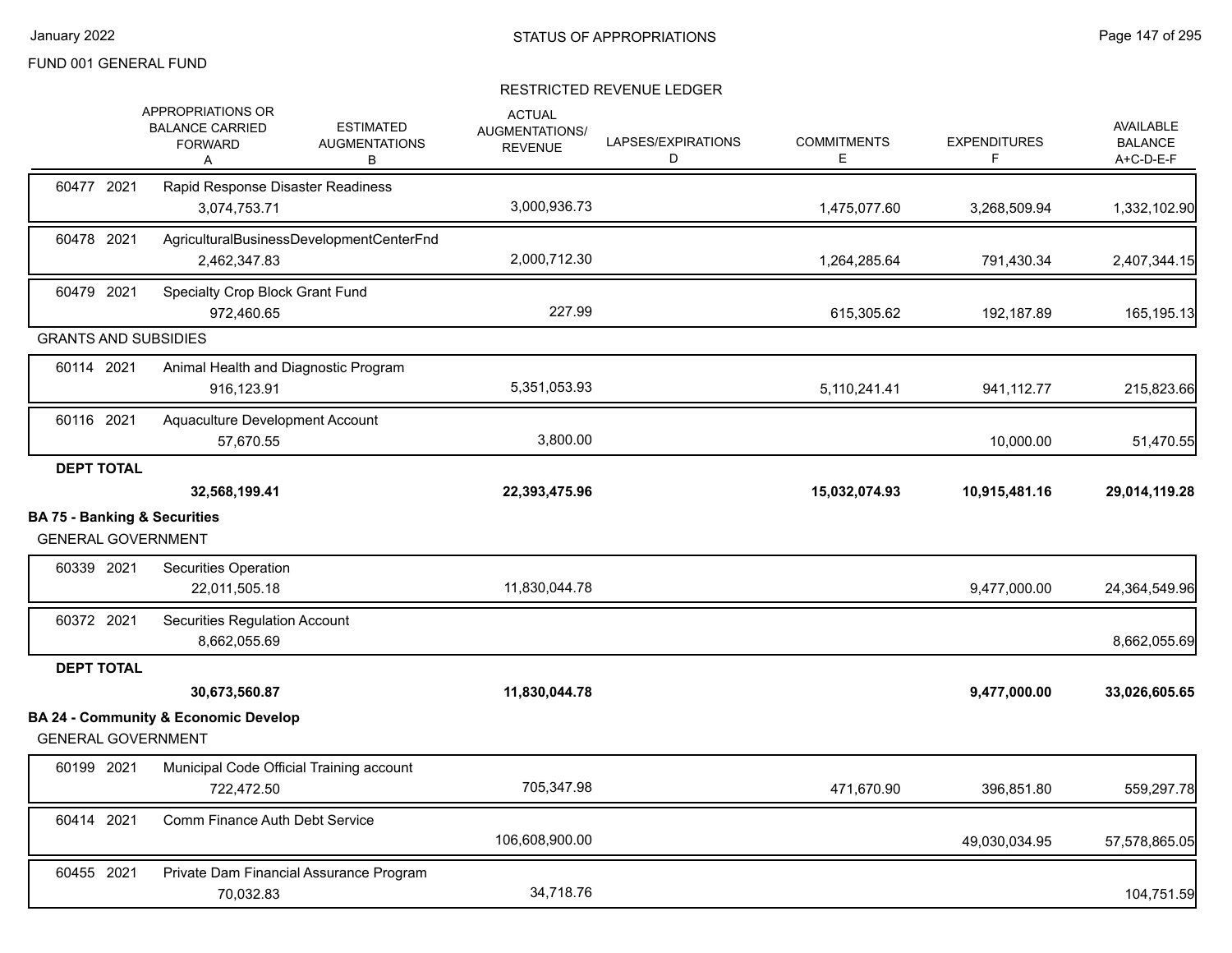|                   | APPROPRIATIONS OR<br><b>BALANCE CARRIED</b><br><b>FORWARD</b><br>Α                              | <b>ESTIMATED</b><br><b>AUGMENTATIONS</b><br>В | <b>ACTUAL</b><br>AUGMENTATIONS/<br><b>REVENUE</b> | LAPSES/EXPIRATIONS<br>D | <b>COMMITMENTS</b><br>E. | <b>EXPENDITURES</b><br>F | <b>AVAILABLE</b><br><b>BALANCE</b><br>A+C-D-E-F |
|-------------------|-------------------------------------------------------------------------------------------------|-----------------------------------------------|---------------------------------------------------|-------------------------|--------------------------|--------------------------|-------------------------------------------------|
| 60456 2021        | <b>Tourism Promotion Fund</b><br>4,508,807.84                                                   |                                               | 4,024,787.77                                      |                         |                          | 5,000,000.00             | 3,533,595.61                                    |
|                   | <b>GRANTS AND SUBSIDIES</b>                                                                     |                                               |                                                   |                         |                          |                          |                                                 |
| 60051 2021        | Indust. Sites Environmental Assmt. Fund<br>9,080,434.82                                         |                                               |                                                   |                         | 2,284,862.00             | 598,881.00               | 6,196,691.82                                    |
| 60052 2021        | Zoological Enhancement Fund<br>116,624.95                                                       |                                               | 2,673.63                                          |                         |                          |                          | 119,298.58                                      |
| 60368 2021        | Industrialized Housing<br>253,623.83                                                            |                                               | 183,184.00                                        |                         |                          | 186,931.30               | 249,876.53                                      |
| 60399 2021        | CDBG Program Income<br>847,845.24                                                               |                                               |                                                   |                         | 276,885.16               | $-38,155.95$             | 609,116.03                                      |
| 60424 2021        | TransitRevitalizationInvestmentDistricts<br>0.04                                                |                                               | 25.07                                             |                         |                          |                          | 25.11                                           |
| <b>DEPT TOTAL</b> |                                                                                                 |                                               |                                                   |                         |                          |                          |                                                 |
|                   |                                                                                                 |                                               |                                                   |                         |                          |                          |                                                 |
|                   | 15,599,842.05<br><b>BA 38 - Conservation &amp; Natural Resourc</b><br><b>GENERAL GOVERNMENT</b> |                                               | 111,559,637.21                                    |                         | 3,033,418.06             | 55,174,543.10            | 68,951,518.10                                   |
| 60145 2021        | <b>Forest Regeneration</b><br>143,295.13                                                        |                                               | 4,500,000.00                                      |                         |                          | 4,448,835.46             | 194,459.67                                      |
| 60146 2021        | <b>Forest Lands Beautification</b><br>307.37                                                    |                                               |                                                   |                         |                          |                          | 307.37                                          |
| 60147 2021        | Quehanna Fund-Act 275<br>41,009.44                                                              |                                               | 17,500.00                                         |                         |                          | 400.00                   | 58,109.44                                       |
| 60149 2021        | Snowmobile/All Terrain Vehicle (ATV) Prg                                                        |                                               | 31,318.27                                         |                         |                          |                          | 31,318.27                                       |
| 60150 2021        | Quehanna Fund-Act 55<br>39.86                                                                   |                                               |                                                   |                         |                          |                          | 39.86                                           |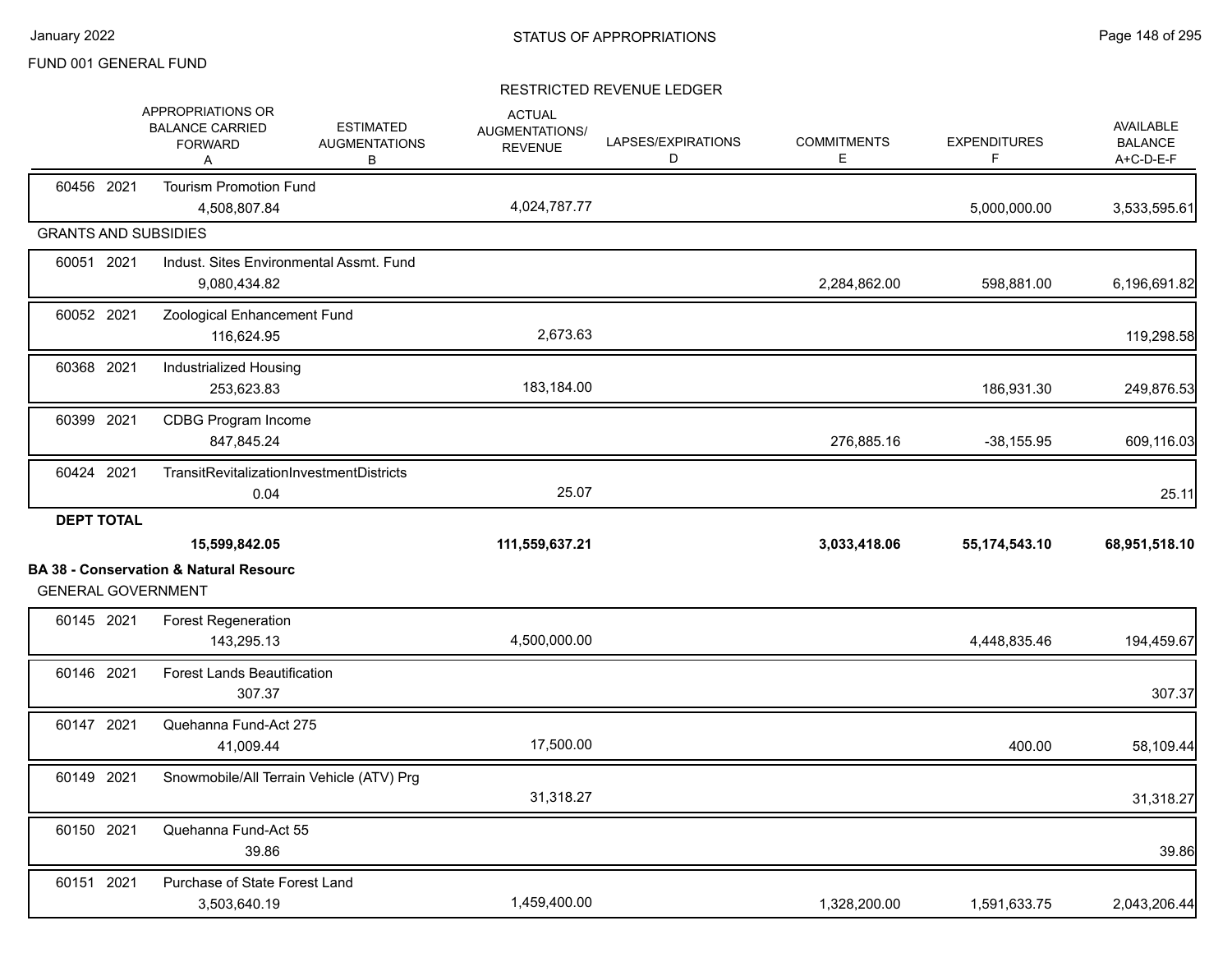### RESTRICTED REVENUE LEDGER

|                                                                              | APPROPRIATIONS OR<br><b>BALANCE CARRIED</b><br><b>FORWARD</b><br>Α | <b>ESTIMATED</b><br><b>AUGMENTATIONS</b><br>В | <b>ACTUAL</b><br>AUGMENTATIONS/<br><b>REVENUE</b> | LAPSES/EXPIRATIONS<br>D | <b>COMMITMENTS</b><br>E. | <b>EXPENDITURES</b><br>F | <b>AVAILABLE</b><br><b>BALANCE</b><br>A+C-D-E-F |
|------------------------------------------------------------------------------|--------------------------------------------------------------------|-----------------------------------------------|---------------------------------------------------|-------------------------|--------------------------|--------------------------|-------------------------------------------------|
| 60290 2021                                                                   | Forestry Rearch Account<br>105,245.79                              |                                               | 250,000.00                                        |                         | 17,266.45                | 7,607.17                 | 330,372.17                                      |
| 60362 2021                                                                   | <b>Foundation Grants</b><br>10,832.80                              |                                               |                                                   |                         |                          | 10,446.49                | 386.31                                          |
| 60419 2021                                                                   | <b>ATV Management</b><br>7,684,006.67                              |                                               | $-1,625,464.85$                                   |                         | 3,500,000.00             | 57,137.36                | 2,501,404.46                                    |
| 60420 2021                                                                   | Snowmobile Management<br>654,153.98                                |                                               | $-323,402.22$                                     |                         | 201.87                   | 77,009.36                | 253,540.53                                      |
| 60425 2021                                                                   | PENNVEST Riparian Buffer<br>741,276.50                             |                                               | 59.35                                             |                         | 290,526.00               | 427,145.00               | 23,664.85                                       |
| 60429 2021                                                                   | <b>State Park Resource Restoration</b><br>458,703.24               |                                               | 4,087,521.59                                      |                         | 4,000,807.17             | 16,592.75                | 528,824.91                                      |
| <b>GRANTS AND SUBSIDIES</b>                                                  |                                                                    |                                               |                                                   |                         |                          |                          |                                                 |
| 60481 2021                                                                   | Keystone Tree Account<br>184,920.52                                |                                               | 158,544.00                                        |                         | 110,952.00               |                          | 232,512.52                                      |
| <b>DEPT TOTAL</b><br><b>BA 11 - Corrections</b><br><b>GENERAL GOVERNMENT</b> | 13,527,431.49                                                      |                                               | 8,555,476.14                                      |                         | 9,247,953.49             | 6,636,807.34             | 6,198,146.80                                    |
| 60440 2021                                                                   | Rockview Farm Program<br>65,698.17                                 |                                               | 62,975.61                                         |                         |                          | 128,673.78               |                                                 |
| 62054 2021                                                                   | 61,768.00                                                          | County Firearms Trng & Education Comm         |                                                   |                         |                          | 61,768.00                |                                                 |
| 62359 2021                                                                   | Seized/Forfeiture Property-OAG<br>56,333.89                        |                                               | 31,302.29                                         |                         |                          | 5,210.25                 | 82,425.93                                       |
| 62408 2021                                                                   | 12,807.05                                                          | Delegated Agency Construction Projects        |                                                   |                         |                          |                          | 12,807.05                                       |

INSTITUTIONAL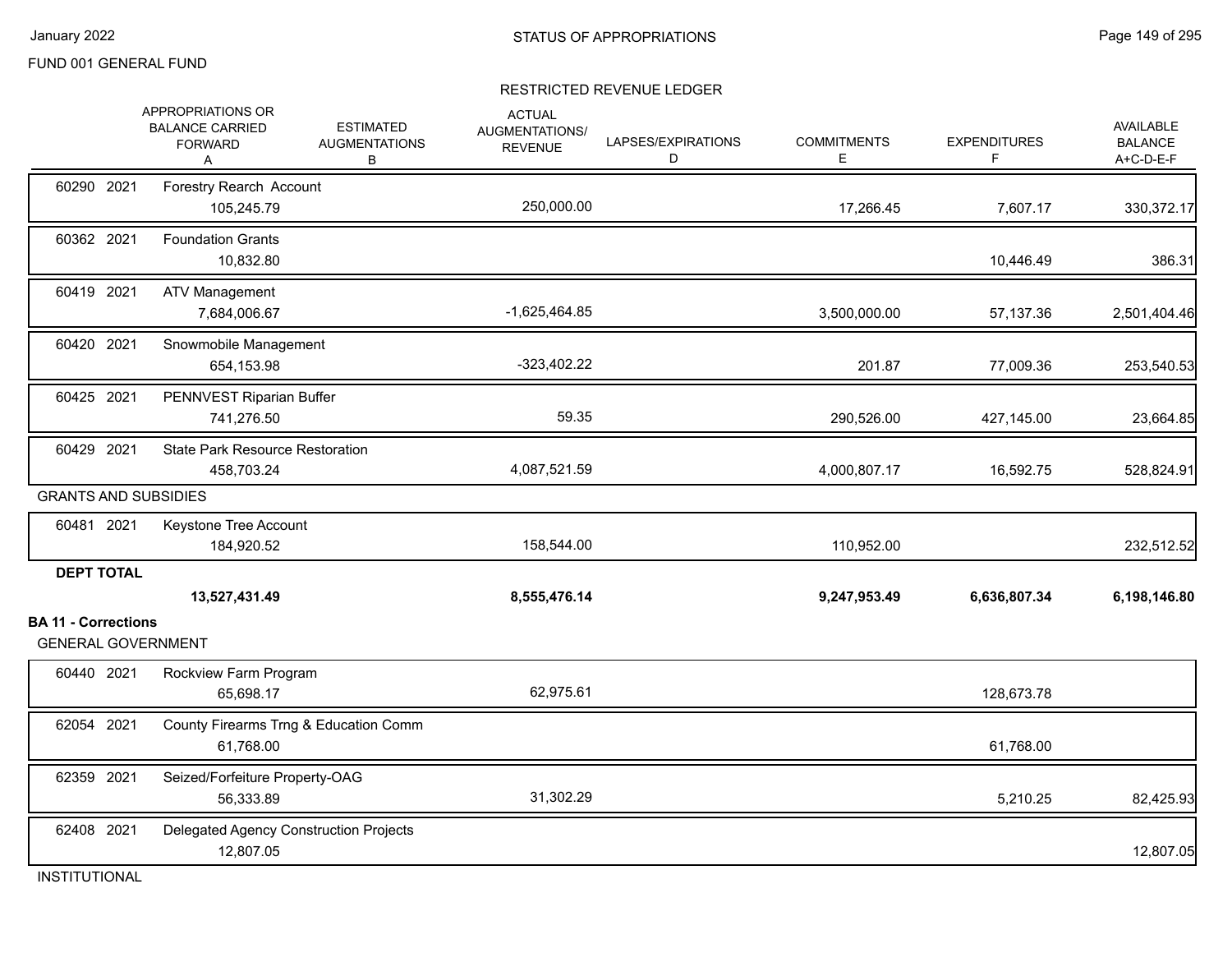|                          | APPROPRIATIONS OR<br><b>BALANCE CARRIED</b><br><b>FORWARD</b><br>Α | <b>ESTIMATED</b><br><b>AUGMENTATIONS</b><br>В | <b>ACTUAL</b><br>AUGMENTATIONS/<br><b>REVENUE</b> | LAPSES/EXPIRATIONS<br>D | <b>COMMITMENTS</b><br>Е | <b>EXPENDITURES</b><br>F | AVAILABLE<br><b>BALANCE</b><br>A+C-D-E-F |
|--------------------------|--------------------------------------------------------------------|-----------------------------------------------|---------------------------------------------------|-------------------------|-------------------------|--------------------------|------------------------------------------|
| 60337 2021               | PSCOA Scholarship Fund<br>28,506.09                                |                                               | 6.91                                              |                         |                         |                          | 28,513.00                                |
| <b>DEPT TOTAL</b>        |                                                                    |                                               |                                                   |                         |                         |                          |                                          |
|                          | 225,113.20                                                         |                                               | 94,284.81                                         |                         |                         | 195,652.03               | 123,745.98                               |
|                          | <b>BA 74 - Drug and Alcohol Programs</b>                           |                                               |                                                   |                         |                         |                          |                                          |
|                          | <b>GRANTS AND SUBSIDIES</b>                                        |                                               |                                                   |                         |                         |                          |                                          |
| 60497 2021               | <b>Opioid Settlements</b><br>21,347,602.00                         |                                               | 4,374.31                                          |                         |                         |                          | 21,351,976.31                            |
| <b>DEPT TOTAL</b>        |                                                                    |                                               |                                                   |                         |                         |                          |                                          |
|                          | 21,347,602.00                                                      |                                               | 4,374.31                                          |                         |                         |                          | 21,351,976.31                            |
| <b>BA 16 - Education</b> |                                                                    |                                               |                                                   |                         |                         |                          |                                          |
|                          | <b>GENERAL GOVERNMENT</b>                                          |                                               |                                                   |                         |                         |                          |                                          |
| 60018 2021               | <b>Private Licensed Schools</b>                                    |                                               |                                                   |                         |                         |                          |                                          |
|                          | 1,078,042.50                                                       |                                               | 630,380.00                                        |                         | 2,955.40                | 306,249.87               | 1,399,217.23                             |
| 60022 2021               | <b>Telcommunications Education Fund Grant</b><br>0.90              |                                               |                                                   |                         |                         |                          | 0.90                                     |
| 60194 2021               | Dormitary Sprinklers - Interest Subsidy<br>832,024.00              |                                               |                                                   |                         |                         | 58,411.00                | 773,613.00                               |
| 60212 2021               | Community College Nonmandated Capital Pr<br>2.32                   |                                               |                                                   |                         |                         |                          | 2.32                                     |
| 60351 2021               | Cross State Learning Collaborative(CSLC)<br>228.41                 |                                               | 0.06                                              |                         |                         |                          | 228.47                                   |
| 60353 2021               | ProfessionIEducatrDisciplineAcctFees<br>4,285,696.62               |                                               | 1,334,652.77                                      |                         |                         | 1,130,921.37             | 4,489,428.02                             |
| 60371 2021               | Alternative Education Program Account<br>263,911.47                |                                               | 25,000.00                                         |                         | 77,619.90               | 67,698.74                | 143,592.83                               |
| 60402 2021               | New Skills For Youth Grant<br>10,379.38                            |                                               |                                                   |                         |                         |                          | 10,379.38                                |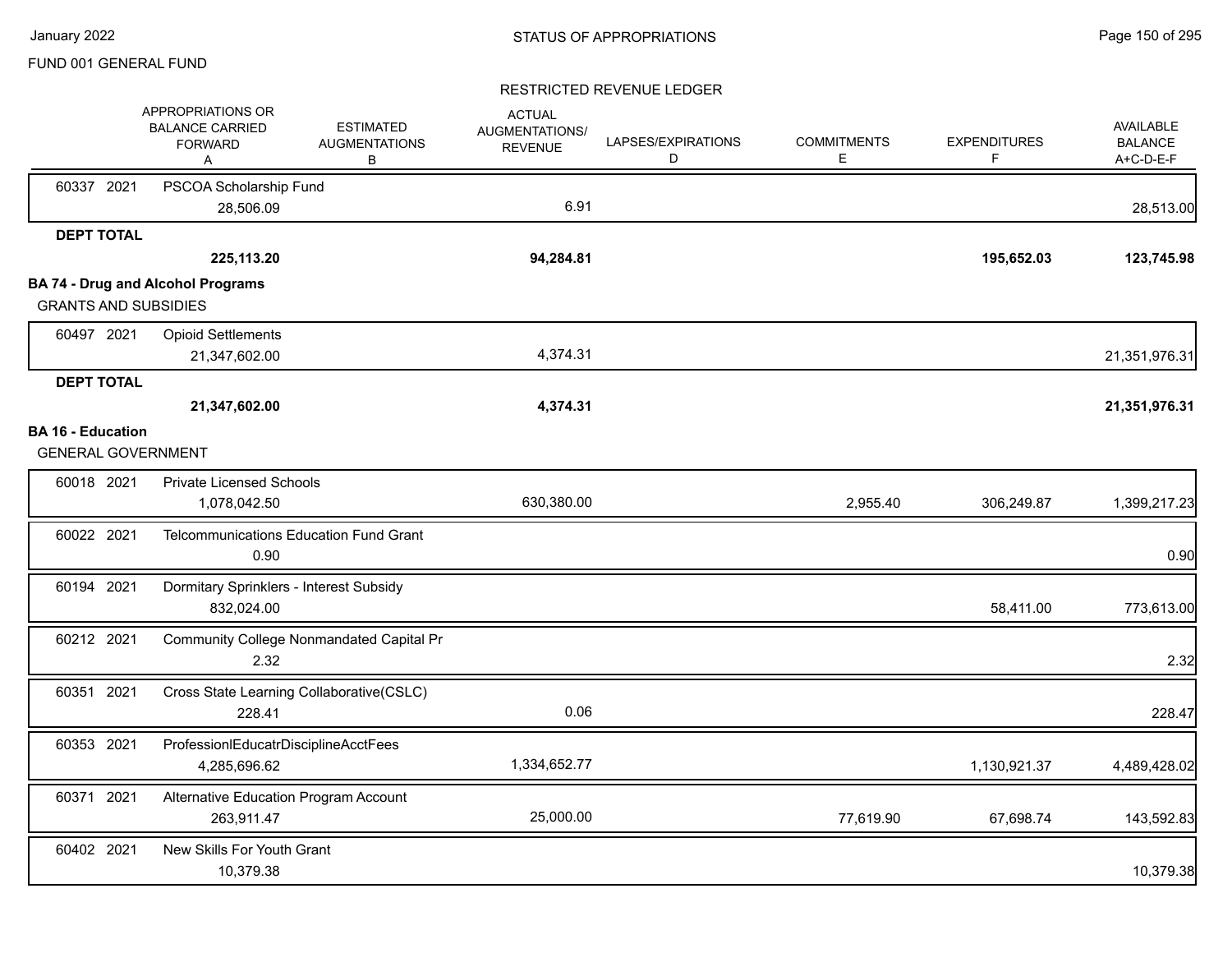|                             | APPROPRIATIONS OR<br><b>BALANCE CARRIED</b><br><b>FORWARD</b><br>Α | <b>ESTIMATED</b><br><b>AUGMENTATIONS</b><br>В | <b>ACTUAL</b><br>AUGMENTATIONS/<br><b>REVENUE</b> | LAPSES/EXPIRATIONS<br>D | <b>COMMITMENTS</b><br>E. | <b>EXPENDITURES</b><br>F | <b>AVAILABLE</b><br><b>BALANCE</b><br>A+C-D-E-F |
|-----------------------------|--------------------------------------------------------------------|-----------------------------------------------|---------------------------------------------------|-------------------------|--------------------------|--------------------------|-------------------------------------------------|
| 60416 2021                  | PDE Interstate Reciprocity Agreement<br>1,274,381.14               |                                               |                                                   |                         |                          | 106,830.61               | 1,167,550.53                                    |
| 60439 2021                  | <b>Higher Education Regulatory Account</b><br>553,072.86           |                                               | 195,300.00                                        |                         |                          | 82,894.17                | 665,478.69                                      |
| <b>GRANTS AND SUBSIDIES</b> |                                                                    |                                               |                                                   |                         |                          |                          |                                                 |
| 60020 2021                  | Panet-Local Education Agencies<br>59,221.84                        |                                               |                                                   |                         |                          |                          | 59,221.84                                       |
| 60159 2021                  | <b>TEMPORARY SPECIAL AID</b><br>693.00                             |                                               |                                                   |                         |                          |                          | 693.00                                          |
| 60332 2021                  | 2,535,000.00                                                       | FinanclRecovrySchoolDistrctTransLoanAcct      | 60,000.00                                         |                         |                          |                          | 2,595,000.00                                    |
| 60476 2021                  | 314,922.56                                                         | KeystoneTelepresenceEducationGrant Prgrm      | 300,000.00                                        |                         | 141,834.47               | 162,277.62               | 310,810.47                                      |
| <b>DEPT TOTAL</b>           | 11,207,577.00                                                      |                                               | 2,545,332.83                                      |                         | 222,409.77               | 1,915,283.38             | 11,615,216.68                                   |
| <b>GENERAL GOVERNMENT</b>   | <b>BA 31 - PA Emergency Management Agency</b>                      |                                               |                                                   |                         |                          |                          |                                                 |
| 60060 2021                  | Act147-RERF<br>78,592.86                                           |                                               | 750,000.00                                        |                         | 111,945.98               | 579,751.74               | 136,895.14                                      |
| 60061 2021                  | Act147-RTERF<br>817,933.83                                         |                                               | 32,500.00                                         |                         |                          | $-5,221.01$              | 855,654.84                                      |
| 60063 2021                  | Act85-RERP<br>755,798.33                                           |                                               | 1,411,697.50                                      |                         | 504,636.56               | 869,385.22               | 793,474.05                                      |
| 60249 2021                  | VoIP 911 Emergency Servies Fund<br>1.14                            |                                               |                                                   |                         |                          |                          | 1.14                                            |
| 60410 2021                  | 25,417.58                                                          | DelegatedAgencyConstructionProjects-PEMA      |                                                   |                         | 5,853.45                 | 25,417.58                | $-5,853.45$                                     |
| 60436 2021                  | 621,058.65                                                         | OnlineTraingEducatr&TrngReimbursementAcc      | 500,000.00                                        |                         |                          | 12,818.95                | 1,108,239.70                                    |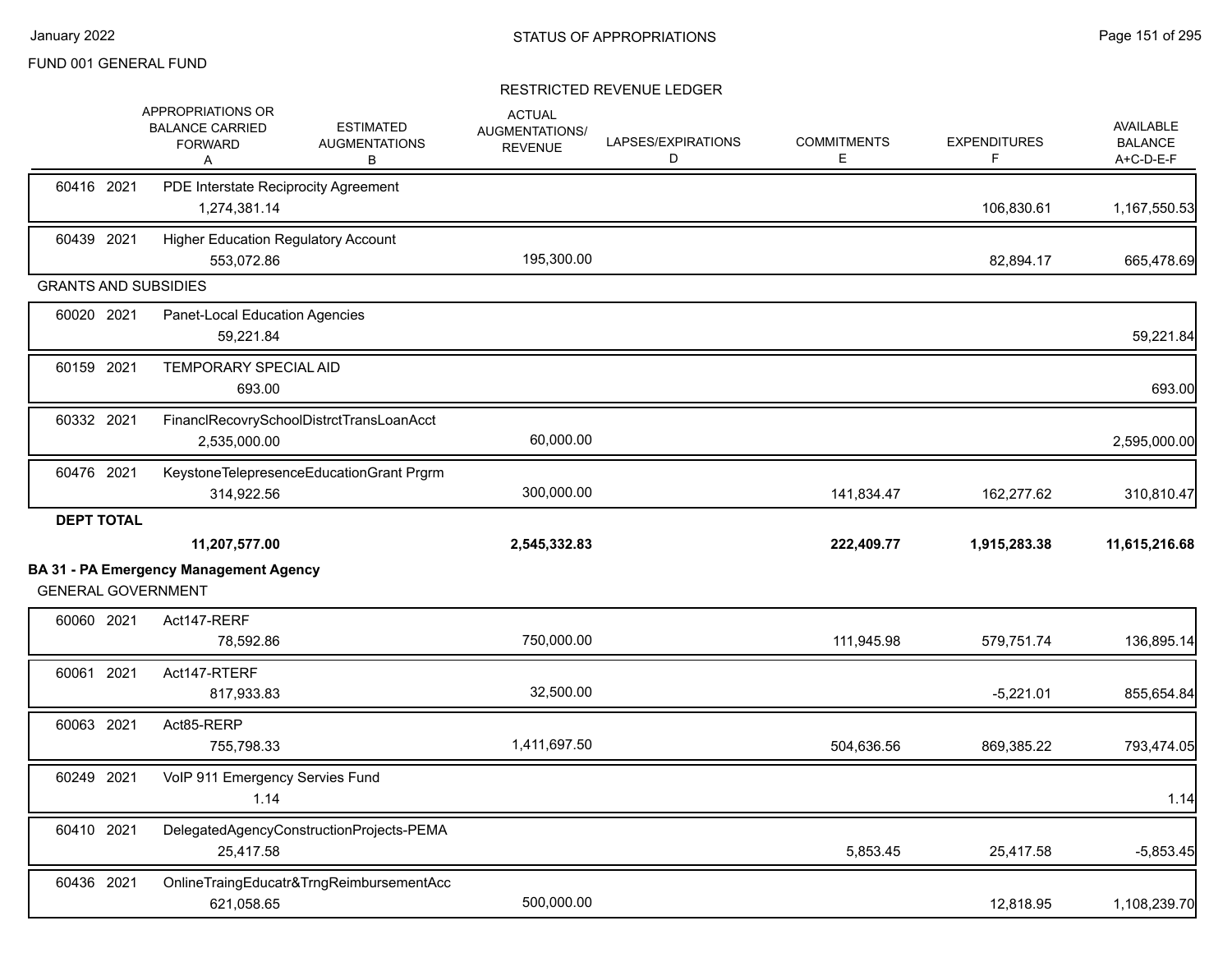|                             | APPROPRIATIONS OR<br><b>BALANCE CARRIED</b><br><b>FORWARD</b><br>A | <b>ESTIMATED</b><br><b>AUGMENTATIONS</b><br>В | <b>ACTUAL</b><br><b>AUGMENTATIONS/</b><br><b>REVENUE</b> | LAPSES/EXPIRATIONS<br>D | <b>COMMITMENTS</b><br>E | <b>EXPENDITURES</b><br>F | AVAILABLE<br><b>BALANCE</b><br>A+C-D-E-F |
|-----------------------------|--------------------------------------------------------------------|-----------------------------------------------|----------------------------------------------------------|-------------------------|-------------------------|--------------------------|------------------------------------------|
| <b>GRANTS AND SUBSIDIES</b> |                                                                    |                                               |                                                          |                         |                         |                          |                                          |
| 60062 2021                  | <b>Satellite Truck</b><br>685.41                                   |                                               |                                                          |                         |                         |                          | 685.41                                   |
| 60227 2021                  | Volunteer Company Grants Program<br>12,917,224.26                  |                                               | 31,500,324.65                                            |                         | 6,313.46                | 10,756,925.42            | 33,654,310.03                            |
| <b>DEPT TOTAL</b>           |                                                                    |                                               |                                                          |                         |                         |                          |                                          |
|                             | 15,216,712.06                                                      |                                               | 34, 194, 522. 15                                         |                         | 628,749.45              | 12,239,077.90            | 36,543,406.86                            |
| <b>GENERAL GOVERNMENT</b>   | <b>BA 35 - Environmental Protection</b>                            |                                               |                                                          |                         |                         |                          |                                          |
| 60065 2021                  | Safe Drinking Water Account<br>19,111,012.05                       |                                               | 2,874,300.17                                             |                         | 142,089.97              | 5,241,825.91             | 16,601,396.34                            |
| 60066 2021                  | Used Tire Pile Remediation<br>1,285,631.20                         |                                               | 17,550.00                                                |                         |                         |                          | 1,303,181.20                             |
| 60067 2021                  | 4,686,154.99                                                       | Coal Refuse Disposal Control Fd Act-154       | 59,810.85                                                |                         | 39,410.00               | 143,785.56               | 4,562,770.28                             |
| 60069 2021                  | 453,448.42                                                         | Bituminous Mine Sub&Land Cons Fd Act-156      | 65,362.65                                                |                         |                         | 205.49                   | 518,605.58                               |
| 60070 2021                  | <b>Radiation Protection Fund</b><br>12,371,016.29                  |                                               | 8,475,894.03                                             |                         | 953,837.23              | 6,536,544.01             | 13,356,529.08                            |
| 60072 2021                  | Clean Water Fund<br>16,774,871.07                                  |                                               | 9,507,631.36                                             |                         | 8,299,372.57            | 8,831,265.38             | 9,151,864.48                             |
| 60073 2021                  | Sewage Facilities Program Admin<br>765,989.30                      |                                               | 420,964.85                                               |                         |                         | 641,568.19               | 545,385.96                               |
| 60074 2021                  | Solid Waste Abatement Fund<br>6,508,873.98                         |                                               | 999,588.92                                               |                         | 1,792,256.92            | 1,880,293.62             | 3,835,912.36                             |
| 60075 2021                  | Abandoned Well Plugging Fund<br>771,626.99                         |                                               | 1,032,345.52                                             |                         | 164,700.00              | 6,145.99                 | 1,633,126.52                             |
| 60076 2021                  | Orphan Well Plugging Fund<br>1,378,355.64                          |                                               | 223,723.60                                               |                         | 14,310.33               | 214,023.05               | 1,373,745.86                             |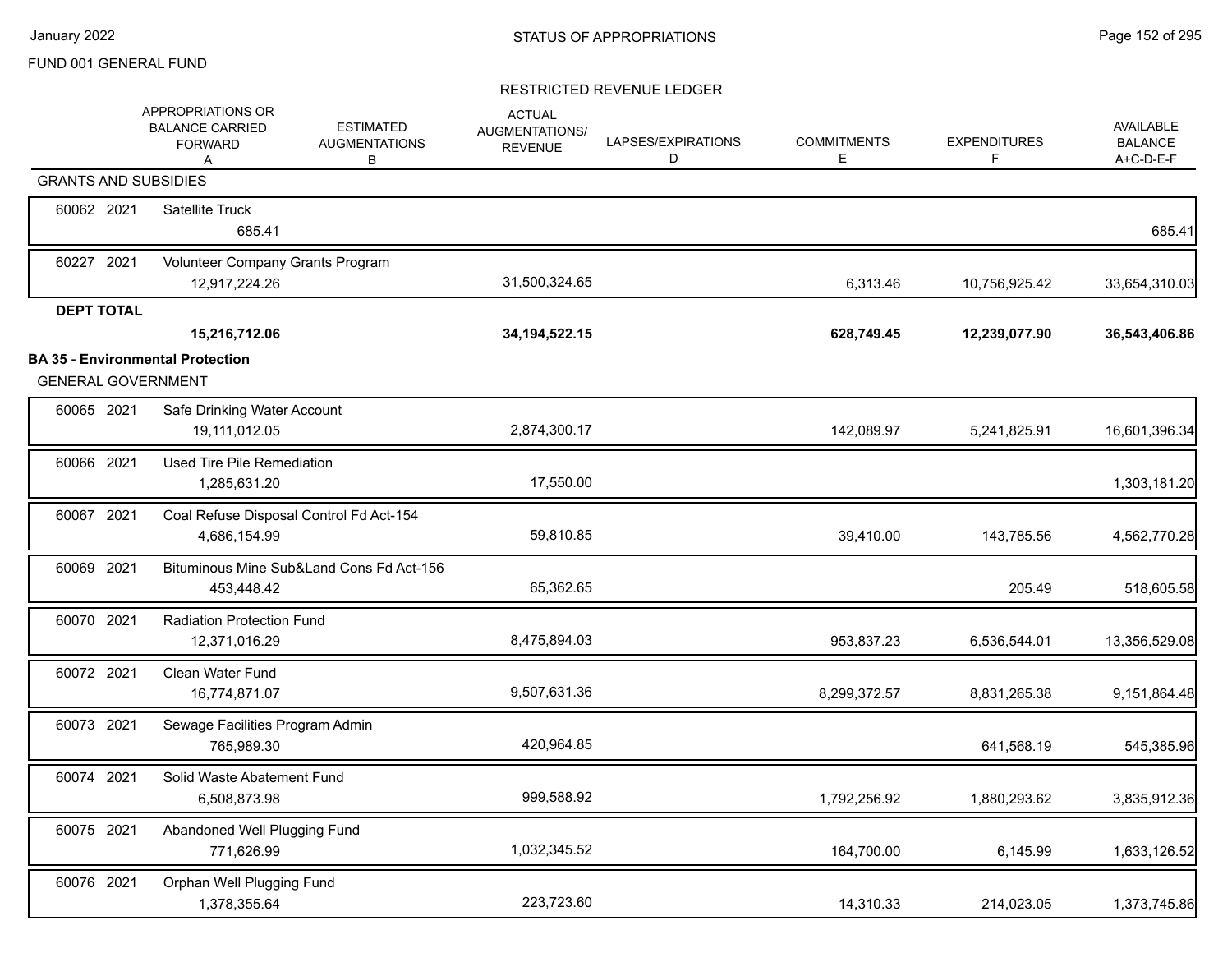|                                 | APPROPRIATIONS OR<br><b>BALANCE CARRIED</b><br><b>FORWARD</b><br>A | <b>ESTIMATED</b><br><b>AUGMENTATIONS</b><br>В | <b>ACTUAL</b><br>AUGMENTATIONS/<br><b>REVENUE</b> | LAPSES/EXPIRATIONS<br>D | <b>COMMITMENTS</b><br>E. | <b>EXPENDITURES</b><br>F | <b>AVAILABLE</b><br><b>BALANCE</b><br>A+C-D-E-F |
|---------------------------------|--------------------------------------------------------------------|-----------------------------------------------|---------------------------------------------------|-------------------------|--------------------------|--------------------------|-------------------------------------------------|
| 60077 2021                      | Dams and Encroachment Fund<br>2,677,673.58                         |                                               | 297,779.87                                        |                         | 925,485.68               | 68,672.10                | 1,981,295.67                                    |
| 60078 2021                      | Municipalities Sewage Facilities Compl<br>48,750.00                |                                               |                                                   |                         |                          |                          | 48,750.00                                       |
| 60079 2021                      | <b>Alter Fuels Inc. Grants</b><br>16,948,096.90                    |                                               |                                                   |                         | 6,350,272.45             | 3,597,017.58             | 7,000,806.87                                    |
| 60080 2021                      | Industrial Land Recycling Fund<br>1,844,201.57                     |                                               | 152,700.00                                        |                         | 5,955.15                 | 187,042.35               | 1,803,904.07                                    |
| 60083 2021                      | <b>Well Plugging Account</b><br>21,971,727.06                      |                                               | 6,459,402.06                                      |                         | 2,312,291.25             | 13,349,917.66            | 12,768,920.21                                   |
| 60202 2021                      | <b>Waste Transportation Safety Account</b><br>18,124,414.19        |                                               | 1,754,906.63                                      |                         | 3,652,808.38             | 1,782,403.87             | 14,444,108.57                                   |
| 60314 2021                      | <b>Electronic Materials Recycling</b><br>1,357,169.12              |                                               | 295,000.00                                        |                         |                          | 255.506.34               | 1,396,662.78                                    |
|                                 | <b>GRANTS AND SUBSIDIES</b>                                        |                                               |                                                   |                         |                          |                          |                                                 |
| 60487 2021                      | EnvironmentalMitigationTrustAgreementAc<br>1,149,665.02            |                                               | 1,235,581.46                                      |                         | 13,547,356.11            | 2,310,305.46             | -13,472,415.09                                  |
| <b>DEPT TOTAL</b>               |                                                                    |                                               |                                                   |                         |                          |                          |                                                 |
|                                 | 128,228,677.37                                                     |                                               | 33,872,541.97                                     |                         | 38,200,146.04            | 45,046,522.56            | 78,854,550.74                                   |
| <b>BA 15 - General Services</b> | <b>GENERAL GOVERNMENT</b>                                          |                                               |                                                   |                         |                          |                          |                                                 |
| 60017 2021                      | <b>Temporary Fleet Vehicles</b><br>755.222.55                      |                                               | 54,300.09                                         |                         |                          | 1,592.73                 | 807,929.91                                      |
| 60395 2021                      | Act 147 Lease Payments<br>47,355.83                                |                                               | 32,554.85                                         |                         |                          | 885.61                   | 79,025.07                                       |
| 60415 2021                      | Delegated Agency Construction Projects<br>251,229.68               |                                               |                                                   |                         | 251,301.87               | 50.10                    | $-122.29$                                       |
| 60475 2021                      | Farm Show Complex Account                                          |                                               | 4,567,118.75                                      |                         |                          | 4,567,118.68             | 0.07                                            |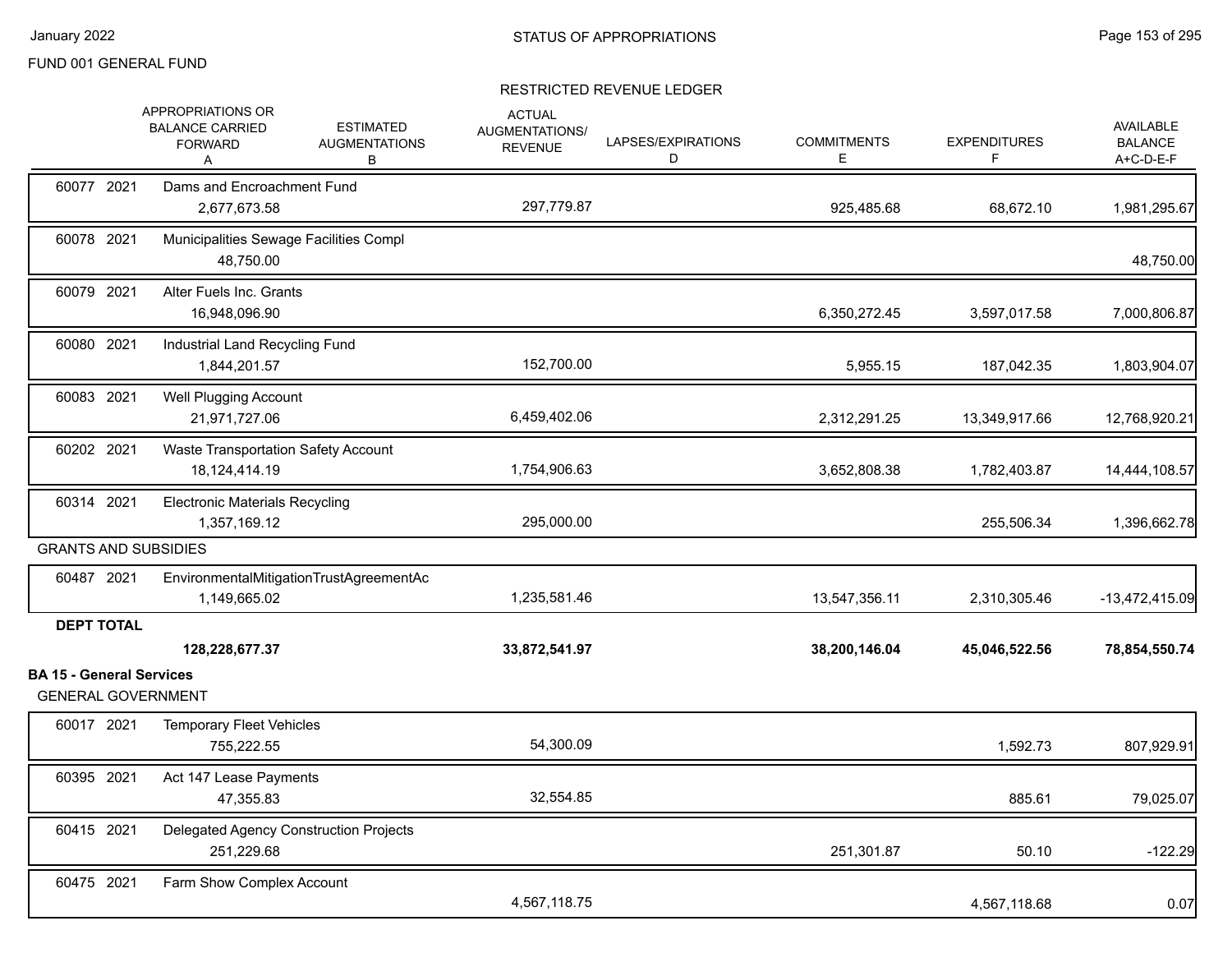|                             | 116,255,381.91                                                     |                                               | 98,980,256.31                                     |                         | 64,262,132.04            | 47,004,713.22            | 103,968,792.96                           |
|-----------------------------|--------------------------------------------------------------------|-----------------------------------------------|---------------------------------------------------|-------------------------|--------------------------|--------------------------|------------------------------------------|
| <b>DEPT TOTAL</b>           |                                                                    |                                               |                                                   |                         |                          |                          |                                          |
|                             | 1,828,328.15                                                       |                                               | 472,668.22                                        |                         |                          |                          | 2,300,996.37                             |
| 60452 2021                  | 77,940,927.07<br>Pediatric Cancer Research Fund                    |                                               | 87,213,371.73                                     |                         | 60,998,934.82            | 34,978,055.72            | 69,177,308.26                            |
| 60427 2021                  | <b>RWHAP Rebates</b>                                               |                                               |                                                   |                         |                          |                          |                                          |
| 60341 2021                  | SPBP Manufacturer Drug Rebates<br>2,500,000.00                     |                                               |                                                   |                         | 1,847,014.00             | 652,776.00               | 210.00                                   |
| <b>GRANTS AND SUBSIDIES</b> |                                                                    |                                               |                                                   |                         |                          |                          |                                          |
| 60443 2021                  | PA Opioid Dashboard<br>179,443.43                                  |                                               | 65.26                                             |                         |                          | 93,750.00                | 85,758.69                                |
| 60423 2021                  | <b>Nursing Home Oversight</b><br>634,194.99                        |                                               |                                                   |                         |                          |                          | 634,194.99                               |
| 60369 2021                  | Indoor Tanning Regulation Fund<br>343,542.68                       |                                               | 88,330.00                                         |                         |                          |                          | 431,872.68                               |
| 60222 2021                  | Vital Statistics Improvement Account<br>25,298,394.50              |                                               | 10,064,330.21                                     |                         |                          | 9,655,000.00             | 25,707,724.71                            |
| 60220 2021                  | Juvenile Diebetes Cure Research<br>202,731.67                      |                                               | 9,959.25                                          |                         | 5.15                     |                          | 212,685.77                               |
| 60110 2021                  | <b>Reimold Trust Funds</b><br>191,214.72                           |                                               | 14,250.00                                         |                         |                          | 6,084.74                 | 199,379.98                               |
| 60109 2021                  | Health Care Facilities - Civil Penalties<br>7,006,094.54           |                                               | 1,117,250.00                                      |                         | 1,416,178.07             | 1,619,046.76             | 5,088,119.71                             |
| 60108 2021                  | Hodge Trust Fund - Butler County<br>130,510.16                     |                                               | 31.64                                             |                         |                          |                          | 130,541.80                               |
| <b>GENERAL GOVERNMENT</b>   |                                                                    |                                               |                                                   |                         |                          |                          |                                          |
| BA 67 - Health              | 1,053,808.06                                                       |                                               | 4,653,973.69                                      |                         | 251,301.87               | 4,569,647.12             | 886,832.76                               |
| <b>DEPT TOTAL</b>           |                                                                    |                                               |                                                   |                         |                          |                          |                                          |
|                             | APPROPRIATIONS OR<br><b>BALANCE CARRIED</b><br><b>FORWARD</b><br>Α | <b>ESTIMATED</b><br><b>AUGMENTATIONS</b><br>в | <b>ACTUAL</b><br>AUGMENTATIONS/<br><b>REVENUE</b> | LAPSES/EXPIRATIONS<br>D | <b>COMMITMENTS</b><br>E. | <b>EXPENDITURES</b><br>F | AVAILABLE<br><b>BALANCE</b><br>A+C-D-E-F |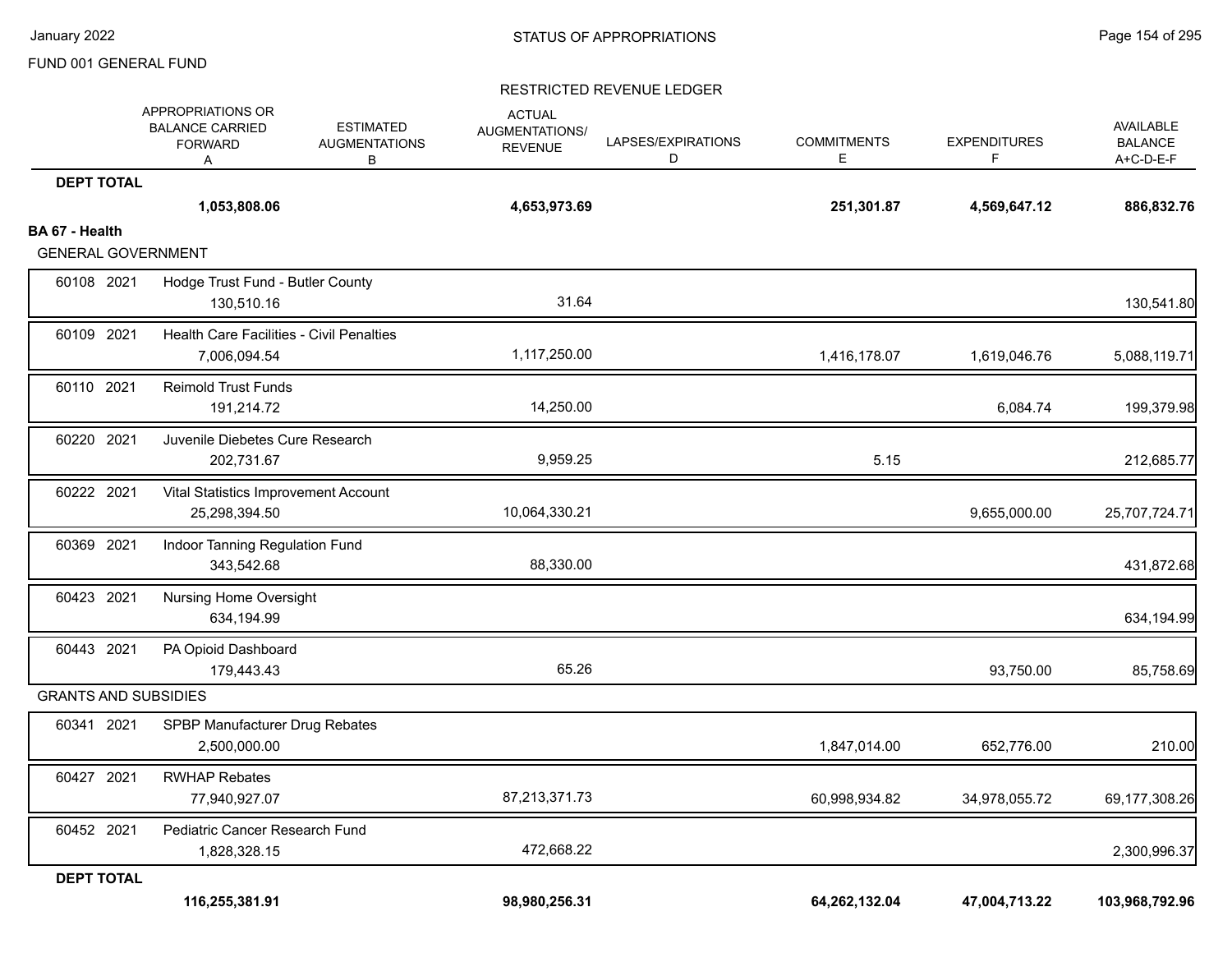|                                                       | <b>APPROPRIATIONS OR</b><br><b>BALANCE CARRIED</b><br><b>FORWARD</b><br>A | <b>ESTIMATED</b><br><b>AUGMENTATIONS</b><br>B | <b>ACTUAL</b><br><b>AUGMENTATIONS/</b><br><b>REVENUE</b> | LAPSES/EXPIRATIONS<br>D | <b>COMMITMENTS</b><br>E. | <b>EXPENDITURES</b><br>F | <b>AVAILABLE</b><br><b>BALANCE</b><br>A+C-D-E-F |
|-------------------------------------------------------|---------------------------------------------------------------------------|-----------------------------------------------|----------------------------------------------------------|-------------------------|--------------------------|--------------------------|-------------------------------------------------|
|                                                       | <b>BA 30 - Historical &amp; Museum Commission</b>                         |                                               |                                                          |                         |                          |                          |                                                 |
| <b>GENERAL GOVERNMENT</b>                             |                                                                           |                                               |                                                          |                         |                          |                          |                                                 |
| 60056 2021                                            | Rent/Other Income Hist Sites and Mseum<br>433,508.07                      |                                               | 34,000.00                                                |                         | 28,793.73                | 146,711.31               | 292,003.03                                      |
| 60058 2021                                            | Sarah Mellon Scaife Found Grant WP Mseum<br>194.00                        |                                               |                                                          |                         |                          |                          | 194.00                                          |
| 60059 2021                                            | Pur And Item-Donation-A Atwater Kent Jr<br>17,189.75                      |                                               |                                                          |                         |                          |                          | 17,189.75                                       |
| 60409 2021                                            | Delegated Agency Construction Projects<br>8,339.74                        |                                               |                                                          |                         | 421.39                   | 6,108.60                 | 1,809.75                                        |
| <b>DEPT TOTAL</b>                                     |                                                                           |                                               |                                                          |                         |                          |                          |                                                 |
|                                                       | 459,231.56                                                                |                                               | 34,000.00                                                |                         | 29,215.12                | 152,819.91               | 311,196.53                                      |
| <b>BA 79 - Insurance</b><br><b>GENERAL GOVERNMENT</b> |                                                                           |                                               |                                                          |                         |                          |                          |                                                 |
| 60154 2021                                            | <b>Single Licensing Conversion</b><br>55,393.05                           |                                               |                                                          |                         |                          |                          | 55,393.05                                       |
| <b>GRANTS AND SUBSIDIES</b>                           |                                                                           |                                               |                                                          |                         |                          |                          |                                                 |
| 60376 2021                                            | 366,606.84                                                                | WestPAConsumerResrchMarktg&OutreachFund       |                                                          |                         |                          |                          | 366,606.84                                      |
| <b>DEPT TOTAL</b>                                     |                                                                           |                                               |                                                          |                         |                          |                          |                                                 |
|                                                       | 421,999.89                                                                |                                               |                                                          |                         |                          |                          | 421,999.89                                      |
| BA 12 - Labor & Industry<br><b>GENERAL GOVERNMENT</b> |                                                                           |                                               |                                                          |                         |                          |                          |                                                 |
| 60004 2021                                            | Vending Machine Proceeds<br>674,324.45                                    |                                               | 158,366.32                                               |                         |                          | 37,370.28                | 795,320.49                                      |
| 60005 2021                                            | Asbestos Occ Accreditation & Cert<br>5,857,149.78                         |                                               | 816,038.23                                               |                         |                          | 2,025,608.27             | 4,647,579.74                                    |
| 60404 2021                                            | Delegated Agency Construction Projects<br>50,729.23                       |                                               |                                                          |                         | 59,702.14                | 8,716.52                 | $-17,689.43$                                    |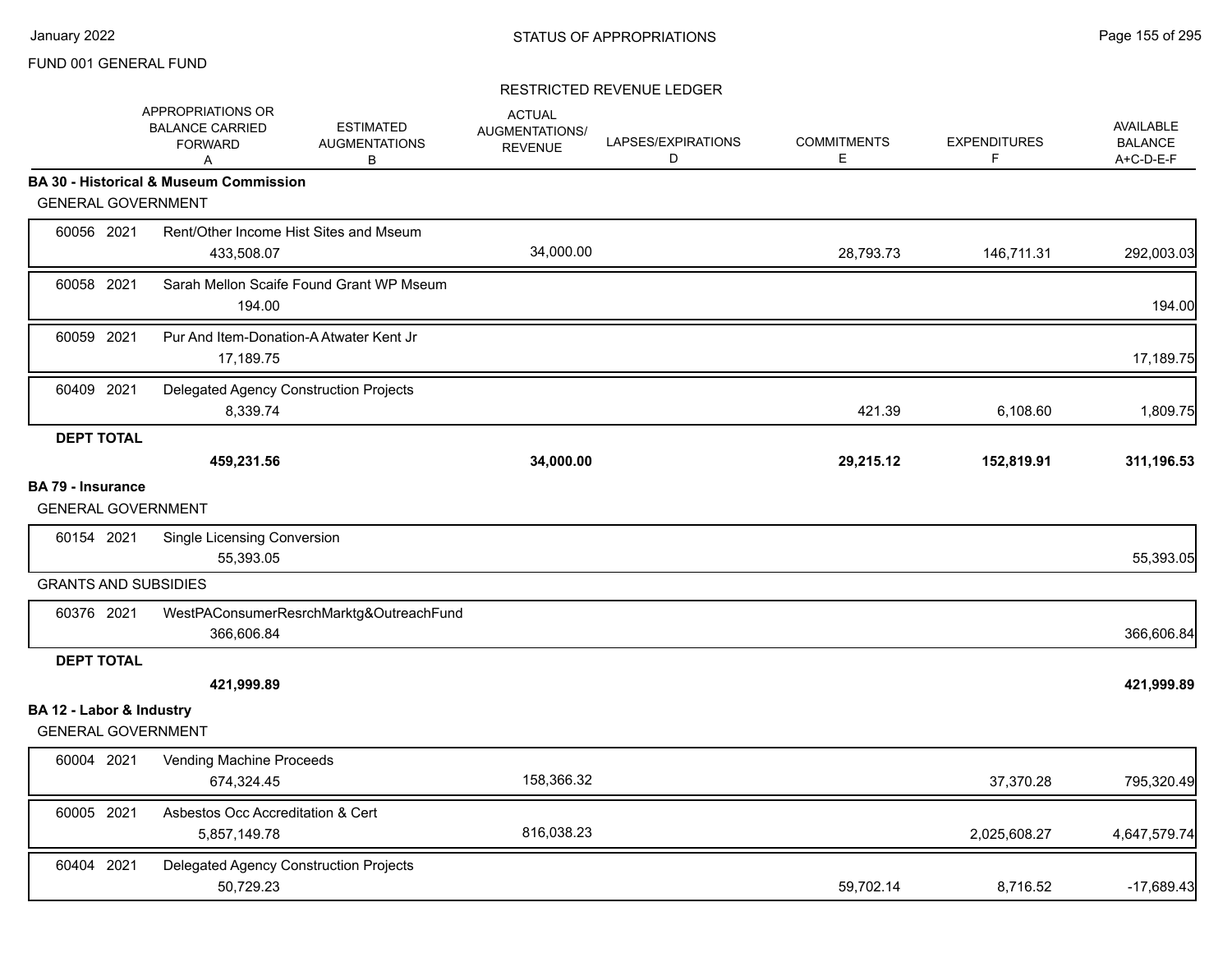|                               | APPROPRIATIONS OR<br><b>BALANCE CARRIED</b><br><b>FORWARD</b><br>A | <b>ESTIMATED</b><br><b>AUGMENTATIONS</b><br>В | <b>ACTUAL</b><br>AUGMENTATIONS/<br><b>REVENUE</b> | LAPSES/EXPIRATIONS<br>D | <b>COMMITMENTS</b><br>Е | <b>EXPENDITURES</b> | <b>AVAILABLE</b><br><b>BALANCE</b><br>A+C-D-E-F |
|-------------------------------|--------------------------------------------------------------------|-----------------------------------------------|---------------------------------------------------|-------------------------|-------------------------|---------------------|-------------------------------------------------|
| 60432 2021                    |                                                                    | Review & Advisory Council Administration      |                                                   |                         |                         |                     |                                                 |
|                               | 485,214.40                                                         |                                               | 85,001.69                                         |                         |                         | 105.00              | 570,111.09                                      |
| <b>DEPT TOTAL</b>             |                                                                    |                                               |                                                   |                         |                         |                     |                                                 |
|                               | 7,067,417.86                                                       |                                               | 1,059,406.24                                      |                         | 59,702.14               | 2,071,800.07        | 5,995,321.89                                    |
|                               | <b>BA 13 - Military &amp; Veterans Affairs</b>                     |                                               |                                                   |                         |                         |                     |                                                 |
| <b>GENERAL GOVERNMENT</b>     |                                                                    |                                               |                                                   |                         |                         |                     |                                                 |
| 60157 2021                    |                                                                    | Distance Learning Project- Civilian Use       |                                                   |                         |                         |                     |                                                 |
|                               | 1,719.23                                                           |                                               |                                                   |                         |                         |                     | 1,719.23                                        |
| 60158 2021                    | Seized/Forfeited Property - Federal                                |                                               |                                                   |                         |                         |                     |                                                 |
|                               | 63,009.18                                                          |                                               | 13,140.38                                         |                         | 50,806.00               |                     | 25,343.56                                       |
| 60216 2021                    | <b>Military Family Relief Assistance</b>                           |                                               |                                                   |                         |                         |                     |                                                 |
|                               | 1,045,783.46                                                       |                                               | 37,910.72                                         |                         |                         | 8,000.00            | 1,075,694.18                                    |
| 60356 2021                    | State Military Justice Fund                                        |                                               |                                                   |                         |                         |                     |                                                 |
|                               | 17,557.53                                                          |                                               | 600.00                                            |                         |                         |                     | 18,157.53                                       |
| <b>DEPT TOTAL</b>             |                                                                    |                                               |                                                   |                         |                         |                     |                                                 |
|                               | 1,128,069.40                                                       |                                               | 51,651.10                                         |                         | 50,806.00               | 8,000.00            | 1,120,914.50                                    |
|                               | <b>BA 17 - Public Utility Commission</b>                           |                                               |                                                   |                         |                         |                     |                                                 |
| <b>GENERAL GOVERNMENT</b>     |                                                                    |                                               |                                                   |                         |                         |                     |                                                 |
| 60024 2021                    | <b>General Government Operations</b>                               |                                               |                                                   |                         |                         |                     |                                                 |
|                               | 38,674,989.03                                                      |                                               | 75,045,132.25                                     |                         |                         | 75,215,321.32       | 38,504,799.96                                   |
| <b>DEPT TOTAL</b>             |                                                                    |                                               |                                                   |                         |                         |                     |                                                 |
|                               | 38,674,989.03                                                      |                                               | 75,045,132.25                                     |                         |                         | 75,215,321.32       | 38,504,799.96                                   |
| <b>BA 21 - Human Services</b> |                                                                    |                                               |                                                   |                         |                         |                     |                                                 |
| <b>GENERAL GOVERNMENT</b>     |                                                                    |                                               |                                                   |                         |                         |                     |                                                 |
| 60033 2021                    | Act 185 Personal Care Homes                                        |                                               |                                                   |                         |                         |                     |                                                 |
|                               | 1,306,643.68                                                       |                                               | 123,506.00                                        |                         |                         | 44,565.27           | 1,385,584.41                                    |
| 60034 2021                    | <b>OBRA 87-Civil Monetary Penalties</b>                            |                                               |                                                   |                         |                         |                     |                                                 |
|                               | 16,907,830.39                                                      |                                               | 338,728.80                                        |                         | 305,163.88              | 1,011,344.00        | 15,930,051.31                                   |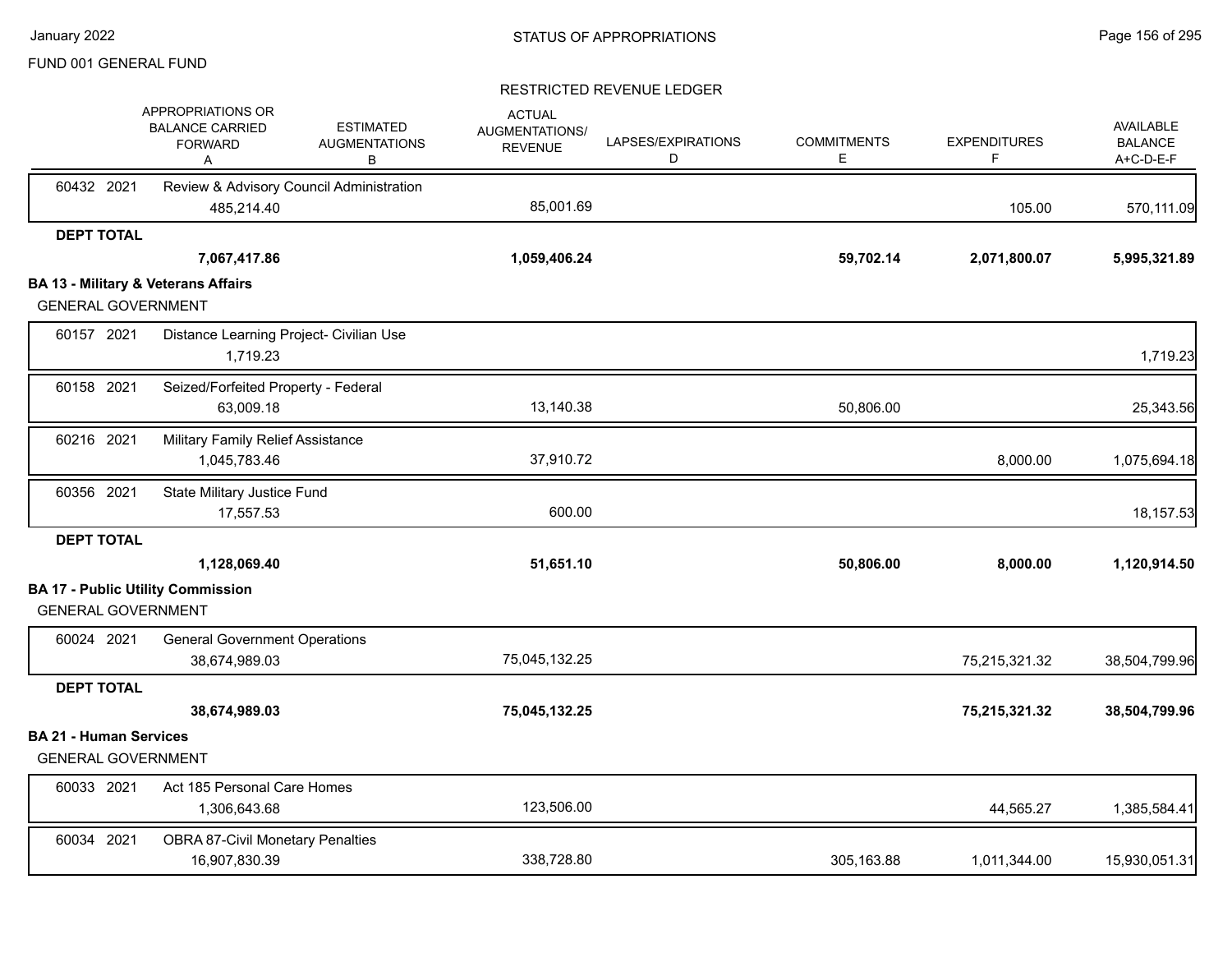|                                              | APPROPRIATIONS OR<br><b>BALANCE CARRIED</b><br><b>FORWARD</b><br>Α | <b>ESTIMATED</b><br><b>AUGMENTATIONS</b><br>В | <b>ACTUAL</b><br><b>AUGMENTATIONS/</b><br><b>REVENUE</b> | LAPSES/EXPIRATIONS<br>D | <b>COMMITMENTS</b><br>Е | <b>EXPENDITURES</b><br>F | <b>AVAILABLE</b><br><b>BALANCE</b><br>A+C-D-E-F |
|----------------------------------------------|--------------------------------------------------------------------|-----------------------------------------------|----------------------------------------------------------|-------------------------|-------------------------|--------------------------|-------------------------------------------------|
| 60035 2021                                   | 5,330,722.99                                                       | Title IV-D Child Support Incentive Funds      | 12,507,646.00                                            |                         |                         | 7,562,956.15             | 10,275,412.84                                   |
| 60243 2021                                   | 16,070,982.25                                                      | Food Stamp Quality Control Enhanced Fndg      |                                                          |                         |                         |                          | 16,070,982.25                                   |
| 60289 2021                                   | <b>Nursing Facility Assessments</b>                                |                                               | 69,077,383.69                                            |                         |                         |                          | 69,077,383.69                                   |
| 60370 2021                                   | Act 28 Training<br>1,173,817.83                                    |                                               | 428,464.33                                               |                         |                         |                          | 1,602,282.16                                    |
| 60462 2021                                   | 307.84                                                             | SafeHarborForSexuallyExploitedChildrenFd      | 360.09                                                   |                         |                         |                          | 667.93                                          |
| <b>GRANTS AND SUBSIDIES</b>                  |                                                                    |                                               |                                                          |                         |                         |                          |                                                 |
| 60260 2021                                   | Hospital Assessment Program<br>11,309,661.12                       |                                               | $-11,309,661.12$                                         |                         |                         |                          |                                                 |
| 60262 2021                                   |                                                                    | Medicaid Managed Care Gross Receipt Tax       | 109,672.42                                               |                         |                         |                          | 109,672.42                                      |
| 60309 2021                                   | <b>Quality Care Assessment Account</b><br>202,569,691.68           |                                               | 50,535,193.59                                            |                         |                         |                          | 253, 104, 885. 27                               |
| 60396 2021                                   | Children's Health Insurance Program<br>7,952,597.94                |                                               | 30,730,000.00                                            |                         | 16,051,878.73           | 17,529,527.01            | 5,101,192.20                                    |
| 60397 2021                                   | <b>Medical Assistance Enrollment</b><br>602,241.00                 |                                               | 68,617.00                                                |                         |                         |                          | 670,858.00                                      |
| 60398 2021                                   | MA - MCO Assessment                                                |                                               | 86,841,560.16                                            |                         |                         |                          | 86,841,560.16                                   |
| <b>DEPT TOTAL</b>                            |                                                                    |                                               |                                                          |                         |                         |                          |                                                 |
|                                              | 263,224,496.72                                                     |                                               | 239,451,470.96                                           |                         | 16,357,042.61           | 26, 148, 392. 43         | 460,170,532.64                                  |
| BA 18 - Revenue<br><b>GENERAL GOVERNMENT</b> |                                                                    |                                               |                                                          |                         |                         |                          |                                                 |
| 60277 2021                                   | <b>Enhanced Revenue Collection</b>                                 |                                               | 417,566,176.53                                           |                         |                         | 417,566,176.53           |                                                 |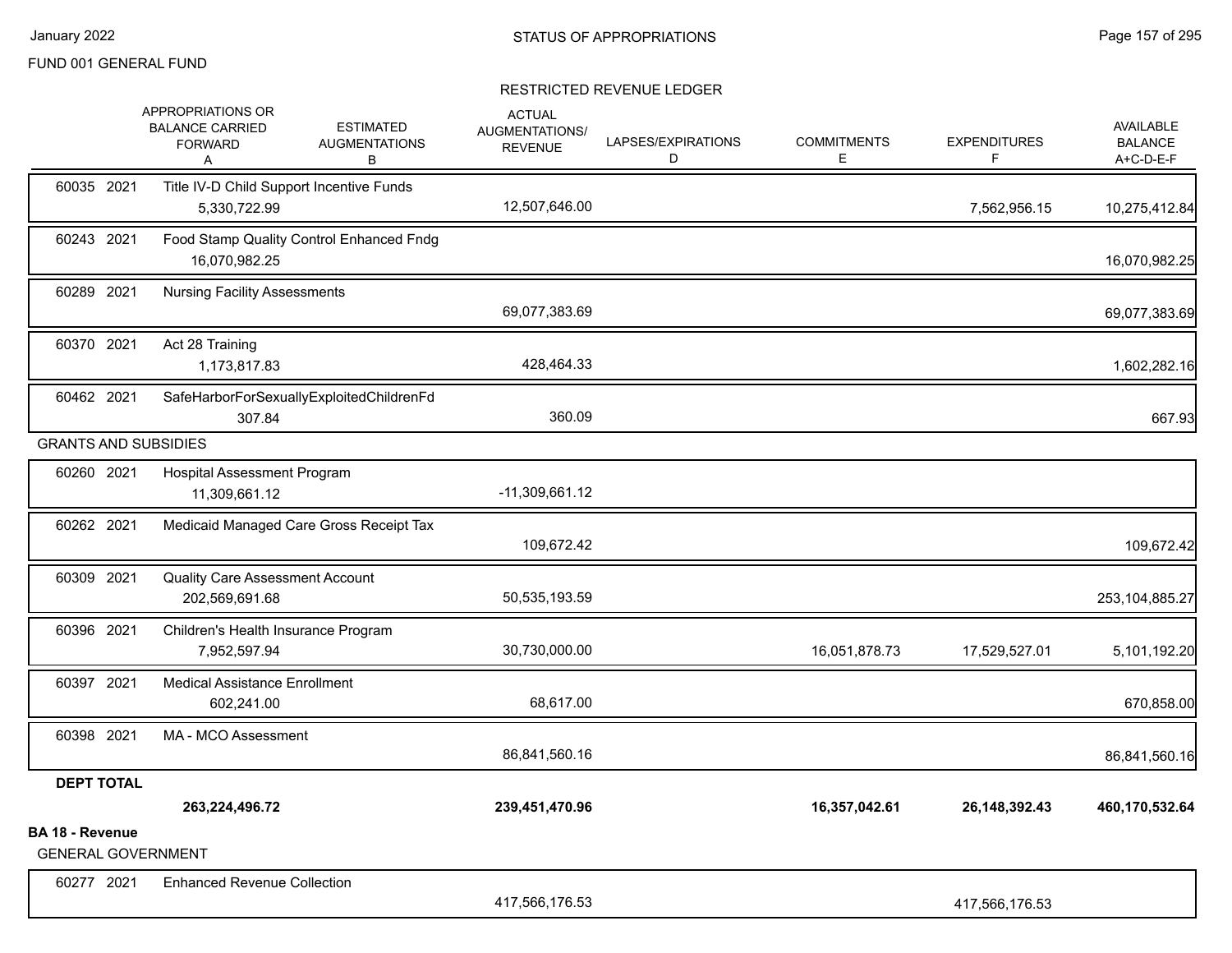|                                                              | APPROPRIATIONS OR<br><b>BALANCE CARRIED</b><br><b>FORWARD</b><br>Α | <b>ESTIMATED</b><br><b>AUGMENTATIONS</b><br>в | <b>ACTUAL</b><br><b>AUGMENTATIONS/</b><br><b>REVENUE</b> | LAPSES/EXPIRATIONS<br>D | <b>COMMITMENTS</b><br>E | <b>EXPENDITURES</b><br>F | <b>AVAILABLE</b><br><b>BALANCE</b><br>A+C-D-E-F |
|--------------------------------------------------------------|--------------------------------------------------------------------|-----------------------------------------------|----------------------------------------------------------|-------------------------|-------------------------|--------------------------|-------------------------------------------------|
| 60342 2021                                                   | <b>Contingent Fee Contract Collections</b><br>97,084.61            |                                               | 377,882.12                                               |                         |                         | 377,882.12               | 97,084.61                                       |
| <b>GRANTS AND SUBSIDIES</b>                                  |                                                                    |                                               |                                                          |                         |                         |                          |                                                 |
| 60473 2021                                                   | Certified Service Provider Fees Act 43<br>167,728.43               |                                               | 1,503,917.41                                             |                         | 4,957,586.49            | 1,423,118.06             | $-4,709,058.71$                                 |
| <b>DEPT TOTAL</b>                                            | 264,813.04                                                         |                                               | 419,447,976.06                                           |                         | 4,957,586.49            | 419,367,176.71           | -4,611,974.10                                   |
| <b>BA 19 - State Department</b><br><b>GENERAL GOVERNMENT</b> |                                                                    |                                               |                                                          |                         |                         |                          |                                                 |
| 60027 2021                                                   | <b>Corporation Bureau</b><br>10,910,485.38                         |                                               | 6,403,344.01                                             |                         |                         | 11,000,000.00            | 6,313,829.39                                    |
| 60028 2021                                                   | Professional Licensure Augmentation Acct<br>23,752,396.72          |                                               | 29,531,911.17                                            |                         |                         | 39,957,000.00            | 13,327,307.89                                   |
| 60029 2021                                                   | State Board of Podiatry<br>2,227,950.50                            |                                               | 8,888.07                                                 |                         |                         | 393,000.00               | 1,843,838.57                                    |
| 60030 2021                                                   | State Board of Medicine Account<br>26,260,223.39                   |                                               | 430,108.43                                               |                         |                         | 8,849,000.00             | 17,841,331.82                                   |
| 60031 2021                                                   | State Board of Osteopathic Medicine<br>2,991,795.84                |                                               | 208,310.54                                               |                         |                         | 2,490,000.00             | 710,106.38                                      |
| 60032 2021                                                   | Athletic Commission Augmentation Account<br>1,131,219.77           |                                               | 294,961.64                                               |                         |                         | 868,000.00               | 558,181.41                                      |
| 60226 2021                                                   | Lobbying Disclosure Fund<br>751,520.20                             |                                               | 79,722.23                                                |                         |                         | 516,000.00               | 315,242.43                                      |
| 60483 2021                                                   | Census Outreach - Complete Count<br>180,186.79                     |                                               | 1,036.61                                                 |                         |                         |                          | 181,223.40                                      |
| <b>GRANTS AND SUBSIDIES</b>                                  |                                                                    |                                               |                                                          |                         |                         |                          |                                                 |
| 60201 2021                                                   | Help America Vote Act<br>14,309,507.27                             |                                               | -4,899,706.69                                            |                         |                         |                          | 9,409,800.58                                    |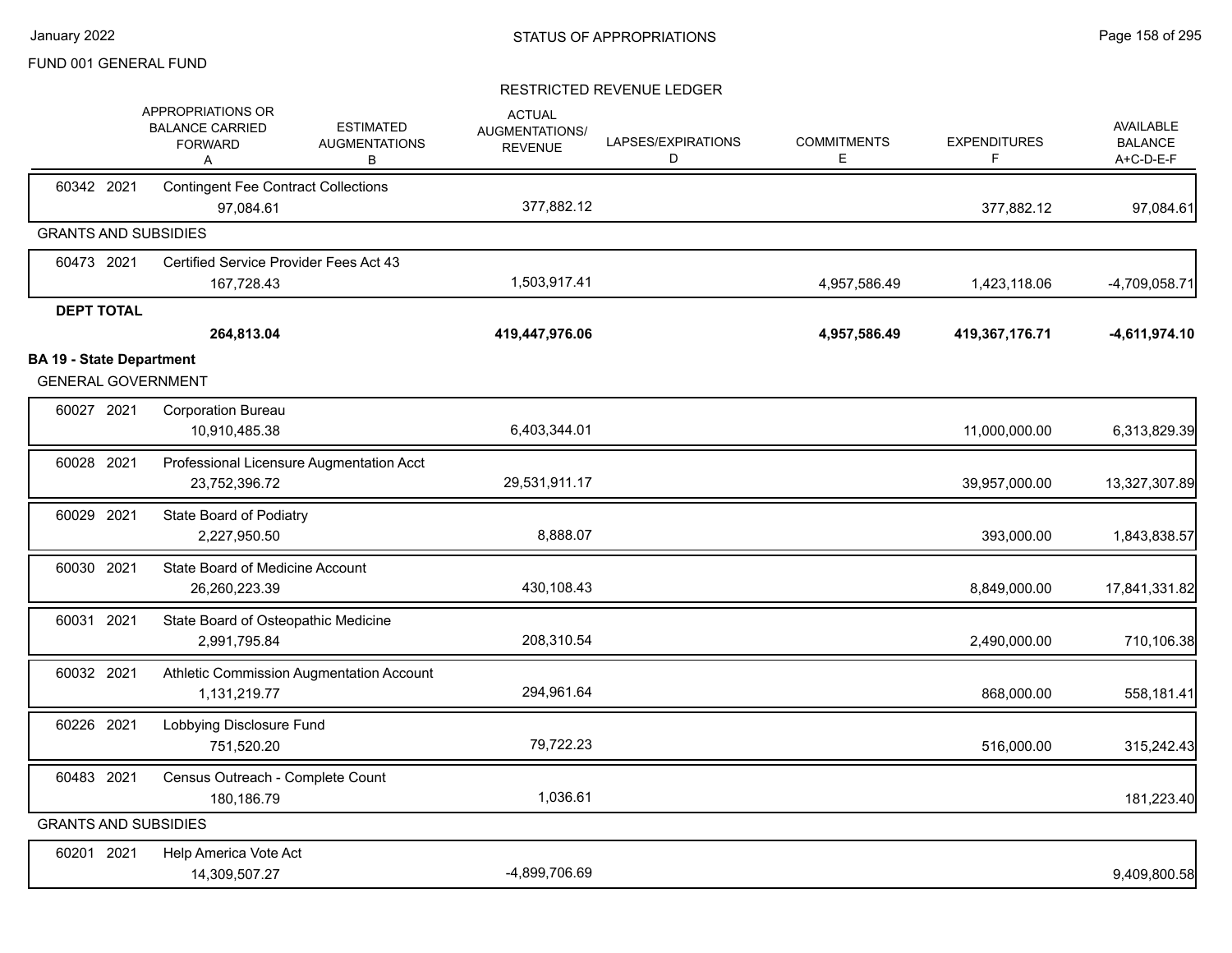|                             | APPROPRIATIONS OR<br><b>BALANCE CARRIED</b><br><b>FORWARD</b><br>A | <b>ESTIMATED</b><br><b>AUGMENTATIONS</b><br>B | <b>ACTUAL</b><br>AUGMENTATIONS/<br><b>REVENUE</b> | LAPSES/EXPIRATIONS<br>D | <b>COMMITMENTS</b><br>E | <b>EXPENDITURES</b><br>F | <b>AVAILABLE</b><br><b>BALANCE</b><br>A+C-D-E-F |
|-----------------------------|--------------------------------------------------------------------|-----------------------------------------------|---------------------------------------------------|-------------------------|-------------------------|--------------------------|-------------------------------------------------|
| <b>DEPT TOTAL</b>           |                                                                    |                                               |                                                   |                         |                         |                          |                                                 |
|                             | 82,515,285.86                                                      |                                               | 32,058,576.01                                     |                         |                         | 64,073,000.00            | 50,500,861.87                                   |
| <b>BA 20 - State Police</b> |                                                                    |                                               |                                                   |                         |                         |                          |                                                 |
| <b>GENERAL GOVERNMENT</b>   |                                                                    |                                               |                                                   |                         |                         |                          |                                                 |
| 60160 2021                  | 1,885,143.68                                                       | Auto Theft & Insurance Fraud Investigati      | 1,606,341.17                                      |                         | 1,783,637.65            | 1,700,583.58             | 7,263.62                                        |
| 60161 2021                  | 7,567,337.73                                                       | CRIMINAL LABORATORY USER FEE FUND             | 1,024,141.58                                      |                         | 888,303.18              | 573,960.98               | 7,129,215.15                                    |
| 60163 2021                  | Firearm Records Check Fund<br>3,594,361.26                         |                                               | 1,235,633.29                                      |                         |                         | 243,305.39               | 4,586,689.16                                    |
| 60164 2021                  | <b>State Criminal Enforcement/Forfeiture</b><br>119,222.19         |                                               |                                                   |                         |                         |                          | 119,222.19                                      |
| 60165 2021                  | State Drug Act-Forfeiture-Attg<br>11,080,849.29                    |                                               | 4,079,454.82                                      |                         | 8,016,928.16            | 787,722.61               | 6,355,653.34                                    |
| 60166 2021                  | State Drug Act-Forfeiture-Municipal<br>360,362.91                  |                                               | 41,730.47                                         |                         |                         |                          | 402,093.38                                      |
| 60167 2021                  | 9,102,600.62                                                       | SEIZED/FORFEITED PROP-FED COURT AWARDED       | 378,366.60                                        |                         | 5,876,558.95            | 870,105.09               | 2,734,303.18                                    |
| 60223 2021                  | 975,940.53                                                         | Firearms License Validation System Acct.      |                                                   |                         |                         |                          | 975,940.53                                      |
| 60333 2021                  | Radio Systems Development Project<br>1,306,437.77                  |                                               |                                                   |                         |                         | 1,025,227.00             | 281,210.77                                      |
| 60334 2021                  | <b>Tower Management</b><br>2,742,189.04                            |                                               | 382,549.72                                        |                         | 167,086.17              | 142,807.00               | 2,814,845.59                                    |
| 60335 2021                  | <b>ARRA Broadband Middle Mile</b><br>33,318.64                     |                                               | 14,402.02                                         |                         |                         |                          | 47,720.66                                       |
| 60360 2021                  | <b>Vehicle Code Fines</b><br>2,345,583.90                          |                                               | 440,028.59                                        |                         |                         |                          | 2,785,612.49                                    |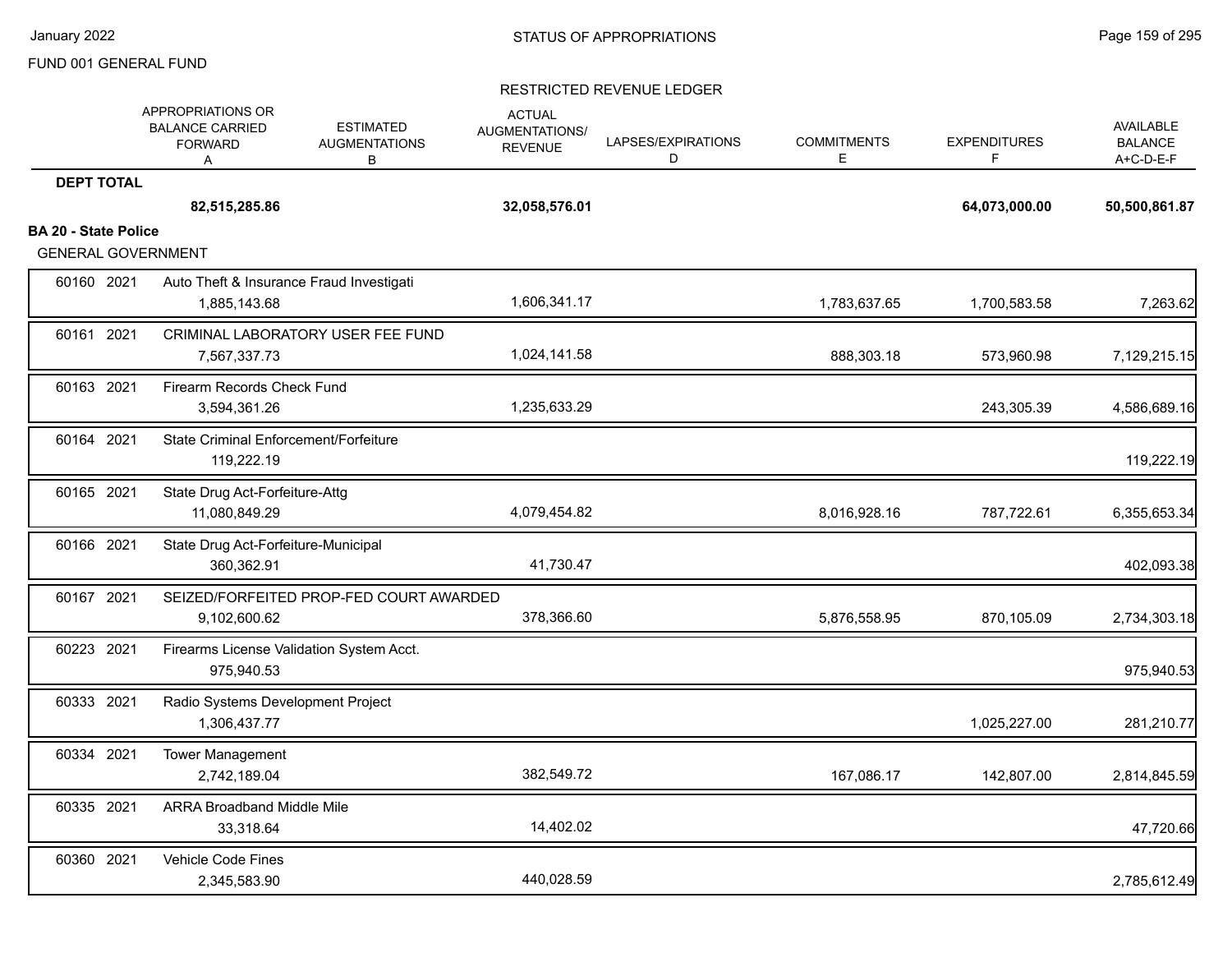|                                                            | APPROPRIATIONS OR<br><b>ESTIMATED</b><br><b>BALANCE CARRIED</b><br><b>AUGMENTATIONS</b><br><b>FORWARD</b><br>В<br>Α | <b>ACTUAL</b><br>AUGMENTATIONS/<br><b>REVENUE</b> | LAPSES/EXPIRATIONS<br>D | <b>COMMITMENTS</b><br>Ε | <b>EXPENDITURES</b><br>F | <b>AVAILABLE</b><br><b>BALANCE</b><br>A+C-D-E-F |
|------------------------------------------------------------|---------------------------------------------------------------------------------------------------------------------|---------------------------------------------------|-------------------------|-------------------------|--------------------------|-------------------------------------------------|
| 60406 2021                                                 | Delegated Agency Construction Projects<br>646.82                                                                    |                                                   |                         |                         | 646.82                   |                                                 |
| <b>GRANTS AND SUBSIDIES</b>                                |                                                                                                                     |                                                   |                         |                         |                          |                                                 |
| 60336 2021                                                 | PSTA Scholarship Fund<br>370,485.14                                                                                 | 89.82                                             |                         |                         |                          | 370,574.96                                      |
| <b>DEPT TOTAL</b>                                          |                                                                                                                     |                                                   |                         |                         |                          |                                                 |
|                                                            | 41,484,479.52                                                                                                       | 9,202,738.08                                      |                         | 16,732,514.11           | 5,344,358.47             | 28,610,345.02                                   |
| <b>BA 78 - Transportation</b><br><b>GENERAL GOVERNMENT</b> |                                                                                                                     |                                                   |                         |                         |                          |                                                 |
| 60129 2021                                                 | Child Passenger Restraint Fund<br>537,770.95                                                                        | 96,294.96                                         |                         |                         |                          | 634,065.91                                      |
| 60461 2021                                                 | School Bus Safety Grant Program<br>19,296.60                                                                        | 6,471.65                                          |                         |                         |                          | 25,768.25                                       |
| <b>DEPT TOTAL</b>                                          | 557,067.55                                                                                                          | 102,766.61                                        |                         |                         |                          | 659,834.16                                      |
| <b>BA 51 - Supreme Court</b>                               |                                                                                                                     |                                                   |                         |                         |                          |                                                 |
| <b>GENERAL GOVERNMENT</b>                                  |                                                                                                                     |                                                   |                         |                         |                          |                                                 |
| 60106 2021                                                 | <b>State Board of Law Examiners</b><br>348,267.79                                                                   | 1,995,184.86                                      |                         |                         | 1,385,793.16             | 957,659.49                                      |
| 60428 2021                                                 | Administrv Office Of Pennsylvania Courts<br>34,061,684.05                                                           | -25,277,549.84                                    |                         |                         |                          | 8,784,134.21                                    |
| <b>DEPT TOTAL</b>                                          |                                                                                                                     |                                                   |                         |                         |                          |                                                 |
|                                                            | 34,409,951.84                                                                                                       | -23,282,364.98                                    |                         |                         | 1,385,793.16             | 9,741,793.70                                    |
| <b>LEDGER TOTAL</b>                                        |                                                                                                                     |                                                   |                         |                         |                          |                                                 |
|                                                            | 979,139,377.54                                                                                                      | 1,156,240,783.17                                  |                         | 195,999,583.33          | 845,443,646.74           | 1,093,936,930.64                                |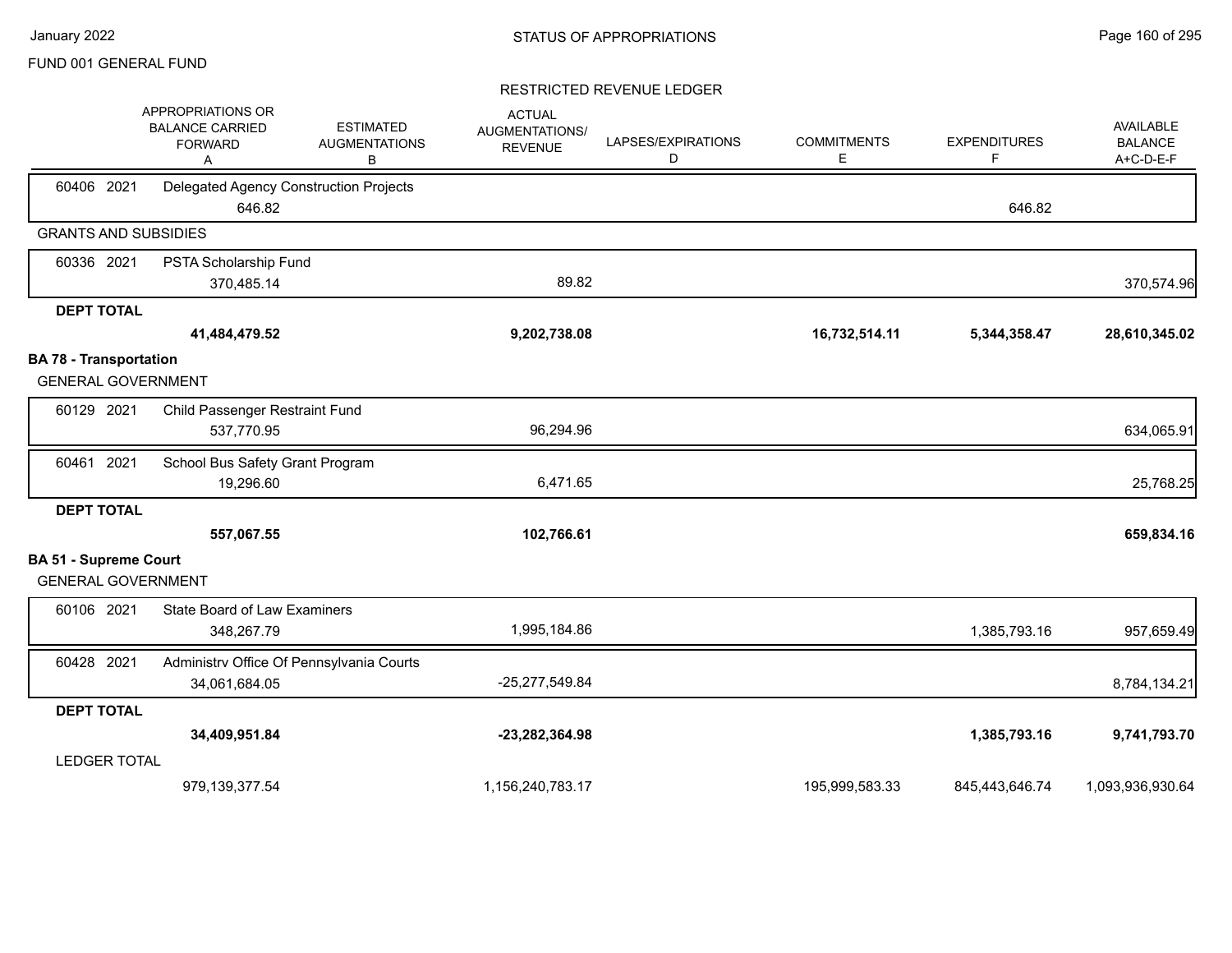### FUND SUMMARY OF FEDERAL LEDGERS BY TYPE

| APPROPRIATIONS OR<br><b>BALANCE CARRIED</b><br><b>FORWARD</b><br>A | <b>ESTIMATED</b><br><b>AUGMENTATIONS</b><br>B | <b>ACTUAL</b><br>AUGMENTATIONS/<br><b>REVENUE</b> | LAPSES/EXPIRATIONS<br>D | <b>COMMITMENTS</b><br>Е | <b>EXPENDITURES</b><br>F | <b>AVAILABLE</b><br><b>BALANCE</b><br>A+C-D-E-F |
|--------------------------------------------------------------------|-----------------------------------------------|---------------------------------------------------|-------------------------|-------------------------|--------------------------|-------------------------------------------------|
| <b>CURRENT FEDERAL APPROPRIATIONS LEDGER</b>                       |                                               |                                                   |                         |                         |                          |                                                 |
| 33,585,374,000.00                                                  |                                               | 18,301,713,416.72                                 |                         | 2,252,542,966.07        | 18,707,447,990.27        | 12,625,383,043.66                               |
| CURRENT FEDERAL EXECUTIVE AUTHORIZATIONS LEDGER                    |                                               |                                                   |                         |                         |                          |                                                 |
| 16,813,687,925.00                                                  |                                               | 6,750,418,750.85                                  |                         | 1,638,069,053.47        | 7,121,308,916.32         | 8,054,309,955.21                                |
| TOTAL ALL CURRENT FEDERAL LEDGERS                                  |                                               |                                                   |                         |                         |                          |                                                 |
| 50,399,061,925.00                                                  |                                               | 25,052,132,167.57                                 |                         | 3,890,612,019.54        | 25,828,756,906.59        | 20,679,692,998.87                               |
| <b>PRIOR FEDERAL APPROPRIATIONS LEDGER</b>                         |                                               |                                                   |                         |                         |                          |                                                 |
| 5,095,824,138.30                                                   |                                               | 896,512,656.60                                    |                         | 110,318,190.66          | 654,893,358.13           | 4,330,612,589.51                                |
| PRIOR FEDERAL EXECUTIVE AUTHORIZATIONS LEDGER                      |                                               |                                                   |                         |                         |                          |                                                 |
| 9.148.976.163.69                                                   |                                               | -3,296,567,153.70                                 |                         | 2,838,439,154.25        | 1,150,355,098.14         | 5,160,181,911.30                                |
| TOTAL ALL PRIOR FEDERAL LEDGERS                                    |                                               |                                                   |                         |                         |                          |                                                 |
| 14,244,800,301.99                                                  |                                               | -2,400,054,497.10                                 |                         | 2,948,757,344.91        | 1,805,248,456.27         | 9,490,794,500.81                                |
| FEDERAL RESTRICTED RECEIPTS LEDGER                                 |                                               |                                                   |                         |                         |                          |                                                 |
| 232,025,841.36                                                     |                                               | 129,816,488.78                                    |                         | 260,562,389.32          | 71,714,206.74            | 29,565,734.08                                   |
| <b>GRAND TOTAL</b>                                                 |                                               |                                                   |                         |                         |                          |                                                 |
| 64,875,888,068.35                                                  |                                               | 22,781,894,159.25                                 |                         | 7,099,931,753.77        | 27,705,719,569.60        | 30,200,053,233.76                               |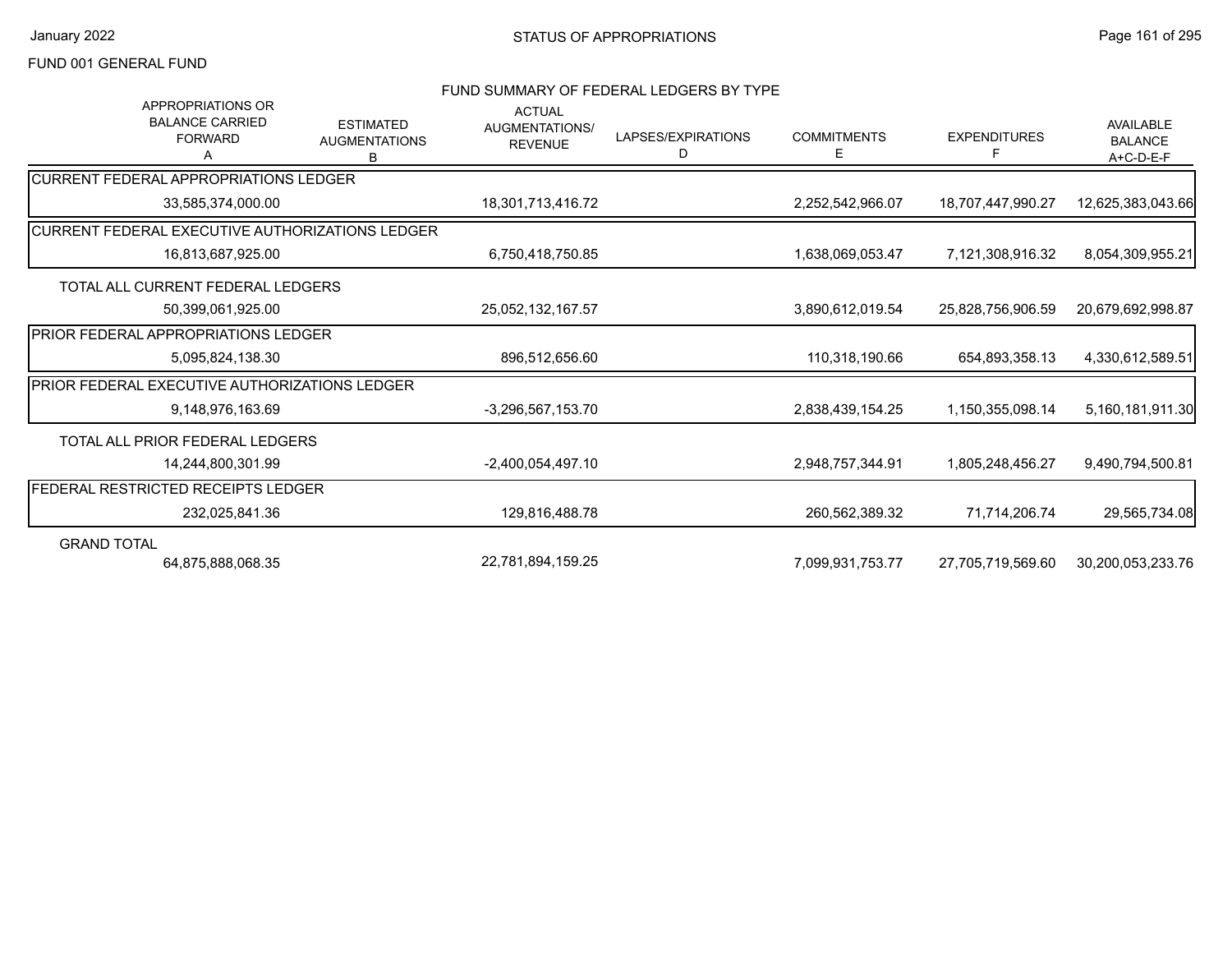# SUMMARY OF ALL CURRENT FEDERAL LEDGERS BY DEPARTMENT

| APPROPRIATIONS OR<br><b>BALANCE CARRIED</b><br><b>FORWARD</b><br>A | <b>ESTIMATED</b><br><b>AUGMENTATIONS</b><br>R. | <b>ACTUAL</b><br><b>AUGMENTATIONS/</b><br><b>REVENUE</b> | LAPSES/EXPIRATIONS<br>D | <b>COMMITMENTS</b><br>Е | <b>EXPENDITURES</b><br>F | <b>AVAILABLE</b><br><b>BALANCE</b><br>$A + C - D - F - F$ |
|--------------------------------------------------------------------|------------------------------------------------|----------------------------------------------------------|-------------------------|-------------------------|--------------------------|-----------------------------------------------------------|
| <b>EXECUTIVE BRANCH</b>                                            |                                                |                                                          |                         |                         |                          |                                                           |
| BA 81 - Executive Offices                                          |                                                |                                                          |                         |                         |                          |                                                           |
| 4,327,757,655.00                                                   |                                                | 4, 154, 707, 670. 63                                     |                         | 69,546,236.50           | 3,911,089,757.50         | 347,121,661.00                                            |
| BA 14 - Attorney General                                           |                                                |                                                          |                         |                         |                          |                                                           |
| 17,539,000.00                                                      |                                                | 5,330,149.28                                             |                         | 160,832.46              | 6,972,447.96             | 10,405,719.58                                             |
| BA 10 - Aging                                                      |                                                |                                                          |                         |                         |                          |                                                           |
| 109,446,052.00                                                     |                                                | 35,608,661.80                                            |                         | 28,227,757.93           | 47,174,632.14            | 34,043,661.93                                             |
| BA 68 - Agriculture                                                |                                                |                                                          |                         |                         |                          |                                                           |
| 108,124,249.00                                                     |                                                | 16,390,130.50                                            |                         | 3,536,860.00            | 18,726,136.54            | 85,861,252.46                                             |
| BA 24 - Community & Economic Develop                               |                                                |                                                          |                         |                         |                          |                                                           |
| 610,397,264.00                                                     |                                                | 103,019,796.02                                           |                         | 53,459,895.43           | 67,204,608.70            | 489,732,759.87                                            |
| BA 38 - Conservation & Natural Resourc                             |                                                |                                                          |                         |                         |                          |                                                           |
| 67,290,000.00                                                      |                                                | 200,631.41                                               |                         | 2,694,685.91            | 982,376.73               | 63,612,937.36                                             |
| <b>BA 11 - Corrections</b>                                         |                                                |                                                          |                         |                         |                          |                                                           |
| 19,579,000.00                                                      |                                                | 3,831,583.57                                             |                         | 1,758,394.62            | 5,529,618.29             | 12,290,987.09                                             |
| BA 74 - Drug and Alcohol Programs                                  |                                                |                                                          |                         |                         |                          |                                                           |
| 303,650,000.00                                                     |                                                | 39,612,812.43                                            |                         | 59,430,790.16           | 49,716,132.15            | 194,503,077.69                                            |
| BA 16 - Education                                                  |                                                |                                                          |                         |                         |                          |                                                           |
| 7,888,088,000.00                                                   |                                                | 977,531,839.08                                           |                         | 2,213,562,925.95        | 997,374,631.74           | 4,677,150,442.31                                          |
| BA 31 - PA Emergency Management Agency                             |                                                |                                                          |                         |                         |                          |                                                           |
| 456,257,000.00                                                     |                                                | 89,009,601.98                                            |                         | 81,716,129.33           | 98,104,003.94            | 276,436,866.73                                            |
| BA 35 - Environmental Protection                                   |                                                |                                                          |                         |                         |                          |                                                           |
| 256, 157, 000.00                                                   |                                                | 52,094,655.95                                            |                         | 40,736,645.90           | 44,739,504.99            | 170,680,849.11                                            |
| BA 67 - Health                                                     |                                                |                                                          |                         |                         |                          |                                                           |
| 788,248,000.00                                                     |                                                | 126,929,015.52                                           |                         | 201,587,434.68          | 147,561,280.20           | 439,099,285.12                                            |
| BA 39 - PA Higher Education Assistance                             |                                                |                                                          |                         |                         |                          |                                                           |
| 20,000,000.00                                                      |                                                | 5,000,000.00                                             |                         |                         | 5,000,000.00             | 15,000,000.00                                             |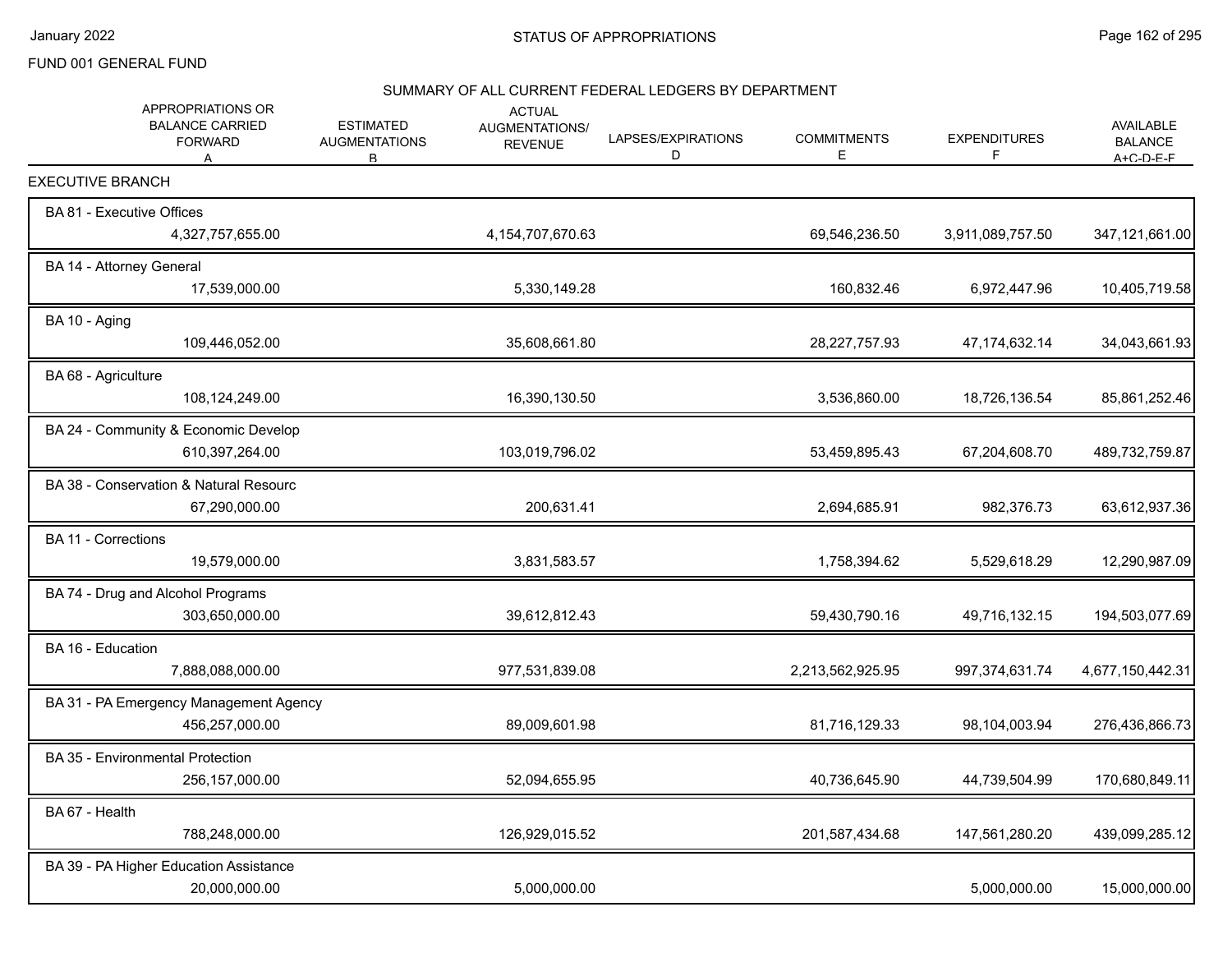# SUMMARY OF ALL CURRENT FEDERAL LEDGERS BY DEPARTMENT

| APPROPRIATIONS OR<br><b>BALANCE CARRIED</b><br><b>FORWARD</b><br>A | <b>ESTIMATED</b><br><b>AUGMENTATIONS</b><br>B. | <b>ACTUAL</b><br><b>AUGMENTATIONS/</b><br><b>REVENUE</b> | LAPSES/EXPIRATIONS<br>D | <b>COMMITMENTS</b><br>Ε | <b>EXPENDITURES</b><br>F | <b>AVAILABLE</b><br><b>BALANCE</b><br>$A + C - D - F - F$ |
|--------------------------------------------------------------------|------------------------------------------------|----------------------------------------------------------|-------------------------|-------------------------|--------------------------|-----------------------------------------------------------|
| BA 30 - Historical & Museum Commission<br>12,375,000.00            |                                                | 395,601.07                                               |                         | 118,065.61              | 765,523.26               | 11,491,411.13                                             |
| BA 79 - Insurance<br>5,000,000.00                                  |                                                |                                                          |                         | 160,775.00              |                          | 4,839,225.00                                              |
| BA 12 - Labor & Industry<br>538,074,750.00                         |                                                | 133,502,208.44                                           |                         | 192,964,259.11          | 137,812,729.75           | 207, 297, 761.14                                          |
| BA 13 - Military & Veterans Affairs<br>222,688,000.00              |                                                | 52,711,142.38                                            |                         | 28,407,050.72           | 76,281,913.19            | 117,999,036.09                                            |
| BA 17 - Public Utility Commission<br>5,128,000.00                  |                                                | 231,313.36                                               |                         |                         | 461,075.41               | 4,666,924.59                                              |
| BA 21 - Human Services<br>33,647,600,955.00                        |                                                | 18,844,768,961.68                                        |                         | 816,100,385.44          | 19,784,988,670.92        | 13,046,511,898.64                                         |
| BA 19 - State Department<br>18,199,000.00                          |                                                | 692,855.97                                               |                         | 6,894,230.56            | 696,967.58               | 10,607,801.86                                             |
| BA 20 - State Police<br>40,609,000.00                              |                                                | 5,051,040.89                                             |                         | 1,821,568.38            | 7,423,417.41             | 31,364,014.21                                             |
| BA 90 - System of Higher Education<br>50,000,000.00                |                                                | 50,000,000.00                                            |                         |                         | 26,000,000.00            | 24,000,000.00                                             |
| BA 78 - Transportation<br>484,750,000.00                           |                                                | 304,813,279.35                                           |                         | 87,727,095.85           | 309,011,496.82           | 88,011,407.33                                             |
| BA 94 - PA Housing Finance Agency<br>400,362,000.00                |                                                | 50,000,000.00                                            |                         |                         | 85,036,165.50            | 315,325,834.50                                            |
| TOTAL EXECUTIVE BRANCH<br>50,397,319,925.00                        |                                                | 25,051,432,951.31                                        |                         | 3,890,612,019.54        | 25,828,653,090.72        | 20,678,054,814.74                                         |
| <b>JUDICIAL BRANCH</b>                                             |                                                |                                                          |                         |                         |                          |                                                           |
| BA 51 - Supreme Court<br>1,742,000.00                              |                                                | 699,216.26                                               |                         |                         | 103,815.87               | 1,638,184.13                                              |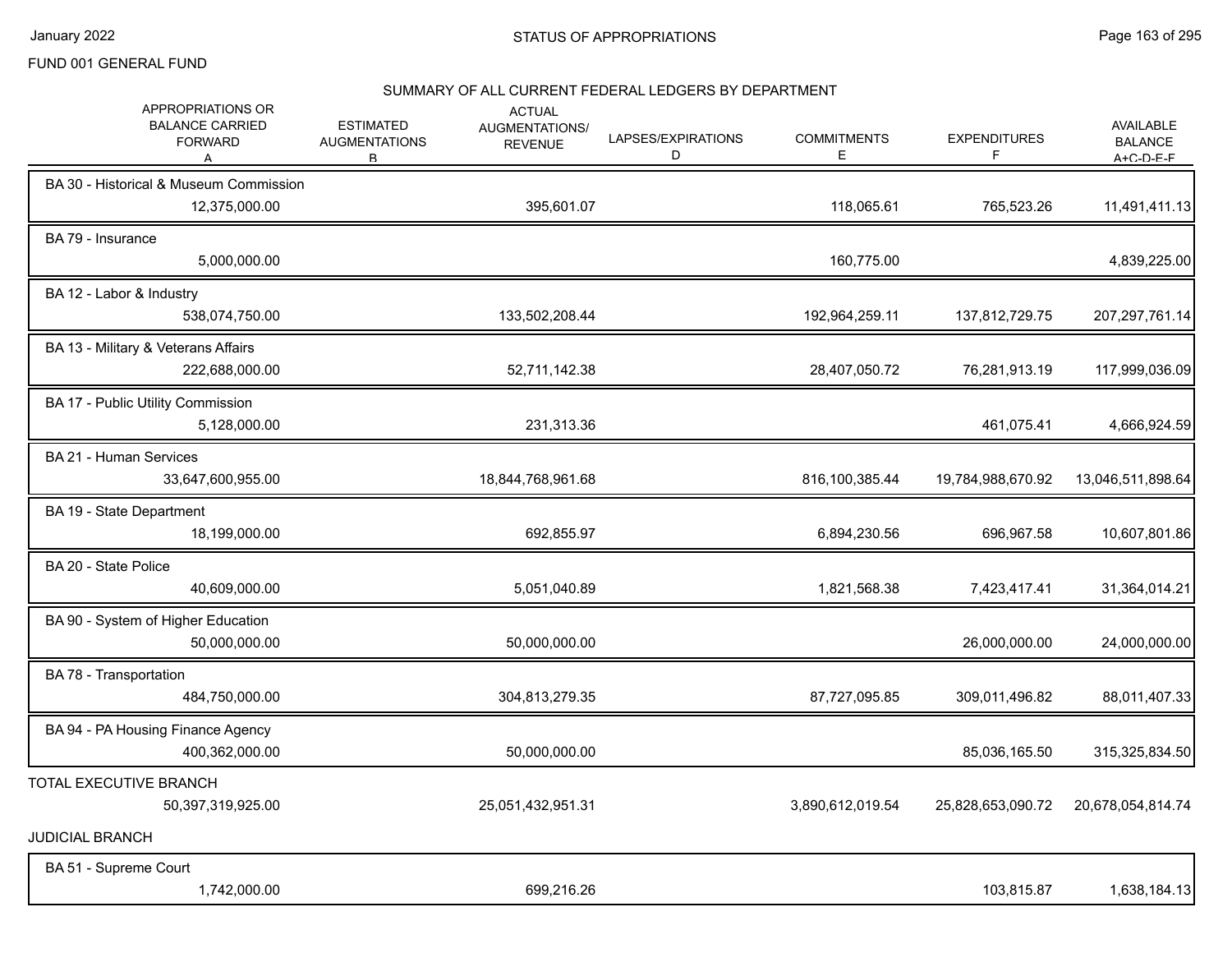#### SUMMARY OF ALL CURRENT FEDERAL LEDGERS BY DEPARTMENT

| APPROPRIATIONS OR<br><b>BALANCE CARRIED</b><br>FORWARD | <b>ESTIMATED</b><br><b>AUGMENTATIONS</b><br>в | <b>ACTUAL</b><br>AUGMENTATIONS/<br><b>REVENUE</b> | LAPSES/EXPIRATIONS<br>D                | <b>COMMITMENTS</b> | <b>EXPENDITURES</b> | AVAILABLE<br><b>BALANCE</b><br>$A + C - D - F - F$ |
|--------------------------------------------------------|-----------------------------------------------|---------------------------------------------------|----------------------------------------|--------------------|---------------------|----------------------------------------------------|
| <b>TOTAL JUDICIAL BRANCH</b>                           |                                               |                                                   |                                        |                    |                     |                                                    |
| 1,742,000.00                                           |                                               |                                                   |                                        |                    | 103.815.87          | 1,638,184.13                                       |
| <b>GRAND TOTAL</b>                                     |                                               |                                                   |                                        |                    |                     | 20,679,692,998.87                                  |
|                                                        |                                               |                                                   | 25,052,132,167.57<br>50,399,061,925.00 | 699,216.26         |                     | 3.890.612.019.54<br>25.828.756.906.59              |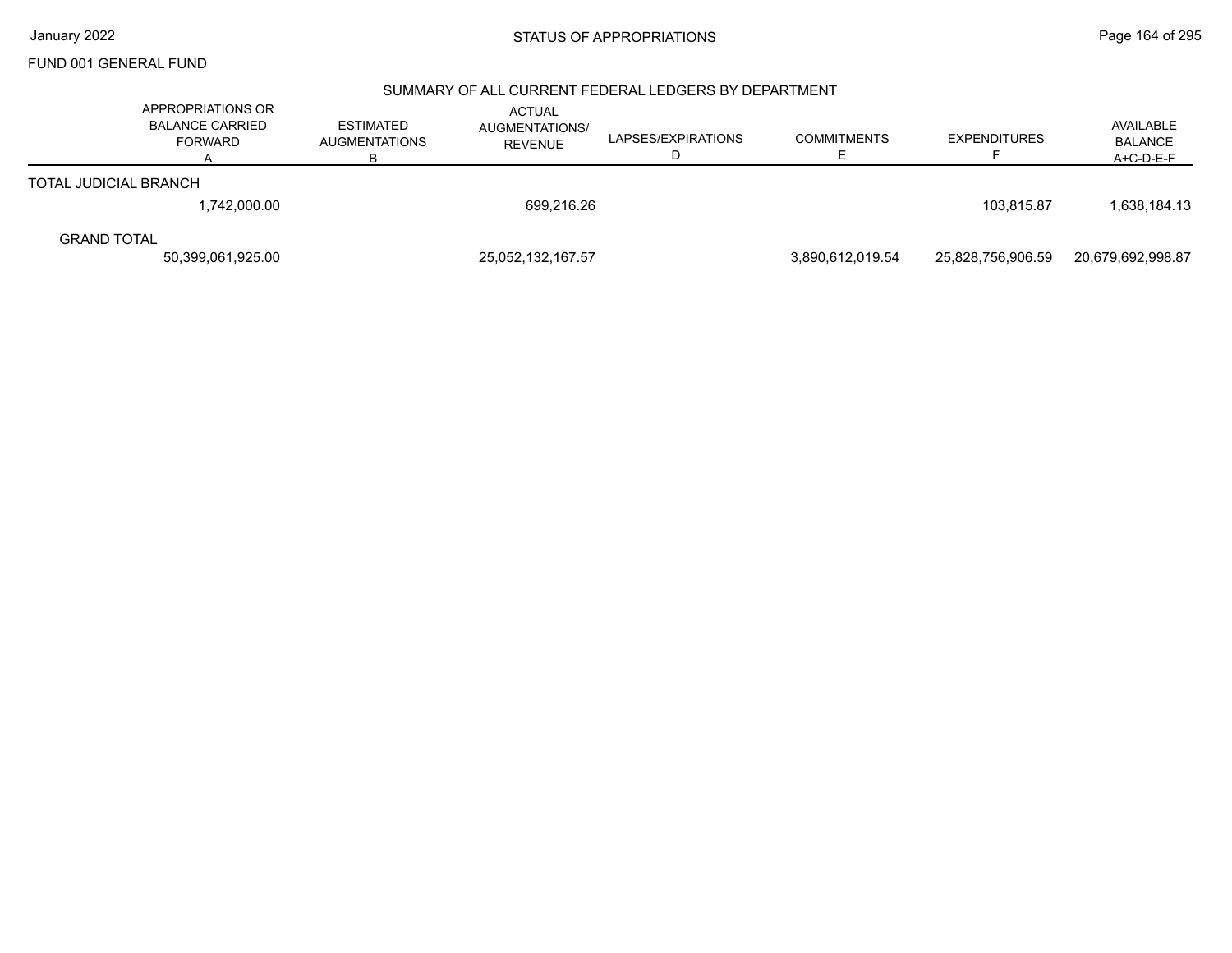#### SUMMARY OF ALL CURRENT FEDERAL LEDGERS BY CHARACTER OF EXPENDITURE

|                             | APPROPRIATIONS OR<br><b>BALANCE CARRIED</b><br><b>FORWARD</b> | <b>ESTIMATED</b><br><b>AUGMENTATIONS</b><br>в | <b>ACTUAL</b><br><b>AUGMENTATIONS/</b><br><b>REVENUE</b> | LAPSES/EXPIRATIONS<br>D | <b>COMMITMENTS</b> | <b>EXPENDITURES</b> | AVAILABLE<br><b>BALANCE</b><br>A+C-D-E-F |
|-----------------------------|---------------------------------------------------------------|-----------------------------------------------|----------------------------------------------------------|-------------------------|--------------------|---------------------|------------------------------------------|
| <b>GENERAL GOVERNMENT</b>   |                                                               |                                               |                                                          |                         |                    |                     |                                          |
|                             | 7,374,901,126.00                                              |                                               | 5,165,042,443.37                                         |                         | 481,359,807.39     | 5,008,963,340.49    | 1,884,577,978.12                         |
| <b>INSTITUTIONAL</b>        |                                                               |                                               |                                                          |                         |                    |                     |                                          |
|                             | 583,892,000.00                                                |                                               | 433,559,921.72                                           |                         | 3,922,868.22       | 280,388,635.15      | 299,580,496.63                           |
| <b>GRANTS AND SUBSIDIES</b> |                                                               |                                               |                                                          |                         |                    |                     |                                          |
|                             | 42,440,268,799.00                                             |                                               | 19,453,529,802.48                                        |                         | 3,405,329,343.93   | 20,539,404,930.95   | 18,495,534,524.12                        |
| <b>GRAND TOTAL</b>          |                                                               |                                               |                                                          |                         |                    |                     |                                          |
|                             | 50,399,061,925.00                                             |                                               | 25,052,132,167.57                                        |                         | 3,890,612,019.54   | 25,828,756,906.59   | 20,679,692,998.87                        |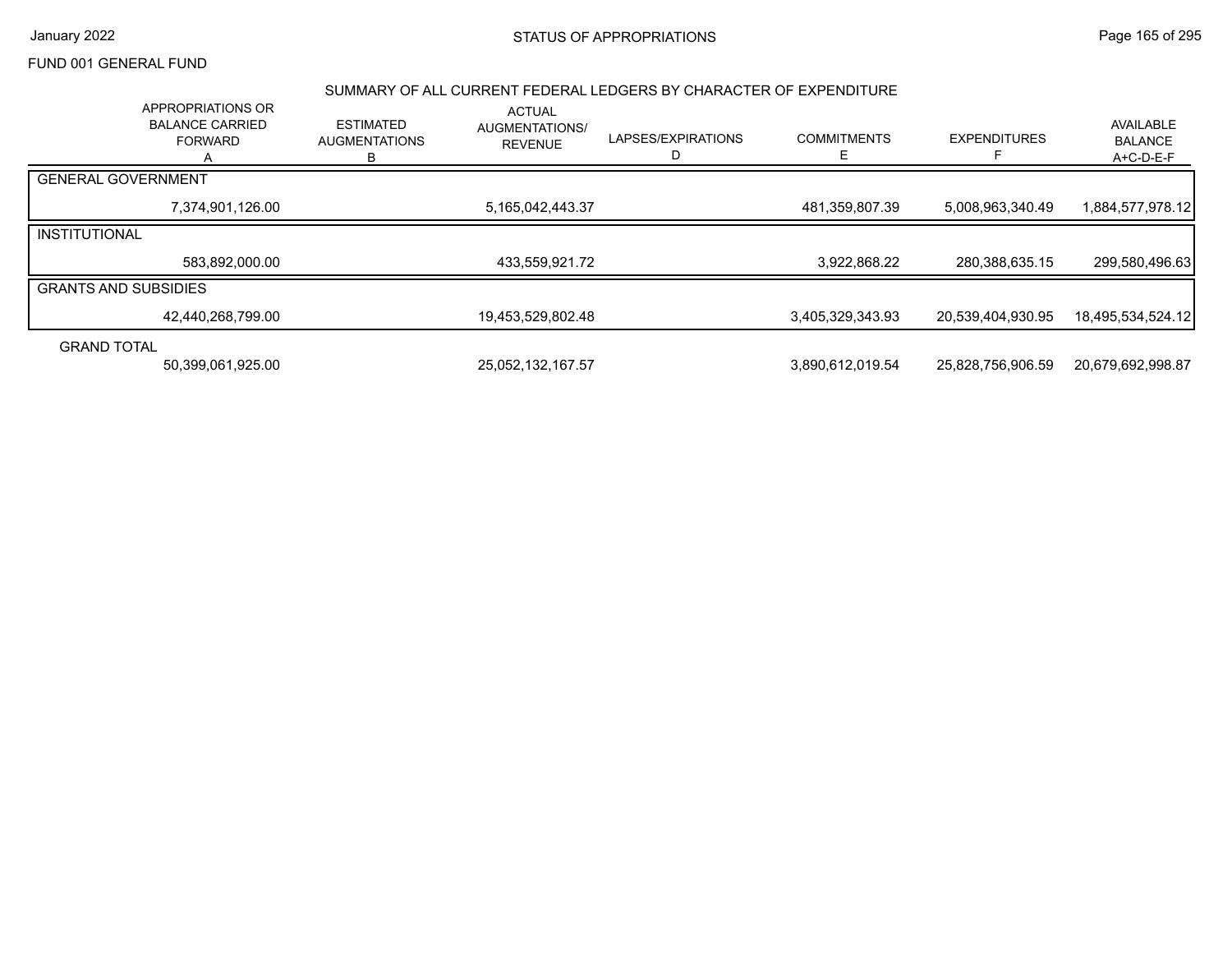|                                  | APPROPRIATIONS OR<br><b>BALANCE CARRIED</b><br><b>FORWARD</b>       | <b>ESTIMATED</b><br><b>AUGMENTATIONS</b><br>B | <b>ACTUAL</b><br>AUGMENTATIONS/<br><b>REVENUE</b> | LAPSES/EXPIRATIONS<br>D | <b>COMMITMENTS</b><br>E | <b>EXPENDITURES</b><br>F | <b>AVAILABLE</b><br><b>BALANCE</b><br>$A+C-D-E-F$ |
|----------------------------------|---------------------------------------------------------------------|-----------------------------------------------|---------------------------------------------------|-------------------------|-------------------------|--------------------------|---------------------------------------------------|
| <b>BA 81 - Executive Offices</b> | <b>GENERAL GOVERNMENT</b>                                           |                                               |                                                   |                         |                         |                          |                                                   |
|                                  | 70366 2021 Natl Endowment for the Arts - Admin<br>1,031,000.00      |                                               |                                                   |                         |                         | 625,855.82               | 405,144.18                                        |
|                                  | 70369 2021 SNAP - Program Accountability<br>7,000,000.00            |                                               | 1,971,199.87                                      |                         |                         | 1,971,199.87             | 5,028,800.13                                      |
|                                  | 70370 2021 Medical Assistance - Prog Accountability<br>5,500,000.00 |                                               | 1,869,371.68                                      |                         |                         | 1,869,371.68             | 3,630,628.32                                      |
|                                  | 70372 2021 TANFBG - Program Accountability<br>1,500,000.00          |                                               | 209,250.88                                        |                         |                         | 209,250.88               | 1,290,749.12                                      |
|                                  | 70373 2021 Subsidized Day Care Fraud<br>905.000.00                  |                                               | 7,030.81                                          |                         |                         | 49,314.76                | 855,685.24                                        |
|                                  | 70376 2021 Crime Victims Compensation Services<br>8,500,000.00      |                                               | 147,756.28                                        |                         | 2,996.18                | 153,807.08               | 8,343,196.74                                      |
|                                  | 70382 2021 Rsdntl Sbstnc Abse Treatment Program<br>1,700,000.00     |                                               | 24,351.96                                         |                         | 417,284.43              | 81,570.94                | 1,201,144.63                                      |
|                                  | 70383 2021 Victims of Crime Act<br>5,000,000.00                     |                                               | 1,386,552.02                                      |                         | 180,398.61              | 1,500,982.42             | 3,318,618.97                                      |
|                                  | 70385 2021 Violence Against Women<br>7,000,000.00                   |                                               | 1,079,895.91                                      |                         | 1,366,766.38            | 2,042,290.40             | 3,590,943.22                                      |
|                                  | 70386 2021 Violence Against Women - Administration<br>600,000.00    |                                               | 140,575.71                                        |                         | 8,238.44                | 145,305.08               | 446,456.48                                        |
|                                  | 70389 2021 Plan for Juvenile Justice<br>150,000.00                  |                                               | 2,195.67                                          |                         | 622.19                  | 2,276.88                 | 147,100.93                                        |
|                                  | 70390 2021 Statistical Analysis Center<br>400,000.00                |                                               | 35,674.01                                         |                         | 179,993.81              | 117,025.22               | 102,980.97                                        |
|                                  | 70391 2021 Criminal Identification Technology<br>10,500,000.00      |                                               | 3,926.23                                          |                         | 257,766.43              | 282,255.27               | 9,959,978.30                                      |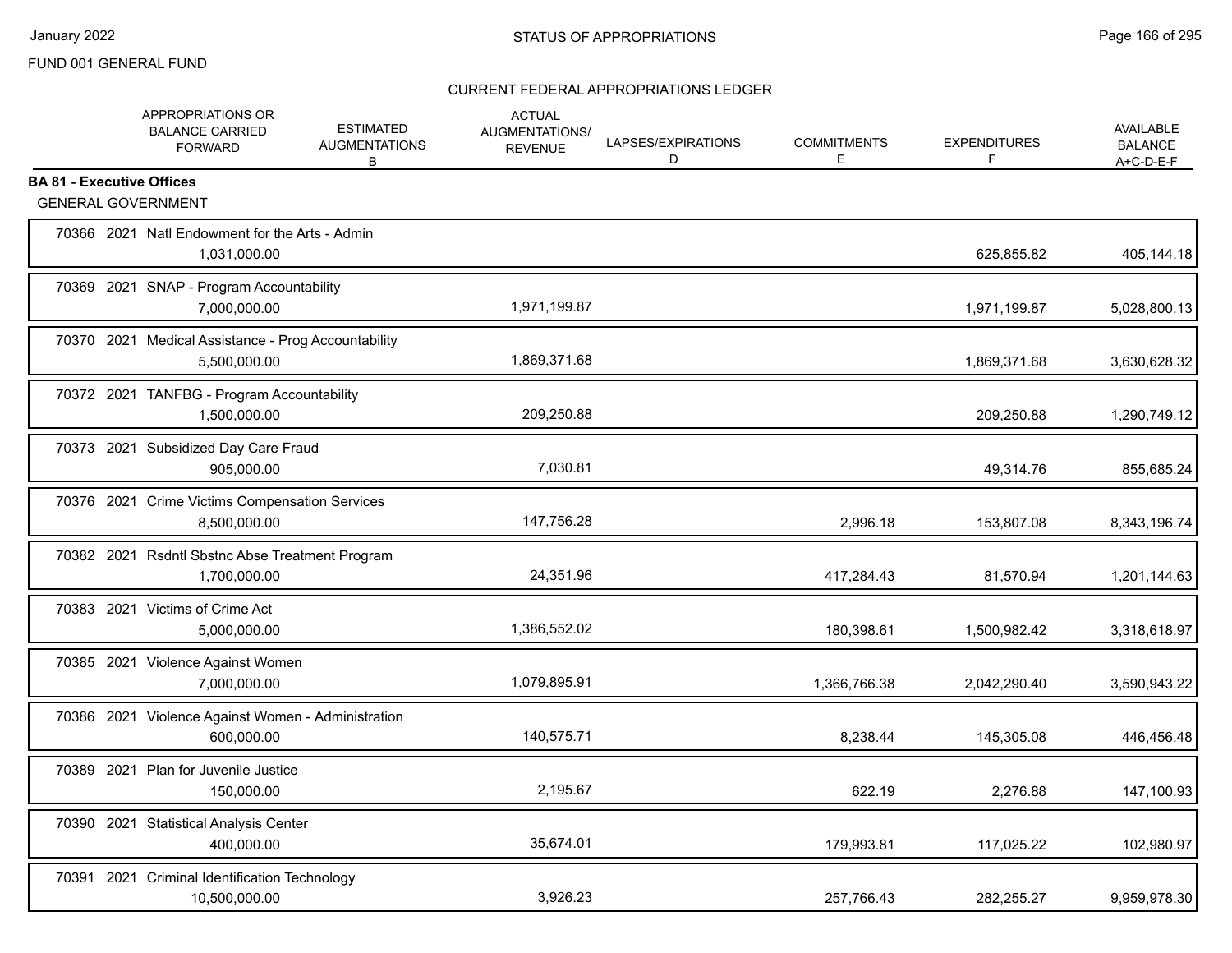|  | APPROPRIATIONS OR<br><b>BALANCE CARRIED</b><br><b>FORWARD</b>       | <b>ESTIMATED</b><br><b>AUGMENTATIONS</b><br>В | <b>ACTUAL</b><br>AUGMENTATIONS/<br><b>REVENUE</b> | LAPSES/EXPIRATIONS<br>D | <b>COMMITMENTS</b><br>Е | <b>EXPENDITURES</b><br>F. | <b>AVAILABLE</b><br><b>BALANCE</b><br>A+C-D-E-F |
|--|---------------------------------------------------------------------|-----------------------------------------------|---------------------------------------------------|-------------------------|-------------------------|---------------------------|-------------------------------------------------|
|  | 70400 2021 Juvenile Justice& Delinquency Prevention<br>3,000,000.00 |                                               | 367,067.02                                        |                         | 605,896.62              | 625,788.17                | 1,768,315.21                                    |
|  | 70401 2021 Crime Victims Assistance<br>120,000,000.00               |                                               | 30,281,887.67                                     |                         | 50,047,723.38           | 41,601,798.38             | 28,350,478.24                                   |
|  | 70403 2021 HUD - Special Project Grant<br>500,000.00                |                                               | 110,431.48                                        |                         |                         |                           | 500,000.00                                      |
|  | 70404 2021 EEOC - Special Project Grants<br>900,000.00              |                                               |                                                   |                         |                         |                           | 900,000.00                                      |
|  | 70452 2021 Project Safe Neighborhoods (F)<br>1,000,000.00           |                                               | 105,079.32                                        |                         | 163,341.76              | 207,569.35                | 629,088.89                                      |
|  | 70530 2021 Assault Services Program<br>700,000.00                   |                                               | 44,076.99                                         |                         |                         | 44,076.99                 | 655,923.01                                      |
|  | 70550 2021 Forence Science Program (F)<br>1,500,000.00              |                                               | 2,701.30                                          |                         | 459,549.78              | 112,646.36                | 927,803.86                                      |
|  | 70657 2021 Justice Assistance Grant<br>11,500,000.00                |                                               | 2,106,516.04                                      |                         | 4,031,586.93            | 2,106,516.04              | 5,361,897.03                                    |
|  | 70727 2021 Justice Assistance Grant-Administration<br>1,000,000.00  |                                               | 141,229.40                                        |                         | 12,219.61               | 141,229.40                | 846,550.99                                      |
|  | 70778 2021 Prosecutor and Defender Incentives<br>180,000.00         |                                               |                                                   |                         |                         |                           | 180,000.00                                      |
|  | 71001 2021 Adam Walsh Implementation (F)<br>1,000,000.00            |                                               |                                                   |                         |                         |                           | 1,000,000.00                                    |
|  | 71002 2021 Byrne Competitive Program (F)<br>450,000.00              |                                               |                                                   |                         |                         |                           | 450,000.00                                      |
|  | 71058 2021 VOCA Training<br>600,000.00                              |                                               |                                                   |                         |                         |                           | 600,000.00                                      |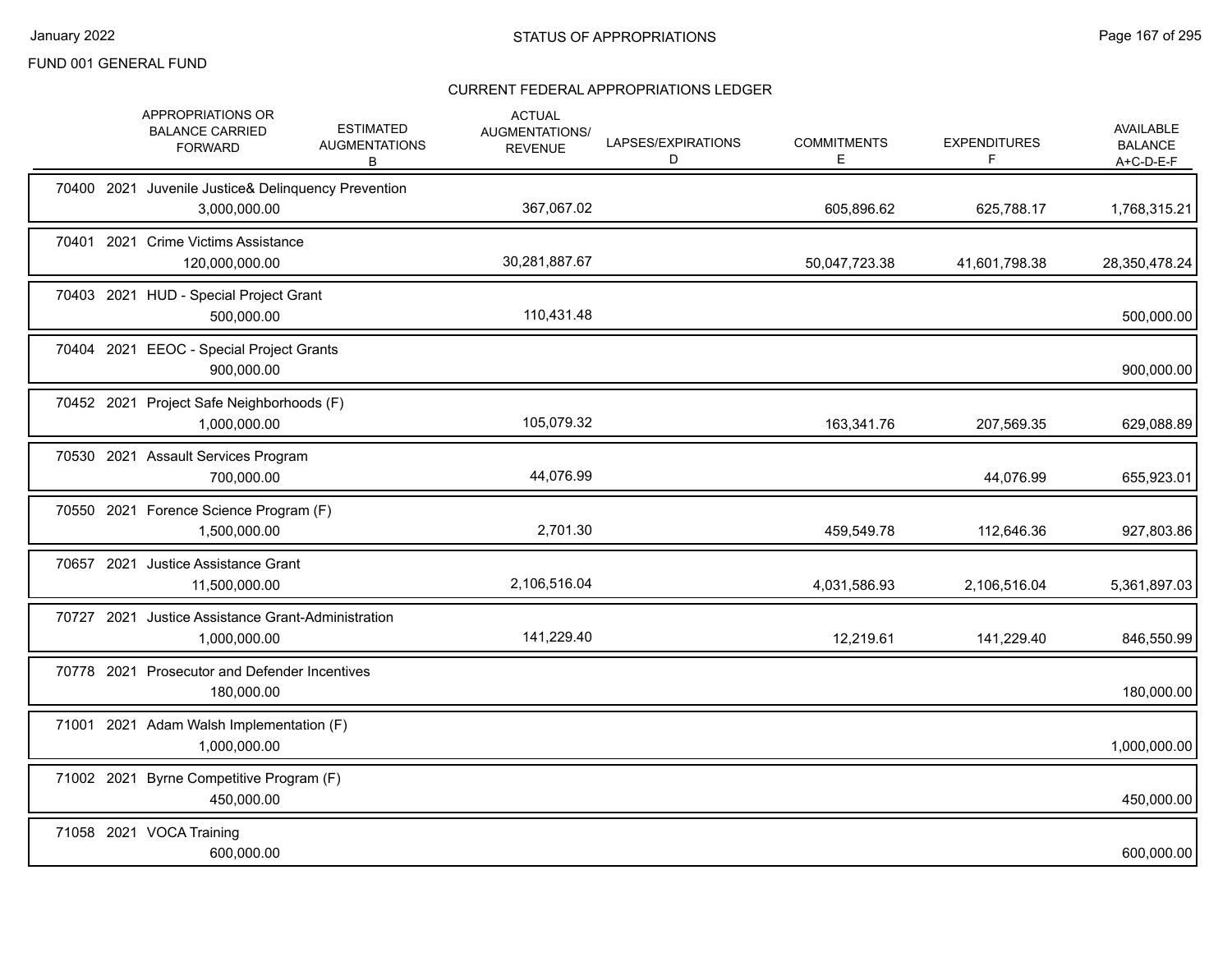### CURRENT FEDERAL APPROPRIATIONS LEDGER

|                                                      | APPROPRIATIONS OR<br><b>BALANCE CARRIED</b><br><b>FORWARD</b>      | <b>ESTIMATED</b><br><b>AUGMENTATIONS</b><br>В | <b>ACTUAL</b><br>AUGMENTATIONS/<br><b>REVENUE</b> | LAPSES/EXPIRATIONS<br>D | <b>COMMITMENTS</b><br>Е | <b>EXPENDITURES</b><br>F. | <b>AVAILABLE</b><br><b>BALANCE</b><br>A+C-D-E-F |
|------------------------------------------------------|--------------------------------------------------------------------|-----------------------------------------------|---------------------------------------------------|-------------------------|-------------------------|---------------------------|-------------------------------------------------|
|                                                      | 71092 2021 Comprehens Opioid Abuse Site-Based Prog<br>5,000,000.00 |                                               | 97,842.33                                         |                         | 2,043,821.23            | 111,872.54                | 2,844,306.23                                    |
|                                                      | 71093 2021 Pennsylvania NCS-X Implementation<br>550,000.00         |                                               | 180,643.48                                        |                         |                         | 186,643.48                | 363,356.52                                      |
|                                                      | 71094 2021 Body Worn Camera Policy and Implementat<br>2,000,000.00 |                                               | 197,243.76                                        |                         | 262,227.03              | 412,937.76                | 1,324,835.21                                    |
|                                                      | 71101 2021 State Deliquency Prevention Programs<br>200,000.00      |                                               |                                                   |                         |                         |                           | 200,000.00                                      |
|                                                      | 71115 2021 STOP School Violence<br>777,000.00                      |                                               | 66,793.29                                         |                         | 337,248.44              | 138,504.01                | 301,247.55                                      |
|                                                      | 71116 2021 Prosecuting Cold Cases Using DNA<br>446,000.00          |                                               |                                                   |                         |                         |                           | 446,000.00                                      |
|                                                      | 71117 2021 Targeted Violence & Terrorism Prevention<br>525,000.00  |                                               |                                                   |                         | 419,800.00              |                           | 105,200.00                                      |
| <b>DEPT TOTAL</b><br><b>BA 14 - Attorney General</b> | 201,614,000.00                                                     |                                               | 40,579,293.11                                     |                         | 60,797,481.25           | 54,740,088.78             | 86,076,429.97                                   |
|                                                      | <b>GENERAL GOVERNMENT</b>                                          |                                               |                                                   |                         |                         |                           |                                                 |
|                                                      | 70046 2021 Medicaid Fraud<br>9,375,000.00                          |                                               | 3,793,174.23                                      |                         |                         | 4,400,484.37              | 4,974,515.63                                    |
|                                                      | 70047 2021 High Intensity Drug Trafficking Areas<br>5,308,000.00   |                                               | 694,371.57                                        |                         | 160,832.46              | 1,595,678.28              | 3,551,489.26                                    |
|                                                      | 71126 2021 Innovative Prosecution Program<br>142,000.00            |                                               | 47,248.77                                         |                         |                         | 69,115.30                 | 72,884.70                                       |
| <b>DEPT TOTAL</b>                                    | 14,825,000.00                                                      |                                               | 4,534,794.57                                      |                         | 160,832.46              | 6,065,277.95              | 8,598,889.59                                    |
| BA 10 - Aging                                        |                                                                    |                                               |                                                   |                         |                         |                           |                                                 |

GENERAL GOVERNMENT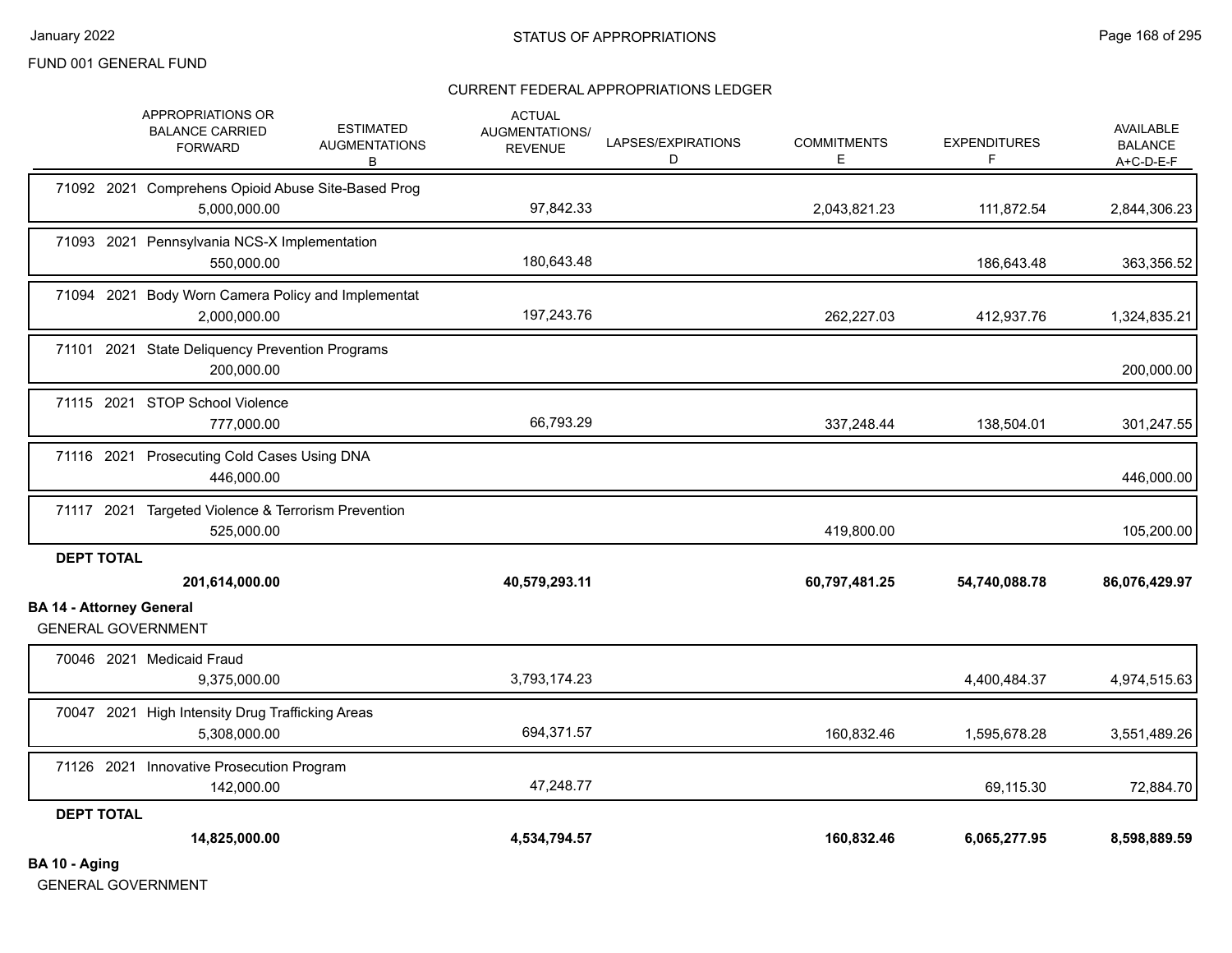|  | <b>APPROPRIATIONS OR</b><br><b>ESTIMATED</b><br><b>BALANCE CARRIED</b><br><b>AUGMENTATIONS</b><br><b>FORWARD</b><br>В | <b>ACTUAL</b><br>AUGMENTATIONS/<br><b>REVENUE</b> | LAPSES/EXPIRATIONS<br>D | <b>COMMITMENTS</b><br>Е | <b>EXPENDITURES</b><br>F | <b>AVAILABLE</b><br><b>BALANCE</b><br>$A+C-D-E-F$ |
|--|-----------------------------------------------------------------------------------------------------------------------|---------------------------------------------------|-------------------------|-------------------------|--------------------------|---------------------------------------------------|
|  | 70007 2021 Programs for the Aging-Title III-Admin<br>1,781,000.00                                                     |                                                   |                         |                         |                          | 1,781,000.00                                      |
|  | 70008 2021 Programs for the Aging-Title V-Admin<br>127,000.00                                                         | 51,527.64                                         |                         |                         | 51,527.64                | 75,472.36                                         |
|  | 70009 2021 Medical Assistance - Administration<br>888,000.00                                                          |                                                   |                         |                         |                          | 888,000.00                                        |
|  | 71048 2021 Programs for the Aging-Title VII-Admin<br>352,000.00                                                       |                                                   |                         |                         |                          | 352,000.00                                        |
|  | <b>GRANTS AND SUBSIDIES</b>                                                                                           |                                                   |                         |                         |                          |                                                   |
|  | 70006 2021 Pre-Admission Assessments<br>4,000,000.00                                                                  |                                                   |                         |                         |                          | 4,000,000.00                                      |
|  | 70011 2021 Prog for the Aging - Title 111 - Fam Car<br>10,000,000.00                                                  | 4,414,995.00                                      |                         | 2,207,579.00            | 4,414,995.00             | 3,377,426.00                                      |
|  | 70425 2021 Medical Assistance Support<br>9,000,000.00                                                                 | 2,168,320.02                                      |                         | 2,993,293.20            | 2,210,307.15             | 3,796,399.65                                      |
|  | 71049 2021 Programs for the Aging-Title III<br>52,000,000.00                                                          | 22,173,838.15                                     |                         | 15,899,390.42           | 33,043,135.66            | 3,057,473.92                                      |
|  | 71050 2021 Programs for the Aging-Nutrition<br>10,000,000.00                                                          | 3,807,915.00                                      |                         | 2,115,229.00            | 3,884,771.00             | 4,000,000.00                                      |
|  | 71051 2021 Programs/Aging-Title V-Employment<br>8,000,000.00                                                          | 990,093.11                                        |                         | 2,974,371.62            | 1,200,446.38             | 3,825,182.00                                      |
|  | 71052 2021 P/Aging-TitleVII-Elder Rights Protection<br>7,800,000.00                                                   | 1,821,290.76                                      |                         | 1,540,129.25            | 2,092,064.83             | 4,167,805.92                                      |
|  | 71053 2021 MA Nursing Home Transition Admin<br>700.000.00                                                             |                                                   |                         |                         |                          | 700,000.00                                        |
|  | 71120 2021 Chronic Disease Self-ManagementEducation<br>271,000.00                                                     | 22,500.00                                         |                         | 32,125.00               | 27,485.00                | 211,390.00                                        |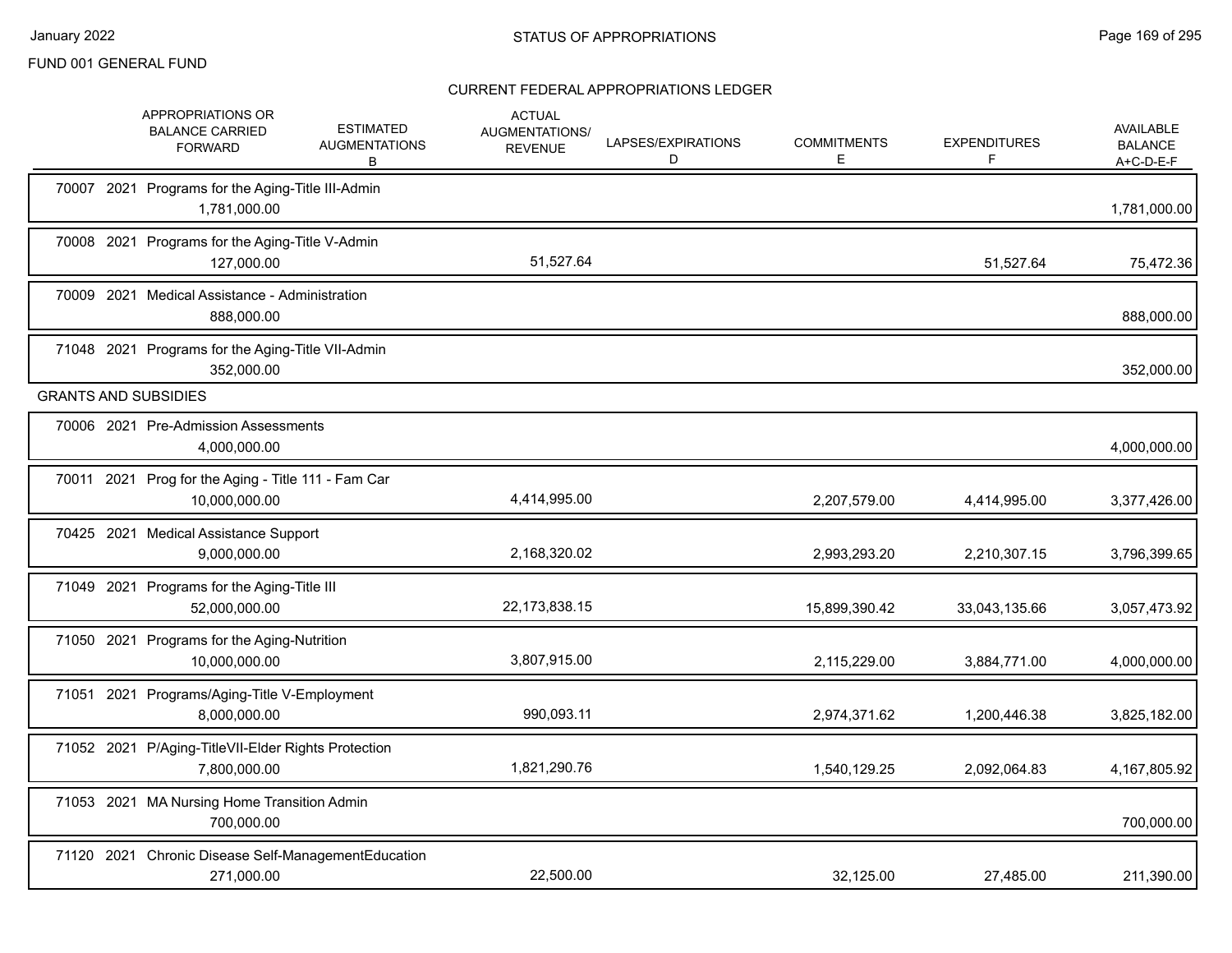|                            | APPROPRIATIONS OR<br><b>BALANCE CARRIED</b><br><b>FORWARD</b> | <b>ESTIMATED</b><br><b>AUGMENTATIONS</b><br>B | <b>ACTUAL</b><br><b>AUGMENTATIONS/</b><br><b>REVENUE</b> | LAPSES/EXPIRATIONS<br>D | <b>COMMITMENTS</b><br>Е | <b>EXPENDITURES</b><br>F | <b>AVAILABLE</b><br><b>BALANCE</b><br>$A+C-D-E-F$ |
|----------------------------|---------------------------------------------------------------|-----------------------------------------------|----------------------------------------------------------|-------------------------|-------------------------|--------------------------|---------------------------------------------------|
| <b>DEPT TOTAL</b>          | 104,919,000.00                                                |                                               | 35,450,479.68                                            |                         | 27,762,117.49           | 46,924,732.66            | 30,232,149.85                                     |
| <b>BA 68 - Agriculture</b> | <b>GENERAL GOVERNMENT</b>                                     |                                               |                                                          |                         |                         |                          |                                                   |
|                            | 70341 2021 Farmers' Market Food Coupons<br>3,500,000.00       |                                               | 983,804.93                                               |                         |                         | 983,804.93               | 2,516,195.07                                      |
|                            | 70342 2021 Emergency Food Assistance Program<br>11,500,000.00 |                                               | 6,396,737.56                                             |                         | 33,500.00               | 7,200,104.14             | 4,266,395.86                                      |
|                            | 70344 2021 Farmland Protection<br>6,000,000.00                |                                               | 97,240.00                                                |                         |                         | 148,430.00               | 5,851,570.00                                      |
|                            | 70345 2021 Agricultural Risk Protection<br>1,000,000.00       |                                               |                                                          |                         |                         |                          | 1,000,000.00                                      |
|                            | 70346 2021 Medicated Feed Mill Inspection<br>200,000.00       |                                               | 31,419.11                                                |                         |                         | 30,485.43                | 169,514.57                                        |
|                            | 70347 2021 Poultry Grading Service<br>100,000.00              |                                               |                                                          |                         |                         |                          | 100,000.00                                        |
|                            | 70348 2021 National School Lunch<br>1,700,000.00              |                                               | 612,145.52                                               |                         | 202,067.45              | 645,446.56               | 852,485.99                                        |
|                            | 70349 2021 Pesticide Control<br>1,000,000.00                  |                                               | 339,294.62                                               |                         |                         | 339,294.62               | 660,705.38                                        |
|                            | 70350 2021 Plant Pest Detection System<br>1,300,000.00        |                                               | 49,002.60                                                |                         | 583.80                  | 260,314.31               | 1,039,101.89                                      |
|                            | 70455 2021 Commodity Supplemental Food<br>3,500,000.00        |                                               | 510,478.00                                               |                         |                         | 510,478.00               | 2,989,522.00                                      |
|                            | 70457 2021 Organic Cost Distribution<br>650,000.00            |                                               |                                                          |                         |                         |                          | 650,000.00                                        |
|                            | 70458 2021 Animal Disease Control<br>4,000,000.00             |                                               | 204,418.63                                               |                         | 278,055.16              | 192,325.58               | 3,529,619.26                                      |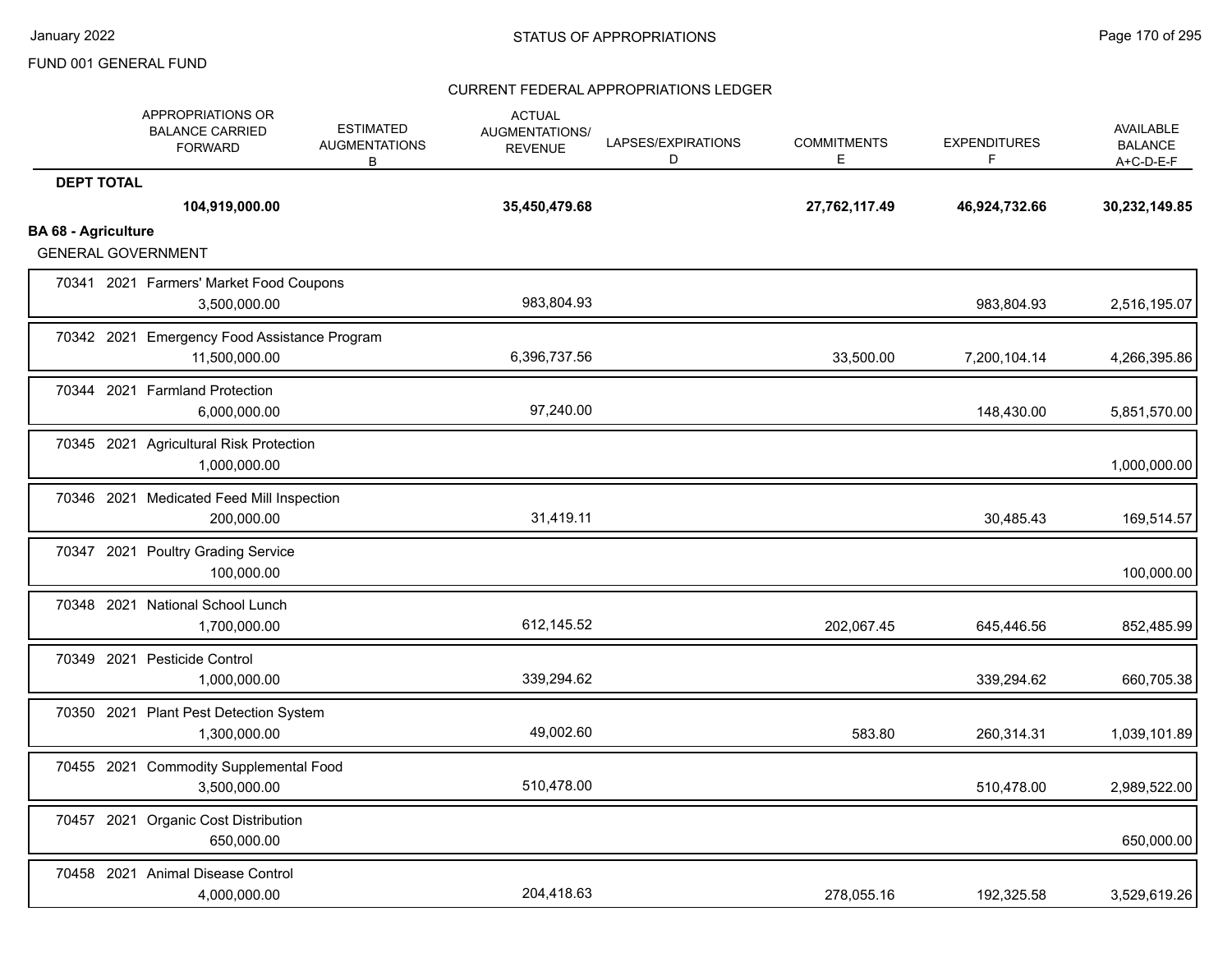|  | APPROPRIATIONS OR<br><b>BALANCE CARRIED</b><br><b>FORWARD</b>  | <b>ESTIMATED</b><br><b>AUGMENTATIONS</b><br>B | <b>ACTUAL</b><br>AUGMENTATIONS/<br><b>REVENUE</b> | LAPSES/EXPIRATIONS<br>D | <b>COMMITMENTS</b><br>E. | <b>EXPENDITURES</b><br>F. | AVAILABLE<br><b>BALANCE</b><br>$A+C-D-E-F$ |
|--|----------------------------------------------------------------|-----------------------------------------------|---------------------------------------------------|-------------------------|--------------------------|---------------------------|--------------------------------------------|
|  | 70459 2021 Food Establishment Inspections<br>5,000,000.00      |                                               | 1,174,960.93                                      |                         | 10,975.25                | 1,177,541.67              | 3,811,483.08                               |
|  | 70461 2021 Senior Farmers' Market Nutrition<br>2,200,000.00    |                                               | 1,616,850.10                                      |                         |                          | 1,632,450.44              | 567,549.56                                 |
|  | 70554 2021 Integrated Pest Management (F)<br>250,000.00        |                                               |                                                   |                         |                          |                           | 250,000.00                                 |
|  | 70555 2021 Johnes Disease Herd Project (F)<br>2,000,000.00     |                                               |                                                   |                         |                          |                           | 2,000,000.00                               |
|  | 70565 2021 Avian Influenza Surveillance (F)<br>25,000,000.00   |                                               |                                                   |                         |                          | 515.00                    | 24,999,485.00                              |
|  | 70567 2021 Scrapie Disease Control (F)<br>60,000.00            |                                               |                                                   |                         |                          |                           | 60,000.00                                  |
|  | 70568 2021 Crop Insurance (F)<br>2,000,000.00                  |                                               |                                                   |                         |                          |                           | 2,000,000.00                               |
|  | 70573 2021 Foot and Mouth Disease Monitoring (F)<br>150,000.00 |                                               |                                                   |                         |                          |                           | 150,000.00                                 |
|  | 70586 2021 Animal Identification<br>2,000,000.00               |                                               |                                                   |                         |                          | 7,800.00                  | 1,992,200.00                               |
|  | 70700 2021 Speciality Crops<br>3,500,000.00                    |                                               |                                                   |                         | 973,057.41               | 418,131.52                | 2,108,811.07                               |
|  | 70728 2021 Emerald Ash Borer Mitigation<br>800,000.00          |                                               | 88.33                                             |                         |                          | 10,169.82                 | 789,830.18                                 |
|  | 71041 2021 Spotted Lanternfly<br>12,000,000.00                 |                                               | 3,365,426.55                                      |                         | 366,103.35               | 3,675,975.21              | 7,957,921.44                               |
|  | 71059 2021 Innov Nutrient&Sediment Reduct<br>750,000.00        |                                               |                                                   |                         |                          |                           | 750,000.00                                 |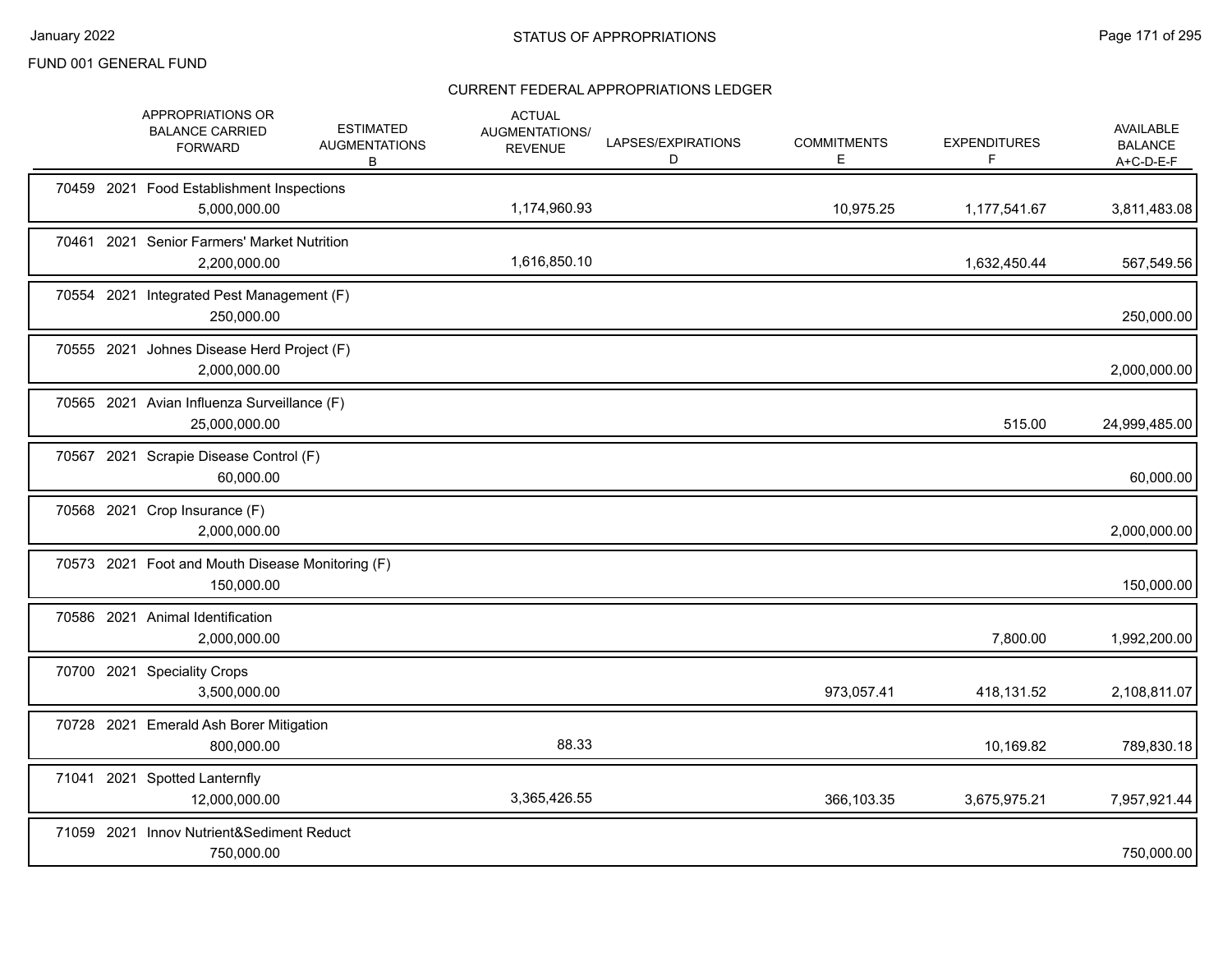|                   | APPROPRIATIONS OR<br><b>BALANCE CARRIED</b><br><b>FORWARD</b>                | <b>ESTIMATED</b><br><b>AUGMENTATIONS</b><br>В | <b>ACTUAL</b><br><b>AUGMENTATIONS/</b><br><b>REVENUE</b> | LAPSES/EXPIRATIONS<br>D | <b>COMMITMENTS</b><br>E. | <b>EXPENDITURES</b><br>F. | AVAILABLE<br><b>BALANCE</b><br>$A+C-D-E-F$ |
|-------------------|------------------------------------------------------------------------------|-----------------------------------------------|----------------------------------------------------------|-------------------------|--------------------------|---------------------------|--------------------------------------------|
|                   | 71060 2021 Animal Feed Regulatory Prgram<br>2,000,000.00                     |                                               | 60,645.54                                                |                         |                          | 60,645.54                 | 1,939,354.46                               |
|                   | 71080 2021 Conservation Partnrship Farmland Preserv<br>6,500,000.00          |                                               |                                                          |                         |                          | 7,617.51                  | 6,492,382.49                               |
|                   | <b>GRANTS AND SUBSIDIES</b>                                                  |                                               |                                                          |                         |                          |                           |                                            |
|                   | 70343 2021 Market Improvement<br>250,000.00                                  |                                               |                                                          |                         |                          |                           | 250,000.00                                 |
| <b>DEPT TOTAL</b> |                                                                              |                                               |                                                          |                         |                          |                           |                                            |
|                   | 98,910,000.00                                                                |                                               | 15,442,512.42                                            |                         | 1,864,342.42             | 17,301,530.28             | 79,744,127.30                              |
|                   | <b>BA 24 - Community &amp; Economic Develop</b><br><b>GENERAL GOVERNMENT</b> |                                               |                                                          |                         |                          |                           |                                            |
|                   | 70140 2021 SCDBG Neighborhood Stabilizati<br>800,000.00                      |                                               | 24,982.71                                                |                         |                          | 40,075.90                 | 759,924.10                                 |
|                   | 70212 2021 LIHEABG Admin<br>1,500,000.00                                     |                                               | 547,454.38                                               |                         | 33,847.86                | 581,505.88                | 884,646.26                                 |
|                   | 70215 2021 CoC Planning Grant<br>2.000.000.00                                |                                               | 159,683.72                                               |                         | 665,940.00               | 279,044.51                | 1,055,015.49                               |
|                   | 70216 2021 DOE Admin<br>6,000,000.00                                         |                                               | 1,880,522.87                                             |                         | 1,280,485.34             | 1,925,495.43              | 2,794,019.23                               |
|                   | 70224 2021 SCDBG Admin<br>4,000,000.00                                       |                                               | 535,969.51                                               |                         |                          | 520,723.12                | 3,479,276.88                               |
|                   | 70225 2021 CSBG Admin<br>1,607,000.00                                        |                                               | 505,553.52                                               |                         | 101,079.46               | 553,079.33                | 952,841.21                                 |
|                   | 70229 2021 ARC Technical Assistance<br>1,000,000.00                          |                                               |                                                          |                         |                          | 128,650.08                | 871,349.92                                 |
|                   | 70448 2021 SBAState Trade & Export Promotion-STEP<br>1,500,000.00            |                                               | 12,500.00                                                |                         | 2,957.50                 | 215,655.47                | 1,281,387.03                               |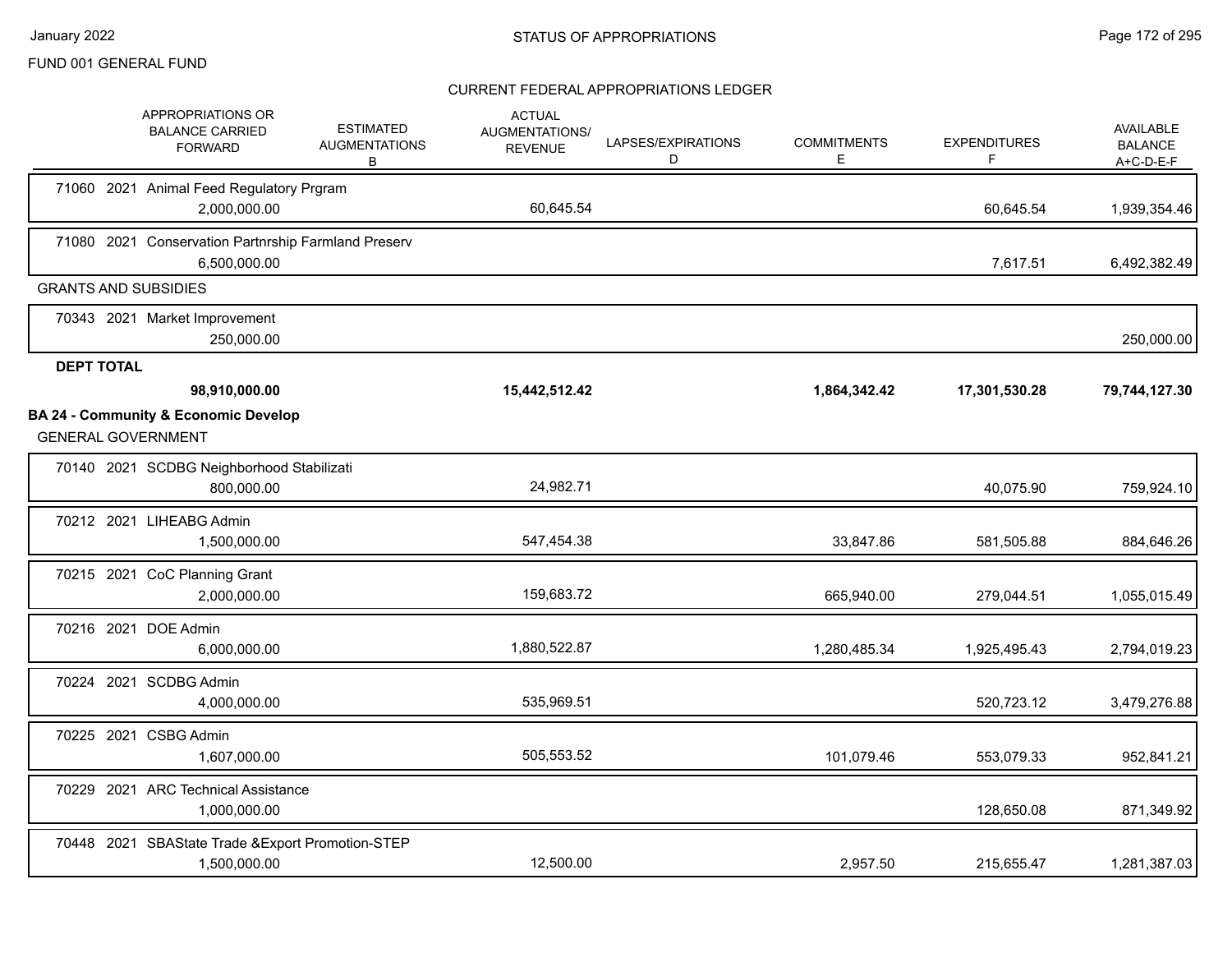|       | APPROPRIATIONS OR<br><b>BALANCE CARRIED</b><br><b>FORWARD</b>      | <b>ESTIMATED</b><br><b>AUGMENTATIONS</b><br>B | <b>ACTUAL</b><br>AUGMENTATIONS/<br><b>REVENUE</b> | LAPSES/EXPIRATIONS<br>D | <b>COMMITMENTS</b><br>Е | <b>EXPENDITURES</b><br>F | <b>AVAILABLE</b><br><b>BALANCE</b><br>A+C-D-E-F |
|-------|--------------------------------------------------------------------|-----------------------------------------------|---------------------------------------------------|-------------------------|-------------------------|--------------------------|-------------------------------------------------|
|       | 70512 2021 SCDBG/HUD Special Projects<br>2,000,000.00              |                                               | 229,524.24                                        |                         | 6,300.41                | 240,458.29               | 1,753,241.30                                    |
| 70967 | 2021 SCDBG-Disaster Recovery Administration<br>1,500,000.00        |                                               |                                                   |                         |                         | 44,922.12                | 1,455,077.88                                    |
|       | 70970 2021 ESG Program Admin<br>1,000,000.00                       |                                               | 166,053.69                                        |                         | 5,476.86                | 163,448.55               | 831,074.59                                      |
|       | 71012 2021 Economic Adjustment Assistance<br>5,000,000.00          |                                               | 38,503.83                                         |                         | 23,222.26               | 95,370.60                | 4,881,407.14                                    |
|       | 71070 2021 Federal Grant Initiatives<br>10,000,000.00              |                                               |                                                   |                         |                         | 16,467.80                | 9,983,532.20                                    |
|       | 71129 2021 Recovery Housing Admin<br>1,000,000.00                  |                                               |                                                   |                         |                         |                          | 1,000,000.00                                    |
|       | 71130 2021 ARC Area Development<br>6,000,000.00                    |                                               |                                                   |                         | 46,395.00               |                          | 5,953,605.00                                    |
|       | <b>GRANTS AND SUBSIDIES</b>                                        |                                               |                                                   |                         |                         |                          |                                                 |
|       | 70139 2021 SCDBG Neighborhood Stabilization<br>5,000,000.00        |                                               | 417,779.02                                        |                         | 574,820.57              | 417,779.02               | 4,007,400.41                                    |
|       | 70213 2021 LIHEABG Weatherization<br>48,000,000.00                 |                                               | 6,335,610.26                                      |                         | 2,177,825.00            | 6,913,965.26             | 38,908,209.74                                   |
|       | 70214 2021 FEMA - Technical Assistance<br>450,000.00               |                                               |                                                   |                         |                         |                          | 450,000.00                                      |
|       | 70222 2021 DOE Weatherization<br>26,000,000.00                     |                                               | 3,927,935.00                                      |                         | 10,825,525.36           | 5,631,918.00             | 9,542,556.64                                    |
|       | 70228 2021 Community Services Block Grant Program<br>50,000,000.00 |                                               | 7,636,306.00                                      |                         | 9,173,166.00            | 10,920,387.00            | 29,906,447.00                                   |
|       | 70968 2021 SCDBG-Disaster Recovery Grant<br>56,000,000.00          |                                               |                                                   |                         | 9,692,274.84            |                          | 46,307,725.16                                   |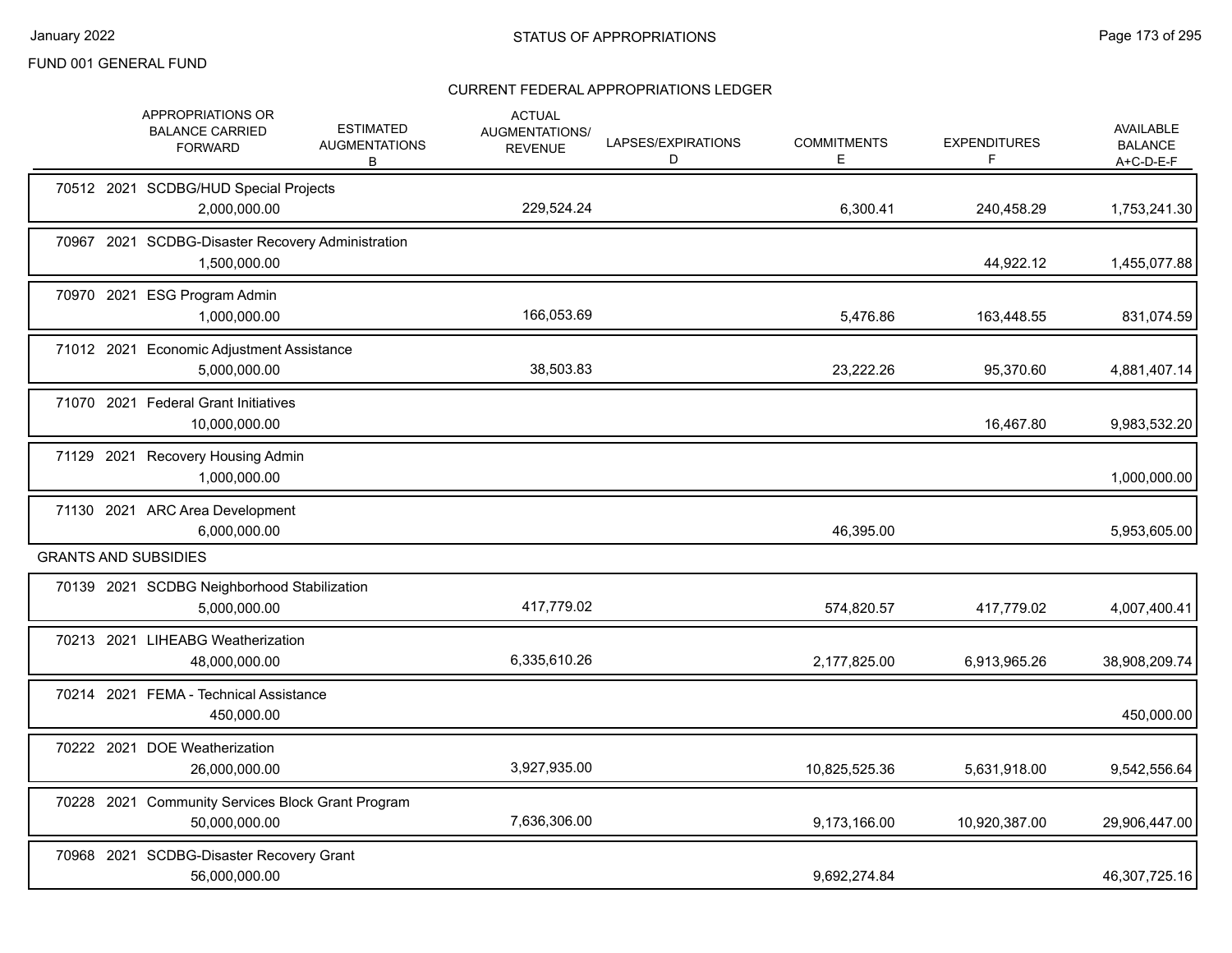|                   | APPROPRIATIONS OR<br><b>BALANCE CARRIED</b><br><b>FORWARD</b>                  | <b>ESTIMATED</b><br><b>AUGMENTATIONS</b><br>В | <b>ACTUAL</b><br><b>AUGMENTATIONS/</b><br><b>REVENUE</b> | LAPSES/EXPIRATIONS<br>D | <b>COMMITMENTS</b><br>E | <b>EXPENDITURES</b><br>F | <b>AVAILABLE</b><br><b>BALANCE</b><br>A+C-D-E-F |
|-------------------|--------------------------------------------------------------------------------|-----------------------------------------------|----------------------------------------------------------|-------------------------|-------------------------|--------------------------|-------------------------------------------------|
|                   | 70972 2021 EMG Solutions Program<br>12,000,000.00                              |                                               | 917,562.07                                               |                         | 5,734,886.78            | 1,422,159.03             | 4,842,954.19                                    |
|                   | 71081 2021 EDA Power Grant<br>3,000,000.00                                     |                                               |                                                          |                         |                         | 11,417.58                | 2,988,582.42                                    |
|                   | 71095 2021 SCDBG Program<br>6,000,000.00                                       |                                               | 12,895.90                                                |                         | 316,997.39              | 17,698.97                | 5,665,303.64                                    |
|                   | 71102 2021 ARC Construction-RSBA Program<br>20,000,000.00                      |                                               | $-25,655.89$                                             |                         | 8,500,000.00            | $-51,311.78$             | 11,551,311.78                                   |
|                   | 71127 2021 Broadband Infrastructure Program<br>20,000,000.00                   |                                               |                                                          |                         |                         |                          | 20,000,000.00                                   |
|                   | 71128 2021 Recovery Housing Program<br>5,000,000.00                            |                                               |                                                          |                         |                         |                          | 5,000,000.00                                    |
|                   |                                                                                |                                               |                                                          |                         |                         |                          |                                                 |
| <b>DEPT TOTAL</b> | 296,357,000.00                                                                 |                                               | 23,323,180.83                                            |                         | 49, 161, 200. 63        | 30,088,910.16            | 217,106,889.21                                  |
|                   | <b>BA 38 - Conservation &amp; Natural Resourc</b><br><b>GENERAL GOVERNMENT</b> |                                               |                                                          |                         |                         |                          |                                                 |
|                   | 70278 2021 Forest Fire Protect & Control<br>2,750,000.00                       |                                               | 30,261.43                                                |                         | 200,205.20              | 304,103.18               | 2,245,691.62                                    |
|                   | 70279 2021 Forestry Incent & Ag Control<br>50,000.00                           |                                               |                                                          |                         |                         |                          | 50,000.00                                       |
|                   | 70281 2021 Forest Management & Process<br>4,000,000.00                         |                                               | 2.768.65                                                 |                         | 200,177.99              | 8,588.38                 | 3,791,233.63                                    |
|                   | 70285 2021 Forest Insect & Disease Contr<br>3,000,000.00                       |                                               | 2,784.53                                                 |                         | 13,936.41               | 112,186.17               | 2,873,877.42                                    |
|                   | 70286 2021 Topo and Geo Survey Grants<br>1,000,000.00                          |                                               | 70,557.28                                                |                         | 29,375.00               | 70,235.15                | 900,389.85                                      |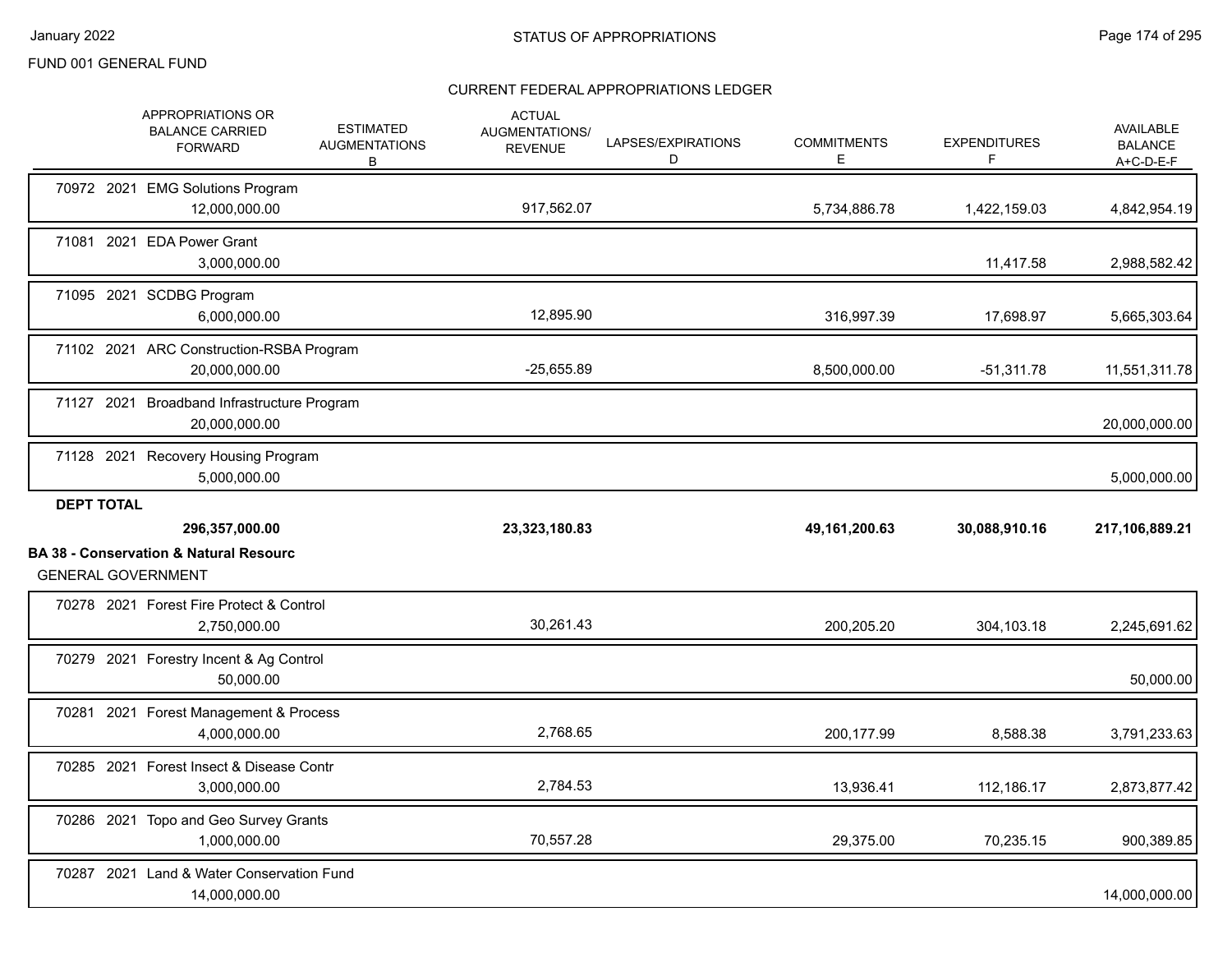|            | APPROPRIATIONS OR<br><b>BALANCE CARRIED</b><br><b>FORWARD</b>        | <b>ESTIMATED</b><br><b>AUGMENTATIONS</b><br>В | <b>ACTUAL</b><br>AUGMENTATIONS/<br><b>REVENUE</b> | LAPSES/EXPIRATIONS<br>D | <b>COMMITMENTS</b><br>E. | <b>EXPENDITURES</b><br>F | AVAILABLE<br><b>BALANCE</b><br>$A+C-D-E-F$ |
|------------|----------------------------------------------------------------------|-----------------------------------------------|---------------------------------------------------|-------------------------|--------------------------|--------------------------|--------------------------------------------|
|            | 70464 2021 Aid to volunteer Fire Companies<br>1,500,000.00           |                                               | 3,113.00                                          |                         | 127,389.75               | 220,606.20               | 1,152,004.05                               |
|            | 70465 2021 Wetland Protection Fund<br>400,000.00                     |                                               | 30,518.41                                         |                         | 120,155.29               | 30,518.41                | 249,326.30                                 |
|            | 70736 2021 Highlands Conservation Program<br>7,500,000.00            |                                               | 44,430.00                                         |                         |                          | 44,430.00                | 7,455,570.00                               |
|            | 70796 2021 Cooperative Endangered Species<br>40,000.00               |                                               | 1,456.73                                          |                         | 19,738.60                | 1,456.73                 | 18,804.67                                  |
|            | 71031 2021 Natural Resource Conservation Service<br>200,000.00       |                                               |                                                   |                         |                          |                          | 200,000.00                                 |
|            | 71071 2021 National Fish and Wildlife Foundation<br>1,000,000.00     |                                               |                                                   |                         |                          |                          | 1,000,000.00                               |
|            | 71072 2021 US Endowment-Healthy Watershed<br>200,000.00              |                                               | 10,248.11                                         |                         |                          | 10,248.11                | 189,751.89                                 |
|            | 71096 2021 Chesapeake Bay Gateway Network<br>600,000.00              |                                               |                                                   |                         | 7,950.00                 |                          | 592,050.00                                 |
|            | 71097 2021 Port Security Grant Program<br>1,200,000.00               |                                               |                                                   |                         |                          |                          | 1,200,000.00                               |
|            | 71104 2021 EPA Chesapeake Bay Grant<br>1,500,000.00                  |                                               |                                                   |                         |                          |                          | 1,500,000.00                               |
| 71111 2021 | <b>USDA Good Neighbor Agreement</b><br>500.000.00                    |                                               | 1,074.94                                          |                         | 20,145.67                | 50,109.14                | 429,745.19                                 |
|            | 71139 2021 Mental Health Training<br>150,000.00                      |                                               |                                                   |                         |                          |                          | 150,000.00                                 |
|            | 71140 2021 BuildResilient Infrastructur&Communities<br>10,000,000.00 |                                               |                                                   |                         |                          |                          | 10,000,000.00                              |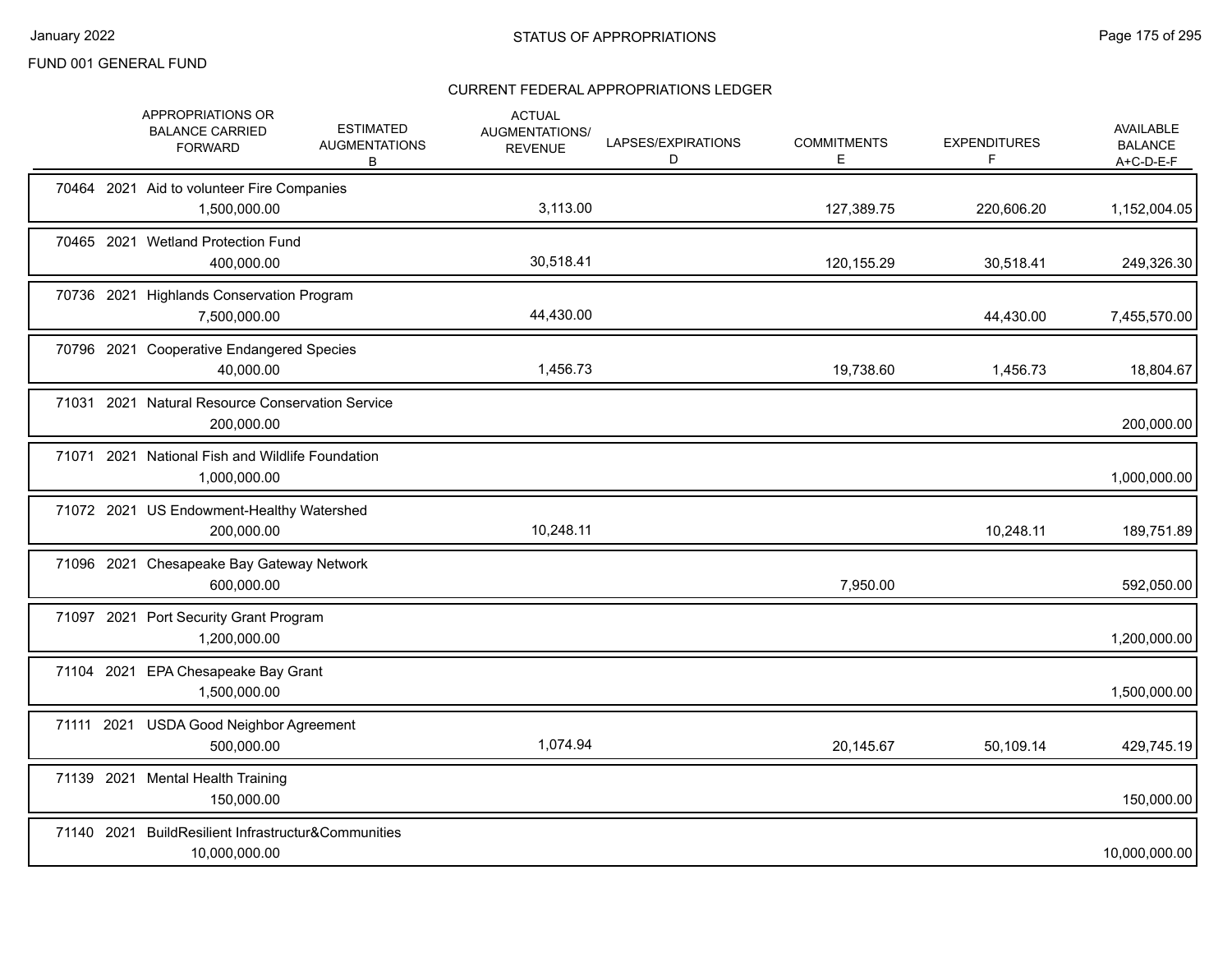|                            | APPROPRIATIONS OR<br><b>BALANCE CARRIED</b><br><b>FORWARD</b>     | <b>ESTIMATED</b><br><b>AUGMENTATIONS</b><br>B | <b>ACTUAL</b><br>AUGMENTATIONS/<br><b>REVENUE</b> | LAPSES/EXPIRATIONS<br>D | <b>COMMITMENTS</b><br>Е | <b>EXPENDITURES</b><br>F | AVAILABLE<br><b>BALANCE</b><br>$A+C-D-E-F$ |
|----------------------------|-------------------------------------------------------------------|-----------------------------------------------|---------------------------------------------------|-------------------------|-------------------------|--------------------------|--------------------------------------------|
|                            | 71141 2021 Agriculture and Food Research<br>100,000.00            |                                               |                                                   |                         |                         |                          | 100,000.00                                 |
| <b>DEPT TOTAL</b>          | 49,690,000.00                                                     |                                               | 197,213.08                                        |                         | 739,073.91              | 852,481.47               | 48,098,444.62                              |
| <b>BA 11 - Corrections</b> | <b>GENERAL GOVERNMENT</b>                                         |                                               |                                                   |                         |                         |                          |                                            |
|                            | 71082 2021 Swift Fair And Certain<br>384,000.00                   |                                               | 120.00                                            |                         | 79,016.00               | 120.00                   | 304,864.00                                 |
|                            | 71083 2021 Smart Supervision<br>225,000.00                        |                                               | 128,334.66                                        |                         | 22,204.00               | 128,334.66               | 74,461.34                                  |
|                            | 71121 2021 PREA Prgm Strategic Supp for PREA Implem<br>250,000.00 |                                               |                                                   |                         |                         |                          | 250,000.00                                 |
|                            | 71122 2021 Smart Probation<br>715,000.00                          |                                               |                                                   |                         |                         |                          | 715,000.00                                 |
|                            | 71123 2021 Innovations in Reentry Initiative<br>1,000,000.00      |                                               |                                                   |                         |                         |                          | 1,000,000.00                               |
|                            | 71124 2021 Pay for Success<br>1,100,000.00                        |                                               |                                                   |                         |                         |                          | 1,100,000.00                               |
|                            | 71125 2021 Adult Reentry Education Employ&Treatment<br>900,000.00 |                                               |                                                   |                         |                         |                          | 900,000.00                                 |
| <b>INSTITUTIONAL</b>       |                                                                   |                                               |                                                   |                         |                         |                          |                                            |
|                            | 70013 2021 Reimbursement for Alien Inmates<br>5,000,000.00        |                                               |                                                   |                         |                         |                          | 5,000,000.00                               |
|                            | 70017 2021 Correctional Education<br>850,000.00                   |                                               | 423,116.53                                        |                         | 1,151.00                | 443,965.31               | 404,883.69                                 |
|                            | 70713 2021 Changing Offender Behavior<br>33,000.00                |                                               |                                                   |                         |                         |                          | 33,000.00                                  |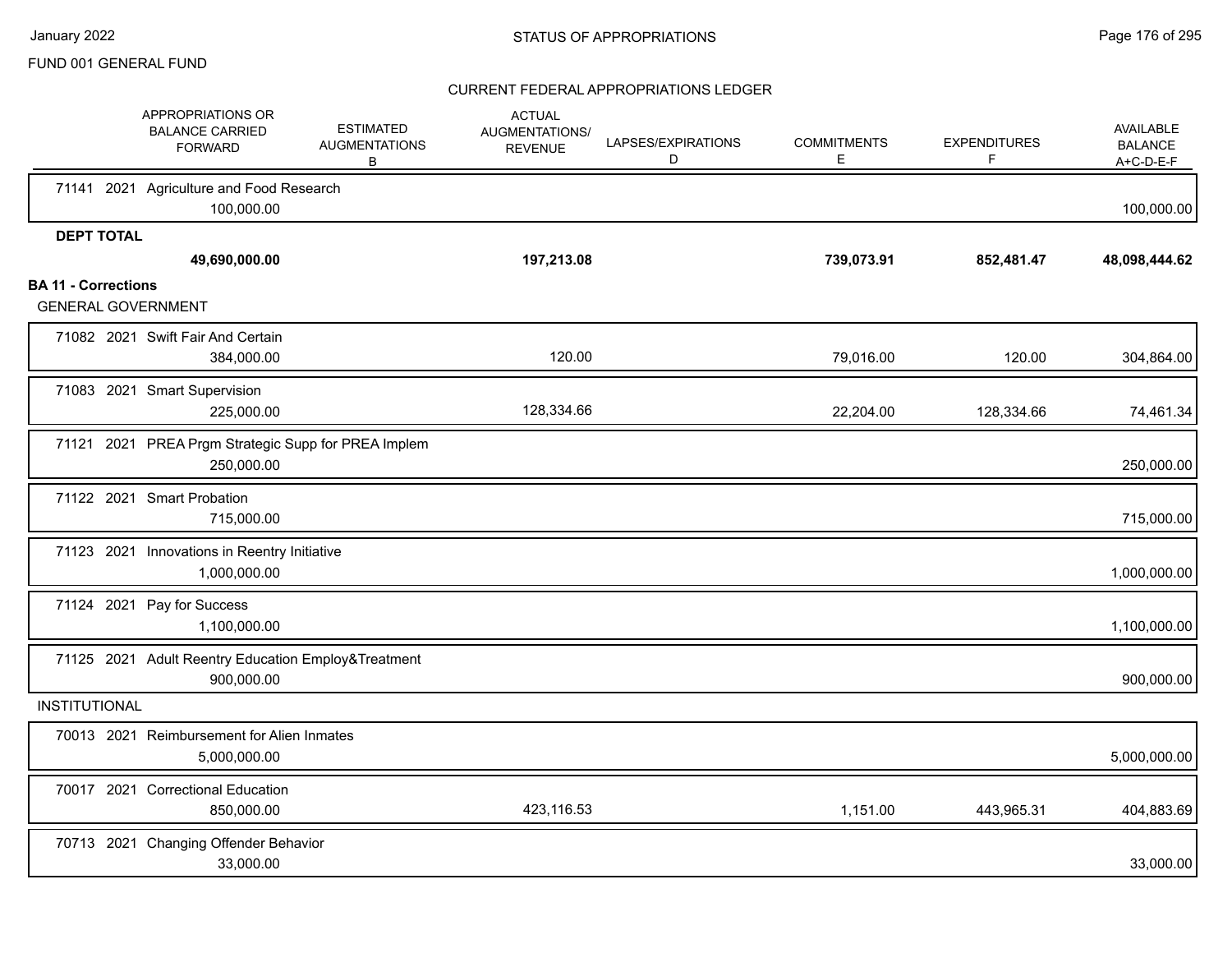|                          | APPROPRIATIONS OR<br><b>ESTIMATED</b><br><b>BALANCE CARRIED</b><br><b>AUGMENTATIONS</b><br><b>FORWARD</b><br>B | <b>ACTUAL</b><br>AUGMENTATIONS/<br><b>REVENUE</b> | LAPSES/EXPIRATIONS<br>D | <b>COMMITMENTS</b><br>Е | <b>EXPENDITURES</b><br>F | <b>AVAILABLE</b><br><b>BALANCE</b><br>$A+C-D-E-F$ |
|--------------------------|----------------------------------------------------------------------------------------------------------------|---------------------------------------------------|-------------------------|-------------------------|--------------------------|---------------------------------------------------|
|                          | 71098 2021 Naloxone Reentry Tracking Program<br>915,000.00                                                     |                                                   |                         |                         |                          | 915,000.00                                        |
|                          | 71119 2021 Second Chance Act<br>681,000.00                                                                     | 45,877.10                                         |                         | 241,344.00              | 45,877.10                | 393,778.90                                        |
| <b>DEPT TOTAL</b>        | 12,053,000.00                                                                                                  | 597,448.29                                        |                         | 343,715.00              | 618,297.07               | 11,090,987.93                                     |
|                          | <b>BA 74 - Drug and Alcohol Programs</b><br><b>GENERAL GOVERNMENT</b>                                          |                                                   |                         |                         |                          |                                                   |
|                          | 70961 2021 SABG Administration and Operations<br>8,785,000.00                                                  | 1,935,361.65                                      |                         | 373,429.98              | 3,950,137.23             | 4,461,432.79                                      |
|                          | 70962 2021 SASP Administration and Operations<br>4,617,000.00                                                  | 26,266.01                                         |                         | 548,210.27              | 27,714.07                | 4,041,075.66                                      |
|                          | 71099 2021 State Opioid Response Administration<br>6,058,000.00                                                | 504,200.65                                        |                         | 621.28                  | 504,789.81               | 5,552,588.91                                      |
|                          | <b>GRANTS AND SUBSIDIES</b>                                                                                    |                                                   |                         |                         |                          |                                                   |
|                          | 70963 2021 SABG Drug and Alcohol Services<br>79,870,000.00                                                     | 21,170,799.82                                     |                         | 29,410,352.72           | 26,411,936.74            | 24,047,710.54                                     |
|                          | 70964 2021 SASP Grants<br>25,413,000.00                                                                        | 1,121,682.00                                      |                         |                         | 1,117,482.00             | 24,295,518.00                                     |
|                          | 71084 2021 State Opioid Response<br>178,261,000.00                                                             | 14,854,502.30                                     |                         | 29,098,175.91           | 17,704,072.30            | 131,458,751.79                                    |
| <b>DEPT TOTAL</b>        | 303,004,000.00                                                                                                 | 39,612,812.43                                     |                         | 59,430,790.16           | 49,716,132.15            | 193,857,077.69                                    |
| <b>BA 16 - Education</b> | <b>GENERAL GOVERNMENT</b>                                                                                      |                                                   |                         |                         |                          |                                                   |
|                          | 70054 2021 Special Education Improvement<br>2,500,000.00                                                       | 511,151.91                                        |                         | 951,588.72              | 665,277.88               | 883,133.40                                        |
|                          | 70057 2021 ImprovingTeachrQuality-TitleII-AdmnState<br>7,400,000.00                                            | 1,076,142.88                                      |                         | 452,285.75              | 1,582,889.01             | 5,364,825.24                                      |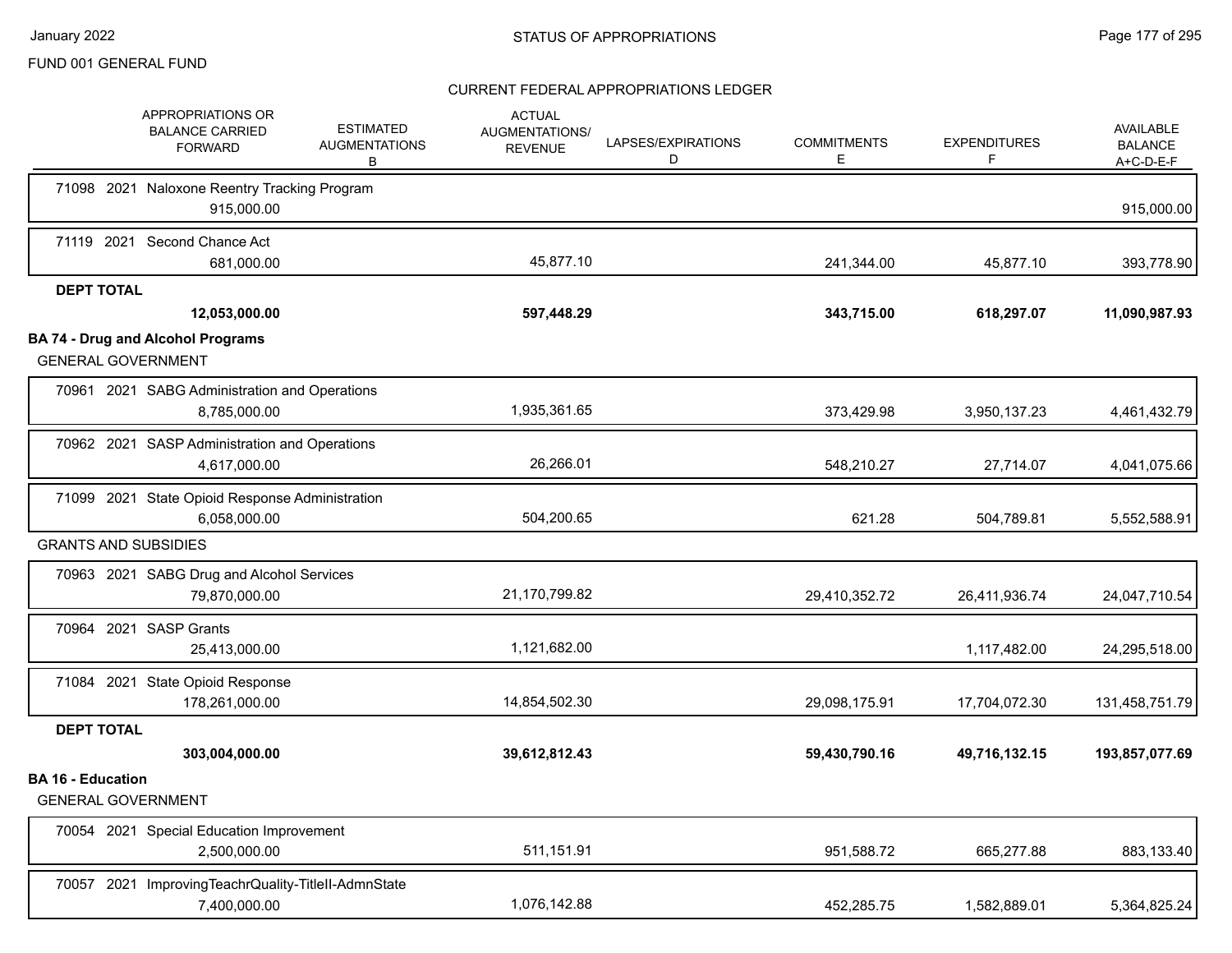|  | APPROPRIATIONS OR<br><b>BALANCE CARRIED</b><br><b>FORWARD</b>     | <b>ESTIMATED</b><br><b>AUGMENTATIONS</b><br>B | <b>ACTUAL</b><br>AUGMENTATIONS/<br><b>REVENUE</b> | LAPSES/EXPIRATIONS<br>D | <b>COMMITMENTS</b><br>Е | <b>EXPENDITURES</b><br>F. | <b>AVAILABLE</b><br><b>BALANCE</b><br>A+C-D-E-F |
|--|-------------------------------------------------------------------|-----------------------------------------------|---------------------------------------------------|-------------------------|-------------------------|---------------------------|-------------------------------------------------|
|  | 70059 2021 LSTA - Library Development<br>8,500,000.00             |                                               | 2,875,789.23                                      |                         | 1,286,536.95            | 3,309,057.60              | 3,904,405.45                                    |
|  | 70061 2021 Food and Nutrition Services<br>21,000,000.00           |                                               | 4,623,884.53                                      |                         | 1,650,883.25            | 4,783,356.41              | 14,565,760.34                                   |
|  | 70067 2021 Medical Assist - Nurse's Aide Program<br>670,000.00    |                                               | 114,265.48                                        |                         |                         | 116,716.34                | 553,283.66                                      |
|  | 70070 2021 Adult Basic Education Admin<br>2,000,000.00            |                                               | 353,007.93                                        |                         | 51,653.76               | 357,250.90                | 1,591,095.34                                    |
|  | 70077 2021 Education of Exceptional Children<br>13,000,000.00     |                                               | 4,832,591.37                                      |                         | 935,519.42              | 4,949,991.75              | 7,114,488.83                                    |
|  | 70078 2021 ESEA Title I-Administration<br>12,333,000.00           |                                               | 1,583,482.67                                      |                         | 2,256,696.51            | 1,740,905.74              | 8,335,397.75                                    |
|  | 70079 2021 Migrant Education Administration<br>700,000.00         |                                               | 222,368.65                                        |                         | 851.76                  | 224,084.87                | 475,063.37                                      |
|  | 70080 2021 Homeless Assistance<br>4,870,000.00                    |                                               | 1,690,962.23                                      |                         | 2,749,726.31            | 1,691,337.69              | 428,936.00                                      |
|  | 70081 2021 Preschool Grant<br>960,000.00                          |                                               | 340,262.57                                        |                         |                         | 340,262.57                | 619,737.43                                      |
|  | 70083 2021 Vocational Education Administration<br>3,910,000.00    |                                               | 975,206.58                                        |                         | 29,105.16               | 981,252.54                | 2,899,642.30                                    |
|  | 70085 2021 State Approving Agency (VA)<br>1,800,000.00            |                                               | 1,009,641.32                                      |                         | 2,902.93                | 707,789.02                | 1,089,308.05                                    |
|  | 70090 2021 School Health Education Programs<br>100,000.00         |                                               | 40,963.81                                         |                         |                         | 43,963.81                 | 56,036.19                                       |
|  | 70471 2021 Title IV-21st Cent Com Learn Cent-Admn<br>4,000,000.00 |                                               | 1,169,819.98                                      |                         | 773,143.45              | 1,300,739.96              | 1,926,116.59                                    |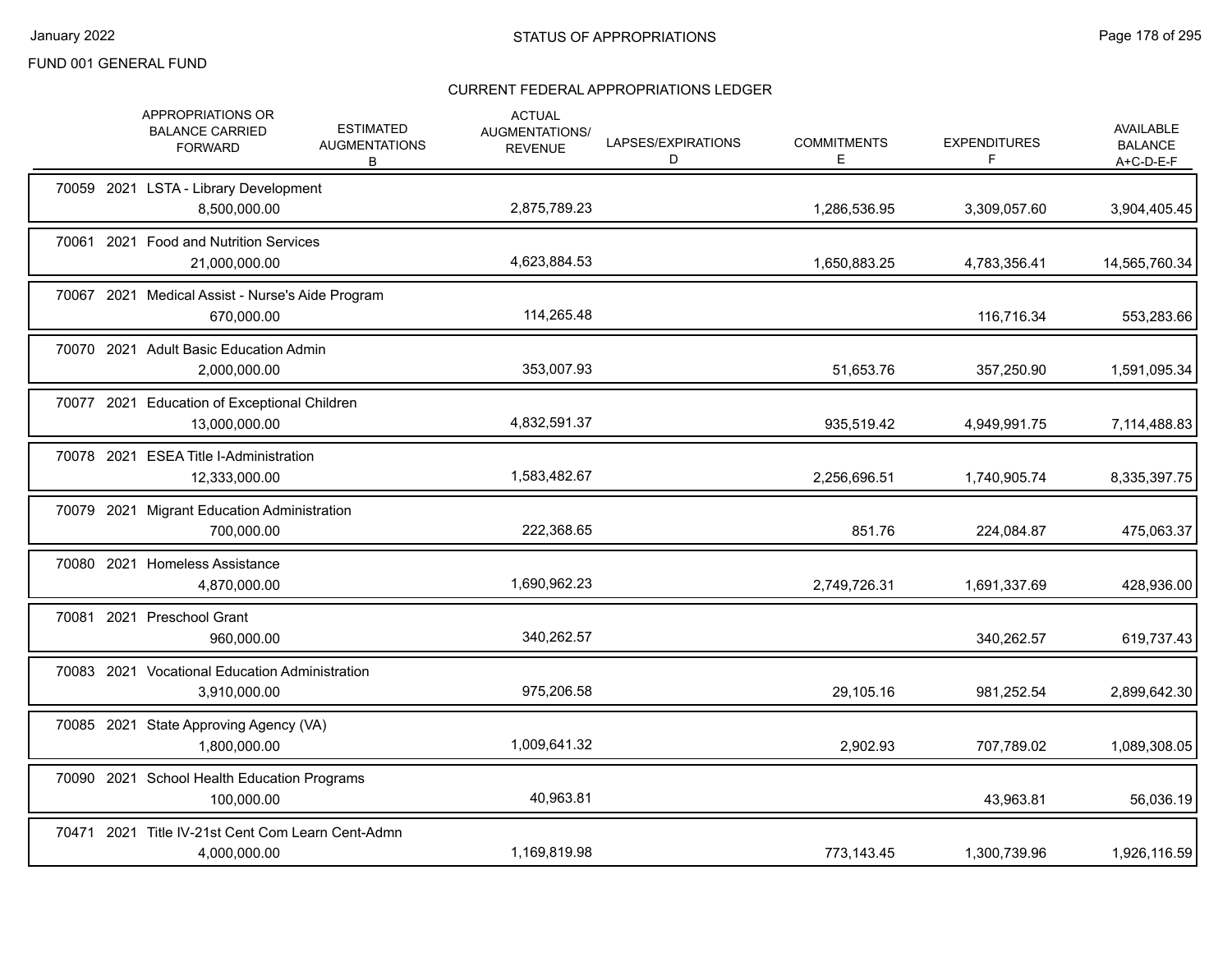|            | APPROPRIATIONS OR<br><b>BALANCE CARRIED</b><br><b>FORWARD</b>       | <b>ESTIMATED</b><br><b>AUGMENTATIONS</b><br>B | <b>ACTUAL</b><br>AUGMENTATIONS/<br><b>REVENUE</b> | LAPSES/EXPIRATIONS<br>D | <b>COMMITMENTS</b><br>Е | <b>EXPENDITURES</b><br>F | <b>AVAILABLE</b><br><b>BALANCE</b><br>$A+C-D-E-F$ |
|------------|---------------------------------------------------------------------|-----------------------------------------------|---------------------------------------------------|-------------------------|-------------------------|--------------------------|---------------------------------------------------|
|            | 70514 2021 Title VI - Part A State Assessments<br>15,000,000.00     |                                               | 4,345,912.40                                      |                         | 4,165,279.12            | 5,291,917.07             | 5,542,803.81                                      |
|            | 70558 2021 National Assessment of Education Progres<br>165,000.00   |                                               | 289,698.50                                        |                         | 102.84                  | 82,115.42                | 82,781.74                                         |
|            | 70624 2021 St & Community Higway Safety<br>1,500,000.00             |                                               | 184,947.70                                        |                         | 35,916.42               | 417,255.89               | 1,046,827.69                                      |
|            | 70693 2021 Migrant Education Coordination Prgm (F)<br>130,000.00    |                                               |                                                   |                         |                         |                          | 130,000.00                                        |
|            | 70715 2021 School Improvement Grants<br>12,000,000.00               |                                               | 116,876.97                                        |                         | 1,875,614.82            | 116,876.97               | 10,007,508.21                                     |
|            | 71014 2021 Pennsylvania Project Aware<br>1,800,000.00               |                                               |                                                   |                         |                         |                          | 1,800,000.00                                      |
|            | 71033 2021 Statewide Longitudinal Data Systems<br>5,110,000.00      |                                               | 376,192.64                                        |                         | 615,821.10              | 422,806.09               | 4,071,372.81                                      |
|            | 71105 2021 StudentSupport&Academic Enrichment-Admin<br>2,200,000.00 |                                               | 294,804.06                                        |                         | 507,522.90              | 330,521.34               | 1,361,955.76                                      |
|            | 71106 2021 Troops to Teachers<br>400,000.00                         |                                               |                                                   |                         | 18,768.00               | 22,032.00                | 359,200.00                                        |
| 71109 2021 | Emergency Impact Aid Program<br>2,000,000.00                        |                                               | 1,024,099.23                                      |                         | 312,500.00              | 1,061,395.07             | 626,104.93                                        |
|            | <b>GRANTS AND SUBSIDIES</b>                                         |                                               |                                                   |                         |                         |                          |                                                   |
|            | 70071 2021 Food and Nutrition - Local<br>795,869,000.00             |                                               | 419,534,172.49                                    |                         | 872,368.59              | 446,410,352.93           | 348,586,278.48                                    |
|            | 70075 2021 ESEA-Title 1 Local<br>875,000,000.00                     |                                               | 199,733,913.42                                    |                         | 372,501,146.16          | 199,733,913.42           | 302,764,940.42                                    |
|            | 70086 2021 Vocational Education Act - Local<br>49,000,000.00        |                                               | 18.726.654.73                                     |                         | 23,389,232.59           | 18,726,654.73            | 6,884,112.68                                      |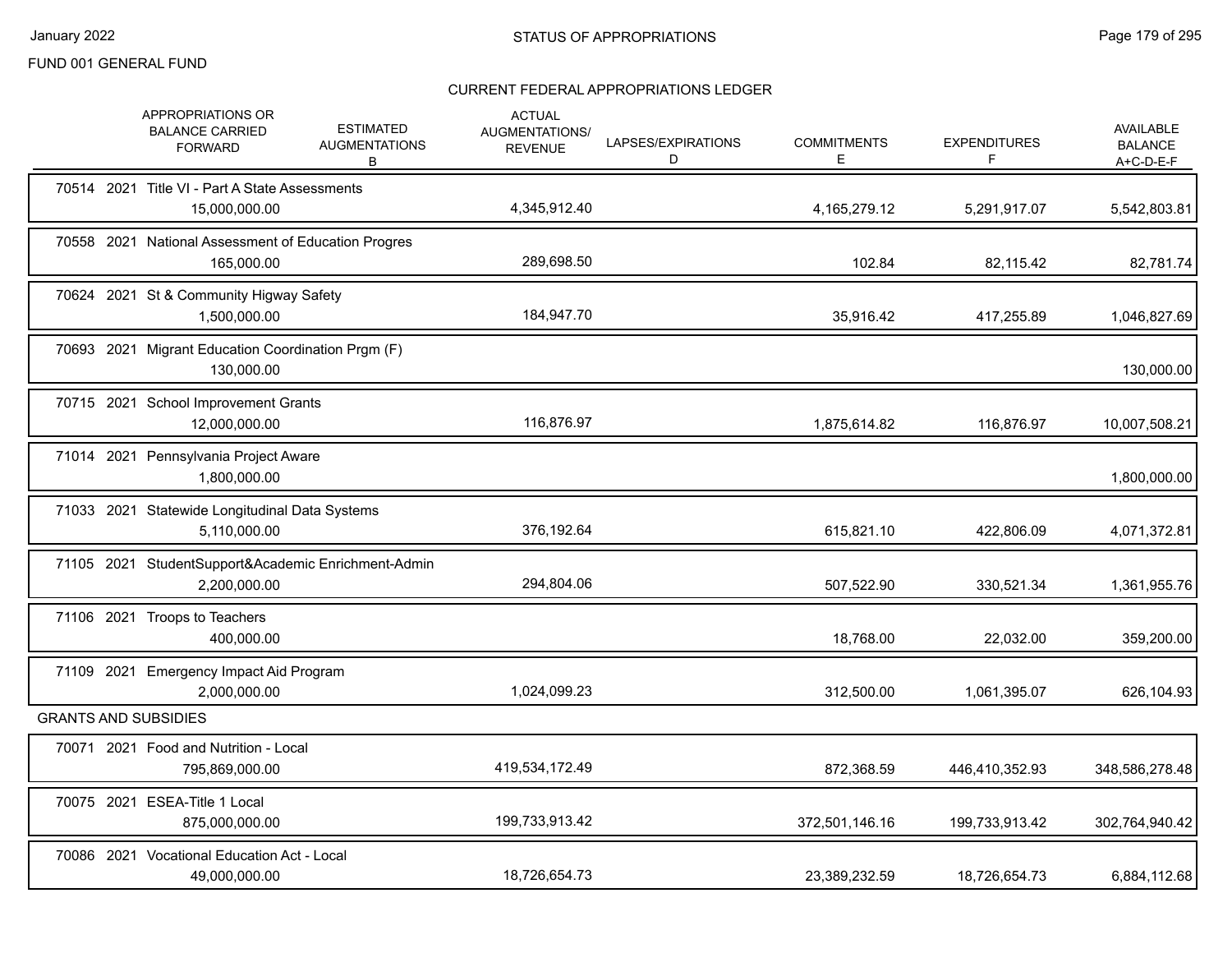|                   | APPROPRIATIONS OR<br><b>ESTIMATED</b><br><b>BALANCE CARRIED</b><br><b>AUGMENTATIONS</b><br><b>FORWARD</b><br>В | <b>ACTUAL</b><br>AUGMENTATIONS/<br><b>REVENUE</b> | LAPSES/EXPIRATIONS<br>D | <b>COMMITMENTS</b><br>Е | <b>EXPENDITURES</b><br>F | AVAILABLE<br><b>BALANCE</b><br>$A+C-D-E-F$ |
|-------------------|----------------------------------------------------------------------------------------------------------------|---------------------------------------------------|-------------------------|-------------------------|--------------------------|--------------------------------------------|
|                   | 70087 2021 Prof Development - Title II Local<br>105,000,000.00                                                 | 19,624,370.73                                     |                         | 45,076,224.49           | 19,624,370.73            | 40,299,404.78                              |
|                   | 70088 2021 Individuals w/Disabilities Educ - Local<br>470,000,000.00                                           | 126,562,508.87                                    |                         | 248,996,094.52          | 126,562,508.87           | 94,441,396.61                              |
|                   | 70093 2021 Adult Basic Education - Local<br>23,000,000.00                                                      | 6,930,540.72                                      |                         | 10,736,242.28           | 6,930,540.72             | 5,333,217.00                               |
|                   | 70516 2021 Title IV - 21st Cent. Comm Learn - Local<br>90,000,000.00                                           | 12,611,629.65                                     |                         | 29,500,096.94           | 16,076,267.34            | 44,423,635.72                              |
|                   | 70517 2021 Title III - Lan Inst Lep & Immig Student<br>24,000,000.00                                           | 4,431,642.15                                      |                         | 9,587,919.13            | 4,463,166.52             | 9,948,914.35                               |
|                   | 70518 2021 Title VI Rural & Low Income School-Local<br>1,830,000.00                                            | 193,587.44                                        |                         | 232,857.06              | 193,587.44               | 1,403,555.50                               |
|                   | 70714 2021 Individuals With Disabilities-Education<br>16,000,000.00                                            | 6,039,776.36                                      |                         | 6,923,009.64            | 6,039,776.36             | 3,037,214.00                               |
|                   | 71107 2021 StudentSupport&Academic Enrichment-Local<br>60,000,000.00                                           | 13,139,630.03                                     |                         | 27,528,106.79           | 13,139,630.03            | 19,332,263.18                              |
| <b>DEPT TOTAL</b> | 2,633,747,000.00                                                                                               | 855,580,499.23                                    |                         | 794,015,717.36          | 888,440,565.03           | 951,290,717.61                             |
|                   | <b>BA 31 - PA Emergency Management Agency</b><br><b>GENERAL GOVERNMENT</b>                                     |                                                   |                         |                         |                          |                                            |
|                   | 70238 2021 Fire Prevention<br>20,000.00                                                                        | 11,978.36                                         |                         |                         | 14,038.36                | 5,961.64                                   |
|                   | 70239 2021 Civil Preparedness<br>35,000,000.00                                                                 | 14,993,409.39                                     |                         | 5,278,504.87            | 15,558,042.10            | 14, 163, 453. 03                           |
|                   | 70241 2021 Hazardous Materials Planning & Training<br>1,500,000.00                                             | 63,850.58                                         |                         | 5,600.00                | 334,555.85               | 1,159,844.15                               |
| <b>DEPT TOTAL</b> | 36,520,000.00                                                                                                  | 15,069,238.33                                     |                         | 5,284,104.87            | 15,906,636.31            | 15,329,258.82                              |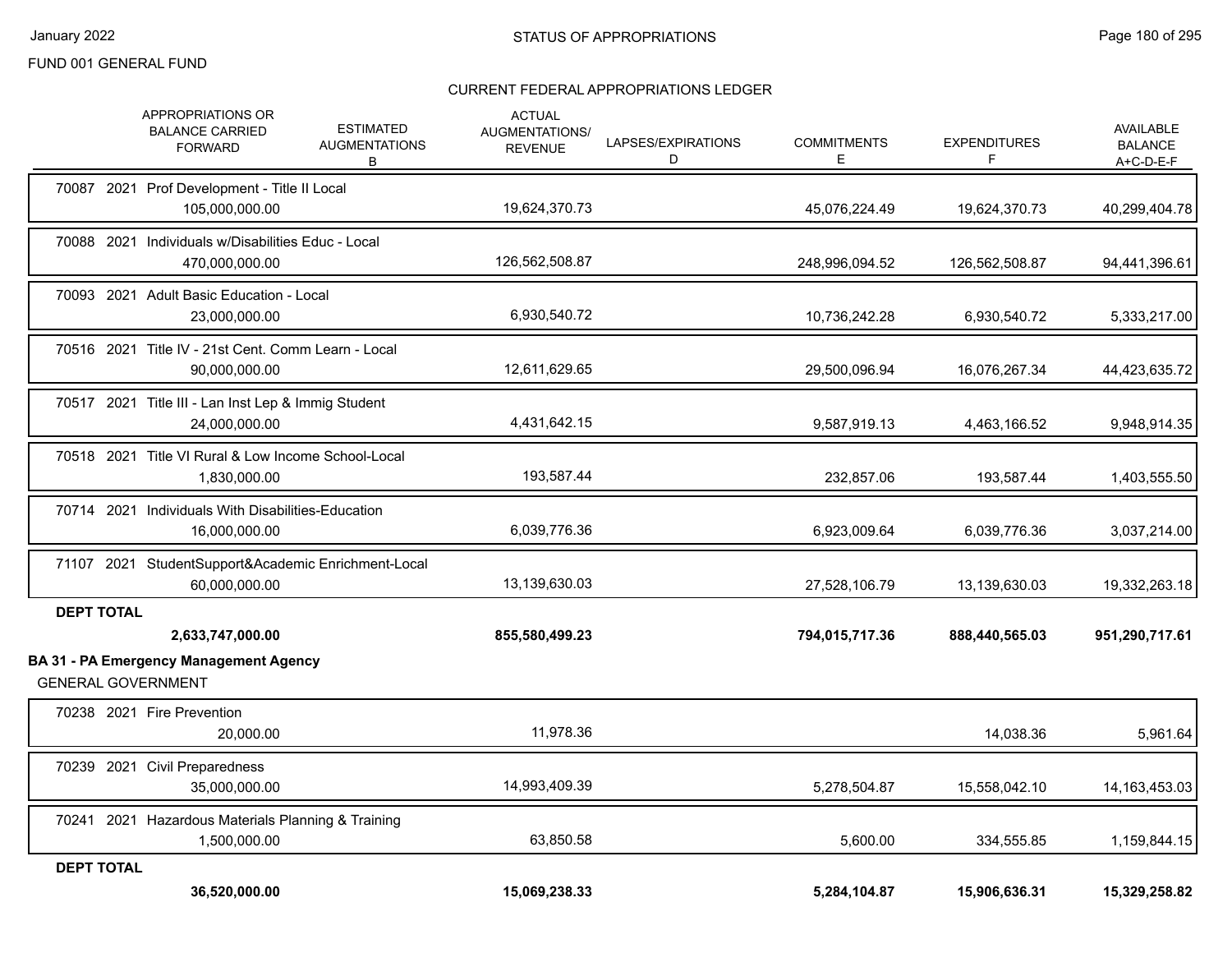|       | APPROPRIATIONS OR<br><b>BALANCE CARRIED</b><br><b>FORWARD</b>        | <b>ESTIMATED</b><br><b>AUGMENTATIONS</b><br>В | <b>ACTUAL</b><br>AUGMENTATIONS/<br><b>REVENUE</b> | LAPSES/EXPIRATIONS<br>D | <b>COMMITMENTS</b><br>Е | <b>EXPENDITURES</b><br>F | <b>AVAILABLE</b><br><b>BALANCE</b><br>$A+C-D-E-F$ |
|-------|----------------------------------------------------------------------|-----------------------------------------------|---------------------------------------------------|-------------------------|-------------------------|--------------------------|---------------------------------------------------|
|       | <b>BA 35 - Environmental Protection</b><br><b>GENERAL GOVERNMENT</b> |                                               |                                                   |                         |                         |                          |                                                   |
|       | 70242 2021 Coastal Zone Management<br>4,700,000.00                   |                                               | 1,482,071.11                                      |                         | 874,926.80              | 817,967.25               | 3,007,105.95                                      |
|       | 70243 2021 Surf. Mine Cons. A & E-Title V-Mgmt.<br>6,500,000.00      |                                               | 1,472,116.18                                      |                         | 22,580.54               | 677,381.93               | 5,800,037.53                                      |
|       | 70244 2021 State Energy Program (SEP)<br>15,000,000.00               |                                               | 881,337.62                                        |                         | 733,081.87              | 426,436.85               | 13,840,481.28                                     |
|       | 70245 2021 Surf. Mine Cons. A & E-Title V-Legal<br>680.000.00        |                                               | 391,266.62                                        |                         | 12,911.85               | 141,562.52               | 525,525.63                                        |
|       | 70246 2021 Trg & Educ of Underground Miners-MSHA<br>1,700,000.00     |                                               | 64,337.71                                         |                         | 234,643.93              | 69,413.73                | 1,395,942.34                                      |
|       | 70247 2021 Diagonstic X-Ray Equipment Testing<br>550,000.00          |                                               | 194,160.00                                        |                         |                         | 335,090.00               | 214,910.00                                        |
|       | 70249 2021 Water Quality Outreach Training<br>200,000.00             |                                               |                                                   |                         |                         |                          | 200,000.00                                        |
|       | 70250 2021 Surf. Mine Cons. A & E-Title V-Oper.<br>12,344,000.00     |                                               | 6,722,181.72                                      |                         | 314,089.14              | 3,929,266.64             | 8,100,644.22                                      |
| 70251 | 2021 Miscellaneous Survey Studies<br>6,000,000.00                    |                                               | 747,405.34                                        |                         | 458,742.00              | 413,971.53               | 5, 127, 286. 47                                   |
|       | 70252 2021 Indoor Radon Abatement - SIRG<br>700,000.00               |                                               | 322,836.18                                        |                         | 144,473.10              | 149,553.68               | 405,973.22                                        |
|       | 70253 2021 EPA Planning Grant - Admin. - RCRA<br>8,400,000.00        |                                               | 3,037,596.52                                      |                         | 136,803.48              | 2,724,732.84             | 5,538,463.68                                      |
|       | 70254 2021 Hydroelectric Power Construction Fund<br>51,000.00        |                                               | 7,410.05                                          |                         |                         |                          | 51,000.00                                         |
|       | 70255 2021 Wetland Protection Fund<br>840,000.00                     |                                               | 58,205.52                                         |                         |                         | 306.95                   | 839,693.05                                        |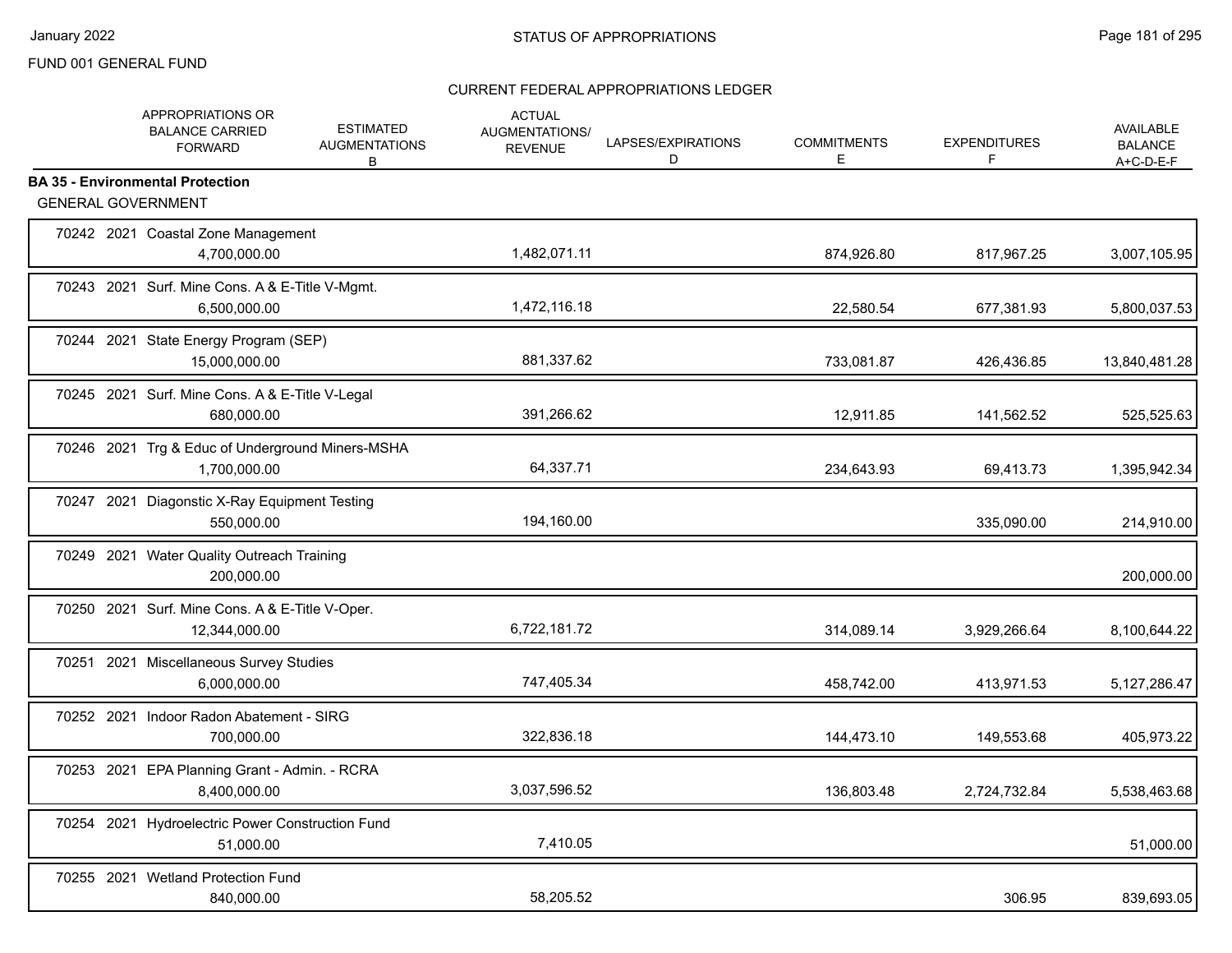|            | APPROPRIATIONS OR<br><b>BALANCE CARRIED</b><br><b>FORWARD</b>        | <b>ESTIMATED</b><br><b>AUGMENTATIONS</b><br>B | <b>ACTUAL</b><br>AUGMENTATIONS/<br><b>REVENUE</b> | LAPSES/EXPIRATIONS<br>D | <b>COMMITMENTS</b><br>Е | <b>EXPENDITURES</b><br>F. | AVAILABLE<br><b>BALANCE</b><br>A+C-D-E-F |
|------------|----------------------------------------------------------------------|-----------------------------------------------|---------------------------------------------------|-------------------------|-------------------------|---------------------------|------------------------------------------|
|            | 70256 2021 Wellhead Protection Fund<br>250,000.00                    |                                               |                                                   |                         |                         |                           | 250,000.00                               |
|            | 70257 2021 National Dam Safety Program<br>1,500,000.00               |                                               | 144,819.47                                        |                         |                         | 112,894.79                | 1,387,105.21                             |
|            | 70258 2021 Chesapeake Bay Pollution Abatement<br>15.000.000.00       |                                               | 2,587,632.87                                      |                         | 3,041,540.29            | 3,527,085.77              | 8,431,373.94                             |
|            | 70259 2021 Safe Water Drinking Act - PWSSP - Oper.<br>5,700,000.00   |                                               | 2,442,406.90                                      |                         |                         | 2,118,392.24              | 3,581,607.76                             |
|            | 70260 2021 Non-Point Source Implementation - 319(H)<br>14,800,000.00 |                                               | 1,512,076.50                                      |                         | 9,809,679.77            | 1,319,674.76              | 3,670,645.47                             |
|            | 70261 2021 Water Pollution Control 106 Grant-Oper.<br>8,900,000.00   |                                               | 2,565,420.71                                      |                         |                         | 4,007,616.62              | 4,892,383.38                             |
|            | 70262 2021 Air Pollution Control 105 Grant-Oper.<br>5,500,000.00     |                                               | 458,045.25                                        |                         |                         | 1,110,770.13              | 4,389,229.87                             |
|            | 70264 2021 Stormwtr Permit Initiative-NPDES 104(b)3<br>2,300,000.00  |                                               | 86,386.26                                         |                         | 175,927.07              | 40,839.34                 | 2,083,233.59                             |
|            | 70265 2021 Energy & Environmental Opportunities<br>1,200,000.00      |                                               |                                                   |                         |                         |                           | 1,200,000.00                             |
|            | 70266 2021 Construction Mgmt Assistance Grant-Oper<br>350,000.00     |                                               |                                                   |                         |                         |                           | 350,000.00                               |
|            | 70267 2021 Wtr Quality Mgmt Plan Gr 205(j)(1)-604b<br>1,150,000.00   |                                               | 401,048.51                                        |                         |                         | 246,038.46                | 903,961.54                               |
|            | 70268 2021 Construction Mgmt Assistance Grant-Mgmt<br>1,400,000.00   |                                               | 7,859.29                                          |                         |                         |                           | 1,400,000.00                             |
| 70269 2021 | <b>Pollution Prevention</b><br>800,000.00                            |                                               |                                                   |                         |                         |                           | 800,000.00                               |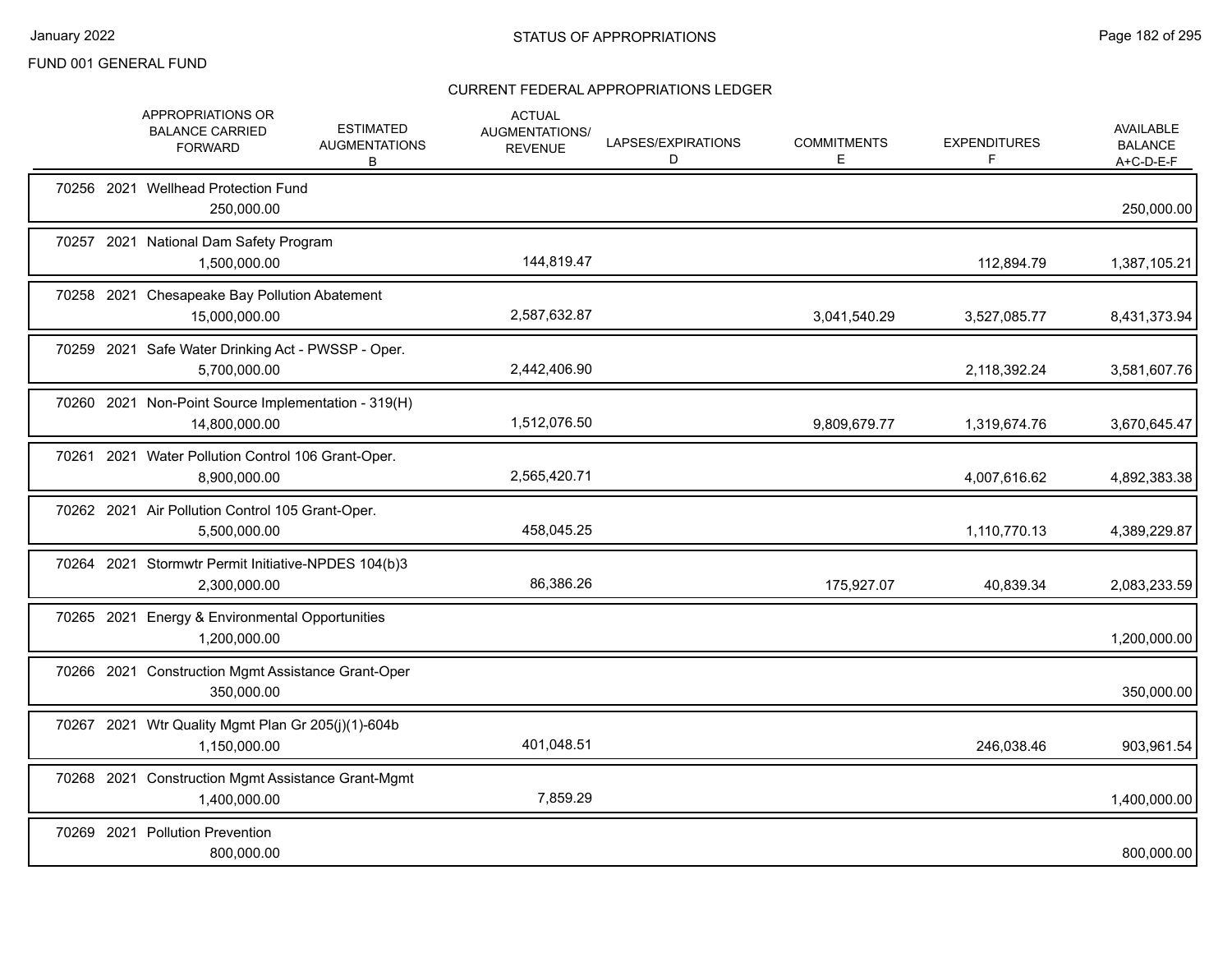|                   | APPROPRIATIONS OR<br><b>BALANCE CARRIED</b><br><b>FORWARD</b>       | <b>ESTIMATED</b><br><b>AUGMENTATIONS</b><br>В | <b>ACTUAL</b><br><b>AUGMENTATIONS/</b><br><b>REVENUE</b> | LAPSES/EXPIRATIONS<br>D | <b>COMMITMENTS</b><br>E. | <b>EXPENDITURES</b><br>F | <b>AVAILABLE</b><br><b>BALANCE</b><br>$A+C-D-E-F$ |
|-------------------|---------------------------------------------------------------------|-----------------------------------------------|----------------------------------------------------------|-------------------------|--------------------------|--------------------------|---------------------------------------------------|
|                   | 70270 2021 Small Operators Assistance - SOAP<br>300,000.00          |                                               |                                                          |                         |                          |                          | 300,000.00                                        |
|                   | 70271 2021 Safe Water Drinking Act - PWSSP - Mgmt<br>7,000,000.00   |                                               | 1,011,671.44                                             |                         |                          | 416,598.63               | 6,583,401.37                                      |
|                   | 70272 2021 Water Pollution Control 106 Grants-MGMT<br>5,500,000.00  |                                               | 578,938.26                                               |                         | 231,891.41               | 958,735.63               | 4,309,372.96                                      |
|                   | 70273 2021 Air Polution Control 105 Grant - MGMT<br>3,200,000.00    |                                               | 624,788.28                                               |                         | 116,960.00               | 689,982.11               | 2,393,057.89                                      |
|                   | 70274 2021 Oil Pollution Spills Removal<br>1,000,000.00             |                                               |                                                          |                         |                          |                          | 1,000,000.00                                      |
|                   | 70523 2021 Training Reimbursement for Small Systems<br>3,500,000.00 |                                               |                                                          |                         |                          |                          | 3,500,000.00                                      |
|                   | 71062 2021 Multipurp Grants-States&Tribes<br>600,000.00             |                                               | 51,524.60                                                |                         | 60,000.00                | 43,312.98                | 496,687.02                                        |
|                   | 71138 2021 USDA Good Neighbor Authority<br>200,000.00               |                                               |                                                          |                         |                          |                          | 200,000.00                                        |
| <b>DEPT TOTAL</b> |                                                                     |                                               |                                                          |                         |                          |                          |                                                   |
|                   | 137,815,000.00                                                      |                                               | 27,853,542.91                                            |                         | 16,368,251.25            | 24,277,625.38            | 97,169,123.37                                     |
| BA 67 - Health    | <b>GENERAL GOVERNMENT</b>                                           |                                               |                                                          |                         |                          |                          |                                                   |
|                   | 70295 2021 Clinical Laboratory Improvement<br>674,000.00            |                                               | $-7,070.87$                                              |                         |                          | 138,885.13               | 535,114.87                                        |
|                   | 70296 2021 Health Assessment<br>613,000.00                          |                                               | 252,156.42                                               |                         | 3,132.20                 | 252,156.42               | 357,711.38                                        |
|                   | 70297 2021 Primary Care Co-operative Agreement<br>463,000.00        |                                               | 100,347.00                                               |                         | 104,054.48               | 114,352.60               | 244,592.92                                        |
|                   | 70298 2021 TB - Administration and Operation<br>1,328,000.00        |                                               | 426,775.02                                               |                         | 70,191.64                | 442,556.49               | 815,251.87                                        |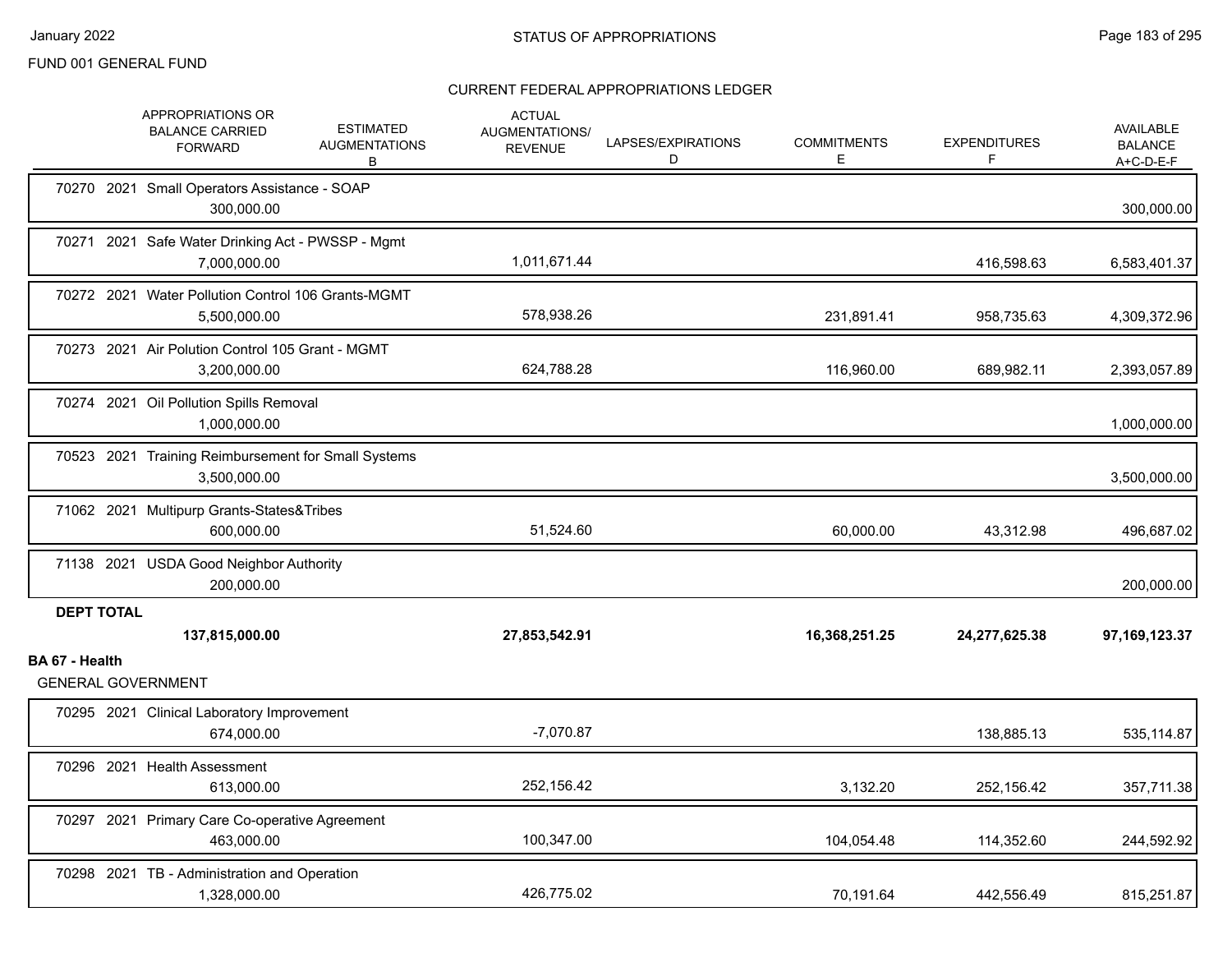|       | APPROPRIATIONS OR<br><b>BALANCE CARRIED</b><br><b>FORWARD</b>        | <b>ESTIMATED</b><br><b>AUGMENTATIONS</b><br>В | <b>ACTUAL</b><br>AUGMENTATIONS/<br><b>REVENUE</b> | LAPSES/EXPIRATIONS<br>D | <b>COMMITMENTS</b><br>E. | <b>EXPENDITURES</b><br>F. | AVAILABLE<br><b>BALANCE</b><br>$A+C-D-E-F$ |
|-------|----------------------------------------------------------------------|-----------------------------------------------|---------------------------------------------------|-------------------------|--------------------------|---------------------------|--------------------------------------------|
|       | 70300 2021 PHHSBG - Block Program Services<br>7,108,000.00           |                                               | 1,508,496.90                                      |                         | 3,571,827.03             | 1,931,529.76              | 1,604,643.21                               |
| 70301 | 2021 Health Statistics<br>90,000.00                                  |                                               | $-28,599.93$                                      |                         |                          | 41,437.81                 | 48,562.19                                  |
|       | 70304 2021 Disease Control Immunization<br>14,269,000.00             |                                               | 4,254,587.95                                      |                         | 1,989,932.15             | 4,351,364.94              | 7,927,702.91                               |
|       | 70305 2021 Survey & Follow-up STD<br>3,295,000.00                    |                                               | 892,513.78                                        |                         | 623,918.80               | 1,073,264.86              | 1,597,816.34                               |
|       | 70307 2021 Epidemiology & Lab Surveillance & Resp<br>6,450,000.00    |                                               | 1,243,909.31                                      |                         | 463,520.58               | 1,295,552.93              | 4,690,926.49                               |
|       | 70310 2021 Medicare Hlth Serv. Agency Certification<br>14,100,000.00 |                                               | 5,473,470.38                                      |                         |                          | 5,534,614.00              | 8,565,386.00                               |
|       | 70313 2021 Cooperative Health Statistics<br>2,275,000.00             |                                               | 3,024,151.66                                      |                         | 88,395.39                | 1,120,623.94              | 1,065,980.67                               |
|       | 70314 2021 Lead - Administration and Operation<br>1,001,000.00       |                                               | 32,111.35                                         |                         | 54.27                    | 105,114.65                | 895,831.08                                 |
|       | 70315 2021 Medicaid Certification<br>11,300,000.00                   |                                               | 3,726,491.00                                      |                         |                          | 4,088,893.97              | 7,211,106.03                               |
|       | 70316 2021 AIDS HIth Ed. - Admin and Oper<br>8,511,000.00            |                                               | 1,456,040.96                                      |                         | 2,054,445.79             | 1,508,384.80              | 4,948,169.41                               |
|       | 70317 2021 MCHSBG - Administration and Operation<br>16,659,000.00    |                                               | 2,112,326.80                                      |                         | 1,040,772.64             | 4,198,663.36              | 11,419,564.00                              |
|       | 70318 2021 PHHSBG - Administration and Operation<br>4,693,000.00     |                                               | 444,746.30                                        |                         | 125,164.92               | 906,021.66                | 3,661,813.42                               |
|       | 70319 2021 WIC Administration and Operation<br>42,959,000.00         |                                               | 6,263,772.52                                      |                         | 2,400,619.37             | 6,835,974.69              | 33,722,405.94                              |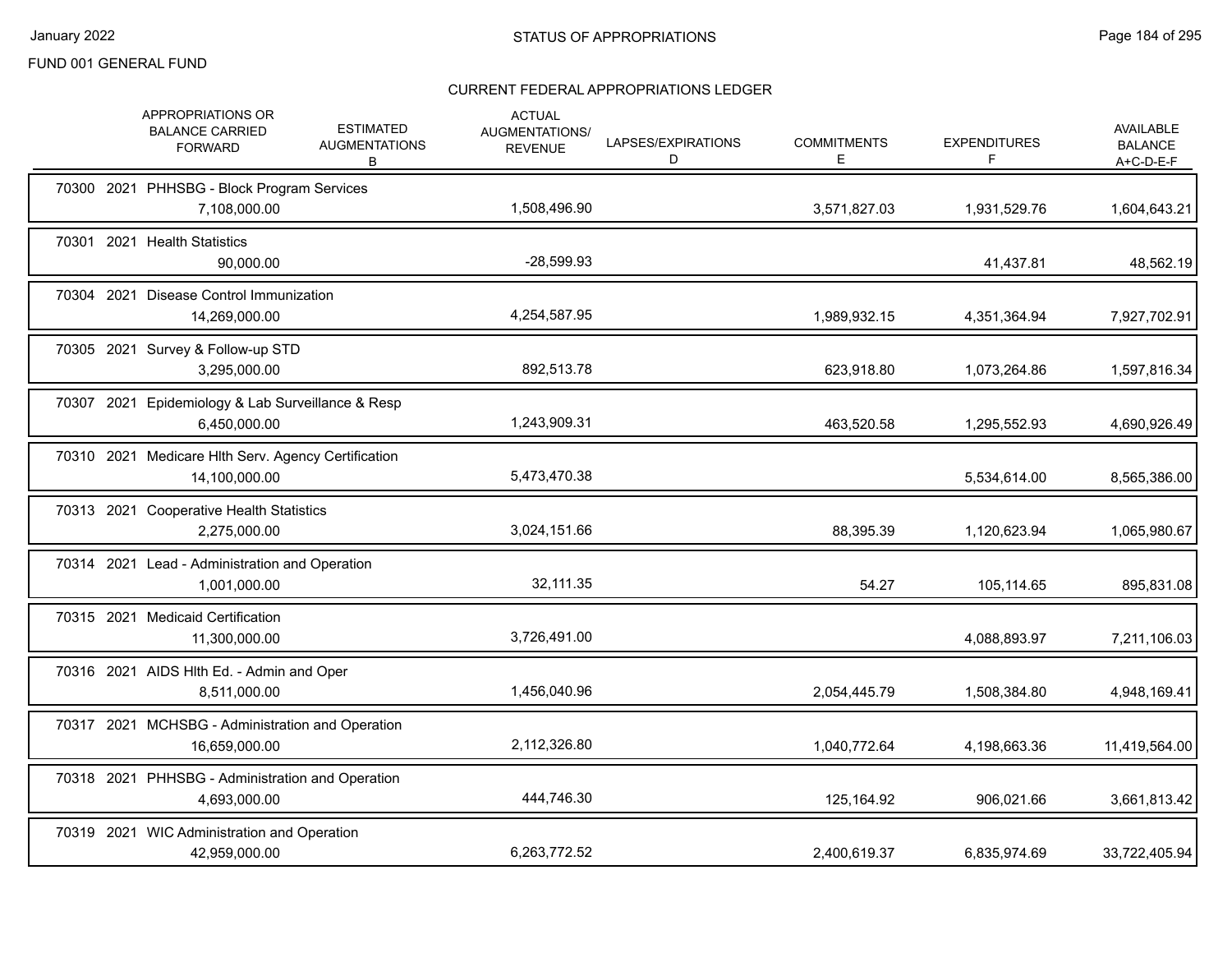|  | APPROPRIATIONS OR<br><b>BALANCE CARRIED</b><br><b>FORWARD</b>      | <b>ESTIMATED</b><br><b>AUGMENTATIONS</b><br>B | <b>ACTUAL</b><br>AUGMENTATIONS/<br><b>REVENUE</b> | LAPSES/EXPIRATIONS<br>D | <b>COMMITMENTS</b><br>Е | <b>EXPENDITURES</b><br>F | AVAILABLE<br><b>BALANCE</b><br>A+C-D-E-F |
|--|--------------------------------------------------------------------|-----------------------------------------------|---------------------------------------------------|-------------------------|-------------------------|--------------------------|------------------------------------------|
|  | 70323 2021 HIV Care - Administration and Operation<br>4,136,000.00 |                                               | 88,651.47                                         |                         | 80.96                   | 88,651.47                | 4,047,267.57                             |
|  | 70329 2021 EMS for Children (F)<br>304,000.00                      |                                               | 65,682.00                                         |                         | 29,010.72               | 65,682.00                | 209,307.28                               |
|  | 70331 2021 HIV / AIDS Surveillance<br>506,000.00                   |                                               | 150,447.80                                        |                         | 16,819.40               | 156,003.80               | 333,176.80                               |
|  | 70339 2021 Preventive Health Special Projects (F)<br>3,221,000.00  |                                               | 698,290.34                                        |                         | 641,096.33              | 765,282.00               | 1,814,621.67                             |
|  | 70340 2021 Adult Blood Lead Epidemiology<br>26,000.00              |                                               |                                                   |                         |                         | 4,683.47                 | 21,316.53                                |
|  | 70528 2021 Environmental Public Health Tracking<br>244,000.00      |                                               |                                                   |                         | 119,684.55              |                          | 124,315.45                               |
|  | 70529 2021 Cancer Prevention & Control<br>8,308,000.00             |                                               | 2,106,437.99                                      |                         | 1,482,663.83            | 2,439,618.28             | 4,385,717.89                             |
|  | 70685 2021 Sexual Violence Prevention & Education<br>1,655,000.00  |                                               | 503,719.65                                        |                         | 655,162.54              | 612,229.77               | 387,607.69                               |
|  | 70952 2021 Behavorial Risk Factor Surveilance Syste<br>742,000.00  |                                               | 62,469.80                                         |                         | 22,907.00               | 62,469.80                | 656,623.20                               |
|  | 70953 2021 Collaborative Chronic Disease Programs<br>4,630,000.00  |                                               | 1,086,983.71                                      |                         | 680,238.79              | 1,309,888.52             | 2,639,872.69                             |
|  | 71005 2021 Special Preparedness Initiatives<br>500,000.00          |                                               |                                                   |                         |                         |                          | 500,000.00                               |
|  | 71036 2021 Live Healthy<br>4,703,000.00                            |                                               | 1,001,453.20                                      |                         | 1,438,223.05            | 1,145,342.94             | 2,119,434.01                             |
|  | 71037 2021 Prescription Drug Monitoring<br>18,124,000.00           |                                               | 2,839,007.34                                      |                         | 5,438,582.35            | 3,107,978.28             | 9,577,439.37                             |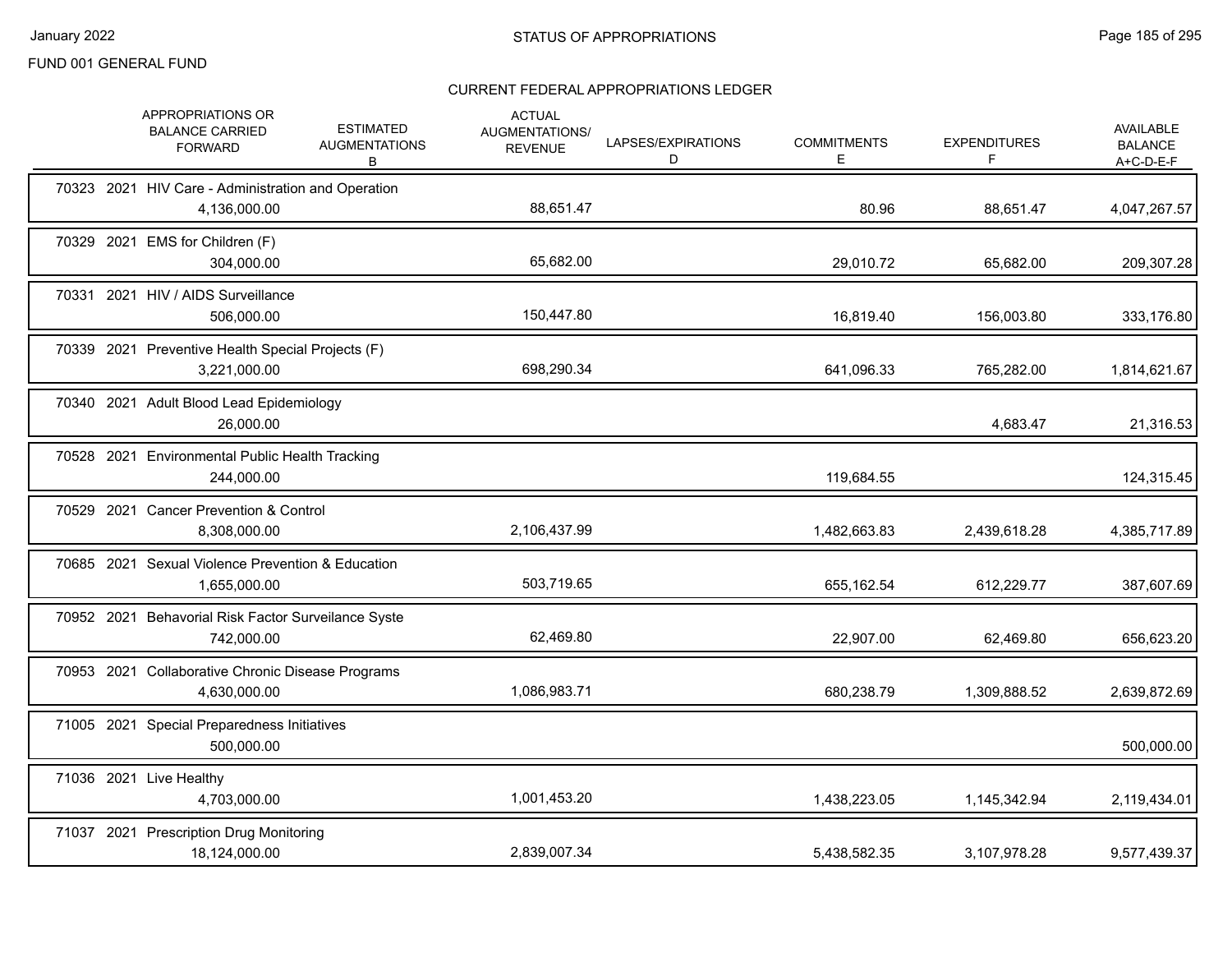|  | APPROPRIATIONS OR<br><b>BALANCE CARRIED</b><br><b>FORWARD</b>     | <b>ESTIMATED</b><br><b>AUGMENTATIONS</b><br>В | <b>ACTUAL</b><br>AUGMENTATIONS/<br><b>REVENUE</b> | LAPSES/EXPIRATIONS<br>D | <b>COMMITMENTS</b><br>Ε | <b>EXPENDITURES</b><br>F | AVAILABLE<br><b>BALANCE</b><br>$A+C-D-E-F$ |
|--|-------------------------------------------------------------------|-----------------------------------------------|---------------------------------------------------|-------------------------|-------------------------|--------------------------|--------------------------------------------|
|  | 71064 2021 Rural Health<br>4,967,000.00                           |                                               | 1,372.00                                          |                         |                         | 1,372.00                 | 4,965,628.00                               |
|  | 71085 2021 State Loan Repayment Program<br>1.500.000.00           |                                               |                                                   |                         | 876.772.25              |                          | 623,227.75                                 |
|  | <b>GRANTS AND SUBSIDIES</b>                                       |                                               |                                                   |                         |                         |                          |                                            |
|  | 70293 2021 MCH Lead Poisoning Prevent.& Abatement<br>2,705,000.00 |                                               | 51,861.74                                         |                         | 1,004,615.43            | 116,760.24               | 1,583,624.33                               |
|  | 70294 2021 Tuberculosis Control Program<br>47,000.00              |                                               |                                                   |                         |                         |                          | 47,000.00                                  |
|  | 70306 2021 WIC-Women Infants and Children<br>278,219,000.00       |                                               | 52,907,118.40                                     |                         | 36,067,463.93           | 64,954,643.99            | 177,196,892.08                             |
|  | 70320 2021 MCHSBG-Program Services<br>19,855,000.00               |                                               | 4,307,160.03                                      |                         | 9,348,716.97            | 5,955,644.39             | 4,550,638.64                               |
|  | 70324 2021 Family Health Special Projects<br>2,545,000.00         |                                               | 366,742.05                                        |                         | 211,028.67              | 372,338.65               | 1,961,632.68                               |
|  | 70334 2021 Traumatic Brain Injury<br>627,000.00                   |                                               | 23,213.63                                         |                         | 133,078.92              | 33,190.09                | 460,730.99                                 |
|  | 70335 2021 Abstinence Education<br>4,609,000.00                   |                                               | 389,692.29                                        |                         | 928,095.22              | 487,721.47               | 3,193,183.31                               |
|  | 70336 2021 Screening Newborns<br>1,680,000.00                     |                                               | 366,955.34                                        |                         | 989,153.42              | 366,955.34               | 323,891.24                                 |
|  | 70338 2021 Newborn Hearing Screening & Intervention<br>528,000.00 |                                               | 34,119.94                                         |                         | 212,945.07              | 34,119.94                | 280,934.99                                 |
|  | 70776 2021 Teen Pregnancy Prevention<br>5,383,000.00              |                                               | 297,155.68                                        |                         | 767,730.06              | 342,121.48               | 4,273,148.46                               |
|  | 71015 2021 AIDS Health Education Program<br>2,613,000.00          |                                               | 360,600.62                                        |                         | 727,698.60              | 426,909.16               | 1,458,392.24                               |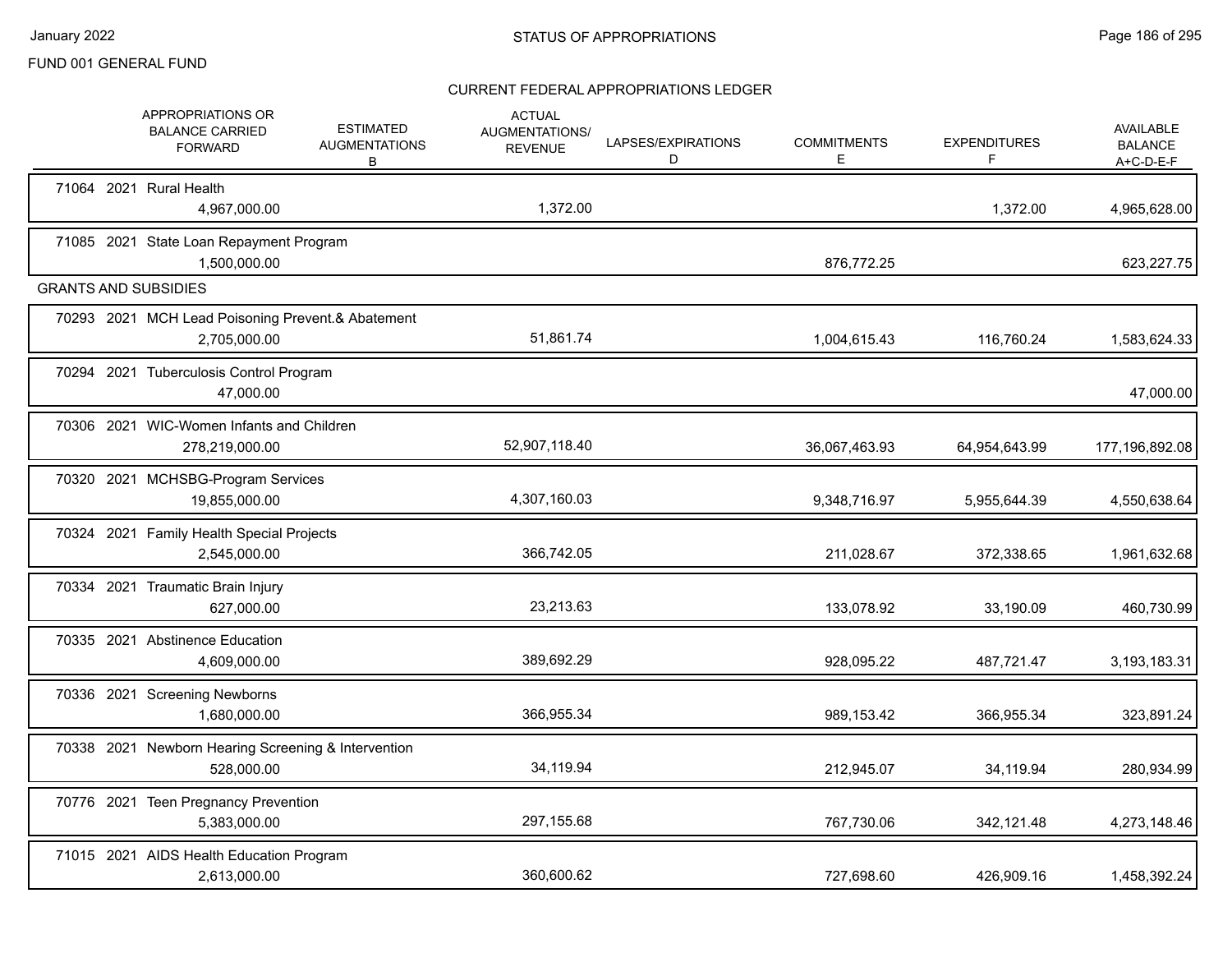|                                                         | APPROPRIATIONS OR<br><b>BALANCE CARRIED</b><br><b>FORWARD</b>      | <b>ESTIMATED</b><br><b>AUGMENTATIONS</b><br>B | <b>ACTUAL</b><br>AUGMENTATIONS/<br><b>REVENUE</b> | LAPSES/EXPIRATIONS<br>D | <b>COMMITMENTS</b><br>E. | <b>EXPENDITURES</b><br>F | AVAILABLE<br><b>BALANCE</b><br>$A+C-D-E-F$ |
|---------------------------------------------------------|--------------------------------------------------------------------|-----------------------------------------------|---------------------------------------------------|-------------------------|--------------------------|--------------------------|--------------------------------------------|
|                                                         | 71016 2021 AIDS Ryan White And HIV Care<br>61,864,000.00           |                                               | 10,789,671.01                                     |                         | 34,413,913.16            | 10,789,671.01            | 16,660,415.83                              |
|                                                         |                                                                    |                                               |                                                   |                         |                          |                          |                                            |
|                                                         | 71017 2021 Housing For Persons With Aids<br>4,079,000.00           |                                               | 537,973.00                                        |                         | 1,969,714.16             | 1,200,829.92             | 908,455.92                                 |
| <b>DEPT TOTAL</b>                                       |                                                                    |                                               |                                                   |                         |                          |                          |                                            |
|                                                         | 574,108,000.00                                                     |                                               | 110,213,005.58                                    |                         | 110,711,424.64           | 128,779,500.02           | 334,617,075.34                             |
| <b>GENERAL GOVERNMENT</b>                               | <b>BA 30 - Historical &amp; Museum Commission</b>                  |                                               |                                                   |                         |                          |                          |                                            |
|                                                         | 70235 2021 Historic Preservation<br>4,237,000.00                   |                                               | 289,740.00                                        |                         | 2,607.39                 | 605,866.62               | 3,628,525.99                               |
|                                                         | 70507 2021 Surface Mining Review<br>155,000.00                     |                                               | 60,542.79                                         |                         | 610.50                   | 60,542.79                | 93,846.71                                  |
|                                                         | 70509 2021 Environmental Review<br>358,000.00                      |                                               | 45,318.28                                         |                         |                          | 99,113.85                | 258,886.15                                 |
|                                                         | 71028 2021 American Battlefield Protection Program<br>7,000,000.00 |                                               |                                                   |                         | 114,847.72               |                          | 6,885,152.28                               |
|                                                         | 71038 2021 Maritime Heritage<br>525,000.00                         |                                               |                                                   |                         |                          |                          | 525,000.00                                 |
|                                                         | 71090 2021 Appalacian Development<br>100,000.00                    |                                               |                                                   |                         |                          |                          | 100,000.00                                 |
| <b>DEPT TOTAL</b>                                       |                                                                    |                                               |                                                   |                         |                          |                          |                                            |
|                                                         | 12,375,000.00                                                      |                                               | 395,601.07                                        |                         | 118,065.61               | 765,523.26               | 11,491,411.13                              |
| <b>BA 79 - Insurance</b><br><b>GRANTS AND SUBSIDIES</b> |                                                                    |                                               |                                                   |                         |                          |                          |                                            |
|                                                         | 71077 2021 Insurance Market Reform<br>5,000,000.00                 |                                               |                                                   |                         | 160,775.00               |                          | 4,839,225.00                               |
| <b>DEPT TOTAL</b>                                       |                                                                    |                                               |                                                   |                         |                          |                          |                                            |
|                                                         | 5,000,000.00                                                       |                                               |                                                   |                         | 160,775.00               |                          | 4,839,225.00                               |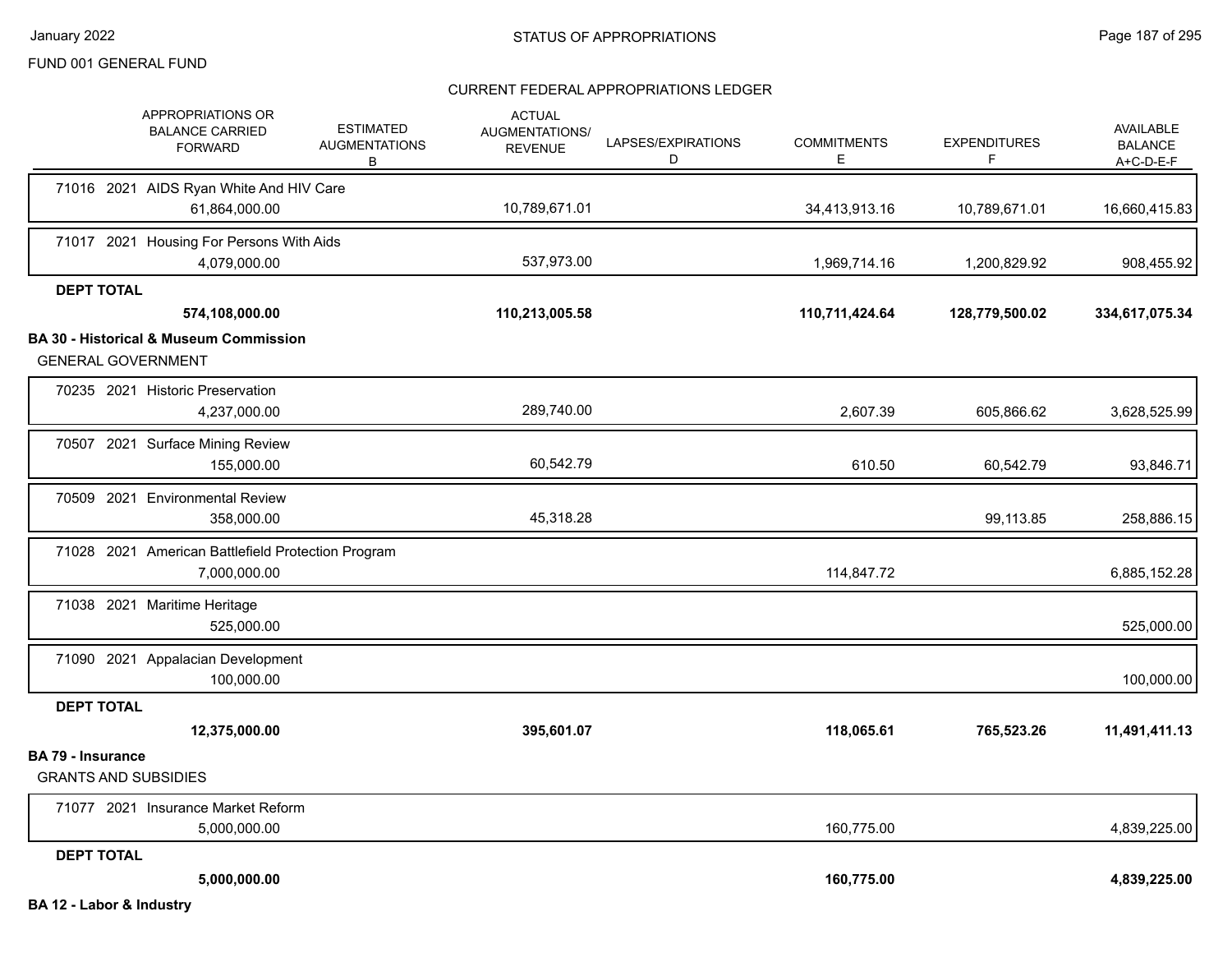|                   | APPROPRIATIONS OR<br><b>BALANCE CARRIED</b><br><b>FORWARD</b>    | <b>ESTIMATED</b><br><b>AUGMENTATIONS</b><br>В | <b>ACTUAL</b><br>AUGMENTATIONS/<br><b>REVENUE</b> | LAPSES/EXPIRATIONS<br>D | <b>COMMITMENTS</b><br>E. | <b>EXPENDITURES</b><br>F | AVAILABLE<br><b>BALANCE</b><br>A+C-D-E-F |
|-------------------|------------------------------------------------------------------|-----------------------------------------------|---------------------------------------------------|-------------------------|--------------------------|--------------------------|------------------------------------------|
|                   | <b>GENERAL GOVERNMENT</b>                                        |                                               |                                                   |                         |                          |                          |                                          |
|                   | 70023 2021 WIA-Administration<br>11,000,000.00                   |                                               | 3,470,803.20                                      |                         | 519,929.94               | 3,667,309.89             | 6,812,760.17                             |
|                   | 70024 2021 New Hires<br>1,701,000.00                             |                                               | 332,732.74                                        |                         | 194,554.30               | 404,651.95               | 1,101,793.75                             |
|                   | 70027 2021 Community Service and Corps<br>13,415,000.00          |                                               | 2,721,821.79                                      |                         | 7,892,736.20             | 3,539,502.46             | 1,982,761.34                             |
|                   | 70029 2021 Disability Determination<br>155,439,000.00            |                                               | 65,619,075.50                                     |                         | 30,168,354.62            | 68,522,288.33            | 56,748,357.05                            |
|                   | 71078 2021 Lead Certification and Accreditation<br>494,000.00    |                                               | 67,335.16                                         |                         |                          | 67,335.16                | 426,664.84                               |
|                   | <b>GRANTS AND SUBSIDIES</b>                                      |                                               |                                                   |                         |                          |                          |                                          |
|                   | 70018 2021 Reed Act-Uemployment Insurance<br>5,000,000.00        |                                               |                                                   |                         |                          |                          | 5,000,000.00                             |
|                   | 70019 2021 WIOA-Dislocated Workers<br>109,000,000.00             |                                               | 21,505,908.43                                     |                         | 46,584,732.15            | 21,936,024.95            | 40,479,242.90                            |
|                   | 70020 2021 WIA-Adult Employment and Training<br>50,000,000.00    |                                               | 13,266,806.80                                     |                         | 31,570,654.68            | 13,617,970.45            | 4,811,374.87                             |
|                   | 70021 2021 WIA-Youth Employment and Training<br>52,000,000.00    |                                               | 15,848,075.17                                     |                         | 36,567,736.00            | 16, 131, 843. 26         | -699,579.26                              |
|                   | 70022 2021 WIOA-Statewide Activities<br>30,000,000.00            |                                               | 3,087,894.65                                      |                         | 17,492,912.90            | 3,231,630.93             | 9,275,456.17                             |
|                   | 70026 2021 TANFBG-Youth Employment and Training<br>25,000,000.00 |                                               | 4,595,613.38                                      |                         | 19,646,869.59            | 4,963,772.67             | 389,357.74                               |
|                   | 70480 2021 Reed Act - Employment Services<br>72,000,000.00       |                                               |                                                   |                         |                          |                          | 72,000,000.00                            |
| <b>DEPT TOTAL</b> |                                                                  |                                               |                                                   |                         |                          |                          |                                          |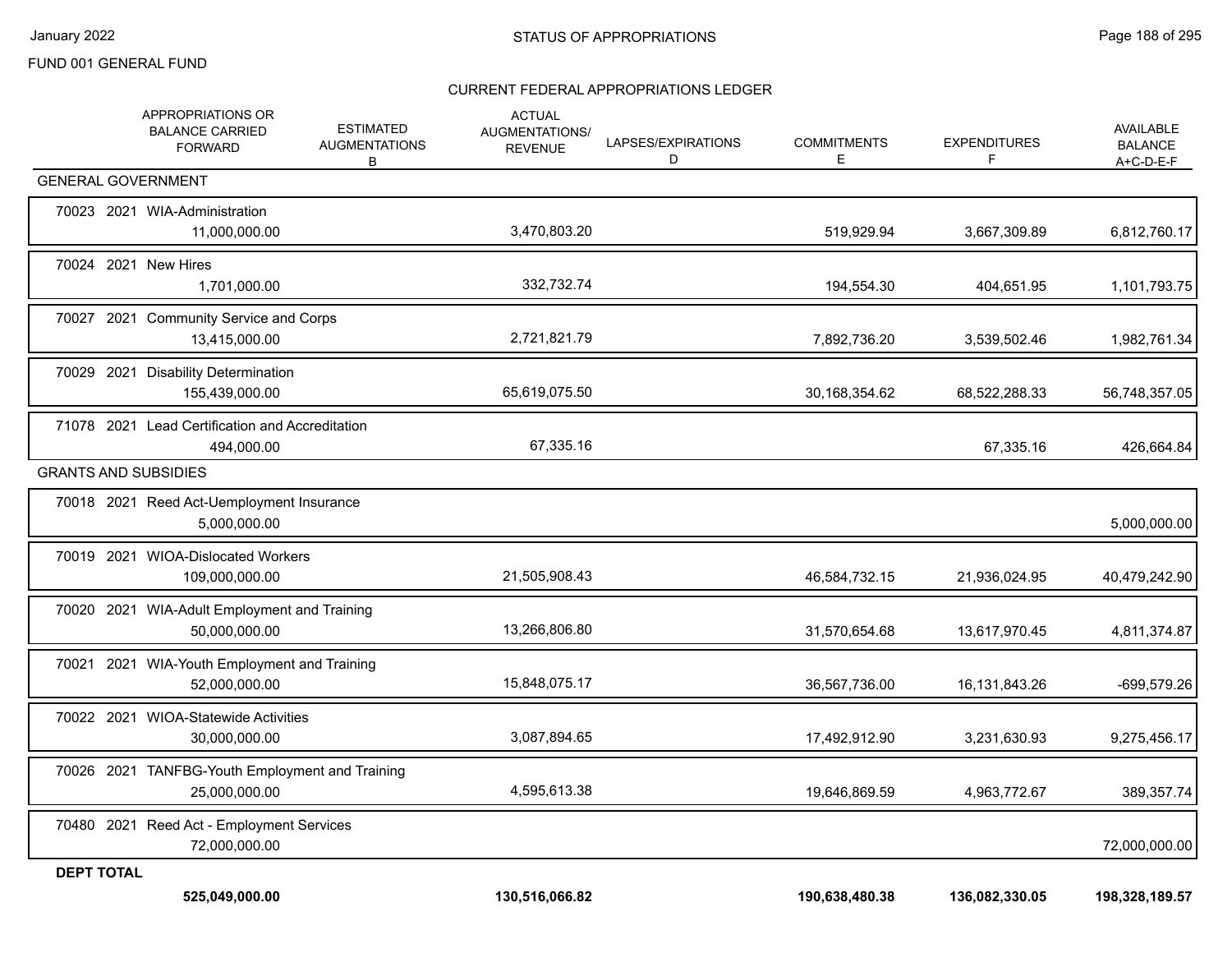|                                                            | APPROPRIATIONS OR<br><b>BALANCE CARRIED</b><br><b>FORWARD</b>    | <b>ESTIMATED</b><br><b>AUGMENTATIONS</b><br>В | <b>ACTUAL</b><br>AUGMENTATIONS/<br><b>REVENUE</b> | LAPSES/EXPIRATIONS<br>D | <b>COMMITMENTS</b><br>E. | <b>EXPENDITURES</b><br>F | AVAILABLE<br><b>BALANCE</b><br>A+C-D-E-F |
|------------------------------------------------------------|------------------------------------------------------------------|-----------------------------------------------|---------------------------------------------------|-------------------------|--------------------------|--------------------------|------------------------------------------|
| <b>GENERAL GOVERNMENT</b>                                  | <b>BA 13 - Military &amp; Veterans Affairs</b>                   |                                               |                                                   |                         |                          |                          |                                          |
|                                                            | 70035 2021 Facilities Maintenance<br>84,000,000.00               |                                               | 10,565,271.61                                     |                         | 21,310,694.92            | 36, 187, 930.60          | 26,501,374.48                            |
|                                                            | 70481 2021 Federal Construction Grants<br>40,000,000.00          |                                               |                                                   |                         | 7,096,355.80             | 22,193.26                | 32,881,450.94                            |
| <b>INSTITUTIONAL</b>                                       |                                                                  |                                               |                                                   |                         |                          |                          |                                          |
|                                                            | 70602 2021 Operations and Maintenance<br>53,156,000.00           |                                               | 17,198,344.35                                     |                         |                          | 16,914,237.40            | 36,241,762.60                            |
|                                                            | 70603 2021 Medical Reimbursements (F)<br>159,000.00              |                                               | 72,192.65                                         |                         |                          | 59,414.93                | 99,585.07                                |
|                                                            | 70746 2021 Enhanced Veterans Reimbursement<br>34,791,000.00      |                                               | 16,756,128.75                                     |                         |                          | 14,915,531.98            | 19,875,468.02                            |
| <b>DEPT TOTAL</b>                                          |                                                                  |                                               |                                                   |                         |                          |                          |                                          |
|                                                            | 212,106,000.00                                                   |                                               | 44,591,937.36                                     |                         | 28,407,050.72            | 68,099,308.17            | 115,599,641.11                           |
| <b>GENERAL GOVERNMENT</b>                                  | <b>BA 17 - Public Utility Commission</b>                         |                                               |                                                   |                         |                          |                          |                                          |
|                                                            | 70102 2021 Natural Gas Pipeline Safety<br>3,995,000.00           |                                               |                                                   |                         |                          |                          | 3,995,000.00                             |
|                                                            | 70525 2021 Motor Carrier Safety(F)<br>1,133,000.00               |                                               | 231,313.36                                        |                         |                          | 461,075.41               | 671,924.59                               |
| <b>DEPT TOTAL</b>                                          |                                                                  |                                               |                                                   |                         |                          |                          |                                          |
|                                                            | 5,128,000.00                                                     |                                               | 231,313.36                                        |                         |                          | 461,075.41               | 4,666,924.59                             |
| <b>BA 21 - Human Services</b><br><b>GENERAL GOVERNMENT</b> |                                                                  |                                               |                                                   |                         |                          |                          |                                          |
|                                                            | 70119 2021 Child Welfare Services - Administration<br>867,000.00 |                                               |                                                   |                         |                          |                          | 867,000.00                               |
|                                                            | 70120 2021 Medical Assistance - Administration<br>36,779,000.00  |                                               | 13,371,633.34                                     |                         | 1,365,918.40             | 14,420,449.25            | 20,992,632.35                            |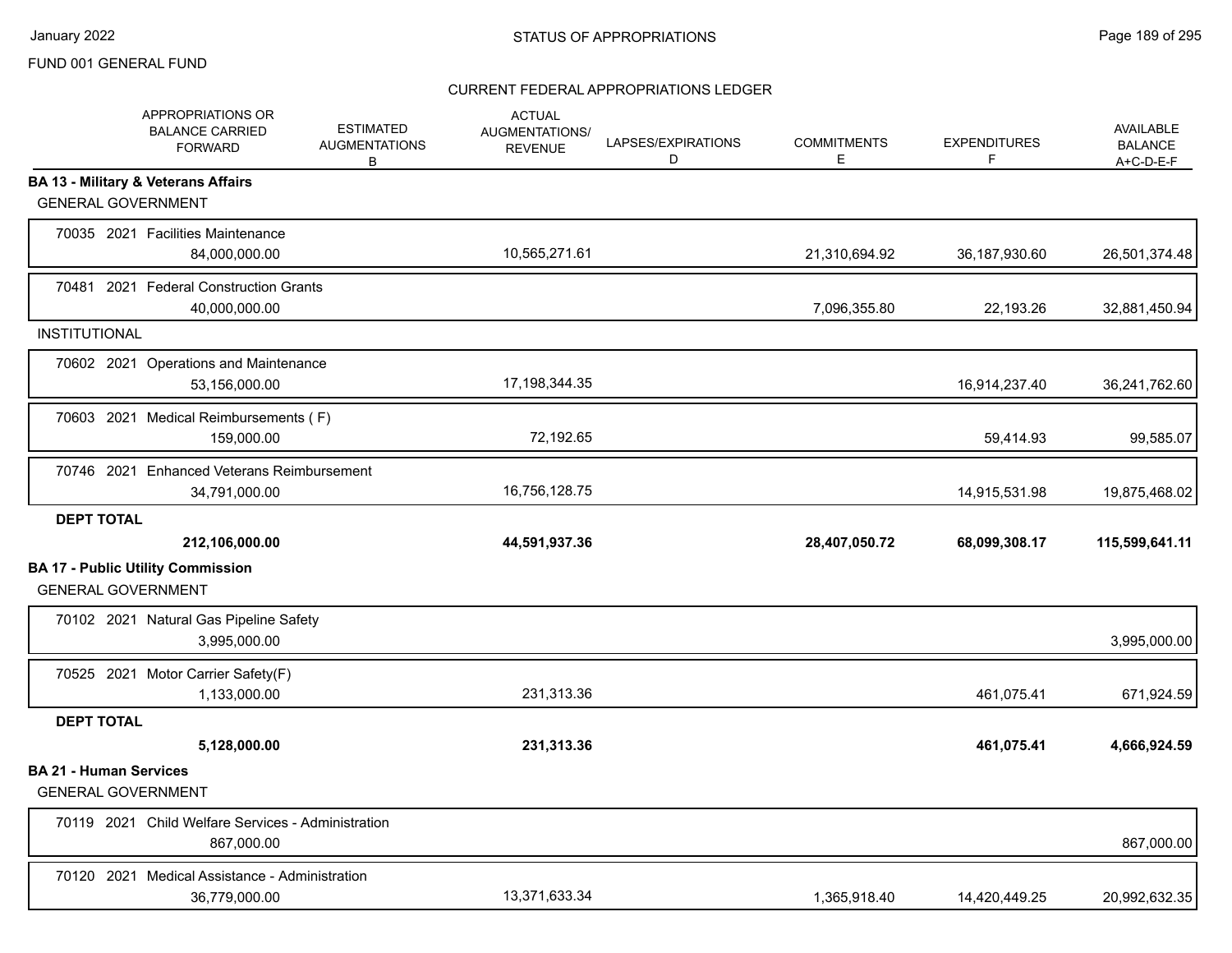|  | APPROPRIATIONS OR<br><b>BALANCE CARRIED</b><br><b>FORWARD</b>       | <b>ESTIMATED</b><br><b>AUGMENTATIONS</b><br>B | <b>ACTUAL</b><br>AUGMENTATIONS/<br><b>REVENUE</b> | LAPSES/EXPIRATIONS<br>D | <b>COMMITMENTS</b><br>E. | <b>EXPENDITURES</b><br>F | AVAILABLE<br><b>BALANCE</b><br>$A+C-D-E-F$ |
|--|---------------------------------------------------------------------|-----------------------------------------------|---------------------------------------------------|-------------------------|--------------------------|--------------------------|--------------------------------------------|
|  | 70121 2021 TANFBG - New Directions<br>126,197,000.00                |                                               | 24,345,064.26                                     |                         | 68,999,362.18            | 31,370,743.10            | 25,826,894.72                              |
|  | 70122 2021 SSBG - Administration<br>358,000.00                      |                                               | 248,000.00                                        |                         |                          | 319,000.00               | 39,000.00                                  |
|  | 70123 2021 Child Welfare - Title IV-E<br>8,329,000.00               |                                               | 4,083,651.73                                      |                         |                          | 5,441,122.14             | 2,887,877.86                               |
|  | 70130 2021 SNAP-New Directions<br>17,817,000.00                     |                                               | 5,639,649.76                                      |                         | 6,179,786.84             | 6,181,883.27             | 5,455,329.89                               |
|  | 70131 2021 SSBG - County Assistance Offices<br>3,000,000.00         |                                               | 3,000,000.00                                      |                         |                          | 3,000,000.00             |                                            |
|  | 70132 2021 Medical Assistance-Information Systems<br>99,693,000.00  |                                               | 18, 175, 142. 17                                  |                         | 5,837,490.67             | 35,660,404.49            | 58,195,104.84                              |
|  | 70133 2021 SNAP-Administration<br>5,747,000.00                      |                                               | 1,850,882.54                                      |                         |                          | 2,050,882.54             | 3,696,117.46                               |
|  | 70136 2021 SNAP-Information Systems<br>27,949,000.00                |                                               | 13,618,249.64                                     |                         |                          | 12,333,358.86            | 15,615,641.14                              |
|  | 70142 2021 Refugees/Persons Seeking Asylum - Adm<br>2,303,000.00    |                                               | 636,792.92                                        |                         | 88,964.55                | 695,874.56               | 1,518,160.89                               |
|  | 70144 2021 Disabled Education - Administration<br>392,000.00        |                                               | 1,043,804.07                                      |                         |                          | 356,000.00               | 36,000.00                                  |
|  | 70146 2021 Development Disabilities - Basic Support<br>4,299,000.00 |                                               | 1,193,197.63                                      |                         | 2,164,862.23             | 1,310,442.15             | 823,695.62                                 |
|  | 70147 2021 MHSBG - Administration<br>890,000.00                     |                                               | 403,785.70                                        |                         | 87,048.00                | 444,727.30               | 358,224.70                                 |
|  | 70148 2021 LIHEABG-Administration<br>27,000,000.00                  |                                               | 8,059,484.11                                      |                         | 4,849,027.25             | 8,183,411.40             | 13,967,561.35                              |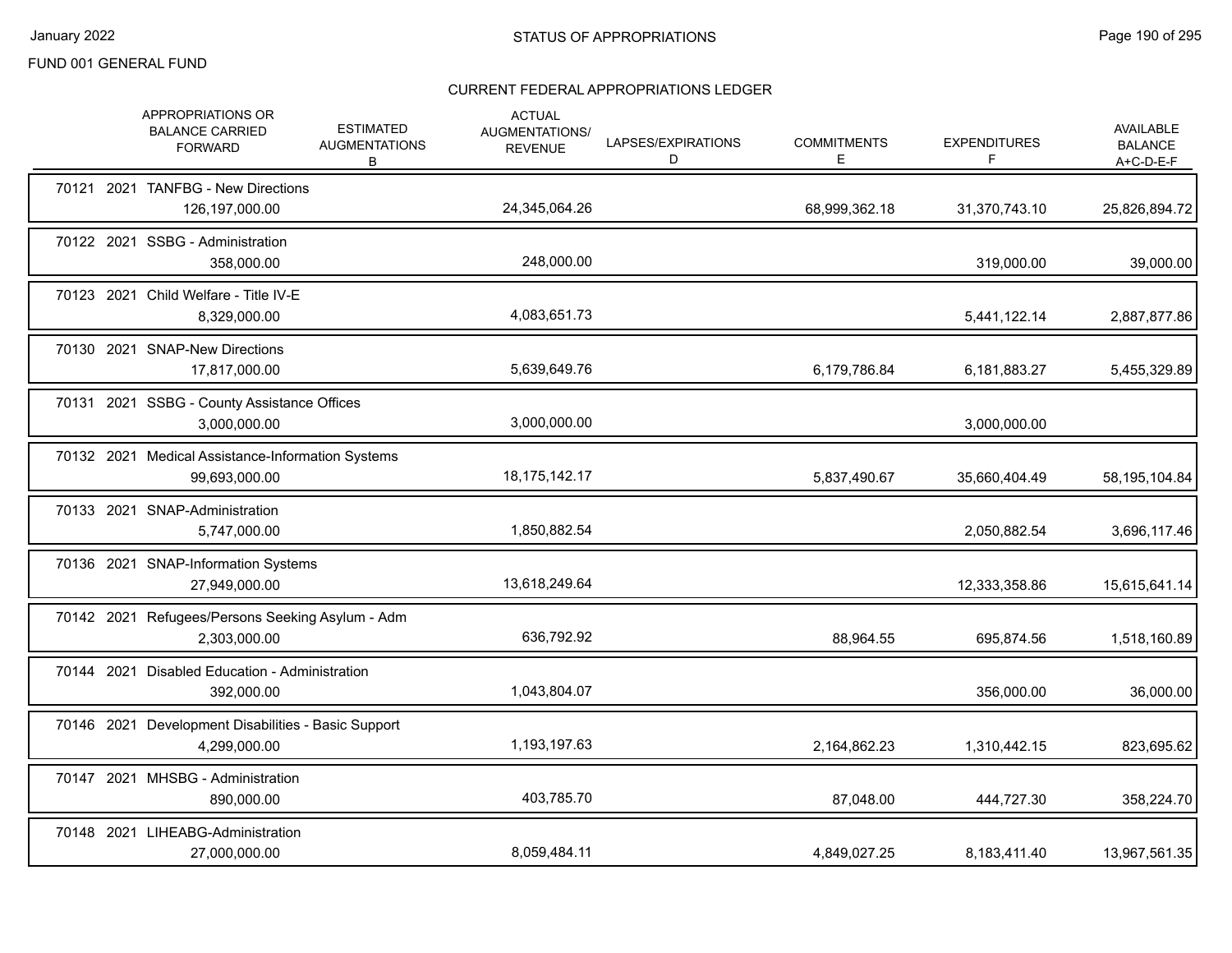| APPROPRIATIONS OR<br><b>BALANCE CARRIED</b><br><b>FORWARD</b>       | <b>ESTIMATED</b><br><b>AUGMENTATIONS</b><br>В | <b>ACTUAL</b><br><b>AUGMENTATIONS/</b><br><b>REVENUE</b> | LAPSES/EXPIRATIONS<br>D | <b>COMMITMENTS</b><br>E. | <b>EXPENDITURES</b><br>F | AVAILABLE<br><b>BALANCE</b><br>A+C-D-E-F |
|---------------------------------------------------------------------|-----------------------------------------------|----------------------------------------------------------|-------------------------|--------------------------|--------------------------|------------------------------------------|
| 70149 2021 TANFBG - County Assistance Offices<br>42,543,000.00      |                                               | 15,744,842.53                                            |                         |                          | 18,365,581.34            | 24, 177, 418.66                          |
| 70150 2021 Medical Asst-County Assistance Offices<br>204,296,000.00 |                                               | 111,186,418.12                                           |                         |                          | 117,661,513.20           | 86,634,486.80                            |
| 70151 2021 Title IV-D<br>159.467.000.00                             |                                               | 57,057,391.30                                            |                         | 11,030,219.77            | 66,532,512.48            | 81,904,267.75                            |
| 70163 2021 Child Support Enf - Information Systems<br>6.712.000.00  |                                               | 2,691,006.43                                             |                         |                          | 3,655,729.26             | 3,056,270.74                             |
| 70164 2021 SNAP-County Assistance Offices<br>124,362,000.00         |                                               | 62,696,137.29                                            |                         |                          | 56,013,503.11            | 68,348,496.89                            |
| 70166 2021 Child Welfare Title IV-E<br>11,422,000.00                |                                               | 2,500,622.98                                             |                         |                          | 3,639,619.40             | 7,782,380.60                             |
| 70174 2021 CCDFBG - Administration<br>32,091,000.00                 |                                               | 9,810,039.70                                             |                         | 7,598,092.74             | 11,455,084.86            | 13,037,822.40                            |
| 70179 2021 TANFBG-Statewide<br>1,072,000.00                         |                                               | 847,296.69                                               |                         |                          | 995,000.00               | 77,000.00                                |
| 70182 2021 Medical Assistance<br>67,797,000.00                      |                                               | 25,950,303.09                                            |                         | 1,344,023.18             | 35,947,528.74            | 30,505,448.08                            |
| 70183 2021 SNAP-Statewide<br>37,574,000.00                          |                                               | 26,113,686.15                                            |                         | 20,910,760.26            | 12,072,267.99            | 4,590,971.75                             |
| 70193 2021 TANFBG - Administration<br>15,208,000.00                 |                                               | 4,623,931.39                                             |                         |                          | 5,466,421.04             | 9,741,578.96                             |
| 70194 2021 TANFBG - Information Systems<br>13,424,000.00            |                                               | 2,423,563.71                                             |                         | 2,795,519.70             | 3,325,562.34             | 7,302,917.96                             |
| 70205 2021 Comm Based Family Res & Support-Admin<br>689,000.00      |                                               | 289,798.73                                               |                         | 250,568.76               | 438,431.24               |                                          |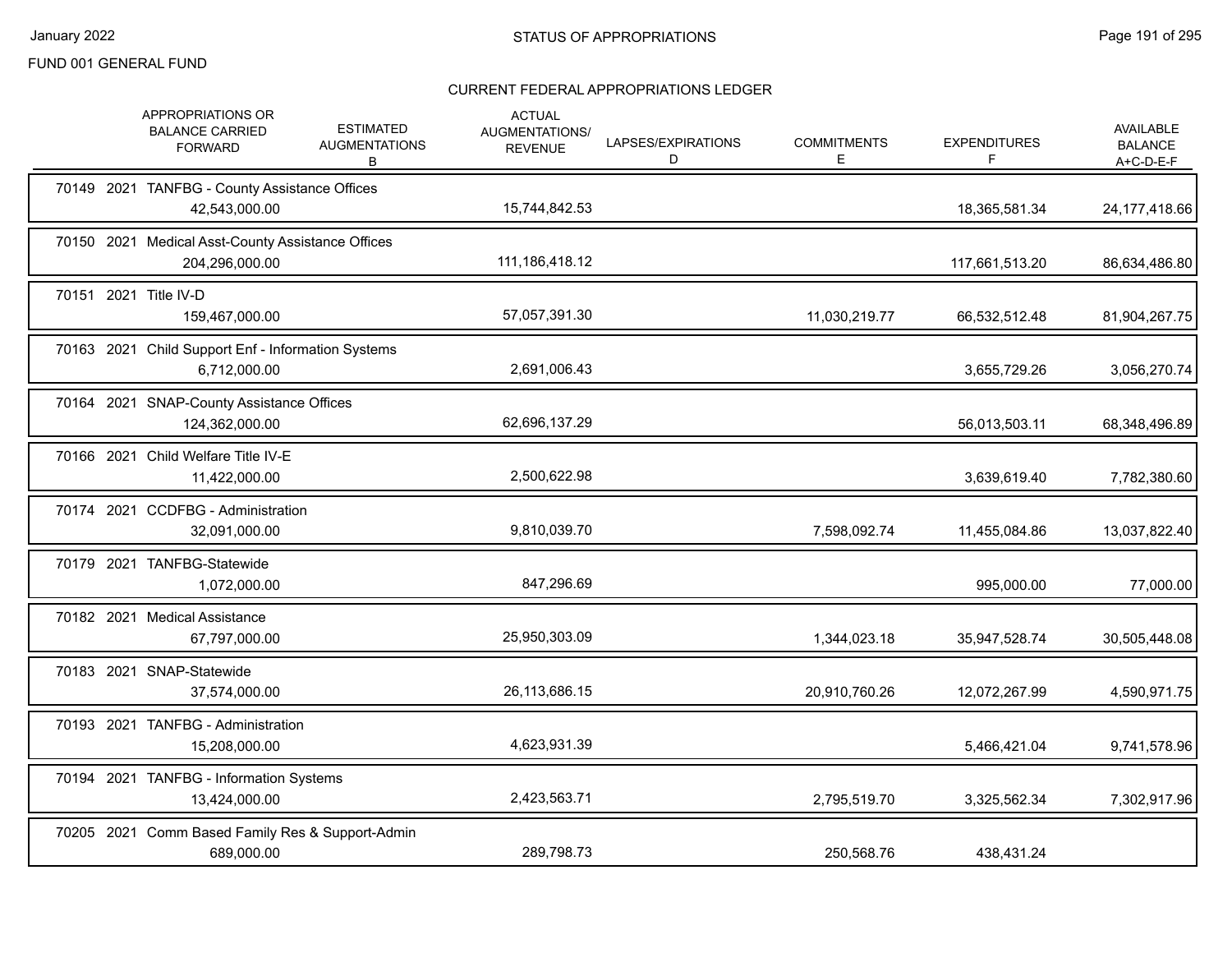|                      | APPROPRIATIONS OR<br><b>BALANCE CARRIED</b><br><b>FORWARD</b>        | <b>ESTIMATED</b><br><b>AUGMENTATIONS</b><br>в | <b>ACTUAL</b><br>AUGMENTATIONS/<br><b>REVENUE</b> | LAPSES/EXPIRATIONS<br>D | <b>COMMITMENTS</b><br>Е | <b>EXPENDITURES</b> | AVAILABLE<br><b>BALANCE</b><br>$A+C-D-E-F$ |
|----------------------|----------------------------------------------------------------------|-----------------------------------------------|---------------------------------------------------|-------------------------|-------------------------|---------------------|--------------------------------------------|
|                      | 70206 2021 Medical Assistance - New Directions<br>8,448,000.00       |                                               | 6,983,081.59                                      |                         |                         | 6,164,179.89        | 2,283,820.11                               |
|                      | 70955 2021 MCHSBG - Administration<br>236,000.00                     |                                               | 82,576.14                                         |                         |                         | 86,139.28           | 149,860.72                                 |
|                      | 70975 2021 Early Head Start Expansion Program<br>14,950,000.00       |                                               | 3,815,064.70                                      |                         | 3,777,321.48            | 4,237,330.13        | 6,935,348.39                               |
|                      | 71056 2021 Children's Health Insurance Admin<br>6,366,000.00         |                                               | 775,447.45                                        |                         | 181,830.15              | 1,517,305.22        | 4,666,864.63                               |
|                      | 71074 2021 CHIP-Information Systems<br>12,887,000.00                 |                                               | 1,410,411.08                                      |                         | 3,108,392.51            | 2,120,469.38        | 7,658,138.11                               |
|                      | 77917 2021 ARRA-Health Information Technology<br>12,394,000.00       |                                               | 3,731,197.22                                      |                         | 613,979.28              | 3,798,396.91        | 7,981,623.81                               |
| <b>INSTITUTIONAL</b> |                                                                      |                                               |                                                   |                         |                         |                     |                                            |
|                      | 70127 2021 Medical Assistance - Mental Health<br>189,590,000.00      |                                               | 185,334,878.14                                    |                         |                         | 99,568,032.83       | 90,021,967.17                              |
|                      | 70134 2021 Medicare Services - State Centers<br>463,000.00           |                                               | 650,322.66                                        |                         |                         | 270,083.33          | 192,916.67                                 |
|                      | 70135 2021 SSBG - Community Mental Health Services<br>10,366,000.00  |                                               | 7,664,772.00                                      |                         |                         | 7,774,485.00        | 2,591,515.00                               |
|                      | 70145 2021 Medicare Services-State Mental Hospitals<br>17,900,000.00 |                                               | 15,922,659.06                                     |                         |                         | 10,098,258.00       | 7,801,742.00                               |
|                      | 70154 2021 Homeless Mentally III<br>2,496,000.00                     |                                               | 1,581,446.00                                      |                         |                         | 1,730,279.34        | 765,720.66                                 |
|                      | 70160 2021 SSBG - Basic Institutional Program<br>10,000,000.00       |                                               | 5,000,000.00                                      |                         |                         | 5,000,000.00        | 5,000,000.00                               |
|                      | 70167 2021 MHSBG - Community Mental Health Service<br>38,000,000.00  |                                               | 18,293,620.72                                     |                         | 492,715.99              | 18,572,556.53       | 18,934,727.48                              |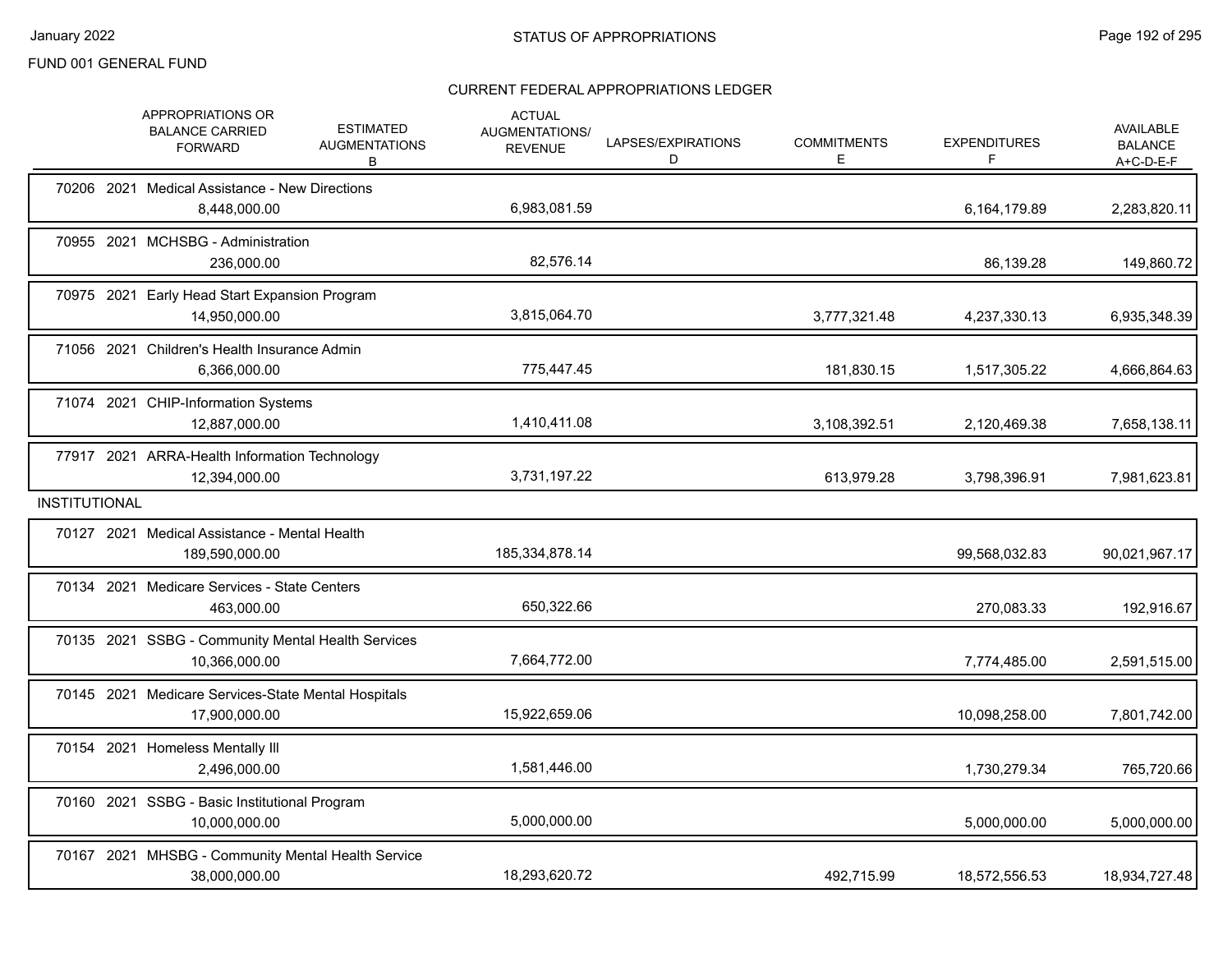|  | APPROPRIATIONS OR<br><b>BALANCE CARRIED</b><br><b>FORWARD</b>      | <b>ESTIMATED</b><br><b>AUGMENTATIONS</b><br>B | <b>ACTUAL</b><br><b>AUGMENTATIONS/</b><br><b>REVENUE</b> | LAPSES/EXPIRATIONS<br>D | <b>COMMITMENTS</b><br>Е | <b>EXPENDITURES</b><br>F | <b>AVAILABLE</b><br><b>BALANCE</b><br>$A+C-D-E-F$ |
|--|--------------------------------------------------------------------|-----------------------------------------------|----------------------------------------------------------|-------------------------|-------------------------|--------------------------|---------------------------------------------------|
|  | 70172 2021 Food Nutrition Services<br>650,000.00                   |                                               | 167,868.28                                               |                         |                         | 167,868.28               | 482,131.72                                        |
|  | 70409 2021 Medical Assistance-State Centers (F)<br>154,030,000.00  |                                               | 142,048,909.10                                           |                         |                         | 81,917,500.00            | 72,112,500.00                                     |
|  | 70522 2021 Mental Health Data Infrastructure<br>145,000.00         |                                               |                                                          |                         | 68,279.43               | 72,624.40                | 4,096.17                                          |
|  | 70651 2021 Suicide Prevention<br>2,236,000.00                      |                                               | 396,000.00                                               |                         |                         | 396,000.00               | 1,840,000.00                                      |
|  | 70976 2021 Syst of Care Expansion Implementation<br>7,000,000.00   |                                               | 2,272,297.61                                             |                         | 573,099.00              | 2,273,897.61             | 4,153,003.39                                      |
|  | 71022 2021 Youth Suicide Prevention<br>736,000.00                  |                                               | 731,110.88                                               |                         |                         | 731,110.88               | 4,889.12                                          |
|  | 71076 2021 Promoting Integration of Health Care<br>3,500,000.00    |                                               | 600,671.64                                               |                         | 1,136,215.90            | 706,666.50               | 1,657,117.60                                      |
|  | 71087 2021 TreatmntForIndividExperiencHomelessness<br>1,000,000.00 |                                               |                                                          |                         |                         |                          | 1,000,000.00                                      |
|  | 71088 2021 Adolesc&YoungAdultAtHighRiskForPsychosis<br>400.000.00  |                                               | 399,476.00                                               |                         |                         | 399.476.00               | 524.00                                            |
|  | <b>GRANTS AND SUBSIDIES</b>                                        |                                               |                                                          |                         |                         |                          |                                                   |
|  | 70118 2021 Family Resource & Support - Family Ctrs<br>480,000.00   |                                               | 37,000.00                                                |                         | 24,000.00               | 56,000.00                | 400,000.00                                        |
|  | 70124 2021 SSBG - Domestic Violence<br>5,705,000.00                |                                               | 3,475,854.24                                             |                         | 1,738,499.85            | 3,966,500.15             |                                                   |
|  | 70125 2021 SSBG - Homeless Services<br>4,183,000.00                |                                               | 3,137,250.00                                             |                         |                         | 3,137,250.00             | 1,045,750.00                                      |
|  | 70128 2021 Other Federal Supports - Cash Grants<br>6.428.000.00    |                                               | 2,136,478.19                                             |                         | 277,137.00              | 2,140,351.12             | 4,010,511.88                                      |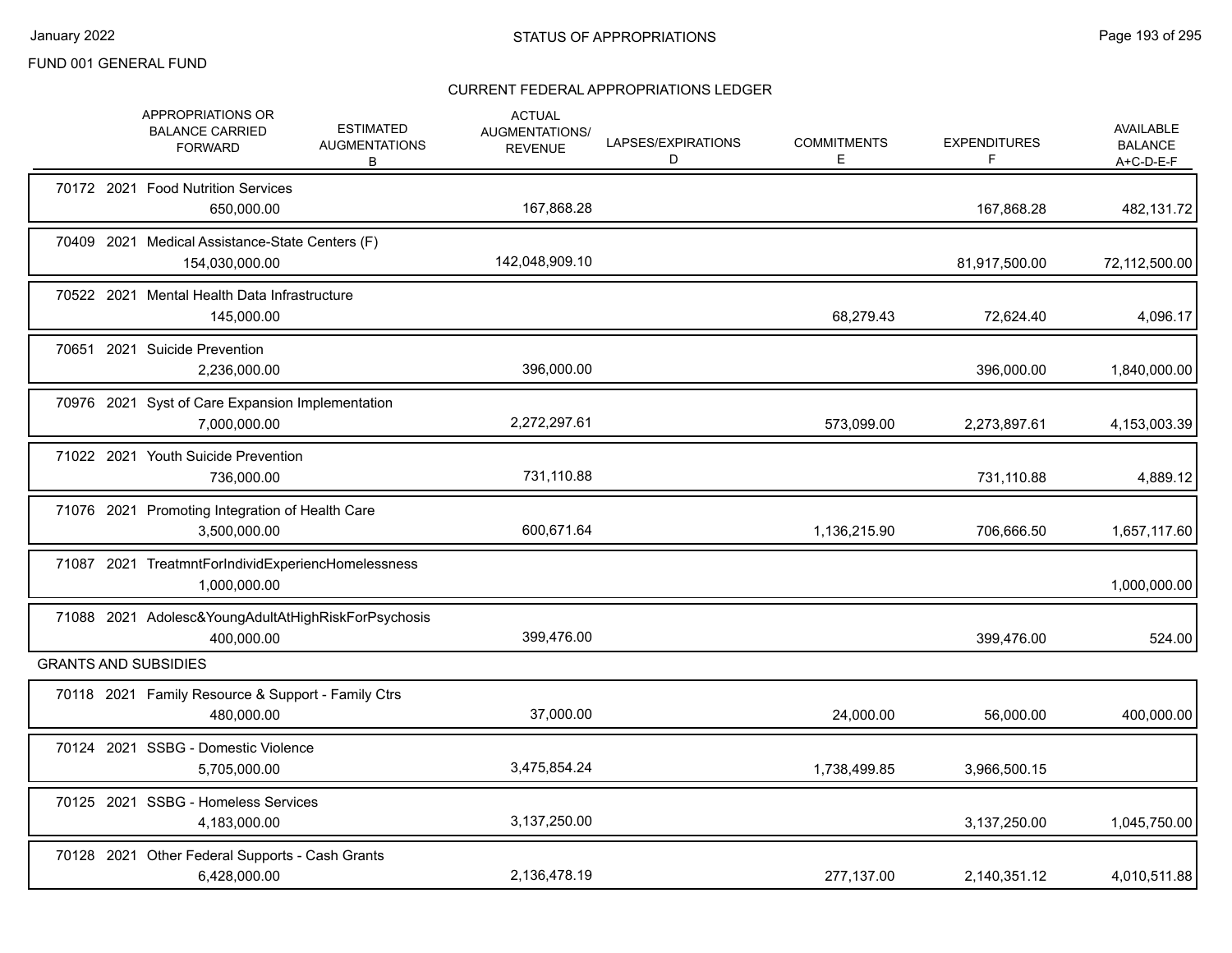|  | APPROPRIATIONS OR<br><b>BALANCE CARRIED</b><br><b>FORWARD</b>         | <b>ESTIMATED</b><br><b>AUGMENTATIONS</b><br>В | <b>ACTUAL</b><br>AUGMENTATIONS/<br><b>REVENUE</b> | LAPSES/EXPIRATIONS<br>D | <b>COMMITMENTS</b><br>E. | <b>EXPENDITURES</b><br>F | <b>AVAILABLE</b><br><b>BALANCE</b><br>$A+C-D-E-F$ |
|--|-----------------------------------------------------------------------|-----------------------------------------------|---------------------------------------------------|-------------------------|--------------------------|--------------------------|---------------------------------------------------|
|  | 70129 2021 Medical Assistance-ID/ICF (F)<br>211,607,000.00            |                                               | 136, 343, 139.60                                  |                         |                          | 138,166,830.09           | 73,440,169.91                                     |
|  | 70137 2021 CCDFBG - School Age<br>1,260,000.00                        |                                               |                                                   |                         |                          |                          | 1,260,000.00                                      |
|  | 70155 2021 Child Welfare Services<br>34,174,000.00                    |                                               | 6,320,168.07                                      |                         | 4,106,241.43             | 6,984,654.64             | 23,083,103.93                                     |
|  | 70157 2021 Child Welfare - Title IV-E<br>405,460,000.00               |                                               | 45, 144, 431.56                                   |                         | 18,280,332.39            | 66,708,134.68            | 320,471,532.93                                    |
|  | 70158 2021 SSBG - Child Care<br>30,977,000.00                         |                                               | 9,616,486.28                                      |                         | 21,360,513.72            | 9,616,486.28             |                                                   |
|  | 70159 2021 SSBG - Child Welfare<br>12,021,000.00                      |                                               | 9,015,774.00                                      |                         |                          | 9,015,774.00             | 3,005,226.00                                      |
|  | 70161 2021 Medical Assistance-Long-Term Living<br>107,898,000.00      |                                               | 49,372,111.19                                     |                         | 9,071,145.08             | 47,255,650.16            | 51,571,204.76                                     |
|  | 70165 2021 SSBG - Family Planning<br>2,000,000.00                     |                                               | 1,000,000.00                                      |                         | 1,000,000.00             | 1,000,000.00             |                                                   |
|  | 70168 2021 LIEABG-Low Income Families & Individuals<br>188,563,000.00 |                                               | 106,345,750.16                                    |                         |                          | 116,792,344.55           | 71,770,655.45                                     |
|  | 70169 2021 Medical Assistance - Child Welfare<br>1,477,000.00         |                                               | 4,392.28                                          |                         |                          | 7,989.93                 | 1,469,010.07                                      |
|  | 70170 2021 Education for Children with Disabilities<br>15,026,000.00  |                                               | 10,728,143.87                                     |                         | 648,179.45               | 10,934,579.55            | 3,443,241.00                                      |
|  | 70171 2021 Child Welfare Training & Certification<br>20,000,000.00    |                                               | 1,494,231.04                                      |                         | 13,413,935.17            | 3,661,690.20             | 2,924,374.63                                      |
|  | 70175 2021 Med Assist-Community ID Services<br>57,133,000.00          |                                               | 3,433,758.04                                      |                         | 7,945,101.50             | 17,826,397.40            | 31,361,501.10                                     |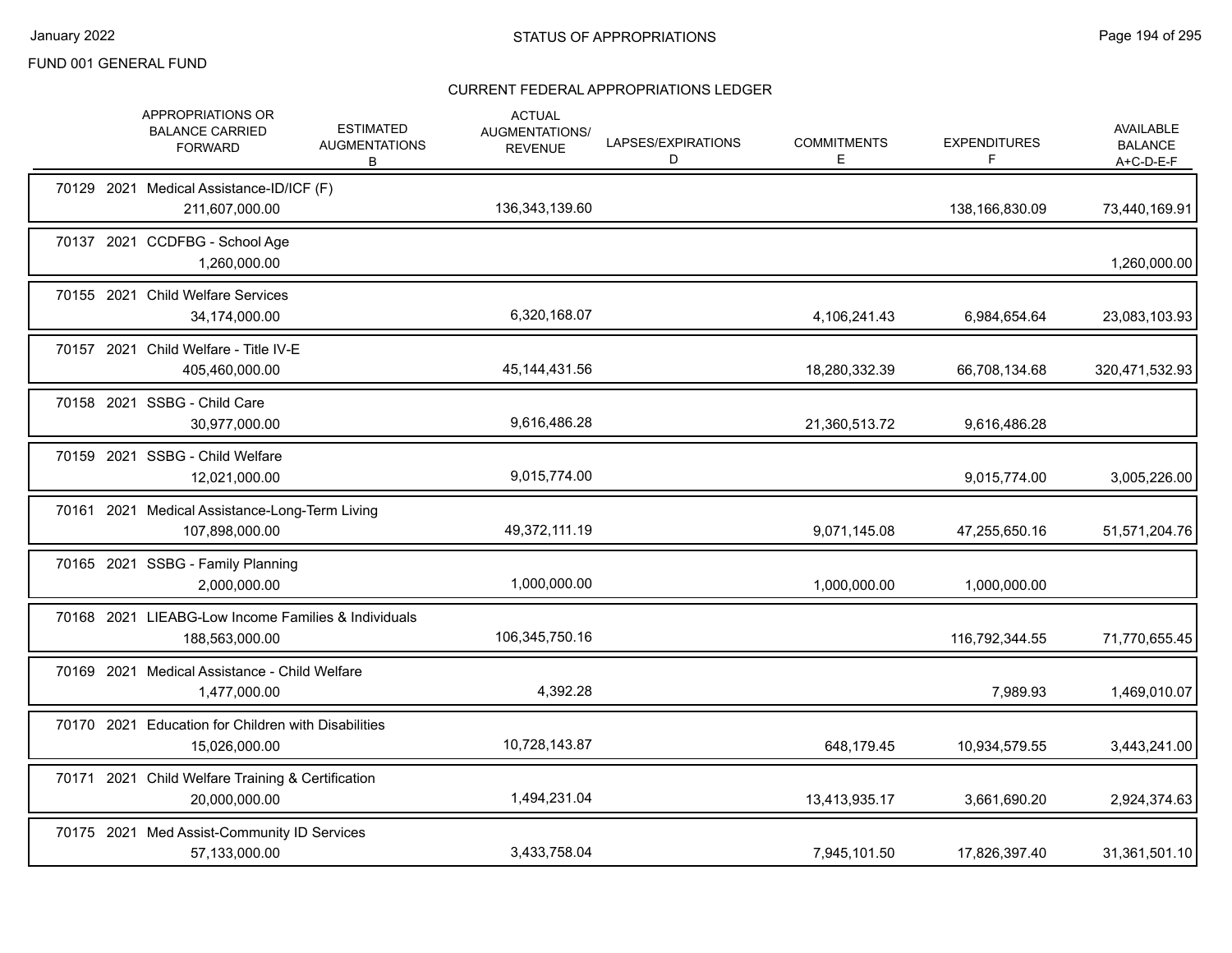|  | APPROPRIATIONS OR<br><b>BALANCE CARRIED</b><br><b>FORWARD</b>     | <b>ESTIMATED</b><br><b>AUGMENTATIONS</b><br>В | <b>ACTUAL</b><br>AUGMENTATIONS/<br><b>REVENUE</b> | LAPSES/EXPIRATIONS<br>D | <b>COMMITMENTS</b><br>E. | <b>EXPENDITURES</b><br>F | AVAILABLE<br><b>BALANCE</b><br>$A+C-D-E-F$ |
|--|-------------------------------------------------------------------|-----------------------------------------------|---------------------------------------------------|-------------------------|--------------------------|--------------------------|--------------------------------------------|
|  | 70176 2021 SSBG - Rape Crisis<br>1,721,000.00                     |                                               | 1,065,878.00                                      |                         | 525,179.00               | 1,195,821.00             |                                            |
|  | 70177 2021 SSBG-Community ID Services<br>7,451,000.00             |                                               | 5,474,859.00                                      |                         |                          | 5,588,236.00             | 1,862,764.00                               |
|  | 70184 2021 Medical Assistance-Early Intervention<br>72,400,000.00 |                                               | 28,762,948.05                                     |                         |                          | 29,790,051.76            | 42,609,948.24                              |
|  | 70185 2021 Medical Assistance - Transportation<br>80,755,000.00   |                                               | $-2,915,261.50$                                   |                         | 6,897,235.31             | 38,918,783.72            | 34,938,980.97                              |
|  | 70186 2021 Medical Assistance-Capitation<br>13,280,662,000.00     |                                               | 9,249,413,945.64                                  |                         | 38,374,055.01            | 9,147,882,938.02         | 4,094,405,006.97                           |
|  | 70187 2021 SSBG - Legal Services<br>5,049,000.00                  |                                               | 1,262,250.00                                      |                         | 3,038,637.81             | 2,010,362.19             |                                            |
|  | 70189 2021 Family Violence Prevention Services<br>4,355,000.00    |                                               | 1,129,178.22                                      |                         | 2,088,661.71             | 1,721,676.29             | 544,662.00                                 |
|  | 70191 2021 Family Preservation - Family Centers<br>2,691,000.00   |                                               | 322,559.85                                        |                         | 1,345,194.31             | 620,805.69               | 725,000.00                                 |
|  | 70192 2021 Head Start Collaboration Project<br>225,000.00         |                                               | 78,001.68                                         |                         | 126,882.65               | 98,117.35                |                                            |
|  | 70195 2021 TANFBG - Cash Grants<br>207,093,000.00                 |                                               | 62,062,034.42                                     |                         | 1,105,747.04             | 65,971,970.27            | 140,015,282.69                             |
|  | 70197 2021 TANFBG - Child Welfare<br>58,508,000.00                |                                               | 360,209.01                                        |                         |                          | 360,209.01               | 58,147,790.99                              |
|  | 70199 2021 CCDFBG - Child Care<br>422,961,000.00                  |                                               | 141,892,043.76                                    |                         | 205, 172, 316.27         | 151,886,179.23           | 65,902,504.50                              |
|  | 70204 2021 Comm. Based Family Resource & Support<br>143,000.00    |                                               | 73,145.38                                         |                         | 69,854.62                | 73,145.38                |                                            |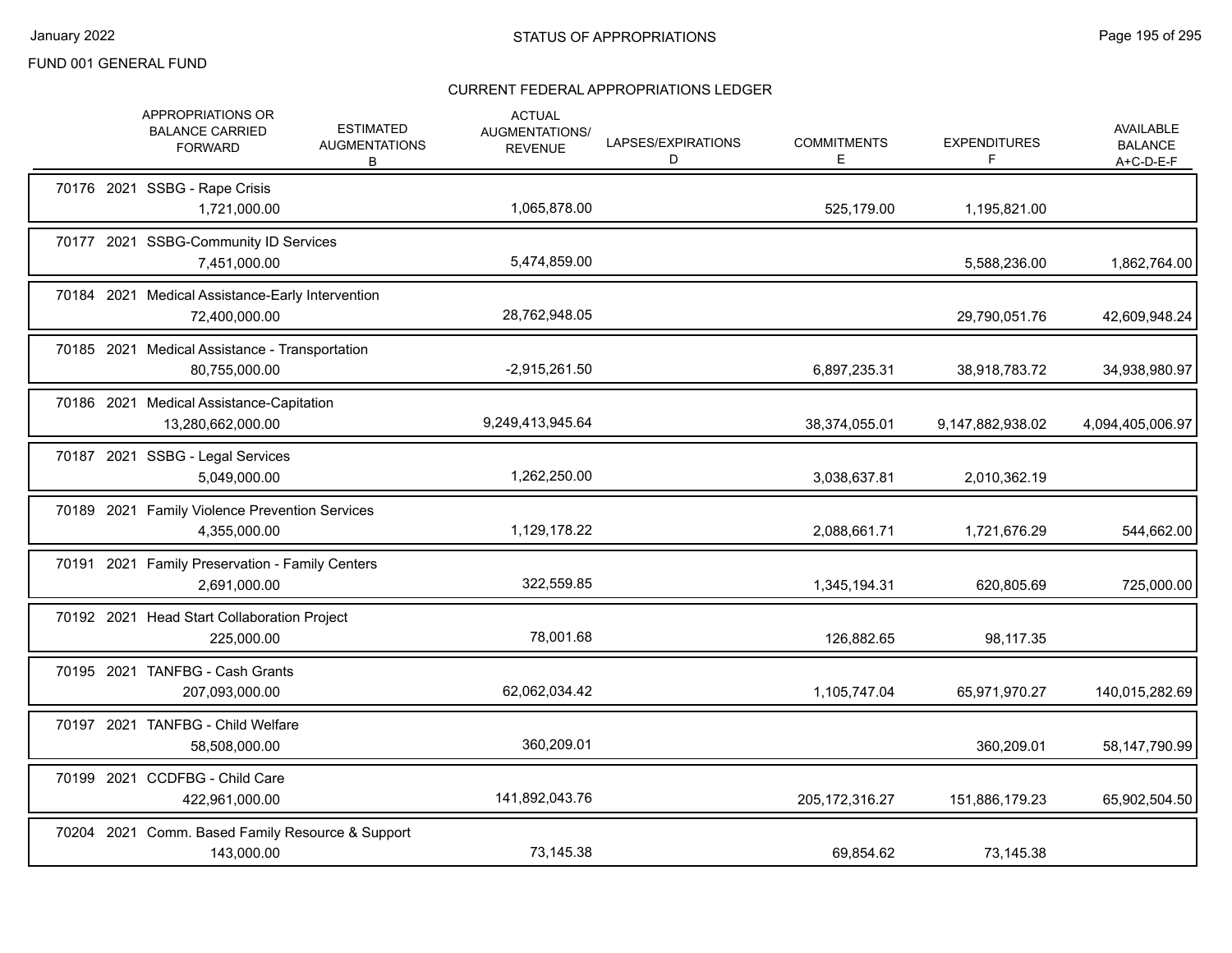|       | APPROPRIATIONS OR<br><b>BALANCE CARRIED</b><br><b>FORWARD</b>         | <b>ESTIMATED</b><br><b>AUGMENTATIONS</b><br>B | <b>ACTUAL</b><br>AUGMENTATIONS/<br><b>REVENUE</b> | LAPSES/EXPIRATIONS<br>D | <b>COMMITMENTS</b><br>E. | <b>EXPENDITURES</b><br>F | <b>AVAILABLE</b><br><b>BALANCE</b><br>$A+C-D-E-F$ |
|-------|-----------------------------------------------------------------------|-----------------------------------------------|---------------------------------------------------|-------------------------|--------------------------|--------------------------|---------------------------------------------------|
|       | 70527 2021 TANF - Alternatives to Abortion<br>1,000,000.00            |                                               | 500,058.00                                        |                         | 249,942.00               | 750,058.00               |                                                   |
|       | 70578 2021 Medical Assistance - Trauma Centers (F)<br>9,637,000.00    |                                               |                                                   |                         |                          |                          | 9,637,000.00                                      |
|       | 70600 2021 Medical Assistance Community ID Waiver<br>1,963,561,000.00 |                                               | 1,062,887,358.84                                  |                         |                          | 1,134,717,699.22         | 828,843,300.78                                    |
|       | 70649 2021 Medical Assistance-Academic Medical Cntr<br>27,350,000.00  |                                               |                                                   |                         |                          |                          | 27,350,000.00                                     |
|       | 70661 2021 Title IV-B Family Centers<br>5,871,000.00                  |                                               | 776,906.45                                        |                         | 822,734.70               | 1,351,383.68             | 3,696,881.62                                      |
|       | 70669 2021 Medical Astnc-Nurse Family Prtnrshp (F)<br>2,544,000.00    |                                               | 239,787.71                                        |                         |                          | 273,533.59               | 2,270,466.41                                      |
|       | 70707 2021 Child Abuse Prevention and Treatment Act<br>12,500,000.00  |                                               | 473,006.39                                        |                         | 2,577,892.44             | 567,798.10               | 9,354,309.46                                      |
|       | 70711 2021 MA-Autism Intervention and Services<br>28,953,000.00       |                                               | 15,285,599.09                                     |                         |                          | 16,060,065.19            | 12,892,934.81                                     |
|       | 70718 2021 TITLE IV B Caseworker Visits<br>1,000,000.00               |                                               |                                                   |                         |                          |                          | 1,000,000.00                                      |
|       | 70719 2021 TANF-Child Care Assistance<br>220,820,000.00               |                                               | 19,464,213.05                                     |                         | 147,660,953.56           | 19,526,916.74            | 53,632,129.70                                     |
|       | 70720 2021 CCDFBG-Child Care Assistance<br>47,614,000.00              |                                               | 1,262,500.00                                      |                         | 1,236,957.24             | 1,288,042.76             | 45,089,000.00                                     |
| 70721 | 2021 SNAP-Child Care Assistance<br>3,093,000.00                       |                                               | 532,253.72                                        |                         | 355,565.12               | 607,411.88               | 2,130,023.00                                      |
|       | 70729 2021 MA-Obstetric and Neonatal Services<br>7,438,000.00         |                                               | 176,822.61                                        |                         |                          |                          | 7,438,000.00                                      |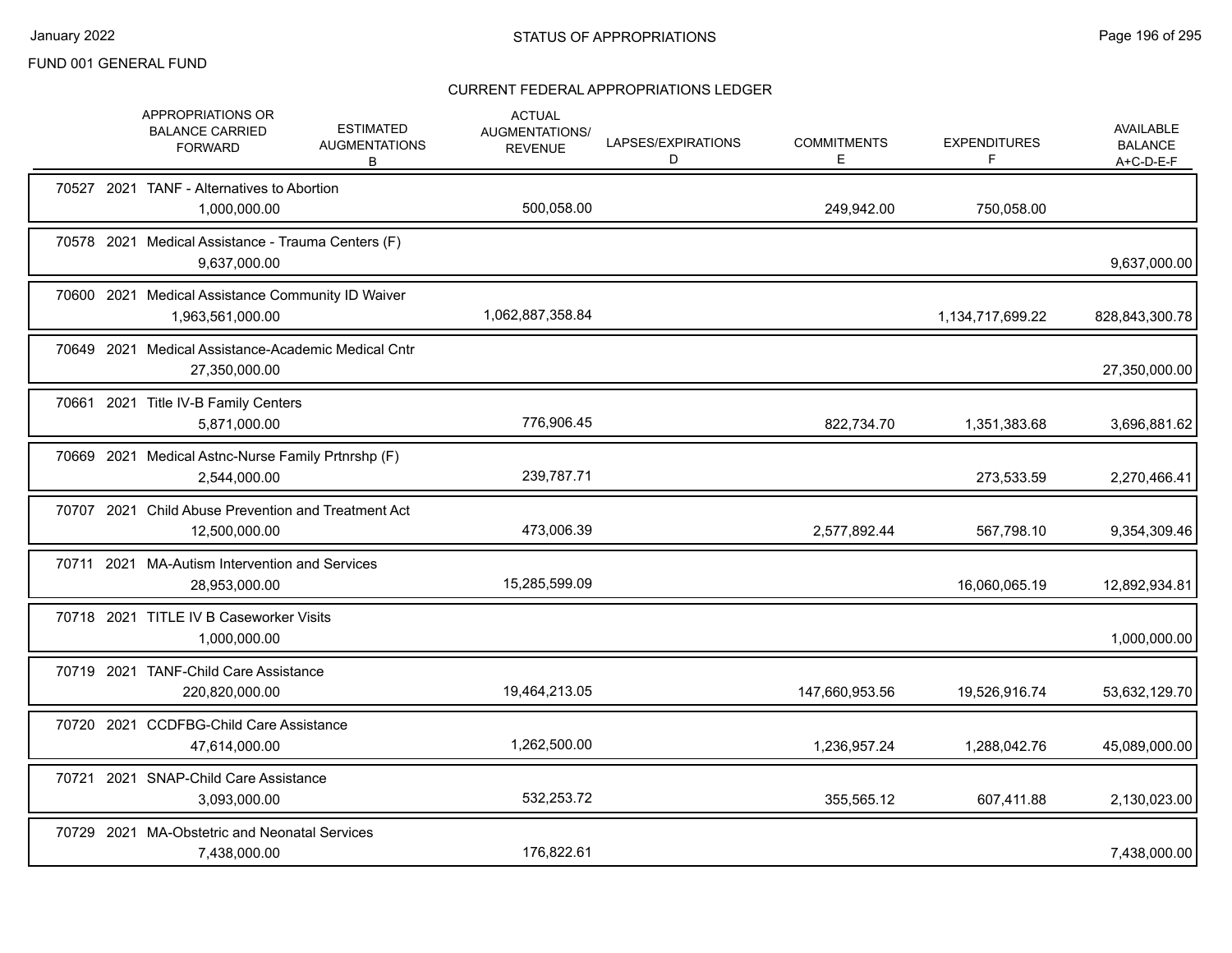#### CURRENT FEDERAL APPROPRIATIONS LEDGER

|                   | 28,120,832,000.00                                                       |                                               | 16,929,259,708.95                                 |                         | 811,409,380.43          | 17,205,698,930.03         | 10,103,723,689.54                               |
|-------------------|-------------------------------------------------------------------------|-----------------------------------------------|---------------------------------------------------|-------------------------|-------------------------|---------------------------|-------------------------------------------------|
| <b>DEPT TOTAL</b> |                                                                         |                                               |                                                   |                         |                         |                           |                                                 |
|                   | 77933 2021 ARRA - MA Health Information Technology<br>10,000,000.00     |                                               | 2,997,411.00                                      |                         |                         | 2,997,411.00              | 7,002,589.00                                    |
|                   | 71089 2021 Medical Assist - Community Healthchoices<br>6,481,347,000.00 |                                               | 4,023,269,034.13                                  |                         | 36,085,134.96           | 4,038,723,078.56          | 2,406,538,786.48                                |
|                   | 71055 2021 Children's Health Insurance Program<br>237,906,000.00        |                                               | 116,874,774.11                                    |                         | 98,120,979.37           | 136,262,586.85            | 3,522,433.78                                    |
|                   | 71030 2021 Medical Assistance-Fee for Service<br>1,912,769,000.00       |                                               | 946,798,171.80                                    |                         | 32,385,500.95           | 1,140,627,866.89          | 739,755,632.16                                  |
| 70977             | 2021 Childrens Justice Act<br>1,200,000.00                              |                                               |                                                   |                         | 27,788.72               | 8,225.28                  | 1,163,986.00                                    |
|                   | 70960 2021 MA - Long-Term Care Managed Care<br>193,815,000.00           |                                               | 107,347,221.69                                    |                         |                         | 107,347,221.69            | 86,467,778.31                                   |
|                   | 70958 2021 Refugees/Persons Seeking Asylum-Soc Serv<br>14,758,000.00    |                                               | 2,574,743.29                                      |                         | 8,698,630.04            | 2,866,839.19              | 3,192,530.77                                    |
|                   | 70798 2021 MA- Workers with Disabilities<br>66,683,000.00               |                                               | -15,278,622.12                                    |                         |                         |                           | 66,683,000.00                                   |
| 70791             | 2021 MCHSBG - Early Childhood Home Visiting<br>16,300,000.00            |                                               | 5,272,174.73                                      |                         | 3,124,973.74            | 7,867,539.87              | 5,307,486.39                                    |
|                   | 70750 2021 Med Assist- Physician Practice Plans<br>11,159,000.00        |                                               | -54,246,651.82                                    |                         |                         | 5,526,609.31              | 5,632,390.69                                    |
|                   | 70748 2021 Med Assist - Critical Access Hospitals<br>18,098,000.00      |                                               |                                                   |                         |                         |                           | 18,098,000.00                                   |
|                   | 70730 2021 MA-Hospital Based Burn Centers<br>4,940,000.00               |                                               |                                                   |                         |                         |                           | 4,940,000.00                                    |
|                   | APPROPRIATIONS OR<br><b>BALANCE CARRIED</b><br><b>FORWARD</b>           | <b>ESTIMATED</b><br><b>AUGMENTATIONS</b><br>В | <b>ACTUAL</b><br>AUGMENTATIONS/<br><b>REVENUE</b> | LAPSES/EXPIRATIONS<br>D | <b>COMMITMENTS</b><br>Е | <b>EXPENDITURES</b><br>F. | <b>AVAILABLE</b><br><b>BALANCE</b><br>A+C-D-E-F |

**BA 19 - State Department**

GENERAL GOVERNMENT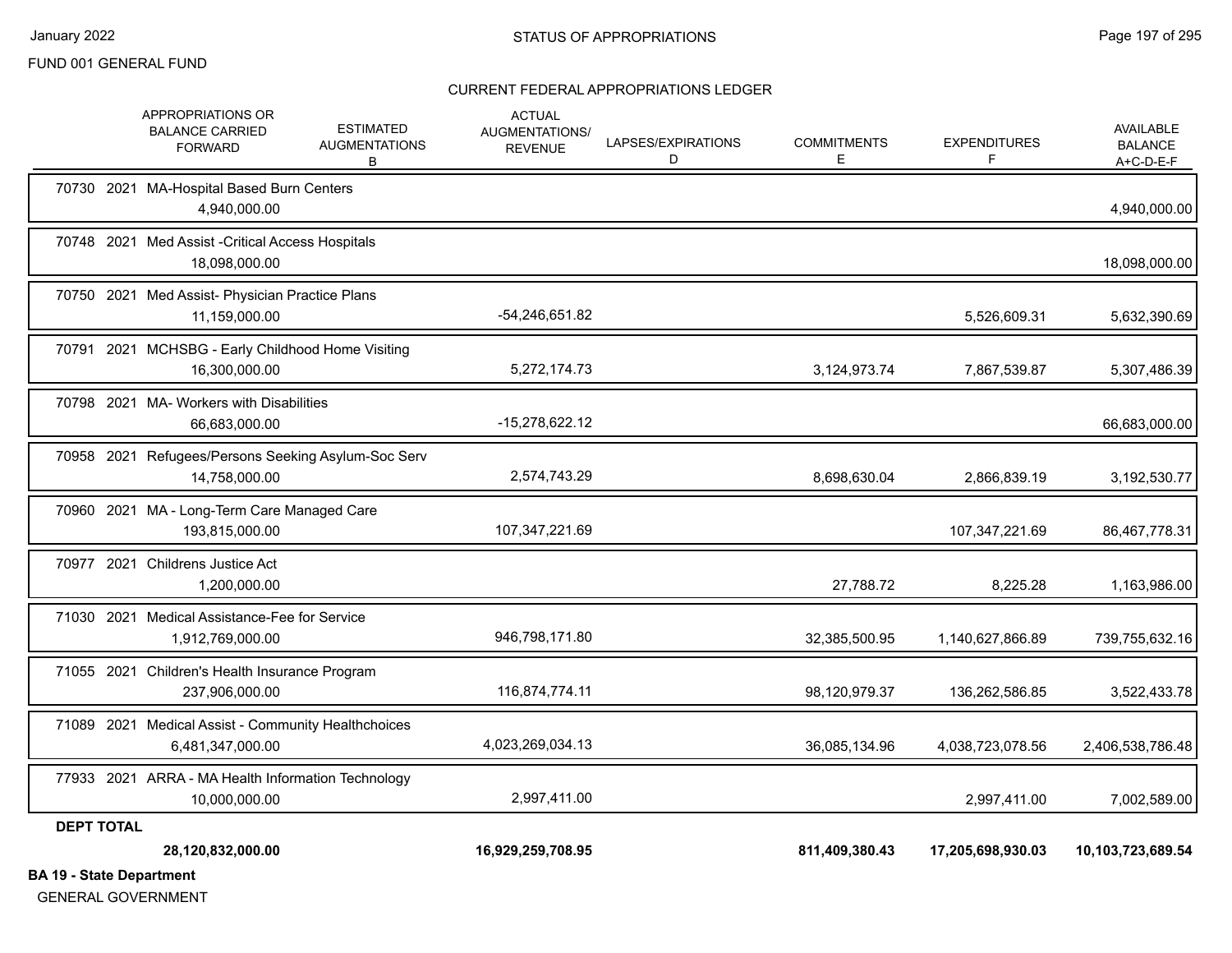|                             | APPROPRIATIONS OR<br><b>BALANCE CARRIED</b><br><b>FORWARD</b>       | <b>ESTIMATED</b><br><b>AUGMENTATIONS</b><br>В | <b>ACTUAL</b><br><b>AUGMENTATIONS/</b><br><b>REVENUE</b> | LAPSES/EXPIRATIONS<br>D | <b>COMMITMENTS</b><br>Е | <b>EXPENDITURES</b><br>F | <b>AVAILABLE</b><br><b>BALANCE</b><br>$A+C-D-E-F$ |
|-----------------------------|---------------------------------------------------------------------|-----------------------------------------------|----------------------------------------------------------|-------------------------|-------------------------|--------------------------|---------------------------------------------------|
|                             | 70490 2021 Federal Election Reform                                  |                                               |                                                          |                         |                         |                          |                                                   |
|                             | 18,122,000.00                                                       |                                               | 642,893.65                                               |                         | 6.894.230.56            | 665,927.65               | 10,561,841.79                                     |
|                             | <b>DEPT TOTAL</b><br>18,122,000.00                                  |                                               | 642,893.65                                               |                         | 6,894,230.56            | 665,927.65               | 10,561,841.79                                     |
| <b>BA 20 - State Police</b> |                                                                     |                                               |                                                          |                         |                         |                          |                                                   |
|                             | <b>GENERAL GOVERNMENT</b>                                           |                                               |                                                          |                         |                         |                          |                                                   |
|                             | 70541 2021 Area Computer Crime<br>12,095,000.00                     |                                               | 1,172,736.78                                             |                         | 548,836.08              | 1,855,642.54             | 9,690,521.38                                      |
|                             | 71007 2021 Broadband Network Planning (F)<br>4,050,000.00           |                                               |                                                          |                         |                         |                          | 4,050,000.00                                      |
|                             | <b>DEPT TOTAL</b>                                                   |                                               |                                                          |                         |                         |                          |                                                   |
|                             | 16,145,000.00                                                       |                                               | 1,172,736.78                                             |                         | 548,836.08              | 1,855,642.54             | 13,740,521.38                                     |
|                             | <b>BA 78 - Transportation</b><br><b>GRANTS AND SUBSIDIES</b>        |                                               |                                                          |                         |                         |                          |                                                   |
|                             | 70356 2021 Surface Transportation Assist-Operating<br>15,000,000.00 |                                               | 1,678,042.00                                             |                         | 1,472,756.00            | 2,425,454.00             | 11,101,790.00                                     |
|                             | 70357 2021 Surface Transportation Assist -Capital<br>40,000,000.00  |                                               | 10,990,127.00                                            |                         | 24,372,966.00           | 11,622,203.00            | 4,004,831.00                                      |
|                             | 70358 2021 Sur Transp Assist-Operations & Planning<br>750,000.00    |                                               | 81,189.00                                                |                         | 597,636.00              | 111,617.00               | 40,747.00                                         |
|                             | 70360 2021 TEA 21 - Access to Jobs<br>2,000,000.00                  |                                               | 67,072.00                                                |                         | 1,016,855.00            | 447,907.00               | 535,238.00                                        |
|                             | 70361 2021 FTA-Capital Improvements<br>70,000,000.00                |                                               | 6,317,486.00                                             |                         | 41,203,024.37           | 7,493,372.00             | 21,303,603.63                                     |
|                             | 70362 2021 FTA Capital Improvement Grants<br>30.000.000.00          |                                               | 5,753,341.69                                             |                         | 14,810,118.44           | 6,918,182.09             | 8,271,699.47                                      |
|                             | 70752 2021 FTA-Hybrid MassTransit Vehicles<br>30,000,000.00         |                                               | 310,703.00                                               |                         | 3,699,756.68            | 370.866.45               | 25,929,376.87                                     |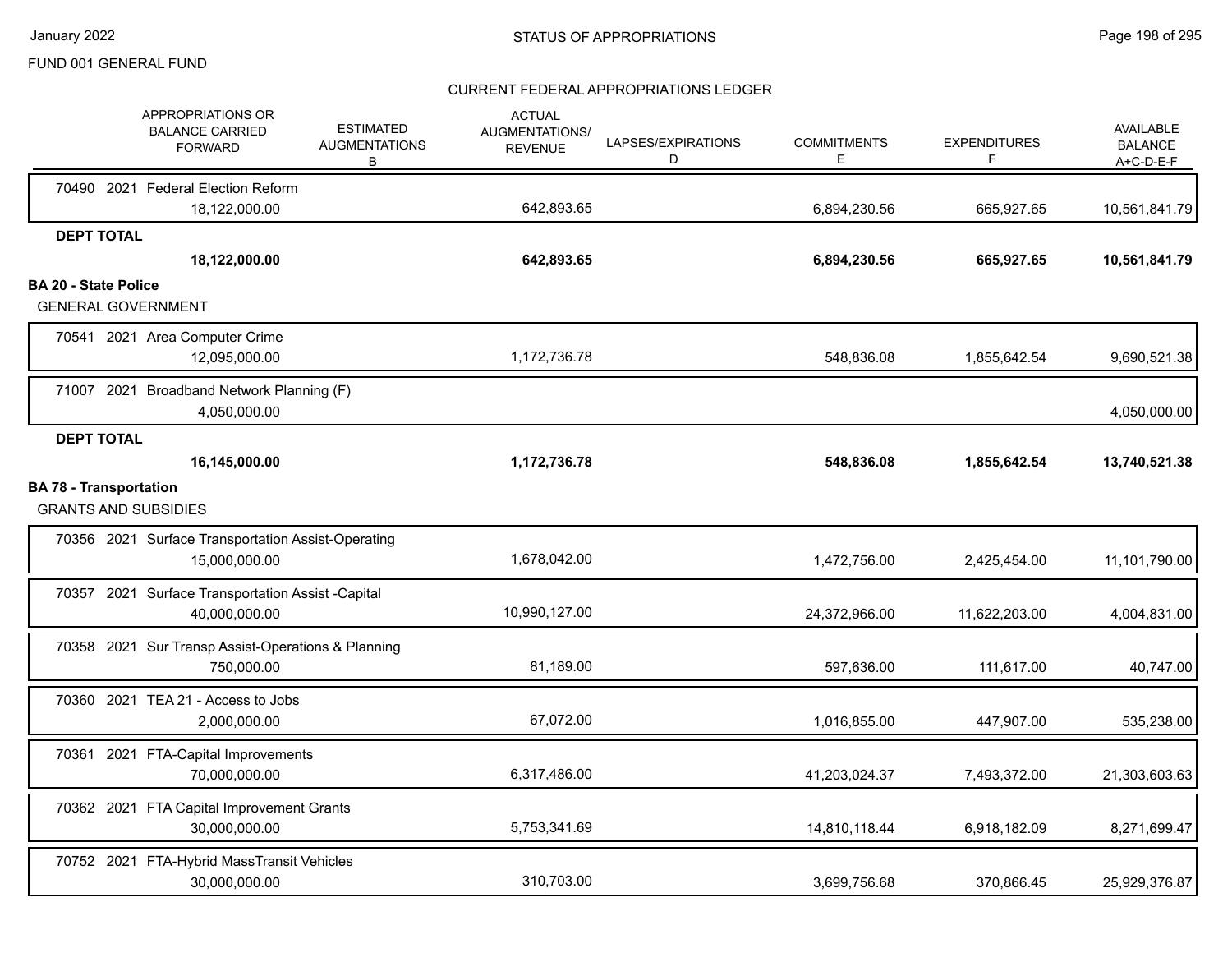|                                                           | <b>APPROPRIATIONS OR</b><br><b>BALANCE CARRIED</b><br><b>FORWARD</b> | <b>ESTIMATED</b><br><b>AUGMENTATIONS</b><br>в | <b>ACTUAL</b><br><b>AUGMENTATIONS/</b><br><b>REVENUE</b> | LAPSES/EXPIRATIONS<br>D | <b>COMMITMENTS</b><br>E | <b>EXPENDITURES</b><br>F | AVAILABLE<br><b>BALANCE</b><br>A+C-D-E-F |
|-----------------------------------------------------------|----------------------------------------------------------------------|-----------------------------------------------|----------------------------------------------------------|-------------------------|-------------------------|--------------------------|------------------------------------------|
| 71027<br>2021                                             | FTA-Safety Oversight                                                 |                                               |                                                          |                         |                         |                          |                                          |
|                                                           | 3,000,000.00                                                         |                                               | 615,318.66                                               |                         | 553,983.36              | 621,895.28               | 1,824,121.36                             |
| 71112 2021                                                | FRA-State of Good Repair<br>15,000,000.00                            |                                               |                                                          |                         |                         |                          | 15,000,000.00                            |
| <b>DEPT TOTAL</b>                                         |                                                                      |                                               |                                                          |                         |                         |                          |                                          |
|                                                           | 205,750,000.00                                                       |                                               | 25,813,279.35                                            |                         | 87,727,095.85           | 30,011,496.82            | 88,011,407.33                            |
| <b>BA 51 - Supreme Court</b><br><b>GENERAL GOVERNMENT</b> |                                                                      |                                               |                                                          |                         |                         |                          |                                          |
|                                                           | 70654 2021 Court Improvement Project                                 |                                               |                                                          |                         |                         |                          |                                          |
|                                                           | 1,130,000.00                                                         |                                               | 460,858.92                                               |                         |                         | 95,979.08                | 1,034,020.92                             |
| 71068 2021                                                | Adult Drug Court Outcome Eval                                        |                                               |                                                          |                         |                         |                          |                                          |
|                                                           | 175,000.00                                                           |                                               | 175,000.00                                               |                         |                         |                          | 175,000.00                               |
| <b>DEPT TOTAL</b>                                         |                                                                      |                                               |                                                          |                         |                         |                          |                                          |
|                                                           | 1,305,000.00                                                         |                                               | 635,858.92                                               |                         |                         | 95,979.08                | 1,209,020.92                             |
| <b>LEDGER TOTAL</b>                                       |                                                                      |                                               |                                                          |                         |                         |                          |                                          |
|                                                           | 33,585,374,000.00                                                    |                                               | 18,301,713,416.72                                        |                         | 2,252,542,966.07        | 18,707,447,990.27        | 12,625,383,043.66                        |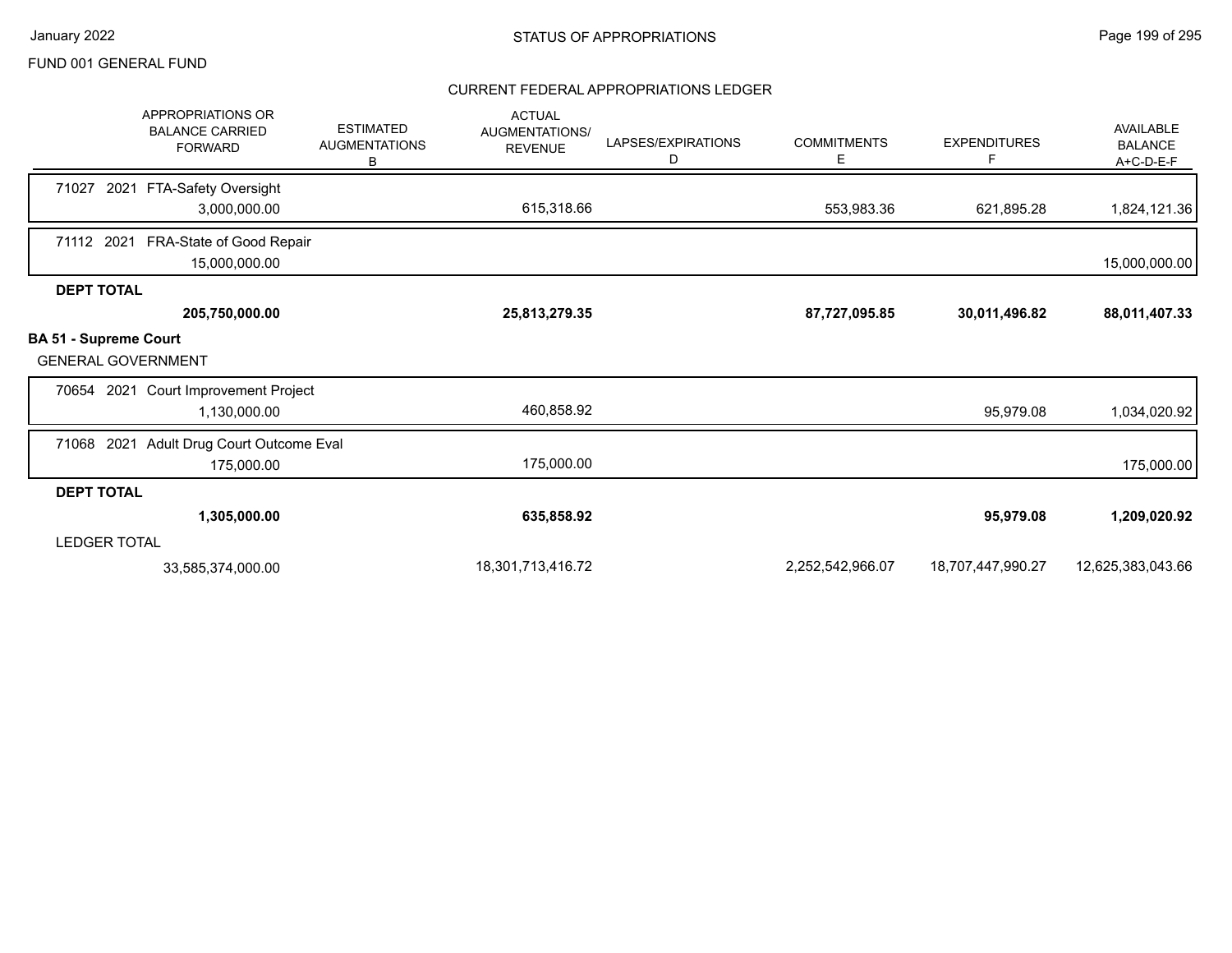|                   | APPROPRIATIONS OR<br><b>BALANCE CARRIED</b><br><b>FORWARD</b>      | <b>ESTIMATED</b><br><b>AUGMENTATIONS</b><br>В | <b>ACTUAL</b><br>AUGMENTATIONS/<br><b>REVENUE</b> | LAPSES/EXPIRATIONS<br>D | <b>COMMITMENTS</b><br>E | <b>EXPENDITURES</b><br>F | AVAILABLE<br><b>BALANCE</b><br>$A+C-D-E-F$ |
|-------------------|--------------------------------------------------------------------|-----------------------------------------------|---------------------------------------------------|-------------------------|-------------------------|--------------------------|--------------------------------------------|
|                   | <b>BA 81 - Executive Offices</b>                                   |                                               |                                                   |                         |                         |                          |                                            |
|                   | <b>GENERAL GOVERNMENT</b>                                          |                                               |                                                   |                         |                         |                          |                                            |
|                   | 80492 2021 Children's Justice Act<br>400.000.00                    |                                               | 57,229.90                                         |                         | 229,181.35              | 58,657.09                | 112,161.56                                 |
|                   | 80569 2021 PA State Opioid Response (SOR)<br>16,555,000.00         |                                               | 5,238,492.62                                      |                         | 8,414,573.90            | 5,791,011.63             | 2,349,414.47                               |
|                   | 80876 2021 PA Youth Survey-DDAP<br>75,000.00                       |                                               |                                                   |                         |                         |                          | 75,000.00                                  |
|                   | 80888 2021 Substance Abuse Prevention DDAP<br>281,000.00           |                                               |                                                   |                         | 105,000.00              |                          | 176,000.00                                 |
|                   | 87301 2021 COVID-SFR Transfer to General Fund<br>3,841,000,000.00  |                                               | 3,841,000,000.00                                  |                         |                         | 3,841,000,000.00         |                                            |
|                   | 87302 2021 COVID-Trsfr EmergencyMedicalSrvcsOpFund<br>5,000,000.00 |                                               | 5,000,000.00                                      |                         |                         | 5,000,000.00             |                                            |
|                   | 87306 2021 COVID-SFR Pandemic Response<br>243,332,655.00           |                                               | 258,332,655.00                                    |                         |                         |                          | 243,332,655.00                             |
|                   | <b>GRANTS AND SUBSIDIES</b>                                        |                                               |                                                   |                         |                         |                          |                                            |
|                   | 87312 2021 COVID-SFR Pandemic Response PCCD<br>19,500,000.00       |                                               | 4,500,000.00                                      |                         |                         | 4,500,000.00             | 15,000,000.00                              |
| <b>DEPT TOTAL</b> |                                                                    |                                               |                                                   |                         |                         |                          |                                            |
|                   | 4,126,143,655.00                                                   |                                               | 4, 114, 128, 377.52                               |                         | 8,748,755.25            | 3,856,349,668.72         | 261,045,231.03                             |
|                   | <b>BA 14 - Attorney General</b><br><b>GENERAL GOVERNMENT</b>       |                                               |                                                   |                         |                         |                          |                                            |
|                   | 80587 2021 Project Safe Neighborhoods (F)<br>280.000.00            |                                               | 136,127.62                                        |                         |                         | 146,741.72               | 133,258.28                                 |
|                   | 80599 2021 ProjectSafeNeighborhoods-SW Philadelphia<br>134,000.00  |                                               | 67.223.14                                         |                         |                         | 72,257.57                | 61,742.43                                  |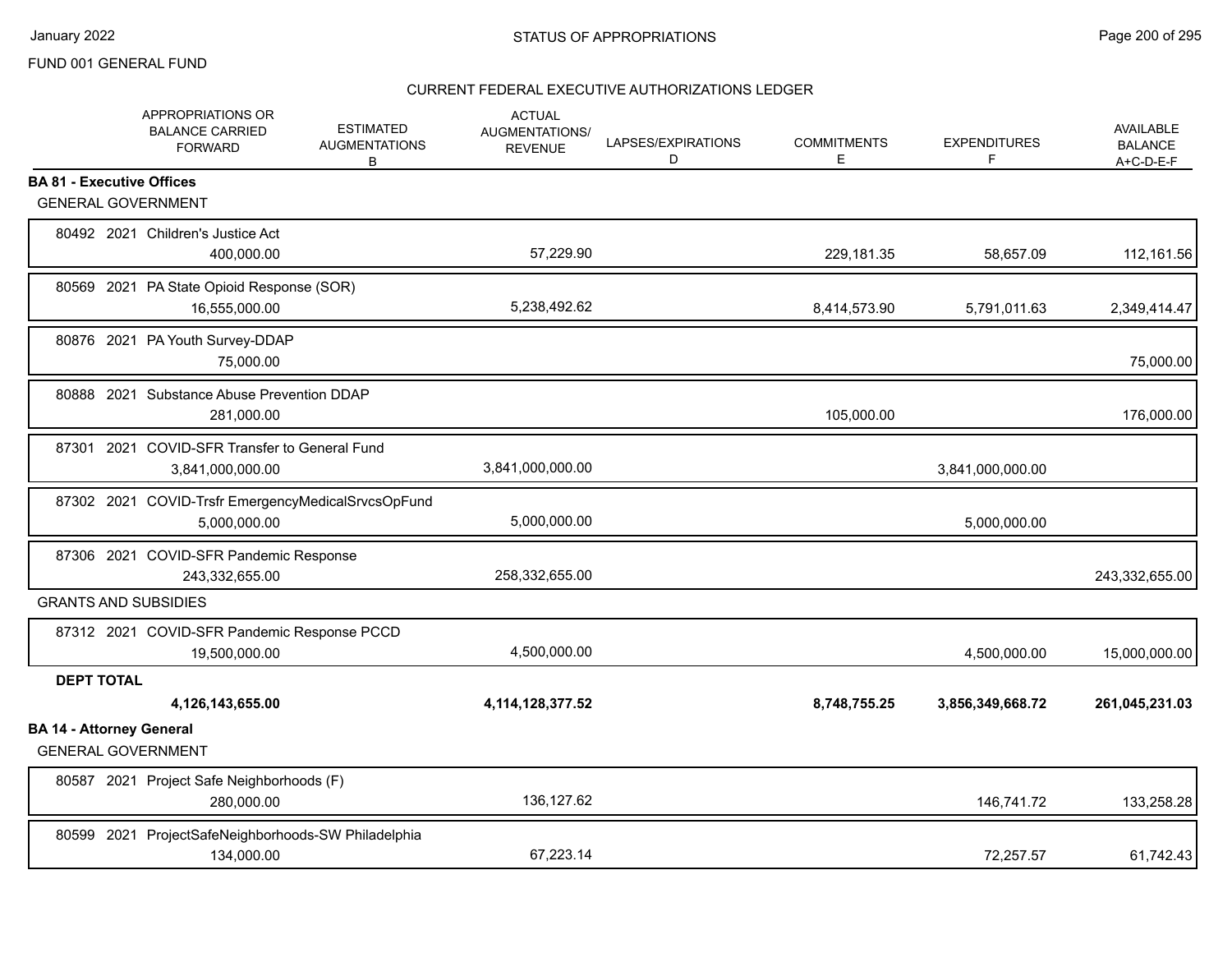|                            | APPROPRIATIONS OR<br><b>BALANCE CARRIED</b><br><b>FORWARD</b>       | <b>ESTIMATED</b><br><b>AUGMENTATIONS</b><br>B | <b>ACTUAL</b><br>AUGMENTATIONS/<br><b>REVENUE</b> | LAPSES/EXPIRATIONS<br>D | <b>COMMITMENTS</b><br>Е | <b>EXPENDITURES</b><br>F | <b>AVAILABLE</b><br><b>BALANCE</b><br>$A+C-D-E-F$ |
|----------------------------|---------------------------------------------------------------------|-----------------------------------------------|---------------------------------------------------|-------------------------|-------------------------|--------------------------|---------------------------------------------------|
|                            | 82589 2021 COPS Anti-Heroin Task Force<br>1,500,000.00              |                                               | 459,150.78                                        |                         |                         | 497,803.80               | 1,002,196.20                                      |
|                            | 82590 2021 COPS Anti-Methamphetamine Program<br>800,000.00          |                                               | 132,853.17                                        |                         |                         | 190,366.92               | 609,633.08                                        |
| <b>DEPT TOTAL</b>          | 2,714,000.00                                                        |                                               | 795,354.71                                        |                         |                         | 907,170.01               | 1,806,829.99                                      |
| BA 10 - Aging              | <b>GRANTS AND SUBSIDIES</b>                                         |                                               |                                                   |                         |                         |                          |                                                   |
|                            | 80594 2021 Overdose Data to Action (F)<br>700,000.00                |                                               | 155,298.00                                        |                         | 433,907.00              | 246,391.00               | 19,702.00                                         |
|                            | 80910 2021 State Opioid Response<br>57,000.00                       |                                               | 2,884.12                                          |                         |                         | 3,508.48                 | 53,491.52                                         |
|                            | 87445 2021 COVID-CommunityVaccineEducation&Outreach<br>250,000.00   |                                               |                                                   |                         |                         |                          | 250,000.00                                        |
|                            | 87650 2021 COVID-PFTA-Title III-Supportive Services<br>3,520,052.00 |                                               |                                                   |                         | 31,733.44               |                          | 3,488,318.56                                      |
| <b>DEPT TOTAL</b>          | 4,527,052.00                                                        |                                               | 158,182.12                                        |                         | 465,640.44              | 249,899.48               | 3,811,512.08                                      |
| <b>BA 68 - Agriculture</b> | <b>GENERAL GOVERNMENT</b>                                           |                                               |                                                   |                         |                         |                          |                                                   |
|                            | 80889 2021 Invasive Plant Suppression<br>56,000.00                  |                                               |                                                   |                         |                         | 708.24                   | 55,291.76                                         |
|                            | 80992 2021 Chesapeake Bay Pollution Abatement<br>3,118,000.00       |                                               | 783,042.27                                        |                         | 1,377,531.73            | 783,042.27               | 957,426.00                                        |
|                            | 87440 2021 COVID-Epidemiology&LabSurveillance&Rspns<br>1,972,000.00 |                                               | 164,575.81                                        |                         | 294,985.85              | 640,855.75               | 1,036,158.40                                      |
|                            | 87646 2021 COVID-Emergency Food Assistance<br>4,068,249.00          |                                               |                                                   |                         |                         |                          | 4,068,249.00                                      |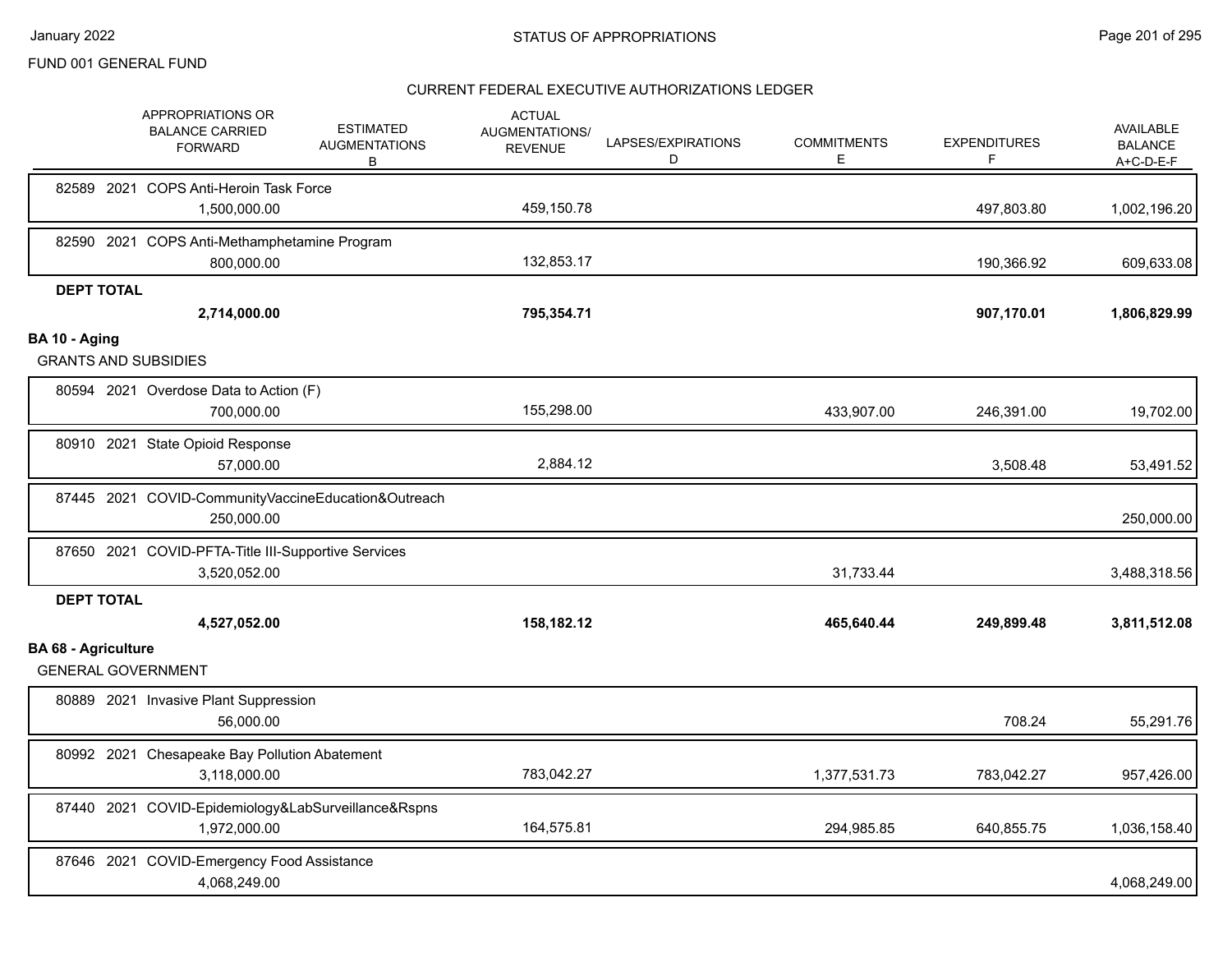|                   | APPROPRIATIONS OR<br><b>BALANCE CARRIED</b><br><b>FORWARD</b>                  | <b>ESTIMATED</b><br><b>AUGMENTATIONS</b><br>B       | <b>ACTUAL</b><br>AUGMENTATIONS/<br><b>REVENUE</b> | LAPSES/EXPIRATIONS<br>D | <b>COMMITMENTS</b><br>Е | <b>EXPENDITURES</b><br>F | <b>AVAILABLE</b><br><b>BALANCE</b><br>$A+C-D-E-F$ |
|-------------------|--------------------------------------------------------------------------------|-----------------------------------------------------|---------------------------------------------------|-------------------------|-------------------------|--------------------------|---------------------------------------------------|
| <b>DEPT TOTAL</b> |                                                                                |                                                     |                                                   |                         |                         |                          |                                                   |
|                   | 9,214,249.00                                                                   |                                                     | 947,618.08                                        |                         | 1,672,517.58            | 1,424,606.26             | 6,117,125.16                                      |
|                   | <b>BA 24 - Community &amp; Economic Develop</b><br><b>GENERAL GOVERNMENT</b>   |                                                     |                                                   |                         |                         |                          |                                                   |
|                   | 600,000.00                                                                     | 87656 2021 COVID-CommunityDevelopmntBlockGrantAdmin | 220,494.58                                        |                         | 101,122.79              | 235,977.03               | 262,900.18                                        |
|                   | 87658 2021 COVID-Emergency Solutions Grant Admin<br>600,000.00                 |                                                     | 258,200.56                                        |                         | 103,169.90              | 289,118.98               | 207,711.12                                        |
|                   | 87674 2021 COVID-CommunityServicesBlockGrantAdmin<br>300,000.00                |                                                     | 80,073.17                                         |                         |                         | 88,998.65                | 211,001.35                                        |
|                   | 1,650,722.00                                                                   | 87678 2021 COVID-LowIncomeHomeEnergyAssistPrgmAdmin | 45,501.88                                         |                         | 183,156.69              | 50,506.75                | 1,417,058.56                                      |
|                   | <b>GRANTS AND SUBSIDIES</b>                                                    |                                                     |                                                   |                         |                         |                          |                                                   |
|                   | 87307 2021 COVID-SFR Pandemic Response<br>79,092,345.00                        |                                                     | 79,092,345.00                                     |                         | 600,000.00              | 35,642,345.00            | 42,850,000.00                                     |
|                   | 87441 2021 COVID-CARES Vaccine Outreach<br>8,000,000.00                        |                                                     |                                                   |                         | 3,311,245.42            | 808,752.13               | 3,880,002.45                                      |
|                   | 87450 2021 COVID-Tourism Non-Comp<br>17,086,197.00                             |                                                     |                                                   |                         |                         |                          | 17,086,197.00                                     |
|                   | 87486 2021 COVID-StateSmallBusinessCreditInitiative<br>206,711,000.00          |                                                     |                                                   |                         |                         |                          | 206,711,000.00                                    |
| <b>DEPT TOTAL</b> |                                                                                |                                                     |                                                   |                         |                         |                          |                                                   |
|                   | 314,040,264.00                                                                 |                                                     | 79,696,615.19                                     |                         | 4,298,694.80            | 37,115,698.54            | 272,625,870.66                                    |
|                   | <b>BA 38 - Conservation &amp; Natural Resourc</b><br><b>GENERAL GOVERNMENT</b> |                                                     |                                                   |                         |                         |                          |                                                   |
|                   | 80591 2021 Chesapeake Bay Program<br>700,000.00                                |                                                     |                                                   |                         |                         |                          | 700,000.00                                        |
|                   | 80848 2021 Wetlands Program Development<br>250,000.00                          |                                                     | 2,337.50                                          |                         |                         | 2,337.50                 | 247,662.50                                        |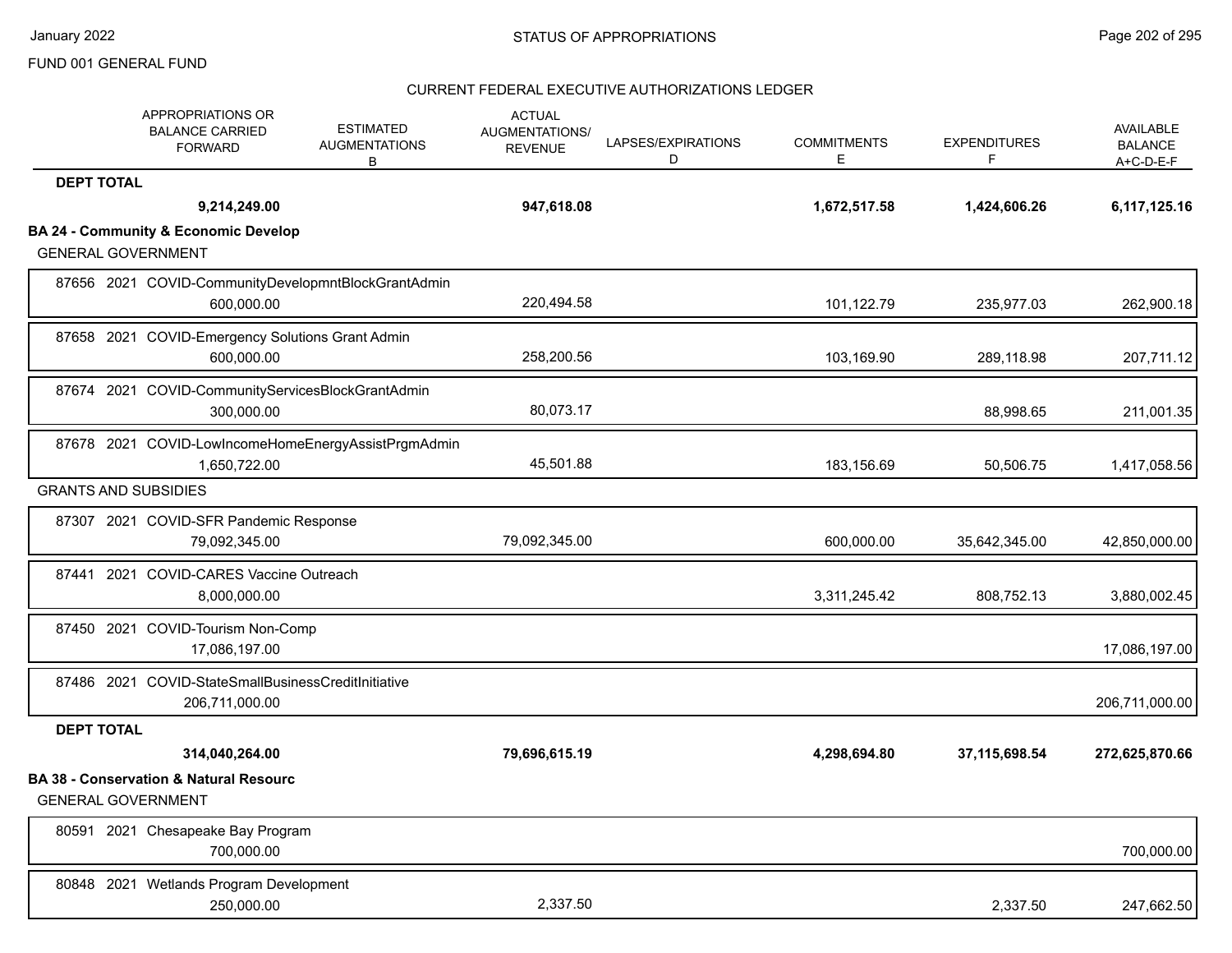|                                                         | APPROPRIATIONS OR<br><b>BALANCE CARRIED</b><br><b>FORWARD</b>     | <b>ESTIMATED</b><br><b>AUGMENTATIONS</b><br>В | <b>ACTUAL</b><br><b>AUGMENTATIONS/</b><br><b>REVENUE</b> | LAPSES/EXPIRATIONS<br>D | <b>COMMITMENTS</b><br>Е | <b>EXPENDITURES</b><br>F | AVAILABLE<br><b>BALANCE</b><br>$A+C-D-E-F$ |
|---------------------------------------------------------|-------------------------------------------------------------------|-----------------------------------------------|----------------------------------------------------------|-------------------------|-------------------------|--------------------------|--------------------------------------------|
|                                                         | 80860 2021 PA Recreation Trails<br>8,500,000.00                   |                                               | 1,080.83                                                 |                         | 1,955,612.00            | 127,557.76               | 6,416,830.24                               |
|                                                         | 80861 2021 Coastal Zone Management Special Projects<br>150,000.00 |                                               |                                                          |                         |                         |                          | 150,000.00                                 |
|                                                         | 82548 2021 Disaster Relief<br>8,000,000.00                        |                                               |                                                          |                         |                         |                          | 8,000,000.00                               |
| <b>DEPT TOTAL</b>                                       | 17,600,000.00                                                     |                                               | 3,418.33                                                 |                         | 1,955,612.00            | 129,895.26               | 15,514,492.74                              |
| <b>BA 11 - Corrections</b><br><b>GENERAL GOVERNMENT</b> |                                                                   |                                               |                                                          |                         |                         |                          |                                            |
|                                                         | 80556 2021 OVA Dialogue Program<br>27,000.00                      |                                               |                                                          |                         |                         |                          | 27,000.00                                  |
|                                                         | 80579 2021 OVA STOP GrantTraining&TechnicalAssistnc<br>20,000.00  |                                               | 9,346.88                                                 |                         | 3,928.22                | 9,346.88                 | 6,724.90                                   |
|                                                         | 80580 2021 OVA TechnologicalUpgrades&TrainingGrant<br>54,000.00   |                                               | 38,641.00                                                |                         |                         | 38,641.00                | 15,359.00                                  |
|                                                         | 80584 2021 OVA TraumaInfrmdRetrofitng&JuvenilJustic<br>100,000.00 |                                               | 43,361.60                                                |                         |                         | 43,361.60                | 56,638.40                                  |
|                                                         | 80595 2021 SORNA Notifications<br>99,000.00                       |                                               | 32,293.52                                                |                         |                         | 32,293.52                | 66,706.48                                  |
|                                                         | 80902 2021 OVA PostConvictionVictimsRights&Services<br>486,000.00 |                                               | 217,716.12                                               |                         |                         | 236,087.32               | 249,912.68                                 |
|                                                         | 80906 2021 SORNA Awareness Grant<br>110,000.00                    |                                               | 20,035.05                                                |                         | 688.50                  | 20,035.05                | 89,276.45                                  |
| <b>INSTITUTIONAL</b>                                    |                                                                   |                                               |                                                          |                         |                         |                          |                                            |
|                                                         | 80419 2021 RSAT-State Incarcerated Individuals<br>465,000.00      |                                               | 178,108.37                                               |                         | 58,640.00               | 203,043.34               | 203,316.66                                 |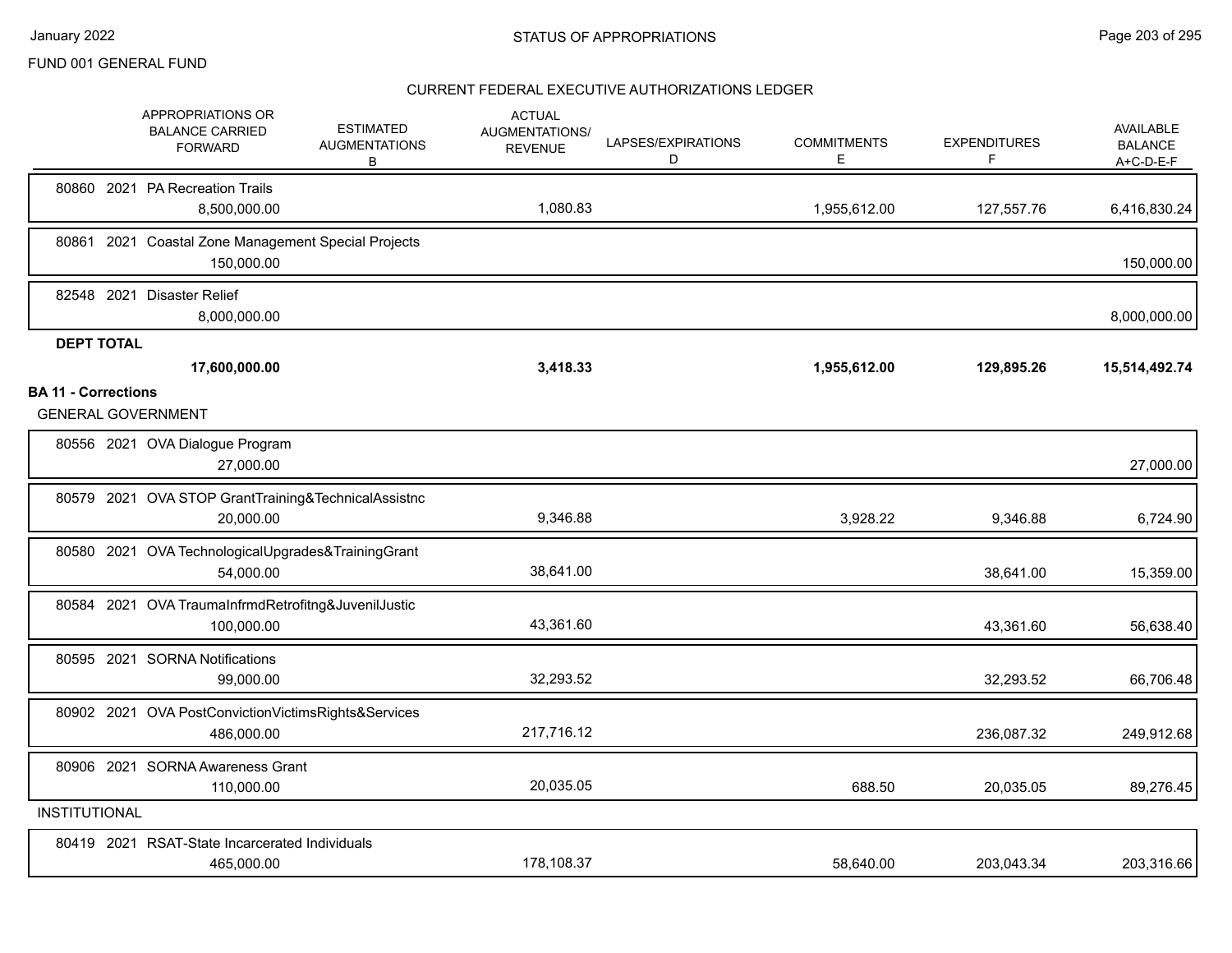|                          | APPROPRIATIONS OR<br><b>BALANCE CARRIED</b><br><b>FORWARD</b>         | <b>ESTIMATED</b><br><b>AUGMENTATIONS</b><br>B | <b>ACTUAL</b><br>AUGMENTATIONS/<br><b>REVENUE</b> | LAPSES/EXPIRATIONS<br>D | <b>COMMITMENTS</b><br>E. | <b>EXPENDITURES</b><br>F | <b>AVAILABLE</b><br><b>BALANCE</b><br>A+C-D-E-F |
|--------------------------|-----------------------------------------------------------------------|-----------------------------------------------|---------------------------------------------------|-------------------------|--------------------------|--------------------------|-------------------------------------------------|
|                          | 80572 2021 PA State Opioid Response (SOR)                             |                                               |                                                   |                         |                          |                          |                                                 |
|                          | 4,200,000.00                                                          |                                               | 2,203,382.74                                      |                         | 1,351,422.90             | 2,363,512.51             | 485,064.59                                      |
|                          | 80880 2021 SABG-Drug & Alcohol Programs                               |                                               |                                                   |                         |                          |                          |                                                 |
|                          | 1,965,000.00                                                          |                                               | 491,250.00                                        |                         |                          | 1,965,000.00             |                                                 |
| <b>DEPT TOTAL</b>        |                                                                       |                                               |                                                   |                         |                          |                          |                                                 |
|                          | 7,526,000.00                                                          |                                               | 3,234,135.28                                      |                         | 1,414,679.62             | 4,911,321.22             | 1,199,999.16                                    |
|                          | <b>BA 74 - Drug and Alcohol Programs</b><br><b>GENERAL GOVERNMENT</b> |                                               |                                                   |                         |                          |                          |                                                 |
|                          | 87406 2021 COVID-SABG Administration & Operation<br>646,000.00        |                                               |                                                   |                         |                          |                          | 646,000.00                                      |
| <b>DEPT TOTAL</b>        | 646,000.00                                                            |                                               |                                                   |                         |                          |                          | 646,000.00                                      |
| <b>BA 16 - Education</b> |                                                                       |                                               |                                                   |                         |                          |                          |                                                 |
|                          | <b>GENERAL GOVERNMENT</b>                                             |                                               |                                                   |                         |                          |                          |                                                 |
|                          | 80399 2021 Refugee School Impact Development (F)<br>850,000.00        |                                               | 138,096.90                                        |                         | 100.32                   | 175,344.43               | 674,555.25                                      |
|                          | 87426 2021 COVID-Homeless Children & Youth                            |                                               |                                                   |                         |                          |                          |                                                 |
|                          | 32,749,000.00                                                         |                                               |                                                   |                         |                          |                          | 32,749,000.00                                   |
|                          | 87666 2021 COVID-LSTA-LibraryDevelpmntEmrgncyRelief<br>4,786,000.00   |                                               |                                                   |                         | 608,565.00               |                          | 4,177,435.00                                    |
|                          | <b>GRANTS AND SUBSIDIES</b>                                           |                                               |                                                   |                         |                          |                          |                                                 |
|                          | 80027 2021 TANFBG - Teen Parenting Education<br>13,784,000.00         |                                               | 317,771.44                                        |                         | 8,350,575.39             | 975,275.77               | 4,458,148.84                                    |
|                          | 87309 2021 COVID-SFR Pandemic Response<br>13,725,000.00               |                                               | 13,725,000.00                                     |                         |                          |                          | 13,725,000.00                                   |
|                          | 87444 2021 COVID-Food & Nutrition P-EBT Admin<br>1,156,000.00         |                                               | 1,146,951.96                                      |                         |                          | 1,154,926.96             | 1,073.04                                        |
|                          | 87492 2021 COVID-GovnrEmrgncyEducReliefNonPblcSchls<br>152,742,000.00 |                                               |                                                   |                         |                          |                          | 152,742,000.00                                  |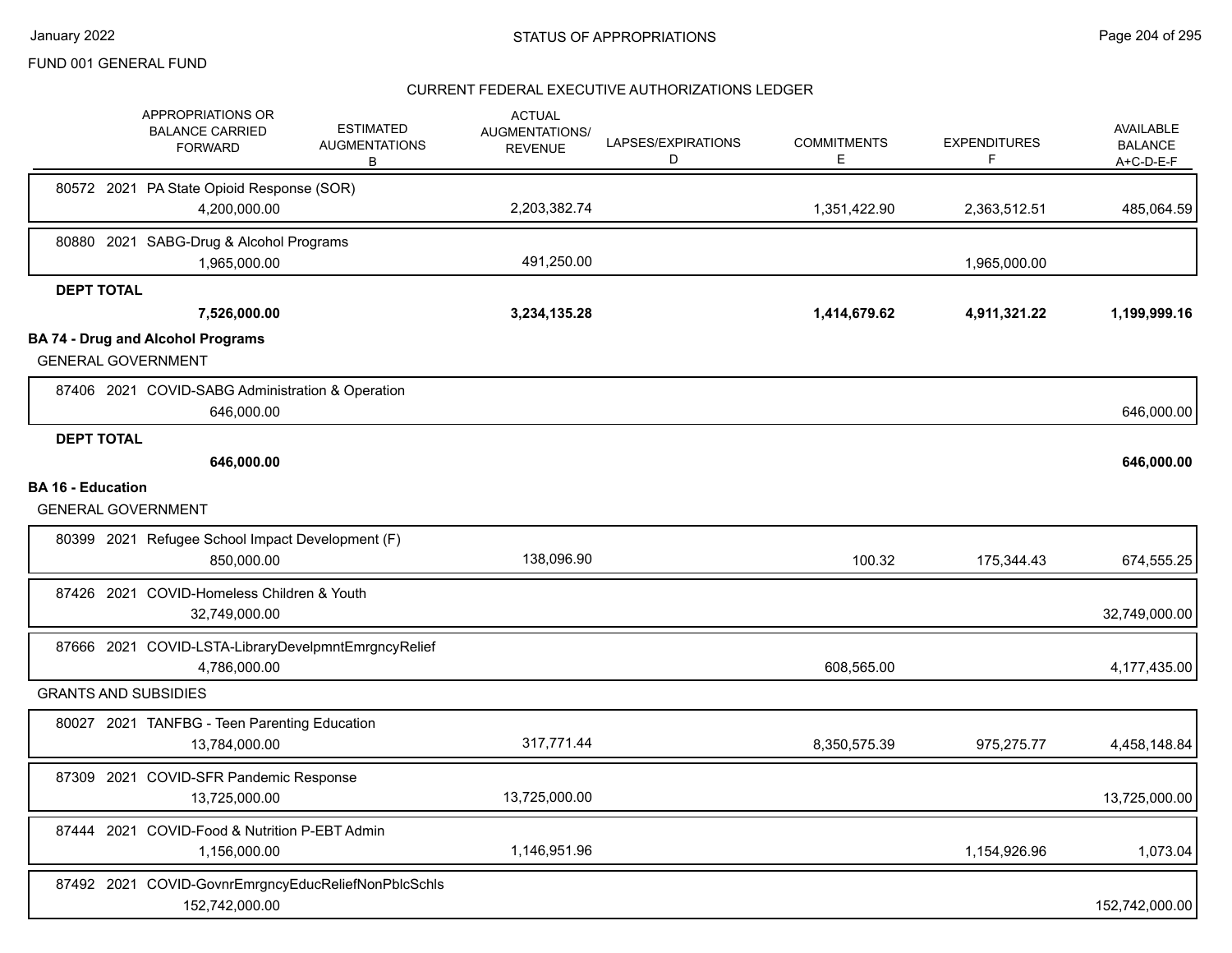|                   | APPROPRIATIONS OR<br><b>BALANCE CARRIED</b><br><b>FORWARD</b>              | <b>ESTIMATED</b><br><b>AUGMENTATIONS</b><br>В | <b>ACTUAL</b><br>AUGMENTATIONS/<br><b>REVENUE</b> | LAPSES/EXPIRATIONS<br>D | <b>COMMITMENTS</b><br>E. | <b>EXPENDITURES</b> | <b>AVAILABLE</b><br><b>BALANCE</b><br>A+C-D-E-F |
|-------------------|----------------------------------------------------------------------------|-----------------------------------------------|---------------------------------------------------|-------------------------|--------------------------|---------------------|-------------------------------------------------|
|                   | 87667 2021 COVID-Food & Nutrition Emergency Relief<br>34,039,000.00        |                                               |                                                   |                         |                          |                     | 34,039,000.00                                   |
|                   | 87669 2021 COVID-ESSER-SEA Administration<br>14,000,000.00                 |                                               | 449,776.43                                        |                         | 136,975.00               | 454,776.43          | 13,408,248.57                                   |
|                   | 87670 2021 COVID-ESSER-SEA<br>485,696,000.00                               |                                               |                                                   |                         | 1,815,965.00             |                     | 483,880,035.00                                  |
|                   | 87671 2021 COVID-ESSER-LEA<br>4,500,814,000.00                             |                                               | 106, 173, 743. 12                                 |                         | 1,408,635,027.88         | 106, 173, 743. 12   | 2,986,005,229.00                                |
| <b>DEPT TOTAL</b> |                                                                            |                                               |                                                   |                         |                          |                     |                                                 |
|                   | 5,254,341,000.00                                                           |                                               | 121,951,339.85                                    |                         | 1,419,547,208.59         | 108,934,066.71      | 3,725,859,724.70                                |
|                   | <b>BA 31 - PA Emergency Management Agency</b><br><b>GENERAL GOVERNMENT</b> |                                               |                                                   |                         |                          |                     |                                                 |
|                   | 82284 2021 Domestic Preparedness - First Responders<br>100,000,000.00      |                                               | 8,507,426.81                                      |                         | 1,700,614.49             | 9,190,509.46        | 89,108,876.05                                   |
|                   | 82588 2021 Next Generation 911 (F)<br>4,000,000.00                         |                                               |                                                   |                         |                          | 2,766,737.00        | 1,233,263.00                                    |
|                   | 82873 2021 Firefighters Assistance Program<br>500.000.00                   |                                               |                                                   |                         |                          | 34,237.18           | 465,762.82                                      |
|                   | <b>GRANTS AND SUBSIDIES</b>                                                |                                               |                                                   |                         |                          |                     |                                                 |
|                   | 82545 2021 SCDBG - Disaster Recovery<br>4,450,000.00                       |                                               |                                                   |                         |                          |                     | 4,450,000.00                                    |
|                   | 82887 2021 Disaster Relief (F)<br>60,000,000.00                            |                                               | 1,853,391.94                                      |                         | 43,689,890.02            | 2,054,545.17        | 14,255,564.81                                   |
|                   | 82894 2021 EmergencyFederalLawEnforcementAssistance<br>3,547,000.00        |                                               | 3,544,470.22                                      |                         |                          | 3,544,470.22        | 2,529.78                                        |
|                   | 82899 2021 Hazard Mitigation<br>10,000,000.00                              |                                               | 3.677.667.67                                      |                         | 4,877,205.64             | 3,921,140.85        | 1,201,653.51                                    |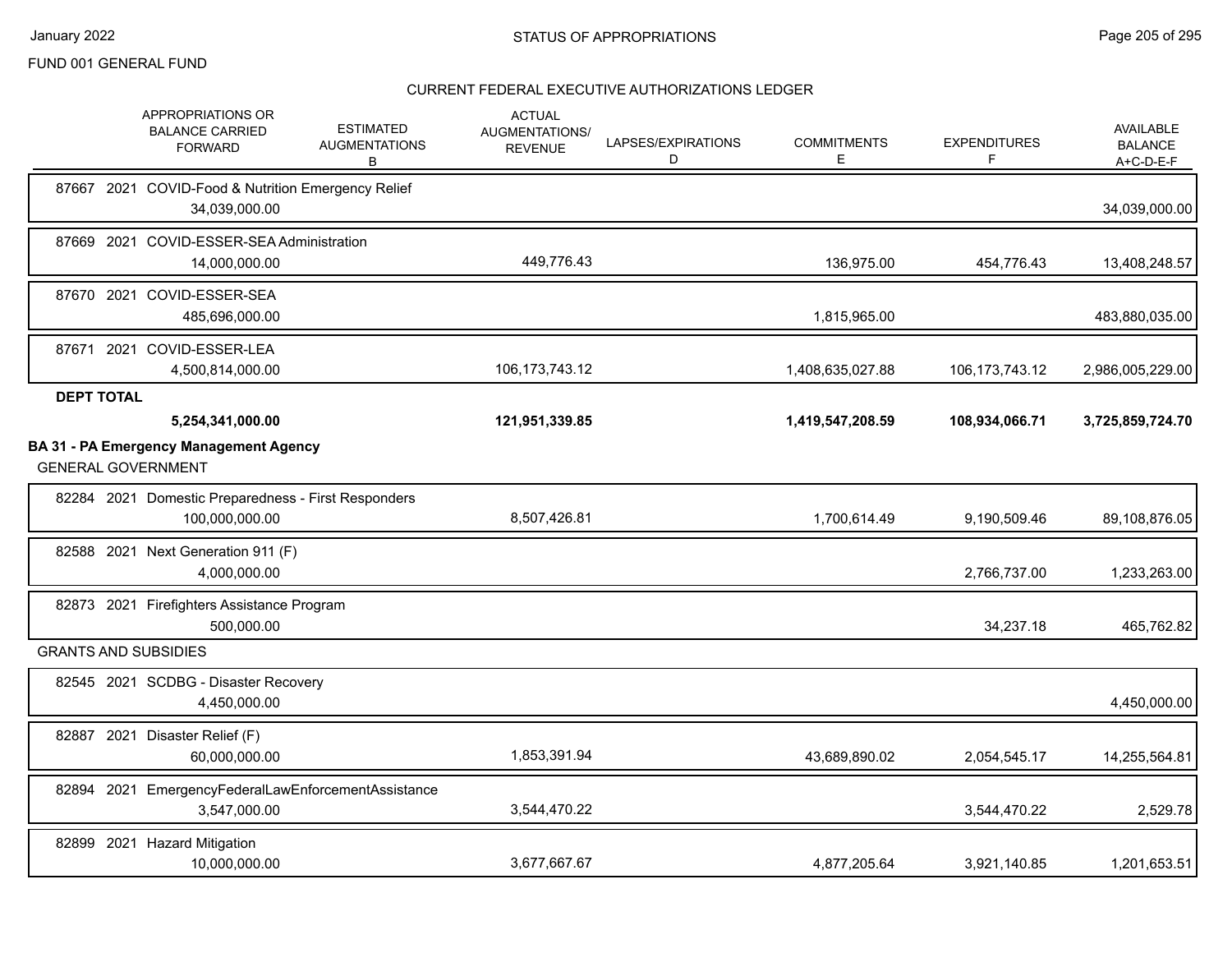|                           | <b>APPROPRIATIONS OR</b><br><b>BALANCE CARRIED</b><br><b>FORWARD</b> | <b>ESTIMATED</b><br><b>AUGMENTATIONS</b><br>В | <b>ACTUAL</b><br>AUGMENTATIONS/<br><b>REVENUE</b> | LAPSES/EXPIRATIONS<br>D | <b>COMMITMENTS</b><br>E. | <b>EXPENDITURES</b><br>F | <b>AVAILABLE</b><br><b>BALANCE</b><br>$A+C-D-E-F$ |
|---------------------------|----------------------------------------------------------------------|-----------------------------------------------|---------------------------------------------------|-------------------------|--------------------------|--------------------------|---------------------------------------------------|
|                           | 87602 2021 COVID-PA Disaster Relief (F)                              |                                               |                                                   |                         |                          |                          |                                                   |
|                           | 237,240,000.00                                                       |                                               | 56,357,407.01                                     |                         | 26, 164, 314. 31         | 60,685,727.75            | 150,389,957.94                                    |
| <b>DEPT TOTAL</b>         | 419,737,000.00                                                       |                                               | 73,940,363.65                                     |                         | 76,432,024.46            | 82, 197, 367. 63         | 261,107,607.91                                    |
|                           | <b>BA 35 - Environmental Protection</b>                              |                                               |                                                   |                         |                          |                          |                                                   |
| <b>GENERAL GOVERNMENT</b> |                                                                      |                                               |                                                   |                         |                          |                          |                                                   |
|                           | 80119 2021 Technical Assistance To Small Systems                     |                                               |                                                   |                         |                          |                          |                                                   |
|                           | 1,750,000.00                                                         |                                               | 91,842.14                                         |                         | 230,760.83               | 137,550.44               | 1,381,688.73                                      |
|                           | 80120 2021 Assistance to State Program                               |                                               |                                                   |                         |                          |                          |                                                   |
|                           | 7,000,000.00                                                         |                                               | 1,184,827.43                                      |                         | 37,434.99                | 1,477,691.78             | 5,484,873.23                                      |
|                           | 80121 2021 Local Assistance & Source Wtr Protection                  |                                               |                                                   |                         |                          |                          |                                                   |
|                           | 8,500,000.00                                                         |                                               | 1,195,059.08                                      |                         | 735,311.59               | 849,748.43               | 6,914,939.98                                      |
|                           | 80212 2021 Homeland Security Initiative                              |                                               |                                                   |                         |                          |                          |                                                   |
|                           | 1,000,000.00                                                         |                                               | 602,520.71                                        |                         | 2,480.00                 | 219,309.78               | 778,210.22                                        |
|                           | 80546 2021 Zika Vector Control Response<br>37,000.00                 |                                               |                                                   |                         |                          |                          | 37,000.00                                         |
|                           |                                                                      |                                               |                                                   |                         |                          |                          |                                                   |
|                           | 80995 2021 HazardousMaterialsEmergencyPreparedness<br>55,000.00      |                                               |                                                   |                         |                          |                          | 55,000.00                                         |
|                           |                                                                      |                                               |                                                   |                         |                          |                          |                                                   |
|                           | 82122 2021 Abandoned Mine Reclamation<br>100,000,000.00              |                                               | 21,166,863.68                                     |                         | 23,362,407.24            | 17,777,579.18            | 58,860,013.58                                     |
| <b>DEPT TOTAL</b>         |                                                                      |                                               |                                                   |                         |                          |                          |                                                   |
|                           | 118,342,000.00                                                       |                                               | 24,241,113.04                                     |                         | 24,368,394.65            | 20,461,879.61            | 73,511,725.74                                     |
| BA 67 - Health            |                                                                      |                                               |                                                   |                         |                          |                          |                                                   |
| <b>GENERAL GOVERNMENT</b> |                                                                      |                                               |                                                   |                         |                          |                          |                                                   |
|                           | 80407 2021 Learning Management System (F)<br>42,000.00               |                                               |                                                   |                         |                          |                          | 42,000.00                                         |
| 80558 2021                | State Opioid Response Programs<br>3,110,000.00                       |                                               | 465,557.83                                        |                         | 69.086.77                | 540,970.05               | 2,499,943.18                                      |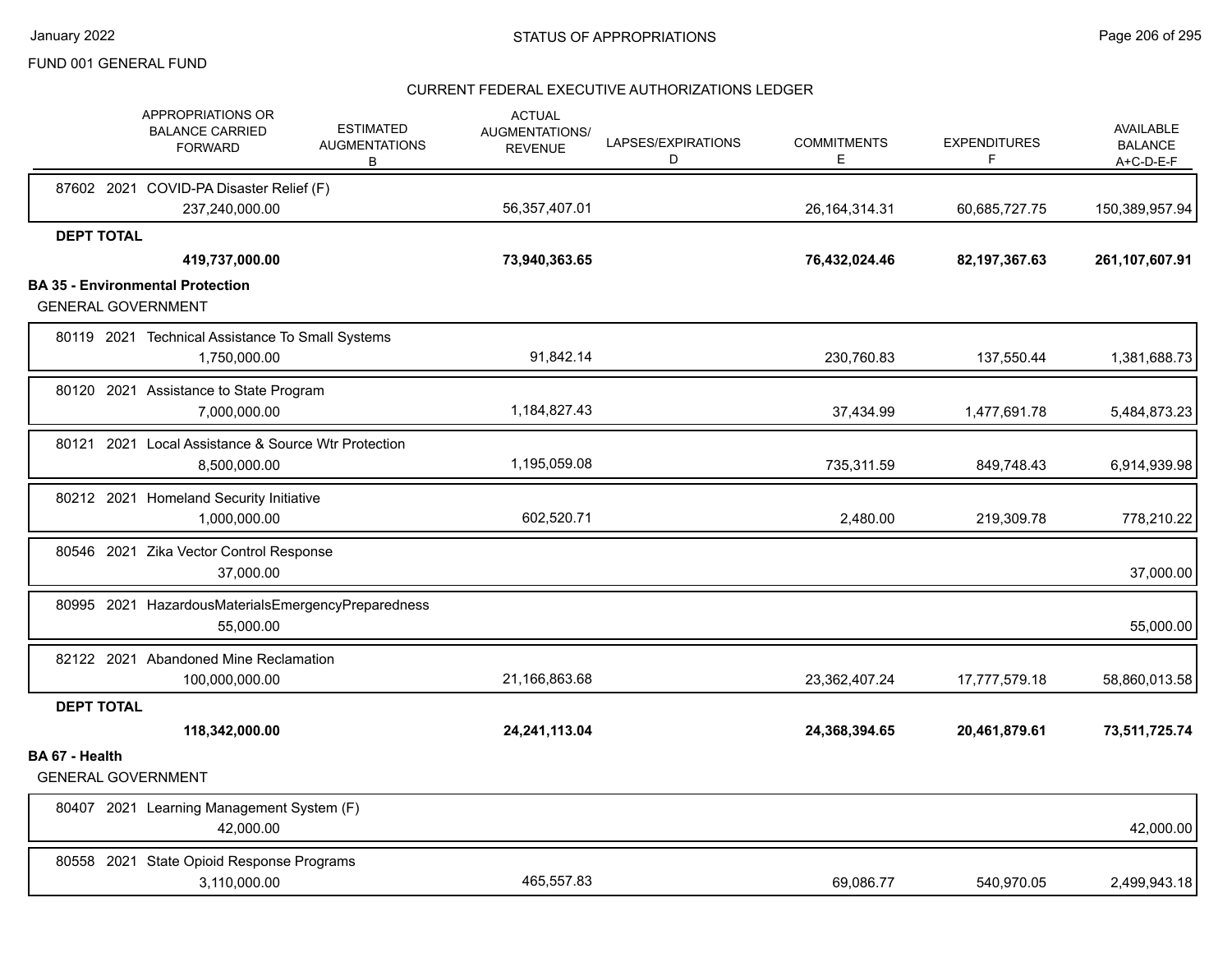|                   | <b>BA 39 - PA Higher Education Assistance</b>                        |                                               |                                                   |                         |                          |                          |                                                   |
|-------------------|----------------------------------------------------------------------|-----------------------------------------------|---------------------------------------------------|-------------------------|--------------------------|--------------------------|---------------------------------------------------|
|                   | 214,140,000.00                                                       |                                               | 16,716,009.94                                     |                         | 90,876,010.04            | 18,781,780.18            | 104,482,209.78                                    |
| <b>DEPT TOTAL</b> |                                                                      |                                               |                                                   |                         |                          |                          |                                                   |
|                   | 87653 2021 COVID-Screening Newborns<br>240,000.00                    |                                               |                                                   |                         |                          |                          | 240,000.00                                        |
|                   | <b>GRANTS AND SUBSIDIES</b>                                          |                                               |                                                   |                         |                          |                          |                                                   |
|                   | 87691 2021 COVID-Disease Control Immunization<br>2,000,000.00        |                                               | 479,525.10                                        |                         |                          | 479.979.69               | 1,520,020.31                                      |
|                   | 87690 2021 COVID-Medicaid Certification<br>1,641,000.00              |                                               | 194,028.03                                        |                         |                          | 194,028.03               | 1,446,971.97                                      |
|                   | 87689 2021 COVID-Medicare-HIthSrvcAgncyCertificaton<br>1,495,000.00  |                                               | 267,580.00                                        |                         |                          | 267,580.00               | 1,227,420.00                                      |
|                   | 87664 2021 COVID-EpidemlgyLaboratrySurveilInceRespn<br>38,670,000.00 |                                               | 6,408,980.81                                      |                         | 12,697.50                | 6,428,545.36             | 32,228,757.14                                     |
|                   | 87645 2021 COVID-Public Assistance<br>106,500,000.00                 |                                               |                                                   |                         | 82,277,074.29            | 204,931.96               | 24,017,993.75                                     |
|                   | 87604 2021 COVID-PublicHealthEmergPrepare/Response<br>1,000,000.00   |                                               | 257,940.33                                        |                         |                          | 291,220.38               | 708,779.62                                        |
|                   | 87446 2021 COVID-BehavorlRiskFactrSurveillanceSystm<br>313,000.00    |                                               |                                                   |                         |                          |                          | 313,000.00                                        |
|                   | 87435 2021 COVID-Strengthening STD Prvntn & Control<br>4,186,000.00  |                                               |                                                   |                         | 30,591.00                |                          | 4,155,409.00                                      |
|                   | 82155 2021 Public Hlth Emgcy Preparedness& Respnse<br>54,680,000.00  |                                               | 8,527,005.31                                      |                         | 8,387,012.86             | 10,240,438.73            | 36,052,548.41                                     |
|                   | 80837 2021 SABG-DDAP Support Services<br>98,000.00                   |                                               | 69,134.85                                         |                         |                          | 69,134.85                | 28,865.15                                         |
|                   | 80576 2021 VehicularSafetyAssessment&OutreachProgrm<br>165,000.00    |                                               | 46,257.68                                         |                         | 99,547.62                | 64,951.13                | 501.25                                            |
|                   | APPROPRIATIONS OR<br><b>BALANCE CARRIED</b><br><b>FORWARD</b>        | <b>ESTIMATED</b><br><b>AUGMENTATIONS</b><br>в | <b>ACTUAL</b><br>AUGMENTATIONS/<br><b>REVENUE</b> | LAPSES/EXPIRATIONS<br>D | <b>COMMITMENTS</b><br>E. | <b>EXPENDITURES</b><br>F | <b>AVAILABLE</b><br><b>BALANCE</b><br>$A+C-D-E-F$ |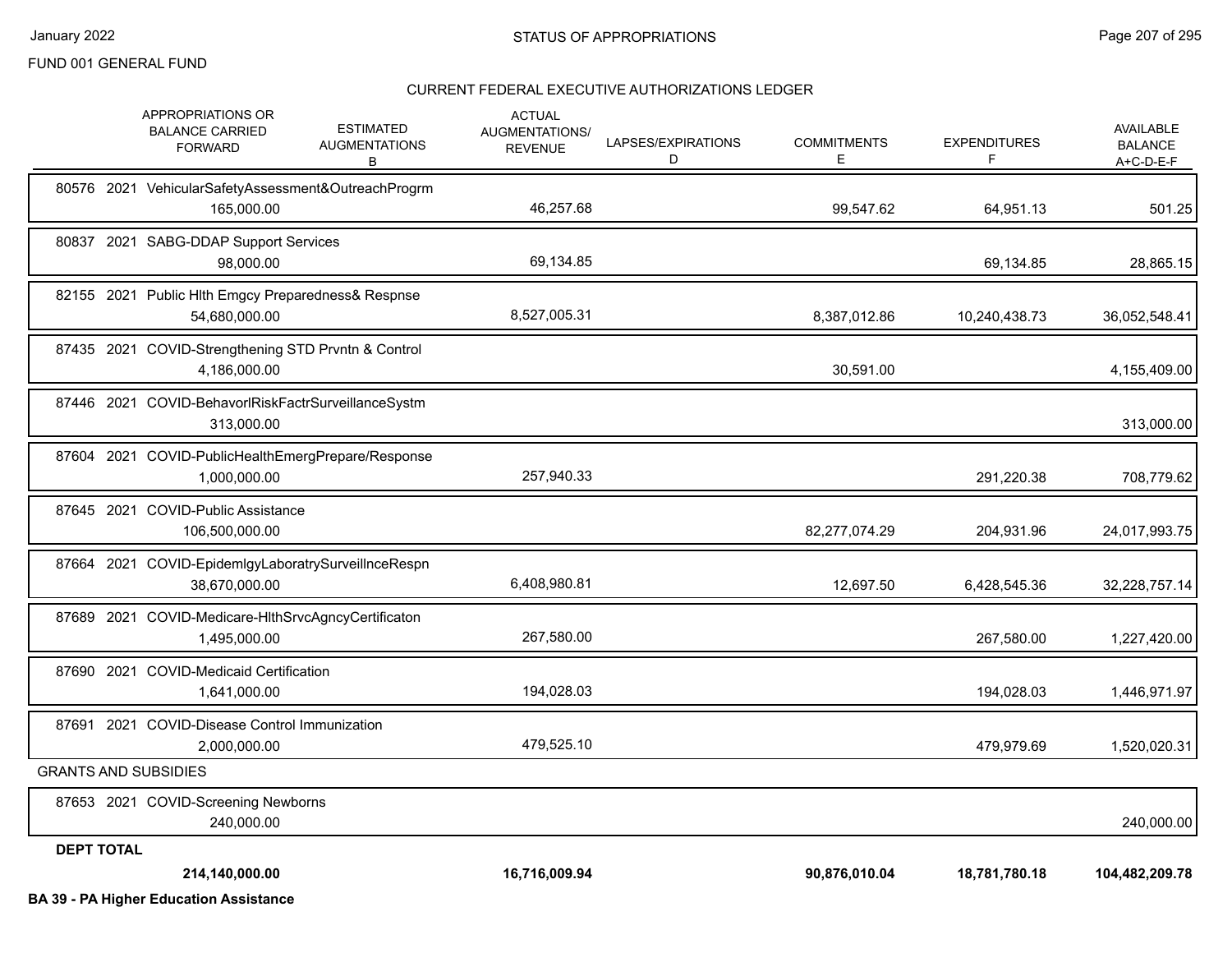|                          | APPROPRIATIONS OR<br><b>BALANCE CARRIED</b><br><b>FORWARD</b>               | <b>ESTIMATED</b><br><b>AUGMENTATIONS</b><br>B | <b>ACTUAL</b><br><b>AUGMENTATIONS/</b><br><b>REVENUE</b> | LAPSES/EXPIRATIONS<br>D | <b>COMMITMENTS</b><br>E | <b>EXPENDITURES</b><br>F | <b>AVAILABLE</b><br><b>BALANCE</b><br>$A+C-D-E-F$ |
|--------------------------|-----------------------------------------------------------------------------|-----------------------------------------------|----------------------------------------------------------|-------------------------|-------------------------|--------------------------|---------------------------------------------------|
|                          | <b>GRANTS AND SUBSIDIES</b>                                                 |                                               |                                                          |                         |                         |                          |                                                   |
|                          | 87308 2021 COVID-SFR Pandemic Response<br>5,000,000.00                      |                                               | 5,000,000.00                                             |                         |                         | 5,000,000.00             |                                                   |
|                          | 87373 2021 COVID-SFR Student Loan Relief for Nurses<br>15,000,000.00        |                                               |                                                          |                         |                         |                          | 15,000,000.00                                     |
| <b>DEPT TOTAL</b>        |                                                                             |                                               |                                                          |                         |                         |                          |                                                   |
|                          | 20,000,000.00                                                               |                                               | 5,000,000.00                                             |                         |                         | 5,000,000.00             | 15,000,000.00                                     |
| BA 12 - Labor & Industry | <b>GENERAL GOVERNMENT</b>                                                   |                                               |                                                          |                         |                         |                          |                                                   |
|                          | 87405 2021 COVID-CommnwlthCivilianCoronavirusCorps<br>1,012,500.00          |                                               |                                                          |                         | 947,084.98              | 9,914.02                 | 55,501.00                                         |
|                          | 87489 2021 COVID-Community Service and Corps<br>8,262,000.00                |                                               | 479,314.99                                               |                         | 665,476.92              | 612,761.08               | 6,983,762.00                                      |
|                          | <b>GRANTS AND SUBSIDIES</b>                                                 |                                               |                                                          |                         |                         |                          |                                                   |
|                          | 80388 2021 Comprehensive Workforce Development<br>2,065,000.00              |                                               | 946,991.60                                               |                         | 713,215.83              | 1,040,372.99             | 311,411.18                                        |
|                          | 82909 2021 DUA Administration Payments<br>86,250.00                         |                                               | 22,020.09                                                |                         |                         | 27,037.90                | 59,212.10                                         |
|                          | 87311 2021 COVID-SFR Pandemic Response<br>1,500,000.00                      |                                               | 1,500,000.00                                             |                         |                         |                          | 1,500,000.00                                      |
|                          | 87668 2021 COVID-WIOA-National Dislocated Worker<br>100,000.00              |                                               | 37,814.94                                                |                         | 1.00                    | 40,313.71                | 59,685.29                                         |
| <b>DEPT TOTAL</b>        |                                                                             |                                               |                                                          |                         |                         |                          |                                                   |
|                          | 13,025,750.00                                                               |                                               | 2,986,141.62                                             |                         | 2,325,778.73            | 1,730,399.70             | 8,969,571.57                                      |
|                          | <b>BA 13 - Military &amp; Veterans Affairs</b><br><b>GENERAL GOVERNMENT</b> |                                               |                                                          |                         |                         |                          |                                                   |
|                          | 80565 2021 Spotted Lanternfly<br>100,000.00                                 |                                               |                                                          |                         |                         | 13,400.00                | 86,600.00                                         |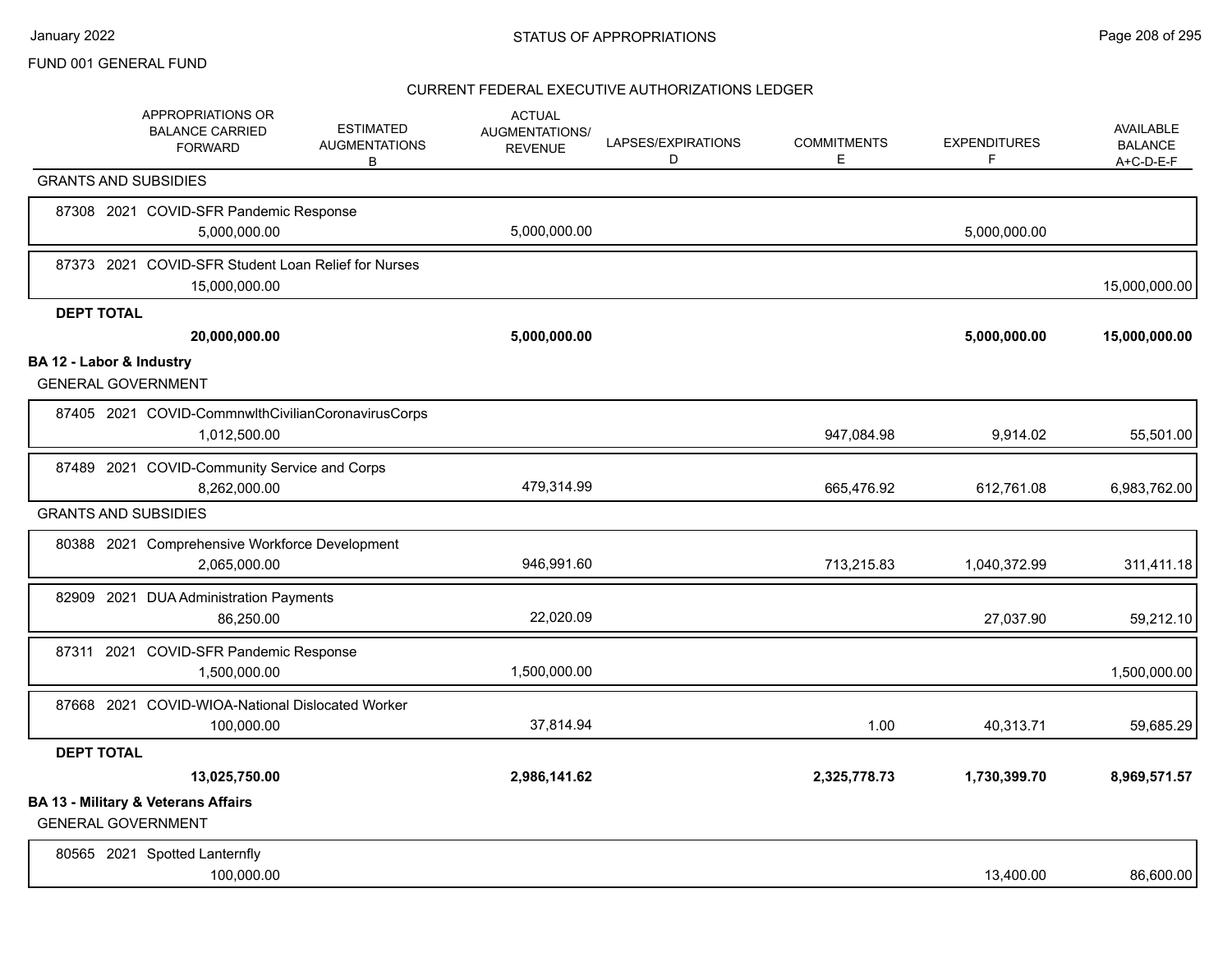|                               | APPROPRIATIONS OR<br><b>BALANCE CARRIED</b><br><b>FORWARD</b>       | <b>ESTIMATED</b><br><b>AUGMENTATIONS</b><br>В | <b>ACTUAL</b><br>AUGMENTATIONS/<br><b>REVENUE</b> | LAPSES/EXPIRATIONS<br>D | <b>COMMITMENTS</b><br>Ε | <b>EXPENDITURES</b><br>F | AVAILABLE<br><b>BALANCE</b><br>A+C-D-E-F |
|-------------------------------|---------------------------------------------------------------------|-----------------------------------------------|---------------------------------------------------|-------------------------|-------------------------|--------------------------|------------------------------------------|
|                               | 80573 2021 PA State Opioid Response (SOR)<br>2,000,000.00           |                                               | 1,950,000.00                                      |                         |                         | 2,000,000.00             |                                          |
|                               | 87649 2021 COVID-Operations & Maintenance<br>5,482,000.00           |                                               | 5,478,568.40                                      |                         |                         | 5,478,568.40             | 3,431.60                                 |
| <b>INSTITUTIONAL</b>          |                                                                     |                                               |                                                   |                         |                         |                          |                                          |
|                               | 87600 2021 COVID-Veterans'HomesEnhancdVetsReimbrsmt<br>3,000,000.00 |                                               | 690,636.62                                        |                         |                         | 690,636.62               | 2,309,363.38                             |
| <b>DEPT TOTAL</b>             |                                                                     |                                               |                                                   |                         |                         |                          |                                          |
|                               | 10,582,000.00                                                       |                                               | 8,119,205.02                                      |                         |                         | 8,182,605.02             | 2,399,394.98                             |
| <b>BA 21 - Human Services</b> | <b>GENERAL GOVERNMENT</b>                                           |                                               |                                                   |                         |                         |                          |                                          |
|                               | 80897 2021 Homeland Security<br>75.000.00                           |                                               |                                                   |                         |                         |                          | 75,000.00                                |
|                               | 87415 2021 COVID-SNAP P-EBT Administration<br>13,688,000.00         |                                               | 12,784,386.89                                     |                         | 746,250.00              | 12,811,241.43            | 130,508.57                               |
|                               | 87488 2021 COVID-LIHWAP Admin<br>6,488,000.00                       |                                               | 825,501.17                                        |                         | 465,739.20              | 2,222,421.15             | 3,799,839.65                             |
|                               | 87607 2021 COVID-Children's Health Insurance Admin<br>227,000.00    |                                               |                                                   |                         |                         |                          | 227,000.00                               |
|                               | 87665 2021 COVID-CHIP-Information Systems<br>300,000.00             |                                               | 76,402.53                                         |                         |                         | 76,402.53                | 223,597.47                               |
| <b>INSTITUTIONAL</b>          |                                                                     |                                               |                                                   |                         |                         |                          |                                          |
|                               | 80343 2021 Bioterrorism Hospital Preparedness<br>45,000.00          |                                               | 14,740.00                                         |                         |                         | 16,090.00                | 28,910.00                                |
|                               | 87410 2021 COVID-Mental Health Services Block Grant<br>1,613,000.00 |                                               | 133,194.00                                        |                         |                         | 133,194.00               | 1,479,806.00                             |
|                               | 87448 2021 COVID-MobileCrisis Intervention Services<br>773,000.00   |                                               |                                                   |                         |                         |                          | 773,000.00                               |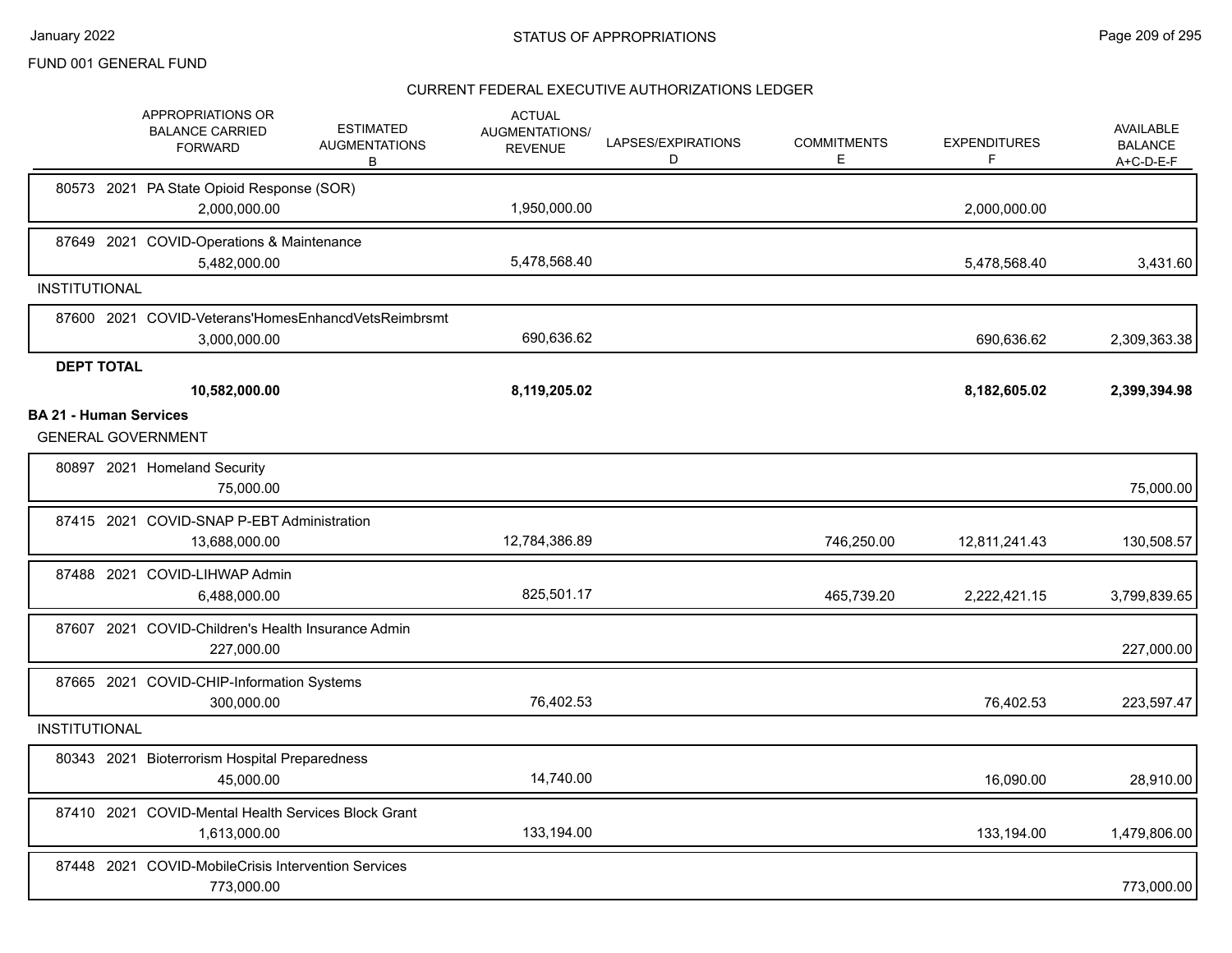|  | APPROPRIATIONS OR<br><b>BALANCE CARRIED</b><br><b>FORWARD</b>         | <b>ESTIMATED</b><br><b>AUGMENTATIONS</b><br>В | <b>ACTUAL</b><br>AUGMENTATIONS/<br><b>REVENUE</b> | LAPSES/EXPIRATIONS<br>D | <b>COMMITMENTS</b><br>E | <b>EXPENDITURES</b><br>F | AVAILABLE<br><b>BALANCE</b><br>A+C-D-E-F |
|--|-----------------------------------------------------------------------|-----------------------------------------------|---------------------------------------------------|-------------------------|-------------------------|--------------------------|------------------------------------------|
|  | 87608 2021 COVID-Medical Assistance-Mental Health<br>21,350,000.00    |                                               | 10,254,775.64                                     |                         |                         | 7,340,876.59             | 14,009,123.41                            |
|  | 87609 2021 COVID-Medical Assistance-StateCenters<br>16,384,000.00     |                                               | 4,034,142.88                                      |                         |                         | 5,618,416.67             | 10,765,583.33                            |
|  | <b>GRANTS AND SUBSIDIES</b>                                           |                                               |                                                   |                         |                         |                          |                                          |
|  | 80866 2021 PHHSBG Domestic Violence<br>100,000.00                     |                                               | 13,524.49                                         |                         | 80,231.78               | 19,768.22                |                                          |
|  | 80908 2021 Early Chldhood Comprehensive Systems<br>256,000.00         |                                               |                                                   |                         | 255,600.00              |                          | 400.00                                   |
|  | 87303 2021 COVID-SFR Long-Term Living Programs<br>282,000,000.00      |                                               | 282,000,000.00                                    |                         | 318,070.03              | 268,620,416.80           | 13,061,513.17                            |
|  | 87310 2021 COVID-SFR Pandemic Response<br>9,850,000.00                |                                               | 9,850,000.00                                      |                         |                         |                          | 9,850,000.00                             |
|  | 87371 2021 COVID-SFR Hospital Workforce Assistance<br>100,000,000.00  |                                               |                                                   |                         |                         |                          | 100,000,000.00                           |
|  | 87372 2021 COVID-SFR Healthcare WorkforceAssistance<br>110,000,000.00 |                                               |                                                   |                         |                         |                          | 110,000,000.00                           |
|  | 87421 2021 COVID-MCH-Early Childhood Home Visiting<br>2,780,955.00    |                                               |                                                   |                         |                         |                          | 2,780,955.00                             |
|  | 87436 2021 COVID-RegnalCongrigateCareAssistancTeam<br>11,500,000.00   |                                               | 3,092,052.01                                      |                         | 2,825,000.00            | 3,072,987.28             | 5,602,012.72                             |
|  | 87442 2021 COVID-RiskScreeningToolAmongResidntlSttg<br>460,000.00     |                                               |                                                   |                         |                         | 172,501.00               | 287,499.00                               |
|  | 87443 2021 COVID-HCBS Provider Testing Needs<br>2,000,000.00          |                                               |                                                   |                         |                         |                          | 2,000,000.00                             |
|  | 87451 2021 COVID-Rape Crisis<br>5,483,000.00                          |                                               |                                                   |                         |                         |                          | 5,483,000.00                             |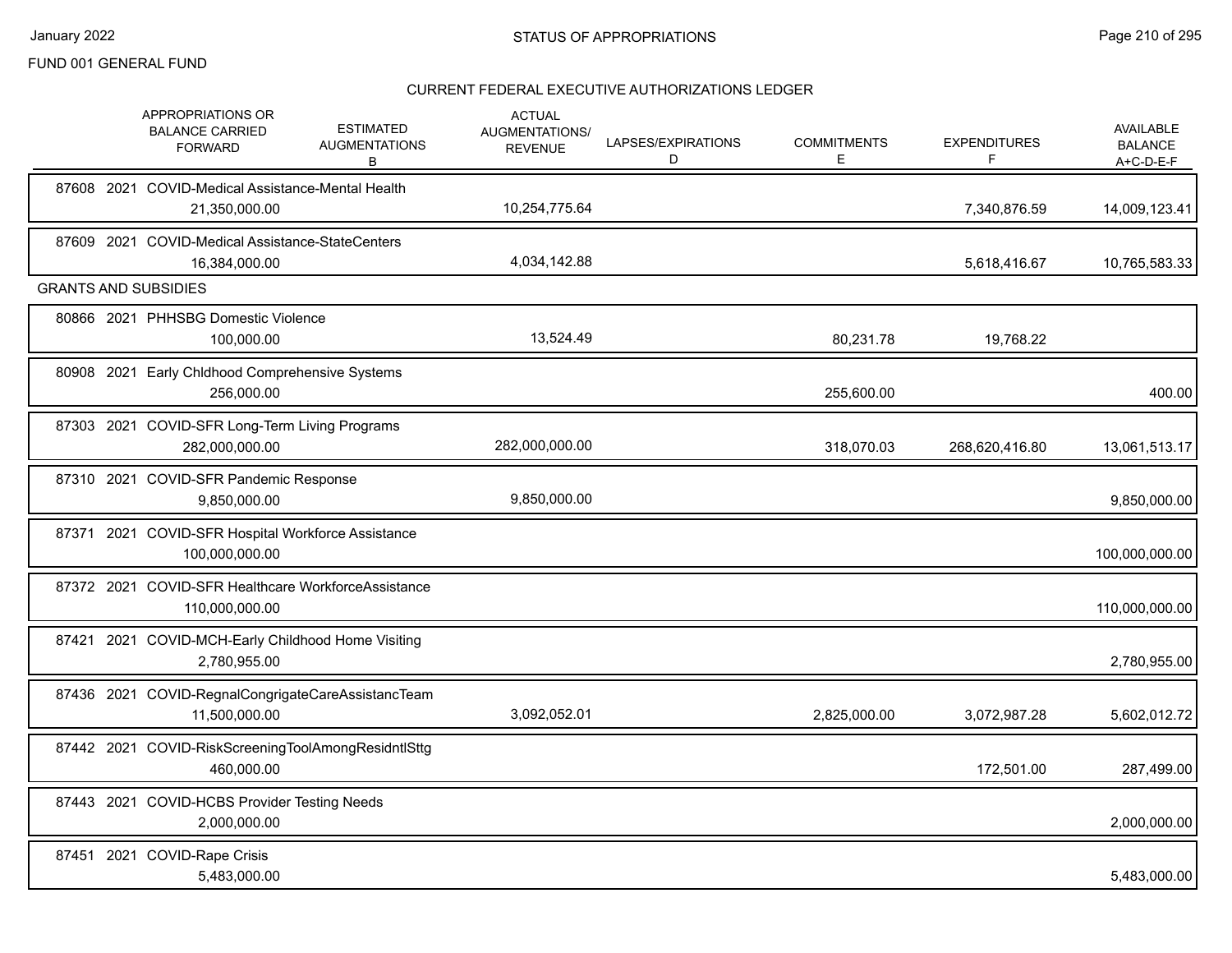| APPROPRIATIONS OR<br><b>BALANCE CARRIED</b><br><b>FORWARD</b>       | <b>ESTIMATED</b><br><b>AUGMENTATIONS</b><br>В       | <b>ACTUAL</b><br>AUGMENTATIONS/<br><b>REVENUE</b> | LAPSES/EXPIRATIONS<br>D | <b>COMMITMENTS</b><br>E. | <b>EXPENDITURES</b> | <b>AVAILABLE</b><br><b>BALANCE</b><br>A+C-D-E-F |
|---------------------------------------------------------------------|-----------------------------------------------------|---------------------------------------------------|-------------------------|--------------------------|---------------------|-------------------------------------------------|
| 36,763,000.00                                                       | 87487 2021 COVID-Low-IncomeHsholdWaterAssistancPrgm |                                                   |                         |                          | 998,151.40          | 35,764,848.60                                   |
| 87491 2021 COVID Rental & Utility Assistance<br>500,168,000.00      |                                                     |                                                   |                         |                          | 465,449,167.06      | 34,718,832.94                                   |
| 87611 2021 COVID-Medical Assistance-Capitation<br>1,268,223,000.00  |                                                     | 461,903,444.96                                    |                         |                          | 544,564,488.54      | 723,658,511.46                                  |
| 87612 2021 COVID-Medical Assistance-FeeForService<br>159,014,000.00 |                                                     | 31,571,275.65                                     |                         |                          | 60,237,791.81       | 98,776,208.19                                   |
| 87613 2021 COVID-MA-Workers with Disabilities<br>14,287,000.00      |                                                     |                                                   |                         |                          |                     | 14,287,000.00                                   |
| 87614 2021 COVID-MA-Physician Practice Plans<br>459,000.00          |                                                     |                                                   |                         |                          |                     | 459,000.00                                      |
| 87615 2021 COVID-MA-Hospital-Based Burn Centers<br>582,000.00       |                                                     |                                                   |                         |                          |                     | 582,000.00                                      |
| 87616 2021 COVID-MA-Critical Access Hospitals<br>2,131,000.00       |                                                     |                                                   |                         |                          |                     | 2,131,000.00                                    |
| 87617 2021 COVID-MA-Obstetric & Neonatal Services<br>876,000.00     |                                                     |                                                   |                         |                          |                     | 876,000.00                                      |
| 87618 2021 COVID-Medical Assistance-Trauma Center<br>1,135,000.00   |                                                     |                                                   |                         |                          |                     | 1,135,000.00                                    |
| 87619 2021 COVID-MA-Academic Medical Centers<br>3,234,000.00        |                                                     |                                                   |                         |                          |                     | 3,234,000.00                                    |
| 87620 2021 COVID-Medical Assistance-Transportation<br>2,091,000.00  |                                                     | 293,068.78                                        |                         |                          | 293,068.78          | 1,797,931.22                                    |
| 87621 2021 COVID-Children's Health Insurance Prgrm<br>14,907,000.00 |                                                     |                                                   |                         |                          |                     | 14,907,000.00                                   |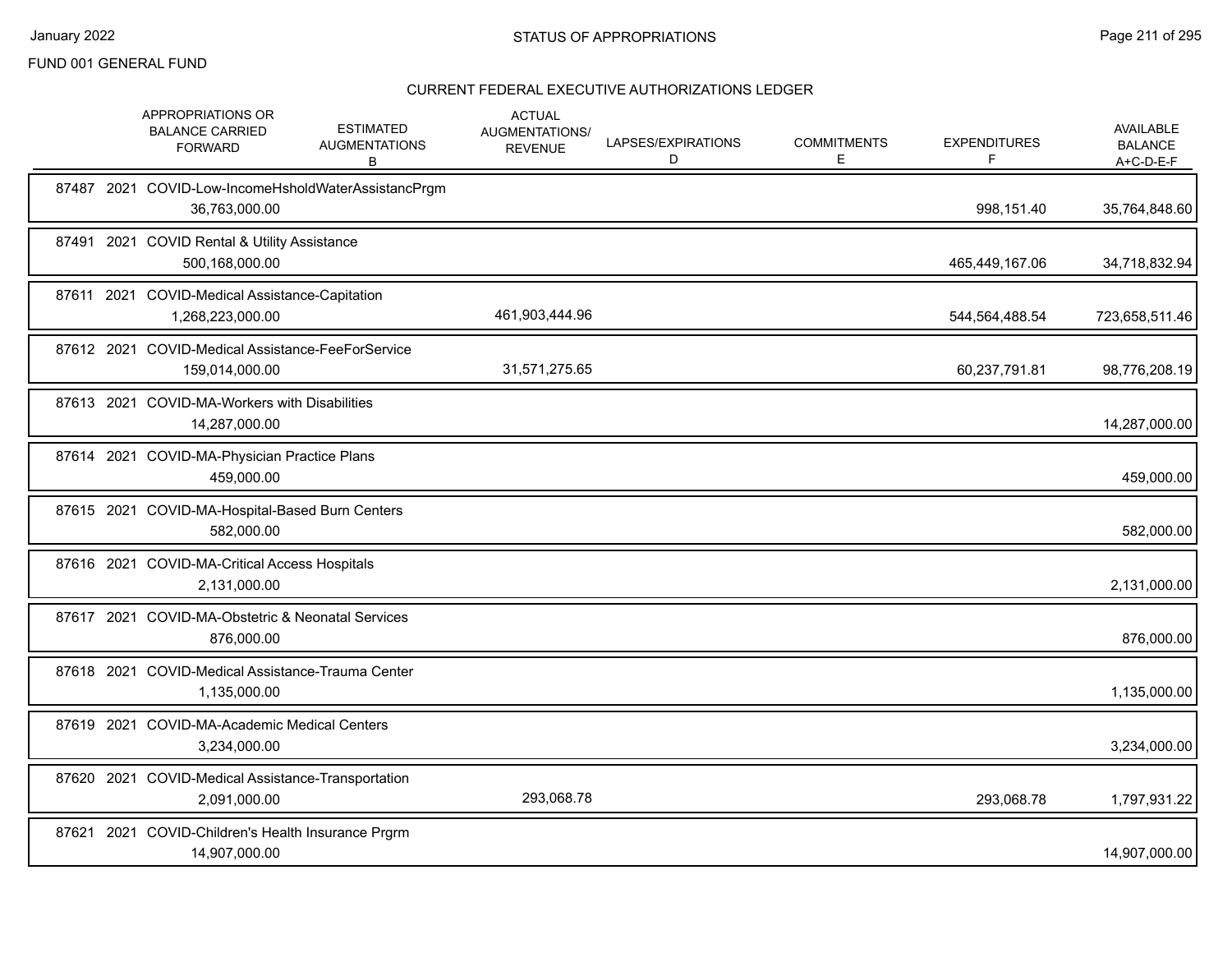#### CURRENT FEDERAL EXECUTIVE AUTHORIZATIONS LEDGER

| <b>BA 19 - State Department</b> |                                                                      |                                               |                                                   |                         |                          |                          |                                                   |
|---------------------------------|----------------------------------------------------------------------|-----------------------------------------------|---------------------------------------------------|-------------------------|--------------------------|--------------------------|---------------------------------------------------|
|                                 | 5,526,768,955.00                                                     |                                               | 1,915,509,252.73                                  |                         | 4,691,005.01             | 2,579,289,740.89         | 2,942,788,209.10                                  |
| <b>DEPT TOTAL</b>               |                                                                      |                                               |                                                   |                         |                          |                          |                                                   |
|                                 | 87654 2021 COVID-Child Welfare-Title IV-E<br>18,000,000.00           |                                               | 3,010,735.62                                      |                         |                          | 4,043,286.25             | 13,956,713.75                                     |
|                                 | 87638 2021 COVID-FamilyViolence PreventionServices<br>12,174,000.00  |                                               |                                                   |                         |                          |                          | 12,174,000.00                                     |
|                                 | 87637 2021 COVID-MA-Early Intervention<br>6,995,000.00               |                                               | 1,352,168.55                                      |                         |                          | 1,352,168.55             | 5,642,831.45                                      |
|                                 | 87636 2021 COVID-MA-Nurse Family Partnership<br>95,000.00            |                                               | 11,452.16                                         |                         |                          | 11,452.16                | 83,547.84                                         |
|                                 | 87633 2021 COVID-CCDFBG-Child Care Services<br>728,864,000.00        |                                               | 607,644,922.18                                    |                         | 114.00                   | 658,310,025.76           | 70,553,860.24                                     |
|                                 | 87631 2021 COVID-MA-Autism Intervention Services<br>8,514,000.00     |                                               | 982,562.14                                        |                         |                          | 982,562.14               | 7,531,437.86                                      |
|                                 | 87630 2021 COVID-MA-Community ID Waiver Program<br>567,669,000.00    |                                               | 52,138,510.35                                     |                         |                          | 52,138,510.35            | 515,530,489.65                                    |
|                                 | 87629 2021 COVID-Medical Assistance-ID/ICF<br>22,510,000.00          |                                               | 7,057,134.79                                      |                         |                          | 7,057,134.79             | 15,452,865.21                                     |
|                                 | 87628 2021 COVID-MA-Community ID Services<br>3,355,000.00            |                                               | 279,886.85                                        |                         |                          | 279,886.85               | 3,075,113.15                                      |
|                                 | 87625 2021 COVID-MA-Long-Term Care Managed Care<br>45,224,000.00     |                                               | 12,627,826.92                                     |                         |                          | 12,627,826.92            | 32,596,173.08                                     |
|                                 | 87623 2021 COVID-MA-Community HealthChoices<br>1,463,887,000.00      |                                               | 409,844,653.50                                    |                         |                          | 464,636,504.91           | 999,250,495.09                                    |
|                                 | 87622 2021 COVID-Medical Assistance-Long-TermLiving<br>60,239,000.00 |                                               | 3,712,890.67                                      |                         |                          | 6,203,398.95             | 54,035,601.05                                     |
|                                 | APPROPRIATIONS OR<br><b>BALANCE CARRIED</b><br><b>FORWARD</b>        | <b>ESTIMATED</b><br><b>AUGMENTATIONS</b><br>В | <b>ACTUAL</b><br>AUGMENTATIONS/<br><b>REVENUE</b> | LAPSES/EXPIRATIONS<br>D | <b>COMMITMENTS</b><br>Е. | <b>EXPENDITURES</b><br>F | <b>AVAILABLE</b><br><b>BALANCE</b><br>$A+C-D-E-F$ |

GENERAL GOVERNMENT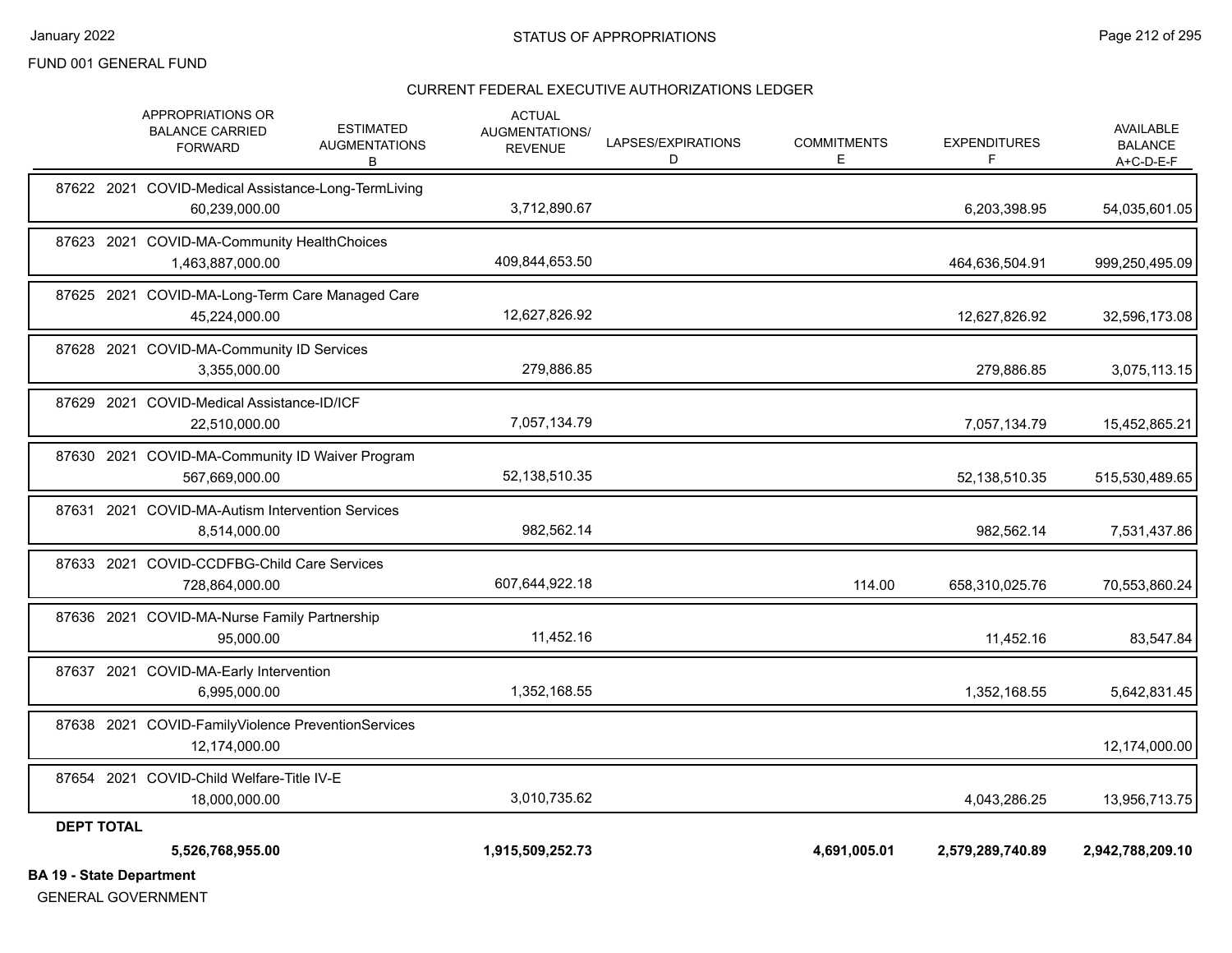|                             | APPROPRIATIONS OR<br><b>BALANCE CARRIED</b><br><b>FORWARD</b>        | <b>ESTIMATED</b><br><b>AUGMENTATIONS</b><br>В | <b>ACTUAL</b><br>AUGMENTATIONS/<br><b>REVENUE</b> | LAPSES/EXPIRATIONS<br>D | <b>COMMITMENTS</b><br>Е | <b>EXPENDITURES</b><br>F | <b>AVAILABLE</b><br><b>BALANCE</b><br>A+C-D-E-F |
|-----------------------------|----------------------------------------------------------------------|-----------------------------------------------|---------------------------------------------------|-------------------------|-------------------------|--------------------------|-------------------------------------------------|
|                             | 80566 2021 Occupational Licensing Assessment                         |                                               |                                                   |                         |                         |                          |                                                 |
|                             | 77,000.00                                                            |                                               | 49,962.32                                         |                         |                         | 31,039.93                | 45,960.07                                       |
| <b>DEPT TOTAL</b>           | 77,000.00                                                            |                                               | 49,962.32                                         |                         |                         | 31,039.93                | 45,960.07                                       |
| <b>BA 20 - State Police</b> |                                                                      |                                               |                                                   |                         |                         |                          |                                                 |
|                             | <b>GENERAL GOVERNMENT</b>                                            |                                               |                                                   |                         |                         |                          |                                                 |
|                             | 80463 2021 Law Enforcements Projects                                 |                                               |                                                   |                         |                         |                          |                                                 |
|                             | 8,778,000.00                                                         |                                               | 589,219.78                                        |                         | 1,152,326.32            | 587,959.85               | 7,037,713.83                                    |
|                             | 80574 2021 PA State Opioid Response (SOR)                            |                                               |                                                   |                         |                         |                          |                                                 |
|                             | 1,250,000.00                                                         |                                               | 346,054.40                                        |                         |                         | 388,960.92               | 861,039.08                                      |
|                             | 82235 2021 Law Enforcement Preparedness                              |                                               |                                                   |                         |                         |                          |                                                 |
|                             | 7,450,000.00                                                         |                                               | 2,269,273.05                                      |                         |                         | 3,837,111.96             | 3,612,888.04                                    |
|                             | 82340 2021 Homeland Security Grants                                  |                                               |                                                   |                         |                         |                          |                                                 |
|                             | 4,965,000.00                                                         |                                               | 253,129.13                                        |                         | 55,074.46               | 264,629.91               | 4,645,295.63                                    |
|                             | 82825 2021 Office of Homeland Security                               |                                               |                                                   |                         |                         |                          |                                                 |
|                             | 2,021,000.00                                                         |                                               | 420,627.75                                        |                         | 65,331.52               | 489,112.23               | 1,466,556.25                                    |
| <b>DEPT TOTAL</b>           |                                                                      |                                               |                                                   |                         |                         |                          |                                                 |
|                             | 24,464,000.00                                                        |                                               | 3,878,304.11                                      |                         | 1,272,732.30            | 5,567,774.87             | 17,623,492.83                                   |
|                             | <b>BA 90 - System of Higher Education</b>                            |                                               |                                                   |                         |                         |                          |                                                 |
|                             | <b>GRANTS AND SUBSIDIES</b>                                          |                                               |                                                   |                         |                         |                          |                                                 |
|                             | 87304 2021 COVID-SFR State System Higher Education                   |                                               |                                                   |                         |                         |                          |                                                 |
|                             | 50,000,000.00                                                        |                                               | 50,000,000.00                                     |                         |                         | 26,000,000.00            | 24,000,000.00                                   |
| <b>DEPT TOTAL</b>           |                                                                      |                                               |                                                   |                         |                         |                          |                                                 |
|                             | 50,000,000.00                                                        |                                               | 50,000,000.00                                     |                         |                         | 26,000,000.00            | 24,000,000.00                                   |
|                             | <b>BA 78 - Transportation</b><br><b>GENERAL GOVERNMENT</b>           |                                               |                                                   |                         |                         |                          |                                                 |
|                             | 87330 2021 COVID-SFR Highway&SafetyCapitalProjects<br>279,000,000.00 |                                               | 279,000,000.00                                    |                         |                         | 279,000,000.00           |                                                 |
|                             |                                                                      |                                               |                                                   |                         |                         |                          |                                                 |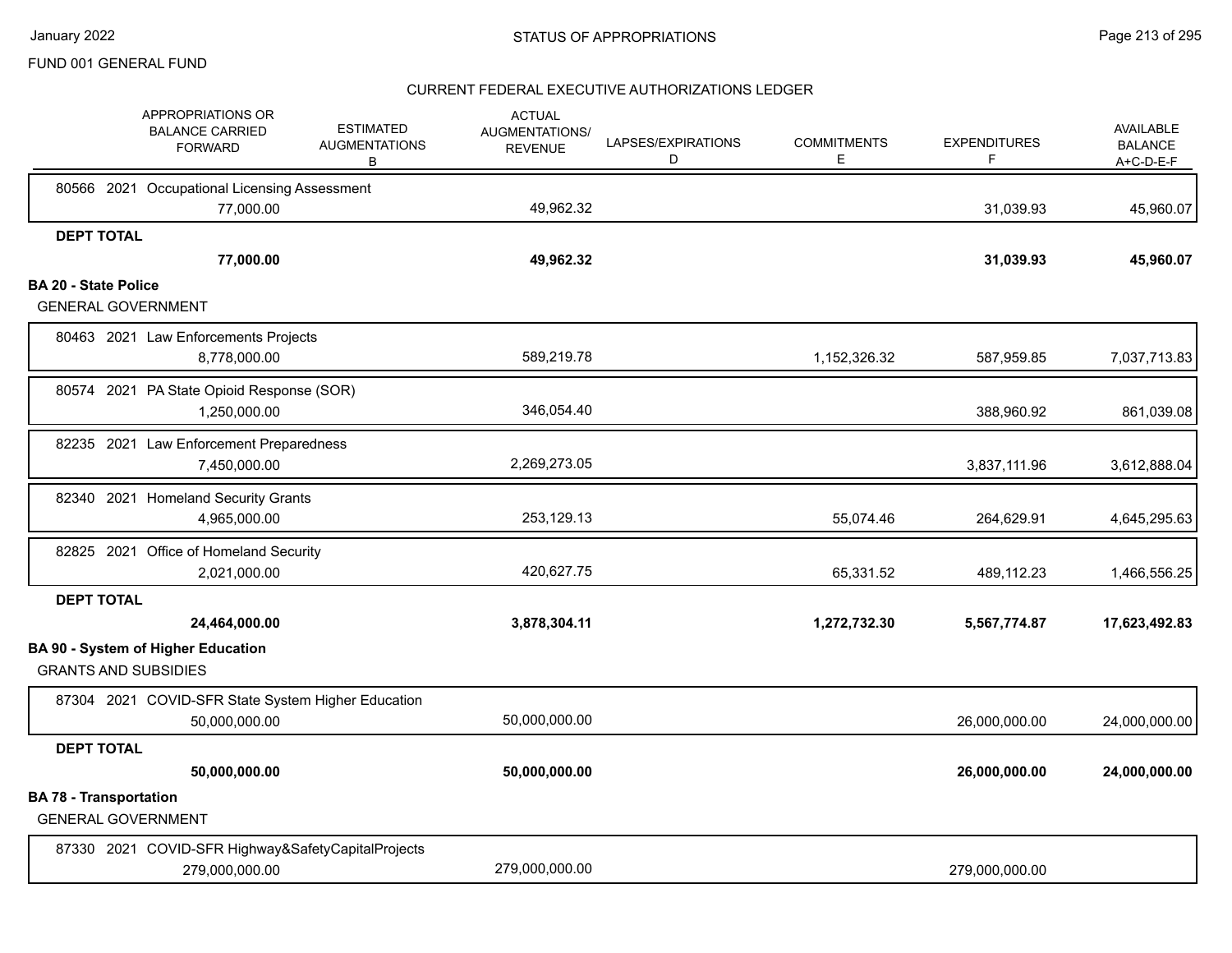|                              | APPROPRIATIONS OR<br><b>BALANCE CARRIED</b><br><b>FORWARD</b> | <b>ESTIMATED</b><br><b>AUGMENTATIONS</b><br>B | <b>ACTUAL</b><br>AUGMENTATIONS/<br><b>REVENUE</b> | LAPSES/EXPIRATIONS<br>D | <b>COMMITMENTS</b><br>Е | <b>EXPENDITURES</b><br>F | <b>AVAILABLE</b><br><b>BALANCE</b><br>$A+C-D-E-F$ |
|------------------------------|---------------------------------------------------------------|-----------------------------------------------|---------------------------------------------------|-------------------------|-------------------------|--------------------------|---------------------------------------------------|
| <b>DEPT TOTAL</b>            |                                                               |                                               |                                                   |                         |                         |                          |                                                   |
|                              | 279,000,000.00                                                |                                               | 279,000,000.00                                    |                         |                         | 279,000,000.00           |                                                   |
| <b>BA 51 - Supreme Court</b> |                                                               |                                               |                                                   |                         |                         |                          |                                                   |
| <b>GENERAL GOVERNMENT</b>    |                                                               |                                               |                                                   |                         |                         |                          |                                                   |
|                              | 80400 2021 STOP Violence Against Women                        |                                               |                                                   |                         |                         |                          |                                                   |
|                              | 237,000.00                                                    |                                               | 57,596.05                                         |                         |                         |                          | 237,000.00                                        |
|                              | 82585 2021 Veteran's Treatment Court Strategic Planning       |                                               |                                                   |                         |                         |                          |                                                   |
|                              | 200,000.00                                                    |                                               | 5,761.29                                          |                         |                         | 7,836.79                 | 192,163.21                                        |
| <b>DEPT TOTAL</b>            |                                                               |                                               |                                                   |                         |                         |                          |                                                   |
|                              | 437,000.00                                                    |                                               | 63,357.34                                         |                         |                         | 7,836.79                 | 429,163.21                                        |
|                              | <b>BA 94 - PA Housing Finance Agency</b>                      |                                               |                                                   |                         |                         |                          |                                                   |
| <b>GRANTS AND SUBSIDIES</b>  |                                                               |                                               |                                                   |                         |                         |                          |                                                   |
|                              | 87305 2021 COVID-SFR Construction Cost Relief                 |                                               |                                                   |                         |                         |                          |                                                   |
|                              | 50,000,000.00                                                 |                                               | 50,000,000.00                                     |                         |                         | 50,000,000.00            |                                                   |
| 87483 2021                   | <b>COVID-Homeowner Assistance</b>                             |                                               |                                                   |                         |                         |                          |                                                   |
|                              | 350,362,000.00                                                |                                               |                                                   |                         |                         | 35,036,165.50            | 315,325,834.50                                    |
| <b>DEPT TOTAL</b>            |                                                               |                                               |                                                   |                         |                         |                          |                                                   |
|                              | 400,362,000.00                                                |                                               | 50,000,000.00                                     |                         |                         | 85,036,165.50            | 315,325,834.50                                    |
| <b>LEDGER TOTAL</b>          |                                                               |                                               |                                                   |                         |                         |                          |                                                   |
|                              | 16,813,687,925.00                                             |                                               | 6,750,418,750.85                                  |                         | 1,638,069,053.47        | 7,121,308,916.32         | 8,054,309,955.21                                  |
|                              | TOTAL TOTAL ALL CURRENT FEDERAL LEDGERS                       |                                               |                                                   |                         |                         |                          |                                                   |
|                              | 50,399,061,925.00                                             |                                               | 25,052,132,167.57                                 |                         | 3,890,612,019.54        | 25,828,756,906.59        | 20,679,692,998.87                                 |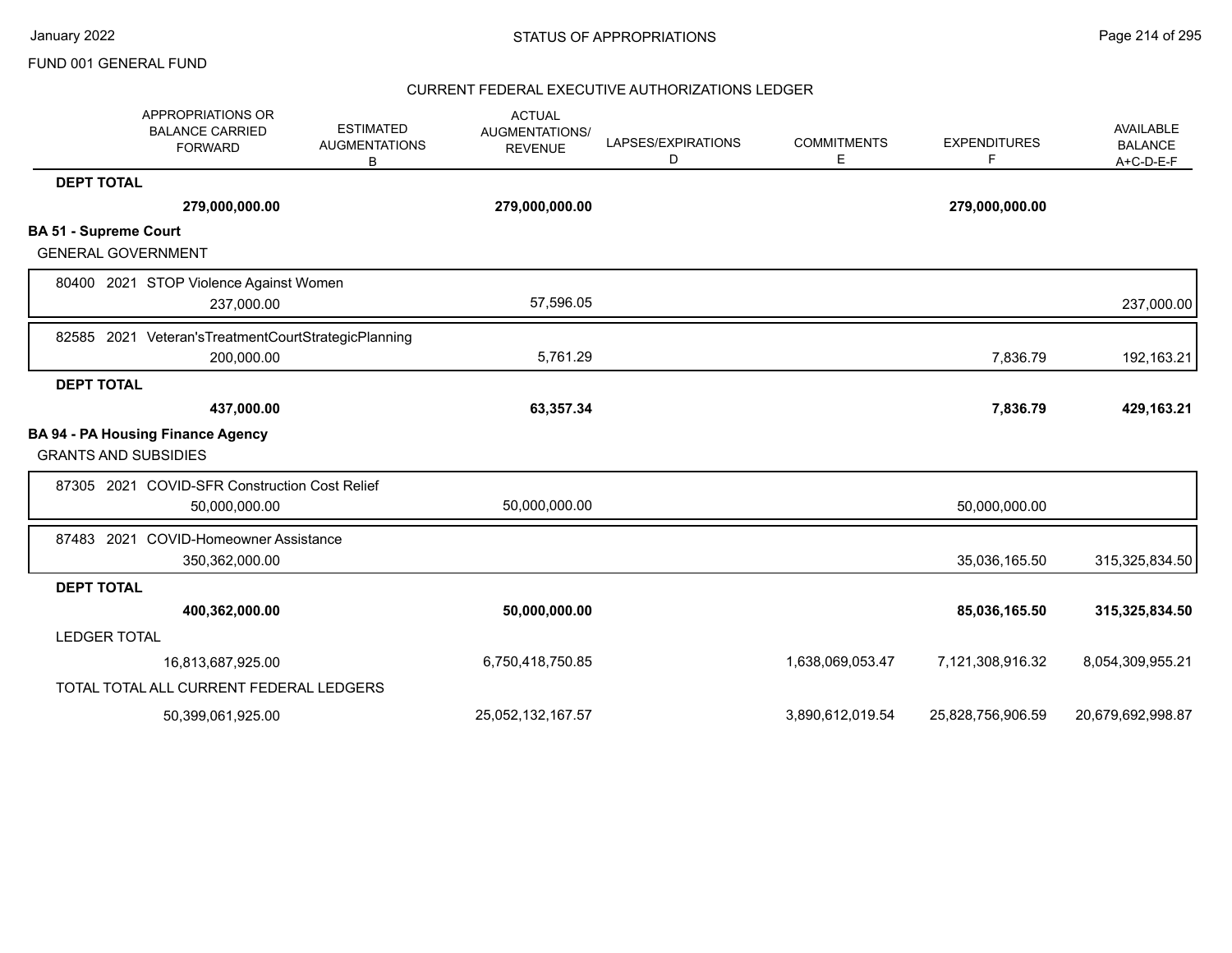# PRIOR FEDERAL APPROPRIATIONS LEDGER

|                                  | APPROPRIATIONS OR<br><b>BALANCE CARRIED</b><br><b>FORWARD</b>     | <b>ESTIMATED</b><br><b>AUGMENTATIONS</b><br>В | <b>ACTUAL</b><br>AUGMENTATIONS/<br><b>REVENUE</b> | LAPSES/EXPIRATIONS<br>D | <b>COMMITMENTS</b><br>Е | <b>EXPENDITURES</b><br>F | <b>AVAILABLE</b><br><b>BALANCE</b><br>A+C-D-E-F |
|----------------------------------|-------------------------------------------------------------------|-----------------------------------------------|---------------------------------------------------|-------------------------|-------------------------|--------------------------|-------------------------------------------------|
| <b>BA 81 - Executive Offices</b> |                                                                   |                                               |                                                   |                         |                         |                          |                                                 |
|                                  | <b>GENERAL GOVERNMENT</b>                                         |                                               |                                                   |                         |                         |                          |                                                 |
|                                  | 70366 2020 Natl Endowment for the Arts - Admin<br>179,991.28      |                                               | 311,645.68                                        |                         |                         |                          | 179,991.28                                      |
|                                  | 70369 2020 SNAP - Program Accountability<br>2,022,363.51          |                                               | 679,466.92                                        |                         |                         |                          | 2,022,363.51                                    |
|                                  | 70370 2020 Medical Assistance - Prog Accountability<br>104,228.23 |                                               |                                                   |                         |                         |                          | 104,228.23                                      |
|                                  | 70372 2020 TANFBG - Program Accountability<br>510,286.12          |                                               |                                                   |                         |                         |                          | 510,286.12                                      |
|                                  | 70373 2020 Subsidized Day Care Fraud<br>766.532.23                |                                               |                                                   |                         |                         |                          | 766,532.23                                      |
|                                  | 70376 2017 Crime Victims Compensation Services<br>0.01            |                                               |                                                   |                         |                         | 0.01                     |                                                 |
|                                  | 70376 2020 Crime Victims Compensation Services<br>4,334,029.68    |                                               | 9,412.71                                          |                         |                         | 4,183.42                 | 4,329,846.26                                    |
|                                  | 70382 2019 Rsdntl Sbstnc Abse Treatment Program                   |                                               | $-7,633.30$                                       |                         |                         |                          |                                                 |
|                                  | 70382 2020 Rsdntl Sbstnc Abse Treatment Program<br>1,307,757.93   |                                               | 29,548.69                                         |                         | 132,644.96              | 25,959.00                | 1,149,153.97                                    |
|                                  | 70383 2017 Victims of Crime Act<br>0.01                           |                                               |                                                   |                         |                         | 0.01                     |                                                 |
|                                  | 70383 2018 Victims of Crime Act                                   |                                               | $-2,737.50$                                       |                         |                         | $-2,737.50$              | 2,737.50                                        |
|                                  | 70383 2020 Victims of Crime Act<br>2,167,346.44                   |                                               | 142,286.92                                        |                         | 786.12                  | 84,266.28                | 2,082,294.04                                    |
|                                  | 70385 2020 Violence Against Women<br>3,183,320.20                 |                                               | 1,048,715.61                                      |                         |                         | 955,909.20               | 2,227,411.00                                    |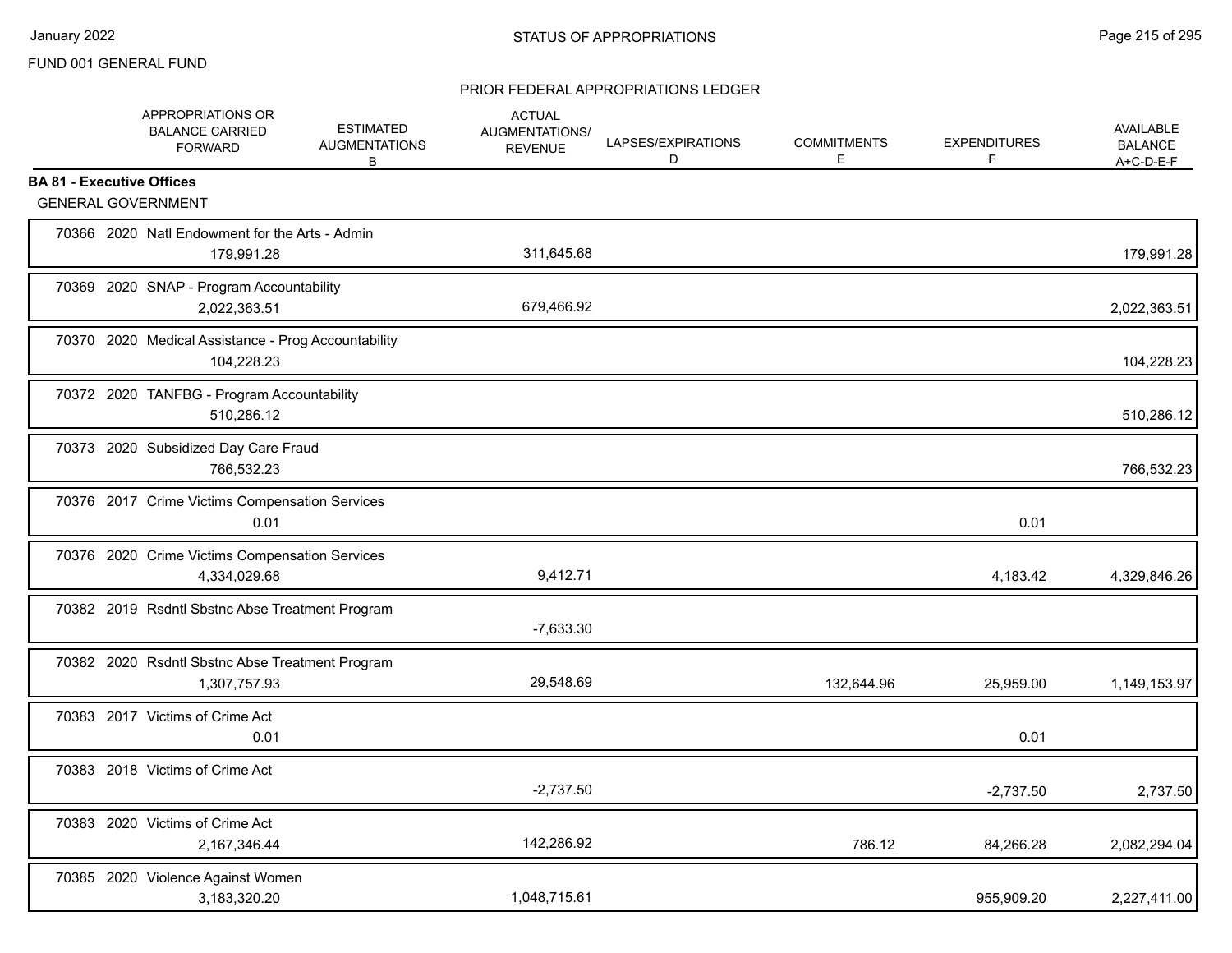# PRIOR FEDERAL APPROPRIATIONS LEDGER

|  | APPROPRIATIONS OR<br><b>BALANCE CARRIED</b><br><b>FORWARD</b>       | <b>ESTIMATED</b><br><b>AUGMENTATIONS</b><br>В | <b>ACTUAL</b><br>AUGMENTATIONS/<br><b>REVENUE</b> | LAPSES/EXPIRATIONS<br>D | <b>COMMITMENTS</b><br>Е | <b>EXPENDITURES</b><br>F | <b>AVAILABLE</b><br><b>BALANCE</b><br>$A+C-D-E-F$ |
|--|---------------------------------------------------------------------|-----------------------------------------------|---------------------------------------------------|-------------------------|-------------------------|--------------------------|---------------------------------------------------|
|  | 70386 2017 Violence Against Women - Administration                  |                                               |                                                   |                         |                         | $-0.16$                  | 0.16                                              |
|  | 70386 2020 Violence Against Women - Administration<br>235,645.62    |                                               | 18,855.70                                         |                         |                         | 11,333.87                | 224,311.75                                        |
|  | 70389 2020 Plan for Juvenile Justice<br>17,283.78                   |                                               | 115.23                                            |                         |                         | 177.88                   | 17,105.90                                         |
|  | 70390 2020 Statistical Analysis Center<br>226,741.62                |                                               | 77,657.07                                         |                         |                         | 77,657.07                | 149,084.55                                        |
|  | 70391 2020 Criminal Identification Technology<br>7,613,846.75       |                                               | 37,385.16                                         |                         |                         | 37,385.16                | 7,576,461.59                                      |
|  | 70400 2020 Juvenile Justice& Delinquency Prevention<br>2,271,789.76 |                                               | 198,235.38                                        |                         |                         | 187,511.88               | 2,084,277.88                                      |
|  | 70401 2019 Crime Victims Assistance                                 |                                               | $-98,170.77$                                      |                         |                         | $-98,170.77$             | 98,170.77                                         |
|  | 70401 2020 Crime Victims Assistance<br>66,250,880.34                |                                               | 18,506,585.95                                     |                         | 262,295.56              | 16,251,282.35            | 49,737,302.43                                     |
|  | 70403 2020 HUD - Special Project Grant<br>129,236.61                |                                               |                                                   |                         |                         |                          | 129,236.61                                        |
|  | 70404 2020 EEOC - Special Project Grants<br>351,200.00              |                                               |                                                   |                         |                         |                          | 351,200.00                                        |
|  | 70452 2020 Project Safe Neighborhoods (F)<br>817,809.56             |                                               | 81,308.04                                         |                         |                         | 81,308.04                | 736,501.52                                        |
|  | 70530 2020 Assault Services Program<br>185, 142.67                  |                                               | 167,411.98                                        |                         |                         | 167,411.98               | 17,730.69                                         |
|  | 70550 2020 Forence Science Program (F)<br>1,260,214.05              |                                               | 24,291.03                                         |                         |                         | 24,291.03                | 1,235,923.02                                      |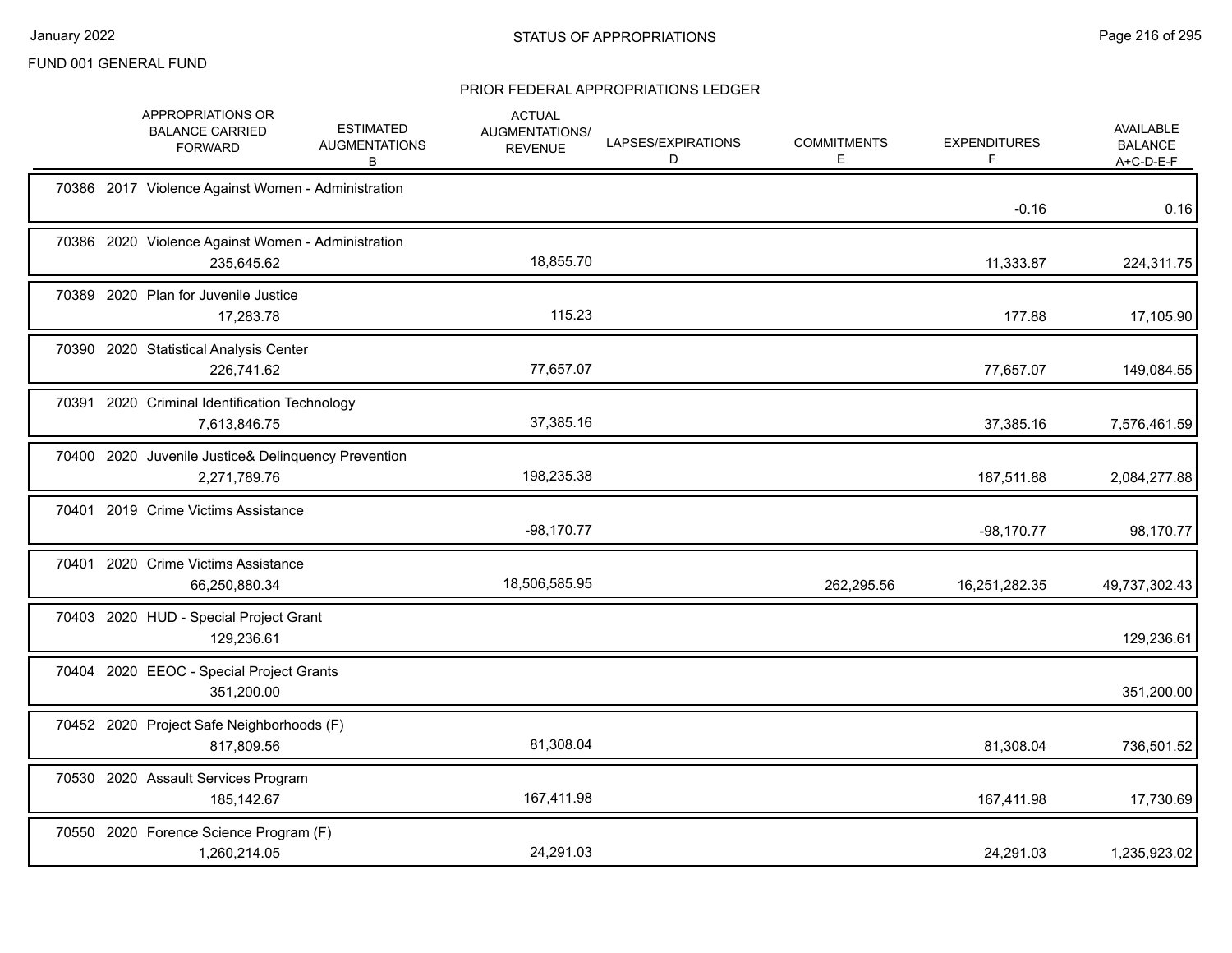|  | APPROPRIATIONS OR<br><b>BALANCE CARRIED</b><br><b>FORWARD</b>      | <b>ESTIMATED</b><br><b>AUGMENTATIONS</b><br>В | <b>ACTUAL</b><br><b>AUGMENTATIONS/</b><br><b>REVENUE</b> | LAPSES/EXPIRATIONS<br>D | <b>COMMITMENTS</b><br>Е | <b>EXPENDITURES</b><br>F | AVAILABLE<br><b>BALANCE</b><br>A+C-D-E-F |
|--|--------------------------------------------------------------------|-----------------------------------------------|----------------------------------------------------------|-------------------------|-------------------------|--------------------------|------------------------------------------|
|  | 70657 2019 Justice Assistance Grant                                |                                               | 50,000.00                                                |                         |                         |                          |                                          |
|  | 70657 2020 Justice Assistance Grant<br>6,542,564.93                |                                               | 1,024,673.69                                             |                         |                         | 1,024,673.69             | 5,517,891.24                             |
|  | 70727 2020 Justice Assistance Grant-Administration<br>450,841.25   |                                               | 5,736.02                                                 |                         |                         | 5,736.02                 | 445,105.23                               |
|  | 70777 2020 SecondChanceAct-JuvenileOffenderReentry<br>986,025.71   |                                               |                                                          |                         |                         |                          | 986,025.71                               |
|  | 70778 2020 Prosecutor and Defender Incentives<br>160,000.00        |                                               | 56,915.00                                                |                         |                         | 56,915.00                | 103,085.00                               |
|  | 71001 2020 Adam Walsh Implementation (F)<br>1,000,000.00           |                                               |                                                          |                         |                         |                          | 1,000,000.00                             |
|  | 71002 2020 Byrne Competitive Program (F)<br>450,000.00             |                                               |                                                          |                         |                         |                          | 450,000.00                               |
|  | 71039 2019 Justice Reinvestment Initiative<br>1,972.60             |                                               |                                                          |                         |                         |                          | 1,972.60                                 |
|  | 71058 2020 VOCA Training<br>600.000.00                             |                                               |                                                          |                         |                         |                          | 600,000.00                               |
|  | 71092 2019 Comprehens Opioid Abuse Site-Based Prog<br>56,938.00    |                                               |                                                          |                         |                         |                          | 56,938.00                                |
|  | 71092 2020 Comprehens Opioid Abuse Site-Based Prog<br>1,688,871.79 |                                               | 126,546.30                                               |                         |                         | 126,546.30               | 1,562,325.49                             |
|  | 71093 2020 Pennsylvania NCS-X Implementation<br>447,631.88         |                                               | 1,512.29                                                 |                         |                         | 1,512.29                 | 446,119.59                               |
|  | 71094 2019 Body Worn Camera Policy and Implementat                 |                                               |                                                          |                         |                         | $-9,147.37$              | 9,147.37                                 |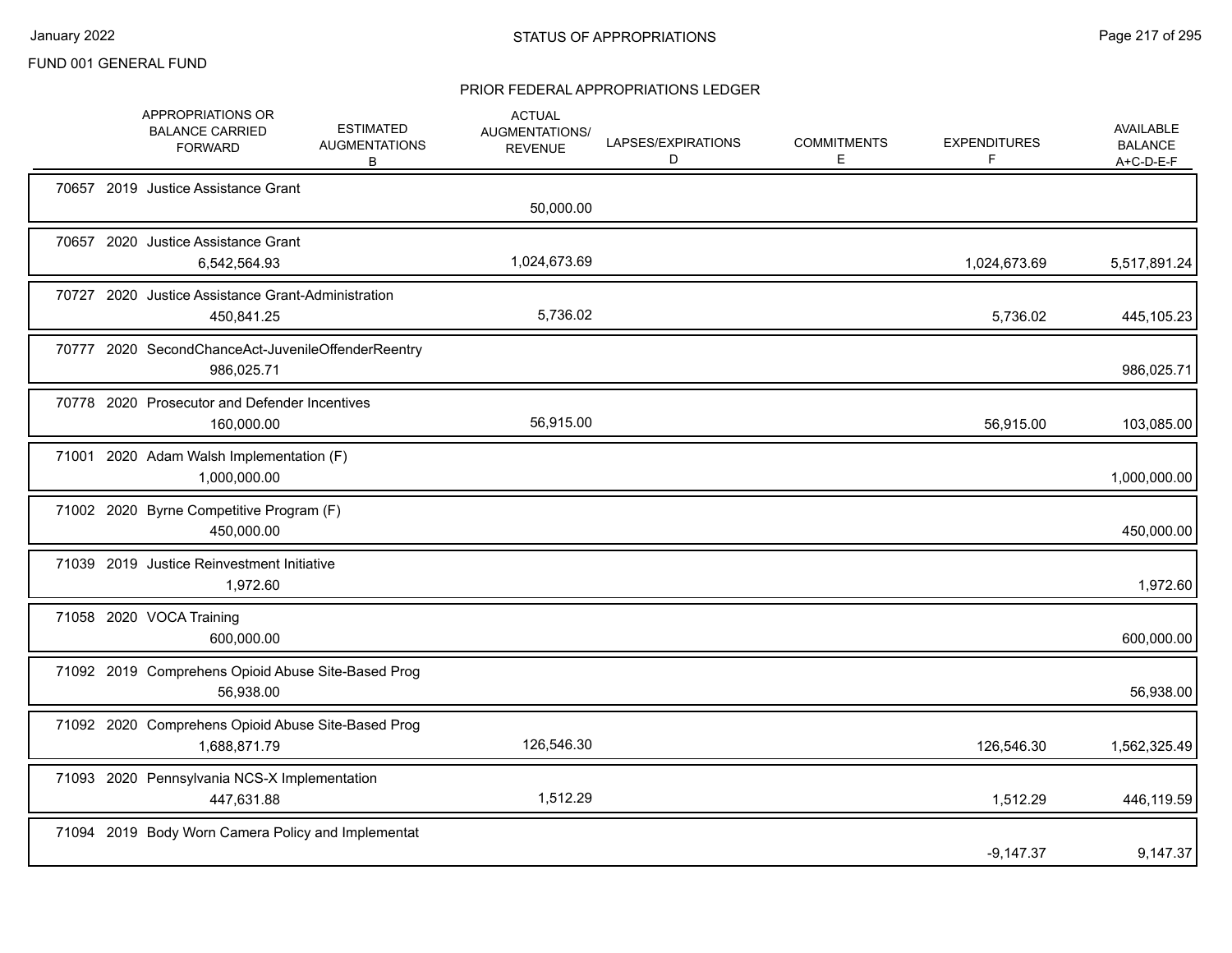|                                 | APPROPRIATIONS OR<br><b>BALANCE CARRIED</b><br><b>FORWARD</b>     | <b>ESTIMATED</b><br><b>AUGMENTATIONS</b><br>В | <b>ACTUAL</b><br>AUGMENTATIONS/<br><b>REVENUE</b> | LAPSES/EXPIRATIONS<br>D | <b>COMMITMENTS</b><br>Е | <b>EXPENDITURES</b><br>F | AVAILABLE<br><b>BALANCE</b><br>A+C-D-E-F |
|---------------------------------|-------------------------------------------------------------------|-----------------------------------------------|---------------------------------------------------|-------------------------|-------------------------|--------------------------|------------------------------------------|
|                                 | 71094 2020 Body Worn Camera Policy and Implementat<br>541,575.32  |                                               | 89,253.33                                         |                         |                         | 161,944.56               | 379,630.76                               |
|                                 | 71101 2020 State Deliquency Prevention Programs<br>200,000.00     |                                               |                                                   |                         |                         |                          | 200,000.00                               |
|                                 | 71115 2020 STOP School Violence<br>717,702.50                     |                                               | 113,538.05                                        |                         |                         | 113,538.05               | 604,164.45                               |
|                                 | 71116 2020 Prosecuting Cold Cases Using DNA<br>446,000.00         |                                               |                                                   |                         |                         |                          | 446,000.00                               |
|                                 | 71117 2020 Targeted Violence & Terrorism Prevention<br>525,000.00 |                                               |                                                   |                         |                         |                          | 525,000.00                               |
|                                 | 71118 2020 NICS Act Record ImprovementProgram NARIP<br>245,000.00 |                                               |                                                   |                         |                         |                          | 245,000.00                               |
| <b>DEPT TOTAL</b>               |                                                                   |                                               |                                                   |                         |                         |                          |                                          |
| <b>BA 14 - Attorney General</b> | 108,995,770.38                                                    |                                               | 22,692,555.18                                     |                         | 395,726.64              | 19,289,487.29            | 89,310,556.45                            |
|                                 | <b>GENERAL GOVERNMENT</b>                                         |                                               |                                                   |                         |                         |                          |                                          |
|                                 | 70046 2020 Medicaid Fraud<br>2,233,786.56                         |                                               | 1,004,545.34                                      |                         |                         | 371,519.33               |                                          |
|                                 | 70047 2020 High Intensity Drug Trafficking Areas<br>1,845,789.26  |                                               | 913,822.64                                        |                         |                         | 544,845.21               | 1,862,267.23<br>1,300,944.05             |
| <b>DEPT TOTAL</b>               | 4,079,575.82                                                      |                                               | 1,918,367.98                                      |                         |                         | 916,364.54               | 3,163,211.28                             |
| BA 10 - Aging                   | <b>GENERAL GOVERNMENT</b>                                         |                                               |                                                   |                         |                         |                          |                                          |
|                                 | 70009 2020 Medical Assistance - Administration<br>166,000.00      |                                               |                                                   |                         |                         |                          | 166,000.00                               |
|                                 | <b>GRANTS AND SUBSIDIES</b>                                       |                                               |                                                   |                         |                         |                          |                                          |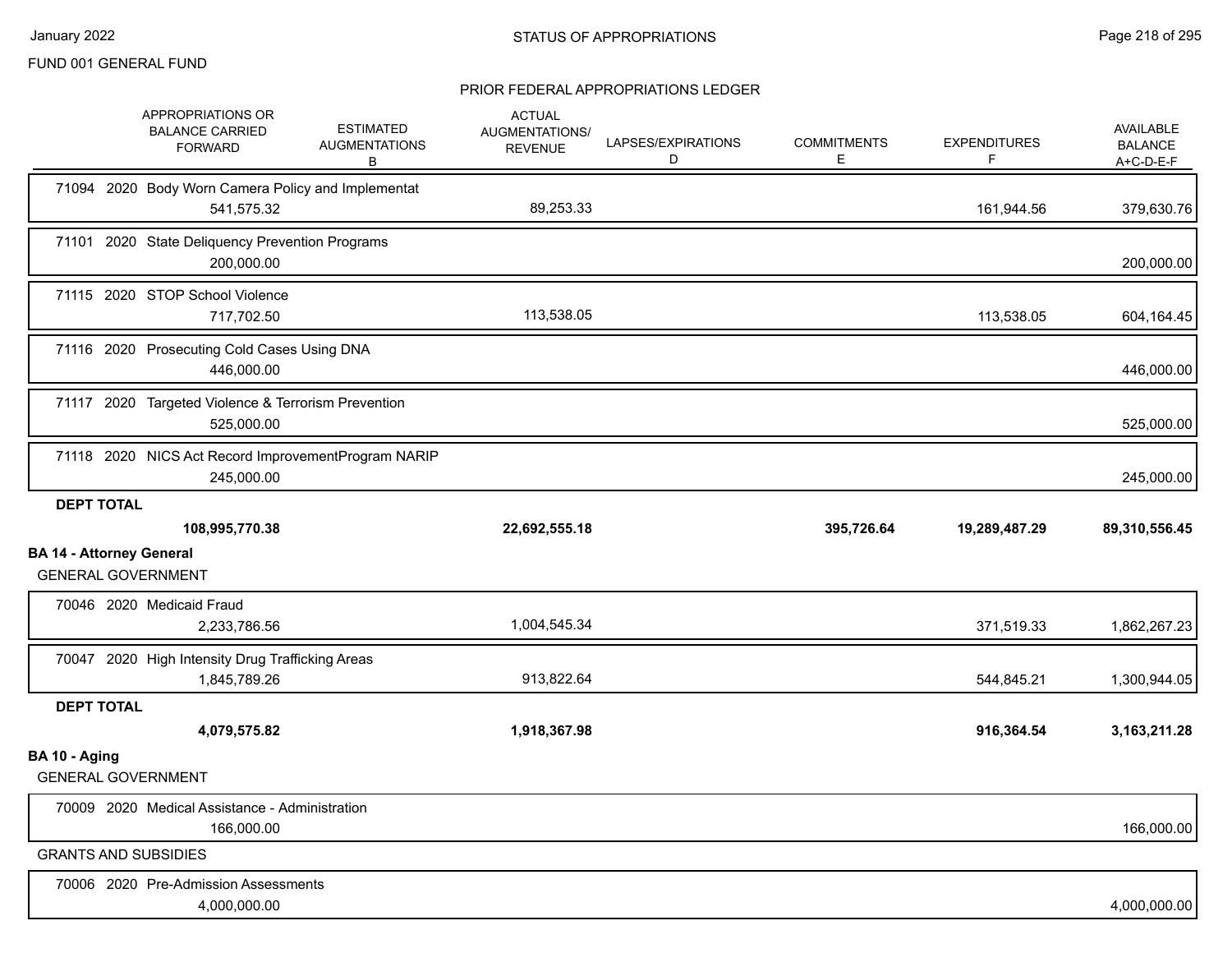#### PRIOR FEDERAL APPROPRIATIONS LEDGER

| <b>DA CO</b> Acriculture |                                                                     |                                               |                                                          |                         |                          |                           |                                                   |
|--------------------------|---------------------------------------------------------------------|-----------------------------------------------|----------------------------------------------------------|-------------------------|--------------------------|---------------------------|---------------------------------------------------|
| <b>DEPT TOTAL</b>        | 30,590,658.39                                                       |                                               | 2,828,443.76                                             |                         | 89,922.10                | -441,228.62               | 30,941,964.91                                     |
|                          | 71053 2020 MA Nursing Home Transition Admin<br>700,000.00           |                                               |                                                          |                         |                          |                           | 700,000.00                                        |
|                          | 71052 2020 P/Aging-TitleVII-Elder Rights Protection<br>4,278,600.07 |                                               | 64,767.65                                                |                         | 6,926.00                 | 44,908.25                 | 4,226,765.82                                      |
|                          | 71052 2019 P/Aging-TitleVII-Elder Rights Protection<br>8.05         |                                               |                                                          |                         | 8.05                     |                           |                                                   |
|                          | 71052 2017 P/Aging-TitleVII-Elder Rights Protection<br>8.05         |                                               |                                                          |                         | 8.05                     |                           |                                                   |
|                          | 71051 2020 Programs/Aging-Title V-Employment<br>4,852,590.74        |                                               | 934,061.43                                               |                         |                          | 651,548.71                | 4,201,042.03                                      |
|                          | 71050 2020 Programs for the Aging-Nutrition<br>4,066,528.00         |                                               | $-25,219.00$                                             |                         | 25,219.00                | $-25,219.00$              | 4,066,528.00                                      |
|                          | 71049 2020 Programs for the Aging-Title III<br>3,174,148.73         |                                               | $-161,547.06$                                            |                         | 2,371.03                 | $-181,439.77$             | 3,353,217.47                                      |
|                          | 70425 2020 Medical Assistance Support<br>5,871,183.97               |                                               | 2,894,612.88                                             |                         | 55,389.97                | $-60, 154.62$             | 5,875,948.62                                      |
|                          | 70425 2019 Medical Assistance Support                               |                                               | $-7,509.95$                                              |                         |                          |                           |                                                   |
|                          | 70141 2020 Medical Assistance-Attendant Care<br>54,167.78           |                                               | $-3,291.05$                                              |                         |                          | $-3,441.05$               | 57,608.83                                         |
|                          | 70011 2020 Prog for the Aging - Title 111 - Fam Car<br>3,427,423.00 |                                               | $-867,381.14$                                            |                         |                          | $-867,381.14$             | 4,294,804.14                                      |
|                          | 70011 2019 Prog for the Aging - Title 111 - Fam Car                 |                                               | $-50.00$                                                 |                         |                          | $-50.00$                  | 50.00                                             |
|                          | APPROPRIATIONS OR<br><b>BALANCE CARRIED</b><br><b>FORWARD</b>       | <b>ESTIMATED</b><br><b>AUGMENTATIONS</b><br>В | <b>ACTUAL</b><br><b>AUGMENTATIONS/</b><br><b>REVENUE</b> | LAPSES/EXPIRATIONS<br>D | <b>COMMITMENTS</b><br>E. | <b>EXPENDITURES</b><br>F. | <b>AVAILABLE</b><br><b>BALANCE</b><br>$A+C-D-E-F$ |

**BA 68 - Agriculture**

GENERAL GOVERNMENT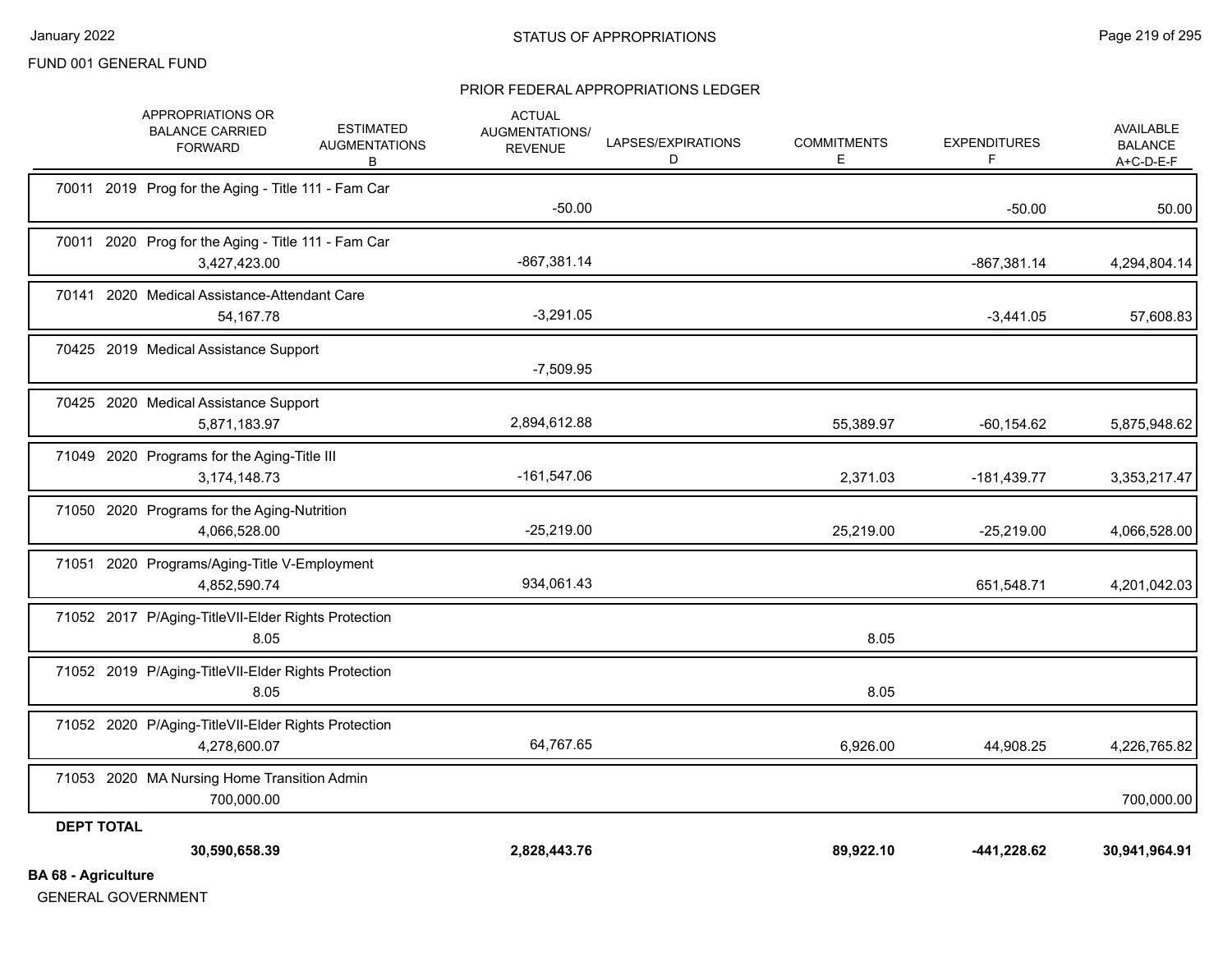|  | APPROPRIATIONS OR<br><b>BALANCE CARRIED</b><br><b>FORWARD</b> | <b>ESTIMATED</b><br><b>AUGMENTATIONS</b><br>В | <b>ACTUAL</b><br>AUGMENTATIONS/<br><b>REVENUE</b> | LAPSES/EXPIRATIONS<br>D | <b>COMMITMENTS</b><br>Е | <b>EXPENDITURES</b><br>F | AVAILABLE<br><b>BALANCE</b><br>A+C-D-E-F |
|--|---------------------------------------------------------------|-----------------------------------------------|---------------------------------------------------|-------------------------|-------------------------|--------------------------|------------------------------------------|
|  | 70341 2020 Farmers' Market Food Coupons<br>2,441,117.69       |                                               | 67,923.80                                         |                         |                         | 67,923.80                | 2,373,193.89                             |
|  | 70342 2020 Emergency Food Assistance Program<br>5,416,327.21  |                                               | 638,565.03                                        |                         |                         | 346,016.59               | 5,070,310.62                             |
|  | 70344 2020 Farmland Protection<br>5,743,162.00                |                                               |                                                   |                         |                         |                          | 5,743,162.00                             |
|  | 70345 2020 Agricultural Risk Protection<br>1,000,000.00       |                                               |                                                   |                         |                         |                          | 1,000,000.00                             |
|  | 70346 2020 Medicated Feed Mill Inspection<br>70,856.09        |                                               |                                                   |                         |                         |                          | 70,856.09                                |
|  | 70347 2020 Poultry Grading Service<br>100,000.00              |                                               |                                                   |                         |                         |                          | 100,000.00                               |
|  | 70348 2020 National School Lunch<br>910,689.83                |                                               | 80,861.85                                         |                         | 150,000.00              | 69,789.54                | 690,900.29                               |
|  | 70349 2020 Pesticide Control<br>362,790.97                    |                                               | 31,288.18                                         |                         |                         | 14,313.04                | 348,477.93                               |
|  | 70350 2019 Plant Pest Detection System                        |                                               | 30,074.09                                         |                         |                         |                          |                                          |
|  | 70350 2020 Plant Pest Detection System<br>870,865.09          |                                               | 279,118.81                                        |                         |                         | 32,130.99                | 838,734.10                               |
|  | 70455 2020 Commodity Supplemental Food<br>364,578.75          |                                               | 745,366.00                                        |                         |                         |                          | 364,578.75                               |
|  | 70457 2020 Organic Cost Distribution<br>474,473.64            |                                               |                                                   |                         |                         |                          | 474,473.64                               |
|  | 70458 2020 Animal Disease Control<br>3,639,684.33             |                                               | 131,422.97                                        |                         |                         | 23,016.72                | 3,616,667.61                             |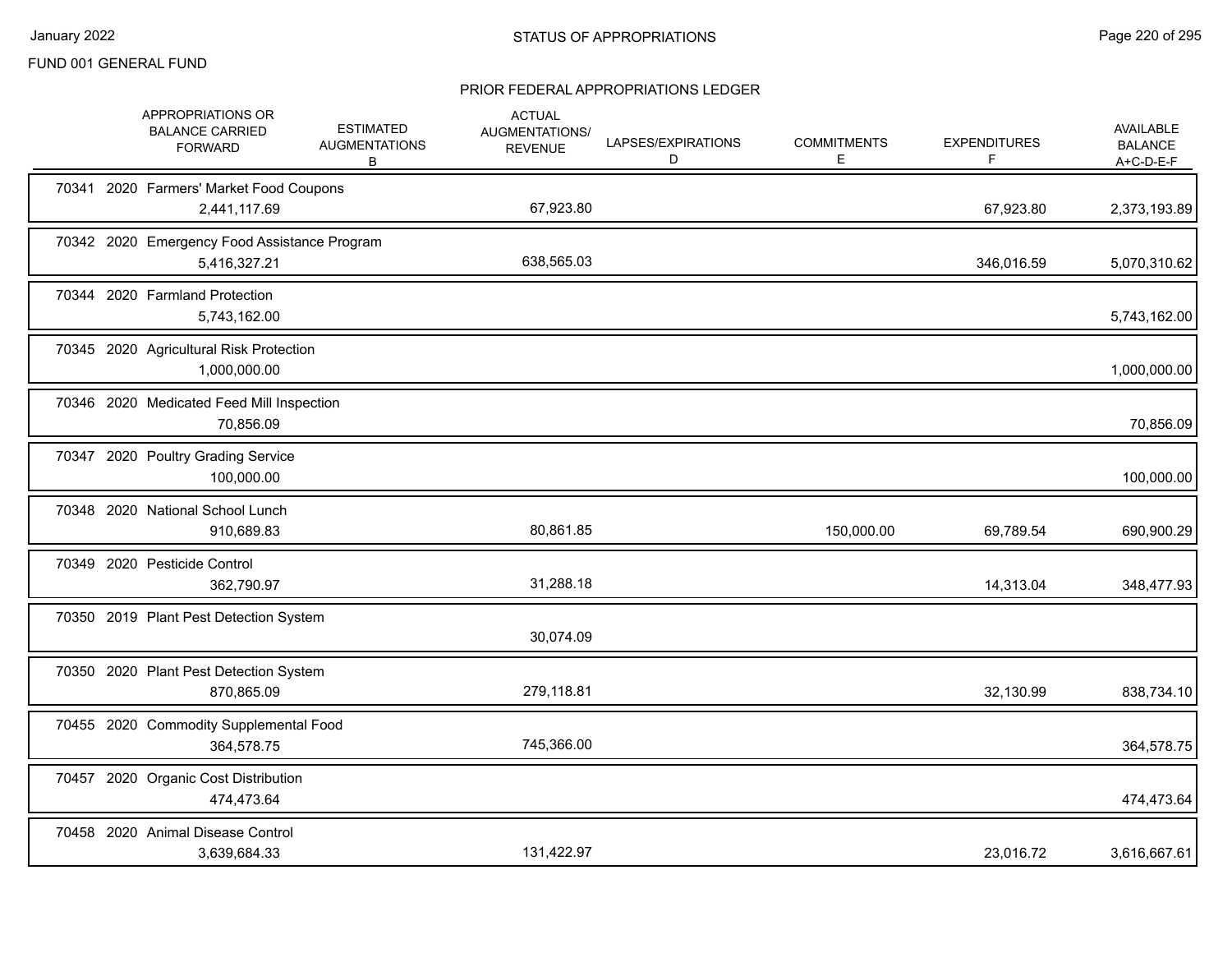|       | APPROPRIATIONS OR<br><b>BALANCE CARRIED</b><br><b>FORWARD</b>  | <b>ESTIMATED</b><br><b>AUGMENTATIONS</b><br>B | <b>ACTUAL</b><br>AUGMENTATIONS/<br><b>REVENUE</b> | LAPSES/EXPIRATIONS<br>D | <b>COMMITMENTS</b><br>E | <b>EXPENDITURES</b><br>F. | <b>AVAILABLE</b><br><b>BALANCE</b><br>$A+C-D-E-F$ |
|-------|----------------------------------------------------------------|-----------------------------------------------|---------------------------------------------------|-------------------------|-------------------------|---------------------------|---------------------------------------------------|
|       | 70459 2018 Food Establishment Inspections                      |                                               |                                                   |                         |                         | $-523.03$                 | 523.03                                            |
|       | 70459 2019 Food Establishment Inspections                      |                                               |                                                   |                         |                         | $-3.51$                   | 3.51                                              |
|       | 70459 2020 Food Establishment Inspections<br>2,145,758.54      |                                               | 167,921.07                                        |                         |                         | 111,521.37                | 2,034,237.17                                      |
| 70461 | 2020 Senior Farmers' Market Nutrition<br>1,172,412.00          |                                               | 36,789.34                                         |                         |                         | 36,789.34                 | 1,135,622.66                                      |
|       | 70554 2020 Integrated Pest Management (F)<br>250,000.00        |                                               |                                                   |                         |                         |                           | 250,000.00                                        |
|       | 70555 2020 Johnes Disease Herd Project (F)<br>2,000,000.00     |                                               |                                                   |                         |                         |                           | 2,000,000.00                                      |
|       | 70565 2020 Avian Influenza Surveillance (F)<br>24,505,792.04   |                                               | 339,242.02                                        |                         |                         |                           | 24,505,792.04                                     |
|       | 70567 2020 Scrapie Disease Control (F)<br>60,000.00            |                                               |                                                   |                         |                         |                           | 60,000.00                                         |
|       | 70568 2020 Crop Insurance (F)<br>2,000,000.00                  |                                               |                                                   |                         |                         |                           | 2,000,000.00                                      |
|       | 70573 2020 Foot and Mouth Disease Monitoring (F)<br>150,000.00 |                                               |                                                   |                         |                         |                           | 150,000.00                                        |
|       | 70586 2020 Animal Identification<br>1,878,129.00               |                                               | 27,712.58                                         |                         |                         |                           | 1,878,129.00                                      |
|       | 70700 2018 Speciality Crops<br>46,688.16                       |                                               |                                                   |                         |                         |                           | 46,688.16                                         |
|       | 70700 2019 Speciality Crops<br>488,131.99                      |                                               | 384,959.67                                        |                         | 128,118.06              | 25,339.93                 | 334,674.00                                        |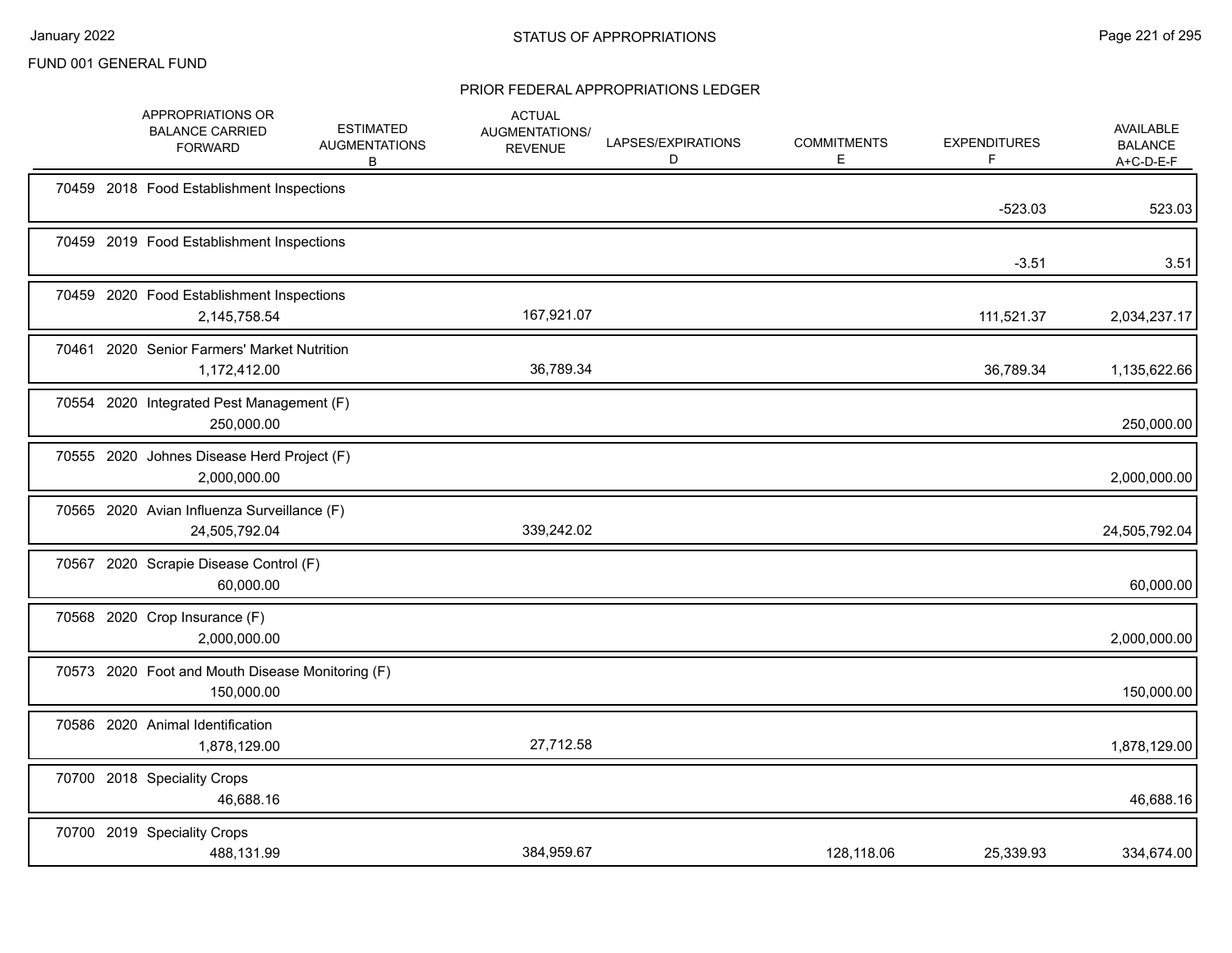|                   | APPROPRIATIONS OR<br><b>BALANCE CARRIED</b><br><b>FORWARD</b>                | <b>ESTIMATED</b><br><b>AUGMENTATIONS</b><br>B | <b>ACTUAL</b><br>AUGMENTATIONS/<br><b>REVENUE</b> | LAPSES/EXPIRATIONS<br>D | <b>COMMITMENTS</b><br>Е | <b>EXPENDITURES</b><br>F | <b>AVAILABLE</b><br><b>BALANCE</b><br>$A+C-D-E-F$ |
|-------------------|------------------------------------------------------------------------------|-----------------------------------------------|---------------------------------------------------|-------------------------|-------------------------|--------------------------|---------------------------------------------------|
|                   | 70700 2020 Speciality Crops<br>3,061,444.80                                  |                                               | 644,944.89                                        |                         | 1,200,932.52            | 963,966.68               | 896,545.60                                        |
|                   | 70728 2020 Emerald Ash Borer Mitigation<br>779,251.67                        |                                               | 19,719.67                                         |                         |                         | 634.59                   | 778,617.08                                        |
|                   | 71041 2020 Spotted Lanternfly<br>7,388,094.58                                |                                               | 1,226,913.67                                      |                         |                         | 86,423.72                | 7,301,670.86                                      |
|                   | 71059 2020 Innov Nutrient&Sediment Reduct<br>632,232.86                      |                                               | 115,266.79                                        |                         |                         | $-1,946.01$              | 634,178.87                                        |
|                   | 71060 2019 Animal Feed Regulatory Prgram<br>13,500.00                        |                                               |                                                   |                         |                         |                          | 13,500.00                                         |
|                   | 71060 2020 Animal Feed Regulatory Prgram<br>1,859,935.63                     |                                               | 719.08                                            |                         |                         | 719.08                   | 1,859,216.55                                      |
|                   | 71080 2020 Conservation Partnrship Farmland Preserv<br>6,500,000.00          |                                               |                                                   |                         |                         |                          | 6,500,000.00                                      |
|                   | <b>GRANTS AND SUBSIDIES</b>                                                  |                                               |                                                   |                         |                         |                          |                                                   |
|                   | 70343 2020 Market Improvement<br>250,000.00                                  |                                               |                                                   |                         |                         |                          | 250,000.00                                        |
| <b>DEPT TOTAL</b> |                                                                              |                                               |                                                   |                         |                         |                          |                                                   |
|                   | 76,575,916.87                                                                |                                               | 4,968,809.51                                      |                         | 1,479,050.58            | 1,776,112.84             | 73,320,753.45                                     |
|                   | <b>BA 24 - Community &amp; Economic Develop</b><br><b>GENERAL GOVERNMENT</b> |                                               |                                                   |                         |                         |                          |                                                   |
|                   | 70140 2019 SCDBG Neighborhood Stabilizati                                    |                                               | 15,212.59                                         |                         |                         |                          |                                                   |
|                   | 70140 2020 SCDBG Neighborhood Stabilizati<br>729,827.24                      |                                               | 71,149.63                                         |                         |                         | 976.87                   | 728,850.37                                        |
|                   | 70212 2020 LIHEABG Admin<br>728,504.28                                       |                                               | 69.001.48                                         |                         |                         | 69,001.48                | 659,502.80                                        |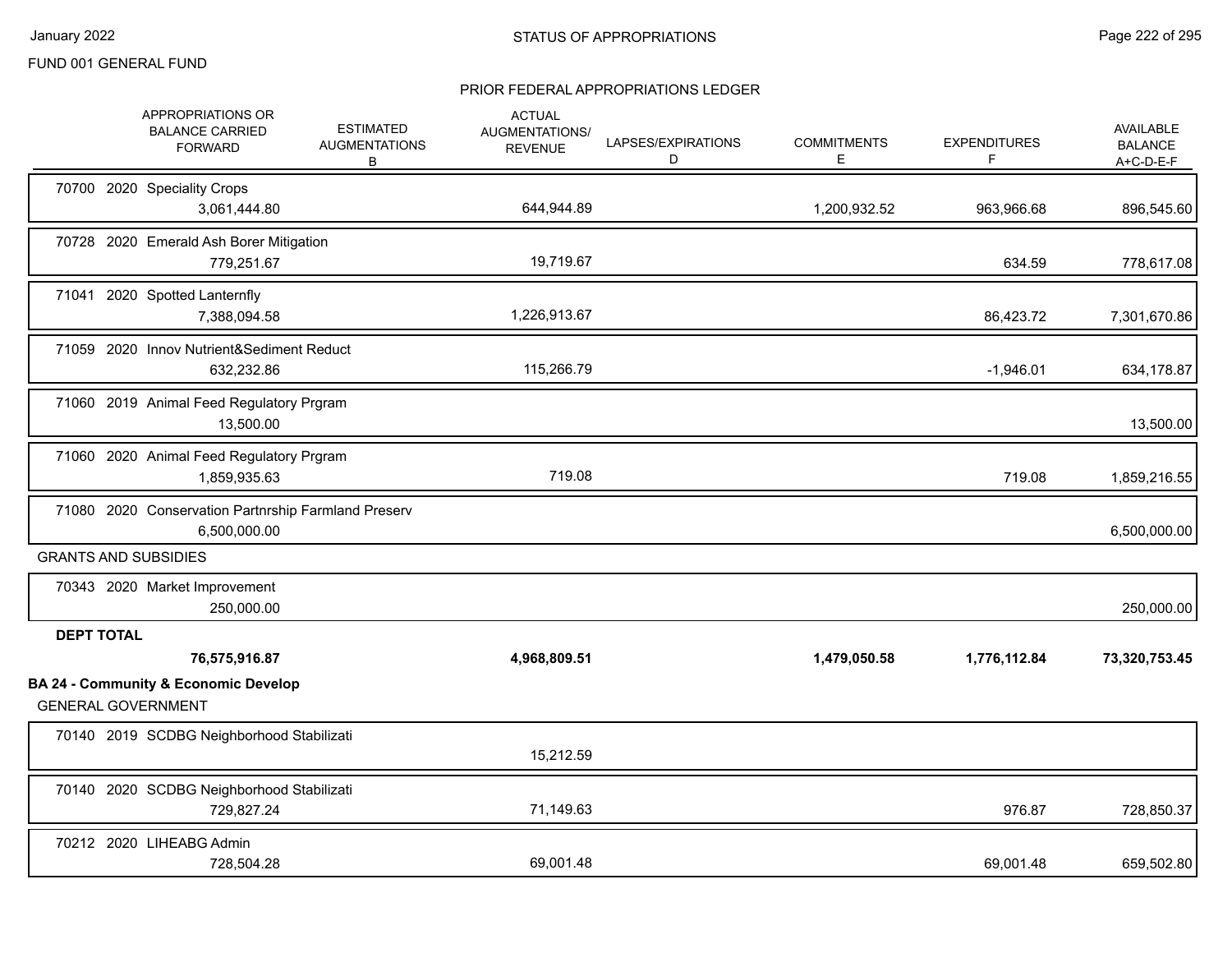|  | APPROPRIATIONS OR<br><b>BALANCE CARRIED</b><br><b>FORWARD</b>     | <b>ESTIMATED</b><br><b>AUGMENTATIONS</b><br>В | <b>ACTUAL</b><br>AUGMENTATIONS/<br><b>REVENUE</b> | LAPSES/EXPIRATIONS<br>D | <b>COMMITMENTS</b><br>E. | <b>EXPENDITURES</b><br>F | <b>AVAILABLE</b><br><b>BALANCE</b><br>$A+C-D-E-F$ |
|--|-------------------------------------------------------------------|-----------------------------------------------|---------------------------------------------------|-------------------------|--------------------------|--------------------------|---------------------------------------------------|
|  | 70215 2020 CoC Planning Grant<br>1,508,920.20                     |                                               | 154,508.52                                        |                         |                          | 142,508.52               | 1,366,411.68                                      |
|  | 70216 2020 DOE Admin<br>3,375,959.10                              |                                               | 670,783.83                                        |                         |                          | 438,804.83               | 2,937,154.27                                      |
|  | 70224 2020 SCDBG Admin<br>3,170,379.05                            |                                               | 57,297.65                                         |                         |                          | 57,248.38                | 3,113,130.67                                      |
|  | 70225 2020 CSBG Admin<br>1,052,652.83                             |                                               | 61,099.35                                         |                         |                          | 61,099.35                | 991,553.48                                        |
|  | 70229 2020 ARC Technical Assistance<br>773,385.82                 |                                               | 110,075.93                                        |                         |                          | 15,932.27                | 757,453.55                                        |
|  | 70448 2020 SBAState Trade & Export Promotion-STEP<br>1,318,077.03 |                                               | 148,938.60                                        |                         |                          | 221,231.20               | 1,096,845.83                                      |
|  | 70512 2020 SCDBG/HUD Special Projects<br>1,562,959.94             |                                               | -134,660.05                                       |                         |                          | $-143,300.05$            | 1,706,259.99                                      |
|  | 70967 2020 SCDBG-Disaster Recovery Administration<br>1,372,965.96 |                                               |                                                   |                         |                          | 2,326.98                 | 1,370,638.98                                      |
|  | 70970 2020 ESG Program Admin<br>754,131.64                        |                                               | 22,190.41                                         |                         |                          | 22,190.41                | 731,941.23                                        |
|  | 71012 2018 Economic Adjustment Assistance                         |                                               | 0.44                                              |                         |                          |                          |                                                   |
|  | 71012 2019 Economic Adjustment Assistance                         |                                               | 218,552.24                                        |                         |                          |                          |                                                   |
|  | 71012 2020 Economic Adjustment Assistance<br>4, 187, 130.98       |                                               | 645,896.88                                        |                         |                          | 26,435.70                | 4,160,695.28                                      |
|  | 71070 2020 Federal Grant Initiatives<br>4,000,000.00              |                                               |                                                   |                         |                          |                          | 4,000,000.00                                      |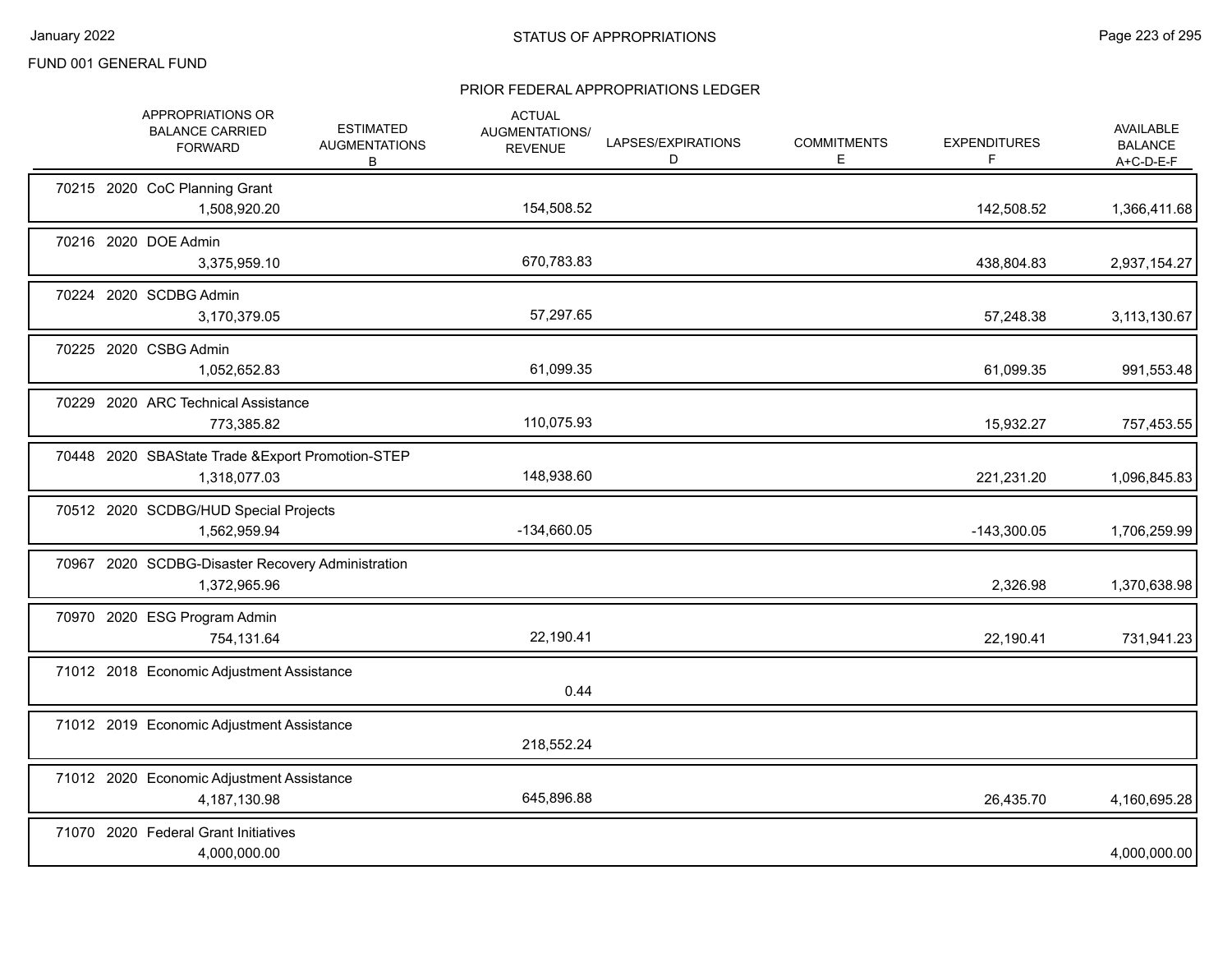#### PRIOR FEDERAL APPROPRIATIONS LEDGER

|                   | APPROPRIATIONS OR<br><b>BALANCE CARRIED</b><br><b>FORWARD</b>      | <b>ESTIMATED</b><br><b>AUGMENTATIONS</b><br>В | <b>ACTUAL</b><br><b>AUGMENTATIONS/</b><br><b>REVENUE</b> | LAPSES/EXPIRATIONS<br>D | <b>COMMITMENTS</b><br>Е | <b>EXPENDITURES</b><br>F | AVAILABLE<br><b>BALANCE</b><br>$A+C-D-E-F$ |
|-------------------|--------------------------------------------------------------------|-----------------------------------------------|----------------------------------------------------------|-------------------------|-------------------------|--------------------------|--------------------------------------------|
|                   | 71130 2020 ARC Area Development<br>6,000,000.00                    |                                               | 145,925.00                                               |                         |                         | 145,925.00               | 5,854,075.00                               |
|                   | <b>GRANTS AND SUBSIDIES</b>                                        |                                               |                                                          |                         |                         |                          |                                            |
|                   | 70139 2020 SCDBG Neighborhood Stabilization<br>4,403,346.83        |                                               | 168,257.95                                               |                         | 180,026.70              | 101,780.93               | 4,121,539.20                               |
|                   | 70213 2019 LIHEABG Weatherization                                  |                                               | -79,756.56                                               |                         |                         | -79,756.56               | 79,756.56                                  |
|                   | 70213 2020 LIHEABG Weatherization<br>27,232,898.00                 |                                               | 6,203,280.12                                             |                         | 45,120.00               | 6,767,216.12             | 20,420,561.88                              |
|                   | 70214 2020 FEMA - Technical Assistance<br>350,784.12               |                                               | 50,056.99                                                |                         |                         | 959.99                   | 349,824.13                                 |
|                   | 70222 2020 DOE Weatherization<br>16,208,958.00                     |                                               | 3,476,673.00                                             |                         |                         | 2,758,168.00             | 13,450,790.00                              |
|                   | 70228 2020 Community Services Block Grant Program<br>33,537,788.00 |                                               | 8,368,266.00                                             |                         |                         | 7,199,082.00             | 26,338,706.00                              |
|                   | 70968 2020 SCDBG-Disaster Recovery Grant<br>54,250,869.50          |                                               |                                                          |                         |                         |                          | 54,250,869.50                              |
|                   | 70972 2020 EMG Solutions Program<br>8,707,052.48                   |                                               | 1,888,174.68                                             |                         |                         | 1,606,756.47             | 7,100,296.01                               |
|                   | 71081 2020 EDA Power Grant<br>2,791,947.73                         |                                               | 90,269.17                                                |                         |                         | 28,446.44                | 2,763,501.29                               |
|                   | 71095 2020 SCDBG Program<br>5,975,101.63                           |                                               | 205,963.97                                               |                         |                         | 205,963.97               | 5,769,137.66                               |
|                   | 71102 2020 ARC Construction-RSBA Program<br>19,958,543.92          |                                               | 6,354.97                                                 |                         |                         | 405.71                   | 19,958,138.21                              |
| <b>DEPT TOTAL</b> | 203,952,184.28                                                     |                                               | 22,633,512.79                                            |                         | 225.146.70              | 19,649,404.01            | 184,077,633.57                             |

**BA 38 - Conservation & Natural Resourc**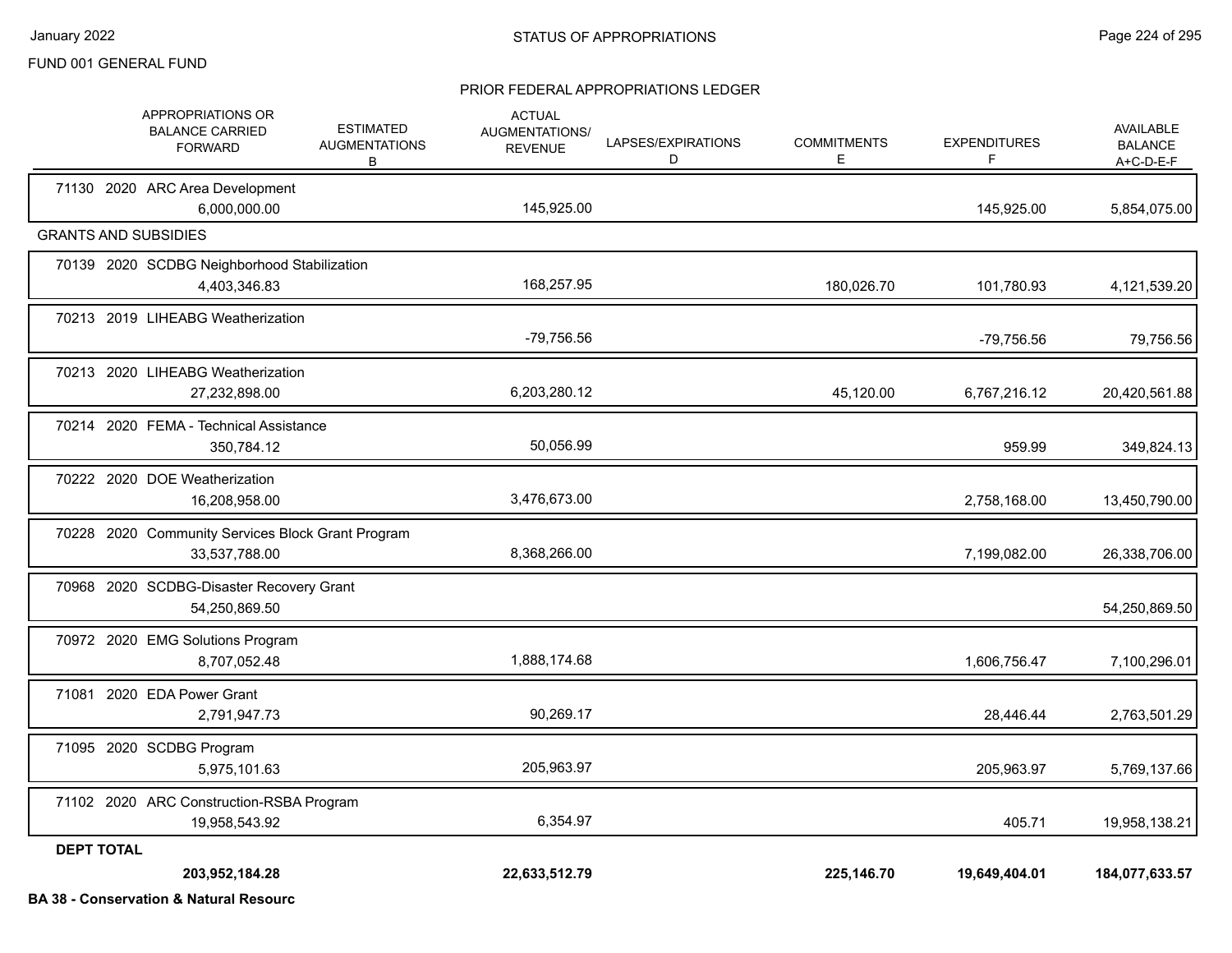|  | APPROPRIATIONS OR<br><b>BALANCE CARRIED</b><br><b>FORWARD</b> | <b>ESTIMATED</b><br><b>AUGMENTATIONS</b><br>В | <b>ACTUAL</b><br>AUGMENTATIONS/<br><b>REVENUE</b> | LAPSES/EXPIRATIONS<br>D | <b>COMMITMENTS</b><br>E | <b>EXPENDITURES</b><br>F | AVAILABLE<br><b>BALANCE</b><br>$A+C-D-E-F$ |
|--|---------------------------------------------------------------|-----------------------------------------------|---------------------------------------------------|-------------------------|-------------------------|--------------------------|--------------------------------------------|
|  | <b>GENERAL GOVERNMENT</b>                                     |                                               |                                                   |                         |                         |                          |                                            |
|  | 70278 2018 Forest Fire Protect & Control                      |                                               | 26.95                                             |                         |                         |                          |                                            |
|  | 70278 2019 Forest Fire Protect & Control<br>26,000.00         |                                               | $-542.49$                                         |                         |                         | 467.68                   | 25,532.32                                  |
|  | 70278 2020 Forest Fire Protect & Control<br>1,888,593.64      |                                               | 477,889.72                                        |                         |                         | 7,320.68                 | 1,881,272.96                               |
|  | 70279 2020 Forestry Incent & Ag Control<br>50,000.00          |                                               |                                                   |                         |                         |                          | 50,000.00                                  |
|  | 70281 2019 Forest Management & Process                        |                                               | $-36.42$                                          |                         |                         |                          |                                            |
|  | 70281 2020 Forest Management & Process<br>3,984,838.94        |                                               | 42,485.32                                         |                         |                         | 40,602.15                | 3,944,236.79                               |
|  | 70285 2018 Forest Insect & Disease Contr                      |                                               | $-42.04$                                          |                         |                         |                          |                                            |
|  | 70285 2019 Forest Insect & Disease Contr                      |                                               | $-9,856.51$                                       |                         |                         | $-0.89$                  | 0.89                                       |
|  | 70285 2020 Forest Insect & Disease Contr<br>3,381,341.37      |                                               | 545,463.33                                        |                         |                         | 17,137.83                | 3,364,203.54                               |
|  | 70286 2020 Topo and Geo Survey Grants<br>710,405.68           |                                               | 47,162.74                                         |                         |                         | 47,191.40                | 663,214.28                                 |
|  | 70287 2015 Land & Water Conservation Fund<br>250,000.00       |                                               |                                                   |                         |                         | 250,000.00               |                                            |
|  | 70287 2016 Land & Water Conservation Fund<br>1,247,000.00     |                                               |                                                   |                         | 997,000.00              |                          | 250,000.00                                 |
|  | 70287 2017 Land & Water Conservation Fund<br>6,342,550.00     |                                               |                                                   |                         | 2,870,100.00            |                          | 3,472,450.00                               |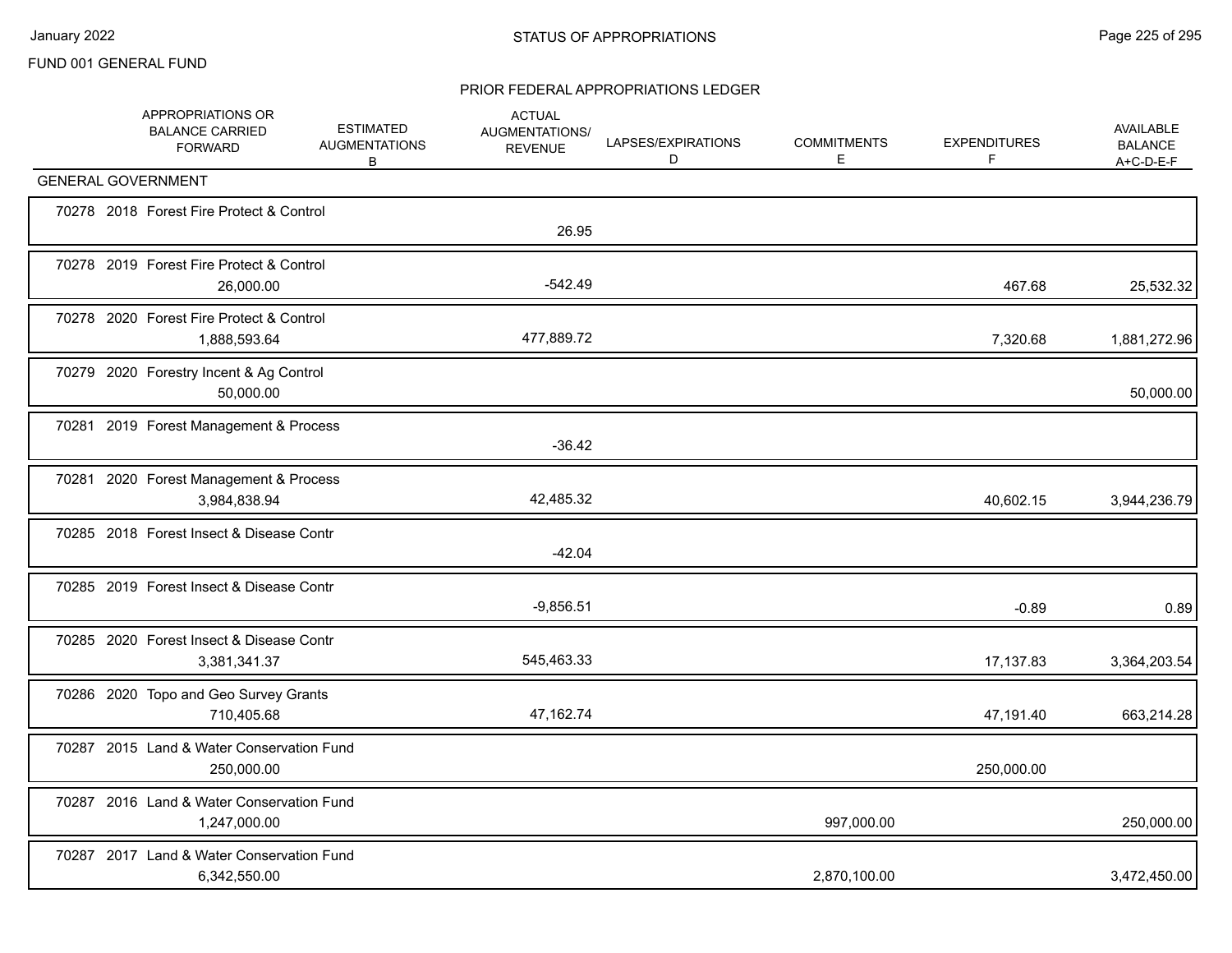|  | APPROPRIATIONS OR<br><b>BALANCE CARRIED</b><br><b>FORWARD</b>  | <b>ESTIMATED</b><br><b>AUGMENTATIONS</b><br>B | <b>ACTUAL</b><br>AUGMENTATIONS/<br><b>REVENUE</b> | LAPSES/EXPIRATIONS<br>D | <b>COMMITMENTS</b><br>Е | <b>EXPENDITURES</b><br>F | <b>AVAILABLE</b><br><b>BALANCE</b><br>A+C-D-E-F |
|--|----------------------------------------------------------------|-----------------------------------------------|---------------------------------------------------|-------------------------|-------------------------|--------------------------|-------------------------------------------------|
|  | 70287 2018 Land & Water Conservation Fund<br>8,979,359.09      |                                               |                                                   |                         | 233,200.00              |                          | 8,746,159.09                                    |
|  | 70287 2019 Land & Water Conservation Fund<br>11,971,516.55     |                                               |                                                   |                         | 7,333,384.00            |                          | 4,638,132.55                                    |
|  | 70287 2020 Land & Water Conservation Fund<br>13,992,752.75     |                                               |                                                   |                         | 1,500,000.00            |                          | 12,492,752.75                                   |
|  | 70464 2018 Aid to volunteer Fire Companies                     |                                               | $-8.15$                                           |                         |                         |                          |                                                 |
|  | 70464 2019 Aid to volunteer Fire Companies                     |                                               | 17.06                                             |                         |                         |                          |                                                 |
|  | 70464 2020 Aid to volunteer Fire Companies<br>218,277.13       |                                               | 609,772.67                                        |                         |                         | $-1,364.94$              | 219,642.07                                      |
|  | 70465 2020 Wetland Protection Fund<br>272,637.09               |                                               | 32,973.88                                         |                         |                         | 32,973.88                | 239,663.21                                      |
|  | 70736 2020 Highlands Conservation Program<br>6,807,447.00      |                                               | 348,194.00                                        |                         |                         |                          | 6,807,447.00                                    |
|  | 70796 2020 Cooperative Endangered Species<br>35,129.79         |                                               | 16,934.46                                         |                         |                         | 16,934.46                | 18,195.33                                       |
|  | 71031 2020 Natural Resource Conservation Service<br>200,000.00 |                                               |                                                   |                         |                         |                          | 200,000.00                                      |
|  | 71071 2020 National Fish and Wildlife Foundation<br>552,226.35 |                                               | 98,000.00                                         |                         |                         |                          | 552,226.35                                      |
|  | 71072 2020 US Endowment-Healthy Watershed<br>144,643.53        |                                               | 9,493.16                                          |                         |                         | 2,293.16                 | 142,350.37                                      |
|  | 71096 2020 Chesapeake Bay Gateway Network<br>600,000.00        |                                               |                                                   |                         | 30,000.00               |                          | 570,000.00                                      |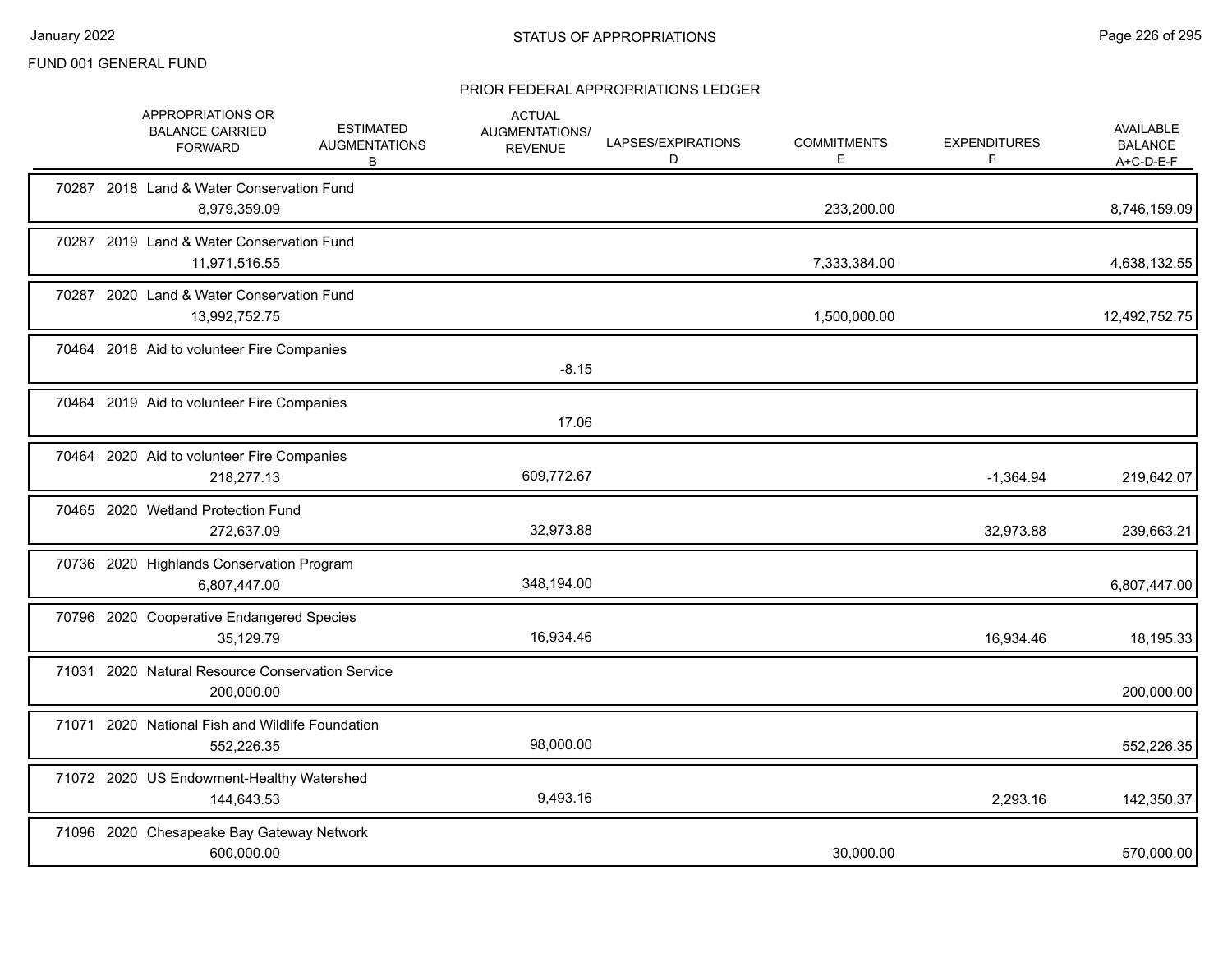|                            | APPROPRIATIONS OR<br><b>BALANCE CARRIED</b><br><b>FORWARD</b>       | <b>ESTIMATED</b><br><b>AUGMENTATIONS</b><br>B | <b>ACTUAL</b><br>AUGMENTATIONS/<br><b>REVENUE</b> | LAPSES/EXPIRATIONS<br>D | <b>COMMITMENTS</b><br>E. | <b>EXPENDITURES</b><br>F | AVAILABLE<br><b>BALANCE</b><br>$A+C-D-E-F$ |
|----------------------------|---------------------------------------------------------------------|-----------------------------------------------|---------------------------------------------------|-------------------------|--------------------------|--------------------------|--------------------------------------------|
|                            | 71097 2020 Port Security Grant Program<br>1,200,000.00              |                                               |                                                   |                         |                          |                          | 1,200,000.00                               |
|                            | 71103 2020 Regional Conservation PartnershipProgram<br>1,500,000.00 |                                               |                                                   |                         |                          |                          | 1,500,000.00                               |
|                            | 71104 2020 EPA Chesapeake Bay Grant<br>815,593.00                   |                                               | 301,253.00                                        |                         |                          |                          | 815,593.00                                 |
|                            | 71111 2020 USDA Good Neighbor Agreement<br>467,651.88               |                                               | 20,564.10                                         |                         |                          | 18,930.70                | 448,721.18                                 |
| <b>DEPT TOTAL</b>          | 65,637,963.79                                                       |                                               | 2,539,744.78                                      |                         | 12,963,684.00            | 432,486.11               | 52,241,793.68                              |
| <b>BA 11 - Corrections</b> | <b>GENERAL GOVERNMENT</b>                                           |                                               |                                                   |                         |                          |                          |                                            |
|                            | 71082 2020 Swift Fair And Certain<br>486,560.00                     |                                               | 46,974.12                                         |                         |                          | 46,854.12                | 439,705.88                                 |
|                            | 71083 2020 Smart Supervision<br>428,313.89                          |                                               | 121,269.07                                        |                         |                          | 99,599.89                | 328,714.00                                 |
| <b>INSTITUTIONAL</b>       |                                                                     |                                               |                                                   |                         |                          |                          |                                            |
|                            | 70013 2019 Reimbursement for Alien Inmates                          |                                               | $-1,540,272.00$                                   |                         |                          |                          |                                            |
|                            | 70013 2020 Reimbursement for Alien Inmates<br>3,353,225.96          |                                               | 1,638,774.04                                      |                         |                          |                          | 3,353,225.96                               |
|                            | 70017 2020 Correctional Education<br>124,200.17                     |                                               | 32,014.86                                         |                         | 10,028.15                | 32,014.86                | 82,157.16                                  |
|                            | 70713 2020 Changing Offender Behavior<br>37,890.71                  |                                               |                                                   |                         |                          |                          | 37,890.71                                  |
|                            | 71098 2019 Naloxone Reentry Tracking Program<br>375,552.40          |                                               |                                                   |                         | 140,056.00               | 83,103.00                | 152,393.40                                 |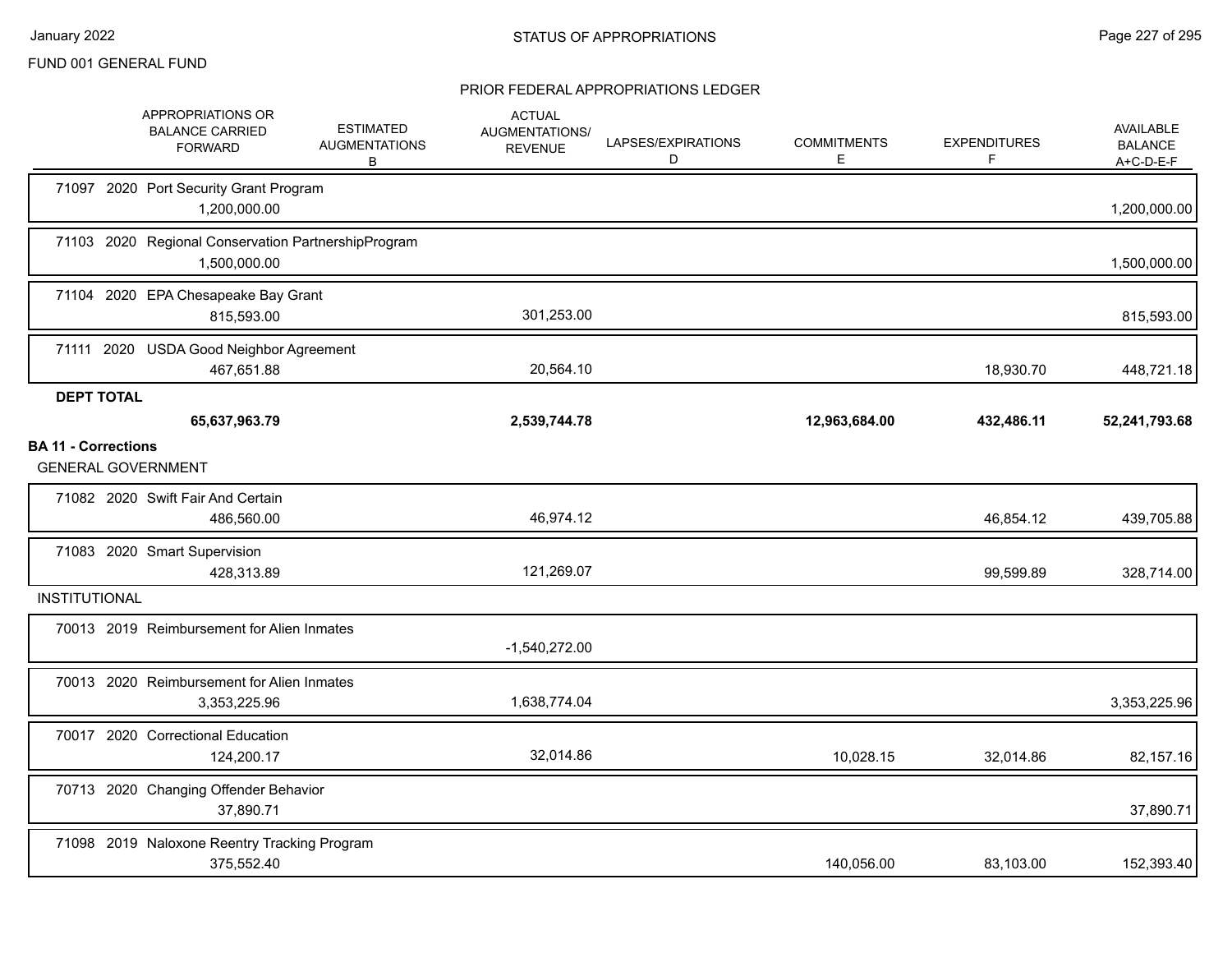|                   | APPROPRIATIONS OR<br><b>BALANCE CARRIED</b><br><b>FORWARD</b>         | <b>ESTIMATED</b><br><b>AUGMENTATIONS</b><br>В | <b>ACTUAL</b><br>AUGMENTATIONS/<br><b>REVENUE</b> | LAPSES/EXPIRATIONS<br>D | <b>COMMITMENTS</b><br>E. | <b>EXPENDITURES</b><br>F. | AVAILABLE<br><b>BALANCE</b><br>$A+C-D-E-F$ |
|-------------------|-----------------------------------------------------------------------|-----------------------------------------------|---------------------------------------------------|-------------------------|--------------------------|---------------------------|--------------------------------------------|
|                   | 71098 2020 Naloxone Reentry Tracking Program<br>947,000.00            |                                               |                                                   |                         |                          |                           | 947,000.00                                 |
|                   | 71119 2020 Second Chance Act<br>681,000.00                            |                                               |                                                   |                         |                          |                           | 681,000.00                                 |
| <b>DEPT TOTAL</b> |                                                                       |                                               |                                                   |                         |                          |                           |                                            |
|                   | 6,433,743.13                                                          |                                               | 298,760.09                                        |                         | 150,084.15               | 261,571.87                | 6,022,087.11                               |
|                   | <b>BA 74 - Drug and Alcohol Programs</b><br><b>GENERAL GOVERNMENT</b> |                                               |                                                   |                         |                          |                           |                                            |
|                   | 70961 2014 SABG Administration and Operations                         |                                               | 12,135.13                                         |                         |                          |                           |                                            |
|                   | 70961 2015 SABG Administration and Operations                         |                                               | $-12,135.13$                                      |                         |                          |                           |                                            |
|                   | 70961 2020 SABG Administration and Operations<br>2,763,443.48         |                                               | 669,075.09                                        |                         |                          | 118,033.31                | 2,645,410.17                               |
|                   | 70962 2020 SASP Administration and Operations<br>4,309,062.95         |                                               | 104,463.42                                        |                         |                          | 104,485.58                | 4,204,577.37                               |
|                   | 71099 2020 State Opioid Response Administration<br>6,088,860.07       |                                               | 178,730.87                                        |                         |                          | 149,897.51                | 5,938,962.56                               |
|                   | <b>GRANTS AND SUBSIDIES</b>                                           |                                               |                                                   |                         |                          |                           |                                            |
|                   | 70963 2019 SABG Drug and Alcohol Services<br>1,470,496.83             |                                               | $-1,470,496.83$                                   |                         |                          |                           | 1,470,496.83                               |
|                   | 70963 2020 SABG Drug and Alcohol Services<br>35,544,604.08            |                                               | 5,385,879.63                                      |                         |                          | 2,991,497.67              | 32,553,106.41                              |
|                   | 70964 2019 SASP Grants<br>351,046.22                                  |                                               |                                                   |                         |                          |                           | 351,046.22                                 |
|                   | 70964 2020 SASP Grants<br>26,044,436.07                               |                                               | 1,047,782.48                                      |                         |                          | 731,428.48                | 25,313,007.59                              |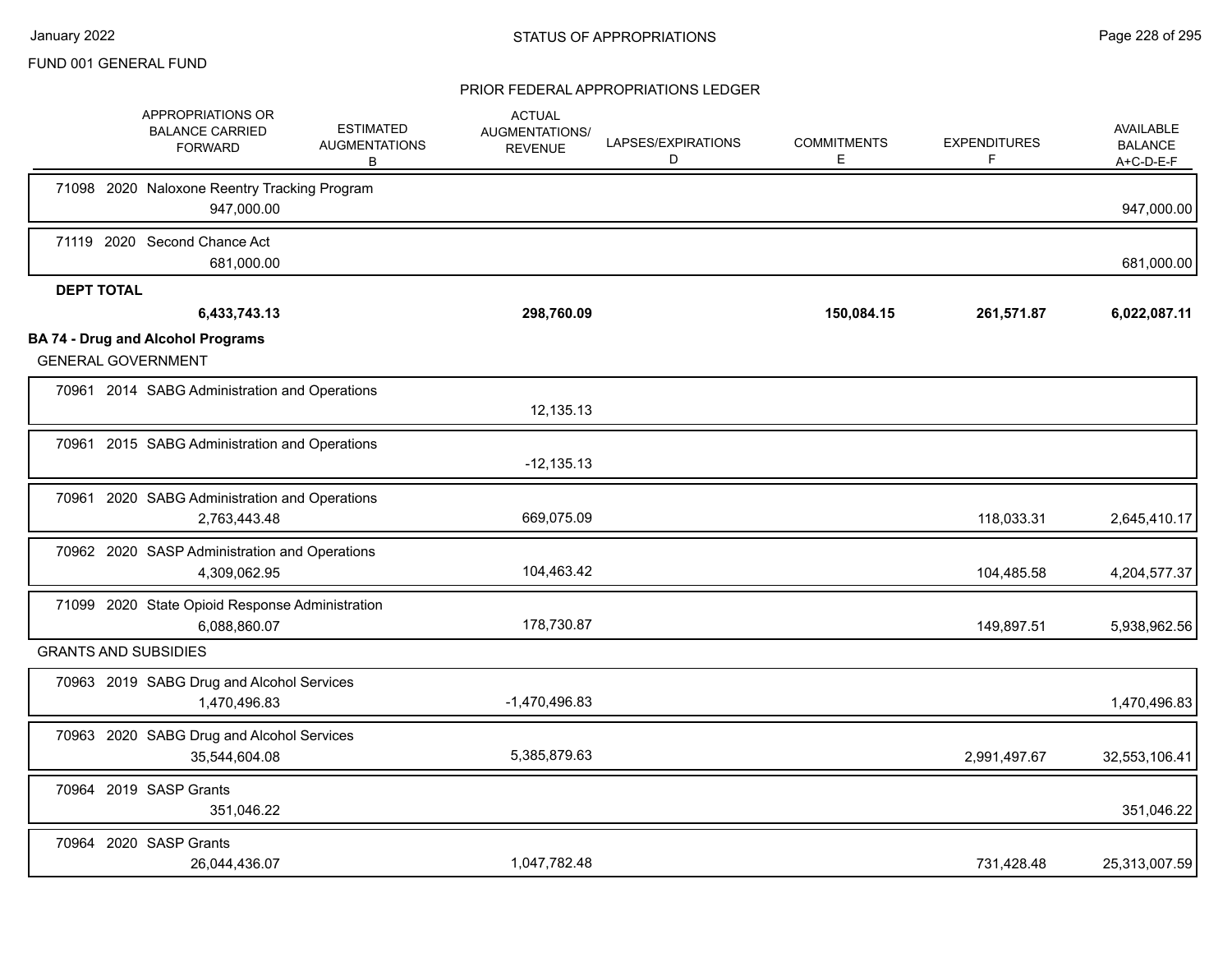|                          | APPROPRIATIONS OR<br><b>BALANCE CARRIED</b><br><b>FORWARD</b>       | <b>ESTIMATED</b><br><b>AUGMENTATIONS</b><br>В | <b>ACTUAL</b><br><b>AUGMENTATIONS/</b><br><b>REVENUE</b> | LAPSES/EXPIRATIONS<br>D | <b>COMMITMENTS</b><br>Е | <b>EXPENDITURES</b><br>F | AVAILABLE<br><b>BALANCE</b><br>A+C-D-E-F |
|--------------------------|---------------------------------------------------------------------|-----------------------------------------------|----------------------------------------------------------|-------------------------|-------------------------|--------------------------|------------------------------------------|
|                          | 71084 2018 State Opioid Response<br>5,000.00                        |                                               |                                                          |                         |                         |                          | 5,000.00                                 |
|                          | 71084 2019 State Opioid Response<br>797.35                          |                                               |                                                          |                         |                         |                          | 797.35                                   |
|                          | 71084 2020 State Opioid Response<br>151,434,472.64                  |                                               | 9,761,188.58                                             |                         |                         | 7,349,811.62             | 144,084,661.02                           |
| <b>DEPT TOTAL</b>        | 228,012,219.69                                                      |                                               | 15,676,623.24                                            |                         |                         | 11,445,154.17            | 216,567,065.52                           |
| <b>BA 16 - Education</b> | <b>GENERAL GOVERNMENT</b>                                           |                                               |                                                          |                         |                         |                          |                                          |
|                          | 70054 2020 Special Education Improvement<br>1,295,796.31            |                                               | 604,099.42                                               |                         |                         | 204,029.85               | 1,091,766.46                             |
|                          | 70057 2018 ImprovingTeachrQuality-TitleII-AdmnState<br>0.75         |                                               |                                                          |                         | 0.75                    |                          |                                          |
|                          | 70057 2019 ImprovingTeachrQuality-TitleII-AdmnState<br>70,415.93    |                                               | 11,921.93                                                |                         | 47,711.59               | 11,921.93                | 10,782.41                                |
|                          | 70057 2020 ImprovingTeachrQuality-TitleII-AdmnState<br>4,036,383.24 |                                               | 1,057,097.28                                             |                         | 310,409.35              | 884,851.47               | 2,841,122.42                             |
|                          | 70059 2020 LSTA - Library Development<br>4,420,466.38               |                                               | 1,052,557.07                                             |                         | 2,270.12                | 623,131.65               | 3,795,064.61                             |
|                          | 70061 2019 Food and Nutrition Services                              |                                               | 28,150.38                                                |                         |                         |                          |                                          |
| 70061                    | 2020 Food and Nutrition Services<br>11,705,678.42                   |                                               | 981,253.19                                               |                         |                         | 641,493.03               | 11,064,185.39                            |
|                          | 70067 2020 Medical Assist - Nurse's Aide Program<br>457,633.59      |                                               | 31.25                                                    |                         |                         | 31.25                    | 457,602.34                               |
|                          | 70070 2020 Adult Basic Education Admin<br>882,049.64                |                                               | 44,908.19                                                |                         |                         | 18,723.82                | 863,325.82                               |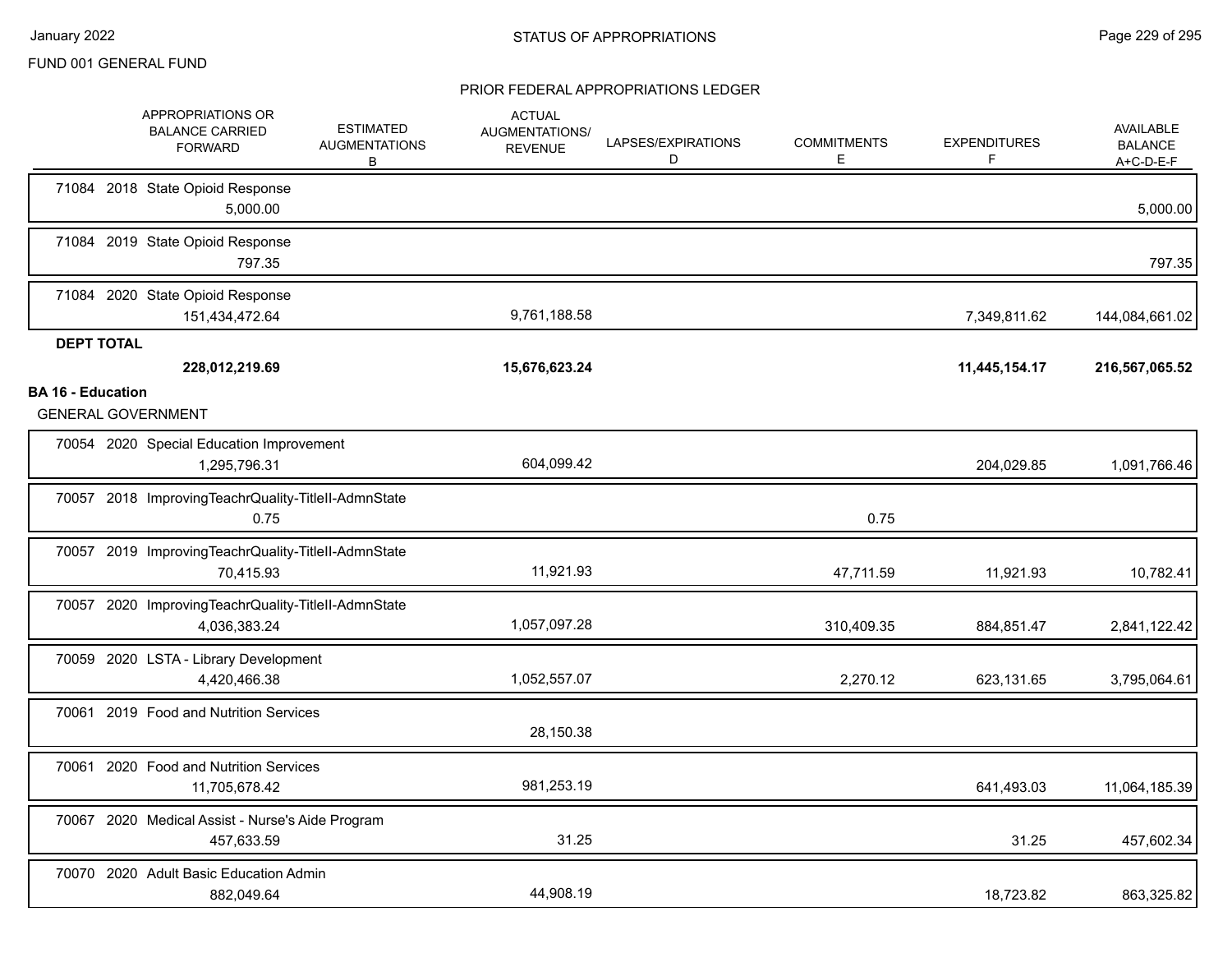|       | APPROPRIATIONS OR<br><b>BALANCE CARRIED</b><br><b>FORWARD</b>     | <b>ESTIMATED</b><br><b>AUGMENTATIONS</b><br>B | <b>ACTUAL</b><br>AUGMENTATIONS/<br><b>REVENUE</b> | LAPSES/EXPIRATIONS<br>D | <b>COMMITMENTS</b><br>E | <b>EXPENDITURES</b><br>F | <b>AVAILABLE</b><br><b>BALANCE</b><br>$A+C-D-E-F$ |
|-------|-------------------------------------------------------------------|-----------------------------------------------|---------------------------------------------------|-------------------------|-------------------------|--------------------------|---------------------------------------------------|
|       | 70077 2020 Education of Exceptional Children<br>2,636,100.77      |                                               | 599,742.85                                        |                         |                         | 261,122.25               | 2,374,978.52                                      |
|       | 70078 2018 ESEA Title I-Administration                            |                                               | 7,600.00                                          |                         |                         |                          |                                                   |
|       | 70078 2019 ESEA Title I-Administration<br>50,966.76               |                                               | 11,955.00                                         |                         | 5,342.99                | 11,934.00                | 33,689.77                                         |
|       | 70078 2020 ESEA Title I-Administration<br>7,172,808.39            |                                               | 735,185.61                                        |                         | 791,165.22              | 553,150.83               | 5,828,492.34                                      |
|       | 70079 2020 Migrant Education Administration<br>287,196.59         |                                               | 29,823.42                                         |                         |                         | 13,258.76                | 273,937.83                                        |
|       | 70080 2020 Homeless Assistance<br>2,135,183.45                    |                                               | 526,438.25                                        |                         | 109,333.00              | 521,531.47               | 1,504,318.98                                      |
| 70081 | 2020 Preschool Grant<br>329,046.06                                |                                               | 48,501.84                                         |                         |                         | 21,556.39                | 307,489.67                                        |
|       | 70083 2020 Vocational Education Administration<br>2,196,312.30    |                                               | 71,892.63                                         |                         |                         | 29,914.20                | 2,166,398.10                                      |
|       | 70085 2019 State Approving Agency (VA)                            |                                               | $-219,890.16$                                     |                         |                         |                          |                                                   |
|       | 70085 2020 State Approving Agency (VA)<br>614,326.65              |                                               | $-143,331.13$                                     |                         |                         | 37,991.48                | 576,335.17                                        |
|       | 70090 2020 School Health Education Programs<br>95,962.62          |                                               | 53.05                                             |                         |                         |                          | 95,962.62                                         |
|       | 70471 2020 Title IV-21st Cent Com Learn Cent-Admn<br>2,162,044.09 |                                               | 229,231.30                                        |                         | 214,363.42              | 121,978.59               | 1,825,702.08                                      |
|       | 70514 2019 Title VI - Part A State Assessments<br>61,328.18       |                                               | 69,262.18                                         |                         |                         |                          | 61,328.18                                         |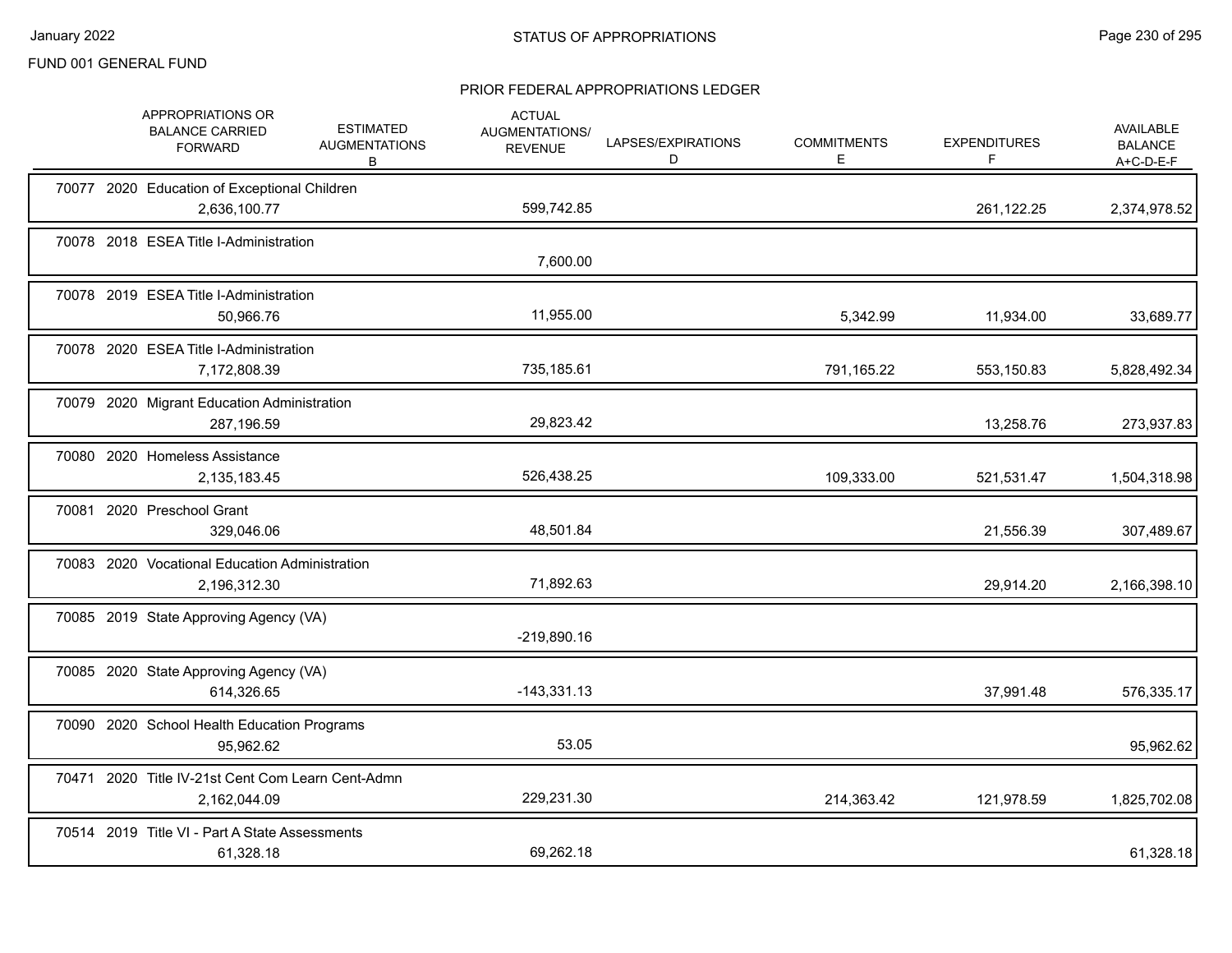|  | APPROPRIATIONS OR<br><b>BALANCE CARRIED</b><br><b>FORWARD</b>   | <b>ESTIMATED</b><br><b>AUGMENTATIONS</b><br>В | <b>ACTUAL</b><br>AUGMENTATIONS/<br><b>REVENUE</b> | LAPSES/EXPIRATIONS<br>D | <b>COMMITMENTS</b><br>E. | <b>EXPENDITURES</b><br>F | <b>AVAILABLE</b><br><b>BALANCE</b><br>$A+C-D-E-F$ |
|--|-----------------------------------------------------------------|-----------------------------------------------|---------------------------------------------------|-------------------------|--------------------------|--------------------------|---------------------------------------------------|
|  | 70514 2020 Title VI - Part A State Assessments<br>5,363,159.26  |                                               | 2,498,994.64                                      |                         |                          | 33,167.63                | 5,329,991.63                                      |
|  | 70558 2019 National Assessment of Education Progres             |                                               | -192,208.61                                       |                         |                          |                          |                                                   |
|  | 70558 2020 National Assessment of Education Progres<br>5,309.34 |                                               | $-85,930.89$                                      |                         |                          | 4,469.02                 | 840.32                                            |
|  | 70624 2019 St & Community Higway Safety                         |                                               | $-1,652.00$                                       |                         |                          |                          |                                                   |
|  | 70624 2020 St & Community Higway Safety<br>825,234.35           |                                               | 528,555.58                                        |                         |                          | 19,515.56                | 805,718.79                                        |
|  | 70693 2020 Migrant Education Coordination Prgm (F)<br>70,712.00 |                                               |                                                   |                         |                          |                          | 70,712.00                                         |
|  | 70715 2017 School Improvement Grants<br>290,043.48              |                                               |                                                   |                         |                          |                          | 290,043.48                                        |
|  | 70715 2018 School Improvement Grants<br>1,258,635.89            |                                               | 126,302.85                                        |                         |                          | 126,302.85               | 1,132,333.04                                      |
|  | 70715 2019 School Improvement Grants<br>1,643,709.28            |                                               | 816,324.64                                        |                         |                          | 816,324.64               | 827,384.64                                        |
|  | 70715 2020 School Improvement Grants<br>15,403,039.23           |                                               | 909,122.41                                        |                         |                          | 909,122.30               | 14,493,916.93                                     |
|  | 71014 2020 Pennsylvania Project Aware<br>1,800,000.00           |                                               |                                                   |                         |                          |                          | 1,800,000.00                                      |
|  | 71032 2020 Preschool Development Grants<br>30,000,000.00        |                                               |                                                   |                         |                          |                          | 30,000,000.00                                     |
|  | 71033 2019 Statewide Longitudinal Data Systems<br>23.50         |                                               | 4.99                                              |                         | 0.23                     | 4.99                     | 18.28                                             |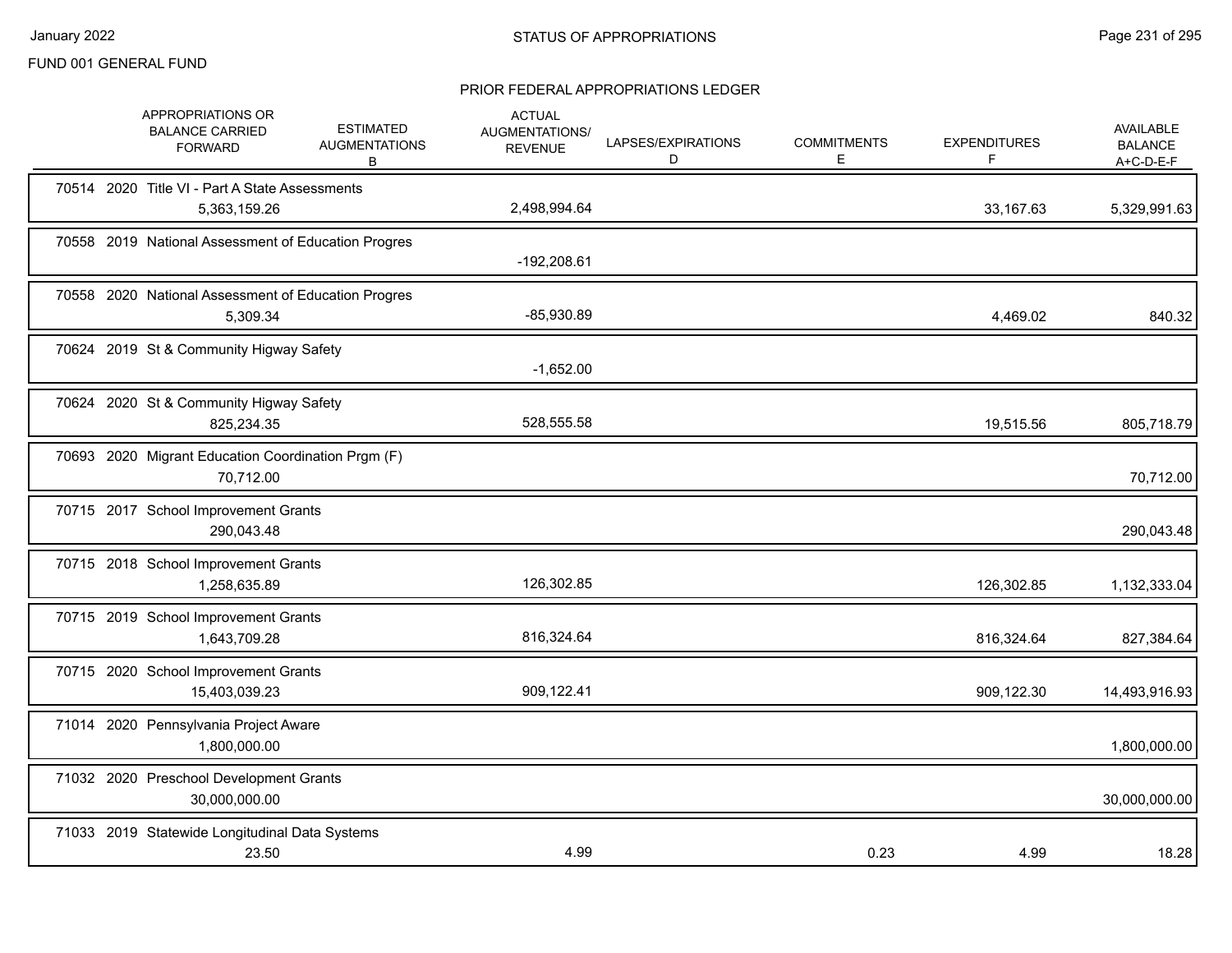|  | APPROPRIATIONS OR<br><b>BALANCE CARRIED</b><br><b>FORWARD</b>       | <b>ESTIMATED</b><br><b>AUGMENTATIONS</b><br>В | <b>ACTUAL</b><br><b>AUGMENTATIONS/</b><br><b>REVENUE</b> | LAPSES/EXPIRATIONS<br>D | <b>COMMITMENTS</b><br>E. | <b>EXPENDITURES</b><br>F | <b>AVAILABLE</b><br><b>BALANCE</b><br>$A+C-D-E-F$ |
|--|---------------------------------------------------------------------|-----------------------------------------------|----------------------------------------------------------|-------------------------|--------------------------|--------------------------|---------------------------------------------------|
|  | 71033 2020 Statewide Longitudinal Data Systems<br>4,222,034.88      |                                               | 564,999.53                                               |                         | 59,893.83                | 338,694.41               | 3,823,446.64                                      |
|  | 71105 2018 StudentSupport&Academic Enrichment-Admin<br>3,995.00     |                                               |                                                          |                         |                          |                          | 3,995.00                                          |
|  | 71105 2020 StudentSupport&Academic Enrichment-Admin<br>1,641,811.77 |                                               | 470,023.86                                               |                         | 378,928.96               | 463,721.03               | 799,161.78                                        |
|  | 71106 2018 Troops to Teachers<br>19,692.81                          |                                               | 14,565.16                                                |                         | 19,692.81                |                          |                                                   |
|  | 71106 2019 Troops to Teachers<br>79,226.80                          |                                               | 9,645.00                                                 |                         | 79,226.80                |                          |                                                   |
|  | 71106 2020 Troops to Teachers<br>283,878.34                         |                                               | 110,247.66                                               |                         | 63,000.24                | 118,165.25               | 102,712.85                                        |
|  | 71108 2020 Education Innovation & Research Program<br>4,000,000.00  |                                               |                                                          |                         |                          |                          | 4,000,000.00                                      |
|  | 71109 2019 Emergency Impact Aid Program                             |                                               | 229.87                                                   |                         |                          |                          |                                                   |
|  | 71109 2020 Emergency Impact Aid Program<br>1,999,735.91             |                                               | 264.09                                                   |                         |                          |                          | 1,999,735.91                                      |
|  | 71110 2020 Assistance For Homeless Children & Youth<br>20,833.41    |                                               |                                                          |                         |                          |                          | 20,833.41                                         |
|  | <b>GRANTS AND SUBSIDIES</b>                                         |                                               |                                                          |                         |                          |                          |                                                   |
|  | 70071 2015 Food and Nutrition - Local                               |                                               | $-0.27$                                                  |                         |                          | $-0.27$                  | 0.27                                              |
|  | 70071 2016 Food and Nutrition - Local                               |                                               | $-3,724.61$                                              |                         |                          | $-3,724.61$              | 3,724.61                                          |
|  | 70071 2017 Food and Nutrition - Local                               |                                               | $-3.678.00$                                              |                         |                          | $-3,678.00$              | 3,678.00                                          |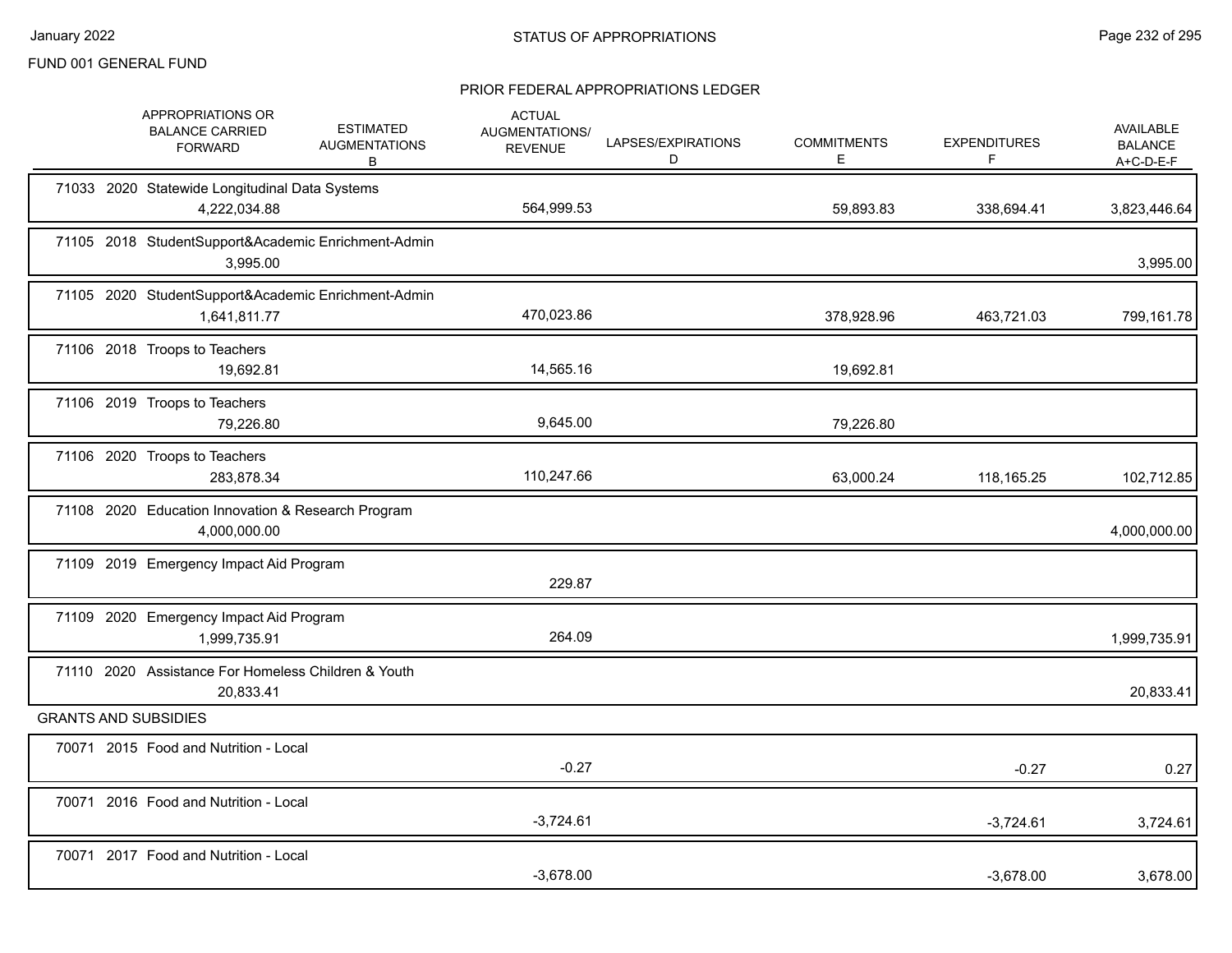|  | APPROPRIATIONS OR<br><b>BALANCE CARRIED</b><br><b>FORWARD</b> | <b>ESTIMATED</b><br><b>AUGMENTATIONS</b><br>В | <b>ACTUAL</b><br>AUGMENTATIONS/<br><b>REVENUE</b> | LAPSES/EXPIRATIONS<br>D | <b>COMMITMENTS</b><br>E | <b>EXPENDITURES</b><br>F | <b>AVAILABLE</b><br><b>BALANCE</b><br>$A+C-D-E-F$ |
|--|---------------------------------------------------------------|-----------------------------------------------|---------------------------------------------------|-------------------------|-------------------------|--------------------------|---------------------------------------------------|
|  | 70071 2018 Food and Nutrition - Local                         |                                               | $-27,515.90$                                      |                         |                         | $-27,515.90$             | 27,515.90                                         |
|  | 70071 2019 Food and Nutrition - Local<br>157,519.53           |                                               | $-21,124.41$                                      |                         |                         | $-20,382.26$             | 177,901.79                                        |
|  | 70071 2020 Food and Nutrition - Local<br>307,969,224.84       |                                               | 77,057,866.68                                     |                         | 0.01                    | 51,044,415.63            | 256,924,809.20                                    |
|  | 70071 2012 Food and Nutrition Local                           |                                               |                                                   |                         |                         | $-28,179.77$             | 28,179.77                                         |
|  | 70075 2017 ESEA-Title 1 Local<br>72,447.23                    |                                               | $-74,067.26$                                      |                         | 72,447.23               |                          |                                                   |
|  | 70075 2018 ESEA-Title 1 Local<br>91,978.83                    |                                               | $-11,770.37$                                      |                         |                         | $-11,770.37$             | 103,749.20                                        |
|  | 70075 2019 ESEA-Title 1 Local<br>5,508,370.33                 |                                               | 1,523,509.64                                      |                         | 3,770.71                | 1,523,509.18             | 3,981,090.44                                      |
|  | 70075 2020 ESEA-Title 1 Local<br>250,930,297.48               |                                               | 40,163,425.51                                     |                         | 380,136.01              | 40,009,655.99            | 210,540,505.48                                    |
|  | 70086 2020 Vocational Education Act - Local<br>12,984,979.52  |                                               | 5,184,183.11                                      |                         | 32,952.67               | 5,159,696.19             | 7,792,330.66                                      |
|  | 70087 2017 Prof Development - Title II Local<br>61,426.49     |                                               |                                                   |                         |                         |                          | 61,426.49                                         |
|  | 70087 2018 Prof Development - Title II Local<br>199,194.32    |                                               | $-964.00$                                         |                         | 514.80                  | $-1,478.80$              | 200,158.32                                        |
|  | 70087 2019 Prof Development - Title II Local<br>804,807.71    |                                               | 95,373.79                                         |                         | 7,036.54                | 95,373.79                | 702,397.38                                        |
|  | 70087 2020 Prof Development - Title II Local<br>45,177,914.79 |                                               | 6,618,895.14                                      |                         | 21,694.00               | 6,605,799.05             | 38,550,421.74                                     |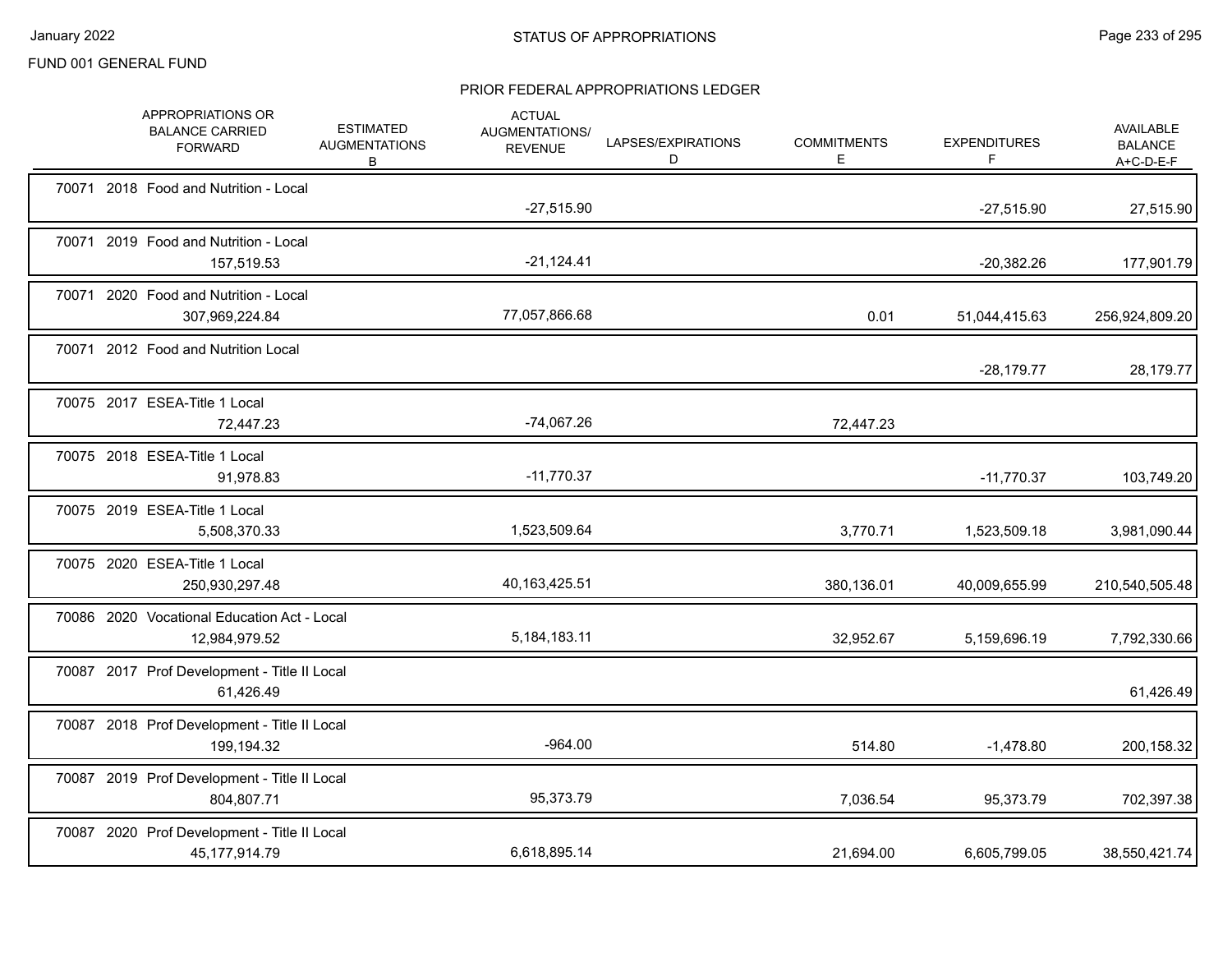|  | APPROPRIATIONS OR<br><b>BALANCE CARRIED</b><br><b>FORWARD</b>           | <b>ESTIMATED</b><br><b>AUGMENTATIONS</b><br>В | <b>ACTUAL</b><br>AUGMENTATIONS/<br><b>REVENUE</b> | LAPSES/EXPIRATIONS<br>D | <b>COMMITMENTS</b><br>E. | <b>EXPENDITURES</b><br>F | <b>AVAILABLE</b><br><b>BALANCE</b><br>$A+C-D-E-F$ |
|--|-------------------------------------------------------------------------|-----------------------------------------------|---------------------------------------------------|-------------------------|--------------------------|--------------------------|---------------------------------------------------|
|  | 70087 2006 Improve Teacher Quality - Title II - Local<br>1,334.49       |                                               |                                                   |                         | 1,334.49                 |                          |                                                   |
|  | 70088 2019 Individuals w/Disabilities Educ - Local<br>1,140.17          |                                               | -162,667.32                                       |                         |                          | -162,667.32              | 163,807.49                                        |
|  | 70088 2020 Individuals w/Disabilities Educ - Local<br>61,807,891.43     |                                               | 40,544,199.50                                     |                         | 442,605.93               | 40,543,866.15            | 20,821,419.35                                     |
|  | 70093 2020 Adult Basic Education - Local<br>5,735,107.38                |                                               | $-318,452.57$                                     |                         | 463,421.10               | $-318,452.57$            | 5,590,138.85                                      |
|  | 70516 2018 Title IV - 21st Cent. Comm Learn - Local<br>141,658.00       |                                               |                                                   |                         |                          |                          | 141,658.00                                        |
|  | 70516 2019 Title IV - 21st Cent. Comm Learn - Local<br>957,282.88       |                                               | 12,255.34                                         |                         |                          |                          | 957,282.88                                        |
|  | 70516 2020 Title IV - 21st Cent. Comm Learn - Local<br>55, 134, 269. 57 |                                               | 14, 133, 105. 26                                  |                         | 826,272.34               | 10,426,230.95            | 43,881,766.28                                     |
|  | 70516 2012 Title IV - 21st Cent. Comm Learn - Local                     |                                               | $-77,865.58$                                      |                         |                          |                          |                                                   |
|  | 70517 2016 Title III - Lan Inst Lep & Immig Student                     |                                               | $-8,499.76$                                       |                         |                          | $-8,499.76$              | 8,499.76                                          |
|  | 70517 2018 Title III - Lan Inst Lep & Immig Student<br>3,027.39         |                                               | $-1,123.74$                                       |                         |                          | $-1,123.74$              | 4,151.13                                          |
|  | 70517 2019 Title III - Lan Inst Lep & Immig Student<br>249,405.19       |                                               | 30,518.39                                         |                         | 137,076.46               | 30,518.39                | 81,810.34                                         |
|  | 70517 2020 Title III - Lan Inst Lep & Immig Student<br>10,481,550.29    |                                               | 1,751,572.59                                      |                         | 10,058.35                | 1,697,516.71             | 8,773,975.23                                      |
|  | 70518 2019 Title VI Rural & Low Income School-Local<br>40,451.35        |                                               |                                                   |                         |                          |                          | 40,451.35                                         |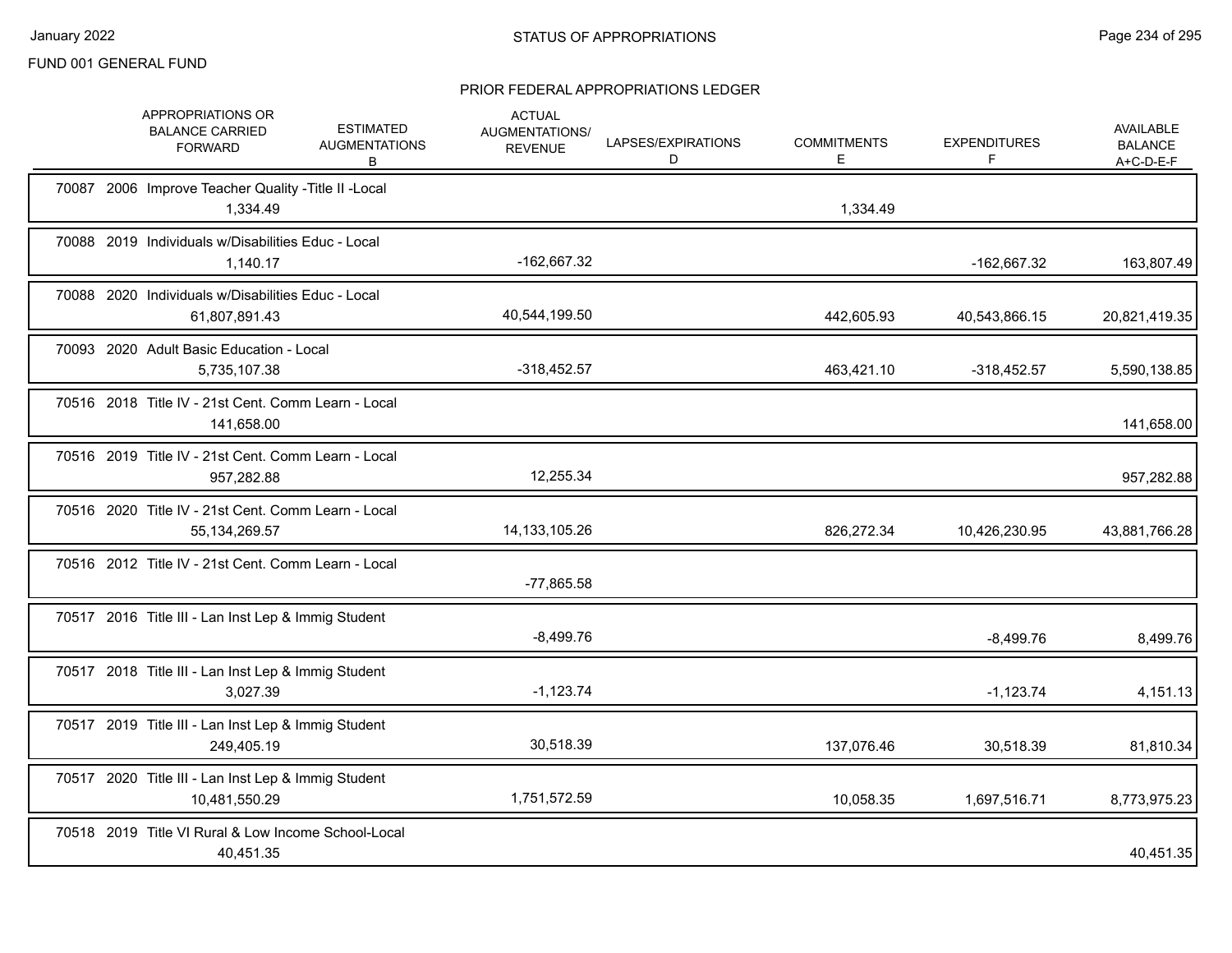|                   | APPROPRIATIONS OR<br><b>BALANCE CARRIED</b><br><b>FORWARD</b>                                | <b>ESTIMATED</b><br><b>AUGMENTATIONS</b><br>B | <b>ACTUAL</b><br><b>AUGMENTATIONS/</b><br><b>REVENUE</b> | LAPSES/EXPIRATIONS<br>D | <b>COMMITMENTS</b><br>E | <b>EXPENDITURES</b><br>F | AVAILABLE<br><b>BALANCE</b><br>$A+C-D-E-F$ |
|-------------------|----------------------------------------------------------------------------------------------|-----------------------------------------------|----------------------------------------------------------|-------------------------|-------------------------|--------------------------|--------------------------------------------|
|                   | 70518 2020 Title VI Rural & Low Income School-Local<br>784,080.04                            |                                               | 173,646.27                                               |                         |                         | 173,646.27               | 610,433.77                                 |
|                   | 70714 2020 Individuals With Disabilities-Education<br>3,121,878.00                           |                                               | $-6,576.96$                                              |                         |                         | $-6,576.96$              | 3,128,454.96                               |
|                   | 71107 2018 StudentSupport&Academic Enrichment-Local<br>17,055.36                             |                                               | 7,965.58                                                 |                         |                         | 7,965.58                 | 9,089.78                                   |
|                   | 71107 2019 StudentSupport&Academic Enrichment-Local<br>855,310.47                            |                                               | 121,099.79                                               |                         | 16,000.00               | 121,099.79               | 718,210.68                                 |
|                   | 71107 2020 StudentSupport&Academic Enrichment-Local<br>20,319,846.13                         |                                               | 3,665,973.78                                             |                         | 3,399.37                | 3,657,883.82             | 16,658,562.94                              |
|                   | 77826 2011 ARRA-ESEA-Title I-School Improvement<br>15,800.93                                 |                                               |                                                          |                         |                         |                          | 15,800.93                                  |
| <b>DEPT TOTAL</b> | 893,166,025.51<br><b>BA 31 - PA Emergency Management Agency</b><br><b>GENERAL GOVERNMENT</b> |                                               | 201,881,531.95                                           |                         | 4,500,059.32            | 167,289,235.81           | 721,376,730.38                             |
|                   | 70238 2020 Fire Prevention<br>42,000.00                                                      |                                               |                                                          |                         |                         |                          | 42,000.00                                  |
|                   | 70239 2020 Civil Preparedness<br>10,028,318.22                                               |                                               | 2,883,214.85                                             |                         |                         | 1,891,133.67             | 8,137,184.55                               |
|                   | 70241 2020 Hazardous Materials Planning & Training<br>1,203,188.42                           |                                               | 64,655.36                                                |                         |                         | 17,689.76                | 1,185,498.66                               |
| <b>DEPT TOTAL</b> | 11,273,506.64<br><b>BA 35 - Environmental Protection</b><br><b>GENERAL GOVERNMENT</b>        |                                               | 2,947,870.21                                             |                         |                         | 1,908,823.43             | 9,364,683.21                               |
|                   |                                                                                              |                                               |                                                          |                         |                         |                          |                                            |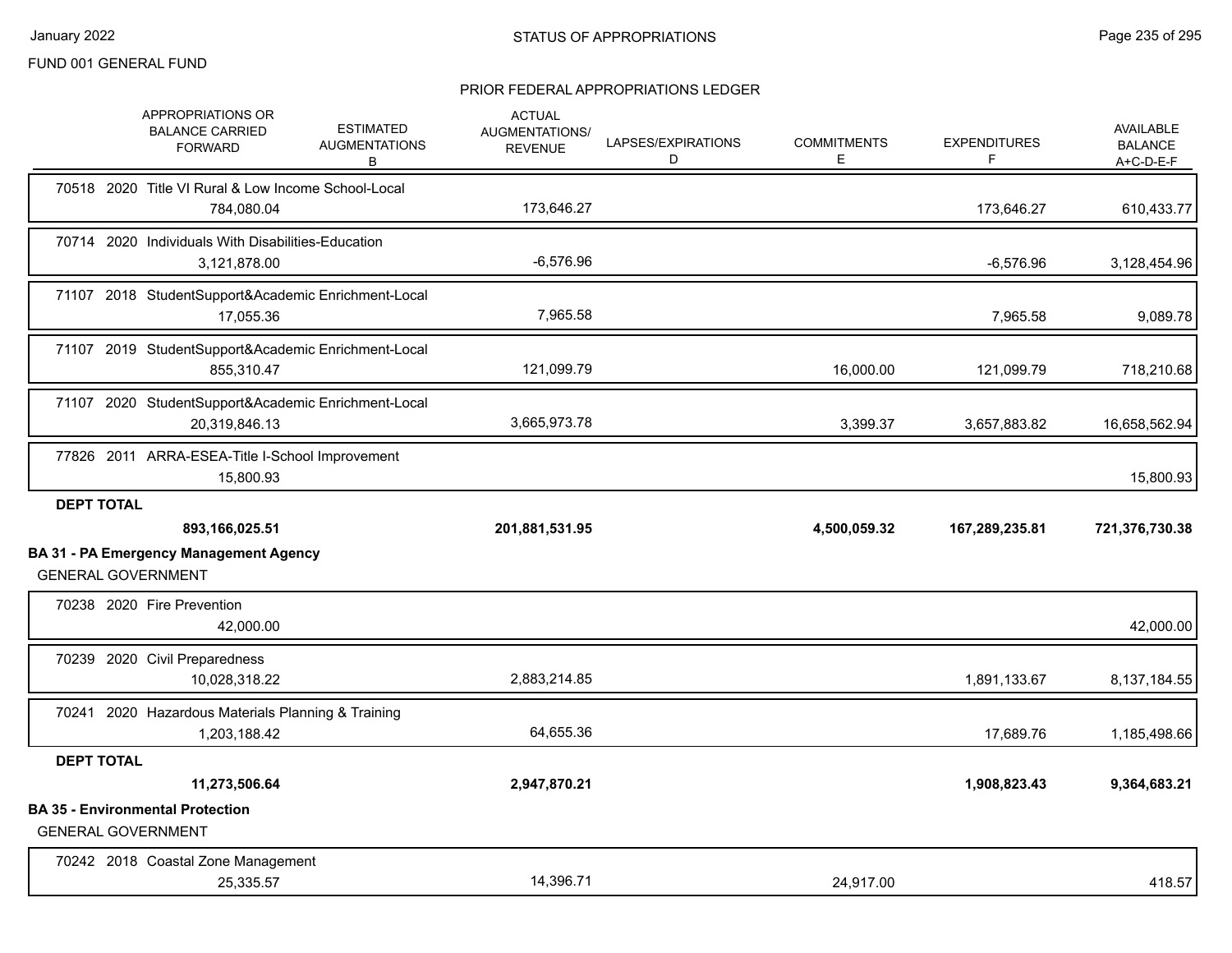|       | APPROPRIATIONS OR<br><b>BALANCE CARRIED</b><br><b>FORWARD</b>    | <b>ESTIMATED</b><br><b>AUGMENTATIONS</b><br>B | <b>ACTUAL</b><br>AUGMENTATIONS/<br><b>REVENUE</b> | LAPSES/EXPIRATIONS<br>D | <b>COMMITMENTS</b><br>Е | <b>EXPENDITURES</b><br>F. | <b>AVAILABLE</b><br><b>BALANCE</b><br>$A+C-D-E-F$ |
|-------|------------------------------------------------------------------|-----------------------------------------------|---------------------------------------------------|-------------------------|-------------------------|---------------------------|---------------------------------------------------|
|       | 70242 2019 Coastal Zone Management<br>42,523.11                  |                                               |                                                   |                         | 42,523.11               |                           |                                                   |
|       | 70242 2020 Coastal Zone Management<br>3,376,090.85               |                                               | $-516, 171.67$                                    |                         | 509,684.89              | 124,453.14                | 2,741,952.82                                      |
|       | 70243 2020 Surf. Mine Cons. A & E-Title V-Mgmt.<br>4,312,316.42  |                                               | -438,337.64                                       |                         |                         | 144,989.39                | 4, 167, 327.03                                    |
|       | 70244 2020 State Energy Program (SEP)<br>13,173,518.39           |                                               | 344,614.46                                        |                         |                         | 630,653.57                | 12,542,864.82                                     |
|       | 70245 2020 Surf. Mine Cons. A & E-Title V-Legal<br>478,715.58    |                                               | $-303,734.18$                                     |                         |                         | $-65,027.79$              | 543,743.37                                        |
|       | 70246 2020 Trg & Educ of Underground Miners-MSHA<br>1,477,353.61 |                                               | 214,117.68                                        |                         | 209,773.00              | 245,337.33                | 1,022,243.28                                      |
|       | 70247 2020 Diagonstic X-Ray Equipment Testing<br>320,693.21      |                                               | 91,168.00                                         |                         |                         | 0.01                      | 320,693.20                                        |
|       | 70249 2020 Water Quality Outreach Training<br>200,000.00         |                                               |                                                   |                         |                         |                           | 200,000.00                                        |
|       | 70250 2020 Surf. Mine Cons. A & E-Title V-Oper.<br>5,325,879.97  |                                               | $-1,648,253.31$                                   |                         | 76,828.65               | 439,180.24                | 4,809,871.08                                      |
| 70251 | 2020 Miscellaneous Survey Studies<br>5,312,544.22                |                                               | -383,724.30                                       |                         |                         | 78,087.38                 | 5,234,456.84                                      |
|       | 70252 2020 Indoor Radon Abatement - SIRG<br>235,361.51           |                                               | $-117,731.24$                                     |                         |                         | 24,220.04                 | 211, 141. 47                                      |
|       | 70253 2020 EPA Planning Grant - Admin. - RCRA<br>3,846,548.32    |                                               | 284,237.41                                        |                         | 15,177.33               | 249,410.75                | 3,581,960.24                                      |
|       | 70254 2020 Hydroelectric Power Construction Fund<br>51,000.00    |                                               |                                                   |                         |                         |                           | 51,000.00                                         |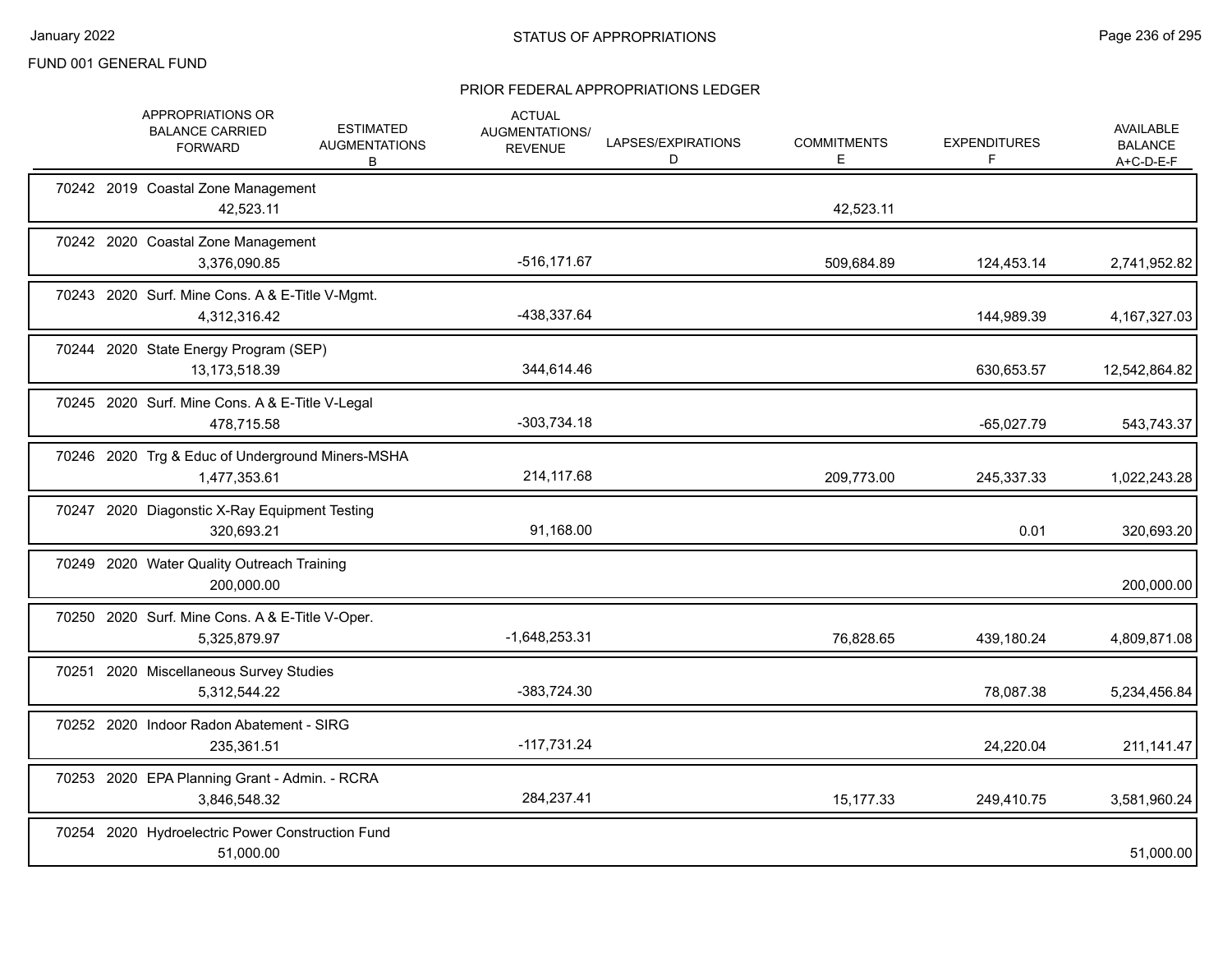|  | APPROPRIATIONS OR<br><b>BALANCE CARRIED</b><br><b>FORWARD</b>        | <b>ESTIMATED</b><br><b>AUGMENTATIONS</b><br>B | <b>ACTUAL</b><br>AUGMENTATIONS/<br><b>REVENUE</b> | LAPSES/EXPIRATIONS<br>D | <b>COMMITMENTS</b><br>Е | <b>EXPENDITURES</b><br>F | <b>AVAILABLE</b><br><b>BALANCE</b><br>A+C-D-E-F |
|--|----------------------------------------------------------------------|-----------------------------------------------|---------------------------------------------------|-------------------------|-------------------------|--------------------------|-------------------------------------------------|
|  | 70255 2020 Wetland Protection Fund<br>638,685.48                     |                                               | 105,150.17                                        |                         |                         | 159,833.48               | 478,852.00                                      |
|  | 70256 2020 Wellhead Protection Fund<br>250,000.00                    |                                               |                                                   |                         |                         |                          | 250,000.00                                      |
|  | 70257 2020 National Dam Safety Program<br>1,261,495.79               |                                               | $-17,746.63$                                      |                         |                         | 3,480.41                 | 1,258,015.38                                    |
|  | 70258 2020 Chesapeake Bay Pollution Abatement<br>10,666,457.83       |                                               | 616,541.87                                        |                         | 155,281.65              | 1,481,180.77             | 9,029,995.41                                    |
|  | 70259 2020 Safe Water Drinking Act - PWSSP - Oper.<br>2,805,254.95   |                                               | $-494, 179.11$                                    |                         |                         | 83,882.03                | 2,721,372.92                                    |
|  | 70260 2020 Non-Point Source Implementation - 319(H)<br>12,582,095.35 |                                               | 317,977.74                                        |                         | 10,949.26               | 577,997.84               | 11,993,148.25                                   |
|  | 70261 2020 Water Pollution Control 106 Grant-Oper.<br>5,292,913.04   |                                               | $-329,193.62$                                     |                         |                         | $-83,593.85$             | 5,376,506.89                                    |
|  | 70262 2020 Air Pollution Control 105 Grant-Oper.<br>1,945,321.42     |                                               | -458,045.25                                       |                         |                         | 161,985.18               | 1,783,336.24                                    |
|  | 70264 2019 Stormwtr Permit Initiative-NPDES 104(b)3<br>96,630.29     |                                               | 26,734.31                                         |                         | 69,895.98               | 26,734.31                |                                                 |
|  | 70264 2020 Stormwtr Permit Initiative-NPDES 104(b)3<br>2,139,950.95  |                                               | 40,756.82                                         |                         | 110,910.62              | 72,674.97                | 1,956,365.36                                    |
|  | 70265 2020 Energy & Environmental Opportunities<br>1,200,000.00      |                                               |                                                   |                         |                         |                          | 1,200,000.00                                    |
|  | 70266 2020 Construction Mgmt Assistance Grant-Oper<br>350,000.00     |                                               |                                                   |                         |                         |                          | 350,000.00                                      |
|  | 70267 2020 Wtr Quality Mgmt Plan Gr 205(j)(1)-604b<br>686,333.04     |                                               | $-115,090.98$                                     |                         |                         | $-25,738.96$             | 712,072.00                                      |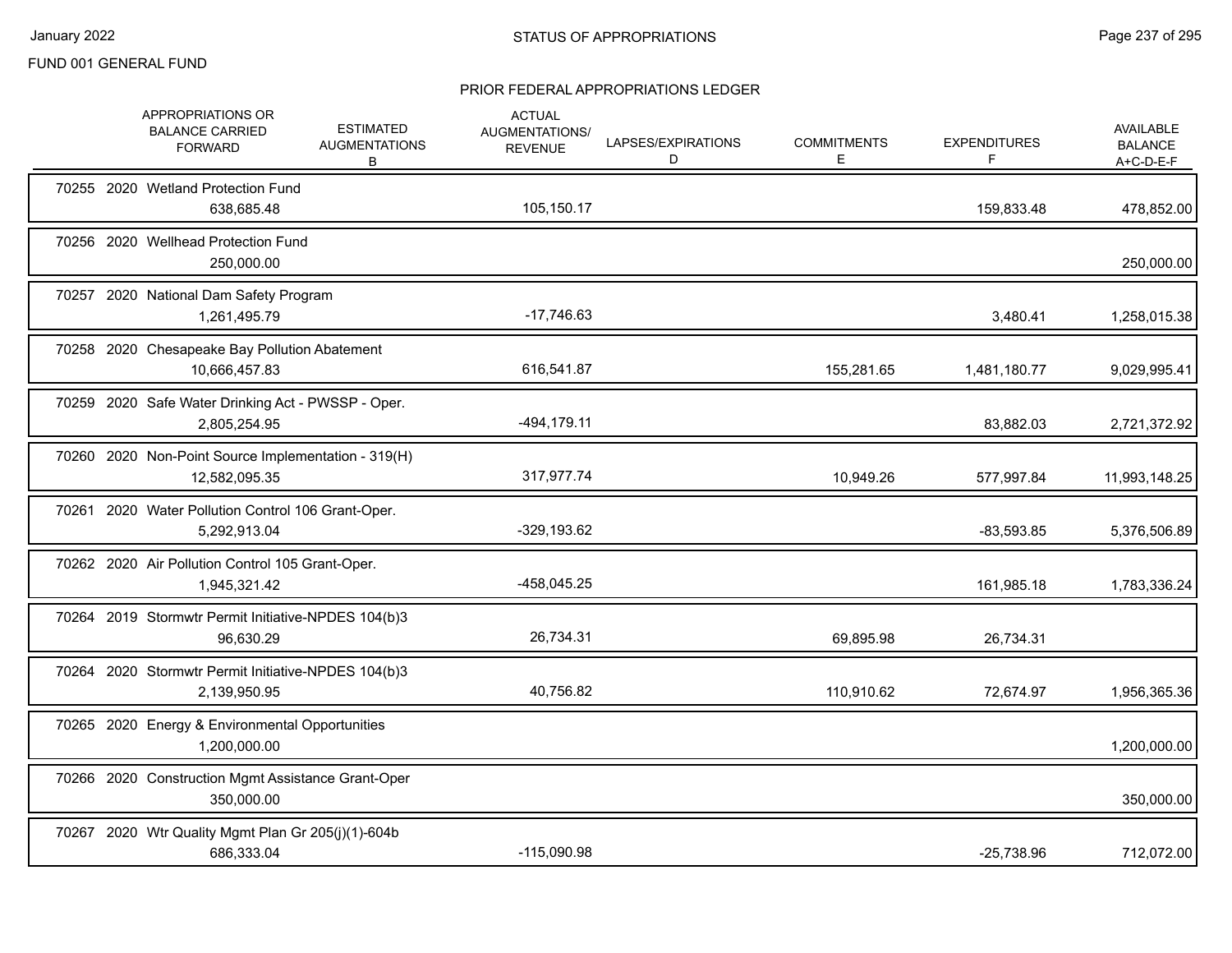|                   | APPROPRIATIONS OR<br><b>BALANCE CARRIED</b><br><b>FORWARD</b>       | <b>ESTIMATED</b><br><b>AUGMENTATIONS</b><br>В | <b>ACTUAL</b><br>AUGMENTATIONS/<br><b>REVENUE</b> | LAPSES/EXPIRATIONS<br>D | <b>COMMITMENTS</b><br>Е | <b>EXPENDITURES</b><br>F | AVAILABLE<br><b>BALANCE</b><br>A+C-D-E-F |
|-------------------|---------------------------------------------------------------------|-----------------------------------------------|---------------------------------------------------|-------------------------|-------------------------|--------------------------|------------------------------------------|
|                   | 70268 2020 Construction Mgmt Assistance Grant-Mgmt<br>1,375,000.00  |                                               | $-7,859.29$                                       |                         |                         |                          | 1,375,000.00                             |
|                   | 70269 2020 Pollution Prevention<br>800,000.00                       |                                               |                                                   |                         |                         |                          | 800,000.00                               |
|                   | 70270 2020 Small Operators Assistance - SOAP<br>300,000.00          |                                               |                                                   |                         |                         |                          | 300,000.00                               |
|                   | 70271 2020 Safe Water Drinking Act - PWSSP - Mgmt<br>5,033,565.43   |                                               | -466,772.25                                       |                         |                         | 5,423.35                 | 5,028,142.08                             |
|                   | 70272 2020 Water Pollution Control 106 Grants-MGMT<br>2,883,430.72  |                                               | 187,461.94                                        |                         | 58,778.91               | 22,802.34                | 2,801,849.47                             |
|                   | 70273 2020 Air Polution Control 105 Grant - MGMT<br>992,945.07      |                                               | $-179,160.68$                                     |                         |                         | 65,575.28                | 927,369.79                               |
|                   | 70274 2020 Oil Pollution Spills Removal<br>1.000.000.00             |                                               |                                                   |                         |                         |                          | 1,000,000.00                             |
|                   | 70523 2020 Training Reimbursement for Small Systems<br>3,500,000.00 |                                               |                                                   |                         |                         |                          | 3,500,000.00                             |
|                   | 71062 2020 Multipurp Grants-States&Tribes<br>576,025.18             |                                               | 28,926.38                                         |                         |                         | 30,945.74                | 545,079.44                               |
| <b>DEPT TOTAL</b> |                                                                     |                                               |                                                   |                         |                         |                          |                                          |
|                   | 94,553,985.30                                                       |                                               | $-3,203,916.66$                                   |                         | 1,284,720.40            | 4,454,486.95             | 88,814,777.95                            |
| BA 67 - Health    | <b>GENERAL GOVERNMENT</b>                                           |                                               |                                                   |                         |                         |                          |                                          |
|                   | 70295 2020 Clinical Laboratory Improvement<br>78,576.87             |                                               | 135,112.00                                        |                         |                         |                          | 78,576.87                                |
|                   | 70296 2020 Health Assessment<br>422,994.28                          |                                               | 16,894.40                                         |                         | 1,550.90                | 8,772.51                 | 412,670.87                               |
|                   | 70297 2020 Primary Care Co-operative Agreement<br>324,150.57        |                                               | 9,213.62                                          |                         |                         | 4,516.05                 | 319,634.52                               |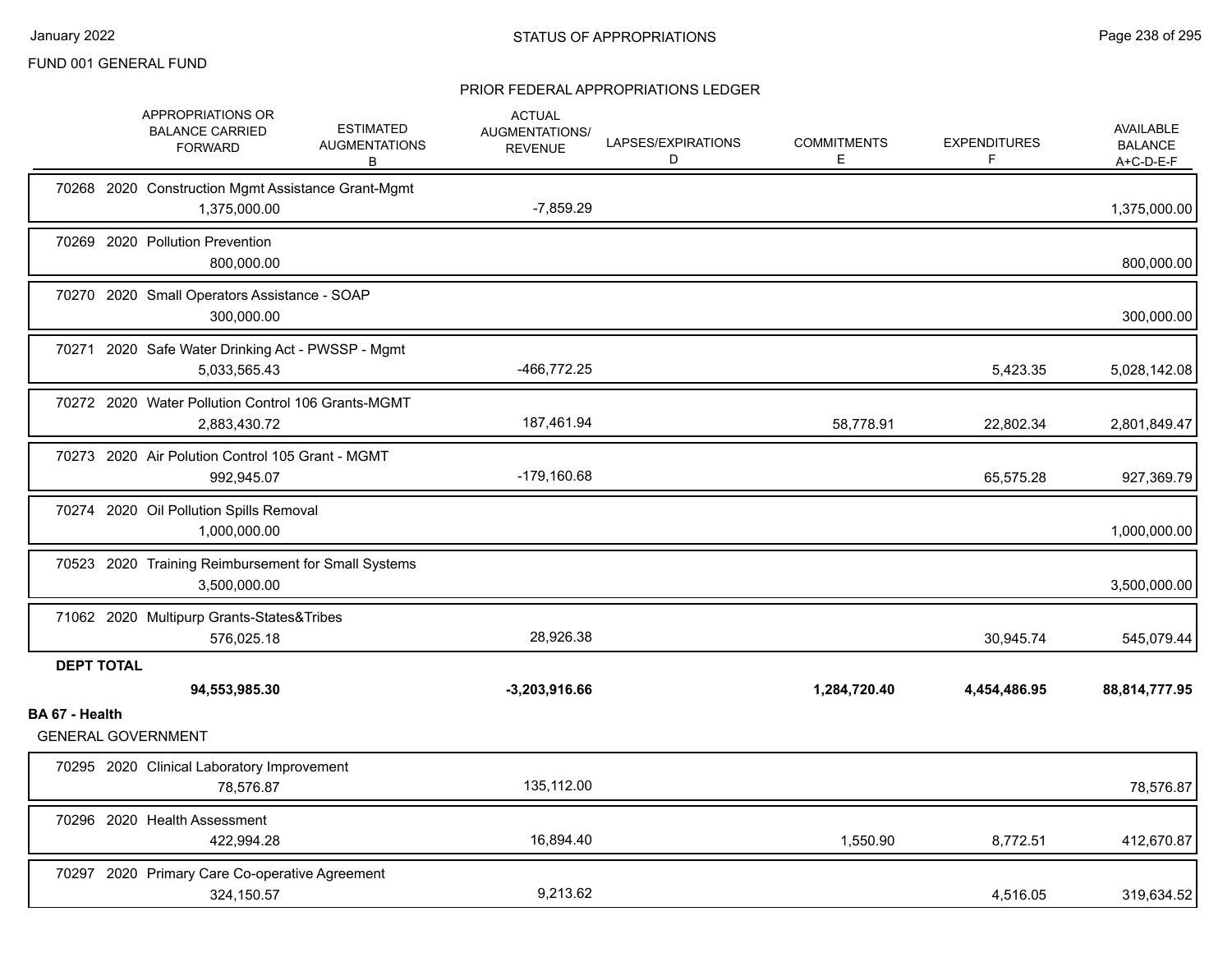|  | APPROPRIATIONS OR<br><b>BALANCE CARRIED</b><br><b>FORWARD</b>       | <b>ESTIMATED</b><br><b>AUGMENTATIONS</b><br>B | <b>ACTUAL</b><br>AUGMENTATIONS/<br><b>REVENUE</b> | LAPSES/EXPIRATIONS<br>D | <b>COMMITMENTS</b><br>E. | <b>EXPENDITURES</b><br>F | AVAILABLE<br><b>BALANCE</b><br>$A+C-D-E-F$ |
|--|---------------------------------------------------------------------|-----------------------------------------------|---------------------------------------------------|-------------------------|--------------------------|--------------------------|--------------------------------------------|
|  | 70298 2020 TB - Administration and Operation<br>532,519.56          |                                               | 61,614.66                                         |                         |                          | 38,163.63                | 494,355.93                                 |
|  | 70300 2020 PHHSBG - Block Program Services<br>3,537,276.96          |                                               | 2,159,778.05                                      |                         |                          | 1,509,329.73             | 2,027,947.23                               |
|  | 70301 2020 Health Statistics<br>29,477.70                           |                                               | 52,400.81                                         |                         |                          | 1,882.73                 | 27,594.97                                  |
|  | 70304 2020 Disease Control Immunization<br>6,145,785.27             |                                               | 1,415,462.46                                      |                         |                          | 964,776.71               | 5,181,008.56                               |
|  | 70305 2020 Survey & Follow-up STD<br>1,517,107.63                   |                                               | 170,208.51                                        |                         |                          | 137,698.77               | 1,379,408.86                               |
|  | 70307 2020 Epidemiology & Lab Surveillance & Resp<br>3,216,535.48   |                                               | 210,400.07                                        |                         | 286,573.00               | 87,291.69                | 2,842,670.79                               |
|  | 70310 2020 Medicare Hlth Serv. Agency Certification<br>5,146,496.62 |                                               | 26,646.88                                         |                         |                          | $-1,426,056.90$          | 6,572,553.52                               |
|  | 70313 2014 Cooperative Health Statistics                            |                                               | $-1,247,549.60$                                   |                         |                          |                          |                                            |
|  | 70313 2015 Cooperative Health Statistics                            |                                               | 298,597.70                                        |                         |                          |                          |                                            |
|  | 70313 2016 Cooperative Health Statistics                            |                                               | -238,791.24                                       |                         |                          |                          |                                            |
|  | 70313 2017 Cooperative Health Statistics                            |                                               | -449,064.20                                       |                         |                          |                          |                                            |
|  | 70313 2018 Cooperative Health Statistics                            |                                               | -176,337.32                                       |                         |                          |                          |                                            |
|  | 70313 2019 Cooperative Health Statistics                            |                                               | -192,766.65                                       |                         |                          |                          |                                            |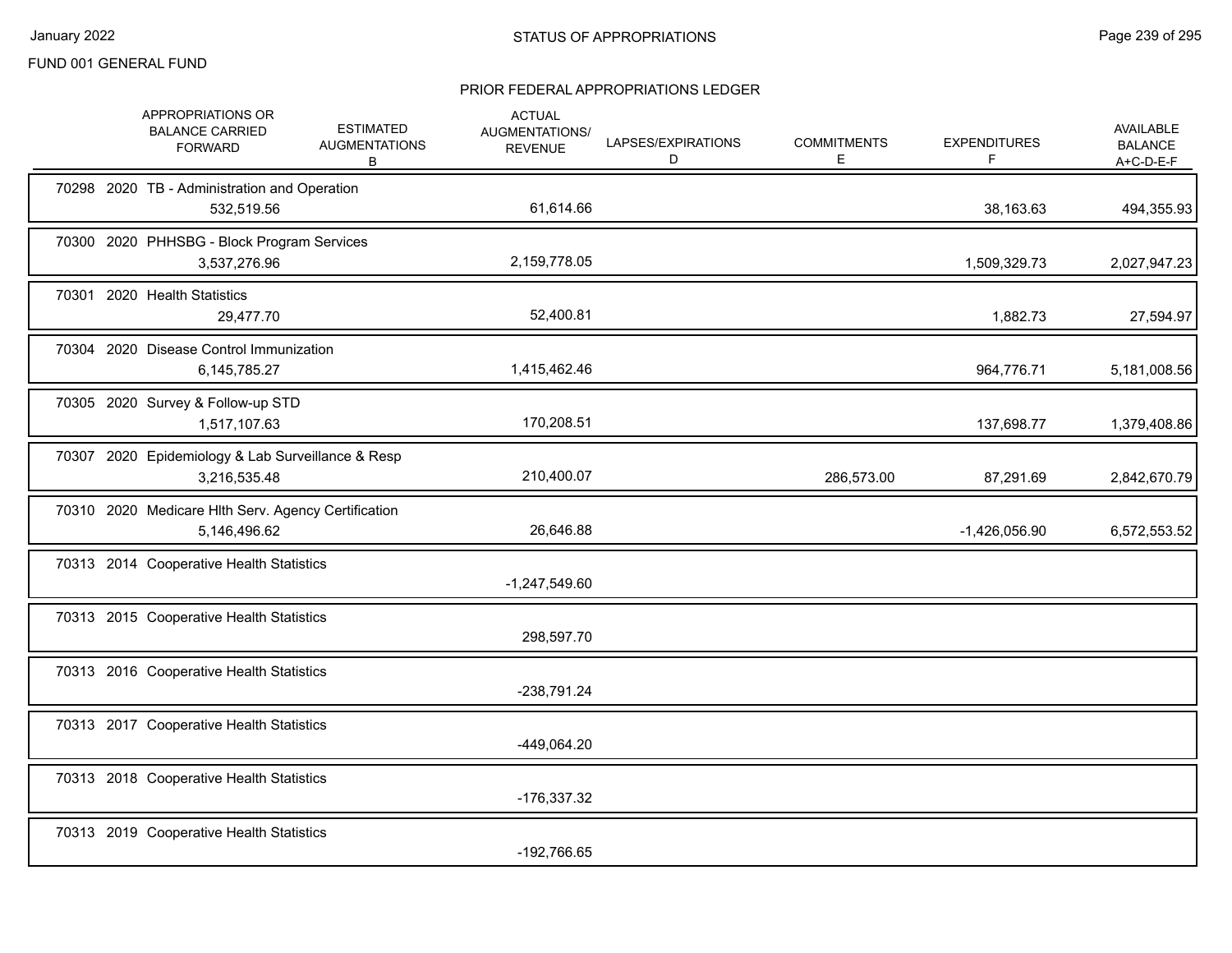|  | APPROPRIATIONS OR<br><b>BALANCE CARRIED</b><br><b>FORWARD</b>    | <b>ESTIMATED</b><br><b>AUGMENTATIONS</b><br>B | <b>ACTUAL</b><br>AUGMENTATIONS/<br><b>REVENUE</b> | LAPSES/EXPIRATIONS<br>D | <b>COMMITMENTS</b><br>E. | <b>EXPENDITURES</b><br>F | AVAILABLE<br><b>BALANCE</b><br>$A+C-D-E-F$ |
|--|------------------------------------------------------------------|-----------------------------------------------|---------------------------------------------------|-------------------------|--------------------------|--------------------------|--------------------------------------------|
|  | 70313 2020 Cooperative Health Statistics<br>605,139.33           |                                               | 1,806.00                                          |                         |                          | 112,548.54               | 492,590.79                                 |
|  | 70313 2013 Cooperative Health Statistics                         |                                               | $-1,018,240.35$                                   |                         |                          |                          |                                            |
|  | 70313 1993 Cooperative Health Statistics                         |                                               | 92,619.49                                         |                         |                          |                          |                                            |
|  | 70313 1994 Cooperative Health Statistics                         |                                               | 95,135.05                                         |                         |                          |                          |                                            |
|  | 70313 1995 Cooperative Health Statistics                         |                                               | $-27,673.11$                                      |                         |                          |                          |                                            |
|  | 70313 1996 Cooperative Health Statistics                         |                                               | $-160,081.43$                                     |                         |                          |                          |                                            |
|  | 70314 2020 Lead - Administration and Operation<br>689,125.02     |                                               | 16,755.04                                         |                         |                          | 4,960.23                 | 684,164.79                                 |
|  | 70315 2020 Medicaid Certification<br>4,537,632.35                |                                               |                                                   |                         |                          | $-1,236,755.42$          | 5,774,387.77                               |
|  | 70316 2020 AIDS Hith Ed. - Admin and Oper<br>5,343,203.16        |                                               | 958,353.85                                        |                         |                          | 855,147.97               | 4,488,055.19                               |
|  | 70317 2020 MCHSBG - Administration and Operation<br>7,923,371.58 |                                               | 652,757.23                                        |                         | 6,602.98                 | 480,195.88               | 7,436,572.72                               |
|  | 70318 2020 PHHSBG - Administration and Operation<br>2,627,855.08 |                                               | 1,275,495.85                                      |                         | 1,550.90                 | 163,129.35               | 2,463,174.83                               |
|  | 70319 2019 WIC Administration and Operation                      |                                               | 4,563.22                                          |                         |                          |                          |                                            |
|  | 70319 2020 WIC Administration and Operation<br>31,466,237.91     |                                               | 829,613.62                                        |                         | 774,123.00               | 928,717.85               | 29,763,397.06                              |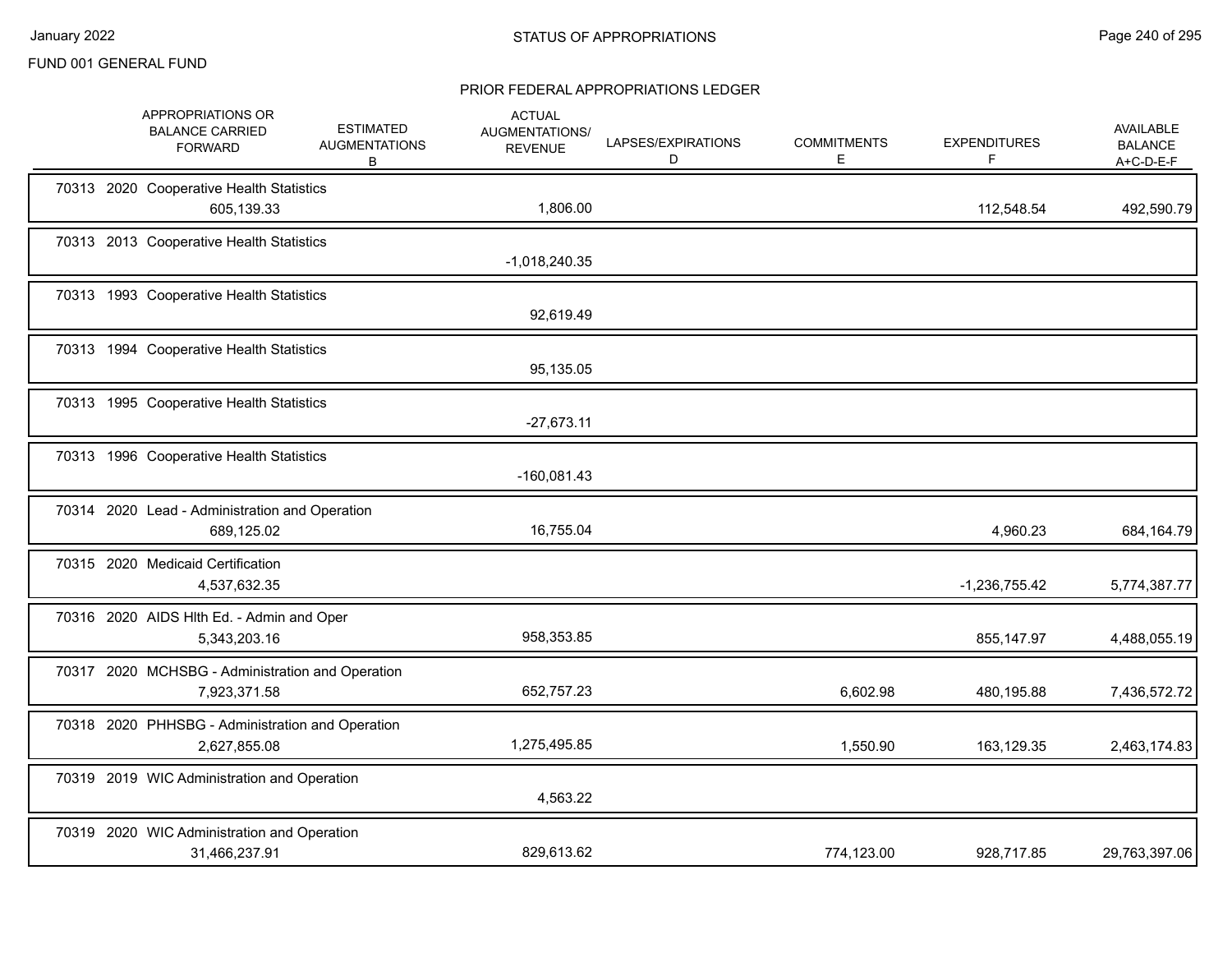|  | APPROPRIATIONS OR<br><b>BALANCE CARRIED</b><br><b>FORWARD</b>      | <b>ESTIMATED</b><br><b>AUGMENTATIONS</b><br>В | <b>ACTUAL</b><br>AUGMENTATIONS/<br><b>REVENUE</b> | LAPSES/EXPIRATIONS<br>D | <b>COMMITMENTS</b><br>E. | <b>EXPENDITURES</b><br>F | <b>AVAILABLE</b><br><b>BALANCE</b><br>$A+C-D-E-F$ |
|--|--------------------------------------------------------------------|-----------------------------------------------|---------------------------------------------------|-------------------------|--------------------------|--------------------------|---------------------------------------------------|
|  | 70323 2019 HIV Care - Administration and Operation<br>684.91       |                                               |                                                   |                         |                          |                          | 684.91                                            |
|  | 70323 2020 HIV Care - Administration and Operation<br>3,990,235.77 |                                               | 8,143.76                                          |                         |                          | 3,860.71                 | 3,986,375.06                                      |
|  | 70329 2020 EMS for Children (F)<br>154,156.57                      |                                               |                                                   |                         | 33,500.00                | $-8,597.46$              | 129,254.03                                        |
|  | 70331 2020 HIV / AIDS Surveillance<br>167,995.60                   |                                               | 21,130.36                                         |                         |                          | 13,418.48                | 154,577.12                                        |
|  | 70339 2020 Preventive Health Special Projects (F)<br>1,826,525.86  |                                               | 333,689.51                                        |                         |                          | 226,158.90               | 1,600,366.96                                      |
|  | 70340 2020 Adult Blood Lead Epidemiology<br>166,115.80             |                                               |                                                   |                         |                          |                          | 166,115.80                                        |
|  | 70528 2020 Environmental Public Health Tracking<br>177,328.11      |                                               | 65,348.79                                         |                         |                          | 65,348.79                | 111,979.32                                        |
|  | 70529 2020 Cancer Prevention & Control<br>3,248,441.25             |                                               | 641,472.33                                        |                         | 3,101.80                 | 479,411.86               | 2,765,927.59                                      |
|  | 70685 2020 Sexual Violence Prevention & Education<br>515,073.46    |                                               | 213,614.87                                        |                         |                          | 116,753.62               | 398,319.84                                        |
|  | 70774 2020 Food Emergency Response<br>199,795.95                   |                                               |                                                   |                         |                          |                          | 199,795.95                                        |
|  | 70952 2020 Behavorial Risk Factor Surveilance Syste<br>385,424.90  |                                               | 134,005.75                                        |                         |                          | 143,733.39               | 241,691.51                                        |
|  | 70953 2020 Collaborative Chronic Disease Programs<br>3,575,161.84  |                                               | 237,685.60                                        |                         |                          | 173,439.09               | 3,401,722.75                                      |
|  | 71005 2020 Special Preparedness Initiatives<br>500,000.00          |                                               |                                                   |                         |                          |                          | 500,000.00                                        |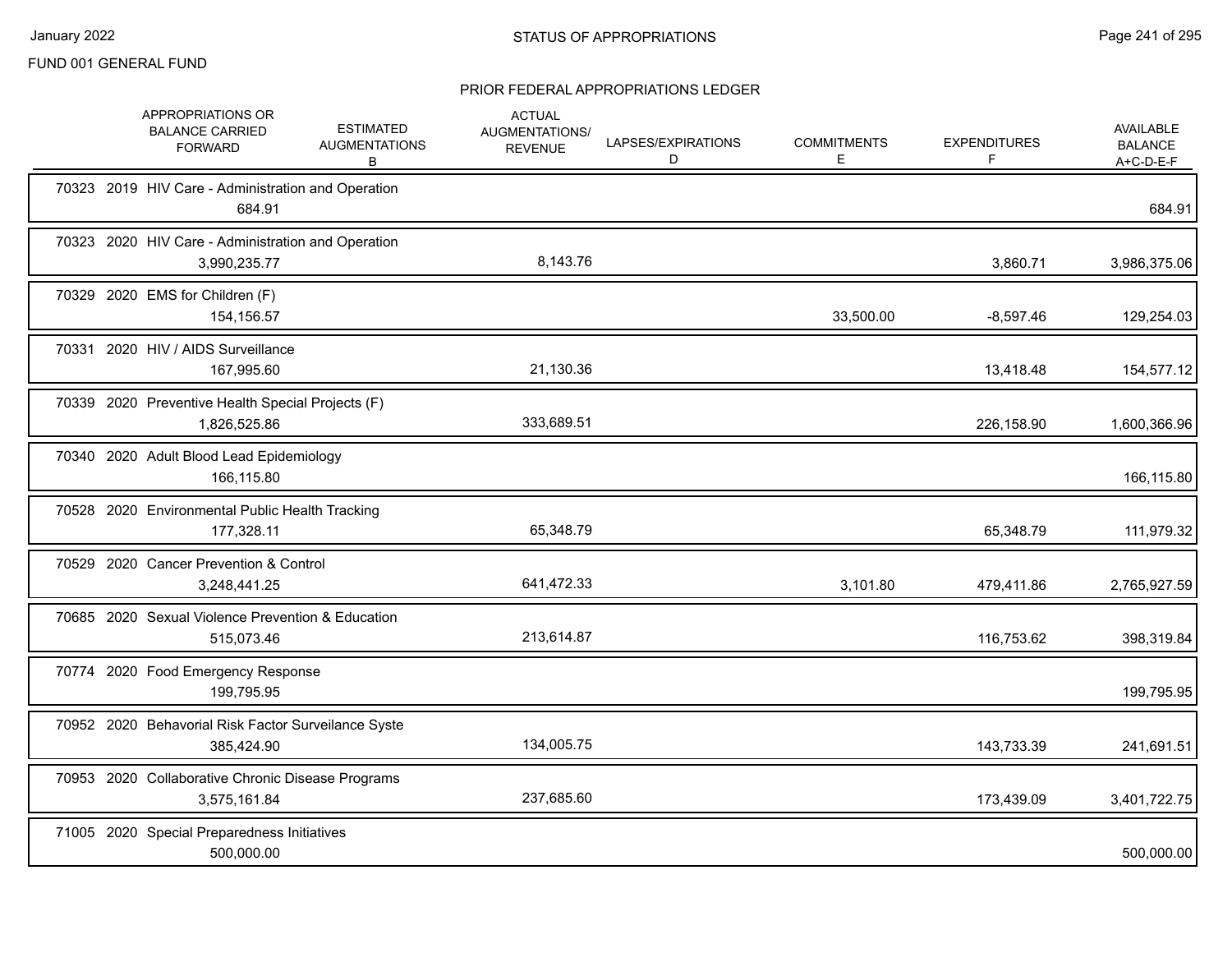|  | APPROPRIATIONS OR<br><b>BALANCE CARRIED</b><br><b>FORWARD</b>     | <b>ESTIMATED</b><br><b>AUGMENTATIONS</b><br>B | <b>ACTUAL</b><br>AUGMENTATIONS/<br><b>REVENUE</b> | LAPSES/EXPIRATIONS<br>D | <b>COMMITMENTS</b><br>E. | <b>EXPENDITURES</b><br>F | AVAILABLE<br><b>BALANCE</b><br>A+C-D-E-F |
|--|-------------------------------------------------------------------|-----------------------------------------------|---------------------------------------------------|-------------------------|--------------------------|--------------------------|------------------------------------------|
|  | 71036 2020 Live Healthy<br>2,477,707.91                           |                                               | 823,821.37                                        |                         | 19,486.40                | 779,749.43               | 1,678,472.08                             |
|  | 71037 2020 Prescription Drug Monitoring<br>11,004,326.25          |                                               | 2,388,434.93                                      |                         | 29,747.34                | 1,855,532.77             | 9,119,046.14                             |
|  | 71064 2020 Rural Health<br>7,115,161.12                           |                                               | 4,551.00                                          |                         |                          | 4,551.00                 | 7,110,610.12                             |
|  | 71085 2020 State Loan Repayment Program<br>400,669.00             |                                               | 952,513.12                                        |                         |                          | 22,397.37                | 378,271.63                               |
|  | <b>GRANTS AND SUBSIDIES</b>                                       |                                               |                                                   |                         |                          |                          |                                          |
|  | 70293 2019 MCH Lead Poisoning Prevent.& Abatement<br>0.09         |                                               | 16,800.00                                         |                         |                          |                          | 0.09                                     |
|  | 70293 2020 MCH Lead Poisoning Prevent.& Abatement<br>2,002,424.76 |                                               | 134,207.54                                        |                         |                          | 107,061.24               | 1,895,363.52                             |
|  | 70294 2020 Tuberculosis Control Program<br>326,000.00             |                                               |                                                   |                         |                          |                          | 326,000.00                               |
|  | 70306 2020 WIC-Women Infants and Children<br>187, 156, 110.04     |                                               | 8,220,530.82                                      |                         |                          | 4,319,311.49             | 182,836,798.55                           |
|  | 70320 2020 MCHSBG-Program Services<br>9,393,536.81                |                                               | 4,732,448.98                                      |                         |                          | 3,964,847.82             | 5,428,688.99                             |
|  | 70324 2020 Family Health Special Projects<br>4,050,709.29         |                                               | 107,766.52                                        |                         |                          | 76,749.88                | 3,973,959.41                             |
|  | 70334 2020 Traumatic Brain Injury<br>178,679.98                   |                                               | 68,861.69                                         |                         |                          | 42,766.52                | 135,913.46                               |
|  | 70335 2020 Abstinence Education<br>3,659,508.54                   |                                               | 335,544.11                                        |                         |                          | 209,985.69               | 3,449,522.85                             |
|  | 70336 2020 Screening Newborns<br>791,790.41                       |                                               | 340.327.11                                        |                         |                          | 329,812.01               | 461,978.40                               |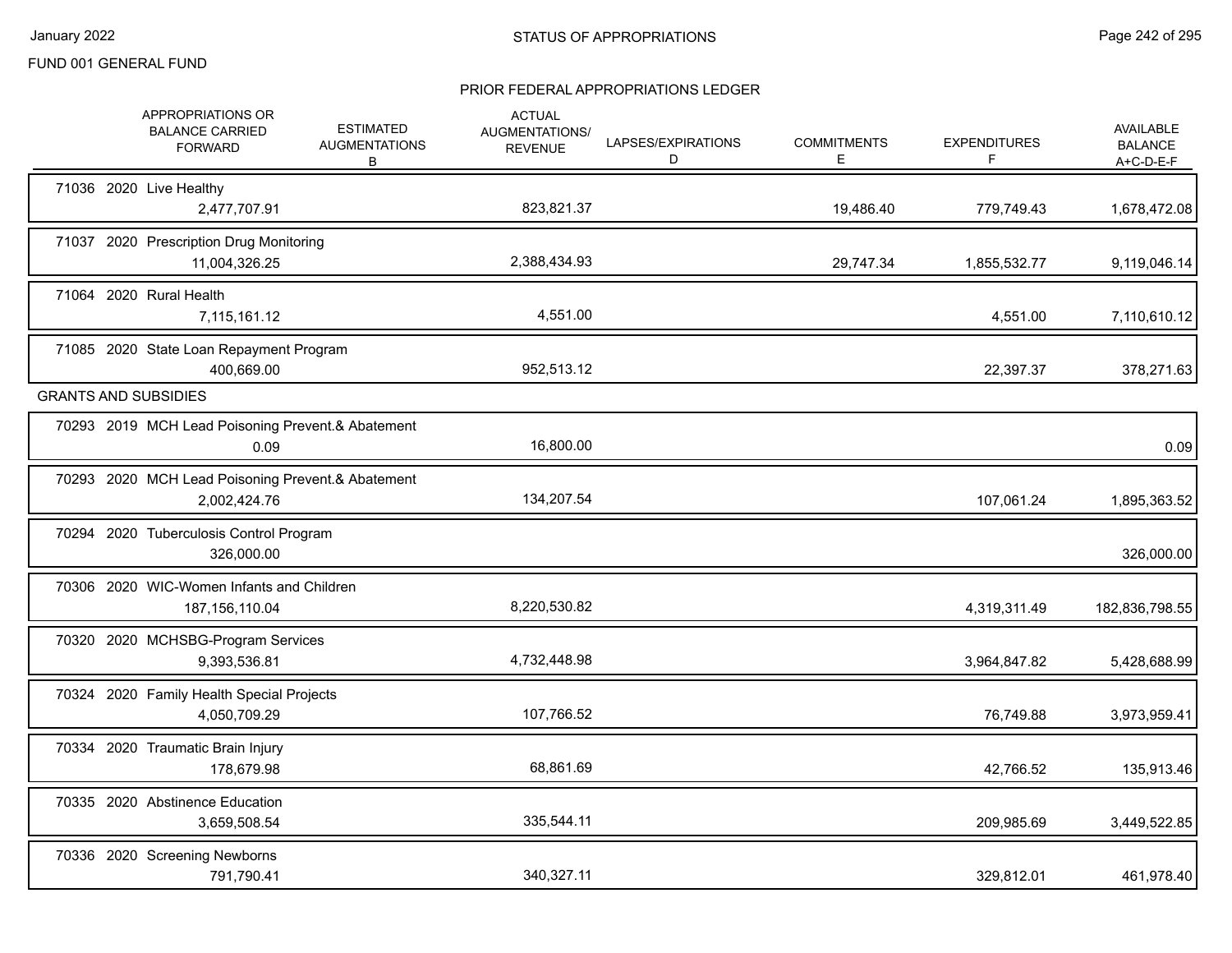|                   | APPROPRIATIONS OR<br><b>BALANCE CARRIED</b><br><b>FORWARD</b>                  | <b>ESTIMATED</b><br><b>AUGMENTATIONS</b><br>В | <b>ACTUAL</b><br>AUGMENTATIONS/<br><b>REVENUE</b> | LAPSES/EXPIRATIONS<br>D | <b>COMMITMENTS</b><br>Е | <b>EXPENDITURES</b><br>F | <b>AVAILABLE</b><br><b>BALANCE</b><br>A+C-D-E-F |
|-------------------|--------------------------------------------------------------------------------|-----------------------------------------------|---------------------------------------------------|-------------------------|-------------------------|--------------------------|-------------------------------------------------|
|                   | 70338 2019 Newborn Hearing Screening & Intervention<br>25,434.54               |                                               |                                                   |                         |                         |                          | 25,434.54                                       |
|                   | 70338 2020 Newborn Hearing Screening & Intervention<br>355,257.90              |                                               | 114,345.20                                        |                         |                         | 24,655.86                | 330,602.04                                      |
|                   | 70776 2020 Teen Pregnancy Prevention<br>4,645,732.19                           |                                               | 238,643.44                                        |                         |                         | 204,909.56               | 4,440,822.63                                    |
|                   | 71015 2020 AIDS Health Education Program<br>1,739,578.25                       |                                               | 175,769.21                                        |                         |                         | 153,644.05               | 1,585,934.20                                    |
|                   | 71016 2020 AIDS Ryan White And HIV Care<br>32,566,294.18                       |                                               | 7,668,192.91                                      |                         |                         | 7,628,114.20             | 24,938,179.98                                   |
|                   | 71017 2020 Housing For Persons With Aids<br>1,788,180.42                       |                                               | 784,632.73                                        |                         |                         | 422,186.96               | 1,365,993.46                                    |
| <b>DEPT TOTAL</b> |                                                                                |                                               |                                                   |                         |                         |                          |                                                 |
|                   | 358,727,527.07                                                                 |                                               | 33,735,406.26                                     |                         | 1,156,236.32            | 23,994,122.55            | 333,577,168.20                                  |
|                   | <b>BA 30 - Historical &amp; Museum Commission</b><br><b>GENERAL GOVERNMENT</b> |                                               |                                                   |                         |                         |                          |                                                 |
|                   | 70235 2019 Historic Preservation<br>124,989.27                                 |                                               |                                                   |                         |                         |                          | 124,989.27                                      |
|                   | 70235 2020 Historic Preservation<br>818,184.41                                 |                                               | 949,671.90                                        |                         |                         | 34,244.25                | 783,940.16                                      |
|                   | 70507 2020 Surface Mining Review<br>61,415.95                                  |                                               | 5,894.82                                          |                         |                         | 2,612.07                 | 58,803.88                                       |
|                   | 70509 2020 Environmental Review<br>150,241.54                                  |                                               | 61,935.19                                         |                         |                         | 8,148.42                 | 142,093.12                                      |
|                   | 71028 2020 American Battlefield Protection Program<br>1,052,362.72             |                                               |                                                   |                         |                         |                          | 1,052,362.72                                    |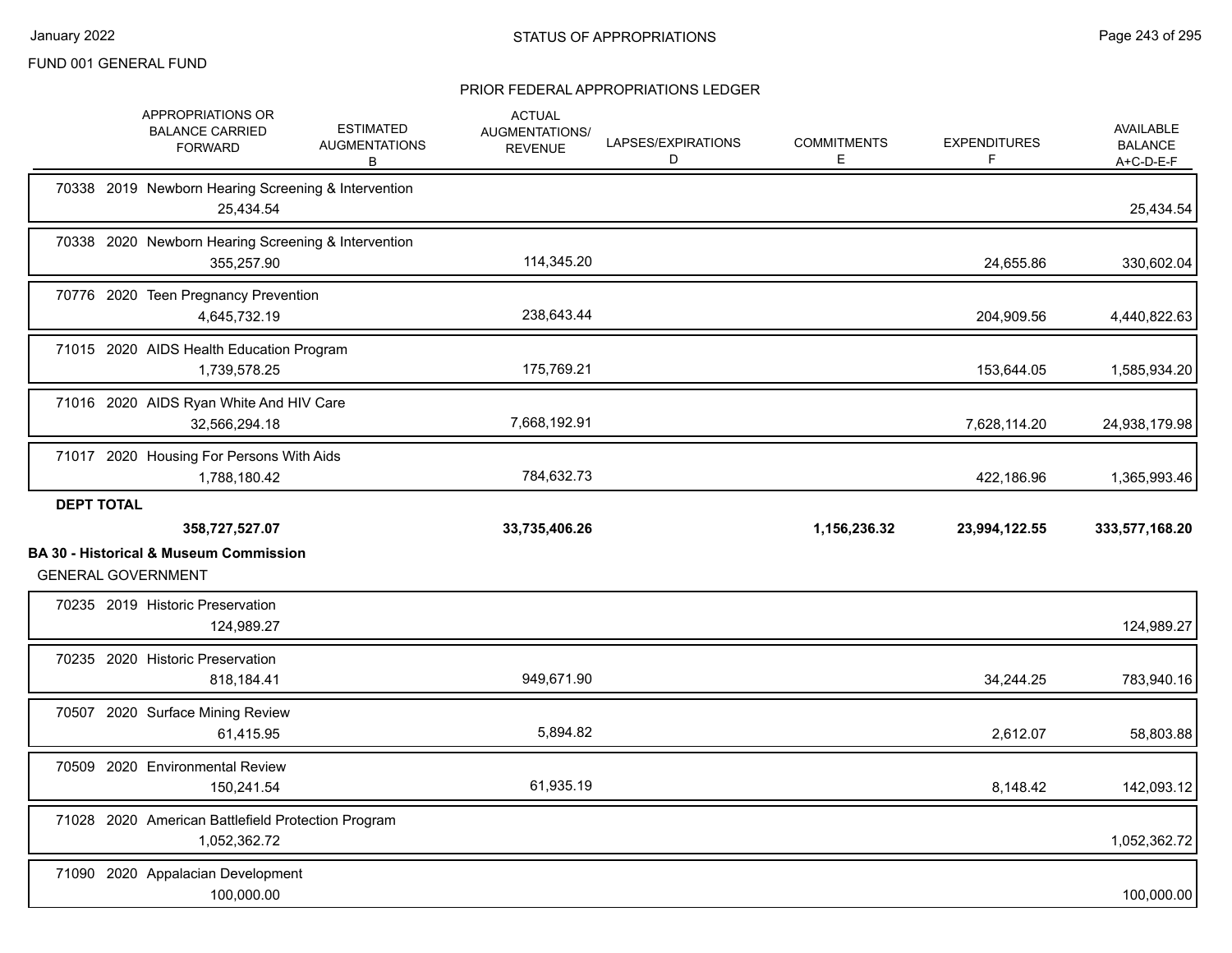|                                                         | APPROPRIATIONS OR<br><b>BALANCE CARRIED</b><br><b>FORWARD</b>    | <b>ESTIMATED</b><br><b>AUGMENTATIONS</b><br>B | <b>ACTUAL</b><br>AUGMENTATIONS/<br><b>REVENUE</b> | LAPSES/EXPIRATIONS<br>D | <b>COMMITMENTS</b><br>E | <b>EXPENDITURES</b><br>F. | <b>AVAILABLE</b><br><b>BALANCE</b><br>$A+C-D-E-F$ |
|---------------------------------------------------------|------------------------------------------------------------------|-----------------------------------------------|---------------------------------------------------|-------------------------|-------------------------|---------------------------|---------------------------------------------------|
| <b>DEPT TOTAL</b>                                       |                                                                  |                                               |                                                   |                         |                         |                           |                                                   |
|                                                         | 2,307,193.89                                                     |                                               | 1,017,501.91                                      |                         |                         | 45,004.74                 | 2,262,189.15                                      |
| <b>GRANTS AND SUBSIDIES</b>                             | <b>BA 33 - PA Infrastructure Investment</b>                      |                                               |                                                   |                         |                         |                           |                                                   |
|                                                         | 70411 2020 Drinking Water Revolving Loan Fund<br>66,982,000.00   |                                               |                                                   |                         |                         |                           | 66,982,000.00                                     |
|                                                         | 70412 2020 Sewage Projects Revolving Loan Fund<br>127,200,000.00 |                                               |                                                   |                         |                         |                           | 127,200,000.00                                    |
|                                                         | 71113 2020 Infrastructure Improvement Projects<br>1,589,344.66   |                                               |                                                   |                         | 1,524,874.66            | 64,470.00                 |                                                   |
| <b>DEPT TOTAL</b>                                       | 195,771,344.66                                                   |                                               |                                                   |                         | 1,524,874.66            | 64,470.00                 | 194,182,000.00                                    |
| <b>BA 79 - Insurance</b><br><b>GRANTS AND SUBSIDIES</b> |                                                                  |                                               |                                                   |                         |                         |                           |                                                   |
|                                                         | 71077 2020 Insurance Market Reform<br>4,901,582.72               |                                               | 115,603.50                                        |                         |                         | 115,603.50                | 4,785,979.22                                      |
| <b>DEPT TOTAL</b>                                       |                                                                  |                                               |                                                   |                         |                         |                           |                                                   |
|                                                         | 4,901,582.72                                                     |                                               | 115,603.50                                        |                         |                         | 115,603.50                | 4,785,979.22                                      |
| BA 12 - Labor & Industry<br><b>GENERAL GOVERNMENT</b>   |                                                                  |                                               |                                                   |                         |                         |                           |                                                   |
|                                                         | 70023 2019 WIA-Administration<br>7,486,231.62                    |                                               | 65,922.67                                         |                         |                         | 65,922.67                 | 7,420,308.95                                      |
|                                                         | 70023 2020 WIA-Administration<br>5,253,876.78                    |                                               | 415,633.93                                        |                         | 44,303.80               | 411,410.09                | 4,798,162.89                                      |
|                                                         | 70024 2020 New Hires<br>1,121,453.37                             |                                               | 103,977.85                                        |                         | 145.18                  | 100,313.95                | 1,020,994.24                                      |
|                                                         | 70027 2020 Community Service and Corps<br>3,165,884.47           |                                               | 1,650,937.78                                      |                         | 490,173.73              | 1,112,370.01              | 1,563,340.73                                      |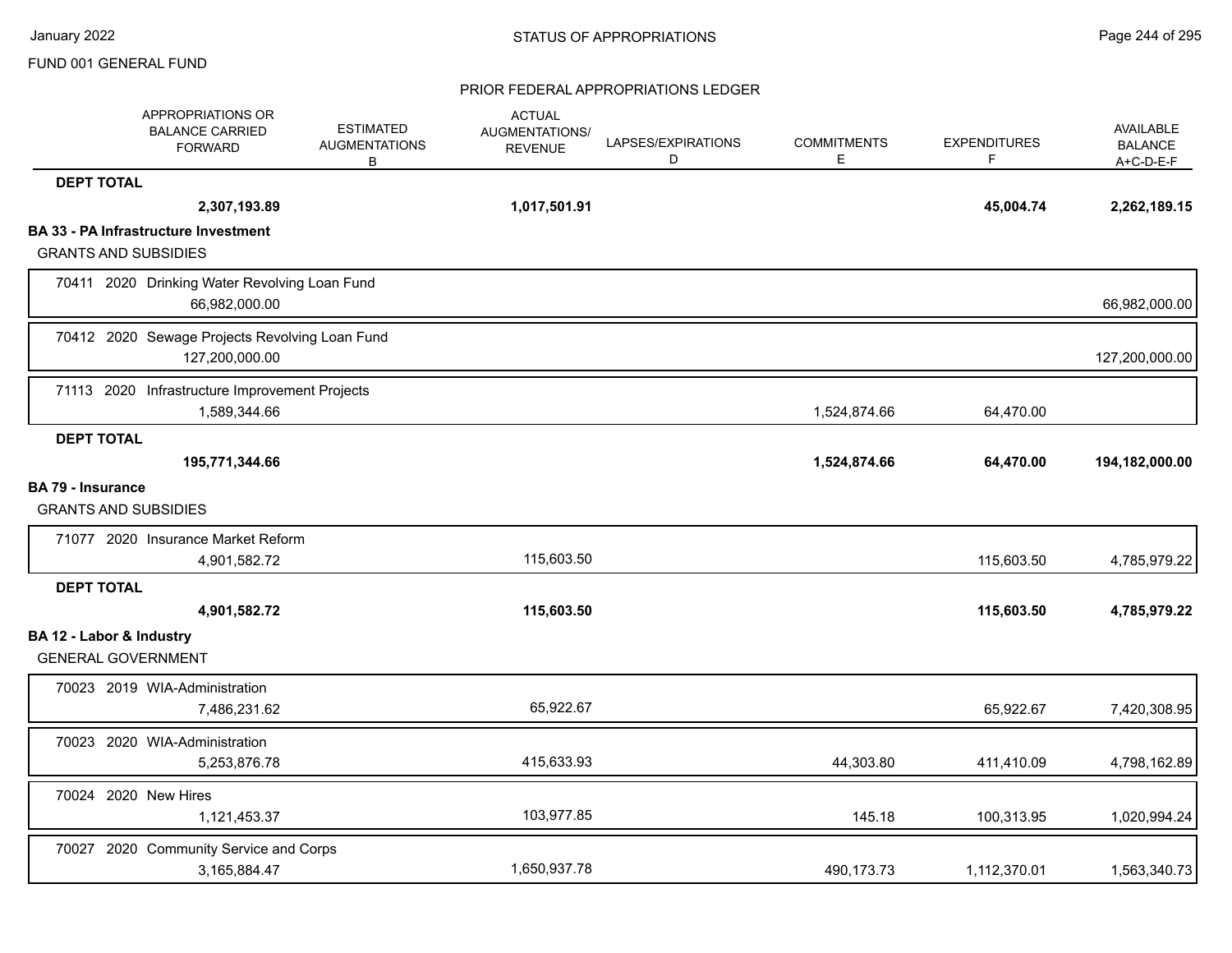|  | APPROPRIATIONS OR<br><b>BALANCE CARRIED</b><br><b>FORWARD</b> | <b>ESTIMATED</b><br><b>AUGMENTATIONS</b><br>B | <b>ACTUAL</b><br>AUGMENTATIONS/<br><b>REVENUE</b> | LAPSES/EXPIRATIONS<br>D | <b>COMMITMENTS</b><br>E. | <b>EXPENDITURES</b><br>F | <b>AVAILABLE</b><br><b>BALANCE</b><br>$A+C-D-E-F$ |
|--|---------------------------------------------------------------|-----------------------------------------------|---------------------------------------------------|-------------------------|--------------------------|--------------------------|---------------------------------------------------|
|  | 70029 2015 Disability Determination<br>164.88                 |                                               | $-54.96$                                          |                         |                          | 164.88                   |                                                   |
|  | 70029 2016 Disability Determination                           |                                               | $-1,718.30$                                       |                         |                          |                          |                                                   |
|  | 70029 2017 Disability Determination                           |                                               |                                                   |                         |                          | $-908.55$                | 908.55                                            |
|  | 70029 2018 Disability Determination                           |                                               |                                                   |                         |                          | $-71.50$                 | 71.50                                             |
|  | 70029 2019 Disability Determination<br>68,505.65              |                                               | 95.47                                             |                         |                          | $-1,105.44$              | 69,611.09                                         |
|  | 70029 2020 Disability Determination<br>32,066,709.99          |                                               | 9,000,023.06                                      |                         | 8,978,177.53             | 4,073,978.79             | 19,014,553.67                                     |
|  | 71078 2020 Lead Certification and Accreditation<br>167,466.06 |                                               | 42,624.06                                         |                         |                          | 41,278.95                | 126,187.11                                        |
|  | <b>GRANTS AND SUBSIDIES</b>                                   |                                               |                                                   |                         |                          |                          |                                                   |
|  | 70018 2020 Reed Act-Uemployment Insurance<br>5,000,000.00     |                                               |                                                   |                         |                          |                          | 5,000,000.00                                      |
|  | 70019 2018 WIOA-Dislocated Workers                            |                                               | 47,460.00                                         |                         |                          | $-20,775.00$             | 20,775.00                                         |
|  | 70019 2019 WIOA-Dislocated Workers<br>65,809,049.88           |                                               | 135,567.05                                        |                         |                          | 226,921.54               | 65,582,128.34                                     |
|  | 70019 2020 WIOA-Dislocated Workers<br>63,808,249.37           |                                               | 6,371,561.94                                      |                         | 2,760.12                 | 4,701,160.27             | 59,104,328.98                                     |
|  | 70020 2019 WIA-Adult Employment and Training<br>22,486,830.52 |                                               |                                                   |                         |                          |                          | 22,486,830.52                                     |
|  | 70020 2020 WIA-Adult Employment and Training<br>29,433,008.67 |                                               | 2,733,157.94                                      |                         |                          | 1,907,554.40             | 27,525,454.27                                     |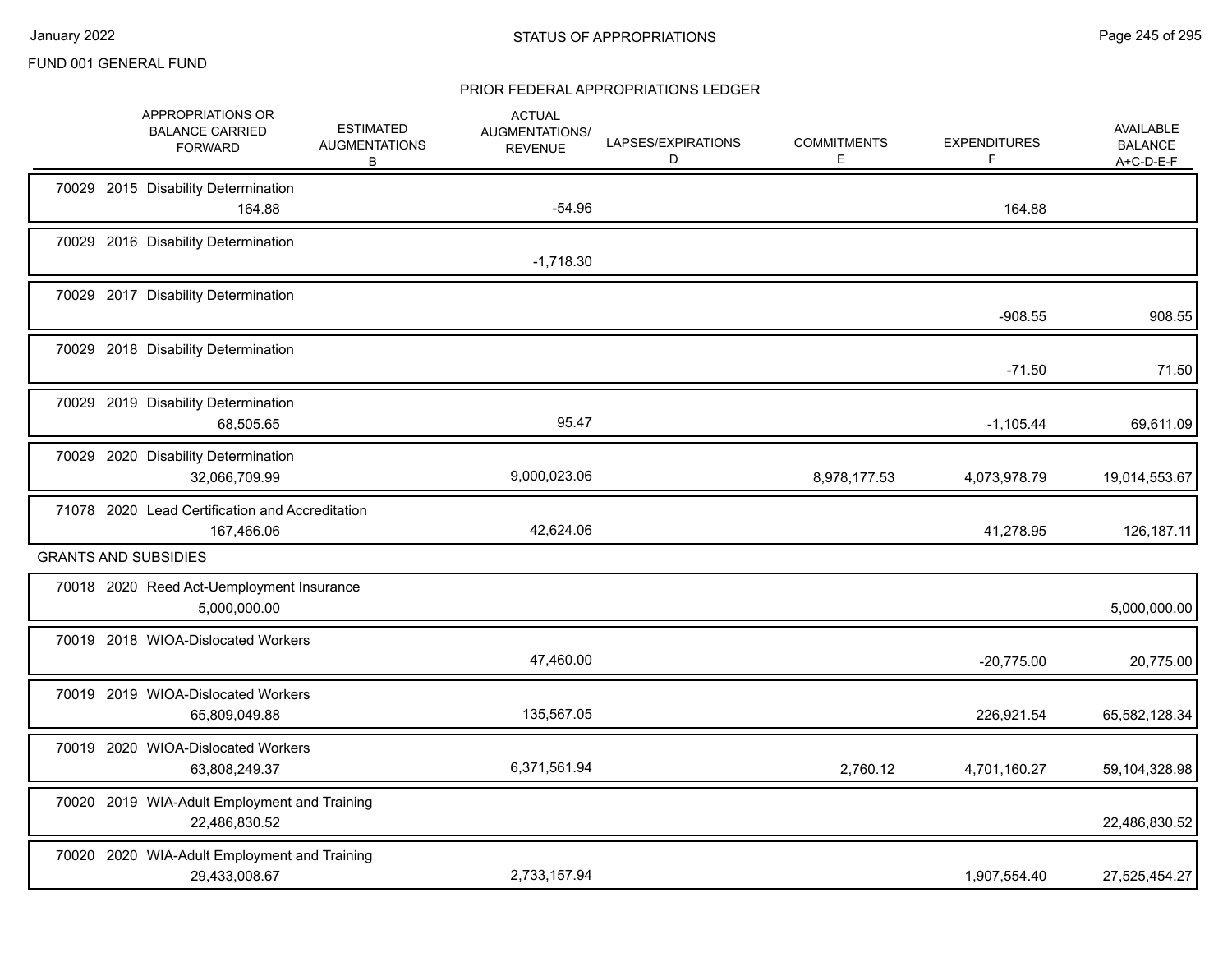|                   | APPROPRIATIONS OR<br><b>BALANCE CARRIED</b><br><b>FORWARD</b>    | <b>ESTIMATED</b><br><b>AUGMENTATIONS</b><br>В | <b>ACTUAL</b><br><b>AUGMENTATIONS/</b><br><b>REVENUE</b> | LAPSES/EXPIRATIONS<br>D | <b>COMMITMENTS</b><br>Е. | <b>EXPENDITURES</b><br>F | <b>AVAILABLE</b><br><b>BALANCE</b><br>A+C-D-E-F |
|-------------------|------------------------------------------------------------------|-----------------------------------------------|----------------------------------------------------------|-------------------------|--------------------------|--------------------------|-------------------------------------------------|
|                   | 70021 2019 WIA-Youth Employment and Training<br>23,944,186.46    |                                               |                                                          |                         |                          |                          | 23,944,186.46                                   |
|                   | 70021 2020 WIA-Youth Employment and Training<br>27,344,931.41    |                                               | 3,858,906.45                                             |                         |                          | 3,514,535.56             | 23,830,395.85                                   |
|                   | 70022 2017 WIOA-Statewide Activities                             |                                               | 67.03                                                    |                         |                          |                          |                                                 |
|                   | 70022 2018 WIOA-Statewide Activities                             |                                               | $-67.03$                                                 |                         |                          |                          |                                                 |
|                   | 70022 2019 WIOA-Statewide Activities<br>15,019,259.15            |                                               | 63,485.77                                                |                         |                          | 62,080.15                | 14,957,179.00                                   |
|                   | 70022 2020 WIOA-Statewide Activities<br>14,574,623.04            |                                               | 3,226,251.87                                             |                         |                          | 2,100,078.52             | 12,474,544.52                                   |
|                   | 70026 2018 TANFBG-Youth Employment and Training                  |                                               | $-84,625.19$                                             |                         |                          |                          |                                                 |
|                   | 70026 2019 TANFBG-Youth Employment and Training<br>1,080,378.01  |                                               | 1,135,126.38                                             |                         | 29,713.50                | 1,044,277.12             | 6,387.39                                        |
|                   | 70026 2020 TANFBG-Youth Employment and Training<br>15,230,679.27 |                                               | 12,035,063.54                                            |                         | 3,376,862.40             | 11,767,442.62            | 86,374.25                                       |
|                   | 70480 2020 Reed Act - Employment Services<br>72,000,000.00       |                                               |                                                          |                         |                          |                          | 72,000,000.00                                   |
| <b>DEPT TOTAL</b> |                                                                  |                                               |                                                          |                         |                          |                          |                                                 |
|                   | 405,061,488.60<br><b>BA 13 - Military &amp; Veterans Affairs</b> |                                               | 40,799,397.31                                            |                         | 12,922,136.26            | 31,106,629.03            | 361,032,723.31                                  |
|                   | <b>GENERAL GOVERNMENT</b>                                        |                                               |                                                          |                         |                          |                          |                                                 |
|                   | 70035 2017 Facilities Maintenance                                |                                               |                                                          |                         |                          | $-1,453.83$              | 1,453.83                                        |
|                   | 70035 2018 Facilities Maintenance<br>29,192.39                   |                                               | 261,893.47                                               |                         |                          | 29.192.39                |                                                 |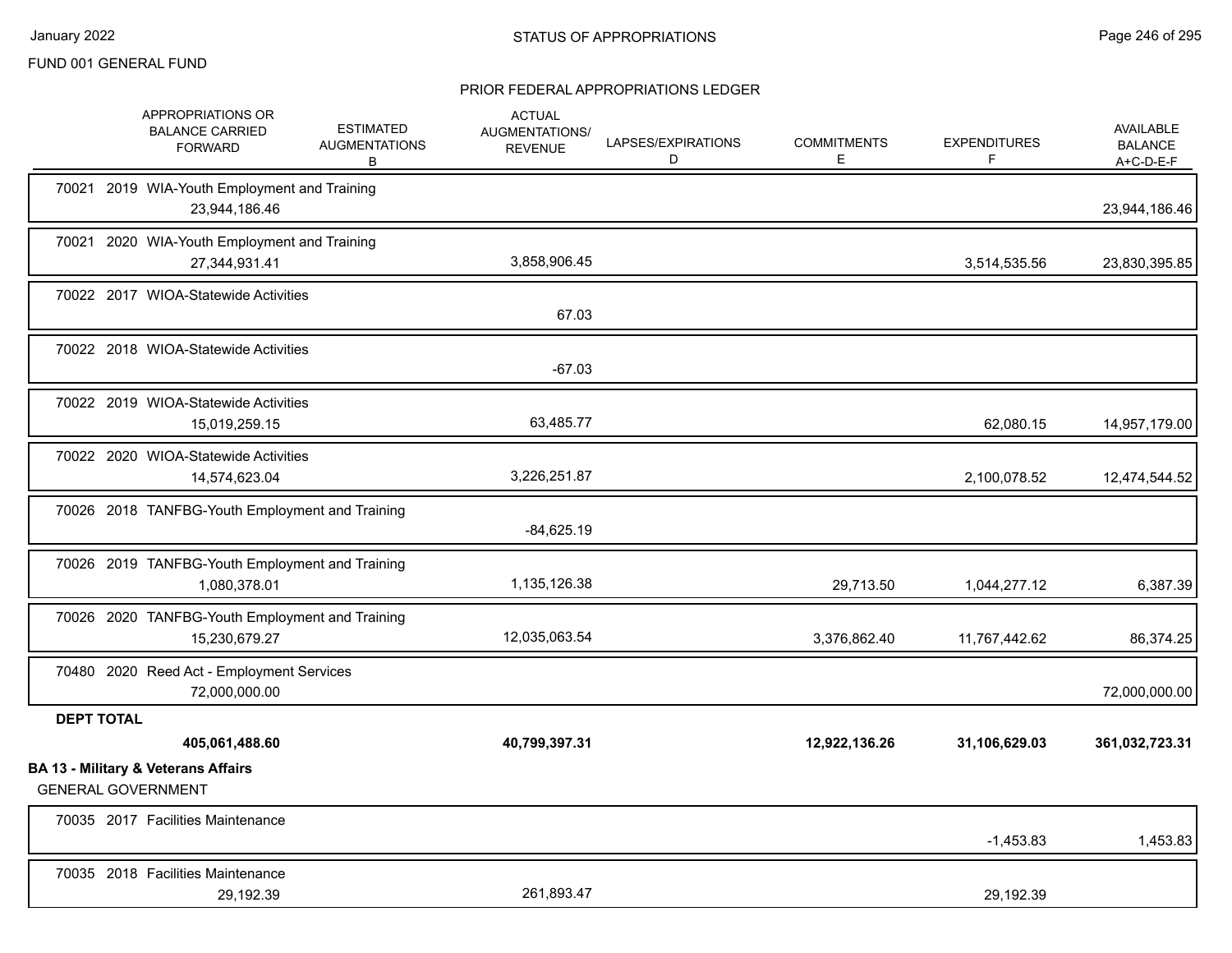#### PRIOR FEDERAL APPROPRIATIONS LEDGER

|                               | APPROPRIATIONS OR<br><b>BALANCE CARRIED</b><br><b>FORWARD</b>         | <b>ESTIMATED</b><br><b>AUGMENTATIONS</b><br>В | <b>ACTUAL</b><br>AUGMENTATIONS/<br><b>REVENUE</b> | LAPSES/EXPIRATIONS<br>D | <b>COMMITMENTS</b><br>E. | <b>EXPENDITURES</b><br>F | <b>AVAILABLE</b><br><b>BALANCE</b><br>A+C-D-E-F |
|-------------------------------|-----------------------------------------------------------------------|-----------------------------------------------|---------------------------------------------------|-------------------------|--------------------------|--------------------------|-------------------------------------------------|
|                               | 70035 2019 Facilities Maintenance<br>2,252,577.18                     |                                               | 6,163,006.16                                      |                         | 1,171,213.26             | 995,375.08               | 85,988.84                                       |
|                               | 70035 2020 Facilities Maintenance<br>19,801,652.00                    |                                               | 32,091,289.96                                     |                         | 4,858,916.00             | 12,024,212.75            | 2,918,523.25                                    |
|                               | 70481 2019 Federal Construction Grants<br>8,475,613.27                |                                               | 6,449,056.05                                      |                         | 7,188,536.87             | 1,287,076.40             |                                                 |
|                               | 70481 2020 Federal Construction Grants<br>24,980,276.03               |                                               |                                                   |                         | 169,999.54               | 153,079.81               | 24,657,196.68                                   |
| INSTITUTIONAL                 |                                                                       |                                               |                                                   |                         |                          |                          |                                                 |
|                               | 70602 2020 Operations and Maintenance<br>5,200,000.00                 |                                               | 7,217,654.76                                      |                         |                          |                          | 5,200,000.00                                    |
|                               | 70603 2020 Medical Reimbursements (F)<br>45,507.68                    |                                               |                                                   |                         |                          |                          | 45,507.68                                       |
|                               | 70746 2020 Enhanced Veterans Reimbursement                            |                                               | 9,405.73                                          |                         |                          |                          |                                                 |
| <b>DEPT TOTAL</b>             |                                                                       |                                               |                                                   |                         |                          |                          |                                                 |
|                               | 60,784,818.55                                                         |                                               | 52,192,306.13                                     |                         | 13,388,665.67            | 14,487,482.60            | 32,908,670.28                                   |
|                               | <b>BA 17 - Public Utility Commission</b><br><b>GENERAL GOVERNMENT</b> |                                               |                                                   |                         |                          |                          |                                                 |
|                               | 70102 2019 Natural Gas Pipeline Safety                                |                                               | $-1,043.00$                                       |                         |                          |                          |                                                 |
|                               | 70102 2020 Natural Gas Pipeline Safety<br>1,679,581.77                |                                               | 323,917.00                                        |                         |                          | $-0.23$                  | 1,679,582.00                                    |
|                               | 70525 2020 Motor Carrier Safety(F)<br>440,111.01                      |                                               | 389,524.15                                        |                         |                          | 198,057.55               | 242,053.46                                      |
| <b>DEPT TOTAL</b>             |                                                                       |                                               |                                                   |                         |                          |                          |                                                 |
|                               | 2,119,692.78                                                          |                                               | 712,398.15                                        |                         |                          | 198,057.32               | 1,921,635.46                                    |
| <b>BA 21 - Human Services</b> |                                                                       |                                               |                                                   |                         |                          |                          |                                                 |

GENERAL GOVERNMENT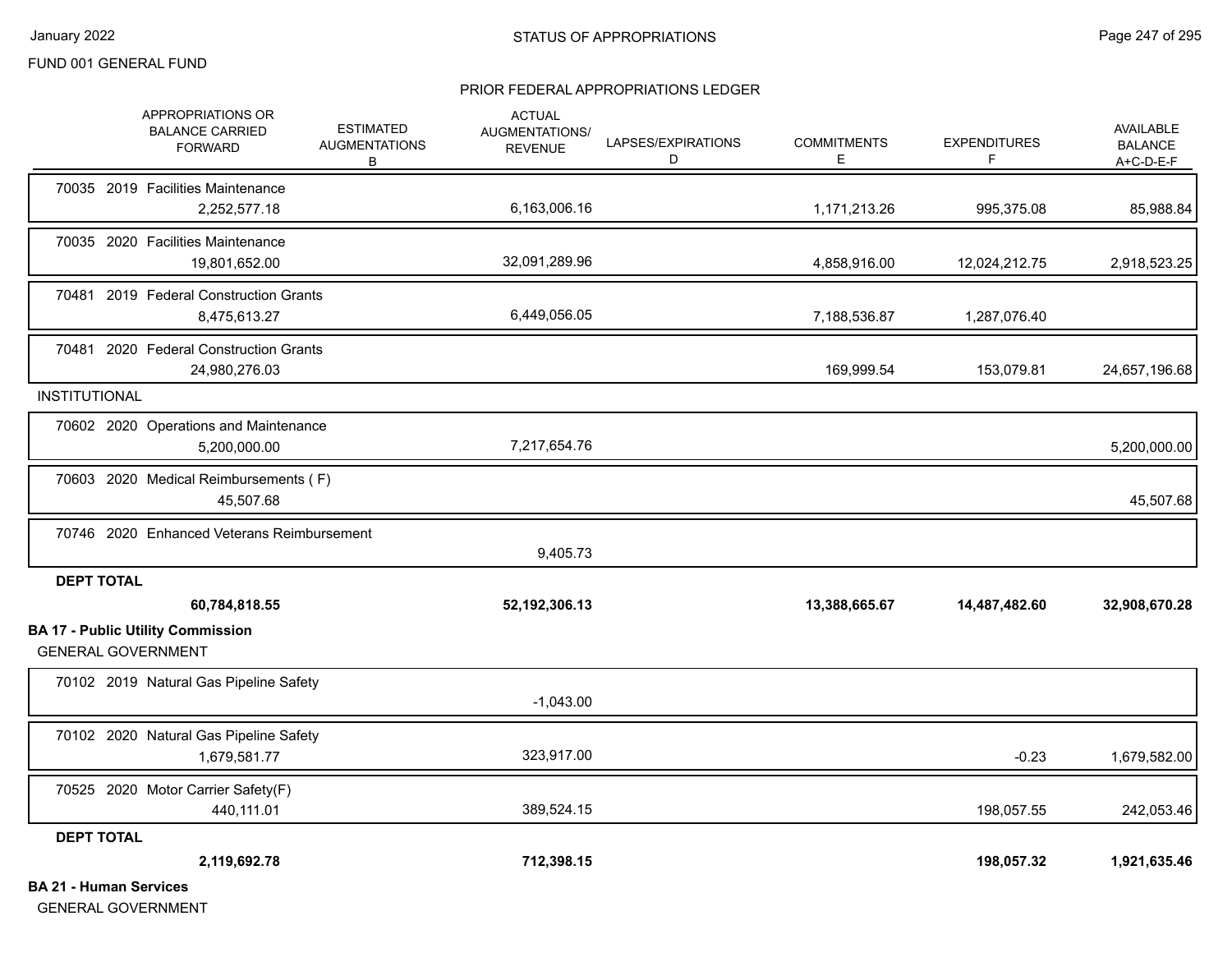| APPROPRIATIONS OR<br><b>BALANCE CARRIED</b><br><b>FORWARD</b>      | <b>ESTIMATED</b><br><b>AUGMENTATIONS</b><br>B | <b>ACTUAL</b><br>AUGMENTATIONS/<br><b>REVENUE</b> | LAPSES/EXPIRATIONS<br>D | <b>COMMITMENTS</b><br>E | <b>EXPENDITURES</b><br>F | AVAILABLE<br><b>BALANCE</b><br>$A+C-D-E-F$ |
|--------------------------------------------------------------------|-----------------------------------------------|---------------------------------------------------|-------------------------|-------------------------|--------------------------|--------------------------------------------|
| 70119 2020 Child Welfare Services - Administration<br>15,000.00    |                                               |                                                   |                         |                         |                          | 15,000.00                                  |
| 70120 2020 Medical Assistance - Administration<br>569,833.34       |                                               | -587,312.38                                       |                         | 206,314.00              | 280,670.32               | 82,849.02                                  |
| 70121 2017 TANFBG - New Directions<br>151,189.85                   |                                               |                                                   |                         |                         |                          | 151,189.85                                 |
| 70121 2018 TANFBG - New Directions<br>1,138,330.40                 |                                               | 1,171.22                                          |                         | 730,306.47              | 1,171.22                 | 406,852.71                                 |
| 70121 2019 TANFBG - New Directions<br>3,839,454.31                 |                                               | 116,351.42                                        |                         | 3,408,516.54            | 116,351.42               | 314,586.35                                 |
| 70121 2020 TANFBG - New Directions<br>64,385,977.88                |                                               | 18,576,959.99                                     |                         | 10,403,383.75           | 16,091,853.13            | 37,890,741.00                              |
| 70122 2020 SSBG - Administration<br>16,000.00                      |                                               |                                                   |                         |                         |                          | 16,000.00                                  |
| 70123 2020 Child Welfare - Title IV-E                              |                                               | 241,499.46                                        |                         |                         | $-3,589.05$              | 3,589.05                                   |
| 70130 2017 SNAP-New Directions<br>46,276.26                        |                                               |                                                   |                         |                         |                          | 46,276.26                                  |
| 70130 2018 SNAP-New Directions<br>135,521.70                       |                                               | 44,941.70                                         |                         | 29,212.00               |                          | 106,309.70                                 |
| 70130 2019 SNAP-New Directions<br>396,863.74                       |                                               | 336,488.42                                        |                         | 324,372.00              | 16,409.16                | 56,082.58                                  |
| 70130 2020 SNAP-New Directions<br>5,169,008.84                     |                                               | 1,299,651.19                                      |                         | 143,585.73              | 1,291,343.41             | 3,734,079.70                               |
| 70132 2018 Medical Assistance-Information Systems<br>77,563,718.21 |                                               |                                                   |                         |                         |                          | 77,563,718.21                              |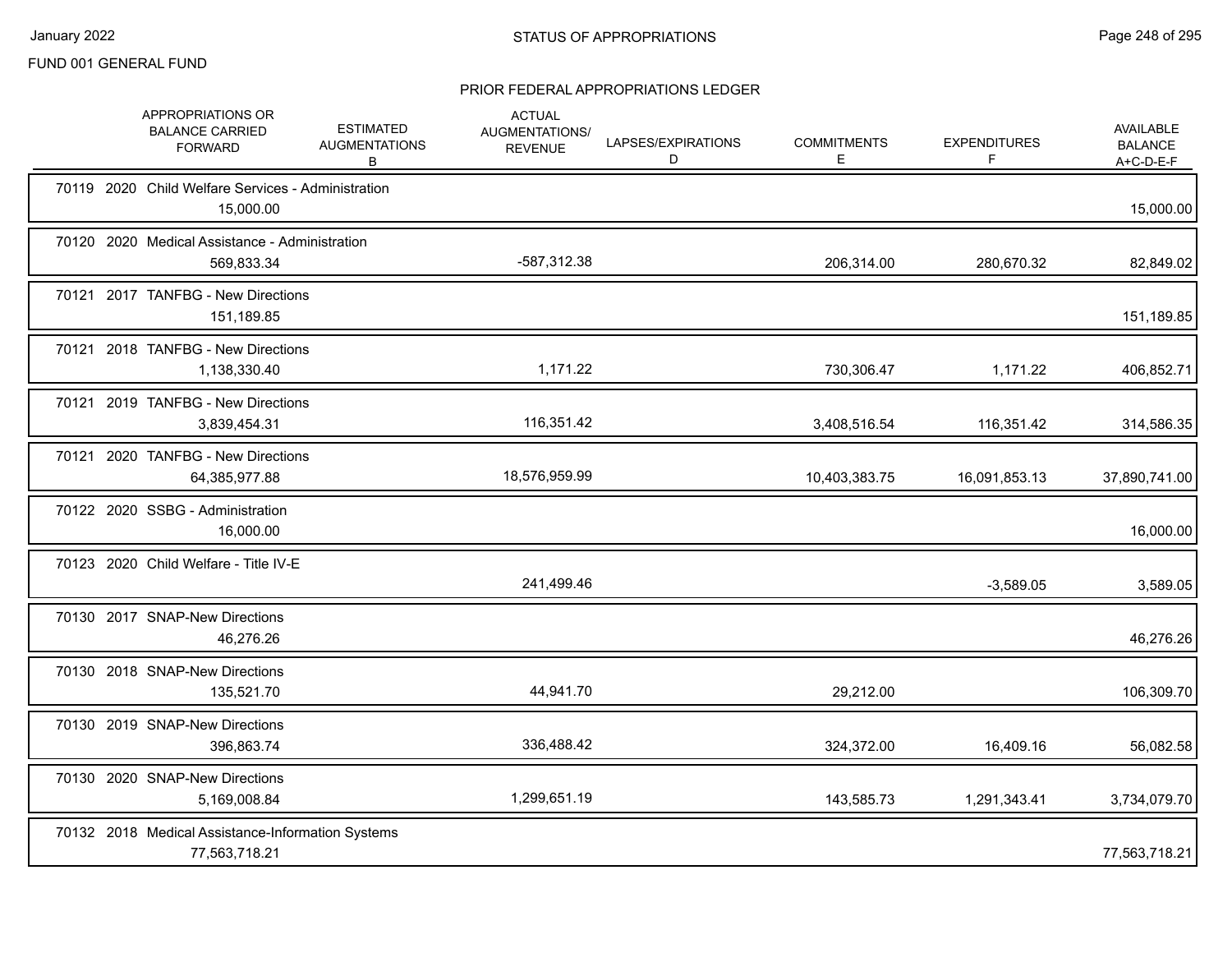|  | APPROPRIATIONS OR<br><b>BALANCE CARRIED</b><br><b>FORWARD</b>        | <b>ESTIMATED</b><br><b>AUGMENTATIONS</b><br>В | <b>ACTUAL</b><br>AUGMENTATIONS/<br><b>REVENUE</b> | LAPSES/EXPIRATIONS<br>D | <b>COMMITMENTS</b><br>Е | <b>EXPENDITURES</b><br>F. | <b>AVAILABLE</b><br><b>BALANCE</b><br>$A+C-D-E-F$ |
|--|----------------------------------------------------------------------|-----------------------------------------------|---------------------------------------------------|-------------------------|-------------------------|---------------------------|---------------------------------------------------|
|  | 70132 2019 Medical Assistance-Information Systems<br>36,289,006.00   |                                               | $-50,299.52$                                      |                         |                         |                           | 36,289,006.00                                     |
|  | 70132 2020 Medical Assistance-Information Systems<br>37, 345, 471.59 |                                               | 12,253,401.31                                     |                         | 137,005.26              | 317,956.04                | 36,890,510.29                                     |
|  | 70133 2019 SNAP-Administration                                       |                                               | $-15,980.60$                                      |                         |                         |                           |                                                   |
|  | 70133 2020 SNAP-Administration<br>1,188,538.55                       |                                               | 342,891.37                                        |                         |                         |                           | 1,188,538.55                                      |
|  | 70136 2019 SNAP-Information Systems                                  |                                               | 588,537.68                                        |                         |                         |                           |                                                   |
|  | 70136 2020 SNAP-Information Systems<br>3,243,617.04                  |                                               | -506,345.68                                       |                         |                         |                           | 3,243,617.04                                      |
|  | 70142 2019 Refugees/Persons Seeking Asylum - Adm<br>64,167.59        |                                               |                                                   |                         | 64,167.59               |                           |                                                   |
|  | 70142 2020 Refugees/Persons Seeking Asylum - Adm<br>480,622.88       |                                               | 80,091.47                                         |                         | 192,807.64              | 84,320.68                 | 203,494.56                                        |
|  | 70144 2020 Disabled Education - Administration<br>7,000.00           |                                               | -663,046.58                                       |                         |                         |                           | 7,000.00                                          |
|  | 70146 2016 Development Disabilities - Basic Support<br>344.45        |                                               |                                                   |                         | 344.45                  |                           |                                                   |
|  | 70146 2017 Development Disabilities - Basic Support<br>0.03          |                                               |                                                   |                         | 0.03                    |                           |                                                   |
|  | 70146 2018 Development Disabilities - Basic Support<br>63,322.37     |                                               |                                                   |                         | 63,322.37               |                           |                                                   |
|  | 70146 2019 Development Disabilities - Basic Support<br>238,406.84    |                                               | 3,528.74                                          |                         | 52,950.43               |                           | 185,456.41                                        |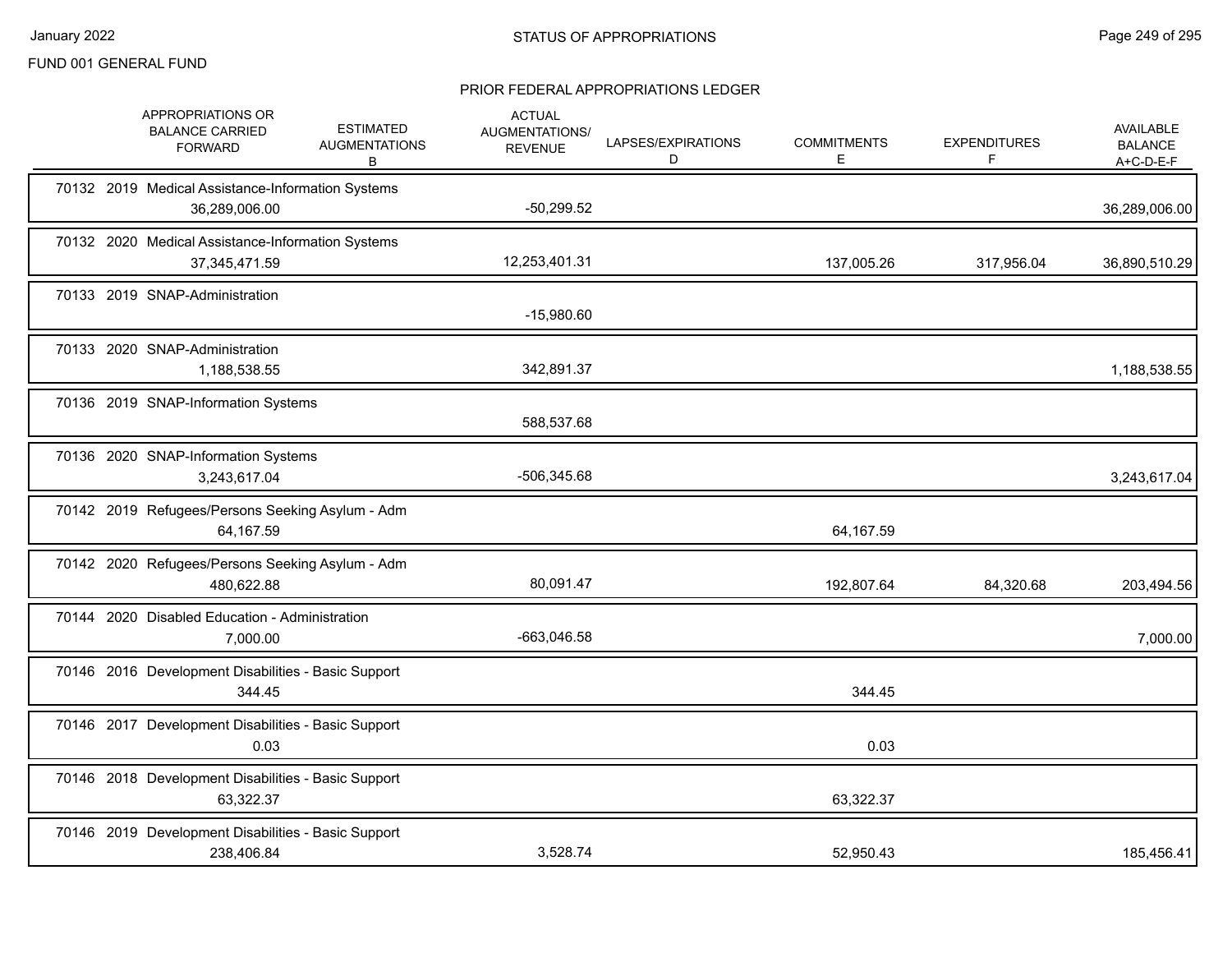|  | APPROPRIATIONS OR<br><b>BALANCE CARRIED</b><br><b>FORWARD</b>       | <b>ESTIMATED</b><br><b>AUGMENTATIONS</b><br>В | <b>ACTUAL</b><br>AUGMENTATIONS/<br><b>REVENUE</b> | LAPSES/EXPIRATIONS<br>D | <b>COMMITMENTS</b><br>E | <b>EXPENDITURES</b><br>F. | AVAILABLE<br><b>BALANCE</b><br>$A+C-D-E-F$ |
|--|---------------------------------------------------------------------|-----------------------------------------------|---------------------------------------------------|-------------------------|-------------------------|---------------------------|--------------------------------------------|
|  | 70146 2020 Development Disabilities - Basic Support<br>1,794,267.44 |                                               | 821,039.64                                        |                         | 411,598.09              | 569,984.94                | 812,684.41                                 |
|  | 70147 2020 MHSBG - Administration<br>360,044.61                     |                                               | 24,536.18                                         |                         |                         | $-3,976.78$               | 364,021.39                                 |
|  | 70148 2019 LIHEABG-Administration<br>10,604.00                      |                                               |                                                   |                         |                         |                           | 10,604.00                                  |
|  | 70148 2020 LIHEABG-Administration<br>6,453,350.64                   |                                               | -444,702.83                                       |                         | 3,671,348.84            | -434,971.60               | 3,216,973.40                               |
|  | 70149 2020 TANFBG - County Assistance Offices<br>8,370,091.48       |                                               |                                                   |                         |                         |                           | 8,370,091.48                               |
|  | 70150 2016 Medical Asst-County Assistance Offices                   |                                               | 1,416,465.52                                      |                         |                         |                           |                                            |
|  | 70150 2020 Medical Asst-County Assistance Offices<br>19,038,000.00  |                                               | -7,724,028.84                                     |                         |                         |                           | 19,038,000.00                              |
|  | 70151 2019 Title IV-D                                               |                                               | 116.93                                            |                         |                         |                           |                                            |
|  | 70151 2020 Title IV-D<br>41,136,698.94                              |                                               | 34,140,961.68                                     |                         | 965,698.35              | 29,420,768.48             | 10,750,232.11                              |
|  | 70163 2020 Child Support Enf - Information Systems<br>1,032,634.72  |                                               | 462,781.37                                        |                         |                         |                           | 1,032,634.72                               |
|  | 70164 2019 SNAP-County Assistance Offices                           |                                               | $-304,098.21$                                     |                         |                         |                           |                                            |
|  | 70164 2020 SNAP-County Assistance Offices<br>12,261,074.63          |                                               | $-6,488,846.54$                                   |                         |                         |                           | 12,261,074.63                              |
|  | 70166 2020 Child Welfare Title IV-E<br>1,903,344.67                 |                                               | 344,085.58                                        |                         |                         |                           | 1,903,344.67                               |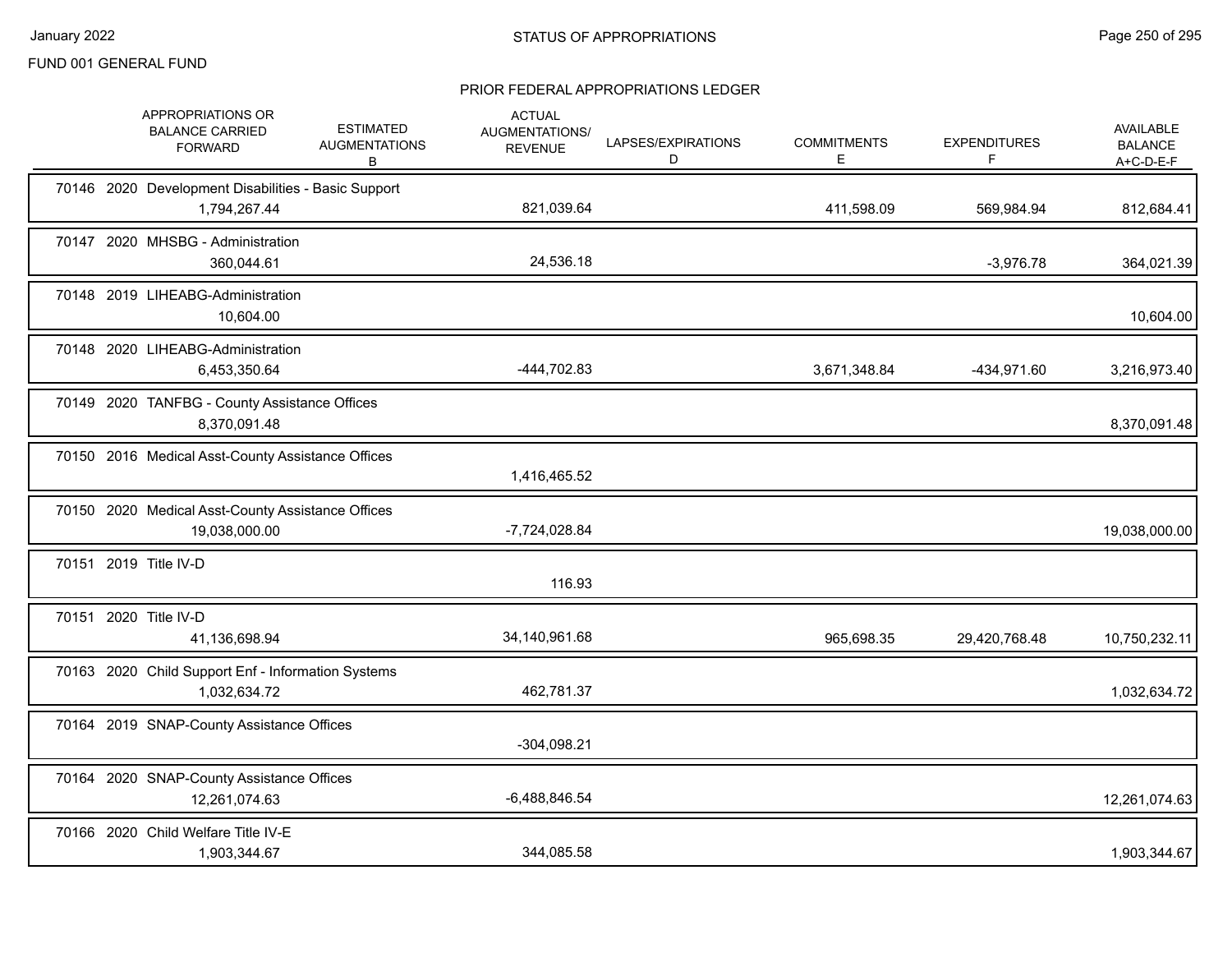|  | APPROPRIATIONS OR<br><b>BALANCE CARRIED</b><br><b>FORWARD</b>  | <b>ESTIMATED</b><br><b>AUGMENTATIONS</b><br>B | <b>ACTUAL</b><br>AUGMENTATIONS/<br><b>REVENUE</b> | LAPSES/EXPIRATIONS<br>D | <b>COMMITMENTS</b><br>Е | <b>EXPENDITURES</b><br>F | AVAILABLE<br><b>BALANCE</b><br>$A+C-D-E-F$ |
|--|----------------------------------------------------------------|-----------------------------------------------|---------------------------------------------------|-------------------------|-------------------------|--------------------------|--------------------------------------------|
|  | 70174 2019 CCDFBG - Administration<br>44,114.25                |                                               |                                                   |                         |                         |                          | 44,114.25                                  |
|  | 70174 2020 CCDFBG - Administration<br>7,759,564.23             |                                               | 2,277,944.37                                      |                         | 735,200.83              | 1,626,191.98             | 5,398,171.42                               |
|  | 70179 2020 TANFBG-Statewide                                    |                                               | $-12,576.31$                                      |                         |                         |                          |                                            |
|  | 70182 2019 Medical Assistance                                  |                                               | $-159.36$                                         |                         |                         |                          |                                            |
|  | 70182 2020 Medical Assistance<br>6,082,466.01                  |                                               | 4,604,608.86                                      |                         |                         | 489,829.30               | 5,592,636.71                               |
|  | 70183 2019 SNAP-Statewide                                      |                                               | 22,246.17                                         |                         |                         |                          |                                            |
|  | 70183 2020 SNAP-Statewide<br>21,958,811.06                     |                                               | 1,045,964.33                                      |                         | 2,636,320.90            | 15,826,233.92            | 3,496,256.24                               |
|  | 70193 2020 TANFBG - Administration<br>4,646,661.45             |                                               |                                                   |                         |                         |                          | 4,646,661.45                               |
|  | 70194 2018 TANFBG - Information Systems<br>4,188,263.80        |                                               |                                                   |                         |                         |                          | 4,188,263.80                               |
|  | 70194 2019 TANFBG - Information Systems<br>5,421,018.84        |                                               |                                                   |                         |                         |                          | 5,421,018.84                               |
|  | 70194 2020 TANFBG - Information Systems<br>4,296,353.94        |                                               | 1,272,653.26                                      |                         | 14,148.52               | 463,257.92               | 3,818,947.50                               |
|  | 70205 2020 Comm Based Family Res & Support-Admin<br>201,711.21 |                                               | 137,209.55                                        |                         |                         | 130,041.40               | 71,669.81                                  |
|  | 70206 2020 Medical Assistance - New Directions<br>3,397,700.00 |                                               | $-1,575,752.12$                                   |                         |                         |                          | 3,397,700.00                               |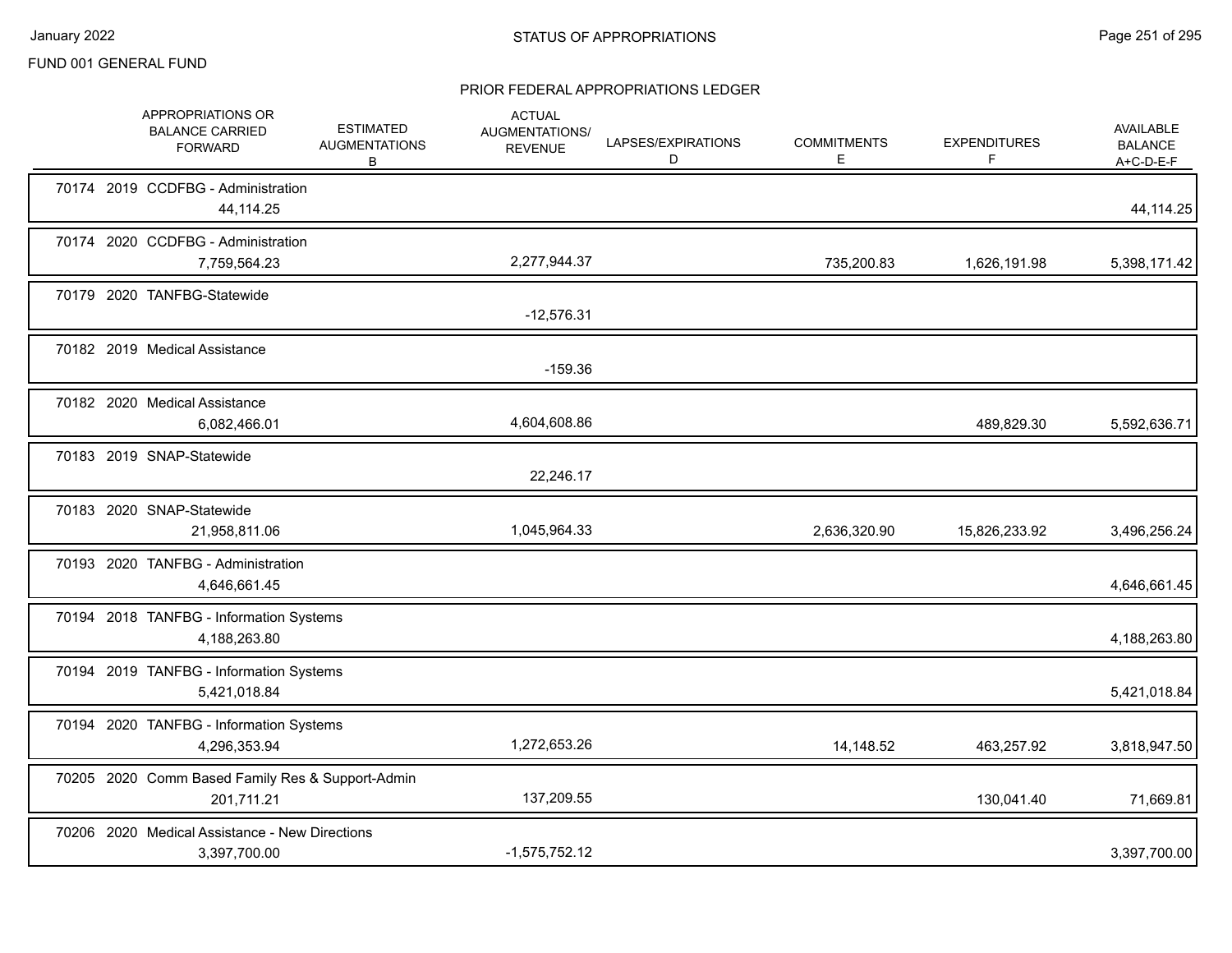|                      | APPROPRIATIONS OR<br><b>BALANCE CARRIED</b><br><b>FORWARD</b> | <b>ESTIMATED</b><br><b>AUGMENTATIONS</b><br>B | <b>ACTUAL</b><br><b>AUGMENTATIONS/</b><br><b>REVENUE</b> | LAPSES/EXPIRATIONS<br>D | <b>COMMITMENTS</b><br>Е | <b>EXPENDITURES</b><br>F | AVAILABLE<br><b>BALANCE</b><br>$A+C-D-E-F$ |
|----------------------|---------------------------------------------------------------|-----------------------------------------------|----------------------------------------------------------|-------------------------|-------------------------|--------------------------|--------------------------------------------|
|                      | 70955 2020 MCHSBG - Administration<br>36,952.33               |                                               | 9,094.09                                                 |                         |                         | 9,094.09                 | 27,858.24                                  |
|                      | 70975 2020 Early Head Start Expansion Program<br>8,044,860.12 |                                               | 1,177,485.70                                             |                         |                         | 1,177,485.70             | 6,867,374.42                               |
|                      | 71056 2018 Children's Health Insurance Admin<br>322.30        |                                               |                                                          |                         |                         |                          | 322.30                                     |
|                      | 71056 2019 Children's Health Insurance Admin                  |                                               | 27.88                                                    |                         |                         |                          |                                            |
|                      | 71056 2020 Children's Health Insurance Admin<br>1,728,653.28  |                                               | 747,123.86                                               |                         |                         | 172,261.51               | 1,556,391.77                               |
|                      | 71074 2018 CHIP-Information Systems<br>45,458.44              |                                               |                                                          |                         |                         |                          | 45,458.44                                  |
|                      | 71074 2019 CHIP-Information Systems<br>1,673,536.65           |                                               | 1,014,168.67                                             |                         | 18,917.39               | 473,655.60               | 1,180,963.66                               |
|                      | 71074 2020 CHIP-Information Systems<br>10,476,643.07          |                                               | 1,717,874.85                                             |                         | 13,413.04               | 1,502,540.92             | 8,960,689.11                               |
|                      | 71207 2020 CHIP-Statewide<br>1,341,596.17                     |                                               |                                                          |                         |                         |                          | 1,341,596.17                               |
|                      | 77917 2019 ARRA-Health Information Technology<br>8,268,087.04 |                                               |                                                          |                         |                         |                          | 8,268,087.04                               |
|                      | 77917 2020 ARRA-Health Information Technology<br>8,362,997.73 |                                               | 1,012,828.19                                             |                         |                         | 926,810.24               | 7,436,187.49                               |
| <b>INSTITUTIONAL</b> |                                                               |                                               |                                                          |                         |                         |                          |                                            |
|                      | 70127 2019 Medical Assistance - Mental Health                 |                                               | -35,389,686.17                                           |                         |                         | $-52.08$                 | 52.08                                      |
|                      | 70127 2020 Medical Assistance - Mental Health<br>7,034,899.44 |                                               | -9.637.860.84                                            |                         | 34,982.00               | 1,208,634.78             | 5,791,282.66                               |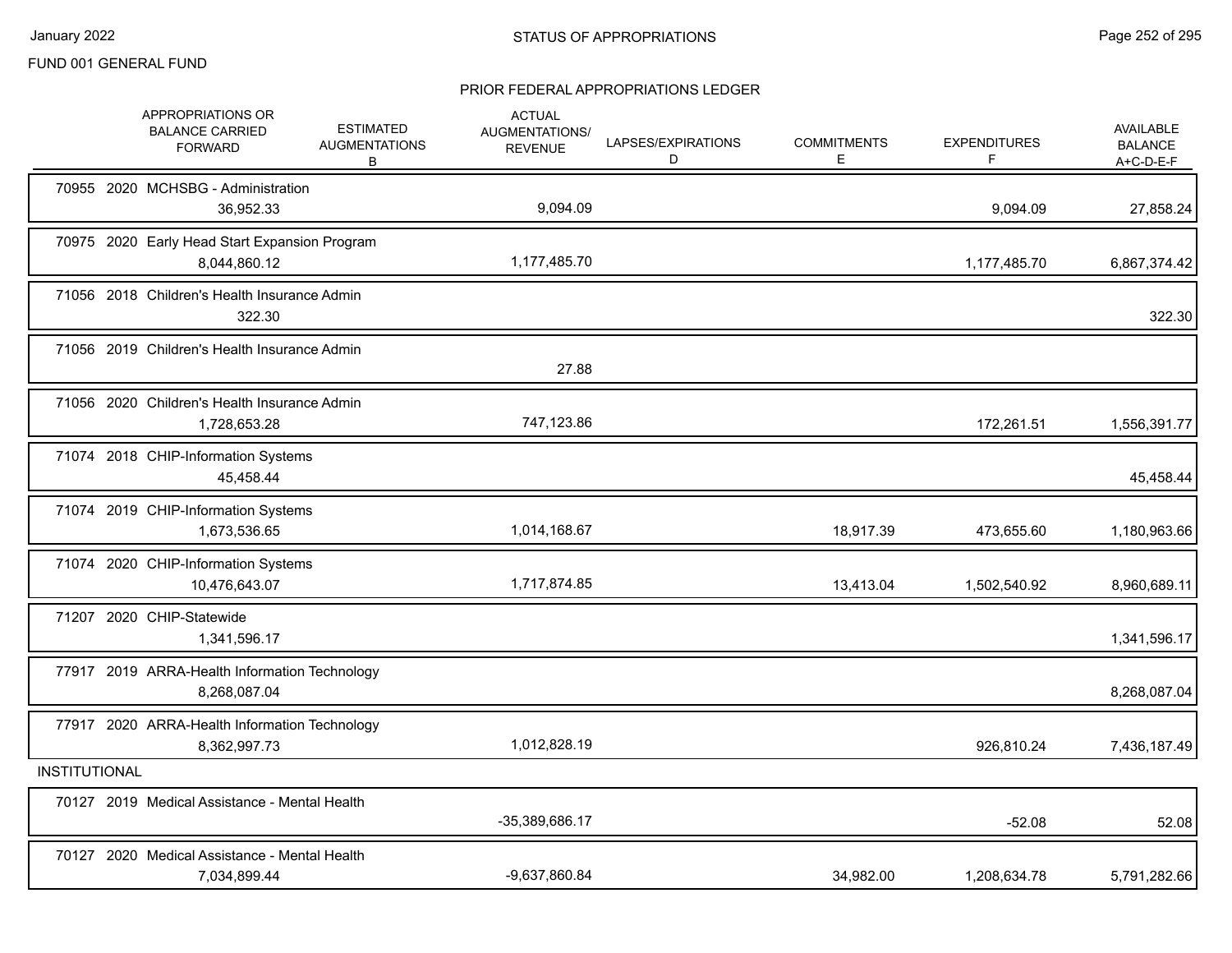|  | APPROPRIATIONS OR<br><b>BALANCE CARRIED</b><br><b>FORWARD</b>      | <b>ESTIMATED</b><br><b>AUGMENTATIONS</b><br>B | <b>ACTUAL</b><br><b>AUGMENTATIONS/</b><br><b>REVENUE</b> | LAPSES/EXPIRATIONS<br>D | <b>COMMITMENTS</b><br>E | <b>EXPENDITURES</b><br>F | AVAILABLE<br><b>BALANCE</b><br>$A+C-D-E-F$ |
|--|--------------------------------------------------------------------|-----------------------------------------------|----------------------------------------------------------|-------------------------|-------------------------|--------------------------|--------------------------------------------|
|  | 70134 2020 Medicare Services - State Centers<br>44,000.00          |                                               | -477,924.62                                              |                         |                         |                          | 44,000.00                                  |
|  | 70145 2019 Medicare Services-State Mental Hospitals                |                                               | -5,313,859.72                                            |                         |                         |                          |                                            |
|  | 70145 2020 Medicare Services-State Mental Hospitals                |                                               | $-3,558,753.80$                                          |                         |                         |                          |                                            |
|  | 70154 2019 Homeless Mentally III                                   |                                               | $-94,000.00$                                             |                         |                         |                          |                                            |
|  | 70154 2020 Homeless Mentally III<br>109,818.00                     |                                               | 282,000.00                                               |                         |                         |                          | 109,818.00                                 |
|  | 70167 2019 MHSBG - Community Mental Health Service<br>22,029.00    |                                               |                                                          |                         |                         |                          | 22,029.00                                  |
|  | 70167 2020 MHSBG - Community Mental Health Service<br>8,497,410.68 |                                               | 19,999.98                                                |                         | 7,500.00                | 19,999.98                | 8,469,910.70                               |
|  | 70172 2020 Food Nutrition Services<br>258,315.88                   |                                               |                                                          |                         |                         |                          | 258,315.88                                 |
|  | 70409 2018 Medical Assistance-State Centers (F)<br>11,394,000.00   |                                               |                                                          |                         |                         |                          | 11,394,000.00                              |
|  | 70409 2019 Medical Assistance-State Centers (F)<br>17,073,000.00   |                                               |                                                          |                         |                         |                          | 17,073,000.00                              |
|  | 70409 2020 Medical Assistance-State Centers (F)<br>19,675,000.00   |                                               | $-60, 156, 491.47$                                       |                         |                         |                          | 19,675,000.00                              |
|  | 70522 2020 Mental Health Data Infrastructure<br>16,093.81          |                                               |                                                          |                         |                         | 65.00                    | 16,028.81                                  |
|  | 70651 2020 Suicide Prevention<br>1,376,000.00                      |                                               |                                                          |                         |                         | 10,000.00                | 1,366,000.00                               |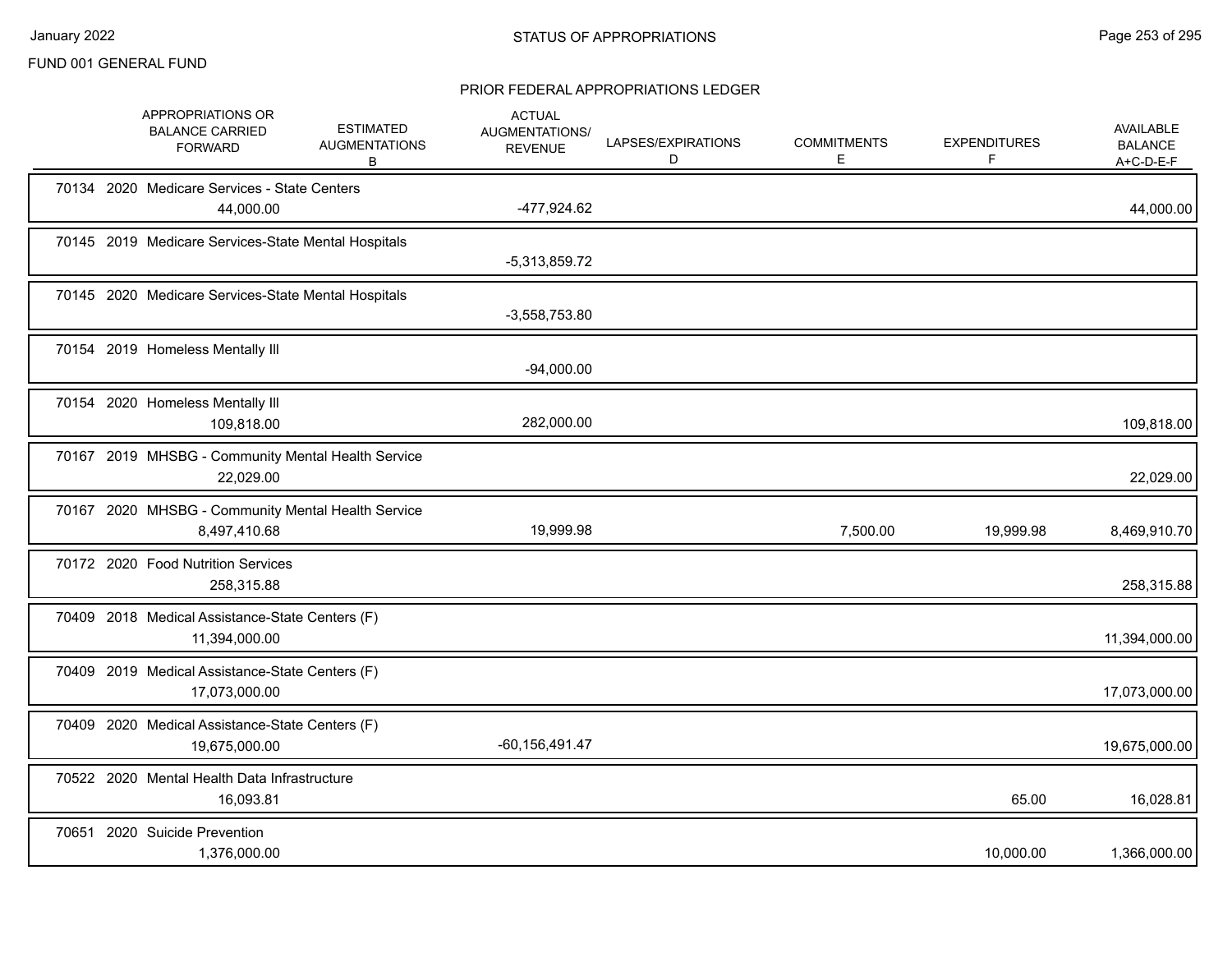|  | APPROPRIATIONS OR<br><b>BALANCE CARRIED</b><br><b>FORWARD</b>        | <b>ESTIMATED</b><br><b>AUGMENTATIONS</b><br>В | <b>ACTUAL</b><br><b>AUGMENTATIONS/</b><br><b>REVENUE</b> | LAPSES/EXPIRATIONS<br>D | <b>COMMITMENTS</b><br>E. | <b>EXPENDITURES</b><br>F | <b>AVAILABLE</b><br><b>BALANCE</b><br>$A+C-D-E-F$ |
|--|----------------------------------------------------------------------|-----------------------------------------------|----------------------------------------------------------|-------------------------|--------------------------|--------------------------|---------------------------------------------------|
|  | 70976 2019 Syst of Care Expansion Implementation<br>19,970.00        |                                               |                                                          |                         | 19,970.00                |                          |                                                   |
|  | 70976 2020 Syst of Care Expansion Implementation<br>4,888,741.51     |                                               | 601,632.00                                               |                         | 16,970.00                | 601,632.00               | 4,270,139.51                                      |
|  | 71022 2020 Youth Suicide Prevention<br>5,000.00                      |                                               |                                                          |                         |                          |                          | 5,000.00                                          |
|  | 71024 2020 Transition Age Youth<br>1,500,000.00                      |                                               |                                                          |                         |                          |                          | 1,500,000.00                                      |
|  | 71076 2019 Promoting Integration of Health Care<br>21,768.08         |                                               | 31,642.35                                                |                         |                          |                          | 21,768.08                                         |
|  | 71076 2020 Promoting Integration of Health Care<br>2,273,518.68      |                                               | 517,655.97                                               |                         |                          | 431,598.01               | 1,841,920.67                                      |
|  | 71086 2020 Early Childhood Mental Health<br>500,000.00               |                                               |                                                          |                         |                          |                          | 500,000.00                                        |
|  | 71087 2020 TreatmntForIndividExperiencHomelessness<br>1,000,000.00   |                                               |                                                          |                         |                          |                          | 1,000,000.00                                      |
|  | 71088 2020 Adolesc& Young Adult At High Risk For Psychosis<br>524.00 |                                               |                                                          |                         |                          |                          | 524.00                                            |
|  | <b>GRANTS AND SUBSIDIES</b>                                          |                                               |                                                          |                         |                          |                          |                                                   |
|  | 70118 2020 Family Resource & Support - Family Ctrs<br>419,000.00     |                                               | 16,953.75                                                |                         |                          | 16,953.75                | 402,046.25                                        |
|  | 70124 2019 SSBG - Domestic Violence<br>323,657.49                    |                                               |                                                          |                         |                          |                          | 323,657.49                                        |
|  | 70124 2020 SSBG - Domestic Violence<br>1,143,075.86                  |                                               | 1,302,426.27                                             |                         |                          | 828,663.27               | 314,412.59                                        |
|  | 70128 2018 Other Federal Supports - Cash Grants<br>232.75            |                                               | $-159.56$                                                |                         |                          |                          | 232.75                                            |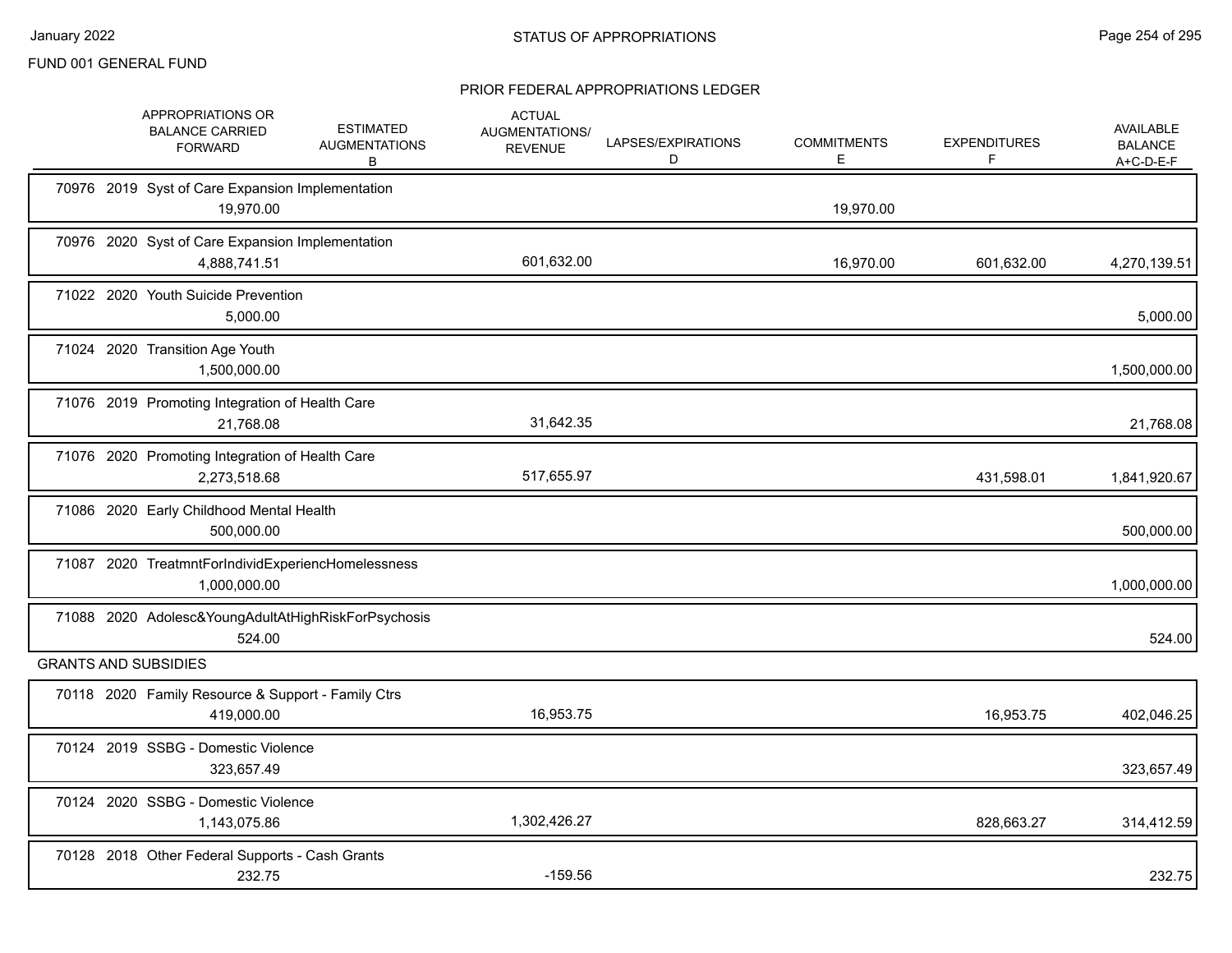|  | APPROPRIATIONS OR<br><b>BALANCE CARRIED</b><br><b>FORWARD</b>   | <b>ESTIMATED</b><br><b>AUGMENTATIONS</b><br>B | <b>ACTUAL</b><br>AUGMENTATIONS/<br><b>REVENUE</b> | LAPSES/EXPIRATIONS<br>D | <b>COMMITMENTS</b><br>Е | <b>EXPENDITURES</b><br>F | <b>AVAILABLE</b><br><b>BALANCE</b><br>A+C-D-E-F |
|--|-----------------------------------------------------------------|-----------------------------------------------|---------------------------------------------------|-------------------------|-------------------------|--------------------------|-------------------------------------------------|
|  | 70128 2019 Other Federal Supports - Cash Grants<br>45,335.67    |                                               | 4,596.43                                          |                         | 45,335.67               |                          |                                                 |
|  | 70128 2020 Other Federal Supports - Cash Grants<br>1,808,364.72 |                                               | 8,701.05                                          |                         | 89,028.04               | 15,563.91                | 1,703,772.77                                    |
|  | 70129 2020 Medical Assistance-ID/ICF (F)                        |                                               | $-8,611,529.18$                                   |                         |                         |                          |                                                 |
|  | 70137 2020 CCDFBG - School Age<br>1,260,000.00                  |                                               |                                                   |                         |                         |                          | 1,260,000.00                                    |
|  | 70155 2019 Child Welfare Services<br>1,055,436.92               |                                               | 13,312.29                                         |                         |                         |                          | 1,055,436.92                                    |
|  | 70155 2020 Child Welfare Services<br>22,561,904.56              |                                               | 484,879.94                                        |                         |                         | 450,708.08               | 22, 111, 196. 48                                |
|  | 70157 2014 Child Welfare - Title IV-E                           |                                               |                                                   |                         |                         | $-3,174,745.39$          | 3,174,745.39                                    |
|  | 70157 2015 Child Welfare - Title IV-E                           |                                               |                                                   |                         |                         | $-3,229,285.81$          | 3,229,285.81                                    |
|  | 70157 2016 Child Welfare - Title IV-E                           |                                               |                                                   |                         |                         | $-3,289,835.51$          | 3,289,835.51                                    |
|  | 70157 2017 Child Welfare - Title IV-E<br>9,697,954.25           |                                               |                                                   |                         |                         | $-3,166,207.28$          | 12,864,161.53                                   |
|  | 70157 2018 Child Welfare - Title IV-E<br>14,423,030.80          |                                               |                                                   |                         |                         | $-3,674,300.74$          | 18,097,331.54                                   |
|  | 70157 2019 Child Welfare - Title IV-E<br>35,597,927.35          |                                               | 7,548,864.63                                      |                         |                         | 7,702,342.05             | 27,895,585.30                                   |
|  | 70157 2020 Child Welfare - Title IV-E<br>255,788,686.61         |                                               | 163,184,862.71                                    |                         | 4,976,985.25            | 151,074,725.74           | 99,736,975.62                                   |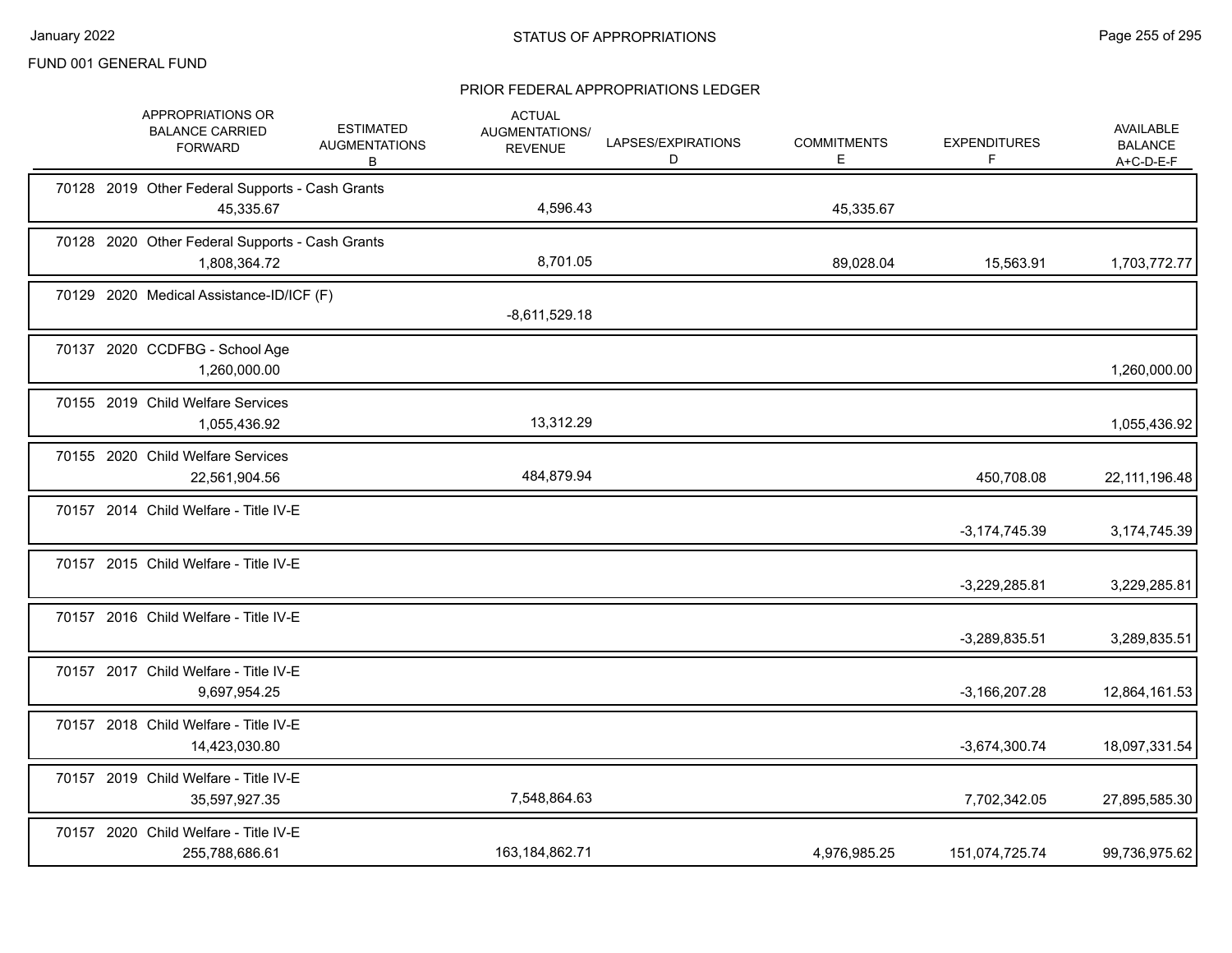|  | APPROPRIATIONS OR<br><b>BALANCE CARRIED</b><br><b>FORWARD</b>        | <b>ESTIMATED</b><br><b>AUGMENTATIONS</b><br>B | <b>ACTUAL</b><br>AUGMENTATIONS/<br><b>REVENUE</b> | LAPSES/EXPIRATIONS<br>D | <b>COMMITMENTS</b><br>Е | <b>EXPENDITURES</b><br>F. | AVAILABLE<br><b>BALANCE</b><br>A+C-D-E-F |
|--|----------------------------------------------------------------------|-----------------------------------------------|---------------------------------------------------|-------------------------|-------------------------|---------------------------|------------------------------------------|
|  | 70157 2012 Child Welfare - Title IV-E<br>1,294.44                    |                                               |                                                   |                         |                         | 1,294.44                  |                                          |
|  | 70158 2020 SSBG - Child Care<br>5,778,676.40                         |                                               | 205,674.32                                        |                         |                         | 205,674.32                | 5,573,002.08                             |
|  | 70161 2017 Medical Assistance-Long-Term Living<br>1.17               |                                               |                                                   |                         | 1.17                    |                           |                                          |
|  | 70161 2018 Medical Assistance-Long-Term Living<br>219,272.45         |                                               |                                                   |                         | 219,272.45              |                           |                                          |
|  | 70161 2019 Medical Assistance-Long-Term Living<br>7,514,243.89       |                                               |                                                   |                         | 7,426,801.30            | 4,399.61                  | 83,042.98                                |
|  | 70161 2020 Medical Assistance-Long-Term Living<br>3,800,780.29       |                                               | 25,622,491.57                                     |                         |                         | $-65,108.70$              | 3,865,888.99                             |
|  | 70165 2017 SSBG - Family Planning                                    |                                               | $-4,035.06$                                       |                         | 4,035.06                | $-4,035.06$               |                                          |
|  | 70165 2018 SSBG - Family Planning                                    |                                               | $-6,470.01$                                       |                         | 6,470.01                | $-6,470.01$               |                                          |
|  | 70165 2019 SSBG - Family Planning                                    |                                               | $-3,988.68$                                       |                         |                         | $-3,988.68$               | 3,988.68                                 |
|  | 70165 2020 SSBG - Family Planning<br>266,300.00                      |                                               | 505,866.52                                        |                         | 2,133.48                | 264,166.52                |                                          |
|  | 70168 2019 LIEABG-Low Income Families & Individuals<br>1,234.42      |                                               | $-148.47$                                         |                         |                         | $-8,735.66$               | 9,970.08                                 |
|  | 70168 2020 LIEABG-Low Income Families & Individuals<br>62,573,989.11 |                                               | 38,910,282.23                                     |                         |                         | 39,269,411.11             | 23,304,578.00                            |
|  | 70169 2018 Medical Assistance - Child Welfare<br>1,010,164.42        |                                               | 132.74                                            |                         |                         | 132.74                    | 1,010,031.68                             |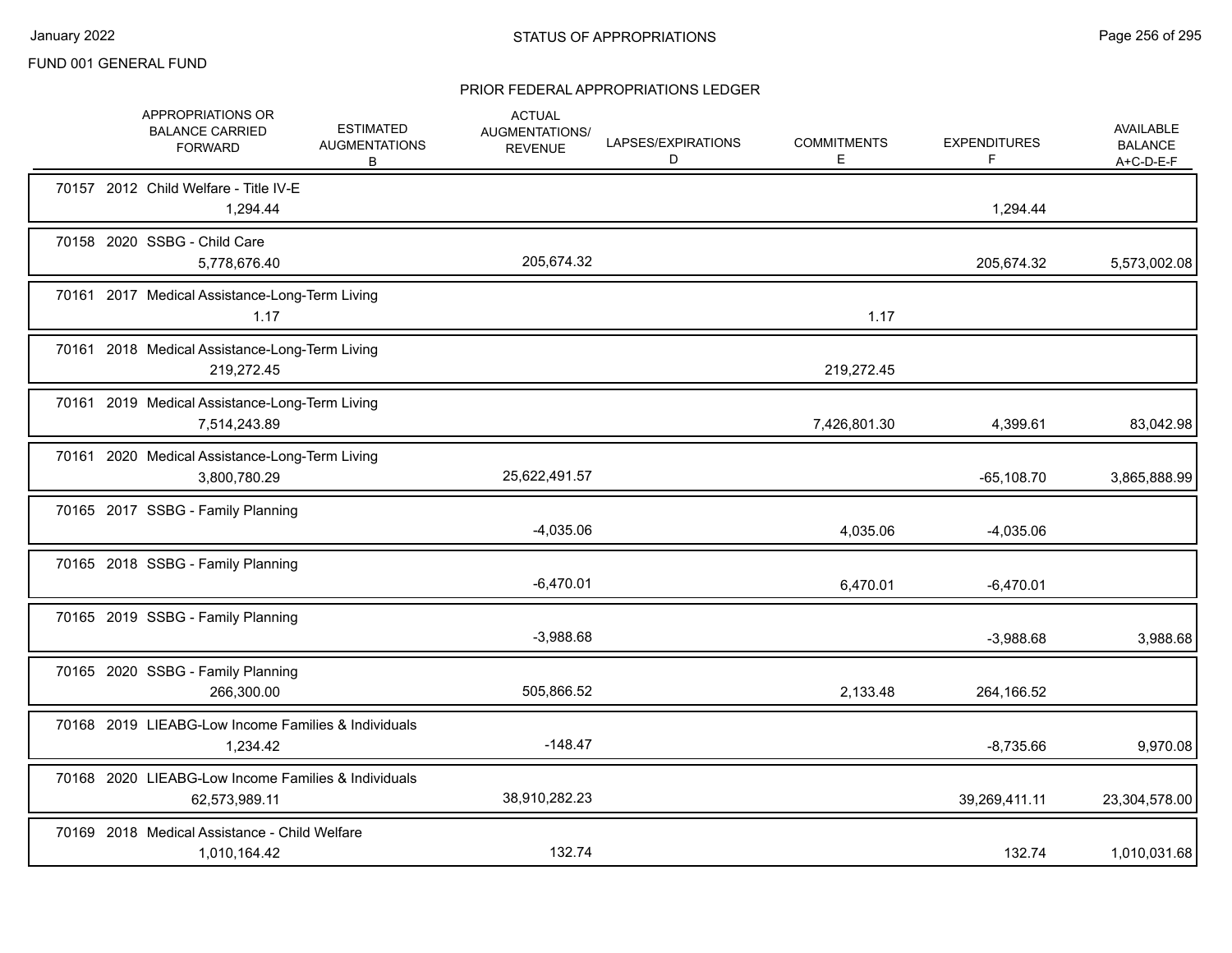|  | APPROPRIATIONS OR<br><b>BALANCE CARRIED</b><br><b>FORWARD</b>     | <b>ESTIMATED</b><br><b>AUGMENTATIONS</b><br>В | <b>ACTUAL</b><br>AUGMENTATIONS/<br><b>REVENUE</b> | LAPSES/EXPIRATIONS<br>D | <b>COMMITMENTS</b><br>E. | <b>EXPENDITURES</b><br>F | AVAILABLE<br><b>BALANCE</b><br>$A+C-D-E-F$ |
|--|-------------------------------------------------------------------|-----------------------------------------------|---------------------------------------------------|-------------------------|--------------------------|--------------------------|--------------------------------------------|
|  | 70169 2019 Medical Assistance - Child Welfare<br>852,609.23       |                                               | 11,963.11                                         |                         |                          | 11,963.11                | 840,646.12                                 |
|  | 70169 2020 Medical Assistance - Child Welfare<br>1,820,037.15     |                                               | 22,214.94                                         |                         |                          | 21,670.23                | 1,798,366.92                               |
|  | 70170 2020 Education for Children with Disabilities<br>453,127.53 |                                               | 544,337.63                                        |                         |                          | 422,708.13               | 30,419.40                                  |
|  | 70171 2020 Child Welfare Training & Certification<br>8,021,716.07 |                                               | 3,777,259.62                                      |                         | 4,235,464.00             | 2,615,477.07             | 1,170,775.00                               |
|  | 70175 2015 Med Assist-Community ID Services<br>435,681.99         |                                               |                                                   |                         | 435,682.13               |                          | $-0.14$                                    |
|  | 70175 2016 Med Assist-Community ID Services<br>309,587.84         |                                               | $-0.05$                                           |                         | 172,571.66               | $-0.01$                  | 137,016.19                                 |
|  | 70175 2017 Med Assist-Community ID Services<br>1,564,146.92       |                                               |                                                   |                         | 1,028,326.52             | $-0.09$                  | 535,820.49                                 |
|  | 70175 2018 Med Assist-Community ID Services<br>4,148,029.70       |                                               | 72,890.40                                         |                         | 985,916.87               | 3,498.19                 | 3,158,614.64                               |
|  | 70175 2019 Med Assist-Community ID Services<br>3,904,834.42       |                                               | 2,683,134.00                                      |                         | 51,437.90                | $-119, 165.00$           | 3,972,561.52                               |
|  | 70175 2020 Med Assist-Community ID Services<br>19,582,288.07      |                                               | 19,856,457.83                                     |                         | 7,263.26                 | 12,244,466.26            | 7,330,558.55                               |
|  | 70176 2019 SSBG - Rape Crisis<br>77.00                            |                                               |                                                   |                         |                          |                          | 77.00                                      |
|  | 70176 2020 SSBG - Rape Crisis                                     |                                               | $-4,105.22$                                       |                         | 728.00                   | $-4,105.22$              | 3,377.22                                   |
|  | 70184 2019 Medical Assistance-Early Intervention<br>536.33        |                                               | $-276,401.80$                                     |                         |                          | $-10,031.83$             | 10,568.16                                  |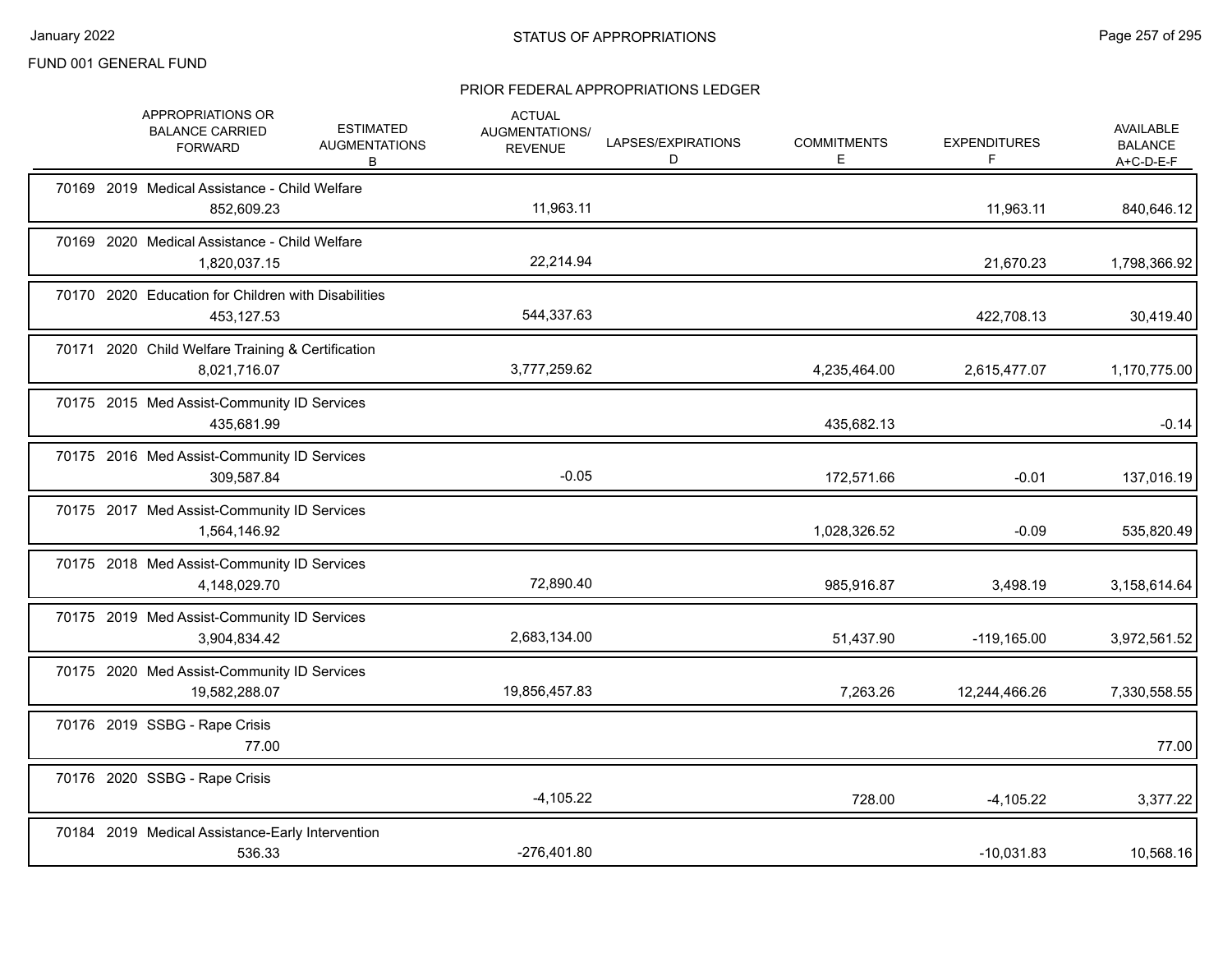|  | APPROPRIATIONS OR<br><b>BALANCE CARRIED</b><br><b>FORWARD</b>     | <b>ESTIMATED</b><br><b>AUGMENTATIONS</b><br>В | <b>ACTUAL</b><br>AUGMENTATIONS/<br><b>REVENUE</b> | LAPSES/EXPIRATIONS<br>D | <b>COMMITMENTS</b><br>E | <b>EXPENDITURES</b><br>F | <b>AVAILABLE</b><br><b>BALANCE</b><br>$A+C-D-E-F$ |
|--|-------------------------------------------------------------------|-----------------------------------------------|---------------------------------------------------|-------------------------|-------------------------|--------------------------|---------------------------------------------------|
|  | 70184 2020 Medical Assistance-Early Intervention<br>11,270,977.26 |                                               | 2,310,160.66                                      |                         |                         | 2,040,393.33             | 9,230,583.93                                      |
|  | 70184 2009 Medical Assistance-Early Intervention<br>197.58        |                                               |                                                   |                         |                         |                          | 197.58                                            |
|  | 70185 2017 Medical Assistance - Transportation<br>8,501,972.21    |                                               |                                                   |                         |                         |                          | 8,501,972.21                                      |
|  | 70185 2018 Medical Assistance - Transportation<br>8,056,664.86    |                                               |                                                   |                         |                         |                          | 8,056,664.86                                      |
|  | 70185 2019 Medical Assistance - Transportation<br>13,555,709.64   |                                               | 869,984.00                                        |                         |                         |                          | 13,555,709.64                                     |
|  | 70185 2020 Medical Assistance - Transportation<br>14,462,463.56   |                                               | 36,701,117.30                                     |                         |                         | 456,779.55               | 14,005,684.01                                     |
|  | 70185 2012 Medical Assistance - Transportation                    |                                               | 40,308,518.67                                     |                         |                         |                          |                                                   |
|  | 70185 2013 Medical Assistance - Transportation                    |                                               | 1,593,566.05                                      |                         |                         |                          |                                                   |
|  | 70186 2019 Medical Assistance-Capitation                          |                                               | -472,936.95                                       |                         |                         |                          |                                                   |
|  | 70186 2020 Medical Assistance-Capitation<br>25,081,946.06         |                                               | -90,717,757.60                                    |                         | 28,968.75               | 5,253,225.84             | 19,799,751.47                                     |
|  | 70187 2020 SSBG - Legal Services<br>385,259.78                    |                                               | 385,259.78                                        |                         |                         | 385,259.78               |                                                   |
|  | 70189 2020 Family Violence Prevention Services<br>1,117,590.24    |                                               | 1,303,453.14                                      |                         |                         | 635,453.78               | 482,136.46                                        |
|  | 70191 2020 Family Preservation - Family Centers<br>1,147,852.61   |                                               | 523,009.80                                        |                         | 96,146.34               | 325,331.27               | 726,375.00                                        |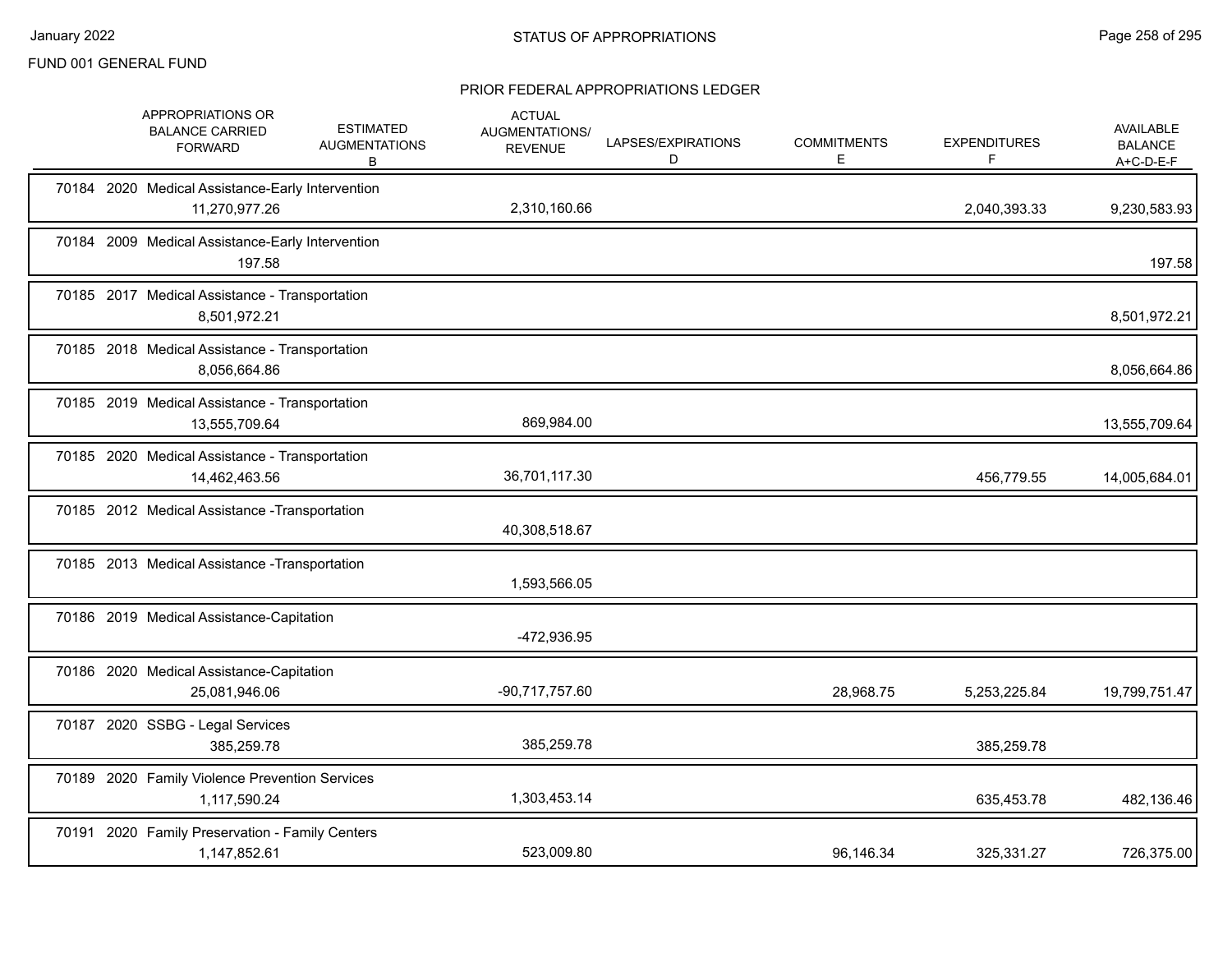|  | APPROPRIATIONS OR<br><b>BALANCE CARRIED</b><br><b>FORWARD</b> | <b>ESTIMATED</b><br><b>AUGMENTATIONS</b><br>B | <b>ACTUAL</b><br>AUGMENTATIONS/<br><b>REVENUE</b> | LAPSES/EXPIRATIONS<br>D | <b>COMMITMENTS</b><br>Е | <b>EXPENDITURES</b><br>F. | AVAILABLE<br><b>BALANCE</b><br>$A+C-D-E-F$ |
|--|---------------------------------------------------------------|-----------------------------------------------|---------------------------------------------------|-------------------------|-------------------------|---------------------------|--------------------------------------------|
|  | 70192 2020 Head Start Collaboration Project<br>39,119.93      |                                               | 39,119.93                                         |                         |                         | 39,119.93                 |                                            |
|  | 70195 2017 TANFBG - Cash Grants<br>142,630.86                 |                                               |                                                   |                         | 142,630.86              |                           |                                            |
|  | 70195 2018 TANFBG - Cash Grants<br>277,897.54                 |                                               |                                                   |                         | 277,897.54              |                           |                                            |
|  | 70195 2019 TANFBG - Cash Grants<br>222,158.82                 |                                               | 26,735.35                                         |                         | 195,423.47              | 26,735.35                 |                                            |
|  | 70195 2020 TANFBG - Cash Grants<br>95,701,663.30              |                                               | 2,205,494.88                                      |                         | 339,695.26              | 1,254,732.57              | 94, 107, 235. 47                           |
|  | 70197 2018 TANFBG - Child Welfare<br>88,700.77                |                                               | 21,313.12                                         |                         |                         | 21,313.12                 | 67,387.65                                  |
|  | 70197 2019 TANFBG - Child Welfare<br>8,675,356.76             |                                               | 355,949.09                                        |                         |                         | 164,146.43                | 8,511,210.33                               |
|  | 70197 2020 TANFBG - Child Welfare<br>44,261,459.28            |                                               | 6,544,948.70                                      |                         |                         | 9,549,122.64              | 34,712,336.64                              |
|  | 70199 2019 CCDFBG - Child Care<br>74,048.25                   |                                               |                                                   |                         |                         |                           | 74,048.25                                  |
|  | 70199 2020 CCDFBG - Child Care<br>139,350,432.51              |                                               | 3,142,274.49                                      |                         | 1,287,076.99            | 2,747,443.45              | 135,315,912.07                             |
|  | 70204 2020 Comm. Based Family Resource & Support              |                                               | 3,688.48                                          |                         |                         |                           |                                            |
|  | 70527 2019 TANF - Alternatives to Abortion<br>582.06          |                                               |                                                   |                         |                         |                           | 582.06                                     |
|  | 70527 2020 TANF - Alternatives to Abortion                    |                                               | $-19,076.57$                                      |                         |                         | $-19,076.57$              | 19,076.57                                  |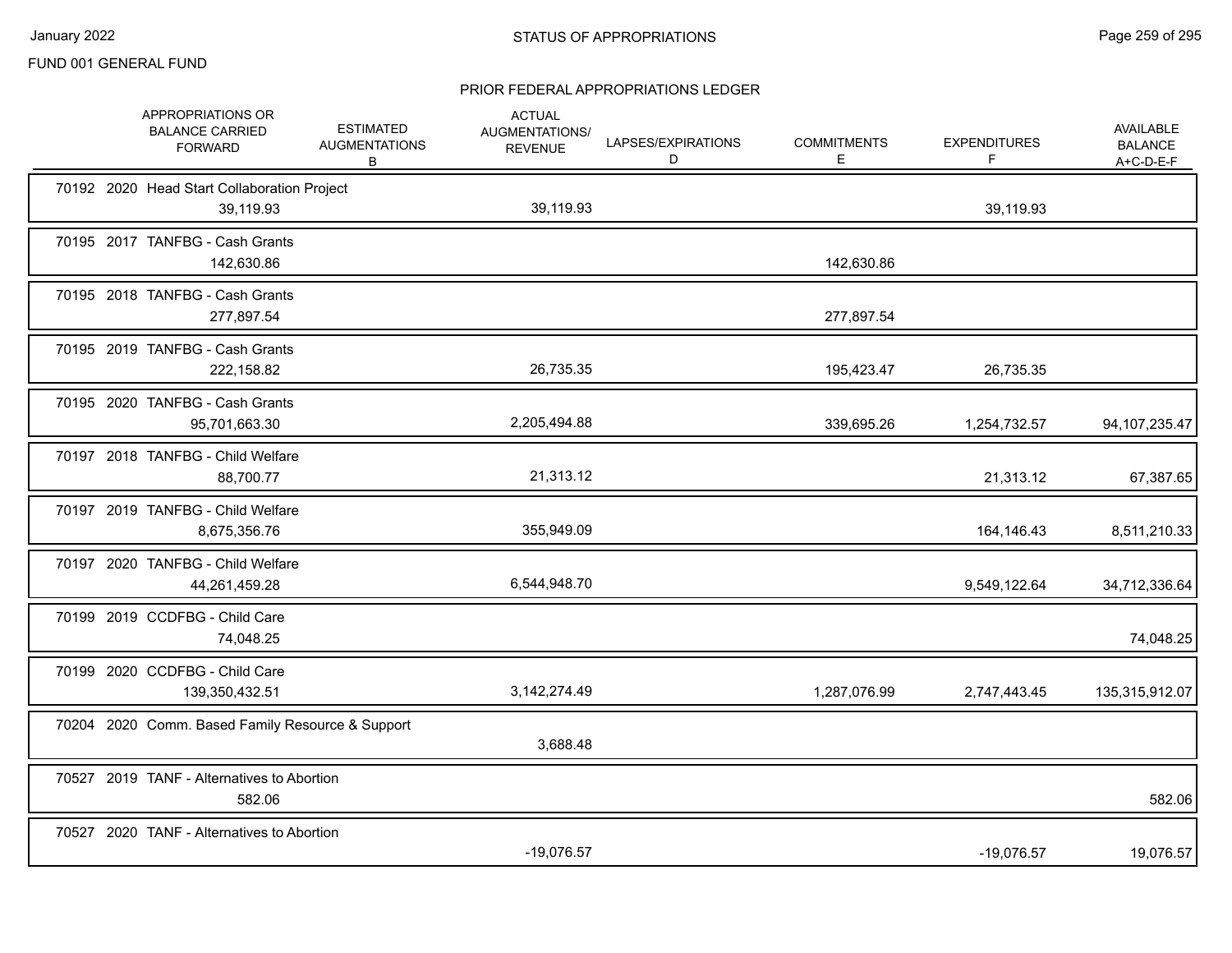|  | APPROPRIATIONS OR<br><b>BALANCE CARRIED</b><br><b>FORWARD</b>       | <b>ESTIMATED</b><br><b>AUGMENTATIONS</b><br>B | <b>ACTUAL</b><br>AUGMENTATIONS/<br><b>REVENUE</b> | LAPSES/EXPIRATIONS<br>D | <b>COMMITMENTS</b><br>Е | <b>EXPENDITURES</b><br>F. | AVAILABLE<br><b>BALANCE</b><br>$A+C-D-E-F$ |
|--|---------------------------------------------------------------------|-----------------------------------------------|---------------------------------------------------|-------------------------|-------------------------|---------------------------|--------------------------------------------|
|  | 70578 2020 Medical Assistance - Trauma Centers (F)<br>213.39        |                                               | 9,452,786.61                                      |                         |                         |                           | 213.39                                     |
|  | 70600 2019 Medical Assistance Community ID Waiver<br>14,658.08      |                                               | $-3,339.54$                                       |                         |                         | $-57,200.65$              | 71,858.73                                  |
|  | 70600 2020 Medical Assistance Community ID Waiver<br>56,179,117.79  |                                               | 70,533,596.92                                     |                         |                         | $-22,925.51$              | 56,202,043.30                              |
|  | 70649 2020 Medical Assistance-Academic Medical Cntr<br>421,108.79   |                                               | 25,860,841.00                                     |                         |                         |                           | 421,108.79                                 |
|  | 70661 2020 Title IV-B Family Centers<br>2,523,870.11                |                                               | 419.309.01                                        |                         |                         | 419,309.01                | 2,104,561.10                               |
|  | 70669 2020 Medical Astnc-Nurse Family Prtnrshp (F)<br>1,841,458.88  |                                               | 96,410.82                                         |                         |                         | 80,133.87                 | 1,761,325.01                               |
|  | 70707 2020 Child Abuse Prevention and Treatment Act<br>3,832,231.18 |                                               | 335,111.21                                        |                         | 270,485.01              | 335, 111.21               | 3,226,634.96                               |
|  | 70711 2018 MA-Autism Intervention and Services<br>1,193,332.18      |                                               | $-20,666.44$                                      |                         |                         | $-20,666.44$              | 1,213,998.62                               |
|  | 70711 2019 MA-Autism Intervention and Services<br>9,174,355.17      |                                               |                                                   |                         |                         |                           | 9,174,355.17                               |
|  | 70711 2020 MA-Autism Intervention and Services<br>1,662,848.24      |                                               | 1,837,182.54                                      |                         |                         | 584,768.43                | 1,078,079.81                               |
|  | 70718 2020 TITLE IV B Caseworker Visits<br>671,960.00               |                                               |                                                   |                         |                         |                           | 671,960.00                                 |
|  | 70719 2020 TANF-Child Care Assistance<br>171,261,340.65             |                                               | 4,697.77                                          |                         |                         | 4,697.77                  | 171,256,642.88                             |
|  | 70720 2020 CCDFBG-Child Care Assistance<br>916,039.00               |                                               | -389,528.61                                       |                         |                         | -389,528.61               | 1,305,567.61                               |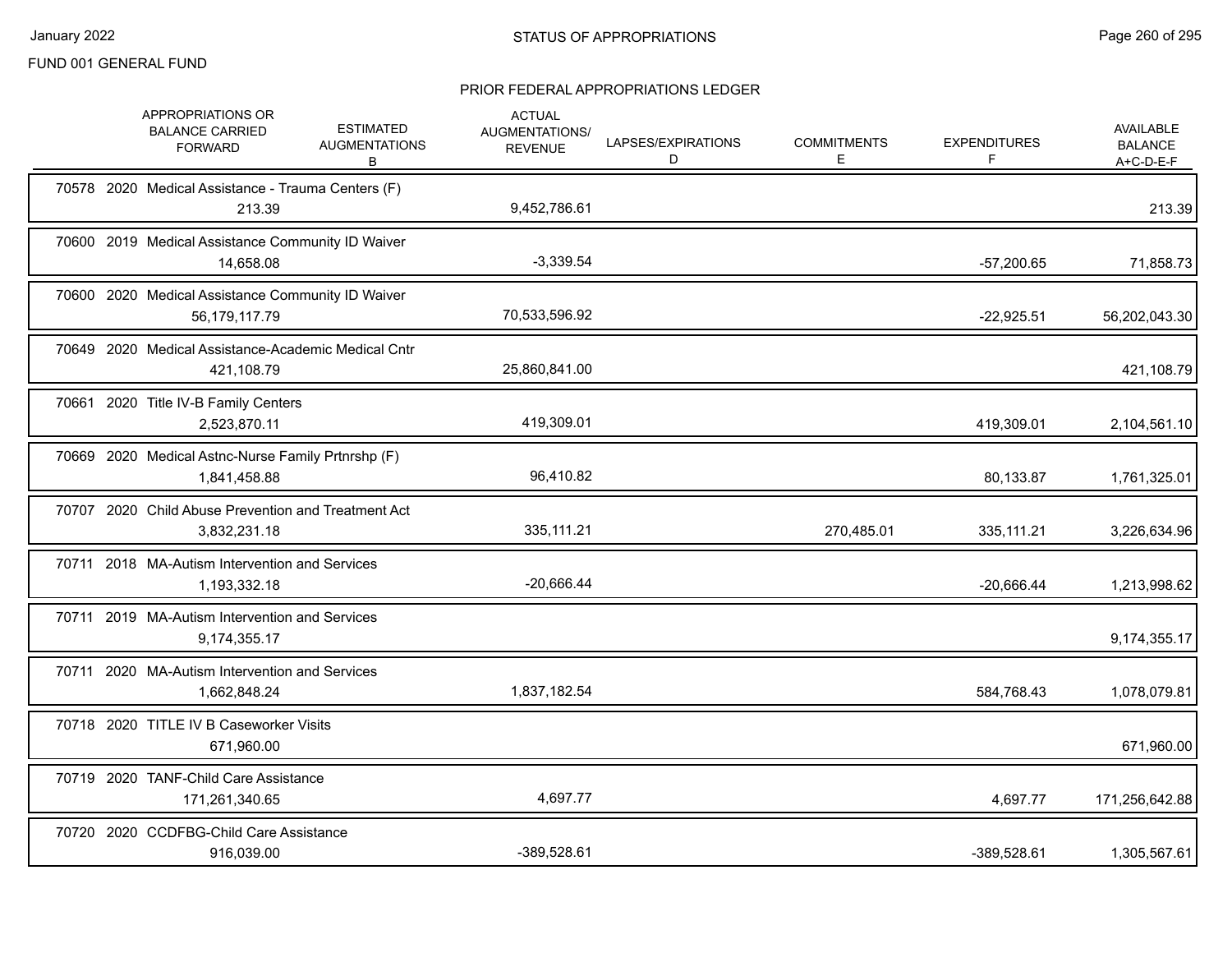|  | APPROPRIATIONS OR<br><b>BALANCE CARRIED</b><br><b>FORWARD</b>       | <b>ESTIMATED</b><br><b>AUGMENTATIONS</b><br>В | <b>ACTUAL</b><br>AUGMENTATIONS/<br><b>REVENUE</b> | LAPSES/EXPIRATIONS<br>D | <b>COMMITMENTS</b><br>E. | <b>EXPENDITURES</b><br>F | <b>AVAILABLE</b><br><b>BALANCE</b><br>$A+C-D-E-F$ |
|--|---------------------------------------------------------------------|-----------------------------------------------|---------------------------------------------------|-------------------------|--------------------------|--------------------------|---------------------------------------------------|
|  | 70721 2018 SNAP-Child Care Assistance                               |                                               | $-28,823.50$                                      |                         |                          |                          |                                                   |
|  | 70721 2020 SNAP-Child Care Assistance<br>1,596,655.17               |                                               | 2,088.79                                          |                         |                          | 2,088.79                 | 1,594,566.38                                      |
|  | 70729 2019 MA-Obstetric and Neonatal Services<br>893,627.90         |                                               |                                                   |                         |                          |                          | 893,627.90                                        |
|  | 70729 2020 MA-Obstetric and Neonatal Services<br>464,787.83         |                                               | $-147,553.45$                                     |                         |                          | -369,301.05              | 834,088.88                                        |
|  | 70730 2020 MA-Hospital Based Burn Centers<br>573.22                 |                                               | 4,845,426.78                                      |                         |                          |                          | 573.22                                            |
|  | 70748 2020 Med Assist - Critical Access Hospitals<br>1,408,417.19   |                                               | 266,225.68                                        |                         |                          | 266,225.68               | 1,142,191.51                                      |
|  | 70750 2019 Med Assist- Physician Practice Plans                     |                                               | 472,936.95                                        |                         |                          |                          |                                                   |
|  | 70750 2020 Med Assist- Physician Practice Plans<br>1,640,075.30     |                                               | 55,957,815.28                                     |                         |                          | 1,640,075.30             |                                                   |
|  | 70791 2020 MCHSBG - Early Childhood Home Visiting<br>7,011,827.52   |                                               | 795,696.80                                        |                         |                          | 795,696.80               | 6,216,130.72                                      |
|  | 70798 2020 MA- Workers with Disabilities<br>23,571,390.69           |                                               | 15,278,622.12                                     |                         |                          | 19,779,905.69            | 3,791,485.00                                      |
|  | 70958 2019 Refugees/Persons Seeking Asylum-Soc Serv<br>1,190,550.88 |                                               |                                                   |                         | 307,821.86               |                          | 882,729.02                                        |
|  | 70958 2020 Refugees/Persons Seeking Asylum-Soc Serv<br>8,825,299.96 |                                               | 2,104,005.23                                      |                         | 244,290.63               | 1,499,439.33             | 7,081,570.00                                      |
|  | 70960 2020 MA - Long-Term Care Managed Care                         |                                               | $-400,522.55$                                     |                         |                          |                          |                                                   |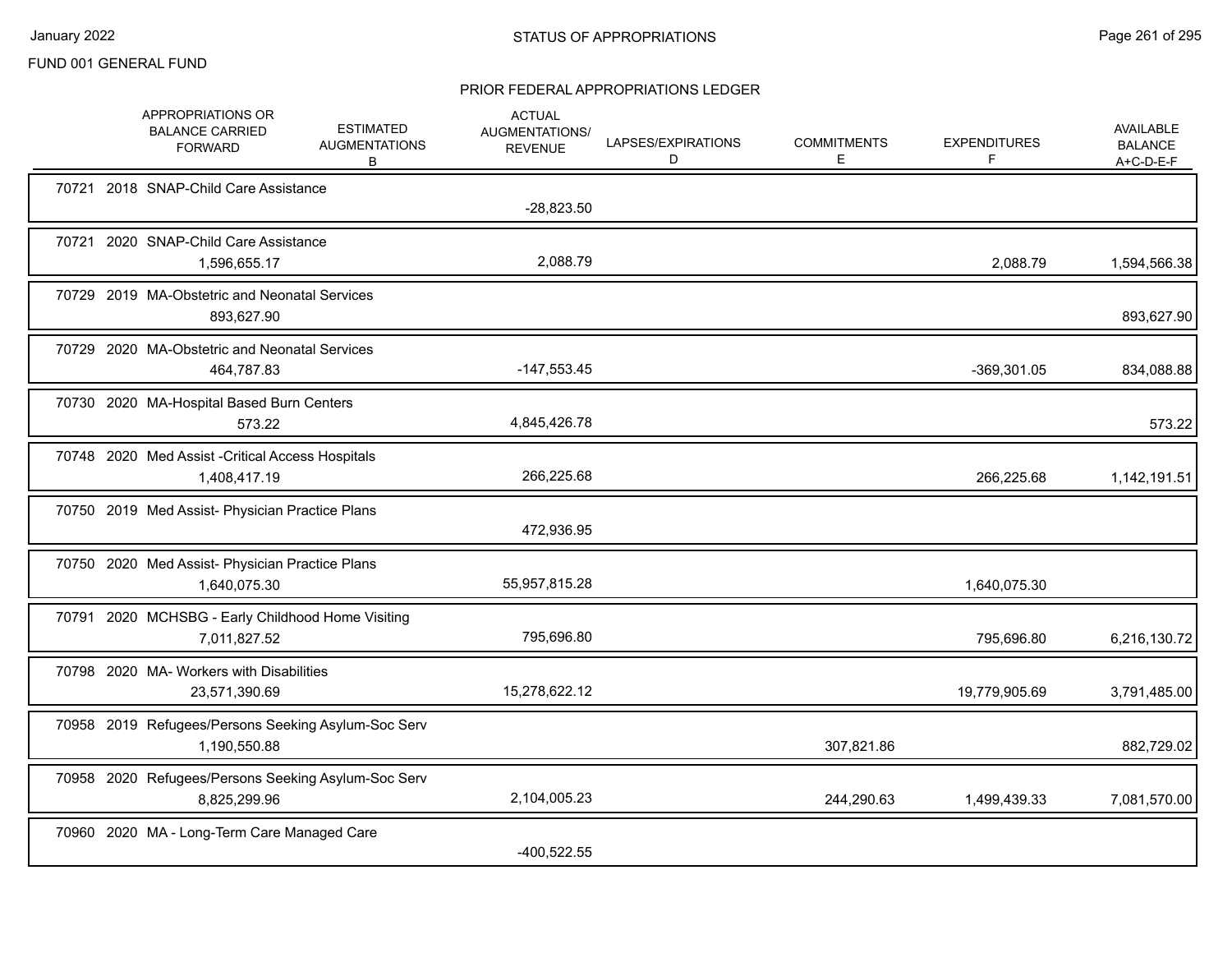#### PRIOR FEDERAL APPROPRIATIONS LEDGER

|                                 | APPROPRIATIONS OR<br><b>BALANCE CARRIED</b><br><b>FORWARD</b>        | <b>ESTIMATED</b><br><b>AUGMENTATIONS</b><br>B | <b>ACTUAL</b><br><b>AUGMENTATIONS/</b><br><b>REVENUE</b> | LAPSES/EXPIRATIONS<br>D | <b>COMMITMENTS</b><br>Е | <b>EXPENDITURES</b><br>F | AVAILABLE<br><b>BALANCE</b><br>$A+C-D-E-F$ |
|---------------------------------|----------------------------------------------------------------------|-----------------------------------------------|----------------------------------------------------------|-------------------------|-------------------------|--------------------------|--------------------------------------------|
|                                 | 70977 2019 Childrens Justice Act<br>769,046.44                       |                                               |                                                          |                         |                         |                          | 769,046.44                                 |
|                                 | 70977 2020 Childrens Justice Act<br>1,094,210.11                     |                                               | 6,328.32                                                 |                         | 15,485.79               | 6,328.32                 | 1,072,396.00                               |
|                                 | 71030 2019 Medical Assistance-Fee for Service<br>128,987,938.10      |                                               | $-6,931,219.38$                                          |                         |                         | $-14,287.95$             | 129,002,226.05                             |
|                                 | 71030 2020 Medical Assistance-Fee for Service<br>133,928,748.75      |                                               | 66,060,054.13                                            |                         | 91,427.39               | 16,525,609.00            | 117,311,712.36                             |
|                                 | 71055 2019 Children's Health Insurance Program                       |                                               | $-39,929.32$                                             |                         |                         |                          |                                            |
|                                 | 71055 2020 Children's Health Insurance Program<br>11, 193, 287. 13   |                                               | 9,511,867.65                                             |                         | 0.01                    | 8,763,705.45             | 2,429,581.67                               |
|                                 | 71066 2020 Access to Medication-AssistedTreatment<br>1,963,354.00    |                                               |                                                          |                         |                         |                          | 1,963,354.00                               |
|                                 | 71067 2018 Line And Track Improvement                                |                                               | 10,710.00                                                |                         |                         |                          |                                            |
|                                 | 71089 2020 Medical Assist - Community Healthchoices<br>15,570,321.47 |                                               | 8,425,157.79                                             |                         | 9,749,170.23            | 4,052,319.96             | 1,768,831.28                               |
|                                 | 77846 2010 ARRA-Child Welfare-Title IV-E<br>2,993.37                 |                                               |                                                          |                         |                         | 365.89                   | 2,627.48                                   |
|                                 | 77933 2019 ARRA - MA Health Information Technology<br>34,818,371.53  |                                               |                                                          |                         |                         |                          | 34,818,371.53                              |
|                                 | 77933 2020 ARRA - MA Health Information Technology<br>42,375,051.43  |                                               | 33,997.00                                                |                         |                         |                          | 42,375,051.43                              |
| <b>DEPT TOTAL</b>               |                                                                      |                                               |                                                          |                         |                         |                          |                                            |
|                                 | 2,004,190,625.15                                                     |                                               | 479,930,507.24                                           |                         | 57,036,329.12           | 347,977,225.94           | 1,599,177,070.09                           |
| <b>BA 19 - State Department</b> |                                                                      |                                               |                                                          |                         |                         |                          |                                            |

GENERAL GOVERNMENT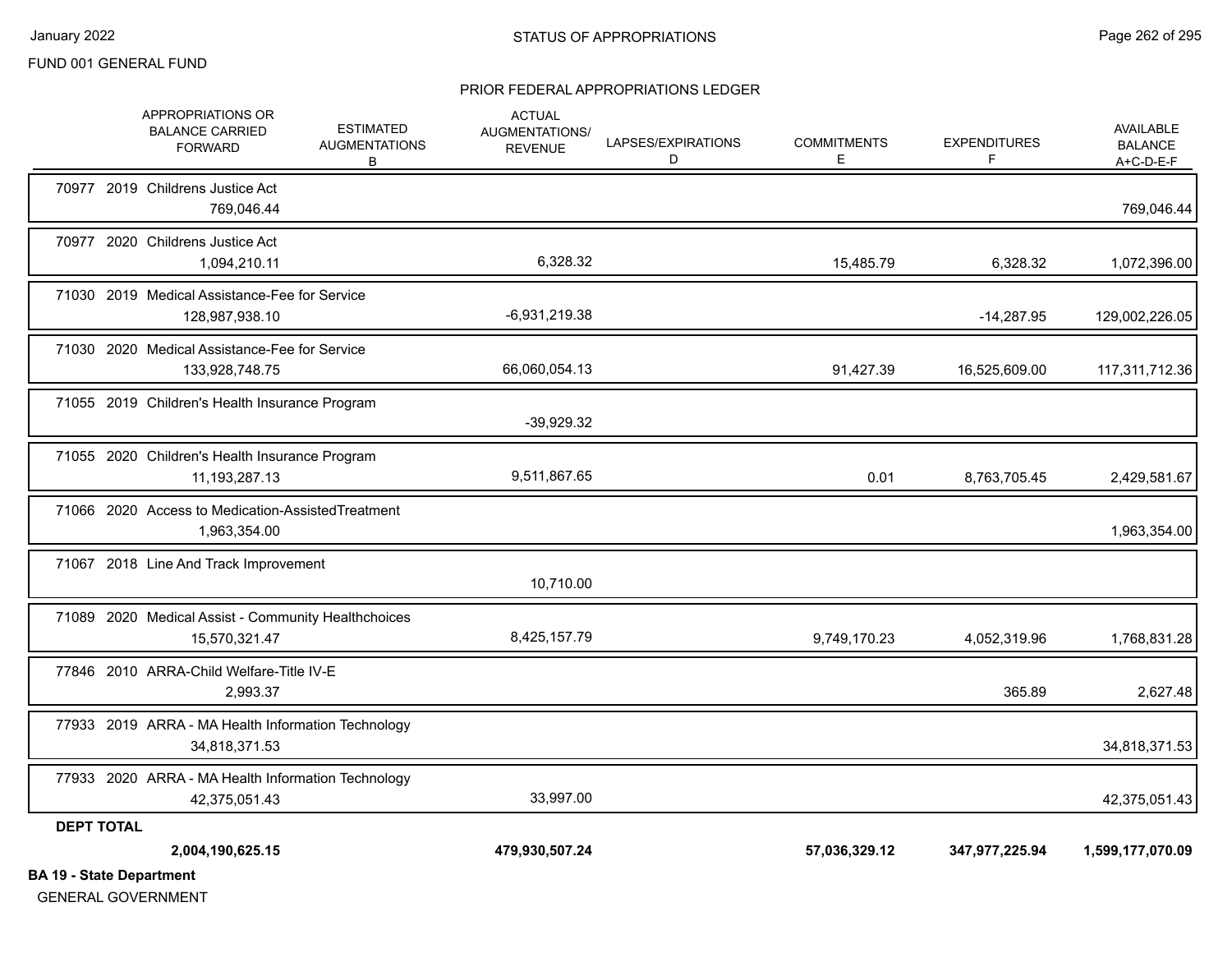|                             | APPROPRIATIONS OR<br><b>BALANCE CARRIED</b><br><b>FORWARD</b>      | <b>ESTIMATED</b><br><b>AUGMENTATIONS</b><br>B | <b>ACTUAL</b><br>AUGMENTATIONS/<br><b>REVENUE</b> | LAPSES/EXPIRATIONS<br>D | <b>COMMITMENTS</b><br>Е | <b>EXPENDITURES</b><br>F | <b>AVAILABLE</b><br><b>BALANCE</b><br>A+C-D-E-F |
|-----------------------------|--------------------------------------------------------------------|-----------------------------------------------|---------------------------------------------------|-------------------------|-------------------------|--------------------------|-------------------------------------------------|
|                             | 70490 2019 Federal Election Reform<br>7,001.99                     |                                               |                                                   |                         |                         |                          | 7,001.99                                        |
|                             | 70490 2020 Federal Election Reform<br>22,640,650.07                |                                               | 2,435,727.13                                      |                         | 375,012.49              | 1,689,590.24             | 20,576,047.34                                   |
|                             | <b>DEPT TOTAL</b><br>22,647,652.06                                 |                                               | 2,435,727.13                                      |                         | 375,012.49              | 1,689,590.24             | 20,583,049.33                                   |
| <b>BA 20 - State Police</b> | <b>GENERAL GOVERNMENT</b>                                          |                                               |                                                   |                         |                         |                          |                                                 |
|                             | 70541 2015 Area Computer Crime                                     |                                               | 20,475.77                                         |                         |                         |                          |                                                 |
|                             | 70541 2016 Area Computer Crime                                     |                                               | 66,667.27                                         |                         |                         |                          |                                                 |
|                             | 70541 2017 Area Computer Crime                                     |                                               | 33,303.91                                         |                         |                         |                          |                                                 |
|                             | 70541 2018 Area Computer Crime                                     |                                               | 38,092.92                                         |                         |                         |                          |                                                 |
|                             | 70541 2019 Area Computer Crime                                     |                                               | 51,070.95                                         |                         |                         |                          |                                                 |
|                             | 70541 2020 Area Computer Crime<br>7,092,125.61                     |                                               | 164,958.67                                        |                         | 33,945.25               | 434,373.57               | 6,623,806.79                                    |
|                             | 71007 2020 Broadband Network Planning (F)<br>4,050,000.00          |                                               |                                                   |                         |                         |                          | 4,050,000.00                                    |
|                             | <b>DEPT TOTAL</b><br>11, 142, 125.61                               |                                               | 374,569.49                                        |                         | 33,945.25               | 434,373.57               | 10,673,806.79                                   |
|                             | <b>BA 78 - Transportation</b><br><b>GRANTS AND SUBSIDIES</b>       |                                               |                                                   |                         |                         |                          |                                                 |
|                             | 70356 2019 Surface Transportation Assist-Operating<br>4,451,960.00 |                                               |                                                   |                         |                         |                          | 4,451,960.00                                    |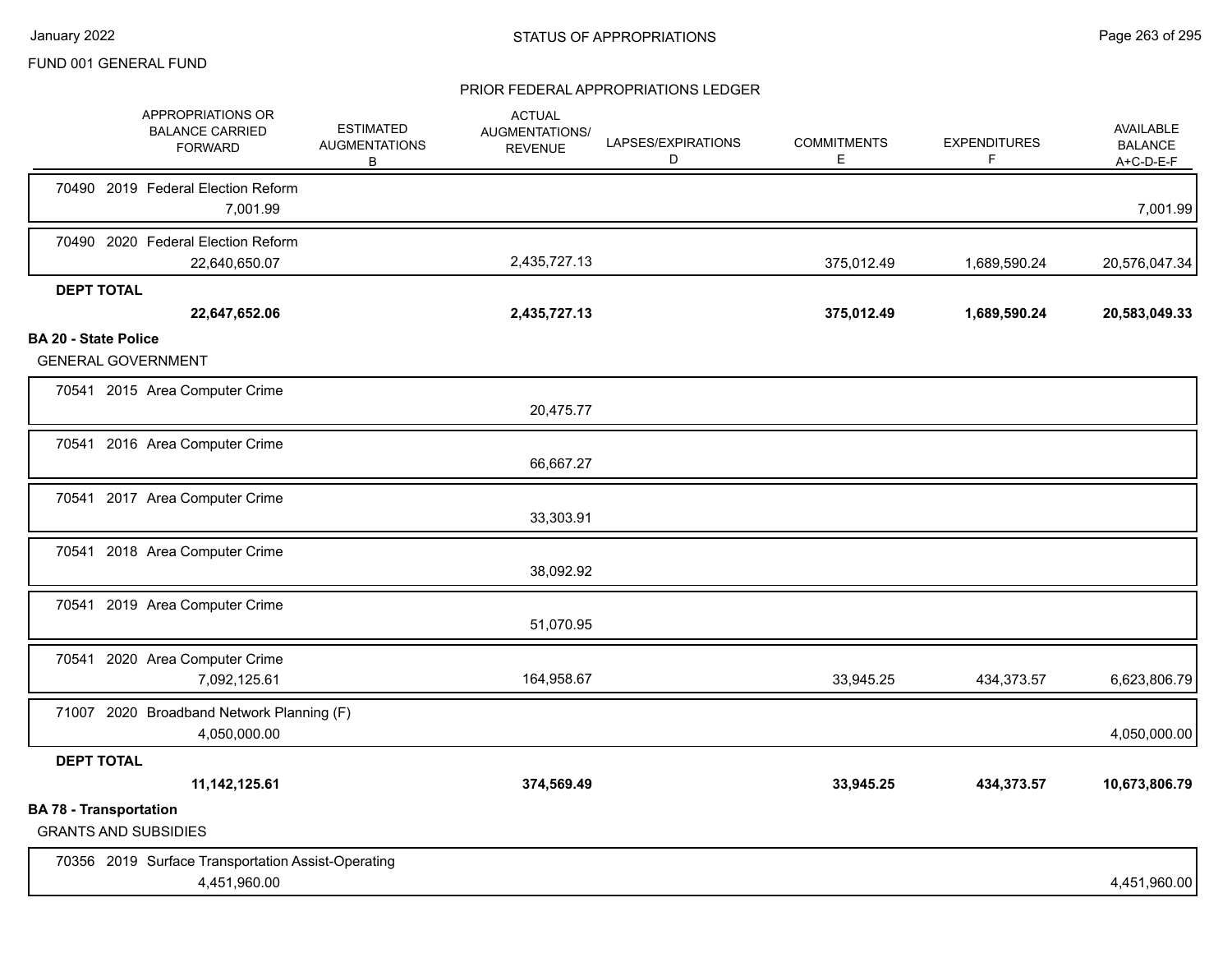|  | APPROPRIATIONS OR<br><b>BALANCE CARRIED</b><br><b>FORWARD</b>       | <b>ESTIMATED</b><br><b>AUGMENTATIONS</b><br>В | <b>ACTUAL</b><br>AUGMENTATIONS/<br><b>REVENUE</b> | LAPSES/EXPIRATIONS<br>D | <b>COMMITMENTS</b><br>Е | <b>EXPENDITURES</b><br>F | <b>AVAILABLE</b><br><b>BALANCE</b><br>A+C-D-E-F |
|--|---------------------------------------------------------------------|-----------------------------------------------|---------------------------------------------------|-------------------------|-------------------------|--------------------------|-------------------------------------------------|
|  | 70356 2020 Surface Transportation Assist-Operating<br>14,781,777.00 |                                               |                                                   |                         |                         |                          | 14,781,777.00                                   |
|  | 70357 2019 Surface Transportation Assist -Capital<br>22,938,627.00  |                                               |                                                   |                         |                         |                          | 22,938,627.00                                   |
|  | 70357 2020 Surface Transportation Assist -Capital<br>15,840,670.00  |                                               | 5,969,557.00                                      |                         |                         | 4,243,121.00             | 11,597,549.00                                   |
|  | 70358 2019 Sur Transp Assist-Operations & Planning<br>225,241.00    |                                               | 51,858.00                                         |                         |                         | 23,854.00                | 201,387.00                                      |
|  | 70358 2020 Sur Transp Assist-Operations & Planning<br>533,051.00    |                                               |                                                   |                         |                         |                          | 533,051.00                                      |
|  | 70360 2019 TEA 21 - Access to Jobs<br>1,880,879.00                  |                                               |                                                   |                         |                         |                          | 1,880,879.00                                    |
|  | 70360 2020 TEA 21 - Access to Jobs<br>2,000,000.00                  |                                               | 73,437.00                                         |                         |                         | 73,437.00                | 1,926,563.00                                    |
|  | 70361 2019 FTA-Capital Improvements<br>65,810,900.00                |                                               |                                                   |                         |                         |                          | 65,810,900.00                                   |
|  | 70361 2020 FTA-Capital Improvements<br>52,444,243.00                |                                               | 1,939,499.00                                      |                         | 2,792,597.00            | 1,944,532.00             | 47,707,114.00                                   |
|  | 70362 2019 FTA Capital Improvement Grants<br>16,993,992.00          |                                               |                                                   |                         |                         |                          | 16,993,992.00                                   |
|  | 70362 2020 FTA Capital Improvement Grants<br>20,075,549.00          |                                               | 1,782,773.31                                      |                         |                         | 850,597.31               | 19,224,951.69                                   |
|  | 70752 2019 FTA-Hybrid MassTransit Vehicles<br>28,925,784.00         |                                               |                                                   |                         |                         |                          | 28,925,784.00                                   |
|  | 70752 2020 FTA-Hybrid MassTransit Vehicles<br>29,913,974.00         |                                               | 96,241.00                                         |                         |                         | 96,241.00                | 29,817,733.00                                   |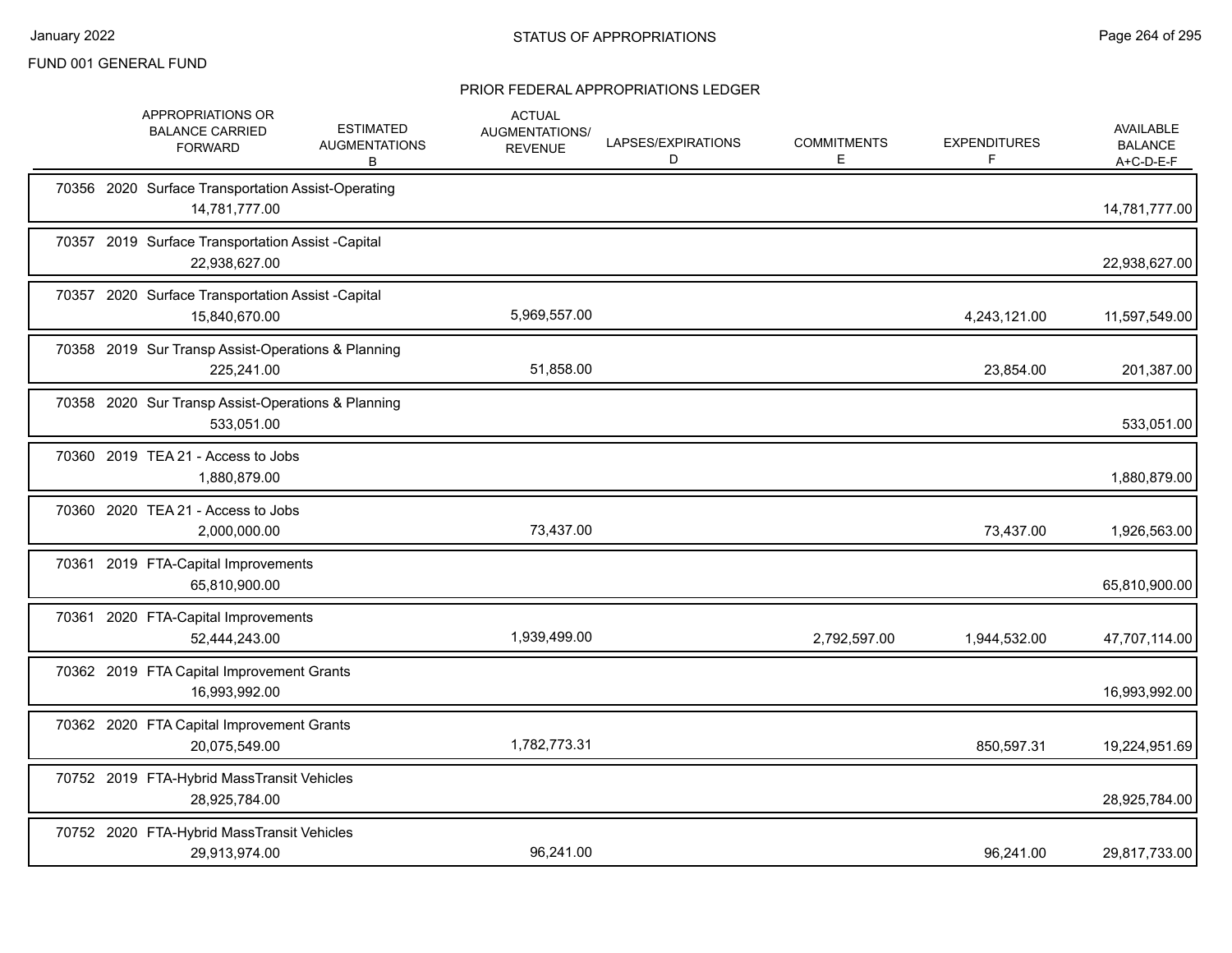|                                                           |                     | APPROPRIATIONS OR<br><b>BALANCE CARRIED</b><br><b>FORWARD</b> | <b>ESTIMATED</b><br><b>AUGMENTATIONS</b><br>В | <b>ACTUAL</b><br>AUGMENTATIONS/<br><b>REVENUE</b> | LAPSES/EXPIRATIONS<br>D | <b>COMMITMENTS</b><br>Е | <b>EXPENDITURES</b><br>F | <b>AVAILABLE</b><br><b>BALANCE</b><br>A+C-D-E-F |
|-----------------------------------------------------------|---------------------|---------------------------------------------------------------|-----------------------------------------------|---------------------------------------------------|-------------------------|-------------------------|--------------------------|-------------------------------------------------|
|                                                           |                     | 71027 2018 FTA-Safety Oversight<br>1,972,556.00               |                                               | 92.00                                             |                         |                         | 92.00                    | 1,972,464.00                                    |
| 71027                                                     |                     | 2019 FTA-Safety Oversight<br>1,936,084.63                     |                                               | $-23.00$                                          |                         |                         |                          | 1,936,084.63                                    |
|                                                           |                     | 71027 2020 FTA-Safety Oversight<br>2,259,978.37               |                                               | 103,502.34                                        |                         |                         | 8,177.34                 | 2,251,801.03                                    |
|                                                           |                     | 71067 2019 Line And Track Improvement<br>3,000,000.00         |                                               |                                                   |                         |                         |                          | 3,000,000.00                                    |
|                                                           |                     | 71067 2020 Line And Track Improvement<br>3,000,000.00         |                                               |                                                   |                         |                         |                          | 3,000,000.00                                    |
|                                                           |                     | 71112 2020 FRA-State of Good Repair<br>15,000,000.00          |                                               |                                                   |                         |                         |                          | 15,000,000.00                                   |
|                                                           | <b>DEPT TOTAL</b>   | 303,985,266.00                                                |                                               | 10,016,936.65                                     |                         | 2,792,597.00            | 7,240,051.65             | 293,952,617.35                                  |
| <b>BA 51 - Supreme Court</b><br><b>GENERAL GOVERNMENT</b> |                     |                                                               |                                               |                                                   |                         |                         |                          |                                                 |
|                                                           |                     | 70654 2020 Court Improvement Project<br>688,271.41            |                                               |                                                   |                         |                         | 383,848.59               | 304,422.82                                      |
|                                                           |                     | 71068 2020 Adult Drug Court Outcome Eval<br>225,000.00        |                                               |                                                   |                         |                         | 175,000.00               | 50,000.00                                       |
| <b>DEPT TOTAL</b>                                         |                     |                                                               |                                               |                                                   |                         |                         |                          |                                                 |
|                                                           |                     | 913,271.41                                                    |                                               |                                                   |                         |                         | 558,848.59               | 354,422.82                                      |
|                                                           | <b>LEDGER TOTAL</b> |                                                               |                                               |                                                   |                         |                         |                          |                                                 |
|                                                           |                     | 5,095,824,138.30                                              |                                               | 896,512,656.60                                    |                         | 110,318,190.66          | 654,893,358.13           | 4,330,612,589.51                                |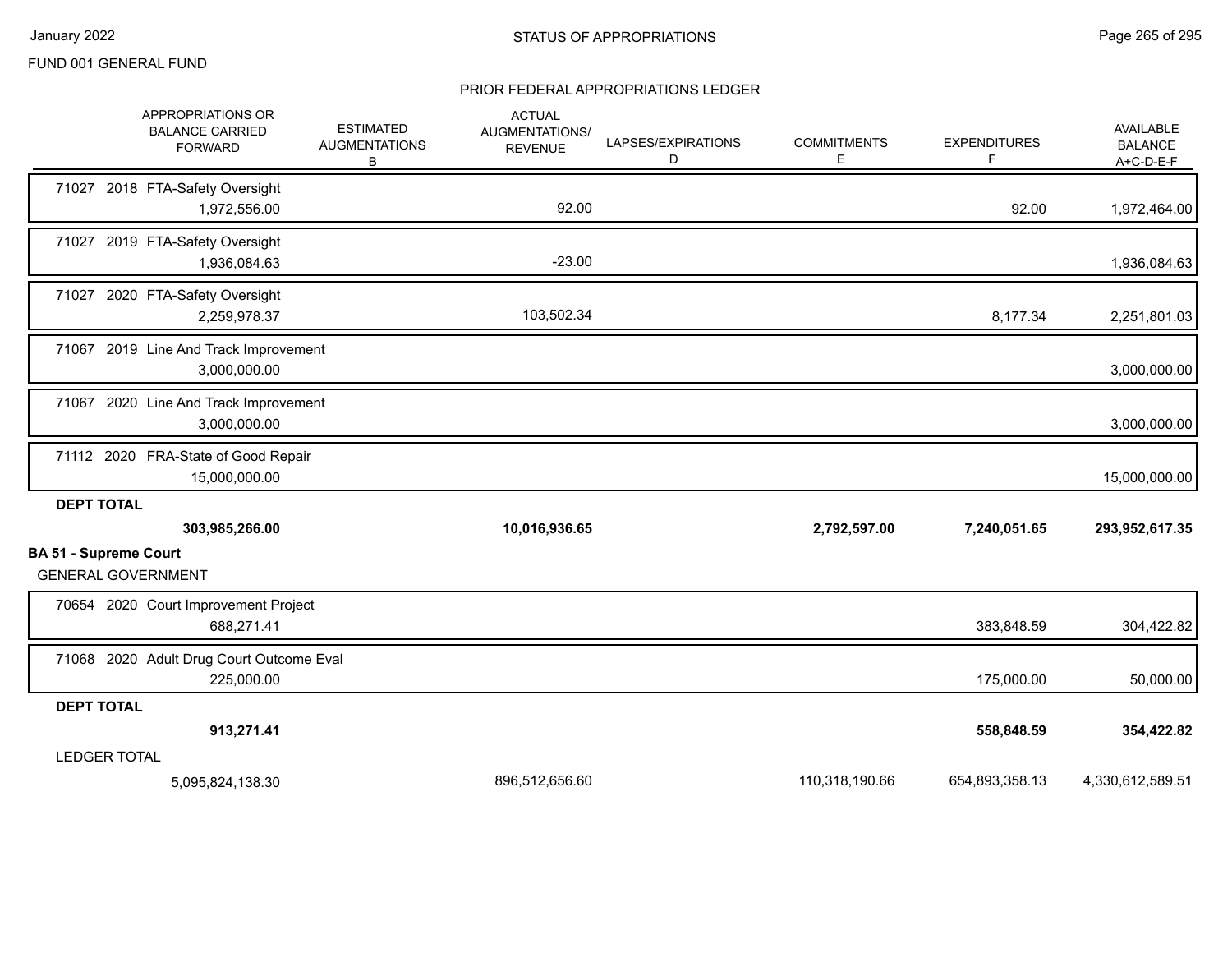|                                  | APPROPRIATIONS OR<br><b>BALANCE CARRIED</b><br><b>FORWARD</b> | <b>ESTIMATED</b><br><b>AUGMENTATIONS</b><br>B | <b>ACTUAL</b><br>AUGMENTATIONS/<br><b>REVENUE</b> | LAPSES/EXPIRATIONS<br>D | <b>COMMITMENTS</b><br>Е | <b>EXPENDITURES</b><br>F | AVAILABLE<br><b>BALANCE</b><br>A+C-D-E-F |
|----------------------------------|---------------------------------------------------------------|-----------------------------------------------|---------------------------------------------------|-------------------------|-------------------------|--------------------------|------------------------------------------|
| <b>BA 81 - Executive Offices</b> |                                                               |                                               |                                                   |                         |                         |                          |                                          |
|                                  | <b>GENERAL GOVERNMENT</b>                                     |                                               |                                                   |                         |                         |                          |                                          |
|                                  | 80492 2019 Children's Justice Act<br>79,626.01                |                                               | 72,088.23                                         |                         |                         | 72,088.23                | 7,537.78                                 |
|                                  | 80492 2020 Children's Justice Act<br>277,770.76               |                                               | 2,588.82                                          |                         | 163,809.93              | 8,170.35                 | 105,790.48                               |
|                                  | 80550 2019 PA JCMS Assessment Evaluation<br>24,881.00         |                                               |                                                   |                         |                         |                          | 24,881.00                                |
|                                  | 80550 2020 PA JCMS Assessment Evaluation<br>200,000.00        |                                               | 184,416.00                                        |                         |                         | 184,416.00               | 15,584.00                                |
|                                  | 80559 2019 Drug Court Operations<br>834,302.71                |                                               |                                                   |                         |                         |                          | 834,302.71                               |
|                                  | 80568 2019 JNET AOPC E-Filing Rewrite<br>137,481.75           |                                               |                                                   |                         |                         |                          | 137,481.75                               |
|                                  | 80569 2019 PA State Opioid Response (SOR)<br>1,189,049.37     |                                               | 589,000.08                                        |                         | 255,950.29              | 660,534.65               | 272,564.43                               |
|                                  | 80569 2020 PA State Opioid Response (SOR)<br>7,360,023.65     |                                               | 4,761,597.38                                      |                         | 2,439,157.62            | 4,427,381.78             | 493,484.25                               |
|                                  | 80592 2019 JNET NCHIP (F)<br>265,576.73                       |                                               | 13,885.67                                         |                         | 46,040.00               | 13,885.67                | 205,651.06                               |
|                                  | 80593 2019 JNET Recidivator (F)<br>2,185.17                   |                                               |                                                   |                         |                         |                          | 2,185.17                                 |
|                                  | 80876 2019 PA Youth Survey-DDAP<br>50,000.00                  |                                               |                                                   |                         |                         |                          | 50,000.00                                |
|                                  | 80888 2020 Substance Abuse Prevention DDAP<br>177,085.71      |                                               | 138,222.38                                        |                         |                         | 138,222.38               | 38,863.33                                |
|                                  | 80905 2020 OIT PS DC NCHIP<br>1,333,000.00                    |                                               | 1,331,888.08                                      |                         |                         | 1,331,888.08             | 1,111.92                                 |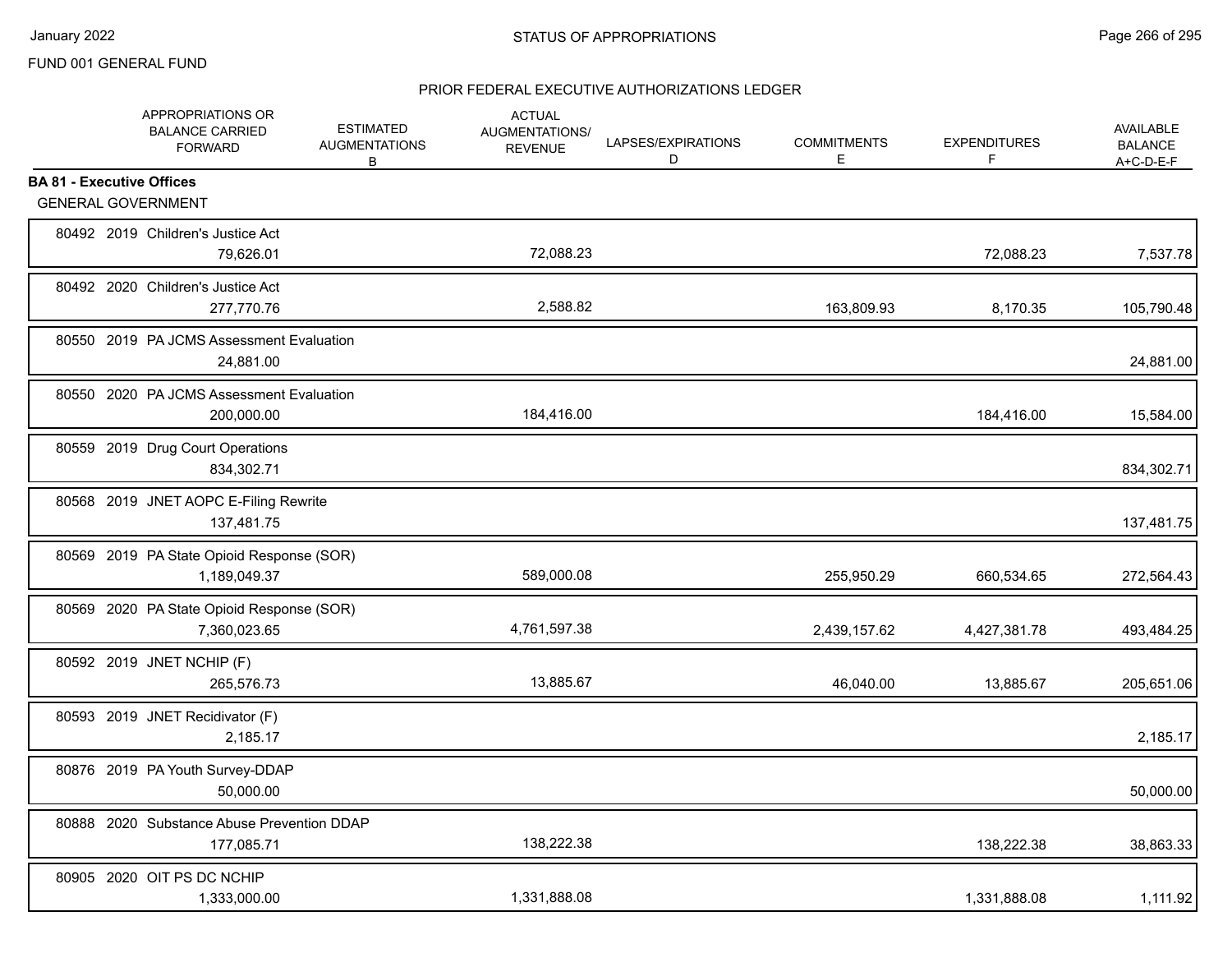|                                 | APPROPRIATIONS OR<br><b>BALANCE CARRIED</b><br><b>FORWARD</b>      | <b>ESTIMATED</b><br><b>AUGMENTATIONS</b><br>B | <b>ACTUAL</b><br><b>AUGMENTATIONS/</b><br><b>REVENUE</b> | LAPSES/EXPIRATIONS<br>D | <b>COMMITMENTS</b><br>Е | <b>EXPENDITURES</b><br>F | <b>AVAILABLE</b><br><b>BALANCE</b><br>A+C-D-E-F |
|---------------------------------|--------------------------------------------------------------------|-----------------------------------------------|----------------------------------------------------------|-------------------------|-------------------------|--------------------------|-------------------------------------------------|
|                                 | 82596 2019 Antiterrorism and Emergency Assist Prgm<br>2,009,555.44 |                                               | 583,053.54                                               |                         | 1,372,984.66            | 475,398.78               | 161,172.00                                      |
|                                 | 82893 2020 Emergency Federal Law Enforcement<br>3.547.000.00       |                                               |                                                          |                         |                         |                          | 3,547,000.00                                    |
|                                 | 87300 2020 COVID-State Fiscal Recovery<br>2,187,328,098.40         |                                               | -4,879,000,000.00                                        |                         |                         |                          | 2,187,328,098.40                                |
|                                 | 87490 2020 COVID-Emergency Rental Assistance                       |                                               | 300,100,122.00                                           |                         |                         |                          |                                                 |
|                                 | 87647 2019 COVID-NEA Grants to the Arts-Admin<br>5,792.00          |                                               |                                                          |                         |                         |                          | 5,792.00                                        |
|                                 | 87647 2020 COVID-NEA Grants to the Arts-Admin<br>937,000.00        |                                               |                                                          |                         | 102,798.36              | 763,644.96               | 70,556.68                                       |
|                                 | 87655 2019 COVID-Justice Assistance Grants<br>11,584,096.79        |                                               | 2,537,396.97                                             |                         | 3,140,961.50            | 2,527,717.93             | 5,915,417.36                                    |
| <b>DEPT TOTAL</b>               | 2,217,342,525.49                                                   |                                               | -4,568,685,740.85                                        |                         | 7,521,702.36            | 10,603,348.81            | 2,199,217,474.32                                |
| <b>BA 14 - Attorney General</b> | <b>GENERAL GOVERNMENT</b>                                          |                                               |                                                          |                         |                         |                          |                                                 |
|                                 | 80586 2020 Innovative Prosecution Program<br>27,863.30             |                                               | 68,647.56                                                |                         |                         | 8,729.93                 | 19,133.37                                       |
|                                 | 80587 2020 Project Safe Neighborhoods (F)<br>35.585.98             |                                               | 13,573.63                                                |                         |                         | 13,768.72                | 21,817.26                                       |
|                                 | 80599 2020 ProjectSafeNeighborhoods-SW Philadelphia<br>52,453.02   |                                               | 11,149.45                                                |                         |                         | 6,378.85                 | 46,074.17                                       |
|                                 | 82589 2019 COPS Anti-Heroin Task Force                             |                                               | $-6,793.35$                                              |                         |                         |                          |                                                 |
|                                 | 82589 2020 COPS Anti-Heroin Task Force<br>243,512.78               |                                               | 420,110.65                                               |                         |                         | 70,716.08                | 172,796.70                                      |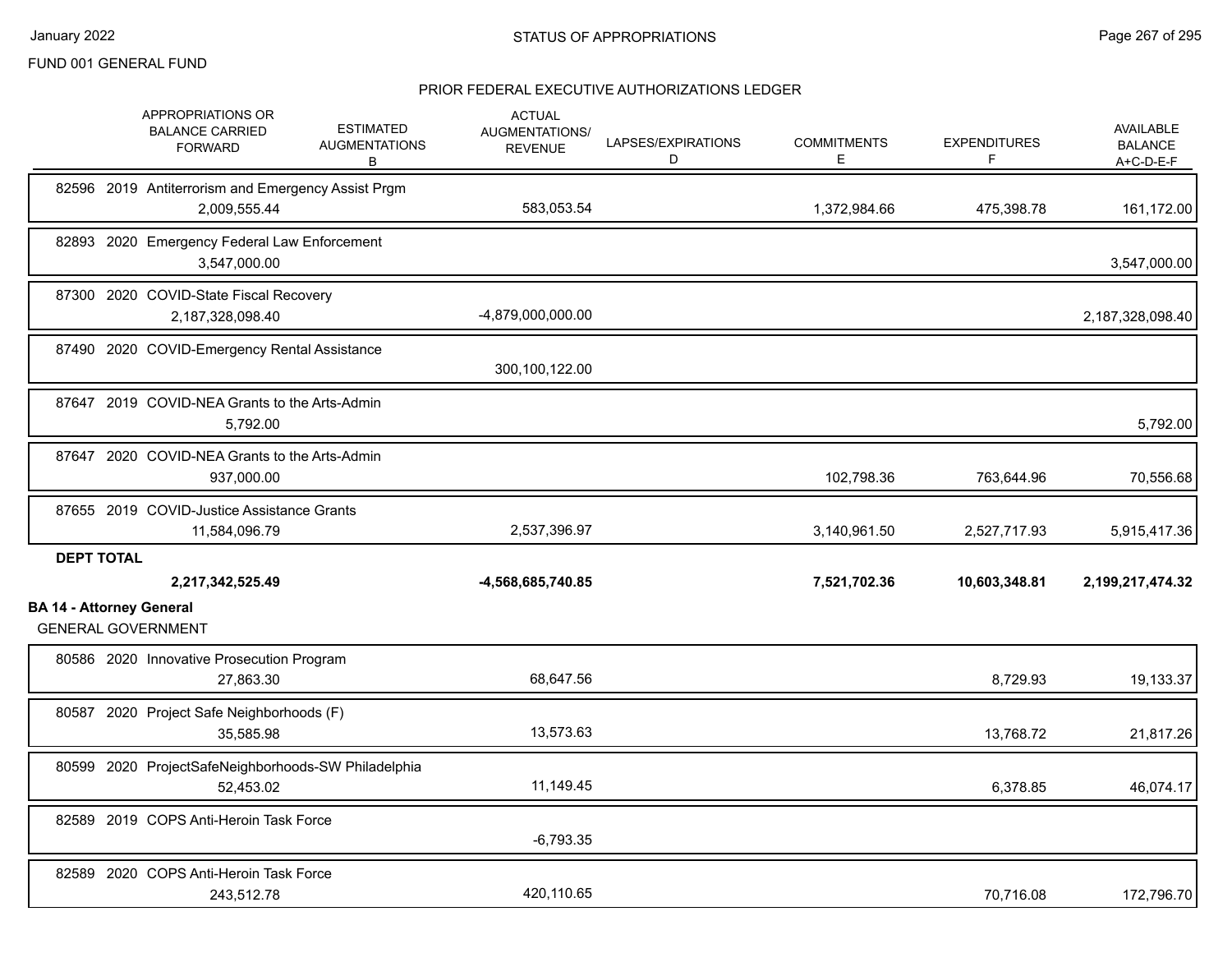|                   | APPROPRIATIONS OR<br><b>BALANCE CARRIED</b><br><b>FORWARD</b>       | <b>ESTIMATED</b><br><b>AUGMENTATIONS</b><br>B | <b>ACTUAL</b><br>AUGMENTATIONS/<br><b>REVENUE</b> | LAPSES/EXPIRATIONS<br>D | <b>COMMITMENTS</b><br>E | <b>EXPENDITURES</b><br>F | <b>AVAILABLE</b><br><b>BALANCE</b><br>A+C-D-E-F |
|-------------------|---------------------------------------------------------------------|-----------------------------------------------|---------------------------------------------------|-------------------------|-------------------------|--------------------------|-------------------------------------------------|
|                   | 82590 2019 COPS Anti-Methamphetamine Program                        |                                               | $-537.99$                                         |                         |                         |                          |                                                 |
|                   | 82590 2020 COPS Anti-Methamphetamine Program<br>87,636.00           |                                               | 429,818.54                                        |                         |                         | 87.636.00                |                                                 |
|                   | <b>GRANTS AND SUBSIDIES</b>                                         |                                               |                                                   |                         |                         |                          |                                                 |
|                   | 87401 2020 COVID-Emergency Supplemental Funding<br>0.70             |                                               |                                                   |                         |                         |                          | 0.70                                            |
| <b>DEPT TOTAL</b> |                                                                     |                                               |                                                   |                         |                         |                          |                                                 |
|                   | 447,051.78                                                          |                                               | 935,968.49                                        |                         |                         | 187,229.58               | 259,822.20                                      |
| BA 10 - Aging     | <b>GRANTS AND SUBSIDIES</b>                                         |                                               |                                                   |                         |                         |                          |                                                 |
|                   | 80594 2020 Overdose Data to Action (F)<br>372,693.86                |                                               | 301,724.27                                        |                         |                         | 301,724.27               | 70,969.59                                       |
|                   | 87429 2020 COVID-PrgmAgingTitleIII-SuprtvSrvc-ADMIN<br>1,031,000.00 |                                               |                                                   |                         |                         |                          | 1,031,000.00                                    |
|                   | 87430 2020 COVID-Programs for Aging-Title III-ADMIN<br>1,594,000.00 |                                               |                                                   |                         |                         |                          | 1,594,000.00                                    |
|                   | 87431 2020 COVID-PrgmAgingTitleIII-CaregvrSpp-ADMIN<br>311,000.00   |                                               |                                                   |                         |                         |                          | 311,000.00                                      |
|                   | 87601 2019 COVID-Programs for the Aging Title III<br>119,756.82     |                                               | -7,546,540.01                                     |                         | 164,236.70              | $-7,546,540.01$          | 7,502,060.13                                    |
|                   | 87601 2020 COVID-Programs for the Aging Title III<br>37,375,000.00  |                                               | 5,245,555.00                                      |                         | 2,622,983.00            | 5,245,555.00             | 29,506,462.00                                   |
|                   | 87603 2019 COVID-Medical Assistance-Attendant Care<br>84,240.07     |                                               |                                                   |                         |                         |                          | 84,240.07                                       |
|                   | 87603 2020 COVID-Medical Assistance-Attendant Care<br>8,170.48      |                                               |                                                   |                         |                         |                          | 8,170.48                                        |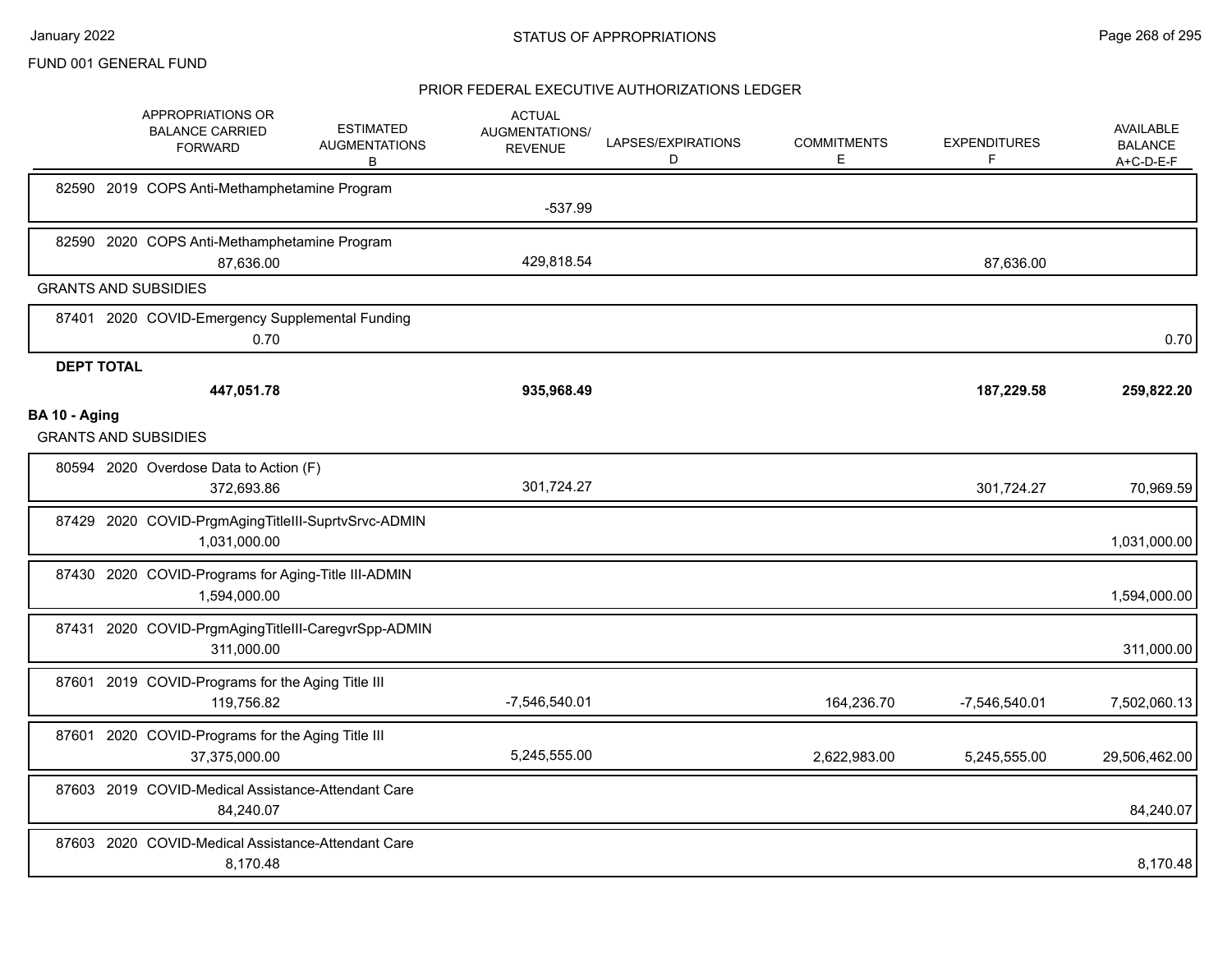|                            | APPROPRIATIONS OR<br><b>BALANCE CARRIED</b><br><b>FORWARD</b>        | <b>ESTIMATED</b><br><b>AUGMENTATIONS</b><br>В | <b>ACTUAL</b><br><b>AUGMENTATIONS/</b><br><b>REVENUE</b> | LAPSES/EXPIRATIONS<br>D | <b>COMMITMENTS</b><br>Е | <b>EXPENDITURES</b><br>F | <b>AVAILABLE</b><br><b>BALANCE</b><br>A+C-D-E-F |
|----------------------------|----------------------------------------------------------------------|-----------------------------------------------|----------------------------------------------------------|-------------------------|-------------------------|--------------------------|-------------------------------------------------|
|                            | 87650 2019 COVID-PFTA-Title III-Supportive Services<br>1,686,978.00  |                                               | $-2,757,791.79$                                          |                         | 499,563.50              | $-2,757,791.79$          | 3,945,206.29                                    |
|                            | 87650 2020 COVID-PFTA-Title III-Supportive Services<br>28,951,000.00 |                                               | 4,370,154.00                                             |                         | 4,876,206.79            | 4,370,154.00             | 19,704,639.21                                   |
|                            | 87651 2019 COVID-PFTA-Title VII-ElderRightsProtect<br>660,910.00     |                                               | $-7,742.97$                                              |                         | 75.70                   | $-7,742.97$              | 668,577.27                                      |
|                            | 87652 2019 COVID-PFTA-Title III-Caregiver Support<br>1,306.71        |                                               | $-1,074,234.25$                                          |                         | 121.00                  | $-1,074,234.25$          | 1,075,419.96                                    |
|                            | 87652 2020 COVID-PFTA-Title III-Caregiver Support<br>6,491,000.00    |                                               | 1,378,923.00                                             |                         | 689,561.00              | 1,378,923.00             | 4,422,516.00                                    |
| <b>DEPT TOTAL</b>          | 78,687,055.94                                                        |                                               | $-89,952.75$                                             |                         | 8,852,747.69            | $-89,952.75$             | 69,924,261.00                                   |
| <b>BA 68 - Agriculture</b> |                                                                      |                                               |                                                          |                         |                         |                          |                                                 |
|                            | <b>GENERAL GOVERNMENT</b>                                            |                                               |                                                          |                         |                         |                          |                                                 |
|                            | 80889 2019 Invasive Plant Suppression<br>56,000.95                   |                                               |                                                          |                         |                         |                          | 56,000.95                                       |
|                            | 80992 2020 Chesapeake Bay Pollution Abatement<br>3,120,974.50        |                                               | 102,647.55                                               |                         | 472,952.95              | 102,647.55               | 2,545,374.00                                    |
|                            | 87423 2020 COVID-Specialty Crops<br>1,399,000.00                     |                                               |                                                          |                         |                         |                          | 1,399,000.00                                    |
|                            | 87424 2020 COVID-Commodity Supplemental Food<br>122,493.00           |                                               | 122,493.00                                               |                         |                         | 122,493.00               |                                                 |
|                            | 87646 2019 COVID-Emergency Food Assistance<br>13,197.00              |                                               |                                                          |                         |                         |                          | 13,197.00                                       |
|                            | 87646 2020 COVID-Emergency Food Assistance<br>194,421.00             |                                               | 194,421.00                                               |                         |                         | 194,421.00               |                                                 |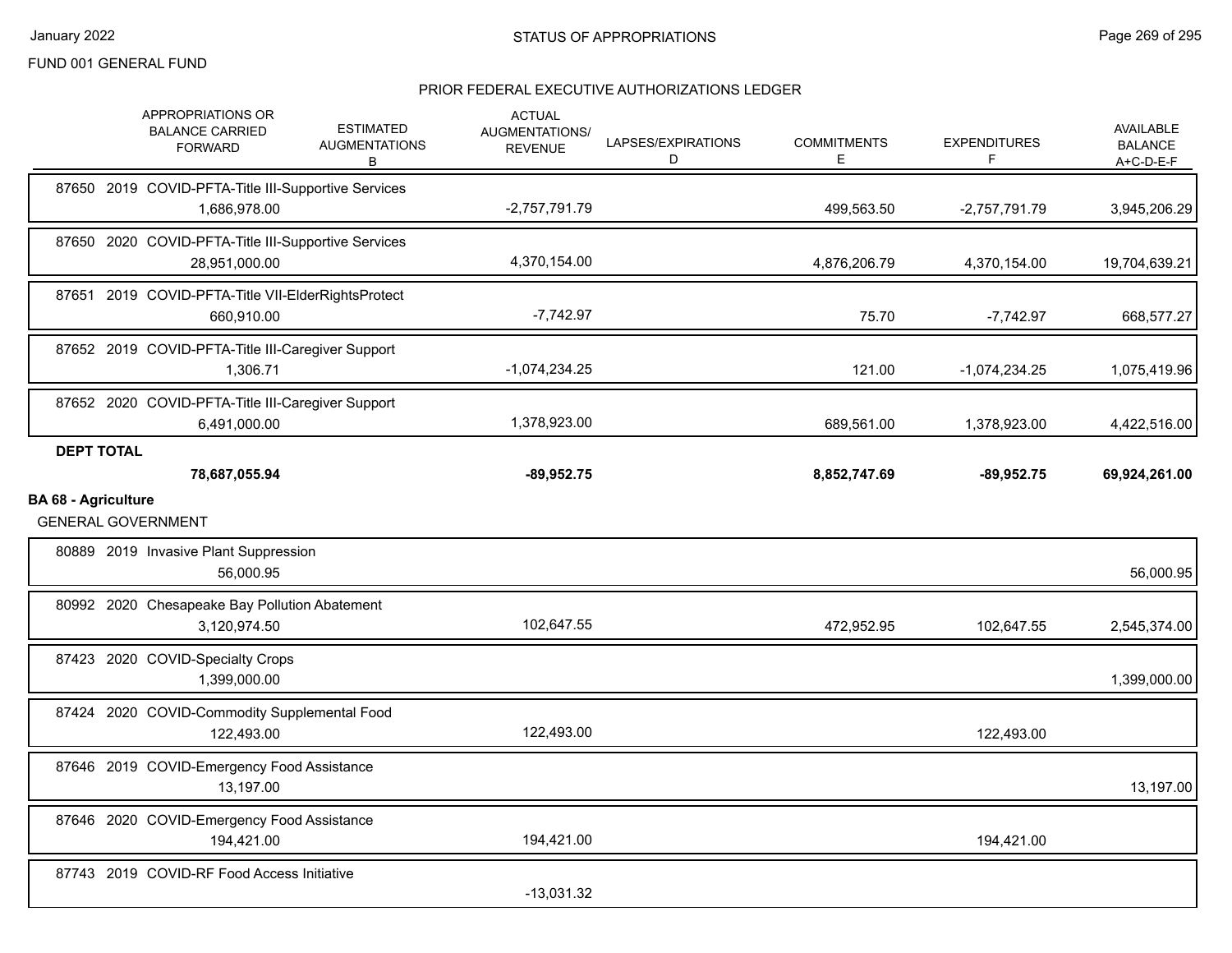| <b>APPROPRIATIONS OR</b><br><b>BALANCE CARRIED</b><br><b>FORWARD</b>         | <b>ESTIMATED</b><br><b>AUGMENTATIONS</b><br>В       | <b>ACTUAL</b><br><b>AUGMENTATIONS/</b><br><b>REVENUE</b> | LAPSES/EXPIRATIONS<br>D | <b>COMMITMENTS</b><br>E | <b>EXPENDITURES</b><br>F | <b>AVAILABLE</b><br><b>BALANCE</b><br>$A+C-D-E-F$ |
|------------------------------------------------------------------------------|-----------------------------------------------------|----------------------------------------------------------|-------------------------|-------------------------|--------------------------|---------------------------------------------------|
| <b>DEPT TOTAL</b>                                                            |                                                     |                                                          |                         |                         |                          |                                                   |
| 4,906,086.45                                                                 |                                                     | 406,530.23                                               |                         | 472,952.95              | 419,561.55               | 4,013,571.95                                      |
| <b>BA 24 - Community &amp; Economic Develop</b><br><b>GENERAL GOVERNMENT</b> |                                                     |                                                          |                         |                         |                          |                                                   |
| 87481 2020 COVID-Local Fiscal Recovery<br>70,164,096.30                      |                                                     |                                                          |                         |                         | 68,374,645.39            | 1,789,450.91                                      |
| 87656 2019 COVID-CommunityDevelopmntBlockGrantAdmin<br>1,543,520.30          |                                                     |                                                          |                         |                         |                          | 1,543,520.30                                      |
| 87656 2020 COVID-CommunityDevelopmntBlockGrantAdmin<br>3,246,845.17          |                                                     | 13,571.67                                                |                         |                         | 13,571.67                | 3,233,273.50                                      |
| 87658 2019 COVID-Emergency Solutions Grant Admin<br>222,575.00               |                                                     | 17,954.73                                                |                         | 204,446.27              | 17,954.73                | 174.00                                            |
| 87658 2020 COVID-Emergency Solutions Grant Admin<br>87,388.93                |                                                     | 28,745.28                                                |                         |                         | 28,745.28                | 58,643.65                                         |
| 87674 2019 COVID-CommunityServicesBlockGrantAdmin<br>1,044,210.20            |                                                     |                                                          |                         |                         |                          | 1,044,210.20                                      |
| 87674 2020 COVID-CommunityServicesBlockGrantAdmin<br>526,355.01              |                                                     | 7,015.66                                                 |                         |                         | 7,015.66                 | 519,339.35                                        |
| <b>GRANTS AND SUBSIDIES</b>                                                  |                                                     |                                                          |                         |                         |                          |                                                   |
| 87657 2019 COVID-CommunityDevelopmntBlockGrantPrgrm<br>90,440,000.00         |                                                     |                                                          |                         |                         |                          | 90,440,000.00                                     |
| 87659 2019 COVID-Emergency Solutions Grant Program<br>33,709,818.31          |                                                     | 4,065,807.82                                             |                         | 29, 112, 243. 93        | 3,787,999.38             | 809,575.00                                        |
| 87675 2019 COVID-CommunityServicesBlockGrantProgram<br>31,089,931.00         |                                                     | 6,557,761.00                                             |                         | 23,920,918.00           | 7,112,207.00             | 56,806.00                                         |
| 316,264.00                                                                   | 87679 2019 COVID-LowIncomeHomeEnergyAssistanceProgm | 394,174.00                                               |                         |                         | 316.041.00               | 223.00                                            |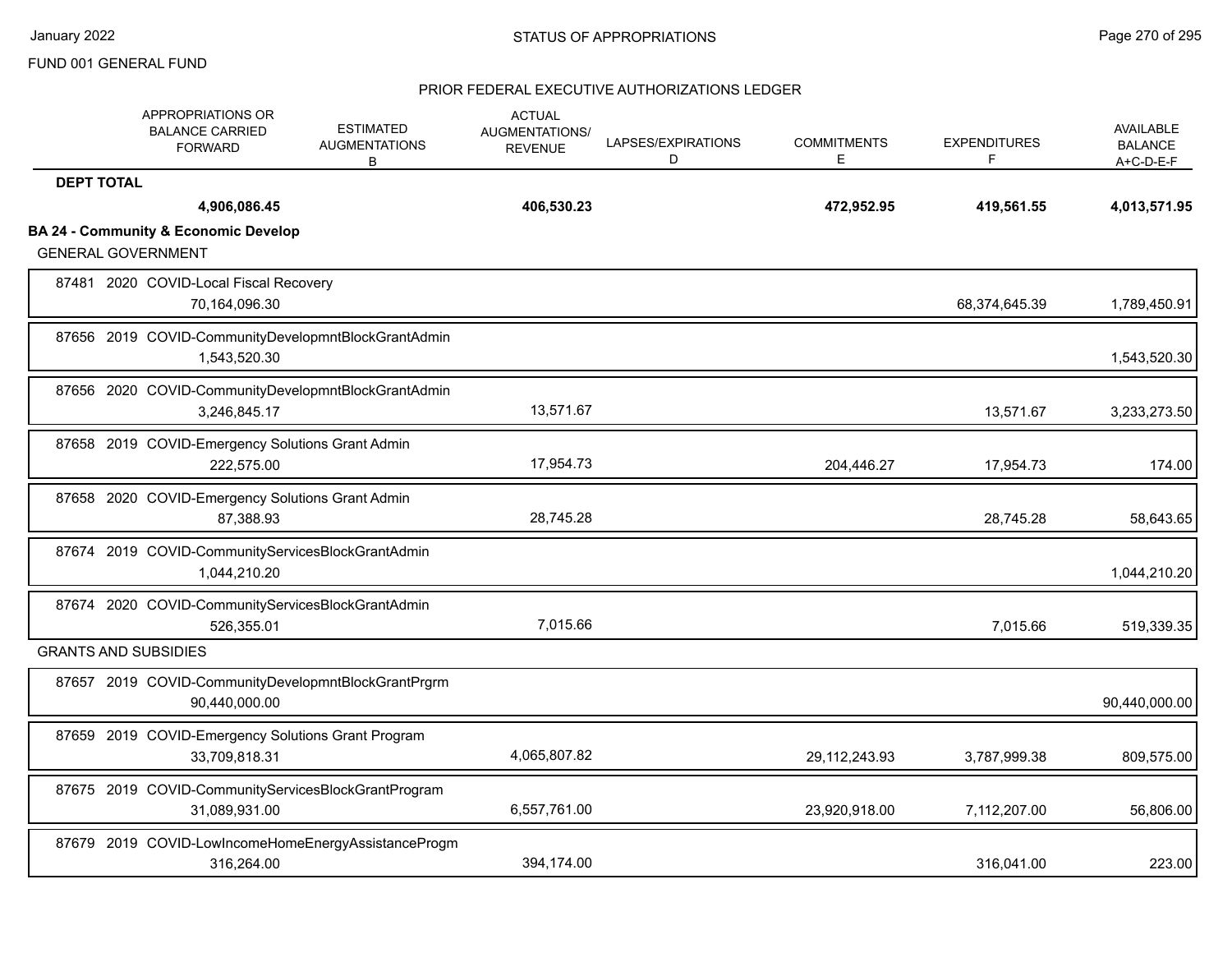|                   | APPROPRIATIONS OR<br><b>BALANCE CARRIED</b><br><b>FORWARD</b>                  | <b>ESTIMATED</b><br><b>AUGMENTATIONS</b><br>B       | <b>ACTUAL</b><br><b>AUGMENTATIONS/</b><br><b>REVENUE</b> | LAPSES/EXPIRATIONS<br>D | <b>COMMITMENTS</b><br>E. | <b>EXPENDITURES</b><br>F | <b>AVAILABLE</b><br><b>BALANCE</b><br>A+C-D-E-F |
|-------------------|--------------------------------------------------------------------------------|-----------------------------------------------------|----------------------------------------------------------|-------------------------|--------------------------|--------------------------|-------------------------------------------------|
|                   | 43,000,000.00                                                                  | 87679 2020 COVID-LowIncomeHomeEnergyAssistanceProgm | 1,667,961.00                                             |                         | 39,032,965.00            | 3,614,617.00             | 352,418.00                                      |
|                   | 87728 2019 COVID-RF Hazard Pay<br>-47,366.14                                   |                                                     | $-47,366.14$                                             |                         |                          | $-47,366.14$             |                                                 |
|                   | 87742 2019 COVID-RF V, T&T Develop-Qualified Biotech<br>$-19.12$               |                                                     | $-19.12$                                                 |                         |                          | $-19.12$                 |                                                 |
| <b>DEPT TOTAL</b> |                                                                                |                                                     |                                                          |                         |                          |                          |                                                 |
|                   | 275,343,618.96                                                                 |                                                     | 12,705,605.90                                            |                         | 92,270,573.20            | 83,225,411.85            | 99,847,633.91                                   |
|                   | <b>BA 38 - Conservation &amp; Natural Resourc</b><br><b>GENERAL GOVERNMENT</b> |                                                     |                                                          |                         |                          |                          |                                                 |
|                   | 80557 2019 PA Adoptive Toolbox Conservation Saturation<br>75,000.00            |                                                     |                                                          |                         |                          |                          | 75,000.00                                       |
|                   | 80557 2020 PA Adoptive Toolbox Conservation Saturation<br>75,000.00            |                                                     |                                                          |                         |                          |                          | 75,000.00                                       |
|                   | 80591 2020 Chesapeake Bay Program<br>153,829.85                                |                                                     | 116,080.85                                               |                         |                          | 116,080.85               | 37,749.00                                       |
|                   | 80848 2019 Wetlands Program Development<br>205,297.36                          |                                                     |                                                          |                         |                          |                          | 205,297.36                                      |
|                   | 80848 2020 Wetlands Program Development<br>243.252.55                          |                                                     | 11,193.62                                                |                         |                          | 11,193.62                | 232,058.93                                      |
|                   | 80860 2015 PA Recreation Trails<br>8.00                                        |                                                     | 106,100.00                                               |                         |                          |                          | 8.00                                            |
|                   | 80860 2016 PA Recreation Trails<br>15,458.00                                   |                                                     |                                                          |                         |                          |                          | 15,458.00                                       |
|                   | 80860 2017 PA Recreation Trails<br>4,595,390.02                                |                                                     | 525,545.00                                               |                         | 471,012.00               | 128,700.00               | 3,995,678.02                                    |
|                   | 80860 2018 PA Recreation Trails<br>6,055,324.18                                |                                                     | 217,533.00                                               |                         | 929,048.00               | 258,364.00               | 4,867,912.18                                    |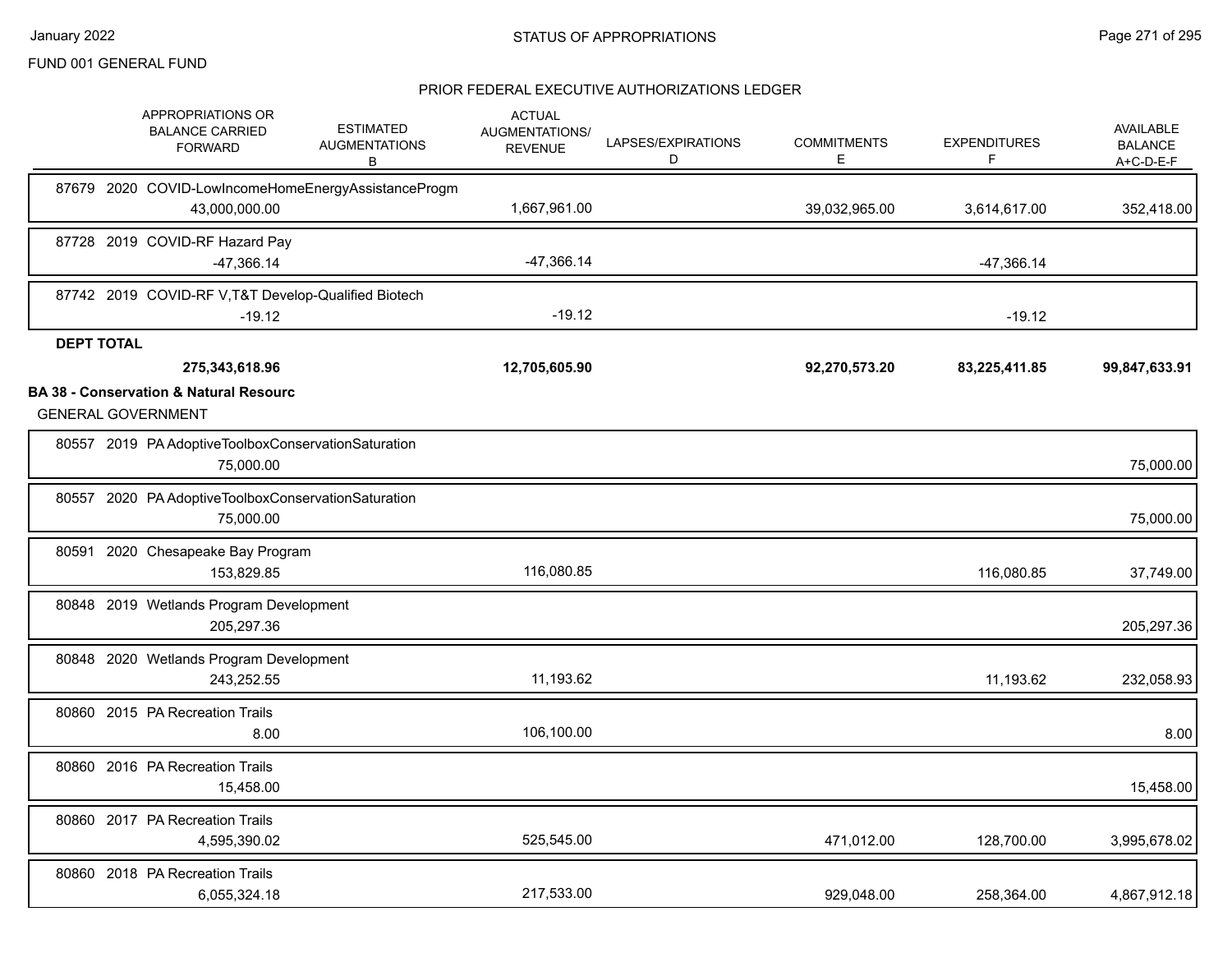|                            |                   | APPROPRIATIONS OR<br><b>BALANCE CARRIED</b><br><b>FORWARD</b>     | <b>ESTIMATED</b><br><b>AUGMENTATIONS</b><br>В | <b>ACTUAL</b><br>AUGMENTATIONS/<br><b>REVENUE</b> | LAPSES/EXPIRATIONS<br>D | <b>COMMITMENTS</b><br>E | <b>EXPENDITURES</b><br>F | <b>AVAILABLE</b><br><b>BALANCE</b><br>A+C-D-E-F |
|----------------------------|-------------------|-------------------------------------------------------------------|-----------------------------------------------|---------------------------------------------------|-------------------------|-------------------------|--------------------------|-------------------------------------------------|
|                            |                   | 80860 2019 PA Recreation Trails<br>6,355,147.44                   |                                               | 19,363.37                                         |                         | 330,750.00              | 346,088.00               | 5,678,309.44                                    |
|                            |                   | 80860 2020 PA Recreation Trails<br>6,387,475.34                   |                                               | 563,351.92                                        |                         | 685,270.00              | 303,298.55               | 5,398,906.79                                    |
|                            |                   | 80861 2019 Coastal Zone Management Special Projects<br>109,933.97 |                                               |                                                   |                         |                         |                          | 109,933.97                                      |
|                            |                   | 80861 2020 Coastal Zone Management Special Projects<br>150,000.00 |                                               |                                                   |                         |                         |                          | 150,000.00                                      |
|                            |                   | 82548 2019 Disaster Relief<br>760,892.90                          |                                               |                                                   |                         | 4,662.60                | 756,230.30               |                                                 |
|                            |                   | 82548 2020 Disaster Relief<br>8,000,000.00                        |                                               |                                                   |                         |                         |                          | 8,000,000.00                                    |
|                            | <b>DEPT TOTAL</b> |                                                                   |                                               |                                                   |                         |                         |                          |                                                 |
|                            |                   | 33,182,009.61                                                     |                                               | 1,559,167.76                                      |                         | 2,420,742.60            | 1,919,955.32             | 28,841,311.69                                   |
| <b>BA 11 - Corrections</b> |                   | <b>GENERAL GOVERNMENT</b>                                         |                                               |                                                   |                         |                         |                          |                                                 |
|                            |                   | 80555 2019 OVA Sex Offender Regist & Notification<br>380.00       |                                               |                                                   |                         |                         |                          | 380.00                                          |
|                            |                   | 80556 2019 OVA Dialogue Program<br>26,159.69                      |                                               |                                                   |                         |                         |                          | 26,159.69                                       |
|                            |                   | 80556 2020 OVA Dialogue Program<br>99,696.23                      |                                               |                                                   |                         |                         |                          | 99,696.23                                       |
|                            |                   | 80563 2019 Victim Voices Post Conviction<br>41,296.26             |                                               |                                                   |                         |                         |                          | 41,296.26                                       |
|                            |                   | 80563 2020 Victim Voices Post Conviction<br>305,382.20            |                                               |                                                   |                         |                         |                          | 305,382.20                                      |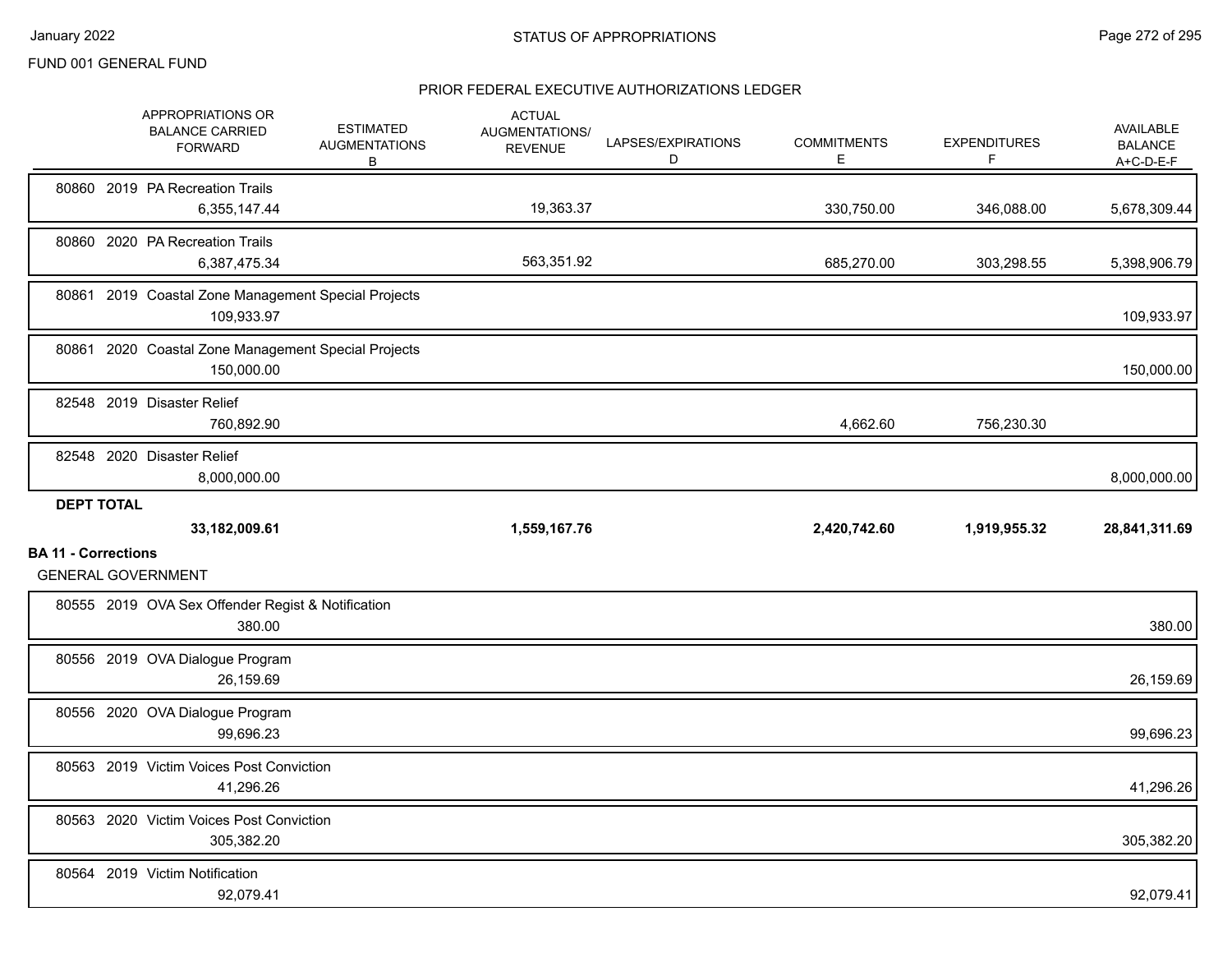|               | APPROPRIATIONS OR<br><b>BALANCE CARRIED</b><br><b>FORWARD</b> | <b>ESTIMATED</b><br><b>AUGMENTATIONS</b><br>В       | <b>ACTUAL</b><br>AUGMENTATIONS/<br><b>REVENUE</b> | LAPSES/EXPIRATIONS<br>D | <b>COMMITMENTS</b><br>E. | <b>EXPENDITURES</b><br>F | AVAILABLE<br><b>BALANCE</b><br>$A+C-D-E-F$ |
|---------------|---------------------------------------------------------------|-----------------------------------------------------|---------------------------------------------------|-------------------------|--------------------------|--------------------------|--------------------------------------------|
|               | 36,737.94                                                     | 80579 2019 OVA STOP GrantTraining&TechnicalAssistnc |                                                   |                         |                          |                          | 36,737.94                                  |
|               | 70.000.00                                                     | 80579 2020 OVA STOP GrantTraining&TechnicalAssistnc |                                                   |                         |                          |                          | 70,000.00                                  |
|               | 101,890.82                                                    | 80580 2019 OVA TechnologicalUpgrades&TrainingGrant  |                                                   |                         |                          |                          | 101,890.82                                 |
|               | 86,473.47                                                     | 80580 2020 OVA TechnologicalUpgrades&TrainingGrant  | 65,293.60                                         |                         |                          | 64,980.95                | 21,492.52                                  |
|               | 386,883.77                                                    | 80584 2020 OVA TraumaInfrmdRetrofitng&JuvenilJustic | 83,655.03                                         |                         |                          | 83,655.03                | 303,228.74                                 |
|               | 80595 2020 SORNA Notifications<br>8,930.52                    |                                                     |                                                   |                         |                          |                          | 8,930.52                                   |
|               | 32,335.18                                                     | 80902 2020 OVA PostConvictionVictimsRights&Services | 33,768.07                                         |                         |                          | 15,870.68                | 16,464.50                                  |
|               | 80906 2020 SORNA Awareness Grant<br>3,000.00                  |                                                     |                                                   |                         |                          |                          | 3,000.00                                   |
| INSTITUTIONAL |                                                               |                                                     |                                                   |                         |                          |                          |                                            |
|               | 80419 2019 RSAT-State Incarcerated Individuals<br>277,032.50  |                                                     |                                                   |                         |                          |                          | 277,032.50                                 |
|               | 80419 2020 RSAT-State Incarcerated Individuals<br>106,687.87  |                                                     | 39,112.80                                         |                         |                          | 24,686.97                | 82,000.90                                  |
|               | 80572 2019 PA State Opioid Response (SOR)<br>2,869,987.26     |                                                     | 623.87                                            |                         |                          | 623.87                   | 2,869,363.39                               |
|               | 80572 2020 PA State Opioid Response (SOR)<br>2,510,902.65     |                                                     | 590,742.11                                        |                         |                          | 400,771.13               | 2,110,131.52                               |
|               | 369,471.00                                                    | 87402 2020 COVID-Emergency Supplemental Funding     | 369.471.00                                        |                         |                          | 369,471.00               |                                            |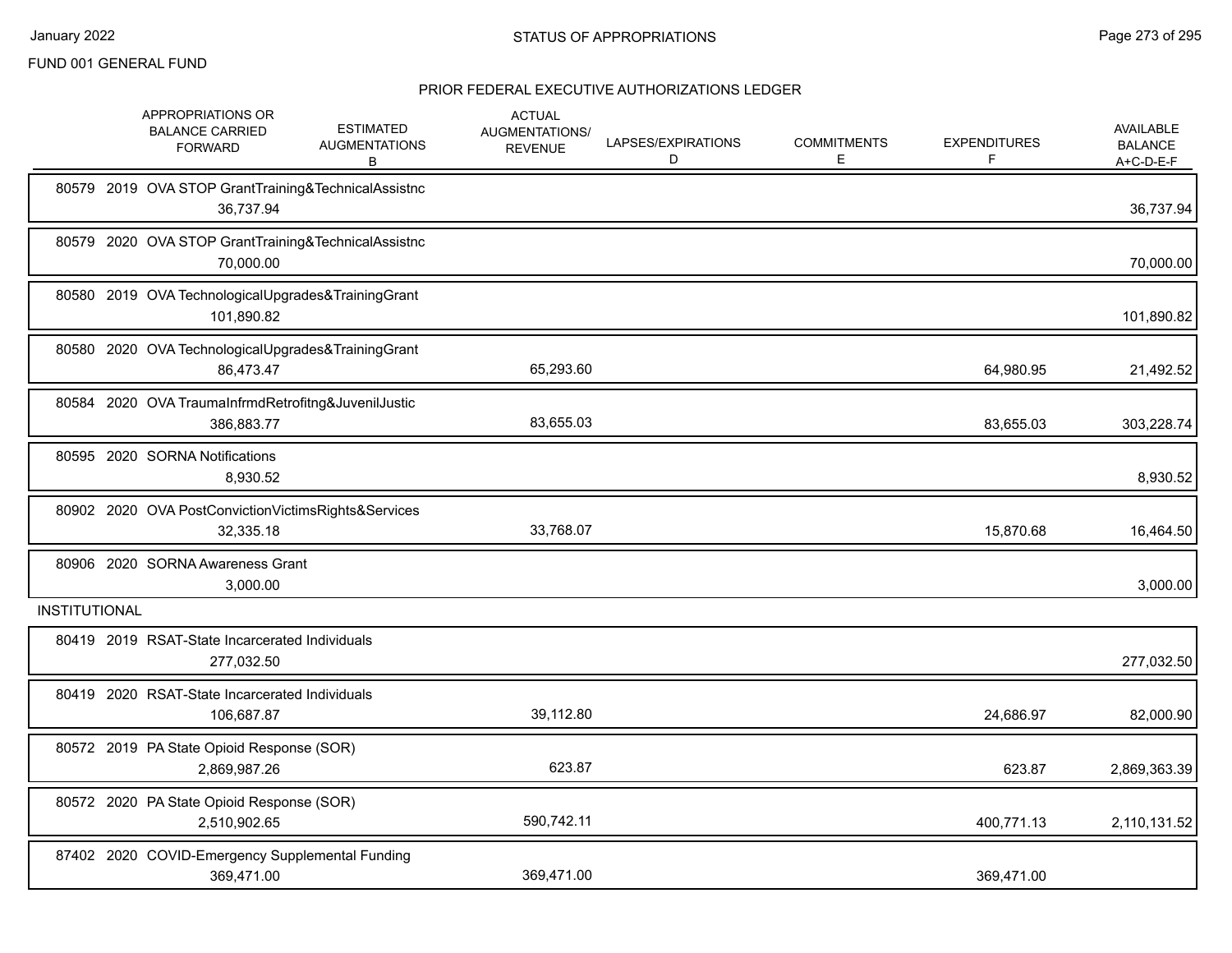|                          | APPROPRIATIONS OR<br><b>ESTIMATED</b><br><b>BALANCE CARRIED</b><br><b>AUGMENTATIONS</b><br><b>FORWARD</b><br>В | <b>ACTUAL</b><br>AUGMENTATIONS/<br><b>REVENUE</b> | LAPSES/EXPIRATIONS<br>D | <b>COMMITMENTS</b><br>E. | <b>EXPENDITURES</b><br>F | <b>AVAILABLE</b><br><b>BALANCE</b><br>A+C-D-E-F |
|--------------------------|----------------------------------------------------------------------------------------------------------------|---------------------------------------------------|-------------------------|--------------------------|--------------------------|-------------------------------------------------|
|                          | 87437 2020 COVID-Enhanced Detection Expansion<br>13,600,000.00                                                 | 7,045,420.25                                      |                         | 2,794,527.80             | 8,212,217.20             | 2,593,255.00                                    |
|                          | 87438 2020 COVID-DisasterReliefStateCorrectnalInst<br>74,468,000.00                                            | 69,461,646.90                                     |                         |                          | 74,468,000.00            |                                                 |
|                          | 87439 2020 COVID-Disaster Relief Medical Care<br>3,000,000.00                                                  |                                                   |                         |                          | 3,000,000.00             |                                                 |
|                          | 87746 2020 COVID-RF State Correctional Institutions<br>13,406,950.67                                           | 13,406,950.67                                     |                         |                          | 13,406,950.67            |                                                 |
|                          | <b>DEPT TOTAL</b><br>111,900,277.44                                                                            | 91,096,684.30                                     |                         | 2,794,527.80             | 100,047,227.50           | 9,058,522.14                                    |
|                          | <b>BA 74 - Drug and Alcohol Programs</b><br><b>GENERAL GOVERNMENT</b>                                          |                                                   |                         |                          |                          |                                                 |
|                          | 80895 2019 DUI Intervention Project<br>41,095.12                                                               |                                                   |                         |                          |                          | 41,095.12                                       |
|                          | 87406 2020 COVID-SABG Administration & Operation<br>4,516,000.00                                               | 57,380.39                                         |                         | 284,955.05               | 76,074.66                | 4,154,970.29                                    |
|                          | <b>GRANTS AND SUBSIDIES</b>                                                                                    |                                                   |                         |                          |                          |                                                 |
|                          | 87407 2020 COVID-SABG-Drug & Alcohol Services<br>98,075,000.00                                                 | 130,695.12                                        |                         | 9,075,806.23             | 147,463.80               | 88,851,729.97                                   |
|                          | <b>DEPT TOTAL</b>                                                                                              |                                                   |                         |                          |                          |                                                 |
|                          | 102,632,095.12                                                                                                 | 188,075.51                                        |                         | 9,360,761.28             | 223,538.46               | 93,047,795.38                                   |
| <b>BA 16 - Education</b> | <b>GENERAL GOVERNMENT</b>                                                                                      |                                                   |                         |                          |                          |                                                 |
|                          | 80399 2019 Refugee School Impact Development (F)<br>489,297.04                                                 | 8,131.32                                          |                         |                          | 8,131.32                 | 481,165.72                                      |
|                          | 80399 2020 Refugee School Impact Development (F)<br>153,510.02                                                 | 97,155.59                                         |                         |                          | 93,395.43                | 60,114.59                                       |
|                          | 87666 2019 COVID-LSTA-LibraryDevelpmntEmrgncyRelief<br>1,023,331.90                                            | 1,023,315.18                                      |                         |                          | 1,023,099.90             | 232.00                                          |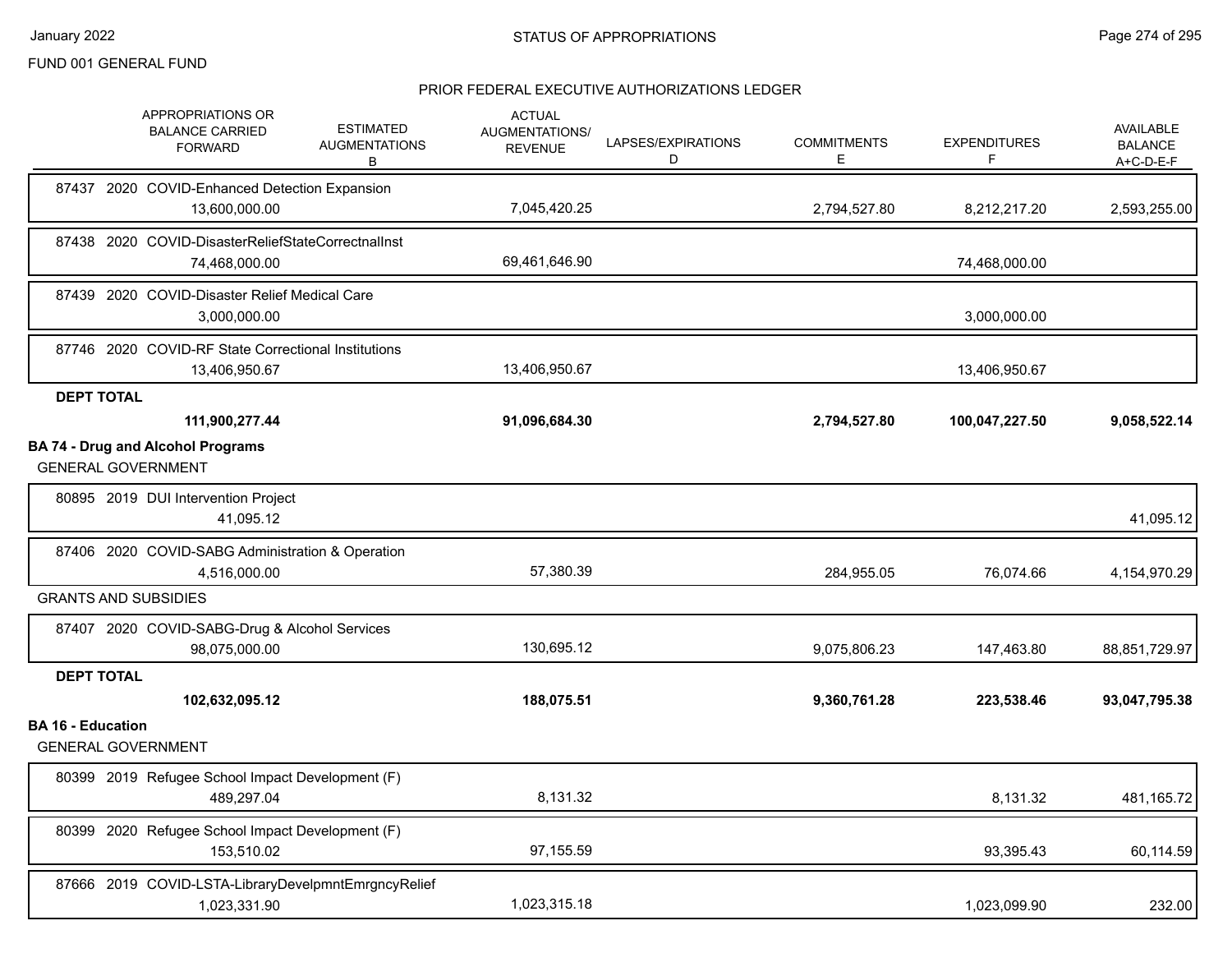|  | APPROPRIATIONS OR<br><b>BALANCE CARRIED</b><br><b>FORWARD</b>         | <b>ESTIMATED</b><br><b>AUGMENTATIONS</b><br>В | <b>ACTUAL</b><br>AUGMENTATIONS/<br><b>REVENUE</b> | LAPSES/EXPIRATIONS<br>D | <b>COMMITMENTS</b><br>Е | <b>EXPENDITURES</b><br>F | <b>AVAILABLE</b><br><b>BALANCE</b><br>$A+C-D-E-F$ |
|--|-----------------------------------------------------------------------|-----------------------------------------------|---------------------------------------------------|-------------------------|-------------------------|--------------------------|---------------------------------------------------|
|  | 87695 2020 COVID-Training & Outreach<br>107.73                        |                                               |                                                   |                         |                         |                          | 107.73                                            |
|  | <b>GRANTS AND SUBSIDIES</b>                                           |                                               |                                                   |                         |                         |                          |                                                   |
|  | 80027 2019 TANFBG - Teen Parenting Education<br>1,036,474.55          |                                               |                                                   |                         |                         |                          | 1,036,474.55                                      |
|  | 80027 2020 TANFBG - Teen Parenting Education<br>5,075,720.00          |                                               | 4,415,672.18                                      |                         | 5,359.35                | 4,403,418.52             | 666,942.13                                        |
|  | 87427 2020 COVID-IDEA-Grants to States<br>93,476,000.00               |                                               | 11,290,740.57                                     |                         | 60,496,431.43           | 11,290,740.57            | 21,688,828.00                                     |
|  | 87428 2020 COVID-IDEA-Preschool<br>7,302,000.00                       |                                               | 2,196,863.23                                      |                         | 4,751,548.77            | 2,196,863.23             | 353,588.00                                        |
|  | 87492 2020 COVID-GovnrEmrgncyEducReliefNonPblcSchls<br>149,189,868.25 |                                               | 22,463,880.58                                     |                         | 124,827,918.67          | 22,463,880.58            | 1,898,069.00                                      |
|  | 87493 2020 COVID-GovnrEmergencyEducationReliefOther<br>46,983,601.02  |                                               | 21,357,059.11                                     |                         | 25,606,467.54           | 21,376,904.48            | 229.00                                            |
|  | 87667 2019 COVID-Food & Nutrition Emergency Relief<br>37,747,062.26   |                                               | $-482.94$                                         |                         |                         | $-482.94$                | 37,747,545.20                                     |
|  | 87667 2020 COVID-Food & Nutrition Emergency Relief<br>110,690,124.97  |                                               | 57,247,459.67                                     |                         |                         | 59,037,401.47            | 51,652,723.50                                     |
|  | 87669 2019 COVID-ESSER-SEA Administration<br>2,584,275.43             |                                               | 95,875.84                                         |                         | 431,038.84              | 75,163.66                | 2,078,072.93                                      |
|  | 87670 2019 COVID-ESSER-SEA<br>49,762,000.00                           |                                               |                                                   |                         |                         |                          | 49,762,000.00                                     |
|  | 87671 2019 COVID-ESSER-LEA<br>90,063,416.33                           |                                               | 63,051,831.37                                     |                         | 26,203,251.44           | 63,002,469.89            | 857,695.00                                        |
|  | 87671 2020 COVID-ESSER-LEA<br>2,143,313,534.33                        |                                               | 343,117,005.08                                    |                         | 1,785,712,818.43        | 343,108,597.92           | 14,492,117.98                                     |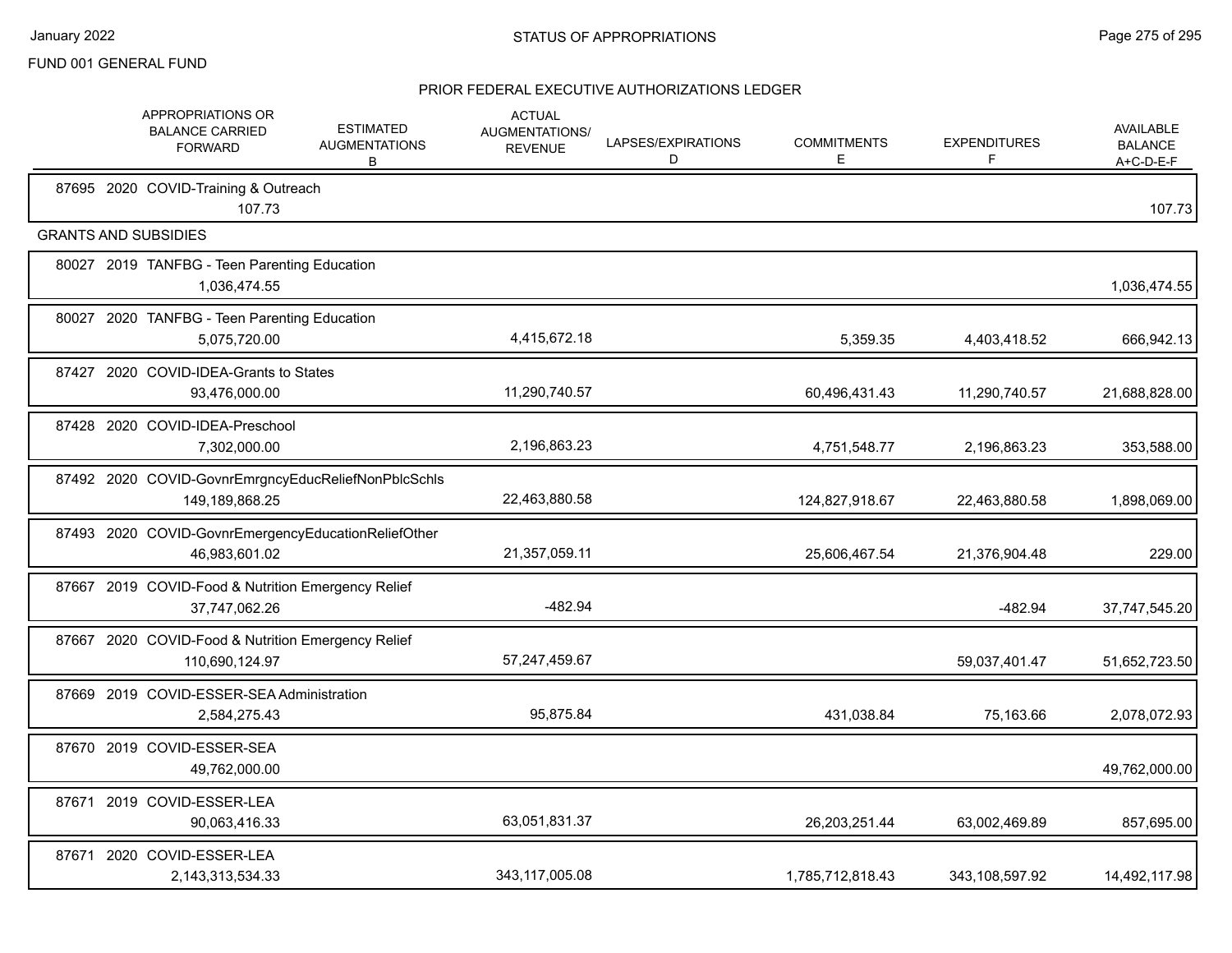|                                | APPROPRIATIONS OR<br><b>BALANCE CARRIED</b><br><b>FORWARD</b> | <b>ESTIMATED</b><br><b>AUGMENTATIONS</b><br>В       | <b>ACTUAL</b><br>AUGMENTATIONS/<br><b>REVENUE</b> | LAPSES/EXPIRATIONS<br>D | <b>COMMITMENTS</b><br>E. | <b>EXPENDITURES</b><br>$\mathsf F$ | AVAILABLE<br><b>BALANCE</b><br>$A+C-D-E-F$ |
|--------------------------------|---------------------------------------------------------------|-----------------------------------------------------|---------------------------------------------------|-------------------------|--------------------------|------------------------------------|--------------------------------------------|
|                                |                                                               | 87680 2019 COVID-Governor'sEmrgncyEducationReliefFd |                                                   |                         |                          |                                    |                                            |
|                                | 36,680,055.18                                                 |                                                     | 17,499,798.91                                     |                         | 17,397,657.11            | 17,495,098.20                      | 1,787,299.87                               |
|                                | 87723 2019 COVID-RF Pre-K Counts                              |                                                     |                                                   |                         |                          |                                    |                                            |
|                                | $-5,720.00$                                                   |                                                     | $-5,720.00$                                       |                         |                          | $-5,720.00$                        |                                            |
| <b>DEPT TOTAL</b>              |                                                               |                                                     |                                                   |                         |                          |                                    |                                            |
|                                | 2,775,564,659.01                                              |                                                     | 543,858,585.69                                    |                         | 2,045,432,491.58         | 545,568,962.23                     | 184,563,205.20                             |
| <b>GENERAL GOVERNMENT</b>      | <b>BA 31 - PA Emergency Management Agency</b>                 |                                                     |                                                   |                         |                          |                                    |                                            |
|                                | 27,403.08                                                     | 82284 2017 Domestic Preparedness - First Responders | 403,595.43                                        |                         |                          |                                    | 27,403.08                                  |
|                                |                                                               | 82284 2018 Domestic Preparedness - First Responders | 90,784.94                                         |                         |                          |                                    |                                            |
|                                |                                                               | 82284 2019 Domestic Preparedness - First Responders | 371,568.06                                        |                         |                          |                                    |                                            |
|                                | 75,068,457.42                                                 | 82284 2020 Domestic Preparedness - First Responders | 3,989,407.71                                      |                         |                          | 1,096,839.85                       | 73,971,617.57                              |
|                                | 82588 2020 Next Generation 911 (F)<br>2,880,057.00            |                                                     | 2,119,943.00                                      |                         |                          |                                    | 2,880,057.00                               |
|                                | 82873 2019 Firefighters Assistance Program                    |                                                     | 26,573.91                                         |                         |                          |                                    |                                            |
|                                | 82873 2020 Firefighters Assistance Program<br>193,810.66      |                                                     | 151,849.55                                        |                         |                          | 81,607.20                          | 112,203.46                                 |
| <b>GRANTS AND SUBSIDIES</b>    |                                                               |                                                     |                                                   |                         |                          |                                    |                                            |
| 82887 2020 Disaster Relief (F) | 62,795,273.51                                                 |                                                     | 4,240,928.90                                      |                         | 964,811.68               | 4,053,979.24                       | 57,776,482.59                              |
|                                | 3,547,000.00                                                  | 82894 2020 EmergencyFederalLawEnforcementAssistance |                                                   |                         |                          |                                    | 3,547,000.00                               |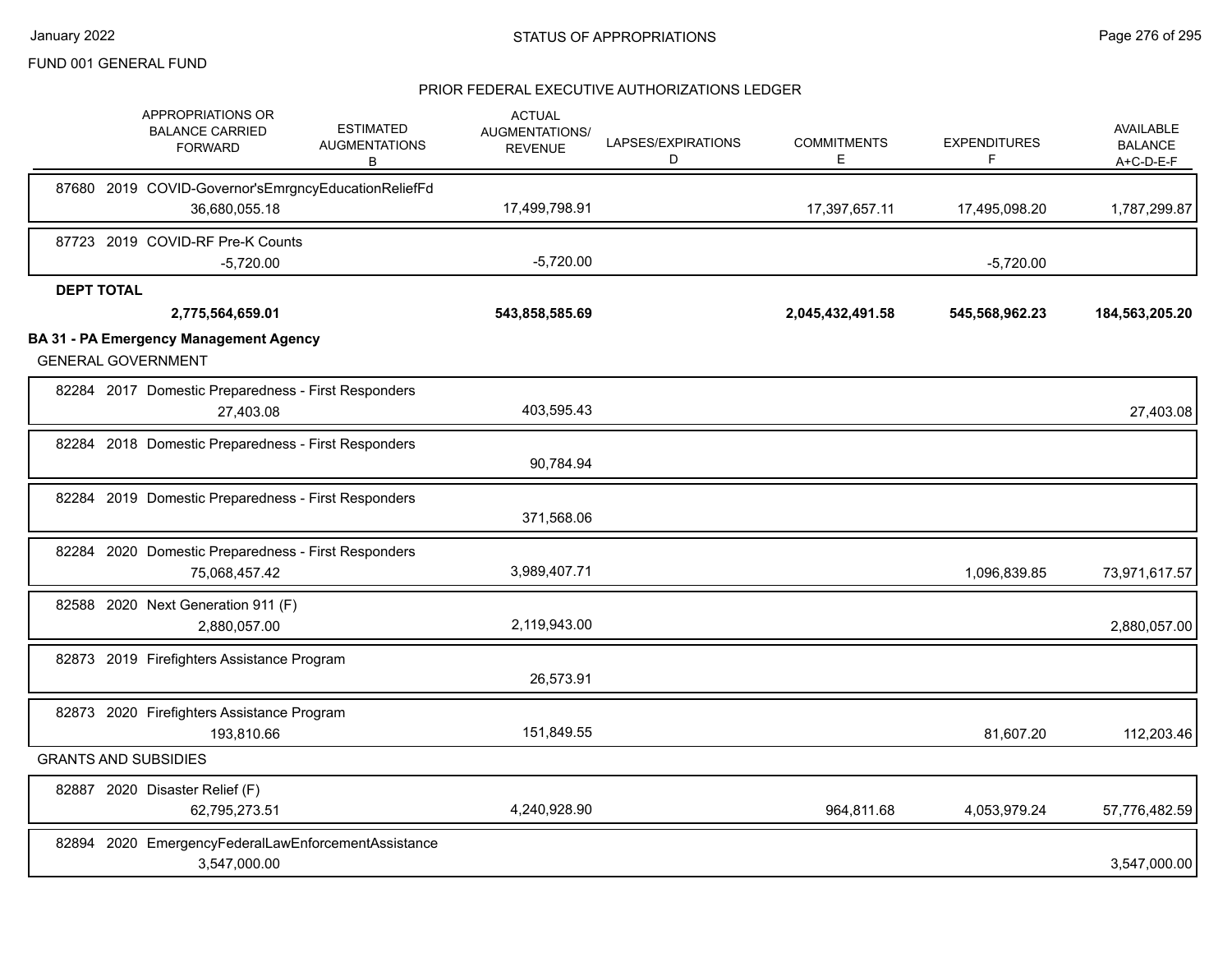|                   | APPROPRIATIONS OR<br><b>BALANCE CARRIED</b><br><b>FORWARD</b>       | <b>ESTIMATED</b><br><b>AUGMENTATIONS</b><br>В | <b>ACTUAL</b><br>AUGMENTATIONS/<br><b>REVENUE</b> | LAPSES/EXPIRATIONS<br>D | <b>COMMITMENTS</b><br>E. | <b>EXPENDITURES</b><br>F | <b>AVAILABLE</b><br><b>BALANCE</b><br>$A+C-D-E-F$ |
|-------------------|---------------------------------------------------------------------|-----------------------------------------------|---------------------------------------------------|-------------------------|--------------------------|--------------------------|---------------------------------------------------|
|                   | 82899 2019 Hazard Mitigation                                        |                                               | 122,770.20                                        |                         |                          |                          |                                                   |
|                   | 82899 2020 Hazard Mitigation<br>9,355,091.77                        |                                               | 1,256,328.43                                      |                         |                          | 402,598.69               | 8,952,493.08                                      |
|                   | 87602 2019 COVID-PA Disaster Relief (F)<br>38,646,021.91            |                                               | 3,623,039.28                                      |                         | 27,492.00                | 914,239.13               | 37,704,290.78                                     |
|                   | 87602 2020 COVID-PA Disaster Relief (F)<br>187,679,340.54           |                                               | 54,120,479.35                                     |                         | 34,587,582.84            | 49,252,207.62            | 103,839,550.08                                    |
|                   | 87681 2019 COVID-EmergncyPerfrmncManagmntGrantCARES<br>2,938,860.00 |                                               | 127,810.95                                        |                         | 59,627.02                | 115,390.95               | 2,763,842.03                                      |
|                   | 87681 2020 COVID-EmergncyPerfrmncManagmntGrantCARES<br>3,053,000.00 |                                               |                                                   |                         |                          |                          | 3,053,000.00                                      |
|                   | 87738 2019 COVID-RF FireCo & Emerg Medical Services<br>-719,308.80  |                                               | -719,308.80                                       |                         |                          | -719,308.80              |                                                   |
| <b>DEPT TOTAL</b> | 385,465,007.09<br><b>BA 35 - Environmental Protection</b>           |                                               | 69,925,770.91                                     |                         | 35,639,513.54            | 55, 197, 553.88          | 294,627,939.67                                    |
|                   | <b>GENERAL GOVERNMENT</b>                                           |                                               |                                                   |                         |                          |                          |                                                   |
|                   | 80119 2019 Technical Assistance To Small Systems<br>771.559.09      |                                               |                                                   |                         |                          |                          | 771,559.09                                        |
|                   | 80119 2020 Technical Assistance To Small Systems<br>1,017,401.86    |                                               | $-78,313.08$                                      |                         |                          | 23,809.67                | 993,592.19                                        |
|                   | 80120 2019 Assistance to State Program<br>3,291,880.88              |                                               |                                                   |                         |                          |                          | 3,291,880.88                                      |
|                   | 80120 2020 Assistance to State Program<br>3,716,994.69              |                                               | $-262,056.61$                                     |                         |                          | -156,297.23              | 3,873,291.92                                      |
|                   | 80121 2019 Local Assistance & Source Wtr Protection<br>4,856,362.75 |                                               |                                                   |                         | 14,809.90                |                          | 4,841,552.85                                      |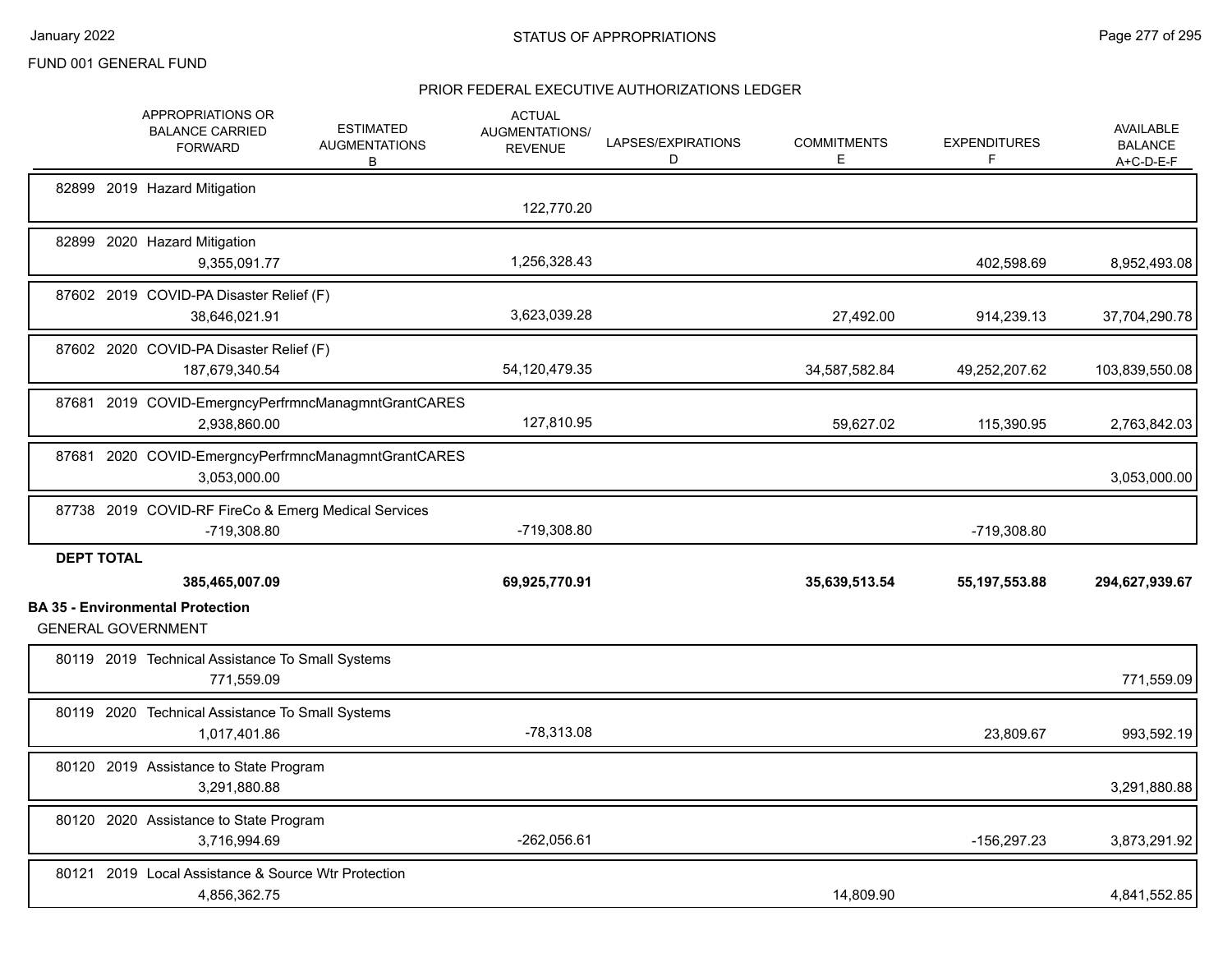|                                 | APPROPRIATIONS OR<br><b>BALANCE CARRIED</b><br><b>FORWARD</b>          | <b>ESTIMATED</b><br><b>AUGMENTATIONS</b><br>В | <b>ACTUAL</b><br>AUGMENTATIONS/<br><b>REVENUE</b> | LAPSES/EXPIRATIONS<br>D | <b>COMMITMENTS</b><br>E | <b>EXPENDITURES</b><br>F | AVAILABLE<br><b>BALANCE</b><br>A+C-D-E-F |
|---------------------------------|------------------------------------------------------------------------|-----------------------------------------------|---------------------------------------------------|-------------------------|-------------------------|--------------------------|------------------------------------------|
|                                 | 80121 2020 Local Assistance & Source Wtr Protection<br>5, 167, 842. 33 |                                               | -883,837.52                                       |                         | 37,281.07               | 142,772.80               | 4,987,788.46                             |
|                                 | 80212 2019 Homeland Security Initiative<br>440,731.60                  |                                               |                                                   |                         |                         |                          | 440,731.60                               |
|                                 | 80212 2020 Homeland Security Initiative<br>707,499.20                  |                                               | $-315,288.06$                                     |                         |                         | $-14,270.01$             | 721,769.21                               |
|                                 | 80546 2019 Zika Vector Control Response<br>15,384.04                   |                                               |                                                   |                         |                         |                          | 15,384.04                                |
|                                 | 80546 2020 Zika Vector Control Response<br>822.00                      |                                               |                                                   |                         |                         |                          | 822.00                                   |
|                                 | 80896 2019 Great Lakes Restoration<br>202.91                           |                                               |                                                   |                         |                         |                          | 202.91                                   |
|                                 | 80995 2020 HazardousMaterialsEmergencyPreparedness<br>55,000.00        |                                               |                                                   |                         |                         |                          | 55,000.00                                |
|                                 | 82122 2018 Abandoned Mine Reclamation<br>547,511.21                    |                                               | 162,586.03                                        |                         |                         | 10,097.24                | 537,413.97                               |
|                                 | 82122 2019 Abandoned Mine Reclamation<br>8,318,426.02                  |                                               | 3,029,589.63                                      |                         | 2,243,550.01            | 2,496,720.85             | 3,578,155.16                             |
|                                 | 82122 2020 Abandoned Mine Reclamation<br>59,929,845.89                 |                                               | 7,848,438.70                                      |                         | 6,545,908.01            | 9,705,946.70             | 43,677,991.18                            |
| <b>DEPT TOTAL</b>               |                                                                        |                                               |                                                   |                         |                         |                          |                                          |
| <b>BA 15 - General Services</b> | 88,837,464.47                                                          |                                               | 9,501,119.09                                      |                         | 8,841,548.99            | 12,208,780.02            | 67,787,135.46                            |
|                                 | <b>GENERAL GOVERNMENT</b>                                              |                                               |                                                   |                         |                         |                          |                                          |
|                                 | 87425 2020 COVID-Disaster Relief<br>7,000,000.00                       |                                               |                                                   |                         |                         | 1,711,586.78             | 5,288,413.22                             |
| <b>DEPT TOTAL</b>               | 7,000,000.00                                                           |                                               |                                                   |                         |                         | 1,711,586.78             | 5,288,413.22                             |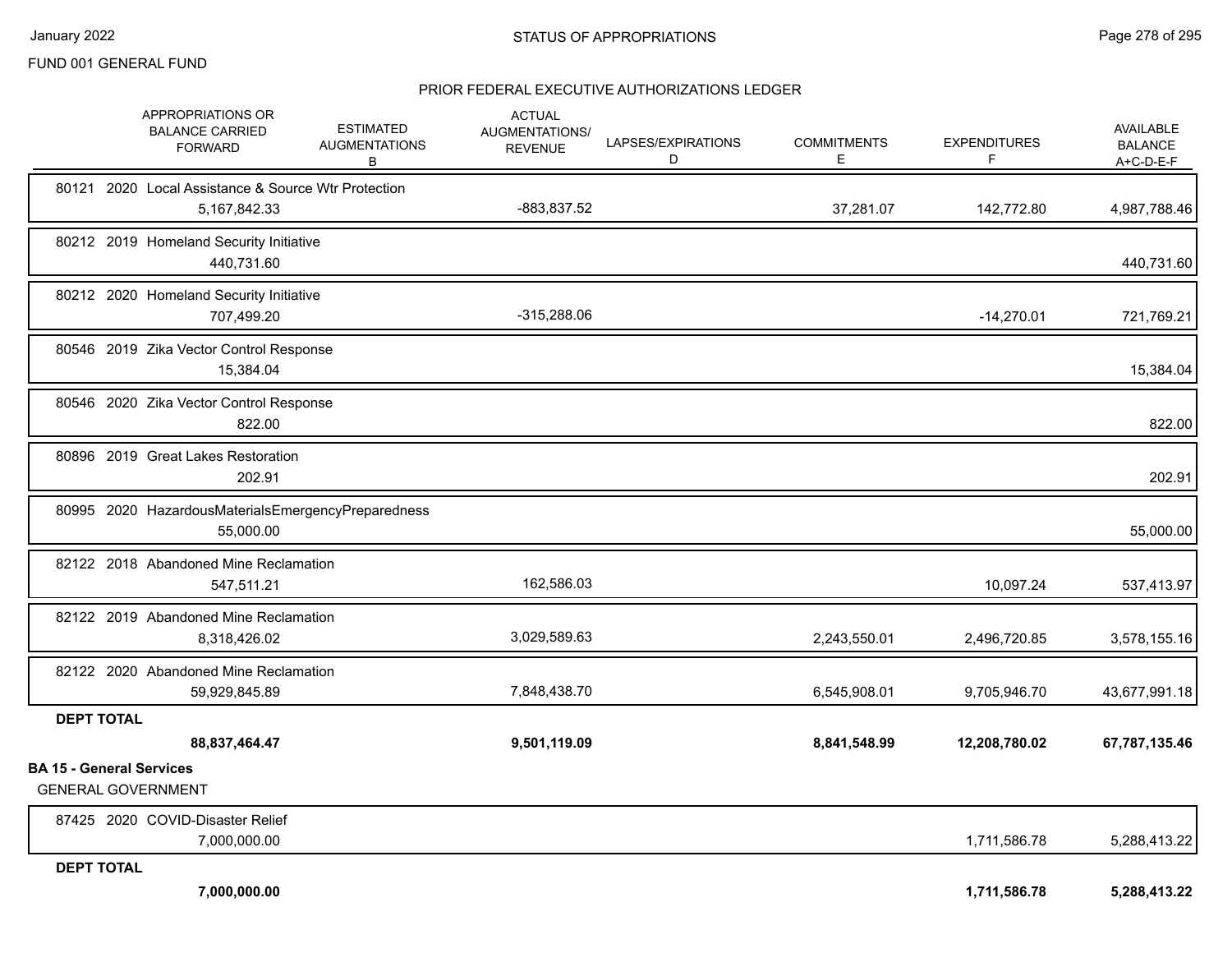|                | APPROPRIATIONS OR<br><b>BALANCE CARRIED</b><br><b>FORWARD</b>    | <b>ESTIMATED</b><br><b>AUGMENTATIONS</b><br>В | <b>ACTUAL</b><br><b>AUGMENTATIONS/</b><br><b>REVENUE</b> | LAPSES/EXPIRATIONS<br>D | <b>COMMITMENTS</b><br>Е | <b>EXPENDITURES</b><br>F | <b>AVAILABLE</b><br><b>BALANCE</b><br>$A+C-D-E-F$ |
|----------------|------------------------------------------------------------------|-----------------------------------------------|----------------------------------------------------------|-------------------------|-------------------------|--------------------------|---------------------------------------------------|
| BA 67 - Health |                                                                  |                                               |                                                          |                         |                         |                          |                                                   |
|                | <b>GENERAL GOVERNMENT</b>                                        |                                               |                                                          |                         |                         |                          |                                                   |
|                | 80407 2019 Learning Management System (F)<br>36,500.00           |                                               |                                                          |                         |                         |                          | 36,500.00                                         |
|                | 80407 2020 Learning Management System (F)<br>18,500.00           |                                               |                                                          |                         |                         |                          | 18,500.00                                         |
|                | 80558 2019 State Opioid Response Programs<br>8,046,835.78        |                                               |                                                          |                         |                         |                          | 8,046,835.78                                      |
|                | 80558 2020 State Opioid Response Programs<br>15,574,076.51       |                                               | 1,327,051.00                                             |                         |                         | 829,409.27               | 14,744,667.24                                     |
|                | 80570 2019 Educate Older Adults Program<br>186,000.00            |                                               |                                                          |                         |                         |                          | 186,000.00                                        |
|                | 80570 2020 Educate Older Adults Program<br>454,489.09            |                                               |                                                          |                         |                         |                          | 454,489.09                                        |
|                | 80576 2019 VehicularSafetyAssessment&OutreachProgrm<br>39,256.34 |                                               |                                                          |                         |                         |                          | 39,256.34                                         |
|                | 80576 2020 VehicularSafetyAssessment&OutreachProgrm<br>51,942.88 |                                               | 85,114.42                                                |                         |                         | 15,078.38                | 36,864.50                                         |
|                | 80837 2019 SABG-DDAP Support Services<br>1,106.79                |                                               |                                                          |                         |                         |                          | 1,106.79                                          |
|                | 80837 2020 SABG-DDAP Support Services<br>34,866.64               |                                               | 10,237.91                                                |                         |                         | 2,966.07                 | 31,900.57                                         |
|                | 82155 2017 Public Hlth Emgcy Preparedness& Respnse<br>28.313.16  |                                               |                                                          |                         |                         |                          | 28,313.16                                         |
|                | 82155 2018 Public Hlth Emgcy Preparedness& Respnse<br>119,541.00 |                                               |                                                          |                         |                         |                          | 119,541.00                                        |
|                | 82155 2019 Public Hlth Emgcy Preparedness& Respnse<br>340,039.11 |                                               | 97,673.35                                                |                         | 0.10                    | 267, 167.95              | 72,871.06                                         |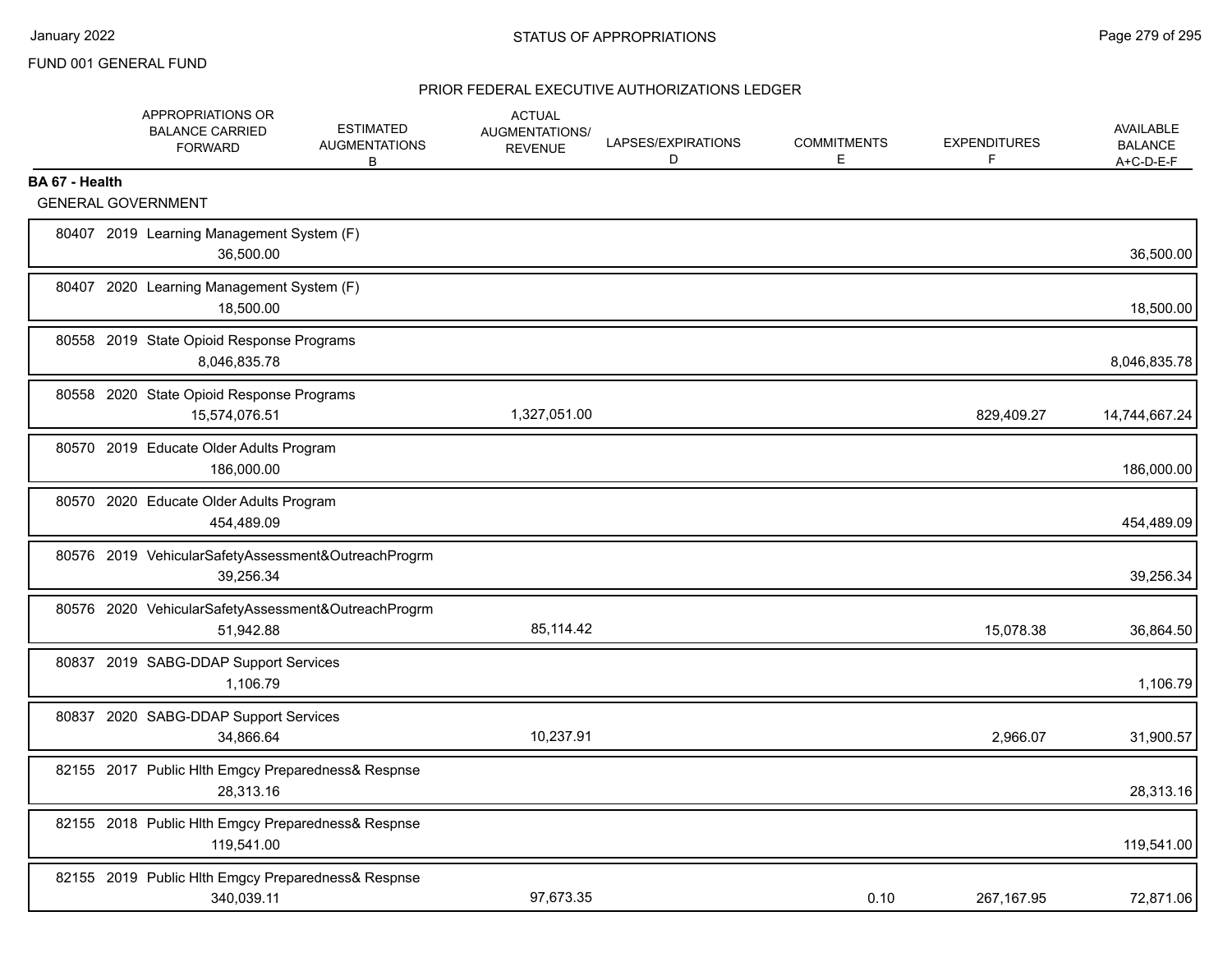|  | APPROPRIATIONS OR<br><b>BALANCE CARRIED</b><br><b>FORWARD</b>         | <b>ESTIMATED</b><br><b>AUGMENTATIONS</b><br>В | <b>ACTUAL</b><br>AUGMENTATIONS/<br><b>REVENUE</b> | LAPSES/EXPIRATIONS<br>D | <b>COMMITMENTS</b><br>E. | <b>EXPENDITURES</b><br>F. | <b>AVAILABLE</b><br><b>BALANCE</b><br>A+C-D-E-F |
|--|-----------------------------------------------------------------------|-----------------------------------------------|---------------------------------------------------|-------------------------|--------------------------|---------------------------|-------------------------------------------------|
|  | 82155 2020 Public Hlth Emgcy Preparedness& Respnse<br>37,528,961.00   |                                               | 12,390,508.35                                     |                         | 403,173.94               | 11,209,463.95             | 25,916,323.11                                   |
|  | 87422 2020 COVID-Health Equity<br>27,676,000.00                       |                                               | 663,475.60                                        |                         | 4,471,932.44             | 793,355.93                | 22,410,711.63                                   |
|  | 87538 2018 ARRA-Health Information ExchangeCapacity<br>277,645.62     |                                               |                                                   |                         |                          |                           | 277,645.62                                      |
|  | 87538 2019 ARRA-Health Information ExchangeCapacity<br>1,267,434.86   |                                               |                                                   |                         |                          |                           | 1,267,434.86                                    |
|  | 87538 2020 ARRA-Health Information ExchangeCapacity<br>1,305,000.00   |                                               |                                                   |                         |                          |                           | 1,305,000.00                                    |
|  | 87604 2019 COVID-PublicHealthEmergPrepare/Response<br>6,628,911.12    |                                               | $-5,685,852.48$                                   |                         | 2,408,538.66             | 1,084,451.56              | 3,135,920.90                                    |
|  | 87604 2020 COVID-PublicHealthEmergPrepare/Response<br>74,240,938.15   |                                               | 1,492,746.04                                      |                         | 21,257,205.94            | 2,743,596.09              | 50,240,136.12                                   |
|  | 87645 2019 COVID-Public Assistance<br>2,502,860.48                    |                                               |                                                   |                         |                          |                           | 2,502,860.48                                    |
|  | 87645 2020 COVID-Public Assistance<br>3,636,489.26                    |                                               |                                                   |                         |                          | 20,048.47                 | 3,616,440.79                                    |
|  | 87664 2019 COVID-EpidemIgyLaboratrySurveilInceRespn<br>211,272,472.91 |                                               | 28,038,594.49                                     |                         | 150,752,646.80           | 33,051,750.01             | 27,468,076.10                                   |
|  | 87664 2020 COVID-EpidemIgyLaboratrySurveilInceRespn<br>996,479,934.89 |                                               | 12,198,826.11                                     |                         | 297,901,364.53           | 15,845,704.13             | 682,732,866.23                                  |
|  | 87676 2019 COVID-SexualViolencePreventionActivities<br>13,183.68      |                                               |                                                   |                         |                          |                           | 13,183.68                                       |
|  | 87689 2019 COVID-Medicare-HIthSrvcAgncyCertificaton<br>10,304,000.00  |                                               |                                                   |                         |                          |                           | 10,304,000.00                                   |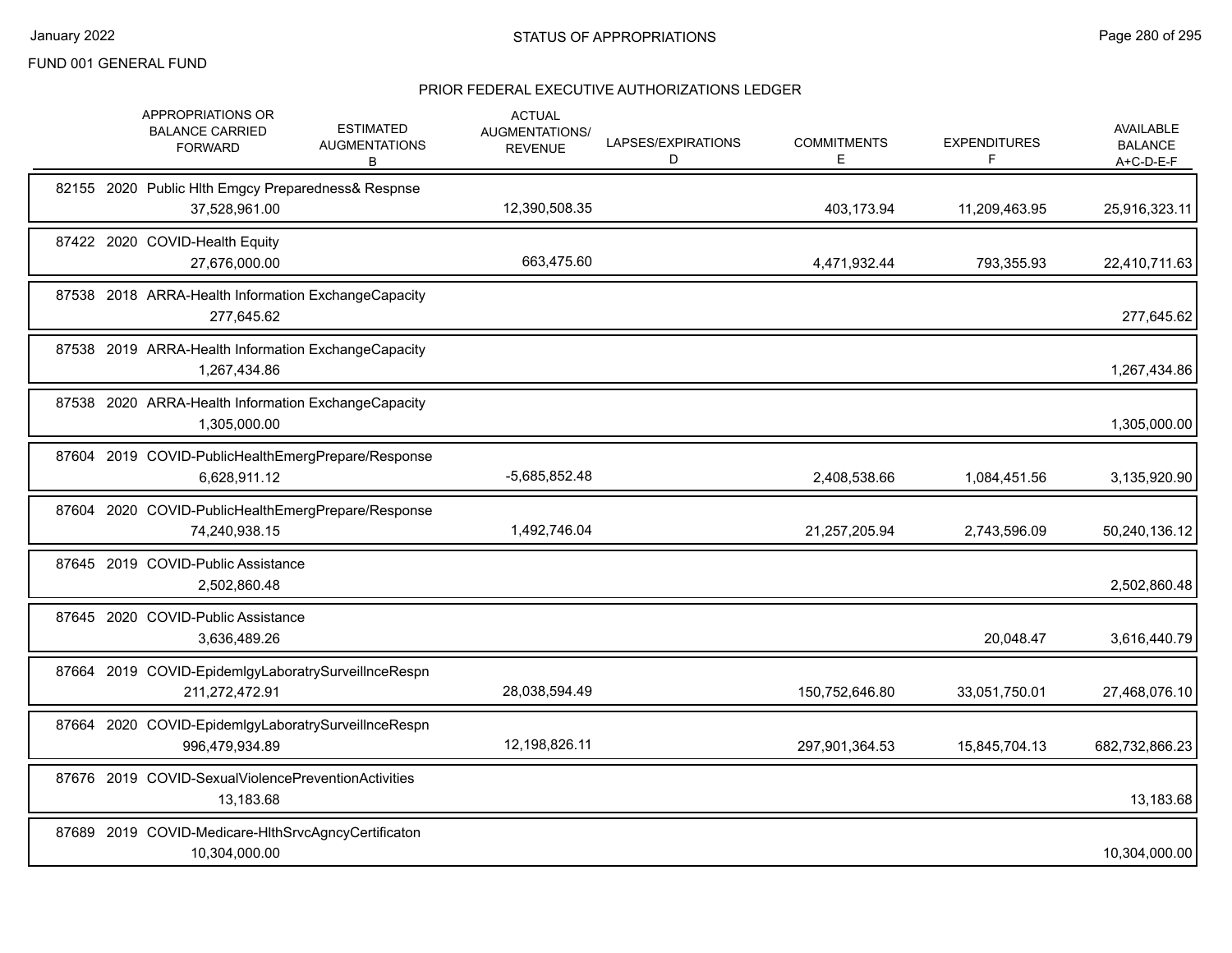#### PRIOR FEDERAL EXECUTIVE AUTHORIZATIONS LEDGER

|                   | <b>APPROPRIATIONS OR</b><br><b>BALANCE CARRIED</b><br><b>FORWARD</b> | <b>ESTIMATED</b><br><b>AUGMENTATIONS</b><br>В | <b>ACTUAL</b><br>AUGMENTATIONS/<br><b>REVENUE</b> | LAPSES/EXPIRATIONS<br>D | <b>COMMITMENTS</b><br>E. | <b>EXPENDITURES</b><br>F. | AVAILABLE<br><b>BALANCE</b><br>$A+C-D-E-F$ |
|-------------------|----------------------------------------------------------------------|-----------------------------------------------|---------------------------------------------------|-------------------------|--------------------------|---------------------------|--------------------------------------------|
|                   | 87689 2020 COVID-Medicare-HIthSrvcAgncyCertificaton<br>1,690,167.00  |                                               |                                                   |                         |                          |                           | 1,690,167.00                               |
|                   | 87690 2019 COVID-Medicaid Certification<br>10,752,000.00             |                                               |                                                   |                         |                          |                           | 10,752,000.00                              |
|                   | 87690 2020 COVID-Medicaid Certification<br>809,332.15                |                                               |                                                   |                         |                          |                           | 809,332.15                                 |
|                   | 87691 2019 COVID-Disease Control Immunization<br>766,679.38          |                                               | 703,174.59                                        |                         | 19,600.00                | 378,025.26                | 369,054.12                                 |
| 87691             | 2020 COVID-Disease Control Immunization<br>215,676,848.57            |                                               | 30, 147, 715.07                                   |                         | 85, 171, 181. 76         | 41,853,120.77             | 88,652,546.04                              |
|                   | 87693 2020 COVID-Health Assessment<br>68,921.93                      |                                               |                                                   |                         |                          |                           | 68,921.93                                  |
|                   | <b>GRANTS AND SUBSIDIES</b>                                          |                                               |                                                   |                         |                          |                           |                                            |
|                   | 87653 2019 COVID-Screening Newborns<br>57.475.00                     |                                               |                                                   |                         |                          |                           | 57,475.00                                  |
|                   | 87653 2020 COVID-Screening Newborns<br>244,235.57                    |                                               |                                                   |                         |                          |                           | 244,235.57                                 |
|                   | 87660 2019 COVID-RW HIV/AIDS Program Part B<br>704,748.00            |                                               | 268,245.00                                        |                         | 314,530.00               | 268,245.00                | 121,973.00                                 |
|                   | 87661 2019 COVID-Women, Infants & Children (WIC)                     |                                               | 43.90                                             |                         |                          |                           |                                            |
|                   | 87661 2020 COVID-Women, Infants & Children (WIC)<br>14,861,255.43    |                                               | 3,302,950.52                                      |                         |                          | 4,557,461.49              | 10,303,793.94                              |
|                   | 87663 2019 COVID-Housing for Persons with AIDS<br>4,531.69           |                                               | 70,698.94                                         |                         |                          | 3,028.69                  | 1,503.00                                   |
| <b>DEPT TOTAL</b> | 1,643,701,493.99                                                     |                                               | 85,111,202.81                                     |                         | 562,700,174.17           | 112,922,873.02            | 968,078,446.80                             |

**BA 30 - Historical & Museum Commission**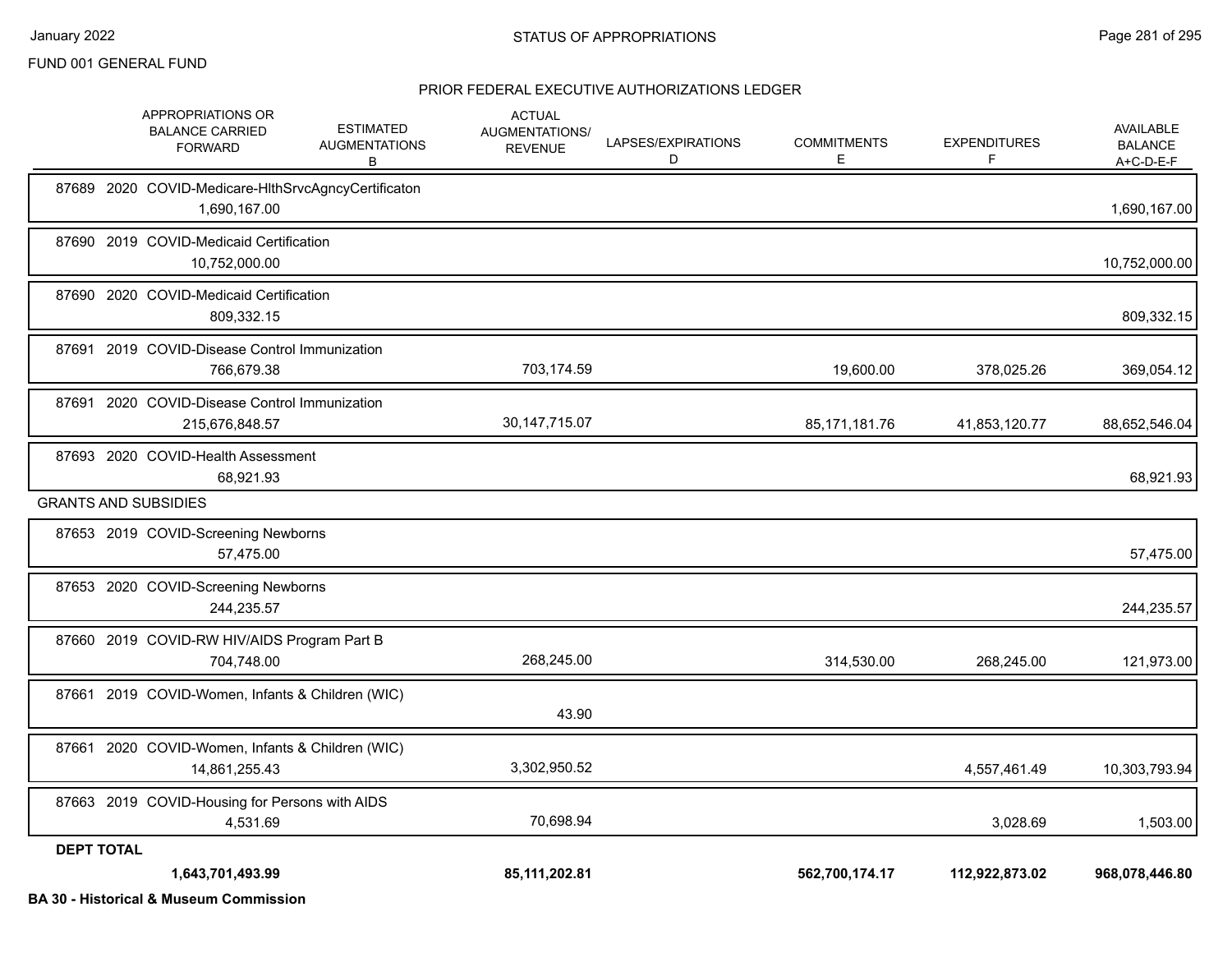|                   | APPROPRIATIONS OR<br><b>BALANCE CARRIED</b><br><b>FORWARD</b>               | <b>ESTIMATED</b><br><b>AUGMENTATIONS</b><br>B | <b>ACTUAL</b><br><b>AUGMENTATIONS/</b><br><b>REVENUE</b> | LAPSES/EXPIRATIONS<br>D | <b>COMMITMENTS</b><br>E. | <b>EXPENDITURES</b><br>F | <b>AVAILABLE</b><br><b>BALANCE</b><br>A+C-D-E-F |
|-------------------|-----------------------------------------------------------------------------|-----------------------------------------------|----------------------------------------------------------|-------------------------|--------------------------|--------------------------|-------------------------------------------------|
|                   | <b>GENERAL GOVERNMENT</b>                                                   |                                               |                                                          |                         |                          |                          |                                                 |
|                   | 82853 2020 Hurricane Sandy Disaster Relief<br>171,234.39                    |                                               |                                                          |                         |                          |                          | 171,234.39                                      |
|                   | 87696 2020 COVID-PA History To-GO<br>164,526.28                             |                                               | 165,031.72                                               |                         | 1,400.00                 | 144,992.61               | 18,133.67                                       |
| <b>DEPT TOTAL</b> | 335,760.67                                                                  |                                               | 165,031.72                                               |                         | 1,400.00                 | 144,992.61               | 189,368.06                                      |
|                   | BA 12 - Labor & Industry<br><b>GENERAL GOVERNMENT</b>                       |                                               |                                                          |                         |                          |                          |                                                 |
|                   | 87405 2020 COVID-CommnwlthCivilianCoronavirusCorps<br>582,517.50            |                                               | 264,909.94                                               |                         | 317,607.56               | 264,909.94               |                                                 |
|                   | <b>GRANTS AND SUBSIDIES</b>                                                 |                                               |                                                          |                         |                          |                          |                                                 |
|                   | 80388 2019 Comprehensive Workforce Development<br>392,954.37                |                                               | 2,744.17                                                 |                         |                          |                          | 392,954.37                                      |
|                   | 80388 2020 Comprehensive Workforce Development<br>423,714.12                |                                               | 201,410.38                                               |                         |                          | 201,410.38               | 222,303.74                                      |
|                   | 87668 2019 COVID-WIOA-National Dislocated Worker<br>5,254,714.19            |                                               | 91,542.89                                                |                         | 333,053.61               | 93,078.89                | 4,828,581.69                                    |
|                   | 87668 2020 COVID-WIOA-National Dislocated Worker<br>1,140,449.80            |                                               | 468,303.77                                               |                         | 523,117.60               | 466,403.50               | 150,928.70                                      |
| <b>DEPT TOTAL</b> |                                                                             |                                               |                                                          |                         |                          |                          |                                                 |
|                   | 7,794,349.98                                                                |                                               | 1,028,911.15                                             |                         | 1,173,778.77             | 1,025,802.71             | 5,594,768.50                                    |
|                   | <b>BA 13 - Military &amp; Veterans Affairs</b><br><b>GENERAL GOVERNMENT</b> |                                               |                                                          |                         |                          |                          |                                                 |
|                   | 80565 2020 Spotted Lanternfly<br>85,824.17                                  |                                               |                                                          |                         |                          |                          | 85,824.17                                       |
|                   | 80573 2019 PA State Opioid Response (SOR)<br>107,893.30                     |                                               | 262,968.97                                               |                         |                          |                          | 107,893.30                                      |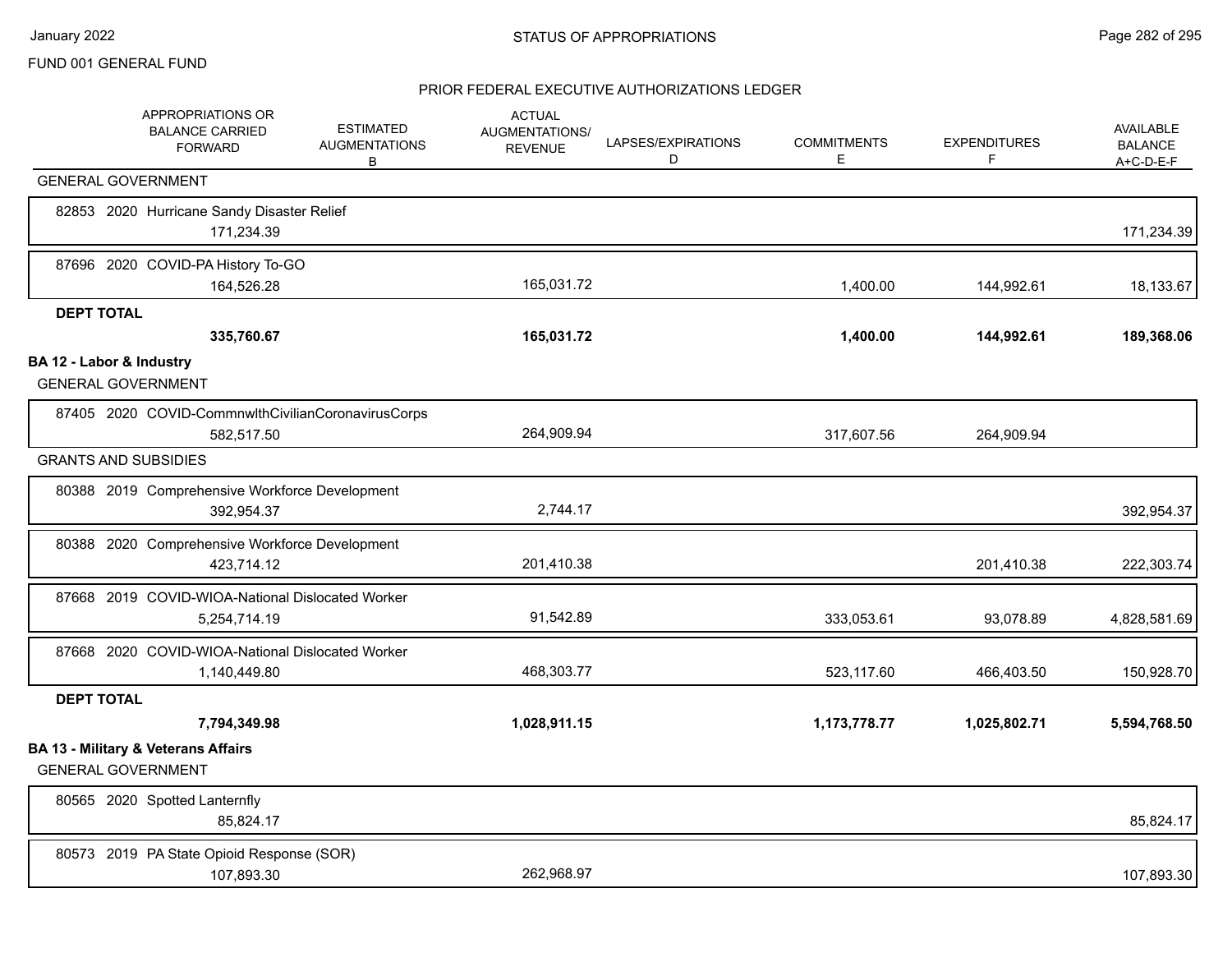|                               | APPROPRIATIONS OR<br><b>BALANCE CARRIED</b><br><b>FORWARD</b>   | <b>ESTIMATED</b><br><b>AUGMENTATIONS</b><br>В       | <b>ACTUAL</b><br>AUGMENTATIONS/<br><b>REVENUE</b> | LAPSES/EXPIRATIONS<br>D | <b>COMMITMENTS</b><br>Е | <b>EXPENDITURES</b><br>F | AVAILABLE<br><b>BALANCE</b><br>$A+C-D-E-F$ |
|-------------------------------|-----------------------------------------------------------------|-----------------------------------------------------|---------------------------------------------------|-------------------------|-------------------------|--------------------------|--------------------------------------------|
|                               | 80573 2020 PA State Opioid Response (SOR)<br>795.50             |                                                     | 877.00                                            |                         |                         | $-49,123.00$             | 49,918.50                                  |
|                               | 87649 2019 COVID-Operations & Maintenance                       |                                                     | 2,607.60                                          |                         |                         |                          |                                            |
|                               | 87649 2020 COVID-Operations & Maintenance<br>3,191.01           |                                                     | 1,330,693.00                                      |                         |                         |                          | 3,191.01                                   |
| <b>INSTITUTIONAL</b>          |                                                                 |                                                     |                                                   |                         |                         |                          |                                            |
|                               | 87411 2020 COVID-COVID Testing<br>11,336,560.77                 |                                                     | 7,692,149.50                                      |                         | 4,623,855.47            | 6,508,841.03             | 203,864.27                                 |
|                               | 40,764.34                                                       | 87600 2019 COVID-Veterans'HomesEnhancdVetsReimbrsmt |                                                   |                         |                         |                          | 40,764.34                                  |
|                               | 533,901.18                                                      | 87600 2020 COVID-Veterans'HomesEnhancdVetsReimbrsmt |                                                   |                         |                         |                          | 533,901.18                                 |
|                               | 87683 2019 COVID-Facilities Maintenance Cares Act<br>210,918.24 |                                                     |                                                   |                         |                         |                          | 210,918.24                                 |
|                               | 87683 2020 COVID-Facilities Maintenance Cares Act<br>29,686.27  |                                                     |                                                   |                         |                         |                          | 29,686.27                                  |
|                               | 87697 2019 COVID-DirectReliefProvidersVeteran'sHome<br>129.89   |                                                     |                                                   |                         |                         |                          | 129.89                                     |
|                               | 87697 2020 COVID-DirectReliefProvidersVeteran'sHome<br>873.42   |                                                     |                                                   |                         |                         |                          | 873.42                                     |
| <b>DEPT TOTAL</b>             |                                                                 |                                                     |                                                   |                         |                         |                          |                                            |
|                               | 12,350,538.09                                                   |                                                     | 9,289,296.07                                      |                         | 4,623,855.47            | 6,459,718.03             | 1,266,964.59                               |
| <b>BA 21 - Human Services</b> | <b>GENERAL GOVERNMENT</b>                                       |                                                     |                                                   |                         |                         |                          |                                            |
|                               | 80577 2019 Preschool Development Grant (F)<br>5,132,906.91      |                                                     |                                                   |                         |                         |                          | 5,132,906.91                               |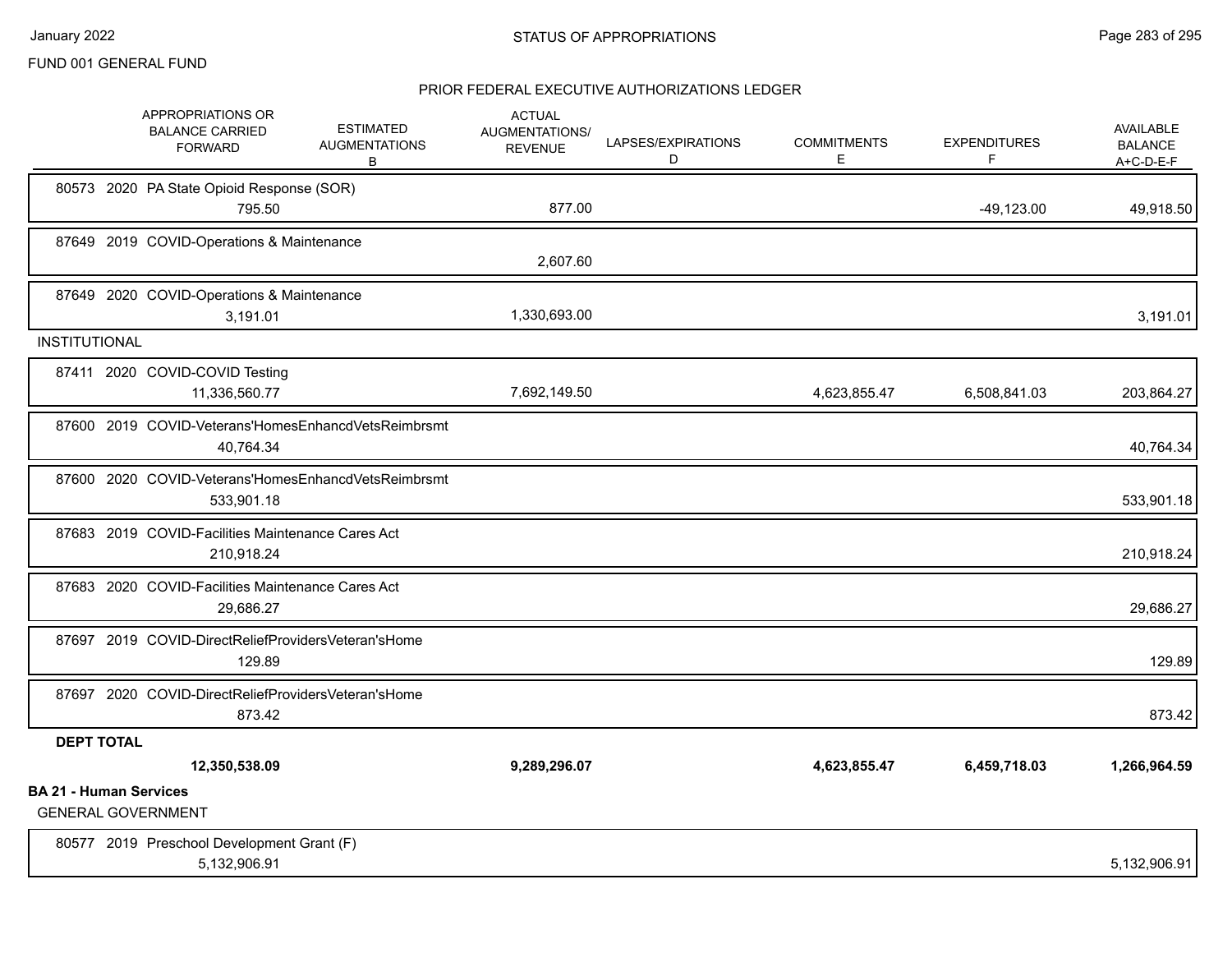|                      | APPROPRIATIONS OR<br><b>BALANCE CARRIED</b><br><b>FORWARD</b>     | <b>ESTIMATED</b><br><b>AUGMENTATIONS</b><br>B | <b>ACTUAL</b><br>AUGMENTATIONS/<br><b>REVENUE</b> | LAPSES/EXPIRATIONS<br>D | <b>COMMITMENTS</b><br>E | <b>EXPENDITURES</b><br>F | AVAILABLE<br><b>BALANCE</b><br>A+C-D-E-F |
|----------------------|-------------------------------------------------------------------|-----------------------------------------------|---------------------------------------------------|-------------------------|-------------------------|--------------------------|------------------------------------------|
|                      | 80897 2019 Homeland Security<br>75,000.00                         |                                               |                                                   |                         |                         |                          | 75,000.00                                |
|                      | 80897 2020 Homeland Security<br>75,000.00                         |                                               |                                                   |                         |                         |                          | 75,000.00                                |
|                      | 87414 2020 COVID-EarlyHeadStartExpnsnChildCarePrtsp<br>782,951.87 |                                               | 742,745.00                                        |                         |                         | 742,745.00               | 40,206.87                                |
|                      | 87415 2020 COVID-SNAP P-EBT Administration<br>6,739,653.86        |                                               | 6,700,739.31                                      |                         | 93,835.75               | 6,640,057.31             | 5,760.80                                 |
|                      | 87416 2020 COVID-SNAP-State Admin Expense Grants<br>48,173,000.00 |                                               | 6,357,217.00                                      |                         | 6,657,091.58            | 7,562,886.00             | 33,953,022.42                            |
|                      | 87432 2020 COVID-DvlopmntIDisabilities-BasicSupport<br>149,000.00 |                                               | 100,470.00                                        |                         |                         | 100,470.00               | 48,530.00                                |
|                      | 87606 2019 COVID-LIHEABG-Administration<br>760,950.97             |                                               | 760,950.97                                        |                         |                         | 760,950.97               |                                          |
|                      | 87606 2020 COVID-LIHEABG-Administration<br>29,768,000.00          |                                               |                                                   |                         |                         |                          | 29,768,000.00                            |
|                      | 87607 2019 COVID-Children's Health Insurance Admin<br>49,093.56   |                                               |                                                   |                         |                         |                          | 49,093.56                                |
|                      | 87607 2020 COVID-Children's Health Insurance Admin<br>155,258.34  |                                               | 12,146.91                                         |                         |                         | $-15.26$                 | 155,273.60                               |
|                      | 87665 2019 COVID-CHIP-Information Systems<br>84,132.81            |                                               |                                                   |                         |                         |                          | 84,132.81                                |
|                      | 87665 2020 COVID-CHIP-Information Systems<br>58,126.61            |                                               |                                                   |                         |                         |                          | 58,126.61                                |
| <b>INSTITUTIONAL</b> |                                                                   |                                               |                                                   |                         |                         |                          |                                          |
|                      | 80343 2019 Bioterrorism Hospital Preparedness<br>5,000.00         |                                               |                                                   |                         |                         |                          | 5,000.00                                 |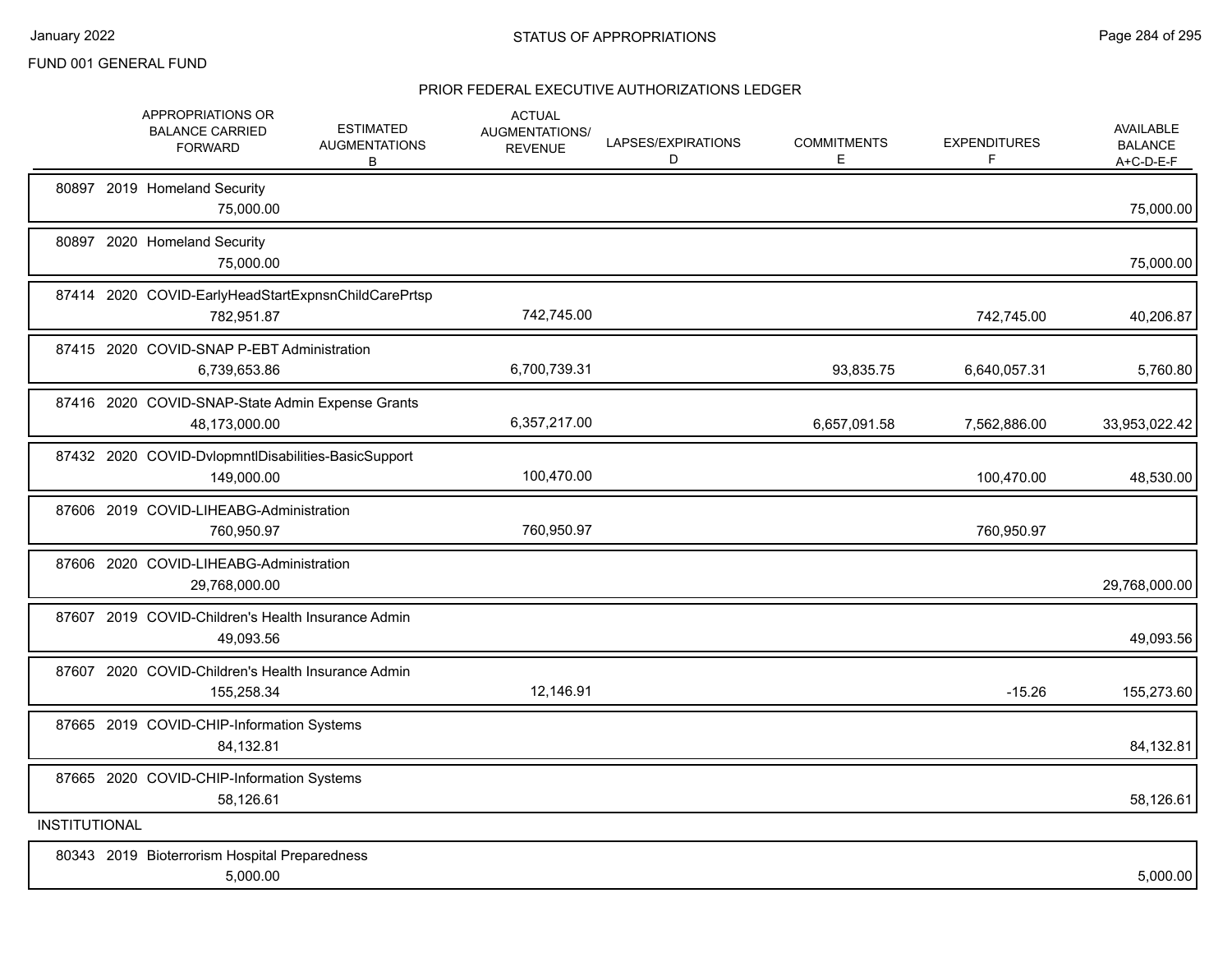|  | APPROPRIATIONS OR<br><b>BALANCE CARRIED</b><br><b>FORWARD</b>        | <b>ESTIMATED</b><br><b>AUGMENTATIONS</b><br>B | <b>ACTUAL</b><br>AUGMENTATIONS/<br><b>REVENUE</b> | LAPSES/EXPIRATIONS<br>D | <b>COMMITMENTS</b><br>E | <b>EXPENDITURES</b><br>F | <b>AVAILABLE</b><br><b>BALANCE</b><br>$A+C-D-E-F$ |
|--|----------------------------------------------------------------------|-----------------------------------------------|---------------------------------------------------|-------------------------|-------------------------|--------------------------|---------------------------------------------------|
|  | 80343 2020 Bioterrorism Hospital Preparedness<br>75.454.00           |                                               | 20,454.00                                         |                         |                         | 20,454.00                | 55,000.00                                         |
|  | 87410 2020 COVID-Mental Health Services Block Grant<br>73,963,000.00 |                                               | 21,762,011.00                                     |                         |                         | 21,762,011.00            | 52,200,989.00                                     |
|  | 87608 2019 COVID-Medical Assistance-Mental Health<br>404,608.72      |                                               |                                                   |                         |                         |                          | 404,608.72                                        |
|  | 87608 2020 COVID-Medical Assistance-Mental Health<br>10.775.53       |                                               | 1,185,635.26                                      |                         |                         | 2,550.71                 | 8,224.82                                          |
|  | 87609 2020 COVID-Medical Assistance-StateCenters                     |                                               | 4,294,425.94                                      |                         |                         |                          |                                                   |
|  | 87677 2019 COVID-Crisis Counseling<br>485,781.93                     |                                               |                                                   |                         |                         |                          | 485,781.93                                        |
|  | 87677 2020 COVID-Crisis Counseling<br>5,363,879.89                   |                                               | 588,650.17                                        |                         | 4,430,694.51            | 511,530.48               | 421,654.90                                        |
|  | 87698 2019 COVID-DirectReliefProviders/StateCenters<br>26,838.90     |                                               |                                                   |                         |                         |                          | 26,838.90                                         |
|  | 87698 2020 COVID-DirectReliefProviders/StateCenters<br>75,041.93     |                                               |                                                   |                         | 106.00                  | 29,045.04                | 45,890.89                                         |
|  | 87699 2019 COVID-DirectReliefProvdrs/StateHospitals<br>1,626.66      |                                               |                                                   |                         |                         |                          | 1,626.66                                          |
|  | 87699 2020 COVID-DirectReliefProvdrs/StateHospitals<br>112.354.11    |                                               |                                                   |                         | 8,800.00                | 44,110.86                | 59,443.25                                         |
|  | <b>GRANTS AND SUBSIDIES</b>                                          |                                               |                                                   |                         |                         |                          |                                                   |
|  | 80571 2019 State Opioid Response<br>1,522,581.90                     |                                               | 1,927,510.04                                      |                         |                         |                          | 1,522,581.90                                      |
|  | 80571 2020 State Opioid Response<br>1,722,749.96                     |                                               | 1,524,486.06                                      |                         |                         | 309,238.26               | 1,413,511.70                                      |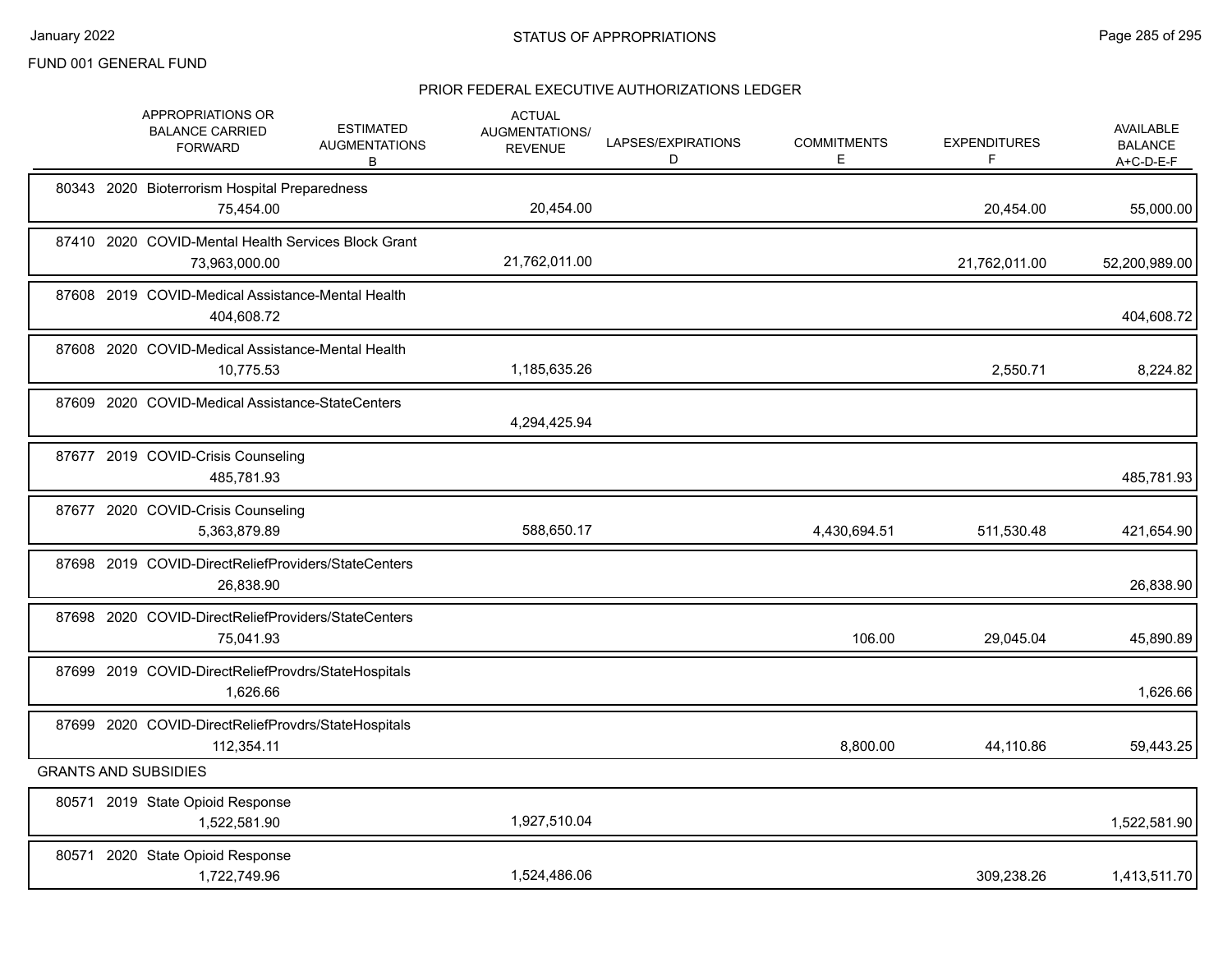|  | APPROPRIATIONS OR<br><b>BALANCE CARRIED</b><br><b>FORWARD</b>        | <b>ESTIMATED</b><br><b>AUGMENTATIONS</b><br>В | <b>ACTUAL</b><br>AUGMENTATIONS/<br><b>REVENUE</b> | LAPSES/EXPIRATIONS<br>D | <b>COMMITMENTS</b><br>Е | <b>EXPENDITURES</b><br>F. | <b>AVAILABLE</b><br><b>BALANCE</b><br>$A+C-D-E-F$ |
|--|----------------------------------------------------------------------|-----------------------------------------------|---------------------------------------------------|-------------------------|-------------------------|---------------------------|---------------------------------------------------|
|  | 80866 2019 PHHSBG Domestic Violence<br>100,000.00                    |                                               |                                                   |                         |                         |                           | 100,000.00                                        |
|  | 80866 2020 PHHSBG Domestic Violence<br>67,898.27                     |                                               | 62,574.27                                         |                         |                         | 62,574.27                 | 5,324.00                                          |
|  | 87408 2020 COVID-Chafee Foster Care Prgm & ETV (EA)<br>12,510,686.00 |                                               | 1,179,678.13                                      |                         |                         | 2,990,351.46              | 9,520,334.54                                      |
|  | 87409 2020 COVID-Promoting Safe & Stable Families<br>2,739,000.00    |                                               | 397,635.25                                        |                         |                         | 687,422.50                | 2,051,577.50                                      |
|  | 87417 2020 COVID-PandemicEmergencyAssistncFd<br>26,445,000.00        |                                               | 10,927,935.91                                     |                         |                         | 15,000,000.00             | 11,445,000.00                                     |
|  | 87418 2020 COVID-Child Abuse State Grants<br>3,574,000.00            |                                               |                                                   |                         | 123,461.00              |                           | 3,450,539.00                                      |
|  | 87419 2020 COVID-Community-BasedChild busePreventin<br>8,788,000.00  |                                               |                                                   |                         |                         |                           | 8,788,000.00                                      |
|  | 87420 2020 COVID-IDEA-Infants & Toddlers<br>7,180,000.00             |                                               |                                                   |                         |                         |                           | 7,180,000.00                                      |
|  | 87421 2020 COVID-MCH-Early Childhood Home Visiting<br>1,369,000.00   |                                               | 420,543.36                                        |                         | 850,447.26              | 518,338.74                | 214.00                                            |
|  | 87491 2020 COVID Rental & Utility Assistance<br>5,272,608.60         |                                               |                                                   |                         | 141,123.29              | $-32,255,745.57$          | 37,387,230.88                                     |
|  | 87610 2019 COVID-LIHEABG-Low-Income Family/Individ<br>8,486,025.27   |                                               | 3,916,432.48                                      |                         |                         | 3,245,624.27              | 5,240,401.00                                      |
|  | 87610 2020 COVID-LIHEABG-Low-Income Family/Individ<br>267,905,000.00 |                                               | 49,227,082.92                                     |                         |                         | 49,227,082.92             | 218,677,917.08                                    |
|  | 87611 2019 COVID-Medical Assistance-Capitation<br>5,725,024.79       |                                               |                                                   |                         |                         |                           | 5,725,024.79                                      |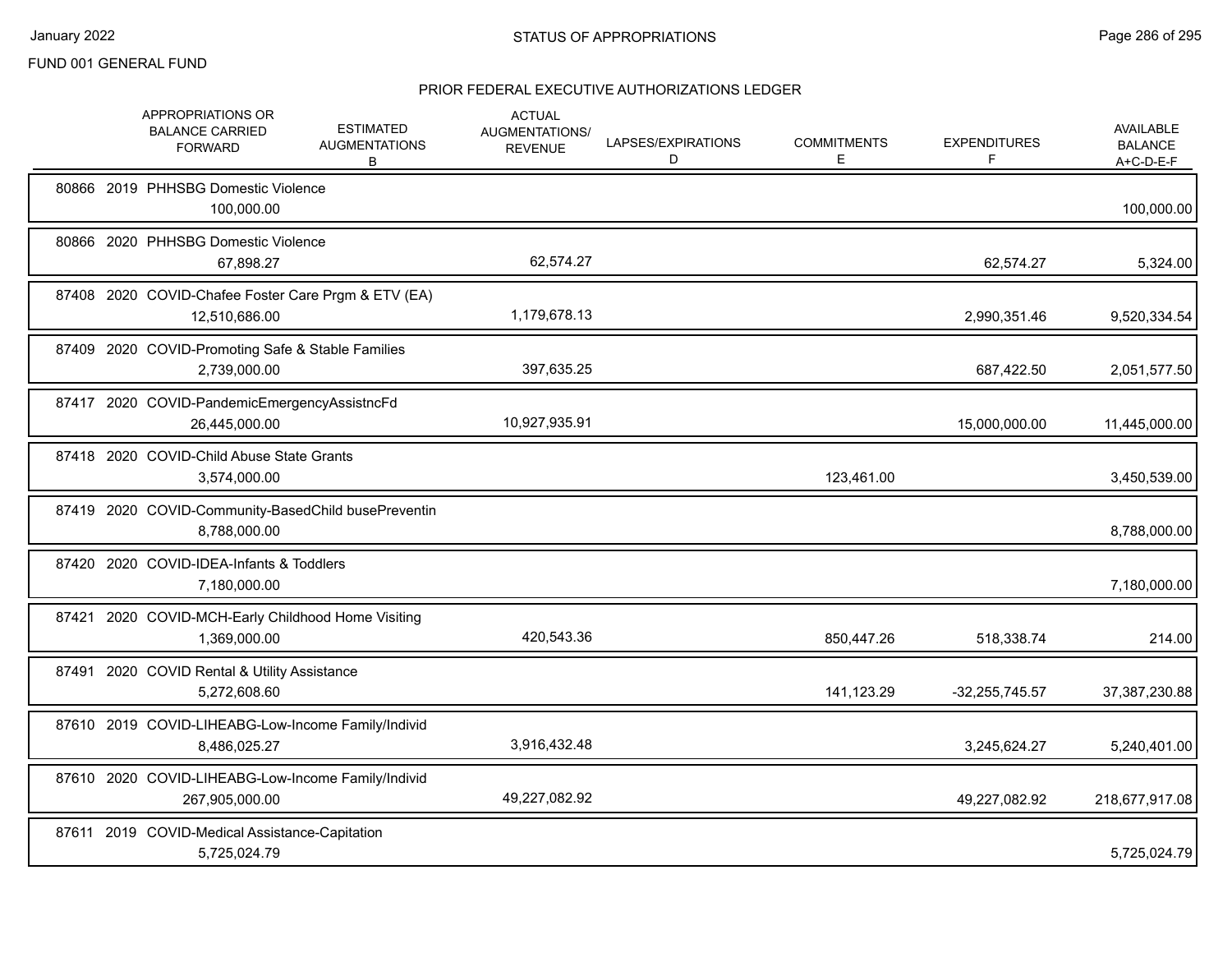|  | APPROPRIATIONS OR<br><b>BALANCE CARRIED</b><br><b>FORWARD</b>      | <b>ESTIMATED</b><br><b>AUGMENTATIONS</b><br>B | <b>ACTUAL</b><br>AUGMENTATIONS/<br><b>REVENUE</b> | LAPSES/EXPIRATIONS<br>D | <b>COMMITMENTS</b><br>Е | <b>EXPENDITURES</b><br>F. | <b>AVAILABLE</b><br><b>BALANCE</b><br>A+C-D-E-F |
|--|--------------------------------------------------------------------|-----------------------------------------------|---------------------------------------------------|-------------------------|-------------------------|---------------------------|-------------------------------------------------|
|  | 87611 2020 COVID-Medical Assistance-Capitation                     |                                               | 118,223,707.68                                    |                         |                         | -5,478,901.49             | 5,478,901.49                                    |
|  | 87612 2019 COVID-Medical Assistance-FeeForService<br>29,122,053.64 |                                               | $-148.50$                                         |                         |                         | $-148.50$                 | 29,122,202.14                                   |
|  | 87612 2020 COVID-Medical Assistance-FeeForService                  |                                               | 32,637,547.13                                     |                         |                         | $-203,219.43$             | 203,219.43                                      |
|  | 87613 2020 COVID-MA-Workers with Disabilities<br>13,929,795.13     |                                               | 5,911,845.66                                      |                         |                         | 5,911,845.66              | 8,017,949.47                                    |
|  | 87614 2019 COVID-MA-Physician Practice Plans<br>2,114,549.74       |                                               |                                                   |                         |                         |                           | 2,114,549.74                                    |
|  | 87614 2020 COVID-MA-Physician Practice Plans<br>308,611.68         |                                               | 259,414.23                                        |                         |                         | 194,560.67                | 114,051.01                                      |
|  | 87615 2019 COVID-MA-Hospital-Based Burn Centers<br>68,886.91       |                                               |                                                   |                         |                         |                           | 68,886.91                                       |
|  | 87615 2020 COVID-MA-Hospital-Based Burn Centers<br>489.54          |                                               | 575,510.46                                        |                         |                         |                           | 489.54                                          |
|  | 87616 2019 COVID-MA-Critical Access Hospitals<br>222,602.98        |                                               |                                                   |                         |                         |                           | 222,602.98                                      |
|  | 87616 2020 COVID-MA-Critical Access Hospitals<br>167,099.36        |                                               | 31,620.65                                         |                         |                         | 31,620.66                 | 135,478.70                                      |
|  | 87617 2019 COVID-MA-Obstetric & Neonatal Services<br>169,636.14    |                                               |                                                   |                         |                         |                           | 169,636.14                                      |
|  | 87617 2020 COVID-MA-Obstetric & Neonatal Services<br>96,074.36     |                                               |                                                   |                         |                         |                           | 96,074.36                                       |
|  | 87618 2019 COVID-Medical Assistance-Trauma Center<br>135,079.58    |                                               |                                                   |                         |                         |                           | 135,079.58                                      |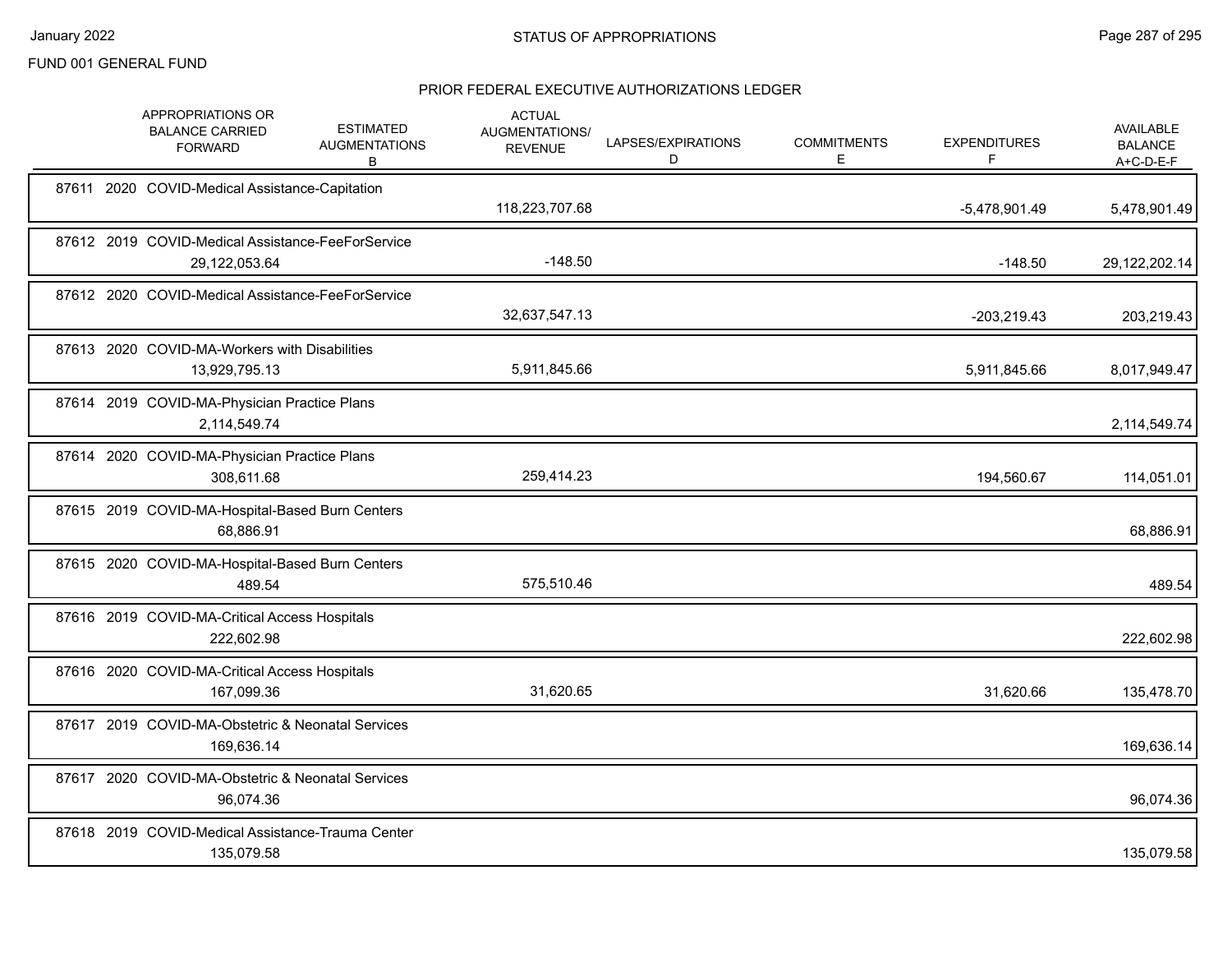| APPROPRIATIONS OR<br><b>BALANCE CARRIED</b><br><b>FORWARD</b> | <b>ESTIMATED</b><br><b>AUGMENTATIONS</b><br>В               | <b>ACTUAL</b><br><b>AUGMENTATIONS/</b><br><b>REVENUE</b> | LAPSES/EXPIRATIONS<br>D | <b>COMMITMENTS</b><br>Е | <b>EXPENDITURES</b><br>F | AVAILABLE<br><b>BALANCE</b><br>A+C-D-E-F |
|---------------------------------------------------------------|-------------------------------------------------------------|----------------------------------------------------------|-------------------------|-------------------------|--------------------------|------------------------------------------|
|                                                               | 87618 2020 COVID-Medical Assistance-Trauma Center<br>255.23 | 1,122,744.77                                             |                         |                         |                          | 255.23                                   |
| 87619 2019 COVID-MA-Academic Medical Centers<br>384,346.60    |                                                             |                                                          |                         |                         |                          | 384,346.60                               |
| 87619 2020 COVID-MA-Academic Medical Centers                  | 698.75                                                      | 3,071,594.14                                             |                         |                         |                          | 698.75                                   |
| 1,138,440.96                                                  | 87620 2019 COVID-Medical Assistance-Transportation          |                                                          |                         |                         |                          | 1,138,440.96                             |
| 272,897.28                                                    | 87620 2020 COVID-Medical Assistance-Transportation          | 423,122.48                                               |                         |                         |                          | 272,897.28                               |
| 386,662.13                                                    | 87621 2019 COVID-Children's Health Insurance Prgrm          |                                                          |                         |                         |                          | 386,662.13                               |
| 3,456,873.69                                                  | 87621 2020 COVID-Children's Health Insurance Prgrm          |                                                          |                         |                         |                          | 3,456,873.69                             |
| 45,069,713.96                                                 | 87622 2019 COVID-Medical Assistance-Long-TermLiving         |                                                          |                         |                         |                          | 45,069,713.96                            |
|                                                               | 87622 2020 COVID-Medical Assistance-Long-TermLiving         | 6,647,691.90                                             |                         |                         | $-3,492.27$              | 3,492.27                                 |
| 87623 2019 COVID-MA-Community HealthChoices<br>2,951,158.46   |                                                             |                                                          |                         |                         |                          | 2,951,158.46                             |
| 87623 2020 COVID-MA-Community HealthChoices                   |                                                             | 12,488,166.88                                            |                         |                         | -281,781.03              | 281,781.03                               |
| 5,810,655.68                                                  | 87624 2019 COVID-MA-Home&Community-Based Services           |                                                          |                         |                         |                          | 5,810,655.68                             |
| 134,174.60                                                    | 87625 2020 COVID-MA-Long-Term Care Managed Care             | $-14,561.93$                                             |                         |                         |                          | 134,174.60                               |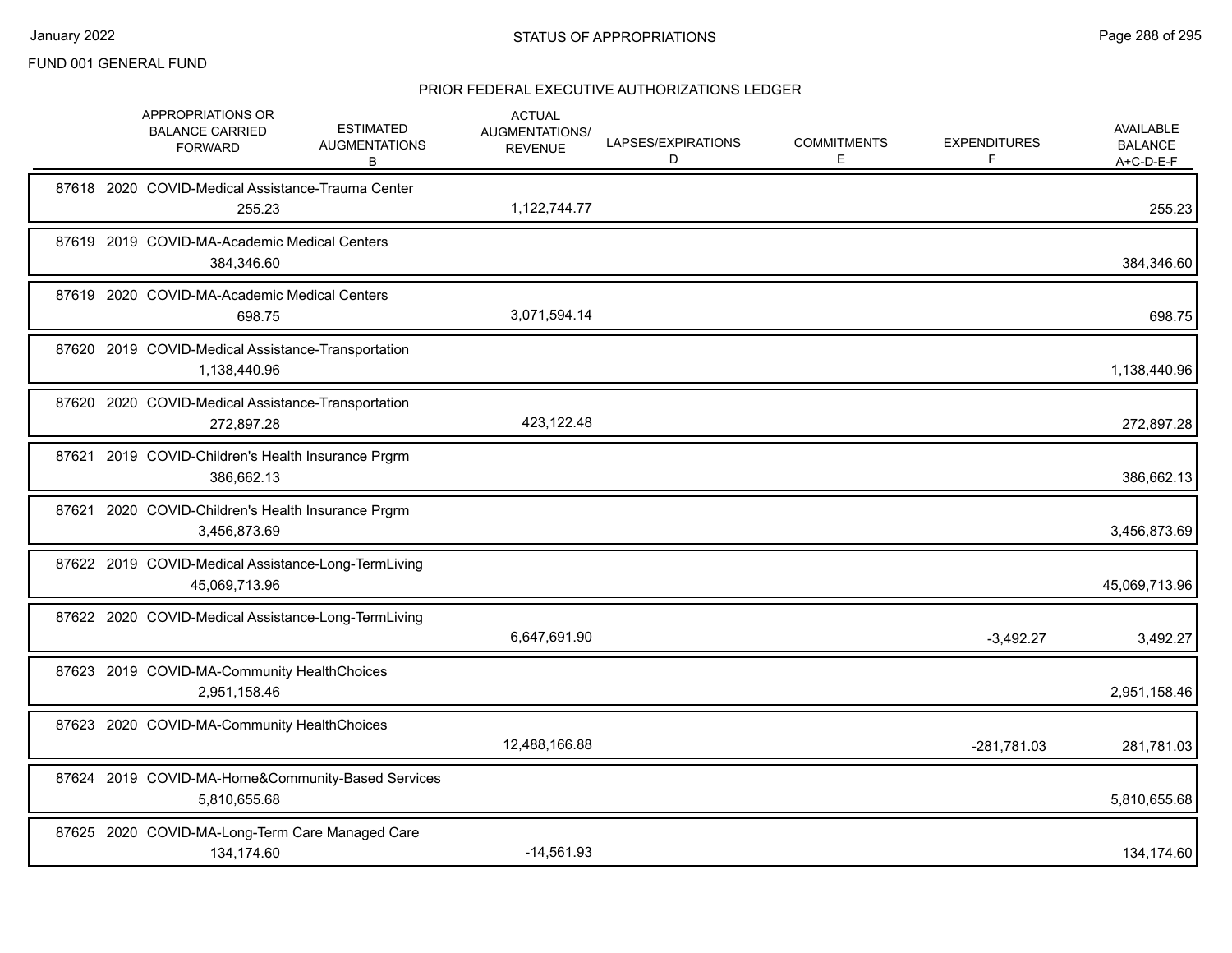|  | APPROPRIATIONS OR<br><b>BALANCE CARRIED</b><br><b>FORWARD</b>    | <b>ESTIMATED</b><br><b>AUGMENTATIONS</b><br>В | <b>ACTUAL</b><br>AUGMENTATIONS/<br><b>REVENUE</b> | LAPSES/EXPIRATIONS<br>D | <b>COMMITMENTS</b><br>Е | <b>EXPENDITURES</b><br>F | <b>AVAILABLE</b><br><b>BALANCE</b><br>A+C-D-E-F |
|--|------------------------------------------------------------------|-----------------------------------------------|---------------------------------------------------|-------------------------|-------------------------|--------------------------|-------------------------------------------------|
|  | 87626 2019 COVID-MA-Services to Persons w/Disab<br>3,516,018.33  |                                               |                                                   |                         |                         |                          | 3,516,018.33                                    |
|  | 87627 2019 COVID-Medical Assistance-Attendant Care<br>637,133.29 |                                               |                                                   |                         |                         |                          | 637,133.29                                      |
|  | 87628 2019 COVID-MA-Community ID Services<br>51,977.86           |                                               | $-38.11$                                          |                         |                         | $-38.11$                 | 52,015.97                                       |
|  | 87628 2020 COVID-MA-Community ID Services<br>562,460.00          |                                               | 471,982.26                                        |                         |                         | 137,232.03               | 425,227.97                                      |
|  | 87629 2019 COVID-Medical Assistance-ID/ICF<br>1,512,781.33       |                                               |                                                   |                         |                         |                          | 1,512,781.33                                    |
|  | 87629 2020 COVID-Medical Assistance-ID/ICF<br>1,593,563.81       |                                               | 6,082,628.25                                      |                         |                         | 439,720.27               | 1,153,843.54                                    |
|  | 87630 2020 COVID-MA-Community ID Waiver Program<br>5,724,061.85  |                                               | 52, 128, 725. 11                                  |                         |                         | 3,561,329.74             | 2,162,732.11                                    |
|  | 87631 2019 COVID-MA-Autism Intervention Services<br>46,296.32    |                                               |                                                   |                         |                         |                          | 46,296.32                                       |
|  | 87631 2020 COVID-MA-Autism Intervention Services<br>134,275.28   |                                               | 739,312.79                                        |                         |                         | 134,275.28               |                                                 |
|  | 87632 2019 COVID-Child Welfare Services<br>389.00                |                                               |                                                   |                         |                         |                          | 389.00                                          |
|  | 87633 2019 COVID-CCDFBG-Child Care Services<br>3,609,400.00      |                                               |                                                   |                         |                         |                          | 3,609,400.00                                    |
|  | 87633 2020 COVID-CCDFBG-Child Care Services<br>550, 167, 177.00  |                                               | 87,171,999.21                                     |                         | 17,565,557.63           | 133,806,441.58           | 398,795,177.79                                  |
|  | 87636 2019 COVID-MA-Nurse Family Partnership<br>20,506.00        |                                               |                                                   |                         |                         |                          | 20,506.00                                       |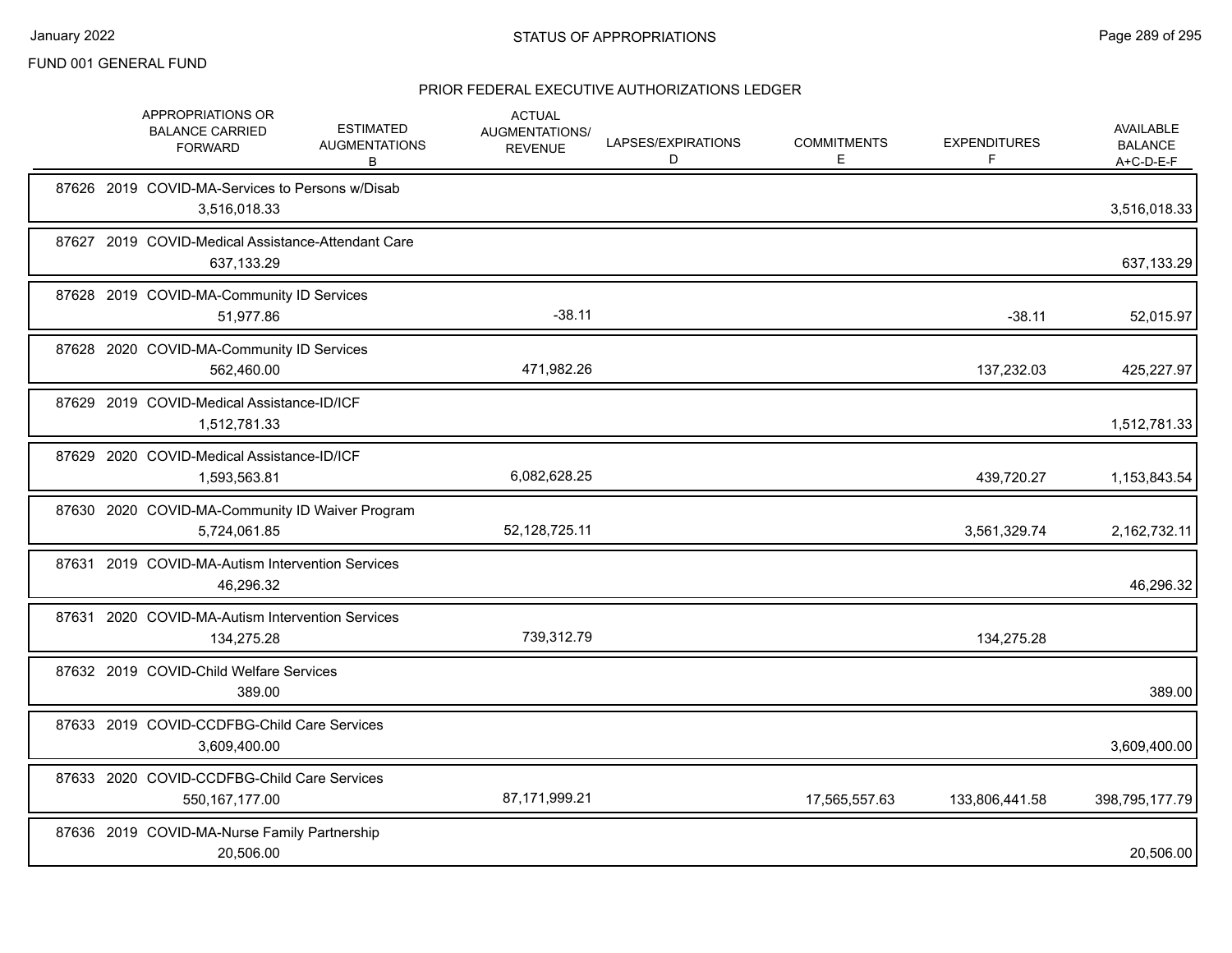|  | APPROPRIATIONS OR<br><b>BALANCE CARRIED</b><br><b>FORWARD</b>      | <b>ESTIMATED</b><br><b>AUGMENTATIONS</b><br>B | <b>ACTUAL</b><br><b>AUGMENTATIONS/</b><br><b>REVENUE</b> | LAPSES/EXPIRATIONS<br>D | <b>COMMITMENTS</b><br>E. | <b>EXPENDITURES</b><br>F | <b>AVAILABLE</b><br><b>BALANCE</b><br>A+C-D-E-F |
|--|--------------------------------------------------------------------|-----------------------------------------------|----------------------------------------------------------|-------------------------|--------------------------|--------------------------|-------------------------------------------------|
|  | 87636 2020 COVID-MA-Nurse Family Partnership<br>7,070.24           |                                               | 25,877.92                                                |                         |                          | 7,070.24                 |                                                 |
|  | 87637 2019 COVID-MA-Early Intervention<br>199,637.04               |                                               | $-487.70$                                                |                         |                          | $-487.70$                | 200,124.74                                      |
|  | 87637 2020 COVID-MA-Early Intervention<br>267,574.51               |                                               | 1,469,414.45                                             |                         |                          | 169,968.60               | 97,605.91                                       |
|  | 87638 2019 COVID-FamilyViolence PreventionServices<br>599.885.94   |                                               | 599,113.25                                               |                         |                          | 599,113.25               | 772.69                                          |
|  | 87638 2020 COVID-FamilyViolence PreventionServices<br>4,507,000.00 |                                               | 37,400.50                                                |                         | 4,255,101.85             | 251,169.15               | 729.00                                          |
|  | 87654 2019 COVID-Child Welfare-Title IV-E<br>10,425,578.27         |                                               | 198,041.43                                               |                         |                          | 190,319.09               | 10,235,259.18                                   |
|  | 87654 2020 COVID-Child Welfare-Title IV-E<br>6,016,418.25          |                                               | 7,639,174.82                                             |                         |                          | 6,010,286.83             | 6,131.42                                        |
|  | 87672 2019 COVID-PA Disaster Relief (F)<br>22,076,849.09           |                                               |                                                          |                         |                          | 525,594.82               | 21,551,254.27                                   |
|  | 87688 2019 COVID-RefugeesPersonsSeekingAsylumSclSvc<br>421.000.00  |                                               |                                                          |                         |                          |                          | 421,000.00                                      |
|  | 87711 2019 COVID-RF Long Term Living<br>-11,383,008.78             |                                               | -11,536,509.10                                           |                         |                          | -11,386,260.69           | 3,251.91                                        |
|  | 87712 2019 COVID-RF Community HealthChoices<br>-226,838.29         |                                               | -226,838.29                                              |                         |                          | -226,838.29              |                                                 |
|  | 87713 2019 COVID-RF Long-Term Care Managed Care<br>$-64,764.34$    |                                               | $-64,764.34$                                             |                         |                          | $-64,764.34$             |                                                 |
|  | 87714 2019 COVID-RF ID Community Waiver Program<br>-233,786.62     |                                               | -299,596.74                                              |                         |                          | -233,786.62              |                                                 |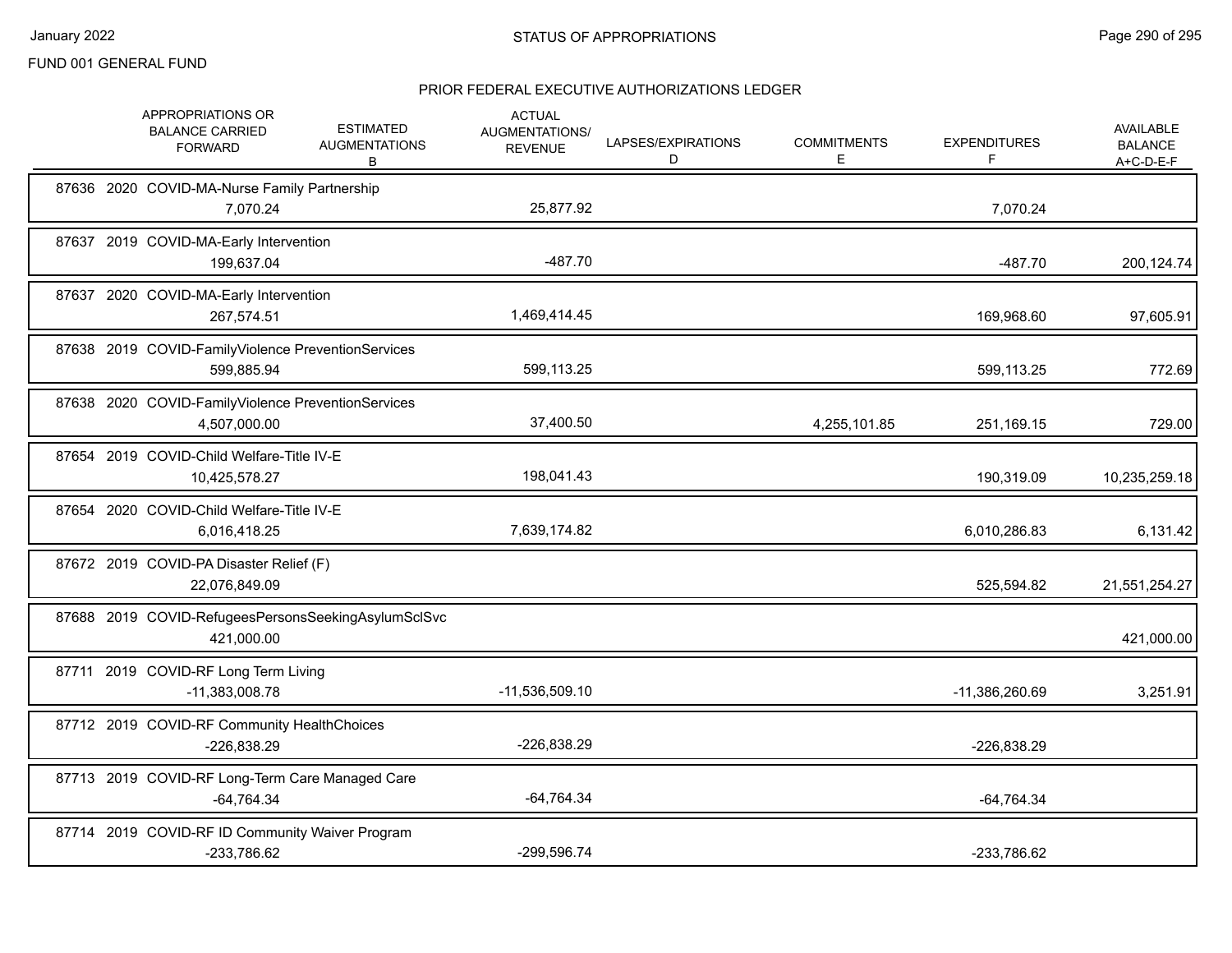|                             | APPROPRIATIONS OR<br><b>BALANCE CARRIED</b><br><b>FORWARD</b> | <b>ESTIMATED</b><br><b>AUGMENTATIONS</b><br>В | <b>ACTUAL</b><br>AUGMENTATIONS/<br><b>REVENUE</b> | LAPSES/EXPIRATIONS<br>D | <b>COMMITMENTS</b><br>E. | <b>EXPENDITURES</b><br>F | AVAILABLE<br><b>BALANCE</b><br>$A+C-D-E-F$ |
|-----------------------------|---------------------------------------------------------------|-----------------------------------------------|---------------------------------------------------|-------------------------|--------------------------|--------------------------|--------------------------------------------|
|                             | 87717 2019 COVID-RF Domestic Violence Programs                |                                               |                                                   |                         |                          |                          |                                            |
|                             | $-15,000.00$                                                  |                                               | $-15,000.00$                                      |                         |                          | $-15,000.00$             |                                            |
|                             | 87718 2019 COVID-RF Homeless Assistance Services              |                                               |                                                   |                         |                          |                          |                                            |
|                             | -421,865.00                                                   |                                               | -421,865.00                                       |                         |                          | -421,865.00              |                                            |
| <b>DEPT TOTAL</b>           |                                                               |                                               |                                                   |                         |                          |                          |                                            |
|                             | 1,231,627,558.17                                              |                                               | 437,486,150.24                                    |                         | 34, 126, 218.87          | 211,615,647.36           | 985,885,691.94                             |
|                             | <b>BA 19 - State Department</b><br><b>GENERAL GOVERNMENT</b>  |                                               |                                                   |                         |                          |                          |                                            |
|                             | 80566 2020 Occupational Licensing Assessment<br>193,948.87    |                                               | 6,020.28                                          |                         |                          | 6,020.28                 | 187,928.59                                 |
|                             | 87641 2019 COVID-Election Security<br>2,366,054.42            |                                               |                                                   |                         |                          |                          | 2,366,054.42                               |
| <b>DEPT TOTAL</b>           |                                                               |                                               |                                                   |                         |                          |                          |                                            |
|                             | 2,560,003.29                                                  |                                               | 6,020.28                                          |                         |                          | 6,020.28                 | 2,553,983.01                               |
| <b>BA 20 - State Police</b> | <b>GENERAL GOVERNMENT</b>                                     |                                               |                                                   |                         |                          |                          |                                            |
|                             | 80463 2019 Law Enforcements Projects<br>2,637,989.96          |                                               | 104,323.00                                        |                         |                          |                          | 2,637,989.96                               |
|                             | 80463 2020 Law Enforcements Projects<br>4,104,940.22          |                                               | 1,575,697.10                                      |                         | 428,000.00               | 672,007.18               | 3,004,933.04                               |
|                             | 80574 2019 PA State Opioid Response (SOR)<br>168,416.55       |                                               |                                                   |                         |                          |                          | 168,416.55                                 |
|                             | 82235 2019 Law Enforcement Preparedness<br>227.17             |                                               |                                                   |                         | 227.17                   |                          |                                            |
|                             | 82235 2020 Law Enforcement Preparedness<br>1,953,651.19       |                                               | 2,099,010.21                                      |                         |                          | 373,802.40               | 1,579,848.79                               |
|                             | 82340 2019 Homeland Security Grants<br>2,756,505.34           |                                               |                                                   |                         |                          |                          | 2,756,505.34                               |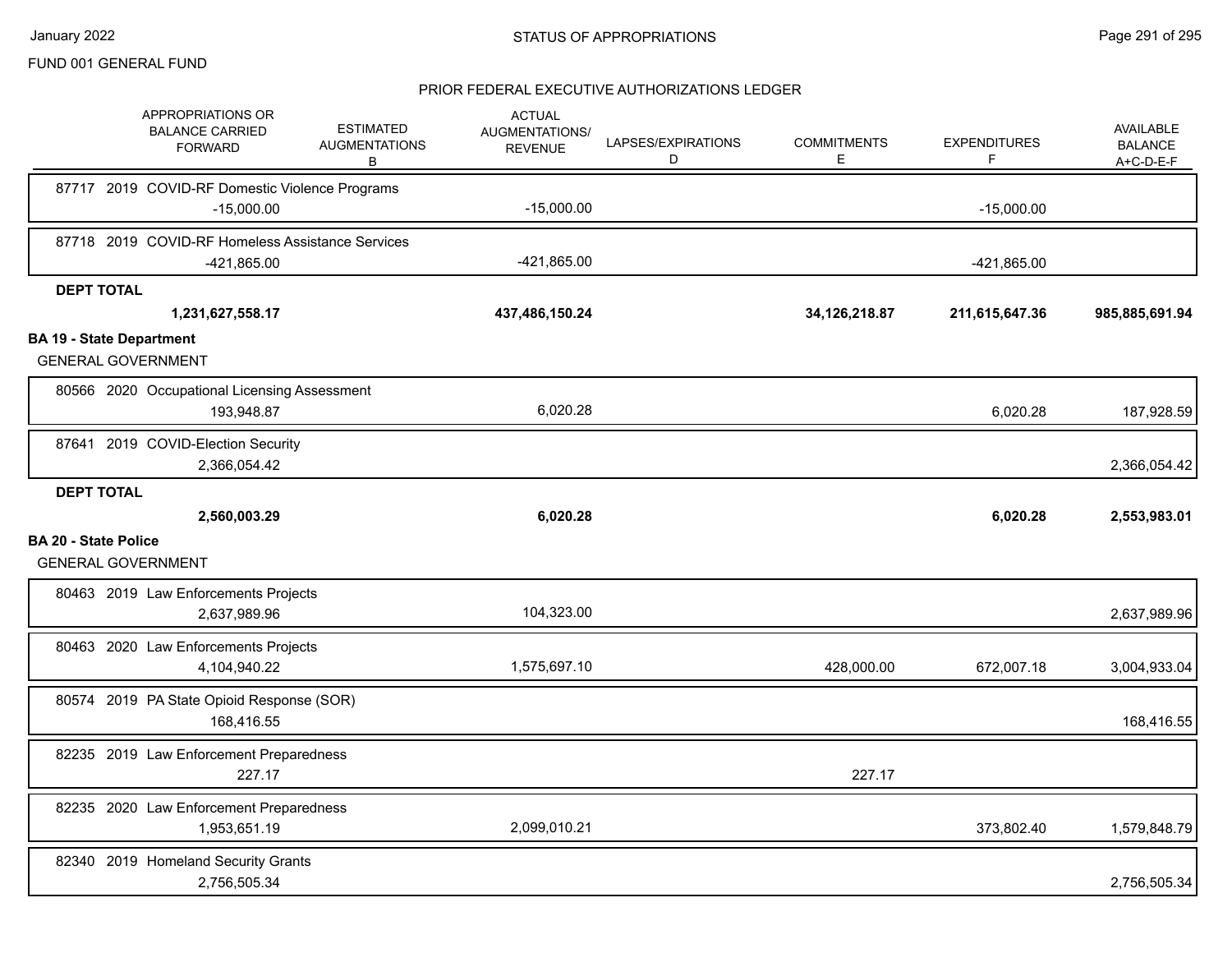|                                                              | APPROPRIATIONS OR<br><b>BALANCE CARRIED</b><br><b>FORWARD</b>        | <b>ESTIMATED</b><br><b>AUGMENTATIONS</b><br>В | <b>ACTUAL</b><br><b>AUGMENTATIONS/</b><br><b>REVENUE</b> | LAPSES/EXPIRATIONS<br>D | <b>COMMITMENTS</b><br>Ε | <b>EXPENDITURES</b><br>F. | AVAILABLE<br><b>BALANCE</b><br>A+C-D-E-F |
|--------------------------------------------------------------|----------------------------------------------------------------------|-----------------------------------------------|----------------------------------------------------------|-------------------------|-------------------------|---------------------------|------------------------------------------|
|                                                              | 82340 2020 Homeland Security Grants<br>3,779,736.57                  |                                               | 366,138.83                                               |                         | 72,705.80               | 210,963.00                | 3,496,067.77                             |
|                                                              | 82825 2019 Office of Homeland Security<br>1,052,777.10               |                                               | 359.76                                                   |                         |                         | 359.76                    | 1,052,417.34                             |
|                                                              | 82825 2020 Office of Homeland Security<br>1,217,667.61               |                                               | 92,297.79                                                |                         | 0.01                    | 74,471.98                 | 1,143,195.62                             |
|                                                              | 87403 2020 COVID-Emergency Supplemental Funding<br>822,876.00        |                                               |                                                          |                         |                         |                           | 822,876.00                               |
| <b>DEPT TOTAL</b>                                            | 18,494,787.71                                                        |                                               | 4,237,826.69                                             |                         | 500,932.98              | 1,331,604.32              | 16,662,250.41                            |
| <b>BA 78 - Transportation</b><br><b>GRANTS AND SUBSIDIES</b> |                                                                      |                                               |                                                          |                         |                         |                           |                                          |
|                                                              | 87412 2020 COVID-FTA-Enhanced Mobility<br>4,580,000.00               |                                               |                                                          |                         |                         |                           | 4,580,000.00                             |
|                                                              | 87684 2019 COVID-FTA-Non-Urbanized Formula<br>44,945,963.00          |                                               | 4,649,898.00                                             |                         | 21,705,232.00           | 4,649,898.00              | 18,590,833.00                            |
|                                                              | 87684 2020 COVID-FTA-Non-Urbanized Formula<br>5,426,000.00           |                                               |                                                          |                         |                         |                           | 5,426,000.00                             |
|                                                              | 87685 2020 COVID-FTA-KeystoneCorridorEquipmnt&Purch<br>92,929,000.00 |                                               |                                                          |                         |                         |                           | 92,929,000.00                            |
| <b>DEPT TOTAL</b>                                            |                                                                      |                                               |                                                          |                         |                         |                           |                                          |
|                                                              | 147,880,963.00<br><b>BA 45 - Legislative Misc &amp; Commissions</b>  |                                               | 4,649,898.00                                             |                         | 21,705,232.00           | 4,649,898.00              | 121,525,833.00                           |
| <b>GENERAL GOVERNMENT</b>                                    |                                                                      |                                               |                                                          |                         |                         |                           |                                          |
|                                                              | 80362 2017 JAG-Consolidated Project Grants<br>1,280,000.00           |                                               |                                                          |                         |                         |                           | 1,280,000.00                             |
| <b>DEPT TOTAL</b>                                            | 1,280,000.00                                                         |                                               |                                                          |                         |                         |                           | 1.280.000.00                             |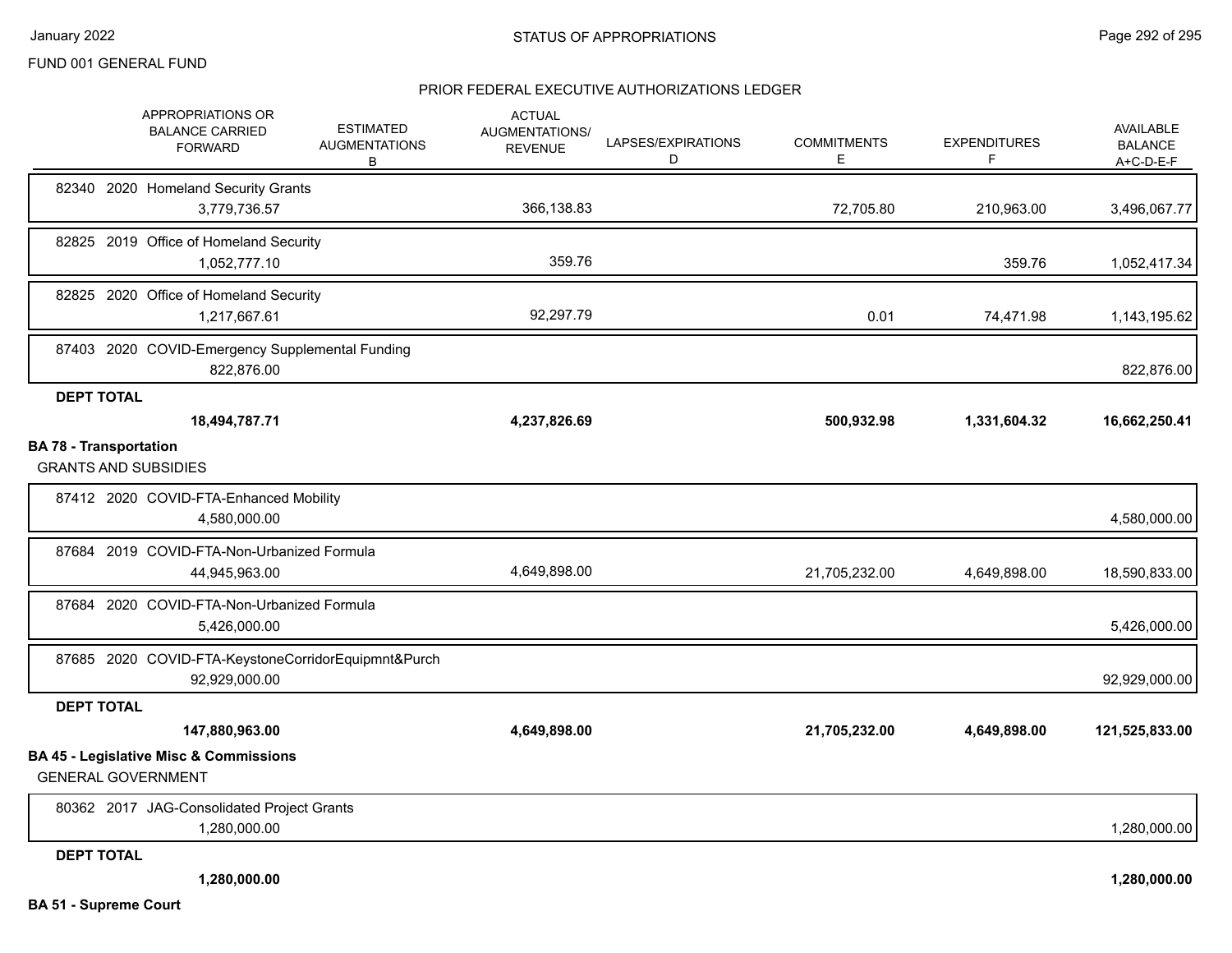|                   | <b>APPROPRIATIONS OR</b><br><b>BALANCE CARRIED</b><br><b>FORWARD</b>    | <b>ESTIMATED</b><br><b>AUGMENTATIONS</b><br>В | <b>ACTUAL</b><br><b>AUGMENTATIONS/</b><br><b>REVENUE</b> | LAPSES/EXPIRATIONS<br>D | <b>COMMITMENTS</b><br>Е | <b>EXPENDITURES</b><br>E | <b>AVAILABLE</b><br><b>BALANCE</b><br>$A+C-D-E-F$ |
|-------------------|-------------------------------------------------------------------------|-----------------------------------------------|----------------------------------------------------------|-------------------------|-------------------------|--------------------------|---------------------------------------------------|
|                   | <b>GENERAL GOVERNMENT</b>                                               |                                               |                                                          |                         |                         |                          |                                                   |
|                   | 80400 2019 STOP Violence Against Women<br>4,279.82                      |                                               |                                                          |                         |                         | 4,279.82                 |                                                   |
|                   | 80400 2020 STOP Violence Against Women<br>268,000.00                    |                                               |                                                          |                         |                         | 66,347.00                | 201,653.00                                        |
|                   | 82585 2020 Veteran's Treatment Court Strategic Planning<br>100,000.00   |                                               |                                                          |                         |                         |                          | 100,000.00                                        |
|                   | 87404 2020 COVID-Emergency Supplemental Funding<br>1,279,417.61         |                                               | 65,535.06                                                |                         |                         | 913,551.76               | 365,865.85                                        |
| <b>DEPT TOTAL</b> |                                                                         |                                               |                                                          |                         |                         |                          |                                                   |
|                   | 1,651,697.43                                                            |                                               | 65,535.06                                                |                         |                         | 984,178.58               | 667,518.85                                        |
|                   | <b>BA 94 - PA Housing Finance Agency</b><br><b>GRANTS AND SUBSIDIES</b> |                                               |                                                          |                         |                         |                          |                                                   |
|                   | 87740 2019 COVID-RF Mortgage & Rental Assistance                        |                                               |                                                          |                         |                         |                          |                                                   |
|                   | $-8,840.00$                                                             |                                               | $-8,840.00$                                              |                         |                         | $-8,840.00$              |                                                   |
| <b>DEPT TOTAL</b> |                                                                         |                                               |                                                          |                         |                         |                          |                                                   |
|                   | $-8,840.00$                                                             |                                               | $-8,840.00$                                              |                         |                         | $-8,840.00$              |                                                   |
|                   | <b>LEDGER TOTAL</b>                                                     |                                               |                                                          |                         |                         |                          |                                                   |
|                   | 9,148,976,163.69                                                        |                                               | -3,296,567,153.70                                        |                         | 2,838,439,154.25        | 1,150,355,098.14         | 5,160,181,911.30                                  |
|                   | TOTAL TOTAL ALL PRIOR FEDERAL LEDGERS                                   |                                               |                                                          |                         |                         |                          |                                                   |
|                   | 14,244,800,301.99                                                       |                                               | -2,400,054,497.10                                        |                         | 2,948,757,344.91        | 1,805,248,456.27         | 9,490,794,500.81                                  |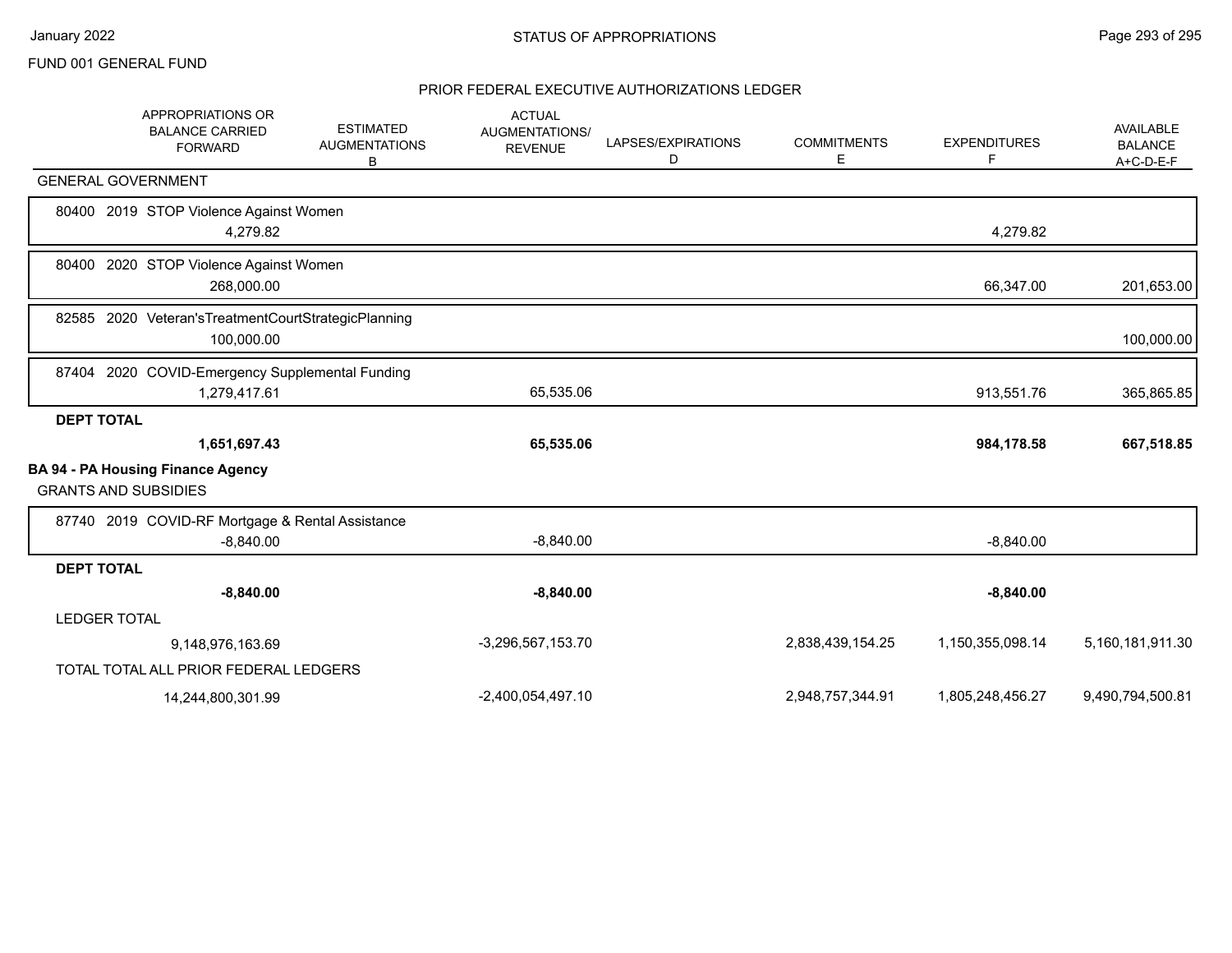# FEDERAL RESTRICTED RECEIPTS LEDGER

|                          | APPROPRIATIONS OR<br><b>BALANCE CARRIED</b><br><b>FORWARD</b> | <b>ESTIMATED</b><br><b>AUGMENTATIONS</b><br>B | <b>ACTUAL</b><br><b>AUGMENTATIONS/</b><br><b>REVENUE</b> | LAPSES/EXPIRATIONS<br>D | <b>COMMITMENTS</b><br>Е | <b>EXPENDITURES</b><br>F. | <b>AVAILABLE</b><br><b>BALANCE</b><br>$A+C-D-E-F$ |
|--------------------------|---------------------------------------------------------------|-----------------------------------------------|----------------------------------------------------------|-------------------------|-------------------------|---------------------------|---------------------------------------------------|
|                          | <b>BA 81 - Executive Offices</b>                              |                                               |                                                          |                         |                         |                           |                                                   |
|                          | <b>GRANTS AND SUBSIDIES</b>                                   |                                               |                                                          |                         |                         |                           |                                                   |
|                          | 49148 2021 Justice Assistance Grant                           |                                               |                                                          |                         |                         |                           |                                                   |
|                          | 20,211,698.53                                                 |                                               | 4,227,959.31                                             |                         |                         |                           | 24,439,657.84                                     |
|                          | 49159 2021 Medicare Part D - Retiree Health                   |                                               |                                                          |                         |                         |                           |                                                   |
|                          | 1,060,975.55                                                  |                                               | $-1,060,975.55$                                          |                         |                         |                           |                                                   |
| <b>DEPT TOTAL</b>        |                                                               |                                               |                                                          |                         |                         |                           |                                                   |
|                          | 21,272,674.08                                                 |                                               | 3,166,983.76                                             |                         |                         |                           | 24,439,657.84                                     |
|                          | <b>BA 38 - Conservation &amp; Natural Resourc</b>             |                                               |                                                          |                         |                         |                           |                                                   |
|                          | <b>GRANTS AND SUBSIDIES</b>                                   |                                               |                                                          |                         |                         |                           |                                                   |
|                          | 49101 2021 Federal Land & Water Conservation Fd Act           |                                               |                                                          |                         |                         |                           |                                                   |
|                          | 3,637.00                                                      |                                               | $-3,637.00$                                              |                         |                         |                           |                                                   |
|                          | 49103 2021 Federal Aid to Volunteer Fire Companies            |                                               |                                                          |                         |                         |                           |                                                   |
|                          | 2,830.67                                                      |                                               | $-2,830.67$                                              |                         |                         |                           |                                                   |
| <b>DEPT TOTAL</b>        |                                                               |                                               |                                                          |                         |                         |                           |                                                   |
|                          | 6,467.67                                                      |                                               | $-6,467.67$                                              |                         |                         |                           |                                                   |
|                          | <b>BA 74 - Drug and Alcohol Programs</b>                      |                                               |                                                          |                         |                         |                           |                                                   |
|                          | <b>GRANTS AND SUBSIDIES</b>                                   |                                               |                                                          |                         |                         |                           |                                                   |
|                          | 49218 2021 SHARE Loan Program                                 |                                               |                                                          |                         |                         |                           |                                                   |
|                          | 212,647.49                                                    |                                               | 51.56                                                    |                         |                         |                           | 212,699.05                                        |
| <b>DEPT TOTAL</b>        |                                                               |                                               |                                                          |                         |                         |                           |                                                   |
|                          | 212,647.49                                                    |                                               | 51.56                                                    |                         |                         |                           | 212,699.05                                        |
| <b>BA 16 - Education</b> |                                                               |                                               |                                                          |                         |                         |                           |                                                   |
|                          | <b>GRANTS AND SUBSIDIES</b>                                   |                                               |                                                          |                         |                         |                           |                                                   |
|                          | 49017 2021 Medical Assistance Reimbursement - LEA's           |                                               |                                                          |                         |                         |                           |                                                   |
|                          | 210,500,524.32                                                |                                               | 126,212,894.04                                           |                         | 260,495,726.32          | 71,271,207.65             | 4,946,484.39                                      |
|                          | 49115 2021 Homeless Adult Assistance Program                  |                                               |                                                          |                         |                         |                           |                                                   |
|                          | 2.21                                                          |                                               |                                                          |                         |                         |                           | 2.21                                              |